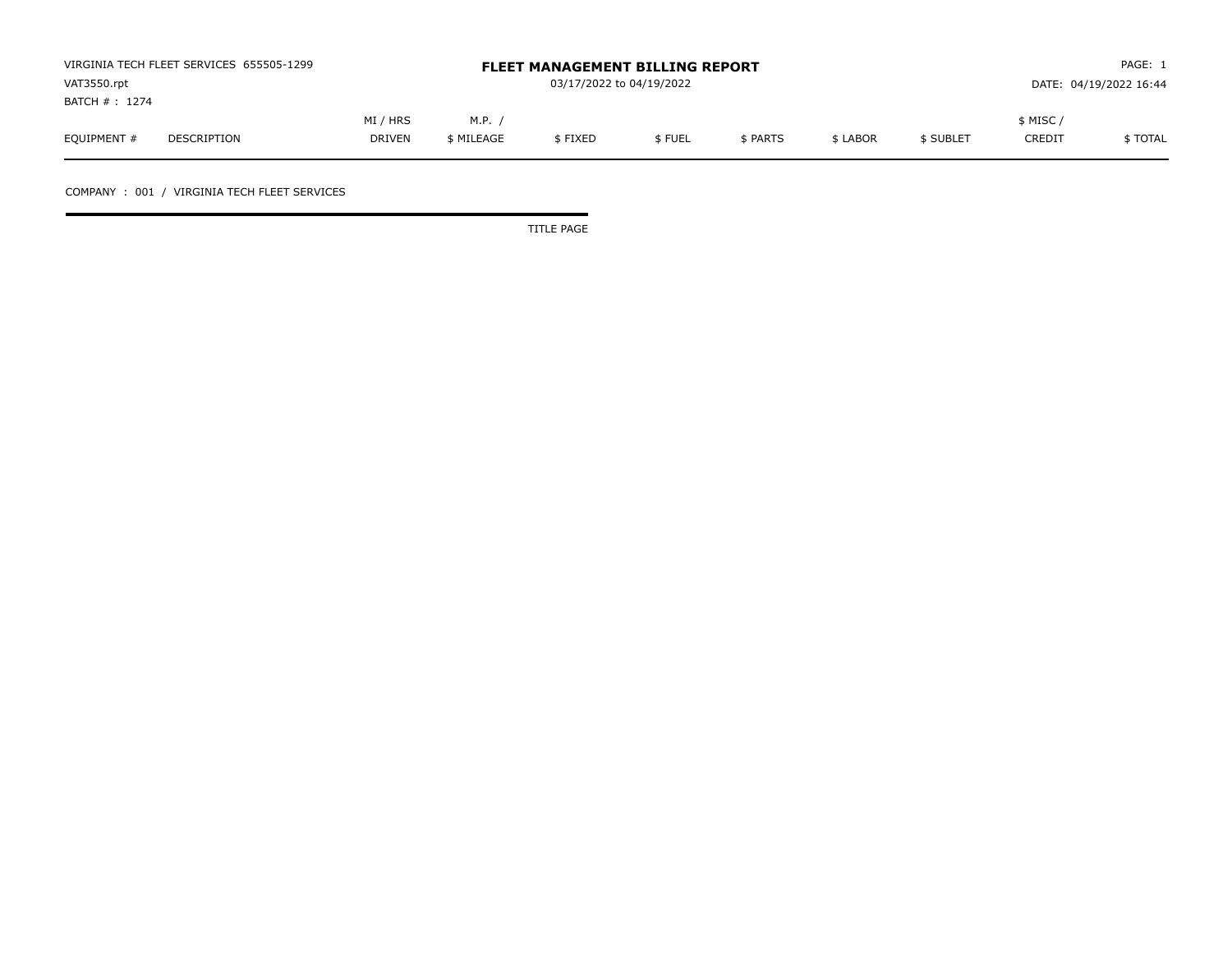| VAT3550.rpt<br>BATCH # : 1274                                                         | VIRGINIA TECH FLEET SERVICES 655505-1299                                  | FLEET MANAGEMENT BILLING REPORT<br>03/17/2022 to 04/19/2022 |                      |         |        |          |          |           | PAGE: 2<br>DATE: 04/19/2022 16:44 |         |
|---------------------------------------------------------------------------------------|---------------------------------------------------------------------------|-------------------------------------------------------------|----------------------|---------|--------|----------|----------|-----------|-----------------------------------|---------|
| EQUIPMENT #                                                                           | DESCRIPTION                                                               | MI / HRS<br><b>DRIVEN</b>                                   | M.P. /<br>\$ MILEAGE | \$FIXED | \$FUEL | \$ PARTS | \$ LABOR | \$ SUBLET | \$ MISC /<br>CREDIT               | \$TOTAL |
|                                                                                       | DEPARTMENT: 000200 / Biological Systems Engineering - Matthew Bright 0303 |                                                             |                      |         |        |          |          |           |                                   |         |
| ACCOUNT CODE: 230005                                                                  |                                                                           |                                                             |                      |         |        |          |          |           |                                   |         |
| FUEL - U / 16.5 / 11 - 04/06/2022<br>$\longrightarrow$ NA /                           |                                                                           |                                                             | 0.00                 | 0.00    | 60.56  | 0.00     | 0.00     | 0.00      | 0.00                              | 60.56   |
| FUEL - U / 1.4 / 11 - 04/08/2022<br>$\longrightarrow$ NA /                            |                                                                           |                                                             | 0.00                 | 0.00    | 4.55   | 0.00     | 0.00     | 0.00      | 0.00                              | 4.55    |
| FUEL - U / 14.3 / 11 - 04/15/2022                                                     |                                                                           |                                                             | 0.00                 | 0.00    | 46.63  | 0.00     | 0.00     | 0.00      | 0.00                              | 46.63   |
| $\longrightarrow$ NA /<br>FUEL - U / 15.8 / 11 - 03/16/2022                           |                                                                           |                                                             | 0.00                 | 0.00    | 56.25  | 0.00     | 0.00     | 0.00      | 0.00                              | 56.25   |
| $\longrightarrow$ NA /<br>FUEL - U / 28.7 / 11 - 03/17/2022                           |                                                                           |                                                             | 0.00                 | 0.00    | 102.10 | 0.00     | 0.00     | 0.00      | 0.00                              | 102.10  |
| $\longrightarrow$ NA /<br>FUEL - U / 17.1 / 11 - 03/28/2022<br>$\longrightarrow$ NA / |                                                                           |                                                             | 0.00                 | 0.00    | 60.95  | 0.00     | 0.00     | 0.00      | 0.00                              | 60.95   |
| 69975s                                                                                | 2016 F150                                                                 | 1,786                                                       | 0.00                 | 0.00    | 331.04 | 0.00     | 0.00     | 0.00      | 0.00                              | 331.04  |
| 230005<br>ACCT:                                                                       |                                                                           | 1,786                                                       | 0.00                 | 0.00    | 331.04 | 0.00     | 0.00     | 0.00      | 0.00                              | 331.04  |
| ACCOUNT CODE: 230058                                                                  |                                                                           |                                                             |                      |         |        |          |          |           |                                   |         |
| FUEL - U / 25.0 / 11 - 04/01/2022<br>$\longrightarrow$ NA /                           |                                                                           |                                                             | 0.00                 | 0.00    | 91.75  | 0.00     | 0.00     | 0.00      | 0.00                              | 91.75   |
| 50175S                                                                                | 2005 Silverado                                                            | 160                                                         | 0.00                 | 0.00    | 91.75  | 0.00     | 0.00     | 0.00      | 0.00                              | 91.75   |
| FUEL - U / 16.7 / 11 - 04/08/2022<br>$\longrightarrow$ NA /                           |                                                                           |                                                             | 0.00                 | 0.00    | 54.51  | 0.00     | 0.00     | 0.00      | 0.00                              | 54.51   |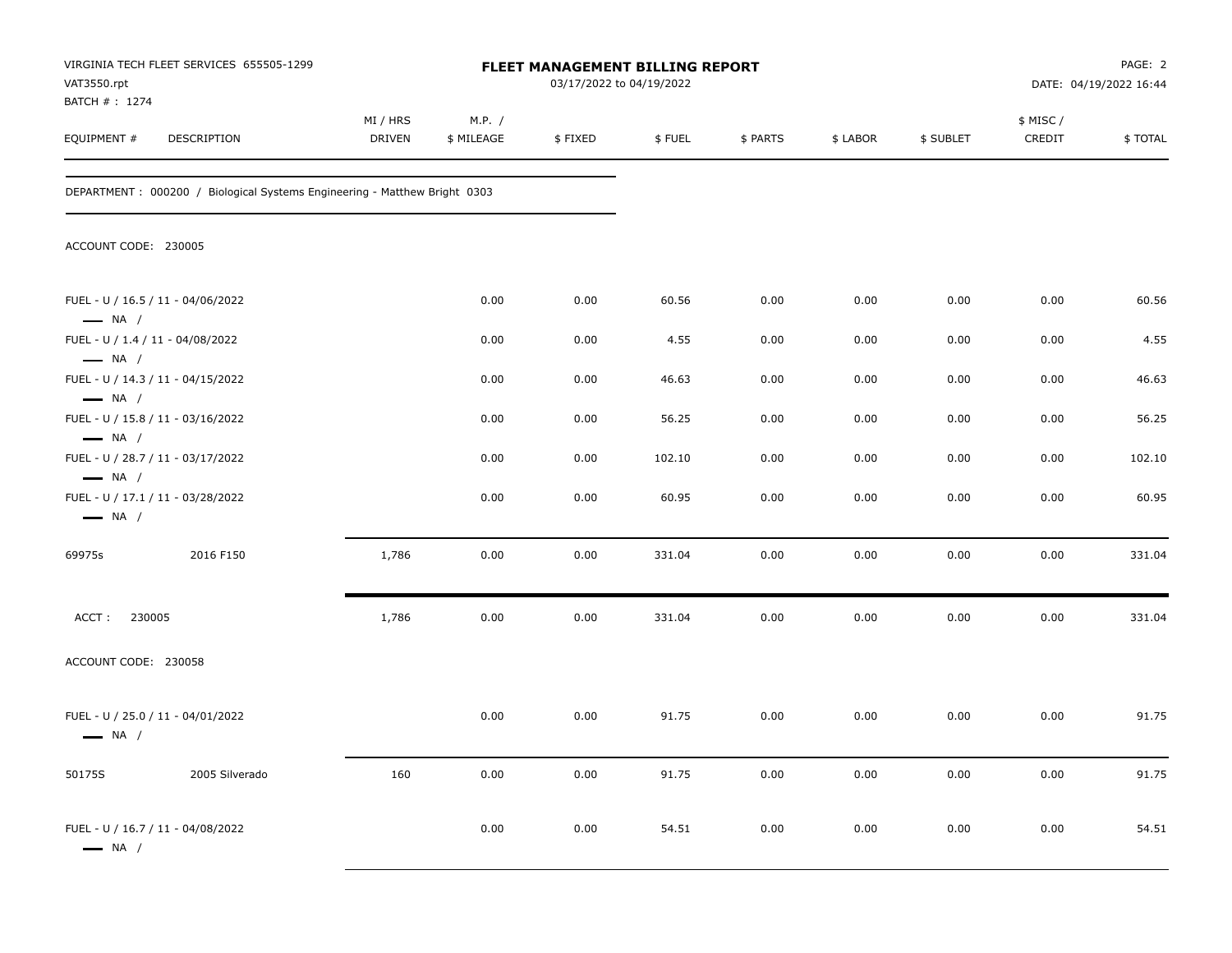| VAT3550.rpt            | VIRGINIA TECH FLEET SERVICES 655505-1299                                  |                |               |              | <b>FLEET MANAGEMENT BILLING REPORT</b> |        |          |          |                  |          | PAGE: 3                |
|------------------------|---------------------------------------------------------------------------|----------------|---------------|--------------|----------------------------------------|--------|----------|----------|------------------|----------|------------------------|
| BATCH #: 1274          |                                                                           |                |               |              | 03/17/2022 to 04/19/2022               |        |          |          |                  |          | DATE: 04/19/2022 16:44 |
|                        |                                                                           |                | MI / HRS      | M.P. /       |                                        |        |          |          |                  | \$ MISC/ |                        |
| EQUIPMENT #            | <b>DESCRIPTION</b>                                                        |                | <b>DRIVEN</b> | \$ MILEAGE   | \$FIXED                                | \$FUEL | \$ PARTS | \$ LABOR | \$ SUBLET        | CREDIT   | \$TOTAL                |
|                        | DEPARTMENT: 000200 / Biological Systems Engineering - Matthew Bright 0303 |                |               |              |                                        |        |          |          |                  |          |                        |
| 55273S                 | 2007 F150                                                                 |                | 222           | 0.00         | 0.00                                   | 54.51  | 0.00     | 0.00     | 0.00             | 0.00     | 54.51                  |
| $\longrightarrow$ NA / | FUEL - U / 8.3 / 11 - 03/31/2022                                          |                |               | 0.00         | 0.00                                   | 30.53  | 0.00     | 0.00     | 0.00             | 0.00     | 30.53                  |
| 58873S                 | 2010 EXPLORER                                                             |                | 114           | 0.00         | 0.00                                   | 30.53  | 0.00     | 0.00     | 0.00             | 0.00     | 30.53                  |
| ACCT:                  | 230058                                                                    |                | 496           | 0.00         | 0.00                                   | 176.79 | 0.00     | 0.00     | 0.00             | 0.00     | 176.79                 |
|                        | DEPARTMENT SUBTOTALS :                                                    |                | 2,282         | 0.00         | 0.00                                   | 507.83 | 0.00     | 0.00     | 0.00             | 0.00     | 507.83                 |
|                        | <b>BREAKDOWN OF CHARGES:</b>                                              |                |               | MILEAGE      |                                        |        | 0.00     |          | PARTS (WO'S)     |          | 0.00                   |
|                        | <b>EQUIPMENT COUNT:</b>                                                   | $\overline{4}$ |               | MOTOR POOL   |                                        |        | 0.00     |          | PARTS (IND.ISS.) |          | 0.00                   |
|                        | DEPARTMENT:                                                               | 000200         |               | BASE         |                                        |        | 0.00     |          | <b>CREDITS</b>   |          | 0.00                   |
|                        |                                                                           |                |               | INSURANCE    |                                        |        | 0.00     |          | MISCELLANEOUS    |          | 0.00                   |
|                        |                                                                           |                |               | <b>OTHER</b> |                                        |        | 0.00     | LABOR    |                  |          | 0.00                   |
|                        |                                                                           |                |               | REPLACEMENT  |                                        |        | 0.00     |          | <b>SUBLETS</b>   |          | 0.00                   |
|                        |                                                                           |                |               | <b>FUEL</b>  |                                        |        | 507.83   |          |                  |          |                        |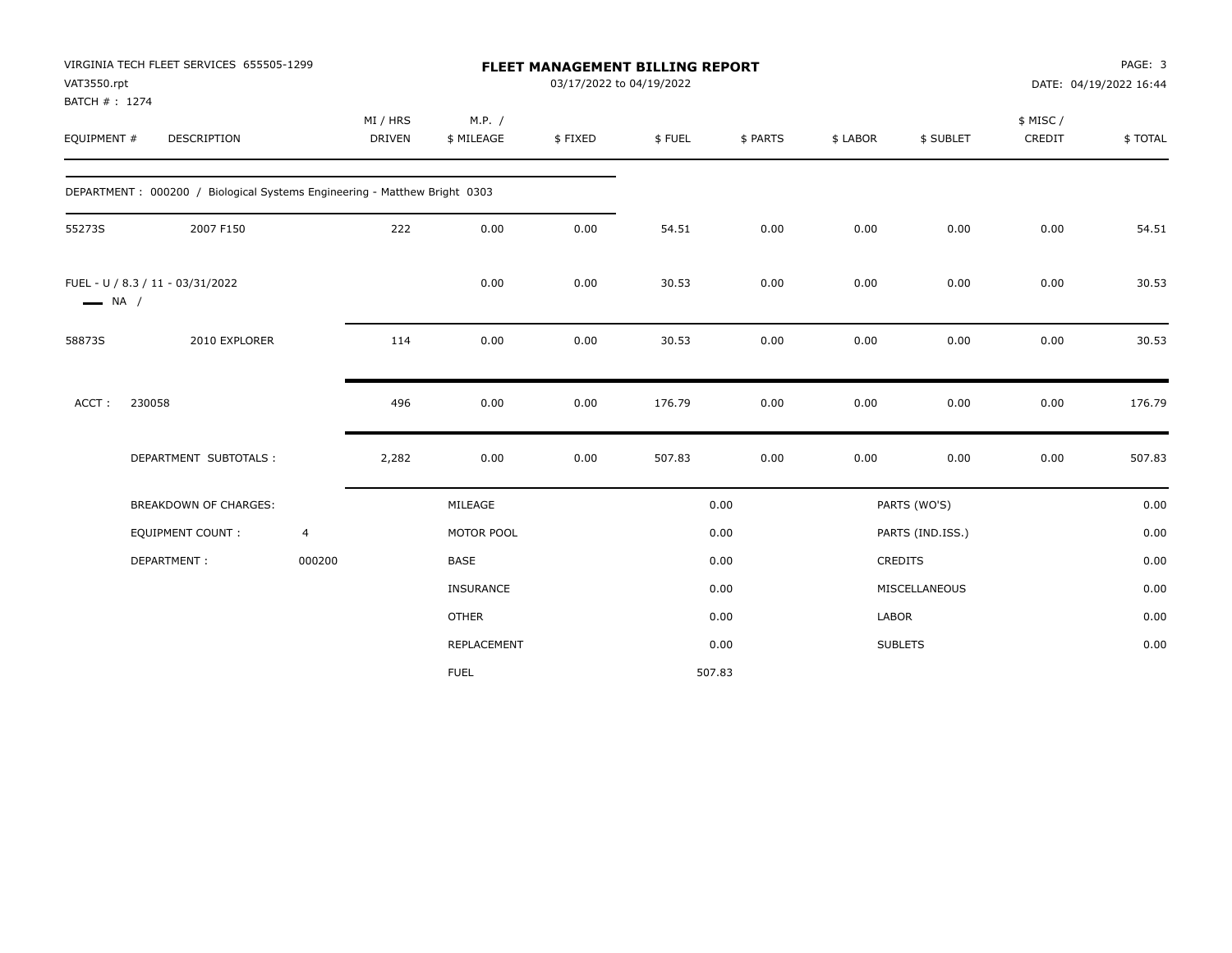| VAT3550.rpt<br>BATCH #: 1274 | VIRGINIA TECH FLEET SERVICES 655505-1299                   |              |                    |                      | FLEET MANAGEMENT BILLING REPORT<br>03/17/2022 to 04/19/2022 |        |          | PAGE: 4<br>DATE: 04/19/2022 16:44 |                  |                    |         |
|------------------------------|------------------------------------------------------------|--------------|--------------------|----------------------|-------------------------------------------------------------|--------|----------|-----------------------------------|------------------|--------------------|---------|
| EQUIPMENT #                  | DESCRIPTION                                                |              | MI / HRS<br>DRIVEN | M.P. /<br>\$ MILEAGE | \$FIXED                                                     | \$FUEL | \$ PARTS | \$ LABOR                          | \$ SUBLET        | \$ MISC/<br>CREDIT | \$TOTAL |
|                              | DEPARTMENT: 000500 / Biochemistry - Melanie Huffman (0308) |              |                    |                      |                                                             |        |          |                                   |                  |                    |         |
|                              | ACCOUNT CODE: 130351                                       |              |                    |                      |                                                             |        |          |                                   |                  |                    |         |
| $\longrightarrow$ NA /       | FUEL - U / 14.9 / 12 - 04/11/2022                          |              |                    | 0.00                 | 0.00                                                        | 48.69  | 0.00     | 0.00                              | 0.00             | 0.00               | 48.69   |
| 68322S                       | 2016 Caravan                                               |              | 248                | 0.00                 | 0.00                                                        | 48.69  | 0.00     | 0.00                              | 0.00             | 0.00               | 48.69   |
| ACCT:                        | 130351                                                     |              | 248                | 0.00                 | 0.00                                                        | 48.69  | 0.00     | 0.00                              | 0.00             | 0.00               | 48.69   |
|                              | DEPARTMENT SUBTOTALS :                                     |              | 248                | 0.00                 | 0.00                                                        | 48.69  | 0.00     | 0.00                              | 0.00             | 0.00               | 48.69   |
|                              | <b>BREAKDOWN OF CHARGES:</b>                               |              |                    | MILEAGE              |                                                             |        | 0.00     |                                   | PARTS (WO'S)     |                    | 0.00    |
|                              | <b>EQUIPMENT COUNT:</b>                                    | $\mathbf{1}$ |                    | MOTOR POOL           |                                                             |        | 0.00     |                                   | PARTS (IND.ISS.) |                    | 0.00    |
|                              | DEPARTMENT:                                                | 000500       |                    | <b>BASE</b>          |                                                             |        | 0.00     |                                   | <b>CREDITS</b>   |                    | 0.00    |
|                              |                                                            |              |                    | INSURANCE            |                                                             |        | 0.00     |                                   | MISCELLANEOUS    |                    | 0.00    |
|                              |                                                            |              |                    | <b>OTHER</b>         |                                                             |        | 0.00     | LABOR                             |                  |                    | 0.00    |
|                              |                                                            |              |                    | REPLACEMENT          |                                                             |        | 0.00     |                                   | <b>SUBLETS</b>   |                    | 0.00    |
|                              |                                                            |              |                    | <b>FUEL</b>          |                                                             |        | 48.69    |                                   |                  |                    |         |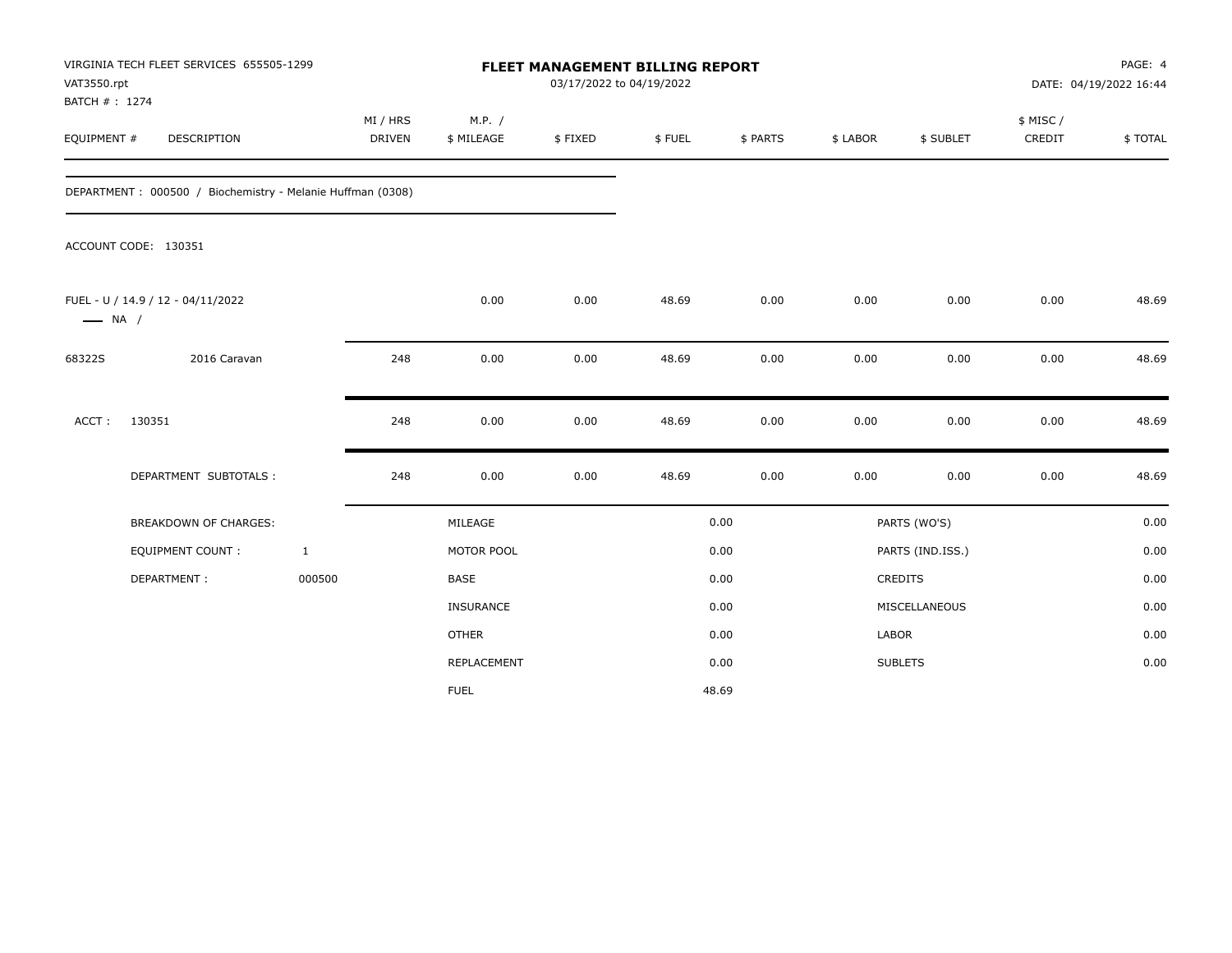| VAT3550.rpt<br>BATCH #: 1274                                                         | VIRGINIA TECH FLEET SERVICES 655505-1299              |                           | <b>FLEET MANAGEMENT BILLING REPORT</b> |         | PAGE: 5<br>DATE: 04/19/2022 16:44 |          |          |           |                     |         |
|--------------------------------------------------------------------------------------|-------------------------------------------------------|---------------------------|----------------------------------------|---------|-----------------------------------|----------|----------|-----------|---------------------|---------|
| EQUIPMENT #                                                                          | DESCRIPTION                                           | MI / HRS<br><b>DRIVEN</b> | M.P. /<br>\$ MILEAGE                   | \$FIXED | \$FUEL                            | \$ PARTS | \$ LABOR | \$ SUBLET | \$ MISC /<br>CREDIT | \$TOTAL |
|                                                                                      | DEPARTMENT: 000700 / Entomology - Chelsea Wang (0319) |                           |                                        |         |                                   |          |          |           |                     |         |
| ACCOUNT CODE: 130364                                                                 |                                                       |                           |                                        |         |                                   |          |          |           |                     |         |
| FUEL - U / 30.0 / 11 - 04/14/2022<br>$\longrightarrow$ NA /                          |                                                       |                           | 0.00                                   | 0.00    | 98.10                             | 0.00     | 0.00     | 0.00      | 0.00                | 98.10   |
| 55090S                                                                               | 2007 SIERA 4\4                                        | $\pmb{0}$                 | 0.00                                   | 0.00    | 98.10                             | 0.00     | 0.00     | 0.00      | 0.00                | 98.10   |
| ACCT: 130364                                                                         |                                                       | $\pmb{0}$                 | 0.00                                   | 0.00    | 98.10                             | 0.00     | 0.00     | 0.00      | 0.00                | 98.10   |
| ACCOUNT CODE: 137793                                                                 |                                                       |                           |                                        |         |                                   |          |          |           |                     |         |
| FUEL - U / 14.2 / 12 - 04/05/2022<br>$\longrightarrow$ NA /                          |                                                       |                           | 0.00                                   | 0.00    | 52.08                             | 0.00     | 0.00     | 0.00      | 0.00                | 52.08   |
| FUEL - U / 7.6 / 11 - 04/07/2022                                                     |                                                       |                           | 0.00                                   | 0.00    | 27.82                             | 0.00     | 0.00     | 0.00      | 0.00                | 27.82   |
| $\longrightarrow$ NA /<br>FUEL - U / 6.3 / 12 - 03/22/2022<br>$\longrightarrow$ NA / |                                                       |                           | 0.00                                   | 0.00    | 22.36                             | 0.00     | 0.00     | 0.00      | 0.00                | 22.36   |
| 41514S                                                                               | 2000 DAKOTA                                           | 483                       | 0.00                                   | 0.00    | 102.26                            | 0.00     | 0.00     | 0.00      | 0.00                | 102.26  |
| ACCT: 137793                                                                         |                                                       | 483                       | 0.00                                   | 0.00    | 102.26                            | 0.00     | 0.00     | 0.00      | 0.00                | 102.26  |
| ACCOUNT CODE: 140053                                                                 |                                                       |                           |                                        |         |                                   |          |          |           |                     |         |
| FUEL - U / 21.6 / 12 - 03/21/2022<br>$\longrightarrow$ NA /                          |                                                       |                           | 0.00                                   | 0.00    | 76.82                             | 0.00     | 0.00     | 0.00      | 0.00                | 76.82   |
| FUEL - U / 27.6 / 12 - 03/29/2022                                                    |                                                       |                           | 0.00                                   | 0.00    | 101.18                            | 0.00     | 0.00     | 0.00      | 0.00                | 101.18  |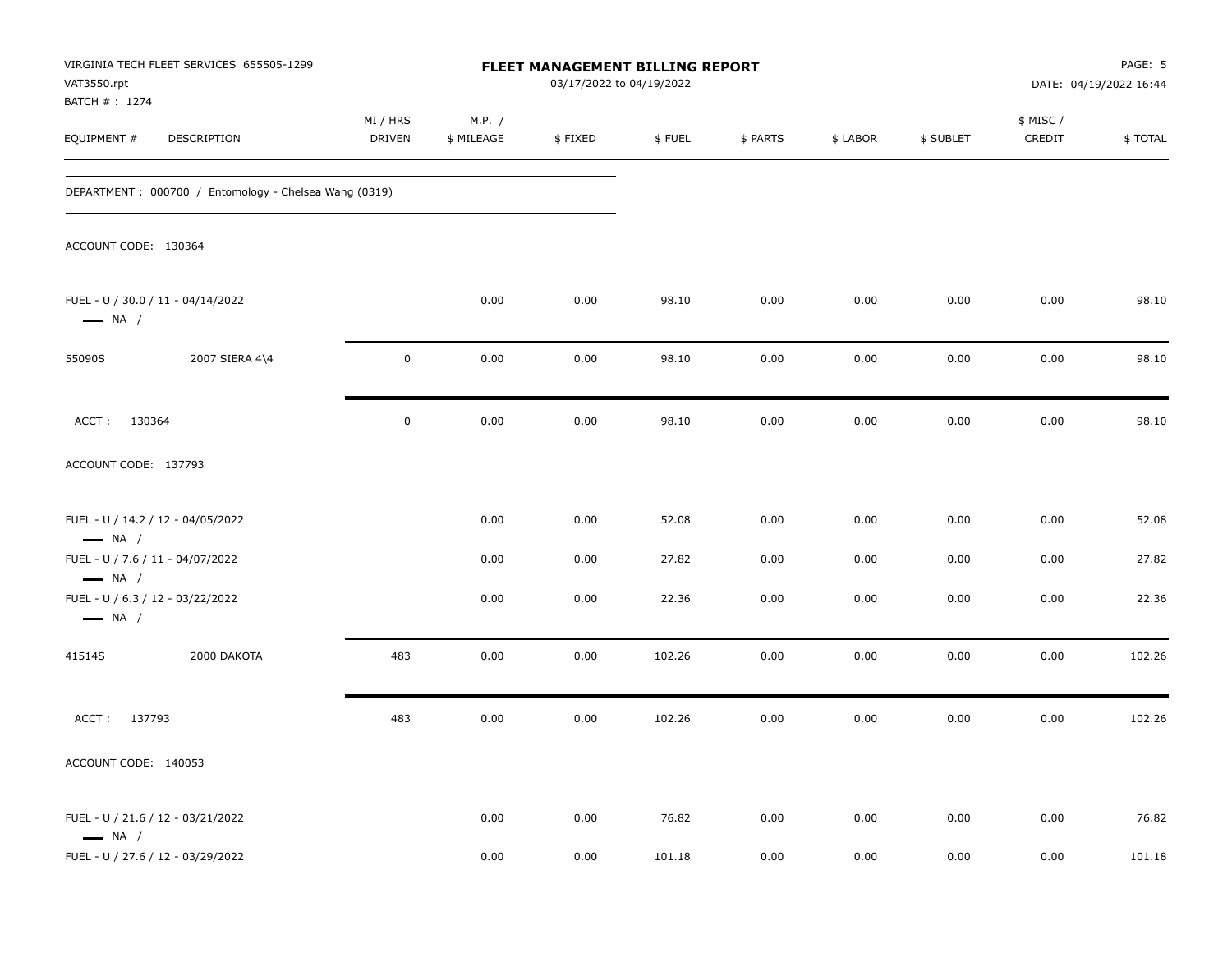| VAT3550.rpt<br>BATCH #: 1274 | VIRGINIA TECH FLEET SERVICES 655505-1299              | FLEET MANAGEMENT BILLING REPORT<br>03/17/2022 to 04/19/2022 |                      |         |        |          |          |           |                     | PAGE: 6<br>DATE: 04/19/2022 16:44 |  |
|------------------------------|-------------------------------------------------------|-------------------------------------------------------------|----------------------|---------|--------|----------|----------|-----------|---------------------|-----------------------------------|--|
| EQUIPMENT #                  | DESCRIPTION                                           | MI / HRS<br>DRIVEN                                          | M.P. /<br>\$ MILEAGE | \$FIXED | \$FUEL | \$ PARTS | \$ LABOR | \$ SUBLET | \$ MISC /<br>CREDIT | \$TOTAL                           |  |
|                              | DEPARTMENT: 000700 / Entomology - Chelsea Wang (0319) |                                                             |                      |         |        |          |          |           |                     |                                   |  |
| $\longrightarrow$ NA /       |                                                       |                                                             |                      |         |        |          |          |           |                     |                                   |  |
| 57570S                       | 2009 F150                                             | 954                                                         | 0.00                 | 0.00    | 178.00 | 0.00     | 0.00     | 0.00      | 0.00                | 178.00                            |  |
| ACCT: 140053                 |                                                       | 954                                                         | 0.00                 | 0.00    | 178.00 | 0.00     | 0.00     | 0.00      | 0.00                | 178.00                            |  |
| ACCOUNT CODE: 176682         |                                                       |                                                             |                      |         |        |          |          |           |                     |                                   |  |
| $\longrightarrow$ NA /       | FUEL - U / 14.4 / 12 - 04/04/2022                     |                                                             | 0.00                 | 0.00    | 52.70  | 0.00     | 0.00     | 0.00      | 0.00                | 52.70                             |  |
| 80245S                       | 2021 F150                                             | 36                                                          | 0.00                 | 0.00    | 52.70  | 0.00     | 0.00     | 0.00      | 0.00                | 52.70                             |  |
| ACCT: 176682                 |                                                       | 36                                                          | 0.00                 | 0.00    | 52.70  | 0.00     | 0.00     | 0.00      | 0.00                | 52.70                             |  |
| ACCOUNT CODE: 177924         |                                                       |                                                             |                      |         |        |          |          |           |                     |                                   |  |
| $\longrightarrow$ NA /       | FUEL - U / 2.2 / 11 - 04/01/2022                      |                                                             | 0.00                 | 0.00    | 8.11   | 0.00     | 0.00     | 0.00      | 0.00                | 8.11                              |  |
| $\longrightarrow$ NA /       | FUEL - U / 21.5 / 11 - 04/06/2022                     |                                                             | 0.00                 | 0.00    | 79.05  | 0.00     | 0.00     | 0.00      | 0.00                | 79.05                             |  |
| $\longrightarrow$ NA /       | FUEL - U / 2.0 / 11 - 03/17/2022                      |                                                             | 0.00                 | 0.00    | 7.23   | 0.00     | 0.00     | 0.00      | 0.00                | 7.23                              |  |
| $\longrightarrow$ NA /       | FUEL - U / 13.7 / 12 - 03/18/2022                     |                                                             | 0.00                 | 0.00    | 48.81  | 0.00     | 0.00     | 0.00      | 0.00                | 48.81                             |  |
| 79412s                       | 2020 F150                                             | 1,500                                                       | 0.00                 | 0.00    | 143.20 | 0.00     | 0.00     | 0.00      | 0.00                | 143.20                            |  |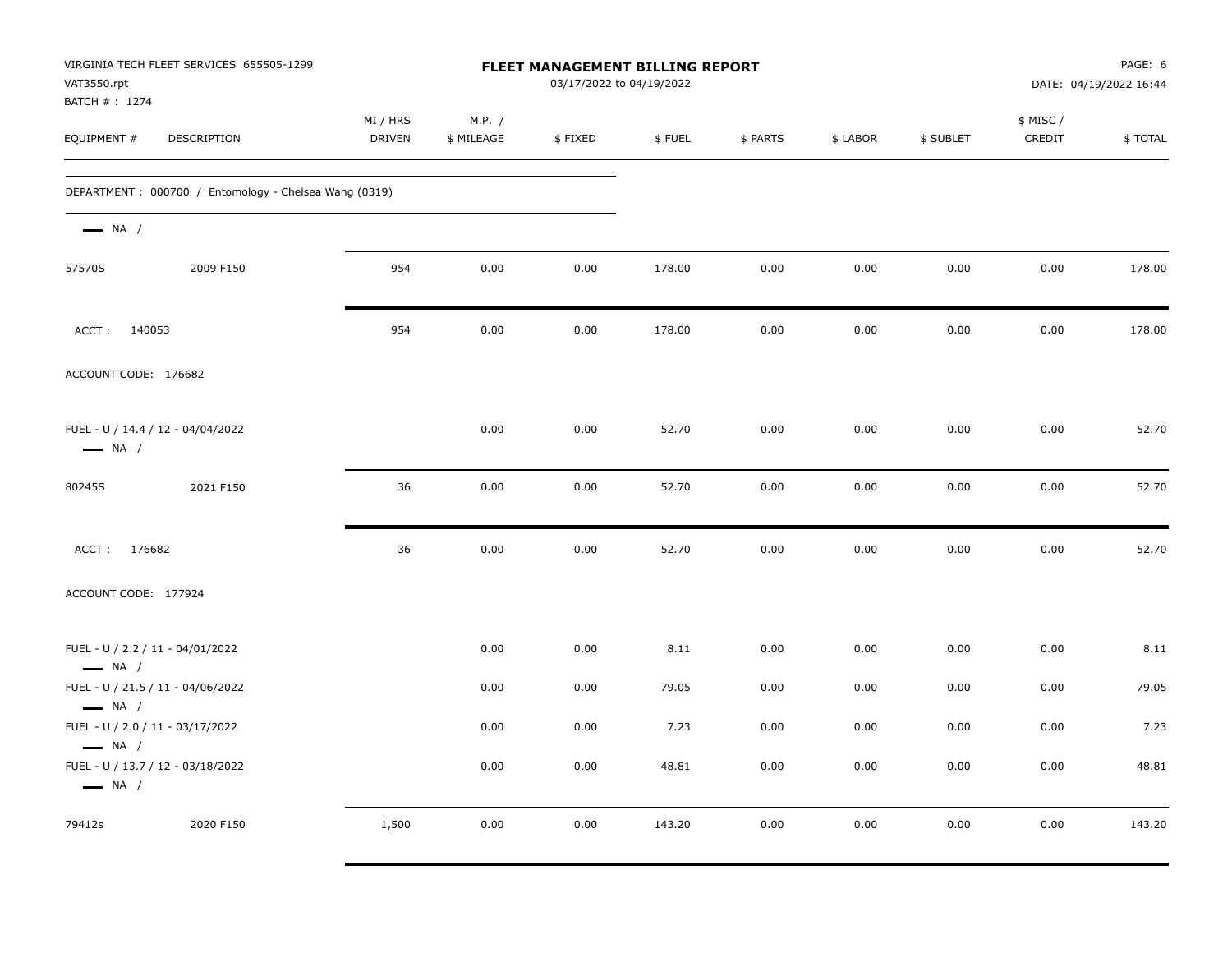| VIRGINIA TECH FLEET SERVICES 655505-1299<br>VAT3550.rpt<br>BATCH # : 1274 |                           |                      | <b>FLEET MANAGEMENT BILLING REPORT</b><br>03/17/2022 to 04/19/2022 |        |          |          |           |                    | PAGE: 7<br>DATE: 04/19/2022 16:44 |
|---------------------------------------------------------------------------|---------------------------|----------------------|--------------------------------------------------------------------|--------|----------|----------|-----------|--------------------|-----------------------------------|
| EQUIPMENT #<br>DESCRIPTION                                                | MI / HRS<br><b>DRIVEN</b> | M.P. /<br>\$ MILEAGE | \$FIXED                                                            | \$FUEL | \$ PARTS | \$ LABOR | \$ SUBLET | \$ MISC/<br>CREDIT | \$TOTAL                           |
| DEPARTMENT: 000700 / Entomology - Chelsea Wang (0319)                     |                           |                      |                                                                    |        |          |          |           |                    |                                   |
| ACCT: 177924                                                              | 1,500                     | 0.00                 | 0.00                                                               | 143.20 | 0.00     | 0.00     | 0.00      | 0.00               | 143.20                            |
| ACCOUNT CODE: 230254                                                      |                           |                      |                                                                    |        |          |          |           |                    |                                   |
| FUEL - U / 19.2 / 11 - 03/16/2022<br>$\longrightarrow$ NA /               |                           | 0.00                 | 0.00                                                               | 68.39  | 0.00     | 0.00     | 0.00      | 0.00               | 68.39                             |
| 2005 F150<br>50112S                                                       | 261                       | 0.00                 | 0.00                                                               | 68.39  | 0.00     | 0.00     | 0.00      | 0.00               | 68.39                             |
| FUEL - U / 17.0 / 11 - 04/08/2022<br>$\longrightarrow$ NA /               |                           | 0.00                 | 0.00                                                               | 55.43  | 0.00     | 0.00     | 0.00      | 0.00               | 55.43                             |
| FUEL - U / 14.7 / 11 - 04/12/2022<br>$\longrightarrow$ NA /               |                           | 0.00                 | 0.00                                                               | 48.07  | 0.00     | 0.00     | 0.00      | 0.00               | 48.07                             |
| FUEL - U / 15.7 / 12 - 04/13/2022<br>$\longrightarrow$ NA /               |                           | 0.00                 | 0.00                                                               | 51.47  | 0.00     | 0.00     | 0.00      | 0.00               | 51.47                             |
| FUEL - U / 19.7 / 11 - 03/18/2022<br>$\longrightarrow$ NA /               |                           | 0.00                 | 0.00                                                               | 69.95  | 0.00     | 0.00     | 0.00      | 0.00               | 69.95                             |
| FUEL - U / 24.8 / 12 - 03/25/2022<br>$\longrightarrow$ NA /               |                           | 0.00                 | 0.00                                                               | 88.39  | 0.00     | 0.00     | 0.00      | 0.00               | 88.39                             |
| FUEL - U / 9.5 / 11 - 03/25/2022<br>$\longrightarrow$ NA /                |                           | 0.00                 | 0.00                                                               | 33.71  | 0.00     | 0.00     | 0.00      | 0.00               | 33.71                             |
| FUEL - U / 8.3 / 11 - 03/30/2022<br>$\longrightarrow$ NA /                |                           | 0.00                 | 0.00                                                               | 30.57  | 0.00     | 0.00     | 0.00      | 0.00               | 30.57                             |
| 65551S<br>2013 F150                                                       | 0                         | 0.00                 | 0.00                                                               | 377.59 | 0.00     | 0.00     | 0.00      | 0.00               | 377.59                            |
| FUEL - U / 8.2 / 12 - 04/14/2022<br>$\longrightarrow$ NA /                |                           | 0.00                 | 0.00                                                               | 26.75  | 0.00     | 0.00     | 0.00      | 0.00               | 26.75                             |
| FUEL - U / 12.6 / 11 - 04/15/2022<br>$\longrightarrow$ NA /               |                           | 0.00                 | 0.00                                                               | 41.20  | 0.00     | 0.00     | 0.00      | 0.00               | 41.20                             |
| FUEL - U / 40.2 / CC - 03/24/2022                                         |                           | 0.00                 | 0.00                                                               | 154.29 | 0.00     | 0.00     | 0.00      | 0.00               | 154.29                            |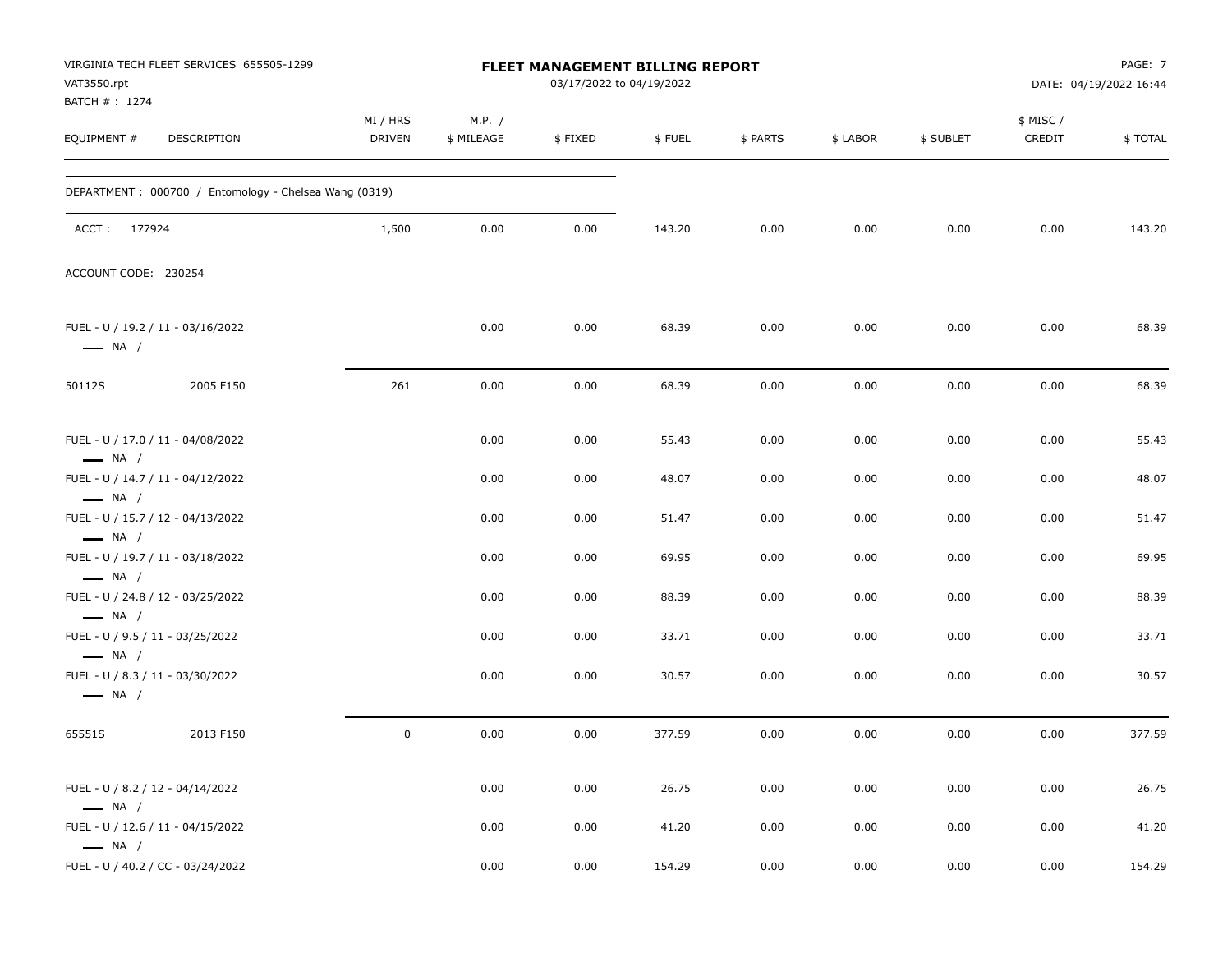| VAT3550.rpt<br>BATCH #: 1274 | VIRGINIA TECH FLEET SERVICES 655505-1299              |                    |                      |         | FLEET MANAGEMENT BILLING REPORT<br>03/17/2022 to 04/19/2022 |          | PAGE: 8<br>DATE: 04/19/2022 16:44 |           |                     |          |
|------------------------------|-------------------------------------------------------|--------------------|----------------------|---------|-------------------------------------------------------------|----------|-----------------------------------|-----------|---------------------|----------|
| EQUIPMENT #                  | DESCRIPTION                                           | MI / HRS<br>DRIVEN | M.P. /<br>\$ MILEAGE | \$FIXED | \$FUEL                                                      | \$ PARTS | \$ LABOR                          | \$ SUBLET | \$ MISC /<br>CREDIT | \$TOTAL  |
|                              | DEPARTMENT: 000700 / Entomology - Chelsea Wang (0319) |                    |                      |         |                                                             |          |                                   |           |                     |          |
| $\longrightarrow$ NA /       |                                                       |                    |                      |         |                                                             |          |                                   |           |                     |          |
| 69987S                       | 2016 F150                                             | 1,372              | 0.00                 | 0.00    | 222.24                                                      | 0.00     | 0.00                              | 0.00      | 0.00                | 222.24   |
| $\longrightarrow$ NA /       | FUEL - U / 16.0 / 11 - 04/01/2022                     |                    | 0.00                 | 0.00    | 58.87                                                       | 0.00     | 0.00                              | 0.00      | 0.00                | 58.87    |
| $\longrightarrow$ NA /       | FUEL - U / 10.6 / 11 - 04/14/2022                     |                    | 0.00                 | 0.00    | 34.63                                                       | 0.00     | 0.00                              | 0.00      | 0.00                | 34.63    |
| $\longrightarrow$ NA /       | FUEL - U / 10.5 / 12 - 04/14/2022                     |                    | 0.00                 | 0.00    | 34.17                                                       | 0.00     | 0.00                              | 0.00      | 0.00                | 34.17    |
| $\longrightarrow$ NA /       | FUEL - U / 16.7 / 11 - 03/18/2022                     |                    | 0.00                 | 0.00    | 59.49                                                       | 0.00     | 0.00                              | 0.00      | 0.00                | 59.49    |
| $\longrightarrow$ NA /       | FUEL - U / 32.9 / CC - 03/24/2022                     |                    | 0.00                 | 0.00    | 120.59                                                      | 0.00     | 0.00                              | 0.00      | 0.00                | 120.59   |
| $\longrightarrow$ NA /       | FUEL - U / 16.4 / 11 - 03/24/2022                     |                    | 0.00                 | 0.00    | 58.53                                                       | 0.00     | 0.00                              | 0.00      | 0.00                | 58.53    |
| $\longrightarrow$ NA /       | FUEL - U / 14.2 / 11 - 03/26/2022                     |                    | 0.00                 | 0.00    | 50.45                                                       | 0.00     | 0.00                              | 0.00      | 0.00                | 50.45    |
| 79433S                       | 2020 F150                                             | $\mathsf 0$        | 0.00                 | 0.00    | 416.73                                                      | 0.00     | 0.00                              | 0.00      | 0.00                | 416.73   |
| ACCT:<br>230254              |                                                       | 1,633              | 0.00                 | 0.00    | 1,084.95                                                    | 0.00     | 0.00                              | 0.00      | 0.00                | 1,084.95 |
| ACCOUNT CODE: 419125         |                                                       |                    |                      |         |                                                             |          |                                   |           |                     |          |
| $\equiv$ NA /                | FUEL - U / 6.3 / 11 - 04/01/2022                      |                    | 0.00                 | 0.00    | 23.23                                                       | 0.00     | 0.00                              | 0.00      | 0.00                | 23.23    |
| $\longrightarrow$ NA /       | FUEL - U / 19.9 / 12 - 04/04/2022                     |                    | 0.00                 | 0.00    | 72.89                                                       | 0.00     | 0.00                              | 0.00      | 0.00                | 72.89    |
|                              | FUEL - U / 23.1 / CC - 03/24/2022                     |                    | 0.00                 | 0.00    | 99.40                                                       | 0.00     | 0.00                              | 0.00      | 0.00                | 99.40    |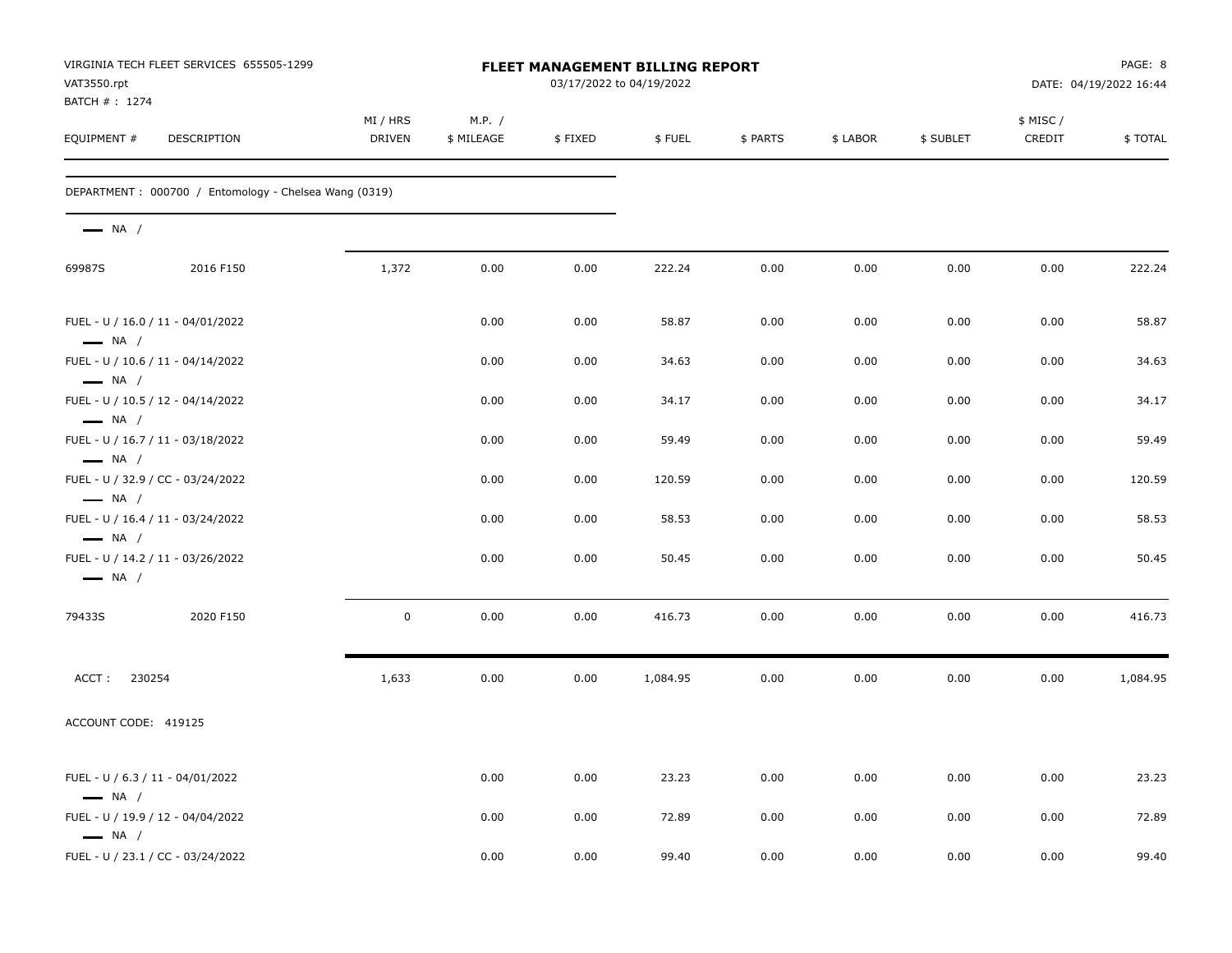| VIRGINIA TECH FLEET SERVICES 655505-1299<br>VAT3550.rpt<br>BATCH # : 1274 | FLEET MANAGEMENT BILLING REPORT<br>03/17/2022 to 04/19/2022 |                      |         |        |          |          |           |                    | PAGE: 9<br>DATE: 04/19/2022 16:44 |  |
|---------------------------------------------------------------------------|-------------------------------------------------------------|----------------------|---------|--------|----------|----------|-----------|--------------------|-----------------------------------|--|
| EQUIPMENT #<br>DESCRIPTION                                                | MI / HRS<br><b>DRIVEN</b>                                   | M.P. /<br>\$ MILEAGE | \$FIXED | \$FUEL | \$ PARTS | \$ LABOR | \$ SUBLET | \$ MISC/<br>CREDIT | \$TOTAL                           |  |
| DEPARTMENT: 000700 / Entomology - Chelsea Wang (0319)                     |                                                             |                      |         |        |          |          |           |                    |                                   |  |
| $\longrightarrow$ NA /                                                    |                                                             |                      |         |        |          |          |           |                    |                                   |  |
| 2003 SIERRA<br>48481S                                                     | 490                                                         | 0.00                 | 0.00    | 195.52 | 0.00     | 0.00     | 0.00      | 0.00               | 195.52                            |  |
| ACCT: 419125                                                              | 490                                                         | 0.00                 | 0.00    | 195.52 | 0.00     | 0.00     | 0.00      | 0.00               | 195.52                            |  |
| ACCOUNT CODE: 422700                                                      |                                                             |                      |         |        |          |          |           |                    |                                   |  |
| FUEL - U / 10.2 / 11 - 04/06/2022<br>$\longrightarrow$ NA /               |                                                             | 0.00                 | 0.00    | 37.43  | 0.00     | 0.00     | 0.00      | 0.00               | 37.43                             |  |
| 76296s<br>2009 Forester                                                   | 258                                                         | 0.00                 | 0.00    | 37.43  | 0.00     | 0.00     | 0.00      | 0.00               | 37.43                             |  |
| ACCT: 422700                                                              | 258                                                         | 0.00                 | 0.00    | 37.43  | 0.00     | 0.00     | 0.00      | 0.00               | 37.43                             |  |
| ACCOUNT CODE: 445704                                                      |                                                             |                      |         |        |          |          |           |                    |                                   |  |
| FUEL - U / 19.4 / 11 - 04/03/2022<br>$\longrightarrow$ NA /               |                                                             | 0.00                 | 0.00    | 71.01  | 0.00     | 0.00     | 0.00      | 0.00               | 71.01                             |  |
| FUEL - U / 18.9 / 12 - 04/05/2022<br>$\longrightarrow$ NA /               |                                                             | 0.00                 | 0.00    | 69.18  | 0.00     | 0.00     | 0.00      | 0.00               | 69.18                             |  |
| 68336S<br>2015 F150                                                       | 1,296                                                       | 0.00                 | 0.00    | 140.19 | 0.00     | 0.00     | 0.00      | 0.00               | 140.19                            |  |
| 445704<br>ACCT:                                                           | 1,296                                                       | 0.00                 | 0.00    | 140.19 | 0.00     | 0.00     | 0.00      | 0.00               | 140.19                            |  |

ACCOUNT CODE: 451625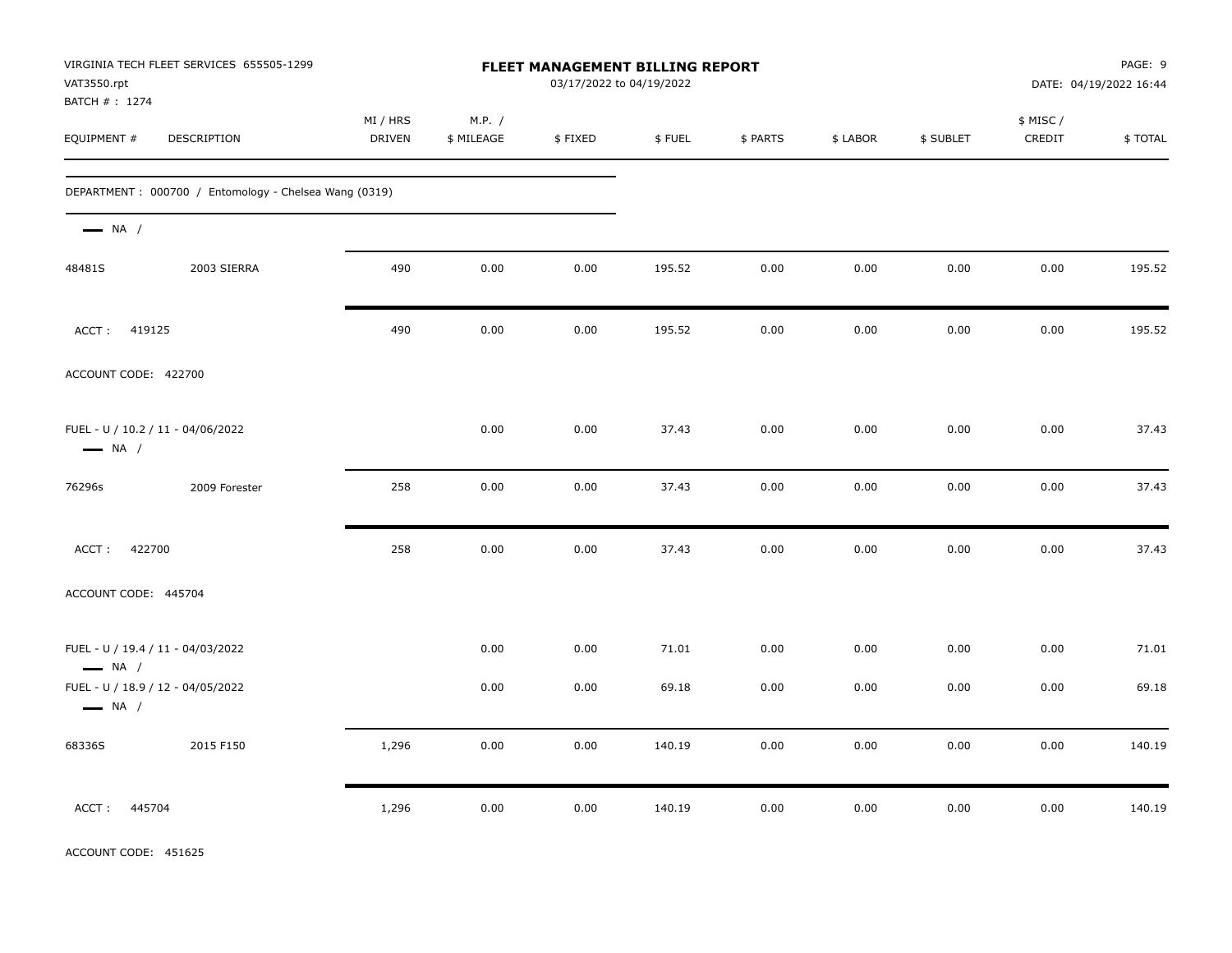| VAT3550.rpt<br>BATCH #: 1274 | VIRGINIA TECH FLEET SERVICES 655505-1299               | FLEET MANAGEMENT BILLING REPORT<br>03/17/2022 to 04/19/2022 |            |         |        |          |          |           | PAGE: 10<br>DATE: 04/19/2022 16:44 |         |  |
|------------------------------|--------------------------------------------------------|-------------------------------------------------------------|------------|---------|--------|----------|----------|-----------|------------------------------------|---------|--|
|                              |                                                        | MI / HRS                                                    | M.P. /     |         |        |          |          |           | \$ MISC/                           |         |  |
| EQUIPMENT #                  | DESCRIPTION                                            | <b>DRIVEN</b>                                               | \$ MILEAGE | \$FIXED | \$FUEL | \$ PARTS | \$ LABOR | \$ SUBLET | CREDIT                             | \$TOTAL |  |
|                              | DEPARTMENT : 000700 / Entomology - Chelsea Wang (0319) |                                                             |            |         |        |          |          |           |                                    |         |  |
| $\longrightarrow$ NA /       | FUEL - U / 16.3 / CC - 03/24/2022                      |                                                             | 0.00       | 0.00    | 55.41  | 0.00     | 0.00     | 0.00      | 0.00                               | 55.41   |  |
| 71540s                       | 2016 COLORADO                                          | 365                                                         | 0.00       | 0.00    | 55.41  | 0.00     | 0.00     | 0.00      | 0.00                               | 55.41   |  |
| 451625<br>ACCT:              |                                                        | 365                                                         | 0.00       | 0.00    | 55.41  | 0.00     | 0.00     | 0.00      | 0.00                               | 55.41   |  |
| ACCOUNT CODE: 480188         |                                                        |                                                             |            |         |        |          |          |           |                                    |         |  |
| $\longrightarrow$ NA /       | FUEL - U / 24.6 / CC - 03/24/2022                      |                                                             | 0.00       | 0.00    | 102.06 | 0.00     | 0.00     | 0.00      | 0.00                               | 102.06  |  |
| 69976s                       | 2016 Frontier                                          | $\mathbf 0$                                                 | 0.00       | 0.00    | 102.06 | 0.00     | 0.00     | 0.00      | 0.00                               | 102.06  |  |
| ACCT:<br>480188              |                                                        | $\mathbf 0$                                                 | 0.00       | 0.00    | 102.06 | 0.00     | 0.00     | 0.00      | 0.00                               | 102.06  |  |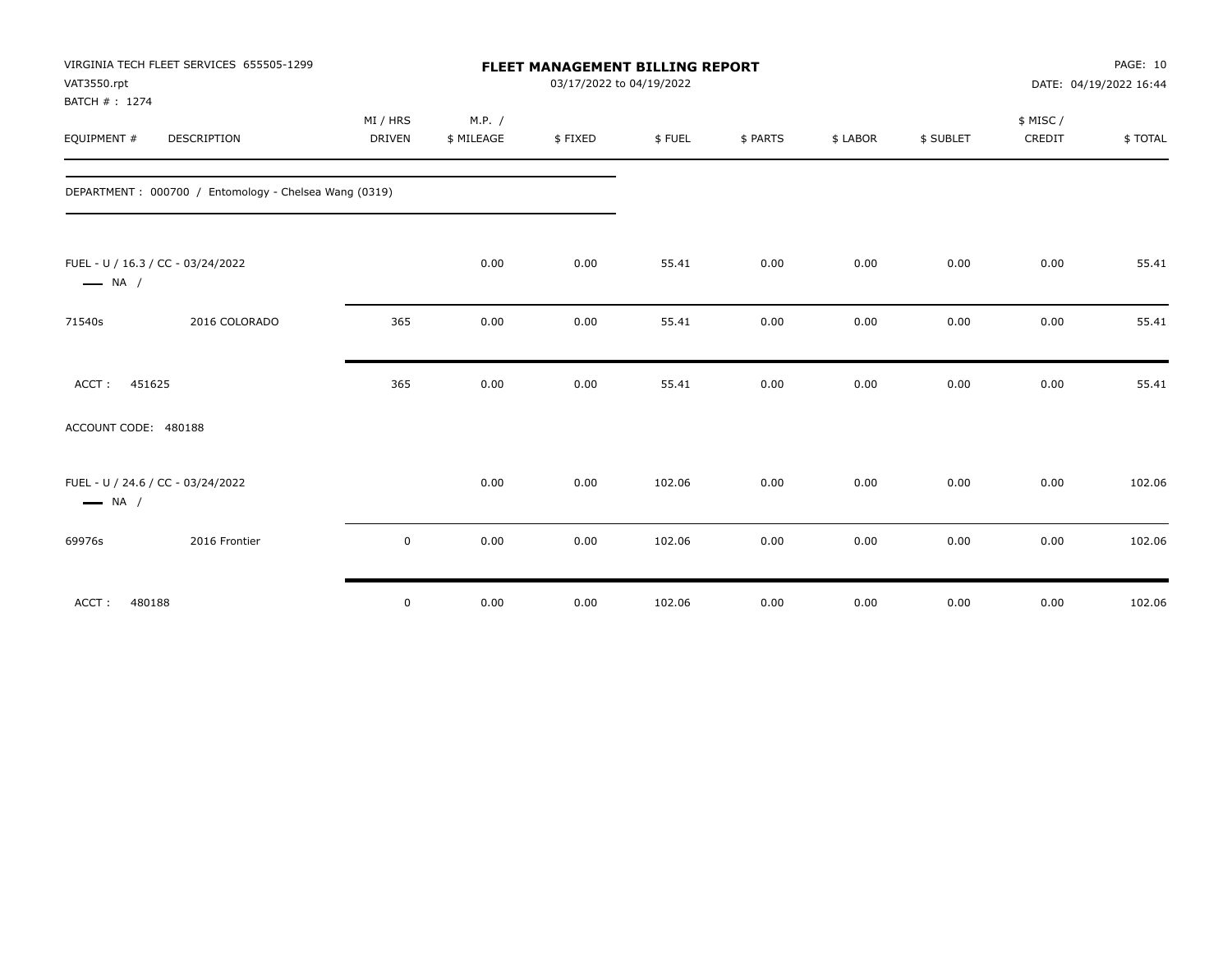| VIRGINIA TECH FLEET SERVICES 655505-1299<br>VAT3550.rpt<br>BATCH #: 1274 |        | <b>FLEET MANAGEMENT BILLING REPORT</b><br>03/17/2022 to 04/19/2022 |                      |         |          |          |          |                  |                     | PAGE: 11<br>DATE: 04/19/2022 16:44 |  |
|--------------------------------------------------------------------------|--------|--------------------------------------------------------------------|----------------------|---------|----------|----------|----------|------------------|---------------------|------------------------------------|--|
| EQUIPMENT #<br><b>DESCRIPTION</b>                                        |        | MI / HRS<br><b>DRIVEN</b>                                          | M.P. /<br>\$ MILEAGE | \$FIXED | \$FUEL   | \$ PARTS | \$ LABOR | \$ SUBLET        | \$ MISC /<br>CREDIT | \$TOTAL                            |  |
| DEPARTMENT SUBTOTALS :                                                   |        | 7,015                                                              | 0.00                 | 0.00    | 2,189.82 | 0.00     | 0.00     | 0.00             | 0.00                | 2,189.82                           |  |
| <b>BREAKDOWN OF CHARGES:</b>                                             |        |                                                                    | MILEAGE              |         |          | 0.00     |          | PARTS (WO'S)     |                     | 0.00                               |  |
| EQUIPMENT COUNT:                                                         | 14     |                                                                    | MOTOR POOL           |         |          | 0.00     |          | PARTS (IND.ISS.) |                     | 0.00                               |  |
| DEPARTMENT:                                                              | 000700 |                                                                    | <b>BASE</b>          |         |          | 0.00     |          | <b>CREDITS</b>   |                     | 0.00                               |  |
|                                                                          |        |                                                                    | <b>INSURANCE</b>     |         |          | 0.00     |          | MISCELLANEOUS    |                     | 0.00                               |  |
|                                                                          |        |                                                                    | <b>OTHER</b>         |         |          | 0.00     | LABOR    |                  |                     | 0.00                               |  |
|                                                                          |        |                                                                    | REPLACEMENT          |         |          | 0.00     |          | <b>SUBLETS</b>   |                     | 0.00                               |  |
|                                                                          |        |                                                                    | <b>FUEL</b>          |         | 2,189.82 |          |          |                  |                     |                                    |  |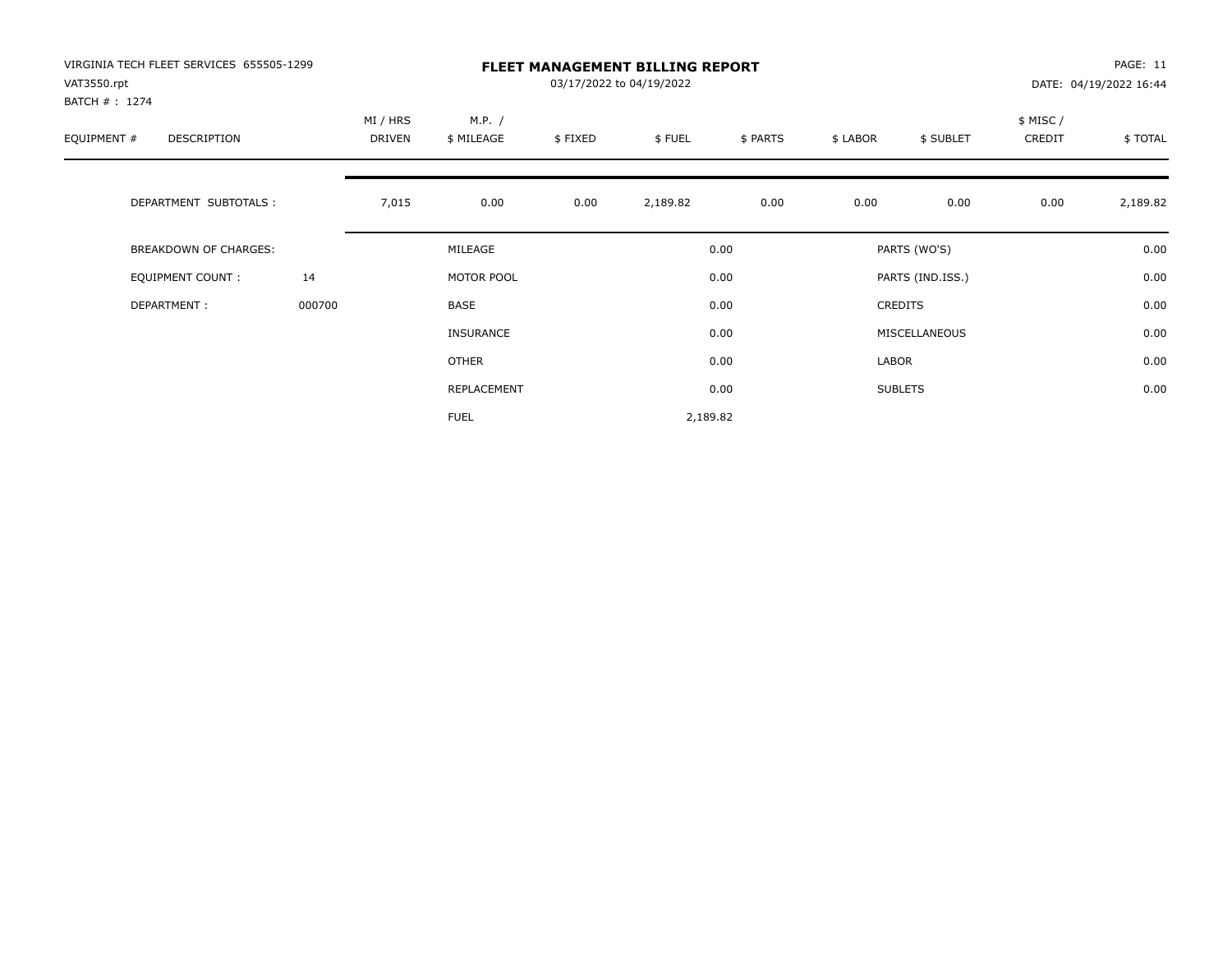| VAT3550.rpt<br>BATCH #: 1274           | VIRGINIA TECH FLEET SERVICES 655505-1299                    | FLEET MANAGEMENT BILLING REPORT<br>03/17/2022 to 04/19/2022 |                      |         |        |          |          |           |                     | PAGE: 12<br>DATE: 04/19/2022 16:44 |  |
|----------------------------------------|-------------------------------------------------------------|-------------------------------------------------------------|----------------------|---------|--------|----------|----------|-----------|---------------------|------------------------------------|--|
| EQUIPMENT #                            | DESCRIPTION                                                 | MI / HRS<br>DRIVEN                                          | M.P. /<br>\$ MILEAGE | \$FIXED | \$FUEL | \$ PARTS | \$ LABOR | \$ SUBLET | \$ MISC /<br>CREDIT | \$TOTAL                            |  |
|                                        | DEPARTMENT : 000800 / Forestry - Kathie Hollandworth (0324) |                                                             |                      |         |        |          |          |           |                     |                                    |  |
| ACCOUNT CODE: 230059                   |                                                             |                                                             |                      |         |        |          |          |           |                     |                                    |  |
| $\longrightarrow$ NA /                 | FUEL - U / 17.7 / 11 - 04/11/2022                           |                                                             | 0.00                 | 0.00    | 57.85  | 0.00     | 0.00     | 0.00      | 0.00                | 57.85                              |  |
| $\longrightarrow$ NA /                 | FUEL - U / 13.9 / 11 - 04/13/2022                           |                                                             | 0.00                 | 0.00    | 45.52  | 0.00     | 0.00     | 0.00      | 0.00                | 45.52                              |  |
| $\longrightarrow$ NA /                 | FUEL - U / 6.6 / 11 - 03/20/2022                            |                                                             | 0.00                 | 0.00    | 23.64  | 0.00     | 0.00     | 0.00      | 0.00                | 23.64                              |  |
| $\longrightarrow$ NA /                 | FUEL - U / 16.9 / 11 - 03/26/2022                           |                                                             | 0.00                 | 0.00    | 60.31  | 0.00     | 0.00     | 0.00      | 0.00                | 60.31                              |  |
| 60163S                                 | 2010 EXPLORER                                               | 1,005                                                       | 0.00                 | 0.00    | 187.32 | 0.00     | 0.00     | 0.00      | 0.00                | 187.32                             |  |
| $\longrightarrow$ NA /                 | FUEL - U / 13.5 / 11 - 04/04/2022                           |                                                             | 0.00                 | 0.00    | 49.69  | 0.00     | 0.00     | 0.00      | 0.00                | 49.69                              |  |
| $\longrightarrow$ NA /                 | FUEL - U / 4.5 / 12 - 04/12/2022                            |                                                             | 0.00                 | 0.00    | 14.55  | 0.00     | 0.00     | 0.00      | 0.00                | 14.55                              |  |
| $\equiv$ NA /                          | FUEL - U / 3.6 / 11 - 03/21/2022                            |                                                             | 0.00                 | 0.00    | 12.82  | 0.00     | 0.00     | 0.00      | 0.00                | 12.82                              |  |
| $\longrightarrow$ NA /                 | FUEL - U / 11.6 / 11 - 03/24/2022                           |                                                             | 0.00                 | 0.00    | 41.33  | 0.00     | 0.00     | 0.00      | 0.00                | 41.33                              |  |
| OTHER CHARGE<br>$\longrightarrow$ NA / |                                                             |                                                             | 0.00                 | 6.00    | 0.00   | 0.00     | 0.00     | 0.00      | 0.00                | 6.00                               |  |
| 61748S                                 | 2012 COLORADO                                               | 1,595                                                       | 0.00                 | 6.00    | 118.39 | 0.00     | 0.00     | 0.00      | 0.00                | 124.39                             |  |
| $\longrightarrow$ NA /                 | FUEL - U / 10.7 / 11 - 04/05/2022                           |                                                             | 0.00                 | 0.00    | 39.16  | 0.00     | 0.00     | 0.00      | 0.00                | 39.16                              |  |
| — NA /                                 | FUEL - U / 20.7 / 11 - 03/30/2022                           |                                                             | 0.00                 | 0.00    | 76.01  | 0.00     | 0.00     | 0.00      | 0.00                | 76.01                              |  |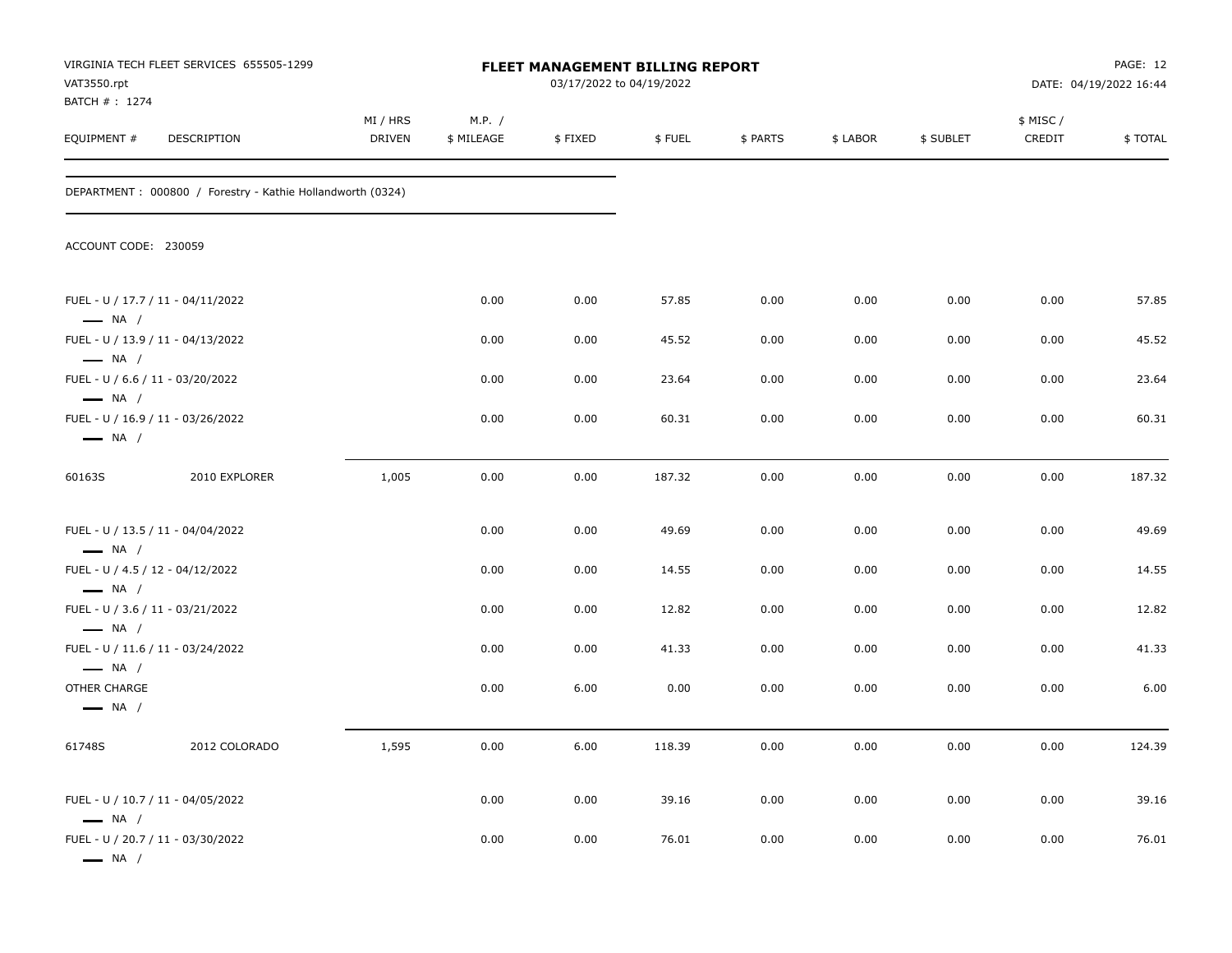| VAT3550.rpt<br>BATCH #: 1274 | VIRGINIA TECH FLEET SERVICES 655505-1299                   |                |                           |                      | FLEET MANAGEMENT BILLING REPORT<br>03/17/2022 to 04/19/2022 |        |          |          |                  |                    | PAGE: 13<br>DATE: 04/19/2022 16:44 |
|------------------------------|------------------------------------------------------------|----------------|---------------------------|----------------------|-------------------------------------------------------------|--------|----------|----------|------------------|--------------------|------------------------------------|
| EQUIPMENT #                  | <b>DESCRIPTION</b>                                         |                | MI / HRS<br><b>DRIVEN</b> | M.P. /<br>\$ MILEAGE | \$FIXED                                                     | \$FUEL | \$ PARTS | \$ LABOR | \$ SUBLET        | \$ MISC/<br>CREDIT | \$TOTAL                            |
|                              | DEPARTMENT: 000800 / Forestry - Kathie Hollandworth (0324) |                |                           |                      |                                                             |        |          |          |                  |                    |                                    |
| 68291S                       | 2015 F150                                                  |                | 792                       | 0.00                 | 0.00                                                        | 115.17 | 0.00     | 0.00     | 0.00             | 0.00               | 115.17                             |
| $\longrightarrow$ NA /       | FUEL - U / 20.7 / 11 - 04/07/2022                          |                |                           | 0.00                 | 0.00                                                        | 75.86  | 0.00     | 0.00     | 0.00             | 0.00               | 75.86                              |
| $\longrightarrow$ NA /       | FUEL - U / 16.3 / 12 - 04/18/2022                          |                |                           | 0.00                 | 0.00                                                        | 53.20  | 0.00     | 0.00     | 0.00             | 0.00               | 53.20                              |
| 76285s                       | 2019 F150                                                  |                | 1,740                     | 0.00                 | 0.00                                                        | 129.06 | 0.00     | 0.00     | 0.00             | 0.00               | 129.06                             |
| ACCT:                        | 230059                                                     |                | 5,132                     | 0.00                 | 6.00                                                        | 549.94 | 0.00     | 0.00     | 0.00             | 0.00               | 555.94                             |
|                              | DEPARTMENT SUBTOTALS :                                     |                | 5,132                     | 0.00                 | 6.00                                                        | 549.94 | 0.00     | 0.00     | 0.00             | 0.00               | 555.94                             |
|                              | <b>BREAKDOWN OF CHARGES:</b>                               |                |                           | MILEAGE              |                                                             |        | 0.00     |          | PARTS (WO'S)     |                    | 0.00                               |
|                              | EQUIPMENT COUNT :                                          | $\overline{4}$ |                           | MOTOR POOL           |                                                             |        | 0.00     |          | PARTS (IND.ISS.) |                    | 0.00                               |
|                              | DEPARTMENT:                                                | 000800         |                           | <b>BASE</b>          |                                                             |        | 0.00     |          | CREDITS          |                    | 0.00                               |
|                              |                                                            |                |                           | <b>INSURANCE</b>     |                                                             |        | 0.00     |          | MISCELLANEOUS    |                    | 0.00                               |
|                              |                                                            |                |                           | <b>OTHER</b>         |                                                             |        | 6.00     | LABOR    |                  |                    | 0.00                               |
|                              |                                                            |                |                           | REPLACEMENT          |                                                             |        | 0.00     |          | <b>SUBLETS</b>   |                    | 0.00                               |
|                              |                                                            |                |                           | <b>FUEL</b>          |                                                             |        | 549.94   |          |                  |                    |                                    |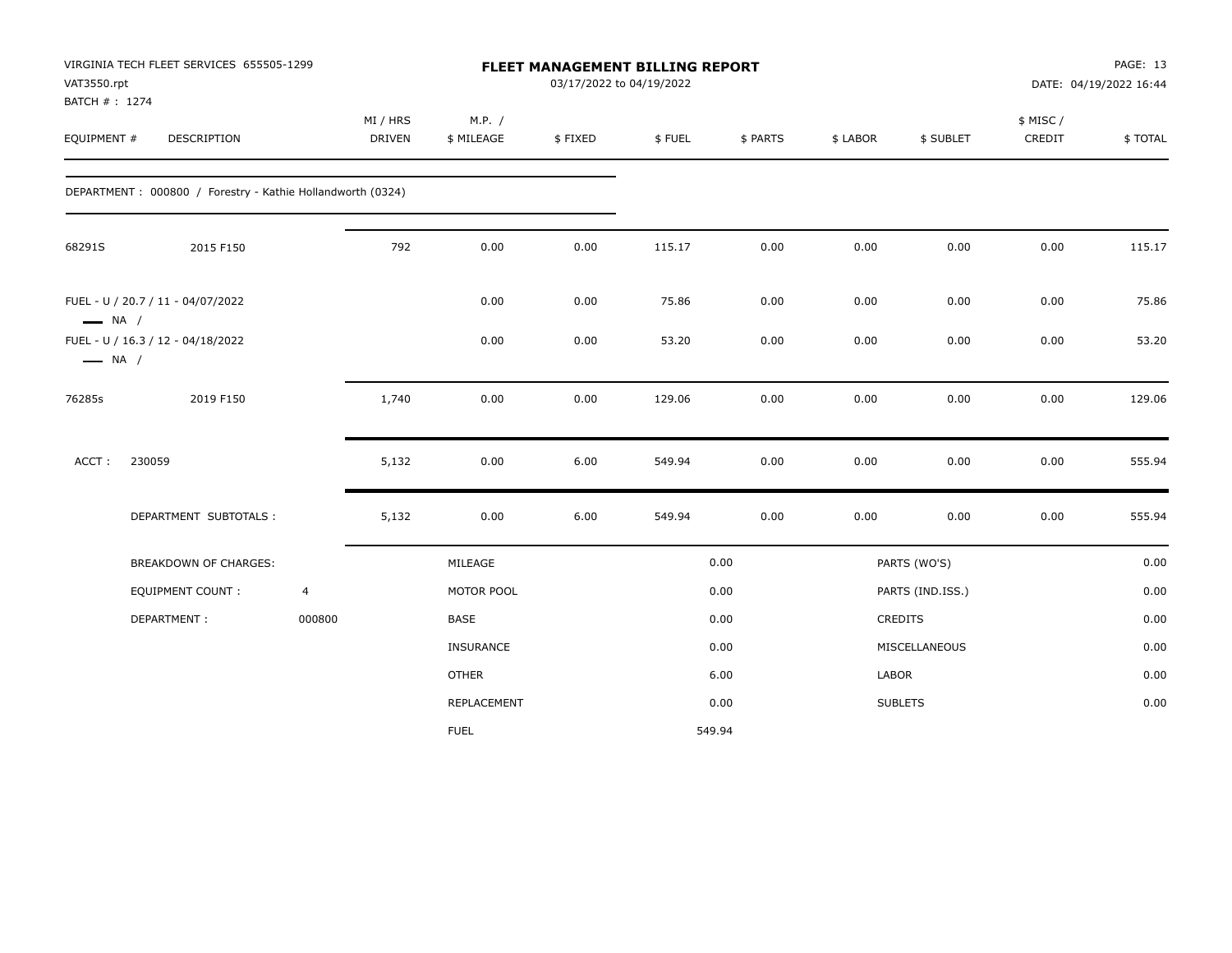| VAT3550.rpt<br>BATCH # : 1274                              | VIRGINIA TECH FLEET SERVICES 655505-1299                               |                           |                      | FLEET MANAGEMENT BILLING REPORT<br>03/17/2022 to 04/19/2022 |        |          |          |           |                     | PAGE: 14<br>DATE: 04/19/2022 16:44 |
|------------------------------------------------------------|------------------------------------------------------------------------|---------------------------|----------------------|-------------------------------------------------------------|--------|----------|----------|-----------|---------------------|------------------------------------|
| EQUIPMENT #                                                | DESCRIPTION                                                            | MI / HRS<br><b>DRIVEN</b> | M.P. /<br>\$ MILEAGE | \$FIXED                                                     | \$FUEL | \$ PARTS | \$ LABOR | \$ SUBLET | \$ MISC /<br>CREDIT | \$TOTAL                            |
|                                                            | DEPARTMENT : 000900 / Fisheries & Wildlife Sciences -Beth Jones (0321) |                           |                      |                                                             |        |          |          |           |                     |                                    |
| ACCOUNT CODE: 130375                                       |                                                                        |                           |                      |                                                             |        |          |          |           |                     |                                    |
| $\longrightarrow$ NA /                                     | FUEL - U / 10.3 / 12 - 03/31/2022                                      |                           | 0.00                 | 0.00                                                        | 37.84  | 0.00     | 0.00     | 0.00      | 0.00                | 37.84                              |
| 76273s                                                     | 2019 F150                                                              | $\mathbf 0$               | 0.00                 | 0.00                                                        | 37.84  | 0.00     | 0.00     | 0.00      | 0.00                | 37.84                              |
| ACCT: 130375                                               |                                                                        | $\mathbf 0$               | 0.00                 | 0.00                                                        | 37.84  | 0.00     | 0.00     | 0.00      | 0.00                | 37.84                              |
| ACCOUNT CODE: 230060                                       |                                                                        |                           |                      |                                                             |        |          |          |           |                     |                                    |
| FUEL - U / 1.7 / 12 - 03/21/2022<br>$\longrightarrow$ NA / |                                                                        |                           | 0.00                 | 0.00                                                        | 5.87   | 0.00     | 0.00     | 0.00      | 0.00                | 5.87                               |
| 52482S                                                     | 2002 Tundra                                                            | 8,571                     | 0.00                 | 0.00                                                        | 5.87   | 0.00     | 0.00     | 0.00      | 0.00                | 5.87                               |
| $\longrightarrow$ NA /                                     | FUEL - U / 14.2 / 12 - 03/22/2022                                      |                           | 0.00                 | 0.00                                                        | 50.45  | 0.00     | 0.00     | 0.00      | 0.00                | 50.45                              |
| 57563S                                                     | 2008 EXPLORER                                                          | 5,688                     | 0.00                 | 0.00                                                        | 50.45  | 0.00     | 0.00     | 0.00      | 0.00                | 50.45                              |
| $\longrightarrow$ NA /                                     | FUEL - U / 20.5 / 11 - 03/17/2022                                      |                           | 0.00                 | 0.00                                                        | 73.05  | 0.00     | 0.00     | 0.00      | 0.00                | 73.05                              |
| 60232S                                                     | 2011 F250                                                              | $\pmb{0}$                 | 0.00                 | 0.00                                                        | 73.05  | 0.00     | 0.00     | 0.00      | 0.00                | 73.05                              |
|                                                            | FUEL - U / 21.1 / 11 - 04/05/2022                                      |                           | 0.00                 | 0.00                                                        | 77.44  | 0.00     | 0.00     | 0.00      | 0.00                | 77.44                              |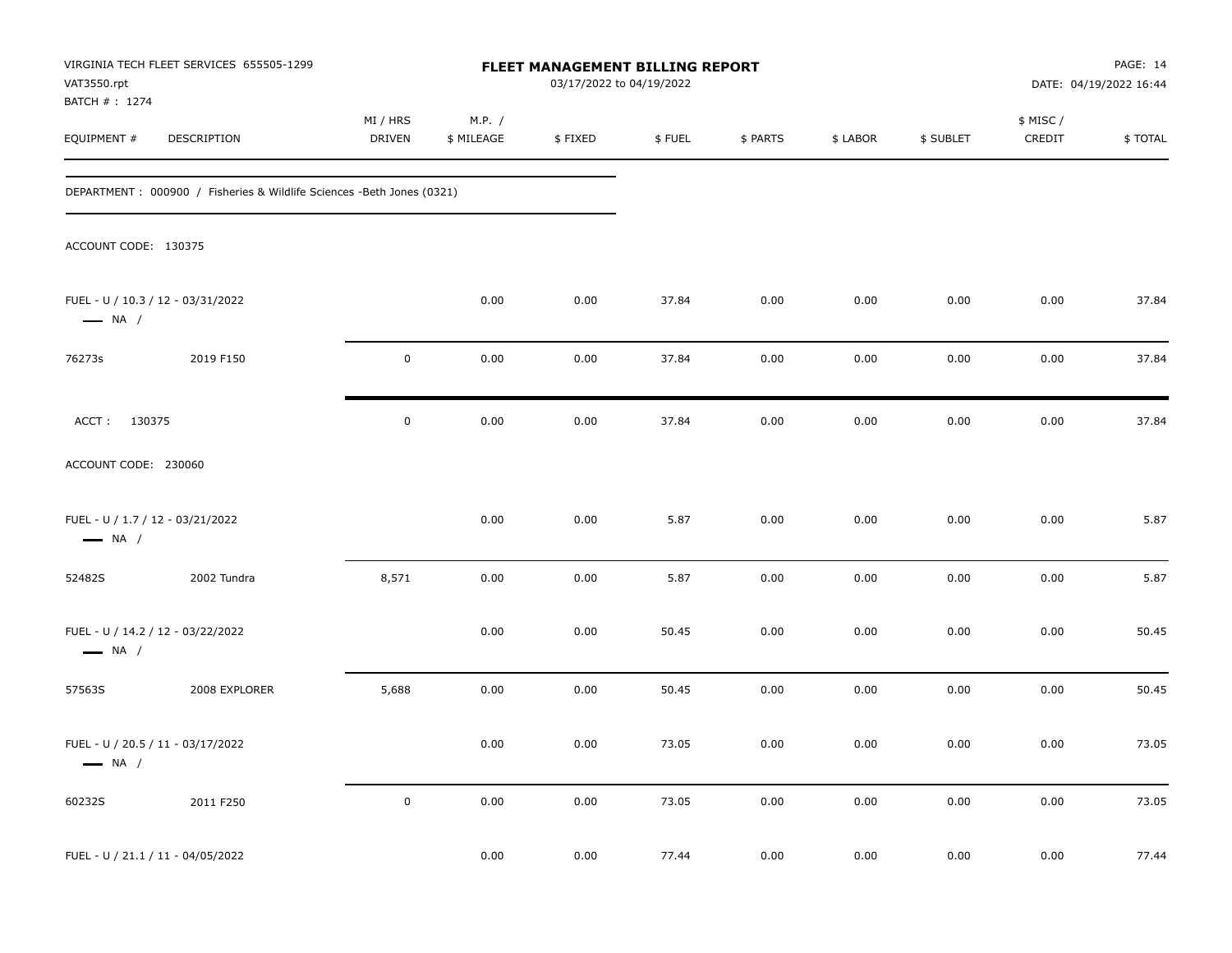| VAT3550.rpt<br>BATCH #: 1274                                                          | VIRGINIA TECH FLEET SERVICES 655505-1299                                |                           |                      | <b>FLEET MANAGEMENT BILLING REPORT</b><br>03/17/2022 to 04/19/2022 |        |          |          |           |                     | PAGE: 15<br>DATE: 04/19/2022 16:44 |
|---------------------------------------------------------------------------------------|-------------------------------------------------------------------------|---------------------------|----------------------|--------------------------------------------------------------------|--------|----------|----------|-----------|---------------------|------------------------------------|
| EQUIPMENT #                                                                           | DESCRIPTION                                                             | MI / HRS<br><b>DRIVEN</b> | M.P. /<br>\$ MILEAGE | \$FIXED                                                            | \$FUEL | \$ PARTS | \$ LABOR | \$ SUBLET | \$ MISC /<br>CREDIT | \$TOTAL                            |
|                                                                                       | DEPARTMENT : 000900 / Fisheries & Wildlife Sciences - Beth Jones (0321) |                           |                      |                                                                    |        |          |          |           |                     |                                    |
| $\longrightarrow$ NA /<br>FUEL - U / 26.0 / 11 - 03/25/2022<br>$\longrightarrow$ NA / |                                                                         |                           | 0.00                 | 0.00                                                               | 92.42  | 0.00     | 0.00     | 0.00      | 0.00                | 92.42                              |
| 60237S                                                                                | 2011 F250-4x4                                                           | 9,683                     | 0.00                 | 0.00                                                               | 169.86 | 0.00     | 0.00     | 0.00      | 0.00                | 169.86                             |
| FUEL - U / 21.8 / 11 - 04/11/2022<br>$\longrightarrow$ NA /                           |                                                                         |                           | 0.00                 | 0.00                                                               | 71.22  | 0.00     | 0.00     | 0.00      | 0.00                | 71.22                              |
| FUEL - U / 19.8 / 12 - 03/30/2022<br>$\longrightarrow$ NA /                           |                                                                         |                           | 0.00                 | 0.00                                                               | 72.70  | 0.00     | 0.00     | 0.00      | 0.00                | 72.70                              |
| 66998s                                                                                | 2014 F150                                                               | $\pmb{0}$                 | 0.00                 | 0.00                                                               | 143.92 | 0.00     | 0.00     | 0.00      | 0.00                | 143.92                             |
| FUEL - U / 23.2 / 12 - 03/29/2022<br>$\longrightarrow$ NA /                           |                                                                         |                           | 0.00                 | 0.00                                                               | 85.22  | 0.00     | 0.00     | 0.00      | 0.00                | 85.22                              |
| 68284S                                                                                | 2015 F150                                                               | $\mathbf 0$               | 0.00                 | 0.00                                                               | 85.22  | 0.00     | 0.00     | 0.00      | 0.00                | 85.22                              |
| FUEL - U / 30.6 / 11 - 04/05/2022<br>$\longrightarrow$ NA /                           |                                                                         |                           | 0.00                 | 0.00                                                               | 112.45 | 0.00     | 0.00     | 0.00      | 0.00                | 112.45                             |
| FUEL - U / 23.3 / 12 - 04/15/2022<br>$\longrightarrow$ NA /                           |                                                                         |                           | 0.00                 | 0.00                                                               | 76.13  | 0.00     | 0.00     | 0.00      | 0.00                | 76.13                              |
| FUEL - U / 15.9 / 12 - 03/22/2022<br>$\longrightarrow$ NA /                           |                                                                         |                           | 0.00                 | 0.00                                                               | 56.50  | 0.00     | 0.00     | 0.00      | 0.00                | 56.50                              |
| 69974s                                                                                | 2016 F150                                                               | $\mathsf 0$               | 0.00                 | 0.00                                                               | 245.08 | 0.00     | 0.00     | 0.00      | 0.00                | 245.08                             |
| FUEL - U / 22.5 / 12 - 03/22/2022<br>$\longrightarrow$ NA /                           |                                                                         |                           | 0.00                 | 0.00                                                               | 80.10  | 0.00     | 0.00     | 0.00      | 0.00                | 80.10                              |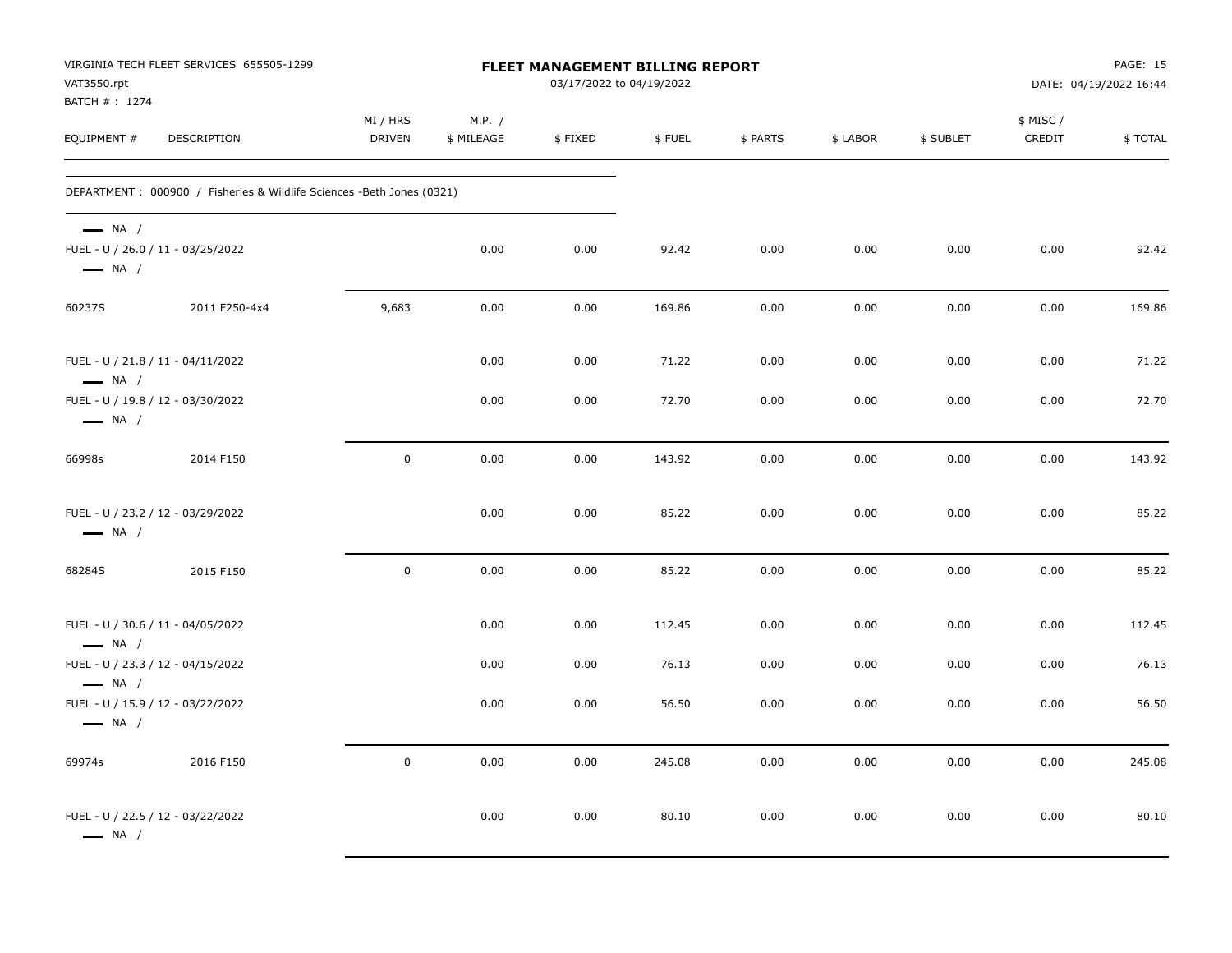| VAT3550.rpt<br>BATCH #: 1274                               | VIRGINIA TECH FLEET SERVICES 655505-1299                               |                           |                      | FLEET MANAGEMENT BILLING REPORT<br>03/17/2022 to 04/19/2022 |        |          |          |           |                     | PAGE: 16<br>DATE: 04/19/2022 16:44 |
|------------------------------------------------------------|------------------------------------------------------------------------|---------------------------|----------------------|-------------------------------------------------------------|--------|----------|----------|-----------|---------------------|------------------------------------|
| EQUIPMENT #                                                | DESCRIPTION                                                            | MI / HRS<br><b>DRIVEN</b> | M.P. /<br>\$ MILEAGE | \$FIXED                                                     | \$FUEL | \$ PARTS | \$ LABOR | \$ SUBLET | \$ MISC /<br>CREDIT | \$TOTAL                            |
|                                                            | DEPARTMENT : 000900 / Fisheries & Wildlife Sciences -Beth Jones (0321) |                           |                      |                                                             |        |          |          |           |                     |                                    |
| 71559s                                                     | 2017 F150                                                              | 127                       | 0.00                 | 0.00                                                        | 80.10  | 0.00     | 0.00     | 0.00      | 0.00                | 80.10                              |
| $\longrightarrow$ NA /                                     | FUEL - U / 16.4 / 11 - 03/20/2022                                      |                           | 0.00                 | 0.00                                                        | 58.46  | 0.00     | 0.00     | 0.00      | 0.00                | 58.46                              |
| FUEL - U / 8.6 / 11 - 03/20/2022<br>$\longrightarrow$ NA / |                                                                        |                           | 0.00                 | 0.00                                                        | 30.65  | 0.00     | 0.00     | 0.00      | 0.00                | 30.65                              |
| FUEL - U / 2.2 / 11 - 03/31/2022<br>$\longrightarrow$ NA / |                                                                        |                           | 0.00                 | 0.00                                                        | 8.18   | 0.00     | 0.00     | 0.00      | 0.00                | 8.18                               |
| 74662s                                                     | 2018 F150                                                              | 483                       | 0.00                 | 0.00                                                        | 97.29  | 0.00     | 0.00     | 0.00      | 0.00                | 97.29                              |
| OTHER CHARGE<br>$\longrightarrow$ NA /                     |                                                                        |                           | 0.00                 | 31.00                                                       | 0.00   | 0.00     | 0.00     | 0.00      | 0.00                | 31.00                              |
| 80237S                                                     | 2021 F150                                                              | $\mathbf 0$               | 0.00                 | 31.00                                                       | 0.00   | 0.00     | 0.00     | 0.00      | 0.00                | 31.00                              |
| ACCT:<br>230060                                            |                                                                        | 24,552                    | 0.00                 | 31.00                                                       | 950.84 | 0.00     | 0.00     | 0.00      | 0.00                | 981.84                             |
| ACCOUNT CODE: 234384                                       |                                                                        |                           |                      |                                                             |        |          |          |           |                     |                                    |
| $\longrightarrow$ NA /                                     | FUEL - U / 21.3 / 11 - 03/18/2022                                      |                           | 0.00                 | 0.00                                                        | 75.76  | 0.00     | 0.00     | 0.00      | 0.00                | 75.76                              |
| 47577s                                                     | 2003 Ram                                                               | 275                       | 0.00                 | 0.00                                                        | 75.76  | 0.00     | 0.00     | 0.00      | 0.00                | 75.76                              |
| ACCT: 234384                                               |                                                                        | 275                       | 0.00                 | 0.00                                                        | 75.76  | 0.00     | 0.00     | 0.00      | 0.00                | 75.76                              |

ACCOUNT CODE: 437293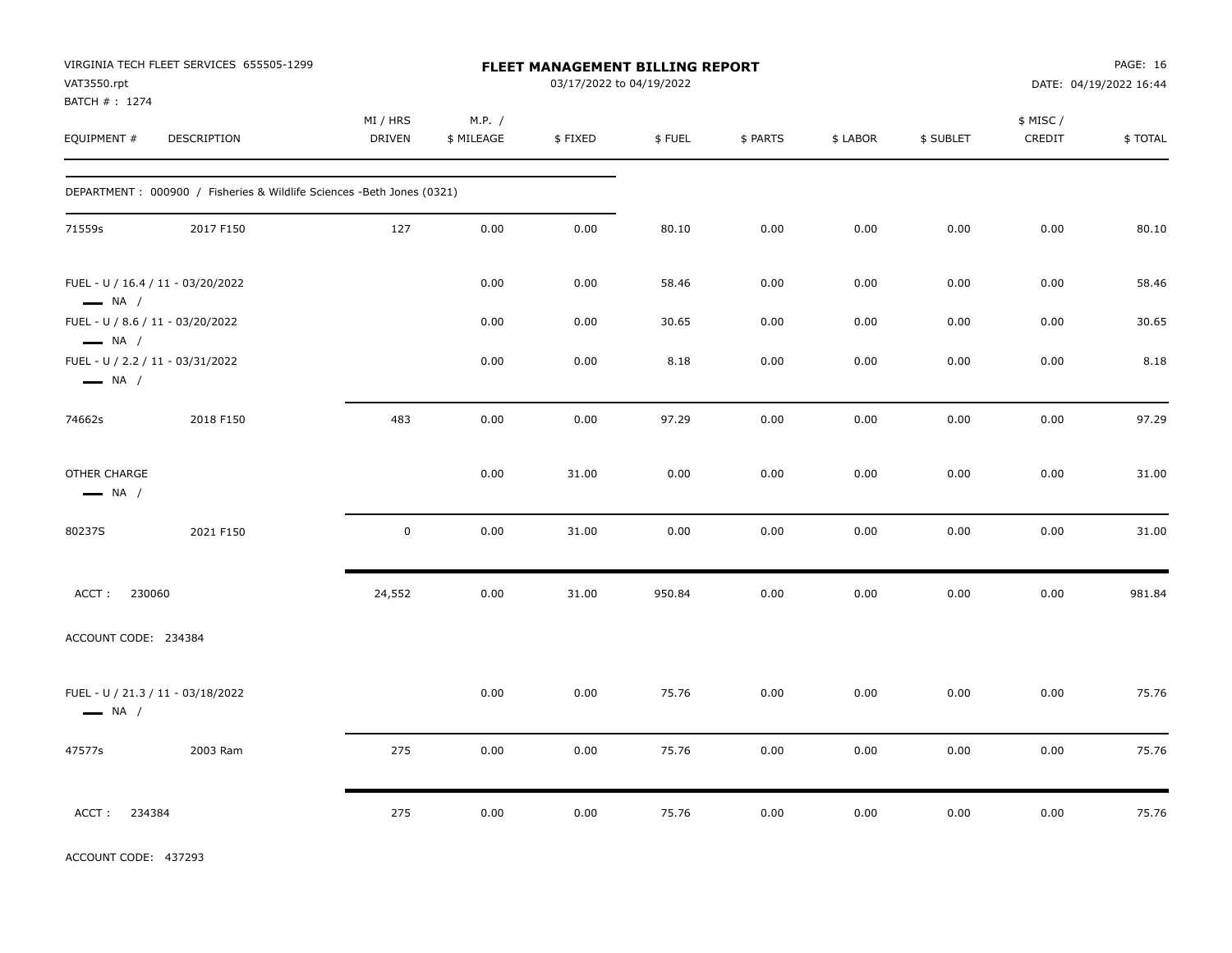| VAT3550.rpt<br>BATCH # : 1274 | VIRGINIA TECH FLEET SERVICES 655505-1299                               |                     |                      | FLEET MANAGEMENT BILLING REPORT<br>03/17/2022 to 04/19/2022 |        |          |          |           |                    | PAGE: 17<br>DATE: 04/19/2022 16:44 |
|-------------------------------|------------------------------------------------------------------------|---------------------|----------------------|-------------------------------------------------------------|--------|----------|----------|-----------|--------------------|------------------------------------|
| EQUIPMENT #                   | DESCRIPTION                                                            | MI / HRS<br>DRIVEN  | M.P. /<br>\$ MILEAGE | \$FIXED                                                     | \$FUEL | \$ PARTS | \$ LABOR | \$ SUBLET | \$ MISC/<br>CREDIT | \$TOTAL                            |
|                               | DEPARTMENT : 000900 / Fisheries & Wildlife Sciences -Beth Jones (0321) |                     |                      |                                                             |        |          |          |           |                    |                                    |
| $\longrightarrow$ NA /        | FUEL - U / 12.8 / 11 - 04/12/2022                                      |                     | 0.00                 | 0.00                                                        | 41.95  | 0.00     | 0.00     | 0.00      | 0.00               | 41.95                              |
| I430254                       | 2003 IMPALA                                                            | $\pmb{0}$           | 0.00                 | 0.00                                                        | 41.95  | 0.00     | 0.00     | 0.00      | 0.00               | 41.95                              |
| ACCT: 437293                  |                                                                        | $\mathsf{O}\xspace$ | 0.00                 | 0.00                                                        | 41.95  | 0.00     | 0.00     | 0.00      | 0.00               | 41.95                              |
| ACCOUNT CODE: 467354          |                                                                        |                     |                      |                                                             |        |          |          |           |                    |                                    |
| $\longrightarrow$ NA /        | FUEL - U / 22.3 / 12 - 03/16/2022                                      |                     | 0.00                 | 0.00                                                        | 79.39  | 0.00     | 0.00     | 0.00      | 0.00               | 79.39                              |
| $\longrightarrow$ NA /        | FUEL - U / 17.9 / 11 - 03/17/2022                                      |                     | 0.00                 | 0.00                                                        | 63.76  | 0.00     | 0.00     | 0.00      | 0.00               | 63.76                              |
| $\longrightarrow$ NA /        | FUEL - U / 18.8 / 11 - 03/18/2022                                      |                     | 0.00                 | 0.00                                                        | 66.89  | 0.00     | 0.00     | 0.00      | 0.00               | 66.89                              |
| $\longrightarrow$ NA /        | FUEL - U / 18.4 / 11 - 03/23/2022                                      |                     | 0.00                 | 0.00                                                        | 65.58  | 0.00     | 0.00     | 0.00      | 0.00               | 65.58                              |
| $\longrightarrow$ NA /        | FUEL - U / 18.0 / 11 - 03/24/2022                                      |                     | 0.00                 | 0.00                                                        | 64.12  | 0.00     | 0.00     | 0.00      | 0.00               | 64.12                              |
| $\longrightarrow$ NA /        | FUEL - U / 16.3 / 11 - 03/25/2022                                      |                     | 0.00                 | 0.00                                                        | 58.13  | 0.00     | 0.00     | 0.00      | 0.00               | 58.13                              |
| $\longrightarrow$ NA /        | FUEL - U / 21.1 / 12 - 03/28/2022                                      |                     | 0.00                 | 0.00                                                        | 75.26  | 0.00     | 0.00     | 0.00      | 0.00               | 75.26                              |
| 1433616                       | 2012 Ram                                                               | $\mathbf 0$         | 0.00                 | 0.00                                                        | 473.13 | 0.00     | 0.00     | 0.00      | 0.00               | 473.13                             |
| ACCT: 467354                  |                                                                        | $\mathbf 0$         | 0.00                 | 0.00                                                        | 473.13 | 0.00     | 0.00     | 0.00      | 0.00               | 473.13                             |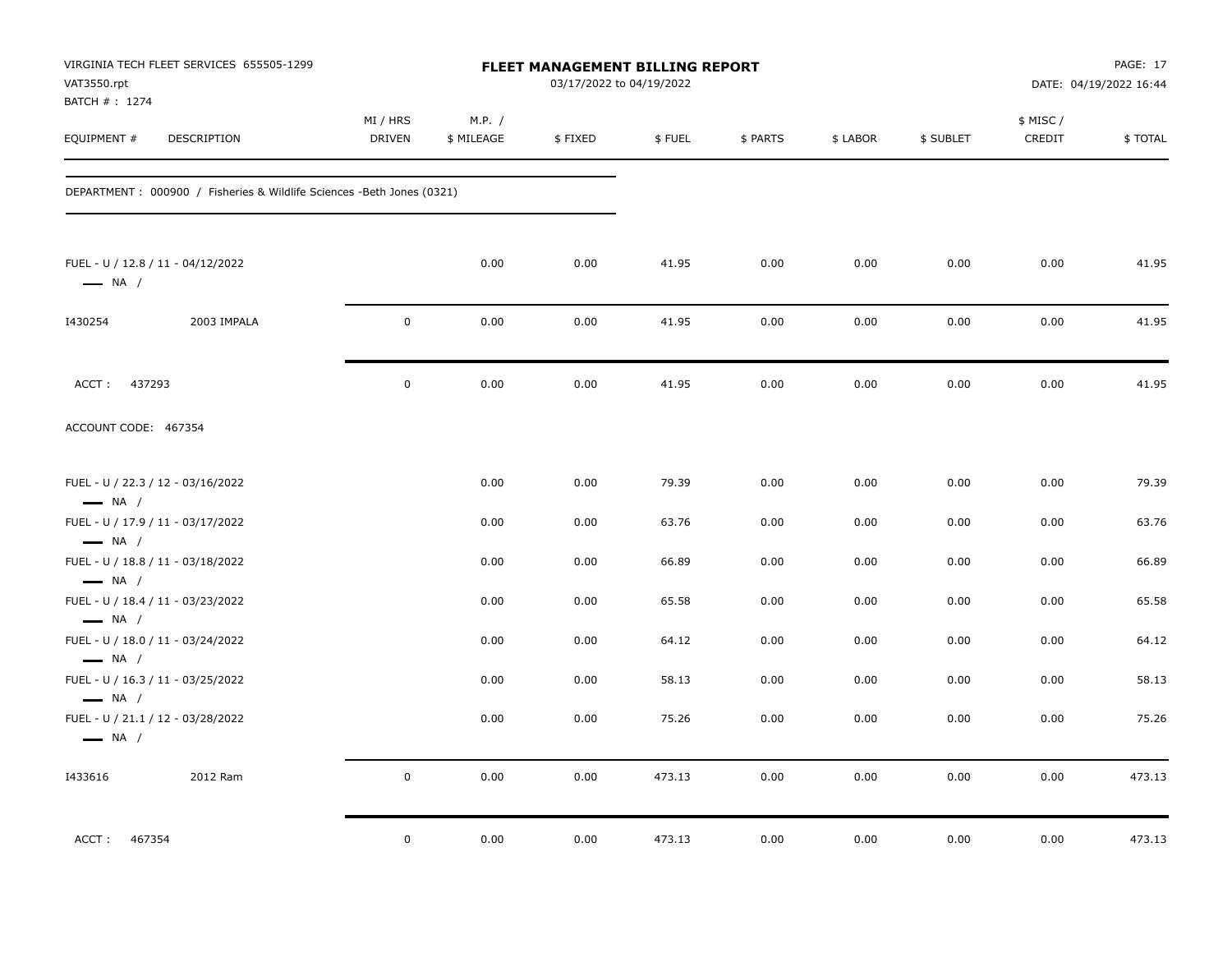|                              | VIRGINIA TECH FLEET SERVICES 655505-1299                               |        | <b>FLEET MANAGEMENT BILLING REPORT</b><br>03/17/2022 to 04/19/2022<br>DATE: 04/19/2022 16:44 |                  |         |          |          |          |                  |           |          |
|------------------------------|------------------------------------------------------------------------|--------|----------------------------------------------------------------------------------------------|------------------|---------|----------|----------|----------|------------------|-----------|----------|
| VAT3550.rpt<br>BATCH #: 1274 |                                                                        |        |                                                                                              |                  |         |          |          |          |                  |           |          |
|                              |                                                                        |        | MI / HRS                                                                                     | M.P. /           |         |          |          |          |                  | \$ MISC / |          |
| EQUIPMENT #                  | DESCRIPTION                                                            |        | <b>DRIVEN</b>                                                                                | \$ MILEAGE       | \$FIXED | \$FUEL   | \$ PARTS | \$ LABOR | \$ SUBLET        | CREDIT    | \$TOTAL  |
|                              | DEPARTMENT : 000900 / Fisheries & Wildlife Sciences -Beth Jones (0321) |        |                                                                                              |                  |         |          |          |          |                  |           |          |
|                              | ACCOUNT CODE: 467355                                                   |        |                                                                                              |                  |         |          |          |          |                  |           |          |
| $\longrightarrow$ NA /       | FUEL - U / 12.4 / 11 - 03/16/2022                                      |        |                                                                                              | 0.00             | 0.00    | 44.14    | 0.00     | 0.00     | 0.00             | 0.00      | 44.14    |
| 76286s                       | 2011 LIBERTY                                                           |        | $\mathbf 0$                                                                                  | 0.00             | 0.00    | 44.14    | 0.00     | 0.00     | 0.00             | 0.00      | 44.14    |
| ACCT:                        | 467355                                                                 |        | $\mathbf 0$                                                                                  | 0.00             | 0.00    | 44.14    | 0.00     | 0.00     | 0.00             | 0.00      | 44.14    |
|                              | DEPARTMENT SUBTOTALS :                                                 |        | 24,827                                                                                       | 0.00             | 31.00   | 1,623.66 | 0.00     | 0.00     | 0.00             | 0.00      | 1,654.66 |
|                              | <b>BREAKDOWN OF CHARGES:</b>                                           |        |                                                                                              | MILEAGE          |         |          | 0.00     |          | PARTS (WO'S)     |           | 0.00     |
|                              | <b>EQUIPMENT COUNT:</b>                                                | 15     |                                                                                              | MOTOR POOL       |         |          | 0.00     |          | PARTS (IND.ISS.) |           | 0.00     |
|                              | DEPARTMENT:                                                            | 000900 |                                                                                              | <b>BASE</b>      |         |          | 0.00     |          | <b>CREDITS</b>   |           | 0.00     |
|                              |                                                                        |        |                                                                                              | <b>INSURANCE</b> |         |          | 0.00     |          | MISCELLANEOUS    |           | 0.00     |
|                              |                                                                        |        |                                                                                              | <b>OTHER</b>     |         |          | 31.00    | LABOR    |                  |           | 0.00     |
|                              |                                                                        |        |                                                                                              | REPLACEMENT      |         |          | 0.00     |          | <b>SUBLETS</b>   |           | 0.00     |
|                              |                                                                        |        |                                                                                              | <b>FUEL</b>      |         | 1,623.66 |          |          |                  |           |          |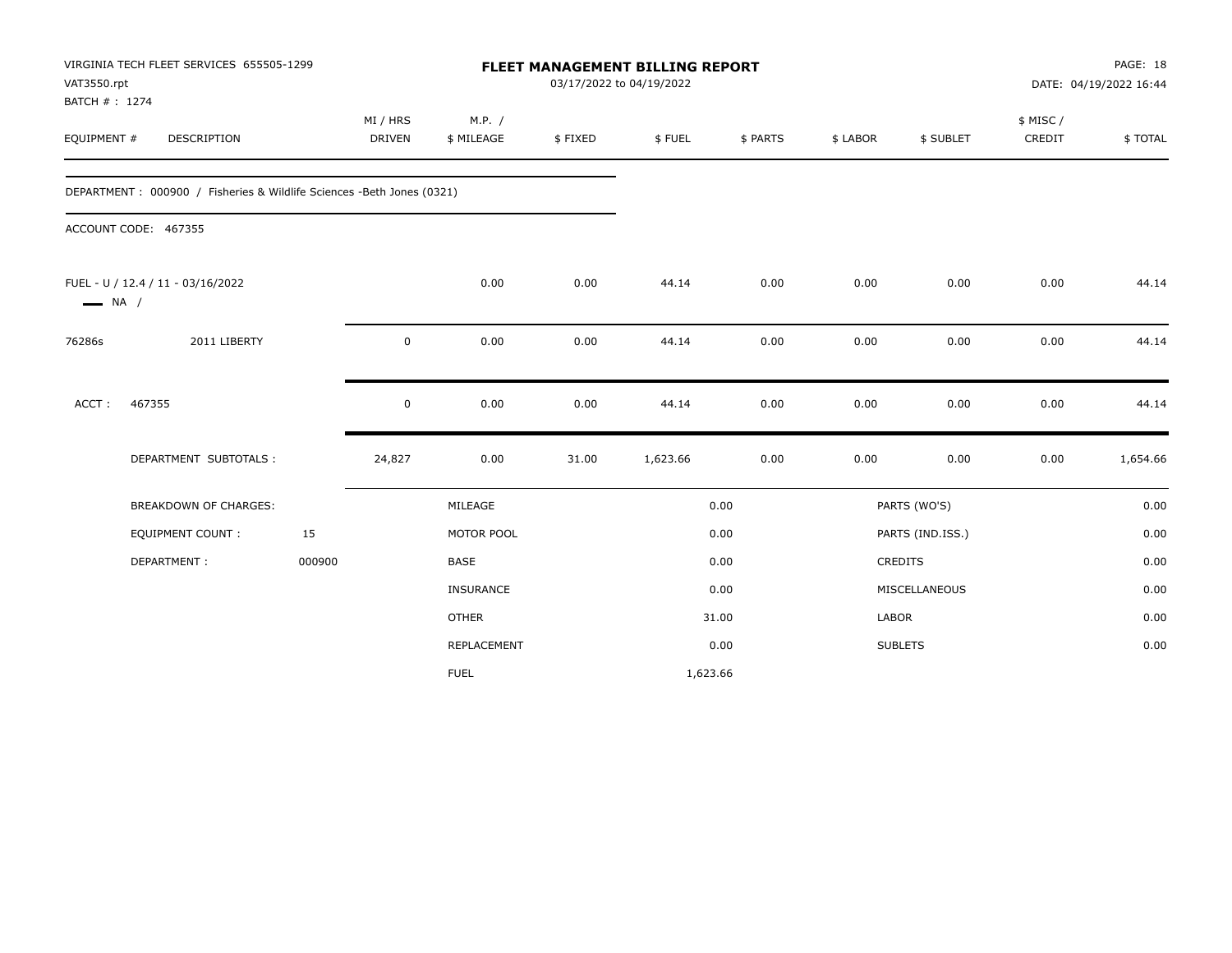| VAT3550.rpt                                                                                                              | VIRGINIA TECH FLEET SERVICES 655505-1299                                          |                    |                      | <b>FLEET MANAGEMENT BILLING REPORT</b><br>03/17/2022 to 04/19/2022 |                |              |              |              |                     | PAGE: 19<br>DATE: 04/19/2022 16:44 |
|--------------------------------------------------------------------------------------------------------------------------|-----------------------------------------------------------------------------------|--------------------|----------------------|--------------------------------------------------------------------|----------------|--------------|--------------|--------------|---------------------|------------------------------------|
| BATCH # : 1274<br>EQUIPMENT #                                                                                            | DESCRIPTION                                                                       | MI / HRS<br>DRIVEN | M.P. /<br>\$ MILEAGE | \$FIXED                                                            | \$FUEL         | \$ PARTS     | \$ LABOR     | \$ SUBLET    | \$ MISC /<br>CREDIT | \$TOTAL                            |
|                                                                                                                          | DEPARTMENT: 001300 / School of Plant & Environmental Science Sabrina Allen (0404) |                    |                      |                                                                    |                |              |              |              |                     |                                    |
| ACCOUNT CODE: 115487                                                                                                     |                                                                                   |                    |                      |                                                                    |                |              |              |              |                     |                                    |
| $\longrightarrow$ NA /                                                                                                   | FUEL - U / 13.3 / 11 - 04/13/2022                                                 |                    | 0.00                 | 0.00                                                               | 43.36          | 0.00         | 0.00         | 0.00         | 0.00                | 43.36                              |
| 63786s                                                                                                                   | 2009 Caravan                                                                      | 174                | 0.00                 | 0.00                                                               | 43.36          | 0.00         | 0.00         | 0.00         | 0.00                | 43.36                              |
| $\longrightarrow$ NA /                                                                                                   | FUEL - U / 31.6 / 11 - 04/12/2022                                                 |                    | 0.00                 | 0.00                                                               | 103.33         | 0.00         | 0.00         | 0.00         | 0.00                | 103.33                             |
| 79421s                                                                                                                   | 2012 Silverado                                                                    | 372                | 0.00                 | 0.00                                                               | 103.33         | 0.00         | 0.00         | 0.00         | 0.00                | 103.33                             |
| FUEL - U / 6.8 / 11 - 04/12/2022<br>$\longrightarrow$ NA /<br>FUEL - U / 4.5 / 12 - 04/12/2022<br>$\longrightarrow$ NA / |                                                                                   |                    | 0.00<br>0.00         | 0.00<br>0.00                                                       | 22.30<br>14.72 | 0.00<br>0.00 | 0.00<br>0.00 | 0.00<br>0.00 | 0.00<br>0.00        | 22.30<br>14.72                     |
| ahnhort                                                                                                                  | <b>2011 CANS</b>                                                                  | $\mathsf 0$        | 0.00                 | 0.00                                                               | 37.02          | 0.00         | 0.00         | 0.00         | 0.00                | 37.02                              |
| ACCT: 115487                                                                                                             |                                                                                   | 546                | 0.00                 | 0.00                                                               | 183.71         | 0.00         | 0.00         | 0.00         | 0.00                | 183.71                             |
| ACCOUNT CODE: 119836                                                                                                     |                                                                                   |                    |                      |                                                                    |                |              |              |              |                     |                                    |
| $\longrightarrow$ NA /                                                                                                   | FUEL - U / 11.5 / 11 - 03/20/2022                                                 |                    | 0.00                 | 0.00                                                               | 40.94          | 0.00         | 0.00         | 0.00         | 0.00                | 40.94                              |
| 45233S                                                                                                                   | 2001 SONOMA                                                                       | 150                | 0.00                 | 0.00                                                               | 40.94          | 0.00         | 0.00         | 0.00         | 0.00                | 40.94                              |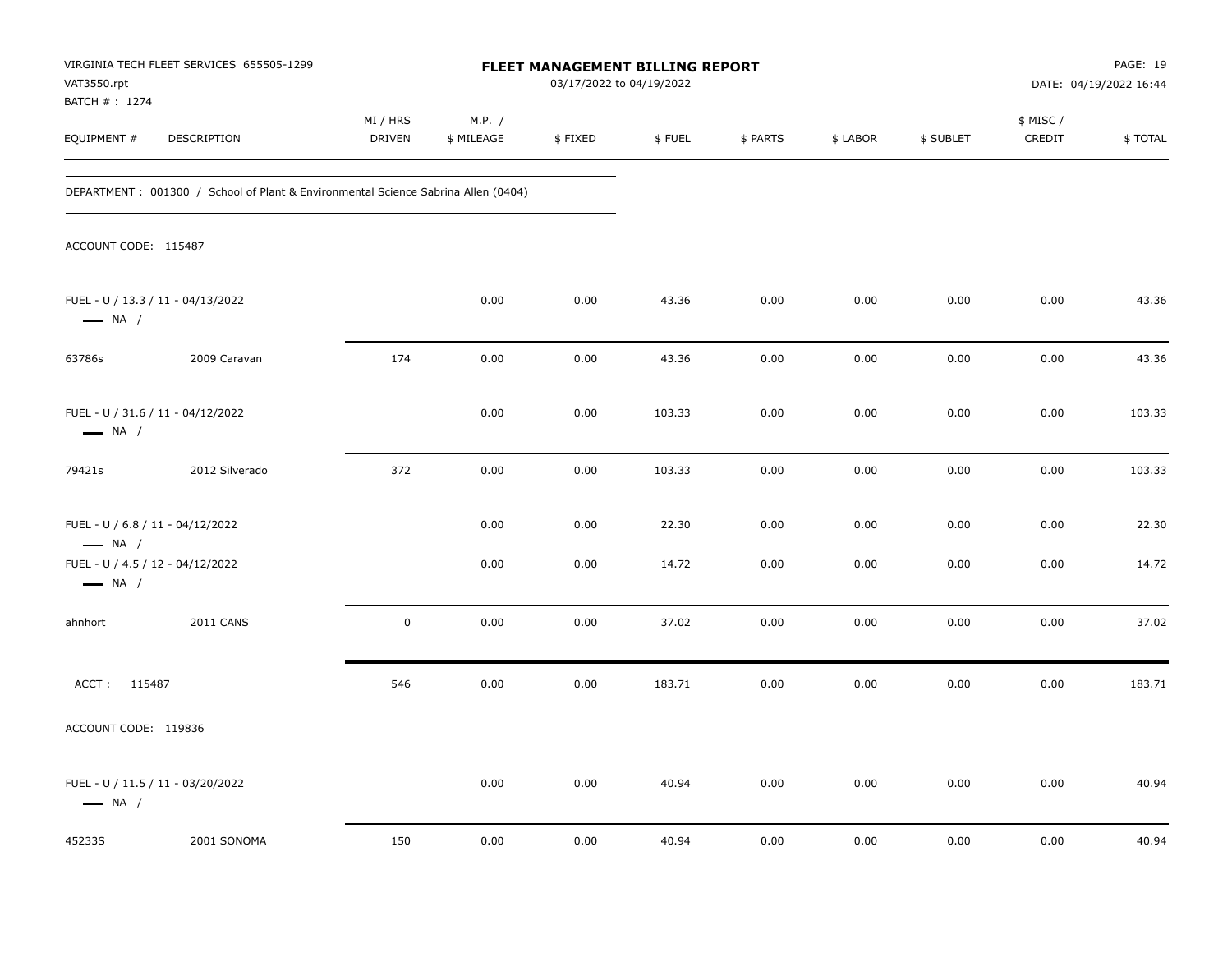| VAT3550.rpt                                                | VIRGINIA TECH FLEET SERVICES 655505-1299                                          |                    |                      | FLEET MANAGEMENT BILLING REPORT<br>03/17/2022 to 04/19/2022 |        |          |          |           |                     | PAGE: 20<br>DATE: 04/19/2022 16:44 |
|------------------------------------------------------------|-----------------------------------------------------------------------------------|--------------------|----------------------|-------------------------------------------------------------|--------|----------|----------|-----------|---------------------|------------------------------------|
| BATCH #: 1274<br>EQUIPMENT #                               | DESCRIPTION                                                                       | MI / HRS<br>DRIVEN | M.P. /<br>\$ MILEAGE | \$FIXED                                                     | \$FUEL | \$ PARTS | \$ LABOR | \$ SUBLET | \$ MISC /<br>CREDIT | \$TOTAL                            |
|                                                            | DEPARTMENT: 001300 / School of Plant & Environmental Science Sabrina Allen (0404) |                    |                      |                                                             |        |          |          |           |                     |                                    |
| ACCT: 119836                                               |                                                                                   | 150                | 0.00                 | 0.00                                                        | 40.94  | 0.00     | 0.00     | 0.00      | 0.00                | 40.94                              |
| ACCOUNT CODE: 444458                                       |                                                                                   |                    |                      |                                                             |        |          |          |           |                     |                                    |
| $\longrightarrow$ NA /                                     | FUEL - U / 63.9 / CC - 03/24/2022                                                 |                    | 0.00                 | 0.00                                                        | 258.58 | 0.00     | 0.00     | 0.00      | 0.00                | 258.58                             |
| 68273S                                                     | 2015 F250-4x4                                                                     | 761                | 0.00                 | 0.00                                                        | 258.58 | 0.00     | 0.00     | 0.00      | 0.00                | 258.58                             |
| ACCT:<br>444458                                            |                                                                                   | 761                | 0.00                 | 0.00                                                        | 258.58 | 0.00     | 0.00     | 0.00      | 0.00                | 258.58                             |
| ACCOUNT CODE: 445780                                       |                                                                                   |                    |                      |                                                             |        |          |          |           |                     |                                    |
| $\longrightarrow$ NA /                                     | FUEL - U / 15.7 / 11 - 03/25/2022                                                 |                    | 0.00                 | 0.00                                                        | 55.79  | 0.00     | 0.00     | 0.00      | 0.00                | 55.79                              |
| 65589s                                                     | 2005 Silverado                                                                    | $\mathbf 0$        | 0.00                 | 0.00                                                        | 55.79  | 0.00     | 0.00     | 0.00      | 0.00                | 55.79                              |
| $\longrightarrow$ NA /                                     | FUEL - U / 11.5 / 11 - 04/07/2022                                                 |                    | 0.00                 | 0.00                                                        | 42.21  | 0.00     | 0.00     | 0.00      | 0.00                | 42.21                              |
|                                                            | FUEL - U / 11.9 / 11 - 04/14/2022                                                 |                    | 0.00                 | 0.00                                                        | 38.95  | 0.00     | 0.00     | 0.00      | 0.00                | 38.95                              |
| $\longrightarrow$ NA /<br>$\longrightarrow$ NA /           | FUEL - U / 11.4 / 11 - 03/17/2022                                                 |                    | 0.00                 | 0.00                                                        | 40.73  | 0.00     | 0.00     | 0.00      | 0.00                | 40.73                              |
| FUEL - U / 4.7 / 11 - 03/25/2022<br>$\longrightarrow$ NA / |                                                                                   |                    | 0.00                 | 0.00                                                        | 16.80  | 0.00     | 0.00     | 0.00      | 0.00                | 16.80                              |
| 71517s                                                     | 2016 SPORT UTIL                                                                   | 2,537              | 0.00                 | 0.00                                                        | 138.69 | 0.00     | 0.00     | 0.00      | 0.00                | 138.69                             |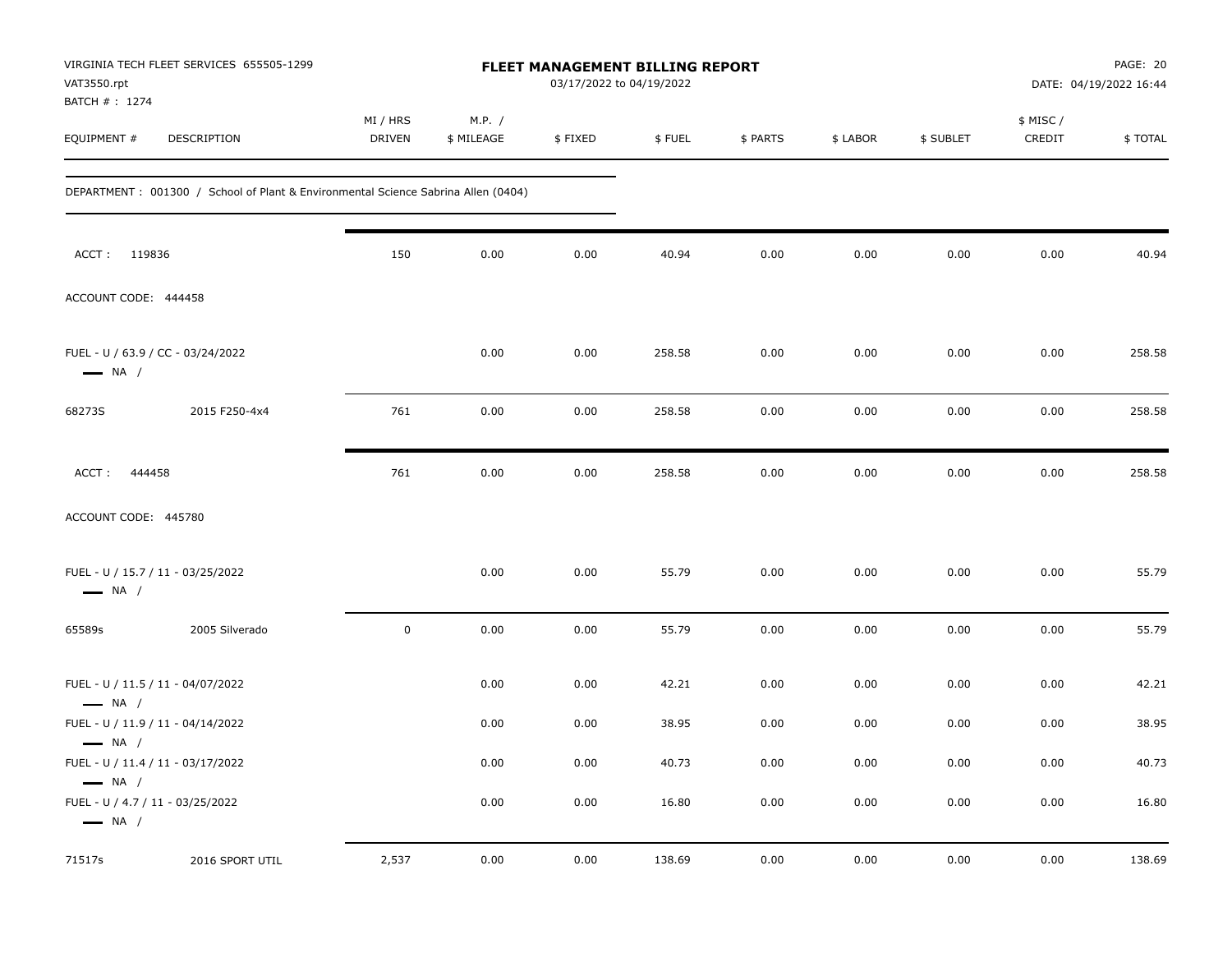| VAT3550.rpt<br>BATCH #: 1274                                | VIRGINIA TECH FLEET SERVICES 655505-1299                                          |                           |                      | <b>FLEET MANAGEMENT BILLING REPORT</b><br>03/17/2022 to 04/19/2022 |        |          |          |           |                     | PAGE: 21<br>DATE: 04/19/2022 16:44 |
|-------------------------------------------------------------|-----------------------------------------------------------------------------------|---------------------------|----------------------|--------------------------------------------------------------------|--------|----------|----------|-----------|---------------------|------------------------------------|
| EQUIPMENT #                                                 | DESCRIPTION                                                                       | MI / HRS<br><b>DRIVEN</b> | M.P. /<br>\$ MILEAGE | \$FIXED                                                            | \$FUEL | \$ PARTS | \$ LABOR | \$ SUBLET | \$ MISC /<br>CREDIT | \$TOTAL                            |
|                                                             | DEPARTMENT: 001300 / School of Plant & Environmental Science Sabrina Allen (0404) |                           |                      |                                                                    |        |          |          |           |                     |                                    |
| ACCT: 445780                                                |                                                                                   | 2,537                     | 0.00                 | 0.00                                                               | 194.48 | 0.00     | 0.00     | 0.00      | 0.00                | 194.48                             |
| ACCOUNT CODE: 445781                                        |                                                                                   |                           |                      |                                                                    |        |          |          |           |                     |                                    |
| FUEL - U / 28.3 / 11 - 03/23/2022<br>$\longrightarrow$ NA / |                                                                                   |                           | 0.00                 | 0.00                                                               | 100.82 | 0.00     | 0.00     | 0.00      | 0.00                | 100.82                             |
| 47545S                                                      | 2002 RAM TRUCK                                                                    | 143                       | 0.00                 | 0.00                                                               | 100.82 | 0.00     | 0.00     | 0.00      | 0.00                | 100.82                             |
| FUEL - U / 10.6 / 12 - 04/01/2022<br>$\longrightarrow$ NA / |                                                                                   |                           | 0.00                 | 0.00                                                               | 38.98  | 0.00     | 0.00     | 0.00      | 0.00                | 38.98                              |
| FUEL - U / 20.0 / 11 - 04/13/2022<br>$\longrightarrow$ NA / |                                                                                   |                           | 0.00                 | 0.00                                                               | 65.33  | 0.00     | 0.00     | 0.00      | 0.00                | 65.33                              |
| FUEL - U / 5.4 / 11 - 04/13/2022<br>$\longrightarrow$ NA /  |                                                                                   |                           | 0.00                 | 0.00                                                               | 17.69  | 0.00     | 0.00     | 0.00      | 0.00                | 17.69                              |
| FUEL - U / 30.9 / 12 - 03/29/2022<br>$\longrightarrow$ NA / |                                                                                   |                           | 0.00                 | 0.00                                                               | 113.40 | 0.00     | 0.00     | 0.00      | 0.00                | 113.40                             |
| <b>ECSES</b>                                                | 1990 EQUIPMENT                                                                    | $\mathsf 0$               | 0.00                 | 0.00                                                               | 235.40 | 0.00     | 0.00     | 0.00      | 0.00                | 235.40                             |
| ACCT: 445781                                                |                                                                                   | 143                       | 0.00                 | 0.00                                                               | 336.22 | 0.00     | 0.00     | 0.00      | 0.00                | 336.22                             |
| ACCOUNT CODE: 467069                                        |                                                                                   |                           |                      |                                                                    |        |          |          |           |                     |                                    |
| FUEL - D / 81.2 / CC - 03/24/2022<br>$\longrightarrow$ NA / |                                                                                   |                           | 0.00                 | 0.00                                                               | 331.98 | 0.00     | 0.00     | 0.00      | 0.00                | 331.98                             |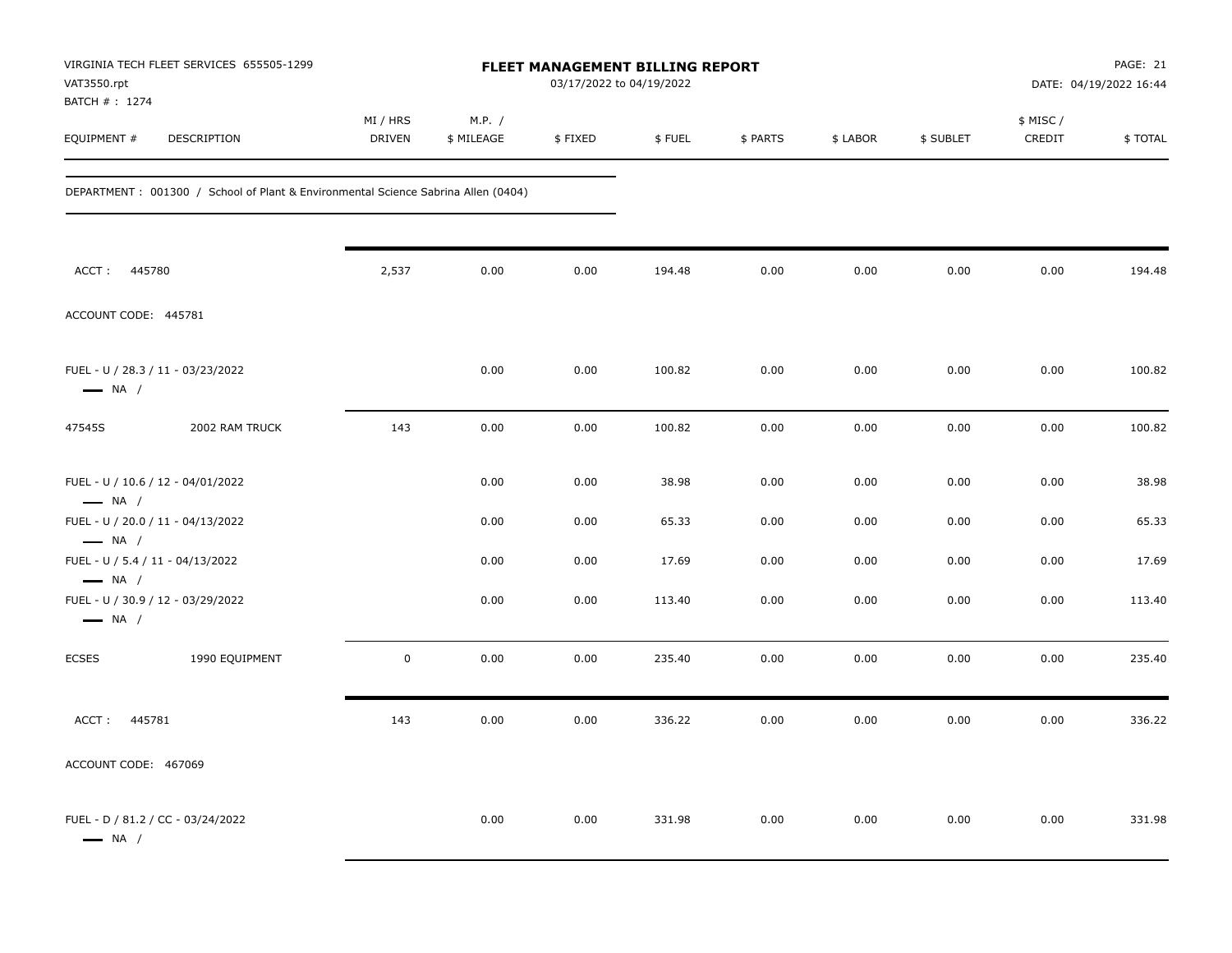| VAT3550.rpt<br>BATCH #: 1274 | VIRGINIA TECH FLEET SERVICES 655505-1299                                          |                           |                      | <b>FLEET MANAGEMENT BILLING REPORT</b><br>03/17/2022 to 04/19/2022 |        |          |          |           |                     | PAGE: 22<br>DATE: 04/19/2022 16:44 |
|------------------------------|-----------------------------------------------------------------------------------|---------------------------|----------------------|--------------------------------------------------------------------|--------|----------|----------|-----------|---------------------|------------------------------------|
| EQUIPMENT #                  | DESCRIPTION                                                                       | MI / HRS<br><b>DRIVEN</b> | M.P. /<br>\$ MILEAGE | \$FIXED                                                            | \$FUEL | \$ PARTS | \$ LABOR | \$ SUBLET | \$ MISC /<br>CREDIT | \$TOTAL                            |
|                              | DEPARTMENT: 001300 / School of Plant & Environmental Science Sabrina Allen (0404) |                           |                      |                                                                    |        |          |          |           |                     |                                    |
| 71512s                       | 2016 Silverado                                                                    | 893                       | 0.00                 | 0.00                                                               | 331.98 | 0.00     | 0.00     | 0.00      | 0.00                | 331.98                             |
| 467069<br>ACCT:              |                                                                                   | 893                       | 0.00                 | 0.00                                                               | 331.98 | 0.00     | 0.00     | 0.00      | 0.00                | 331.98                             |
| ACCOUNT CODE: 467198         |                                                                                   |                           |                      |                                                                    |        |          |          |           |                     |                                    |
| $\longrightarrow$ NA /       | FUEL - U / 56.4 / CC - 03/24/2022                                                 |                           | 0.00                 | 0.00                                                               | 223.59 | 0.00     | 0.00     | 0.00      | 0.00                | 223.59                             |
| 50195S                       | 2006 F150                                                                         | $\pmb{0}$                 | 0.00                 | 0.00                                                               | 223.59 | 0.00     | 0.00     | 0.00      | 0.00                | 223.59                             |
| 467198<br>ACCT:              |                                                                                   | $\mathbf 0$               | 0.00                 | 0.00                                                               | 223.59 | 0.00     | 0.00     | 0.00      | 0.00                | 223.59                             |
| ACCOUNT CODE: 881049         |                                                                                   |                           |                      |                                                                    |        |          |          |           |                     |                                    |
| $\longrightarrow$ NA /       | FUEL - U / 57.1 / CC - 03/24/2022                                                 |                           | 0.00                 | 0.00                                                               | 213.84 | 0.00     | 0.00     | 0.00      | 0.00                | 213.84                             |
| 57593S                       | 2007 Silverado                                                                    | 1,429                     | 0.00                 | 0.00                                                               | 213.84 | 0.00     | 0.00     | 0.00      | 0.00                | 213.84                             |
| $\longrightarrow$ NA /       | FUEL - U / 18.6 / CC - 03/24/2022                                                 |                           | 0.00                 | 0.00                                                               | 79.25  | 0.00     | 0.00     | 0.00      | 0.00                | 79.25                              |
| 66908s                       | 2007 TRAILBLAZER                                                                  | 216                       | 0.00                 | 0.00                                                               | 79.25  | 0.00     | 0.00     | 0.00      | 0.00                | 79.25                              |
| ACCT: 881049                 |                                                                                   | 1,645                     | 0.00                 | 0.00                                                               | 293.09 | 0.00     | 0.00     | 0.00      | 0.00                | 293.09                             |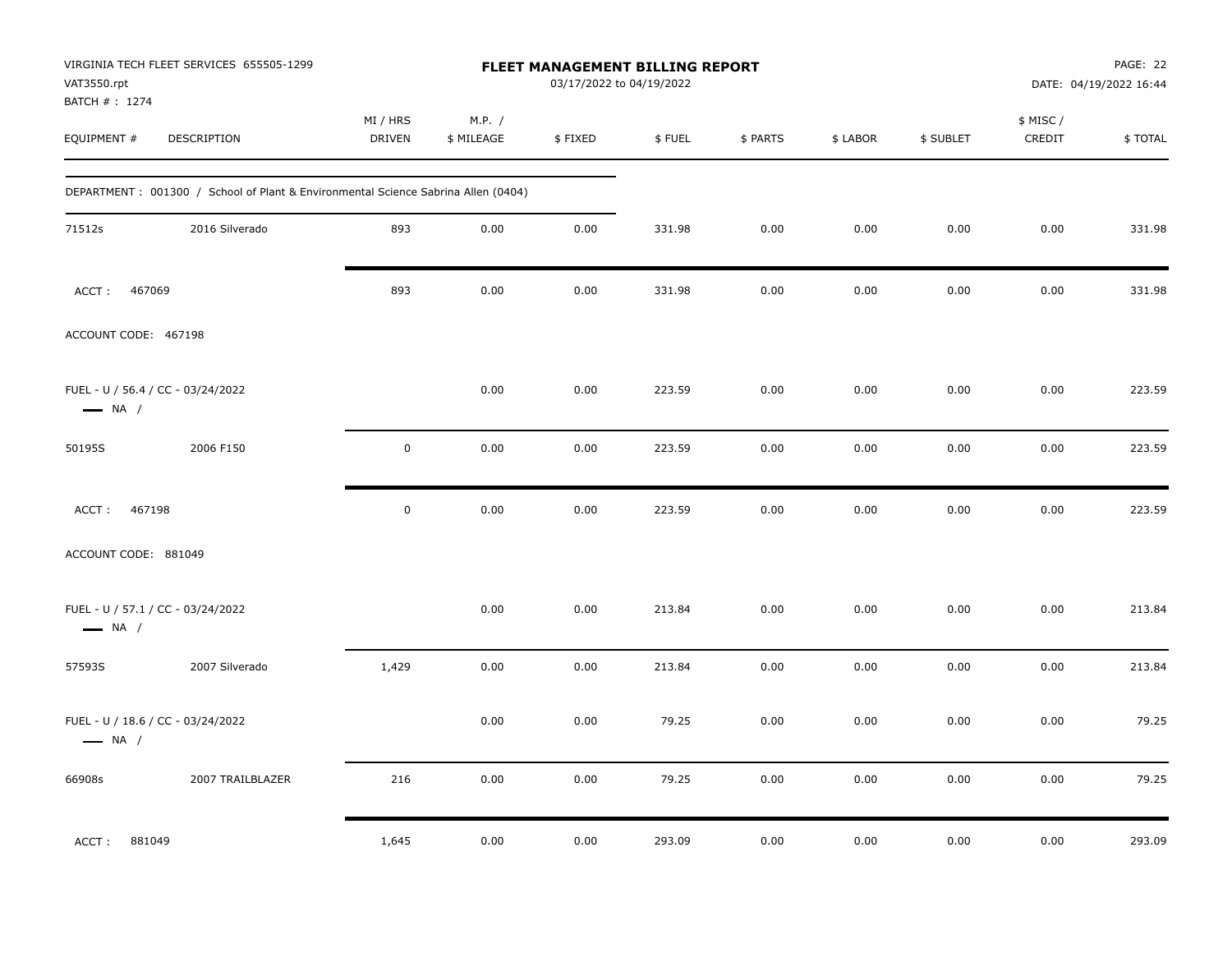| VIRGINIA TECH FLEET SERVICES 655505-1299<br>VAT3550.rpt<br>BATCH #: 1274 |        |                           |                      |         | <b>FLEET MANAGEMENT BILLING REPORT</b><br>03/17/2022 to 04/19/2022 |          |          |                  |                     | PAGE: 23<br>DATE: 04/19/2022 16:44 |
|--------------------------------------------------------------------------|--------|---------------------------|----------------------|---------|--------------------------------------------------------------------|----------|----------|------------------|---------------------|------------------------------------|
| EQUIPMENT #<br><b>DESCRIPTION</b>                                        |        | MI / HRS<br><b>DRIVEN</b> | M.P. /<br>\$ MILEAGE | \$FIXED | \$FUEL                                                             | \$ PARTS | \$ LABOR | \$ SUBLET        | \$ MISC /<br>CREDIT | \$TOTAL                            |
| DEPARTMENT SUBTOTALS :                                                   |        | 6,675                     | 0.00                 | 0.00    | 1,862.59                                                           | 0.00     | 0.00     | 0.00             | 0.00                | 1,862.59                           |
| <b>BREAKDOWN OF CHARGES:</b>                                             |        |                           | MILEAGE              |         |                                                                    | 0.00     |          | PARTS (WO'S)     |                     | 0.00                               |
| EQUIPMENT COUNT:                                                         | 13     |                           | MOTOR POOL           |         |                                                                    | 0.00     |          | PARTS (IND.ISS.) |                     | 0.00                               |
| DEPARTMENT:                                                              | 001300 |                           | <b>BASE</b>          |         |                                                                    | 0.00     |          | <b>CREDITS</b>   |                     | 0.00                               |
|                                                                          |        |                           | <b>INSURANCE</b>     |         |                                                                    | 0.00     |          | MISCELLANEOUS    |                     | 0.00                               |
|                                                                          |        |                           | <b>OTHER</b>         |         |                                                                    | 0.00     | LABOR    |                  |                     | 0.00                               |
|                                                                          |        |                           | REPLACEMENT          |         |                                                                    | 0.00     |          | <b>SUBLETS</b>   |                     | 0.00                               |
|                                                                          |        |                           | <b>FUEL</b>          |         | 1,862.59                                                           |          |          |                  |                     |                                    |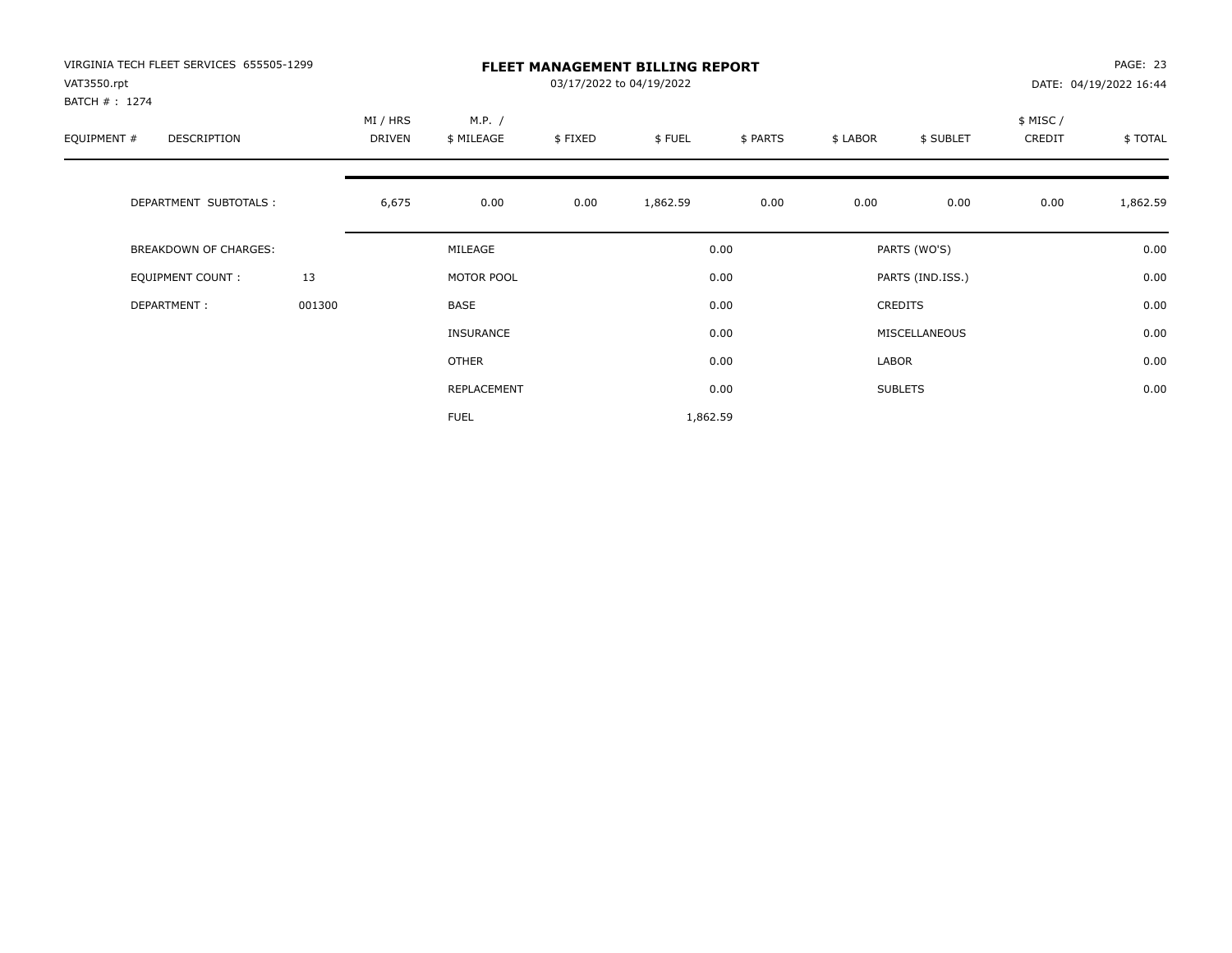| VAT3550.rpt<br>BATCH #: 1274 | VIRGINIA TECH FLEET SERVICES 655505-1299                |              |                    |                      | FLEET MANAGEMENT BILLING REPORT<br>03/17/2022 to 04/19/2022 |        |          |          |                  |                    | PAGE: 24<br>DATE: 04/19/2022 16:44 |
|------------------------------|---------------------------------------------------------|--------------|--------------------|----------------------|-------------------------------------------------------------|--------|----------|----------|------------------|--------------------|------------------------------------|
| EQUIPMENT #                  | DESCRIPTION                                             |              | MI / HRS<br>DRIVEN | M.P. /<br>\$ MILEAGE | \$FIXED                                                     | \$FUEL | \$ PARTS | \$ LABOR | \$ SUBLET        | \$ MISC/<br>CREDIT | \$TOTAL                            |
|                              | DEPARTMENT: 001400 / Food Science - Trina Pauley (0418) |              |                    |                      |                                                             |        |          |          |                  |                    |                                    |
|                              | ACCOUNT CODE: 549886                                    |              |                    |                      |                                                             |        |          |          |                  |                    |                                    |
| $\longrightarrow$ NA /       | FUEL - U / 16.5 / 12 - 04/02/2022                       |              |                    | 0.00                 | 0.00                                                        | 60.70  | 0.00     | 0.00     | 0.00             | 0.00               | 60.70                              |
| $\longrightarrow$ NA /       | FUEL - U / 12.4 / CC - 03/24/2022                       |              |                    | 0.00                 | 0.00                                                        | 49.78  | 0.00     | 0.00     | 0.00             | 0.00               | 49.78                              |
| $\longrightarrow$ NA /       | FUEL - U / 11.2 / 12 - 03/24/2022                       |              |                    | 0.00                 | 0.00                                                        | 40.01  | 0.00     | 0.00     | 0.00             | 0.00               | 40.01                              |
| 66999S                       | 2015 EXPLORER                                           |              | 786                | 0.00                 | 0.00                                                        | 150.49 | 0.00     | 0.00     | 0.00             | 0.00               | 150.49                             |
| ACCT:                        | 549886                                                  |              | 786                | 0.00                 | 0.00                                                        | 150.49 | 0.00     | 0.00     | 0.00             | 0.00               | 150.49                             |
|                              | DEPARTMENT SUBTOTALS :                                  |              | 786                | 0.00                 | 0.00                                                        | 150.49 | 0.00     | 0.00     | 0.00             | 0.00               | 150.49                             |
|                              | BREAKDOWN OF CHARGES:                                   |              |                    | MILEAGE              |                                                             |        | 0.00     |          | PARTS (WO'S)     |                    | 0.00                               |
|                              | EQUIPMENT COUNT:                                        | $\mathbf{1}$ |                    | MOTOR POOL           |                                                             |        | 0.00     |          | PARTS (IND.ISS.) |                    | 0.00                               |
|                              | DEPARTMENT:                                             | 001400       |                    | BASE                 |                                                             |        | 0.00     |          | <b>CREDITS</b>   |                    | 0.00                               |
|                              |                                                         |              |                    | INSURANCE            |                                                             |        | 0.00     |          | MISCELLANEOUS    |                    | 0.00                               |
|                              |                                                         |              |                    | <b>OTHER</b>         |                                                             |        | 0.00     | LABOR    |                  |                    | 0.00                               |
|                              |                                                         |              |                    | <b>REPLACEMENT</b>   |                                                             |        | 0.00     |          | <b>SUBLETS</b>   |                    | 0.00                               |
|                              |                                                         |              |                    | <b>FUEL</b>          |                                                             |        | 150.49   |          |                  |                    |                                    |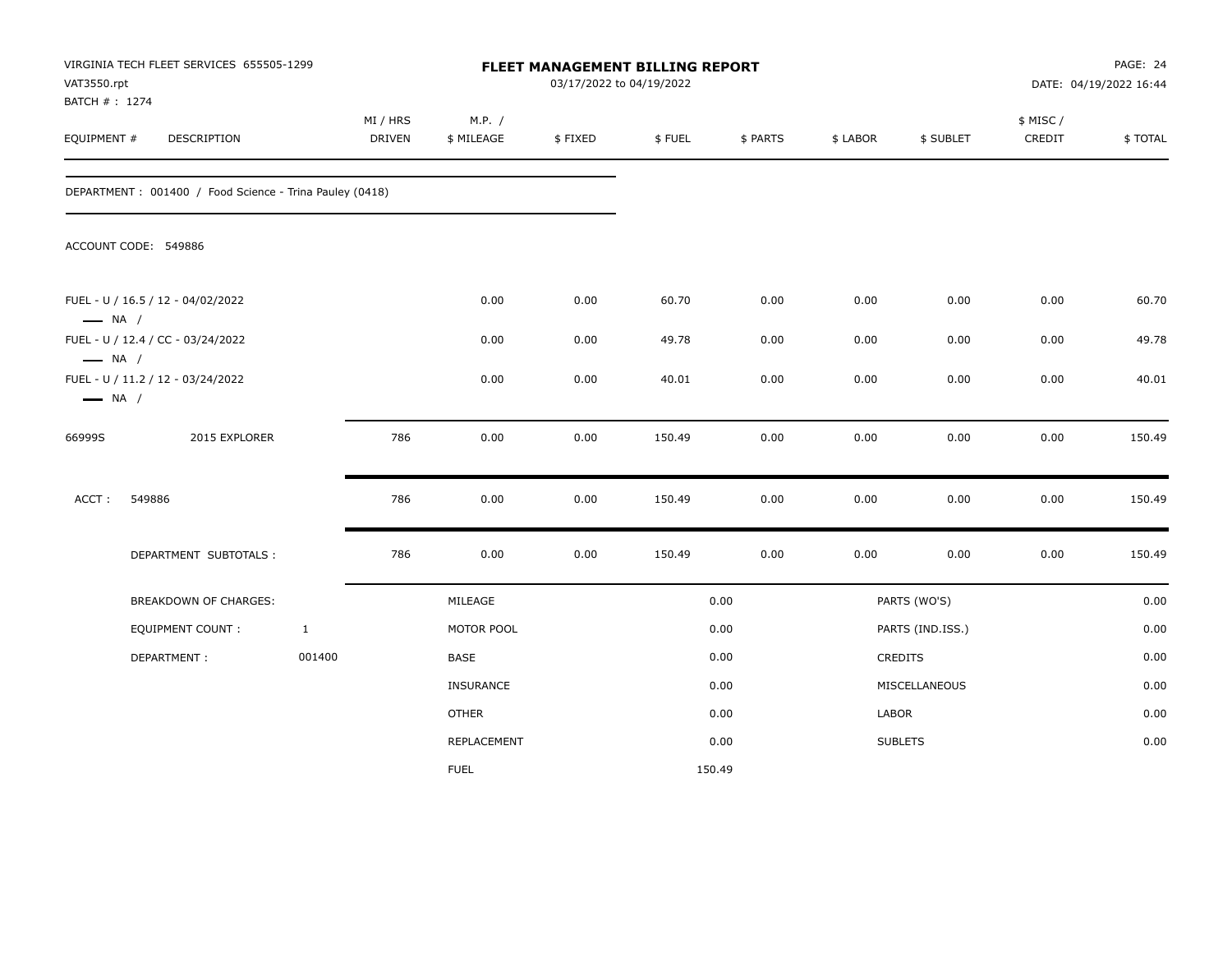| VAT3550.rpt<br>BATCH # : 1274 | VIRGINIA TECH FLEET SERVICES 655505-1299                                         |                           |                      | <b>FLEET MANAGEMENT BILLING REPORT</b><br>03/17/2022 to 04/19/2022 |        |          |              |                  |                     | PAGE: 25<br>DATE: 04/19/2022 16:44 |
|-------------------------------|----------------------------------------------------------------------------------|---------------------------|----------------------|--------------------------------------------------------------------|--------|----------|--------------|------------------|---------------------|------------------------------------|
| EQUIPMENT #                   | DESCRIPTION                                                                      | MI / HRS<br><b>DRIVEN</b> | M.P. /<br>\$ MILEAGE | \$FIXED                                                            | \$FUEL | \$ PARTS | \$ LABOR     | \$ SUBLET        | \$ MISC /<br>CREDIT | \$TOTAL                            |
|                               | DEPARTMENT: 002000 / Southern Piedmont AREC - 2375 Darvills Rd, Blackstone 23824 |                           |                      |                                                                    |        |          |              |                  |                     |                                    |
|                               | ACCOUNT CODE: 140081                                                             |                           |                      |                                                                    |        |          |              |                  |                     |                                    |
| $\longrightarrow$ NA /        | FUEL - U / 21.8 / CC - 03/24/2022                                                |                           | 0.00                 | 0.00                                                               | 94.90  | 0.00     | 0.00         | 0.00             | 0.00                | 94.90                              |
| 66928s                        | 2014 F150                                                                        | 1,450                     | 0.00                 | 0.00                                                               | 94.90  | 0.00     | 0.00         | 0.00             | 0.00                | 94.90                              |
| ACCT:                         | 140081                                                                           | 1,450                     | 0.00                 | 0.00                                                               | 94.90  | 0.00     | 0.00         | 0.00             | 0.00                | 94.90                              |
|                               | DEPARTMENT SUBTOTALS :                                                           | 1,450                     | 0.00                 | 0.00                                                               | 94.90  | 0.00     | 0.00         | 0.00             | 0.00                | 94.90                              |
|                               | <b>BREAKDOWN OF CHARGES:</b>                                                     |                           | MILEAGE              |                                                                    |        | 0.00     |              | PARTS (WO'S)     |                     | 0.00                               |
|                               | <b>EQUIPMENT COUNT:</b>                                                          | $\mathbf{1}$              | MOTOR POOL           |                                                                    |        | 0.00     |              | PARTS (IND.ISS.) |                     | 0.00                               |
|                               | DEPARTMENT:                                                                      | 002000                    | <b>BASE</b>          |                                                                    |        | 0.00     |              | CREDITS          |                     | 0.00                               |
|                               |                                                                                  |                           | <b>INSURANCE</b>     |                                                                    |        | 0.00     |              | MISCELLANEOUS    |                     | 0.00                               |
|                               |                                                                                  |                           | <b>OTHER</b>         |                                                                    |        | 0.00     | <b>LABOR</b> |                  |                     | 0.00                               |
|                               |                                                                                  |                           | <b>REPLACEMENT</b>   |                                                                    |        | 0.00     |              | <b>SUBLETS</b>   |                     | 0.00                               |
|                               |                                                                                  |                           | <b>FUEL</b>          |                                                                    |        | 94.90    |              |                  |                     |                                    |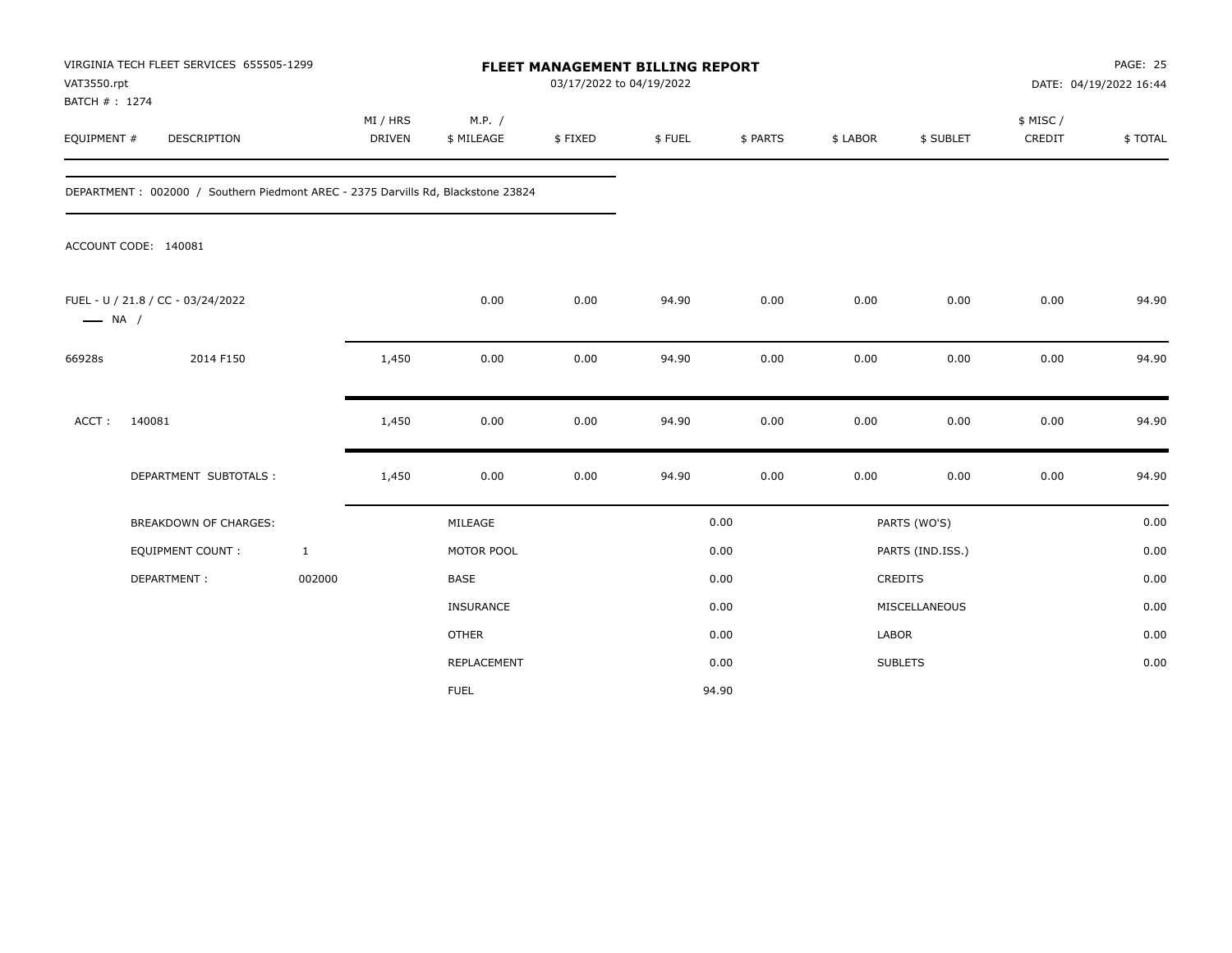| VAT3550.rpt<br>BATCH # : 1274 | VIRGINIA TECH FLEET SERVICES 655505-1299                                     |                |                    |                      | FLEET MANAGEMENT BILLING REPORT<br>03/17/2022 to 04/19/2022 |        |          |          |                  |                     | PAGE: 26<br>DATE: 04/19/2022 16:44 |
|-------------------------------|------------------------------------------------------------------------------|----------------|--------------------|----------------------|-------------------------------------------------------------|--------|----------|----------|------------------|---------------------|------------------------------------|
| EQUIPMENT #                   | DESCRIPTION                                                                  |                | MI / HRS<br>DRIVEN | M.P. /<br>\$ MILEAGE | \$FIXED                                                     | \$FUEL | \$ PARTS | \$ LABOR | \$ SUBLET        | \$ MISC /<br>CREDIT | \$TOTAL                            |
|                               | DEPARTMENT : 002300 / Wood Science & Forest Products - Debbie Garnand (0324) |                |                    |                      |                                                             |        |          |          |                  |                     |                                    |
|                               | ACCOUNT CODE: 130484                                                         |                |                    |                      |                                                             |        |          |          |                  |                     |                                    |
| $\longrightarrow$ NA /        | FUEL - U / 12.0 / 11 - 03/24/2022                                            |                |                    | 0.00                 | 0.00                                                        | 42.72  | 0.00     | 0.00     | 0.00             | 0.00                | 42.72                              |
| 50167S                        | 2005 SIERRA                                                                  |                | 143                | 0.00                 | 0.00                                                        | 42.72  | 0.00     | 0.00     | 0.00             | 0.00                | 42.72                              |
| $\longrightarrow$ NA /        | FUEL - U / 9.0 / 11 - 04/11/2022                                             |                |                    | 0.00                 | 0.00                                                        | 29.43  | 0.00     | 0.00     | 0.00             | 0.00                | 29.43                              |
| 58825S                        | 2009 ESCAPE                                                                  |                | 176                | 0.00                 | $0.00\,$                                                    | 29.43  | 0.00     | 0.00     | 0.00             | 0.00                | 29.43                              |
| ACCT:                         | 130484                                                                       |                | 319                | 0.00                 | 0.00                                                        | 72.15  | 0.00     | 0.00     | 0.00             | 0.00                | 72.15                              |
|                               | DEPARTMENT SUBTOTALS :                                                       |                | 319                | 0.00                 | 0.00                                                        | 72.15  | 0.00     | 0.00     | 0.00             | 0.00                | 72.15                              |
|                               | BREAKDOWN OF CHARGES:                                                        |                |                    | MILEAGE              |                                                             |        | 0.00     |          | PARTS (WO'S)     |                     | 0.00                               |
|                               | <b>EQUIPMENT COUNT:</b>                                                      | $\overline{2}$ |                    | MOTOR POOL           |                                                             |        | 0.00     |          | PARTS (IND.ISS.) |                     | 0.00                               |
|                               | DEPARTMENT:                                                                  | 002300         |                    | BASE                 |                                                             |        | 0.00     |          | CREDITS          |                     | 0.00                               |
|                               |                                                                              |                |                    | INSURANCE            |                                                             |        | 0.00     |          | MISCELLANEOUS    |                     | 0.00                               |
|                               |                                                                              |                |                    | <b>OTHER</b>         |                                                             |        | 0.00     | LABOR    |                  |                     | 0.00                               |
|                               |                                                                              |                |                    | REPLACEMENT          |                                                             |        | 0.00     |          | <b>SUBLETS</b>   |                     | 0.00                               |
|                               |                                                                              |                |                    | <b>FUEL</b>          |                                                             |        | 72.15    |          |                  |                     |                                    |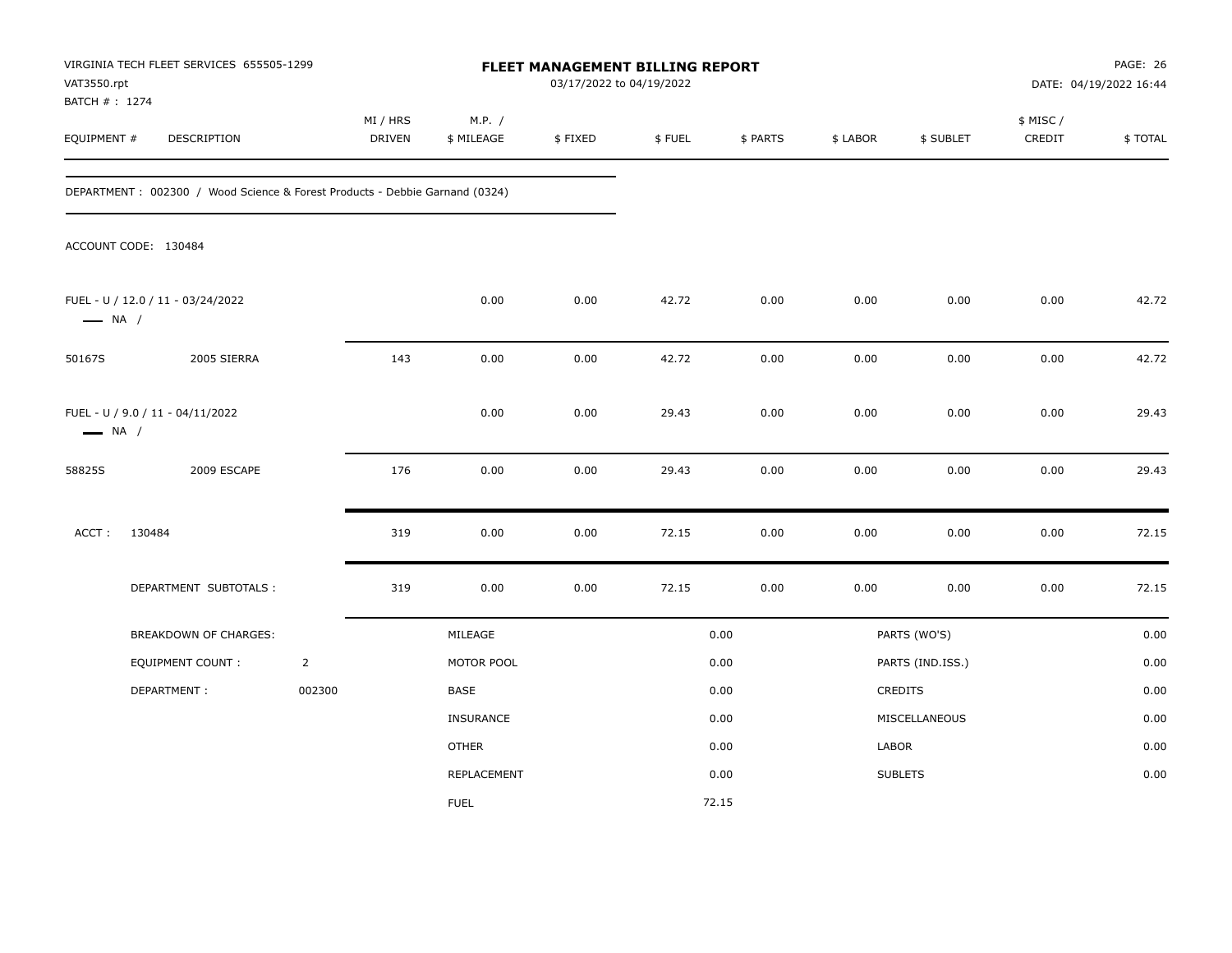| VAT3550.rpt                  | VIRGINIA TECH FLEET SERVICES 655505-1299                                   |                           |                      | <b>FLEET MANAGEMENT BILLING REPORT</b><br>03/17/2022 to 04/19/2022 |        |          |              |                  |                     | PAGE: 27<br>DATE: 04/19/2022 16:44 |
|------------------------------|----------------------------------------------------------------------------|---------------------------|----------------------|--------------------------------------------------------------------|--------|----------|--------------|------------------|---------------------|------------------------------------|
| BATCH #: 1274<br>EQUIPMENT # | DESCRIPTION                                                                | MI / HRS<br><b>DRIVEN</b> | M.P. /<br>\$ MILEAGE | \$FIXED                                                            | \$FUEL | \$ PARTS | \$ LABOR     | \$ SUBLET        | \$ MISC /<br>CREDIT | \$TOTAL                            |
|                              | DEPARTMENT: 002500 / Eastern Shore AREC - 33446 Research Dr, Painter 23420 |                           |                      |                                                                    |        |          |              |                  |                     |                                    |
|                              | ACCOUNT CODE: 440911                                                       |                           |                      |                                                                    |        |          |              |                  |                     |                                    |
| $\longrightarrow$ NA /       | FUEL - U / 20.8 / 11 - 04/06/2022                                          |                           | 0.00                 | 0.00                                                               | 76.45  | 0.00     | 0.00         | 0.00             | 0.00                | 76.45                              |
| 68275S                       | 2015 F150                                                                  | 0                         | 0.00                 | 0.00                                                               | 76.45  | 0.00     | 0.00         | 0.00             | 0.00                | 76.45                              |
| ACCT:                        | 440911                                                                     | $\mathsf 0$               | 0.00                 | 0.00                                                               | 76.45  | 0.00     | 0.00         | 0.00             | 0.00                | 76.45                              |
|                              | DEPARTMENT SUBTOTALS :                                                     | $\mathsf 0$               | 0.00                 | 0.00                                                               | 76.45  | 0.00     | 0.00         | 0.00             | 0.00                | 76.45                              |
|                              | <b>BREAKDOWN OF CHARGES:</b>                                               |                           | MILEAGE              |                                                                    |        | 0.00     |              | PARTS (WO'S)     |                     | 0.00                               |
|                              | <b>EQUIPMENT COUNT:</b>                                                    | $\mathbf{1}$              | MOTOR POOL           |                                                                    |        | 0.00     |              | PARTS (IND.ISS.) |                     | 0.00                               |
|                              | DEPARTMENT:                                                                | 002500                    | <b>BASE</b>          |                                                                    |        | 0.00     |              | CREDITS          |                     | 0.00                               |
|                              |                                                                            |                           | INSURANCE            |                                                                    |        | 0.00     |              | MISCELLANEOUS    |                     | 0.00                               |
|                              |                                                                            |                           | <b>OTHER</b>         |                                                                    |        | 0.00     | <b>LABOR</b> |                  |                     | 0.00                               |
|                              |                                                                            |                           | REPLACEMENT          |                                                                    |        | 0.00     |              | <b>SUBLETS</b>   |                     | 0.00                               |
|                              |                                                                            |                           | <b>FUEL</b>          |                                                                    |        | 76.45    |              |                  |                     |                                    |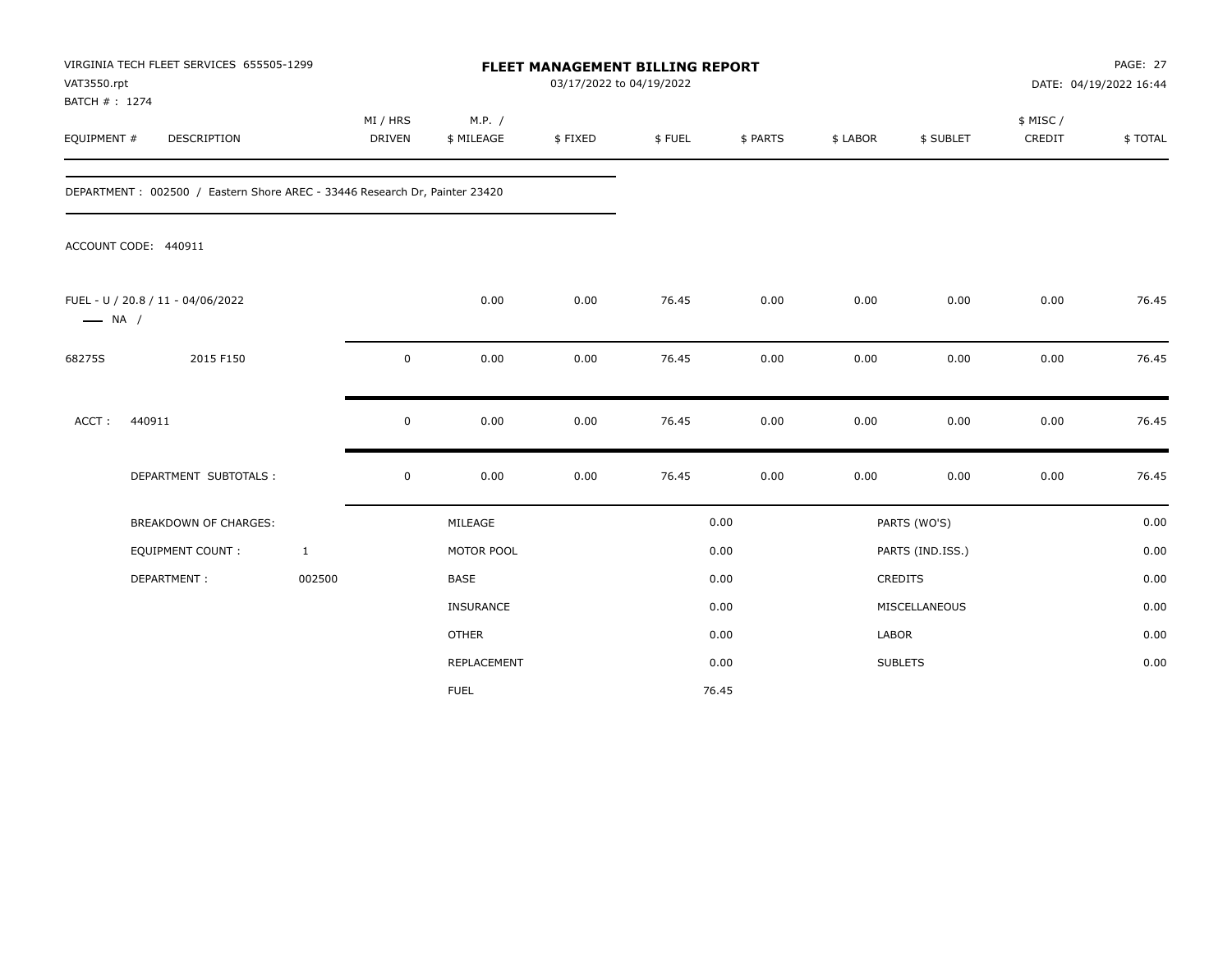| VAT3550.rpt                            | VIRGINIA TECH FLEET SERVICES 655505-1299                                    |                           |                      |         | <b>FLEET MANAGEMENT BILLING REPORT</b><br>03/17/2022 to 04/19/2022 |          |          |           |                     | PAGE: 28<br>DATE: 04/19/2022 16:44 |
|----------------------------------------|-----------------------------------------------------------------------------|---------------------------|----------------------|---------|--------------------------------------------------------------------|----------|----------|-----------|---------------------|------------------------------------|
| BATCH # : 1274<br>EQUIPMENT #          | DESCRIPTION                                                                 | MI / HRS<br><b>DRIVEN</b> | M.P. /<br>\$ MILEAGE | \$FIXED | \$FUEL                                                             | \$ PARTS | \$ LABOR | \$ SUBLET | \$ MISC /<br>CREDIT | \$TOTAL                            |
|                                        | DEPARTMENT : 002800 / Agriculture & Life Sciences - Jasmine Phillips (0341) |                           |                      |         |                                                                    |          |          |           |                     |                                    |
| ACCOUNT CODE: 141321                   |                                                                             |                           |                      |         |                                                                    |          |          |           |                     |                                    |
| $\longrightarrow$ NA /                 | FUEL - U / 10.7 / 12 - 04/13/2022                                           |                           | 0.00                 | 0.00    | 35.02                                                              | 0.00     | 0.00     | 0.00      | 0.00                | 35.02                              |
| $\longrightarrow$ NA /                 | FUEL - U / 34.0 / CC - 03/24/2022                                           |                           | 0.00                 | 0.00    | 144.07                                                             | 0.00     | 0.00     | 0.00      | 0.00                | 144.07                             |
| 69981s                                 | 2009 Caravan                                                                | 2,026                     | 0.00                 | 0.00    | 179.09                                                             | 0.00     | 0.00     | 0.00      | 0.00                | 179.09                             |
| ACCT: 141321                           |                                                                             | 2,026                     | 0.00                 | 0.00    | 179.09                                                             | 0.00     | 0.00     | 0.00      | 0.00                | 179.09                             |
| ACCOUNT CODE: 998745                   |                                                                             |                           |                      |         |                                                                    |          |          |           |                     |                                    |
| $\longrightarrow$ NA /                 | FUEL - U / 10.9 / 11 - 04/03/2022                                           |                           | 0.00                 | 0.00    | 40.00                                                              | 0.00     | 0.00     | 0.00      | 0.00                | 40.00                              |
| $\longrightarrow$ NA /                 | FUEL - U / 9.1 / 11 - 04/05/2022                                            |                           | 0.00                 | 0.00    | 33.40                                                              | 0.00     | 0.00     | 0.00      | 0.00                | 33.40                              |
| $\longrightarrow$ NA /                 | FUEL - U / 8.6 / 11 - 04/07/2022                                            |                           | 0.00                 | 0.00    | 31.64                                                              | 0.00     | 0.00     | 0.00      | 0.00                | 31.64                              |
| $\longrightarrow$ NA /                 | FUEL - U / 44.3 / CC - 03/24/2022                                           |                           | 0.00                 | 0.00    | 156.67                                                             | 0.00     | 0.00     | 0.00      | 0.00                | 156.67                             |
| $\longrightarrow$ NA /                 | FUEL - U / 12.2 / 11 - 03/31/2022                                           |                           | 0.00                 | 0.00    | 44.74                                                              | 0.00     | 0.00     | 0.00      | 0.00                | 44.74                              |
| OTHER CHARGE<br>$\longrightarrow$ NA / |                                                                             |                           | 0.00                 | 103.76  | 0.00                                                               | 0.00     | 0.00     | 0.00      | 0.00                | 103.76                             |
| 69954s                                 | 2016 IMPALA                                                                 | 1,766                     | 0.00                 | 103.76  | 306.45                                                             | 0.00     | 0.00     | 0.00      | 0.00                | 410.21                             |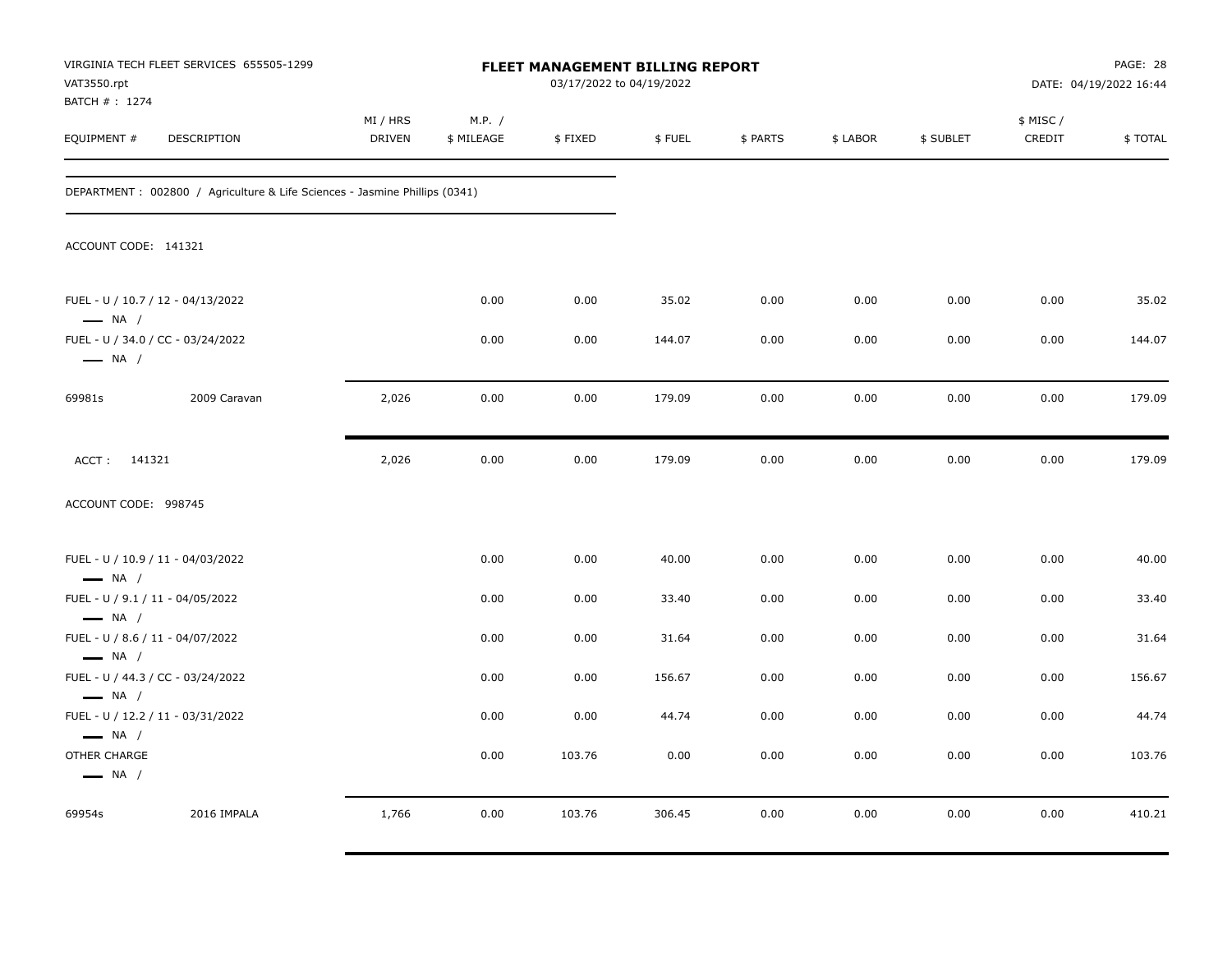| VIRGINIA TECH FLEET SERVICES 655505-1299<br>VAT3550.rpt<br>BATCH #: 1274    |                |                           |                      |         | FLEET MANAGEMENT BILLING REPORT<br>03/17/2022 to 04/19/2022 |          |          |                  |                    | PAGE: 29<br>DATE: 04/19/2022 16:44 |
|-----------------------------------------------------------------------------|----------------|---------------------------|----------------------|---------|-------------------------------------------------------------|----------|----------|------------------|--------------------|------------------------------------|
| EQUIPMENT #<br>DESCRIPTION                                                  |                | MI / HRS<br><b>DRIVEN</b> | M.P. /<br>\$ MILEAGE | \$FIXED | \$FUEL                                                      | \$ PARTS | \$ LABOR | \$ SUBLET        | \$ MISC/<br>CREDIT | \$TOTAL                            |
| DEPARTMENT : 002800 / Agriculture & Life Sciences - Jasmine Phillips (0341) |                |                           |                      |         |                                                             |          |          |                  |                    |                                    |
| ACCT:<br>998745                                                             |                | 1,766                     | 0.00                 | 103.76  | 306.45                                                      | 0.00     | 0.00     | 0.00             | 0.00               | 410.21                             |
| DEPARTMENT SUBTOTALS :                                                      |                | 3,792                     | 0.00                 | 103.76  | 485.54                                                      | 0.00     | 0.00     | 0.00             | 0.00               | 589.30                             |
| <b>BREAKDOWN OF CHARGES:</b>                                                |                |                           | MILEAGE              |         |                                                             | 0.00     |          | PARTS (WO'S)     |                    | 0.00                               |
| <b>EQUIPMENT COUNT:</b>                                                     | $\overline{2}$ |                           | MOTOR POOL           |         |                                                             | 0.00     |          | PARTS (IND.ISS.) |                    | 0.00                               |
| DEPARTMENT:                                                                 | 002800         |                           | BASE                 |         |                                                             | 0.00     |          | <b>CREDITS</b>   |                    | 0.00                               |
|                                                                             |                |                           | <b>INSURANCE</b>     |         |                                                             | 0.00     |          | MISCELLANEOUS    |                    | 0.00                               |
|                                                                             |                |                           | <b>OTHER</b>         |         |                                                             | 103.76   | LABOR    |                  |                    | 0.00                               |
|                                                                             |                |                           | REPLACEMENT          |         |                                                             | 0.00     |          | <b>SUBLETS</b>   |                    | 0.00                               |
|                                                                             |                |                           | <b>FUEL</b>          |         |                                                             | 485.54   |          |                  |                    |                                    |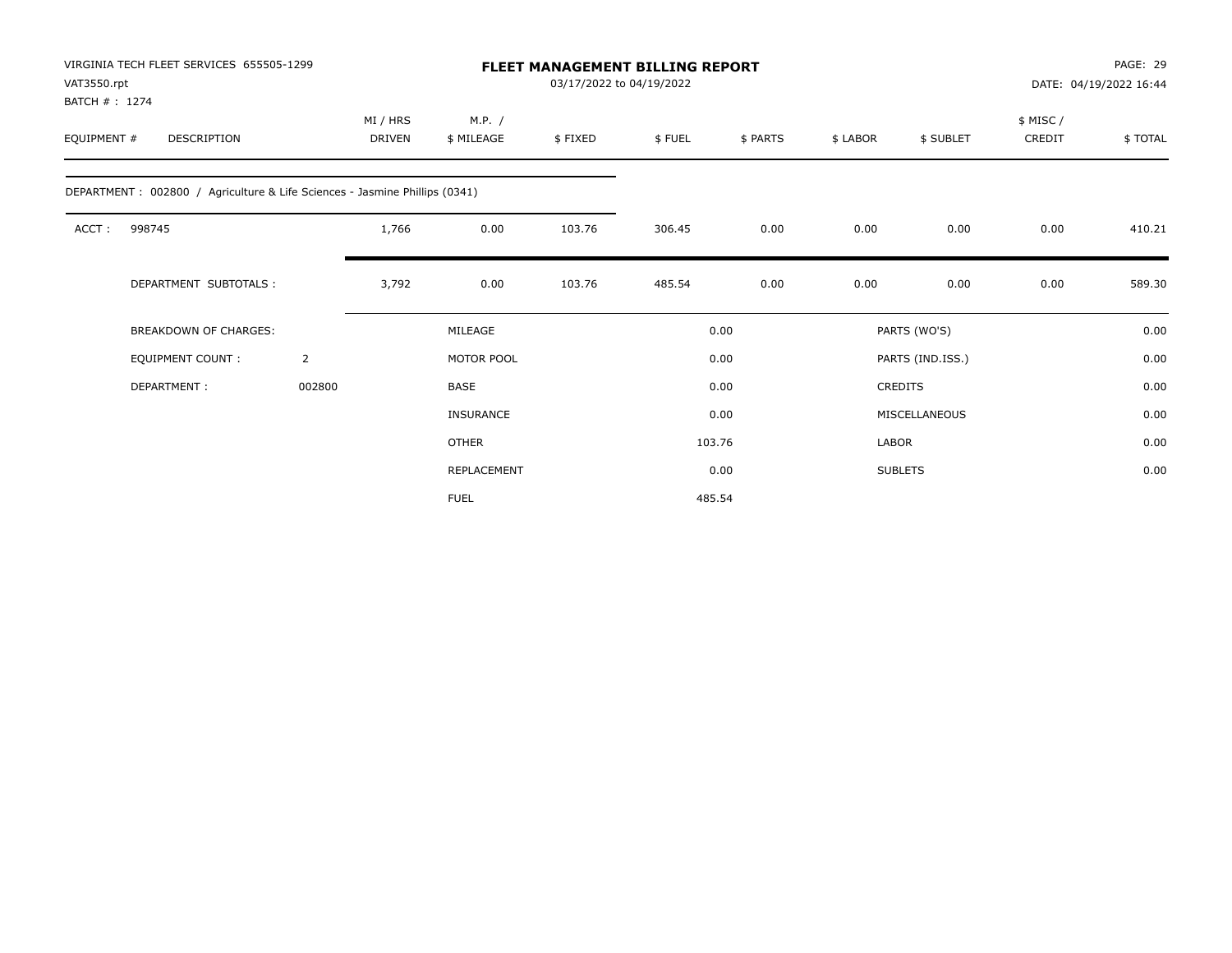| VAT3550.rpt<br>BATCH #: 1274 | VIRGINIA TECH FLEET SERVICES 655505-1299                                |               |            | <b>FLEET MANAGEMENT BILLING REPORT</b><br>03/17/2022 to 04/19/2022 |        |          |          |           |          | PAGE: 30<br>DATE: 04/19/2022 16:44 |
|------------------------------|-------------------------------------------------------------------------|---------------|------------|--------------------------------------------------------------------|--------|----------|----------|-----------|----------|------------------------------------|
|                              |                                                                         | MI / HRS      | M.P. /     |                                                                    |        |          |          |           | \$ MISC/ |                                    |
| EQUIPMENT #                  | DESCRIPTION                                                             | <b>DRIVEN</b> | \$ MILEAGE | \$FIXED                                                            | \$FUEL | \$ PARTS | \$ LABOR | \$ SUBLET | CREDIT   | \$TOTAL                            |
|                              | DEPARTMENT : 003400 / College of Veterinary Medicine - Angela Webb 0442 |               |            |                                                                    |        |          |          |           |          |                                    |
| ACCOUNT CODE: 120404         |                                                                         |               |            |                                                                    |        |          |          |           |          |                                    |
| $\longrightarrow$ NA /       | FUEL - U / 21.9 / 11 - 03/18/2022                                       |               | 0.00       | 0.00                                                               | 77.89  | 0.00     | 0.00     | 0.00      | 0.00     | 77.89                              |
| 40059S                       | 1998 PICKUP                                                             | 128           | 0.00       | 0.00                                                               | 77.89  | 0.00     | 0.00     | 0.00      | 0.00     | 77.89                              |
| $\longrightarrow$ NA /       | FUEL - U / 15.3 / 11 - 04/07/2022                                       |               | 0.00       | 0.00                                                               | 56.15  | 0.00     | 0.00     | 0.00      | 0.00     | 56.15                              |
| $\longrightarrow$ NA /       | FUEL - U / 12.3 / 11 - 04/15/2022                                       |               | 0.00       | 0.00                                                               | 40.16  | 0.00     | 0.00     | 0.00      | 0.00     | 40.16                              |
| $\longrightarrow$ NA /       | FUEL - U / 16.4 / 11 - 03/24/2022                                       |               | 0.00       | 0.00                                                               | 58.42  | 0.00     | 0.00     | 0.00      | 0.00     | 58.42                              |
| 79402s                       | 2019 Transist Wagon                                                     | 780           | 0.00       | 0.00                                                               | 154.73 | 0.00     | 0.00     | 0.00      | 0.00     | 154.73                             |
| ACCT:<br>120404              |                                                                         | 908           | 0.00       | 0.00                                                               | 232.62 | 0.00     | 0.00     | 0.00      | 0.00     | 232.62                             |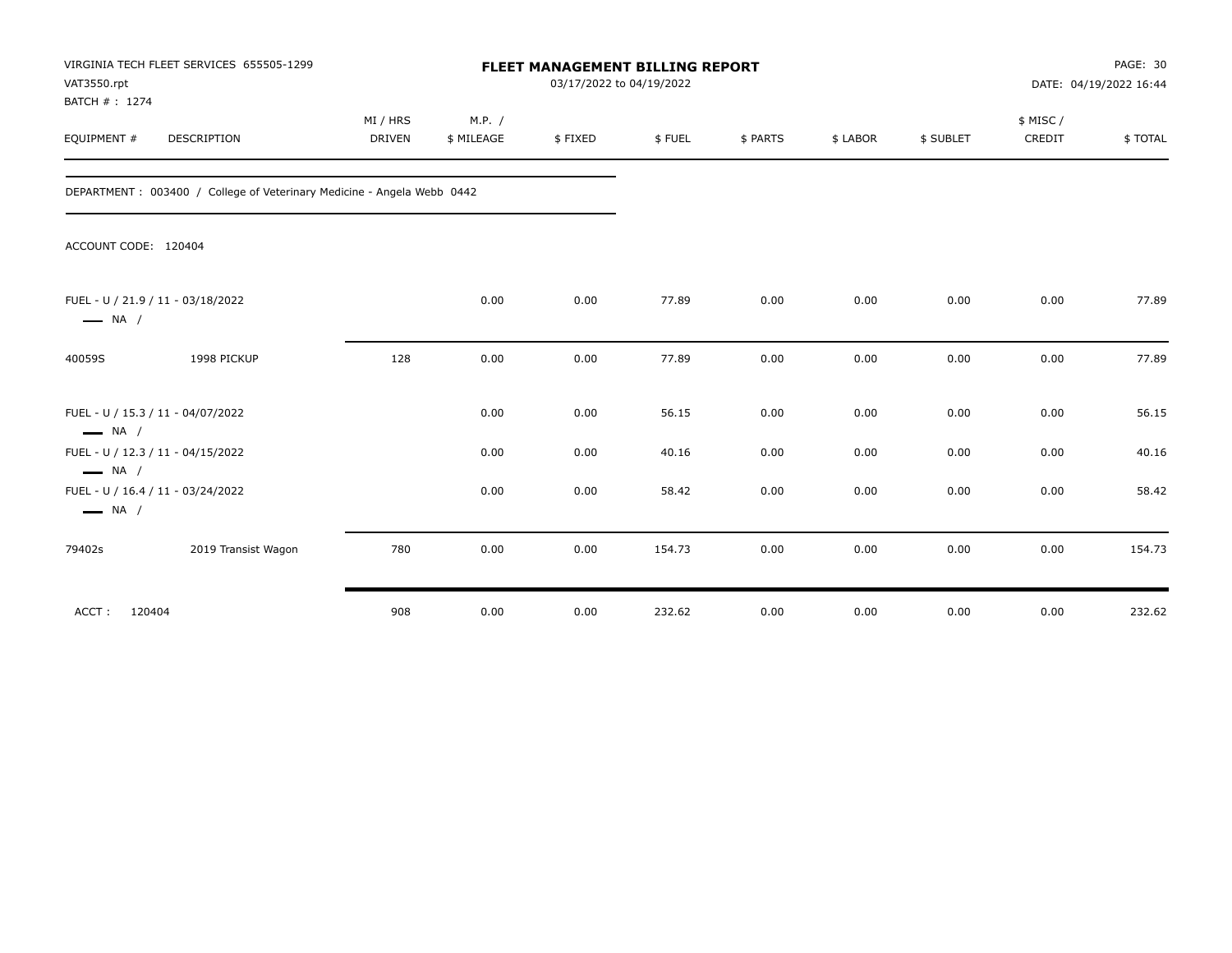| VIRGINIA TECH FLEET SERVICES 655505-1299<br>VAT3550.rpt<br>BATCH #: 1274 |                |                           |                      | 03/17/2022 to 04/19/2022 | <b>FLEET MANAGEMENT BILLING REPORT</b> |          |          |                  |                     | PAGE: 31<br>DATE: 04/19/2022 16:44 |
|--------------------------------------------------------------------------|----------------|---------------------------|----------------------|--------------------------|----------------------------------------|----------|----------|------------------|---------------------|------------------------------------|
| EQUIPMENT #<br><b>DESCRIPTION</b>                                        |                | MI / HRS<br><b>DRIVEN</b> | M.P. /<br>\$ MILEAGE | \$FIXED                  | \$FUEL                                 | \$ PARTS | \$ LABOR | \$ SUBLET        | \$ MISC /<br>CREDIT | \$TOTAL                            |
| DEPARTMENT SUBTOTALS :                                                   |                | 908                       | 0.00                 | 0.00                     | 232.62                                 | 0.00     | 0.00     | 0.00             | 0.00                | 232.62                             |
| <b>BREAKDOWN OF CHARGES:</b>                                             |                |                           | MILEAGE              |                          |                                        | 0.00     |          | PARTS (WO'S)     |                     | 0.00                               |
| EQUIPMENT COUNT:                                                         | $\overline{2}$ |                           | MOTOR POOL           |                          |                                        | 0.00     |          | PARTS (IND.ISS.) |                     | 0.00                               |
| DEPARTMENT:                                                              | 003400         |                           | <b>BASE</b>          |                          |                                        | 0.00     |          | <b>CREDITS</b>   |                     | 0.00                               |
|                                                                          |                |                           | INSURANCE            |                          |                                        | 0.00     |          | MISCELLANEOUS    |                     | 0.00                               |
|                                                                          |                |                           | <b>OTHER</b>         |                          |                                        | 0.00     | LABOR    |                  |                     | 0.00                               |
|                                                                          |                |                           | REPLACEMENT          |                          |                                        | 0.00     |          | <b>SUBLETS</b>   |                     | 0.00                               |
|                                                                          |                |                           | <b>FUEL</b>          |                          |                                        | 232.62   |          |                  |                     |                                    |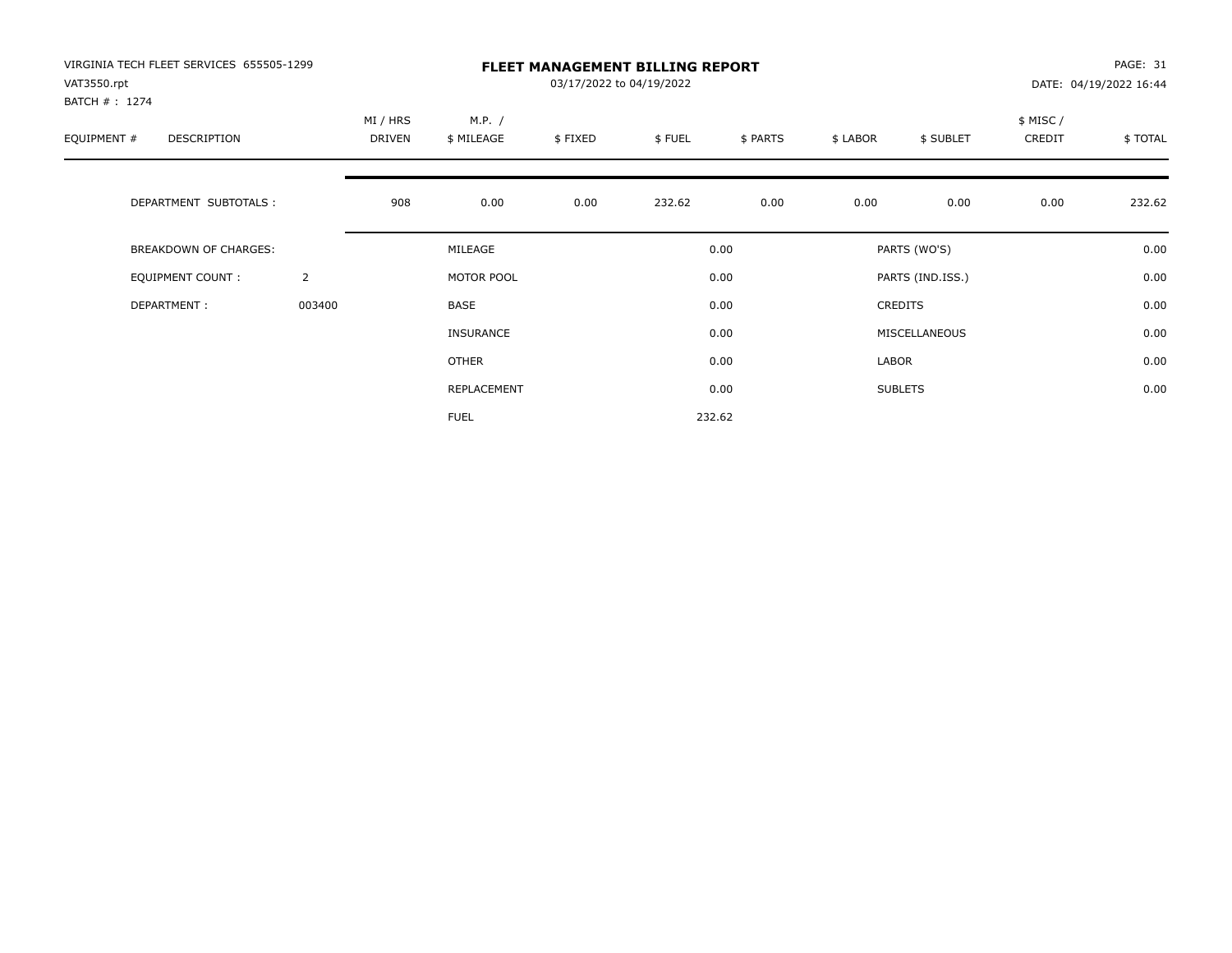| VAT3550.rpt<br>BATCH #: 1274                 | VIRGINIA TECH FLEET SERVICES 655505-1299                                    |              |                           |                      | 03/17/2022 to 04/19/2022 | FLEET MANAGEMENT BILLING REPORT |          |          |                  |                    | PAGE: 32<br>DATE: 04/19/2022 16:44 |
|----------------------------------------------|-----------------------------------------------------------------------------|--------------|---------------------------|----------------------|--------------------------|---------------------------------|----------|----------|------------------|--------------------|------------------------------------|
| EQUIPMENT #                                  | DESCRIPTION                                                                 |              | MI / HRS<br><b>DRIVEN</b> | M.P. /<br>\$ MILEAGE | \$FIXED                  | \$FUEL                          | \$ PARTS | \$ LABOR | \$ SUBLET        | \$ MISC/<br>CREDIT | \$TOTAL                            |
|                                              | DEPARTMENT: 003700 / Population Health Sciences Dept - Tammy Stevers (0395) |              |                           |                      |                          |                                 |          |          |                  |                    |                                    |
|                                              | ACCOUNT CODE: 118799                                                        |              |                           |                      |                          |                                 |          |          |                  |                    |                                    |
| $\longrightarrow$ NA /                       | FUEL - U / 13.1 / CC - 03/24/2022                                           |              |                           | 0.00                 | 0.00                     | 53.61                           | 0.00     | 0.00     | 0.00             | 0.00               | 53.61                              |
| <b>BASE CHARGE</b><br>$\longrightarrow$ NA / |                                                                             |              |                           | 0.00                 | 483.00                   | 0.00                            | 0.00     | 0.00     | 0.00             | 0.00               | 483.00                             |
| <b>PA10</b>                                  | 2016 IMPALA                                                                 |              | 330                       | 0.00                 | 483.00                   | 53.61                           | 0.00     | 0.00     | 0.00             | 0.00               | 536.61                             |
| ACCT:                                        | 118799                                                                      |              | 330                       | 0.00                 | 483.00                   | 53.61                           | 0.00     | 0.00     | 0.00             | 0.00               | 536.61                             |
|                                              | DEPARTMENT SUBTOTALS :                                                      |              | 330                       | 0.00                 | 483.00                   | 53.61                           | 0.00     | 0.00     | 0.00             | 0.00               | 536.61                             |
|                                              | <b>BREAKDOWN OF CHARGES:</b>                                                |              |                           | MILEAGE              |                          |                                 | 0.00     |          | PARTS (WO'S)     |                    | 0.00                               |
|                                              | <b>EQUIPMENT COUNT:</b>                                                     | $\mathbf{1}$ |                           | MOTOR POOL           |                          |                                 | 0.00     |          | PARTS (IND.ISS.) |                    | 0.00                               |
|                                              | DEPARTMENT:                                                                 | 003700       |                           | BASE                 |                          |                                 | 483.00   |          | <b>CREDITS</b>   |                    | 0.00                               |
|                                              |                                                                             |              |                           | INSURANCE            |                          |                                 | 0.00     |          | MISCELLANEOUS    |                    | 0.00                               |
|                                              |                                                                             |              |                           | <b>OTHER</b>         |                          |                                 | 0.00     | LABOR    |                  |                    | 0.00                               |
|                                              |                                                                             |              |                           | REPLACEMENT          |                          |                                 | 0.00     |          | <b>SUBLETS</b>   |                    | 0.00                               |
|                                              |                                                                             |              |                           | <b>FUEL</b>          |                          |                                 | 53.61    |          |                  |                    |                                    |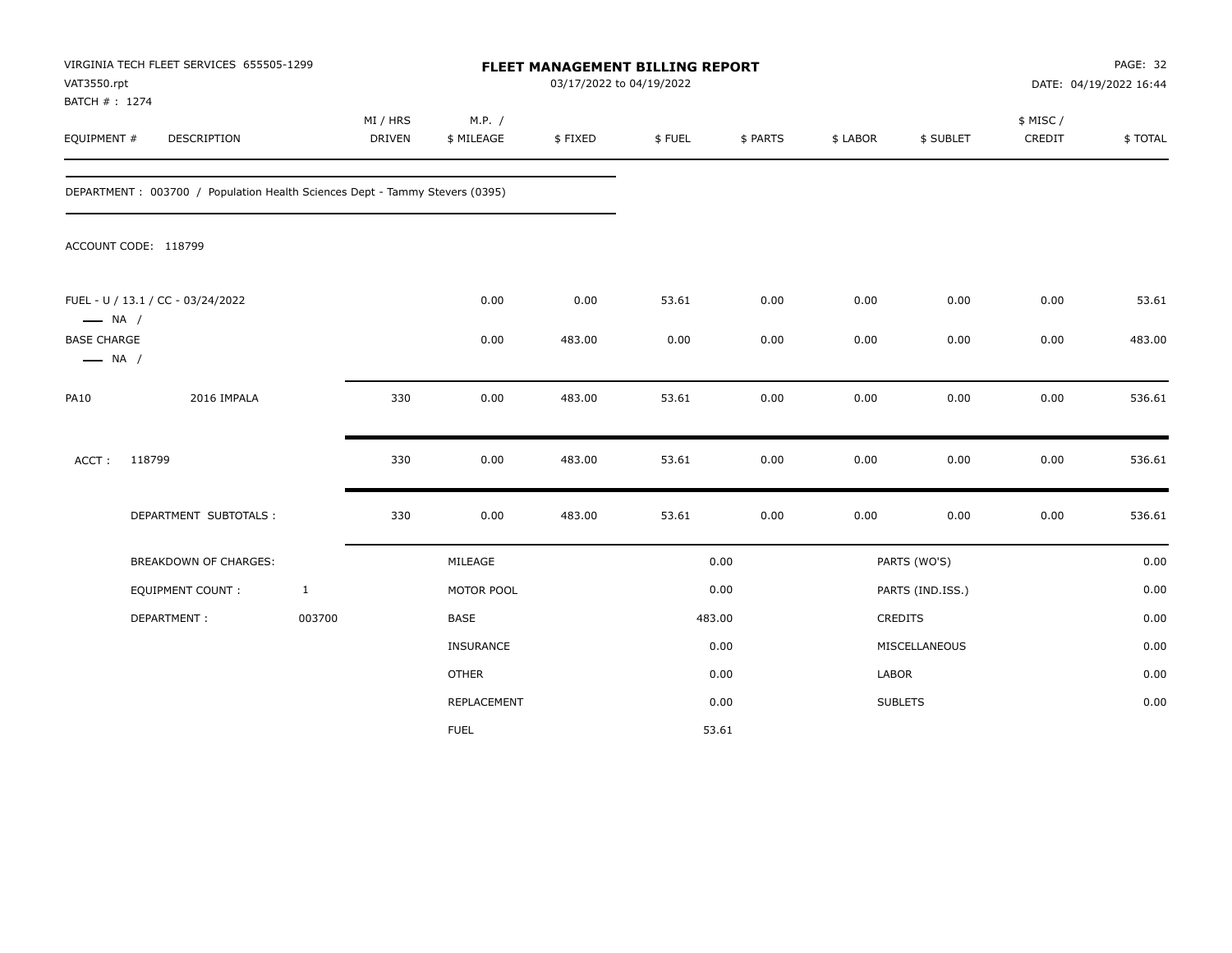| VAT3550.rpt<br>BATCH # : 1274                    | VIRGINIA TECH FLEET SERVICES 655505-1299                           |                    |                      | FLEET MANAGEMENT BILLING REPORT<br>03/17/2022 to 04/19/2022 |        |          |          |           |                    | PAGE: 33<br>DATE: 04/19/2022 16:44 |
|--------------------------------------------------|--------------------------------------------------------------------|--------------------|----------------------|-------------------------------------------------------------|--------|----------|----------|-----------|--------------------|------------------------------------|
| EQUIPMENT#                                       | DESCRIPTION                                                        | MI / HRS<br>DRIVEN | M.P. /<br>\$ MILEAGE | \$FIXED                                                     | \$FUEL | \$ PARTS | \$ LABOR | \$ SUBLET | \$ MISC/<br>CREDIT | \$TOTAL                            |
|                                                  | DEPARTMENT: 003900 / CVM Teaching Hospital - Jenny Robinson (0442) |                    |                      |                                                             |        |          |          |           |                    |                                    |
| ACCOUNT CODE: 117722                             |                                                                    |                    |                      |                                                             |        |          |          |           |                    |                                    |
| $-$ NA $/$                                       | FUEL - U / 12.2 / 11 - 04/04/2022                                  |                    | 0.00                 | 0.00                                                        | 44.81  | 0.00     | 0.00     | 0.00      | 0.00               | 44.81                              |
| $\longrightarrow$ NA /                           | FUEL - U / 9.8 / 11 - 04/07/2022                                   |                    | 0.00                 | 0.00                                                        | 35.82  | 0.00     | 0.00     | 0.00      | 0.00               | 35.82                              |
|                                                  | FUEL - U / 10.2 / 11 - 04/11/2022                                  |                    | 0.00                 | 0.00                                                        | 33.42  | 0.00     | 0.00     | 0.00      | 0.00               | 33.42                              |
| $-$ NA $/$<br>$\longrightarrow$ NA /             | FUEL - U / 12.0 / 11 - 04/12/2022                                  |                    | 0.00                 | 0.00                                                        | 39.17  | 0.00     | 0.00     | 0.00      | 0.00               | 39.17                              |
| $\longrightarrow$ NA /                           | FUEL - U / 22.7 / 11 - 04/15/2022                                  |                    | 0.00                 | 0.00                                                        | 74.07  | 0.00     | 0.00     | 0.00      | 0.00               | 74.07                              |
|                                                  | FUEL - U / 19.1 / 11 - 03/16/2022                                  |                    | 0.00                 | 0.00                                                        | 67.85  | 0.00     | 0.00     | 0.00      | 0.00               | 67.85                              |
| $\longrightarrow$ NA /                           | FUEL - U / 12.2 / 12 - 04/18/2022                                  |                    | 0.00                 | 0.00                                                        | 39.99  | 0.00     | 0.00     | 0.00      | 0.00               | 39.99                              |
| $\longrightarrow$ NA /                           | FUEL - U / 11.4 / 12 - 03/21/2022                                  |                    | 0.00                 | 0.00                                                        | 40.69  | 0.00     | 0.00     | 0.00      | 0.00               | 40.69                              |
| $\longrightarrow$ NA /                           | FUEL - U / 15.7 / 11 - 03/24/2022                                  |                    | 0.00                 | 0.00                                                        | 56.00  | 0.00     | 0.00     | 0.00      | 0.00               | 56.00                              |
| $\longrightarrow$ NA /                           | FUEL - U / 16.0 / 11 - 03/28/2022                                  |                    | 0.00                 | 0.00                                                        | 57.07  | 0.00     | 0.00     | 0.00      | 0.00               | 57.07                              |
| $\longrightarrow$ NA /<br>$\longrightarrow$ NA / | FUEL - U / 15.1 / 11 - 03/31/2022                                  |                    | 0.00                 | 0.00                                                        | 55.49  | 0.00     | 0.00     | 0.00      | 0.00               | 55.49                              |
| 60195S                                           | 2011 F250-4x4                                                      | 0                  | 0.00                 | 0.00                                                        | 544.38 | 0.00     | 0.00     | 0.00      | $0.00\,$           | 544.38                             |
| $\longrightarrow$ NA /                           | FUEL - U / 16.1 / 12 - 04/01/2022                                  |                    | 0.00                 | 0.00                                                        | 59.09  | 0.00     | 0.00     | 0.00      | 0.00               | 59.09                              |
| $\longrightarrow$ NA /                           | FUEL - U / 27.3 / 11 - 04/04/2022                                  |                    | 0.00                 | 0.00                                                        | 100.30 | 0.00     | 0.00     | 0.00      | 0.00               | 100.30                             |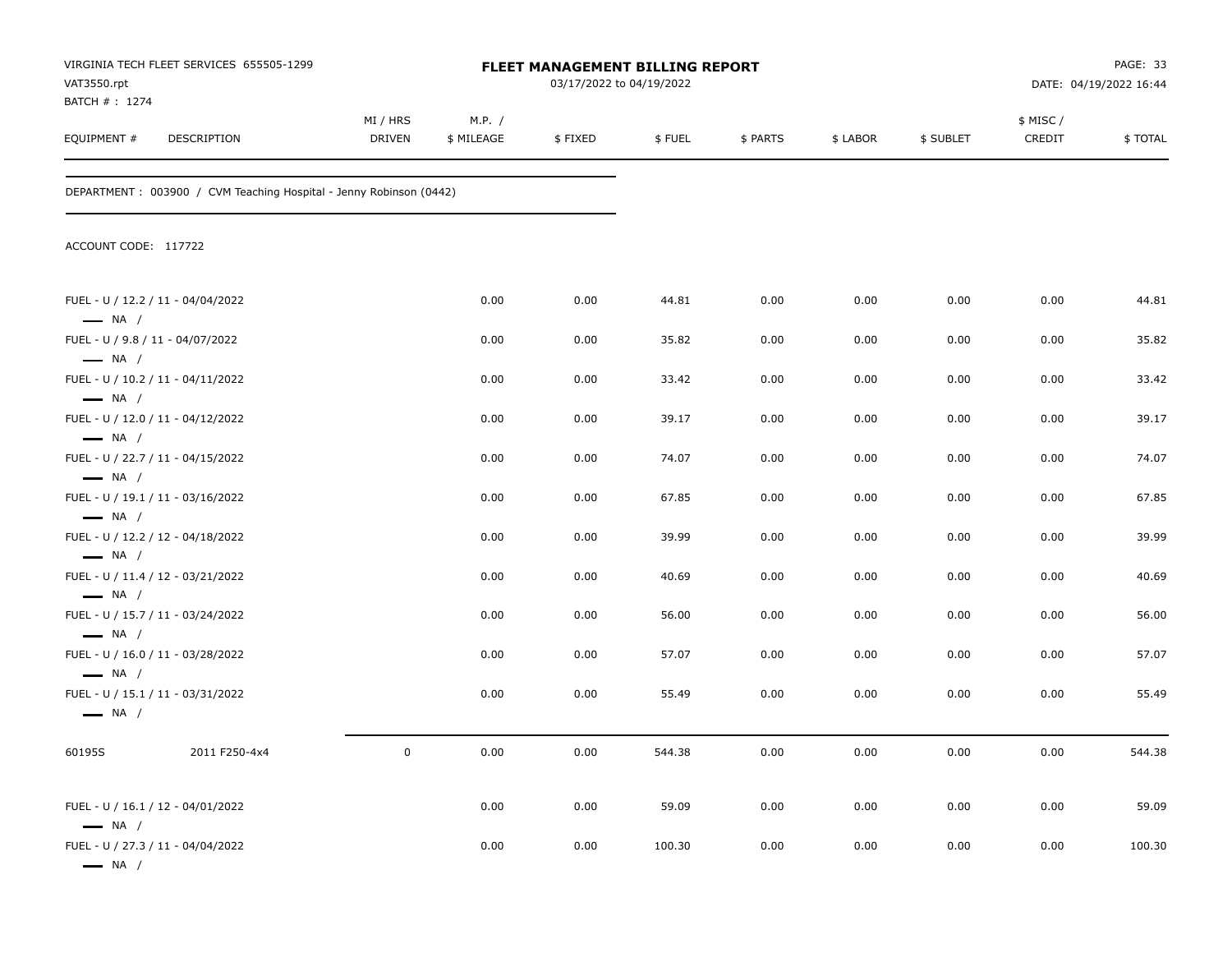| VAT3550.rpt                  | VIRGINIA TECH FLEET SERVICES 655505-1299                           |                           |                      | FLEET MANAGEMENT BILLING REPORT<br>03/17/2022 to 04/19/2022 |        |          |          |           |                     | PAGE: 34<br>DATE: 04/19/2022 16:44 |
|------------------------------|--------------------------------------------------------------------|---------------------------|----------------------|-------------------------------------------------------------|--------|----------|----------|-----------|---------------------|------------------------------------|
| BATCH #: 1274<br>EQUIPMENT # | DESCRIPTION                                                        | MI / HRS<br><b>DRIVEN</b> | M.P. /<br>\$ MILEAGE | \$FIXED                                                     | \$FUEL | \$ PARTS | \$ LABOR | \$ SUBLET | \$ MISC /<br>CREDIT | \$TOTAL                            |
|                              | DEPARTMENT: 003900 / CVM Teaching Hospital - Jenny Robinson (0442) |                           |                      |                                                             |        |          |          |           |                     |                                    |
| $\longrightarrow$ NA /       | FUEL - U / 13.7 / 11 - 04/07/2022                                  |                           | 0.00                 | 0.00                                                        | 50.21  | 0.00     | 0.00     | 0.00      | 0.00                | 50.21                              |
| $\longrightarrow$ NA /       | FUEL - U / 22.8 / 11 - 04/12/2022                                  |                           | 0.00                 | 0.00                                                        | 74.65  | 0.00     | 0.00     | 0.00      | 0.00                | 74.65                              |
| $\longrightarrow$ NA /       | FUEL - U / 21.9 / 11 - 04/14/2022                                  |                           | 0.00                 | 0.00                                                        | 71.74  | 0.00     | 0.00     | 0.00      | 0.00                | 71.74                              |
| $\longrightarrow$ NA /       | FUEL - U / 15.6 / 12 - 03/17/2022                                  |                           | 0.00                 | 0.00                                                        | 55.50  | 0.00     | 0.00     | 0.00      | 0.00                | 55.50                              |
| $\longrightarrow$ NA /       | FUEL - U / 15.6 / 11 - 03/18/2022                                  |                           | 0.00                 | 0.00                                                        | 55.46  | 0.00     | 0.00     | 0.00      | 0.00                | 55.46                              |
| $\longrightarrow$ NA /       | FUEL - U / 16.5 / 11 - 04/19/2022                                  |                           | 0.00                 | 0.00                                                        | 53.79  | 0.00     | 0.00     | 0.00      | 0.00                | 53.79                              |
| $\longrightarrow$ NA /       | FUEL - U / 15.1 / 12 - 03/22/2022                                  |                           | 0.00                 | 0.00                                                        | 53.79  | 0.00     | 0.00     | 0.00      | 0.00                | 53.79                              |
| $\longrightarrow$ NA /       | FUEL - U / 12.3 / 11 - 03/23/2022                                  |                           | 0.00                 | 0.00                                                        | 43.75  | 0.00     | 0.00     | 0.00      | 0.00                | 43.75                              |
| $\longrightarrow$ NA /       | FUEL - U / 12.2 / 11 - 03/25/2022                                  |                           | 0.00                 | 0.00                                                        | 43.33  | 0.00     | 0.00     | 0.00      | 0.00                | 43.33                              |
| $\longrightarrow$ NA /       | FUEL - U / 12.0 / 11 - 03/28/2022                                  |                           | 0.00                 | 0.00                                                        | 42.83  | 0.00     | 0.00     | 0.00      | 0.00                | 42.83                              |
| $\longrightarrow$ NA /       | FUEL - U / 11.8 / 11 - 03/30/2022                                  |                           | 0.00                 | 0.00                                                        | 43.16  | 0.00     | 0.00     | 0.00      | 0.00                | 43.16                              |
| 61720S                       | 2011 F250                                                          | 2,322                     | 0.00                 | 0.00                                                        | 747.60 | 0.00     | 0.00     | 0.00      | 0.00                | 747.60                             |
| $\longrightarrow$ NA /       | FUEL - U / 19.0 / 11 - 04/04/2022                                  |                           | 0.00                 | 0.00                                                        | 69.62  | 0.00     | 0.00     | 0.00      | 0.00                | 69.62                              |
| $\longrightarrow$ NA /       | FUEL - U / 10.3 / 11 - 04/05/2022                                  |                           | 0.00                 | 0.00                                                        | 37.65  | 0.00     | 0.00     | 0.00      | 0.00                | 37.65                              |
| $\longrightarrow$ NA /       | FUEL - U / 14.5 / 11 - 04/08/2022                                  |                           | 0.00                 | 0.00                                                        | 53.07  | 0.00     | 0.00     | 0.00      | 0.00                | 53.07                              |
|                              | FUEL - U / 13.3 / 11 - 04/12/2022                                  |                           | 0.00                 | 0.00                                                        | 43.62  | 0.00     | 0.00     | 0.00      | 0.00                | 43.62                              |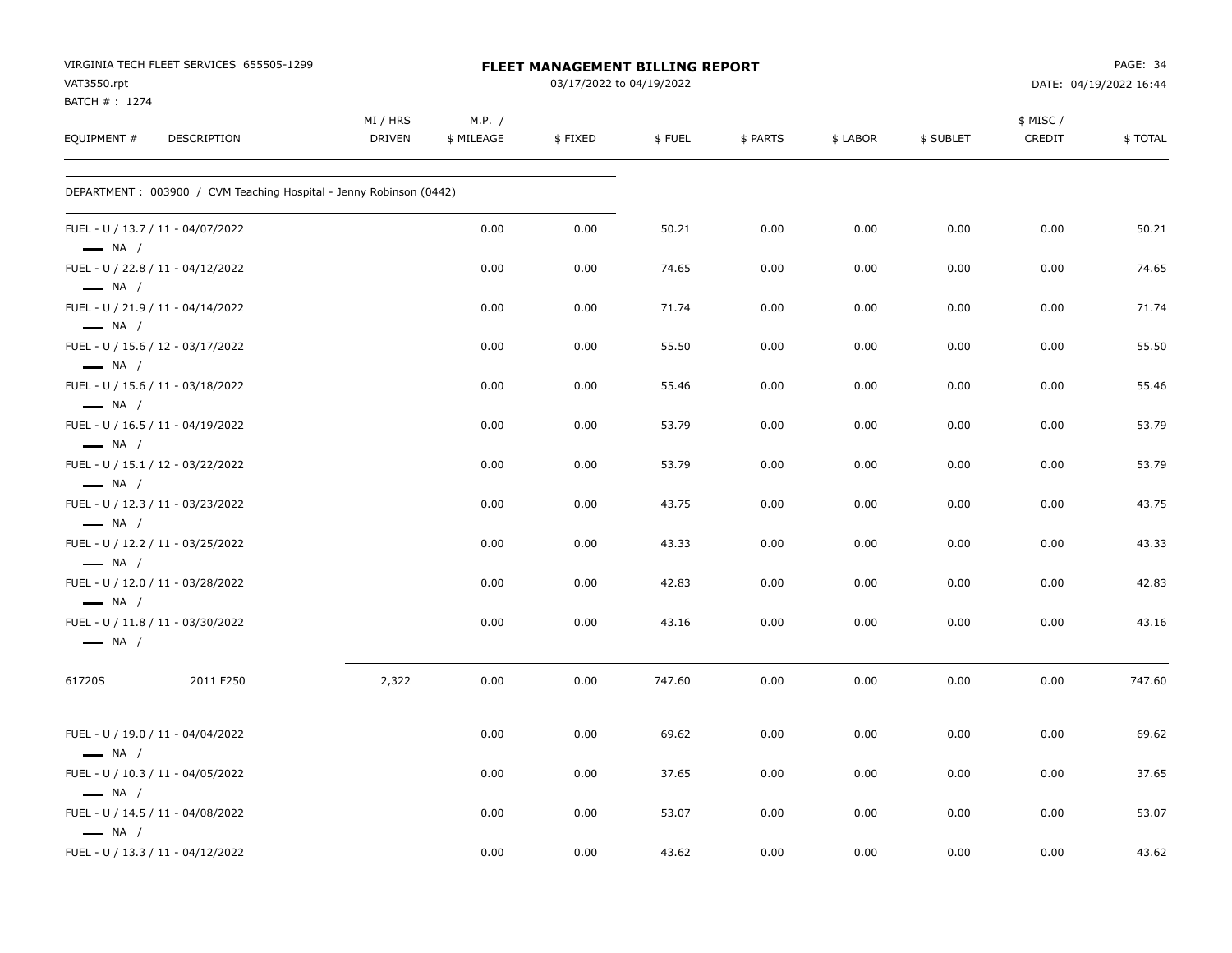| VAT3550.rpt                                      | VIRGINIA TECH FLEET SERVICES 655505-1299                           |                           |                      | <b>FLEET MANAGEMENT BILLING REPORT</b><br>03/17/2022 to 04/19/2022 |        |          |          |           |                     | PAGE: 35<br>DATE: 04/19/2022 16:44 |
|--------------------------------------------------|--------------------------------------------------------------------|---------------------------|----------------------|--------------------------------------------------------------------|--------|----------|----------|-----------|---------------------|------------------------------------|
| BATCH #: 1274<br>EQUIPMENT #                     | DESCRIPTION                                                        | MI / HRS<br><b>DRIVEN</b> | M.P. /<br>\$ MILEAGE | \$FIXED                                                            | \$FUEL | \$ PARTS | \$ LABOR | \$ SUBLET | \$ MISC /<br>CREDIT | \$TOTAL                            |
|                                                  | DEPARTMENT: 003900 / CVM Teaching Hospital - Jenny Robinson (0442) |                           |                      |                                                                    |        |          |          |           |                     |                                    |
| $\longrightarrow$ NA /<br>$\longrightarrow$ NA / | FUEL - U / 7.9 / 11 - 04/12/2022                                   |                           | 0.00                 | 0.00                                                               | 25.80  | 0.00     | 0.00     | 0.00      | 0.00                | 25.80                              |
|                                                  | FUEL - U / 23.0 / 11 - 04/15/2022                                  |                           | 0.00                 | 0.00                                                               | 75.21  | 0.00     | 0.00     | 0.00      | 0.00                | 75.21                              |
| $\longrightarrow$ NA /<br>$\longrightarrow$ NA / | FUEL - U / 7.4 / 11 - 03/17/2022                                   |                           | 0.00                 | 0.00                                                               | 26.42  | 0.00     | 0.00     | 0.00      | 0.00                | 26.42                              |
|                                                  | FUEL - U / 9.4 / 11 - 04/18/2022                                   |                           | 0.00                 | 0.00                                                               | 30.57  | 0.00     | 0.00     | 0.00      | 0.00                | 30.57                              |
| $\longrightarrow$ NA /<br>$\longrightarrow$ NA / | FUEL - U / 9.0 / 11 - 03/21/2022                                   |                           | 0.00                 | 0.00                                                               | 32.11  | 0.00     | 0.00     | 0.00      | 0.00                | 32.11                              |
|                                                  | FUEL - U / 10.1 / 11 - 03/23/2022                                  |                           | 0.00                 | 0.00                                                               | 35.78  | 0.00     | 0.00     | 0.00      | 0.00                | 35.78                              |
| $\longrightarrow$ NA /<br>$\longrightarrow$ NA / | FUEL - U / 10.0 / 11 - 03/25/2022                                  |                           | 0.00                 | 0.00                                                               | 35.67  | 0.00     | 0.00     | 0.00      | 0.00                | 35.67                              |
|                                                  | FUEL - U / 10.1 / 11 - 03/29/2022                                  |                           | 0.00                 | 0.00                                                               | 35.88  | 0.00     | 0.00     | 0.00      | 0.00                | 35.88                              |
| $\longrightarrow$ NA /<br>$\longrightarrow$ NA / | FUEL - U / 11.0 / 11 - 03/31/2022                                  |                           | 0.00                 | 0.00                                                               | 40.52  | 0.00     | 0.00     | 0.00      | 0.00                | 40.52                              |
| 66996S                                           | 2015 F250-4x4                                                      | 1,678                     | 0.00                 | 0.00                                                               | 541.92 | 0.00     | 0.00     | 0.00      | 0.00                | 541.92                             |
| $\longrightarrow$ NA /                           | FUEL - U / 22.7 / 11 - 04/04/2022                                  |                           | 0.00                 | 0.00                                                               | 83.20  | 0.00     | 0.00     | 0.00      | 0.00                | 83.20                              |
|                                                  | FUEL - U / 25.7 / 11 - 04/08/2022                                  |                           | 0.00                 | 0.00                                                               | 94.36  | 0.00     | 0.00     | 0.00      | 0.00                | 94.36                              |
| $\longrightarrow$ NA /                           | FUEL - U / 23.7 / 11 - 04/13/2022                                  |                           | 0.00                 | 0.00                                                               | 77.50  | 0.00     | 0.00     | 0.00      | 0.00                | 77.50                              |
| $\longrightarrow$ NA /<br>$\longrightarrow$ NA / | FUEL - U / 37.0 / 11 - 04/18/2022                                  |                           | 0.00                 | 0.00                                                               | 120.92 | 0.00     | 0.00     | 0.00      | 0.00                | 120.92                             |
| $\longrightarrow$ NA $/$                         | FUEL - U / 21.3 / 11 - 03/18/2022                                  |                           | 0.00                 | 0.00                                                               | 75.83  | 0.00     | 0.00     | 0.00      | 0.00                | 75.83                              |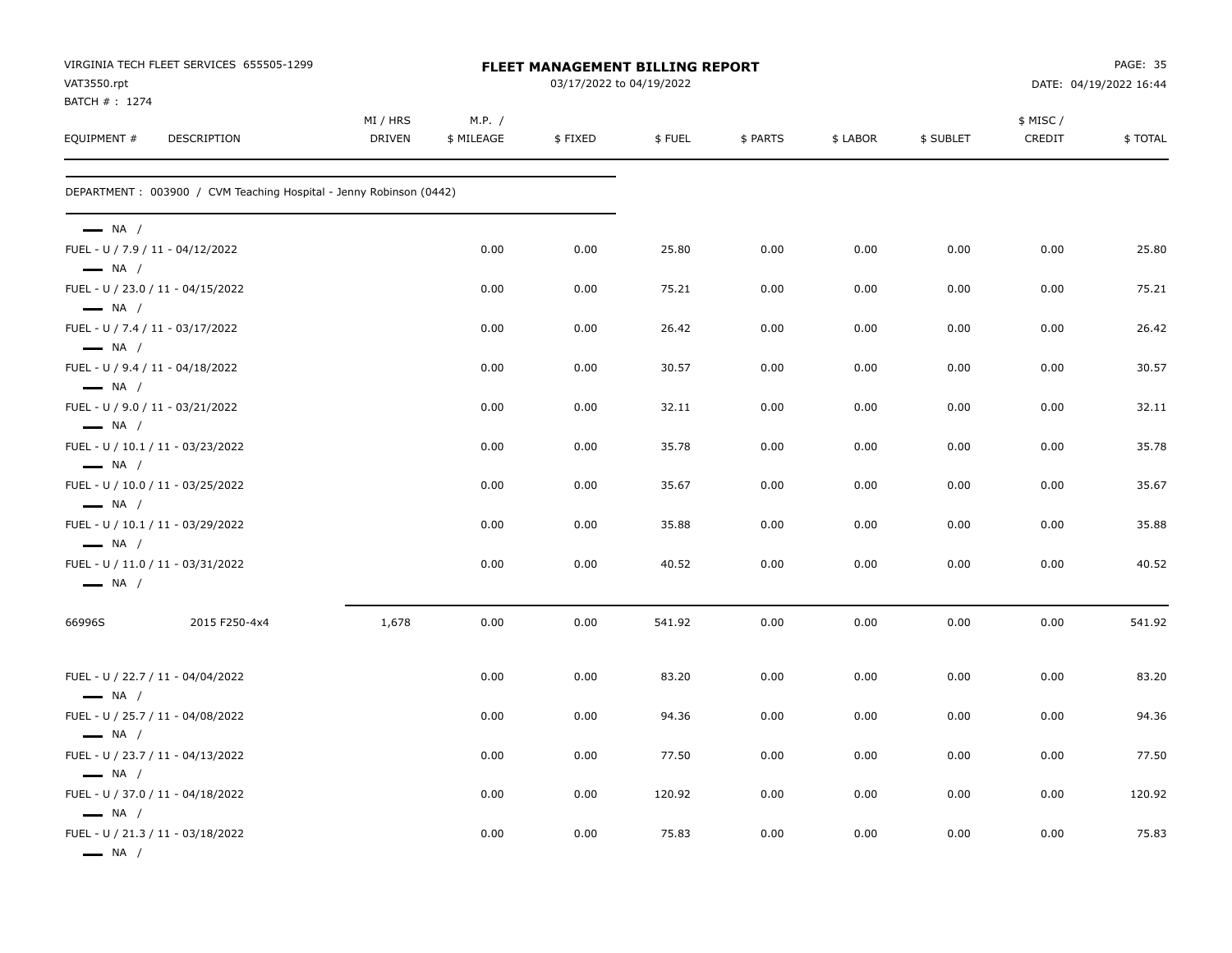| VAT3550.rpt                  | VIRGINIA TECH FLEET SERVICES 655505-1299                           |                           |                      |         | FLEET MANAGEMENT BILLING REPORT<br>03/17/2022 to 04/19/2022 |          |          |           |                     | PAGE: 36<br>DATE: 04/19/2022 16:44 |
|------------------------------|--------------------------------------------------------------------|---------------------------|----------------------|---------|-------------------------------------------------------------|----------|----------|-----------|---------------------|------------------------------------|
| BATCH #: 1274<br>EQUIPMENT # | DESCRIPTION                                                        | MI / HRS<br><b>DRIVEN</b> | M.P. /<br>\$ MILEAGE | \$FIXED | \$FUEL                                                      | \$ PARTS | \$ LABOR | \$ SUBLET | \$ MISC /<br>CREDIT | \$TOTAL                            |
|                              | DEPARTMENT: 003900 / CVM Teaching Hospital - Jenny Robinson (0442) |                           |                      |         |                                                             |          |          |           |                     |                                    |
| $\longrightarrow$ NA /       | FUEL - U / 27.1 / 11 - 03/22/2022                                  |                           | 0.00                 | 0.00    | 96.51                                                       | 0.00     | 0.00     | 0.00      | 0.00                | 96.51                              |
| $\longrightarrow$ NA /       | FUEL - U / 30.5 / 11 - 03/25/2022                                  |                           | 0.00                 | 0.00    | 108.62                                                      | 0.00     | 0.00     | 0.00      | 0.00                | 108.62                             |
| $\longrightarrow$ NA /       | FUEL - U / 14.5 / 11 - 03/29/2022                                  |                           | 0.00                 | 0.00    | 51.58                                                       | 0.00     | 0.00     | 0.00      | 0.00                | 51.58                              |
| 74639S                       | 2018 F250-4x4                                                      | 2,347                     | 0.00                 | 0.00    | 708.52                                                      | 0.00     | 0.00     | 0.00      | 0.00                | 708.52                             |
| ACCT: 117722                 |                                                                    | 6,347                     | 0.00                 | 0.00    | 2,542.42                                                    | 0.00     | 0.00     | 0.00      | 0.00                | 2,542.42                           |
| ACCOUNT CODE: 117998         |                                                                    |                           |                      |         |                                                             |          |          |           |                     |                                    |
| $\longrightarrow$ NA /       | FUEL - U / 9.6 / 11 - 04/06/2022                                   |                           | 0.00                 | 0.00    | 35.23                                                       | 0.00     | 0.00     | 0.00      | 0.00                | 35.23                              |
| $\longrightarrow$ NA /       | FUEL - U / 7.3 / 11 - 03/23/2022                                   |                           | 0.00                 | 0.00    | 26.06                                                       | 0.00     | 0.00     | 0.00      | 0.00                | 26.06                              |
| $\longrightarrow$ NA /       | FUEL - U / 9.2 / 11 - 03/28/2022                                   |                           | 0.00                 | 0.00    | 32.79                                                       | 0.00     | 0.00     | 0.00      | 0.00                | 32.79                              |
| 58810S                       | 2009 F350 4\4                                                      | 242                       | 0.00                 | 0.00    | 94.08                                                       | 0.00     | 0.00     | 0.00      | 0.00                | 94.08                              |
| ACCT: 117998                 |                                                                    | 242                       | 0.00                 | 0.00    | 94.08                                                       | 0.00     | 0.00     | 0.00      | 0.00                | 94.08                              |
| ACCOUNT CODE: 120014         |                                                                    |                           |                      |         |                                                             |          |          |           |                     |                                    |
| $\longrightarrow$ NA /       | FUEL - U / 19.5 / 11 - 04/05/2022                                  |                           | 0.00                 | 0.00    | 71.68                                                       | 0.00     | 0.00     | 0.00      | 0.00                | 71.68                              |
|                              | FUEL - U / 13.7 / 11 - 04/07/2022                                  |                           | 0.00                 | 0.00    | 50.39                                                       | 0.00     | 0.00     | 0.00      | 0.00                | 50.39                              |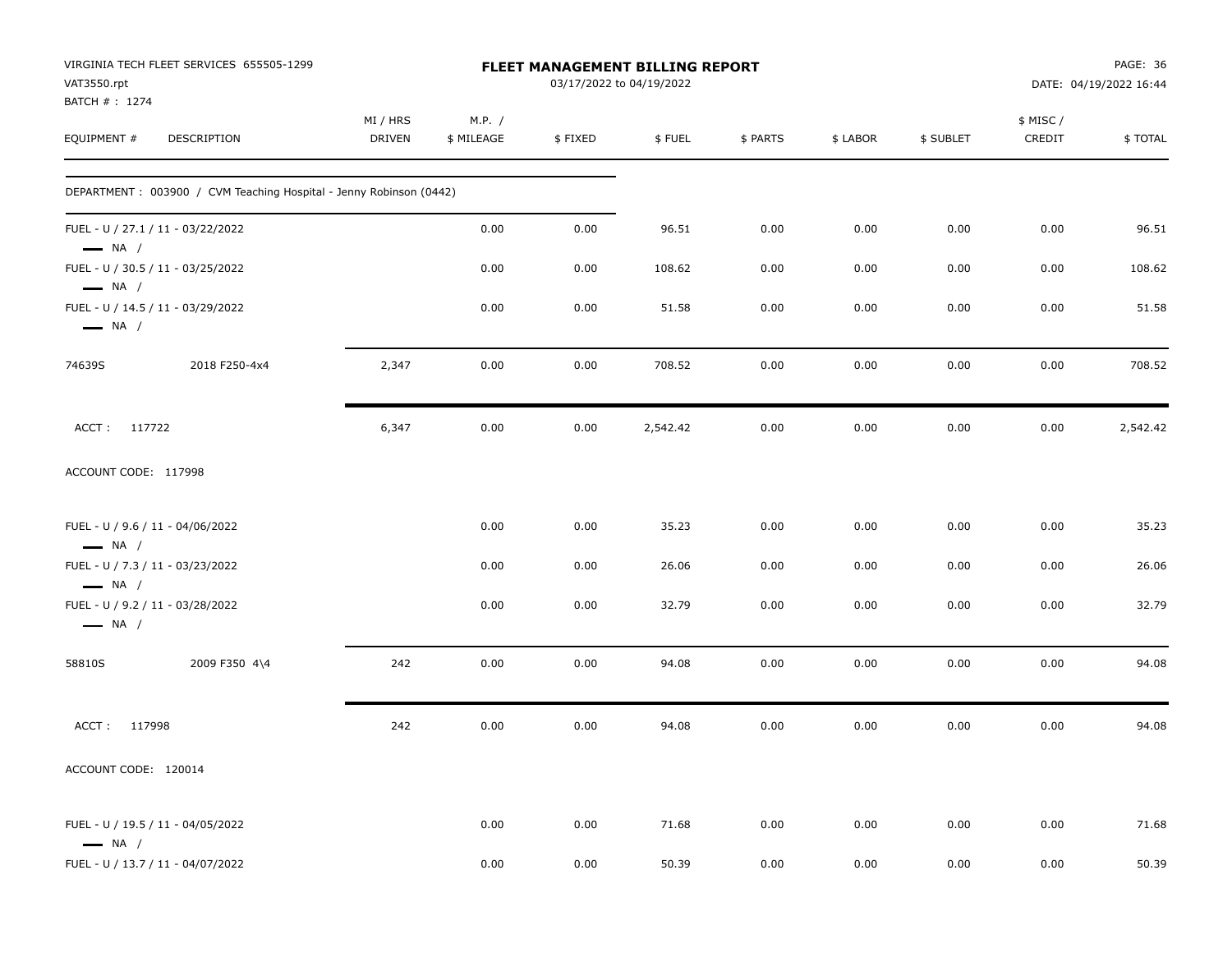| VAT3550.rpt                                                                 | VIRGINIA TECH FLEET SERVICES 655505-1299                           |                           |                      | FLEET MANAGEMENT BILLING REPORT<br>03/17/2022 to 04/19/2022 |        |          |          |           |                     | PAGE: 37<br>DATE: 04/19/2022 16:44 |
|-----------------------------------------------------------------------------|--------------------------------------------------------------------|---------------------------|----------------------|-------------------------------------------------------------|--------|----------|----------|-----------|---------------------|------------------------------------|
| BATCH #: 1274<br>EQUIPMENT #                                                | DESCRIPTION                                                        | MI / HRS<br><b>DRIVEN</b> | M.P. /<br>\$ MILEAGE | \$FIXED                                                     | \$FUEL | \$ PARTS | \$ LABOR | \$ SUBLET | \$ MISC /<br>CREDIT | \$TOTAL                            |
|                                                                             | DEPARTMENT: 003900 / CVM Teaching Hospital - Jenny Robinson (0442) |                           |                      |                                                             |        |          |          |           |                     |                                    |
| $\longrightarrow$ NA /<br>$\longrightarrow$ NA /                            | FUEL - U / 19.5 / 11 - 04/12/2022                                  |                           | 0.00                 | 0.00                                                        | 63.67  | 0.00     | 0.00     | 0.00      | 0.00                | 63.67                              |
|                                                                             | FUEL - U / 8.1 / 11 - 03/23/2022                                   |                           | 0.00                 | 0.00                                                        | 28.76  | 0.00     | 0.00     | 0.00      | 0.00                | 28.76                              |
| $\longrightarrow$ NA /<br>$\longrightarrow$ NA /                            | FUEL - U / 7.6 / 11 - 03/24/2022                                   |                           | 0.00                 | 0.00                                                        | 27.20  | 0.00     | 0.00     | 0.00      | 0.00                | 27.20                              |
| $\longrightarrow$ NA /                                                      | FUEL - U / 11.0 / 11 - 03/30/2022                                  |                           | 0.00                 | 0.00                                                        | 40.37  | 0.00     | 0.00     | 0.00      | 0.00                | 40.37                              |
| 47263S                                                                      | 2012 F250-4x4                                                      | 1,167                     | 0.00                 | 0.00                                                        | 282.07 | 0.00     | 0.00     | 0.00      | 0.00                | 282.07                             |
| $\longrightarrow$ NA /                                                      | FUEL - U / 12.4 / 11 - 04/05/2022                                  |                           | 0.00                 | 0.00                                                        | 45.62  | 0.00     | 0.00     | 0.00      | 0.00                | 45.62                              |
| 55087S                                                                      | 2007 Silverado                                                     | 71                        | 0.00                 | 0.00                                                        | 45.62  | 0.00     | 0.00     | 0.00      | 0.00                | 45.62                              |
| $\longrightarrow$ NA /                                                      | FUEL - U / 10.9 / 11 - 04/01/2022                                  |                           | 0.00                 | 0.00                                                        | 40.15  | 0.00     | 0.00     | 0.00      | 0.00                | 40.15                              |
| $\longrightarrow$ NA /                                                      | FUEL - U / 10.6 / 11 - 04/07/2022                                  |                           | 0.00                 | 0.00                                                        | 38.90  | 0.00     | 0.00     | 0.00      | 0.00                | 38.90                              |
| $\longrightarrow$ NA /                                                      | FUEL - U / 10.8 / 11 - 04/13/2022                                  |                           | 0.00                 | 0.00                                                        | 35.19  | 0.00     | 0.00     | 0.00      | 0.00                | 35.19                              |
| $\longrightarrow$ NA /                                                      | FUEL - U / 9.7 / 11 - 04/18/2022                                   |                           | 0.00                 | 0.00                                                        | 31.62  | 0.00     | 0.00     | 0.00      | 0.00                | 31.62                              |
|                                                                             | FUEL - U / 7.8 / 11 - 03/29/2022                                   |                           | 0.00                 | 0.00                                                        | 28.44  | 0.00     | 0.00     | 0.00      | 0.00                | 28.44                              |
| $\longrightarrow$ NA /<br>WORK ORDER # 0000113014<br>$\longrightarrow$ NA / |                                                                    |                           | 0.00                 | 0.00                                                        | 0.00   | 174.35   | 16.25    | 0.00      | 0.00                | 190.60                             |
| 60156S                                                                      | 2010 EXPLORER                                                      | 1,924                     | 0.00                 | 0.00                                                        | 174.30 | 174.35   | 16.25    | 0.00      | 0.00                | 364.90                             |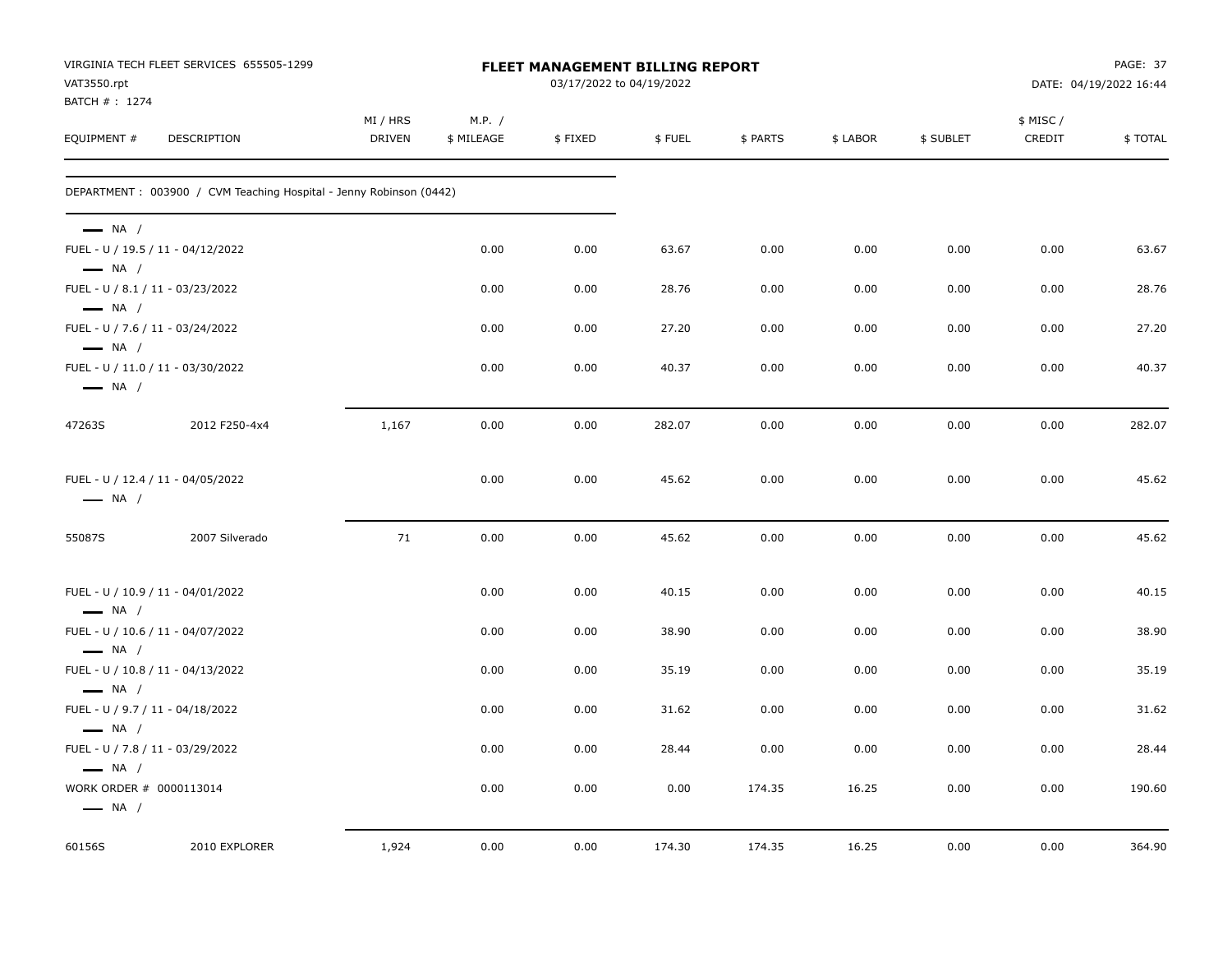| VAT3550.rpt                                       | VIRGINIA TECH FLEET SERVICES 655505-1299                           |                           |                      | <b>FLEET MANAGEMENT BILLING REPORT</b><br>03/17/2022 to 04/19/2022 |        |          |          |           |                    | PAGE: 38<br>DATE: 04/19/2022 16:44 |
|---------------------------------------------------|--------------------------------------------------------------------|---------------------------|----------------------|--------------------------------------------------------------------|--------|----------|----------|-----------|--------------------|------------------------------------|
| BATCH #: 1274<br>EQUIPMENT #                      | DESCRIPTION                                                        | MI / HRS<br><b>DRIVEN</b> | M.P. /<br>\$ MILEAGE | \$FIXED                                                            | \$FUEL | \$ PARTS | \$ LABOR | \$ SUBLET | \$ MISC/<br>CREDIT | \$TOTAL                            |
|                                                   | DEPARTMENT: 003900 / CVM Teaching Hospital - Jenny Robinson (0442) |                           |                      |                                                                    |        |          |          |           |                    |                                    |
| $\longrightarrow$ NA /                            | FUEL - U / 9.8 / 11 - 04/01/2022                                   |                           | 0.00                 | 0.00                                                               | 35.78  | 0.00     | 0.00     | 0.00      | 0.00               | 35.78                              |
|                                                   | FUEL - U / 9.5 / 11 - 04/05/2022                                   |                           | 0.00                 | 0.00                                                               | 34.87  | 0.00     | 0.00     | 0.00      | 0.00               | 34.87                              |
| $\longrightarrow$ NA /<br>$\longrightarrow$ NA /  | FUEL - U / 13.0 / 11 - 04/11/2022                                  |                           | 0.00                 | 0.00                                                               | 42.51  | 0.00     | 0.00     | 0.00      | 0.00               | 42.51                              |
| $\longrightarrow$ NA /                            | FUEL - U / 18.1 / 11 - 04/14/2022                                  |                           | 0.00                 | 0.00                                                               | 59.22  | 0.00     | 0.00     | 0.00      | 0.00               | 59.22                              |
| $\longrightarrow$ NA /                            | FUEL - U / 17.8 / 11 - 03/23/2022                                  |                           | 0.00                 | 0.00                                                               | 63.23  | 0.00     | 0.00     | 0.00      | 0.00               | 63.23                              |
| WORK ORDER # 0000113028<br>$\longrightarrow$ NA / |                                                                    |                           | 0.00                 | 0.00                                                               | 0.00   | 174.35   | 16.25    | 0.00      | 0.00               | 190.60                             |
| 61792s                                            | 2013 F250-4x4                                                      | 770                       | 0.00                 | 0.00                                                               | 235.61 | 174.35   | 16.25    | 0.00      | 0.00               | 426.21                             |
| $\longrightarrow$ NA /                            | FUEL - U / 21.3 / 11 - 04/04/2022                                  |                           | 0.00                 | 0.00                                                               | 78.21  | 0.00     | 0.00     | 0.00      | 0.00               | 78.21                              |
| $\longrightarrow$ NA /                            | FUEL - U / 7.8 / 11 - 04/06/2022                                   |                           | 0.00                 | 0.00                                                               | 28.44  | 0.00     | 0.00     | 0.00      | 0.00               | 28.44                              |
| $\longrightarrow$ NA /                            | FUEL - U / 12.6 / 11 - 04/08/2022                                  |                           | 0.00                 | 0.00                                                               | 46.24  | 0.00     | 0.00     | 0.00      | 0.00               | 46.24                              |
| $\longrightarrow$ NA /                            | FUEL - U / 10.4 / 11 - 04/11/2022                                  |                           | 0.00                 | 0.00                                                               | 34.11  | 0.00     | 0.00     | 0.00      | 0.00               | 34.11                              |
|                                                   | FUEL - U / 12.0 / 11 - 04/13/2022                                  |                           | 0.00                 | 0.00                                                               | 39.24  | 0.00     | 0.00     | 0.00      | 0.00               | 39.24                              |
| $\longrightarrow$ NA /                            | FUEL - U / 27.8 / 11 - 04/15/2022                                  |                           | 0.00                 | 0.00                                                               | 90.74  | 0.00     | 0.00     | 0.00      | 0.00               | 90.74                              |
| $\longrightarrow$ NA /                            | FUEL - U / 12.5 / 11 - 04/18/2022                                  |                           | 0.00                 | 0.00                                                               | 40.74  | 0.00     | 0.00     | 0.00      | 0.00               | 40.74                              |
| $\longrightarrow$ NA /<br>$\longrightarrow$ NA /  | FUEL - U / 11.8 / 11 - 03/18/2022                                  |                           | 0.00                 | 0.00                                                               | 42.08  | 0.00     | 0.00     | 0.00      | 0.00               | 42.08                              |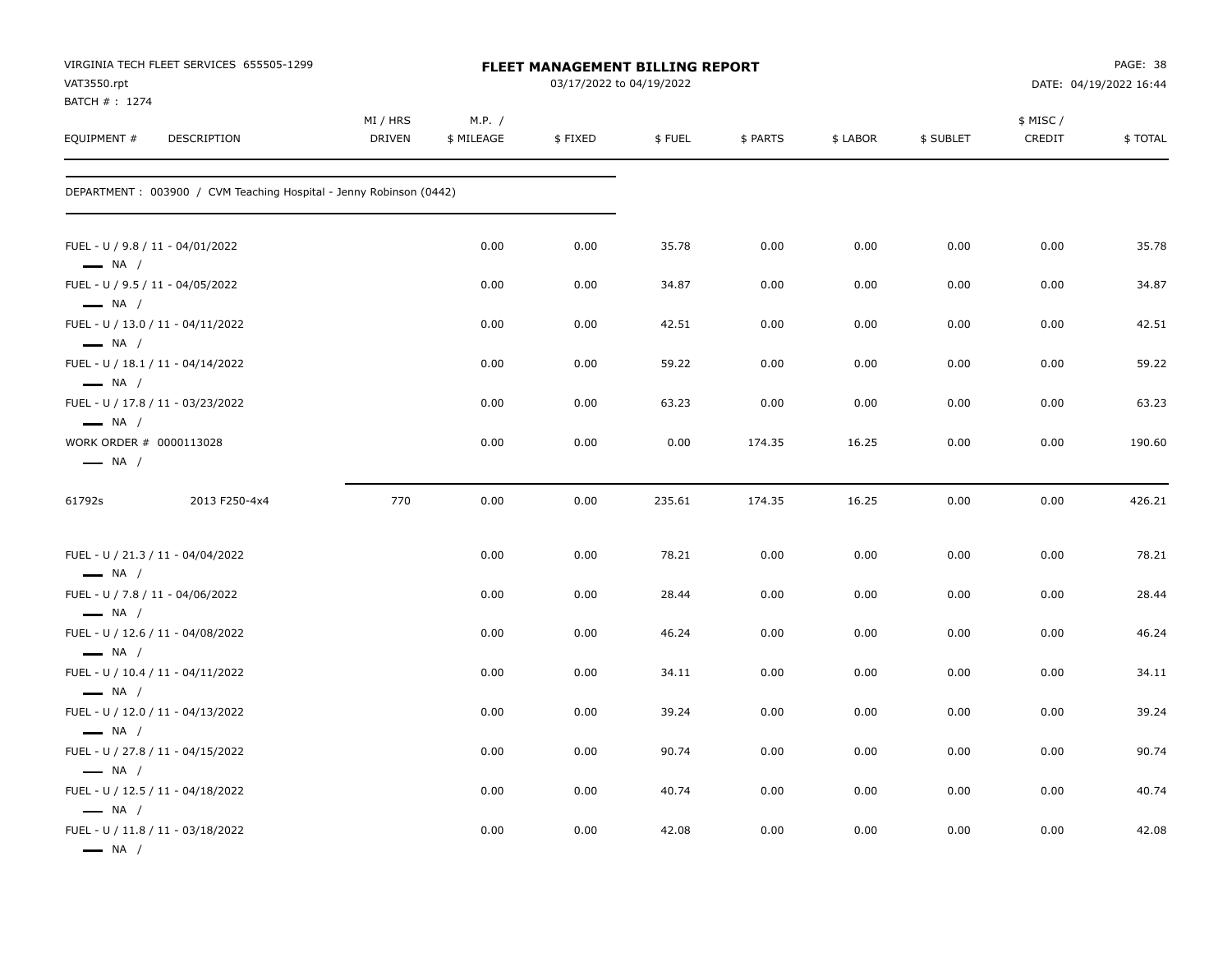| VAT3550.rpt<br>BATCH #: 1274 | VIRGINIA TECH FLEET SERVICES 655505-1299                           |                           |                      | FLEET MANAGEMENT BILLING REPORT<br>03/17/2022 to 04/19/2022 |        |          |          |           |                     | PAGE: 39<br>DATE: 04/19/2022 16:44 |
|------------------------------|--------------------------------------------------------------------|---------------------------|----------------------|-------------------------------------------------------------|--------|----------|----------|-----------|---------------------|------------------------------------|
| EQUIPMENT #                  | DESCRIPTION                                                        | MI / HRS<br><b>DRIVEN</b> | M.P. /<br>\$ MILEAGE | \$FIXED                                                     | \$FUEL | \$ PARTS | \$ LABOR | \$ SUBLET | \$ MISC /<br>CREDIT | \$TOTAL                            |
|                              | DEPARTMENT: 003900 / CVM Teaching Hospital - Jenny Robinson (0442) |                           |                      |                                                             |        |          |          |           |                     |                                    |
| $\longrightarrow$ NA /       | FUEL - U / 12.7 / 11 - 03/23/2022                                  |                           | 0.00                 | 0.00                                                        | 45.07  | 0.00     | 0.00     | 0.00      | 0.00                | 45.07                              |
| $\longrightarrow$ NA /       | FUEL - U / 16.4 / 11 - 03/28/2022                                  |                           | 0.00                 | 0.00                                                        | 58.38  | 0.00     | 0.00     | 0.00      | 0.00                | 58.38                              |
| 66952S                       | 2015 F250-4x4                                                      | 1,496                     | 0.00                 | 0.00                                                        | 503.25 | 0.00     | 0.00     | 0.00      | 0.00                | 503.25                             |
| $\longrightarrow$ NA /       | FUEL - U / 20.3 / 11 - 04/06/2022                                  |                           | 0.00                 | 0.00                                                        | 74.32  | 0.00     | 0.00     | 0.00      | 0.00                | 74.32                              |
| $\longrightarrow$ NA /       | FUEL - U / 15.7 / 11 - 04/13/2022                                  |                           | 0.00                 | 0.00                                                        | 51.27  | 0.00     | 0.00     | 0.00      | 0.00                | 51.27                              |
| $\longrightarrow$ NA /       | FUEL - U / 23.1 / 11 - 03/17/2022                                  |                           | 0.00                 | 0.00                                                        | 82.09  | 0.00     | 0.00     | 0.00      | 0.00                | 82.09                              |
| $\longrightarrow$ NA /       | FUEL - U / 40.9 / 11 - 04/19/2022                                  |                           | 0.00                 | 0.00                                                        | 133.58 | 0.00     | 0.00     | 0.00      | 0.00                | 133.58                             |
| $\longrightarrow$ NA /       | FUEL - U / 30.2 / 11 - 03/24/2022                                  |                           | 0.00                 | 0.00                                                        | 107.65 | 0.00     | 0.00     | 0.00      | 0.00                | 107.65                             |
| $\longrightarrow$ NA /       | FUEL - U / 17.8 / 11 - 03/30/2022                                  |                           | 0.00                 | 0.00                                                        | 65.33  | 0.00     | 0.00     | 0.00      | 0.00                | 65.33                              |
| 71509s                       | 2017 F250                                                          | 1,672                     | 0.00                 | 0.00                                                        | 514.24 | 0.00     | 0.00     | 0.00      | 0.00                | 514.24                             |
| $\longrightarrow$ NA /       | FUEL - U / 30.2 / 11 - 04/04/2022                                  |                           | 0.00                 | 0.00                                                        | 110.72 | 0.00     | 0.00     | 0.00      | 0.00                | 110.72                             |
| $\longrightarrow$ NA /       | FUEL - U / 25.6 / 11 - 04/06/2022                                  |                           | 0.00                 | 0.00                                                        | 93.95  | 0.00     | 0.00     | 0.00      | 0.00                | 93.95                              |
| $\longrightarrow$ NA /       | FUEL - U / 27.0 / 11 - 04/12/2022                                  |                           | 0.00                 | 0.00                                                        | 88.26  | 0.00     | 0.00     | 0.00      | 0.00                | 88.26                              |
| $\longrightarrow$ NA /       | FUEL - U / 27.1 / 11 - 03/22/2022                                  |                           | 0.00                 | 0.00                                                        | 96.58  | 0.00     | 0.00     | 0.00      | 0.00                | 96.58                              |
| $\longrightarrow$ NA $/$     | FUEL - U / 23.2 / 11 - 03/23/2022                                  |                           | 0.00                 | 0.00                                                        | 82.49  | 0.00     | 0.00     | 0.00      | 0.00                | 82.49                              |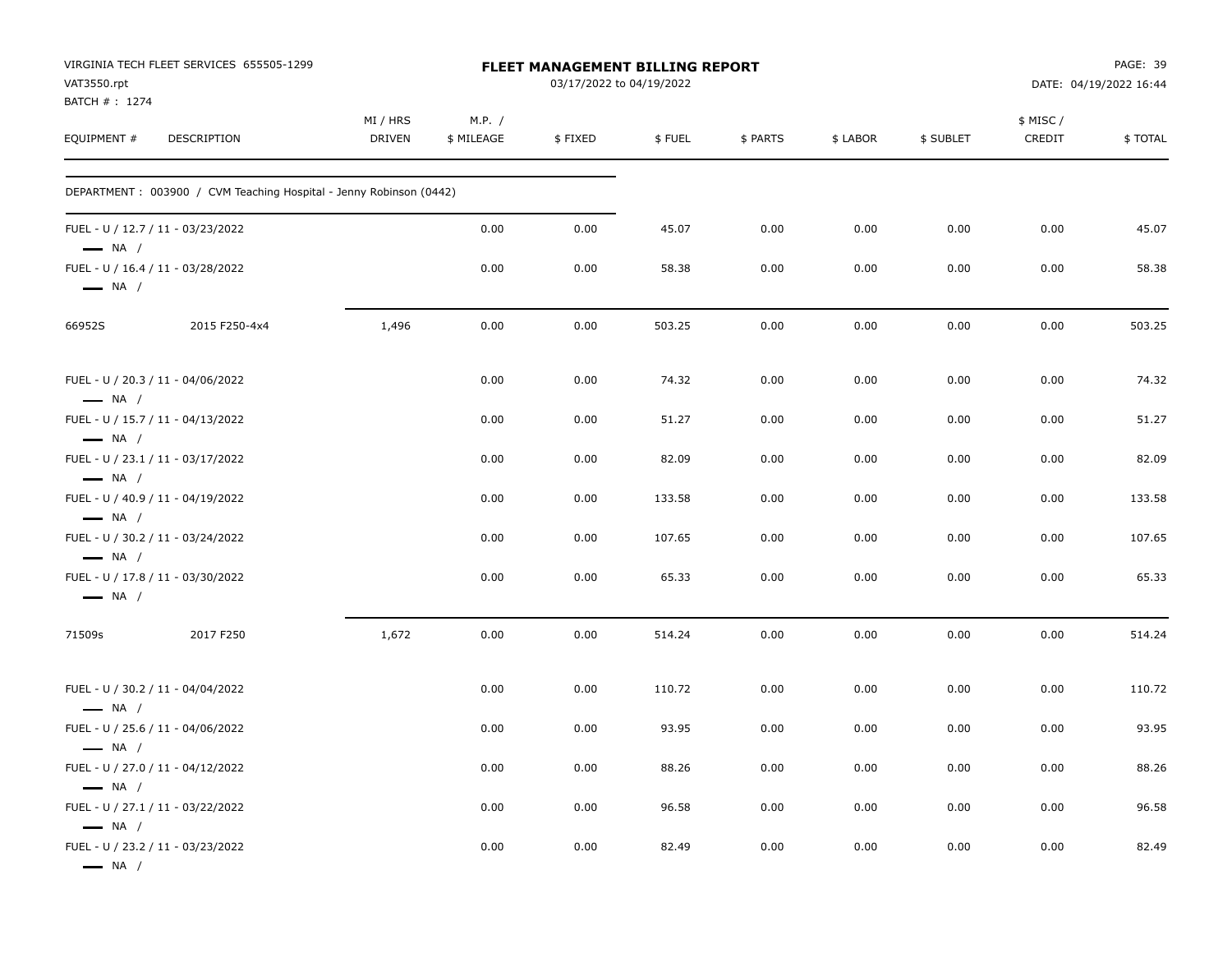| VAT3550.rpt<br>BATCH #: 1274                     | VIRGINIA TECH FLEET SERVICES 655505-1299                            |        |                    |                      |         | FLEET MANAGEMENT BILLING REPORT<br>03/17/2022 to 04/19/2022 |          |          |                  |                     | PAGE: 40<br>DATE: 04/19/2022 16:44 |
|--------------------------------------------------|---------------------------------------------------------------------|--------|--------------------|----------------------|---------|-------------------------------------------------------------|----------|----------|------------------|---------------------|------------------------------------|
| EQUIPMENT #                                      | DESCRIPTION                                                         |        | MI / HRS<br>DRIVEN | M.P. /<br>\$ MILEAGE | \$FIXED | \$FUEL                                                      | \$ PARTS | \$ LABOR | \$ SUBLET        | \$ MISC /<br>CREDIT | \$TOTAL                            |
|                                                  | DEPARTMENT : 003900 / CVM Teaching Hospital - Jenny Robinson (0442) |        |                    |                      |         |                                                             |          |          |                  |                     |                                    |
| $\longrightarrow$ NA /                           | FUEL - U / 92.2 / CC - 03/24/2022                                   |        |                    | 0.00                 | 0.00    | 354.48                                                      | 0.00     | 0.00     | 0.00             | 0.00                | 354.48                             |
|                                                  | FUEL - U / 13.1 / 11 - 03/24/2022                                   |        |                    | 0.00                 | 0.00    | 46.78                                                       | 0.00     | 0.00     | 0.00             | 0.00                | 46.78                              |
| $\longrightarrow$ NA /                           | FUEL - U / 22.5 / 11 - 03/25/2022                                   |        |                    | 0.00                 | 0.00    | 79.99                                                       | 0.00     | 0.00     | 0.00             | 0.00                | 79.99                              |
| $\longrightarrow$ NA /<br>$\longrightarrow$ NA / | FUEL - U / 32.2 / 12 - 03/29/2022                                   |        |                    | 0.00                 | 0.00    | 114.53                                                      | 0.00     | 0.00     | 0.00             | 0.00                | 114.53                             |
| $\longrightarrow$ NA /                           | FUEL - U / 21.0 / 11 - 03/31/2022                                   |        |                    | 0.00                 | 0.00    | 77.07                                                       | 0.00     | 0.00     | 0.00             | 0.00                | 77.07                              |
| 77304s                                           | 2019 F250-4x4                                                       |        | 4,038              | 0.00                 | 0.00    | 1,144.85                                                    | 0.00     | 0.00     | 0.00             | 0.00                | 1,144.85                           |
| ACCT:                                            | 120014                                                              |        | 11,138             | 0.00                 | 0.00    | 2,899.94                                                    | 348.70   | 32.50    | 0.00             | 0.00                | 3,281.14                           |
|                                                  | DEPARTMENT SUBTOTALS :                                              |        | 17,727             | 0.00                 | 0.00    | 5,536.44                                                    | 348.70   | 32.50    | 0.00             | 0.00                | 5,917.64                           |
|                                                  | BREAKDOWN OF CHARGES:                                               |        |                    | MILEAGE              |         |                                                             | 0.00     |          | PARTS (WO'S)     |                     | 348.70                             |
|                                                  | EQUIPMENT COUNT:                                                    | 12     |                    | MOTOR POOL           |         |                                                             | 0.00     |          | PARTS (IND.ISS.) |                     | 0.00                               |
|                                                  | DEPARTMENT:                                                         | 003900 |                    | <b>BASE</b>          |         |                                                             | 0.00     |          | <b>CREDITS</b>   |                     | 0.00                               |
|                                                  |                                                                     |        |                    | <b>INSURANCE</b>     |         |                                                             | 0.00     |          | MISCELLANEOUS    |                     | 0.00                               |
|                                                  |                                                                     |        |                    | <b>OTHER</b>         |         |                                                             | 0.00     | LABOR    |                  |                     | 32.50                              |
|                                                  |                                                                     |        |                    | REPLACEMENT          |         |                                                             | 0.00     |          | <b>SUBLETS</b>   |                     | 0.00                               |
|                                                  |                                                                     |        |                    | <b>FUEL</b>          |         | 5,536.44                                                    |          |          |                  |                     |                                    |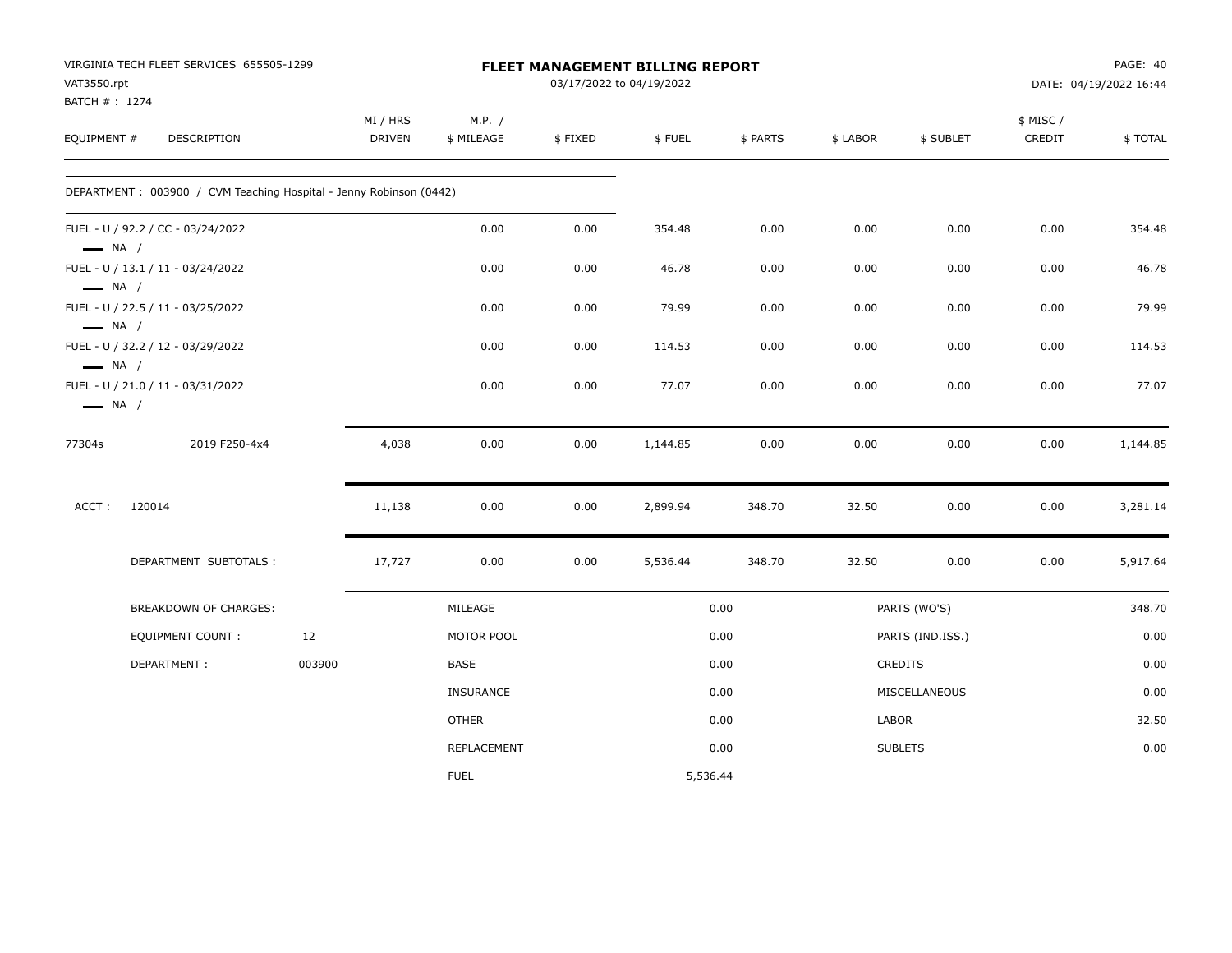| VAT3550.rpt<br>BATCH #: 1274 | VIRGINIA TECH FLEET SERVICES 655505-1299                 |                           |                      | FLEET MANAGEMENT BILLING REPORT<br>03/17/2022 to 04/19/2022 |        |          |          |           |                     | PAGE: 41<br>DATE: 04/19/2022 16:44 |
|------------------------------|----------------------------------------------------------|---------------------------|----------------------|-------------------------------------------------------------|--------|----------|----------|-----------|---------------------|------------------------------------|
| EQUIPMENT #                  | DESCRIPTION                                              | MI / HRS<br><b>DRIVEN</b> | M.P. /<br>\$ MILEAGE | \$FIXED                                                     | \$FUEL | \$ PARTS | \$ LABOR | \$ SUBLET | \$ MISC /<br>CREDIT | \$TOTAL                            |
|                              | DEPARTMENT: 004000 / Biology - Stacie Quesenberry (0406) |                           |                      |                                                             |        |          |          |           |                     |                                    |
| ACCOUNT CODE: 120473         |                                                          |                           |                      |                                                             |        |          |          |           |                     |                                    |
| $\longrightarrow$ NA /       | FUEL - U / 16.1 / 11 - 04/11/2022                        |                           | 0.00                 | 0.00                                                        | 52.61  | 0.00     | 0.00     | 0.00      | 0.00                | 52.61                              |
| 74652s                       | 2011 Caravan                                             | 180                       | 0.00                 | 0.00                                                        | 52.61  | 0.00     | 0.00     | 0.00      | 0.00                | 52.61                              |
| $\longrightarrow$ NA /       | FUEL - U / 25.3 / 11 - 04/05/2022                        |                           | 0.00                 | 0.00                                                        | 92.92  | 0.00     | 0.00     | 0.00      | 0.00                | 92.92                              |
| 77325s                       | 2019 RAM P-UP                                            | 204                       | 0.00                 | 0.00                                                        | 92.92  | 0.00     | 0.00     | 0.00      | 0.00                | 92.92                              |
| ACCT: 120473                 |                                                          | 384                       | 0.00                 | 0.00                                                        | 145.53 | 0.00     | 0.00     | 0.00      | 0.00                | 145.53                             |
| ACCOUNT CODE: 122816         |                                                          |                           |                      |                                                             |        |          |          |           |                     |                                    |
| $\longrightarrow$ NA /       | FUEL - U / 15.9 / 11 - 04/12/2022                        |                           | 0.00                 | 0.00                                                        | 51.93  | 0.00     | 0.00     | 0.00      | 0.00                | 51.93                              |
| 27160S                       | 1999 RANGER                                              | 143                       | 0.00                 | 0.00                                                        | 51.93  | 0.00     | 0.00     | 0.00      | 0.00                | 51.93                              |
| ACCT: 122816                 |                                                          | 143                       | 0.00                 | 0.00                                                        | 51.93  | 0.00     | 0.00     | 0.00      | 0.00                | 51.93                              |
| ACCOUNT CODE: 122884         |                                                          |                           |                      |                                                             |        |          |          |           |                     |                                    |
|                              | FUEL - U / 11.8 / 11 - 03/29/2022                        |                           | 0.00                 | 0.00                                                        | 43.42  | 0.00     | 0.00     | 0.00      | 0.00                | 43.42                              |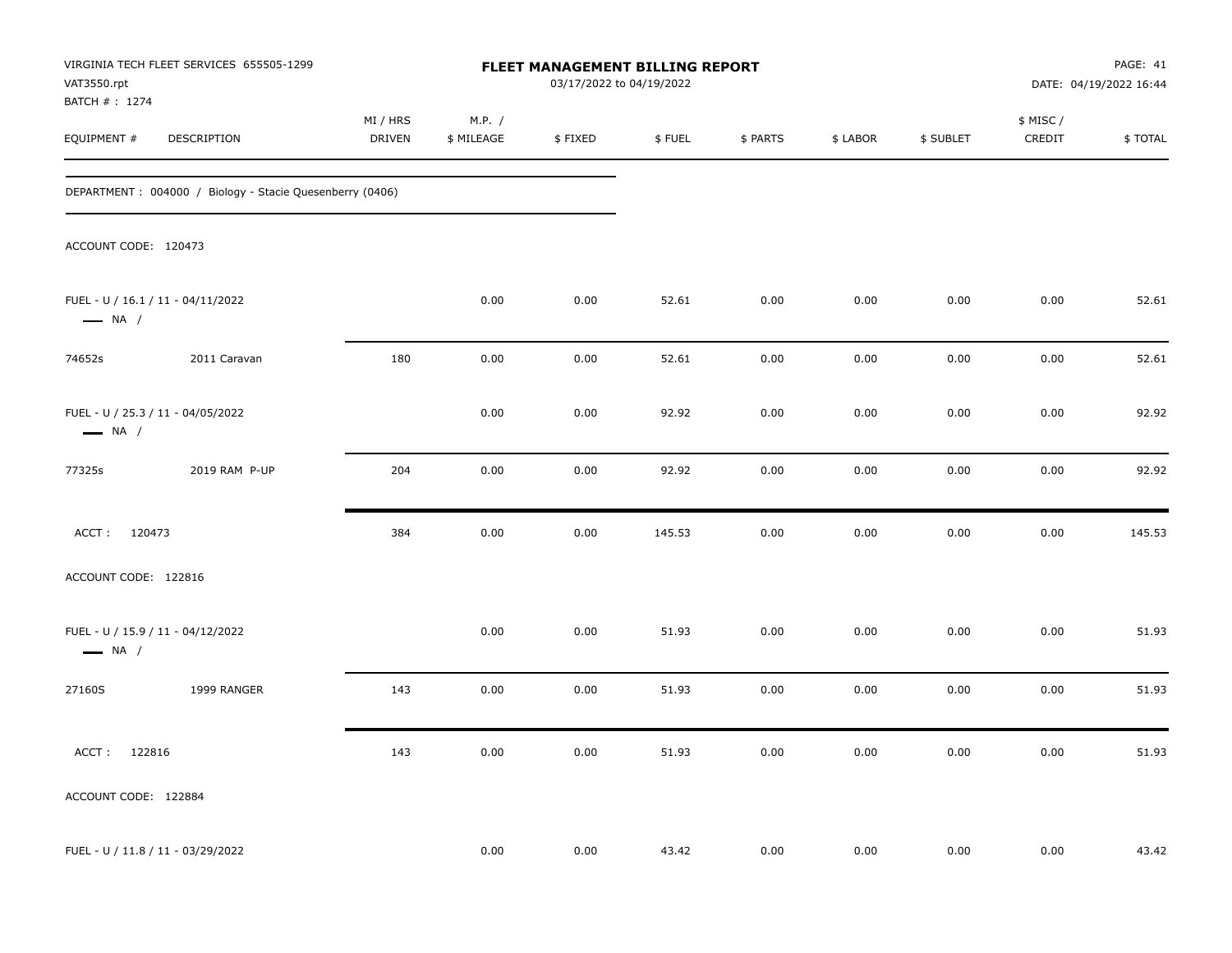| VAT3550.rpt                                                  | VIRGINIA TECH FLEET SERVICES 655505-1299                 |                    |                      | FLEET MANAGEMENT BILLING REPORT<br>03/17/2022 to 04/19/2022 |        |          |          |           |                     | PAGE: 42<br>DATE: 04/19/2022 16:44 |
|--------------------------------------------------------------|----------------------------------------------------------|--------------------|----------------------|-------------------------------------------------------------|--------|----------|----------|-----------|---------------------|------------------------------------|
| BATCH #: 1274<br>EQUIPMENT #                                 | <b>DESCRIPTION</b>                                       | MI / HRS<br>DRIVEN | M.P. /<br>\$ MILEAGE | \$FIXED                                                     | \$FUEL | \$ PARTS | \$ LABOR | \$ SUBLET | \$ MISC /<br>CREDIT | \$TOTAL                            |
|                                                              | DEPARTMENT: 004000 / Biology - Stacie Quesenberry (0406) |                    |                      |                                                             |        |          |          |           |                     |                                    |
| $\longrightarrow$ NA /                                       |                                                          |                    |                      |                                                             |        |          |          |           |                     |                                    |
| 69971S                                                       | 2016 Transist Wagon                                      | 139                | 0.00                 | 0.00                                                        | 43.42  | 0.00     | 0.00     | 0.00      | 0.00                | 43.42                              |
| ACCT: 122884                                                 |                                                          | 139                | 0.00                 | 0.00                                                        | 43.42  | 0.00     | 0.00     | 0.00      | 0.00                | 43.42                              |
| ACCOUNT CODE: 176664                                         |                                                          |                    |                      |                                                             |        |          |          |           |                     |                                    |
| FUEL - U / 183.2 / CC - 03/24/2022<br>$\longrightarrow$ NA / |                                                          |                    | 0.00                 | 0.00                                                        | 757.44 | 0.00     | 0.00     | 0.00      | 0.00                | 757.44                             |
| 74624s                                                       | 2018 Frontier                                            | 3,161              | 0.00                 | 0.00                                                        | 757.44 | 0.00     | 0.00     | 0.00      | 0.00                | 757.44                             |
| ACCT: 176664                                                 |                                                          | 3,161              | 0.00                 | 0.00                                                        | 757.44 | 0.00     | 0.00     | 0.00      | 0.00                | 757.44                             |
| ACCOUNT CODE: 176951                                         |                                                          |                    |                      |                                                             |        |          |          |           |                     |                                    |
| FUEL - U / 15.0 / 11 - 03/29/2022<br>$\longrightarrow$ NA /  |                                                          |                    | 0.00                 | 0.00                                                        | 54.94  | 0.00     | 0.00     | 0.00      | 0.00                | 54.94                              |
| 76293s                                                       | 2019 Sienna                                              | $\mathbf 0$        | 0.00                 | 0.00                                                        | 54.94  | 0.00     | 0.00     | 0.00      | 0.00                | 54.94                              |
| ACCT: 176951                                                 |                                                          | $\mathbf 0$        | 0.00                 | $0.00\,$                                                    | 54.94  | 0.00     | 0.00     | 0.00      | $0.00\,$            | 54.94                              |
| ACCOUNT CODE: 412698                                         |                                                          |                    |                      |                                                             |        |          |          |           |                     |                                    |
| FUEL - U / 16.3 / 12 - 04/07/2022                            |                                                          |                    | 0.00                 | 0.00                                                        | 59.71  | 0.00     | 0.00     | 0.00      | 0.00                | 59.71                              |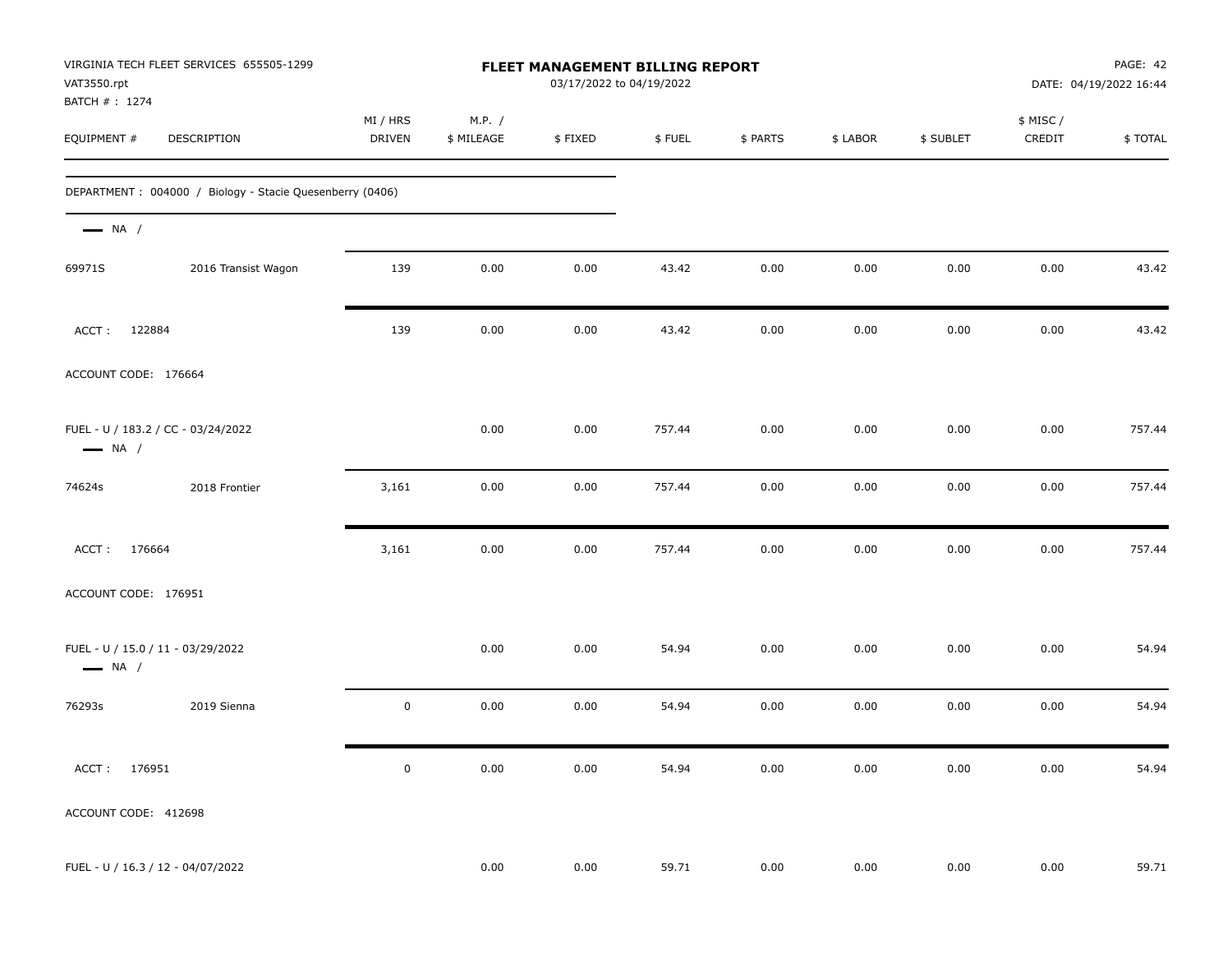| VAT3550.rpt<br>BATCH #: 1274                                | VIRGINIA TECH FLEET SERVICES 655505-1299                 |                           |                      |         | FLEET MANAGEMENT BILLING REPORT<br>03/17/2022 to 04/19/2022 |          |          |           |                    | PAGE: 43<br>DATE: 04/19/2022 16:44 |
|-------------------------------------------------------------|----------------------------------------------------------|---------------------------|----------------------|---------|-------------------------------------------------------------|----------|----------|-----------|--------------------|------------------------------------|
| EQUIPMENT #                                                 | DESCRIPTION                                              | MI / HRS<br><b>DRIVEN</b> | M.P. /<br>\$ MILEAGE | \$FIXED | \$FUEL                                                      | \$ PARTS | \$ LABOR | \$ SUBLET | \$ MISC/<br>CREDIT | \$TOTAL                            |
|                                                             | DEPARTMENT: 004000 / Biology - Stacie Quesenberry (0406) |                           |                      |         |                                                             |          |          |           |                    |                                    |
| $\longrightarrow$ NA /                                      |                                                          |                           |                      |         |                                                             |          |          |           |                    |                                    |
| 55298S                                                      | 2008 EXPLORER                                            | 243                       | 0.00                 | 0.00    | 59.71                                                       | 0.00     | 0.00     | 0.00      | 0.00               | 59.71                              |
| ACCT: 412698                                                |                                                          | 243                       | 0.00                 | 0.00    | 59.71                                                       | 0.00     | 0.00     | 0.00      | 0.00               | 59.71                              |
| ACCOUNT CODE: 444199                                        |                                                          |                           |                      |         |                                                             |          |          |           |                    |                                    |
| FUEL - U / 14.0 / 11 - 03/19/2022<br>$\longrightarrow$ NA / |                                                          |                           | 0.00                 | 0.00    | 49.88                                                       | 0.00     | 0.00     | 0.00      | 0.00               | 49.88                              |
| 50140S                                                      | 2005 ESCAPE                                              | 467                       | 0.00                 | 0.00    | 49.88                                                       | 0.00     | 0.00     | 0.00      | 0.00               | 49.88                              |
| ACCT:<br>444199                                             |                                                          | 467                       | 0.00                 | 0.00    | 49.88                                                       | 0.00     | 0.00     | 0.00      | 0.00               | 49.88                              |
| ACCOUNT CODE: 450702                                        |                                                          |                           |                      |         |                                                             |          |          |           |                    |                                    |
| FUEL - U / 56.2 / CC - 03/24/2022<br>$\longrightarrow$ NA / |                                                          |                           | 0.00                 | 0.00    | 220.00                                                      | 0.00     | 0.00     | 0.00      | 0.00               | 220.00                             |
| 66987S                                                      | 2014 F150                                                | 998                       | 0.00                 | 0.00    | 220.00                                                      | 0.00     | 0.00     | 0.00      | 0.00               | 220.00                             |
| FUEL - U / 39.3 / CC - 03/24/2022<br>$\longrightarrow$ NA / |                                                          |                           | 0.00                 | 0.00    | 147.28                                                      | 0.00     | 0.00     | 0.00      | 0.00               | 147.28                             |
| 79441S                                                      | 2020 F150                                                | 546                       | 0.00                 | 0.00    | 147.28                                                      | 0.00     | 0.00     | 0.00      | 0.00               | 147.28                             |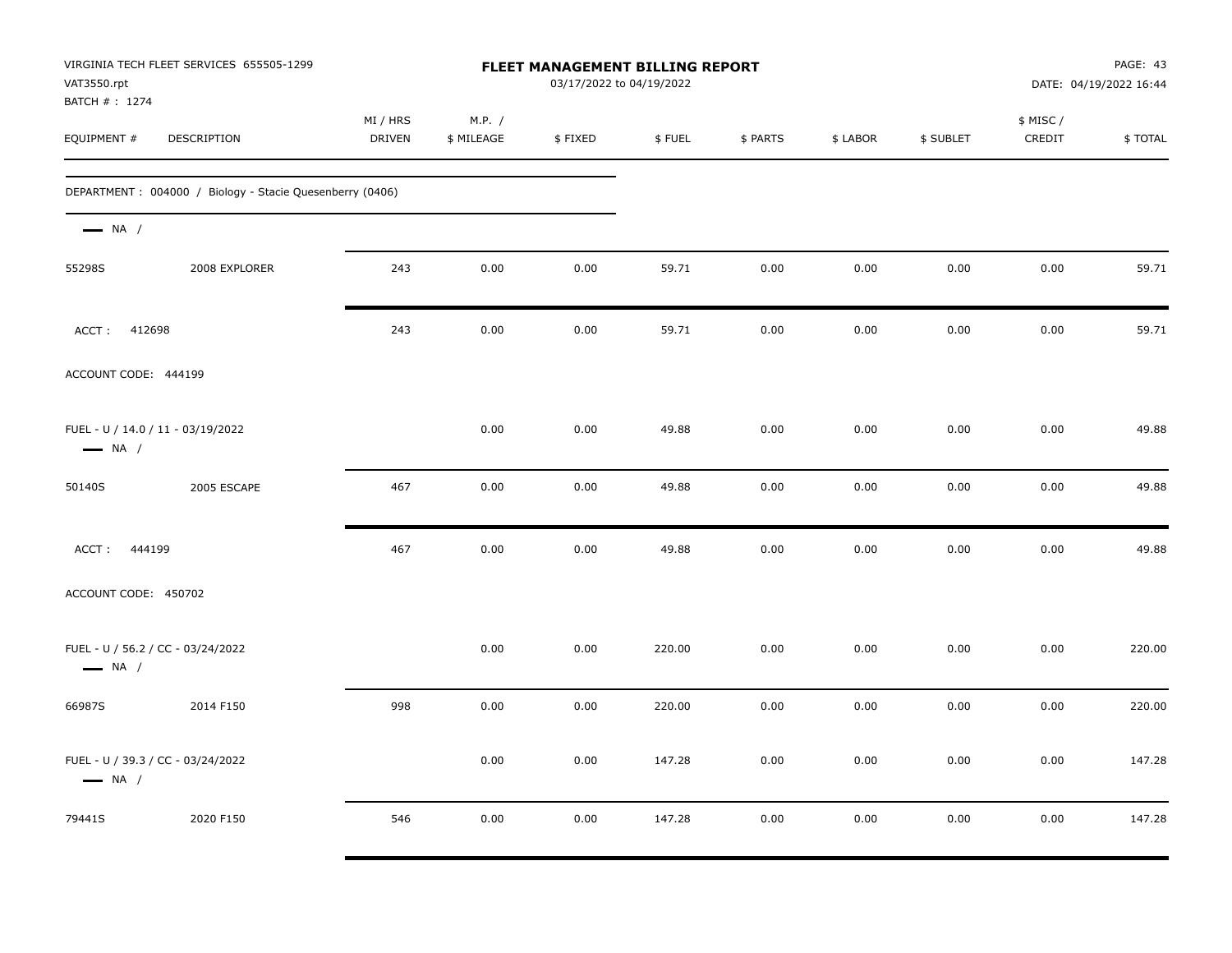| VAT3550.rpt                  | VIRGINIA TECH FLEET SERVICES 655505-1299                 |        |                           |                      |         | FLEET MANAGEMENT BILLING REPORT<br>03/17/2022 to 04/19/2022 |          |          |                  |                    | PAGE: 44<br>DATE: 04/19/2022 16:44 |
|------------------------------|----------------------------------------------------------|--------|---------------------------|----------------------|---------|-------------------------------------------------------------|----------|----------|------------------|--------------------|------------------------------------|
| BATCH #: 1274<br>EQUIPMENT # | DESCRIPTION                                              |        | MI / HRS<br><b>DRIVEN</b> | M.P. /<br>\$ MILEAGE | \$FIXED | \$FUEL                                                      | \$ PARTS | \$ LABOR | \$ SUBLET        | \$ MISC/<br>CREDIT | \$TOTAL                            |
|                              | DEPARTMENT: 004000 / Biology - Stacie Quesenberry (0406) |        |                           |                      |         |                                                             |          |          |                  |                    |                                    |
| ACCT:                        | 450702                                                   |        | 1,544                     | 0.00                 | 0.00    | 367.28                                                      | 0.00     | 0.00     | 0.00             | 0.00               | 367.28                             |
|                              | ACCOUNT CODE: 462752                                     |        |                           |                      |         |                                                             |          |          |                  |                    |                                    |
| $\longrightarrow$ NA /       | FUEL - U / 31.5 / 11 - 04/11/2022                        |        |                           | 0.00                 | 0.00    | 102.97                                                      | 0.00     | 0.00     | 0.00             | 0.00               | 102.97                             |
| 65607S                       | 2013 PICKUP 4X4                                          |        | 560                       | 0.00                 | 0.00    | 102.97                                                      | 0.00     | 0.00     | 0.00             | 0.00               | 102.97                             |
| ACCT:                        | 462752                                                   |        | 560                       | 0.00                 | 0.00    | 102.97                                                      | 0.00     | 0.00     | 0.00             | 0.00               | 102.97                             |
|                              | DEPARTMENT SUBTOTALS :                                   |        | 6,641                     | 0.00                 | 0.00    | 1,633.10                                                    | 0.00     | 0.00     | 0.00             | 0.00               | 1,633.10                           |
|                              | <b>BREAKDOWN OF CHARGES:</b>                             |        |                           | MILEAGE              |         |                                                             | 0.00     |          | PARTS (WO'S)     |                    | 0.00                               |
|                              | <b>EQUIPMENT COUNT:</b>                                  | 11     |                           | MOTOR POOL           |         |                                                             | 0.00     |          | PARTS (IND.ISS.) |                    | 0.00                               |
|                              | DEPARTMENT:                                              | 004000 |                           | <b>BASE</b>          |         |                                                             | 0.00     |          | <b>CREDITS</b>   |                    | 0.00                               |
|                              |                                                          |        |                           | <b>INSURANCE</b>     |         |                                                             | 0.00     |          | MISCELLANEOUS    |                    | 0.00                               |
|                              |                                                          |        |                           | <b>OTHER</b>         |         |                                                             | 0.00     | LABOR    |                  |                    | 0.00                               |
|                              |                                                          |        |                           | REPLACEMENT          |         |                                                             | 0.00     |          | <b>SUBLETS</b>   |                    | 0.00                               |
|                              |                                                          |        |                           | <b>FUEL</b>          |         | 1,633.10                                                    |          |          |                  |                    |                                    |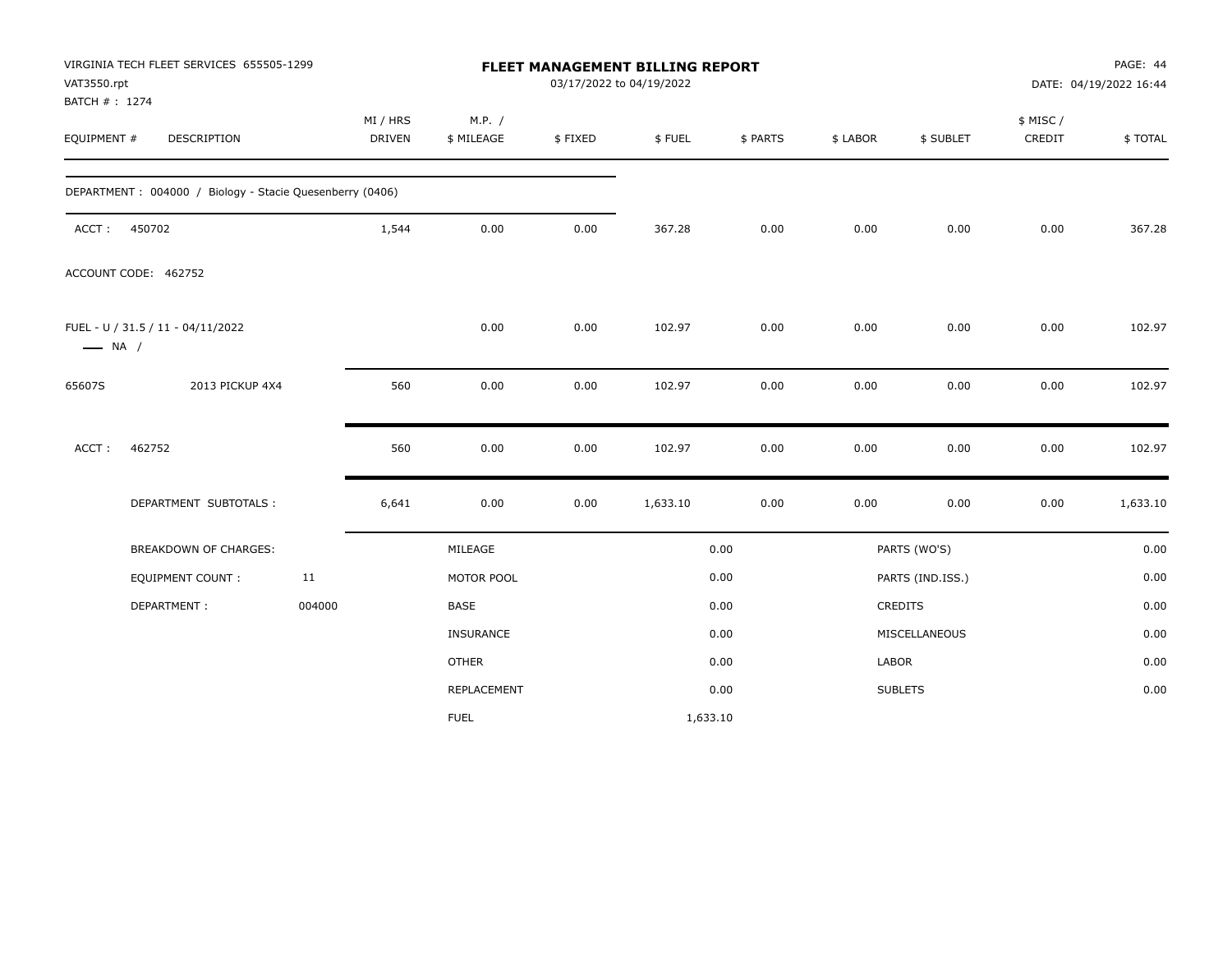| VAT3550.rpt<br>BATCH #: 1274                 | VIRGINIA TECH FLEET SERVICES 655505-1299                   |                           |                      | FLEET MANAGEMENT BILLING REPORT | 03/17/2022 to 04/19/2022 |          |          |           |                     | PAGE: 45<br>DATE: 04/19/2022 16:44 |
|----------------------------------------------|------------------------------------------------------------|---------------------------|----------------------|---------------------------------|--------------------------|----------|----------|-----------|---------------------|------------------------------------|
| EQUIPMENT #                                  | DESCRIPTION                                                | MI / HRS<br><b>DRIVEN</b> | M.P. /<br>\$ MILEAGE | \$FIXED                         | \$FUEL                   | \$ PARTS | \$ LABOR | \$ SUBLET | \$ MISC /<br>CREDIT | \$TOTAL                            |
|                                              | DEPARTMENT: 004100 / Computer Science - Robert Marcum 0902 |                           |                      |                                 |                          |          |          |           |                     |                                    |
| ACCOUNT CODE: 120490                         |                                                            |                           |                      |                                 |                          |          |          |           |                     |                                    |
| $\longrightarrow$ NA /                       | FUEL - U / 16.7 / 11 - 04/01/2022                          |                           | 0.00                 | 0.00                            | 61.14                    | 0.00     | 0.00     | 0.00      | 0.00                | 61.14                              |
| <b>BASE CHARGE</b><br>$\longrightarrow$ NA / |                                                            |                           | 0.00                 | 553.00                          | 0.00                     | 0.00     | 0.00     | 0.00      | 0.00                | 553.00                             |
| PA11                                         | 2016 Caravan                                               | 121                       | 0.00                 | 553.00                          | 61.14                    | 0.00     | 0.00     | 0.00      | 0.00                | 614.14                             |
| $\longrightarrow$ NA /                       | FUEL - U / 1.0 / 11 - 03/23/2022                           |                           | 0.00                 | 0.00                            | 3.49                     | 0.00     | 0.00     | 0.00      | 0.00                | 3.49                               |
| $\longrightarrow$ NA /                       | FUEL - U / 0.8 / 12 - 03/23/2022                           |                           | 0.00                 | 0.00                            | 2.85                     | 0.00     | 0.00     | 0.00      | 0.00                | 2.85                               |
| $\longrightarrow$ NA /                       | FUEL - U / 11.8 / 12 - 03/23/2022                          |                           | 0.00                 | 0.00                            | 42.04                    | 0.00     | 0.00     | 0.00      | 0.00                | 42.04                              |
| <b>BASE CHARGE</b><br>$\longrightarrow$ NA / |                                                            |                           | 0.00                 | 483.00                          | 0.00                     | 0.00     | 0.00     | 0.00      | 0.00                | 483.00                             |
| pa131                                        | 2016 IMPALA                                                | 52                        | 0.00                 | 483.00                          | 48.38                    | 0.00     | 0.00     | 0.00      | 0.00                | 531.38                             |
| ACCT: 120490                                 |                                                            | 173                       | 0.00                 | 1,036.00                        | 109.52                   | 0.00     | 0.00     | 0.00      | 0.00                | 1,145.52                           |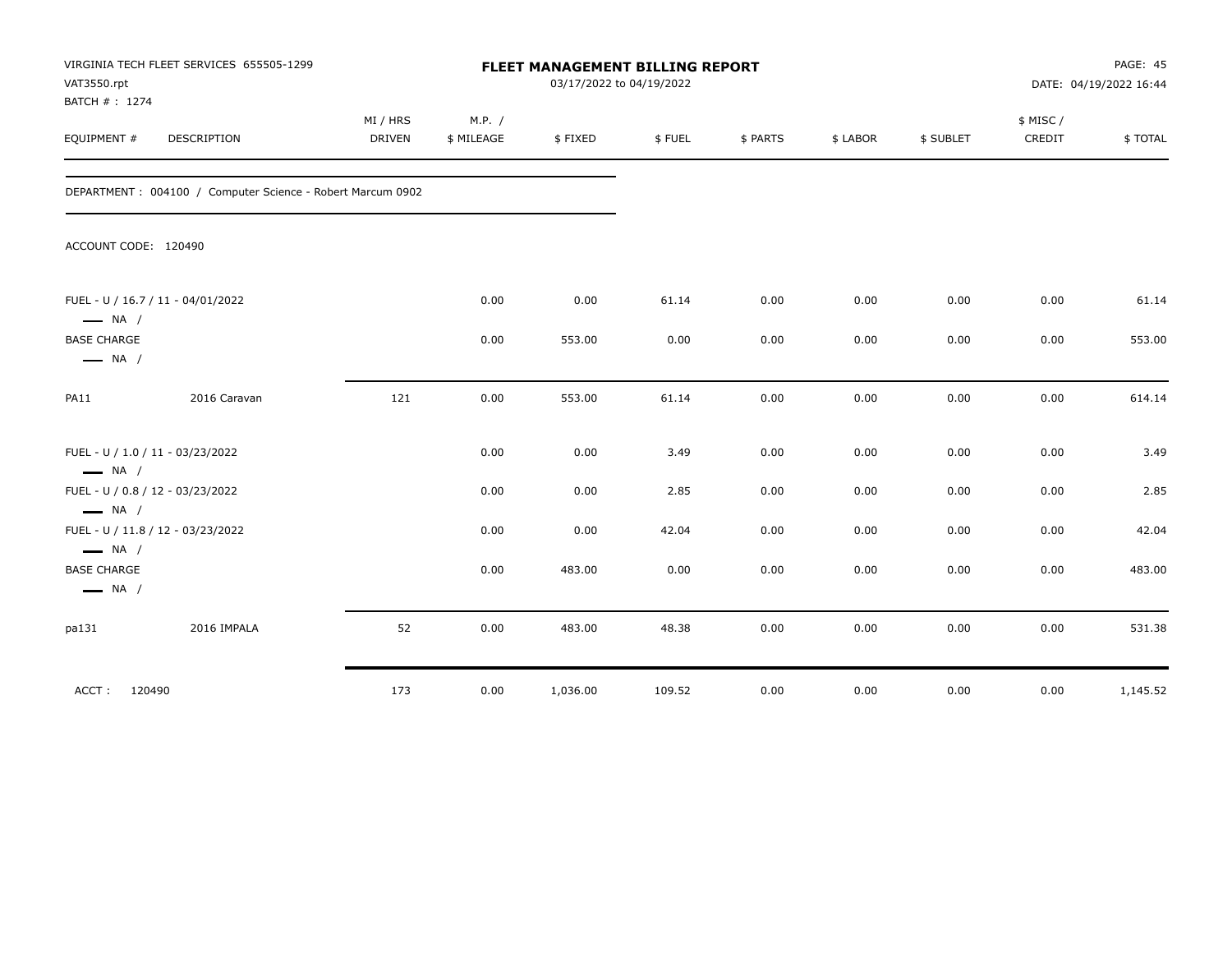| VIRGINIA TECH FLEET SERVICES 655505-1299<br>VAT3550.rpt |                |                    |                      | 03/17/2022 to 04/19/2022 | <b>FLEET MANAGEMENT BILLING REPORT</b> |          |          |                  |                    | PAGE: 46<br>DATE: 04/19/2022 16:44 |
|---------------------------------------------------------|----------------|--------------------|----------------------|--------------------------|----------------------------------------|----------|----------|------------------|--------------------|------------------------------------|
| BATCH #: 1274<br>EQUIPMENT #<br>DESCRIPTION             |                | MI / HRS<br>DRIVEN | M.P. /<br>\$ MILEAGE | \$FIXED                  | \$FUEL                                 | \$ PARTS | \$ LABOR | \$ SUBLET        | \$ MISC/<br>CREDIT | \$ TOTAL                           |
| DEPARTMENT SUBTOTALS :                                  |                | 173                | 0.00                 | 1,036.00                 | 109.52                                 | 0.00     | 0.00     | 0.00             | 0.00               | 1,145.52                           |
| <b>BREAKDOWN OF CHARGES:</b>                            |                |                    | MILEAGE              |                          |                                        | 0.00     |          | PARTS (WO'S)     |                    | 0.00                               |
| EQUIPMENT COUNT:                                        | $\overline{2}$ |                    | MOTOR POOL           |                          |                                        | 0.00     |          | PARTS (IND.ISS.) |                    | 0.00                               |
| DEPARTMENT:                                             | 004100         |                    | BASE                 |                          | 1,036.00                               |          |          | <b>CREDITS</b>   |                    | 0.00                               |
|                                                         |                |                    | INSURANCE            |                          |                                        | 0.00     |          | MISCELLANEOUS    |                    | 0.00                               |
|                                                         |                |                    | <b>OTHER</b>         |                          |                                        | 0.00     | LABOR    |                  |                    | 0.00                               |
|                                                         |                |                    | REPLACEMENT          |                          |                                        | 0.00     |          | <b>SUBLETS</b>   |                    | 0.00                               |
|                                                         |                |                    | <b>FUEL</b>          |                          |                                        | 109.52   |          |                  |                    |                                    |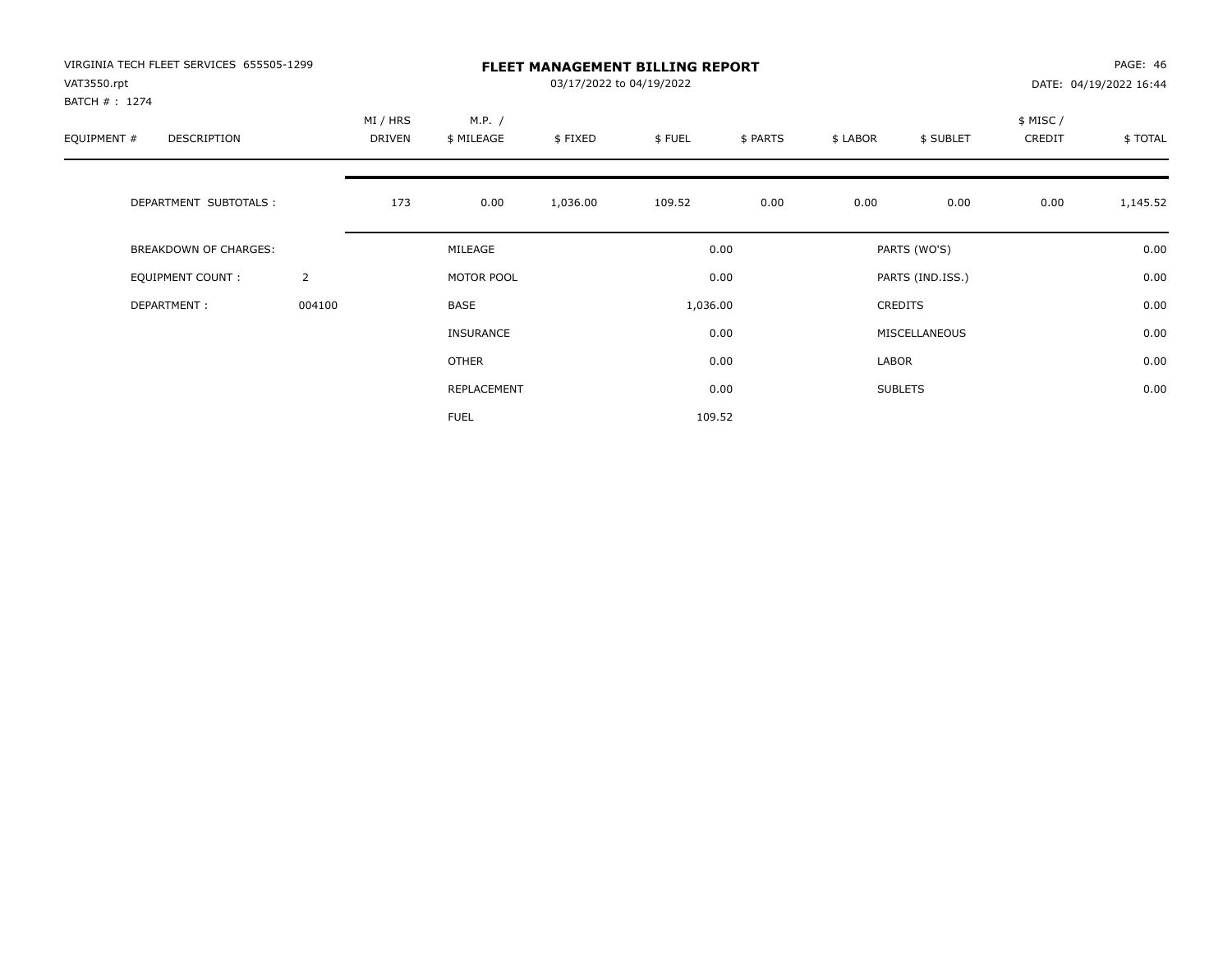| VAT3550.rpt<br>BATCH #: 1274 | VIRGINIA TECH FLEET SERVICES 655505-1299             |               |            | <b>FLEET MANAGEMENT BILLING REPORT</b><br>03/17/2022 to 04/19/2022 |        |          |          |           |          | <b>PAGE: 47</b><br>DATE: 04/19/2022 16:44 |
|------------------------------|------------------------------------------------------|---------------|------------|--------------------------------------------------------------------|--------|----------|----------|-----------|----------|-------------------------------------------|
|                              |                                                      | MI / HRS      | M.P. /     |                                                                    |        |          |          |           | \$ MISC/ |                                           |
| EQUIPMENT #                  | DESCRIPTION                                          | <b>DRIVEN</b> | \$ MILEAGE | \$FIXED                                                            | \$FUEL | \$ PARTS | \$ LABOR | \$ SUBLET | CREDIT   | \$TOTAL                                   |
|                              | DEPARTMENT: 004400 / Geosciences -Jo Thomason (0420) |               |            |                                                                    |        |          |          |           |          |                                           |
| ACCOUNT CODE: 120556         |                                                      |               |            |                                                                    |        |          |          |           |          |                                           |
| $\longrightarrow$ NA /       | FUEL - U / 21.2 / 11 - 04/08/2022                    |               | 0.00       | 0.00                                                               | 69.32  | 0.00     | 0.00     | 0.00      | 0.00     | 69.32                                     |
| $\longrightarrow$ NA /       | FUEL - U / 204.2 / CC - 03/24/2022                   |               | 0.00       | 0.00                                                               | 799.36 | 0.00     | 0.00     | 0.00      | 0.00     | 799.36                                    |
| 58894S                       | 2010 SUB4X4                                          | 3,866         | 0.00       | 0.00                                                               | 868.68 | 0.00     | 0.00     | 0.00      | 0.00     | 868.68                                    |
| $\longrightarrow$ NA /       | FUEL - U / 2.6 / 11 - 04/08/2022                     |               | 0.00       | 0.00                                                               | 8.53   | 0.00     | 0.00     | 0.00      | 0.00     | 8.53                                      |
| $\longrightarrow$ NA /       | FUEL - U / 5.4 / 12 - 03/26/2022                     |               | 0.00       | 0.00                                                               | 19.12  | 0.00     | 0.00     | 0.00      | 0.00     | 19.12                                     |
| 77327s                       | 2010 Sienna                                          | 2,030         | 0.00       | 0.00                                                               | 27.65  | 0.00     | 0.00     | 0.00      | 0.00     | 27.65                                     |
| ACCT:<br>120556              |                                                      | 5,896         | 0.00       | 0.00                                                               | 896.33 | 0.00     | 0.00     | 0.00      | 0.00     | 896.33                                    |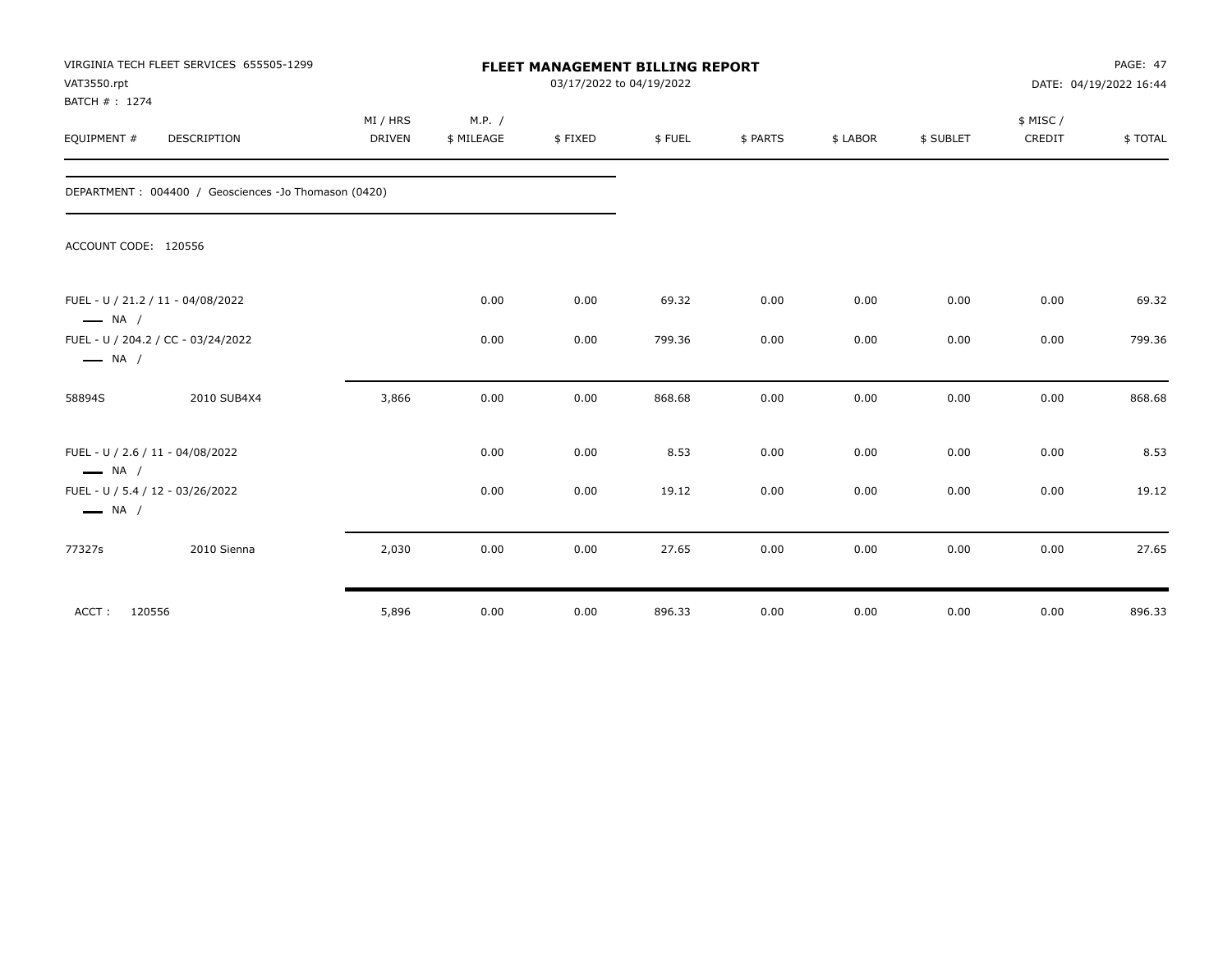| VIRGINIA TECH FLEET SERVICES 655505-1299<br>VAT3550.rpt<br>BATCH #: 1274 |                |                    |                      | 03/17/2022 to 04/19/2022 | <b>FLEET MANAGEMENT BILLING REPORT</b> |          |          |                  |                    | PAGE: 48<br>DATE: 04/19/2022 16:44 |
|--------------------------------------------------------------------------|----------------|--------------------|----------------------|--------------------------|----------------------------------------|----------|----------|------------------|--------------------|------------------------------------|
| EQUIPMENT #<br>DESCRIPTION                                               |                | MI / HRS<br>DRIVEN | M.P. /<br>\$ MILEAGE | \$FIXED                  | \$FUEL                                 | \$ PARTS | \$ LABOR | \$ SUBLET        | \$ MISC/<br>CREDIT | \$ TOTAL                           |
| DEPARTMENT SUBTOTALS :                                                   |                | 5,896              | 0.00                 | 0.00                     | 896.33                                 | 0.00     | 0.00     | 0.00             | 0.00               | 896.33                             |
| BREAKDOWN OF CHARGES:                                                    |                |                    | MILEAGE              |                          |                                        | 0.00     |          | PARTS (WO'S)     |                    | 0.00                               |
| <b>EQUIPMENT COUNT:</b>                                                  | $\overline{2}$ |                    | MOTOR POOL           |                          |                                        | 0.00     |          | PARTS (IND.ISS.) |                    | 0.00                               |
| DEPARTMENT:                                                              | 004400         |                    | <b>BASE</b>          |                          |                                        | 0.00     |          | <b>CREDITS</b>   |                    | 0.00                               |
|                                                                          |                |                    | <b>INSURANCE</b>     |                          |                                        | 0.00     |          | MISCELLANEOUS    |                    | 0.00                               |
|                                                                          |                |                    | OTHER                |                          |                                        | 0.00     | LABOR    |                  |                    | 0.00                               |
|                                                                          |                |                    | REPLACEMENT          |                          |                                        | 0.00     |          | <b>SUBLETS</b>   |                    | 0.00                               |
|                                                                          |                |                    | <b>FUEL</b>          |                          |                                        | 896.33   |          |                  |                    |                                    |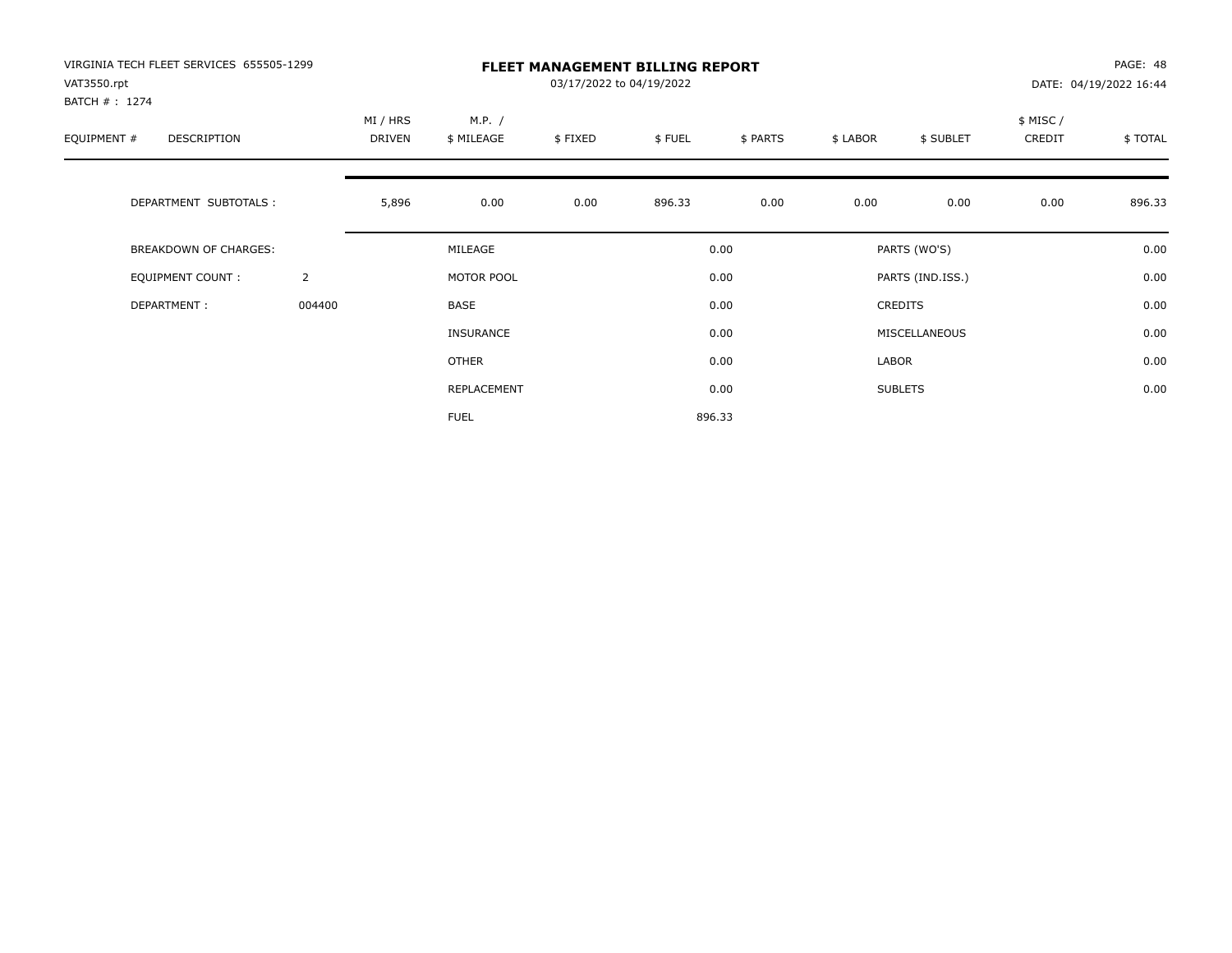| VAT3550.rpt<br>BATCH #: 1274                                | VIRGINIA TECH FLEET SERVICES 655505-1299             |                    | PAGE: 49<br>DATE: 04/19/2022 16:44 |         |        |          |          |           |                    |         |
|-------------------------------------------------------------|------------------------------------------------------|--------------------|------------------------------------|---------|--------|----------|----------|-----------|--------------------|---------|
| EQUIPMENT #                                                 | DESCRIPTION                                          | MI / HRS<br>DRIVEN | M.P. /<br>\$ MILEAGE               | \$FIXED | \$FUEL | \$ PARTS | \$ LABOR | \$ SUBLET | \$ MISC/<br>CREDIT | \$TOTAL |
|                                                             | DEPARTMENT: 005200 / Physics - Sherri Collins (0435) |                    |                                    |         |        |          |          |           |                    |         |
| ACCOUNT CODE: 230457                                        |                                                      |                    |                                    |         |        |          |          |           |                    |         |
| FUEL - U / 24.3 / 11 - 03/29/2022<br>$\longrightarrow$ NA / |                                                      |                    | 0.00                               | 0.00    | 86.37  | 0.00     | 0.00     | 0.00      | 0.00               | 86.37   |
| 39998S                                                      | 1998 C1500                                           | 321                | 0.00                               | 0.00    | 86.37  | 0.00     | 0.00     | 0.00      | 0.00               | 86.37   |
| ACCT: 230457                                                |                                                      | 321                | 0.00                               | 0.00    | 86.37  | 0.00     | 0.00     | 0.00      | 0.00               | 86.37   |
| ACCOUNT CODE: 232814                                        |                                                      |                    |                                    |         |        |          |          |           |                    |         |
| WORK ORDER # 0000113034<br>$\longrightarrow$ NA /           |                                                      |                    | 0.00                               | 0.00    | 0.00   | 0.00     | 65.00    | 0.00      | 5.00               | 70.00   |
| 68308S                                                      | 2015 Silverado                                       | 22                 | 0.00                               | 0.00    | 0.00   | 0.00     | 65.00    | 0.00      | 5.00               | 70.00   |
| ACCT:<br>232814                                             |                                                      | 22                 | 0.00                               | 0.00    | 0.00   | 0.00     | 65.00    | 0.00      | 5.00               | 70.00   |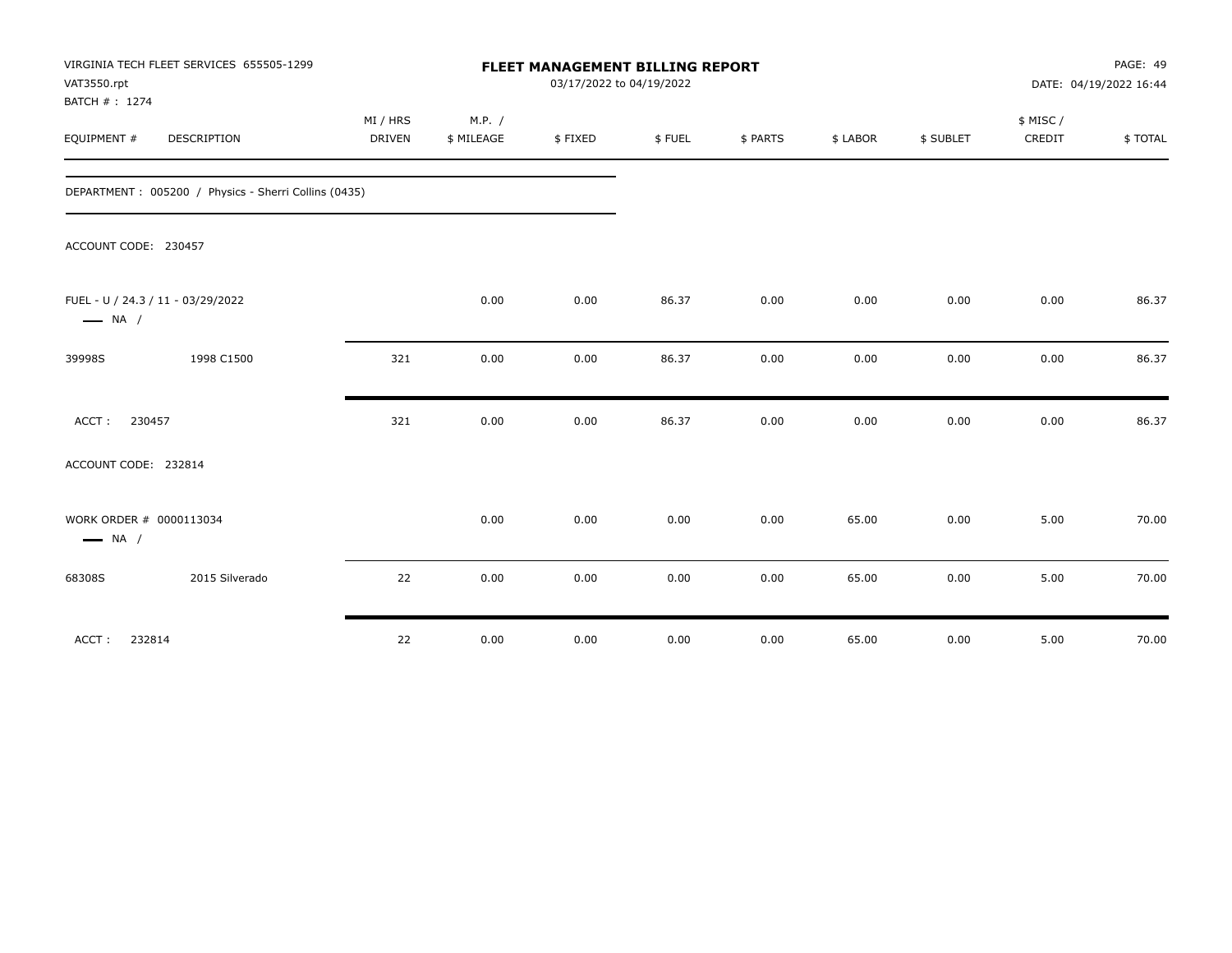| VIRGINIA TECH FLEET SERVICES 655505-1299<br>VAT3550.rpt<br>BATCH #: 1274 |                | <b>FLEET MANAGEMENT BILLING REPORT</b><br>03/17/2022 to 04/19/2022 |                      |         |        |          |          |                  |                     | PAGE: 50<br>DATE: 04/19/2022 16:44 |  |
|--------------------------------------------------------------------------|----------------|--------------------------------------------------------------------|----------------------|---------|--------|----------|----------|------------------|---------------------|------------------------------------|--|
| EQUIPMENT #<br><b>DESCRIPTION</b>                                        |                | MI / HRS<br><b>DRIVEN</b>                                          | M.P. /<br>\$ MILEAGE | \$FIXED | \$FUEL | \$ PARTS | \$ LABOR | \$ SUBLET        | \$ MISC /<br>CREDIT | \$TOTAL                            |  |
| DEPARTMENT SUBTOTALS :                                                   |                | 343                                                                | 0.00                 | 0.00    | 86.37  | 0.00     | 65.00    | 0.00             | 5.00                | 156.37                             |  |
| <b>BREAKDOWN OF CHARGES:</b>                                             |                |                                                                    | MILEAGE              |         |        | 0.00     |          | PARTS (WO'S)     |                     | 0.00                               |  |
| <b>EQUIPMENT COUNT:</b>                                                  | $\overline{2}$ |                                                                    | MOTOR POOL           |         |        | 0.00     |          | PARTS (IND.ISS.) |                     | 0.00                               |  |
| DEPARTMENT:                                                              | 005200         |                                                                    | <b>BASE</b>          |         |        | 0.00     |          | <b>CREDITS</b>   |                     | 0.00                               |  |
|                                                                          |                |                                                                    | INSURANCE            |         |        | 0.00     |          | MISCELLANEOUS    |                     | 5.00                               |  |
|                                                                          |                |                                                                    | OTHER                |         |        | 0.00     | LABOR    |                  |                     | 65.00                              |  |
|                                                                          |                |                                                                    | REPLACEMENT          |         |        | 0.00     |          | <b>SUBLETS</b>   |                     | 0.00                               |  |
|                                                                          |                |                                                                    | <b>FUEL</b>          |         |        | 86.37    |          |                  |                     |                                    |  |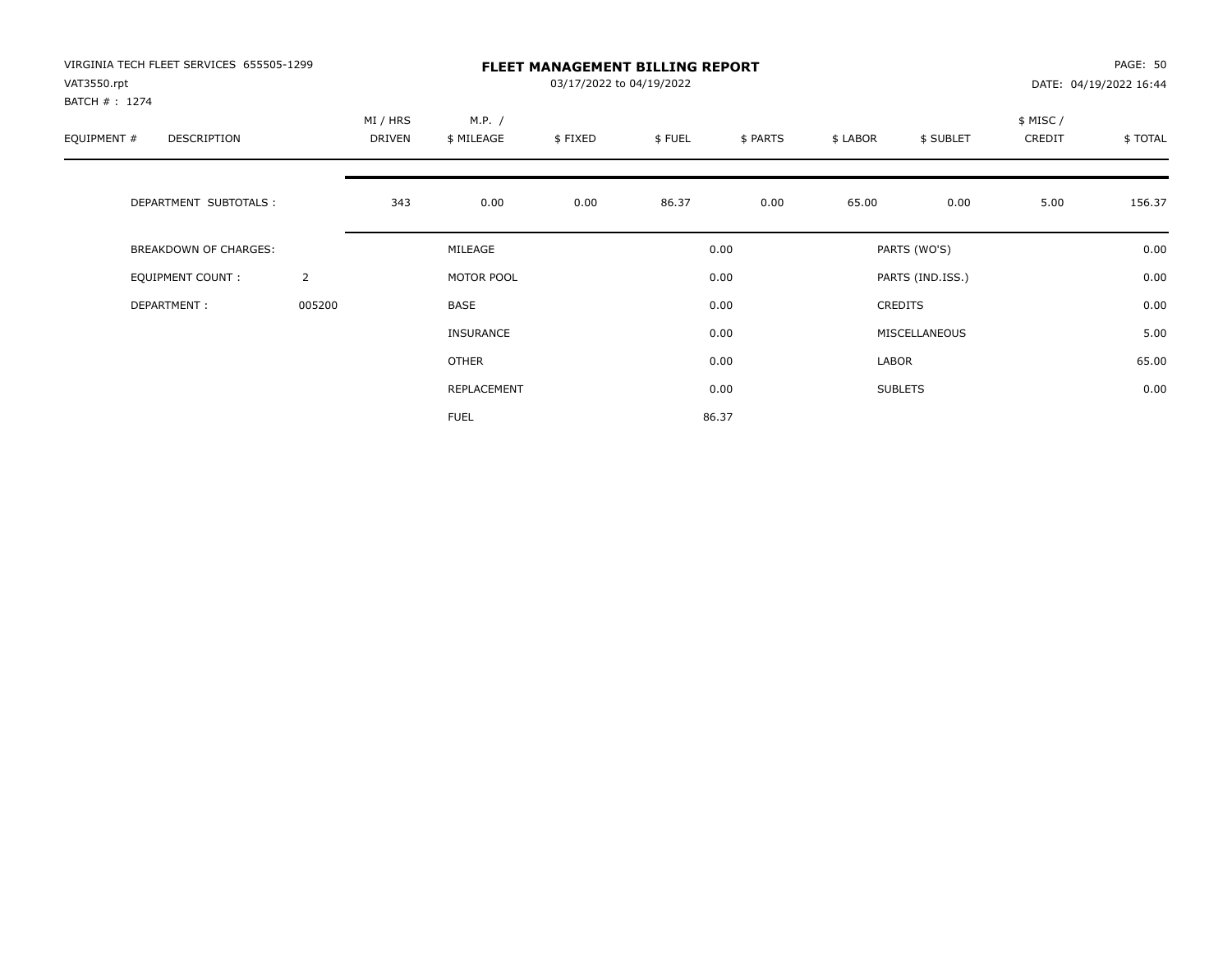| VAT3550.rpt<br>BATCH #: 1274                               | VIRGINIA TECH FLEET SERVICES 655505-1299                                            |                    |                      | FLEET MANAGEMENT BILLING REPORT<br>03/17/2022 to 04/19/2022 |        |          |          |           |                    | PAGE: 51<br>DATE: 04/19/2022 16:44 |
|------------------------------------------------------------|-------------------------------------------------------------------------------------|--------------------|----------------------|-------------------------------------------------------------|--------|----------|----------|-----------|--------------------|------------------------------------|
| EQUIPMENT #                                                | DESCRIPTION                                                                         | MI / HRS<br>DRIVEN | M.P. /<br>\$ MILEAGE | \$FIXED                                                     | \$FUEL | \$ PARTS | \$ LABOR | \$ SUBLET | \$ MISC/<br>CREDIT | \$TOTAL                            |
|                                                            | DEPARTMENT : 007700 / VT Engage: Community Learning Collaborative - Sharon Luz 0168 |                    |                      |                                                             |        |          |          |           |                    |                                    |
| ACCOUNT CODE: 123334                                       |                                                                                     |                    |                      |                                                             |        |          |          |           |                    |                                    |
| $\longrightarrow$ NA /                                     | FUEL - U / 13.6 / 12 - 04/11/2022                                                   |                    | 0.00                 | 0.00                                                        | 44.41  | 0.00     | 0.00     | 0.00      | 0.00               | 44.41                              |
| $\longrightarrow$ NA /                                     | FUEL - U / 46.4 / CC - 03/24/2022                                                   |                    | 0.00                 | 0.00                                                        | 185.47 | 0.00     | 0.00     | 0.00      | 0.00               | 185.47                             |
| $\longrightarrow$ NA /                                     | FUEL - U / 13.7 / 11 - 03/30/2022                                                   |                    | 0.00                 | 0.00                                                        | 50.10  | 0.00     | 0.00     | 0.00      | 0.00               | 50.10                              |
| WORK ORDER # 0000113035<br>$\longrightarrow$ NA /          |                                                                                     |                    | 0.00                 | 0.00                                                        | 0.00   | 103.79   | 143.75   | 0.00      | 0.00               | 247.54                             |
| WORK ORDER # 0000113090<br>$\longrightarrow$ NA /          |                                                                                     |                    | 0.00                 | 0.00                                                        | 0.00   | 24.02    | 35.00    | 0.00      | 5.00               | 64.02                              |
| 65571S                                                     | 2013 Caravan                                                                        | 1,531              | 0.00                 | 0.00                                                        | 279.98 | 127.81   | 178.75   | 0.00      | 5.00               | 591.54                             |
| $\longrightarrow$ NA /                                     | FUEL - U / 17.8 / 11 - 04/04/2022                                                   |                    | 0.00                 | 0.00                                                        | 65.22  | 0.00     | 0.00     | 0.00      | 0.00               | 65.22                              |
| WORK ORDER # 0000113095<br>$\longrightarrow$ NA /          |                                                                                     |                    | 0.00                 | 0.00                                                        | 0.00   | 20.17    | 85.00    | 0.00      | 5.00               | 110.17                             |
| 68327S                                                     | 2016 Caravan                                                                        | 358                | 0.00                 | 0.00                                                        | 65.22  | 20.17    | 85.00    | 0.00      | 5.00               | 175.39                             |
| $\longrightarrow$ NA /                                     | FUEL - U / 14.0 / 11 - 04/14/2022                                                   |                    | 0.00                 | 0.00                                                        | 45.78  | 0.00     | 0.00     | 0.00      | 0.00               | 45.78                              |
| FUEL - U / 5.5 / 11 - 03/17/2022<br>$\longrightarrow$ NA / |                                                                                     |                    | 0.00                 | 0.00                                                        | 19.40  | 0.00     | 0.00     | 0.00      | 0.00               | 19.40                              |
| $\longrightarrow$ NA /                                     | FUEL - U / 39.4 / CC - 03/24/2022                                                   |                    | 0.00                 | 0.00                                                        | 157.69 | 0.00     | 0.00     | 0.00      | 0.00               | 157.69                             |
| FUEL - U / 8.2 / 11 - 03/30/2022<br>$\longrightarrow$ NA / |                                                                                     |                    | 0.00                 | 0.00                                                        | 30.06  | 0.00     | 0.00     | 0.00      | 0.00               | 30.06                              |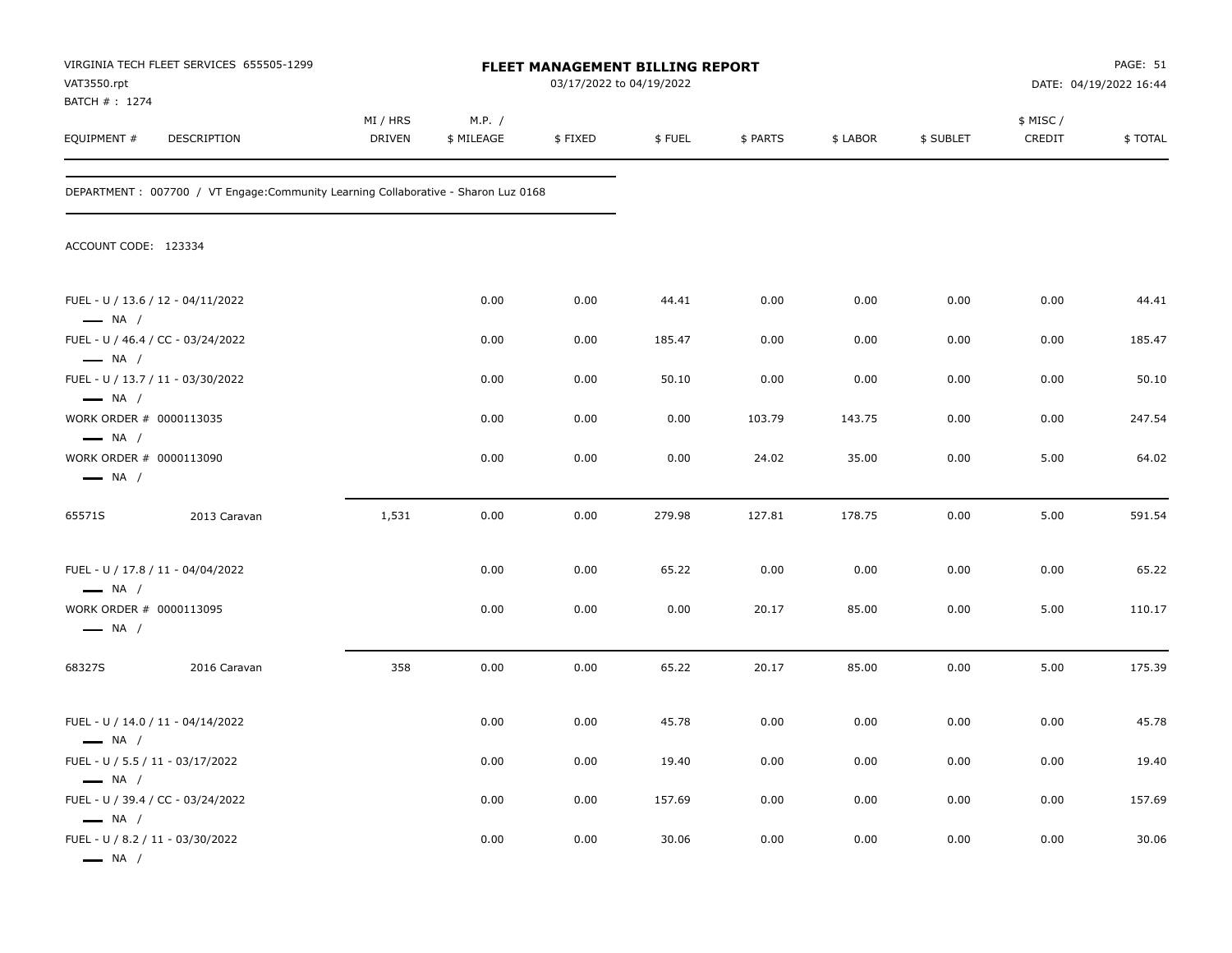| VAT3550.rpt<br>BATCH #: 1274 | VIRGINIA TECH FLEET SERVICES 655505-1299                                          |        | <b>FLEET MANAGEMENT BILLING REPORT</b><br>03/17/2022 to 04/19/2022 |                      |         |        |          |          |                  | PAGE: 52<br>DATE: 04/19/2022 16:44 |          |
|------------------------------|-----------------------------------------------------------------------------------|--------|--------------------------------------------------------------------|----------------------|---------|--------|----------|----------|------------------|------------------------------------|----------|
| EQUIPMENT #                  | DESCRIPTION                                                                       |        | MI / HRS<br>DRIVEN                                                 | M.P. /<br>\$ MILEAGE | \$FIXED | \$FUEL | \$ PARTS | \$ LABOR | \$ SUBLET        | \$ MISC /<br>CREDIT                | \$ TOTAL |
|                              | DEPARTMENT: 007700 / VT Engage:Community Learning Collaborative - Sharon Luz 0168 |        |                                                                    |                      |         |        |          |          |                  |                                    |          |
| $\longrightarrow$ NA /       | WORK ORDER # 0000113036                                                           |        |                                                                    | 0.00                 | 0.00    | 0.00   | 24.02    | 65.00    | 0.00             | 5.00                               | 94.02    |
| 76299s                       | 2019 Caravan                                                                      |        | 1,269                                                              | 0.00                 | 0.00    | 252.93 | 24.02    | 65.00    | 0.00             | 5.00                               | 346.95   |
| ACCT:                        | 123334                                                                            |        | 3,158                                                              | 0.00                 | 0.00    | 598.13 | 172.00   | 328.75   | 0.00             | 15.00                              | 1,113.88 |
|                              | DEPARTMENT SUBTOTALS :                                                            |        | 3,158                                                              | 0.00                 | 0.00    | 598.13 | 172.00   | 328.75   | 0.00             | 15.00                              | 1,113.88 |
|                              | <b>BREAKDOWN OF CHARGES:</b>                                                      |        |                                                                    | MILEAGE              |         |        | 0.00     |          | PARTS (WO'S)     |                                    | 172.00   |
|                              | <b>EQUIPMENT COUNT:</b>                                                           | 3      |                                                                    | MOTOR POOL           |         |        | 0.00     |          | PARTS (IND.ISS.) |                                    | 0.00     |
|                              | DEPARTMENT:                                                                       | 007700 |                                                                    | <b>BASE</b>          |         |        | 0.00     |          | <b>CREDITS</b>   |                                    | 0.00     |
|                              |                                                                                   |        |                                                                    | INSURANCE            |         |        | 0.00     |          | MISCELLANEOUS    |                                    | 15.00    |
|                              |                                                                                   |        |                                                                    | <b>OTHER</b>         |         |        | 0.00     | LABOR    |                  |                                    | 328.75   |
|                              |                                                                                   |        |                                                                    | REPLACEMENT          |         |        | 0.00     |          | <b>SUBLETS</b>   |                                    | 0.00     |
|                              |                                                                                   |        |                                                                    | <b>FUEL</b>          |         |        | 598.13   |          |                  |                                    |          |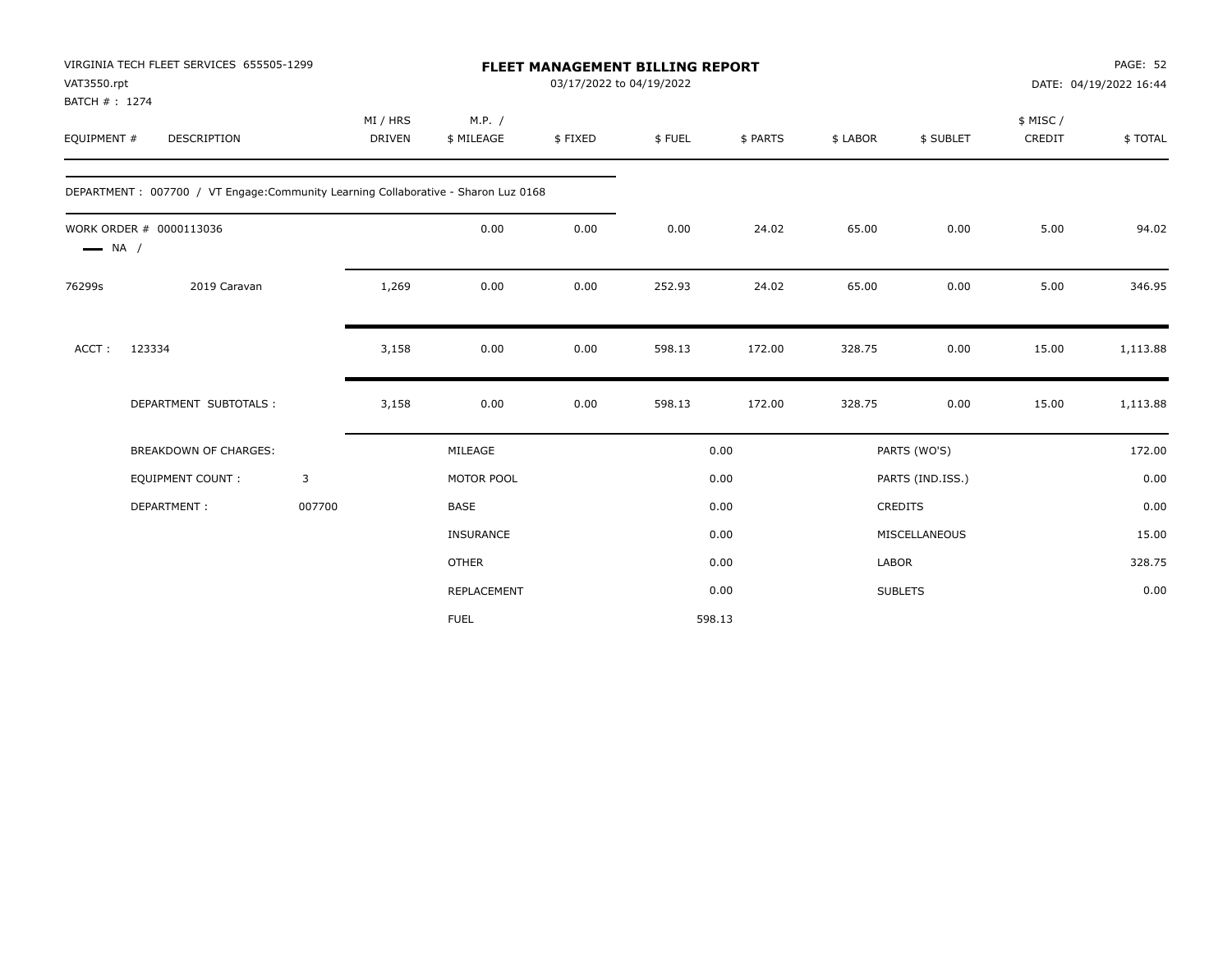| VAT3550.rpt                  | VIRGINIA TECH FLEET SERVICES 655505-1299                       |              |                           |                      | FLEET MANAGEMENT BILLING REPORT<br>03/17/2022 to 04/19/2022 |        |          |          |                  |                     | PAGE: 53<br>DATE: 04/19/2022 16:44 |
|------------------------------|----------------------------------------------------------------|--------------|---------------------------|----------------------|-------------------------------------------------------------|--------|----------|----------|------------------|---------------------|------------------------------------|
| BATCH #: 1274<br>EQUIPMENT # | DESCRIPTION                                                    |              | MI / HRS<br><b>DRIVEN</b> | M.P. /<br>\$ MILEAGE | \$FIXED                                                     | \$FUEL | \$ PARTS | \$ LABOR | \$ SUBLET        | \$ MISC /<br>CREDIT | \$TOTAL                            |
|                              | DEPARTMENT: 007900 / School of the Arts - Justin Dalton (0141) |              |                           |                      |                                                             |        |          |          |                  |                     |                                    |
|                              | ACCOUNT CODE: 659843                                           |              |                           |                      |                                                             |        |          |          |                  |                     |                                    |
| $\longrightarrow$ NA /       | FUEL - D / 22.0 / 14 - 03/16/2022                              |              |                           | 0.00                 | 0.00                                                        | 91.13  | 0.00     | 0.00     | 0.00             | 0.00                | 91.13                              |
| 69978s                       | 2012 FUSO FE 160                                               |              | 256                       | 0.00                 | 0.00                                                        | 91.13  | 0.00     | 0.00     | 0.00             | 0.00                | 91.13                              |
| ACCT:                        | 659843                                                         |              | 256                       | 0.00                 | 0.00                                                        | 91.13  | 0.00     | 0.00     | 0.00             | 0.00                | 91.13                              |
|                              | DEPARTMENT SUBTOTALS :                                         |              | 256                       | 0.00                 | 0.00                                                        | 91.13  | 0.00     | 0.00     | 0.00             | 0.00                | 91.13                              |
|                              | <b>BREAKDOWN OF CHARGES:</b>                                   |              |                           | MILEAGE              |                                                             |        | 0.00     |          | PARTS (WO'S)     |                     | 0.00                               |
|                              | <b>EQUIPMENT COUNT:</b>                                        | $\mathbf{1}$ |                           | MOTOR POOL           |                                                             |        | 0.00     |          | PARTS (IND.ISS.) |                     | 0.00                               |
|                              | DEPARTMENT:                                                    | 007900       |                           | BASE                 |                                                             |        | 0.00     |          | <b>CREDITS</b>   |                     | 0.00                               |
|                              |                                                                |              |                           | INSURANCE            |                                                             |        | 0.00     |          | MISCELLANEOUS    |                     | 0.00                               |
|                              |                                                                |              |                           | <b>OTHER</b>         |                                                             |        | 0.00     | LABOR    |                  |                     | 0.00                               |
|                              |                                                                |              |                           | REPLACEMENT          |                                                             |        | 0.00     |          | <b>SUBLETS</b>   |                     | 0.00                               |
|                              |                                                                |              |                           | <b>FUEL</b>          |                                                             |        | 91.13    |          |                  |                     |                                    |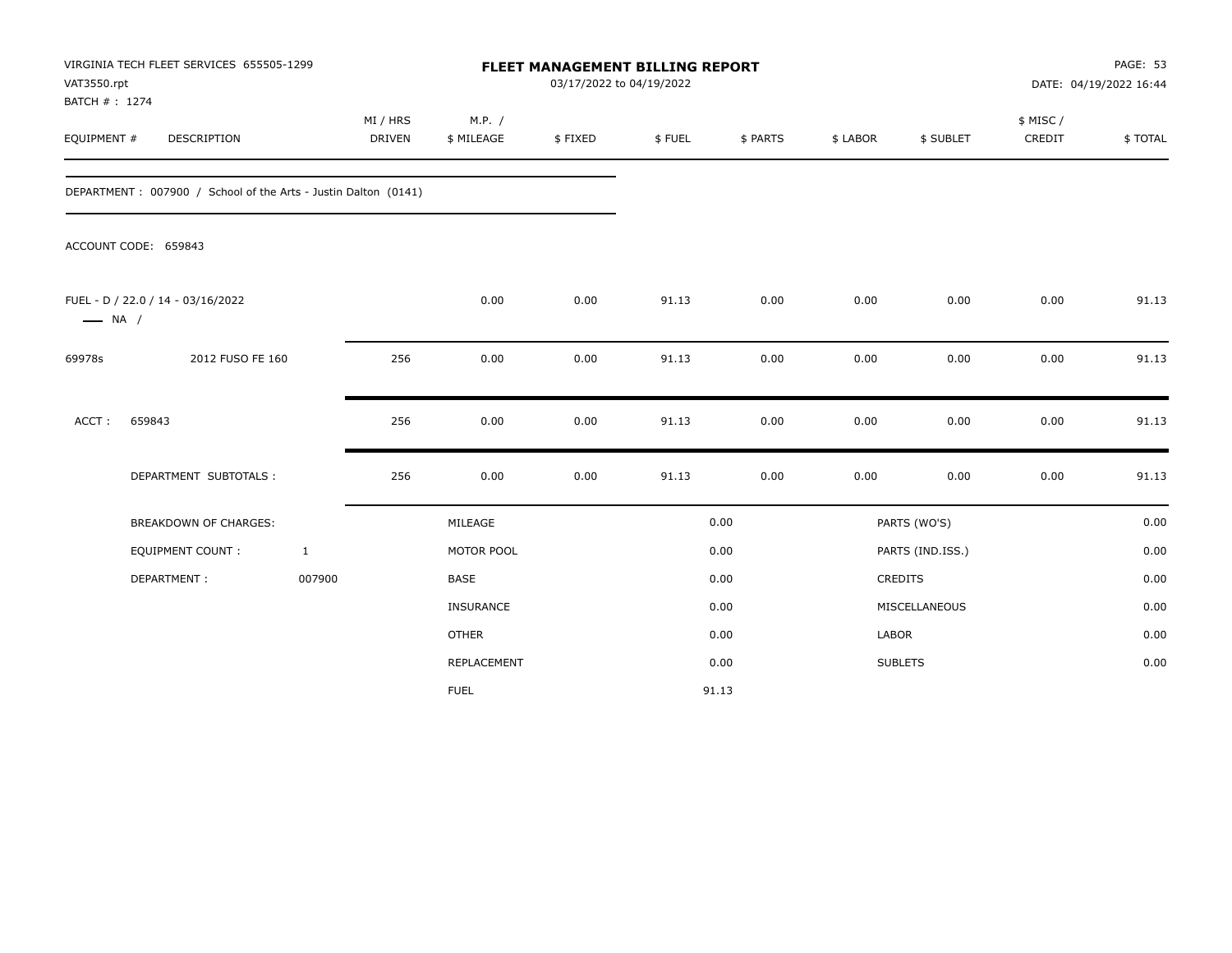| VAT3550.rpt<br>BATCH # : 1274 | VIRGINIA TECH FLEET SERVICES 655505-1299                                  |                |                    |                      | 03/17/2022 to 04/19/2022 | FLEET MANAGEMENT BILLING REPORT |          |          |                  |                     | <b>PAGE: 54</b><br>DATE: 04/19/2022 16:44 |
|-------------------------------|---------------------------------------------------------------------------|----------------|--------------------|----------------------|--------------------------|---------------------------------|----------|----------|------------------|---------------------|-------------------------------------------|
| EQUIPMENT #                   | DESCRIPTION                                                               |                | MI / HRS<br>DRIVEN | M.P. /<br>\$ MILEAGE | \$FIXED                  | \$FUEL                          | \$ PARTS | \$ LABOR | \$ SUBLET        | \$ MISC /<br>CREDIT | \$TOTAL                                   |
|                               | DEPARTMENT: 010100 / Aerospace & Ocean Engineering - Courtney Loan (0203) |                |                    |                      |                          |                                 |          |          |                  |                     |                                           |
|                               | ACCOUNT CODE: 230534                                                      |                |                    |                      |                          |                                 |          |          |                  |                     |                                           |
| $\longrightarrow$ NA /        | FUEL - U / 22.1 / 11 - 04/04/2022                                         |                |                    | 0.00                 | 0.00                     | 80.96                           | 0.00     | 0.00     | 0.00             | 0.00                | 80.96                                     |
| 40052S                        | 1998 C1500                                                                |                | $\mathsf 0$        | 0.00                 | 0.00                     | 80.96                           | 0.00     | 0.00     | 0.00             | 0.00                | 80.96                                     |
| $\longrightarrow$ NA /        | FUEL - U / 13.2 / 11 - 03/23/2022                                         |                |                    | 0.00                 | 0.00                     | 47.13                           | 0.00     | 0.00     | 0.00             | 0.00                | 47.13                                     |
| 55230S                        | 2007 COLORADO                                                             |                | 225                | 0.00                 | $0.00\,$                 | 47.13                           | 0.00     | 0.00     | 0.00             | 0.00                | 47.13                                     |
| ACCT:                         | 230534                                                                    |                | 225                | 0.00                 | 0.00                     | 128.09                          | 0.00     | 0.00     | 0.00             | 0.00                | 128.09                                    |
|                               | DEPARTMENT SUBTOTALS :                                                    |                | 225                | 0.00                 | 0.00                     | 128.09                          | 0.00     | 0.00     | 0.00             | 0.00                | 128.09                                    |
|                               | BREAKDOWN OF CHARGES:                                                     |                |                    | MILEAGE              |                          |                                 | 0.00     |          | PARTS (WO'S)     |                     | 0.00                                      |
|                               | <b>EQUIPMENT COUNT:</b>                                                   | $\overline{2}$ |                    | MOTOR POOL           |                          |                                 | 0.00     |          | PARTS (IND.ISS.) |                     | 0.00                                      |
|                               | DEPARTMENT:                                                               | 010100         |                    | BASE                 |                          |                                 | 0.00     |          | CREDITS          |                     | 0.00                                      |
|                               |                                                                           |                |                    | INSURANCE            |                          |                                 | 0.00     |          | MISCELLANEOUS    |                     | 0.00                                      |
|                               |                                                                           |                |                    | <b>OTHER</b>         |                          |                                 | 0.00     | LABOR    |                  |                     | 0.00                                      |
|                               |                                                                           |                |                    | <b>REPLACEMENT</b>   |                          |                                 | 0.00     |          | <b>SUBLETS</b>   |                     | 0.00                                      |
|                               |                                                                           |                |                    | <b>FUEL</b>          |                          | 128.09                          |          |          |                  |                     |                                           |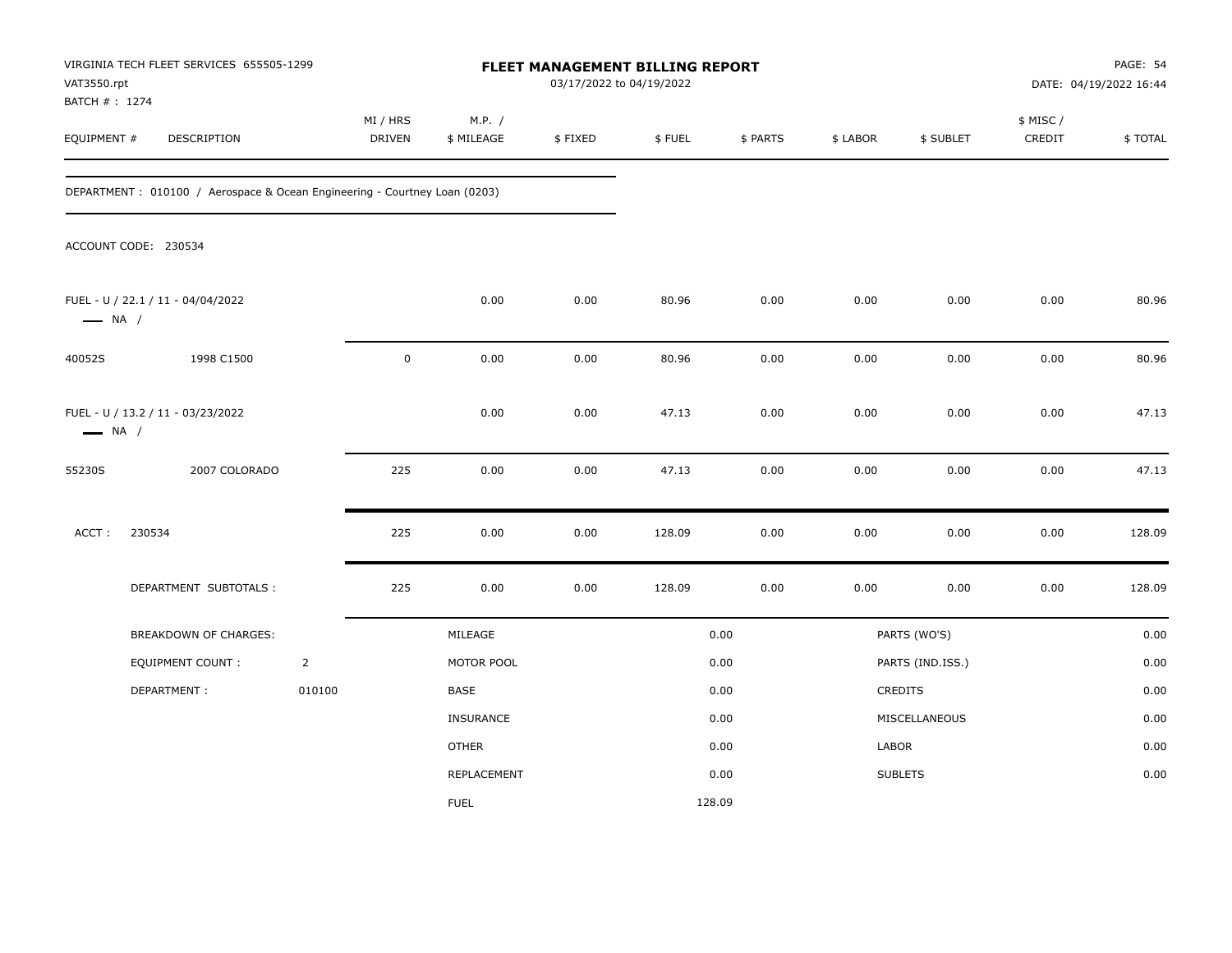| VIRGINIA TECH FLEET SERVICES 655505-1299<br>VAT3550.rpt<br>BATCH #: 1274 |                                                                                 |                    |                      | FLEET MANAGEMENT BILLING REPORT<br>03/17/2022 to 04/19/2022 |        |          |          |           |                    | <b>PAGE: 55</b><br>DATE: 04/19/2022 16:44 |
|--------------------------------------------------------------------------|---------------------------------------------------------------------------------|--------------------|----------------------|-------------------------------------------------------------|--------|----------|----------|-----------|--------------------|-------------------------------------------|
| EQUIPMENT #                                                              | DESCRIPTION                                                                     | MI / HRS<br>DRIVEN | M.P. /<br>\$ MILEAGE | \$FIXED                                                     | \$FUEL | \$ PARTS | \$ LABOR | \$ SUBLET | \$ MISC/<br>CREDIT | \$TOTAL                                   |
|                                                                          | DEPARTMENT: 010300 / Civil & Environmental Engineering - Bonnie Franklin (0105) |                    |                      |                                                             |        |          |          |           |                    |                                           |
| ACCOUNT CODE: 120896                                                     |                                                                                 |                    |                      |                                                             |        |          |          |           |                    |                                           |
| FUEL - U / 26.0 / 11 - 04/14/2022<br>$\longrightarrow$ NA /              |                                                                                 |                    | 0.00                 | 0.00                                                        | 84.99  | 0.00     | 0.00     | 0.00      | 0.00               | 84.99                                     |
| <b>BASE CHARGE</b><br>$\longrightarrow$ NA /                             |                                                                                 |                    | 0.00                 | 502.00                                                      | 0.00   | 0.00     | 0.00     | 0.00      | 0.00               | 502.00                                    |
| PA143                                                                    | 2013 F250                                                                       | 317                | 0.00                 | 502.00                                                      | 84.99  | 0.00     | 0.00     | 0.00      | 0.00               | 586.99                                    |
| 120896<br>ACCT:                                                          |                                                                                 | 317                | 0.00                 | 502.00                                                      | 84.99  | 0.00     | 0.00     | 0.00      | 0.00               | 586.99                                    |
| ACCOUNT CODE: 232459                                                     |                                                                                 |                    |                      |                                                             |        |          |          |           |                    |                                           |
| FUEL - U / 2.6 / 11 - 03/17/2022<br>$\longrightarrow$ NA /               |                                                                                 |                    | 0.00                 | 0.00                                                        | 9.11   | 0.00     | 0.00     | 0.00      | 0.00               | 9.11                                      |
| FUEL - U / 5.1 / 11 - 03/17/2022<br>$\longrightarrow$ NA /               |                                                                                 |                    | 0.00                 | 0.00                                                        | 18.05  | 0.00     | 0.00     | 0.00      | 0.00               | 18.05                                     |
| EQP021                                                                   | 2017 EQUIP                                                                      | $\mathsf 0$        | 0.00                 | 0.00                                                        | 27.16  | 0.00     | 0.00     | 0.00      | 0.00               | 27.16                                     |
| 232459<br>ACCT:                                                          |                                                                                 | $\mathsf 0$        | 0.00                 | 0.00                                                        | 27.16  | 0.00     | 0.00     | 0.00      | 0.00               | 27.16                                     |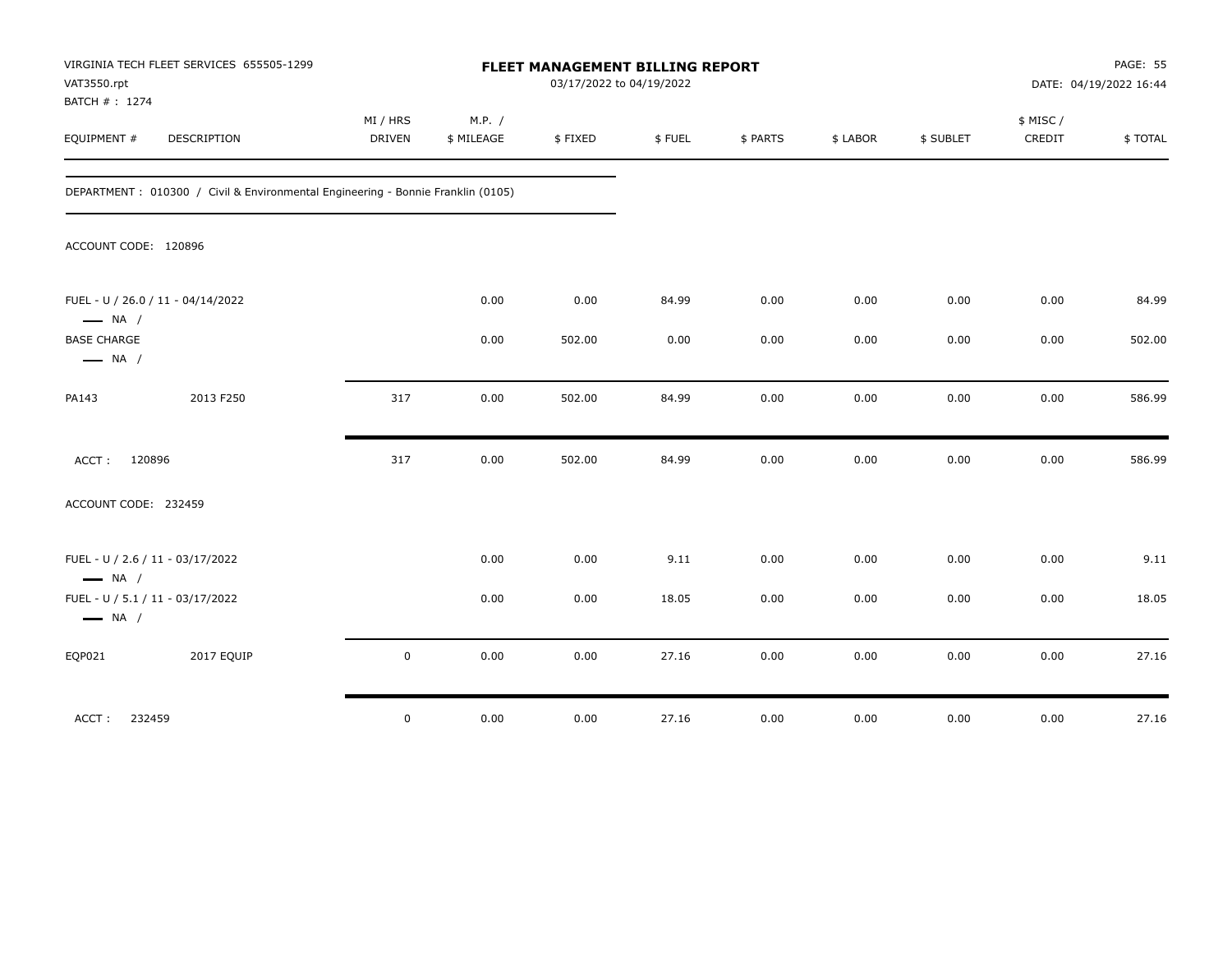| VIRGINIA TECH FLEET SERVICES 655505-1299<br>VAT3550.rpt |                |                    |                      | PAGE: 56<br>DATE: 04/19/2022 16:44 |        |          |          |                  |                    |          |
|---------------------------------------------------------|----------------|--------------------|----------------------|------------------------------------|--------|----------|----------|------------------|--------------------|----------|
| BATCH #: 1274<br>EQUIPMENT #<br>DESCRIPTION             |                | MI / HRS<br>DRIVEN | M.P. /<br>\$ MILEAGE | \$FIXED                            | \$FUEL | \$ PARTS | \$ LABOR | \$ SUBLET        | \$ MISC/<br>CREDIT | \$ TOTAL |
| DEPARTMENT SUBTOTALS :                                  |                | 317                | 0.00                 | 502.00                             | 112.15 | 0.00     | 0.00     | 0.00             | 0.00               | 614.15   |
| <b>BREAKDOWN OF CHARGES:</b>                            |                |                    | MILEAGE              |                                    |        | 0.00     |          | PARTS (WO'S)     |                    | 0.00     |
| EQUIPMENT COUNT:                                        | $\overline{2}$ |                    | MOTOR POOL           |                                    |        | 0.00     |          | PARTS (IND.ISS.) |                    | 0.00     |
| DEPARTMENT:                                             | 010300         |                    | BASE                 |                                    |        | 502.00   |          | <b>CREDITS</b>   |                    | 0.00     |
|                                                         |                |                    | <b>INSURANCE</b>     |                                    |        | 0.00     |          | MISCELLANEOUS    |                    | 0.00     |
|                                                         |                |                    | OTHER                |                                    |        | 0.00     | LABOR    |                  |                    | 0.00     |
|                                                         |                |                    | REPLACEMENT          |                                    |        | 0.00     |          | <b>SUBLETS</b>   |                    | 0.00     |
|                                                         |                |                    | <b>FUEL</b>          |                                    |        | 112.15   |          |                  |                    |          |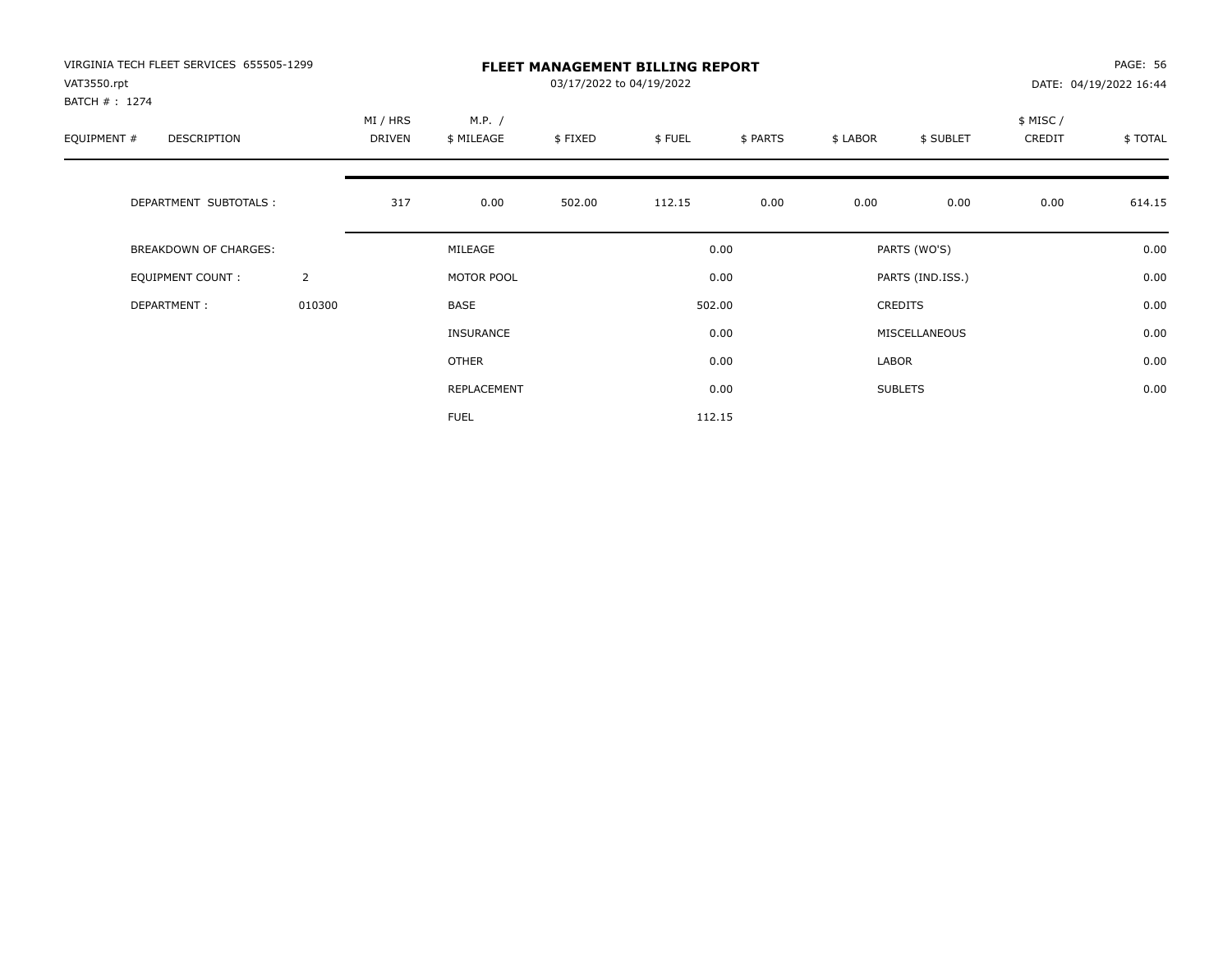| VAT3550.rpt<br>BATCH #: 1274 | VIRGINIA TECH FLEET SERVICES 655505-1299                                           |                    |                      | FLEET MANAGEMENT BILLING REPORT<br>03/17/2022 to 04/19/2022 |        |          |          |           |                     | <b>PAGE: 57</b><br>DATE: 04/19/2022 16:44 |
|------------------------------|------------------------------------------------------------------------------------|--------------------|----------------------|-------------------------------------------------------------|--------|----------|----------|-----------|---------------------|-------------------------------------------|
| EQUIPMENT #                  | DESCRIPTION                                                                        | MI / HRS<br>DRIVEN | M.P. /<br>\$ MILEAGE | \$FIXED                                                     | \$FUEL | \$ PARTS | \$ LABOR | \$ SUBLET | \$ MISC /<br>CREDIT | \$TOTAL                                   |
|                              | DEPARTMENT : 010305 / Occoquan Monitoring Lab 9408 Prince WilliamSt Manassas 20110 |                    |                      |                                                             |        |          |          |           |                     |                                           |
| ACCOUNT CODE: 467284         |                                                                                    |                    |                      |                                                             |        |          |          |           |                     |                                           |
| $\longrightarrow$ NA /       | FUEL - U / 43.1 / CC - 03/24/2022                                                  |                    | 0.00                 | 0.00                                                        | 169.42 | 0.00     | 0.00     | 0.00      | 0.00                | 169.42                                    |
| 41496S                       | 2000 Astro                                                                         | 658                | 0.00                 | 0.00                                                        | 169.42 | 0.00     | 0.00     | 0.00      | 0.00                | 169.42                                    |
| $\longrightarrow$ NA /       | FUEL - U / 10.1 / CC - 03/24/2022                                                  |                    | 0.00                 | 0.00                                                        | 41.41  | 0.00     | 0.00     | 0.00      | 0.00                | 41.41                                     |
| 55231S                       | 2007 COLORADO                                                                      | 238                | 0.00                 | 0.00                                                        | 41.41  | 0.00     | 0.00     | 0.00      | 0.00                | 41.41                                     |
| $\longrightarrow$ NA /       | FUEL - U / 58.7 / CC - 03/24/2022                                                  |                    | 0.00                 | 0.00                                                        | 235.52 | 0.00     | 0.00     | 0.00      | 0.00                | 235.52                                    |
| 55257S                       | 2008 Ram                                                                           | 810                | 0.00                 | 0.00                                                        | 235.52 | 0.00     | 0.00     | 0.00      | 0.00                | 235.52                                    |
| $\longrightarrow$ NA /       | FUEL - U / 61.5 / CC - 03/24/2022                                                  |                    | 0.00                 | 0.00                                                        | 247.90 | 0.00     | 0.00     | 0.00      | 0.00                | 247.90                                    |
| 77324s                       | 2019 F150                                                                          | 821                | 0.00                 | 0.00                                                        | 247.90 | 0.00     | 0.00     | 0.00      | 0.00                | 247.90                                    |
| ACCT:<br>467284              |                                                                                    | 2,527              | 0.00                 | 0.00                                                        | 694.25 | 0.00     | 0.00     | 0.00      | 0.00                | 694.25                                    |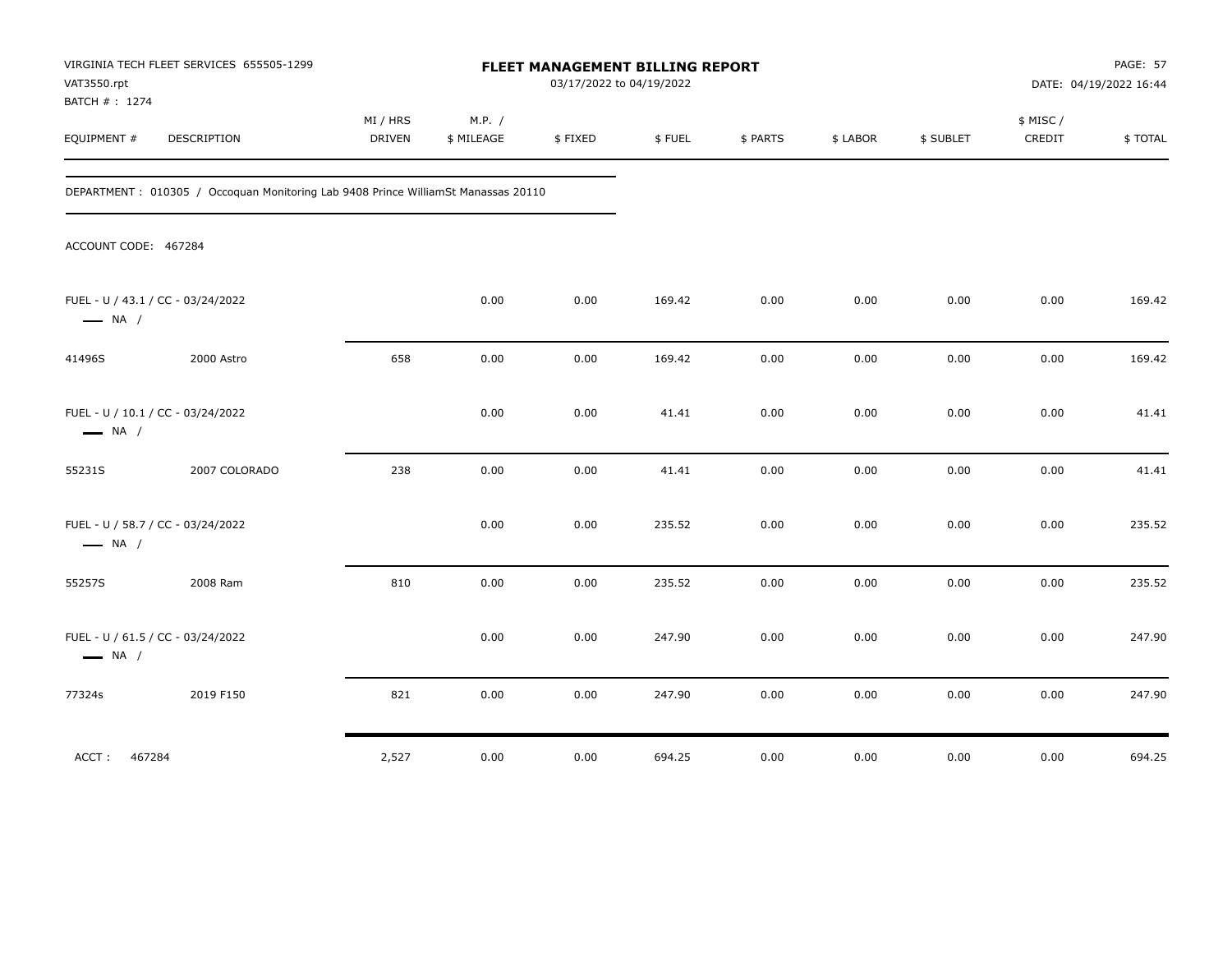| VIRGINIA TECH FLEET SERVICES 655505-1299<br>VAT3550.rpt<br>BATCH #: 1274 |                | <b>FLEET MANAGEMENT BILLING REPORT</b><br>03/17/2022 to 04/19/2022 |                      |         |        |          |          |                  |                     | PAGE: 58<br>DATE: 04/19/2022 16:44 |  |
|--------------------------------------------------------------------------|----------------|--------------------------------------------------------------------|----------------------|---------|--------|----------|----------|------------------|---------------------|------------------------------------|--|
| EQUIPMENT #<br><b>DESCRIPTION</b>                                        |                | MI / HRS<br><b>DRIVEN</b>                                          | M.P. /<br>\$ MILEAGE | \$FIXED | \$FUEL | \$ PARTS | \$ LABOR | \$ SUBLET        | \$ MISC /<br>CREDIT | \$TOTAL                            |  |
| DEPARTMENT SUBTOTALS :                                                   |                | 2,527                                                              | 0.00                 | 0.00    | 694.25 | 0.00     | 0.00     | 0.00             | 0.00                | 694.25                             |  |
| <b>BREAKDOWN OF CHARGES:</b>                                             |                |                                                                    | MILEAGE              |         |        | 0.00     |          | PARTS (WO'S)     |                     | 0.00                               |  |
| EQUIPMENT COUNT:                                                         | $\overline{4}$ |                                                                    | MOTOR POOL           |         |        | 0.00     |          | PARTS (IND.ISS.) |                     | 0.00                               |  |
| DEPARTMENT:                                                              | 010305         |                                                                    | <b>BASE</b>          |         |        | 0.00     |          | <b>CREDITS</b>   |                     | 0.00                               |  |
|                                                                          |                |                                                                    | INSURANCE            |         |        | 0.00     |          | MISCELLANEOUS    |                     | 0.00                               |  |
|                                                                          |                |                                                                    | OTHER                |         |        | 0.00     | LABOR    |                  |                     | 0.00                               |  |
|                                                                          |                |                                                                    | REPLACEMENT          |         |        | 0.00     |          | <b>SUBLETS</b>   |                     | 0.00                               |  |
|                                                                          |                |                                                                    | <b>FUEL</b>          |         |        | 694.25   |          |                  |                     |                                    |  |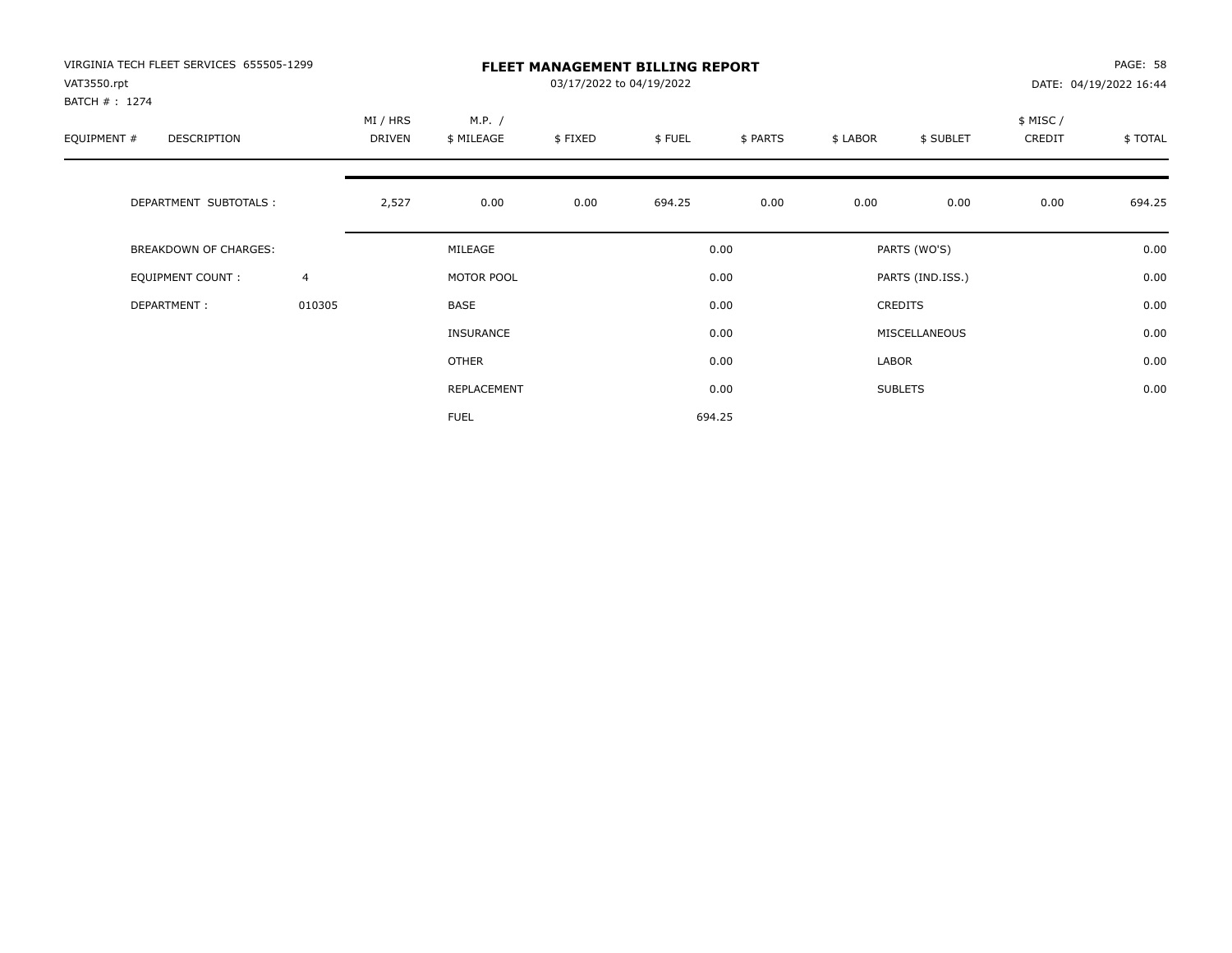| VAT3550.rpt<br>BATCH #: 1274                     | VIRGINIA TECH FLEET SERVICES 655505-1299                                    |              |                           |                      | FLEET MANAGEMENT BILLING REPORT<br>03/17/2022 to 04/19/2022 |        |          |          |                  |                     | PAGE: 59<br>DATE: 04/19/2022 16:44 |
|--------------------------------------------------|-----------------------------------------------------------------------------|--------------|---------------------------|----------------------|-------------------------------------------------------------|--------|----------|----------|------------------|---------------------|------------------------------------|
| EQUIPMENT #                                      | DESCRIPTION                                                                 |              | MI / HRS<br><b>DRIVEN</b> | M.P. /<br>\$ MILEAGE | \$FIXED                                                     | \$FUEL | \$ PARTS | \$ LABOR | \$ SUBLET        | \$ MISC /<br>CREDIT | \$TOTAL                            |
|                                                  | DEPARTMENT : 010400 / Electrical & Computer Engineering - Kim Medley (0111) |              |                           |                      |                                                             |        |          |          |                  |                     |                                    |
|                                                  | ACCOUNT CODE: 232406                                                        |              |                           |                      |                                                             |        |          |          |                  |                     |                                    |
| $\longrightarrow$ NA /                           | FUEL - U / 10.4 / 11 - 04/13/2022                                           |              |                           | 0.00                 | 0.00                                                        | 34.04  | 0.00     | 0.00     | 0.00             | 0.00                | 34.04                              |
|                                                  | FUEL - U / 14.5 / 11 - 04/13/2022                                           |              |                           | 0.00                 | 0.00                                                        | 47.48  | 0.00     | 0.00     | 0.00             | 0.00                | 47.48                              |
| $\longrightarrow$ NA /<br>$\longrightarrow$ NA / | FUEL - U / 27.6 / 11 - 03/23/2022                                           |              |                           | 0.00                 | 0.00                                                        | 98.29  | 0.00     | 0.00     | 0.00             | 0.00                | 98.29                              |
| 50170S                                           | 2005 Silverado                                                              |              | 584                       | 0.00                 | 0.00                                                        | 179.81 | 0.00     | 0.00     | 0.00             | 0.00                | 179.81                             |
| ACCT:                                            | 232406                                                                      |              | 584                       | 0.00                 | 0.00                                                        | 179.81 | 0.00     | 0.00     | 0.00             | 0.00                | 179.81                             |
|                                                  | DEPARTMENT SUBTOTALS :                                                      |              | 584                       | 0.00                 | 0.00                                                        | 179.81 | 0.00     | 0.00     | 0.00             | 0.00                | 179.81                             |
|                                                  | BREAKDOWN OF CHARGES:                                                       |              |                           | MILEAGE              |                                                             |        | 0.00     |          | PARTS (WO'S)     |                     | 0.00                               |
|                                                  | EQUIPMENT COUNT:                                                            | $\mathbf{1}$ |                           | MOTOR POOL           |                                                             |        | 0.00     |          | PARTS (IND.ISS.) |                     | 0.00                               |
|                                                  | DEPARTMENT:                                                                 | 010400       |                           | BASE                 |                                                             |        | 0.00     |          | CREDITS          |                     | 0.00                               |
|                                                  |                                                                             |              |                           | <b>INSURANCE</b>     |                                                             |        | 0.00     |          | MISCELLANEOUS    |                     | 0.00                               |
|                                                  |                                                                             |              |                           | <b>OTHER</b>         |                                                             |        | 0.00     | LABOR    |                  |                     | 0.00                               |
|                                                  |                                                                             |              |                           | REPLACEMENT          |                                                             |        | 0.00     |          | <b>SUBLETS</b>   |                     | 0.00                               |
|                                                  |                                                                             |              |                           | <b>FUEL</b>          |                                                             | 179.81 |          |          |                  |                     |                                    |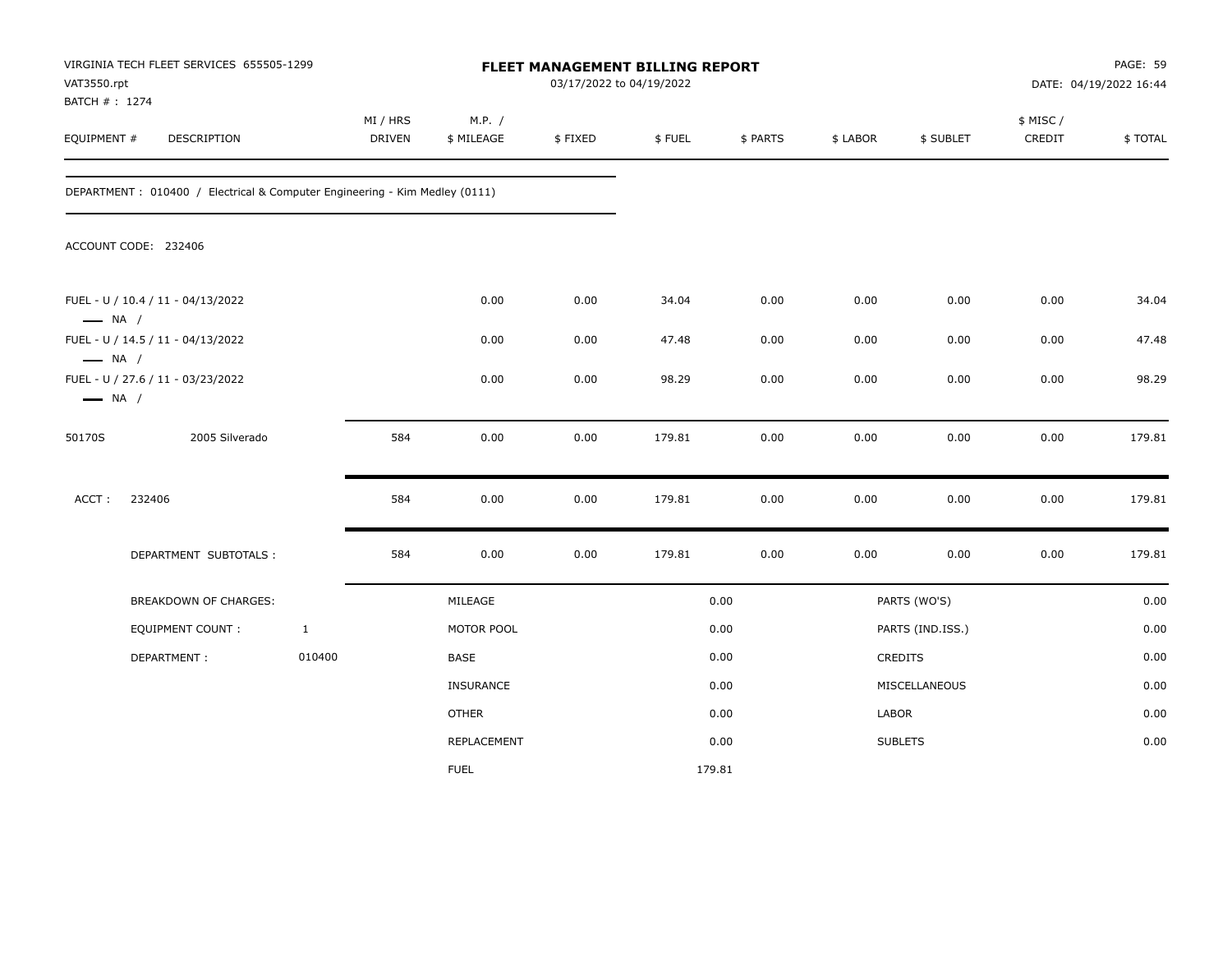| VAT3550.rpt            | VIRGINIA TECH FLEET SERVICES 655505-1299                                     |               |                  | FLEET MANAGEMENT BILLING REPORT<br>03/17/2022 to 04/19/2022 |        |          |              |                  |           | PAGE: 60<br>DATE: 04/19/2022 16:44 |
|------------------------|------------------------------------------------------------------------------|---------------|------------------|-------------------------------------------------------------|--------|----------|--------------|------------------|-----------|------------------------------------|
| BATCH #: 1274          |                                                                              | MI / HRS      | M.P. /           |                                                             |        |          |              |                  | \$ MISC / |                                    |
| EQUIPMENT #            | DESCRIPTION                                                                  | <b>DRIVEN</b> | \$ MILEAGE       | \$FIXED                                                     | \$FUEL | \$ PARTS | \$ LABOR     | \$ SUBLET        | CREDIT    | \$TOTAL                            |
|                        | DEPARTMENT: 010600 / Industrial & Systems Engineering - Nicole Conner (0118) |               |                  |                                                             |        |          |              |                  |           |                                    |
|                        | ACCOUNT CODE: 230591                                                         |               |                  |                                                             |        |          |              |                  |           |                                    |
| $\longrightarrow$ NA / | FUEL - U / 31.8 / 11 - 04/11/2022                                            |               | 0.00             | 0.00                                                        | 104.05 | 0.00     | 0.00         | 0.00             | 0.00      | 104.05                             |
| 79404s                 | 2020 Silverado                                                               | 0             | 0.00             | 0.00                                                        | 104.05 | 0.00     | 0.00         | 0.00             | 0.00      | 104.05                             |
| ACCT:                  | 230591                                                                       | 0             | 0.00             | 0.00                                                        | 104.05 | 0.00     | 0.00         | 0.00             | 0.00      | 104.05                             |
|                        | DEPARTMENT SUBTOTALS :                                                       | 0             | 0.00             | 0.00                                                        | 104.05 | 0.00     | 0.00         | 0.00             | 0.00      | 104.05                             |
|                        | <b>BREAKDOWN OF CHARGES:</b>                                                 |               | MILEAGE          |                                                             |        | 0.00     |              | PARTS (WO'S)     |           | 0.00                               |
|                        | EQUIPMENT COUNT:                                                             | $\mathbf{1}$  | MOTOR POOL       |                                                             |        | 0.00     |              | PARTS (IND.ISS.) |           | 0.00                               |
|                        | DEPARTMENT:                                                                  | 010600        | <b>BASE</b>      |                                                             |        | 0.00     |              | CREDITS          |           | 0.00                               |
|                        |                                                                              |               | <b>INSURANCE</b> |                                                             |        | 0.00     |              | MISCELLANEOUS    |           | 0.00                               |
|                        |                                                                              |               | <b>OTHER</b>     |                                                             |        | 0.00     | <b>LABOR</b> |                  |           | 0.00                               |
|                        |                                                                              |               | REPLACEMENT      |                                                             |        | 0.00     |              | <b>SUBLETS</b>   |           | 0.00                               |
|                        |                                                                              |               | <b>FUEL</b>      |                                                             |        | 104.05   |              |                  |           |                                    |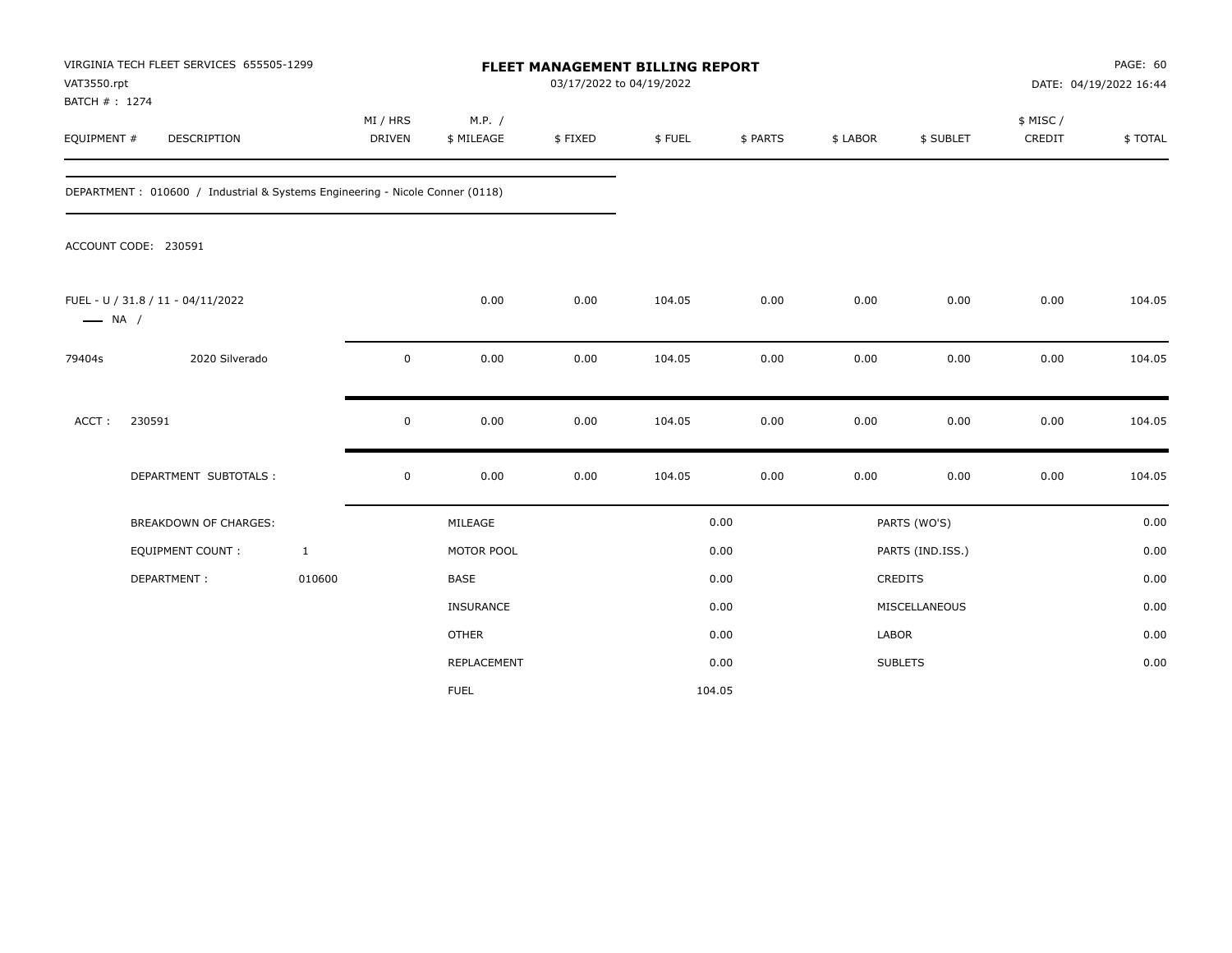| VAT3550.rpt                                                                           | VIRGINIA TECH FLEET SERVICES 655505-1299                        |                    |                      |          | FLEET MANAGEMENT BILLING REPORT<br>03/17/2022 to 04/19/2022 |          |          |           |                    | PAGE: 61<br>DATE: 04/19/2022 16:44 |
|---------------------------------------------------------------------------------------|-----------------------------------------------------------------|--------------------|----------------------|----------|-------------------------------------------------------------|----------|----------|-----------|--------------------|------------------------------------|
| BATCH # : 1274<br>EQUIPMENT #                                                         | DESCRIPTION                                                     | MI / HRS<br>DRIVEN | M.P. /<br>\$ MILEAGE | \$FIXED  | \$FUEL                                                      | \$ PARTS | \$ LABOR | \$ SUBLET | \$ MISC/<br>CREDIT | \$TOTAL                            |
|                                                                                       | DEPARTMENT: 010700 / Mechanical Engineering - Hope Lewis (0238) |                    |                      |          |                                                             |          |          |           |                    |                                    |
| ACCOUNT CODE: 121970                                                                  |                                                                 |                    |                      |          |                                                             |          |          |           |                    |                                    |
| FUEL - U / 9.3 / 11 - 04/10/2022<br>$\longrightarrow$ NA /                            |                                                                 |                    | 0.00                 | 0.00     | 30.48                                                       | 0.00     | 0.00     | 0.00      | 0.00               | 30.48                              |
| FUEL - U / 21.9 / 11 - 04/17/2022                                                     |                                                                 |                    | 0.00                 | 0.00     | 71.51                                                       | 0.00     | 0.00     | 0.00      | 0.00               | 71.51                              |
| $\longrightarrow$ NA /<br>FUEL - U / 21.1 / 12 - 03/18/2022<br>$\longrightarrow$ NA / |                                                                 |                    | 0.00                 | 0.00     | 74.97                                                       | 0.00     | 0.00     | 0.00      | 0.00               | 74.97                              |
| FUEL - U / 51.3 / CC - 03/24/2022<br>$\longrightarrow$ NA /                           |                                                                 |                    | 0.00                 | 0.00     | 192.81                                                      | 0.00     | 0.00     | 0.00      | 0.00               | 192.81                             |
| <b>BASE CHARGE</b><br>$\longrightarrow$ NA /                                          |                                                                 |                    | 0.00                 | 602.00   | 0.00                                                        | 0.00     | 0.00     | 0.00      | 0.00               | 602.00                             |
| <b>PA20</b>                                                                           | 2012 12 PAS VAN                                                 | 2,542              | 0.00                 | 602.00   | 369.77                                                      | 0.00     | 0.00     | 0.00      | 0.00               | 971.77                             |
| FUEL - U / 8.0 / 12 - 04/04/2022<br>$\longrightarrow$ NA /                            |                                                                 |                    | 0.00                 | 0.00     | 29.36                                                       | 0.00     | 0.00     | 0.00      | 0.00               | 29.36                              |
| FUEL - U / 19.6 / 11 - 03/18/2022<br>$\longrightarrow$ NA /                           |                                                                 |                    | 0.00                 | 0.00     | 69.85                                                       | 0.00     | 0.00     | 0.00      | 0.00               | 69.85                              |
| <b>BASE CHARGE</b><br>$\longrightarrow$ NA /                                          |                                                                 |                    | 0.00                 | 502.00   | 0.00                                                        | 0.00     | 0.00     | 0.00      | 0.00               | 502.00                             |
| PA48                                                                                  | 2006 F150                                                       | 495                | 0.00                 | 502.00   | 99.21                                                       | 0.00     | 0.00     | 0.00      | 0.00               | 601.21                             |
| ACCT: 121970                                                                          |                                                                 | 3,037              | 0.00                 | 1,104.00 | 468.98                                                      | 0.00     | 0.00     | 0.00      | 0.00               | 1,572.98                           |
| ACCOUNT CODE: 230602                                                                  |                                                                 |                    |                      |          |                                                             |          |          |           |                    |                                    |
| FUEL - U / 4.5 / 11 - 04/02/2022                                                      |                                                                 |                    | 0.00                 | $0.00\,$ | 16.52                                                       | $0.00\,$ | 0.00     | 0.00      | 0.00               | 16.52                              |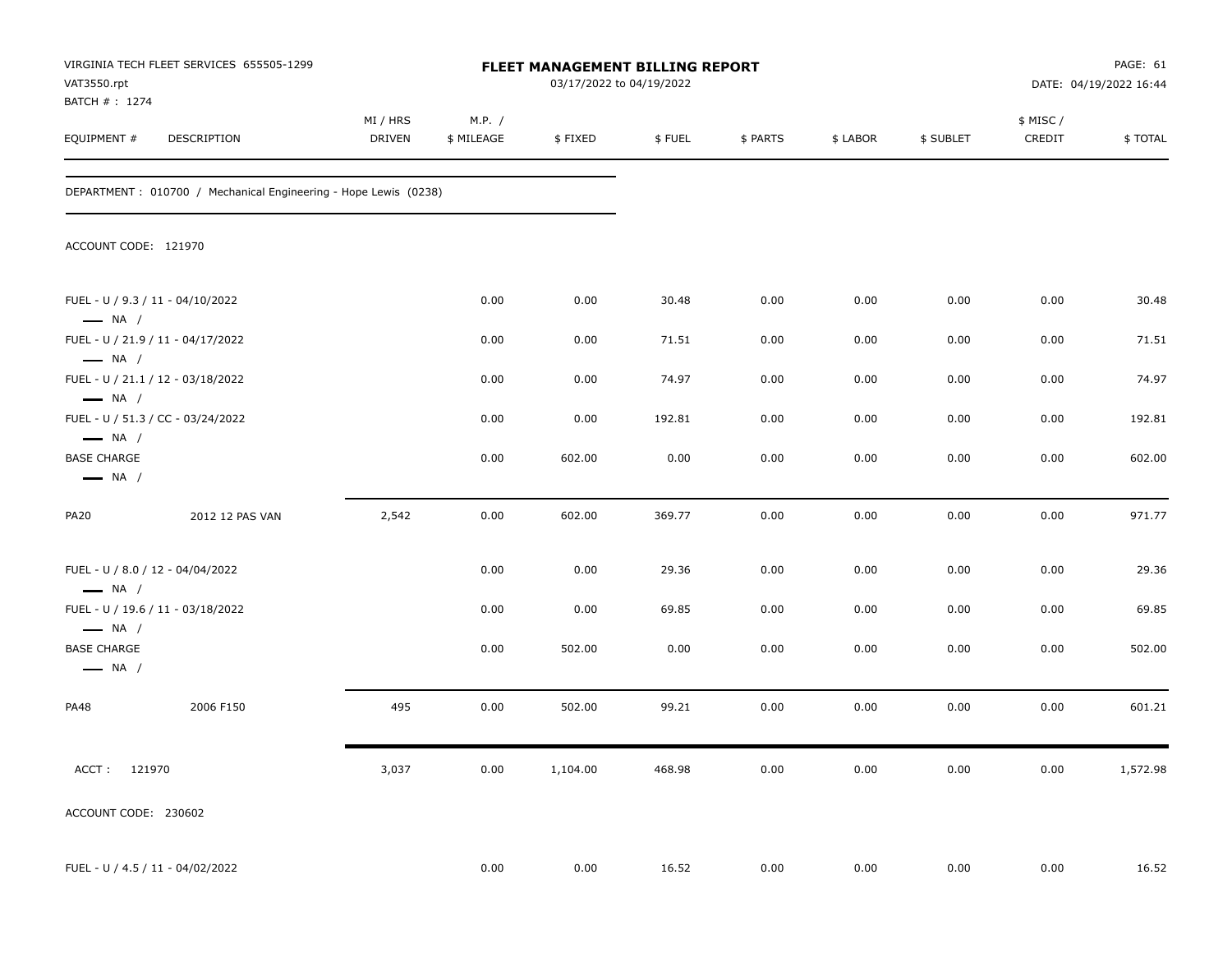| VAT3550.rpt                                                | VIRGINIA TECH FLEET SERVICES 655505-1299                        |               |            | <b>FLEET MANAGEMENT BILLING REPORT</b><br>03/17/2022 to 04/19/2022 |        |          |          |           |           | PAGE: 62<br>DATE: 04/19/2022 16:44 |
|------------------------------------------------------------|-----------------------------------------------------------------|---------------|------------|--------------------------------------------------------------------|--------|----------|----------|-----------|-----------|------------------------------------|
| BATCH #: 1274                                              |                                                                 | MI / HRS      | M.P. /     |                                                                    |        |          |          |           | \$ MISC / |                                    |
| EQUIPMENT #                                                | DESCRIPTION                                                     | <b>DRIVEN</b> | \$ MILEAGE | \$FIXED                                                            | \$FUEL | \$ PARTS | \$ LABOR | \$ SUBLET | CREDIT    | \$TOTAL                            |
|                                                            | DEPARTMENT: 010700 / Mechanical Engineering - Hope Lewis (0238) |               |            |                                                                    |        |          |          |           |           |                                    |
| $\longrightarrow$ NA /                                     |                                                                 |               |            |                                                                    |        |          |          |           |           |                                    |
| $\longrightarrow$ NA /                                     | FUEL - U / 7.0 / 11 - 04/04/2022                                |               | 0.00       | 0.00                                                               | 25.69  | 0.00     | 0.00     | 0.00      | 0.00      | 25.69                              |
| FUEL - U / 5.0 / 11 - 04/06/2022<br>$\longrightarrow$ NA / |                                                                 |               | 0.00       | 0.00                                                               | 18.35  | 0.00     | 0.00     | 0.00      | 0.00      | 18.35                              |
| $\longrightarrow$ NA /                                     | FUEL - U / 9.0 / 11 - 04/08/2022                                |               | 0.00       | 0.00                                                               | 29.43  | 0.00     | 0.00     | 0.00      | 0.00      | 29.43                              |
| $\longrightarrow$ NA /                                     | FUEL - U / 9.5 / 11 - 04/08/2022                                |               | 0.00       | 0.00                                                               | 30.97  | 0.00     | 0.00     | 0.00      | 0.00      | 30.97                              |
| $\longrightarrow$ NA /                                     | FUEL - U / 9.0 / 11 - 04/12/2022                                |               | 0.00       | 0.00                                                               | 29.43  | 0.00     | 0.00     | 0.00      | 0.00      | 29.43                              |
| FUEL - U / 9.0 / 11 - 04/15/2022<br>$\longrightarrow$ NA / |                                                                 |               | 0.00       | 0.00                                                               | 29.43  | 0.00     | 0.00     | 0.00      | 0.00      | 29.43                              |
| $\longrightarrow$ NA /                                     | FUEL - U / 9.5 / 11 - 04/15/2022                                |               | 0.00       | 0.00                                                               | 31.07  | 0.00     | 0.00     | 0.00      | 0.00      | 31.07                              |
| $\longrightarrow$ NA /                                     | FUEL - U / 4.8 / 11 - 04/16/2022                                |               | 0.00       | 0.00                                                               | 15.53  | 0.00     | 0.00     | 0.00      | 0.00      | 15.53                              |
| FUEL - U / 4.5 / 12 - 04/17/2022<br>$\longrightarrow$ NA / |                                                                 |               | 0.00       | 0.00                                                               | 14.72  | 0.00     | 0.00     | 0.00      | 0.00      | 14.72                              |
| $\longrightarrow$ NA /                                     | FUEL - U / 9.5 / 11 - 04/17/2022                                |               | 0.00       | 0.00                                                               | 31.07  | 0.00     | 0.00     | 0.00      | 0.00      | 31.07                              |
| $\longrightarrow$ NA /                                     | FUEL - U / 4.5 / 11 - 03/18/2022                                |               | 0.00       | 0.00                                                               | 15.95  | 0.00     | 0.00     | 0.00      | 0.00      | 15.95                              |
| $\longrightarrow$ NA /                                     | FUEL - U / 4.5 / 11 - 03/18/2022                                |               | 0.00       | 0.00                                                               | 16.09  | 0.00     | 0.00     | 0.00      | 0.00      | 16.09                              |
| $\longrightarrow$ NA /                                     | FUEL - U / 5.0 / 11 - 03/20/2022                                |               | 0.00       | 0.00                                                               | 17.80  | 0.00     | 0.00     | 0.00      | 0.00      | 17.80                              |
| FUEL - U / 9.0 / 11 - 03/23/2022<br>$\longrightarrow$ NA / |                                                                 |               | 0.00       | 0.00                                                               | 32.04  | 0.00     | 0.00     | 0.00      | 0.00      | 32.04                              |
| $\longrightarrow$ NA /                                     | FUEL - U / 9.1 / 11 - 03/29/2022                                |               | 0.00       | 0.00                                                               | 33.47  | 0.00     | 0.00     | 0.00      | 0.00      | 33.47                              |
| $\longrightarrow$ NA /                                     | FUEL - U / 8.8 / 11 - 03/30/2022                                |               | 0.00       | 0.00                                                               | 32.33  | 0.00     | 0.00     | 0.00      | 0.00      | 32.33                              |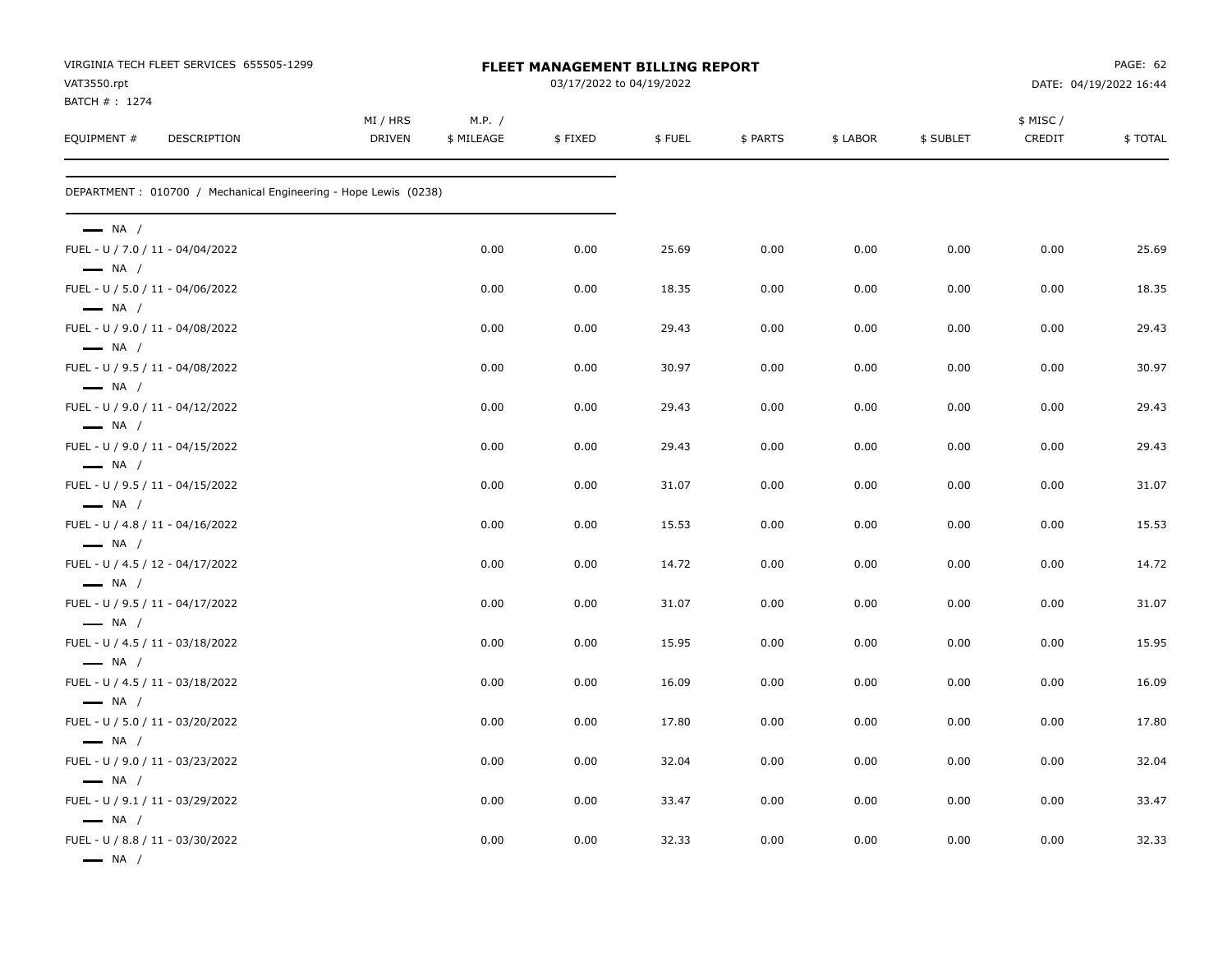| VAT3550.rpt<br>BATCH #: 1274 | VIRGINIA TECH FLEET SERVICES 655505-1299                        |        |                           |                      |          | <b>FLEET MANAGEMENT BILLING REPORT</b><br>03/17/2022 to 04/19/2022 |          |              |                  |                    | PAGE: 63<br>DATE: 04/19/2022 16:44 |
|------------------------------|-----------------------------------------------------------------|--------|---------------------------|----------------------|----------|--------------------------------------------------------------------|----------|--------------|------------------|--------------------|------------------------------------|
| EQUIPMENT #                  | <b>DESCRIPTION</b>                                              |        | MI / HRS<br><b>DRIVEN</b> | M.P. /<br>\$ MILEAGE | \$FIXED  | \$FUEL                                                             | \$ PARTS | \$ LABOR     | \$ SUBLET        | \$ MISC/<br>CREDIT | \$TOTAL                            |
|                              | DEPARTMENT: 010700 / Mechanical Engineering - Hope Lewis (0238) |        |                           |                      |          |                                                                    |          |              |                  |                    |                                    |
| 77330s                       | 2019 Blazer                                                     |        | 1,870                     | 0.00                 | 0.00     | 419.89                                                             | 0.00     | 0.00         | 0.00             | 0.00               | 419.89                             |
| ACCT:                        | 230602                                                          |        | 1,870                     | 0.00                 | 0.00     | 419.89                                                             | 0.00     | 0.00         | 0.00             | 0.00               | 419.89                             |
|                              | DEPARTMENT SUBTOTALS :                                          |        | 4,907                     | 0.00                 | 1,104.00 | 888.87                                                             | 0.00     | 0.00         | 0.00             | 0.00               | 1,992.87                           |
|                              | <b>BREAKDOWN OF CHARGES:</b>                                    |        |                           | MILEAGE              |          |                                                                    | 0.00     |              | PARTS (WO'S)     |                    | 0.00                               |
|                              | <b>EQUIPMENT COUNT:</b>                                         | 3      |                           | MOTOR POOL           |          |                                                                    | 0.00     |              | PARTS (IND.ISS.) |                    | 0.00                               |
|                              | DEPARTMENT:                                                     | 010700 |                           | BASE                 |          | 1,104.00                                                           |          |              | <b>CREDITS</b>   |                    | 0.00                               |
|                              |                                                                 |        |                           | <b>INSURANCE</b>     |          |                                                                    | 0.00     |              | MISCELLANEOUS    |                    | 0.00                               |
|                              |                                                                 |        |                           | <b>OTHER</b>         |          |                                                                    | 0.00     | <b>LABOR</b> |                  |                    | 0.00                               |
|                              |                                                                 |        |                           | REPLACEMENT          |          |                                                                    | 0.00     |              | <b>SUBLETS</b>   |                    | 0.00                               |
|                              |                                                                 |        |                           | <b>FUEL</b>          |          |                                                                    | 888.87   |              |                  |                    |                                    |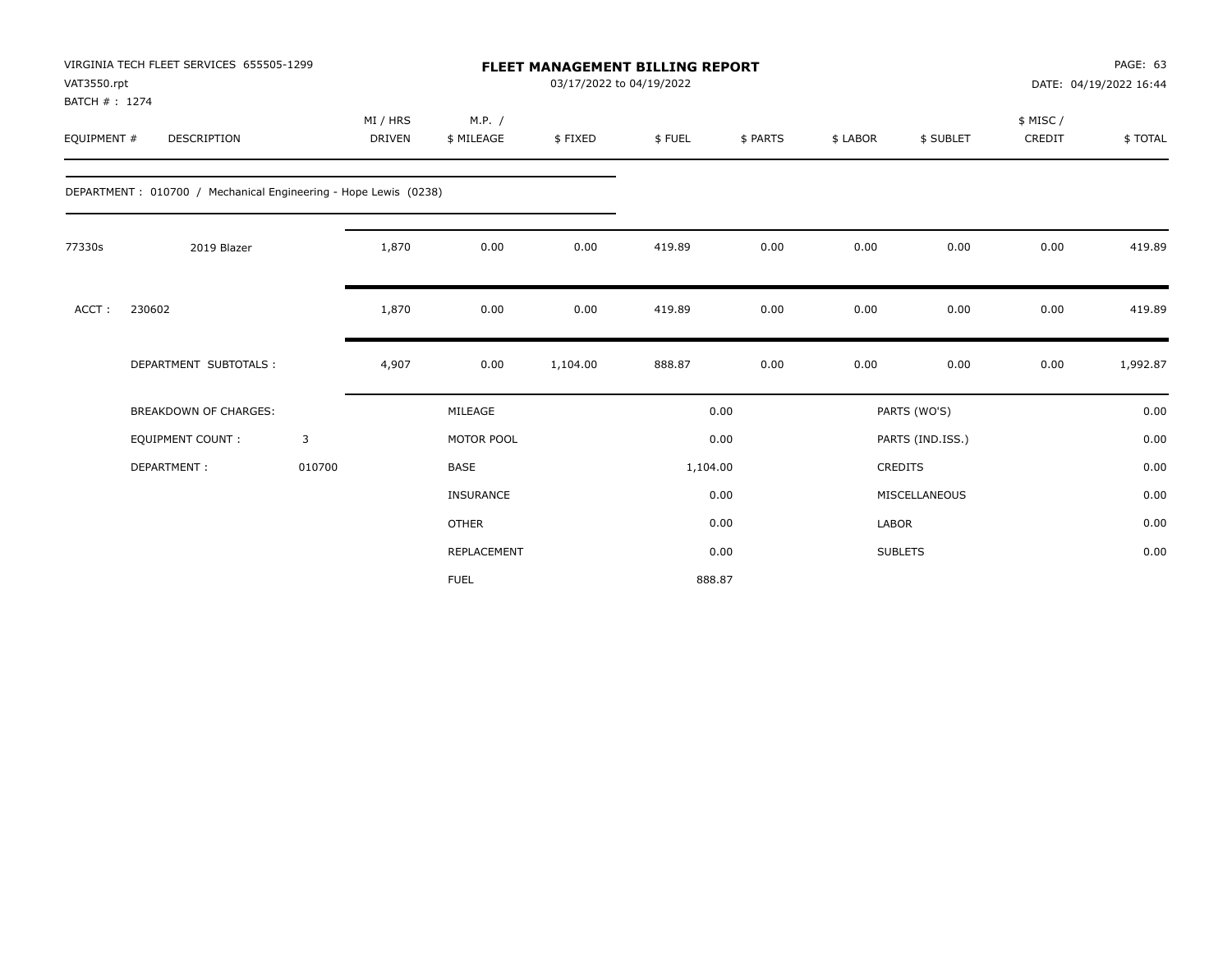| VAT3550.rpt<br>BATCH #: 1274 | VIRGINIA TECH FLEET SERVICES 655505-1299                       |                           |                      | <b>FLEET MANAGEMENT BILLING REPORT</b><br>03/17/2022 to 04/19/2022 |        |          |          |                  |                    | PAGE: 64<br>DATE: 04/19/2022 16:44 |
|------------------------------|----------------------------------------------------------------|---------------------------|----------------------|--------------------------------------------------------------------|--------|----------|----------|------------------|--------------------|------------------------------------|
| EQUIPMENT #                  | DESCRIPTION                                                    | MI / HRS<br><b>DRIVEN</b> | M.P. /<br>\$ MILEAGE | \$FIXED                                                            | \$FUEL | \$ PARTS | \$ LABOR | \$ SUBLET        | \$ MISC/<br>CREDIT | \$TOTAL                            |
|                              | DEPARTMENT: 010703 / Mechanical Engineering -Crystal Funk 0901 |                           |                      |                                                                    |        |          |          |                  |                    |                                    |
|                              | ACCOUNT CODE: 233431                                           |                           |                      |                                                                    |        |          |          |                  |                    |                                    |
| $\longrightarrow$ NA /       | FUEL - U / 17.1 / 11 - 04/04/2022                              |                           | 0.00                 | 0.00                                                               | 62.57  | 0.00     | 0.00     | 0.00             | 0.00               | 62.57                              |
| 60166S                       | 2005 Silverado                                                 | 168                       | 0.00                 | 0.00                                                               | 62.57  | 0.00     | 0.00     | 0.00             | 0.00               | 62.57                              |
| ACCT:                        | 233431                                                         | 168                       | 0.00                 | 0.00                                                               | 62.57  | 0.00     | 0.00     | 0.00             | 0.00               | 62.57                              |
|                              | DEPARTMENT SUBTOTALS :                                         | 168                       | 0.00                 | 0.00                                                               | 62.57  | 0.00     | 0.00     | 0.00             | 0.00               | 62.57                              |
|                              | <b>BREAKDOWN OF CHARGES:</b>                                   |                           | MILEAGE              |                                                                    |        | 0.00     |          | PARTS (WO'S)     |                    | 0.00                               |
|                              | <b>EQUIPMENT COUNT:</b>                                        | $\mathbf{1}$              | MOTOR POOL           |                                                                    |        | 0.00     |          | PARTS (IND.ISS.) |                    | 0.00                               |
|                              | DEPARTMENT:                                                    | 010703                    | <b>BASE</b>          |                                                                    |        | 0.00     |          | CREDITS          |                    | 0.00                               |
|                              |                                                                |                           | <b>INSURANCE</b>     |                                                                    |        | 0.00     |          | MISCELLANEOUS    |                    | 0.00                               |
|                              |                                                                |                           | <b>OTHER</b>         |                                                                    |        | 0.00     | LABOR    |                  |                    | 0.00                               |
|                              |                                                                |                           | REPLACEMENT          |                                                                    |        | 0.00     |          | <b>SUBLETS</b>   |                    | 0.00                               |
|                              |                                                                |                           | <b>FUEL</b>          |                                                                    |        | 62.57    |          |                  |                    |                                    |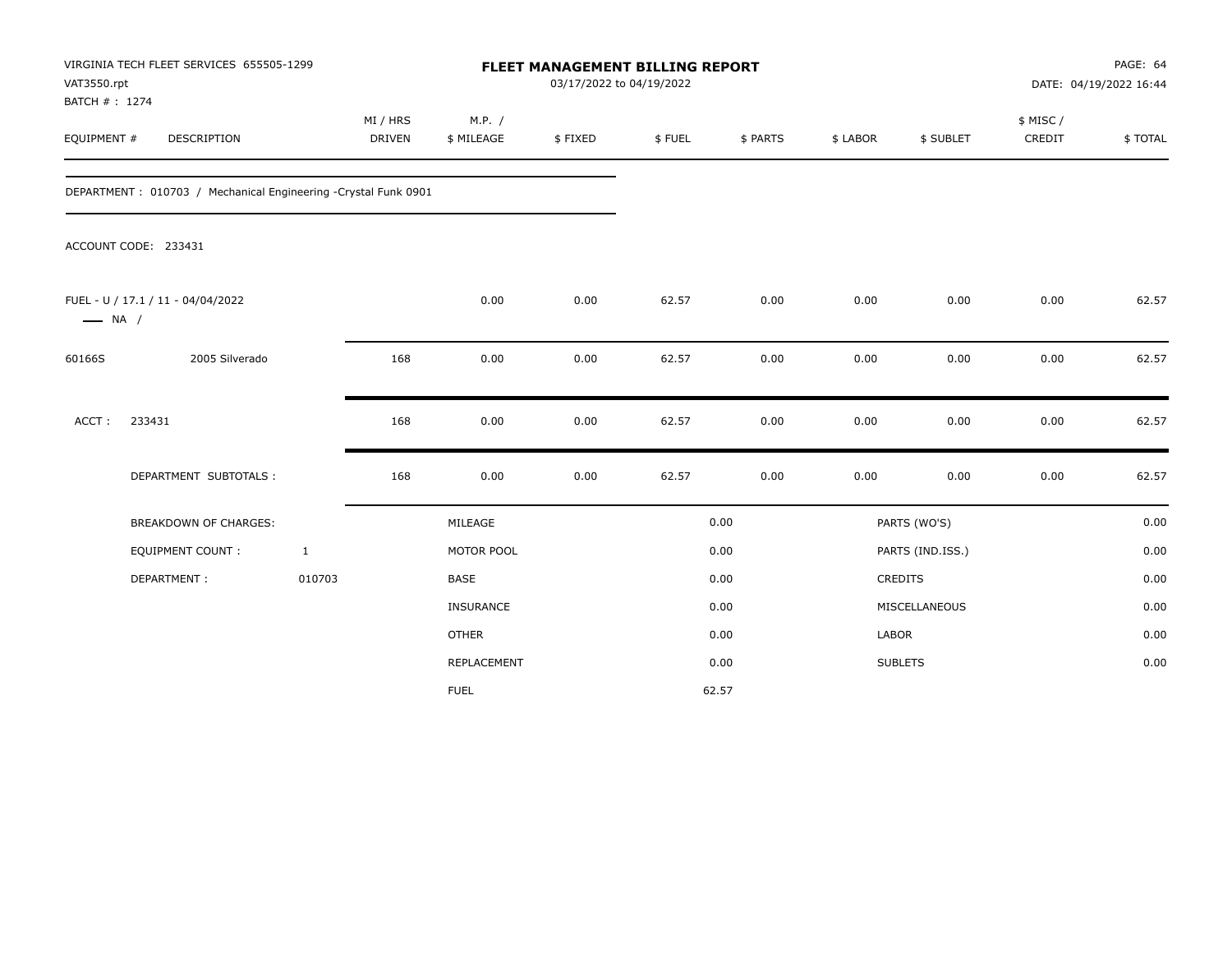| VAT3550.rpt<br>BATCH #: 1274                                           | VIRGINIA TECH FLEET SERVICES 655505-1299                    |              |                           |                      | FLEET MANAGEMENT BILLING REPORT<br>03/17/2022 to 04/19/2022 |        |          |          |                  |                    | PAGE: 65<br>DATE: 04/19/2022 16:44 |
|------------------------------------------------------------------------|-------------------------------------------------------------|--------------|---------------------------|----------------------|-------------------------------------------------------------|--------|----------|----------|------------------|--------------------|------------------------------------|
| EQUIPMENT #                                                            | DESCRIPTION                                                 |              | MI / HRS<br><b>DRIVEN</b> | M.P. /<br>\$ MILEAGE | \$FIXED                                                     | \$FUEL | \$ PARTS | \$ LABOR | \$ SUBLET        | \$ MISC/<br>CREDIT | \$TOTAL                            |
|                                                                        | DEPARTMENT: 013701 / VITALS - Ancillary Carolyn Sink (0443) |              |                           |                      |                                                             |        |          |          |                  |                    |                                    |
|                                                                        | ACCOUNT CODE: 179149                                        |              |                           |                      |                                                             |        |          |          |                  |                    |                                    |
| $\longrightarrow$ NA /                                                 | FUEL - U / 5.8 / 11 - 04/04/2022                            |              |                           | 0.00                 | 0.00                                                        | 21.36  | 0.00     | 0.00     | 0.00             | 0.00               | 21.36                              |
| $\longrightarrow$ NA /                                                 | FUEL - U / 9.9 / 11 - 04/07/2022                            |              |                           | 0.00                 | 0.00                                                        | 36.41  | 0.00     | 0.00     | 0.00             | 0.00               | 36.41                              |
|                                                                        | FUEL - U / 9.6 / 11 - 04/13/2022                            |              |                           | 0.00                 | 0.00                                                        | 31.49  | 0.00     | 0.00     | 0.00             | 0.00               | 31.49                              |
| $\longrightarrow$ NA /                                                 | FUEL - U / 8.4 / 11 - 04/18/2022                            |              |                           | 0.00                 | 0.00                                                        | 27.53  | 0.00     | 0.00     | 0.00             | 0.00               | 27.53                              |
| $\longrightarrow$ NA /<br><b>BASE CHARGE</b><br>$\longrightarrow$ NA / |                                                             |              |                           | 0.00                 | 461.00                                                      | 0.00   | 0.00     | 0.00     | 0.00             | 0.00               | 461.00                             |
| pa64                                                                   | 2017 Corolla                                                |              | 1,202                     | 0.00                 | 461.00                                                      | 116.79 | 0.00     | 0.00     | 0.00             | 0.00               | 577.79                             |
| ACCT:                                                                  | 179149                                                      |              | 1,202                     | 0.00                 | 461.00                                                      | 116.79 | 0.00     | 0.00     | 0.00             | 0.00               | 577.79                             |
|                                                                        | DEPARTMENT SUBTOTALS :                                      |              | 1,202                     | 0.00                 | 461.00                                                      | 116.79 | 0.00     | 0.00     | 0.00             | 0.00               | 577.79                             |
|                                                                        | BREAKDOWN OF CHARGES:                                       |              |                           | MILEAGE              |                                                             |        | 0.00     |          | PARTS (WO'S)     |                    | 0.00                               |
|                                                                        | <b>EQUIPMENT COUNT:</b>                                     | $\mathbf{1}$ |                           | MOTOR POOL           |                                                             |        | 0.00     |          | PARTS (IND.ISS.) |                    | 0.00                               |
|                                                                        | DEPARTMENT:                                                 | 013701       |                           | BASE                 |                                                             |        | 461.00   |          | CREDITS          |                    | 0.00                               |
|                                                                        |                                                             |              |                           | INSURANCE            |                                                             |        | 0.00     |          | MISCELLANEOUS    |                    | 0.00                               |
|                                                                        |                                                             |              |                           | <b>OTHER</b>         |                                                             |        | 0.00     | LABOR    |                  |                    | 0.00                               |
|                                                                        |                                                             |              |                           | REPLACEMENT          |                                                             |        | 0.00     |          | <b>SUBLETS</b>   |                    | 0.00                               |
|                                                                        |                                                             |              |                           | <b>FUEL</b>          |                                                             | 116.79 |          |          |                  |                    |                                    |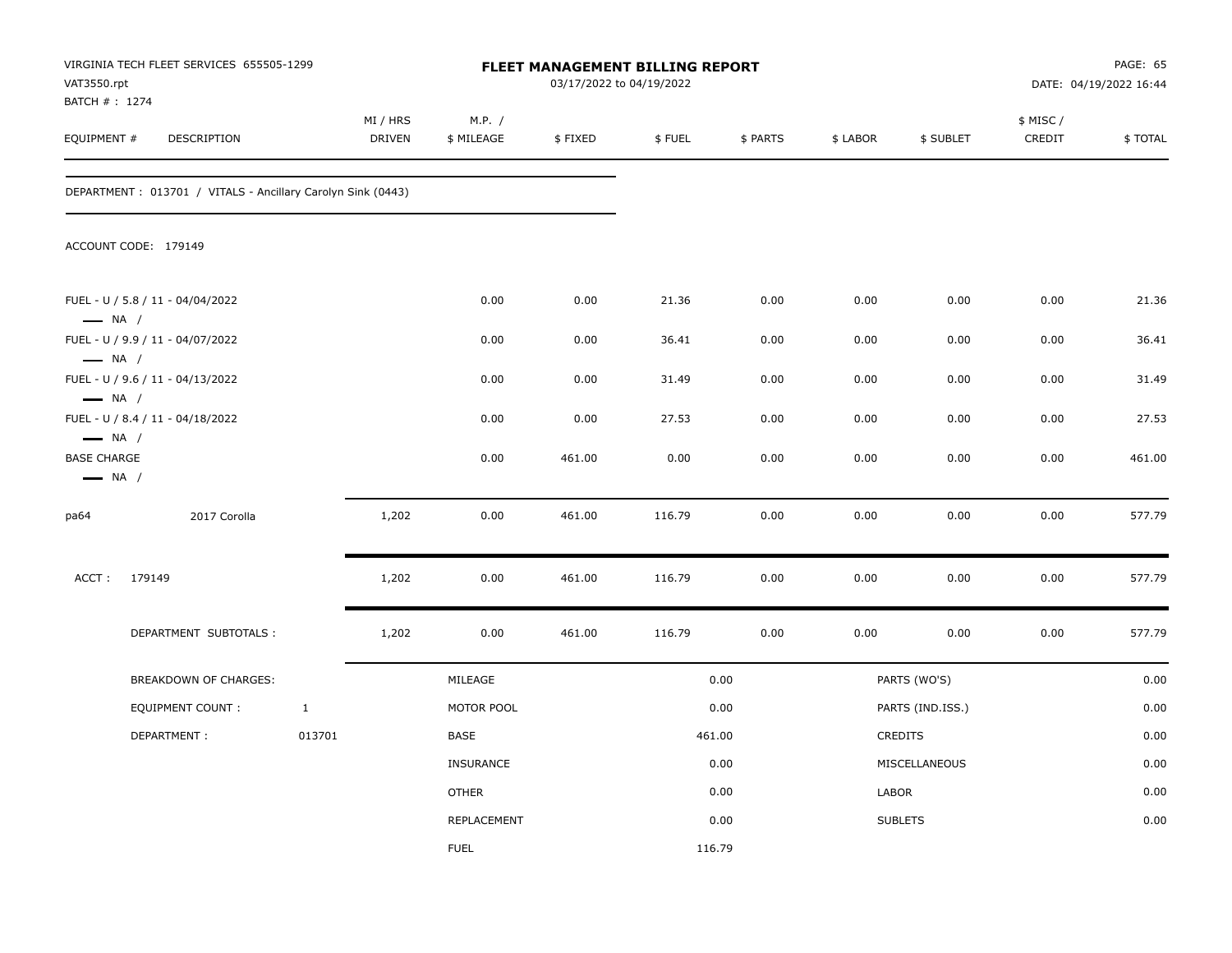| VAT3550.rpt<br>BATCH #: 1274 | VIRGINIA TECH FLEET SERVICES 655505-1299                                         |                           |                      |         | FLEET MANAGEMENT BILLING REPORT<br>03/17/2022 to 04/19/2022 |          |          |           |                    | PAGE: 66<br>DATE: 04/19/2022 16:44 |
|------------------------------|----------------------------------------------------------------------------------|---------------------------|----------------------|---------|-------------------------------------------------------------|----------|----------|-----------|--------------------|------------------------------------|
| EQUIPMENT #                  | DESCRIPTION                                                                      | MI / HRS<br><b>DRIVEN</b> | M.P. /<br>\$ MILEAGE | \$FIXED | \$FUEL                                                      | \$ PARTS | \$ LABOR | \$ SUBLET | \$ MISC/<br>CREDIT | \$TOTAL                            |
|                              | DEPARTMENT: 017100 / Reynolds Homestead - 463 Homestead Lane (0512) Critz, 24082 |                           |                      |         |                                                             |          |          |           |                    |                                    |
| ACCOUNT CODE: 548023         |                                                                                  |                           |                      |         |                                                             |          |          |           |                    |                                    |
| $\longrightarrow$ NA /       | FUEL - U / 34.7 / CC - 03/24/2022                                                |                           | 0.00                 | 0.00    | 136.55                                                      | 0.00     | 0.00     | 0.00      | 0.00               | 136.55                             |
| 68262S                       | 2007 COMPASS                                                                     | 922                       | 0.00                 | 0.00    | 136.55                                                      | 0.00     | 0.00     | 0.00      | 0.00               | 136.55                             |
| $\longrightarrow$ NA /       | FUEL - U / 33.2 / CC - 03/24/2022                                                |                           | 0.00                 | 0.00    | 138.19                                                      | 0.00     | 0.00     | 0.00      | 0.00               | 138.19                             |
| 68334S                       | 2016 BUS                                                                         | 334                       | 0.00                 | 0.00    | 138.19                                                      | 0.00     | 0.00     | 0.00      | 0.00               | 138.19                             |
| $\longrightarrow$ NA /       | FUEL - U / 16.8 / CC - 03/24/2022                                                |                           | 0.00                 | 0.00    | 58.72                                                       | 0.00     | 0.00     | 0.00      | 0.00               | 58.72                              |
| ereynolds                    | <b>2010 CANS</b>                                                                 | $\mathsf 0$               | 0.00                 | 0.00    | 58.72                                                       | 0.00     | 0.00     | 0.00      | 0.00               | 58.72                              |
| ACCT:<br>548023              |                                                                                  | 1,256                     | 0.00                 | 0.00    | 333.46                                                      | 0.00     | 0.00     | 0.00      | 0.00               | 333.46                             |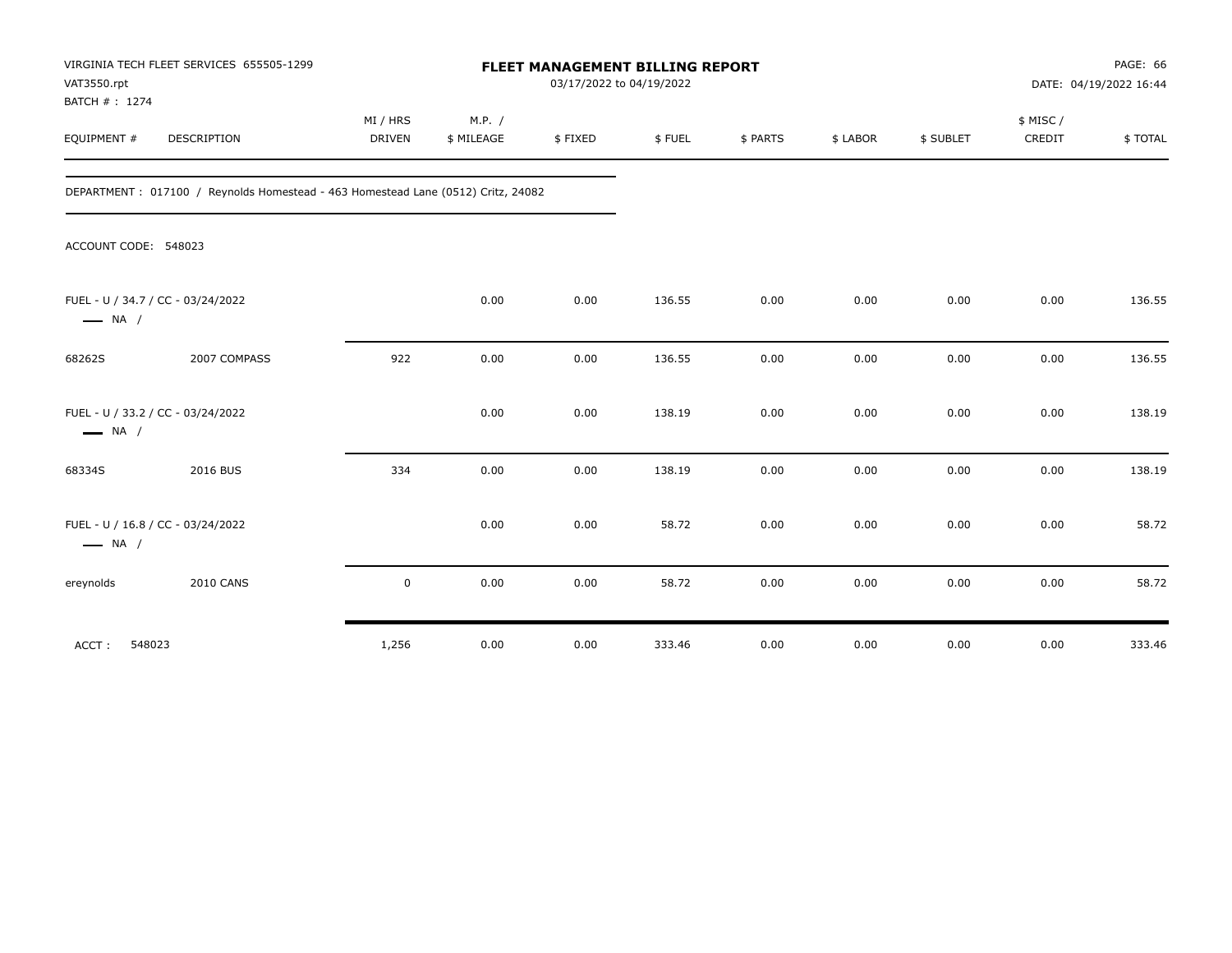| VIRGINIA TECH FLEET SERVICES 655505-1299<br>VAT3550.rpt<br>BATCH #: 1274 |        |                           |                      | 03/17/2022 to 04/19/2022 | <b>FLEET MANAGEMENT BILLING REPORT</b> |          |          |                  |                     | PAGE: 67<br>DATE: 04/19/2022 16:44 |
|--------------------------------------------------------------------------|--------|---------------------------|----------------------|--------------------------|----------------------------------------|----------|----------|------------------|---------------------|------------------------------------|
| EQUIPMENT #<br><b>DESCRIPTION</b>                                        |        | MI / HRS<br><b>DRIVEN</b> | M.P. /<br>\$ MILEAGE | \$FIXED                  | \$FUEL                                 | \$ PARTS | \$ LABOR | \$ SUBLET        | \$ MISC /<br>CREDIT | \$TOTAL                            |
| DEPARTMENT SUBTOTALS :                                                   |        | 1,256                     | 0.00                 | 0.00                     | 333.46                                 | 0.00     | 0.00     | 0.00             | 0.00                | 333.46                             |
| <b>BREAKDOWN OF CHARGES:</b>                                             |        |                           | MILEAGE              |                          |                                        | 0.00     |          | PARTS (WO'S)     |                     | 0.00                               |
| EQUIPMENT COUNT:                                                         | 3      |                           | MOTOR POOL           |                          |                                        | 0.00     |          | PARTS (IND.ISS.) |                     | 0.00                               |
| DEPARTMENT:                                                              | 017100 |                           | <b>BASE</b>          |                          |                                        | 0.00     |          | <b>CREDITS</b>   |                     | 0.00                               |
|                                                                          |        |                           | INSURANCE            |                          |                                        | 0.00     |          | MISCELLANEOUS    |                     | 0.00                               |
|                                                                          |        |                           | <b>OTHER</b>         |                          |                                        | 0.00     | LABOR    |                  |                     | 0.00                               |
|                                                                          |        |                           | REPLACEMENT          |                          |                                        | 0.00     |          | <b>SUBLETS</b>   |                     | 0.00                               |
|                                                                          |        |                           | <b>FUEL</b>          |                          |                                        | 333.46   |          |                  |                     |                                    |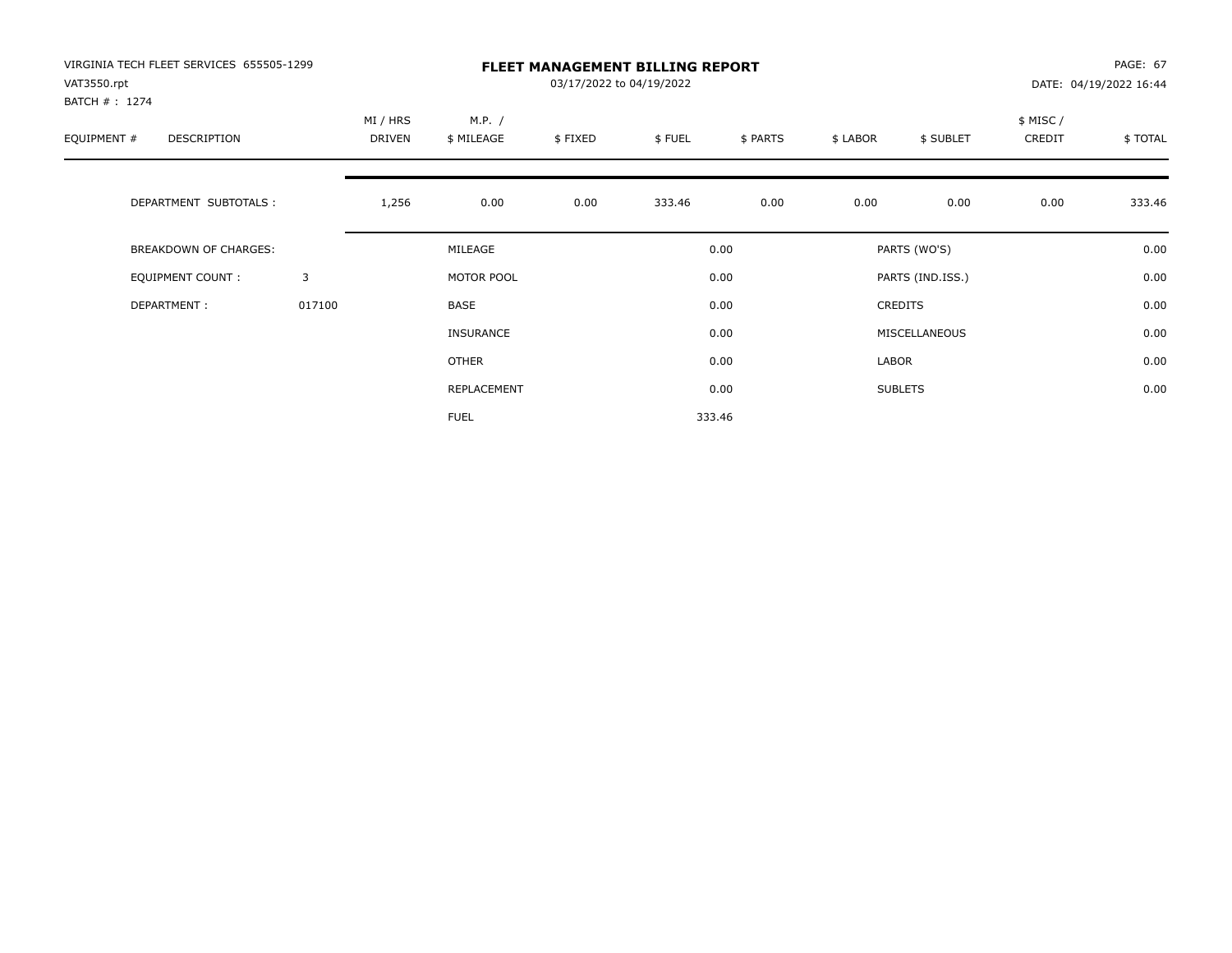| VAT3550.rpt<br>BATCH # : 1274 | VIRGINIA TECH FLEET SERVICES 655505-1299                                        |                           |                      | FLEET MANAGEMENT BILLING REPORT<br>03/17/2022 to 04/19/2022 |        |          |          |           |                    | PAGE: 68<br>DATE: 04/19/2022 16:44 |
|-------------------------------|---------------------------------------------------------------------------------|---------------------------|----------------------|-------------------------------------------------------------|--------|----------|----------|-----------|--------------------|------------------------------------|
| EQUIPMENT #                   | <b>DESCRIPTION</b>                                                              | MI / HRS<br><b>DRIVEN</b> | M.P. /<br>\$ MILEAGE | \$FIXED                                                     | \$FUEL | \$ PARTS | \$ LABOR | \$ SUBLET | \$ MISC/<br>CREDIT | \$TOTAL                            |
|                               | DEPARTMENT : 018300 / VT Carilion Research Inst 2 Riverside Circle Rke VA 24016 |                           |                      |                                                             |        |          |          |           |                    |                                    |
| ACCOUNT CODE: 118636          |                                                                                 |                           |                      |                                                             |        |          |          |           |                    |                                    |
| $\longrightarrow$ NA /        | FUEL - U / 41.5 / CC - 03/24/2022                                               |                           | 0.00                 | 0.00                                                        | 159.49 | 0.00     | 0.00     | 0.00      | 0.00               | 159.49                             |
| 68294S                        | 2015 COMPASS                                                                    | 1,065                     | 0.00                 | 0.00                                                        | 159.49 | 0.00     | 0.00     | 0.00      | 0.00               | 159.49                             |
| $\longrightarrow$ NA /        | FUEL - U / 9.1 / CC - 03/24/2022                                                |                           | 0.00                 | 0.00                                                        | 36.90  | 0.00     | 0.00     | 0.00      | 0.00               | 36.90                              |
| 71501s                        | 2016 Caravan                                                                    | 1,647                     | 0.00                 | 0.00                                                        | 36.90  | 0.00     | 0.00     | 0.00      | 0.00               | 36.90                              |
| $\longrightarrow$ NA /        | FUEL - U / 48.8 / CC - 03/24/2022                                               |                           | 0.00                 | 0.00                                                        | 193.22 | 0.00     | 0.00     | 0.00      | 0.00               | 193.22                             |
| 77347s                        | 2019 Caravan                                                                    | 1,072                     | 0.00                 | 0.00                                                        | 193.22 | 0.00     | 0.00     | 0.00      | 0.00               | 193.22                             |
| 118636<br>ACCT:               |                                                                                 | 3,784                     | 0.00                 | 0.00                                                        | 389.61 | 0.00     | 0.00     | 0.00      | 0.00               | 389.61                             |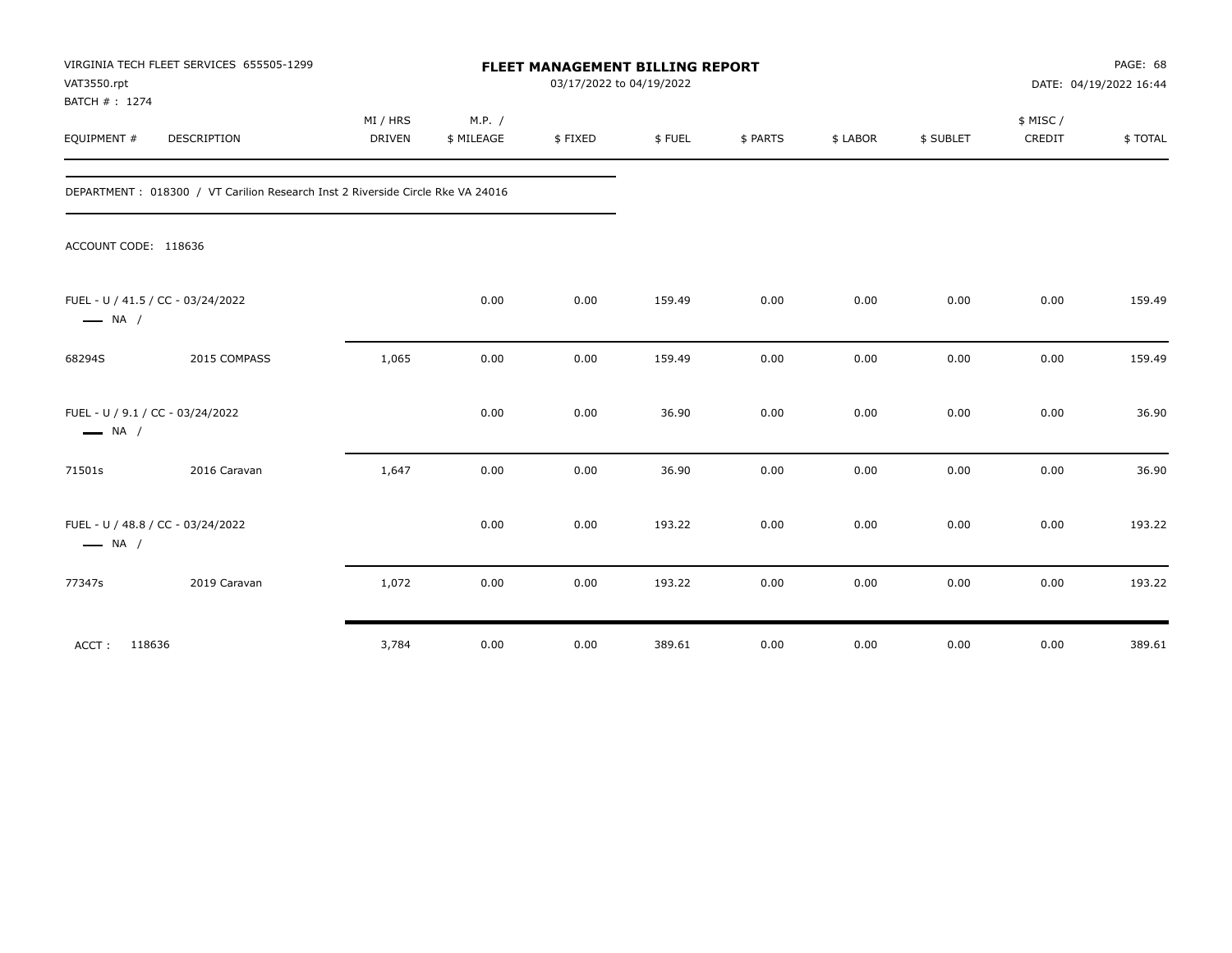| VIRGINIA TECH FLEET SERVICES 655505-1299<br>VAT3550.rpt<br>BATCH #: 1274 |        |                           |                      | 03/17/2022 to 04/19/2022 | <b>FLEET MANAGEMENT BILLING REPORT</b> |          |          |                  |                     | PAGE: 69<br>DATE: 04/19/2022 16:44 |
|--------------------------------------------------------------------------|--------|---------------------------|----------------------|--------------------------|----------------------------------------|----------|----------|------------------|---------------------|------------------------------------|
| EQUIPMENT #<br><b>DESCRIPTION</b>                                        |        | MI / HRS<br><b>DRIVEN</b> | M.P. /<br>\$ MILEAGE | \$FIXED                  | \$FUEL                                 | \$ PARTS | \$ LABOR | \$ SUBLET        | \$ MISC /<br>CREDIT | \$TOTAL                            |
| DEPARTMENT SUBTOTALS :                                                   |        | 3,784                     | 0.00                 | 0.00                     | 389.61                                 | 0.00     | 0.00     | 0.00             | 0.00                | 389.61                             |
| <b>BREAKDOWN OF CHARGES:</b>                                             |        |                           | MILEAGE              |                          |                                        | 0.00     |          | PARTS (WO'S)     |                     | 0.00                               |
| EQUIPMENT COUNT:                                                         | 3      |                           | MOTOR POOL           |                          |                                        | 0.00     |          | PARTS (IND.ISS.) |                     | 0.00                               |
| DEPARTMENT:                                                              | 018300 |                           | <b>BASE</b>          |                          |                                        | 0.00     |          | <b>CREDITS</b>   |                     | 0.00                               |
|                                                                          |        |                           | INSURANCE            |                          |                                        | 0.00     |          | MISCELLANEOUS    |                     | 0.00                               |
|                                                                          |        |                           | OTHER                |                          |                                        | 0.00     | LABOR    |                  |                     | 0.00                               |
|                                                                          |        |                           | REPLACEMENT          |                          |                                        | 0.00     |          | <b>SUBLETS</b>   |                     | 0.00                               |
|                                                                          |        |                           | <b>FUEL</b>          |                          |                                        | 389.61   |          |                  |                     |                                    |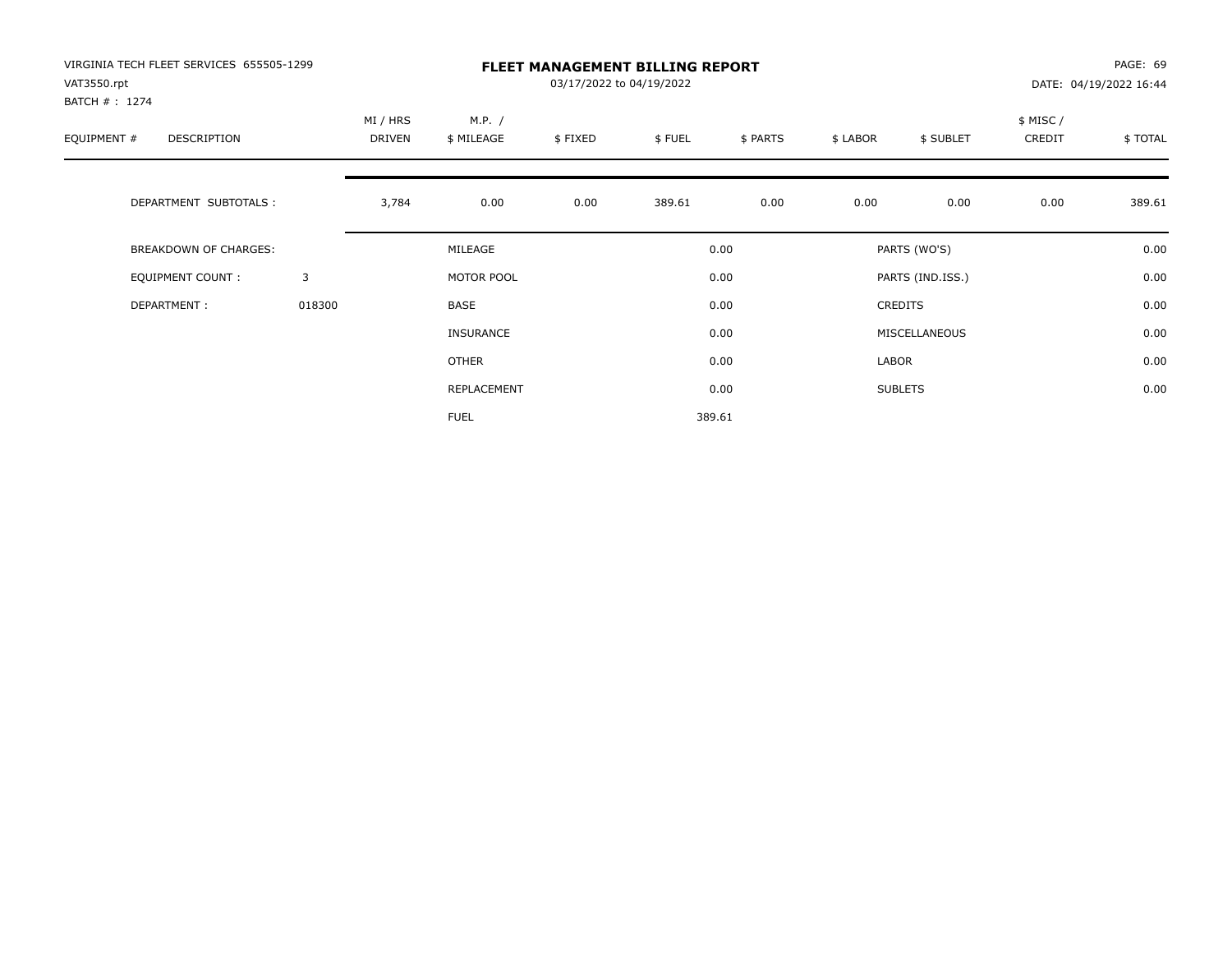| VAT3550.rpt<br>BATCH #: 1274 | VIRGINIA TECH FLEET SERVICES 655505-1299                                        |                    |                      | FLEET MANAGEMENT BILLING REPORT<br>03/17/2022 to 04/19/2022 |        |          |          |           |                    | <b>PAGE: 70</b><br>DATE: 04/19/2022 16:44 |
|------------------------------|---------------------------------------------------------------------------------|--------------------|----------------------|-------------------------------------------------------------|--------|----------|----------|-----------|--------------------|-------------------------------------------|
| EQUIPMENT #                  | DESCRIPTION                                                                     | MI / HRS<br>DRIVEN | M.P. /<br>\$ MILEAGE | \$FIXED                                                     | \$FUEL | \$ PARTS | \$ LABOR | \$ SUBLET | \$ MISC/<br>CREDIT | \$TOTAL                                   |
|                              | DEPARTMENT: 021200 / Central District 150B Slayton Ave Ste 112D, Danville 24540 |                    |                      |                                                             |        |          |          |           |                    |                                           |
| ACCOUNT CODE: 140164         |                                                                                 |                    |                      |                                                             |        |          |          |           |                    |                                           |
| $\longrightarrow$ NA /       | FUEL - U / 10.5 / CC - 03/24/2022                                               |                    | 0.00                 | 0.00                                                        | 38.86  | 0.00     | 0.00     | 0.00      | 0.00               | 38.86                                     |
| 80220S                       | 2019 Express 3500                                                               | 211                | 0.00                 | 0.00                                                        | 38.86  | 0.00     | 0.00     | 0.00      | 0.00               | 38.86                                     |
| ACCT: 140164                 |                                                                                 | 211                | 0.00                 | 0.00                                                        | 38.86  | 0.00     | 0.00     | 0.00      | 0.00               | 38.86                                     |
| ACCOUNT CODE: 230128         |                                                                                 |                    |                      |                                                             |        |          |          |           |                    |                                           |
| $\longrightarrow$ NA /       | FUEL - U / 13.5 / CC - 03/24/2022                                               |                    | 0.00                 | 0.00                                                        | 48.44  | 0.00     | 0.00     | 0.00      | 0.00               | 48.44                                     |
| 48465S                       | 2003 SAVANA                                                                     | 227                | 0.00                 | 0.00                                                        | 48.44  | 0.00     | 0.00     | 0.00      | 0.00               | 48.44                                     |
| $\longrightarrow$ NA /       | FUEL - U / 18.8 / CC - 03/24/2022                                               |                    | 0.00                 | 0.00                                                        | 80.00  | 0.00     | 0.00     | 0.00      | 0.00               | 80.00                                     |
| 48470S                       | 2003 SAVANA                                                                     | 217                | 0.00                 | 0.00                                                        | 80.00  | 0.00     | 0.00     | 0.00      | 0.00               | 80.00                                     |
| $\longrightarrow$ NA /       | FUEL - U / 14.5 / CC - 03/24/2022                                               |                    | 0.00                 | 0.00                                                        | 59.83  | 0.00     | 0.00     | 0.00      | 0.00               | 59.83                                     |
| 57597s                       | 2009 Caravan                                                                    | 250                | 0.00                 | 0.00                                                        | 59.83  | 0.00     | 0.00     | 0.00      | 0.00               | 59.83                                     |
|                              | FUEL - U / 133.4 / CC - 03/24/2022                                              |                    | 0.00                 | 0.00                                                        | 525.32 | 0.00     | 0.00     | 0.00      | 0.00               | 525.32                                    |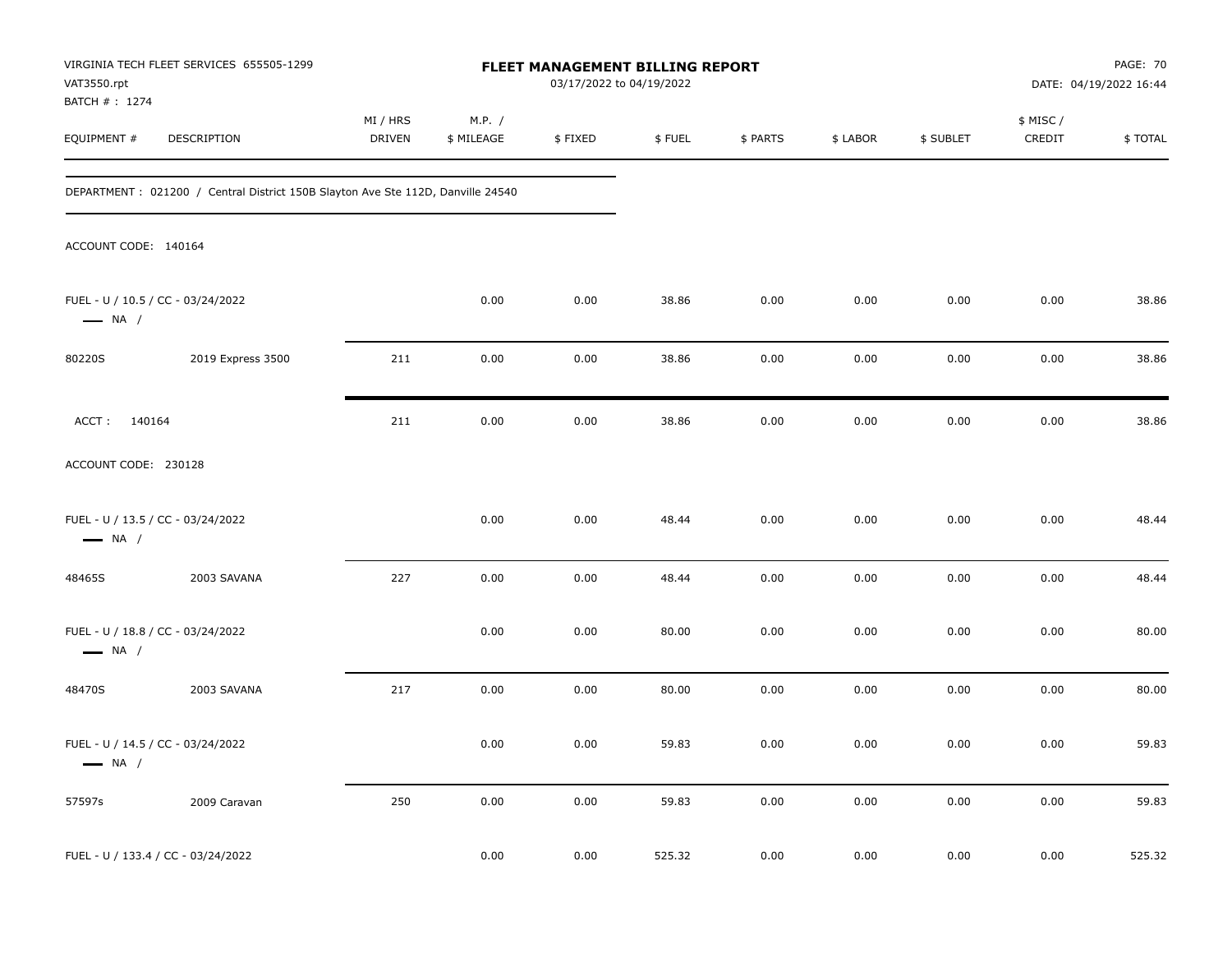| VAT3550.rpt<br>BATCH #: 1274                                | VIRGINIA TECH FLEET SERVICES 655505-1299                                        |                           |                      |         | FLEET MANAGEMENT BILLING REPORT<br>03/17/2022 to 04/19/2022 |          |          |           |                     | <b>PAGE: 71</b><br>DATE: 04/19/2022 16:44 |
|-------------------------------------------------------------|---------------------------------------------------------------------------------|---------------------------|----------------------|---------|-------------------------------------------------------------|----------|----------|-----------|---------------------|-------------------------------------------|
| EQUIPMENT #                                                 | <b>DESCRIPTION</b>                                                              | MI / HRS<br><b>DRIVEN</b> | M.P. /<br>\$ MILEAGE | \$FIXED | \$FUEL                                                      | \$ PARTS | \$ LABOR | \$ SUBLET | \$ MISC /<br>CREDIT | \$TOTAL                                   |
|                                                             | DEPARTMENT: 021200 / Central District 150B Slayton Ave Ste 112D, Danville 24540 |                           |                      |         |                                                             |          |          |           |                     |                                           |
| $\longrightarrow$ NA /                                      |                                                                                 |                           |                      |         |                                                             |          |          |           |                     |                                           |
| 65622S                                                      | 2013 F250                                                                       | 1,917                     | 0.00                 | 0.00    | 525.32                                                      | 0.00     | 0.00     | 0.00      | 0.00                | 525.32                                    |
| FUEL - U / 21.5 / CC - 03/24/2022<br>$\longrightarrow$ NA / |                                                                                 |                           | 0.00                 | 0.00    | 89.95                                                       | 0.00     | 0.00     | 0.00      | 0.00                | 89.95                                     |
| 68268S                                                      | 2014 ECONLINE                                                                   | 299                       | 0.00                 | 0.00    | 89.95                                                       | 0.00     | 0.00     | 0.00      | 0.00                | 89.95                                     |
| FUEL - U / 24.8 / CC - 03/24/2022<br>$\longrightarrow$ NA / |                                                                                 |                           | 0.00                 | 0.00    | 99.56                                                       | 0.00     | 0.00     | 0.00      | 0.00                | 99.56                                     |
| 71582s                                                      | 2012 IMPALA                                                                     | 639                       | 0.00                 | 0.00    | 99.56                                                       | 0.00     | 0.00     | 0.00      | 0.00                | 99.56                                     |
| FUEL - U / 32.9 / CC - 03/24/2022<br>$\longrightarrow$ NA / |                                                                                 |                           | 0.00                 | 0.00    | 135.00                                                      | 0.00     | 0.00     | 0.00      | 0.00                | 135.00                                    |
| 79420s                                                      | 2018 Caravan                                                                    | 799                       | 0.00                 | 0.00    | 135.00                                                      | 0.00     | 0.00     | 0.00      | 0.00                | 135.00                                    |
| ACCT:<br>230128                                             |                                                                                 | 4,348                     | 0.00                 | 0.00    | 1,038.10                                                    | 0.00     | 0.00     | 0.00      | 0.00                | 1,038.10                                  |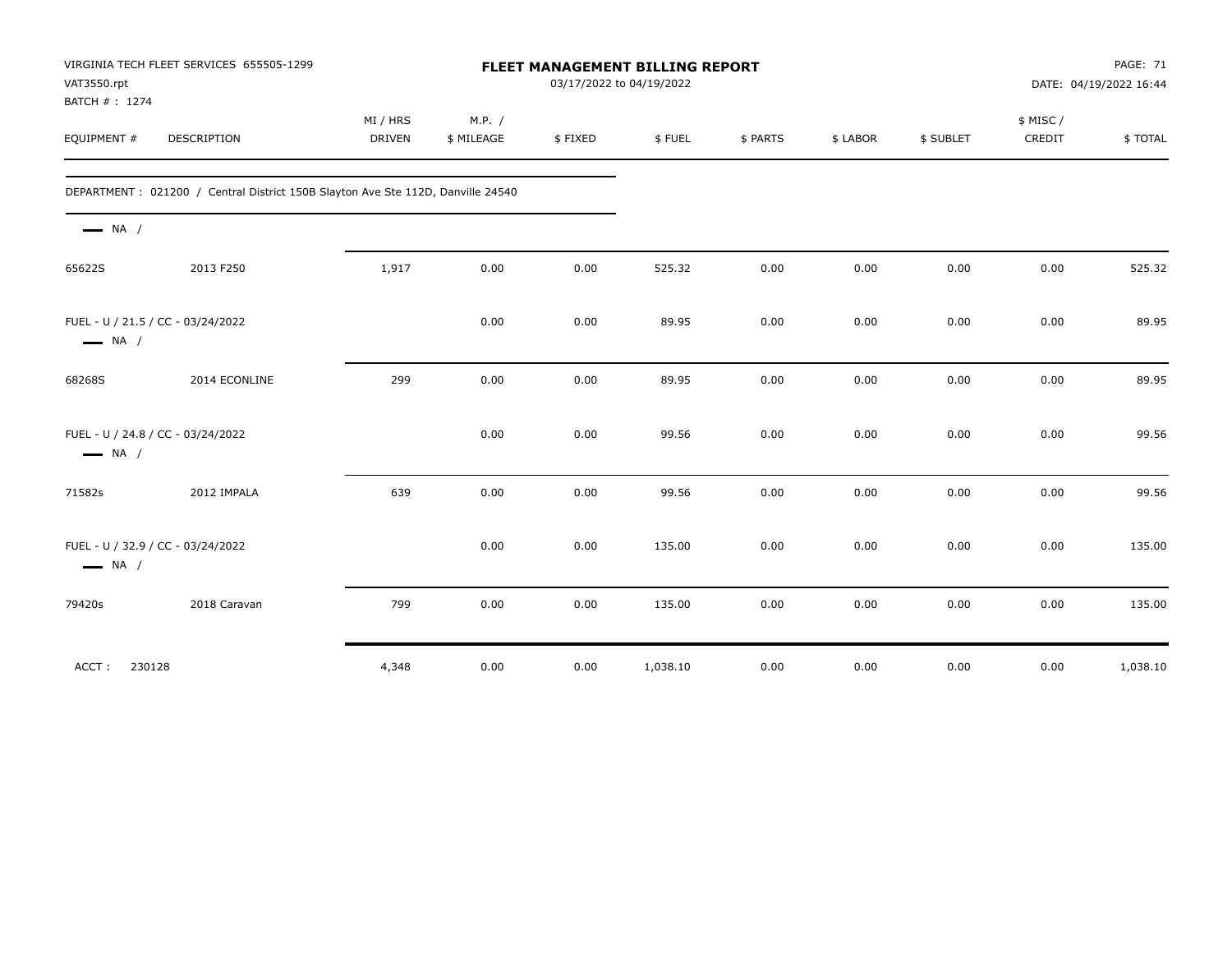| VIRGINIA TECH FLEET SERVICES 655505-1299<br>VAT3550.rpt |        |          |                  |         | <b>FLEET MANAGEMENT BILLING REPORT</b><br>03/17/2022 to 04/19/2022 |          |          |                  |          | PAGE: 72               |
|---------------------------------------------------------|--------|----------|------------------|---------|--------------------------------------------------------------------|----------|----------|------------------|----------|------------------------|
| BATCH #: 1274                                           |        |          |                  |         |                                                                    |          |          |                  |          | DATE: 04/19/2022 16:44 |
|                                                         |        | MI / HRS | M.P. /           |         |                                                                    |          |          |                  | \$ MISC/ |                        |
| EQUIPMENT #<br>DESCRIPTION                              |        | DRIVEN   | \$ MILEAGE       | \$FIXED | \$FUEL                                                             | \$ PARTS | \$ LABOR | \$ SUBLET        | CREDIT   | \$ TOTAL               |
| DEPARTMENT SUBTOTALS :                                  |        | 4,559    | 0.00             | 0.00    | 1,076.96                                                           | 0.00     | 0.00     | 0.00             | 0.00     | 1,076.96               |
| <b>BREAKDOWN OF CHARGES:</b>                            |        |          | MILEAGE          |         |                                                                    | 0.00     |          | PARTS (WO'S)     |          | 0.00                   |
| EQUIPMENT COUNT:                                        | 8      |          | MOTOR POOL       |         |                                                                    | 0.00     |          | PARTS (IND.ISS.) |          | 0.00                   |
| DEPARTMENT:                                             | 021200 |          | BASE             |         |                                                                    | 0.00     |          | <b>CREDITS</b>   |          | 0.00                   |
|                                                         |        |          | <b>INSURANCE</b> |         |                                                                    | 0.00     |          | MISCELLANEOUS    |          | 0.00                   |
|                                                         |        |          | OTHER            |         |                                                                    | 0.00     | LABOR    |                  |          | 0.00                   |
|                                                         |        |          | REPLACEMENT      |         |                                                                    | 0.00     |          | <b>SUBLETS</b>   |          | 0.00                   |
|                                                         |        |          | <b>FUEL</b>      |         | 1,076.96                                                           |          |          |                  |          |                        |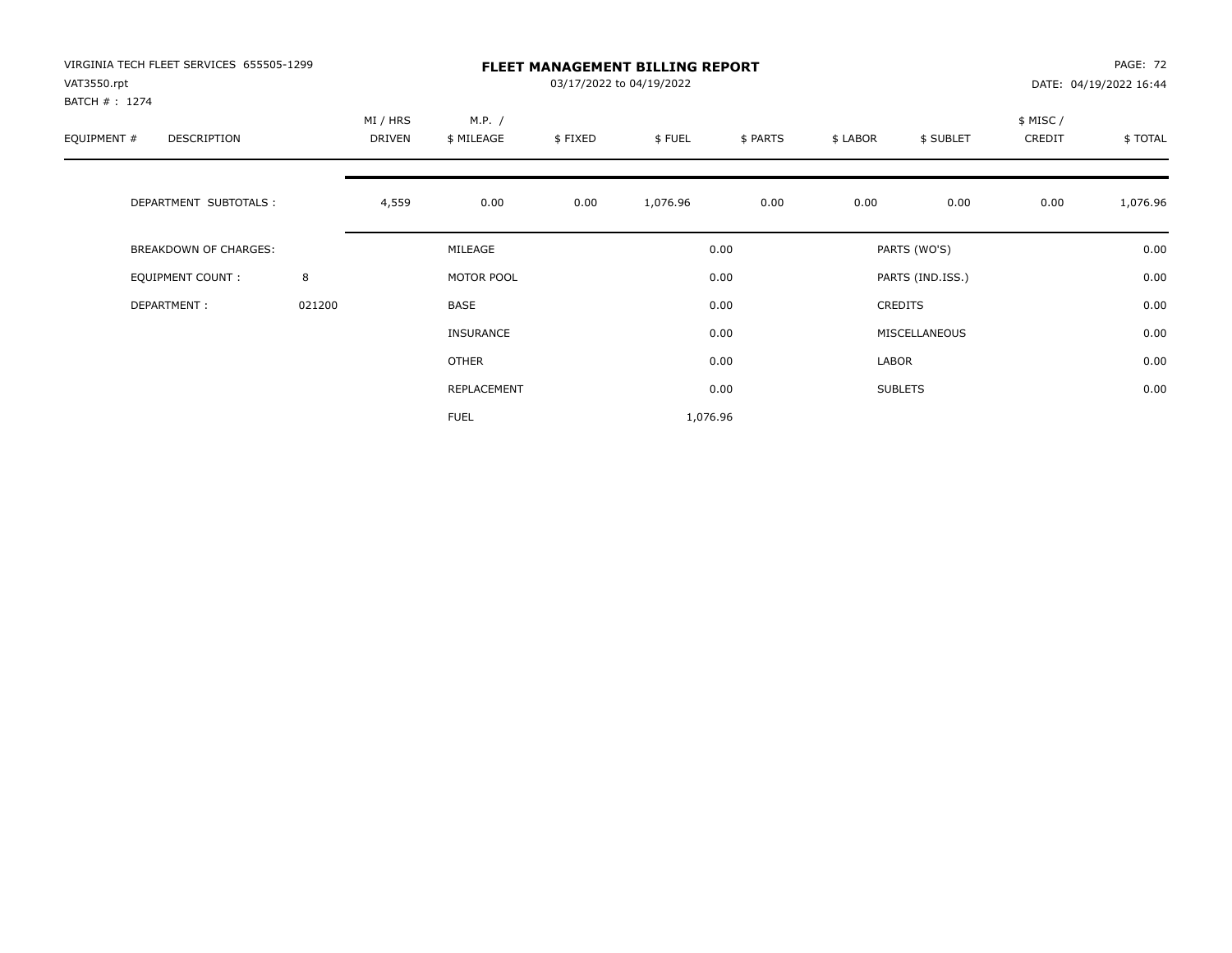| VAT3550.rpt                  | VIRGINIA TECH FLEET SERVICES 655505-1299                                 |                    |                      | FLEET MANAGEMENT BILLING REPORT<br>03/17/2022 to 04/19/2022 |        |          |          |           |                     | PAGE: 73<br>DATE: 04/19/2022 16:44 |
|------------------------------|--------------------------------------------------------------------------|--------------------|----------------------|-------------------------------------------------------------|--------|----------|----------|-----------|---------------------|------------------------------------|
| BATCH #: 1274<br>EQUIPMENT # | DESCRIPTION                                                              | MI / HRS<br>DRIVEN | M.P. /<br>\$ MILEAGE | \$FIXED                                                     | \$FUEL | \$ PARTS | \$ LABOR | \$ SUBLET | \$ MISC /<br>CREDIT | \$TOTAL                            |
|                              | DEPARTMENT : 021300 / VCE-SE District 6321 Holland Rd. Suffolk, VA 23437 |                    |                      |                                                             |        |          |          |           |                     |                                    |
| ACCOUNT CODE: 141156         |                                                                          |                    |                      |                                                             |        |          |          |           |                     |                                    |
| $\longrightarrow$ NA /       | FUEL - U / 13.6 / CC - 03/24/2022                                        |                    | 0.00                 | 0.00                                                        | 61.07  | 0.00     | 0.00     | 0.00      | 0.00                | 61.07                              |
| 79423s                       | 2020 Rogue                                                               | 404                | 0.00                 | 0.00                                                        | 61.07  | 0.00     | 0.00     | 0.00      | 0.00                | 61.07                              |
| $\longrightarrow$ NA /       | FUEL - U / 12.9 / CC - 03/24/2022                                        |                    | 0.00                 | 0.00                                                        | 53.01  | 0.00     | 0.00     | 0.00      | 0.00                | 53.01                              |
| 80224S                       | 2021 Rogue                                                               | 735                | 0.00                 | 0.00                                                        | 53.01  | 0.00     | 0.00     | 0.00      | 0.00                | 53.01                              |
| ACCT: 141156                 |                                                                          | 1,139              | 0.00                 | 0.00                                                        | 114.08 | 0.00     | 0.00     | 0.00      | 0.00                | 114.08                             |
| ACCOUNT CODE: 230372         |                                                                          |                    |                      |                                                             |        |          |          |           |                     |                                    |
| $\longrightarrow$ NA /       | FUEL - U / 15.1 / CC - 03/24/2022                                        |                    | 0.00                 | 0.00                                                        | 52.10  | 0.00     | 0.00     | 0.00      | 0.00                | 52.10                              |
| 68316s                       | 2016 IMPALA                                                              | 440                | 0.00                 | 0.00                                                        | 52.10  | 0.00     | 0.00     | 0.00      | 0.00                | 52.10                              |
| $\longrightarrow$ NA /       | FUEL - U / 30.4 / CC - 03/24/2022                                        |                    | 0.00                 | 0.00                                                        | 123.00 | 0.00     | 0.00     | 0.00      | 0.00                | 123.00                             |
| 68343s                       | 2016 IMPALA                                                              | 1,106              | 0.00                 | 0.00                                                        | 123.00 | 0.00     | 0.00     | 0.00      | 0.00                | 123.00                             |
|                              | FUEL - U / 12.3 / CC - 03/24/2022                                        |                    | 0.00                 | 0.00                                                        | 51.22  | 0.00     | 0.00     | 0.00      | 0.00                | 51.22                              |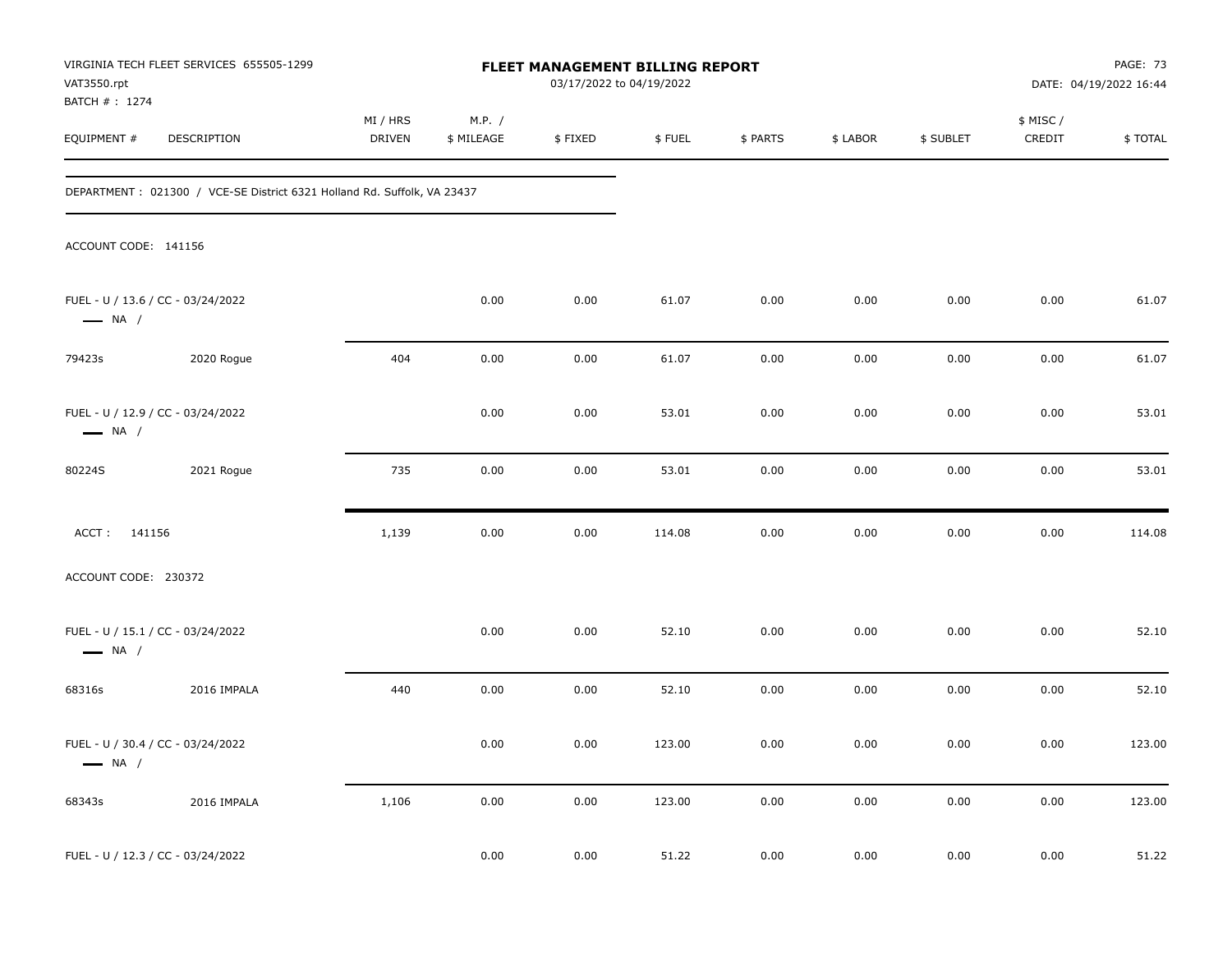| VAT3550.rpt<br>BATCH #: 1274 | VIRGINIA TECH FLEET SERVICES 655505-1299                                 |        |                           |                      | 03/17/2022 to 04/19/2022 | <b>FLEET MANAGEMENT BILLING REPORT</b> |          |              |                  |                    | <b>PAGE: 74</b><br>DATE: 04/19/2022 16:44 |
|------------------------------|--------------------------------------------------------------------------|--------|---------------------------|----------------------|--------------------------|----------------------------------------|----------|--------------|------------------|--------------------|-------------------------------------------|
| EQUIPMENT #                  | DESCRIPTION                                                              |        | MI / HRS<br><b>DRIVEN</b> | M.P. /<br>\$ MILEAGE | \$FIXED                  | \$FUEL                                 | \$ PARTS | \$ LABOR     | \$ SUBLET        | \$ MISC/<br>CREDIT | \$TOTAL                                   |
|                              | DEPARTMENT : 021300 / VCE-SE District 6321 Holland Rd. Suffolk, VA 23437 |        |                           |                      |                          |                                        |          |              |                  |                    |                                           |
| $\longrightarrow$ NA /       |                                                                          |        |                           |                      |                          |                                        |          |              |                  |                    |                                           |
| 79428s                       | 2020 Rogue                                                               |        | $\mathbf 0$               | 0.00                 | 0.00                     | 51.22                                  | 0.00     | 0.00         | 0.00             | 0.00               | 51.22                                     |
| ACCT:                        | 230372                                                                   |        | 1,546                     | 0.00                 | 0.00                     | 226.32                                 | 0.00     | 0.00         | 0.00             | 0.00               | 226.32                                    |
|                              | DEPARTMENT SUBTOTALS :                                                   |        | 2,685                     | 0.00                 | 0.00                     | 340.40                                 | 0.00     | 0.00         | 0.00             | 0.00               | 340.40                                    |
|                              | <b>BREAKDOWN OF CHARGES:</b>                                             |        |                           | MILEAGE              |                          |                                        | 0.00     |              | PARTS (WO'S)     |                    | 0.00                                      |
|                              | <b>EQUIPMENT COUNT:</b>                                                  | 5      |                           | MOTOR POOL           |                          |                                        | 0.00     |              | PARTS (IND.ISS.) |                    | 0.00                                      |
|                              | DEPARTMENT:                                                              | 021300 |                           | BASE                 |                          |                                        | 0.00     |              | <b>CREDITS</b>   |                    | 0.00                                      |
|                              |                                                                          |        |                           | <b>INSURANCE</b>     |                          |                                        | 0.00     |              | MISCELLANEOUS    |                    | 0.00                                      |
|                              |                                                                          |        |                           | <b>OTHER</b>         |                          |                                        | 0.00     | <b>LABOR</b> |                  |                    | 0.00                                      |
|                              |                                                                          |        |                           | REPLACEMENT          |                          |                                        | 0.00     |              | <b>SUBLETS</b>   |                    | 0.00                                      |
|                              |                                                                          |        |                           | <b>FUEL</b>          |                          | 340.40                                 |          |              |                  |                    |                                           |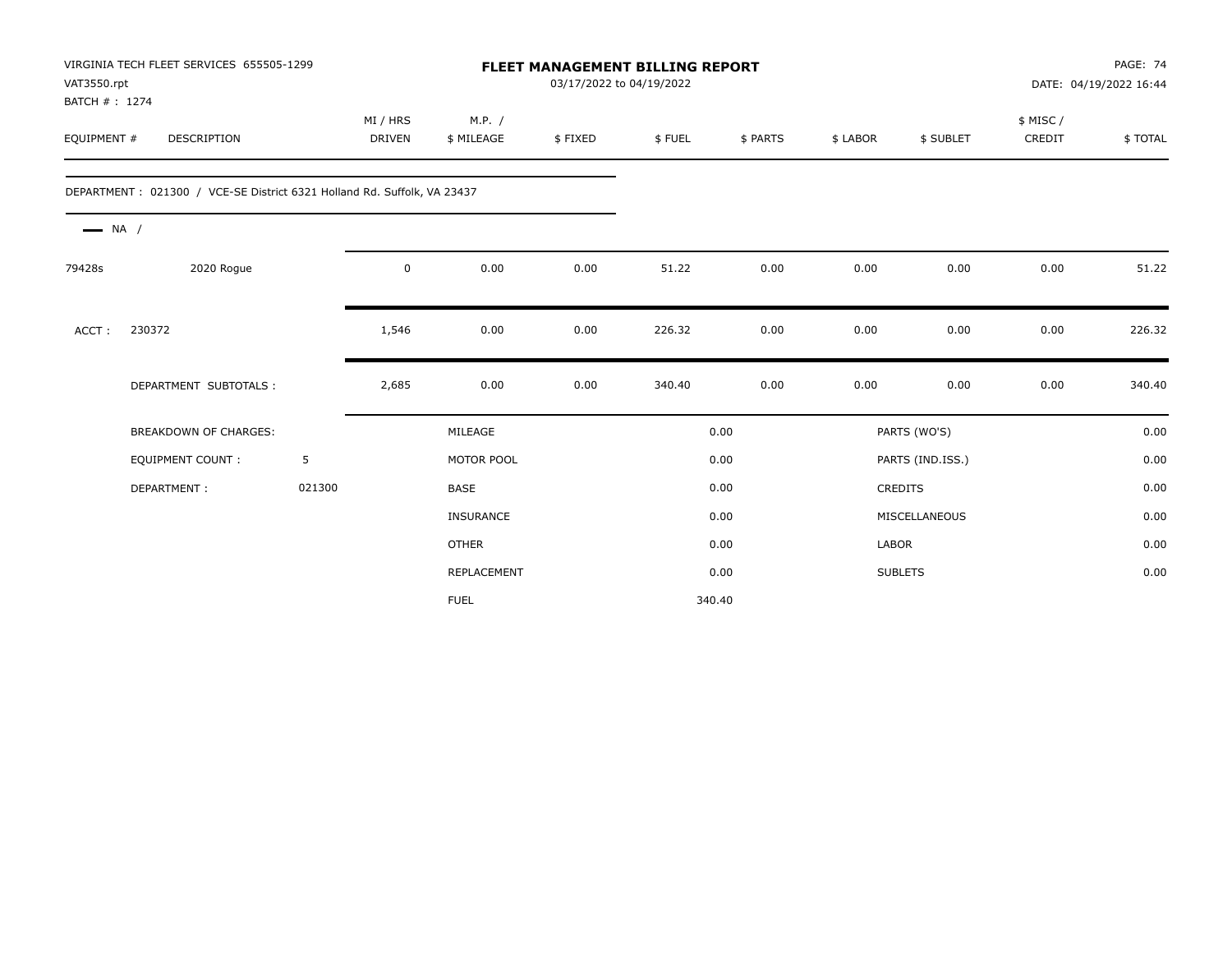| VAT3550.rpt                                       | VIRGINIA TECH FLEET SERVICES 655505-1299<br>BATCH #: 1274                         |                           |                      |         | FLEET MANAGEMENT BILLING REPORT<br>03/17/2022 to 04/19/2022 |          |          |           |                     | <b>PAGE: 75</b><br>DATE: 04/19/2022 16:44 |
|---------------------------------------------------|-----------------------------------------------------------------------------------|---------------------------|----------------------|---------|-------------------------------------------------------------|----------|----------|-----------|---------------------|-------------------------------------------|
| EQUIPMENT #                                       | <b>DESCRIPTION</b>                                                                | MI / HRS<br><b>DRIVEN</b> | M.P. /<br>\$ MILEAGE | \$FIXED | \$FUEL                                                      | \$ PARTS | \$ LABOR | \$ SUBLET | \$ MISC /<br>CREDIT | \$TOTAL                                   |
|                                                   | DEPARTMENT: 021600 / Northern Dist 2322 BlueStoneHillsDr St140 Harrisonburg 22801 |                           |                      |         |                                                             |          |          |           |                     |                                           |
| ACCOUNT CODE: 140264                              |                                                                                   |                           |                      |         |                                                             |          |          |           |                     |                                           |
| $\longrightarrow$ NA /                            | FUEL - U / 60.4 / CC - 03/24/2022                                                 |                           | 0.00                 | 0.00    | 230.99                                                      | 0.00     | 0.00     | 0.00      | 0.00                | 230.99                                    |
| 60244s                                            | 2011 IMPALA                                                                       | 1,699                     | 0.00                 | 0.00    | 230.99                                                      | 0.00     | 0.00     | 0.00      | 0.00                | 230.99                                    |
| $\longrightarrow$ NA /                            | FUEL - U / 8.3 / CC - 03/24/2022                                                  |                           | 0.00                 | 0.00    | 34.45                                                       | 0.00     | 0.00     | 0.00      | 0.00                | 34.45                                     |
| 74609s                                            | 2010 INSIGHT                                                                      | 336                       | 0.00                 | 0.00    | 34.45                                                       | 0.00     | 0.00     | 0.00      | 0.00                | 34.45                                     |
| WORK ORDER # 0000113102<br>$\longrightarrow$ NA / |                                                                                   |                           | 0.00                 | 0.00    | 0.00                                                        | 0.00     | 0.00     | 50.00     | 0.00                | 50.00                                     |
| 81711S                                            | 2022 ESCAPE                                                                       | $\mathbf 0$               | 0.00                 | 0.00    | 0.00                                                        | 0.00     | 0.00     | 50.00     | 0.00                | 50.00                                     |
| 140264<br>ACCT:                                   |                                                                                   | 2,035                     | 0.00                 | 0.00    | 265.44                                                      | 0.00     | 0.00     | 50.00     | 0.00                | 315.44                                    |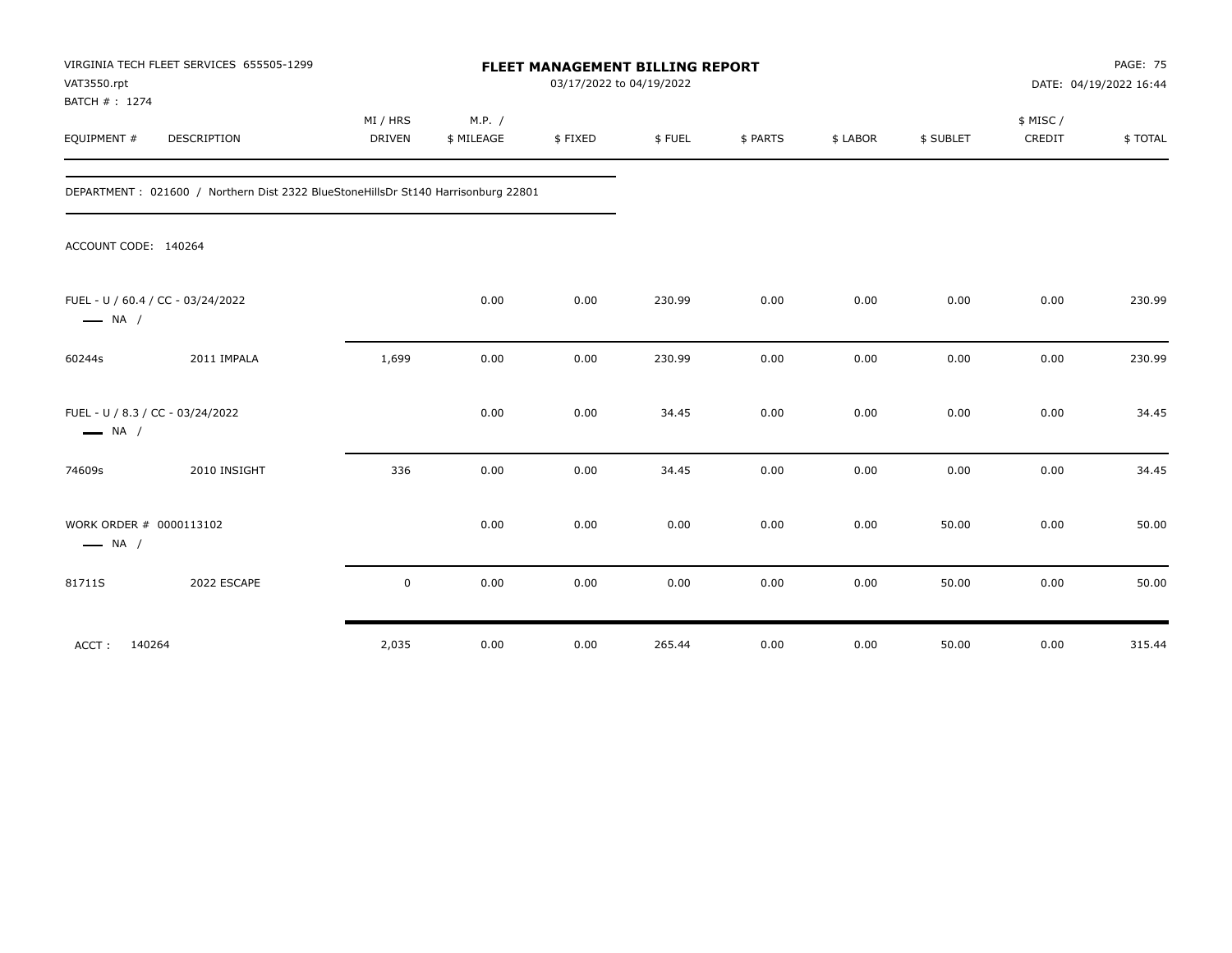| VIRGINIA TECH FLEET SERVICES 655505-1299<br>VAT3550.rpt |        | <b>FLEET MANAGEMENT BILLING REPORT</b><br>03/17/2022 to 04/19/2022<br>DATE: 04/19/2022 16:44 |                      |         |        |          |          |                  |                    |          |
|---------------------------------------------------------|--------|----------------------------------------------------------------------------------------------|----------------------|---------|--------|----------|----------|------------------|--------------------|----------|
| BATCH #: 1274<br>EQUIPMENT #<br>DESCRIPTION             |        | MI / HRS<br>DRIVEN                                                                           | M.P. /<br>\$ MILEAGE | \$FIXED | \$FUEL | \$ PARTS | \$ LABOR | \$ SUBLET        | \$ MISC/<br>CREDIT | \$ TOTAL |
| DEPARTMENT SUBTOTALS :                                  |        | 2,035                                                                                        | 0.00                 | 0.00    | 265.44 | 0.00     | 0.00     | 50.00            | 0.00               | 315.44   |
| BREAKDOWN OF CHARGES:                                   |        |                                                                                              | MILEAGE              |         |        | 0.00     |          | PARTS (WO'S)     |                    | 0.00     |
| <b>EQUIPMENT COUNT:</b>                                 | 3      |                                                                                              | MOTOR POOL           |         |        | 0.00     |          | PARTS (IND.ISS.) |                    | 0.00     |
| DEPARTMENT:                                             | 021600 |                                                                                              | <b>BASE</b>          |         |        | 0.00     |          | <b>CREDITS</b>   |                    | 0.00     |
|                                                         |        |                                                                                              | INSURANCE            |         |        | 0.00     |          | MISCELLANEOUS    |                    | 0.00     |
|                                                         |        |                                                                                              | OTHER                |         |        | 0.00     | LABOR    |                  |                    | 0.00     |
|                                                         |        |                                                                                              | REPLACEMENT          |         |        | 0.00     |          | <b>SUBLETS</b>   |                    | 50.00    |
|                                                         |        |                                                                                              | <b>FUEL</b>          |         |        | 265.44   |          |                  |                    |          |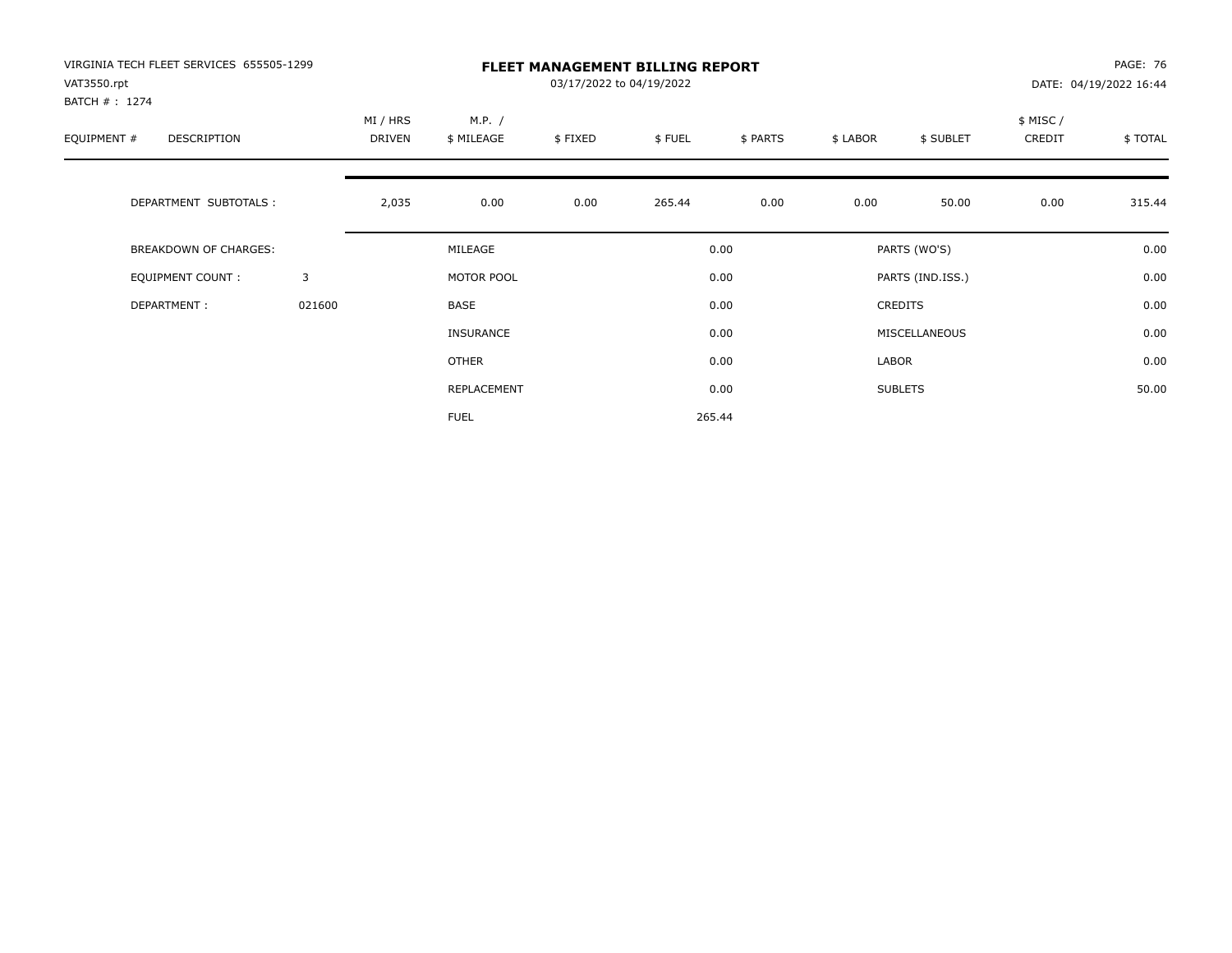| VAT3550.rpt                   | VIRGINIA TECH FLEET SERVICES 655505-1299                            |                           |                      | FLEET MANAGEMENT BILLING REPORT<br>03/17/2022 to 04/19/2022 |        |          |          |           |                     | <b>PAGE: 77</b><br>DATE: 04/19/2022 16:44 |
|-------------------------------|---------------------------------------------------------------------|---------------------------|----------------------|-------------------------------------------------------------|--------|----------|----------|-----------|---------------------|-------------------------------------------|
| BATCH # : 1274<br>EQUIPMENT # | <b>DESCRIPTION</b>                                                  | MI / HRS<br><b>DRIVEN</b> | M.P. /<br>\$ MILEAGE | \$FIXED                                                     | \$FUEL | \$ PARTS | \$ LABOR | \$ SUBLET | \$ MISC /<br>CREDIT | \$ TOTAL                                  |
|                               | DEPARTMENT: 021700 / Southwest District PO Box 1955, Abingdon 24212 |                           |                      |                                                             |        |          |          |           |                     |                                           |
| ACCOUNT CODE: 140281          |                                                                     |                           |                      |                                                             |        |          |          |           |                     |                                           |
| $\longrightarrow$ NA /        | FUEL - U / 37.9 / CC - 03/24/2022                                   |                           | 0.00                 | 0.00                                                        | 143.45 | 0.00     | 0.00     | 0.00      | 0.00                | 143.45                                    |
| 58817s                        | 2009 IMPALA                                                         | 864                       | 0.00                 | 0.00                                                        | 143.45 | 0.00     | 0.00     | 0.00      | 0.00                | 143.45                                    |
| $\longrightarrow$ NA /        | FUEL - U / 102.7 / CC - 03/24/2022                                  |                           | 0.00                 | 0.00                                                        | 392.39 | 0.00     | 0.00     | 0.00      | 0.00                | 392.39                                    |
| 77316s                        | 2018 Caravan                                                        | 2,269                     | 0.00                 | 0.00                                                        | 392.39 | 0.00     | 0.00     | 0.00      | 0.00                | 392.39                                    |
| $\longrightarrow$ NA /        | FUEL - U / 48.8 / CC - 03/24/2022                                   |                           | 0.00                 | 0.00                                                        | 199.24 | 0.00     | 0.00     | 0.00      | 0.00                | 199.24                                    |
| 77317s                        | 2017 Caravan                                                        | 1,365                     | 0.00                 | 0.00                                                        | 199.24 | 0.00     | 0.00     | 0.00      | 0.00                | 199.24                                    |
| $\longrightarrow$ NA /        | FUEL - U / 31.4 / CC - 03/24/2022                                   |                           | 0.00                 | 0.00                                                        | 106.39 | 0.00     | 0.00     | 0.00      | 0.00                | 106.39                                    |
| 80241S                        | 2019 Caravan                                                        | 872                       | 0.00                 | 0.00                                                        | 106.39 | 0.00     | 0.00     | 0.00      | 0.00                | 106.39                                    |
| $\longrightarrow$ NA /        | FUEL - U / 25.3 / CC - 03/24/2022                                   |                           | 0.00                 | 0.00                                                        | 98.16  | 0.00     | 0.00     | 0.00      | 0.00                | 98.16                                     |
| 80242s                        | 2019 Caravan                                                        | 548                       | $0.00\,$             | 0.00                                                        | 98.16  | 0.00     | $0.00\,$ | 0.00      | 0.00                | 98.16                                     |
|                               | FUEL - U / 21.3 / CC - 03/24/2022                                   |                           | 0.00                 | 0.00                                                        | 74.63  | 0.00     | 0.00     | 0.00      | 0.00                | 74.63                                     |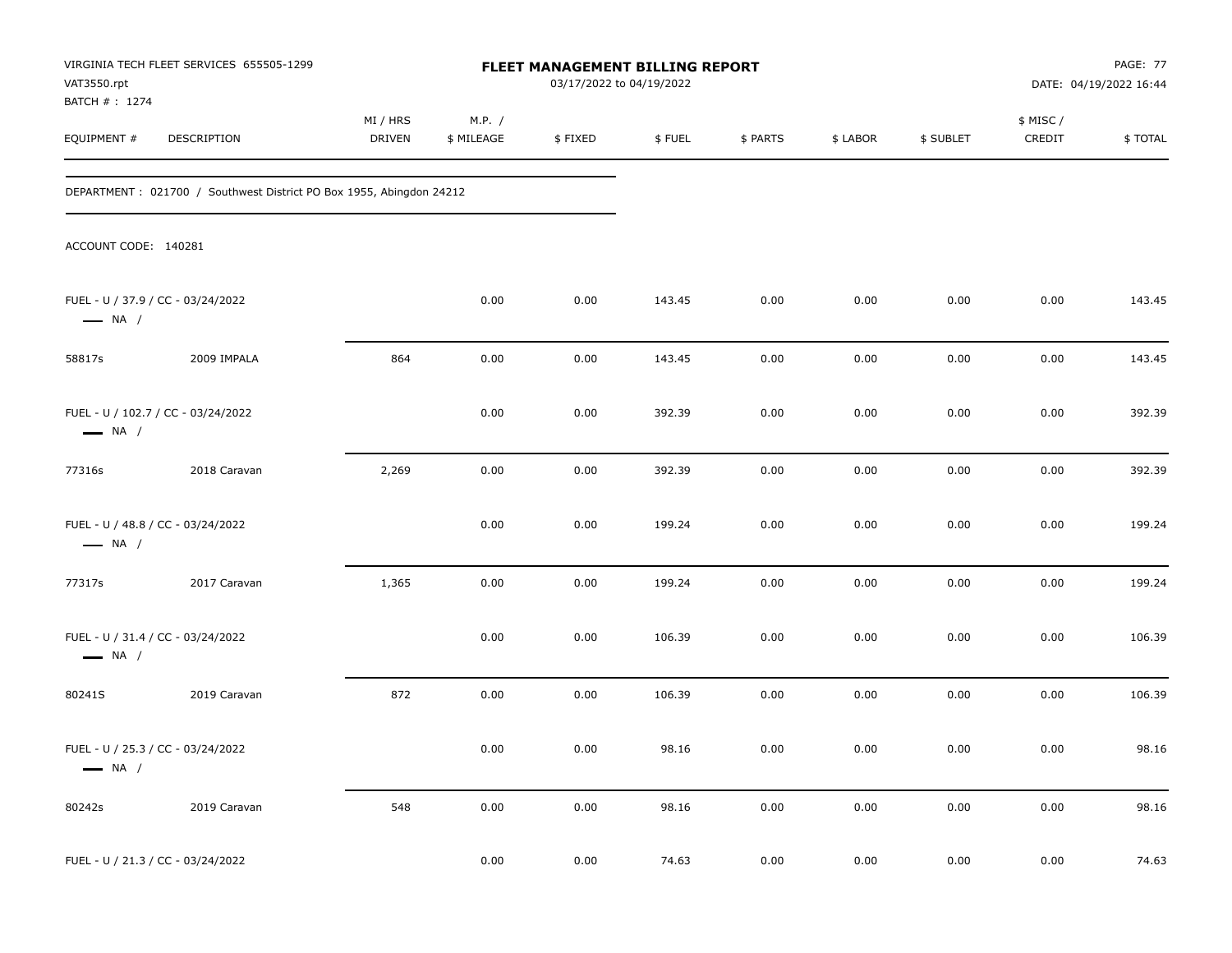| VAT3550.rpt<br>BATCH # : 1274                     | VIRGINIA TECH FLEET SERVICES 655505-1299                            |                    |                      |         | <b>FLEET MANAGEMENT BILLING REPORT</b><br>03/17/2022 to 04/19/2022 |          |          |           |                     | <b>PAGE: 78</b><br>DATE: 04/19/2022 16:44 |
|---------------------------------------------------|---------------------------------------------------------------------|--------------------|----------------------|---------|--------------------------------------------------------------------|----------|----------|-----------|---------------------|-------------------------------------------|
| EQUIPMENT #                                       | DESCRIPTION                                                         | MI / HRS<br>DRIVEN | M.P. /<br>\$ MILEAGE | \$FIXED | \$FUEL                                                             | \$ PARTS | \$ LABOR | \$ SUBLET | \$ MISC /<br>CREDIT | \$TOTAL                                   |
|                                                   | DEPARTMENT: 021700 / Southwest District PO Box 1955, Abingdon 24212 |                    |                      |         |                                                                    |          |          |           |                     |                                           |
| $\longrightarrow$ NA /                            |                                                                     |                    |                      |         |                                                                    |          |          |           |                     |                                           |
| 80243S                                            | 2020 Caravan                                                        | 681                | 0.00                 | 0.00    | 74.63                                                              | 0.00     | 0.00     | 0.00      | 0.00                | 74.63                                     |
| $\longrightarrow$ NA /                            | FUEL - U / 31.0 / CC - 03/24/2022                                   |                    | 0.00                 | 0.00    | 126.80                                                             | 0.00     | 0.00     | 0.00      | 0.00                | 126.80                                    |
| 80244s                                            | 2021 EXPLORER                                                       | 696                | 0.00                 | 0.00    | 126.80                                                             | 0.00     | 0.00     | 0.00      | 0.00                | 126.80                                    |
| ACCT:<br>140281                                   |                                                                     | 7,295              | 0.00                 | 0.00    | 1,141.06                                                           | 0.00     | 0.00     | 0.00      | 0.00                | 1,141.06                                  |
| ACCOUNT CODE: 230115                              |                                                                     |                    |                      |         |                                                                    |          |          |           |                     |                                           |
| $\longrightarrow$ NA /                            | FUEL - U / 14.5 / CC - 03/24/2022                                   |                    | 0.00                 | 0.00    | 53.69                                                              | 0.00     | 0.00     | 0.00      | 0.00                | 53.69                                     |
| 55238s                                            | 2007 SAVANA                                                         | 251                | 0.00                 | 0.00    | 53.69                                                              | 0.00     | 0.00     | 0.00      | 0.00                | 53.69                                     |
| $\longrightarrow$ NA /                            | FUEL - U / 34.6 / CC - 03/24/2022                                   |                    | 0.00                 | 0.00    | 117.52                                                             | 0.00     | 0.00     | 0.00      | 0.00                | 117.52                                    |
| 66955S                                            | 2014 SAVANA                                                         | 486                | 0.00                 | 0.00    | 117.52                                                             | 0.00     | 0.00     | 0.00      | 0.00                | 117.52                                    |
| WORK ORDER # 0000113096<br>$\longrightarrow$ NA / |                                                                     |                    | 0.00                 | 0.00    | 0.00                                                               | 0.00     | 0.00     | 50.00     | 0.00                | 50.00                                     |
| 81708S                                            | 2022 EXPLORER                                                       | $\pmb{0}$          | 0.00                 | 0.00    | 0.00                                                               | 0.00     | 0.00     | 50.00     | 0.00                | 50.00                                     |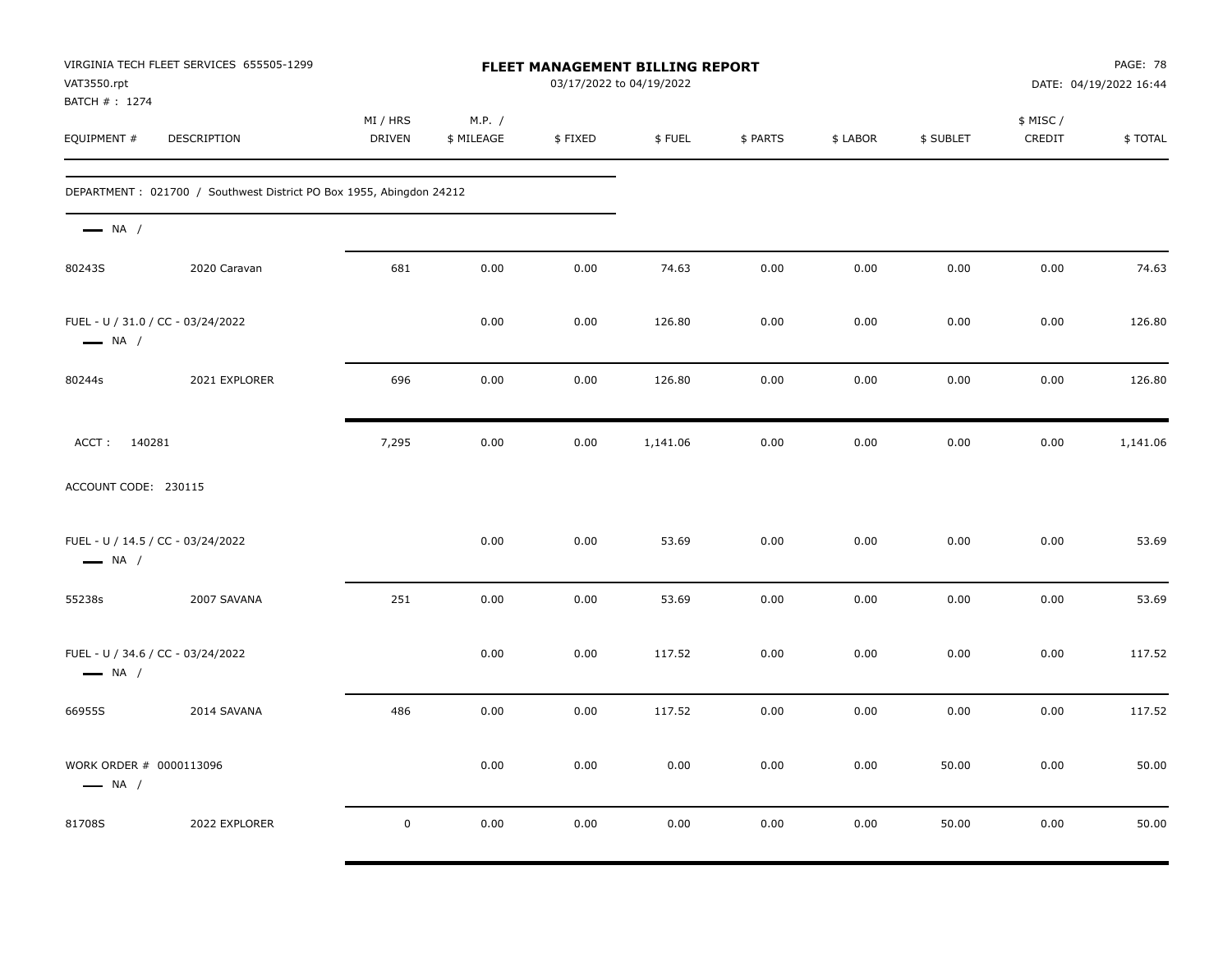| VAT3550.rpt | VIRGINIA TECH FLEET SERVICES 655505-1299<br>BATCH # : 1274          |        |                           |                      |         | <b>FLEET MANAGEMENT BILLING REPORT</b><br>03/17/2022 to 04/19/2022 |          |              |                  |                    | <b>PAGE: 79</b><br>DATE: 04/19/2022 16:44 |
|-------------|---------------------------------------------------------------------|--------|---------------------------|----------------------|---------|--------------------------------------------------------------------|----------|--------------|------------------|--------------------|-------------------------------------------|
| EQUIPMENT # | <b>DESCRIPTION</b>                                                  |        | MI / HRS<br><b>DRIVEN</b> | M.P. /<br>\$ MILEAGE | \$FIXED | \$FUEL                                                             | \$ PARTS | \$ LABOR     | \$ SUBLET        | \$ MISC/<br>CREDIT | \$TOTAL                                   |
|             | DEPARTMENT: 021700 / Southwest District PO Box 1955, Abingdon 24212 |        |                           |                      |         |                                                                    |          |              |                  |                    |                                           |
| ACCT:       | 230115                                                              |        | 737                       | 0.00                 | 0.00    | 171.21                                                             | 0.00     | 0.00         | 50.00            | 0.00               | 221.21                                    |
|             | DEPARTMENT SUBTOTALS :                                              |        | 8,032                     | 0.00                 | 0.00    | 1,312.27                                                           | 0.00     | 0.00         | 50.00            | 0.00               | 1,362.27                                  |
|             | <b>BREAKDOWN OF CHARGES:</b>                                        |        |                           | MILEAGE              |         |                                                                    | 0.00     |              | PARTS (WO'S)     |                    | 0.00                                      |
|             | <b>EQUIPMENT COUNT:</b>                                             | 10     |                           | MOTOR POOL           |         |                                                                    | 0.00     |              | PARTS (IND.ISS.) |                    | 0.00                                      |
|             | DEPARTMENT:                                                         | 021700 |                           | <b>BASE</b>          |         |                                                                    | 0.00     |              | <b>CREDITS</b>   |                    | 0.00                                      |
|             |                                                                     |        |                           | <b>INSURANCE</b>     |         |                                                                    | 0.00     |              | MISCELLANEOUS    |                    | 0.00                                      |
|             |                                                                     |        |                           | <b>OTHER</b>         |         |                                                                    | 0.00     | <b>LABOR</b> |                  |                    | 0.00                                      |
|             |                                                                     |        |                           | REPLACEMENT          |         |                                                                    | 0.00     |              | <b>SUBLETS</b>   |                    | 50.00                                     |
|             |                                                                     |        |                           | <b>FUEL</b>          |         | 1,312.27                                                           |          |              |                  |                    |                                           |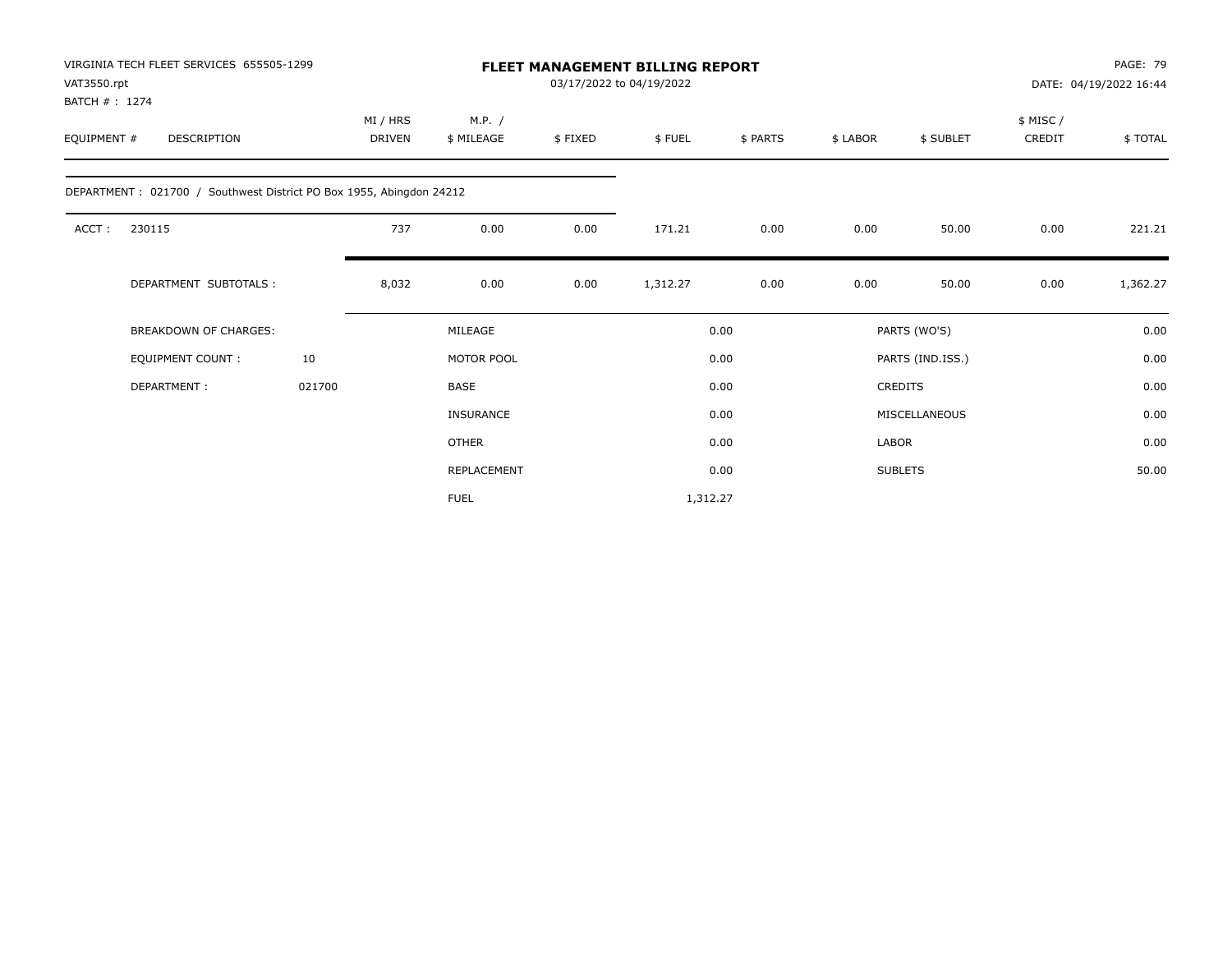| VAT3550.rpt                                  | VIRGINIA TECH FLEET SERVICES 655505-1299<br>BATCH #: 1274                    |              |                           |                      | 03/17/2022 to 04/19/2022 | FLEET MANAGEMENT BILLING REPORT |          |          |                  |                    | PAGE: 80<br>DATE: 04/19/2022 16:44 |
|----------------------------------------------|------------------------------------------------------------------------------|--------------|---------------------------|----------------------|--------------------------|---------------------------------|----------|----------|------------------|--------------------|------------------------------------|
| EQUIPMENT #                                  | DESCRIPTION                                                                  |              | MI / HRS<br><b>DRIVEN</b> | M.P. /<br>\$ MILEAGE | \$FIXED                  | \$FUEL                          | \$ PARTS | \$ LABOR | \$ SUBLET        | \$ MISC/<br>CREDIT | \$TOTAL                            |
|                                              | DEPARTMENT: 022500 / Northeast District Seafood 102 S King St, Hampton 23669 |              |                           |                      |                          |                                 |          |          |                  |                    |                                    |
|                                              | ACCOUNT CODE: 130520                                                         |              |                           |                      |                          |                                 |          |          |                  |                    |                                    |
| $\longrightarrow$ NA /                       | FUEL - U / 44.0 / CC - 03/24/2022                                            |              |                           | 0.00                 | 0.00                     | 182.54                          | 0.00     | 0.00     | 0.00             | 0.00               | 182.54                             |
| <b>BASE CHARGE</b><br>$\longrightarrow$ NA / |                                                                              |              |                           | 0.00                 | 553.00                   | 0.00                            | 0.00     | 0.00     | 0.00             | 0.00               | 553.00                             |
| <b>PA51</b>                                  | 2016 Caravan                                                                 |              | 1,086                     | 0.00                 | 553.00                   | 182.54                          | 0.00     | 0.00     | 0.00             | 0.00               | 735.54                             |
| ACCT:                                        | 130520                                                                       |              | 1,086                     | 0.00                 | 553.00                   | 182.54                          | 0.00     | 0.00     | 0.00             | 0.00               | 735.54                             |
|                                              | DEPARTMENT SUBTOTALS :                                                       |              | 1,086                     | 0.00                 | 553.00                   | 182.54                          | 0.00     | 0.00     | 0.00             | 0.00               | 735.54                             |
|                                              | <b>BREAKDOWN OF CHARGES:</b>                                                 |              |                           | MILEAGE              |                          |                                 | 0.00     |          | PARTS (WO'S)     |                    | 0.00                               |
|                                              | <b>EQUIPMENT COUNT:</b>                                                      | $\mathbf{1}$ |                           | MOTOR POOL           |                          |                                 | 0.00     |          | PARTS (IND.ISS.) |                    | 0.00                               |
|                                              | DEPARTMENT:                                                                  | 022500       |                           | BASE                 |                          |                                 | 553.00   |          | <b>CREDITS</b>   |                    | 0.00                               |
|                                              |                                                                              |              |                           | INSURANCE            |                          |                                 | 0.00     |          | MISCELLANEOUS    |                    | 0.00                               |
|                                              |                                                                              |              |                           | <b>OTHER</b>         |                          |                                 | 0.00     | LABOR    |                  |                    | 0.00                               |
|                                              |                                                                              |              |                           | REPLACEMENT          |                          |                                 | 0.00     |          | <b>SUBLETS</b>   |                    | 0.00                               |
|                                              |                                                                              |              |                           | <b>FUEL</b>          |                          | 182.54                          |          |          |                  |                    |                                    |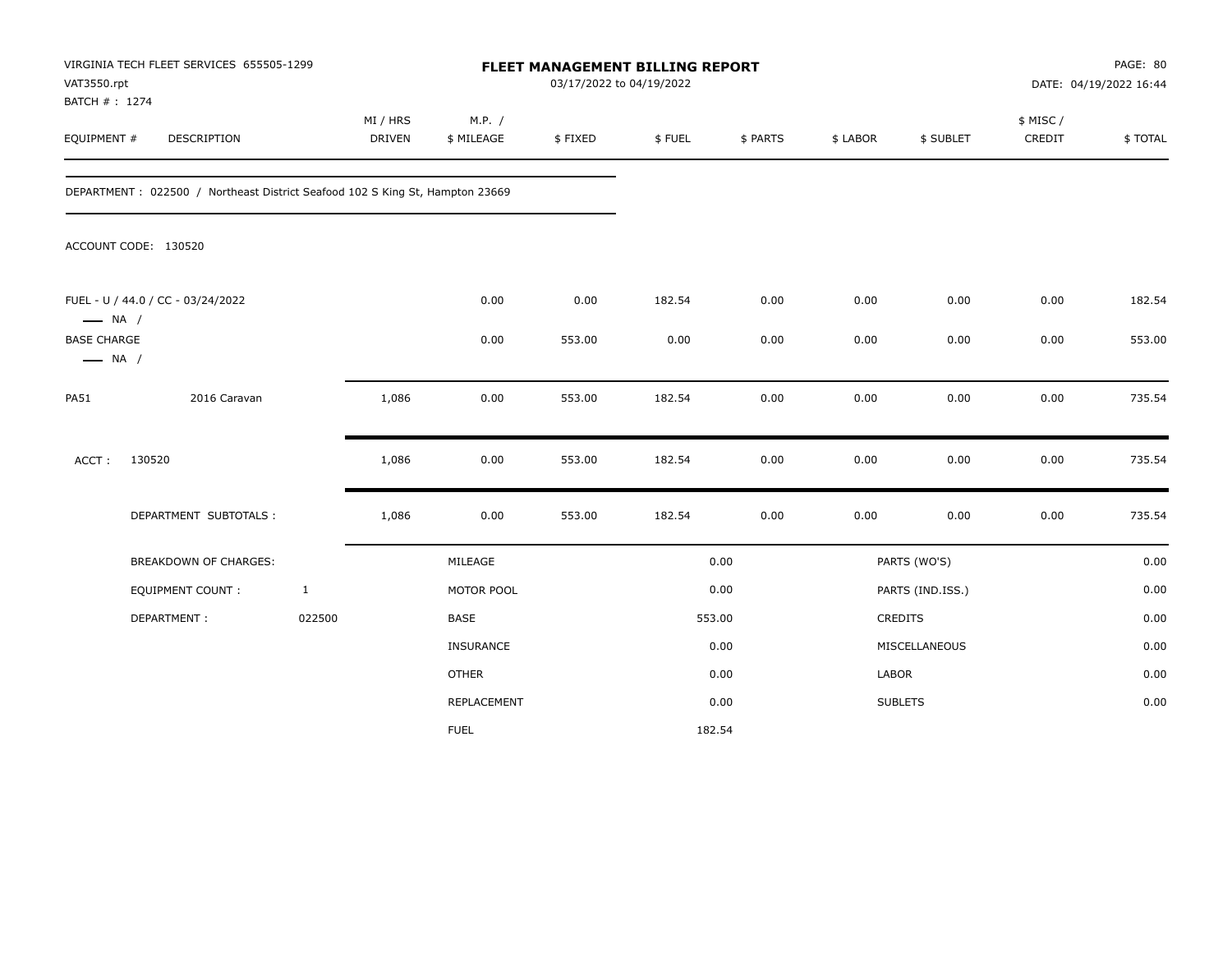| VAT3550.rpt            | VIRGINIA TECH FLEET SERVICES 655505-1299<br>BATCH #: 1274 |              |                           |                      | FLEET MANAGEMENT BILLING REPORT<br>03/17/2022 to 04/19/2022 |        |          |          |                  |                    | PAGE: 81<br>DATE: 04/19/2022 16:44 |
|------------------------|-----------------------------------------------------------|--------------|---------------------------|----------------------|-------------------------------------------------------------|--------|----------|----------|------------------|--------------------|------------------------------------|
| EQUIPMENT #            | DESCRIPTION                                               |              | MI / HRS<br><b>DRIVEN</b> | M.P. /<br>\$ MILEAGE | \$FIXED                                                     | \$FUEL | \$ PARTS | \$ LABOR | \$ SUBLET        | \$ MISC/<br>CREDIT | \$TOTAL                            |
|                        | DEPARTMENT: 024100 / Library - Cathy Duerbeck(0434)       |              |                           |                      |                                                             |        |          |          |                  |                    |                                    |
|                        | ACCOUNT CODE: 121293                                      |              |                           |                      |                                                             |        |          |          |                  |                    |                                    |
| $\longrightarrow$ NA / | FUEL - U / 24.0 / 11 - 04/12/2022                         |              |                           | 0.00                 | 0.00                                                        | 78.32  | 0.00     | 0.00     | 0.00             | 0.00               | 78.32                              |
| $\longrightarrow$ NA / | PARTS ISSUE # I312347                                     |              |                           | 0.00                 | 0.00                                                        | 0.00   | 184.02   | 0.00     | 0.00             | 0.00               | 184.02                             |
| 69953S                 | 2016 SAVANA                                               |              | 244                       | 0.00                 | 0.00                                                        | 78.32  | 184.02   | 0.00     | 0.00             | 0.00               | 262.34                             |
| ACCT:                  | 121293                                                    |              | 244                       | 0.00                 | 0.00                                                        | 78.32  | 184.02   | 0.00     | 0.00             | 0.00               | 262.34                             |
|                        | DEPARTMENT SUBTOTALS :                                    |              | 244                       | 0.00                 | 0.00                                                        | 78.32  | 184.02   | 0.00     | 0.00             | 0.00               | 262.34                             |
|                        | <b>BREAKDOWN OF CHARGES:</b>                              |              |                           | MILEAGE              |                                                             |        | 0.00     |          | PARTS (WO'S)     |                    | 0.00                               |
|                        | <b>EQUIPMENT COUNT:</b>                                   | $\mathbf{1}$ |                           | MOTOR POOL           |                                                             |        | 0.00     |          | PARTS (IND.ISS.) |                    | 184.02                             |
|                        | DEPARTMENT:                                               | 024100       |                           | BASE                 |                                                             |        | 0.00     |          | CREDITS          |                    | 0.00                               |
|                        |                                                           |              |                           | <b>INSURANCE</b>     |                                                             |        | 0.00     |          | MISCELLANEOUS    |                    | 0.00                               |
|                        |                                                           |              |                           | <b>OTHER</b>         |                                                             |        | 0.00     | LABOR    |                  |                    | 0.00                               |
|                        |                                                           |              |                           | REPLACEMENT          |                                                             |        | 0.00     |          | <b>SUBLETS</b>   |                    | 0.00                               |
|                        |                                                           |              |                           | <b>FUEL</b>          |                                                             |        | 78.32    |          |                  |                    |                                    |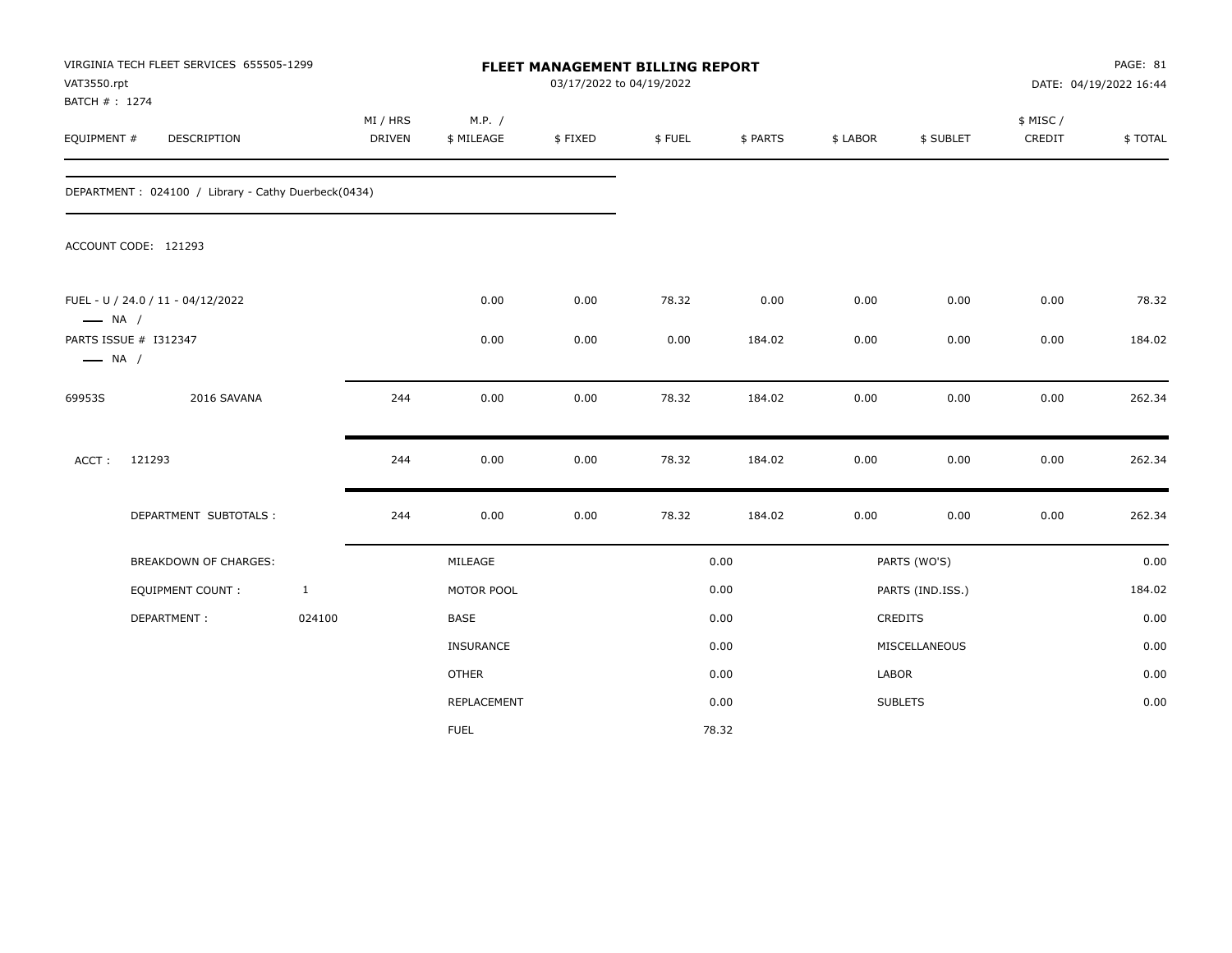| VAT3550.rpt<br>BATCH #: 1274                 | VIRGINIA TECH FLEET SERVICES 655505-1299                            |                           |                      | <b>FLEET MANAGEMENT BILLING REPORT</b> | 03/17/2022 to 04/19/2022 |          |              |                  |                     | PAGE: 82<br>DATE: 04/19/2022 16:44 |
|----------------------------------------------|---------------------------------------------------------------------|---------------------------|----------------------|----------------------------------------|--------------------------|----------|--------------|------------------|---------------------|------------------------------------|
| EQUIPMENT #                                  | DESCRIPTION                                                         | MI / HRS<br><b>DRIVEN</b> | M.P. /<br>\$ MILEAGE | \$FIXED                                | \$FUEL                   | \$ PARTS | \$ LABOR     | \$ SUBLET        | \$ MISC /<br>CREDIT | \$TOTAL                            |
|                                              | DEPARTMENT: 030506 / Airport, Executive Flights - Melissa Ball 0558 |                           |                      |                                        |                          |          |              |                  |                     |                                    |
|                                              | ACCOUNT CODE: 117993                                                |                           |                      |                                        |                          |          |              |                  |                     |                                    |
| <b>BASE CHARGE</b><br>$\longrightarrow$ NA / |                                                                     |                           | 0.00                 | 602.00                                 | 0.00                     | 0.00     | 0.00         | 0.00             | 0.00                | 602.00                             |
| <b>PA78</b>                                  | 2012 12 PAS VAN                                                     | $\overline{4}$            | 0.00                 | 602.00                                 | 0.00                     | 0.00     | 0.00         | 0.00             | 0.00                | 602.00                             |
| ACCT:                                        | 117993                                                              | $\overline{4}$            | 0.00                 | 602.00                                 | 0.00                     | 0.00     | 0.00         | 0.00             | 0.00                | 602.00                             |
|                                              | DEPARTMENT SUBTOTALS :                                              | $\overline{4}$            | 0.00                 | 602.00                                 | 0.00                     | 0.00     | 0.00         | 0.00             | 0.00                | 602.00                             |
|                                              | <b>BREAKDOWN OF CHARGES:</b>                                        |                           | MILEAGE              |                                        |                          | 0.00     |              | PARTS (WO'S)     |                     | 0.00                               |
|                                              | <b>EQUIPMENT COUNT:</b>                                             | $\mathbf{1}$              | MOTOR POOL           |                                        |                          | 0.00     |              | PARTS (IND.ISS.) |                     | 0.00                               |
|                                              | DEPARTMENT:                                                         | 030506                    | <b>BASE</b>          |                                        |                          | 602.00   |              | CREDITS          |                     | 0.00                               |
|                                              |                                                                     |                           | INSURANCE            |                                        |                          | 0.00     |              | MISCELLANEOUS    |                     | 0.00                               |
|                                              |                                                                     |                           | <b>OTHER</b>         |                                        |                          | 0.00     | <b>LABOR</b> |                  |                     | 0.00                               |
|                                              |                                                                     |                           | REPLACEMENT          |                                        |                          | 0.00     |              | <b>SUBLETS</b>   |                     | 0.00                               |
|                                              |                                                                     |                           | <b>FUEL</b>          |                                        |                          | 0.00     |              |                  |                     |                                    |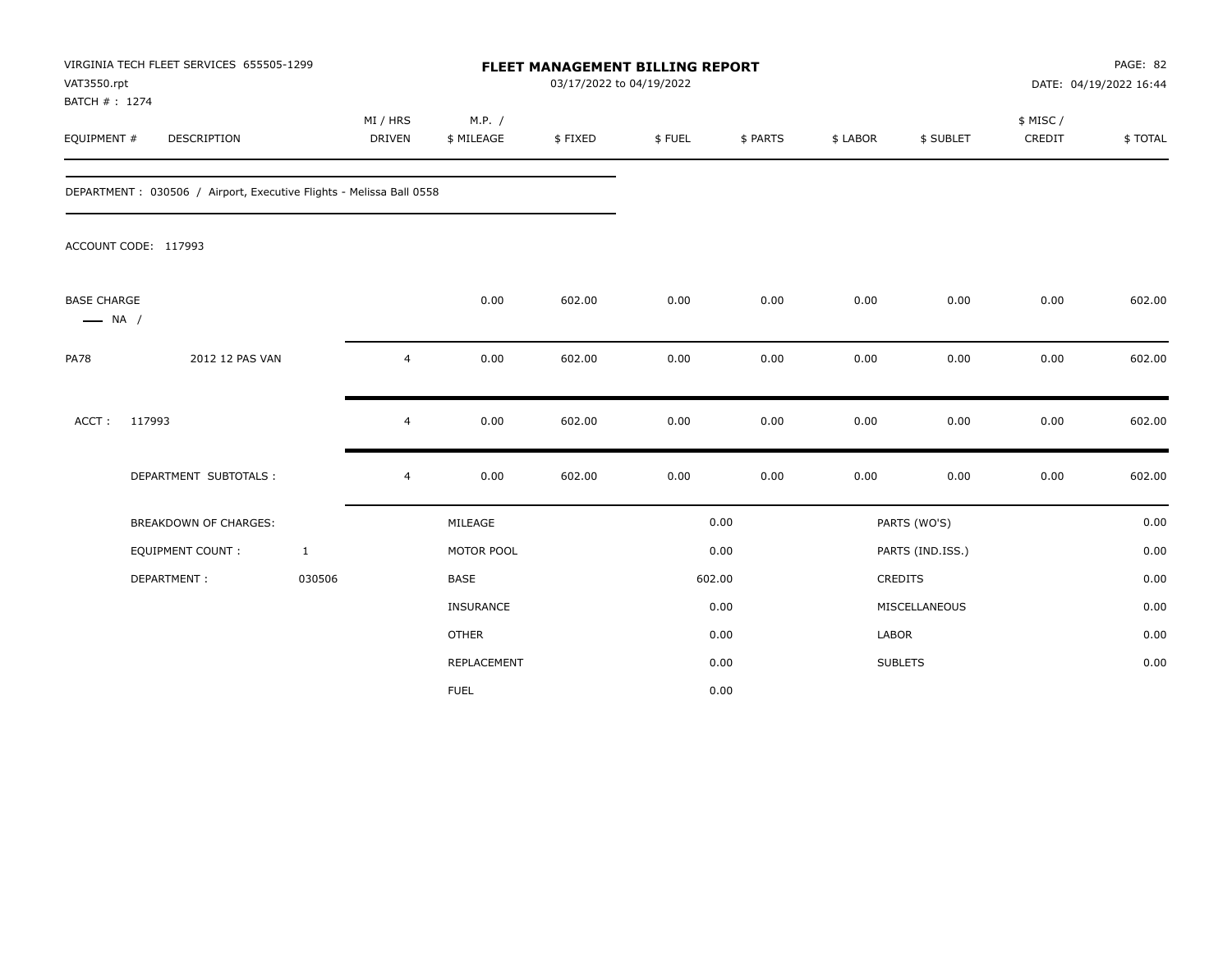| VAT3550.rpt                                                | VIRGINIA TECH FLEET SERVICES 655505-1299                             |                           |                      | FLEET MANAGEMENT BILLING REPORT<br>03/17/2022 to 04/19/2022 |        |          |          |           |                    | PAGE: 83<br>DATE: 04/19/2022 16:44 |
|------------------------------------------------------------|----------------------------------------------------------------------|---------------------------|----------------------|-------------------------------------------------------------|--------|----------|----------|-----------|--------------------|------------------------------------|
| BATCH # : 1274<br>EQUIPMENT #                              | DESCRIPTION                                                          | MI / HRS<br><b>DRIVEN</b> | M.P. /<br>\$ MILEAGE | \$FIXED                                                     | \$FUEL | \$ PARTS | \$ LABOR | \$ SUBLET | \$ MISC/<br>CREDIT | \$TOTAL                            |
|                                                            | DEPARTMENT : 030801 / VTTI, Administrative - Michelle Crigger (0536) |                           |                      |                                                             |        |          |          |           |                    |                                    |
| ACCOUNT CODE: 230384                                       |                                                                      |                           |                      |                                                             |        |          |          |           |                    |                                    |
| FUEL - U / 8.8 / 12 - 04/01/2022<br>$\longrightarrow$ NA / |                                                                      |                           | 0.00                 | 0.00                                                        | 32.33  | 0.00     | 0.00     | 0.00      | 0.00               | 32.33                              |
| FUEL - U / 6.6 / 12 - 04/06/2022                           |                                                                      |                           | 0.00                 | 0.00                                                        | 24.15  | 0.00     | 0.00     | 0.00      | 0.00               | 24.15                              |
| $\longrightarrow$ NA /<br>$\longrightarrow$ NA /           | FUEL - U / 10.0 / 11 - 03/18/2022                                    |                           | 0.00                 | 0.00                                                        | 35.60  | 0.00     | 0.00     | 0.00      | 0.00               | 35.60                              |
| 76260S                                                     | 2014 FOCUS                                                           | 0                         | 0.00                 | 0.00                                                        | 92.08  | 0.00     | 0.00     | 0.00      | 0.00               | 92.08                              |
| $\longrightarrow$ NA /                                     | FUEL - U / 26.4 / CC - 03/24/2022                                    |                           | 0.00                 | 0.00                                                        | 96.46  | 0.00     | 0.00     | 0.00      | 0.00               | 96.46                              |
| 76266s                                                     | 2019 Outback                                                         | 747                       | 0.00                 | 0.00                                                        | 96.46  | 0.00     | 0.00     | 0.00      | 0.00               | 96.46                              |
| ACCT: 230384                                               |                                                                      | 747                       | 0.00                 | 0.00                                                        | 188.54 | 0.00     | 0.00     | 0.00      | 0.00               | 188.54                             |
| ACCOUNT CODE: 230780                                       |                                                                      |                           |                      |                                                             |        |          |          |           |                    |                                    |
| $\longrightarrow$ NA /                                     | FUEL - U / 14.4 / 11 - 04/05/2022                                    |                           | 0.00                 | 0.00                                                        | 52.88  | 0.00     | 0.00     | 0.00      | 0.00               | 52.88                              |
| $\longrightarrow$ NA /                                     | FUEL - U / 15.4 / 11 - 04/15/2022                                    |                           | 0.00                 | 0.00                                                        | 50.49  | 0.00     | 0.00     | 0.00      | 0.00               | 50.49                              |
| $\longrightarrow$ NA /                                     | FUEL - U / 16.8 / 11 - 03/18/2022                                    |                           | 0.00                 | 0.00                                                        | 59.77  | 0.00     | 0.00     | 0.00      | 0.00               | 59.77                              |
| $\longrightarrow$ NA /                                     | FUEL - U / 50.3 / CC - 03/24/2022                                    |                           | 0.00                 | 0.00                                                        | 199.15 | 0.00     | 0.00     | 0.00      | 0.00               | 199.15                             |
|                                                            | FUEL - U / 19.3 / 11 - 03/29/2022                                    |                           | 0.00                 | 0.00                                                        | 70.72  | 0.00     | 0.00     | 0.00      | 0.00               | 70.72                              |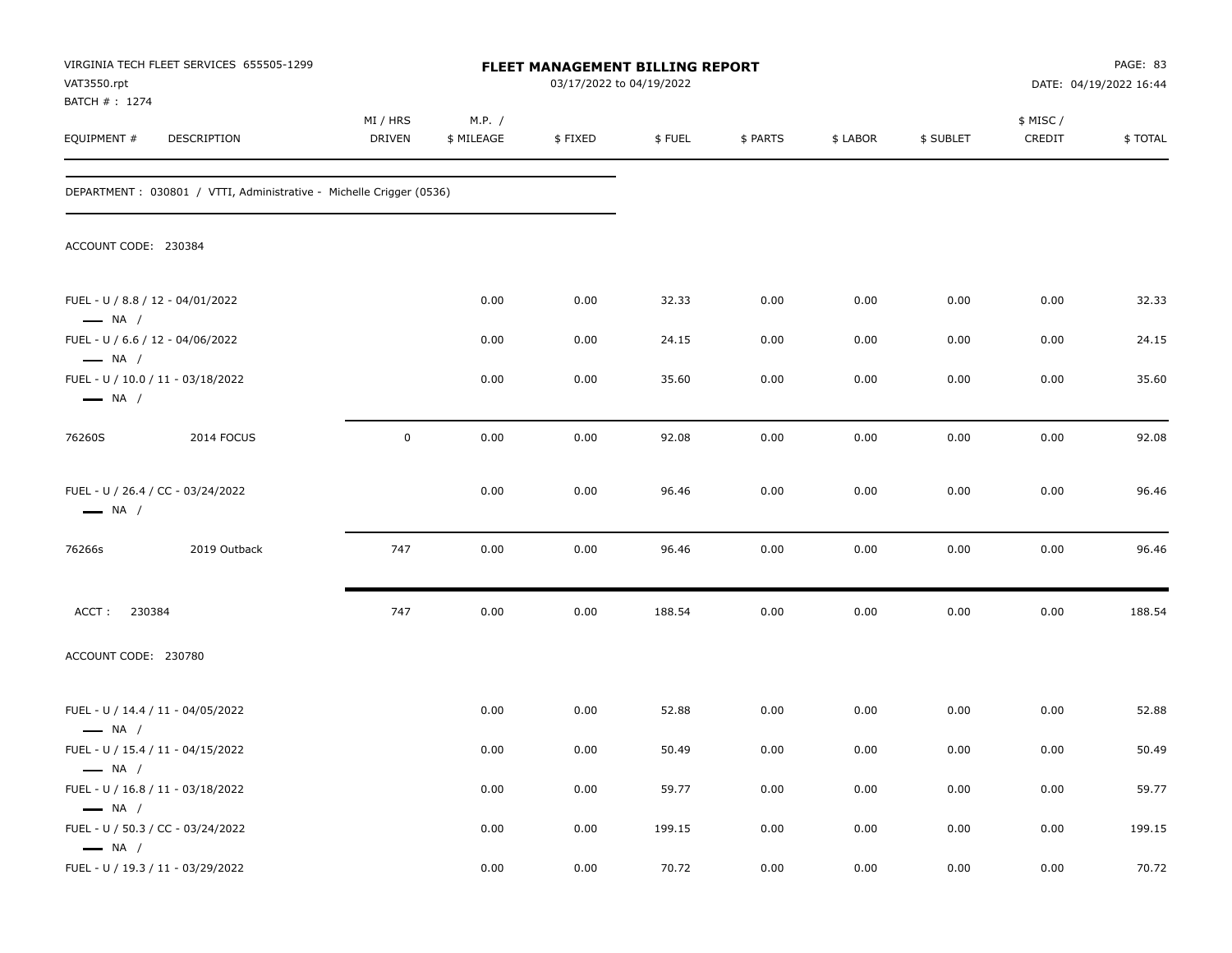| VAT3550.rpt<br>BATCH #: 1274 | VIRGINIA TECH FLEET SERVICES 655505-1299                             |                           |                      |         | FLEET MANAGEMENT BILLING REPORT<br>03/17/2022 to 04/19/2022 |          |          |           |                     | PAGE: 84<br>DATE: 04/19/2022 16:44 |
|------------------------------|----------------------------------------------------------------------|---------------------------|----------------------|---------|-------------------------------------------------------------|----------|----------|-----------|---------------------|------------------------------------|
| EQUIPMENT #                  | DESCRIPTION                                                          | MI / HRS<br><b>DRIVEN</b> | M.P. /<br>\$ MILEAGE | \$FIXED | \$FUEL                                                      | \$ PARTS | \$ LABOR | \$ SUBLET | \$ MISC /<br>CREDIT | \$TOTAL                            |
|                              | DEPARTMENT : 030801 / VTTI, Administrative - Michelle Crigger (0536) |                           |                      |         |                                                             |          |          |           |                     |                                    |
| $\longrightarrow$ NA /       |                                                                      |                           |                      |         |                                                             |          |          |           |                     |                                    |
| 57505S                       | 2008 TAHOE                                                           | $\mathbf 0$               | 0.00                 | 0.00    | 433.01                                                      | 0.00     | 0.00     | 0.00      | 0.00                | 433.01                             |
| $\longrightarrow$ NA /       | FUEL - U / 76.9 / CC - 03/24/2022                                    |                           | 0.00                 | 0.00    | 296.10                                                      | 0.00     | 0.00     | 0.00      | 0.00                | 296.10                             |
| cans1                        | 2013 CAN                                                             | 0                         | 0.00                 | 0.00    | 296.10                                                      | 0.00     | 0.00     | 0.00      | 0.00                | 296.10                             |
| $\longrightarrow$ NA /       | FUEL - D / 30.0 / CC - 03/24/2022                                    |                           | 0.00                 | 0.00    | 121.77                                                      | 0.00     | 0.00     | 0.00      | 0.00                | 121.77                             |
| ESR1                         | <b>2016 CANS</b>                                                     | $\mathbf 0$               | 0.00                 | 0.00    | 121.77                                                      | 0.00     | 0.00     | 0.00      | 0.00                | 121.77                             |
| $\longrightarrow$ NA /       | FUEL - U / 67.0 / 11 - 04/11/2022                                    |                           | 0.00                 | 0.00    | 219.12                                                      | 0.00     | 0.00     | 0.00      | 0.00                | 219.12                             |
| $\longrightarrow$ NA /       | FUEL - U / 65.5 / 11 - 04/11/2022                                    |                           | 0.00                 | 0.00    | 214.32                                                      | 0.00     | 0.00     | 0.00      | 0.00                | 214.32                             |
| $\longrightarrow$ NA /       | FUEL - U / 46.6 / 11 - 04/13/2022                                    |                           | 0.00                 | 0.00    | 152.38                                                      | 0.00     | 0.00     | 0.00      | 0.00                | 152.38                             |
| $\longrightarrow$ NA /       | FUEL - U / 82.7 / 11 - 03/21/2022                                    |                           | 0.00                 | 0.00    | 294.27                                                      | 0.00     | 0.00     | 0.00      | 0.00                | 294.27                             |
| $\longrightarrow$ NA /       | FUEL - U / 64.6 / 11 - 03/24/2022                                    |                           | 0.00                 | 0.00    | 229.87                                                      | 0.00     | 0.00     | 0.00      | 0.00                | 229.87                             |
| $\longrightarrow$ NA /       | FUEL - U / 71.4 / 11 - 03/30/2022                                    |                           | 0.00                 | 0.00    | 262.07                                                      | 0.00     | 0.00     | 0.00      | 0.00                | 262.07                             |
| etr2                         | 2001 EQUIPMENT                                                       | 0                         | 0.00                 | 0.00    | 1,372.03                                                    | 0.00     | 0.00     | 0.00      | 0.00                | 1,372.03                           |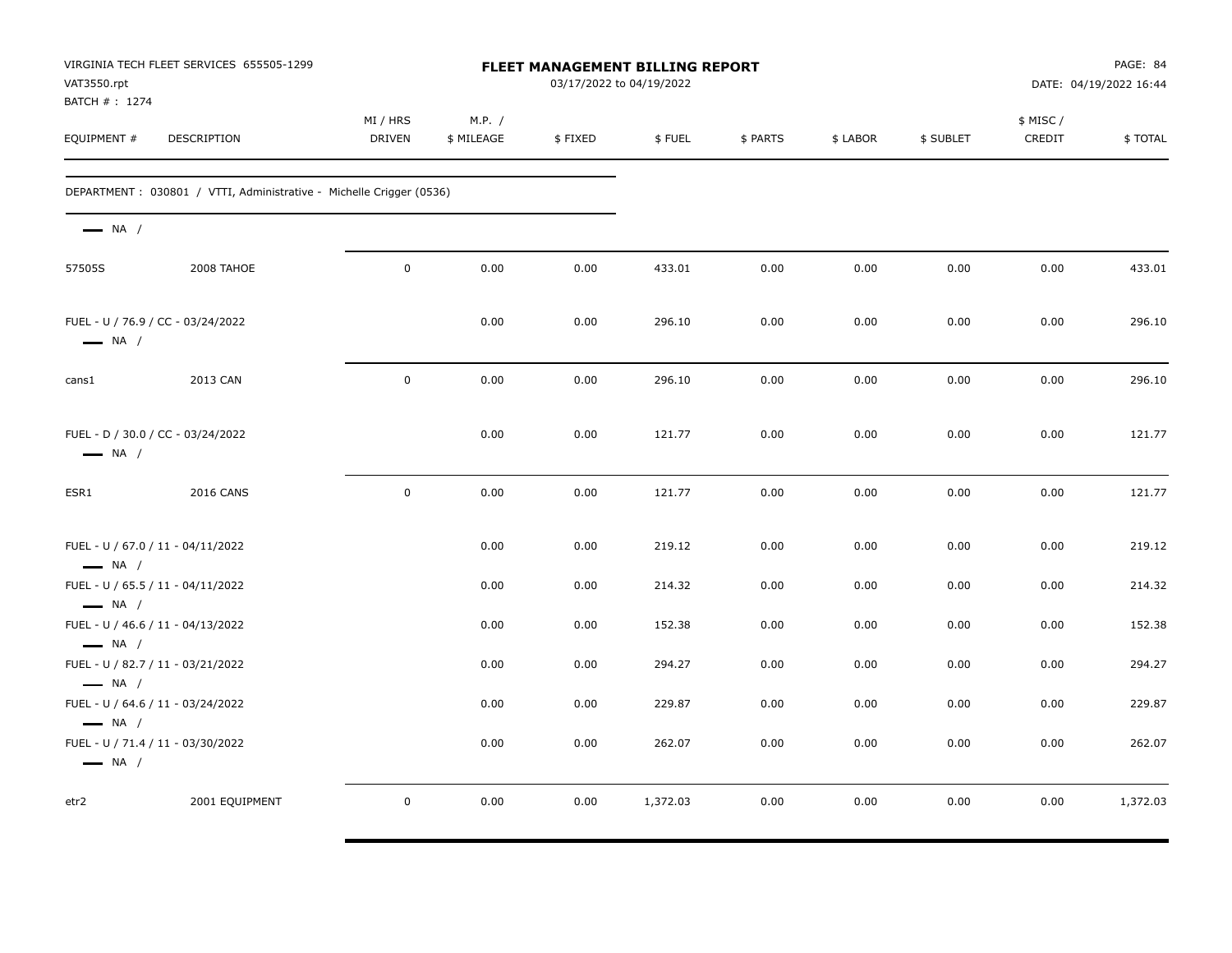| VAT3550.rpt<br>BATCH #: 1274 | VIRGINIA TECH FLEET SERVICES 655505-1299                             |        |                           |                      |          | FLEET MANAGEMENT BILLING REPORT<br>03/17/2022 to 04/19/2022 |          |          |                  |                    | PAGE: 85<br>DATE: 04/19/2022 16:44 |
|------------------------------|----------------------------------------------------------------------|--------|---------------------------|----------------------|----------|-------------------------------------------------------------|----------|----------|------------------|--------------------|------------------------------------|
| EQUIPMENT #                  | <b>DESCRIPTION</b>                                                   |        | MI / HRS<br><b>DRIVEN</b> | M.P. /<br>\$ MILEAGE | \$FIXED  | \$FUEL                                                      | \$ PARTS | \$ LABOR | \$ SUBLET        | \$ MISC/<br>CREDIT | \$TOTAL                            |
|                              | DEPARTMENT : 030801 / VTTI, Administrative - Michelle Crigger (0536) |        |                           |                      |          |                                                             |          |          |                  |                    |                                    |
| ACCT: 230780                 |                                                                      |        | $\pmb{0}$                 | 0.00                 | $0.00\,$ | 2,222.91                                                    | 0.00     | 0.00     | 0.00             | 0.00               | 2,222.91                           |
|                              | ACCOUNT CODE: 235598                                                 |        |                           |                      |          |                                                             |          |          |                  |                    |                                    |
| $\longrightarrow$ NA /       | FUEL - U / 28.4 / CC - 03/24/2022                                    |        |                           | 0.00                 | 0.00     | 115.30                                                      | 0.00     | 0.00     | 0.00             | 0.00               | 115.30                             |
| 76278s                       | 2019 Golf                                                            |        | 1,541                     | 0.00                 | 0.00     | 115.30                                                      | 0.00     | 0.00     | 0.00             | 0.00               | 115.30                             |
| $\longrightarrow$ NA /       | FUEL - U / 11.2 / 02 - 03/23/2022                                    |        |                           | 0.00                 | 0.00     | 40.01                                                       | 0.00     | 0.00     | 0.00             | 0.00               | 40.01                              |
| 77335S                       | 2010 TL TECH                                                         |        | 583                       | 0.00                 | 0.00     | 40.01                                                       | 0.00     | 0.00     | 0.00             | 0.00               | 40.01                              |
| ACCT:                        | 235598                                                               |        | 2,124                     | 0.00                 | 0.00     | 155.31                                                      | 0.00     | 0.00     | 0.00             | 0.00               | 155.31                             |
|                              | DEPARTMENT SUBTOTALS :                                               |        | 2,871                     | 0.00                 | 0.00     | 2,566.76                                                    | 0.00     | 0.00     | 0.00             | 0.00               | 2,566.76                           |
|                              | BREAKDOWN OF CHARGES:                                                |        |                           | MILEAGE              |          |                                                             | 0.00     |          | PARTS (WO'S)     |                    | 0.00                               |
|                              | <b>EQUIPMENT COUNT:</b>                                              | 8      |                           | MOTOR POOL           |          |                                                             | 0.00     |          | PARTS (IND.ISS.) |                    | 0.00                               |
|                              | DEPARTMENT:                                                          | 030801 |                           | BASE                 |          |                                                             | 0.00     |          | CREDITS          |                    | 0.00                               |
|                              |                                                                      |        |                           | <b>INSURANCE</b>     |          |                                                             | 0.00     |          | MISCELLANEOUS    |                    | 0.00                               |
|                              |                                                                      |        |                           | <b>OTHER</b>         |          |                                                             | 0.00     | LABOR    |                  |                    | 0.00                               |
|                              |                                                                      |        |                           | REPLACEMENT          |          |                                                             | 0.00     |          | <b>SUBLETS</b>   |                    | 0.00                               |
|                              |                                                                      |        |                           | <b>FUEL</b>          |          | 2,566.76                                                    |          |          |                  |                    |                                    |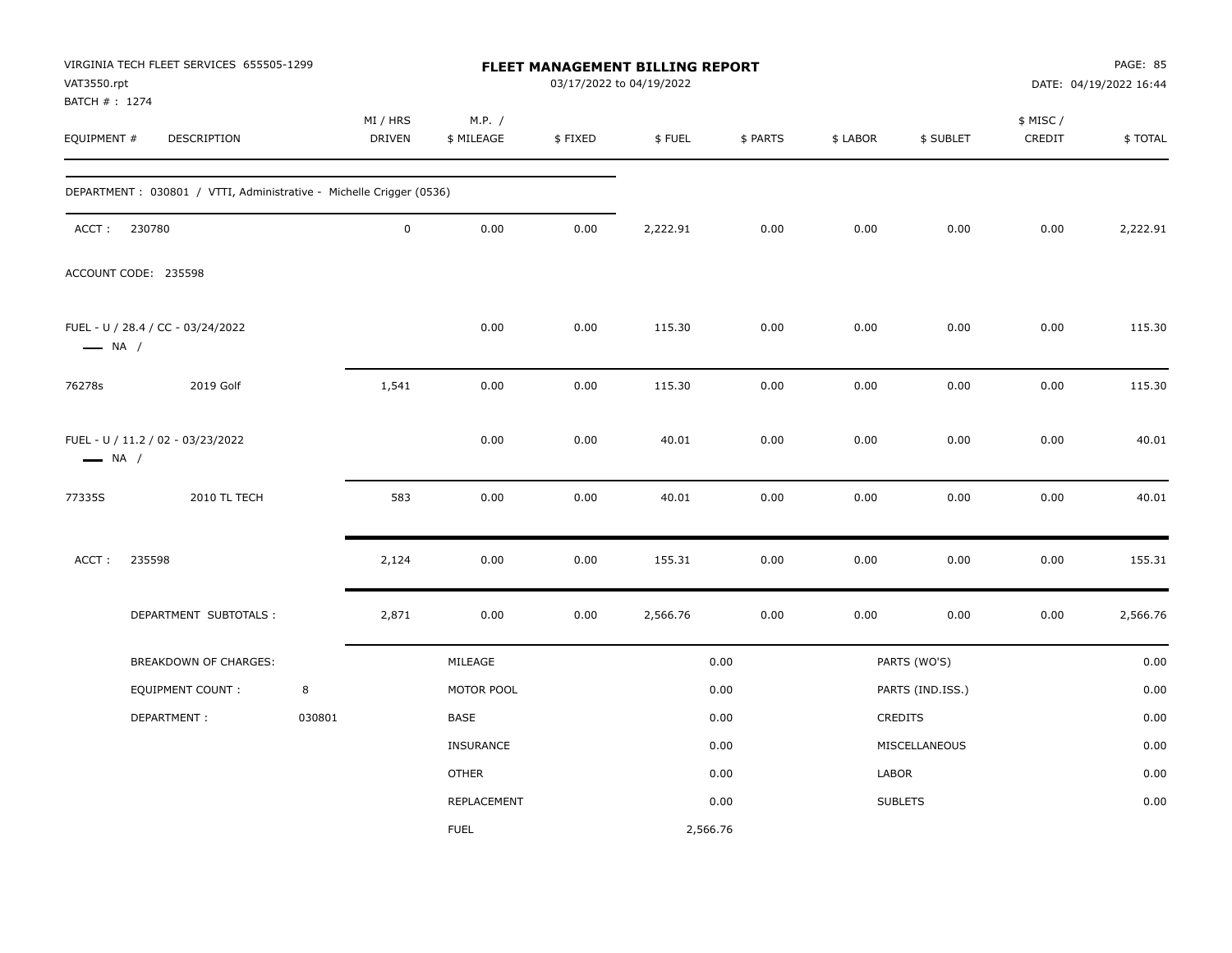| VAT3550.rpt<br>BATCH #: 1274           | VIRGINIA TECH FLEET SERVICES 655505-1299                            |              |                    |                      | 03/17/2022 to 04/19/2022 | FLEET MANAGEMENT BILLING REPORT |          |          |                  |                     | PAGE: 86<br>DATE: 04/19/2022 16:44 |
|----------------------------------------|---------------------------------------------------------------------|--------------|--------------------|----------------------|--------------------------|---------------------------------|----------|----------|------------------|---------------------|------------------------------------|
| EQUIPMENT #                            | <b>DESCRIPTION</b>                                                  |              | MI / HRS<br>DRIVEN | M.P. /<br>\$ MILEAGE | \$FIXED                  | \$FUEL                          | \$ PARTS | \$ LABOR | \$ SUBLET        | \$ MISC /<br>CREDIT | \$TOTAL                            |
|                                        | DEPARTMENT : 030802 / VTTI, Human Factors - Michelle Crigger (0536) |              |                    |                      |                          |                                 |          |          |                  |                     |                                    |
|                                        | ACCOUNT CODE: 235670                                                |              |                    |                      |                          |                                 |          |          |                  |                     |                                    |
| $\longrightarrow$ NA /                 | FUEL - U / 10.9 / CC - 03/24/2022                                   |              |                    | 0.00                 | 0.00                     | 41.39                           | 0.00     | 0.00     | 0.00             | 0.00                | 41.39                              |
| OTHER CHARGE<br>$\longrightarrow$ NA / |                                                                     |              |                    | 0.00                 | 30.00                    | 0.00                            | 0.00     | 0.00     | 0.00             | 0.00                | 30.00                              |
| 2017s                                  | 2011 LaCrosse                                                       |              | 439                | 0.00                 | 30.00                    | 41.39                           | 0.00     | 0.00     | 0.00             | 0.00                | 71.39                              |
| ACCT:                                  | 235670                                                              |              | 439                | 0.00                 | 30.00                    | 41.39                           | 0.00     | 0.00     | 0.00             | 0.00                | 71.39                              |
|                                        | DEPARTMENT SUBTOTALS :                                              |              | 439                | 0.00                 | 30.00                    | 41.39                           | 0.00     | 0.00     | 0.00             | 0.00                | 71.39                              |
|                                        | <b>BREAKDOWN OF CHARGES:</b>                                        |              |                    | MILEAGE              |                          |                                 | 0.00     |          | PARTS (WO'S)     |                     | 0.00                               |
|                                        | EQUIPMENT COUNT:                                                    | $\mathbf{1}$ |                    | MOTOR POOL           |                          |                                 | 0.00     |          | PARTS (IND.ISS.) |                     | 0.00                               |
|                                        | DEPARTMENT:                                                         | 030802       |                    | BASE                 |                          |                                 | 0.00     |          | <b>CREDITS</b>   |                     | 0.00                               |
|                                        |                                                                     |              |                    | INSURANCE            |                          |                                 | 0.00     |          | MISCELLANEOUS    |                     | 0.00                               |
|                                        |                                                                     |              |                    | <b>OTHER</b>         |                          |                                 | 30.00    | LABOR    |                  |                     | 0.00                               |
|                                        |                                                                     |              |                    | REPLACEMENT          |                          |                                 | 0.00     |          | <b>SUBLETS</b>   |                     | 0.00                               |
|                                        |                                                                     |              |                    | <b>FUEL</b>          |                          |                                 | 41.39    |          |                  |                     |                                    |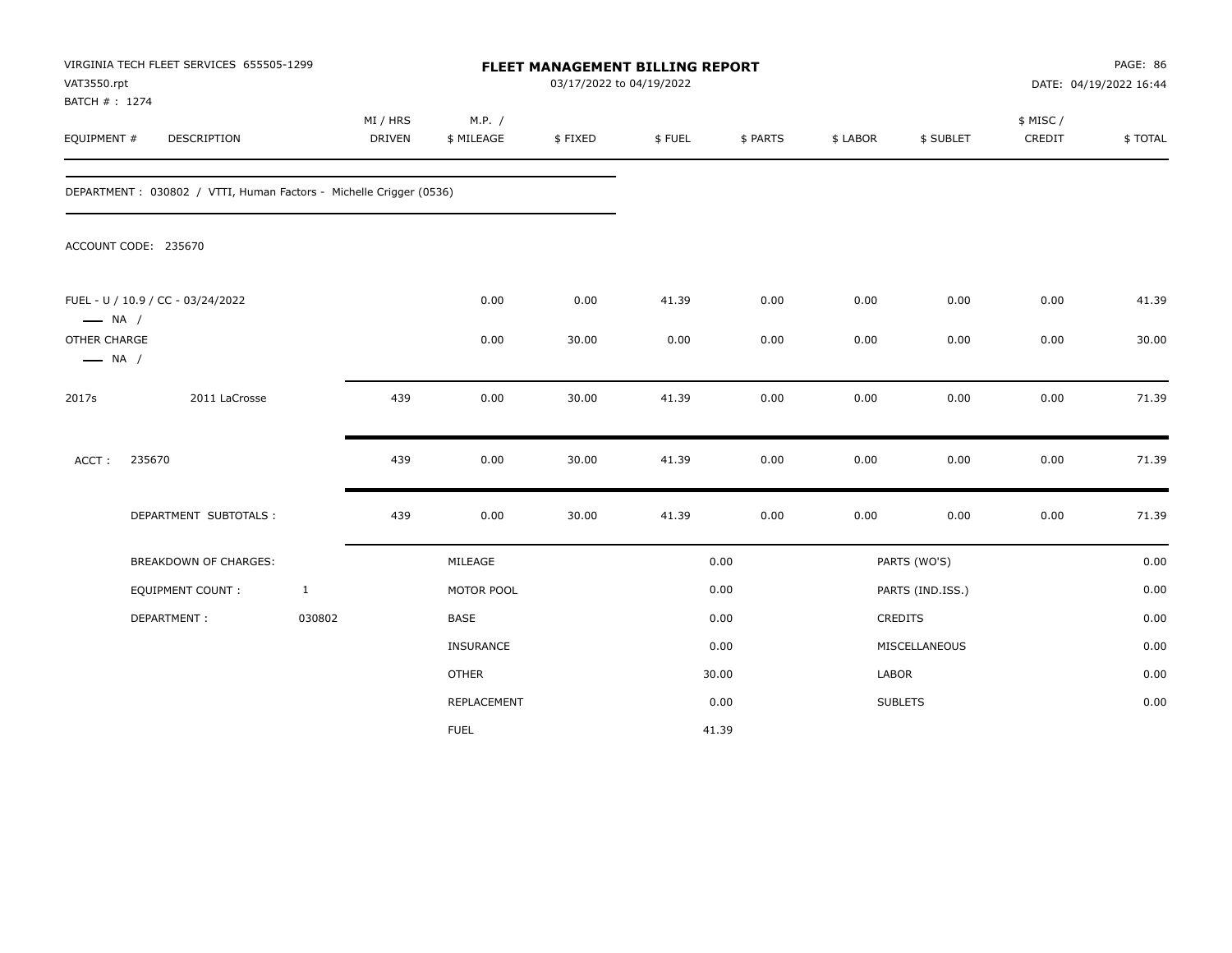| VAT3550.rpt            | VIRGINIA TECH FLEET SERVICES 655505-1299<br>BATCH #: 1274<br>EQUIPMENT #<br>DESCRIPTION |              |                           |                      |         | FLEET MANAGEMENT BILLING REPORT<br>03/17/2022 to 04/19/2022 |          |          |                  | PAGE: 87<br>DATE: 04/19/2022 16:44 |         |
|------------------------|-----------------------------------------------------------------------------------------|--------------|---------------------------|----------------------|---------|-------------------------------------------------------------|----------|----------|------------------|------------------------------------|---------|
|                        |                                                                                         |              | MI / HRS<br><b>DRIVEN</b> | M.P. /<br>\$ MILEAGE | \$FIXED | \$FUEL                                                      | \$ PARTS | \$ LABOR | \$ SUBLET        | \$ MISC/<br>CREDIT                 | \$TOTAL |
|                        | DEPARTMENT: 030803 / VTTI, Smart Road - Michelle Crigger (0536)                         |              |                           |                      |         |                                                             |          |          |                  |                                    |         |
|                        | ACCOUNT CODE: 230209                                                                    |              |                           |                      |         |                                                             |          |          |                  |                                    |         |
| $\longrightarrow$ NA / | FUEL - D / 0.9 / 13 - 04/12/2022                                                        |              |                           | 0.00                 | 0.00    | 3.74                                                        | 0.00     | 0.00     | 0.00             | 0.00                               | 3.74    |
| $\longrightarrow$ NA / | FUEL - D / 18.2 / 13 - 04/12/2022                                                       |              |                           | 0.00                 | 0.00    | 75.65                                                       | 0.00     | 0.00     | 0.00             | 0.00                               | 75.65   |
| 47296S                 | 1991 F800                                                                               |              | 105                       | 0.00                 | 0.00    | 79.39                                                       | 0.00     | 0.00     | 0.00             | 0.00                               | 79.39   |
| ACCT:                  | 230209                                                                                  |              | 105                       | 0.00                 | 0.00    | 79.39                                                       | 0.00     | 0.00     | 0.00             | 0.00                               | 79.39   |
|                        | DEPARTMENT SUBTOTALS :                                                                  |              | 105                       | 0.00                 | 0.00    | 79.39                                                       | $0.00\,$ | 0.00     | 0.00             | $0.00\,$                           | 79.39   |
|                        | <b>BREAKDOWN OF CHARGES:</b>                                                            |              |                           | MILEAGE              |         |                                                             | 0.00     |          | PARTS (WO'S)     |                                    | 0.00    |
|                        | <b>EQUIPMENT COUNT:</b>                                                                 | $\mathbf{1}$ |                           | MOTOR POOL           |         |                                                             | 0.00     |          | PARTS (IND.ISS.) |                                    | 0.00    |
|                        | DEPARTMENT:                                                                             | 030803       |                           | BASE                 |         |                                                             | 0.00     |          | CREDITS          |                                    | 0.00    |
|                        |                                                                                         |              |                           | <b>INSURANCE</b>     |         |                                                             | 0.00     |          | MISCELLANEOUS    |                                    | 0.00    |
|                        |                                                                                         |              |                           | <b>OTHER</b>         |         |                                                             | 0.00     | LABOR    |                  |                                    | 0.00    |
|                        |                                                                                         |              |                           | REPLACEMENT          |         |                                                             | 0.00     |          | <b>SUBLETS</b>   |                                    | 0.00    |
|                        |                                                                                         |              |                           | <b>FUEL</b>          |         |                                                             | 79.39    |          |                  |                                    |         |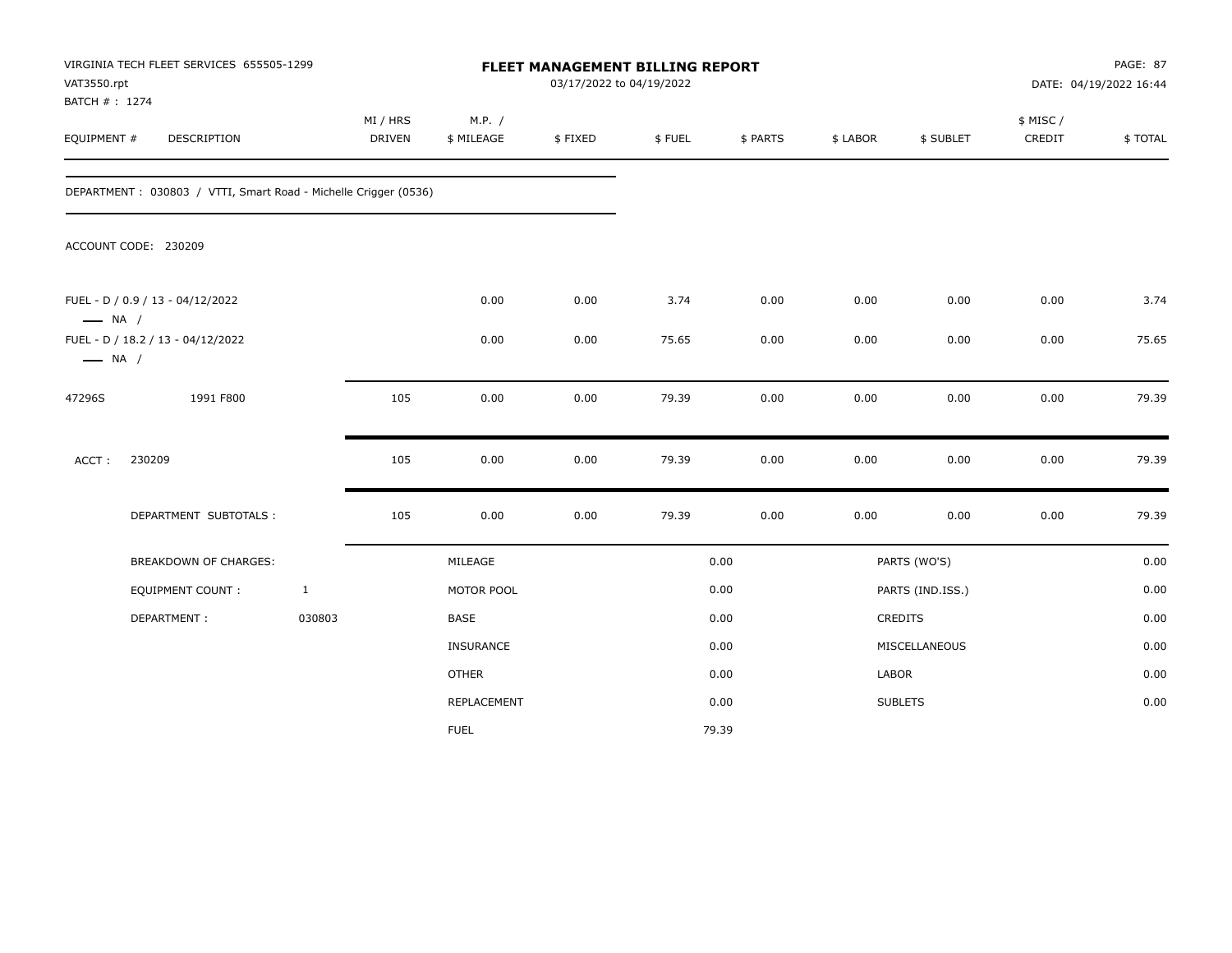| VAT3550.rpt<br>BATCH #: 1274 | VIRGINIA TECH FLEET SERVICES 655505-1299                                       |              |                    |                      | FLEET MANAGEMENT BILLING REPORT<br>03/17/2022 to 04/19/2022 |        |          |          |                  |                    | PAGE: 88<br>DATE: 04/19/2022 16:44 |
|------------------------------|--------------------------------------------------------------------------------|--------------|--------------------|----------------------|-------------------------------------------------------------|--------|----------|----------|------------------|--------------------|------------------------------------|
| EQUIPMENT #                  | DESCRIPTION                                                                    |              | MI / HRS<br>DRIVEN | M.P. /<br>\$ MILEAGE | \$FIXED                                                     | \$FUEL | \$ PARTS | \$ LABOR | \$ SUBLET        | \$ MISC/<br>CREDIT | \$TOTAL                            |
|                              | DEPARTMENT: 030806 / VTTI, Advanced Vehicle Dynamics - Michelle Crigger (0536) |              |                    |                      |                                                             |        |          |          |                  |                    |                                    |
|                              | ACCOUNT CODE: 233260                                                           |              |                    |                      |                                                             |        |          |          |                  |                    |                                    |
| $\longrightarrow$ NA /       | FUEL - U / 4.7 / 11 - 03/29/2022                                               |              |                    | 0.00                 | 0.00                                                        | 16.84  | 0.00     | 0.00     | 0.00             | 0.00               | 16.84                              |
| $\longrightarrow$ NA /       | FUEL - U / 11.3 / 11 - 03/31/2022                                              |              |                    | 0.00                 | 0.00                                                        | 41.32  | 0.00     | 0.00     | 0.00             | 0.00               | 41.32                              |
| 71558s                       | 2017 EXPLORER                                                                  |              | 1,105              | 0.00                 | 0.00                                                        | 58.16  | 0.00     | 0.00     | 0.00             | 0.00               | 58.16                              |
| ACCT:                        | 233260                                                                         |              | 1,105              | 0.00                 | 0.00                                                        | 58.16  | 0.00     | 0.00     | 0.00             | 0.00               | 58.16                              |
|                              | DEPARTMENT SUBTOTALS :                                                         |              | 1,105              | 0.00                 | 0.00                                                        | 58.16  | 0.00     | 0.00     | 0.00             | 0.00               | 58.16                              |
|                              | <b>BREAKDOWN OF CHARGES:</b>                                                   |              |                    | MILEAGE              |                                                             |        | 0.00     |          | PARTS (WO'S)     |                    | 0.00                               |
|                              | <b>EQUIPMENT COUNT:</b>                                                        | $\mathbf{1}$ |                    | MOTOR POOL           |                                                             |        | 0.00     |          | PARTS (IND.ISS.) |                    | 0.00                               |
|                              | DEPARTMENT:                                                                    | 030806       |                    | BASE                 |                                                             |        | 0.00     |          | <b>CREDITS</b>   |                    | 0.00                               |
|                              |                                                                                |              |                    | <b>INSURANCE</b>     |                                                             |        | 0.00     |          | MISCELLANEOUS    |                    | 0.00                               |
|                              |                                                                                |              |                    | <b>OTHER</b>         |                                                             |        | 0.00     | LABOR    |                  |                    | 0.00                               |
|                              |                                                                                |              |                    | REPLACEMENT          |                                                             |        | 0.00     |          | <b>SUBLETS</b>   |                    | 0.00                               |
|                              |                                                                                |              |                    | <b>FUEL</b>          |                                                             |        | 58.16    |          |                  |                    |                                    |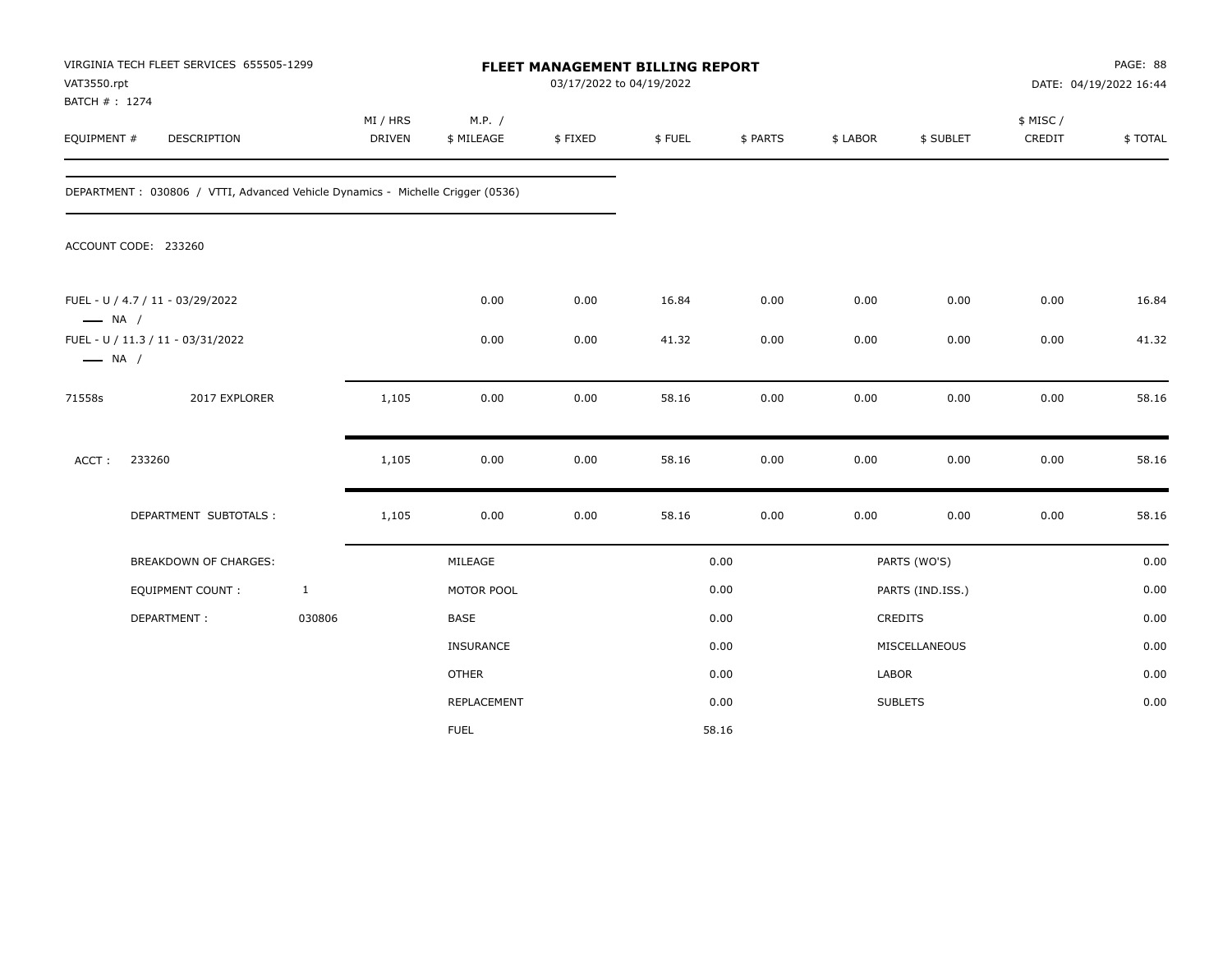| VAT3550.rpt            | VIRGINIA TECH FLEET SERVICES 655505-1299<br>BATCH #: 1274<br>DESCRIPTION |              |                    |                      |         | FLEET MANAGEMENT BILLING REPORT<br>03/17/2022 to 04/19/2022 |          |          |                  | PAGE: 89<br>DATE: 04/19/2022 16:44 |         |
|------------------------|--------------------------------------------------------------------------|--------------|--------------------|----------------------|---------|-------------------------------------------------------------|----------|----------|------------------|------------------------------------|---------|
| EQUIPMENT #            |                                                                          |              | MI / HRS<br>DRIVEN | M.P. /<br>\$ MILEAGE | \$FIXED | \$FUEL                                                      | \$ PARTS | \$ LABOR | \$ SUBLET        | \$ MISC/<br>CREDIT                 | \$TOTAL |
|                        | DEPARTMENT: 030807 / VTTI, Pavement - Michelle Crigger (0536)            |              |                    |                      |         |                                                             |          |          |                  |                                    |         |
|                        | ACCOUNT CODE: 467228                                                     |              |                    |                      |         |                                                             |          |          |                  |                                    |         |
| $\longrightarrow$ NA / | FUEL - D / 43.4 / 13 - 03/16/2022                                        |              |                    | 0.00                 | 0.00    | 180.28                                                      | 0.00     | 0.00     | 0.00             | 0.00                               | 180.28  |
| $\longrightarrow$ NA / | PARTS ISSUE # I312334                                                    |              |                    | 0.00                 | 0.00    | 0.00                                                        | 41.54    | 0.00     | 0.00             | 0.00                               | 41.54   |
| 45250                  | 2015 VHD64F                                                              |              | $\mathbf 0$        | 0.00                 | 0.00    | 180.28                                                      | 41.54    | 0.00     | 0.00             | 0.00                               | 221.82  |
| ACCT:                  | 467228                                                                   |              | $\mathsf 0$        | 0.00                 | 0.00    | 180.28                                                      | 41.54    | 0.00     | 0.00             | 0.00                               | 221.82  |
|                        | DEPARTMENT SUBTOTALS :                                                   |              | $\mathbf 0$        | 0.00                 | 0.00    | 180.28                                                      | 41.54    | 0.00     | 0.00             | 0.00                               | 221.82  |
|                        | BREAKDOWN OF CHARGES:                                                    |              |                    | MILEAGE              |         |                                                             | 0.00     |          | PARTS (WO'S)     |                                    | 0.00    |
|                        | EQUIPMENT COUNT:                                                         | $\mathbf{1}$ |                    | MOTOR POOL           |         |                                                             | 0.00     |          | PARTS (IND.ISS.) |                                    | 41.54   |
|                        | DEPARTMENT:                                                              | 030807       |                    | BASE                 |         |                                                             | 0.00     |          | CREDITS          |                                    | 0.00    |
|                        |                                                                          |              |                    | INSURANCE            |         |                                                             | 0.00     |          | MISCELLANEOUS    |                                    | 0.00    |
|                        |                                                                          |              |                    | <b>OTHER</b>         |         |                                                             | 0.00     | LABOR    |                  |                                    | 0.00    |
|                        |                                                                          |              |                    | REPLACEMENT          |         |                                                             | 0.00     |          | <b>SUBLETS</b>   |                                    | 0.00    |
|                        |                                                                          |              |                    | <b>FUEL</b>          |         |                                                             | 180.28   |          |                  |                                    |         |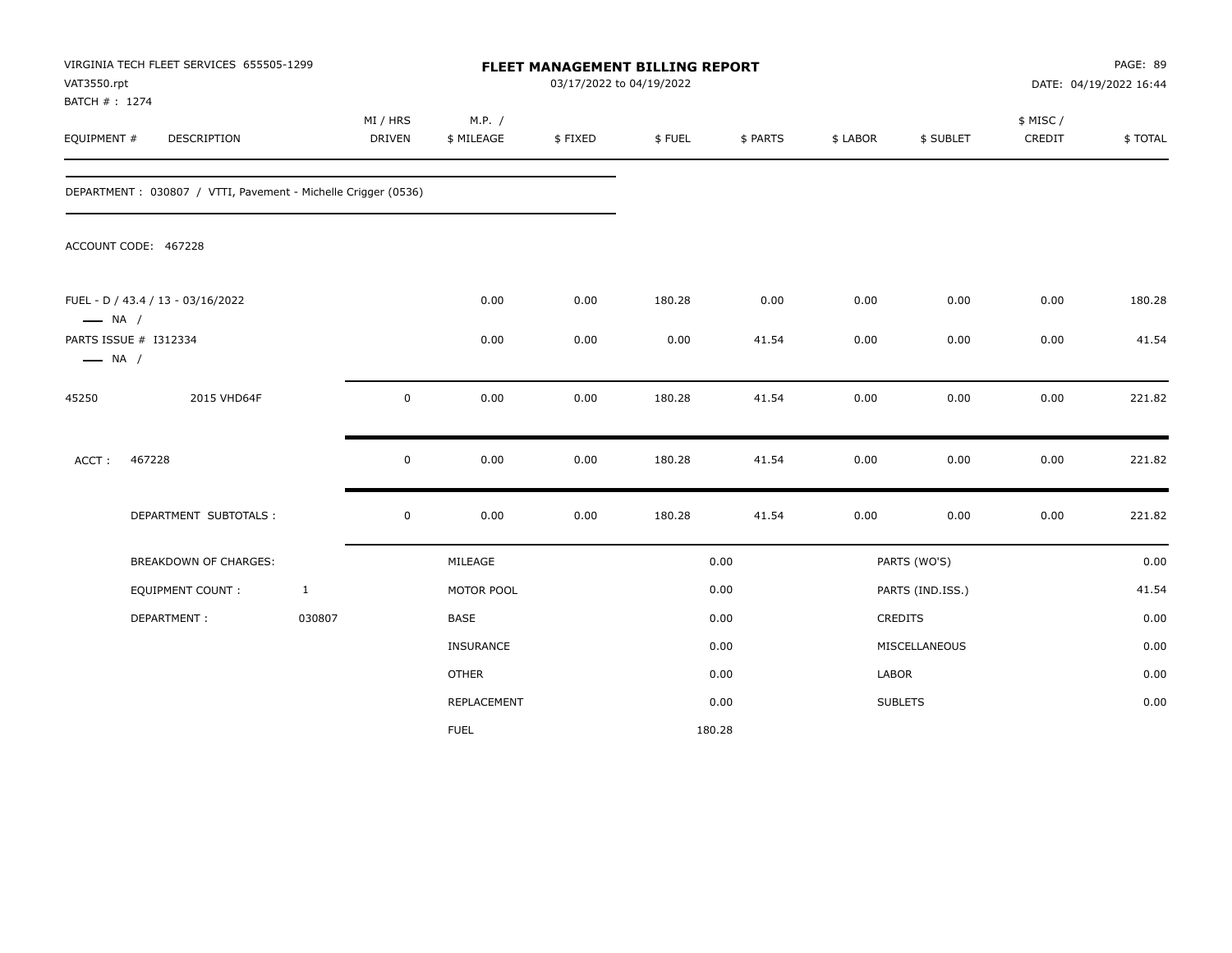| VAT3550.rpt<br>BATCH #: 1274 | VIRGINIA TECH FLEET SERVICES 655505-1299                 |                           |                      | FLEET MANAGEMENT BILLING REPORT<br>03/17/2022 to 04/19/2022 |        |          |          | PAGE: 90<br>DATE: 04/19/2022 16:44 |                    |         |
|------------------------------|----------------------------------------------------------|---------------------------|----------------------|-------------------------------------------------------------|--------|----------|----------|------------------------------------|--------------------|---------|
| EQUIPMENT #                  | <b>DESCRIPTION</b>                                       | MI / HRS<br><b>DRIVEN</b> | M.P. /<br>\$ MILEAGE | \$FIXED                                                     | \$FUEL | \$ PARTS | \$ LABOR | \$ SUBLET                          | \$ MISC/<br>CREDIT | \$TOTAL |
|                              | DEPARTMENT: 030808 / VTTI, RCE - Michelle Crigger (0536) |                           |                      |                                                             |        |          |          |                                    |                    |         |
|                              | ACCOUNT CODE: 235570                                     |                           |                      |                                                             |        |          |          |                                    |                    |         |
| $\longrightarrow$ NA /       | FUEL - U / 23.0 / 11 - 03/29/2022                        |                           | 0.00                 | 0.00                                                        | 84.56  | 0.00     | 0.00     | 0.00                               | 0.00               | 84.56   |
| 68295S                       | 1999 Ram Pickup                                          | 193                       | 0.00                 | 0.00                                                        | 84.56  | 0.00     | 0.00     | 0.00                               | 0.00               | 84.56   |
| ACCT:                        | 235570                                                   | 193                       | 0.00                 | 0.00                                                        | 84.56  | 0.00     | 0.00     | 0.00                               | 0.00               | 84.56   |
|                              | DEPARTMENT SUBTOTALS :                                   | 193                       | 0.00                 | 0.00                                                        | 84.56  | 0.00     | 0.00     | 0.00                               | 0.00               | 84.56   |
|                              | <b>BREAKDOWN OF CHARGES:</b>                             |                           | MILEAGE              |                                                             |        | 0.00     |          | PARTS (WO'S)                       |                    | 0.00    |
|                              | <b>EQUIPMENT COUNT:</b>                                  | $\mathbf{1}$              | MOTOR POOL           |                                                             |        | 0.00     |          | PARTS (IND.ISS.)                   |                    | 0.00    |
|                              | DEPARTMENT:                                              | 030808                    | <b>BASE</b>          |                                                             |        | 0.00     |          | <b>CREDITS</b>                     |                    | 0.00    |
|                              |                                                          |                           | <b>INSURANCE</b>     |                                                             |        | 0.00     |          | MISCELLANEOUS                      |                    | 0.00    |
|                              |                                                          |                           | <b>OTHER</b>         |                                                             |        | 0.00     | LABOR    |                                    |                    | 0.00    |
|                              |                                                          |                           | REPLACEMENT          |                                                             |        | 0.00     |          | <b>SUBLETS</b>                     |                    | 0.00    |
|                              |                                                          |                           | <b>FUEL</b>          |                                                             |        | 84.56    |          |                                    |                    |         |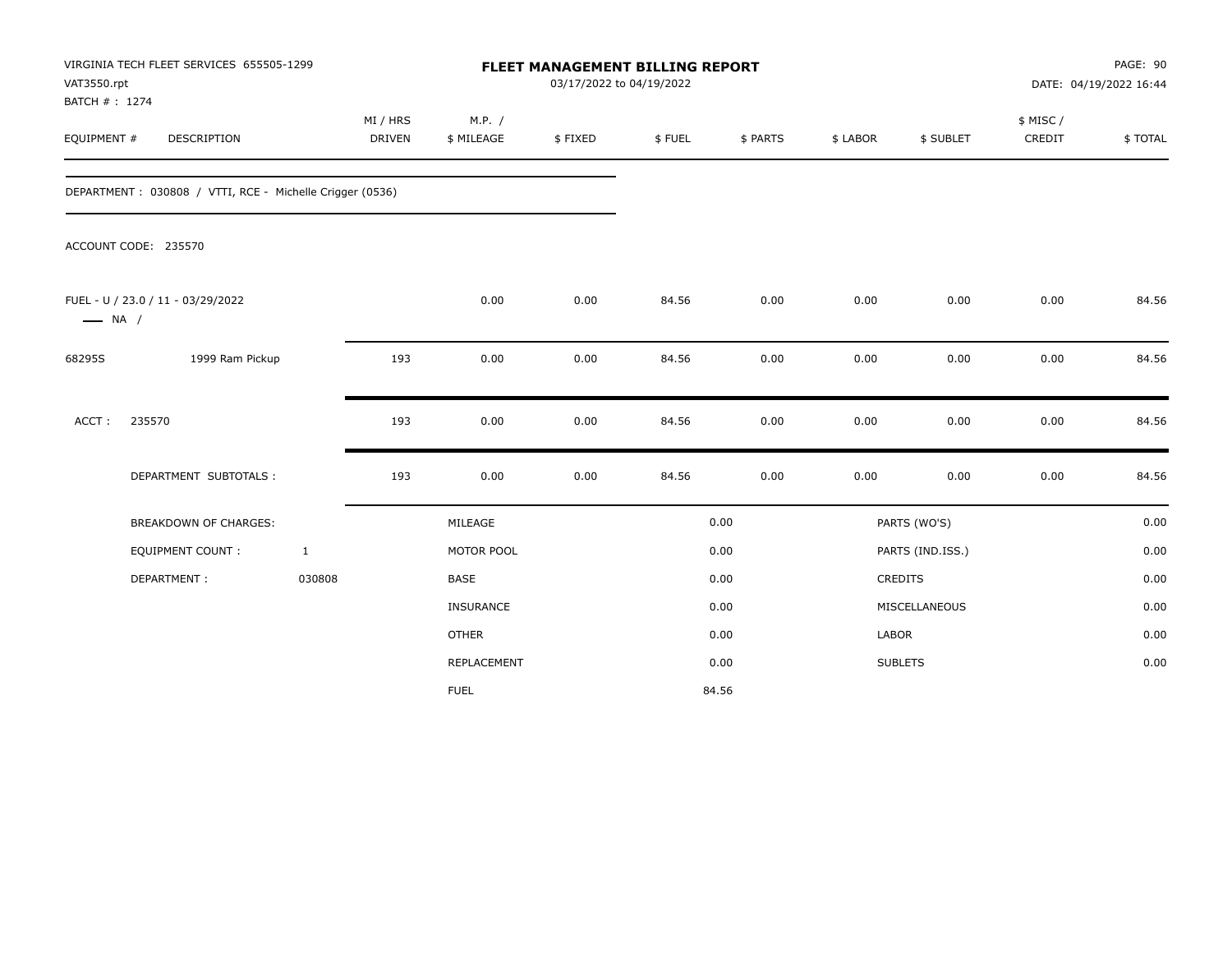| VAT3550.rpt<br>BATCH # : 1274                    | VIRGINIA TECH FLEET SERVICES 655505-1299                            |              |                           |                      |         | FLEET MANAGEMENT BILLING REPORT<br>03/17/2022 to 04/19/2022 |          |          |                  |                     | PAGE: 91<br>DATE: 04/19/2022 16:44 |
|--------------------------------------------------|---------------------------------------------------------------------|--------------|---------------------------|----------------------|---------|-------------------------------------------------------------|----------|----------|------------------|---------------------|------------------------------------|
| EQUIPMENT #                                      | <b>DESCRIPTION</b>                                                  |              | MI / HRS<br><b>DRIVEN</b> | M.P. /<br>\$ MILEAGE | \$FIXED | \$FUEL                                                      | \$ PARTS | \$ LABOR | \$ SUBLET        | \$ MISC /<br>CREDIT | \$TOTAL                            |
|                                                  | DEPARTMENT: 030812 / VTTI, Trucks & Buses - Michelle Crigger (0536) |              |                           |                      |         |                                                             |          |          |                  |                     |                                    |
|                                                  | ACCOUNT CODE: 451734                                                |              |                           |                      |         |                                                             |          |          |                  |                     |                                    |
| $\longrightarrow$ NA /                           | FUEL - D / 228.4 / CC - 03/24/2022                                  |              |                           | 0.00                 | 0.00    | 867.82                                                      | 0.00     | 0.00     | 0.00             | 0.00                | 867.82                             |
|                                                  | FUEL - D / 108.1 / 14 - 03/30/2022                                  |              |                           | 0.00                 | 0.00    | 448.70                                                      | 0.00     | 0.00     | 0.00             | 0.00                | 448.70                             |
| $\longrightarrow$ NA /<br>$\longrightarrow$ NA / | FUEL - D / 13.0 / 14 - 03/30/2022                                   |              |                           | 0.00                 | 0.00    | 53.74                                                       | 0.00     | 0.00     | 0.00             | 0.00                | 53.74                              |
| $\longrightarrow$ NA /                           | FUEL - D / 110.4 / 14 - 03/30/2022                                  |              |                           | 0.00                 | 0.00    | 458.20                                                      | 0.00     | 0.00     | 0.00             | 0.00                | 458.20                             |
| 66975S                                           | 2015 LONESTAR                                                       |              | 1,859                     | 0.00                 | 0.00    | 1,828.46                                                    | 0.00     | 0.00     | 0.00             | 0.00                | 1,828.46                           |
| ACCT:                                            | 451734                                                              |              | 1,859                     | 0.00                 | 0.00    | 1,828.46                                                    | 0.00     | 0.00     | 0.00             | 0.00                | 1,828.46                           |
|                                                  | DEPARTMENT SUBTOTALS :                                              |              | 1,859                     | 0.00                 | 0.00    | 1,828.46                                                    | 0.00     | 0.00     | 0.00             | 0.00                | 1,828.46                           |
|                                                  | <b>BREAKDOWN OF CHARGES:</b>                                        |              |                           | MILEAGE              |         |                                                             | 0.00     |          | PARTS (WO'S)     |                     | 0.00                               |
|                                                  | <b>EQUIPMENT COUNT:</b>                                             | $\mathbf{1}$ |                           | MOTOR POOL           |         |                                                             | 0.00     |          | PARTS (IND.ISS.) |                     | 0.00                               |
|                                                  | DEPARTMENT:                                                         | 030812       |                           | <b>BASE</b>          |         |                                                             | 0.00     |          | <b>CREDITS</b>   |                     | 0.00                               |
|                                                  |                                                                     |              |                           | INSURANCE            |         |                                                             | 0.00     |          | MISCELLANEOUS    |                     | 0.00                               |
|                                                  |                                                                     |              |                           | <b>OTHER</b>         |         |                                                             | 0.00     | LABOR    |                  |                     | 0.00                               |
|                                                  |                                                                     |              |                           | <b>REPLACEMENT</b>   |         |                                                             | 0.00     |          | <b>SUBLETS</b>   |                     | 0.00                               |
|                                                  |                                                                     |              |                           | <b>FUEL</b>          |         | 1,828.46                                                    |          |          |                  |                     |                                    |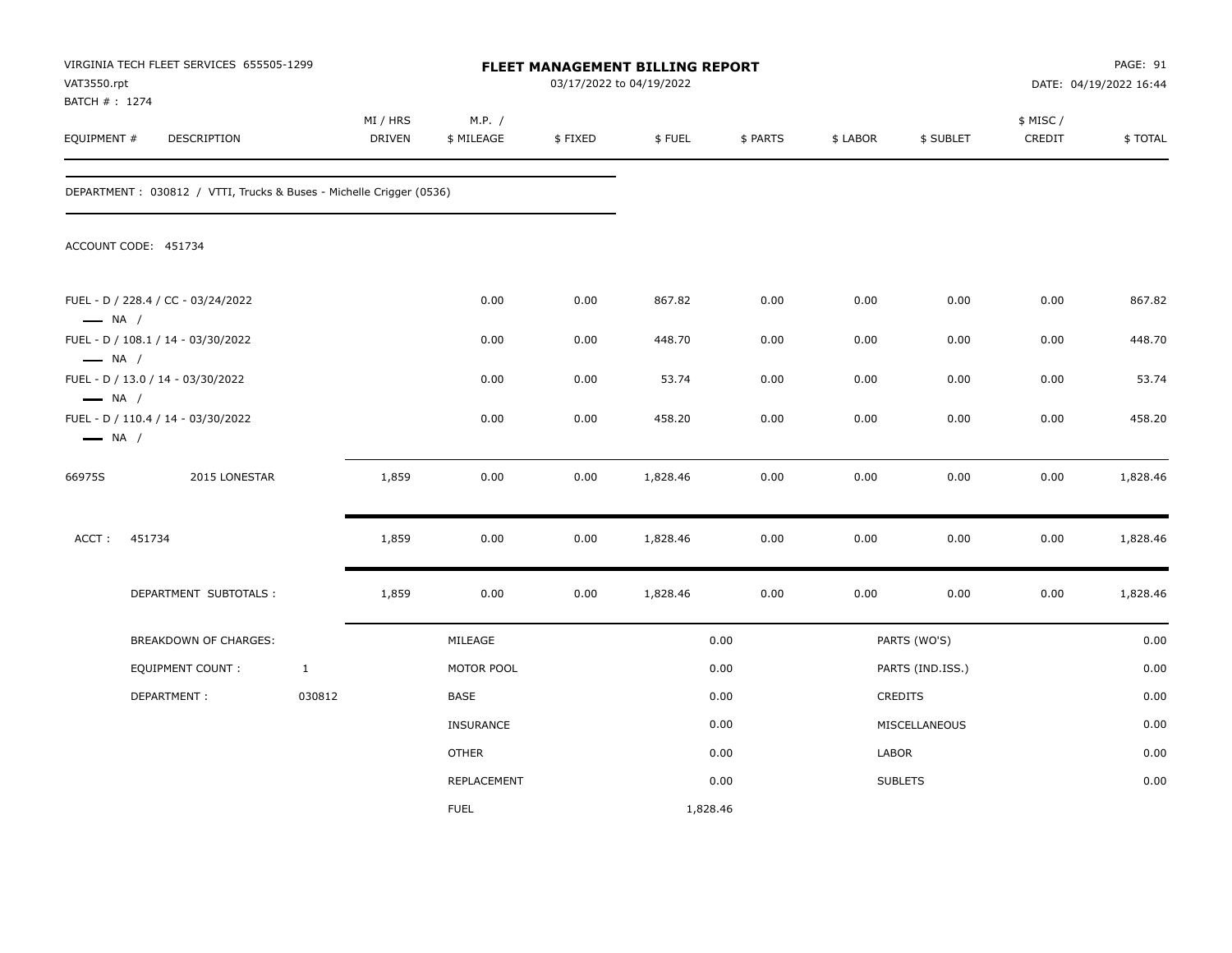| VAT3550.rpt<br>BATCH #: 1274 | VIRGINIA TECH FLEET SERVICES 655505-1299                     |                           |                      |         | <b>FLEET MANAGEMENT BILLING REPORT</b><br>03/17/2022 to 04/19/2022 |          |              |                  | PAGE: 92<br>DATE: 04/19/2022 16:44 |         |  |
|------------------------------|--------------------------------------------------------------|---------------------------|----------------------|---------|--------------------------------------------------------------------|----------|--------------|------------------|------------------------------------|---------|--|
| EQUIPMENT #                  | DESCRIPTION                                                  | MI / HRS<br><b>DRIVEN</b> | M.P. /<br>\$ MILEAGE | \$FIXED | \$FUEL                                                             | \$ PARTS | \$ LABOR     | \$ SUBLET        | \$ MISC /<br>CREDIT                | \$TOTAL |  |
|                              | DEPARTMENT: 030817 / VTTI-VA Green Hwy Michelle Crigger 0536 |                           |                      |         |                                                                    |          |              |                  |                                    |         |  |
|                              | ACCOUNT CODE: 467033                                         |                           |                      |         |                                                                    |          |              |                  |                                    |         |  |
| $\longrightarrow$ NA /       | WORK ORDER # 0000113017                                      |                           | 0.00                 | 0.00    | 0.00                                                               | 0.00     | 0.00         | 50.00            | 0.00                               | 50.00   |  |
| 81703S                       | 2021 EQUIPMENT                                               | $\pmb{0}$                 | 0.00                 | 0.00    | 0.00                                                               | 0.00     | 0.00         | 50.00            | 0.00                               | 50.00   |  |
| ACCT:                        | 467033                                                       | $\mathbf 0$               | 0.00                 | 0.00    | 0.00                                                               | 0.00     | 0.00         | 50.00            | 0.00                               | 50.00   |  |
|                              | DEPARTMENT SUBTOTALS :                                       | $\mathbf 0$               | 0.00                 | 0.00    | 0.00                                                               | 0.00     | 0.00         | 50.00            | 0.00                               | 50.00   |  |
|                              | <b>BREAKDOWN OF CHARGES:</b>                                 |                           | MILEAGE              |         |                                                                    | 0.00     |              | PARTS (WO'S)     |                                    | 0.00    |  |
|                              | <b>EQUIPMENT COUNT:</b>                                      | $\mathbf{1}$              | MOTOR POOL           |         |                                                                    | 0.00     |              | PARTS (IND.ISS.) |                                    | 0.00    |  |
|                              | DEPARTMENT:                                                  | 030817                    | <b>BASE</b>          |         |                                                                    | 0.00     |              | CREDITS          |                                    | 0.00    |  |
|                              |                                                              |                           | INSURANCE            |         |                                                                    | 0.00     |              | MISCELLANEOUS    |                                    | 0.00    |  |
|                              |                                                              |                           | <b>OTHER</b>         |         |                                                                    | 0.00     | <b>LABOR</b> |                  |                                    | 0.00    |  |
|                              |                                                              |                           | REPLACEMENT          |         |                                                                    | 0.00     |              | <b>SUBLETS</b>   |                                    | 50.00   |  |
|                              |                                                              |                           | <b>FUEL</b>          |         |                                                                    | 0.00     |              |                  |                                    |         |  |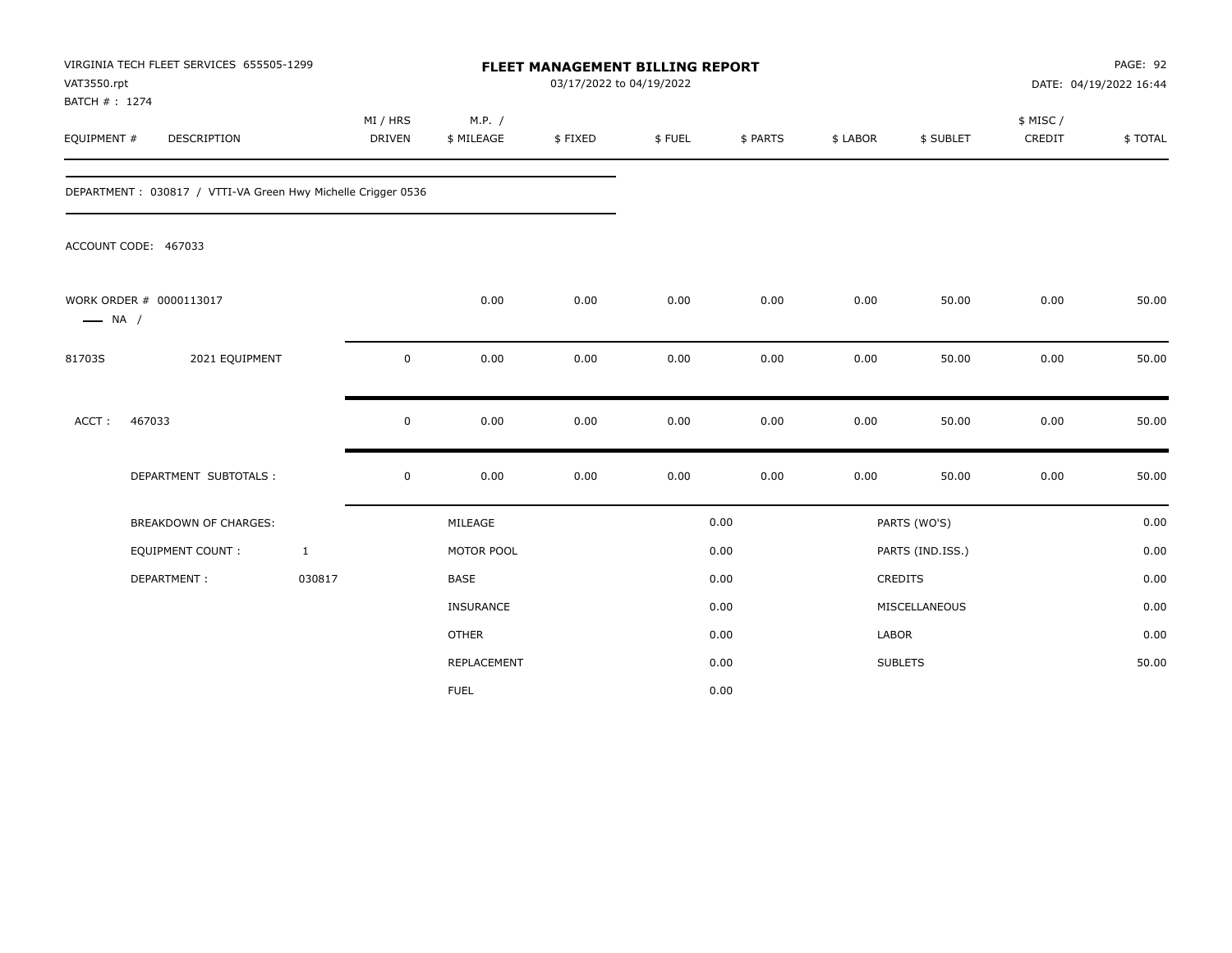| VIRGINIA TECH FLEET SERVICES 655505-1299<br>VAT3550.rpt<br>BATCH #: 1274     | FLEET MANAGEMENT BILLING REPORT<br>03/17/2022 to 04/19/2022 |                      |         |        |          |          | PAGE: 93<br>DATE: 04/19/2022 16:44 |                    |         |  |
|------------------------------------------------------------------------------|-------------------------------------------------------------|----------------------|---------|--------|----------|----------|------------------------------------|--------------------|---------|--|
| EQUIPMENT #<br>DESCRIPTION                                                   | MI / HRS<br>DRIVEN                                          | M.P. /<br>\$ MILEAGE | \$FIXED | \$FUEL | \$ PARTS | \$ LABOR | \$ SUBLET                          | \$ MISC/<br>CREDIT | \$TOTAL |  |
| DEPARTMENT: 030820 / VTTI Advanced Automotive Research Michelle Crigger 0536 |                                                             |                      |         |        |          |          |                                    |                    |         |  |
| ACCOUNT CODE: 460966                                                         |                                                             |                      |         |        |          |          |                                    |                    |         |  |
| FUEL - D / 80.1 / CC - 03/24/2022<br>$\longrightarrow$ NA /                  |                                                             | 0.00                 | 0.00    | 367.19 | 0.00     | 0.00     | 0.00                               | 0.00               | 367.19  |  |
| 2017 EQUIPMENT<br>EL3                                                        | $\mathsf 0$                                                 | 0.00                 | 0.00    | 367.19 | 0.00     | 0.00     | 0.00                               | 0.00               | 367.19  |  |
| 460966<br>ACCT:                                                              | $\mathbf 0$                                                 | 0.00                 | 0.00    | 367.19 | 0.00     | 0.00     | 0.00                               | 0.00               | 367.19  |  |
| ACCOUNT CODE: 461080                                                         |                                                             |                      |         |        |          |          |                                    |                    |         |  |
| FUEL - U / 53.0 / CC - 03/24/2022<br>$\longrightarrow$ NA /                  |                                                             | 0.00                 | 0.00    | 209.16 | 0.00     | 0.00     | 0.00                               | 0.00               | 209.16  |  |
| 2017 EQUIPMENT<br>EL <sub>2</sub>                                            | $\mathsf 0$                                                 | 0.00                 | 0.00    | 209.16 | 0.00     | 0.00     | 0.00                               | 0.00               | 209.16  |  |
| ACCT:<br>461080                                                              | $\mathsf 0$                                                 | 0.00                 | 0.00    | 209.16 | 0.00     | 0.00     | 0.00                               | 0.00               | 209.16  |  |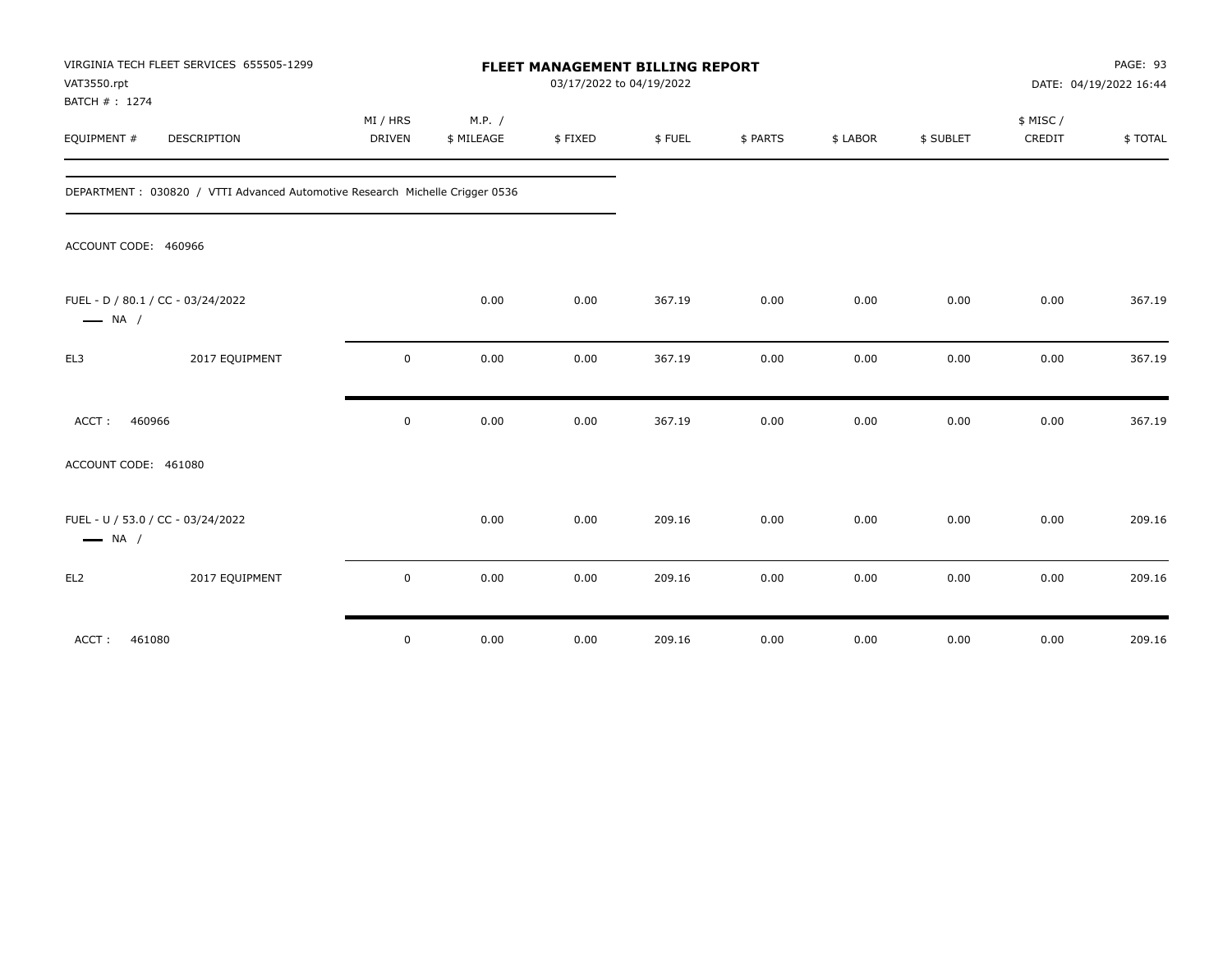| VIRGINIA TECH FLEET SERVICES 655505-1299<br>VAT3550.rpt<br>BATCH #: 1274 |                | <b>FLEET MANAGEMENT BILLING REPORT</b><br>03/17/2022 to 04/19/2022 |                  |      |        |          |          |                  |                    | PAGE: 94<br>DATE: 04/19/2022 16:44 |  |
|--------------------------------------------------------------------------|----------------|--------------------------------------------------------------------|------------------|------|--------|----------|----------|------------------|--------------------|------------------------------------|--|
| EQUIPMENT #<br>DESCRIPTION                                               |                | MI / HRS<br>M.P. /<br>DRIVEN<br>\$ MILEAGE<br>\$FIXED              |                  |      | \$FUEL | \$ PARTS | \$ LABOR | \$ SUBLET        | \$ MISC/<br>CREDIT | \$TOTAL                            |  |
| DEPARTMENT SUBTOTALS :                                                   |                | $\mathbf 0$                                                        | 0.00             | 0.00 | 576.35 | 0.00     | 0.00     | 0.00             | 0.00               | 576.35                             |  |
| BREAKDOWN OF CHARGES:                                                    |                |                                                                    | MILEAGE          |      |        | 0.00     |          | PARTS (WO'S)     |                    | 0.00                               |  |
| <b>EQUIPMENT COUNT:</b>                                                  | $\overline{2}$ |                                                                    | MOTOR POOL       |      |        | 0.00     |          | PARTS (IND.ISS.) |                    | 0.00                               |  |
| DEPARTMENT:                                                              | 030820         |                                                                    | BASE             |      |        | 0.00     |          | <b>CREDITS</b>   |                    | 0.00                               |  |
|                                                                          |                |                                                                    | <b>INSURANCE</b> |      |        | 0.00     |          | MISCELLANEOUS    |                    | 0.00                               |  |
|                                                                          |                |                                                                    | OTHER            |      |        | 0.00     | LABOR    |                  |                    | 0.00                               |  |
|                                                                          |                |                                                                    | REPLACEMENT      |      |        | 0.00     |          | <b>SUBLETS</b>   |                    | 0.00                               |  |
|                                                                          |                |                                                                    | <b>FUEL</b>      |      |        | 576.35   |          |                  |                    |                                    |  |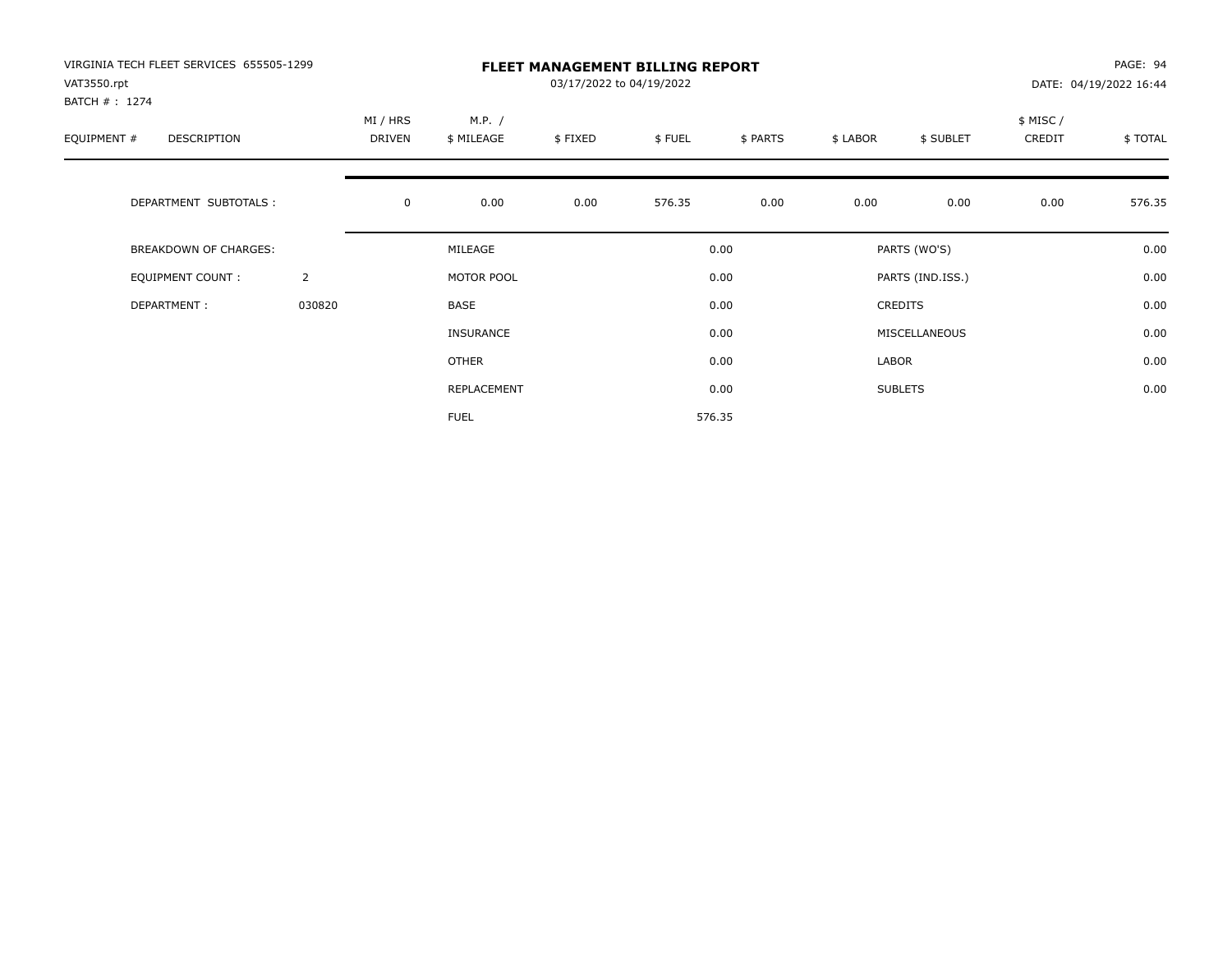| VAT3550.rpt                  | VIRGINIA TECH FLEET SERVICES 655505-1299                                      |                           |                      | FLEET MANAGEMENT BILLING REPORT<br>03/17/2022 to 04/19/2022 |        |          | PAGE: 95<br>DATE: 04/19/2022 16:44 |                  |                     |         |
|------------------------------|-------------------------------------------------------------------------------|---------------------------|----------------------|-------------------------------------------------------------|--------|----------|------------------------------------|------------------|---------------------|---------|
| BATCH #: 1274<br>EQUIPMENT # | <b>DESCRIPTION</b>                                                            | MI / HRS<br><b>DRIVEN</b> | M.P. /<br>\$ MILEAGE | \$FIXED                                                     | \$FUEL | \$ PARTS | \$ LABOR                           | \$ SUBLET        | \$ MISC /<br>CREDIT | \$TOTAL |
|                              | DEPARTMENT: 031800 / Equine Ctr-17690 Old Waterford Rd Leesburg 20176 P Wolak |                           |                      |                                                             |        |          |                                    |                  |                     |         |
|                              | ACCOUNT CODE: 124572                                                          |                           |                      |                                                             |        |          |                                    |                  |                     |         |
| $\longrightarrow$ NA /       | FUEL - D / 14.1 / CC - 03/24/2022                                             |                           | 0.00                 | 0.00                                                        | 70.46  | 0.00     | 0.00                               | 0.00             | 0.00                | 70.46   |
| 48977S                       | 2003 F450                                                                     | 135                       | 0.00                 | 0.00                                                        | 70.46  | 0.00     | 0.00                               | 0.00             | 0.00                | 70.46   |
| ACCT:                        | 124572                                                                        | 135                       | 0.00                 | 0.00                                                        | 70.46  | 0.00     | 0.00                               | 0.00             | 0.00                | 70.46   |
|                              | DEPARTMENT SUBTOTALS :                                                        | 135                       | 0.00                 | 0.00                                                        | 70.46  | 0.00     | 0.00                               | 0.00             | 0.00                | 70.46   |
|                              | <b>BREAKDOWN OF CHARGES:</b>                                                  |                           | MILEAGE              |                                                             |        | 0.00     |                                    | PARTS (WO'S)     |                     | 0.00    |
|                              | <b>EQUIPMENT COUNT:</b>                                                       | $\mathbf{1}$              | MOTOR POOL           |                                                             |        | 0.00     |                                    | PARTS (IND.ISS.) |                     | 0.00    |
|                              | DEPARTMENT:                                                                   | 031800                    | <b>BASE</b>          |                                                             |        | 0.00     |                                    | <b>CREDITS</b>   |                     | 0.00    |
|                              |                                                                               |                           | <b>INSURANCE</b>     |                                                             |        | 0.00     |                                    | MISCELLANEOUS    |                     | 0.00    |
|                              |                                                                               |                           | <b>OTHER</b>         |                                                             |        | 0.00     | <b>LABOR</b>                       |                  |                     | 0.00    |
|                              |                                                                               |                           | REPLACEMENT          |                                                             |        | 0.00     |                                    | <b>SUBLETS</b>   |                     | 0.00    |
|                              |                                                                               |                           | <b>FUEL</b>          |                                                             |        | 70.46    |                                    |                  |                     |         |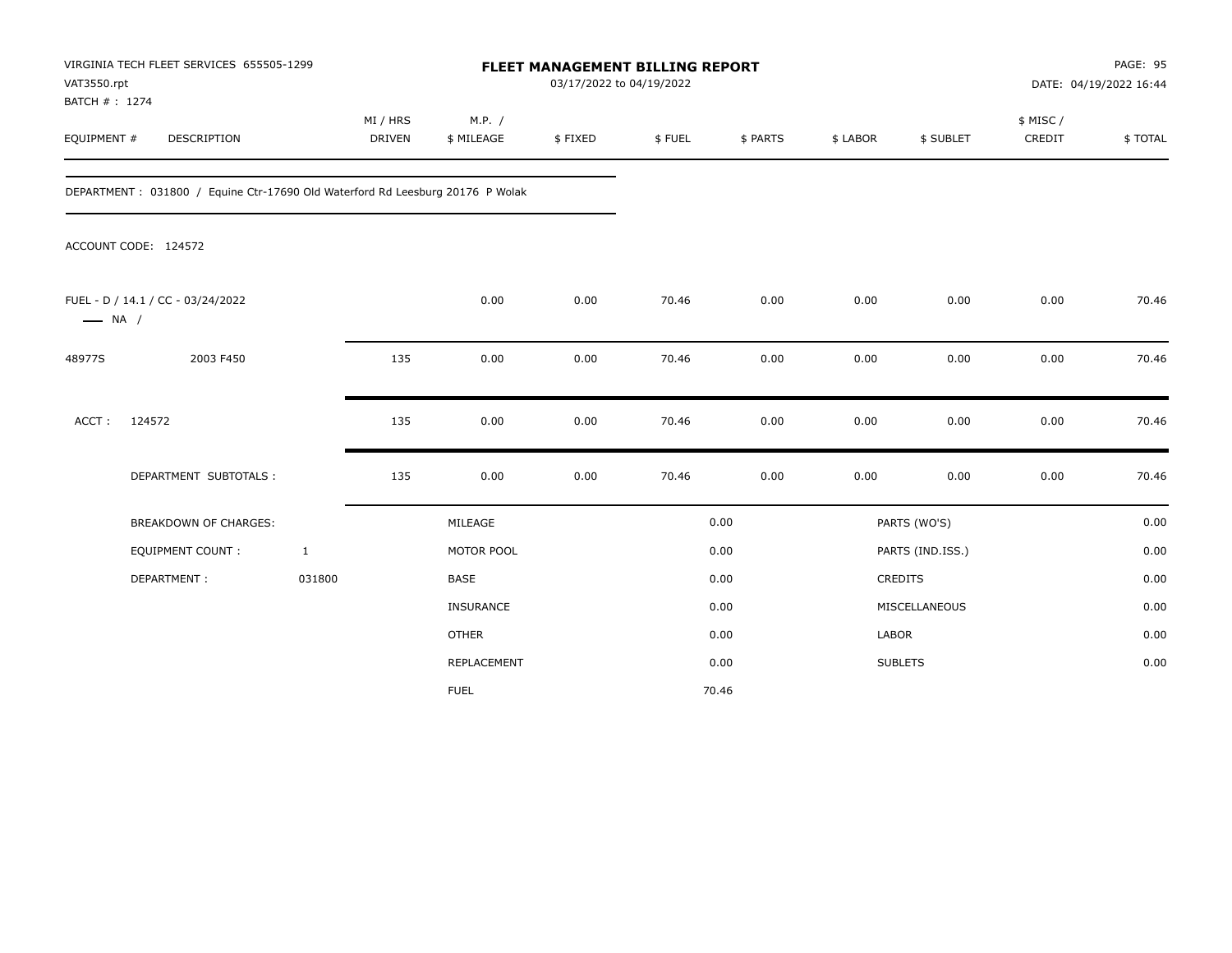| VAT3550.rpt<br>BATCH #: 1274 | VIRGINIA TECH FLEET SERVICES 655505-1299                                      |                           |                      | FLEET MANAGEMENT BILLING REPORT<br>03/17/2022 to 04/19/2022 |        |          |              |                  |                     | PAGE: 96<br>DATE: 04/19/2022 16:44 |
|------------------------------|-------------------------------------------------------------------------------|---------------------------|----------------------|-------------------------------------------------------------|--------|----------|--------------|------------------|---------------------|------------------------------------|
| EQUIPMENT #                  | DESCRIPTION                                                                   | MI / HRS<br><b>DRIVEN</b> | M.P. /<br>\$ MILEAGE | \$FIXED                                                     | \$FUEL | \$ PARTS | \$ LABOR     | \$ SUBLET        | \$ MISC /<br>CREDIT | \$TOTAL                            |
|                              | DEPARTMENT : 032700 / Research Compliance, Lab Animal - Julie Settlage (0497) |                           |                      |                                                             |        |          |              |                  |                     |                                    |
|                              | ACCOUNT CODE: 230369                                                          |                           |                      |                                                             |        |          |              |                  |                     |                                    |
| $\longrightarrow$ NA /       | FUEL - U / 13.5 / 12 - 04/06/2022                                             |                           | 0.00                 | 0.00                                                        | 49.69  | 0.00     | 0.00         | 0.00             | 0.00                | 49.69                              |
| 57557s                       | 2008 UPLANDER                                                                 | 228                       | 0.00                 | 0.00                                                        | 49.69  | 0.00     | 0.00         | 0.00             | 0.00                | 49.69                              |
| ACCT:                        | 230369                                                                        | 228                       | 0.00                 | 0.00                                                        | 49.69  | 0.00     | 0.00         | 0.00             | 0.00                | 49.69                              |
|                              | DEPARTMENT SUBTOTALS :                                                        | 228                       | 0.00                 | 0.00                                                        | 49.69  | 0.00     | 0.00         | 0.00             | 0.00                | 49.69                              |
|                              | <b>BREAKDOWN OF CHARGES:</b>                                                  |                           | MILEAGE              |                                                             |        | 0.00     |              | PARTS (WO'S)     |                     | 0.00                               |
|                              | <b>EQUIPMENT COUNT:</b>                                                       | $\mathbf{1}$              | MOTOR POOL           |                                                             |        | 0.00     |              | PARTS (IND.ISS.) |                     | 0.00                               |
|                              | DEPARTMENT:                                                                   | 032700                    | BASE                 |                                                             |        | 0.00     |              | <b>CREDITS</b>   |                     | 0.00                               |
|                              |                                                                               |                           | INSURANCE            |                                                             |        | 0.00     |              | MISCELLANEOUS    |                     | 0.00                               |
|                              |                                                                               |                           | <b>OTHER</b>         |                                                             |        | 0.00     | <b>LABOR</b> |                  |                     | 0.00                               |
|                              |                                                                               |                           | REPLACEMENT          |                                                             |        | 0.00     |              | <b>SUBLETS</b>   |                     | 0.00                               |
|                              |                                                                               |                           | <b>FUEL</b>          |                                                             |        | 49.69    |              |                  |                     |                                    |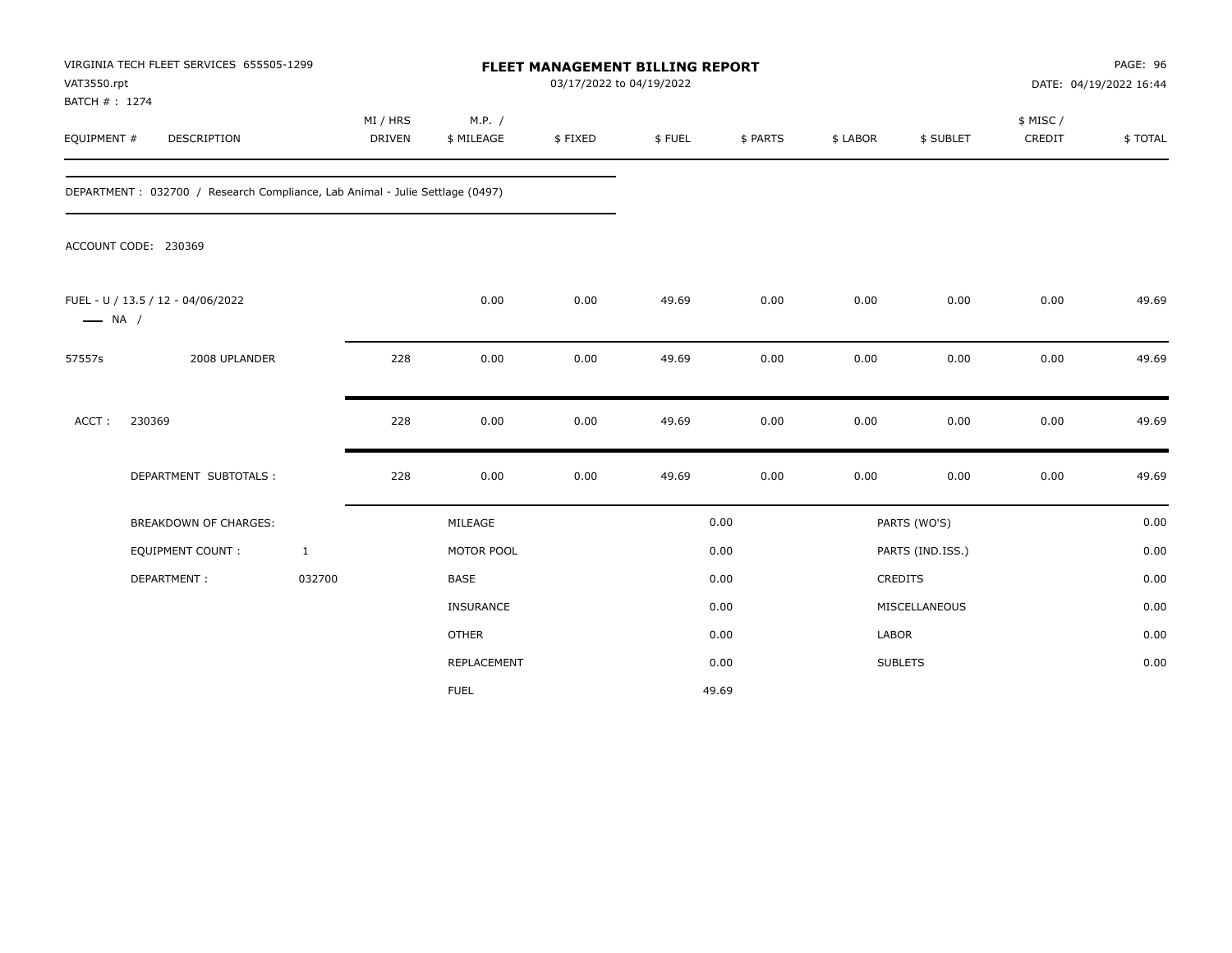| VIRGINIA TECH FLEET SERVICES 655505-1299<br>FLEET MANAGEMENT BILLING REPORT<br>VAT3550.rpt<br>03/17/2022 to 04/19/2022<br>BATCH #: 1274 |                                                                 |                    |                      |         |        | PAGE: 97<br>DATE: 04/19/2022 16:44 |          |           |                     |         |
|-----------------------------------------------------------------------------------------------------------------------------------------|-----------------------------------------------------------------|--------------------|----------------------|---------|--------|------------------------------------|----------|-----------|---------------------|---------|
| EQUIPMENT #                                                                                                                             | DESCRIPTION                                                     | MI / HRS<br>DRIVEN | M.P. /<br>\$ MILEAGE | \$FIXED | \$FUEL | \$ PARTS                           | \$ LABOR | \$ SUBLET | \$ MISC /<br>CREDIT | \$TOTAL |
|                                                                                                                                         | DEPARTMENT: 032703 / Lab Animal Research - Julie Settlage (497) |                    |                      |         |        |                                    |          |           |                     |         |
| ACCOUNT CODE: 230366                                                                                                                    |                                                                 |                    |                      |         |        |                                    |          |           |                     |         |
| FUEL - U / 25.0 / CC - 03/24/2022<br>$\longrightarrow$ NA /                                                                             |                                                                 |                    | 0.00                 | 0.00    | 84.98  | 0.00                               | 0.00     | 0.00      | 0.00                | 84.98   |
| 61756S                                                                                                                                  | 2013 Express 3500                                               | 179                | 0.00                 | 0.00    | 84.98  | 0.00                               | 0.00     | 0.00      | 0.00                | 84.98   |
| ACCT:<br>230366                                                                                                                         |                                                                 | 179                | 0.00                 | 0.00    | 84.98  | 0.00                               | 0.00     | 0.00      | 0.00                | 84.98   |
| ACCOUNT CODE: 230461                                                                                                                    |                                                                 |                    |                      |         |        |                                    |          |           |                     |         |
| FUEL - U / 22.0 / 11 - 04/07/2022<br>$\longrightarrow$ NA /                                                                             |                                                                 |                    | 0.00                 | 0.00    | 80.70  | 0.00                               | 0.00     | 0.00      | 0.00                | 80.70   |
| 27105s                                                                                                                                  | 2001 E350                                                       | 158                | 0.00                 | 0.00    | 80.70  | 0.00                               | 0.00     | 0.00      | 0.00                | 80.70   |
| FUEL - U / 20.7 / 11 - 03/22/2022<br>$\longrightarrow$ NA /                                                                             |                                                                 |                    | 0.00                 | 0.00    | 73.51  | 0.00                               | 0.00     | 0.00      | 0.00                | 73.51   |
| 55213S                                                                                                                                  | 2007 SUBURBAN                                                   | 242                | 0.00                 | 0.00    | 73.51  | 0.00                               | 0.00     | 0.00      | 0.00                | 73.51   |
| FUEL - U / 12.8 / 12 - 04/07/2022<br>$\longrightarrow$ NA /                                                                             |                                                                 |                    | 0.00                 | 0.00    | 47.01  | 0.00                               | 0.00     | 0.00      | 0.00                | 47.01   |
| 55271S                                                                                                                                  | 2008 COLORADO                                                   | 157                | 0.00                 | 0.00    | 47.01  | 0.00                               | 0.00     | 0.00      | 0.00                | 47.01   |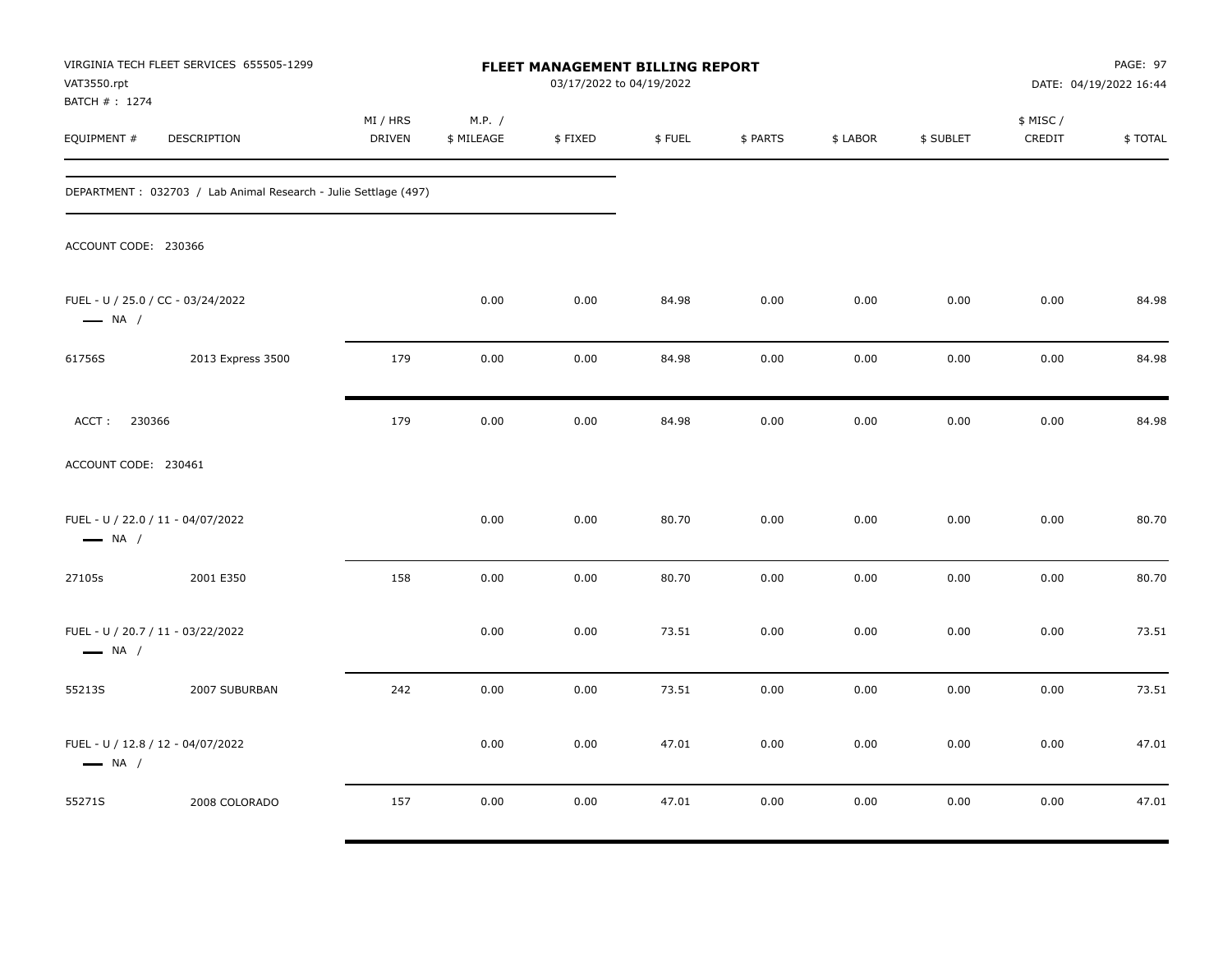| VAT3550.rpt<br>BATCH #: 1274 | VIRGINIA TECH FLEET SERVICES 655505-1299                        |                |                    |                      | <b>FLEET MANAGEMENT BILLING REPORT</b><br>03/17/2022 to 04/19/2022 |        |          |              |                  |                    | PAGE: 98<br>DATE: 04/19/2022 16:44 |
|------------------------------|-----------------------------------------------------------------|----------------|--------------------|----------------------|--------------------------------------------------------------------|--------|----------|--------------|------------------|--------------------|------------------------------------|
| EQUIPMENT #                  | DESCRIPTION                                                     |                | MI / HRS<br>DRIVEN | M.P. /<br>\$ MILEAGE | \$FIXED                                                            | \$FUEL | \$ PARTS | \$ LABOR     | \$ SUBLET        | \$ MISC/<br>CREDIT | \$TOTAL                            |
|                              | DEPARTMENT: 032703 / Lab Animal Research - Julie Settlage (497) |                |                    |                      |                                                                    |        |          |              |                  |                    |                                    |
| ACCT:                        | 230461                                                          |                | 557                | 0.00                 | 0.00                                                               | 201.22 | 0.00     | 0.00         | 0.00             | 0.00               | 201.22                             |
|                              | DEPARTMENT SUBTOTALS :                                          |                | 736                | 0.00                 | 0.00                                                               | 286.20 | 0.00     | 0.00         | 0.00             | 0.00               | 286.20                             |
|                              | <b>BREAKDOWN OF CHARGES:</b>                                    |                |                    | MILEAGE              |                                                                    |        | 0.00     |              | PARTS (WO'S)     |                    | 0.00                               |
|                              | <b>EQUIPMENT COUNT:</b>                                         | $\overline{4}$ |                    | MOTOR POOL           |                                                                    |        | 0.00     |              | PARTS (IND.ISS.) |                    | 0.00                               |
|                              | DEPARTMENT:                                                     | 032703         |                    | <b>BASE</b>          |                                                                    |        | 0.00     |              | <b>CREDITS</b>   |                    | 0.00                               |
|                              |                                                                 |                |                    | <b>INSURANCE</b>     |                                                                    |        | 0.00     |              | MISCELLANEOUS    |                    | 0.00                               |
|                              |                                                                 |                |                    | <b>OTHER</b>         |                                                                    |        | 0.00     | <b>LABOR</b> |                  |                    | 0.00                               |
|                              |                                                                 |                |                    | REPLACEMENT          |                                                                    |        | 0.00     |              | <b>SUBLETS</b>   |                    | 0.00                               |
|                              |                                                                 |                |                    | <b>FUEL</b>          |                                                                    |        | 286.20   |              |                  |                    |                                    |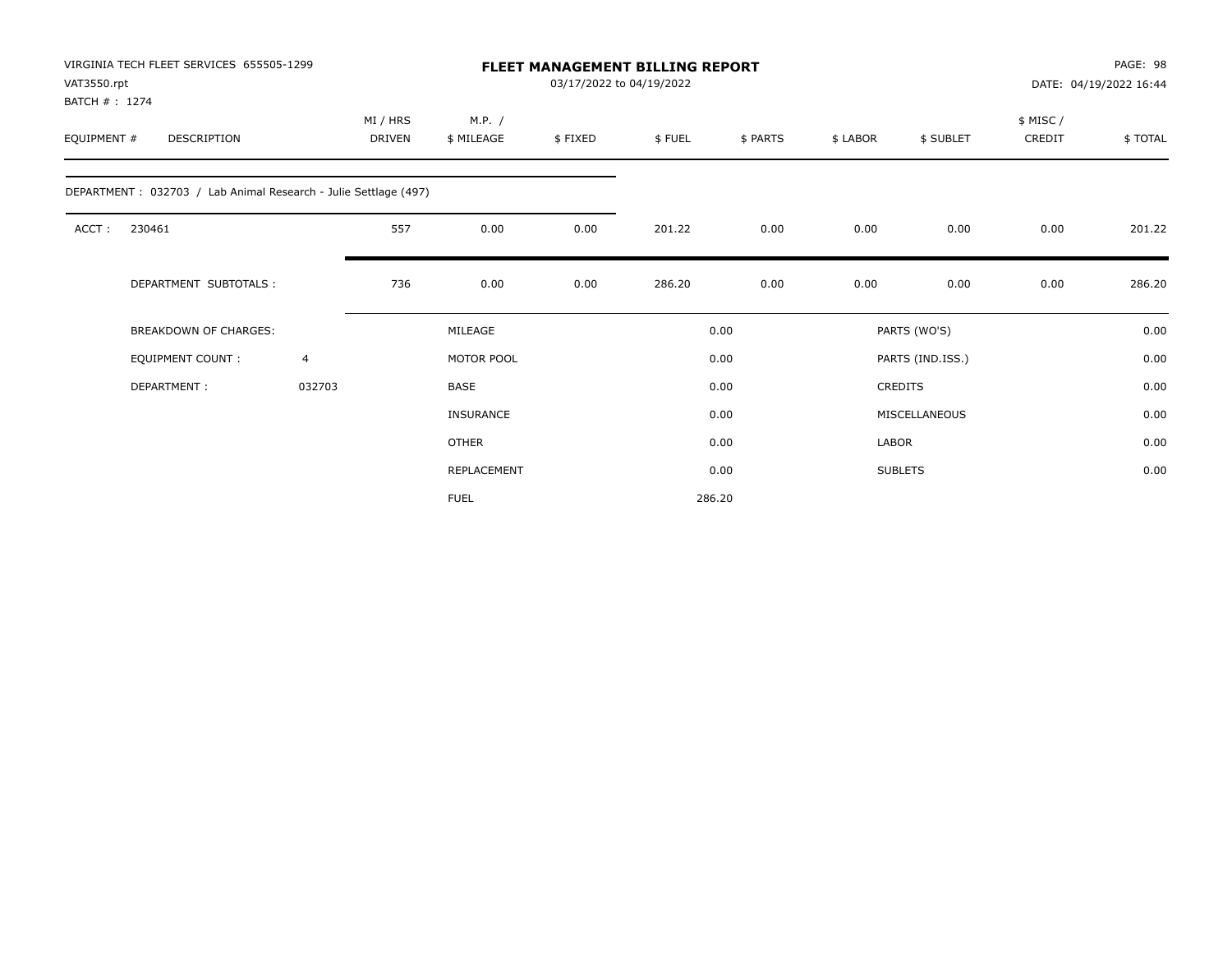| VAT3550.rpt<br>BATCH #: 1274 | VIRGINIA TECH FLEET SERVICES 655505-1299                                    |              |                    |                      | 03/17/2022 to 04/19/2022 | FLEET MANAGEMENT BILLING REPORT |          |          |                  |                     | PAGE: 99<br>DATE: 04/19/2022 16:44 |
|------------------------------|-----------------------------------------------------------------------------|--------------|--------------------|----------------------|--------------------------|---------------------------------|----------|----------|------------------|---------------------|------------------------------------|
| EQUIPMENT #                  | <b>DESCRIPTION</b>                                                          |              | MI / HRS<br>DRIVEN | M.P. /<br>\$ MILEAGE | \$FIXED                  | \$FUEL                          | \$ PARTS | \$ LABOR | \$ SUBLET        | \$ MISC /<br>CREDIT | \$TOTAL                            |
|                              | DEPARTMENT : 034000 / Agriculture & Life Sciences - Jasmine Phillips (0341) |              |                    |                      |                          |                                 |          |          |                  |                     |                                    |
|                              | ACCOUNT CODE: 230340                                                        |              |                    |                      |                          |                                 |          |          |                  |                     |                                    |
| $\longrightarrow$ NA /       | FUEL - U / 10.1 / 11 - 04/01/2022                                           |              |                    | 0.00                 | 0.00                     | 37.14                           | 0.00     | 0.00     | 0.00             | 0.00                | 37.14                              |
| $\longrightarrow$ NA /       | FUEL - U / 6.5 / 11 - 03/30/2022                                            |              |                    | 0.00                 | 0.00                     | 23.74                           | 0.00     | 0.00     | 0.00             | 0.00                | 23.74                              |
| 74678s                       | 2018 EXPLORER                                                               |              | 989                | 0.00                 | 0.00                     | 60.88                           | 0.00     | 0.00     | 0.00             | 0.00                | 60.88                              |
| ACCT:                        | 230340                                                                      |              | 989                | 0.00                 | 0.00                     | 60.88                           | 0.00     | 0.00     | 0.00             | 0.00                | 60.88                              |
|                              | DEPARTMENT SUBTOTALS :                                                      |              | 989                | 0.00                 | 0.00                     | 60.88                           | 0.00     | 0.00     | 0.00             | 0.00                | 60.88                              |
|                              | <b>BREAKDOWN OF CHARGES:</b>                                                |              |                    | MILEAGE              |                          |                                 | 0.00     |          | PARTS (WO'S)     |                     | 0.00                               |
|                              | EQUIPMENT COUNT:                                                            | $\mathbf{1}$ |                    | MOTOR POOL           |                          |                                 | 0.00     |          | PARTS (IND.ISS.) |                     | 0.00                               |
|                              | DEPARTMENT:                                                                 | 034000       |                    | BASE                 |                          |                                 | 0.00     |          | <b>CREDITS</b>   |                     | 0.00                               |
|                              |                                                                             |              |                    | INSURANCE            |                          |                                 | 0.00     |          | MISCELLANEOUS    |                     | 0.00                               |
|                              |                                                                             |              |                    | <b>OTHER</b>         |                          |                                 | 0.00     | LABOR    |                  |                     | 0.00                               |
|                              |                                                                             |              |                    | REPLACEMENT          |                          |                                 | 0.00     |          | <b>SUBLETS</b>   |                     | 0.00                               |
|                              |                                                                             |              |                    | <b>FUEL</b>          |                          |                                 | 60.88    |          |                  |                     |                                    |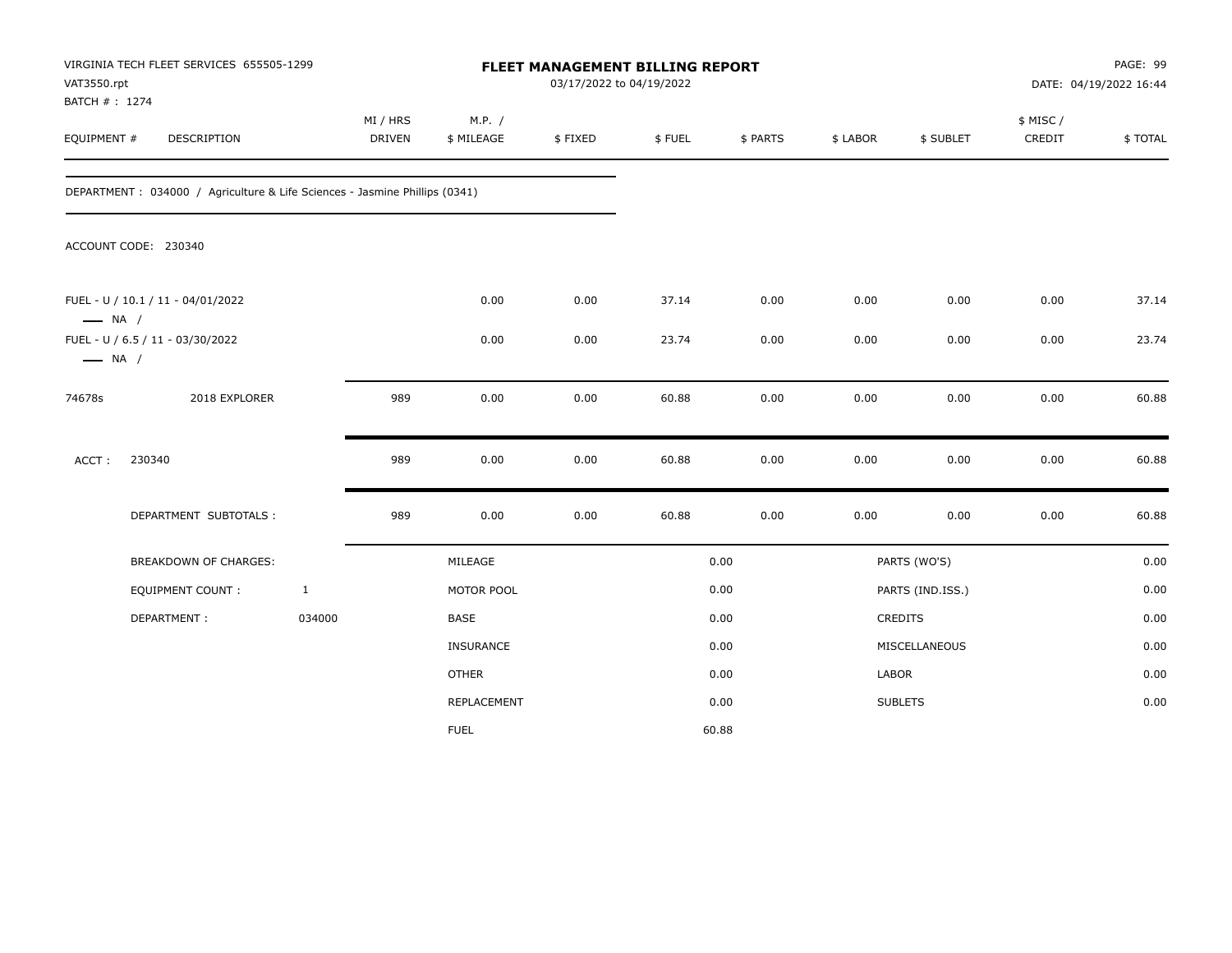| VAT3550.rpt<br>BATCH #: 1274                      | VIRGINIA TECH FLEET SERVICES 655505-1299                                     |                    |                      | <b>FLEET MANAGEMENT BILLING REPORT</b><br>03/17/2022 to 04/19/2022 |        |          |          |           |                     | PAGE: 100<br>DATE: 04/19/2022 16:44 |
|---------------------------------------------------|------------------------------------------------------------------------------|--------------------|----------------------|--------------------------------------------------------------------|--------|----------|----------|-----------|---------------------|-------------------------------------|
| EQUIPMENT #                                       | <b>DESCRIPTION</b>                                                           | MI / HRS<br>DRIVEN | M.P. /<br>\$ MILEAGE | \$FIXED                                                            | \$FUEL | \$ PARTS | \$ LABOR | \$ SUBLET | \$ MISC /<br>CREDIT | \$TOTAL                             |
|                                                   | DEPARTMENT: 034100 / College of Veterinary Medicine - Sharon Carbaugh (0442) |                    |                      |                                                                    |        |          |          |           |                     |                                     |
| ACCOUNT CODE: 121395                              |                                                                              |                    |                      |                                                                    |        |          |          |           |                     |                                     |
| WORK ORDER # 0000113105<br>$\longrightarrow$ NA / |                                                                              |                    | 0.00                 | 0.00                                                               | 0.00   | 0.00     | 0.00     | 65.00     | 0.00                | 65.00                               |
| 81712s                                            | 2022 EXPLORER                                                                | $\mathbf 0$        | 0.00                 | 0.00                                                               | 0.00   | 0.00     | 0.00     | 65.00     | 0.00                | 65.00                               |
| ACCT: 121395                                      |                                                                              | $\mathbf 0$        | 0.00                 | 0.00                                                               | 0.00   | 0.00     | 0.00     | 65.00     | 0.00                | 65.00                               |
| ACCOUNT CODE: 122183                              |                                                                              |                    |                      |                                                                    |        |          |          |           |                     |                                     |
| $\longrightarrow$ NA /                            | FUEL - U / 5.2 / 11 - 03/24/2022                                             |                    | 0.00                 | 0.00                                                               | 18.62  | 0.00     | 0.00     | 0.00      | 0.00                | 18.62                               |
| 45221S                                            | 2001 S10                                                                     | 59                 | 0.00                 | 0.00                                                               | 18.62  | 0.00     | 0.00     | 0.00      | 0.00                | 18.62                               |
| $\longrightarrow$ NA /                            | FUEL - U / 11.1 / 11 - 03/22/2022                                            |                    | 0.00                 | 0.00                                                               | 39.55  | 0.00     | 0.00     | 0.00      | 0.00                | 39.55                               |
| $\longrightarrow$ NA /                            | FUEL - U / 11.8 / 11 - 03/25/2022                                            |                    | 0.00                 | 0.00                                                               | 42.01  | 0.00     | 0.00     | 0.00      | 0.00                | 42.01                               |
| $\longrightarrow$ NA /                            | FUEL - U / 4.6 / 11 - 03/28/2022                                             |                    | 0.00                 | 0.00                                                               | 16.38  | 0.00     | 0.00     | 0.00      | 0.00                | 16.38                               |
| 74634S                                            | 2018 EXPLORER                                                                | $\mathbf 0$        | 0.00                 | 0.00                                                               | 97.94  | 0.00     | 0.00     | 0.00      | 0.00                | 97.94                               |
| ACCT: 122183                                      |                                                                              | 59                 | 0.00                 | 0.00                                                               | 116.56 | 0.00     | 0.00     | 0.00      | 0.00                | 116.56                              |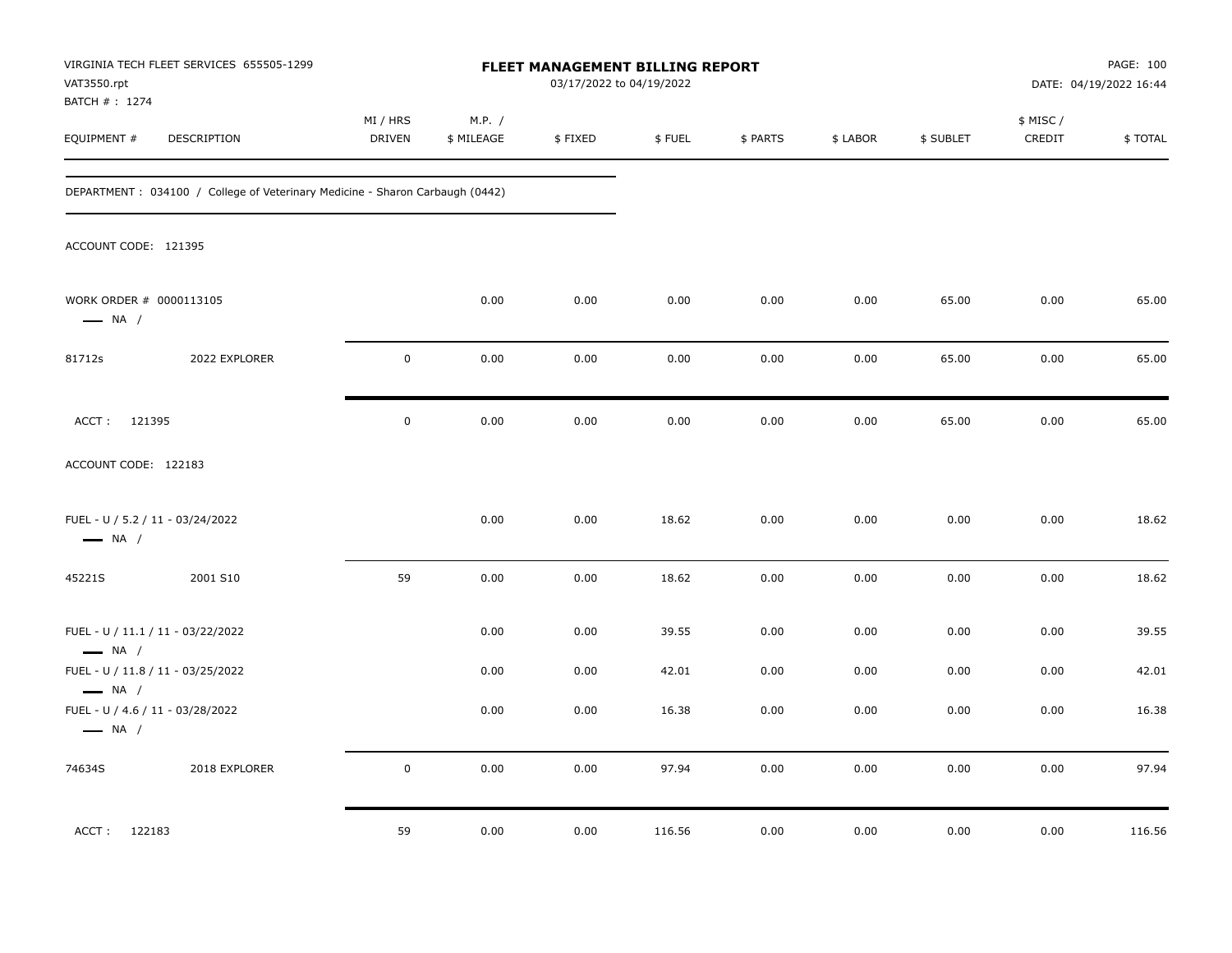| VIRGINIA TECH FLEET SERVICES 655505-1299<br>VAT3550.rpt<br>BATCH #: 1274 |        | <b>FLEET MANAGEMENT BILLING REPORT</b><br>03/17/2022 to 04/19/2022 |                      |         |        |          |          |                  |                     | PAGE: 101<br>DATE: 04/19/2022 16:44 |  |
|--------------------------------------------------------------------------|--------|--------------------------------------------------------------------|----------------------|---------|--------|----------|----------|------------------|---------------------|-------------------------------------|--|
| EQUIPMENT #<br><b>DESCRIPTION</b>                                        |        | MI / HRS<br><b>DRIVEN</b>                                          | M.P. /<br>\$ MILEAGE | \$FIXED | \$FUEL | \$ PARTS | \$ LABOR | \$ SUBLET        | \$ MISC /<br>CREDIT | \$TOTAL                             |  |
| DEPARTMENT SUBTOTALS :                                                   |        | 59                                                                 | 0.00                 | 0.00    | 116.56 | 0.00     | 0.00     | 65.00            | 0.00                | 181.56                              |  |
| <b>BREAKDOWN OF CHARGES:</b>                                             |        |                                                                    | MILEAGE              |         |        | 0.00     |          | PARTS (WO'S)     |                     | 0.00                                |  |
| EQUIPMENT COUNT:                                                         | 3      |                                                                    | MOTOR POOL           |         |        | 0.00     |          | PARTS (IND.ISS.) |                     | 0.00                                |  |
| DEPARTMENT:                                                              | 034100 |                                                                    | <b>BASE</b>          |         |        | 0.00     |          | <b>CREDITS</b>   |                     | 0.00                                |  |
|                                                                          |        |                                                                    | INSURANCE            |         |        | 0.00     |          | MISCELLANEOUS    |                     | 0.00                                |  |
|                                                                          |        |                                                                    | OTHER                |         |        | 0.00     | LABOR    |                  |                     | 0.00                                |  |
|                                                                          |        |                                                                    | REPLACEMENT          |         |        | 0.00     |          | <b>SUBLETS</b>   |                     | 65.00                               |  |
|                                                                          |        |                                                                    | <b>FUEL</b>          |         |        | 116.56   |          |                  |                     |                                     |  |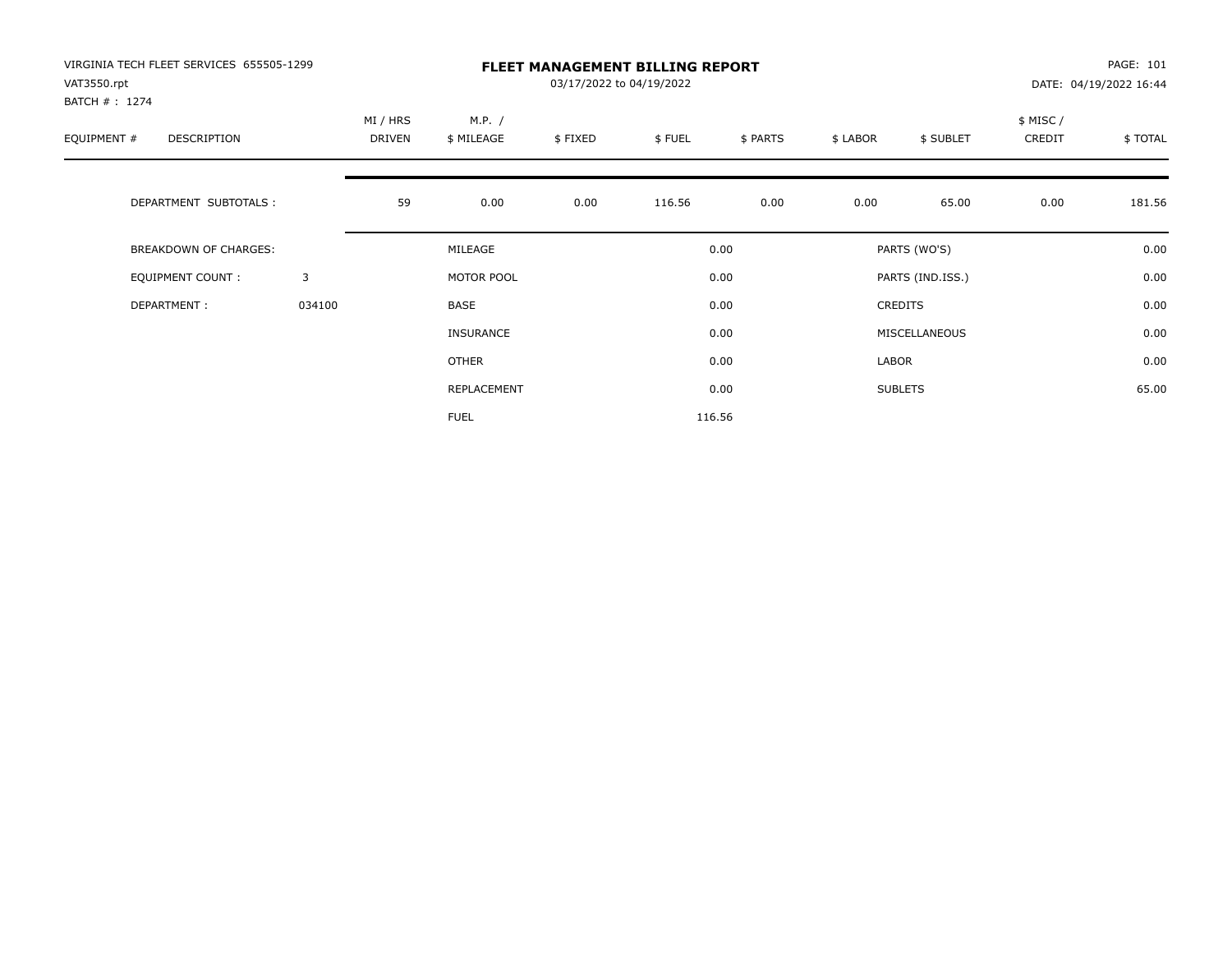| VAT3550.rpt<br>BATCH # : 1274                              | VIRGINIA TECH FLEET SERVICES 655505-1299                                         |                    |                      | 03/17/2022 to 04/19/2022 | FLEET MANAGEMENT BILLING REPORT |          |          |           |                     | PAGE: 102<br>DATE: 04/19/2022 16:44 |
|------------------------------------------------------------|----------------------------------------------------------------------------------|--------------------|----------------------|--------------------------|---------------------------------|----------|----------|-----------|---------------------|-------------------------------------|
| EQUIPMENT #                                                | DESCRIPTION                                                                      | MI / HRS<br>DRIVEN | M.P. /<br>\$ MILEAGE | \$FIXED                  | \$FUEL                          | \$ PARTS | \$ LABOR | \$ SUBLET | \$ MISC /<br>CREDIT | \$TOTAL                             |
|                                                            | DEPARTMENT : 034104 / ACE - Animal Care for Education - Catherin Caldwell (0442) |                    |                      |                          |                                 |          |          |           |                     |                                     |
| ACCOUNT CODE: 180020                                       |                                                                                  |                    |                      |                          |                                 |          |          |           |                     |                                     |
| $\longrightarrow$ NA /                                     | FUEL - U / 26.2 / 11 - 04/01/2022                                                |                    | 0.00                 | 0.00                     | 96.04                           | 0.00     | 0.00     | 0.00      | 0.00                | 96.04                               |
| $\longrightarrow$ NA /                                     | FUEL - U / 28.3 / 11 - 03/19/2022                                                |                    | 0.00                 | 0.00                     | 100.89                          | 0.00     | 0.00     | 0.00      | 0.00                | 100.89                              |
| 55280S                                                     | 2008 Silverado                                                                   | 96                 | 0.00                 | 0.00                     | 196.93                          | 0.00     | 0.00     | 0.00      | 0.00                | 196.93                              |
| $\longrightarrow$ NA /                                     | FUEL - U / 26.5 / 11 - 04/04/2022                                                |                    | 0.00                 | 0.00                     | 97.26                           | 0.00     | 0.00     | 0.00      | 0.00                | 97.26                               |
| 60190S                                                     | 2011 F250-4x4                                                                    | $\mathbf 0$        | 0.00                 | 0.00                     | 97.26                           | 0.00     | 0.00     | 0.00      | 0.00                | 97.26                               |
| FUEL - U / 1.0 / 11 - 04/04/2022<br>$\longrightarrow$ NA / |                                                                                  |                    | 0.00                 | 0.00                     | 3.63                            | 0.00     | 0.00     | 0.00      | 0.00                | 3.63                                |
| FUEL - U / 2.1 / 11 - 04/04/2022<br>$\longrightarrow$ NA / |                                                                                  |                    | 0.00                 | 0.00                     | 7.71                            | 0.00     | 0.00     | 0.00      | 0.00                | 7.71                                |
| FUEL - U / 5.5 / 11 - 04/04/2022<br>$\longrightarrow$ NA / |                                                                                  |                    | 0.00                 | 0.00                     | 20.26                           | 0.00     | 0.00     | 0.00      | 0.00                | 20.26                               |
| $\longrightarrow$ NA /                                     | FUEL - D / 15.2 / 13 - 04/04/2022                                                |                    | 0.00                 | 0.00                     | 63.20                           | 0.00     | 0.00     | 0.00      | 0.00                | 63.20                               |
| evm1                                                       | 1990 EQUIPMENT                                                                   | $\mathbf 0$        | 0.00                 | 0.00                     | 94.80                           | 0.00     | 0.00     | 0.00      | 0.00                | 94.80                               |
| ACCT: 180020                                               |                                                                                  | 96                 | 0.00                 | 0.00                     | 388.99                          | 0.00     | $0.00\,$ | 0.00      | 0.00                | 388.99                              |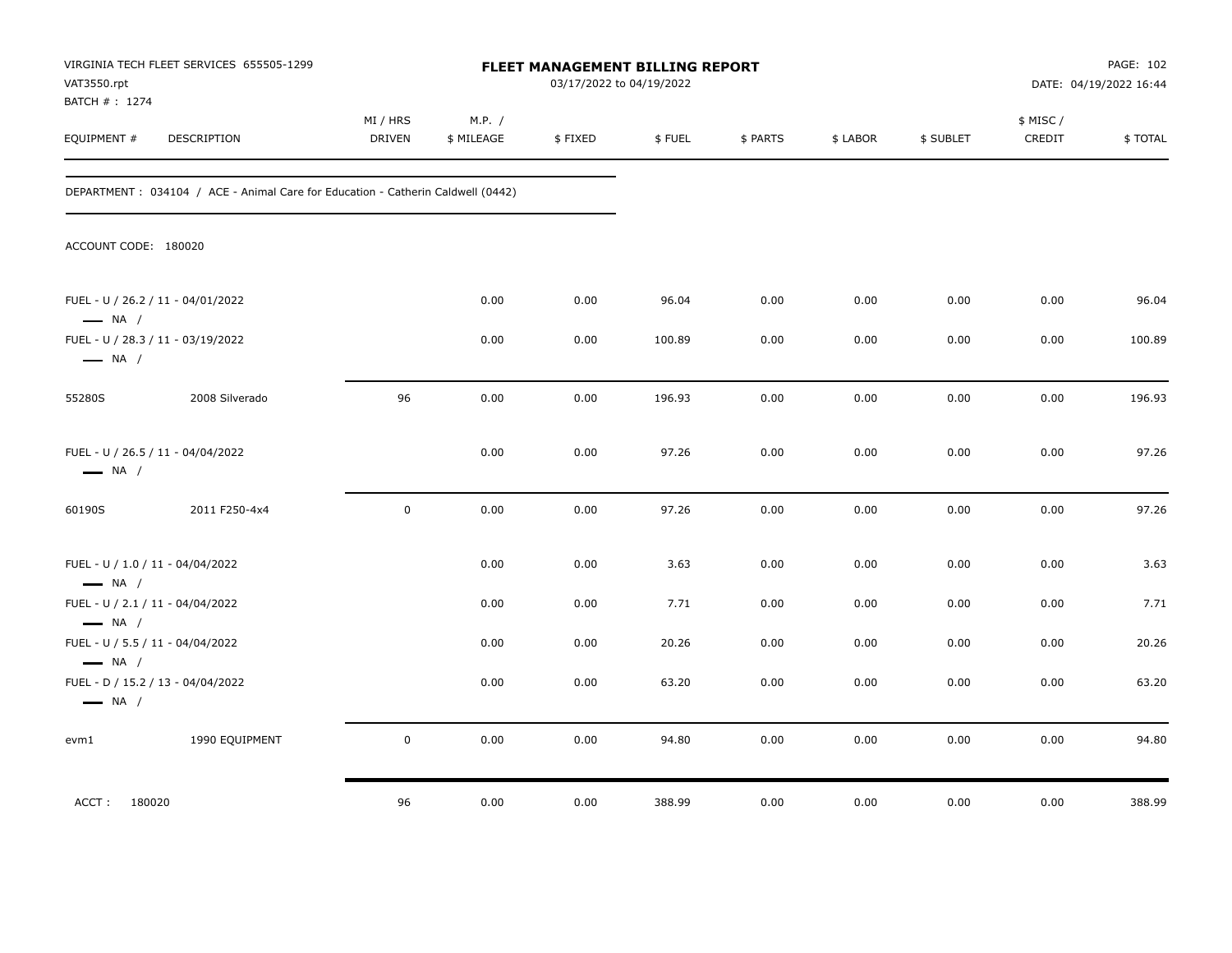| VIRGINIA TECH FLEET SERVICES 655505-1299<br>VAT3550.rpt<br>BATCH #: 1274 |        | <b>FLEET MANAGEMENT BILLING REPORT</b><br>03/17/2022 to 04/19/2022 |                      |         |        |          |          |                  |                     | PAGE: 103<br>DATE: 04/19/2022 16:44 |  |
|--------------------------------------------------------------------------|--------|--------------------------------------------------------------------|----------------------|---------|--------|----------|----------|------------------|---------------------|-------------------------------------|--|
| EQUIPMENT #<br><b>DESCRIPTION</b>                                        |        | MI / HRS<br><b>DRIVEN</b>                                          | M.P. /<br>\$ MILEAGE | \$FIXED | \$FUEL | \$ PARTS | \$ LABOR | \$ SUBLET        | \$ MISC /<br>CREDIT | \$TOTAL                             |  |
| DEPARTMENT SUBTOTALS :                                                   |        | 96                                                                 | 0.00                 | 0.00    | 388.99 | 0.00     | 0.00     | 0.00             | 0.00                | 388.99                              |  |
| <b>BREAKDOWN OF CHARGES:</b>                                             |        |                                                                    | MILEAGE              |         |        | 0.00     |          | PARTS (WO'S)     |                     | 0.00                                |  |
| EQUIPMENT COUNT:                                                         | 3      |                                                                    | MOTOR POOL           |         |        | 0.00     |          | PARTS (IND.ISS.) |                     | 0.00                                |  |
| DEPARTMENT:                                                              | 034104 |                                                                    | <b>BASE</b>          |         |        | 0.00     |          | <b>CREDITS</b>   |                     | 0.00                                |  |
|                                                                          |        |                                                                    | INSURANCE            |         |        | 0.00     |          | MISCELLANEOUS    |                     | 0.00                                |  |
|                                                                          |        |                                                                    | OTHER                |         |        | 0.00     | LABOR    |                  |                     | 0.00                                |  |
|                                                                          |        |                                                                    | REPLACEMENT          |         |        | 0.00     |          | <b>SUBLETS</b>   |                     | 0.00                                |  |
|                                                                          |        |                                                                    | <b>FUEL</b>          |         |        | 388.99   |          |                  |                     |                                     |  |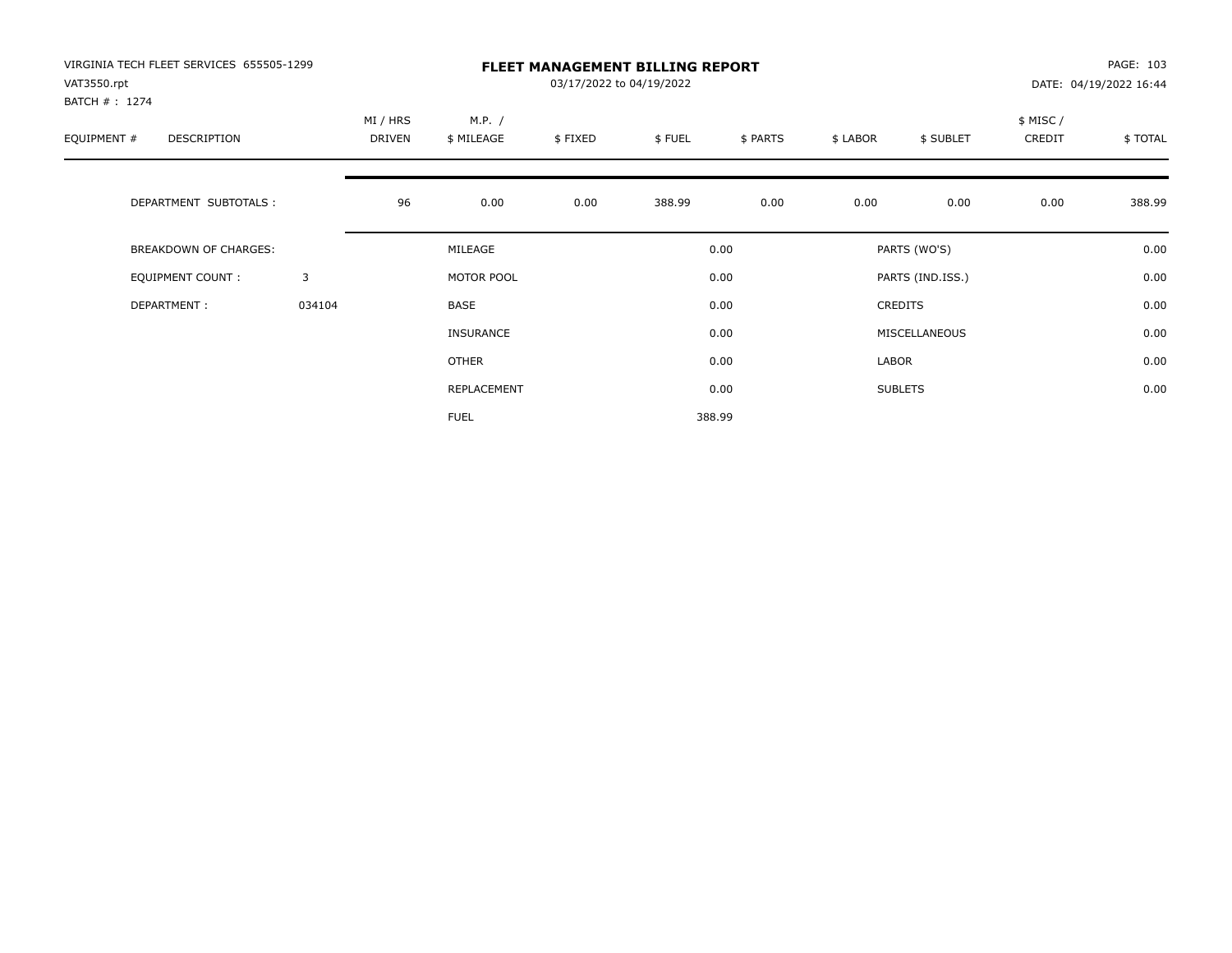| VAT3550.rpt                  | VIRGINIA TECH FLEET SERVICES 655505-1299                                          |               | FLEET MANAGEMENT BILLING REPORT<br>03/17/2022 to 04/19/2022<br>MI / HRS |                      |         |        |          |              |                  |                     | PAGE: 104<br>DATE: 04/19/2022 16:44 |
|------------------------------|-----------------------------------------------------------------------------------|---------------|-------------------------------------------------------------------------|----------------------|---------|--------|----------|--------------|------------------|---------------------|-------------------------------------|
| BATCH #: 1274<br>EQUIPMENT # | DESCRIPTION                                                                       | <b>DRIVEN</b> |                                                                         | M.P. /<br>\$ MILEAGE | \$FIXED | \$FUEL | \$ PARTS | \$ LABOR     | \$ SUBLET        | \$ MISC /<br>CREDIT | \$TOTAL                             |
|                              | DEPARTMENT: 034517 / College of Engineering, Minority Prog - Rebecca Shelor(0275) |               |                                                                         |                      |         |        |          |              |                  |                     |                                     |
|                              | ACCOUNT CODE: 115514                                                              |               |                                                                         |                      |         |        |          |              |                  |                     |                                     |
| $\longrightarrow$ NA /       | FUEL - U / 3.2 / 12 - 04/02/2022                                                  |               |                                                                         | 0.00                 | 0.00    | 11.85  | 0.00     | 0.00         | 0.00             | 0.00                | 11.85                               |
| EGUV087                      | 2020 GOLF CART                                                                    |               | 0                                                                       | 0.00                 | 0.00    | 11.85  | 0.00     | 0.00         | 0.00             | 0.00                | 11.85                               |
| ACCT:                        | 115514                                                                            |               | 0                                                                       | 0.00                 | 0.00    | 11.85  | 0.00     | 0.00         | 0.00             | 0.00                | 11.85                               |
|                              | DEPARTMENT SUBTOTALS :                                                            |               | $\mathsf 0$                                                             | 0.00                 | 0.00    | 11.85  | 0.00     | 0.00         | 0.00             | 0.00                | 11.85                               |
|                              | <b>BREAKDOWN OF CHARGES:</b>                                                      |               |                                                                         | MILEAGE              |         |        | 0.00     |              | PARTS (WO'S)     |                     | 0.00                                |
|                              | EQUIPMENT COUNT:                                                                  | $\mathbf{1}$  |                                                                         | MOTOR POOL           |         |        | 0.00     |              | PARTS (IND.ISS.) |                     | 0.00                                |
|                              | DEPARTMENT:                                                                       | 034517        |                                                                         | BASE                 |         |        | 0.00     |              | CREDITS          |                     | 0.00                                |
|                              |                                                                                   |               |                                                                         | INSURANCE            |         |        | 0.00     |              | MISCELLANEOUS    |                     | 0.00                                |
|                              |                                                                                   |               |                                                                         | <b>OTHER</b>         |         |        | 0.00     | <b>LABOR</b> |                  |                     | 0.00                                |
|                              |                                                                                   |               |                                                                         | REPLACEMENT          |         |        | 0.00     |              | <b>SUBLETS</b>   |                     | 0.00                                |
|                              |                                                                                   |               |                                                                         | <b>FUEL</b>          |         |        | 11.85    |              |                  |                     |                                     |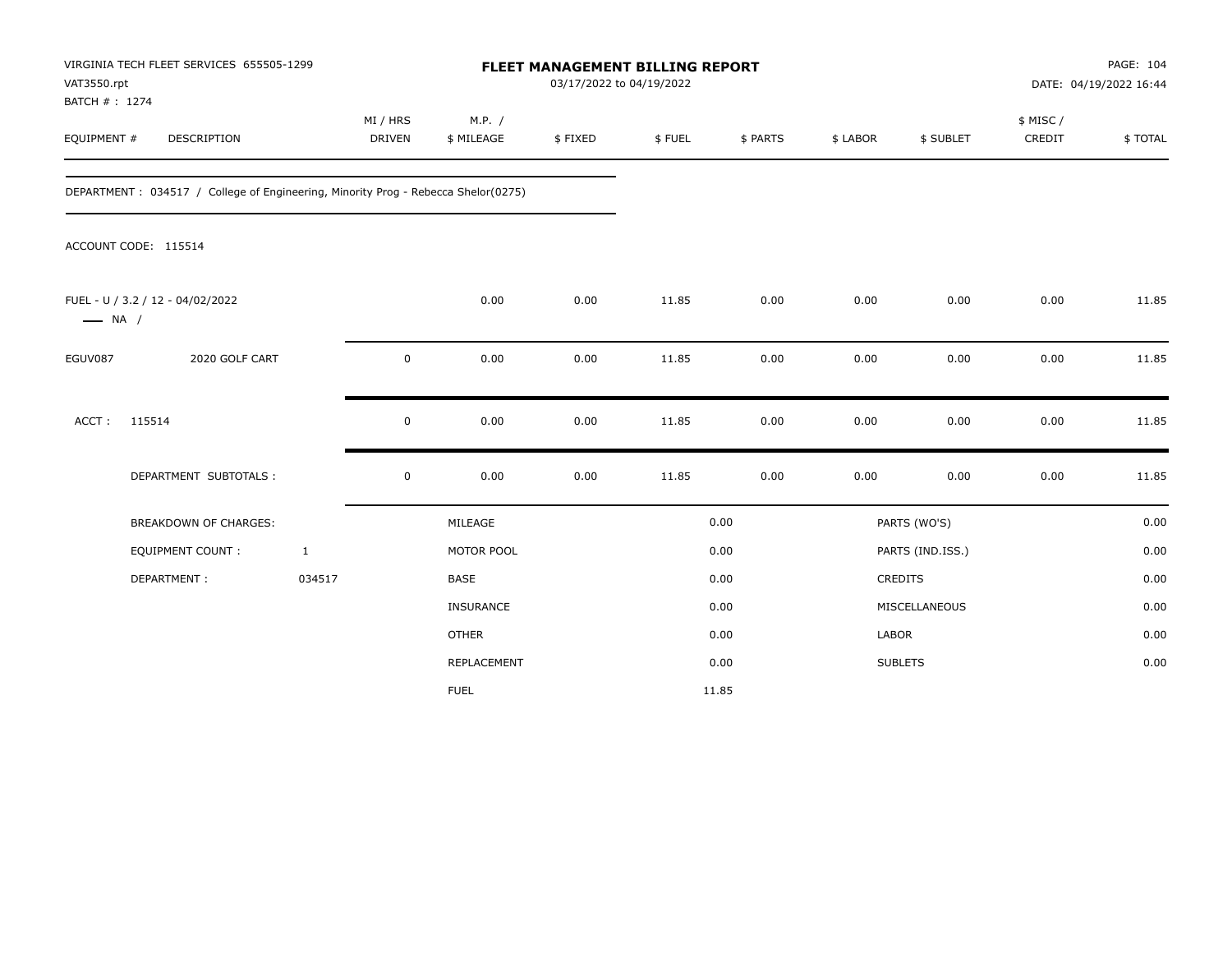| VAT3550.rpt<br>BATCH # : 1274 | VIRGINIA TECH FLEET SERVICES 655505-1299           |                    |                      | FLEET MANAGEMENT BILLING REPORT<br>03/17/2022 to 04/19/2022 |        |          |          |           |                     | PAGE: 105<br>DATE: 04/19/2022 16:44 |
|-------------------------------|----------------------------------------------------|--------------------|----------------------|-------------------------------------------------------------|--------|----------|----------|-----------|---------------------|-------------------------------------|
| EQUIPMENT #                   | DESCRIPTION                                        | MI / HRS<br>DRIVEN | M.P. /<br>\$ MILEAGE | \$FIXED                                                     | \$FUEL | \$ PARTS | \$ LABOR | \$ SUBLET | \$ MISC /<br>CREDIT | \$TOTAL                             |
|                               | DEPARTMENT: 034525 / Ware Lab -Dewey Spangler 0297 |                    |                      |                                                             |        |          |          |           |                     |                                     |
| ACCOUNT CODE: 115953          |                                                    |                    |                      |                                                             |        |          |          |           |                     |                                     |
| $\longrightarrow$ NA /        | FUEL - D / 24.5 / 13 - 04/04/2022                  |                    | 0.00                 | 0.00                                                        | 101.80 | 0.00     | 0.00     | 0.00      | 0.00                | 101.80                              |
| $\longrightarrow$ NA /        | FUEL - D / 17.3 / 13 - 04/07/2022                  |                    | 0.00                 | 0.00                                                        | 71.71  | 0.00     | 0.00     | 0.00      | 0.00                | 71.71                               |
| $\longrightarrow$ NA /        | FUEL - D / 34.6 / 13 - 04/11/2022                  |                    | 0.00                 | 0.00                                                        | 143.42 | 0.00     | 0.00     | 0.00      | 0.00                | 143.42                              |
| $\longrightarrow$ NA /        | FUEL - D / 42.8 / 13 - 04/18/2022                  |                    | 0.00                 | 0.00                                                        | 177.79 | 0.00     | 0.00     | 0.00      | 0.00                | 177.79                              |
| $\longrightarrow$ NA /        | FUEL - D / 23.0 / 14 - 03/21/2022                  |                    | 0.00                 | 0.00                                                        | 95.57  | 0.00     | 0.00     | 0.00      | 0.00                | 95.57                               |
| $\longrightarrow$ NA /        | FUEL - D / 48.3 / 13 - 03/29/2022                  |                    | 0.00                 | 0.00                                                        | 200.57 | 0.00     | 0.00     | 0.00      | 0.00                | 200.57                              |
| 55251S                        | 2007 SIERA 4\4                                     | 3,037              | 0.00                 | 0.00                                                        | 790.86 | 0.00     | 0.00     | 0.00      | 0.00                | 790.86                              |
| $\longrightarrow$ NA /        | FUEL - D / 19.1 / 13 - 04/06/2022                  |                    | 0.00                 | 0.00                                                        | 79.35  | 0.00     | 0.00     | 0.00      | 0.00                | 79.35                               |
| $\longrightarrow$ NA /        | FUEL - D / 26.2 / 13 - 04/12/2022                  |                    | 0.00                 | 0.00                                                        | 108.73 | 0.00     | 0.00     | 0.00      | 0.00                | 108.73                              |
| 76271s                        | 2019 F-350                                         | 433                | 0.00                 | 0.00                                                        | 188.08 | 0.00     | 0.00     | 0.00      | 0.00                | 188.08                              |
| ACCT: 115953                  |                                                    | 3,470              | 0.00                 | 0.00                                                        | 978.94 | 0.00     | 0.00     | 0.00      | 0.00                | 978.94                              |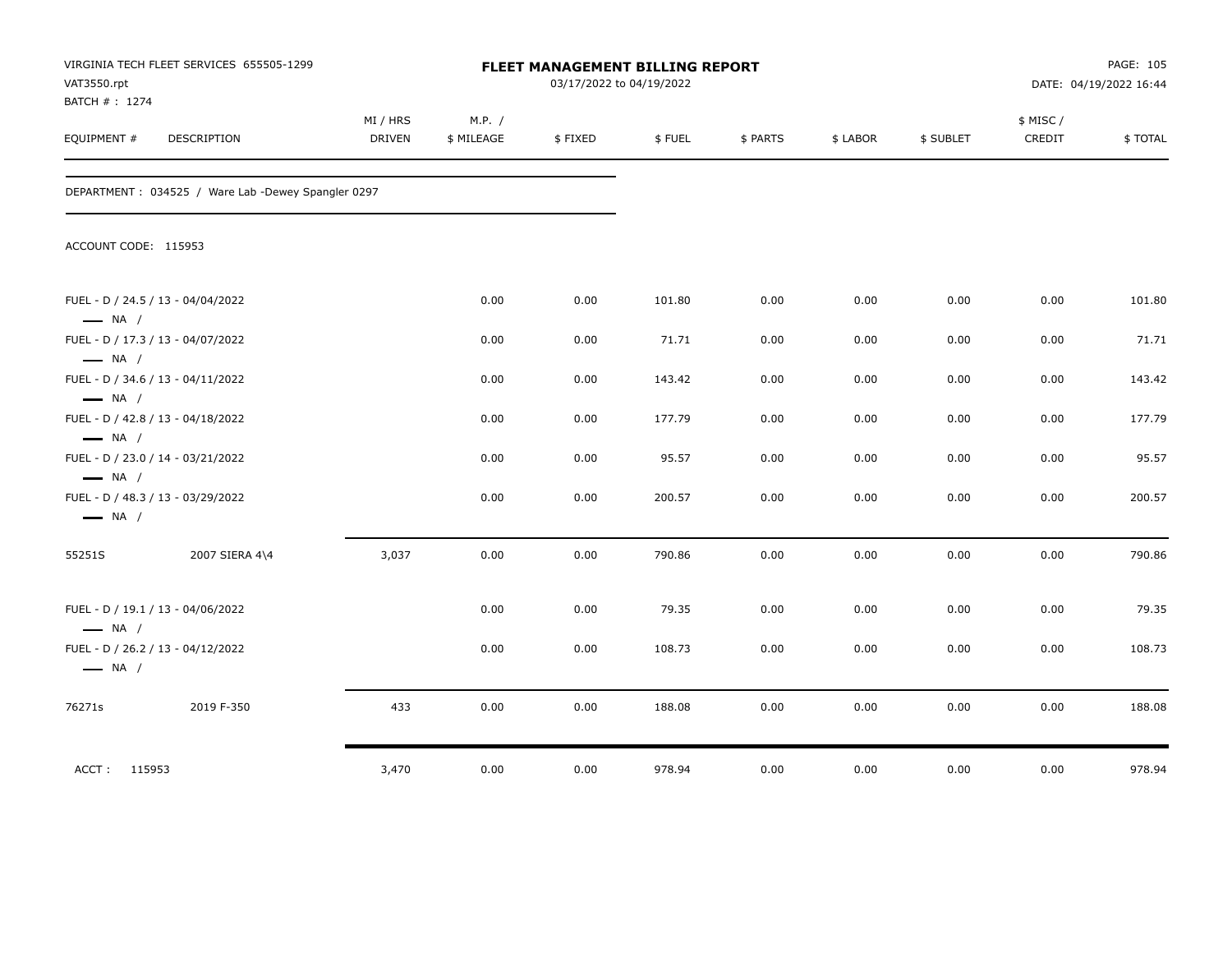| VIRGINIA TECH FLEET SERVICES 655505-1299<br>VAT3550.rpt<br>BATCH #: 1274 |                |                    |                      | PAGE: 106<br>DATE: 04/19/2022 16:44 |        |          |          |                  |                    |          |
|--------------------------------------------------------------------------|----------------|--------------------|----------------------|-------------------------------------|--------|----------|----------|------------------|--------------------|----------|
| EQUIPMENT #<br>DESCRIPTION                                               |                | MI / HRS<br>DRIVEN | M.P. /<br>\$ MILEAGE | \$FIXED                             | \$FUEL | \$ PARTS | \$ LABOR | \$ SUBLET        | \$ MISC/<br>CREDIT | \$ TOTAL |
| DEPARTMENT SUBTOTALS :                                                   |                | 3,470              | 0.00                 | 0.00                                | 978.94 | 0.00     | 0.00     | 0.00             | 0.00               | 978.94   |
| BREAKDOWN OF CHARGES:                                                    |                |                    | MILEAGE              |                                     |        | 0.00     |          | PARTS (WO'S)     |                    | 0.00     |
| <b>EQUIPMENT COUNT:</b>                                                  | $\overline{2}$ |                    | MOTOR POOL           |                                     |        | 0.00     |          | PARTS (IND.ISS.) |                    | 0.00     |
| DEPARTMENT:                                                              | 034525         |                    | <b>BASE</b>          |                                     |        | 0.00     |          | <b>CREDITS</b>   |                    | 0.00     |
|                                                                          |                |                    | <b>INSURANCE</b>     |                                     |        | 0.00     |          | MISCELLANEOUS    |                    | 0.00     |
|                                                                          |                |                    | OTHER                |                                     |        | 0.00     | LABOR    |                  |                    | 0.00     |
|                                                                          |                |                    | REPLACEMENT          |                                     |        | 0.00     |          | <b>SUBLETS</b>   |                    | 0.00     |
|                                                                          |                |                    | <b>FUEL</b>          |                                     |        | 978.94   |          |                  |                    |          |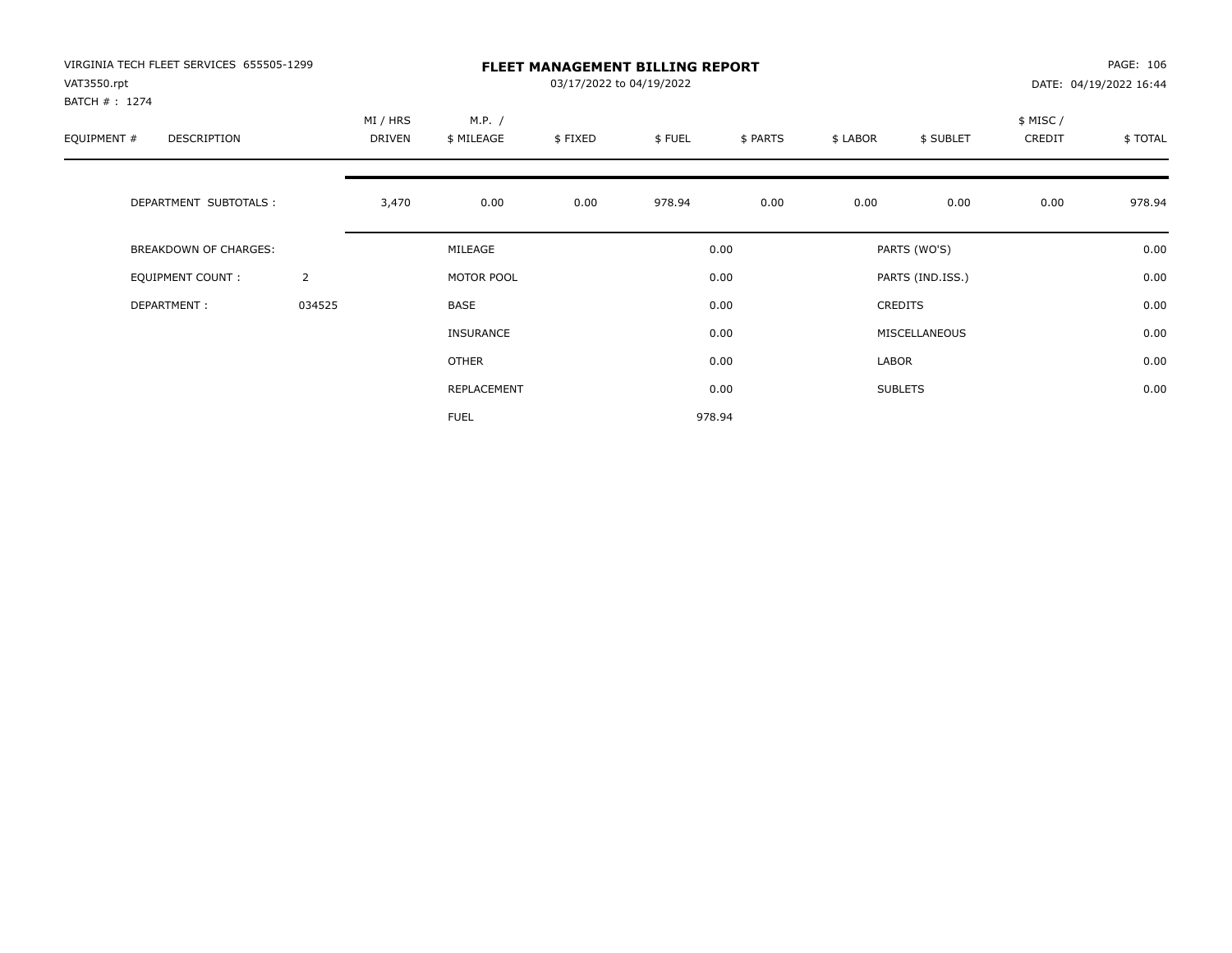| VAT3550.rpt<br>BATCH #: 1274 | VIRGINIA TECH FLEET SERVICES 655505-1299                             |                           |                      | FLEET MANAGEMENT BILLING REPORT<br>03/17/2022 to 04/19/2022 |        |          |          |                  |                     | PAGE: 107<br>DATE: 04/19/2022 16:44 |
|------------------------------|----------------------------------------------------------------------|---------------------------|----------------------|-------------------------------------------------------------|--------|----------|----------|------------------|---------------------|-------------------------------------|
| EQUIPMENT #                  | DESCRIPTION                                                          | MI / HRS<br><b>DRIVEN</b> | M.P. /<br>\$ MILEAGE | \$FIXED                                                     | \$FUEL | \$ PARTS | \$ LABOR | \$ SUBLET        | \$ MISC /<br>CREDIT | \$TOTAL                             |
|                              | DEPARTMENT: 034700 / Price's Fork Building Fire -Jennifer Yates 0205 |                           |                      |                                                             |        |          |          |                  |                     |                                     |
|                              | ACCOUNT CODE: 177122                                                 |                           |                      |                                                             |        |          |          |                  |                     |                                     |
| $\longrightarrow$ NA /       | FUEL - U / 21.0 / 11 - 03/21/2022                                    |                           | 0.00                 | 0.00                                                        | 74.76  | 0.00     | 0.00     | 0.00             | 0.00                | 74.76                               |
| 39297S                       | 1997 C1500                                                           | 262                       | 0.00                 | 0.00                                                        | 74.76  | 0.00     | 0.00     | 0.00             | 0.00                | 74.76                               |
| ACCT:                        | 177122                                                               | 262                       | 0.00                 | 0.00                                                        | 74.76  | 0.00     | 0.00     | 0.00             | 0.00                | 74.76                               |
|                              | DEPARTMENT SUBTOTALS :                                               | 262                       | 0.00                 | 0.00                                                        | 74.76  | 0.00     | 0.00     | 0.00             | 0.00                | 74.76                               |
|                              | <b>BREAKDOWN OF CHARGES:</b>                                         |                           | MILEAGE              |                                                             |        | 0.00     |          | PARTS (WO'S)     |                     | 0.00                                |
|                              | EQUIPMENT COUNT:                                                     | $\mathbf{1}$              | MOTOR POOL           |                                                             |        | 0.00     |          | PARTS (IND.ISS.) |                     | 0.00                                |
|                              | DEPARTMENT:                                                          | 034700                    | <b>BASE</b>          |                                                             |        | 0.00     |          | CREDITS          |                     | 0.00                                |
|                              |                                                                      |                           | INSURANCE            |                                                             |        | 0.00     |          | MISCELLANEOUS    |                     | 0.00                                |
|                              |                                                                      |                           | <b>OTHER</b>         |                                                             |        | 0.00     | LABOR    |                  |                     | 0.00                                |
|                              |                                                                      |                           | REPLACEMENT          |                                                             |        | 0.00     |          | <b>SUBLETS</b>   |                     | 0.00                                |
|                              |                                                                      |                           | <b>FUEL</b>          |                                                             |        | 74.76    |          |                  |                     |                                     |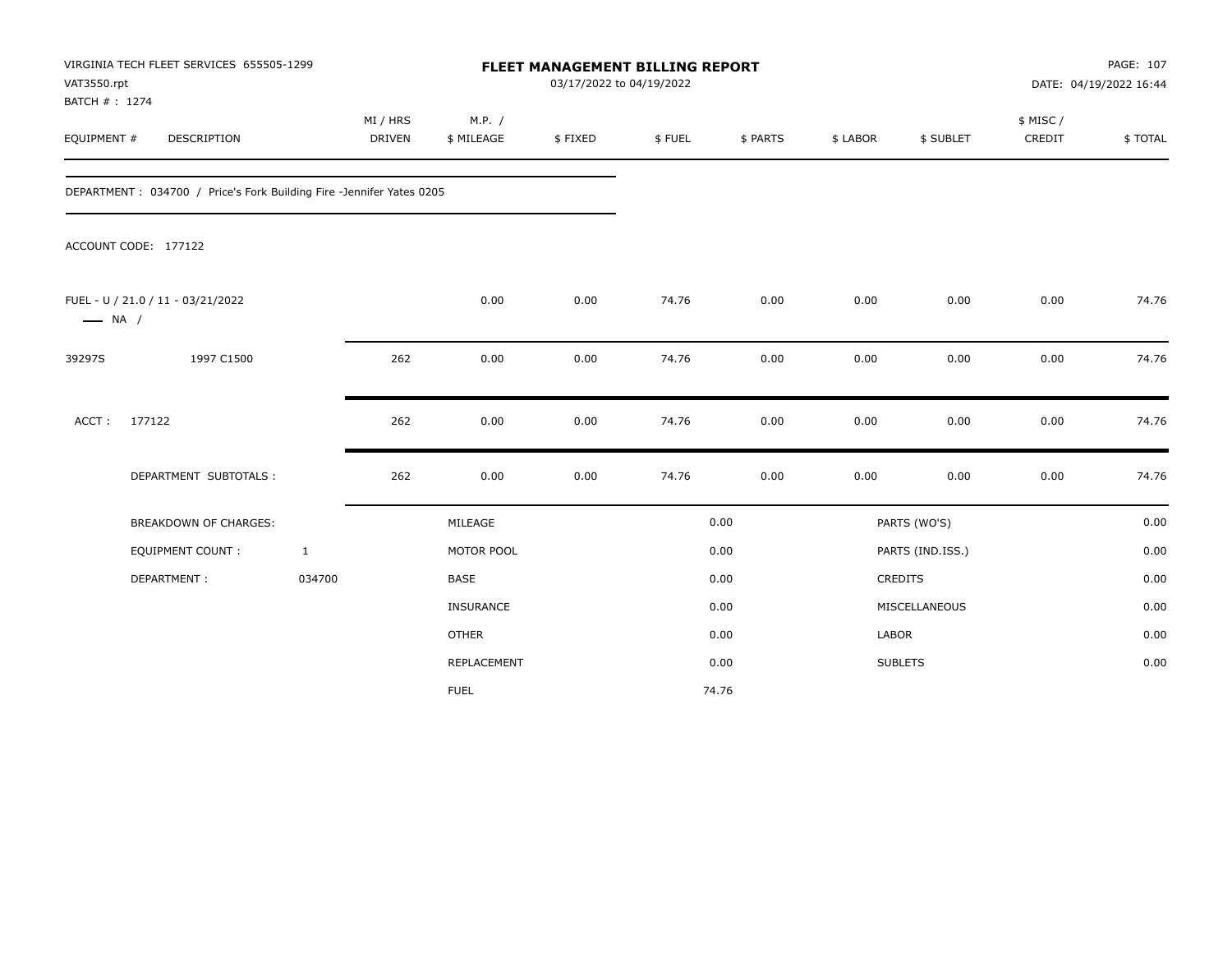| VAT3550.rpt<br>BATCH #: 1274 | VIRGINIA TECH FLEET SERVICES 655505-1299                 |              |                           |                      | FLEET MANAGEMENT BILLING REPORT<br>03/17/2022 to 04/19/2022 |        |          |          |                  |                     | PAGE: 108<br>DATE: 04/19/2022 16:44 |
|------------------------------|----------------------------------------------------------|--------------|---------------------------|----------------------|-------------------------------------------------------------|--------|----------|----------|------------------|---------------------|-------------------------------------|
| EQUIPMENT #                  | DESCRIPTION                                              |              | MI / HRS<br><b>DRIVEN</b> | M.P. /<br>\$ MILEAGE | \$FIXED                                                     | \$FUEL | \$ PARTS | \$ LABOR | \$ SUBLET        | \$ MISC /<br>CREDIT | \$TOTAL                             |
|                              |                                                          |              |                           |                      |                                                             |        |          |          |                  |                     |                                     |
|                              | DEPARTMENT: 034900 / Graduate School - Kevin Kish (0325) |              |                           |                      |                                                             |        |          |          |                  |                     |                                     |
|                              | ACCOUNT CODE: 121469                                     |              |                           |                      |                                                             |        |          |          |                  |                     |                                     |
| $\longrightarrow$ NA /       | FUEL - U / 9.4 / 11 - 04/04/2022                         |              |                           | 0.00                 | 0.00                                                        | 34.53  | 0.00     | 0.00     | 0.00             | 0.00                | 34.53                               |
| $\longrightarrow$ NA /       | FUEL - U / 9.9 / 11 - 03/17/2022                         |              |                           | 0.00                 | 0.00                                                        | 35.10  | 0.00     | 0.00     | 0.00             | 0.00                | 35.10                               |
| $\longrightarrow$ NA /       | FUEL - U / 14.7 / CC - 03/24/2022                        |              |                           | 0.00                 | 0.00                                                        | 63.38  | 0.00     | 0.00     | 0.00             | 0.00                | 63.38                               |
| 58874S                       | 2010 Caravan                                             |              | 715                       | 0.00                 | 0.00                                                        | 133.01 | 0.00     | 0.00     | 0.00             | 0.00                | 133.01                              |
| ACCT:                        | 121469                                                   |              | 715                       | 0.00                 | 0.00                                                        | 133.01 | 0.00     | 0.00     | 0.00             | 0.00                | 133.01                              |
|                              | DEPARTMENT SUBTOTALS :                                   |              | 715                       | 0.00                 | 0.00                                                        | 133.01 | 0.00     | 0.00     | 0.00             | 0.00                | 133.01                              |
|                              | BREAKDOWN OF CHARGES:                                    |              |                           | MILEAGE              |                                                             |        | 0.00     |          | PARTS (WO'S)     |                     | 0.00                                |
|                              | <b>EQUIPMENT COUNT:</b>                                  | $\mathbf{1}$ |                           | MOTOR POOL           |                                                             |        | 0.00     |          | PARTS (IND.ISS.) |                     | 0.00                                |
|                              | DEPARTMENT:                                              | 034900       |                           | BASE                 |                                                             |        | 0.00     |          | <b>CREDITS</b>   |                     | 0.00                                |
|                              |                                                          |              |                           | INSURANCE            |                                                             |        | 0.00     |          | MISCELLANEOUS    |                     | 0.00                                |
|                              |                                                          |              |                           | <b>OTHER</b>         |                                                             |        | 0.00     | LABOR    |                  |                     | 0.00                                |
|                              |                                                          |              |                           | REPLACEMENT          |                                                             |        | 0.00     |          | <b>SUBLETS</b>   |                     | 0.00                                |
|                              |                                                          |              |                           | <b>FUEL</b>          |                                                             |        | 133.01   |          |                  |                     |                                     |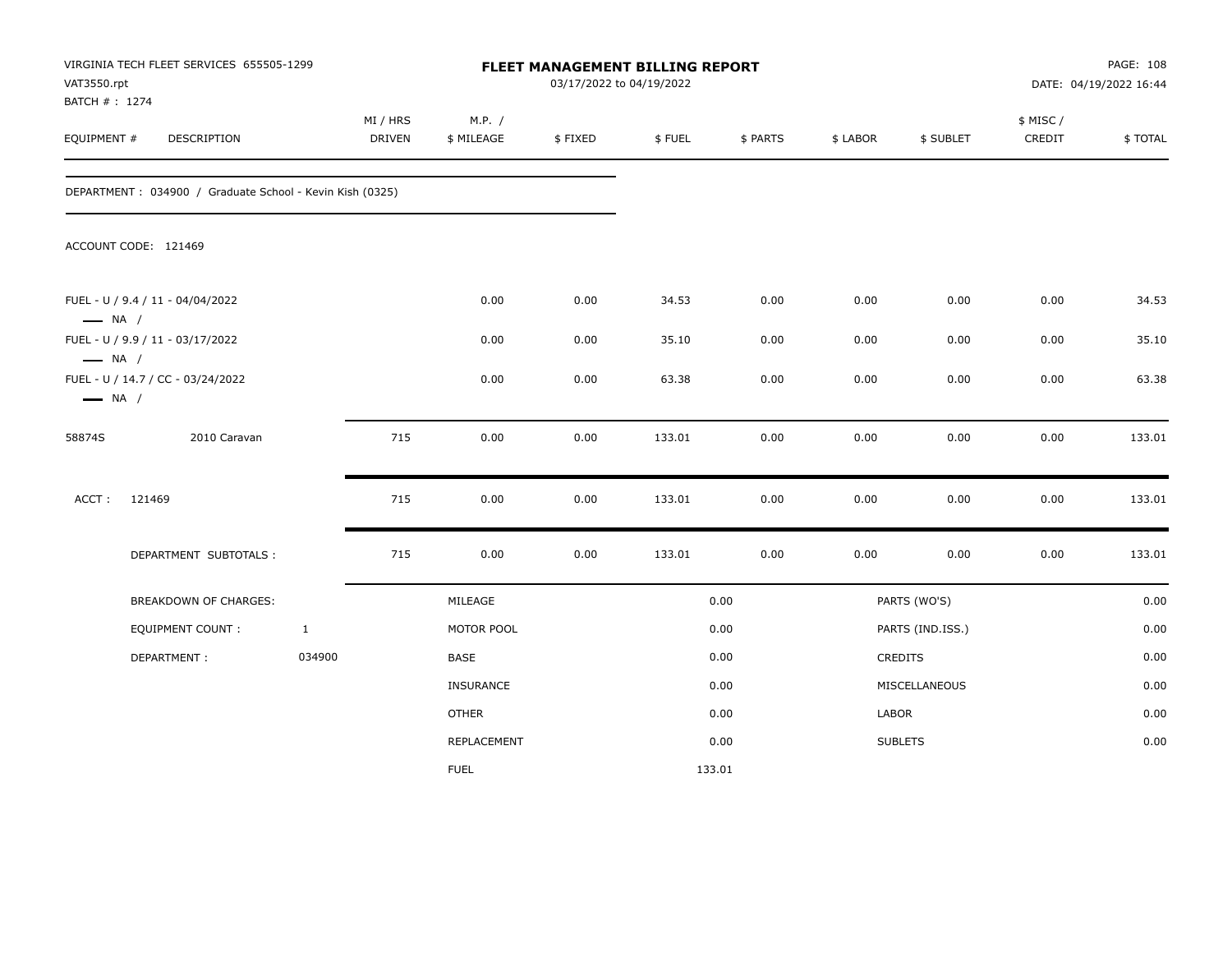| VAT3550.rpt<br>BATCH # : 1274 | VIRGINIA TECH FLEET SERVICES 655505-1299                                    |                |                    |                      | 03/17/2022 to 04/19/2022 | FLEET MANAGEMENT BILLING REPORT |          |          |                  |                     | PAGE: 109<br>DATE: 04/19/2022 16:44 |
|-------------------------------|-----------------------------------------------------------------------------|----------------|--------------------|----------------------|--------------------------|---------------------------------|----------|----------|------------------|---------------------|-------------------------------------|
| EQUIPMENT #                   | DESCRIPTION                                                                 |                | MI / HRS<br>DRIVEN | M.P. /<br>\$ MILEAGE | \$FIXED                  | \$FUEL                          | \$ PARTS | \$ LABOR | \$ SUBLET        | \$ MISC /<br>CREDIT | \$TOTAL                             |
|                               | DEPARTMENT : 036900 / Conservation Management Institute - Beth Jones (0321) |                |                    |                      |                          |                                 |          |          |                  |                     |                                     |
|                               | ACCOUNT CODE: 230252                                                        |                |                    |                      |                          |                                 |          |          |                  |                     |                                     |
| $\longrightarrow$ NA /        | FUEL - U / 7.9 / 11 - 04/07/2022                                            |                |                    | 0.00                 | 0.00                     | 29.03                           | 0.00     | 0.00     | 0.00             | 0.00                | 29.03                               |
| 55226S                        | 2007 COLORADO                                                               |                | 121                | 0.00                 | 0.00                     | 29.03                           | 0.00     | 0.00     | 0.00             | 0.00                | 29.03                               |
| $\longrightarrow$ NA /        | FUEL - U / 26.8 / CC - 03/24/2022                                           |                |                    | 0.00                 | 0.00                     | 107.31                          | 0.00     | 0.00     | 0.00             | 0.00                | 107.31                              |
| 66916S                        | 2014 F150                                                                   |                | 450                | 0.00                 | $0.00\,$                 | 107.31                          | 0.00     | 0.00     | 0.00             | 0.00                | 107.31                              |
| ACCT:                         | 230252                                                                      |                | 571                | 0.00                 | 0.00                     | 136.34                          | 0.00     | 0.00     | 0.00             | 0.00                | 136.34                              |
|                               | DEPARTMENT SUBTOTALS :                                                      |                | 571                | 0.00                 | 0.00                     | 136.34                          | 0.00     | 0.00     | 0.00             | 0.00                | 136.34                              |
|                               | BREAKDOWN OF CHARGES:                                                       |                |                    | MILEAGE              |                          |                                 | 0.00     |          | PARTS (WO'S)     |                     | 0.00                                |
|                               | <b>EQUIPMENT COUNT:</b>                                                     | $\overline{2}$ |                    | MOTOR POOL           |                          |                                 | 0.00     |          | PARTS (IND.ISS.) |                     | 0.00                                |
|                               | DEPARTMENT:                                                                 | 036900         |                    | BASE                 |                          |                                 | 0.00     |          | CREDITS          |                     | 0.00                                |
|                               |                                                                             |                |                    | INSURANCE            |                          |                                 | 0.00     |          | MISCELLANEOUS    |                     | 0.00                                |
|                               |                                                                             |                |                    | <b>OTHER</b>         |                          |                                 | 0.00     | LABOR    |                  |                     | 0.00                                |
|                               |                                                                             |                |                    | <b>REPLACEMENT</b>   |                          |                                 | 0.00     |          | <b>SUBLETS</b>   |                     | 0.00                                |
|                               |                                                                             |                |                    | <b>FUEL</b>          |                          | 136.34                          |          |          |                  |                     |                                     |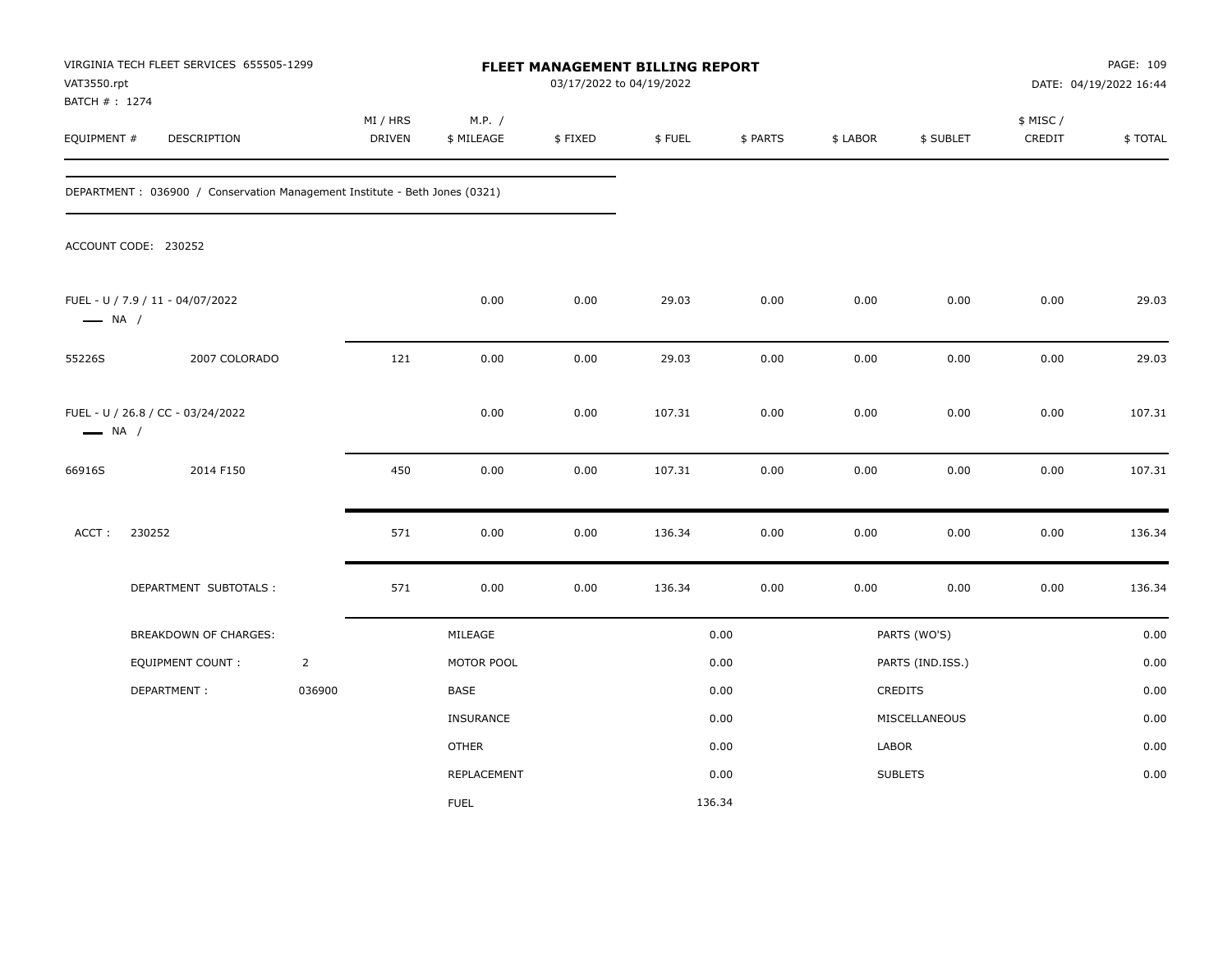| VAT3550.rpt<br>BATCH #: 1274                                           | VIRGINIA TECH FLEET SERVICES 655505-1299                                        |              |                    |                      | FLEET MANAGEMENT BILLING REPORT<br>03/17/2022 to 04/19/2022 |        |          |          |                  |                     | PAGE: 110<br>DATE: 04/19/2022 16:44 |
|------------------------------------------------------------------------|---------------------------------------------------------------------------------|--------------|--------------------|----------------------|-------------------------------------------------------------|--------|----------|----------|------------------|---------------------|-------------------------------------|
| EQUIPMENT #                                                            | DESCRIPTION                                                                     |              | MI / HRS<br>DRIVEN | M.P. /<br>\$ MILEAGE | \$FIXED                                                     | \$FUEL | \$ PARTS | \$ LABOR | \$ SUBLET        | \$ MISC /<br>CREDIT | \$TOTAL                             |
|                                                                        | DEPARTMENT : 039900 / Center for the Arts at VT - Moss Arts Gwyneth Strope 0916 |              |                    |                      |                                                             |        |          |          |                  |                     |                                     |
|                                                                        | ACCOUNT CODE: 155212                                                            |              |                    |                      |                                                             |        |          |          |                  |                     |                                     |
| $\longrightarrow$ NA /                                                 | FUEL - U / 12.9 / 12 - 04/12/2022                                               |              |                    | 0.00                 | 0.00                                                        | 42.15  | 0.00     | 0.00     | 0.00             | 0.00                | 42.15                               |
|                                                                        | FUEL - U / 17.7 / 11 - 03/21/2022                                               |              |                    | 0.00                 | 0.00                                                        | 62.98  | 0.00     | 0.00     | 0.00             | 0.00                | 62.98                               |
| $\longrightarrow$ NA /<br><b>BASE CHARGE</b><br>$\longrightarrow$ NA / |                                                                                 |              |                    | 0.00                 | 602.00                                                      | 0.00   | 0.00     | 0.00     | 0.00             | 0.00                | 602.00                              |
| <b>PA14</b>                                                            | 2010 12 PAS VAN                                                                 |              | 318                | 0.00                 | 602.00                                                      | 105.13 | 0.00     | 0.00     | 0.00             | 0.00                | 707.13                              |
| ACCT:                                                                  | 155212                                                                          |              | 318                | 0.00                 | 602.00                                                      | 105.13 | 0.00     | 0.00     | 0.00             | 0.00                | 707.13                              |
|                                                                        | DEPARTMENT SUBTOTALS :                                                          |              | 318                | 0.00                 | 602.00                                                      | 105.13 | 0.00     | 0.00     | 0.00             | 0.00                | 707.13                              |
|                                                                        | BREAKDOWN OF CHARGES:                                                           |              |                    | MILEAGE              |                                                             |        | 0.00     |          | PARTS (WO'S)     |                     | 0.00                                |
|                                                                        | EQUIPMENT COUNT:                                                                | $\mathbf{1}$ |                    | MOTOR POOL           |                                                             |        | 0.00     |          | PARTS (IND.ISS.) |                     | 0.00                                |
|                                                                        | DEPARTMENT:                                                                     | 039900       |                    | <b>BASE</b>          |                                                             |        | 602.00   |          | CREDITS          |                     | 0.00                                |
|                                                                        |                                                                                 |              |                    | <b>INSURANCE</b>     |                                                             |        | 0.00     |          | MISCELLANEOUS    |                     | 0.00                                |
|                                                                        |                                                                                 |              |                    | <b>OTHER</b>         |                                                             |        | 0.00     | LABOR    |                  |                     | 0.00                                |
|                                                                        |                                                                                 |              |                    | REPLACEMENT          |                                                             |        | 0.00     |          | <b>SUBLETS</b>   |                     | 0.00                                |
|                                                                        |                                                                                 |              |                    | <b>FUEL</b>          |                                                             | 105.13 |          |          |                  |                     |                                     |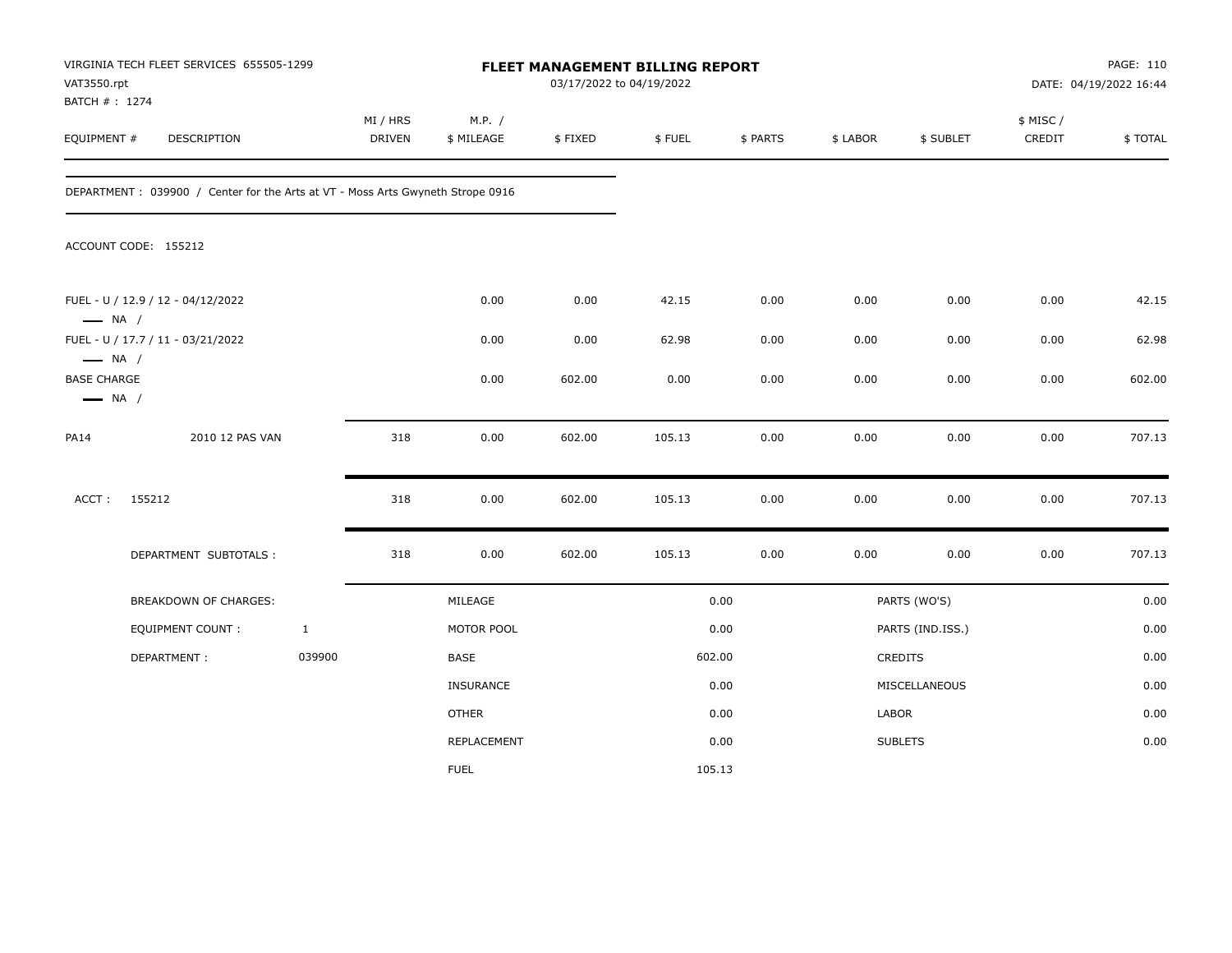| VAT3550.rpt<br>BATCH #: 1274 | VIRGINIA TECH FLEET SERVICES 655505-1299                              |              |                    |                      | FLEET MANAGEMENT BILLING REPORT<br>03/17/2022 to 04/19/2022 |        |          |          |                  |                    | PAGE: 111<br>DATE: 04/19/2022 16:44 |
|------------------------------|-----------------------------------------------------------------------|--------------|--------------------|----------------------|-------------------------------------------------------------|--------|----------|----------|------------------|--------------------|-------------------------------------|
| EQUIPMENT #                  | DESCRIPTION                                                           |              | MI / HRS<br>DRIVEN | M.P. /<br>\$ MILEAGE | \$FIXED                                                     | \$FUEL | \$ PARTS | \$ LABOR | \$ SUBLET        | \$ MISC/<br>CREDIT | \$TOTAL                             |
|                              | DEPARTMENT : 040000 / Undergraduate Admissions - Samantha Boyd (0202) |              |                    |                      |                                                             |        |          |          |                  |                    |                                     |
|                              | ACCOUNT CODE: 118456                                                  |              |                    |                      |                                                             |        |          |          |                  |                    |                                     |
| $\longrightarrow$ NA /       | FUEL - U / 15.6 / 11 - 04/07/2022                                     |              |                    | 0.00                 | 0.00                                                        | 57.14  | 0.00     | 0.00     | 0.00             | 0.00               | 57.14                               |
| $\longrightarrow$ NA /       | FUEL - U / 7.8 / 11 - 04/15/2022                                      |              |                    | 0.00                 | 0.00                                                        | 25.41  | 0.00     | 0.00     | 0.00             | 0.00               | 25.41                               |
| 60233S                       | 2010 Caravan                                                          |              | 249                | 0.00                 | 0.00                                                        | 82.55  | 0.00     | 0.00     | 0.00             | 0.00               | 82.55                               |
| ACCT:                        | 118456                                                                |              | 249                | 0.00                 | 0.00                                                        | 82.55  | 0.00     | 0.00     | 0.00             | 0.00               | 82.55                               |
|                              | DEPARTMENT SUBTOTALS :                                                |              | 249                | 0.00                 | 0.00                                                        | 82.55  | 0.00     | 0.00     | 0.00             | 0.00               | 82.55                               |
|                              | <b>BREAKDOWN OF CHARGES:</b>                                          |              |                    | MILEAGE              |                                                             |        | 0.00     |          | PARTS (WO'S)     |                    | 0.00                                |
|                              | EQUIPMENT COUNT :                                                     | $\mathbf{1}$ |                    | MOTOR POOL           |                                                             |        | 0.00     |          | PARTS (IND.ISS.) |                    | 0.00                                |
|                              | DEPARTMENT:                                                           | 040000       |                    | BASE                 |                                                             |        | 0.00     |          | CREDITS          |                    | 0.00                                |
|                              |                                                                       |              |                    | INSURANCE            |                                                             |        | 0.00     |          | MISCELLANEOUS    |                    | 0.00                                |
|                              |                                                                       |              |                    | <b>OTHER</b>         |                                                             |        | 0.00     | LABOR    |                  |                    | 0.00                                |
|                              |                                                                       |              |                    | REPLACEMENT          |                                                             |        | 0.00     |          | <b>SUBLETS</b>   |                    | 0.00                                |
|                              |                                                                       |              |                    | <b>FUEL</b>          |                                                             |        | 82.55    |          |                  |                    |                                     |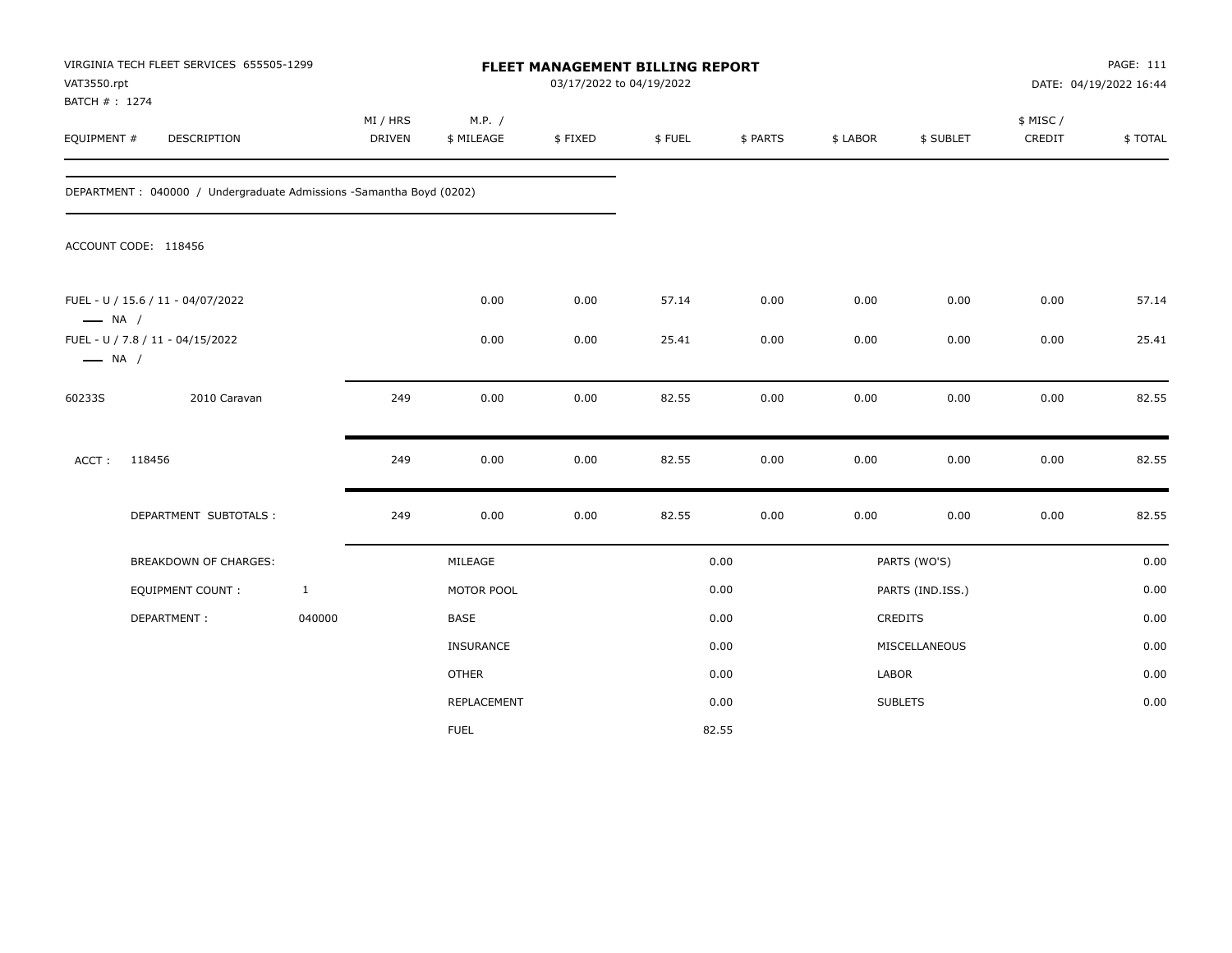| VAT3550.rpt<br>BATCH # : 1274 | VIRGINIA TECH FLEET SERVICES 655505-1299                        |                           |                      | FLEET MANAGEMENT BILLING REPORT | 03/17/2022 to 04/19/2022 |          |          |           |                    | PAGE: 112<br>DATE: 04/19/2022 16:44 |
|-------------------------------|-----------------------------------------------------------------|---------------------------|----------------------|---------------------------------|--------------------------|----------|----------|-----------|--------------------|-------------------------------------|
| EQUIPMENT #                   | <b>DESCRIPTION</b>                                              | MI / HRS<br><b>DRIVEN</b> | M.P. /<br>\$ MILEAGE | \$FIXED                         | \$ FUEL                  | \$ PARTS | \$ LABOR | \$ SUBLET | \$ MISC/<br>CREDIT | \$TOTAL                             |
|                               | DEPARTMENT : 040100 / University Registrar - Robin Lucas (0134) |                           |                      |                                 |                          |          |          |           |                    |                                     |
| ACCOUNT CODE: 123640          |                                                                 |                           |                      |                                 |                          |          |          |           |                    |                                     |
| $\longrightarrow$ NA /        | FUEL - U / 11.8 / 11 - 04/08/2022                               |                           | 0.00                 | 0.00                            | 38.49                    | 0.00     | 0.00     | 0.00      | 0.00               | 38.49                               |
| $\longrightarrow$ NA /        | FUEL - U / 11.6 / 11 - 03/17/2022                               |                           | 0.00                 | 0.00                            | 41.44                    | 0.00     | 0.00     | 0.00      | 0.00               | 41.44                               |
| 47551S                        | 2002 Astro                                                      | 247                       | 0.00                 | 0.00                            | 79.93                    | 0.00     | 0.00     | 0.00      | 0.00               | 79.93                               |
| $\longrightarrow$ NA /        | FUEL - U / 22.0 / 11 - 04/05/2022                               |                           | 0.00                 | 0.00                            | 80.70                    | 0.00     | 0.00     | 0.00      | 0.00               | 80.70                               |
| $\longrightarrow$ NA /        | FUEL - U / 20.7 / 11 - 03/17/2022                               |                           | 0.00                 | 0.00                            | 73.76                    | 0.00     | 0.00     | 0.00      | 0.00               | 73.76                               |
| 50164S                        | 2005 SAVANA                                                     | 363                       | 0.00                 | 0.00                            | 154.46                   | 0.00     | 0.00     | 0.00      | 0.00               | 154.46                              |
| $\longrightarrow$ NA /        | FUEL - U / 22.0 / 11 - 04/07/2022                               |                           | 0.00                 | 0.00                            | 80.78                    | 0.00     | 0.00     | 0.00      | 0.00               | 80.78                               |
| 50200S                        | 2006 SAVANA                                                     | 157                       | 0.00                 | 0.00                            | 80.78                    | 0.00     | 0.00     | 0.00      | 0.00               | 80.78                               |
| ACCT: 123640                  |                                                                 | 767                       | 0.00                 | 0.00                            | 315.17                   | 0.00     | 0.00     | 0.00      | 0.00               | 315.17                              |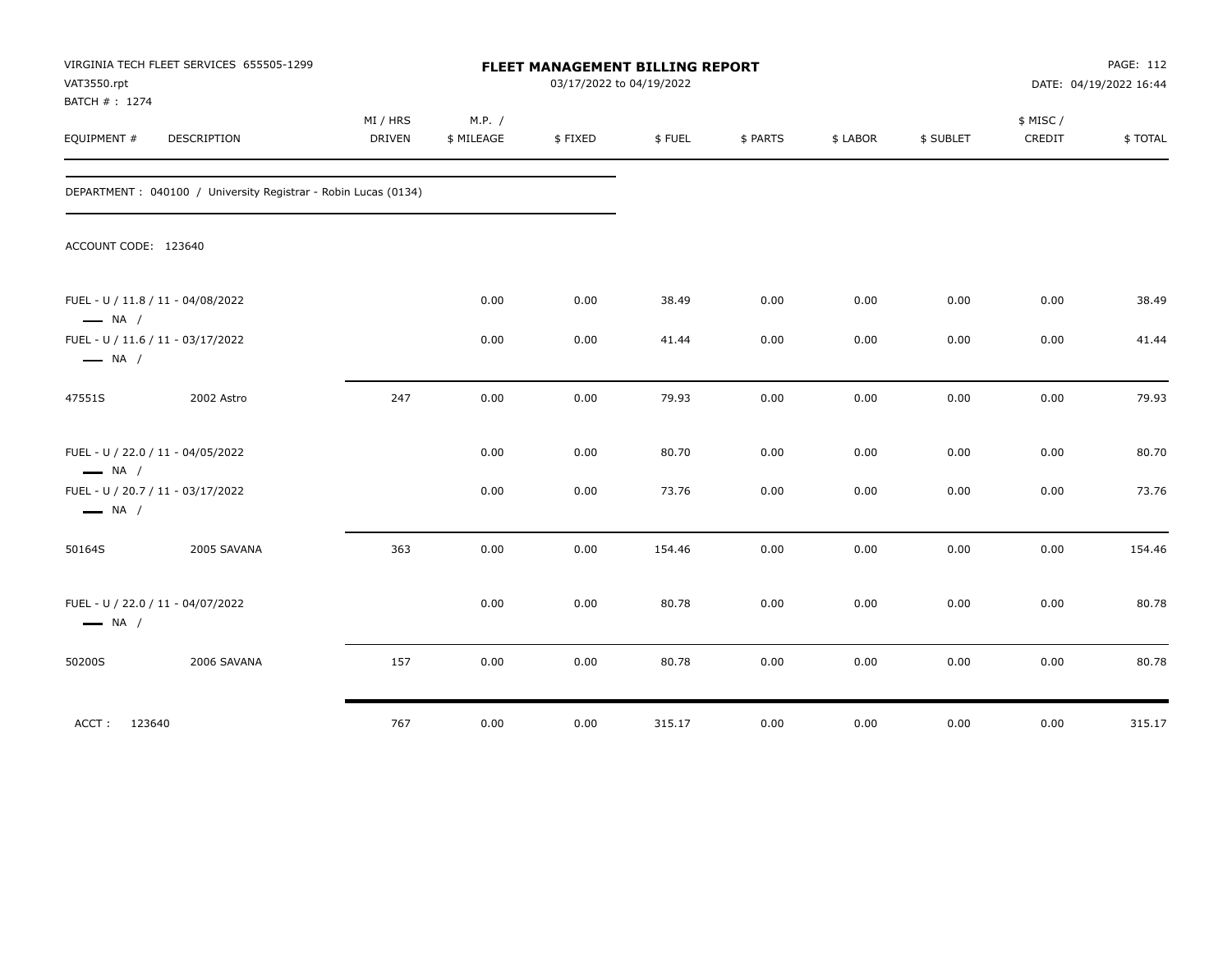| VIRGINIA TECH FLEET SERVICES 655505-1299<br>VAT3550.rpt<br>BATCH #: 1274 |        |                    | <b>FLEET MANAGEMENT BILLING REPORT</b><br>03/17/2022 to 04/19/2022<br>DATE: 04/19/2022 16:44 |         |        |          |          |                  |                     |         |
|--------------------------------------------------------------------------|--------|--------------------|----------------------------------------------------------------------------------------------|---------|--------|----------|----------|------------------|---------------------|---------|
| EQUIPMENT #<br><b>DESCRIPTION</b>                                        |        | MI / HRS<br>DRIVEN | M.P. /<br>\$ MILEAGE                                                                         | \$FIXED | \$FUEL | \$ PARTS | \$ LABOR | \$ SUBLET        | \$ MISC /<br>CREDIT | \$TOTAL |
| DEPARTMENT SUBTOTALS :                                                   |        | 767                | 0.00                                                                                         | 0.00    | 315.17 | 0.00     | 0.00     | 0.00             | 0.00                | 315.17  |
| <b>BREAKDOWN OF CHARGES:</b>                                             |        |                    | MILEAGE                                                                                      |         |        | 0.00     |          | PARTS (WO'S)     |                     | 0.00    |
| EQUIPMENT COUNT:                                                         | 3      |                    | MOTOR POOL                                                                                   |         |        | 0.00     |          | PARTS (IND.ISS.) |                     | 0.00    |
| DEPARTMENT:                                                              | 040100 |                    | <b>BASE</b>                                                                                  |         |        | 0.00     |          | <b>CREDITS</b>   |                     | 0.00    |
|                                                                          |        |                    | INSURANCE                                                                                    |         |        | 0.00     |          | MISCELLANEOUS    |                     | 0.00    |
|                                                                          |        |                    | OTHER                                                                                        |         |        | 0.00     | LABOR    |                  |                     | 0.00    |
|                                                                          |        |                    | REPLACEMENT                                                                                  |         |        | 0.00     |          | <b>SUBLETS</b>   |                     | 0.00    |
|                                                                          |        |                    | <b>FUEL</b>                                                                                  |         |        | 315.17   |          |                  |                     |         |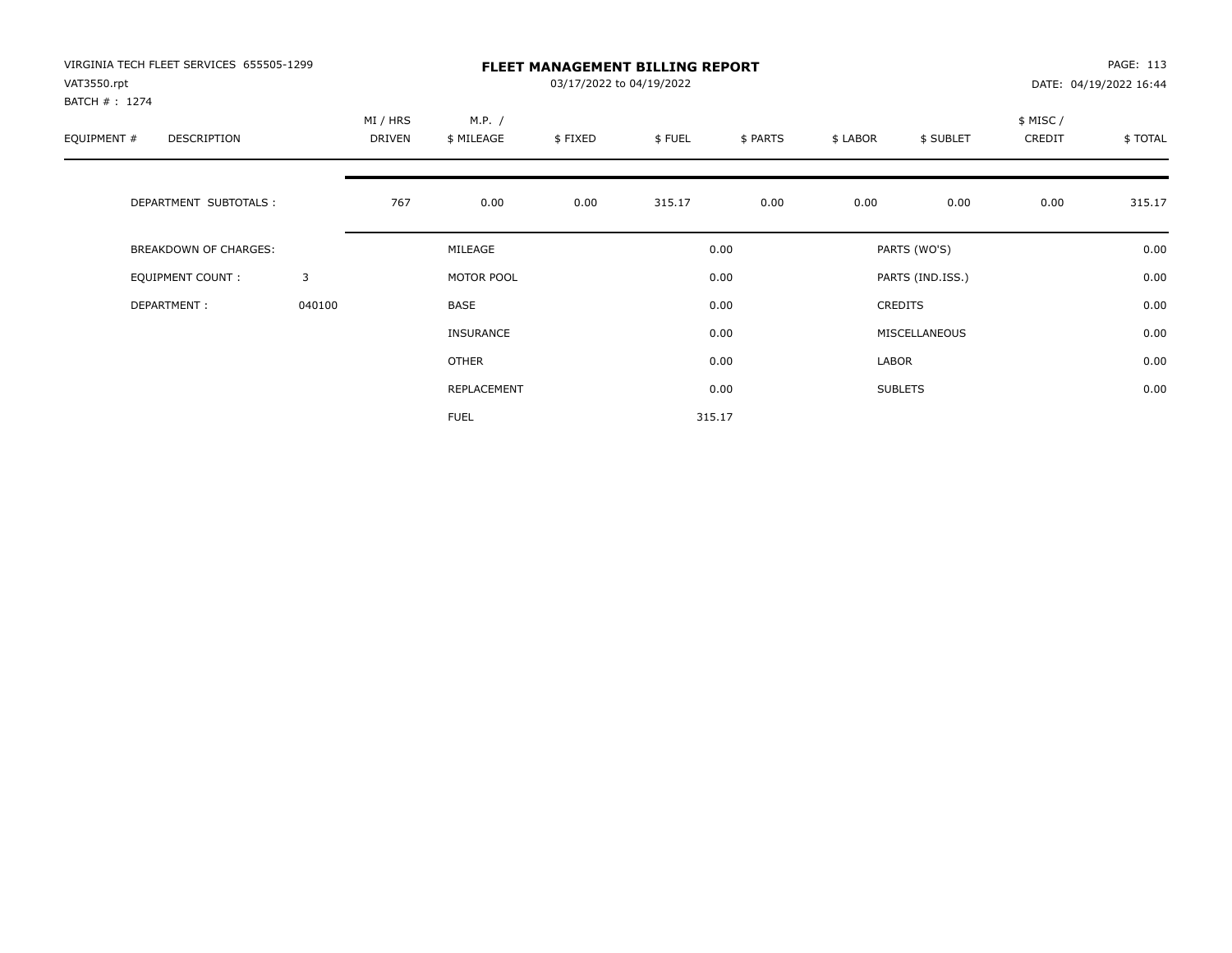| VAT3550.rpt<br>BATCH #: 1274 | VIRGINIA TECH FLEET SERVICES 655505-1299                          |                |                           |                      | FLEET MANAGEMENT BILLING REPORT<br>03/17/2022 to 04/19/2022 |        |          |          |                  |                     | PAGE: 114<br>DATE: 04/19/2022 16:44 |
|------------------------------|-------------------------------------------------------------------|----------------|---------------------------|----------------------|-------------------------------------------------------------|--------|----------|----------|------------------|---------------------|-------------------------------------|
| EQUIPMENT #                  | DESCRIPTION                                                       |                | MI / HRS<br><b>DRIVEN</b> | M.P. /<br>\$ MILEAGE | \$FIXED                                                     | \$FUEL | \$ PARTS | \$ LABOR | \$ SUBLET        | \$ MISC /<br>CREDIT | \$TOTAL                             |
|                              | DEPARTMENT : 040902 / DSA Com & Innovative Tech Brandy Morse 0255 |                |                           |                      |                                                             |        |          |          |                  |                     |                                     |
|                              | ACCOUNT CODE: 655519                                              |                |                           |                      |                                                             |        |          |          |                  |                     |                                     |
| $\longrightarrow$ NA /       | FUEL - U / 9.3 / 11 - 03/21/2022                                  |                |                           | 0.00                 | 0.00                                                        | 32.97  | 0.00     | 0.00     | 0.00             | 0.00                | 32.97                               |
| 77309s                       | 2019 Kicks                                                        |                | 249                       | 0.00                 | $0.00\,$                                                    | 32.97  | $0.00\,$ | 0.00     | 0.00             | 0.00                | 32.97                               |
| $\longrightarrow$ NA /       | FUEL - U / 9.1 / 11 - 03/22/2022                                  |                |                           | 0.00                 | 0.00                                                        | 32.36  | 0.00     | 0.00     | 0.00             | 0.00                | 32.36                               |
| 77310s                       | 2019 Kicks                                                        |                | 232                       | 0.00                 | 0.00                                                        | 32.36  | 0.00     | 0.00     | 0.00             | 0.00                | 32.36                               |
| ACCT:                        | 655519                                                            |                | 481                       | 0.00                 | 0.00                                                        | 65.33  | 0.00     | 0.00     | 0.00             | 0.00                | 65.33                               |
|                              | DEPARTMENT SUBTOTALS :                                            |                | 481                       | 0.00                 | 0.00                                                        | 65.33  | 0.00     | 0.00     | 0.00             | 0.00                | 65.33                               |
|                              | BREAKDOWN OF CHARGES:                                             |                |                           | MILEAGE              |                                                             |        | 0.00     |          | PARTS (WO'S)     |                     | 0.00                                |
|                              | <b>EQUIPMENT COUNT:</b>                                           | $\overline{2}$ |                           | MOTOR POOL           |                                                             |        | 0.00     |          | PARTS (IND.ISS.) |                     | 0.00                                |
|                              | DEPARTMENT:                                                       | 040902         |                           | BASE                 |                                                             |        | 0.00     |          | CREDITS          |                     | 0.00                                |
|                              |                                                                   |                |                           | <b>INSURANCE</b>     |                                                             |        | 0.00     |          | MISCELLANEOUS    |                     | 0.00                                |
|                              |                                                                   |                |                           | <b>OTHER</b>         |                                                             |        | 0.00     | LABOR    |                  |                     | 0.00                                |
|                              |                                                                   |                |                           | REPLACEMENT          |                                                             |        | 0.00     |          | <b>SUBLETS</b>   |                     | 0.00                                |
|                              |                                                                   |                |                           | <b>FUEL</b>          |                                                             |        | 65.33    |          |                  |                     |                                     |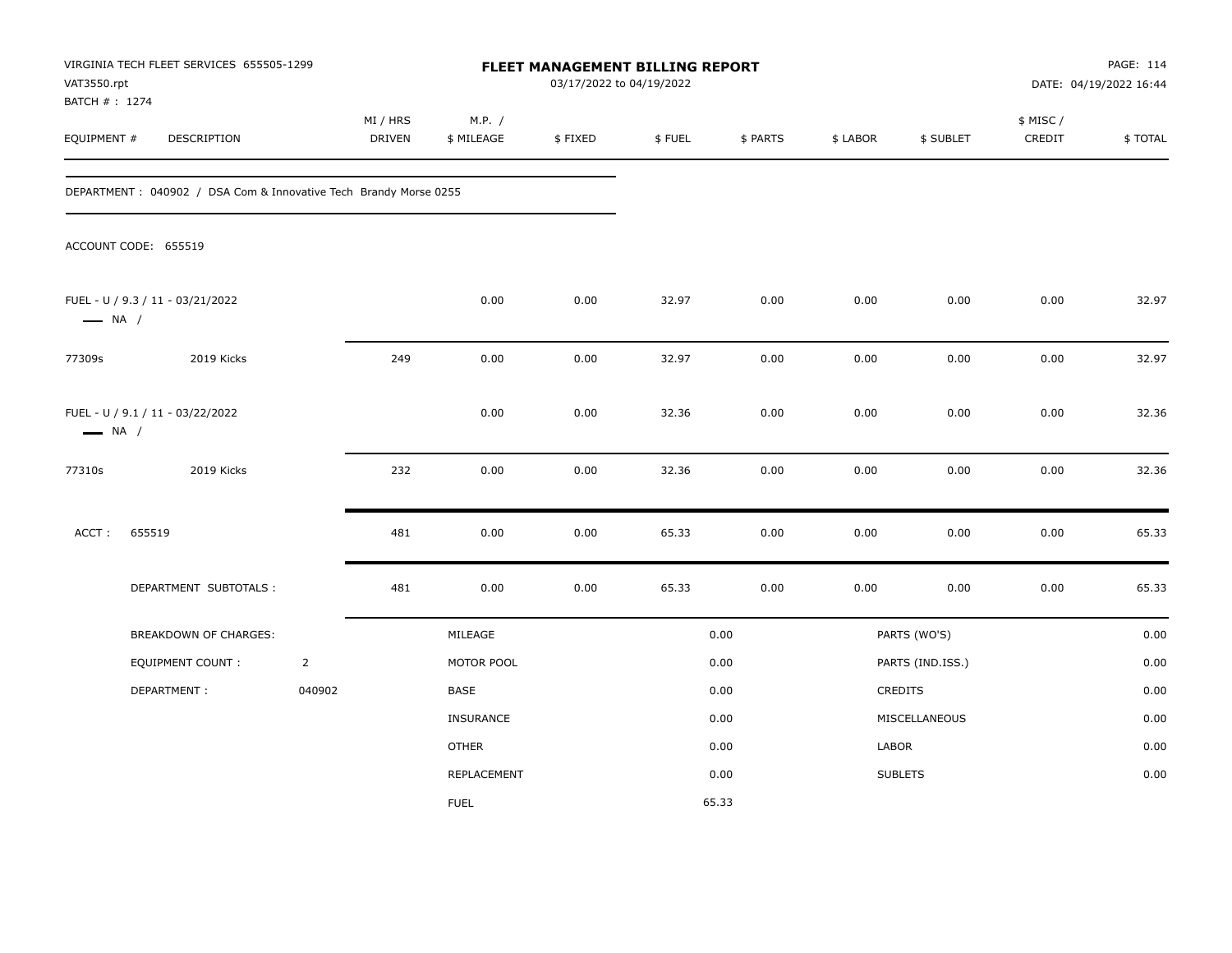| VAT3550.rpt<br>BATCH #: 1274 | VIRGINIA TECH FLEET SERVICES 655505-1299               |                           |                      | FLEET MANAGEMENT BILLING REPORT<br>03/17/2022 to 04/19/2022 |        |          |          |                  |                     | PAGE: 115<br>DATE: 04/19/2022 16:44 |
|------------------------------|--------------------------------------------------------|---------------------------|----------------------|-------------------------------------------------------------|--------|----------|----------|------------------|---------------------|-------------------------------------|
| EQUIPMENT #                  | DESCRIPTION                                            | MI / HRS<br><b>DRIVEN</b> | M.P. /<br>\$ MILEAGE | \$FIXED                                                     | \$FUEL | \$ PARTS | \$ LABOR | \$ SUBLET        | \$ MISC /<br>CREDIT | \$TOTAL                             |
|                              | DEPARTMENT: 040907 / DSA Advancement Brandy Morse 0255 |                           |                      |                                                             |        |          |          |                  |                     |                                     |
|                              | ACCOUNT CODE: 655636                                   |                           |                      |                                                             |        |          |          |                  |                     |                                     |
| $\longrightarrow$ NA /       | FUEL - U / 2.9 / 11 - 04/18/2022                       |                           | 0.00                 | 0.00                                                        | 9.35   | 0.00     | 0.00     | 0.00             | 0.00                | 9.35                                |
| EGUV075                      | 2017 ATV                                               | $\mathsf 0$               | 0.00                 | 0.00                                                        | 9.35   | 0.00     | 0.00     | 0.00             | 0.00                | 9.35                                |
| ACCT:                        | 655636                                                 | $\mathbf 0$               | 0.00                 | 0.00                                                        | 9.35   | 0.00     | 0.00     | 0.00             | 0.00                | 9.35                                |
|                              | DEPARTMENT SUBTOTALS :                                 | $\mathbf 0$               | 0.00                 | 0.00                                                        | 9.35   | 0.00     | 0.00     | 0.00             | 0.00                | 9.35                                |
|                              | <b>BREAKDOWN OF CHARGES:</b>                           |                           | MILEAGE              |                                                             |        | 0.00     |          | PARTS (WO'S)     |                     | 0.00                                |
|                              | <b>EQUIPMENT COUNT:</b>                                | $\mathbf{1}$              | MOTOR POOL           |                                                             |        | 0.00     |          | PARTS (IND.ISS.) |                     | 0.00                                |
|                              | DEPARTMENT:                                            | 040907                    | <b>BASE</b>          |                                                             |        | 0.00     |          | CREDITS          |                     | 0.00                                |
|                              |                                                        |                           | <b>INSURANCE</b>     |                                                             |        | 0.00     |          | MISCELLANEOUS    |                     | 0.00                                |
|                              |                                                        |                           | <b>OTHER</b>         |                                                             |        | 0.00     | LABOR    |                  |                     | 0.00                                |
|                              |                                                        |                           | REPLACEMENT          |                                                             |        | 0.00     |          | <b>SUBLETS</b>   |                     | 0.00                                |
|                              |                                                        |                           | <b>FUEL</b>          |                                                             |        | 9.35     |          |                  |                     |                                     |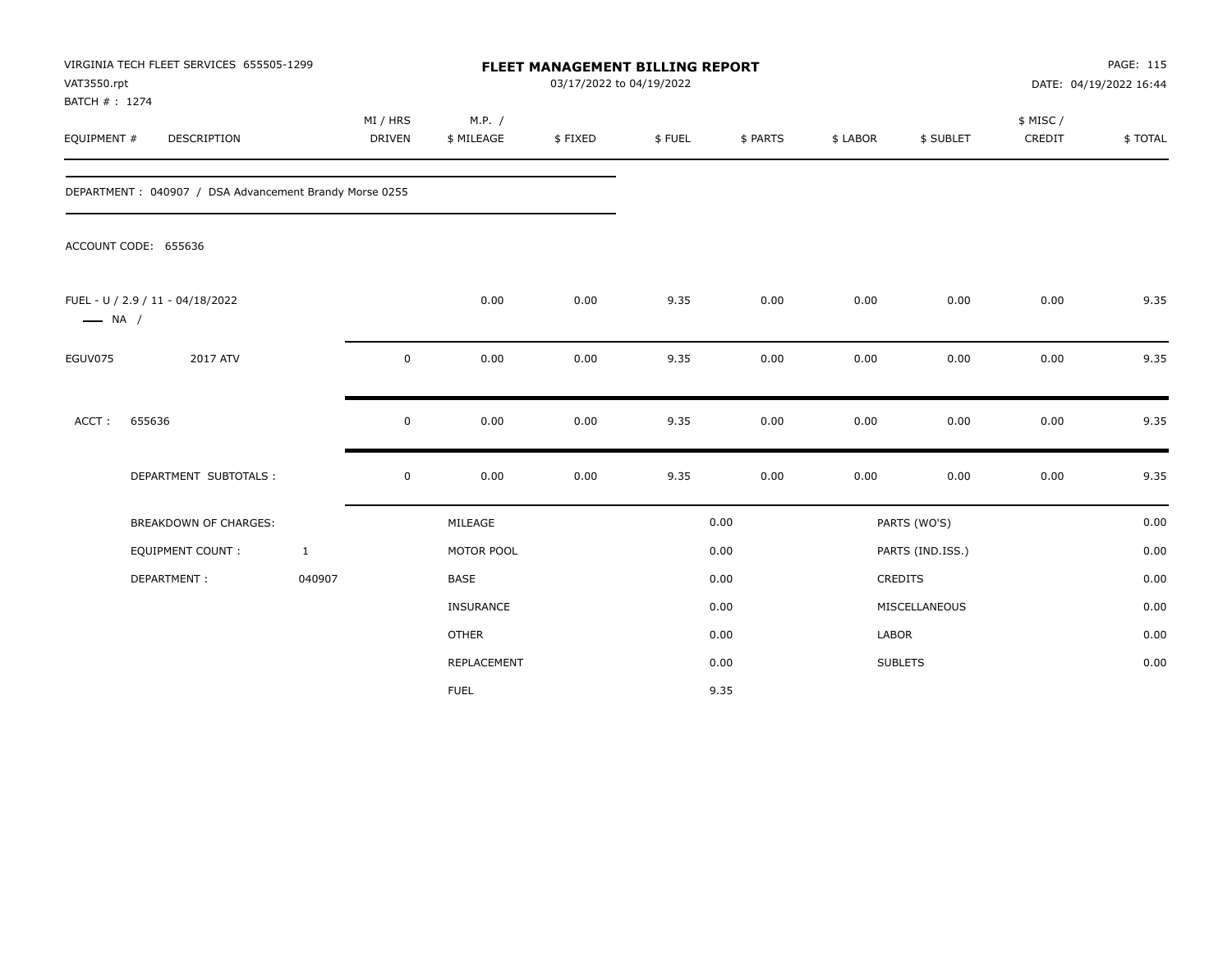| VAT3550.rpt<br>BATCH #: 1274 | VIRGINIA TECH FLEET SERVICES 655505-1299    |                    |                      | FLEET MANAGEMENT BILLING REPORT<br>03/17/2022 to 04/19/2022 |        |          |          |                  |                     | PAGE: 116<br>DATE: 04/19/2022 16:44 |  |
|------------------------------|---------------------------------------------|--------------------|----------------------|-------------------------------------------------------------|--------|----------|----------|------------------|---------------------|-------------------------------------|--|
| EQUIPMENT #                  | <b>DESCRIPTION</b>                          | MI / HRS<br>DRIVEN | M.P. /<br>\$ MILEAGE | \$FIXED                                                     | \$FUEL | \$ PARTS | \$ LABOR | \$ SUBLET        | \$ MISC /<br>CREDIT | \$TOTAL                             |  |
|                              | DEPARTMENT: 043800 / PROVOST - Robyn Duncan | 0132               |                      |                                                             |        |          |          |                  |                     |                                     |  |
|                              | ACCOUNT CODE: 121604                        |                    |                      |                                                             |        |          |          |                  |                     |                                     |  |
| $\longrightarrow$ NA /       | FUEL - U / 5.1 / 11 - 03/30/2022            |                    | 0.00                 | 0.00                                                        | 18.72  | 0.00     | 0.00     | 0.00             | 0.00                | 18.72                               |  |
| 79407s                       | 2020 Edge                                   | 116                | 0.00                 | 0.00                                                        | 18.72  | 0.00     | 0.00     | 0.00             | 0.00                | 18.72                               |  |
| ACCT:                        | 121604                                      | 116                | 0.00                 | 0.00                                                        | 18.72  | 0.00     | 0.00     | 0.00             | 0.00                | 18.72                               |  |
|                              | DEPARTMENT SUBTOTALS :                      | 116                | 0.00                 | 0.00                                                        | 18.72  | 0.00     | 0.00     | 0.00             | 0.00                | 18.72                               |  |
|                              | <b>BREAKDOWN OF CHARGES:</b>                |                    | MILEAGE              |                                                             |        | 0.00     |          | PARTS (WO'S)     |                     | 0.00                                |  |
|                              | <b>EQUIPMENT COUNT:</b>                     | $\mathbf{1}$       | MOTOR POOL           |                                                             |        | 0.00     |          | PARTS (IND.ISS.) |                     | 0.00                                |  |
|                              | DEPARTMENT:                                 | 043800             | <b>BASE</b>          |                                                             |        | 0.00     |          | <b>CREDITS</b>   |                     | 0.00                                |  |
|                              |                                             |                    | INSURANCE            |                                                             |        | 0.00     |          | MISCELLANEOUS    |                     | 0.00                                |  |
|                              |                                             |                    | <b>OTHER</b>         |                                                             |        | 0.00     | LABOR    |                  |                     | 0.00                                |  |
|                              |                                             |                    | REPLACEMENT          |                                                             |        | 0.00     |          | <b>SUBLETS</b>   |                     | 0.00                                |  |
|                              |                                             |                    | <b>FUEL</b>          |                                                             |        | 18.72    |          |                  |                     |                                     |  |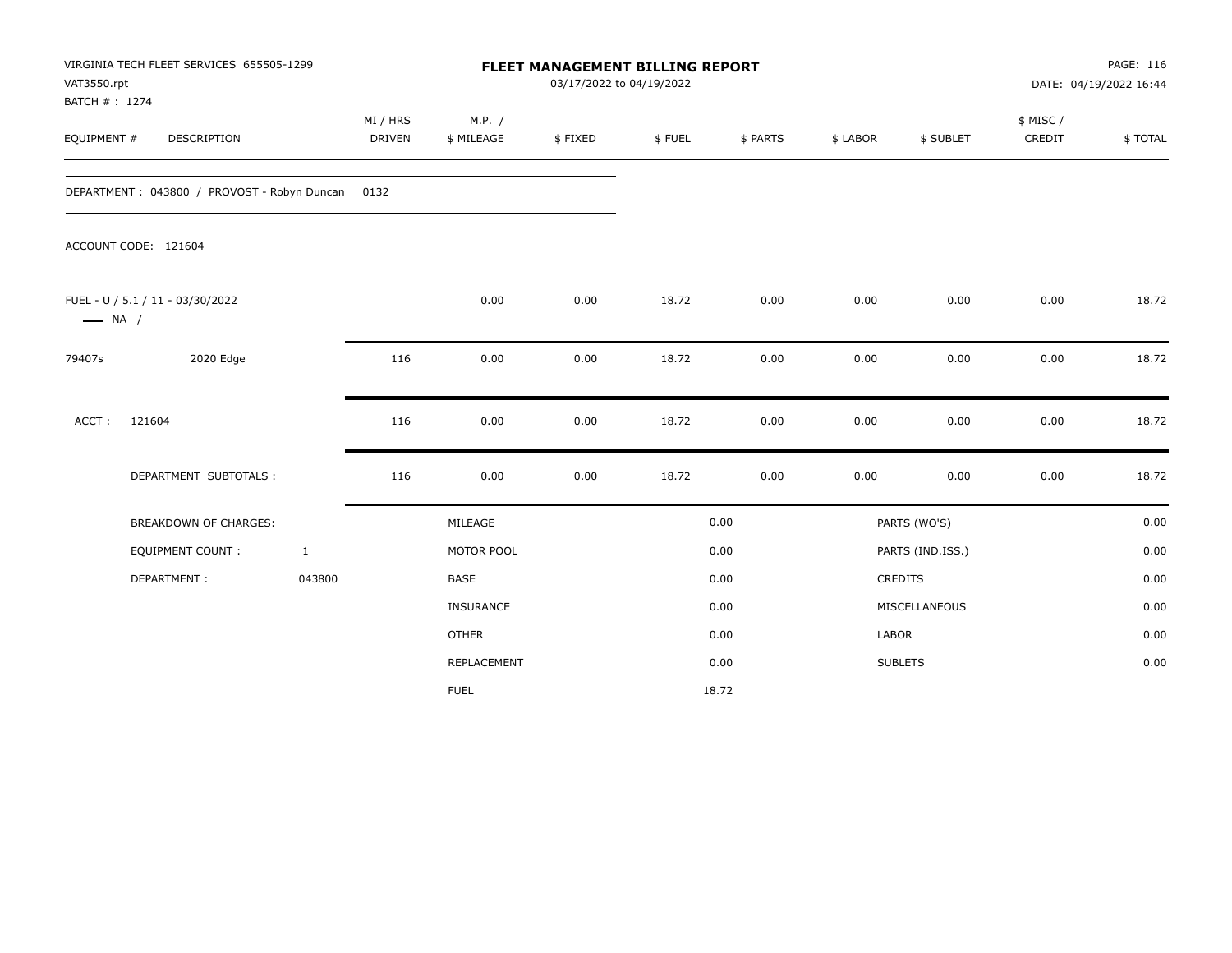| VAT3550.rpt<br>BATCH #: 1274                                | VIRGINIA TECH FLEET SERVICES 655505-1299                              |                           |                      | FLEET MANAGEMENT BILLING REPORT<br>03/17/2022 to 04/19/2022 |        |          |          |           |                    | PAGE: 117<br>DATE: 04/19/2022 16:44 |
|-------------------------------------------------------------|-----------------------------------------------------------------------|---------------------------|----------------------|-------------------------------------------------------------|--------|----------|----------|-----------|--------------------|-------------------------------------|
| EQUIPMENT #                                                 | <b>DESCRIPTION</b>                                                    | MI / HRS<br><b>DRIVEN</b> | M.P. /<br>\$ MILEAGE | \$FIXED                                                     | \$FUEL | \$ PARTS | \$ LABOR | \$ SUBLET | \$ MISC/<br>CREDIT | \$TOTAL                             |
|                                                             | DEPARTMENT : 044000 / Controllers Office Rachel Burger Mail Code 0312 |                           |                      |                                                             |        |          |          |           |                    |                                     |
| ACCOUNT CODE: 124391                                        |                                                                       |                           |                      |                                                             |        |          |          |           |                    |                                     |
| FUEL - U / 10.8 / 11 - 04/01/2022<br>$\longrightarrow$ NA / |                                                                       |                           | 0.00                 | 0.00                                                        | 39.75  | 0.00     | 0.00     | 0.00      | 0.00               | 39.75                               |
| 68287s                                                      | 2015 FOCUS                                                            | 175                       | 0.00                 | 0.00                                                        | 39.75  | 0.00     | 0.00     | 0.00      | 0.00               | 39.75                               |
| FUEL - U / 8.8 / 11 - 04/05/2022<br>$\longrightarrow$ NA /  |                                                                       |                           | 0.00                 | 0.00                                                        | 32.11  | 0.00     | 0.00     | 0.00      | 0.00               | 32.11                               |
| 68289s                                                      | 2015 FOCUS                                                            | 62                        | 0.00                 | 0.00                                                        | 32.11  | 0.00     | 0.00     | 0.00      | 0.00               | 32.11                               |
| FUEL - U / 7.8 / 11 - 04/14/2022<br>$\longrightarrow$ NA /  |                                                                       |                           | 0.00                 | 0.00                                                        | 25.38  | 0.00     | 0.00     | 0.00      | 0.00               | 25.38                               |
| 74605s                                                      | 2017 FOCUS                                                            | 152                       | 0.00                 | 0.00                                                        | 25.38  | 0.00     | 0.00     | 0.00      | 0.00               | 25.38                               |
| FUEL - U / 10.9 / 11 - 03/25/2022<br>$\longrightarrow$ NA / |                                                                       |                           | 0.00                 | 0.00                                                        | 38.91  | 0.00     | 0.00     | 0.00      | 0.00               | 38.91                               |
| 77302s                                                      | 2019 IMPALA                                                           | 200                       | 0.00                 | 0.00                                                        | 38.91  | 0.00     | 0.00     | 0.00      | 0.00               | 38.91                               |
| ACCT: 124391                                                |                                                                       | 589                       | 0.00                 | 0.00                                                        | 136.15 | 0.00     | 0.00     | 0.00      | 0.00               | 136.15                              |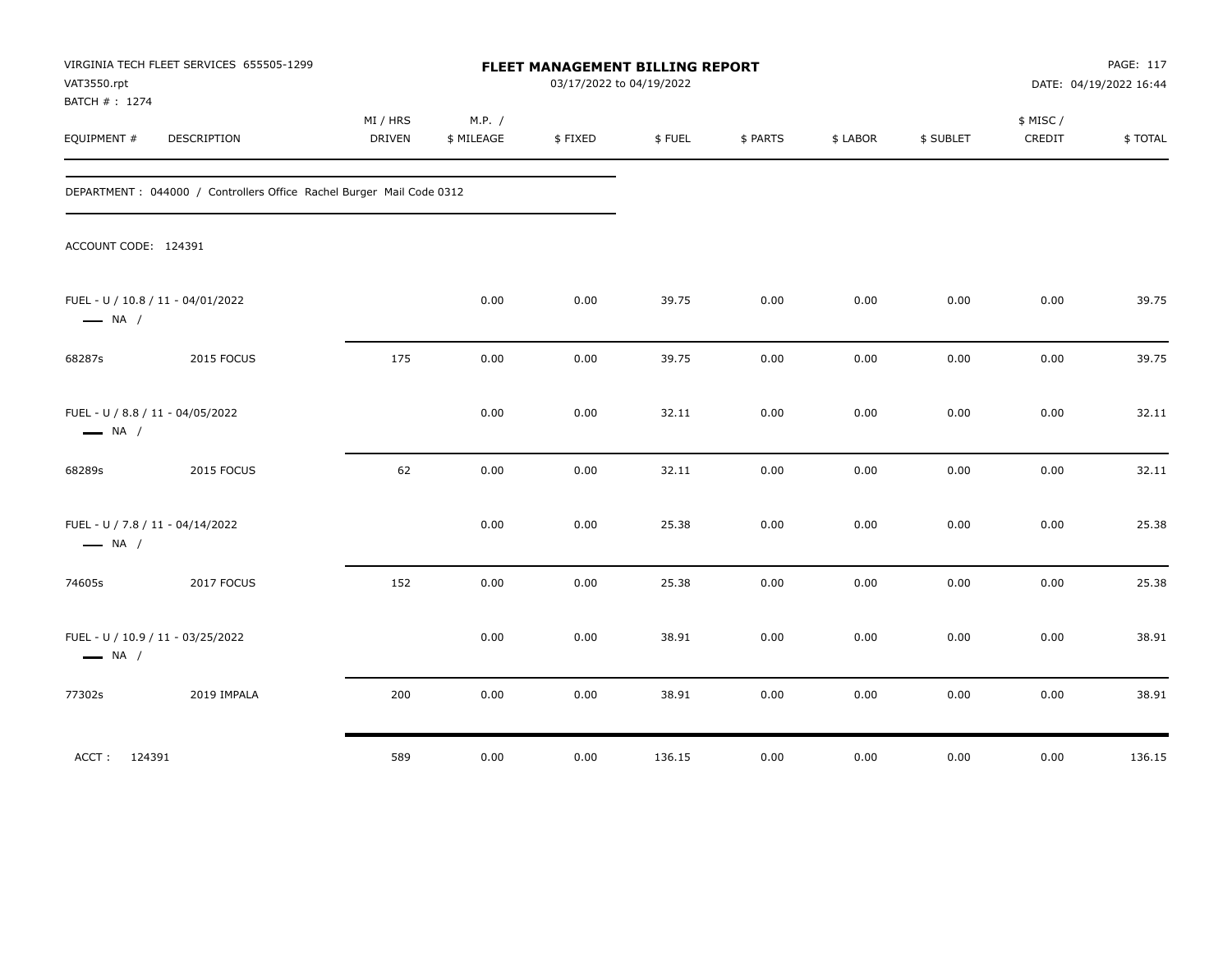| VIRGINIA TECH FLEET SERVICES 655505-1299<br>VAT3550.rpt<br>BATCH #: 1274 |                | <b>FLEET MANAGEMENT BILLING REPORT</b><br>03/17/2022 to 04/19/2022<br>DATE: 04/19/2022 16:44 |                      |         |        |          |          |                  |                     |         |
|--------------------------------------------------------------------------|----------------|----------------------------------------------------------------------------------------------|----------------------|---------|--------|----------|----------|------------------|---------------------|---------|
| EQUIPMENT #<br><b>DESCRIPTION</b>                                        |                | MI / HRS<br>DRIVEN                                                                           | M.P. /<br>\$ MILEAGE | \$FIXED | \$FUEL | \$ PARTS | \$ LABOR | \$ SUBLET        | \$ MISC /<br>CREDIT | \$TOTAL |
| DEPARTMENT SUBTOTALS :                                                   |                | 589                                                                                          | 0.00                 | 0.00    | 136.15 | 0.00     | 0.00     | 0.00             | 0.00                | 136.15  |
| <b>BREAKDOWN OF CHARGES:</b>                                             |                |                                                                                              | MILEAGE              |         |        | 0.00     |          | PARTS (WO'S)     |                     | 0.00    |
| EQUIPMENT COUNT:                                                         | $\overline{4}$ |                                                                                              | MOTOR POOL           |         |        | 0.00     |          | PARTS (IND.ISS.) |                     | 0.00    |
| DEPARTMENT:                                                              | 044000         |                                                                                              | <b>BASE</b>          |         |        | 0.00     |          | <b>CREDITS</b>   |                     | 0.00    |
|                                                                          |                |                                                                                              | INSURANCE            |         |        | 0.00     |          | MISCELLANEOUS    |                     | 0.00    |
|                                                                          |                |                                                                                              | OTHER                |         |        | 0.00     | LABOR    |                  |                     | 0.00    |
|                                                                          |                |                                                                                              | REPLACEMENT          |         |        | 0.00     |          | <b>SUBLETS</b>   |                     | 0.00    |
|                                                                          |                |                                                                                              | <b>FUEL</b>          |         |        | 136.15   |          |                  |                     |         |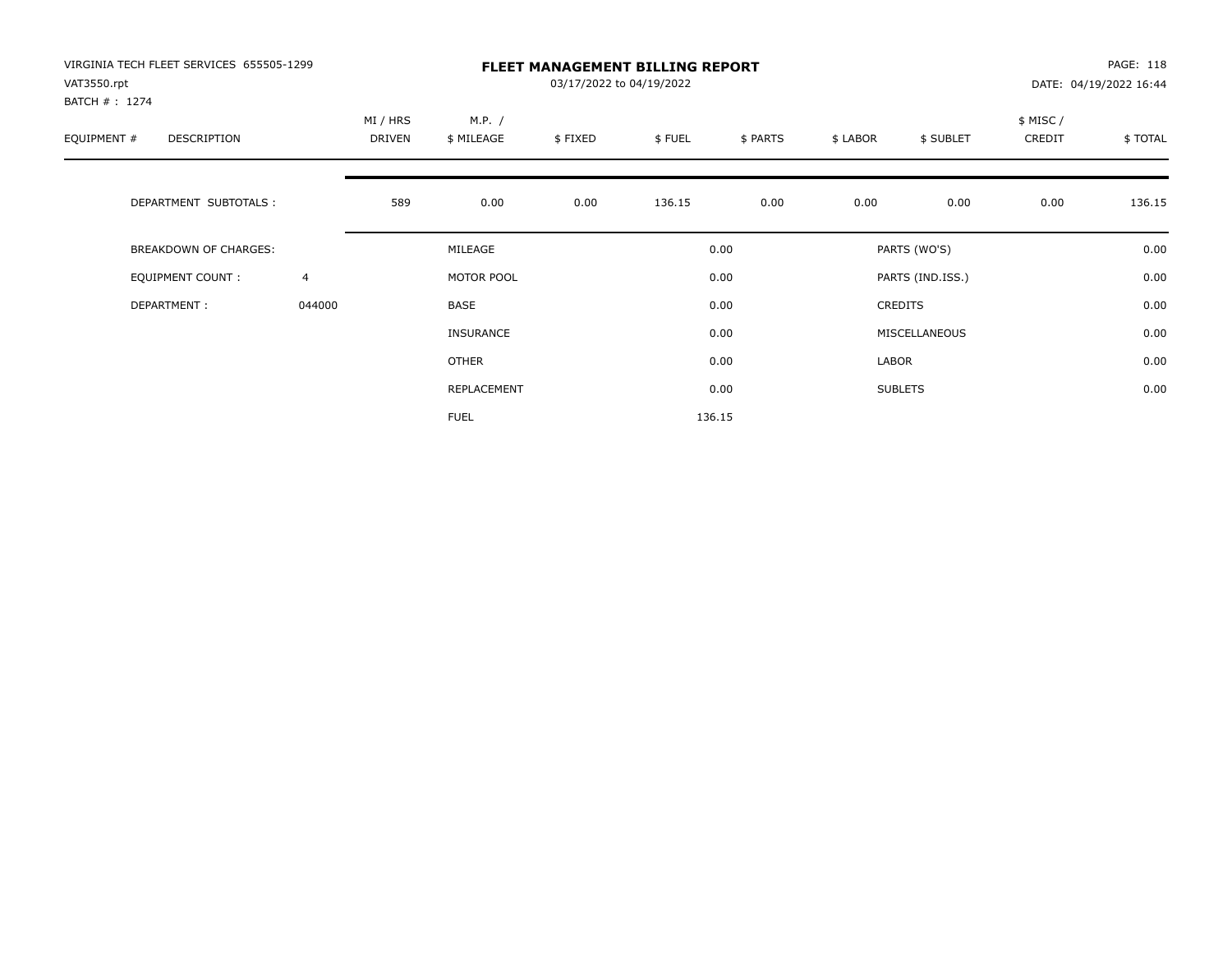| VAT3550.rpt                                     | VIRGINIA TECH FLEET SERVICES 655505-1299   |                    |                      | FLEET MANAGEMENT BILLING REPORT<br>03/17/2022 to 04/19/2022 |        |          |          |           |                     | PAGE: 119<br>DATE: 04/19/2022 16:44 |
|-------------------------------------------------|--------------------------------------------|--------------------|----------------------|-------------------------------------------------------------|--------|----------|----------|-----------|---------------------|-------------------------------------|
| BATCH # : 1274<br>EQUIPMENT #                   | DESCRIPTION                                | MI / HRS<br>DRIVEN | M.P. /<br>\$ MILEAGE | \$FIXED                                                     | \$FUEL | \$ PARTS | \$ LABOR | \$ SUBLET | \$ MISC /<br>CREDIT | \$TOTAL                             |
|                                                 | DEPARTMENT: 047010 / SURPLUS - Ron Barrett | MAIL CODE 0359     |                      |                                                             |        |          |          |           |                     |                                     |
| ACCOUNT CODE: 554600                            |                                            |                    |                      |                                                             |        |          |          |           |                     |                                     |
| $\longrightarrow$ NA /                          | FUEL - D / 33.0 / 14 - 03/22/2022          |                    | 0.00                 | 0.00                                                        | 137.12 | 0.00     | 0.00     | 0.00      | 0.00                | 137.12                              |
| $\longrightarrow$ NA /                          | FUEL - D / 37.0 / CC - 03/24/2022          |                    | 0.00                 | 0.00                                                        | 185.00 | 0.00     | 0.00     | 0.00      | 0.00                | 185.00                              |
| PARTS ISSUE # I312335<br>$\longrightarrow$ NA / |                                            |                    | 0.00                 | 0.00                                                        | 0.00   | 21.64    | 0.00     | 0.00      | 0.00                | 21.64                               |
| 47286S                                          | 2013 M2-106                                | 603                | 0.00                 | 0.00                                                        | 322.12 | 21.64    | 0.00     | 0.00      | 0.00                | 343.76                              |
| $\longrightarrow$ NA /                          | FUEL - U / 27.1 / 12 - 04/07/2022          |                    | 0.00                 | 0.00                                                        | 99.53  | 0.00     | 0.00     | 0.00      | 0.00                | 99.53                               |
| $\longrightarrow$ NA /                          | FUEL - U / 8.0 / 11 - 03/21/2022           |                    | 0.00                 | 0.00                                                        | 28.48  | 0.00     | 0.00     | 0.00      | 0.00                | 28.48                               |
| $\longrightarrow$ NA /                          | FUEL - U / 26.8 / CC - 03/24/2022          |                    | 0.00                 | 0.00                                                        | 107.00 | 0.00     | 0.00     | 0.00      | 0.00                | 107.00                              |
| $\longrightarrow$ NA /                          | FUEL - U / 23.7 / 12 - 03/29/2022          |                    | 0.00                 | 0.00                                                        | 87.05  | 0.00     | 0.00     | 0.00      | 0.00                | 87.05                               |
| $\longrightarrow$ NA /                          | FUEL - U / 10.0 / 12 - 03/31/2022          |                    | 0.00                 | 0.00                                                        | 36.66  | 0.00     | 0.00     | 0.00      | 0.00                | 36.66                               |
| 69977s                                          | 2016 SAVANA                                | 1,623              | 0.00                 | 0.00                                                        | 358.72 | 0.00     | 0.00     | 0.00      | 0.00                | 358.72                              |
| ACCT:                                           | 554600                                     | 2,226              | 0.00                 | 0.00                                                        | 680.84 | 21.64    | 0.00     | 0.00      | 0.00                | 702.48                              |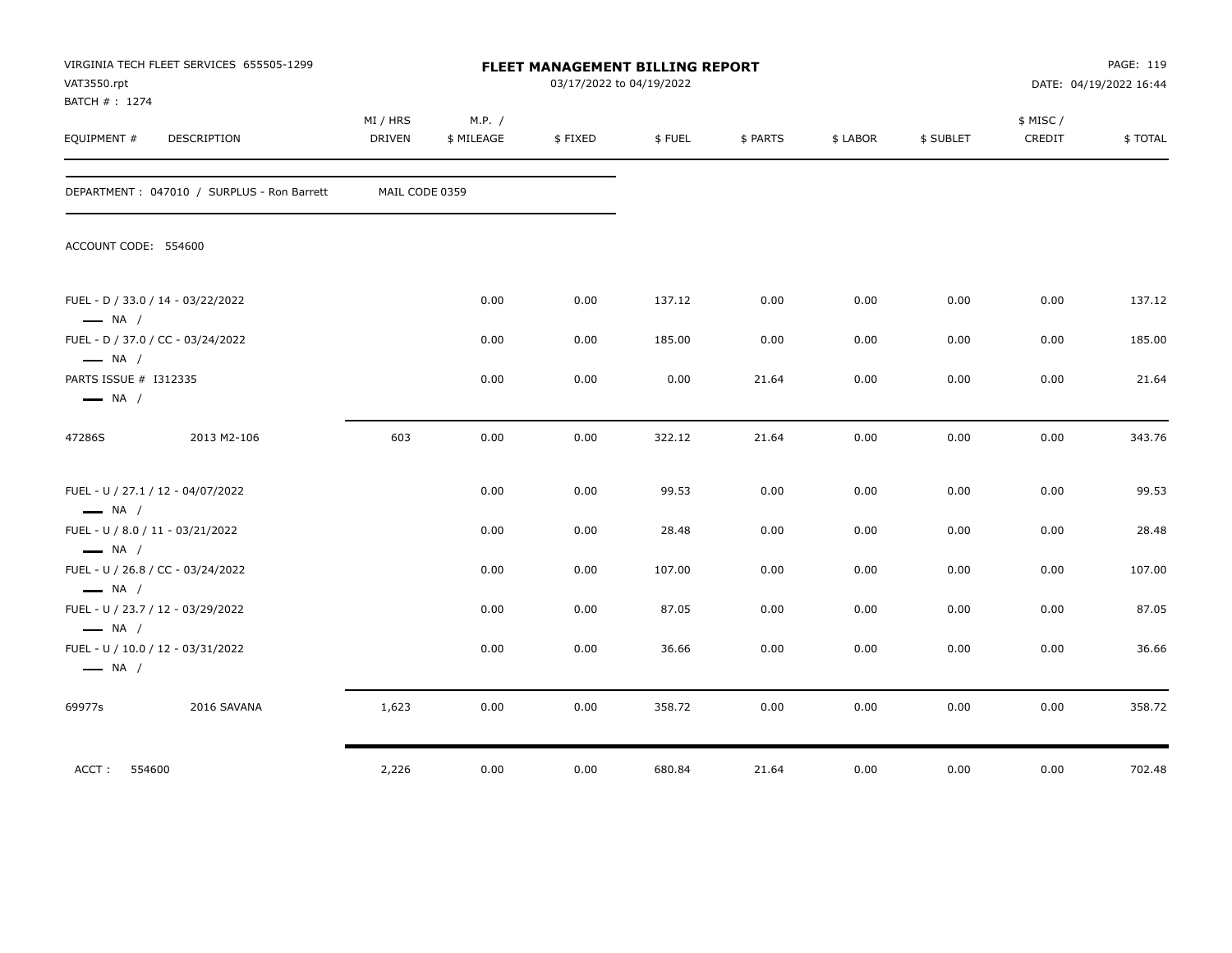| VIRGINIA TECH FLEET SERVICES 655505-1299<br>VAT3550.rpt<br>BATCH #: 1274 |                | <b>FLEET MANAGEMENT BILLING REPORT</b><br>03/17/2022 to 04/19/2022 |                      |         |        |          |          |                  |                     | PAGE: 120<br>DATE: 04/19/2022 16:44 |  |
|--------------------------------------------------------------------------|----------------|--------------------------------------------------------------------|----------------------|---------|--------|----------|----------|------------------|---------------------|-------------------------------------|--|
| EQUIPMENT #<br><b>DESCRIPTION</b>                                        |                | MI / HRS<br>DRIVEN                                                 | M.P. /<br>\$ MILEAGE | \$FIXED | \$FUEL | \$ PARTS | \$ LABOR | \$ SUBLET        | \$ MISC /<br>CREDIT | \$TOTAL                             |  |
| DEPARTMENT SUBTOTALS :                                                   |                | 2,226                                                              | 0.00                 | 0.00    | 680.84 | 21.64    | 0.00     | 0.00             | 0.00                | 702.48                              |  |
| <b>BREAKDOWN OF CHARGES:</b>                                             |                |                                                                    | MILEAGE              |         |        | 0.00     |          | PARTS (WO'S)     |                     | 0.00                                |  |
| <b>EQUIPMENT COUNT:</b>                                                  | $\overline{2}$ |                                                                    | MOTOR POOL           |         |        | 0.00     |          | PARTS (IND.ISS.) |                     | 21.64                               |  |
| DEPARTMENT:                                                              | 047010         |                                                                    | <b>BASE</b>          |         |        | 0.00     |          | <b>CREDITS</b>   |                     | 0.00                                |  |
|                                                                          |                |                                                                    | INSURANCE            |         |        | 0.00     |          | MISCELLANEOUS    |                     | 0.00                                |  |
|                                                                          |                |                                                                    | OTHER                |         |        | 0.00     | LABOR    |                  |                     | 0.00                                |  |
|                                                                          |                |                                                                    | REPLACEMENT          |         |        | 0.00     |          | <b>SUBLETS</b>   |                     | 0.00                                |  |
|                                                                          |                |                                                                    | <b>FUEL</b>          |         |        | 680.84   |          |                  |                     |                                     |  |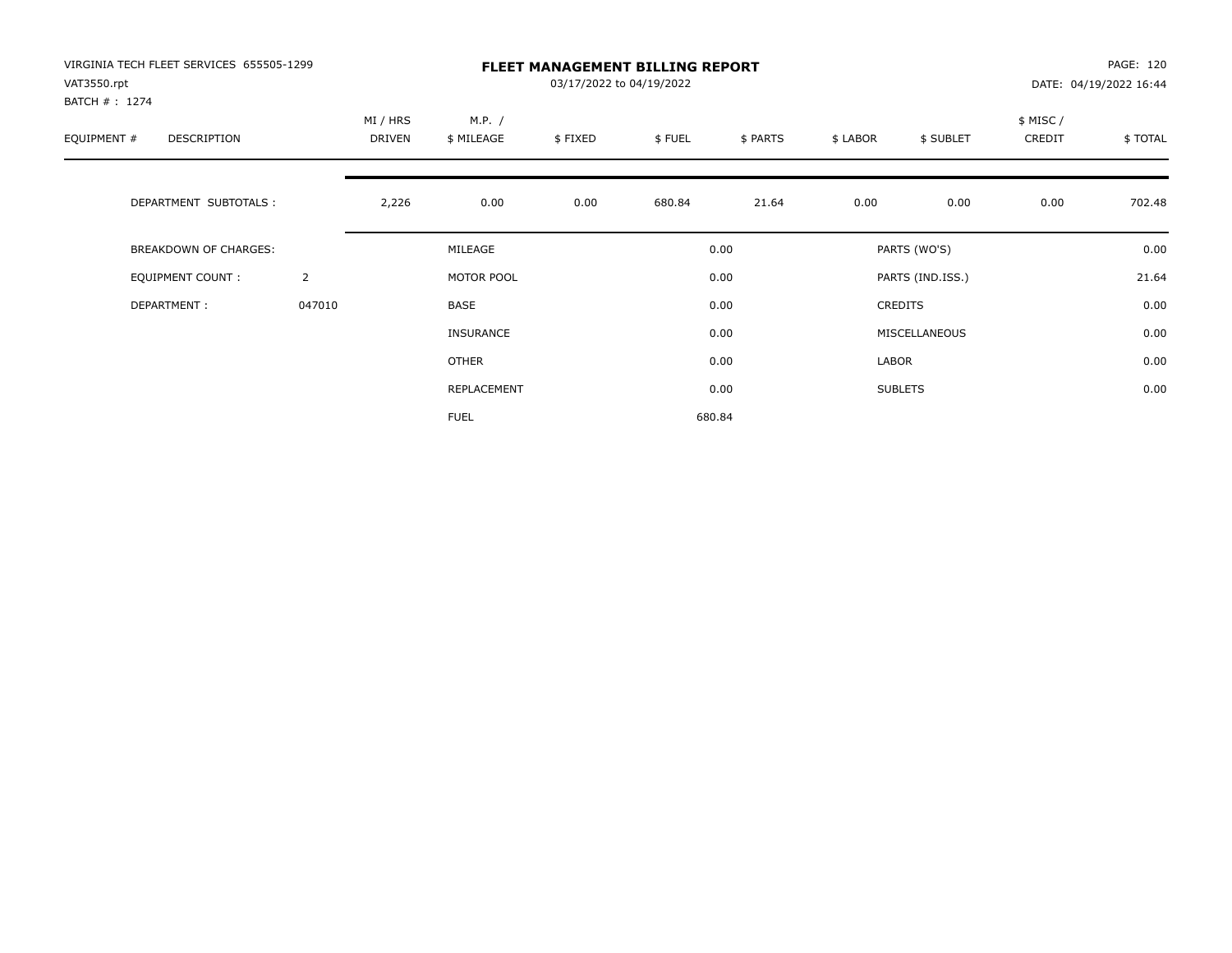| VAT3550.rpt<br>BATCH # : 1274                                                        | VIRGINIA TECH FLEET SERVICES 655505-1299                 | <b>FLEET MANAGEMENT BILLING REPORT</b><br>03/17/2022 to 04/19/2022 |                      |         |        |          |          | PAGE: 121<br>DATE: 04/19/2022 16:44 |                    |         |
|--------------------------------------------------------------------------------------|----------------------------------------------------------|--------------------------------------------------------------------|----------------------|---------|--------|----------|----------|-------------------------------------|--------------------|---------|
| EQUIPMENT #                                                                          | DESCRIPTION                                              | MI / HRS<br><b>DRIVEN</b>                                          | M.P. /<br>\$ MILEAGE | \$FIXED | \$FUEL | \$ PARTS | \$ LABOR | \$ SUBLET                           | \$ MISC/<br>CREDIT | \$TOTAL |
|                                                                                      | DEPARTMENT : 047100 / University Police Dee Perkins 0523 |                                                                    |                      |         |        |          |          |                                     |                    |         |
| ACCOUNT CODE: 121720                                                                 |                                                          |                                                                    |                      |         |        |          |          |                                     |                    |         |
| $\longrightarrow$ NA /                                                               | FUEL - U / 14.3 / 12 - 03/30/2022                        |                                                                    | 0.00                 | 0.00    | 52.48  | 0.00     | 0.00     | 0.00                                | 0.00               | 52.48   |
| 57577s                                                                               | 2009 EXPLORER                                            | 157                                                                | 0.00                 | 0.00    | 52.48  | 0.00     | 0.00     | 0.00                                | 0.00               | 52.48   |
| $\longrightarrow$ NA /                                                               | FUEL - U / 14.1 / 12 - 04/08/2022                        |                                                                    | 0.00                 | 0.00    | 46.24  | 0.00     | 0.00     | 0.00                                | 0.00               | 46.24   |
| FUEL - U / 9.2 / 12 - 04/16/2022                                                     |                                                          |                                                                    | 0.00                 | 0.00    | 30.02  | 0.00     | 0.00     | 0.00                                | 0.00               | 30.02   |
| $\longrightarrow$ NA /<br>$\longrightarrow$ NA /                                     | FUEL - U / 20.4 / 11 - 03/18/2022                        |                                                                    | 0.00                 | 0.00    | 72.59  | 0.00     | 0.00     | 0.00                                | 0.00               | 72.59   |
| 65610s                                                                               | 2013 TAHOE                                               | 460                                                                | 0.00                 | 0.00    | 148.85 | 0.00     | 0.00     | 0.00                                | 0.00               | 148.85  |
| FUEL - U / 5.1 / 11 - 04/04/2022<br>$\longrightarrow$ NA /                           |                                                          |                                                                    | 0.00                 | 0.00    | 18.53  | 0.00     | 0.00     | 0.00                                | 0.00               | 18.53   |
|                                                                                      | FUEL - U / 14.3 / 11 - 04/05/2022                        |                                                                    | 0.00                 | 0.00    | 52.37  | 0.00     | 0.00     | 0.00                                | 0.00               | 52.37   |
| $\longrightarrow$ NA /<br>FUEL - U / 5.8 / 11 - 04/12/2022<br>$\longrightarrow$ NA / |                                                          |                                                                    | 0.00                 | 0.00    | 18.87  | 0.00     | 0.00     | 0.00                                | 0.00               | 18.87   |
| FUEL - U / 7.6 / 11 - 04/16/2022<br>$\longrightarrow$ NA /                           |                                                          |                                                                    | 0.00                 | 0.00    | 24.85  | 0.00     | 0.00     | 0.00                                | 0.00               | 24.85   |
|                                                                                      | FUEL - U / 10.9 / 11 - 03/18/2022                        |                                                                    | 0.00                 | 0.00    | 38.70  | 0.00     | 0.00     | 0.00                                | 0.00               | 38.70   |
| $\longrightarrow$ NA /<br>FUEL - U / 8.2 / 11 - 03/27/2022<br>$\longrightarrow$ NA / |                                                          |                                                                    | 0.00                 | 0.00    | 29.05  | 0.00     | 0.00     | 0.00                                | 0.00               | 29.05   |
| FUEL - U / 8.1 / 11 - 03/29/2022<br>$\longrightarrow$ NA /                           |                                                          |                                                                    | 0.00                 | 0.00    | 29.84  | 0.00     | 0.00     | 0.00                                | 0.00               | 29.84   |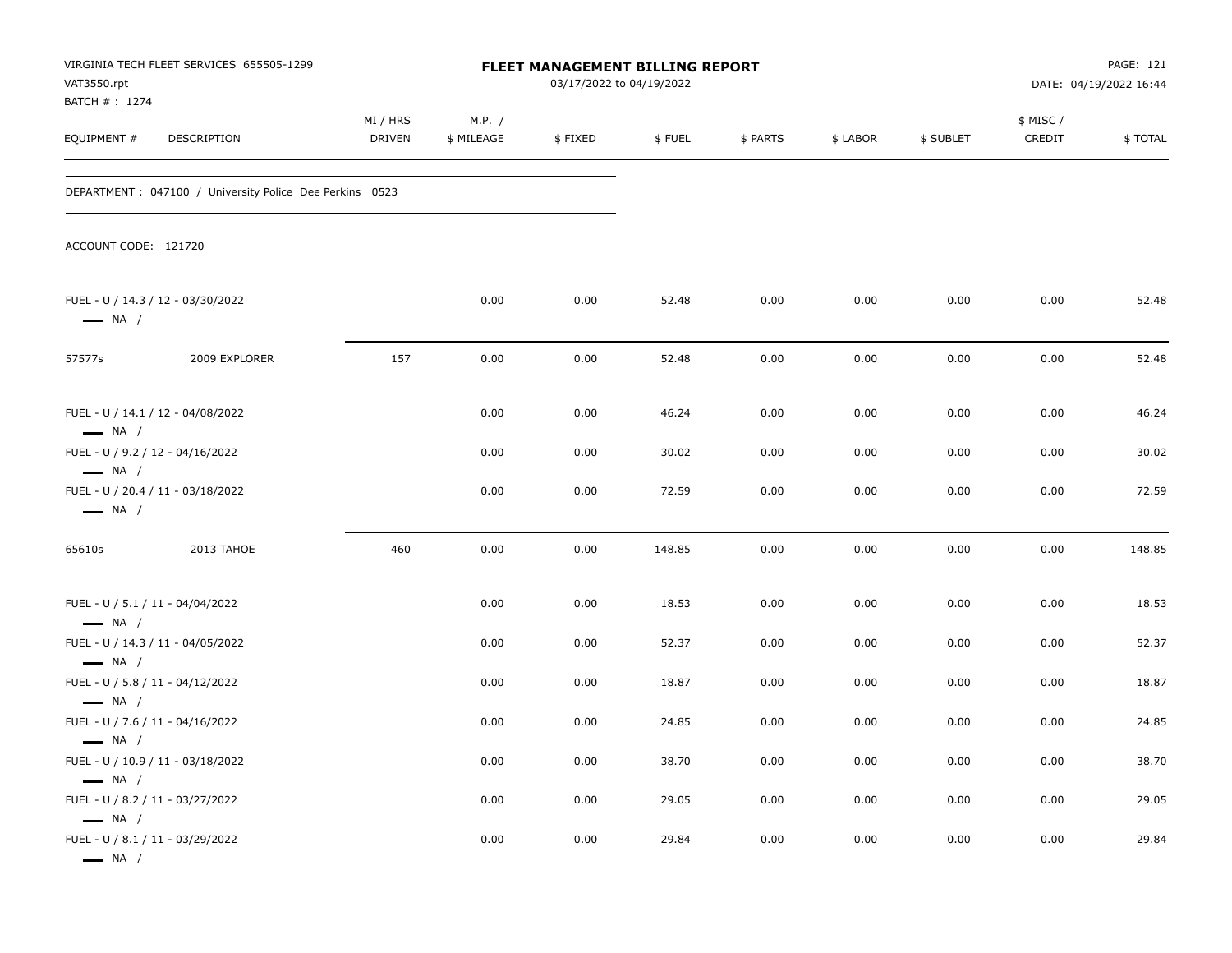| VAT3550.rpt<br>BATCH #: 1274                                                         | VIRGINIA TECH FLEET SERVICES 655505-1299                 |                    |                      | <b>FLEET MANAGEMENT BILLING REPORT</b><br>03/17/2022 to 04/19/2022 |        |          |          |           |                     | PAGE: 122<br>DATE: 04/19/2022 16:44 |
|--------------------------------------------------------------------------------------|----------------------------------------------------------|--------------------|----------------------|--------------------------------------------------------------------|--------|----------|----------|-----------|---------------------|-------------------------------------|
| EQUIPMENT #                                                                          | DESCRIPTION                                              | MI / HRS<br>DRIVEN | M.P. /<br>\$ MILEAGE | \$FIXED                                                            | \$FUEL | \$ PARTS | \$ LABOR | \$ SUBLET | \$ MISC /<br>CREDIT | \$TOTAL                             |
|                                                                                      | DEPARTMENT : 047100 / University Police Dee Perkins 0523 |                    |                      |                                                                    |        |          |          |           |                     |                                     |
| 65619s                                                                               | 2013 TAHOE                                               | 856                | 0.00                 | 0.00                                                               | 212.21 | 0.00     | 0.00     | 0.00      | 0.00                | 212.21                              |
| FUEL - U / 8.9 / 11 - 04/11/2022<br>$\longrightarrow$ NA /                           |                                                          |                    | 0.00                 | 0.00                                                               | 28.94  | 0.00     | 0.00     | 0.00      | 0.00                | 28.94                               |
| $\longrightarrow$ NA /                                                               | FUEL - U / 10.7 / 11 - 04/17/2022                        |                    | 0.00                 | 0.00                                                               | 34.99  | 0.00     | 0.00     | 0.00      | 0.00                | 34.99                               |
| 68350s                                                                               | 2016 EXPLORER                                            | 195                | 0.00                 | 0.00                                                               | 63.93  | 0.00     | 0.00     | 0.00      | 0.00                | 63.93                               |
| $\longrightarrow$ NA /                                                               | FUEL - U / 16.4 / 12 - 04/01/2022                        |                    | 0.00                 | 0.00                                                               | 60.30  | 0.00     | 0.00     | 0.00      | 0.00                | 60.30                               |
|                                                                                      | FUEL - U / 15.8 / 12 - 04/06/2022                        |                    | 0.00                 | 0.00                                                               | 58.02  | 0.00     | 0.00     | 0.00      | 0.00                | 58.02                               |
| $\longrightarrow$ NA /<br>$\longrightarrow$ NA /                                     | FUEL - U / 14.8 / 11 - 03/17/2022                        |                    | 0.00                 | 0.00                                                               | 52.72  | 0.00     | 0.00     | 0.00      | 0.00                | 52.72                               |
| $\longrightarrow$ NA /                                                               | FUEL - U / 12.1 / CC - 03/24/2022                        |                    | 0.00                 | 0.00                                                               | 49.37  | 0.00     | 0.00     | 0.00      | 0.00                | 49.37                               |
| 69951s                                                                               | 2016 EXPLORER                                            | 671                | 0.00                 | 0.00                                                               | 220.41 | 0.00     | 0.00     | 0.00      | 0.00                | 220.41                              |
| FUEL - U / 2.9 / 11 - 04/02/2022<br>$\longrightarrow$ NA /                           |                                                          |                    | 0.00                 | 0.00                                                               | 10.46  | 0.00     | 0.00     | 0.00      | 0.00                | 10.46                               |
| FUEL - U / 4.0 / 12 - 04/05/2022                                                     |                                                          |                    | 0.00                 | 0.00                                                               | 14.61  | 0.00     | 0.00     | 0.00      | 0.00                | 14.61                               |
| $\longrightarrow$ NA /<br>FUEL - U / 7.2 / 11 - 04/07/2022<br>$\longrightarrow$ NA / |                                                          |                    | 0.00                 | 0.00                                                               | 26.46  | 0.00     | 0.00     | 0.00      | 0.00                | 26.46                               |
| FUEL - U / 3.8 / 12 - 04/08/2022                                                     |                                                          |                    | 0.00                 | 0.00                                                               | 12.43  | 0.00     | 0.00     | 0.00      | 0.00                | 12.43                               |
| $\longrightarrow$ NA /<br>FUEL - U / 4.6 / 11 - 04/08/2022<br>$\longrightarrow$ NA / |                                                          |                    | 0.00                 | 0.00                                                               | 17.03  | 0.00     | 0.00     | 0.00      | 0.00                | 17.03                               |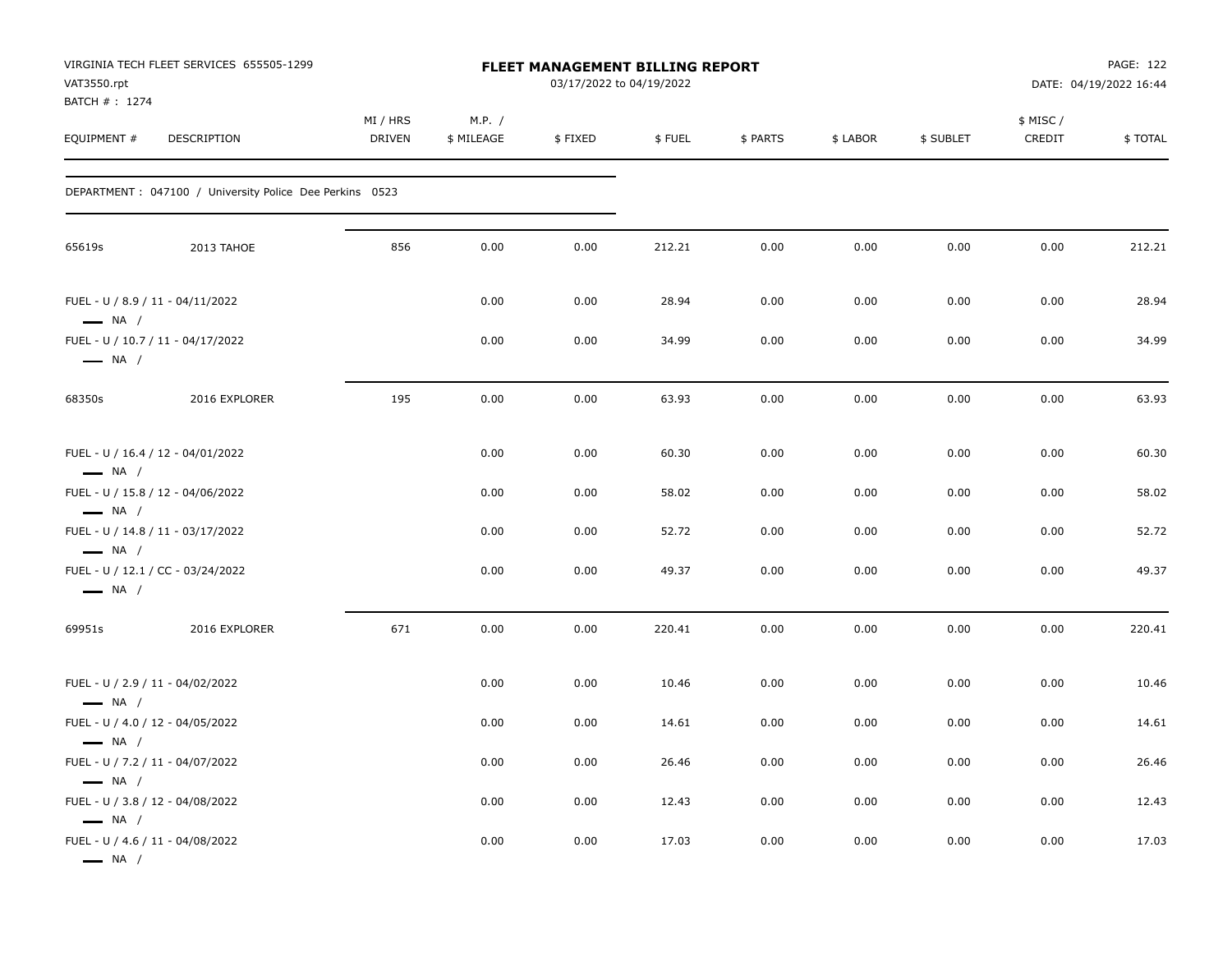| VAT3550.rpt<br>BATCH #: 1274                                                                   | VIRGINIA TECH FLEET SERVICES 655505-1299                 |                           |                      | <b>FLEET MANAGEMENT BILLING REPORT</b><br>03/17/2022 to 04/19/2022 |               |              |              |              |                     | PAGE: 123<br>DATE: 04/19/2022 16:44 |
|------------------------------------------------------------------------------------------------|----------------------------------------------------------|---------------------------|----------------------|--------------------------------------------------------------------|---------------|--------------|--------------|--------------|---------------------|-------------------------------------|
| EQUIPMENT #                                                                                    | DESCRIPTION                                              | MI / HRS<br><b>DRIVEN</b> | M.P. /<br>\$ MILEAGE | \$FIXED                                                            | \$FUEL        | \$ PARTS     | \$ LABOR     | \$ SUBLET    | \$ MISC /<br>CREDIT | \$ TOTAL                            |
|                                                                                                | DEPARTMENT : 047100 / University Police Dee Perkins 0523 |                           |                      |                                                                    |               |              |              |              |                     |                                     |
| FUEL - U / 7.1 / 12 - 04/10/2022<br>$\longrightarrow$ NA /                                     |                                                          |                           | 0.00                 | 0.00                                                               | 23.35         | 0.00         | 0.00         | 0.00         | 0.00                | 23.35                               |
| $\longrightarrow$ NA /                                                                         | FUEL - U / 10.4 / 12 - 04/13/2022                        |                           | 0.00                 | 0.00                                                               | 34.01         | 0.00         | 0.00         | 0.00         | 0.00                | 34.01                               |
| FUEL - U / 2.9 / 11 - 03/17/2022<br>$\longrightarrow$ NA /                                     |                                                          |                           | 0.00                 | 0.00                                                               | 10.15         | 0.00         | 0.00         | 0.00         | 0.00                | 10.15                               |
| FUEL - U / 4.3 / 11 - 03/18/2022<br>$\longrightarrow$ NA /                                     |                                                          |                           | 0.00                 | 0.00                                                               | 15.41         | 0.00         | 0.00         | 0.00         | 0.00                | 15.41                               |
| FUEL - U / 7.0 / 11 - 03/19/2022<br>$-$ NA $/$                                                 |                                                          |                           | 0.00                 | 0.00                                                               | 25.03         | 0.00         | 0.00         | 0.00         | 0.00                | 25.03                               |
| $\longrightarrow$ NA /                                                                         | FUEL - U / 10.3 / 11 - 03/21/2022                        |                           | 0.00                 | 0.00                                                               | 36.70         | 0.00         | 0.00         | 0.00         | 0.00                | 36.70                               |
| FUEL - U / 3.8 / 11 - 03/22/2022<br>$\longrightarrow$ NA /                                     |                                                          |                           | 0.00                 | 0.00                                                               | 13.39         | 0.00         | 0.00         | 0.00         | 0.00                | 13.39                               |
| FUEL - U / 5.2 / 11 - 03/24/2022<br>$\longrightarrow$ NA /                                     |                                                          |                           | 0.00                 | 0.00                                                               | 18.62         | 0.00         | 0.00         | 0.00         | 0.00                | 18.62                               |
| FUEL - U / 4.7 / 11 - 03/25/2022<br>$\longrightarrow$ NA /                                     |                                                          |                           | 0.00                 | 0.00                                                               | 16.73         | 0.00         | 0.00         | 0.00         | 0.00                | 16.73                               |
| FUEL - U / 6.7 / 12 - 03/27/2022<br>$\longrightarrow$ NA /                                     |                                                          |                           | 0.00<br>0.00         | 0.00<br>0.00                                                       | 23.96<br>7.83 | 0.00<br>0.00 | 0.00<br>0.00 | 0.00<br>0.00 | 0.00<br>0.00        | 23.96<br>7.83                       |
| FUEL - U / 2.2 / 11 - 03/28/2022<br>$\longrightarrow$ NA /<br>FUEL - U / 9.1 / 12 - 03/31/2022 |                                                          |                           | 0.00                 | 0.00                                                               | 33.36         | 0.00         | 0.00         | 0.00         | 0.00                | 33.36                               |
| $\longrightarrow$ NA /<br>WORK ORDER # 0000113093                                              |                                                          |                           | 0.00                 | 0.00                                                               | 0.00          | 792.84       | 172.25       | 0.00         | 5.00                | 970.09                              |
| $\longrightarrow$ NA /                                                                         |                                                          |                           |                      |                                                                    |               |              |              |              |                     |                                     |
| 69985s                                                                                         | 2016 EXPLORER                                            | 864                       | 0.00                 | 0.00                                                               | 339.53        | 792.84       | 172.25       | 0.00         | 5.00                | 1,309.62                            |
| FUEL - U / 9.4 / 12 - 04/02/2022<br>$\longrightarrow$ NA /                                     |                                                          |                           | 0.00                 | 0.00                                                               | 34.64         | 0.00         | 0.00         | 0.00         | 0.00                | 34.64                               |
|                                                                                                | FUEL - U / 10.1 / 12 - 04/15/2022                        |                           | 0.00                 | 0.00                                                               | 32.93         | 0.00         | 0.00         | 0.00         | 0.00                | 32.93                               |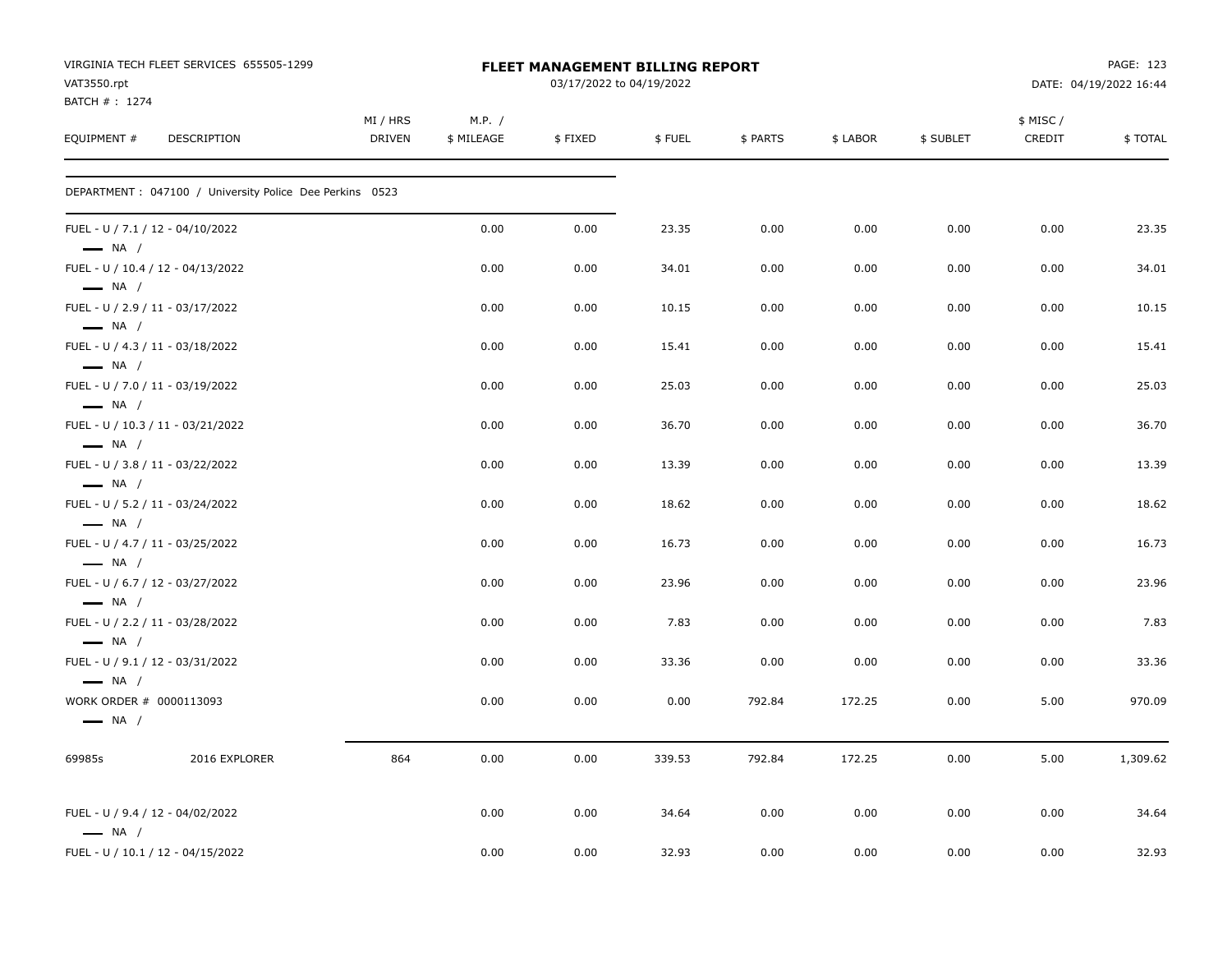| VAT3550.rpt                                       | VIRGINIA TECH FLEET SERVICES 655505-1299                 |                           |                      | <b>FLEET MANAGEMENT BILLING REPORT</b><br>03/17/2022 to 04/19/2022 |        |          |          |           |                    | PAGE: 124<br>DATE: 04/19/2022 16:44 |
|---------------------------------------------------|----------------------------------------------------------|---------------------------|----------------------|--------------------------------------------------------------------|--------|----------|----------|-----------|--------------------|-------------------------------------|
| BATCH #: 1274<br>EQUIPMENT #                      | DESCRIPTION                                              | MI / HRS<br><b>DRIVEN</b> | M.P. /<br>\$ MILEAGE | \$FIXED                                                            | \$FUEL | \$ PARTS | \$ LABOR | \$ SUBLET | \$ MISC/<br>CREDIT | \$TOTAL                             |
|                                                   | DEPARTMENT : 047100 / University Police Dee Perkins 0523 |                           |                      |                                                                    |        |          |          |           |                    |                                     |
| $-$ NA /<br>$\longrightarrow$ NA /                | FUEL - U / 7.6 / 12 - 03/21/2022                         |                           | 0.00                 | 0.00                                                               | 27.06  | 0.00     | 0.00     | 0.00      | 0.00               | 27.06                               |
| WORK ORDER # 0000113112<br>$\longrightarrow$ NA / |                                                          |                           | 0.00                 | 0.00                                                               | 0.00   | 8.51     | 5.00     | 0.00      | 0.00               | 13.51                               |
| 71528S                                            | 2017 EXPLORER                                            | 311                       | 0.00                 | 0.00                                                               | 94.63  | 8.51     | 5.00     | 0.00      | 0.00               | 108.14                              |
| $\longrightarrow$ NA /                            | FUEL - U / 6.3 / 12 - 04/01/2022                         |                           | 0.00                 | 0.00                                                               | 23.01  | 0.00     | 0.00     | 0.00      | 0.00               | 23.01                               |
| $\longrightarrow$ NA /                            | FUEL - U / 4.8 / 12 - 04/02/2022                         |                           | 0.00                 | 0.00                                                               | 17.76  | 0.00     | 0.00     | 0.00      | 0.00               | 17.76                               |
| $\longrightarrow$ NA /                            | FUEL - U / 6.0 / 12 - 04/03/2022                         |                           | 0.00                 | 0.00                                                               | 22.02  | 0.00     | 0.00     | 0.00      | 0.00               | 22.02                               |
| $\longrightarrow$ NA /                            | FUEL - U / 2.6 / 12 - 04/05/2022                         |                           | 0.00                 | 0.00                                                               | 9.54   | 0.00     | 0.00     | 0.00      | 0.00               | 9.54                                |
| $-$ NA /                                          | FUEL - U / 12.3 / 12 - 04/07/2022                        |                           | 0.00                 | 0.00                                                               | 45.21  | 0.00     | 0.00     | 0.00      | 0.00               | 45.21                               |
| $\longrightarrow$ NA /                            | FUEL - U / 12.0 / 12 - 04/14/2022                        |                           | 0.00                 | 0.00                                                               | 39.24  | 0.00     | 0.00     | 0.00      | 0.00               | 39.24                               |
|                                                   | FUEL - U / 8.7 / 12 - 04/15/2022                         |                           | 0.00                 | 0.00                                                               | 28.48  | 0.00     | 0.00     | 0.00      | 0.00               | 28.48                               |
| $-$ NA $/$                                        | FUEL - U / 6.1 / 12 - 04/16/2022                         |                           | 0.00                 | 0.00                                                               | 19.85  | 0.00     | 0.00     | 0.00      | 0.00               | 19.85                               |
| $\longrightarrow$ NA /                            | FUEL - U / 9.3 / 12 - 03/17/2022                         |                           | 0.00                 | 0.00                                                               | 33.07  | 0.00     | 0.00     | 0.00      | 0.00               | 33.07                               |
| $\longrightarrow$ NA /                            | FUEL - U / 11.3 / 12 - 03/19/2022                        |                           | 0.00                 | 0.00                                                               | 40.30  | 0.00     | 0.00     | 0.00      | 0.00               | 40.30                               |
| $\longrightarrow$ NA /                            | FUEL - U / 6.5 / 12 - 04/19/2022                         |                           | 0.00                 | 0.00                                                               | 21.09  | 0.00     | 0.00     | 0.00      | 0.00               | 21.09                               |
| $\longrightarrow$ NA /<br>$\longrightarrow$ NA /  | FUEL - U / 9.4 / 12 - 03/20/2022                         |                           | 0.00                 | 0.00                                                               | 33.50  | 0.00     | 0.00     | 0.00      | 0.00               | 33.50                               |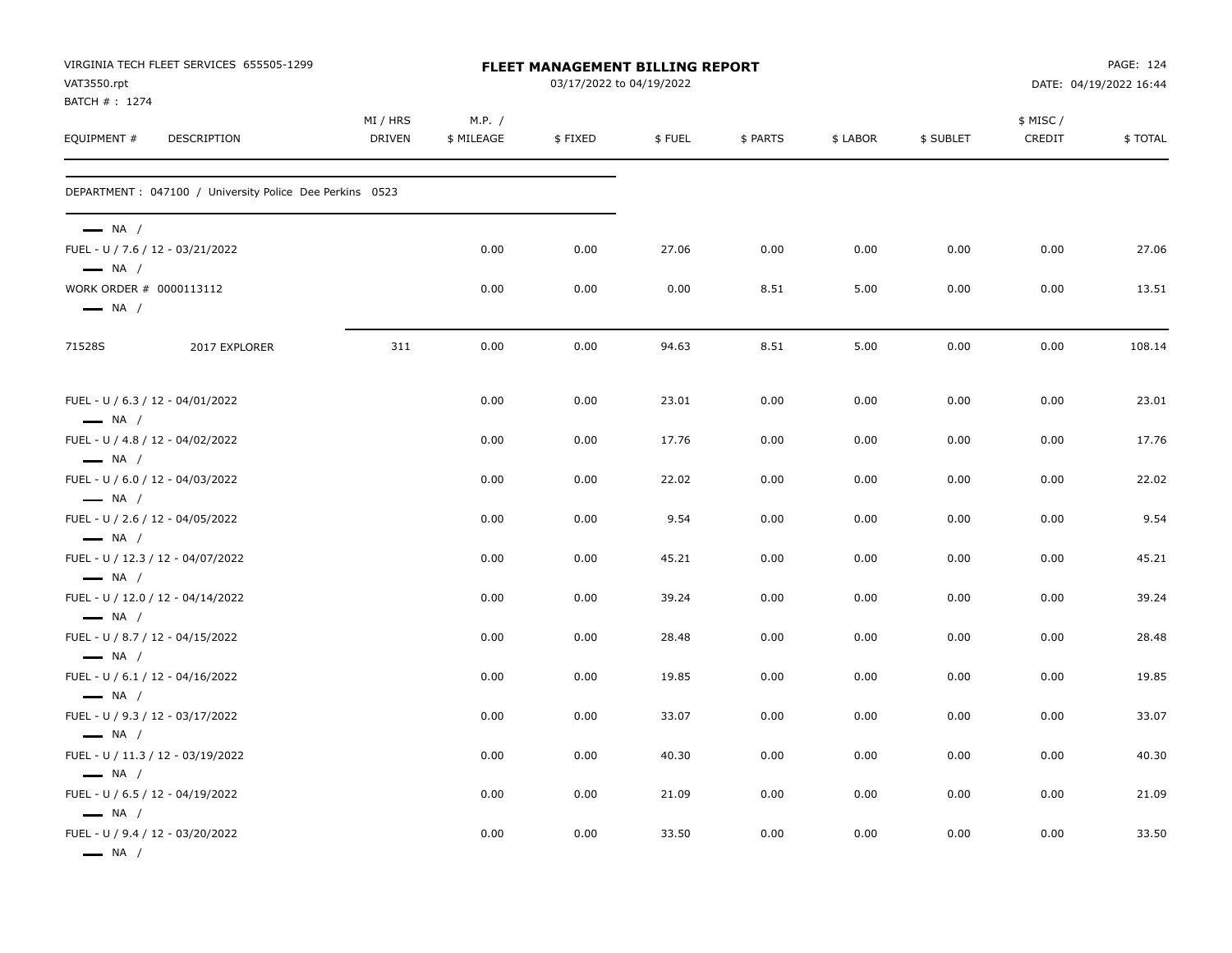| VAT3550.rpt<br>BATCH #: 1274                      | VIRGINIA TECH FLEET SERVICES 655505-1299                 |                           |                      | FLEET MANAGEMENT BILLING REPORT<br>03/17/2022 to 04/19/2022 |        |          |          |           |                    | PAGE: 125<br>DATE: 04/19/2022 16:44 |
|---------------------------------------------------|----------------------------------------------------------|---------------------------|----------------------|-------------------------------------------------------------|--------|----------|----------|-----------|--------------------|-------------------------------------|
| EQUIPMENT #                                       | DESCRIPTION                                              | MI / HRS<br><b>DRIVEN</b> | M.P. /<br>\$ MILEAGE | \$FIXED                                                     | \$FUEL | \$ PARTS | \$ LABOR | \$ SUBLET | \$ MISC/<br>CREDIT | \$TOTAL                             |
|                                                   | DEPARTMENT : 047100 / University Police Dee Perkins 0523 |                           |                      |                                                             |        |          |          |           |                    |                                     |
| $\longrightarrow$ NA /                            | FUEL - U / 4.9 / 12 - 03/24/2022                         |                           | 0.00                 | 0.00                                                        | 17.55  | 0.00     | 0.00     | 0.00      | 0.00               | 17.55                               |
| $\longrightarrow$ NA /                            | FUEL - U / 4.3 / 12 - 03/24/2022                         |                           | 0.00                 | 0.00                                                        | 15.13  | 0.00     | 0.00     | 0.00      | 0.00               | 15.13                               |
| $\longrightarrow$ NA /                            | FUEL - U / 4.2 / 12 - 03/31/2022                         |                           | 0.00                 | 0.00                                                        | 15.56  | 0.00     | 0.00     | 0.00      | 0.00               | 15.56                               |
| WORK ORDER # 0000113111<br>$\longrightarrow$ NA / |                                                          |                           | 0.00                 | 0.00                                                        | 0.00   | 14.54    | 5.00     | 0.00      | 0.00               | 19.54                               |
| 71584s                                            | 2017 EXPLORER                                            | 1,024                     | 0.00                 | 0.00                                                        | 381.31 | 14.54    | 5.00     | 0.00      | 0.00               | 400.85                              |
| $\longrightarrow$ NA /                            | FUEL - U / 9.9 / 11 - 04/05/2022                         |                           | 0.00                 | 0.00                                                        | 36.15  | 0.00     | 0.00     | 0.00      | 0.00               | 36.15                               |
| $\longrightarrow$ NA /                            | FUEL - U / 11.9 / 11 - 04/07/2022                        |                           | 0.00                 | 0.00                                                        | 43.53  | 0.00     | 0.00     | 0.00      | 0.00               | 43.53                               |
| $\longrightarrow$ NA /                            | FUEL - U / 10.2 / 11 - 04/15/2022                        |                           | 0.00                 | 0.00                                                        | 33.26  | 0.00     | 0.00     | 0.00      | 0.00               | 33.26                               |
| $\longrightarrow$ NA /                            | FUEL - U / 11.2 / 12 - 03/18/2022                        |                           | 0.00                 | 0.00                                                        | 39.73  | 0.00     | 0.00     | 0.00      | 0.00               | 39.73                               |
| $\longrightarrow$ NA /                            | FUEL - U / 7.3 / 11 - 03/21/2022                         |                           | 0.00                 | 0.00                                                        | 25.95  | 0.00     | 0.00     | 0.00      | 0.00               | 25.95                               |
| $\longrightarrow$ NA /                            | FUEL - U / 7.9 / 12 - 03/23/2022                         |                           | 0.00                 | 0.00                                                        | 28.16  | 0.00     | 0.00     | 0.00      | 0.00               | 28.16                               |
| $\longrightarrow$ NA /                            | FUEL - U / 20.8 / CC - 03/24/2022                        |                           | 0.00                 | 0.00                                                        | 85.58  | 0.00     | 0.00     | 0.00      | 0.00               | 85.58                               |
| $\longrightarrow$ NA /                            | FUEL - U / 10.0 / 11 - 03/28/2022                        |                           | 0.00                 | 0.00                                                        | 35.64  | 0.00     | 0.00     | 0.00      | 0.00               | 35.64                               |
| $\longrightarrow$ NA /                            | FUEL - U / 10.2 / 12 - 03/30/2022                        |                           | 0.00                 | 0.00                                                        | 37.40  | 0.00     | 0.00     | 0.00      | 0.00               | 37.40                               |
| $\longrightarrow$ NA /                            | FUEL - U / 4.5 / 12 - 03/31/2022                         |                           | 0.00                 | 0.00                                                        | 16.44  | 0.00     | 0.00     | 0.00      | 0.00               | 16.44                               |
| WORK ORDER # 0000113103                           |                                                          |                           | 0.00                 | 0.00                                                        | 0.00   | 30.61    | 35.00    | 0.00      | 5.00               | 70.61                               |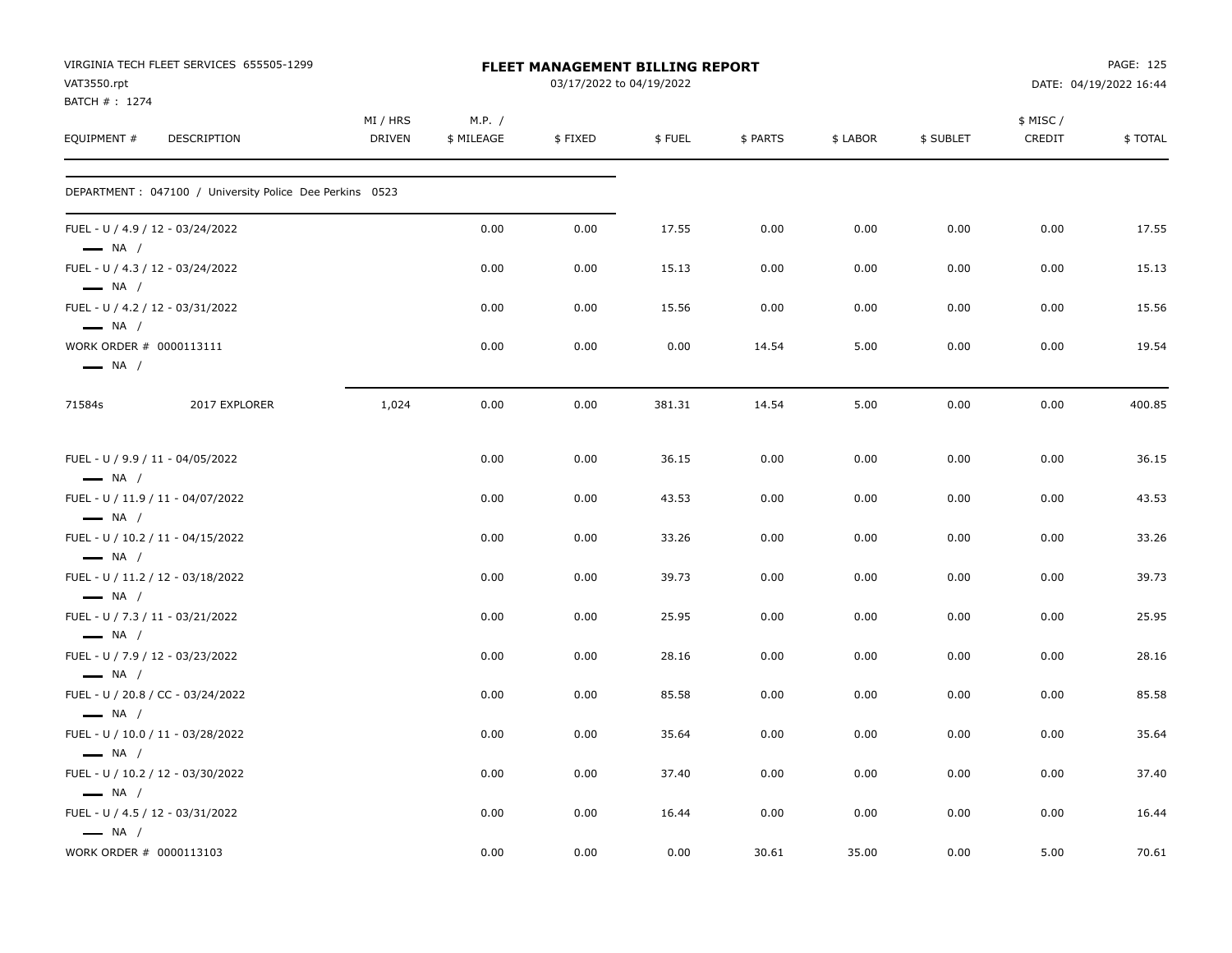| VAT3550.rpt<br>BATCH # : 1274                                                        | VIRGINIA TECH FLEET SERVICES 655505-1299                 |                    |                      | <b>FLEET MANAGEMENT BILLING REPORT</b> | 03/17/2022 to 04/19/2022 |          |          | PAGE: 126<br>DATE: 04/19/2022 16:44 |                    |         |
|--------------------------------------------------------------------------------------|----------------------------------------------------------|--------------------|----------------------|----------------------------------------|--------------------------|----------|----------|-------------------------------------|--------------------|---------|
| EQUIPMENT #                                                                          | DESCRIPTION                                              | MI / HRS<br>DRIVEN | M.P. /<br>\$ MILEAGE | \$FIXED                                | \$FUEL                   | \$ PARTS | \$ LABOR | \$ SUBLET                           | \$ MISC/<br>CREDIT | \$TOTAL |
|                                                                                      | DEPARTMENT : 047100 / University Police Dee Perkins 0523 |                    |                      |                                        |                          |          |          |                                     |                    |         |
| $\longrightarrow$ NA /                                                               |                                                          |                    |                      |                                        |                          |          |          |                                     |                    |         |
| 74641S                                                                               | 2015 EXPLORER                                            | 1,084              | 0.00                 | 0.00                                   | 381.84                   | 30.61    | 35.00    | 0.00                                | 5.00               | 452.45  |
| FUEL - U / 3.4 / 11 - 04/01/2022<br>$\longrightarrow$ NA /                           |                                                          |                    | 0.00                 | 0.00                                   | 12.55                    | 0.00     | 0.00     | 0.00                                | 0.00               | 12.55   |
| FUEL - U / 4.0 / 11 - 04/04/2022<br>$\longrightarrow$ NA /                           |                                                          |                    | 0.00                 | 0.00                                   | 14.72                    | 0.00     | 0.00     | 0.00                                | 0.00               | 14.72   |
| FUEL - U / 2.2 / 11 - 04/05/2022<br>$\longrightarrow$ NA /                           |                                                          |                    | 0.00                 | 0.00                                   | 8.15                     | 0.00     | 0.00     | 0.00                                | 0.00               | 8.15    |
| FUEL - U / 2.2 / 11 - 04/05/2022<br>$\longrightarrow$ NA /                           |                                                          |                    | 0.00                 | 0.00                                   | 8.00                     | 0.00     | 0.00     | 0.00                                | 0.00               | 8.00    |
| FUEL - U / 5.9 / 11 - 04/08/2022<br>$\longrightarrow$ NA /                           |                                                          |                    | 0.00                 | 0.00                                   | 19.19                    | 0.00     | 0.00     | 0.00                                | 0.00               | 19.19   |
| FUEL - U / 4.4 / 11 - 04/09/2022<br>$\longrightarrow$ NA /                           |                                                          |                    | 0.00                 | 0.00                                   | 14.52                    | 0.00     | 0.00     | 0.00                                | 0.00               | 14.52   |
| FUEL - U / 3.1 / 11 - 04/11/2022<br>$\longrightarrow$ NA /                           |                                                          |                    | 0.00                 | 0.00                                   | 10.14                    | 0.00     | 0.00     | 0.00                                | 0.00               | 10.14   |
| FUEL - U / 6.5 / 11 - 04/13/2022<br>$\longrightarrow$ NA /                           |                                                          |                    | 0.00                 | 0.00                                   | 21.29                    | 0.00     | 0.00     | 0.00                                | 0.00               | 21.29   |
| FUEL - U / 2.5 / 11 - 04/13/2022<br>$-$ NA /                                         |                                                          |                    | 0.00                 | 0.00                                   | 8.14                     | 0.00     | 0.00     | 0.00                                | 0.00               | 8.14    |
| FUEL - U / 4.7 / 12 - 04/14/2022                                                     |                                                          |                    | 0.00                 | 0.00                                   | 15.30                    | 0.00     | 0.00     | 0.00                                | 0.00               | 15.30   |
| $\longrightarrow$ NA /<br>FUEL - U / 4.9 / 11 - 04/14/2022                           |                                                          |                    | 0.00                 | 0.00                                   | 16.02                    | 0.00     | 0.00     | 0.00                                | 0.00               | 16.02   |
| $\longrightarrow$ NA /<br>FUEL - U / 5.3 / 12 - 04/15/2022                           |                                                          |                    | 0.00                 | 0.00                                   | 17.36                    | 0.00     | 0.00     | 0.00                                | 0.00               | 17.36   |
| $\longrightarrow$ NA /<br>FUEL - U / 4.7 / 12 - 03/16/2022                           |                                                          |                    | 0.00                 | 0.00                                   | 16.63                    | 0.00     | 0.00     | 0.00                                | 0.00               | 16.63   |
| $\longrightarrow$ NA /<br>FUEL - U / 4.2 / 11 - 04/16/2022<br>$\longrightarrow$ NA / |                                                          |                    | 0.00                 | 0.00                                   | 13.77                    | 0.00     | 0.00     | 0.00                                | 0.00               | 13.77   |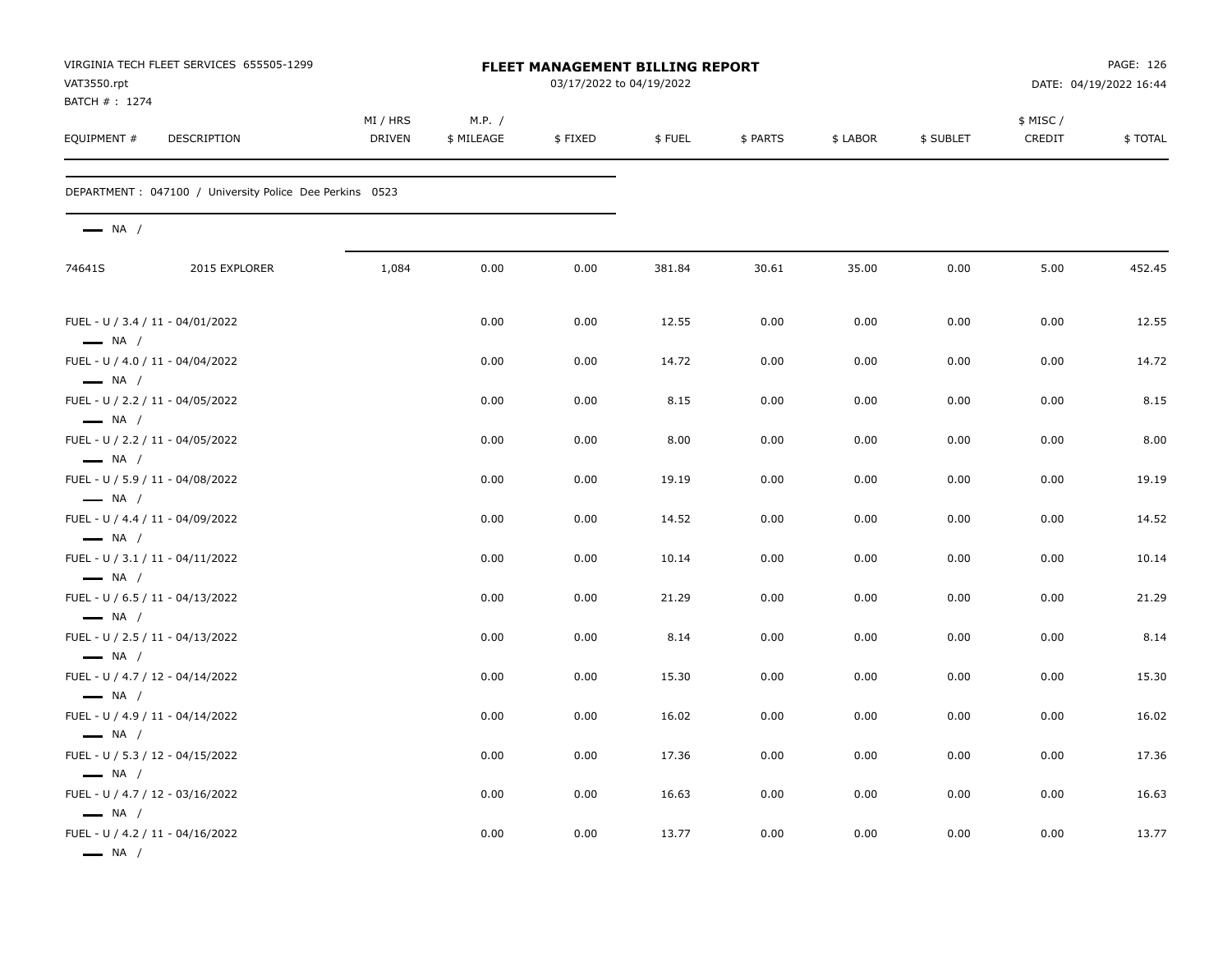| VAT3550.rpt<br>BATCH #: 1274 | VIRGINIA TECH FLEET SERVICES 655505-1299                 |                    |                      | <b>FLEET MANAGEMENT BILLING REPORT</b><br>03/17/2022 to 04/19/2022 |        |          |          |           |                    | PAGE: 127<br>DATE: 04/19/2022 16:44 |
|------------------------------|----------------------------------------------------------|--------------------|----------------------|--------------------------------------------------------------------|--------|----------|----------|-----------|--------------------|-------------------------------------|
| EQUIPMENT #                  | DESCRIPTION                                              | MI / HRS<br>DRIVEN | M.P. /<br>\$ MILEAGE | \$FIXED                                                            | \$FUEL | \$ PARTS | \$ LABOR | \$ SUBLET | \$ MISC/<br>CREDIT | \$TOTAL                             |
|                              | DEPARTMENT : 047100 / University Police Dee Perkins 0523 |                    |                      |                                                                    |        |          |          |           |                    |                                     |
| $\longrightarrow$ NA /       | FUEL - U / 4.8 / 11 - 03/17/2022                         |                    | 0.00                 | 0.00                                                               | 16.95  | 0.00     | 0.00     | 0.00      | 0.00               | 16.95                               |
| $\longrightarrow$ NA /       | FUEL - U / 2.7 / 11 - 03/17/2022                         |                    | 0.00                 | 0.00                                                               | 9.72   | 0.00     | 0.00     | 0.00      | 0.00               | 9.72                                |
| $\longrightarrow$ NA /       | FUEL - U / 4.8 / 11 - 04/17/2022                         |                    | 0.00                 | 0.00                                                               | 15.60  | 0.00     | 0.00     | 0.00      | 0.00               | 15.60                               |
| $\longrightarrow$ NA /       | FUEL - U / 5.5 / 11 - 04/18/2022                         |                    | 0.00                 | 0.00                                                               | 18.08  | 0.00     | 0.00     | 0.00      | 0.00               | 18.08                               |
| $\longrightarrow$ NA /       | FUEL - U / 6.0 / 11 - 03/21/2022                         |                    | 0.00                 | 0.00                                                               | 21.36  | 0.00     | 0.00     | 0.00      | 0.00               | 21.36                               |
| $\longrightarrow$ NA /       | FUEL - U / 4.2 / 11 - 03/22/2022                         |                    | 0.00                 | 0.00                                                               | 14.88  | 0.00     | 0.00     | 0.00      | 0.00               | 14.88                               |
| $\longrightarrow$ NA /       | FUEL - U / 3.4 / 11 - 03/22/2022                         |                    | 0.00                 | 0.00                                                               | 11.96  | 0.00     | 0.00     | 0.00      | 0.00               | 11.96                               |
| $\longrightarrow$ NA /       | FUEL - U / 4.7 / 11 - 03/23/2022                         |                    | 0.00                 | 0.00                                                               | 16.59  | 0.00     | 0.00     | 0.00      | 0.00               | 16.59                               |
| $\longrightarrow$ NA /       | FUEL - U / 2.8 / 11 - 03/25/2022                         |                    | 0.00                 | 0.00                                                               | 10.11  | 0.00     | 0.00     | 0.00      | 0.00               | 10.11                               |
| $\longrightarrow$ NA /       | FUEL - U / 4.3 / 12 - 03/26/2022                         |                    | 0.00                 | 0.00                                                               | 15.13  | 0.00     | 0.00     | 0.00      | 0.00               | 15.13                               |
| $\longrightarrow$ NA /       | FUEL - U / 4.8 / 11 - 03/27/2022                         |                    | 0.00                 | 0.00                                                               | 16.91  | 0.00     | 0.00     | 0.00      | 0.00               | 16.91                               |
| $\longrightarrow$ NA /       | FUEL - U / 1.9 / 11 - 03/28/2022                         |                    | 0.00                 | 0.00                                                               | 6.76   | 0.00     | 0.00     | 0.00      | 0.00               | 6.76                                |
| $\longrightarrow$ NA /       | FUEL - U / 7.3 / 11 - 03/31/2022                         |                    | 0.00                 | 0.00                                                               | 26.79  | 0.00     | 0.00     | 0.00      | 0.00               | 26.79                               |
| $\longrightarrow$ NA /       | FUEL - U / 3.3 / 11 - 03/31/2022                         |                    | 0.00                 | 0.00                                                               | 12.26  | 0.00     | 0.00     | 0.00      | 0.00               | 12.26                               |
| 74644S                       | 2018 EXPLORER                                            | 1,088              | 0.00                 | 0.00                                                               | 408.88 | 0.00     | 0.00     | 0.00      | 0.00               | 408.88                              |
|                              | FUEL - U / 6.3 / 11 - 04/03/2022                         |                    | 0.00                 | 0.00                                                               | 22.97  | 0.00     | 0.00     | 0.00      | 0.00               | 22.97                               |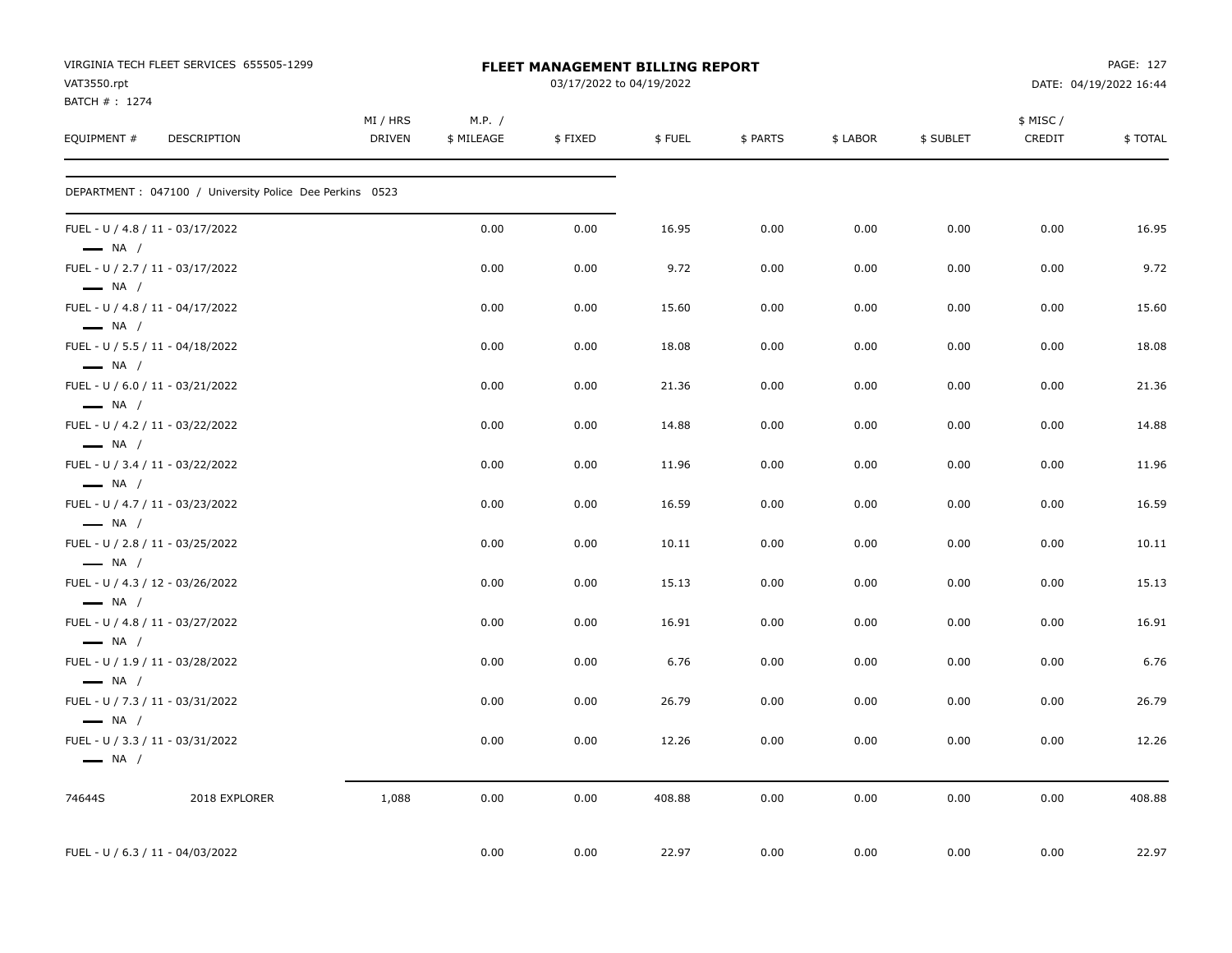| VAT3550.rpt<br>BATCH #: 1274                               | VIRGINIA TECH FLEET SERVICES 655505-1299                 |                           |                      | <b>FLEET MANAGEMENT BILLING REPORT</b><br>03/17/2022 to 04/19/2022 |        |          |          |           |                     | PAGE: 128<br>DATE: 04/19/2022 16:44 |
|------------------------------------------------------------|----------------------------------------------------------|---------------------------|----------------------|--------------------------------------------------------------------|--------|----------|----------|-----------|---------------------|-------------------------------------|
| EQUIPMENT #                                                | <b>DESCRIPTION</b>                                       | MI / HRS<br><b>DRIVEN</b> | M.P. /<br>\$ MILEAGE | \$FIXED                                                            | \$FUEL | \$ PARTS | \$ LABOR | \$ SUBLET | \$ MISC /<br>CREDIT | \$TOTAL                             |
|                                                            | DEPARTMENT : 047100 / University Police Dee Perkins 0523 |                           |                      |                                                                    |        |          |          |           |                     |                                     |
| $\longrightarrow$ NA /                                     |                                                          |                           |                      |                                                                    |        |          |          |           |                     |                                     |
| FUEL - U / 5.3 / 12 - 04/04/2022<br>$\longrightarrow$ NA / |                                                          |                           | 0.00                 | 0.00                                                               | 19.60  | 0.00     | 0.00     | 0.00      | 0.00                | 19.60                               |
| FUEL - U / 1.3 / 11 - 04/05/2022<br>$\longrightarrow$ NA / |                                                          |                           | 0.00                 | 0.00                                                               | 4.92   | 0.00     | 0.00     | 0.00      | 0.00                | 4.92                                |
| FUEL - U / 3.0 / 12 - 04/05/2022<br>$\longrightarrow$ NA / |                                                          |                           | 0.00                 | 0.00                                                               | 11.08  | 0.00     | 0.00     | 0.00      | 0.00                | 11.08                               |
| FUEL - U / 2.7 / 12 - 04/06/2022<br>$\longrightarrow$ NA / |                                                          |                           | 0.00                 | 0.00                                                               | 9.87   | 0.00     | 0.00     | 0.00      | 0.00                | 9.87                                |
| FUEL - U / 3.8 / 12 - 04/08/2022<br>$\longrightarrow$ NA / |                                                          |                           | 0.00                 | 0.00                                                               | 12.43  | 0.00     | 0.00     | 0.00      | 0.00                | 12.43                               |
| FUEL - U / 7.0 / 11 - 04/08/2022<br>$\longrightarrow$ NA / |                                                          |                           | 0.00                 | 0.00                                                               | 25.73  | 0.00     | 0.00     | 0.00      | 0.00                | 25.73                               |
| FUEL - U / 4.6 / 12 - 04/09/2022<br>$\longrightarrow$ NA / |                                                          |                           | 0.00                 | 0.00                                                               | 14.88  | 0.00     | 0.00     | 0.00      | 0.00                | 14.88                               |
| FUEL - U / 4.5 / 12 - 04/09/2022<br>$\longrightarrow$ NA / |                                                          |                           | 0.00                 | 0.00                                                               | 14.65  | 0.00     | 0.00     | 0.00      | 0.00                | 14.65                               |
| FUEL - U / 3.7 / 11 - 04/10/2022<br>$\longrightarrow$ NA / |                                                          |                           | 0.00                 | 0.00                                                               | 12.13  | 0.00     | 0.00     | 0.00      | 0.00                | 12.13                               |
| FUEL - U / 2.8 / 12 - 04/10/2022<br>$\longrightarrow$ NA / |                                                          |                           | 0.00                 | 0.00                                                               | 9.06   | 0.00     | 0.00     | 0.00      | 0.00                | 9.06                                |
| FUEL - U / 2.3 / 11 - 04/11/2022<br>$\longrightarrow$ NA / |                                                          |                           | 0.00                 | 0.00                                                               | 7.49   | 0.00     | 0.00     | 0.00      | 0.00                | 7.49                                |
| FUEL - U / 6.2 / 11 - 04/13/2022<br>$\longrightarrow$ NA / |                                                          |                           | 0.00                 | 0.00                                                               | 20.31  | 0.00     | 0.00     | 0.00      | 0.00                | 20.31                               |
| FUEL - U / 3.9 / 12 - 04/13/2022<br>$\longrightarrow$ NA / |                                                          |                           | 0.00                 | 0.00                                                               | 12.62  | 0.00     | 0.00     | 0.00      | 0.00                | 12.62                               |
| FUEL - U / 4.8 / 12 - 04/14/2022<br>$\longrightarrow$ NA / |                                                          |                           | 0.00                 | 0.00                                                               | 15.63  | 0.00     | 0.00     | 0.00      | 0.00                | 15.63                               |
| FUEL - U / 3.7 / 11 - 04/15/2022<br>$\longrightarrow$ NA / |                                                          |                           | 0.00                 | 0.00                                                               | 11.97  | 0.00     | 0.00     | 0.00      | 0.00                | 11.97                               |
| FUEL - U / 3.8 / 11 - 03/16/2022<br>$\longrightarrow$ NA / |                                                          |                           | 0.00                 | 0.00                                                               | 13.42  | 0.00     | 0.00     | 0.00      | 0.00                | 13.42                               |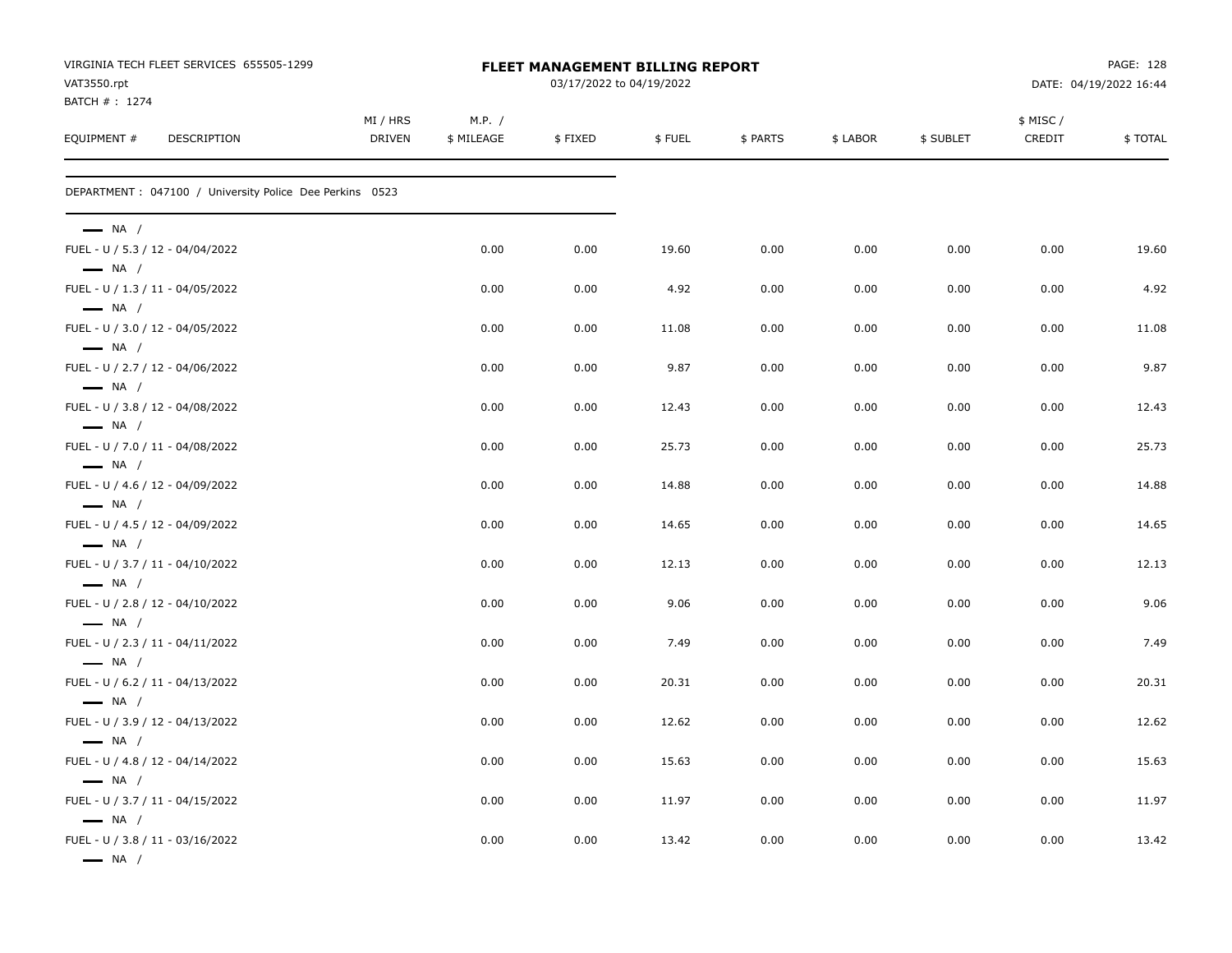| VAT3550.rpt                                                                          | VIRGINIA TECH FLEET SERVICES 655505-1299                 |                           |                      | <b>FLEET MANAGEMENT BILLING REPORT</b><br>03/17/2022 to 04/19/2022 |        |          |          |           |                     | PAGE: 129<br>DATE: 04/19/2022 16:44 |
|--------------------------------------------------------------------------------------|----------------------------------------------------------|---------------------------|----------------------|--------------------------------------------------------------------|--------|----------|----------|-----------|---------------------|-------------------------------------|
| BATCH #: 1274<br>EQUIPMENT #                                                         | DESCRIPTION                                              | MI / HRS<br><b>DRIVEN</b> | M.P. /<br>\$ MILEAGE | \$FIXED                                                            | \$FUEL | \$ PARTS | \$ LABOR | \$ SUBLET | \$ MISC /<br>CREDIT | \$ TOTAL                            |
|                                                                                      |                                                          |                           |                      |                                                                    |        |          |          |           |                     |                                     |
|                                                                                      | DEPARTMENT : 047100 / University Police Dee Perkins 0523 |                           |                      |                                                                    |        |          |          |           |                     |                                     |
| FUEL - U / 4.3 / 11 - 04/16/2022<br>$\longrightarrow$ NA /                           |                                                          |                           | 0.00                 | 0.00                                                               | 14.13  | 0.00     | 0.00     | 0.00      | 0.00                | 14.13                               |
| FUEL - U / 5.5 / 12 - 03/17/2022                                                     |                                                          |                           | 0.00                 | 0.00                                                               | 19.69  | 0.00     | 0.00     | 0.00      | 0.00                | 19.69                               |
| $\longrightarrow$ NA /<br>FUEL - U / 5.3 / 12 - 04/18/2022                           |                                                          |                           | 0.00                 | 0.00                                                               | 17.36  | 0.00     | 0.00     | 0.00      | 0.00                | 17.36                               |
| $\longrightarrow$ NA /<br>FUEL - U / 3.9 / 12 - 03/18/2022                           |                                                          |                           | 0.00                 | 0.00                                                               | 13.92  | 0.00     | 0.00     | 0.00      | 0.00                | 13.92                               |
| $\longrightarrow$ NA /<br>FUEL - U / 6.1 / 11 - 04/18/2022                           |                                                          |                           | 0.00                 | 0.00                                                               | 19.85  | 0.00     | 0.00     | 0.00      | 0.00                | 19.85                               |
| $\longrightarrow$ NA /<br>FUEL - U / 6.7 / 12 - 03/21/2022                           |                                                          |                           | 0.00                 | 0.00                                                               | 23.96  | 0.00     | 0.00     | 0.00      | 0.00                | 23.96                               |
| $\longrightarrow$ NA /<br>FUEL - U / 2.1 / 11 - 03/22/2022                           |                                                          |                           | 0.00                 | 0.00                                                               | 7.51   | 0.00     | 0.00     | 0.00      | 0.00                | 7.51                                |
| $\longrightarrow$ NA /<br>FUEL - U / 2.6 / 12 - 03/22/2022                           |                                                          |                           | 0.00                 | 0.00                                                               | 9.18   | 0.00     | 0.00     | 0.00      | 0.00                | 9.18                                |
| $\longrightarrow$ NA /<br>FUEL - U / 5.2 / 11 - 03/23/2022                           |                                                          |                           | 0.00                 | 0.00                                                               | 18.48  | 0.00     | 0.00     | 0.00      | 0.00                | 18.48                               |
| $\longrightarrow$ NA /<br>FUEL - U / 2.5 / 12 - 03/25/2022                           |                                                          |                           | 0.00                 | 0.00                                                               | 8.79   | 0.00     | 0.00     | 0.00      | 0.00                | 8.79                                |
| $\longrightarrow$ NA /<br>FUEL - U / 6.8 / 11 - 03/25/2022                           |                                                          |                           | 0.00                 | 0.00                                                               | 24.17  | 0.00     | 0.00     | 0.00      | 0.00                | 24.17                               |
| $\longrightarrow$ NA /<br>FUEL - U / 3.4 / 11 - 03/26/2022                           |                                                          |                           | 0.00                 | 0.00                                                               | 12.10  | 0.00     | 0.00     | 0.00      | 0.00                | 12.10                               |
| $\longrightarrow$ NA /<br>FUEL - U / 3.6 / 11 - 03/30/2022<br>$\longrightarrow$ NA / |                                                          |                           | 0.00                 | 0.00                                                               | 13.18  | 0.00     | 0.00     | 0.00      | 0.00                | 13.18                               |
| 74645S                                                                               | 2018 EXPLORER                                            | 1,164                     | 0.00                 | 0.00                                                               | 441.08 | 0.00     | 0.00     | 0.00      | 0.00                | 441.08                              |
| FUEL - U / 4.0 / 11 - 04/03/2022<br>$\longrightarrow$ NA /                           |                                                          |                           | 0.00                 | 0.00                                                               | 14.50  | 0.00     | 0.00     | 0.00      | 0.00                | 14.50                               |
| FUEL - U / 8.7 / 11 - 03/16/2022                                                     |                                                          |                           | 0.00                 | 0.00                                                               | 30.87  | 0.00     | 0.00     | 0.00      | 0.00                | 30.87                               |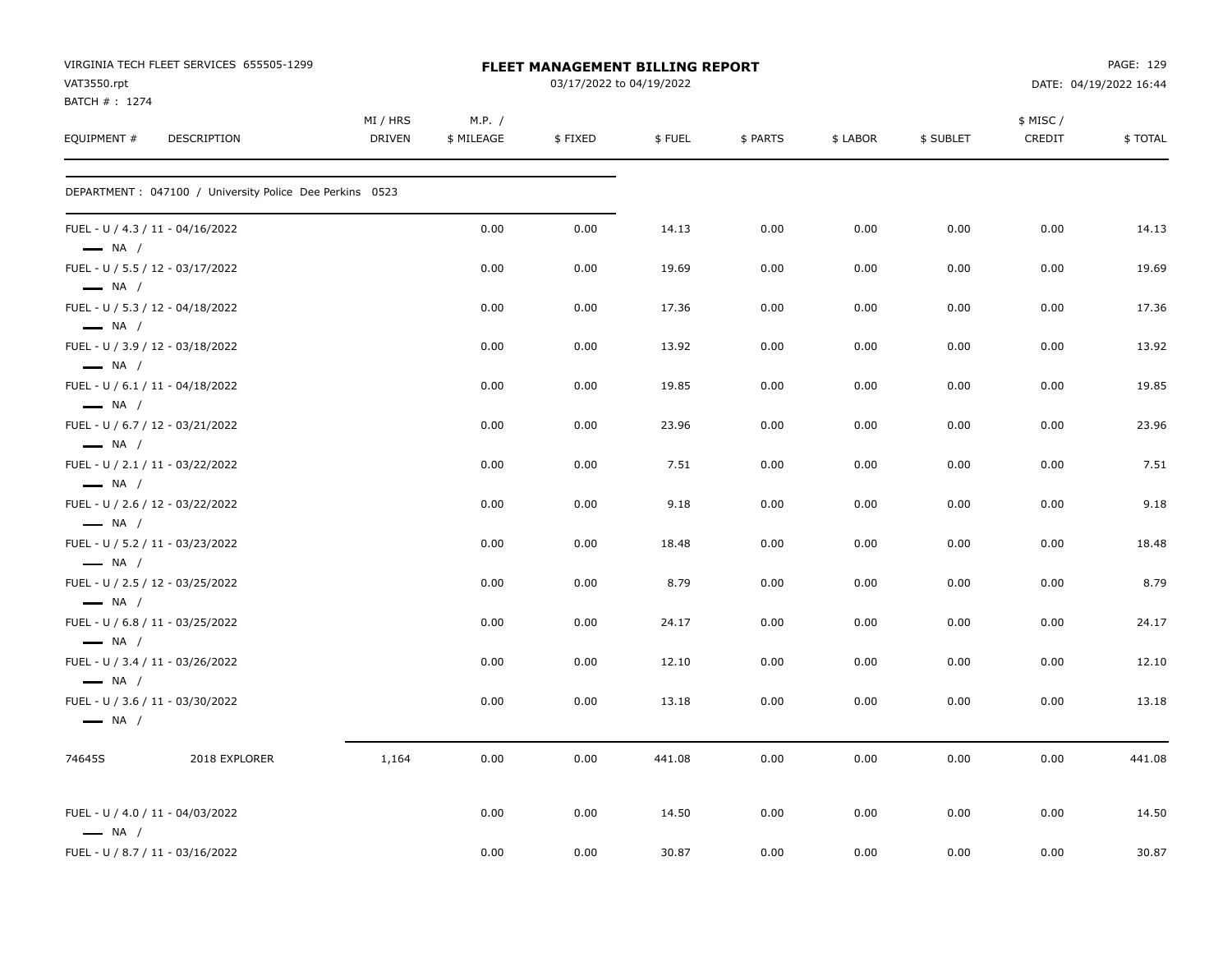| VAT3550.rpt                   | VIRGINIA TECH FLEET SERVICES 655505-1299                 |                    |                      | FLEET MANAGEMENT BILLING REPORT<br>03/17/2022 to 04/19/2022 |        |          |          |           |                    | PAGE: 130<br>DATE: 04/19/2022 16:44 |
|-------------------------------|----------------------------------------------------------|--------------------|----------------------|-------------------------------------------------------------|--------|----------|----------|-----------|--------------------|-------------------------------------|
| BATCH # : 1274<br>EQUIPMENT # | DESCRIPTION                                              | MI / HRS<br>DRIVEN | M.P. /<br>\$ MILEAGE | \$FIXED                                                     | \$FUEL | \$ PARTS | \$ LABOR | \$ SUBLET | \$ MISC/<br>CREDIT | \$TOTAL                             |
|                               | DEPARTMENT : 047100 / University Police Dee Perkins 0523 |                    |                      |                                                             |        |          |          |           |                    |                                     |
| $-$ NA /                      |                                                          |                    |                      |                                                             |        |          |          |           |                    |                                     |
| $\longrightarrow$ NA /        | FUEL - U / 9.2 / 11 - 03/21/2022                         |                    | 0.00                 | 0.00                                                        | 32.72  | 0.00     | 0.00     | 0.00      | 0.00               | 32.72                               |
| $\longrightarrow$ NA /        | FUEL - U / 11.9 / 11 - 03/24/2022                        |                    | 0.00                 | 0.00                                                        | 42.36  | 0.00     | 0.00     | 0.00      | 0.00               | 42.36                               |
| $\longrightarrow$ NA /        | WORK ORDER # 0000113027                                  |                    | 0.00                 | 0.00                                                        | 0.00   | 24.36    | 35.00    | 0.00      | 5.00               | 64.36                               |
| $\longrightarrow$ NA /        | WORK ORDER # 0000113049                                  |                    | 0.00                 | 0.00                                                        | 0.00   | 0.00     | 20.00    | 0.00      | 0.00               | 20.00                               |
| 74661S                        | 2018 TAURUS                                              | 772                | 0.00                 | 0.00                                                        | 120.45 | 24.36    | 55.00    | 0.00      | 5.00               | 204.81                              |
| $\longrightarrow$ NA /        | FUEL - U / 6.7 / 11 - 04/05/2022                         |                    | 0.00                 | 0.00                                                        | 24.59  | 0.00     | 0.00     | 0.00      | 0.00               | 24.59                               |
| $\longrightarrow$ NA /        | FUEL - U / 9.4 / 11 - 04/11/2022                         |                    | 0.00                 | 0.00                                                        | 30.57  | 0.00     | 0.00     | 0.00      | 0.00               | 30.57                               |
| $\longrightarrow$ NA /        | FUEL - U / 10.1 / 11 - 04/17/2022                        |                    | 0.00                 | 0.00                                                        | 32.99  | 0.00     | 0.00     | 0.00      | 0.00               | 32.99                               |
| $\longrightarrow$ NA /        | FUEL - U / 9.1 / 11 - 03/29/2022                         |                    | 0.00                 | 0.00                                                        | 33.25  | 0.00     | 0.00     | 0.00      | 0.00               | 33.25                               |
| $\longrightarrow$ NA /        | FUEL - U / 5.8 / 11 - 03/31/2022                         |                    | 0.00                 | 0.00                                                        | 21.25  | 0.00     | 0.00     | 0.00      | 0.00               | 21.25                               |
| 74664S                        | 2018 Corolla                                             | 1,370              | 0.00                 | 0.00                                                        | 142.65 | 0.00     | 0.00     | 0.00      | 0.00               | 142.65                              |
| $\longrightarrow$ NA /        | FUEL - U / 13.1 / 11 - 04/03/2022                        |                    | 0.00                 | 0.00                                                        | 47.89  | 0.00     | 0.00     | 0.00      | 0.00               | 47.89                               |
| $\longrightarrow$ NA /        | FUEL - U / 11.4 / 11 - 04/10/2022                        |                    | 0.00                 | 0.00                                                        | 37.28  | 0.00     | 0.00     | 0.00      | 0.00               | 37.28                               |
| $\longrightarrow$ NA /        | FUEL - U / 12.1 / 11 - 03/21/2022                        |                    | 0.00                 | 0.00                                                        | 43.08  | 0.00     | 0.00     | 0.00      | 0.00               | 43.08                               |
|                               | FUEL - U / 4.0 / 11 - 03/25/2022                         |                    | 0.00                 | 0.00                                                        | 14.24  | 0.00     | 0.00     | 0.00      | 0.00               | 14.24                               |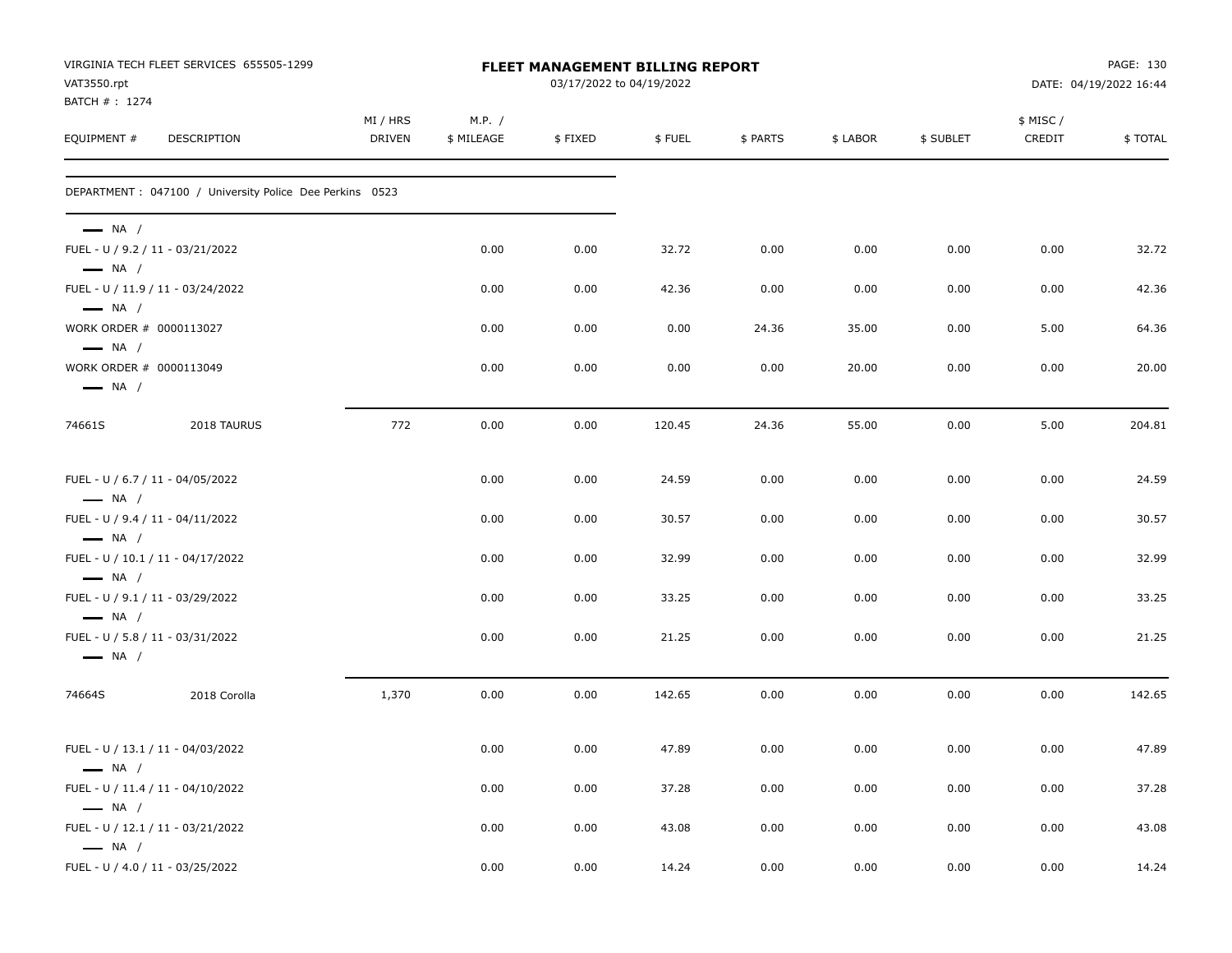| VAT3550.rpt<br>BATCH #: 1274                                                         | VIRGINIA TECH FLEET SERVICES 655505-1299                 |                           |                      | FLEET MANAGEMENT BILLING REPORT<br>03/17/2022 to 04/19/2022 |        |          |          |           |                     | PAGE: 131<br>DATE: 04/19/2022 16:44 |
|--------------------------------------------------------------------------------------|----------------------------------------------------------|---------------------------|----------------------|-------------------------------------------------------------|--------|----------|----------|-----------|---------------------|-------------------------------------|
| EQUIPMENT #                                                                          | DESCRIPTION                                              | MI / HRS<br><b>DRIVEN</b> | M.P. /<br>\$ MILEAGE | \$FIXED                                                     | \$FUEL | \$ PARTS | \$ LABOR | \$ SUBLET | \$ MISC /<br>CREDIT | \$TOTAL                             |
|                                                                                      | DEPARTMENT : 047100 / University Police Dee Perkins 0523 |                           |                      |                                                             |        |          |          |           |                     |                                     |
| $\longrightarrow$ NA /<br>$\longrightarrow$ NA /                                     | FUEL - U / 13.1 / 12 - 03/27/2022                        |                           | 0.00                 | 0.00                                                        | 46.46  | 0.00     | 0.00     | 0.00      | 0.00                | 46.46                               |
| 76258s                                                                               | 2019 F150                                                | 768                       | 0.00                 | 0.00                                                        | 188.95 | 0.00     | 0.00     | 0.00      | 0.00                | 188.95                              |
| FUEL - U / 7.2 / 11 - 04/05/2022<br>$\longrightarrow$ NA /                           |                                                          |                           | 0.00                 | 0.00                                                        | 26.50  | 0.00     | 0.00     | 0.00      | 0.00                | 26.50                               |
| FUEL - U / 5.2 / 11 - 04/06/2022                                                     |                                                          |                           | 0.00                 | 0.00                                                        | 18.94  | 0.00     | 0.00     | 0.00      | 0.00                | 18.94                               |
| $\longrightarrow$ NA /<br>FUEL - U / 4.0 / 11 - 04/07/2022<br>$\longrightarrow$ NA / |                                                          |                           | 0.00                 | 0.00                                                        | 14.75  | 0.00     | 0.00     | 0.00      | 0.00                | 14.75                               |
| FUEL - U / 7.0 / 11 - 04/11/2022<br>$\longrightarrow$ NA /                           |                                                          |                           | 0.00                 | 0.00                                                        | 22.76  | 0.00     | 0.00     | 0.00      | 0.00                | 22.76                               |
| FUEL - U / 7.5 / 11 - 04/12/2022<br>$\longrightarrow$ NA /                           |                                                          |                           | 0.00                 | 0.00                                                        | 24.43  | 0.00     | 0.00     | 0.00      | 0.00                | 24.43                               |
| FUEL - U / 6.9 / 11 - 04/15/2022<br>$\longrightarrow$ NA /                           |                                                          |                           | 0.00                 | 0.00                                                        | 22.69  | 0.00     | 0.00     | 0.00      | 0.00                | 22.69                               |
| FUEL - U / 1.9 / 11 - 03/16/2022<br>$\longrightarrow$ NA /                           |                                                          |                           | 0.00                 | 0.00                                                        | 6.84   | 0.00     | 0.00     | 0.00      | 0.00                | 6.84                                |
| FUEL - U / 5.4 / 11 - 04/16/2022<br>$\longrightarrow$ NA /                           |                                                          |                           | 0.00                 | 0.00                                                        | 17.72  | 0.00     | 0.00     | 0.00      | 0.00                | 17.72                               |
| FUEL - U / 3.9 / 11 - 04/16/2022<br>$\longrightarrow$ NA /                           |                                                          |                           | 0.00                 | 0.00                                                        | 12.59  | 0.00     | 0.00     | 0.00      | 0.00                | 12.59                               |
| FUEL - U / 2.0 / 11 - 03/17/2022<br>$\longrightarrow$ NA /                           |                                                          |                           | 0.00                 | 0.00                                                        | 7.12   | 0.00     | 0.00     | 0.00      | 0.00                | 7.12                                |
| FUEL - U / 5.8 / 11 - 04/17/2022<br>$\longrightarrow$ NA /                           |                                                          |                           | 0.00                 | 0.00                                                        | 18.90  | 0.00     | 0.00     | 0.00      | 0.00                | 18.90                               |
| FUEL - U / 3.6 / 11 - 04/17/2022<br>$\longrightarrow$ NA /                           |                                                          |                           | 0.00                 | 0.00                                                        | 11.80  | 0.00     | 0.00     | 0.00      | 0.00                | 11.80                               |
| FUEL - U / 4.3 / 11 - 03/23/2022<br>$\longrightarrow$ NA /                           |                                                          |                           | 0.00                 | 0.00                                                        | 15.41  | 0.00     | 0.00     | 0.00      | 0.00                | 15.41                               |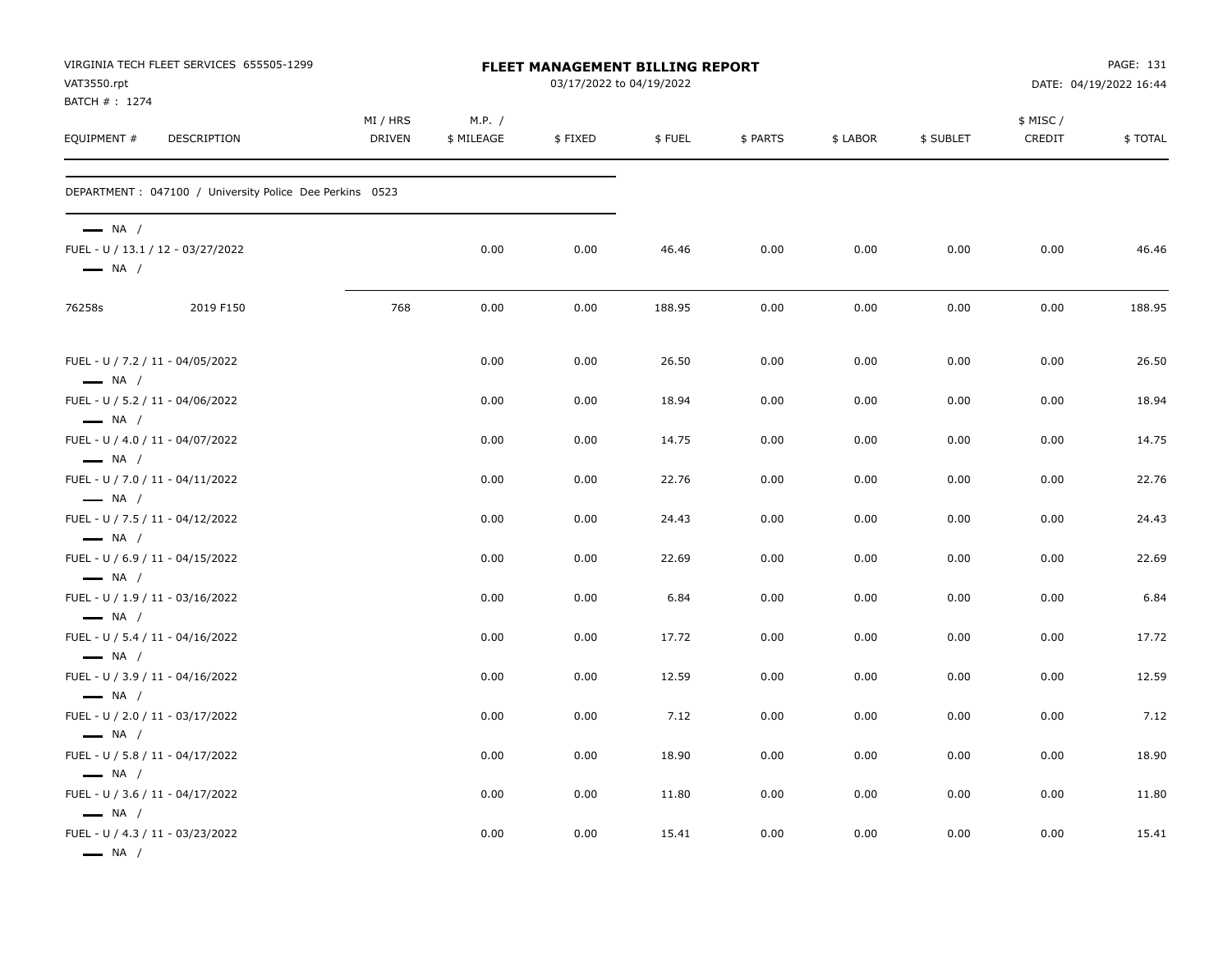| VAT3550.rpt                  | VIRGINIA TECH FLEET SERVICES 655505-1299                 |                           |                      | <b>FLEET MANAGEMENT BILLING REPORT</b><br>03/17/2022 to 04/19/2022 |        |          |          |           |                     | PAGE: 132<br>DATE: 04/19/2022 16:44 |
|------------------------------|----------------------------------------------------------|---------------------------|----------------------|--------------------------------------------------------------------|--------|----------|----------|-----------|---------------------|-------------------------------------|
| BATCH #: 1274<br>EQUIPMENT # | DESCRIPTION                                              | MI / HRS<br><b>DRIVEN</b> | M.P. /<br>\$ MILEAGE | \$FIXED                                                            | \$FUEL | \$ PARTS | \$ LABOR | \$ SUBLET | \$ MISC /<br>CREDIT | \$TOTAL                             |
|                              | DEPARTMENT : 047100 / University Police Dee Perkins 0523 |                           |                      |                                                                    |        |          |          |           |                     |                                     |
| $\longrightarrow$ NA /       | FUEL - U / 2.5 / 11 - 03/23/2022                         |                           | 0.00                 | 0.00                                                               | 8.97   | 0.00     | 0.00     | 0.00      | 0.00                | 8.97                                |
| $\longrightarrow$ NA /       | FUEL - U / 6.1 / 11 - 03/31/2022                         |                           | 0.00                 | 0.00                                                               | 22.31  | 0.00     | 0.00     | 0.00      | 0.00                | 22.31                               |
| 76259s                       | 2019 EXPLORER                                            | 580                       | 0.00                 | 0.00                                                               | 251.73 | 0.00     | 0.00     | 0.00      | 0.00                | 251.73                              |
| $\longrightarrow$ NA /       | FUEL - U / 4.1 / 11 - 04/01/2022                         |                           | 0.00                 | 0.00                                                               | 14.86  | 0.00     | 0.00     | 0.00      | 0.00                | 14.86                               |
| $\longrightarrow$ NA /       | FUEL - U / 1.6 / 11 - 04/03/2022                         |                           | 0.00                 | 0.00                                                               | 5.76   | 0.00     | 0.00     | 0.00      | 0.00                | 5.76                                |
| $\longrightarrow$ NA /       | FUEL - U / 3.1 / 11 - 04/05/2022                         |                           | 0.00                 | 0.00                                                               | 11.38  | 0.00     | 0.00     | 0.00      | 0.00                | 11.38                               |
| $\longrightarrow$ NA /       | FUEL - U / 7.0 / 12 - 04/07/2022                         |                           | 0.00                 | 0.00                                                               | 25.65  | 0.00     | 0.00     | 0.00      | 0.00                | 25.65                               |
| $\longrightarrow$ NA /       | FUEL - U / 3.3 / 11 - 04/09/2022                         |                           | 0.00                 | 0.00                                                               | 10.66  | 0.00     | 0.00     | 0.00      | 0.00                | 10.66                               |
| $\longrightarrow$ NA /       | FUEL - U / 3.1 / 11 - 04/10/2022                         |                           | 0.00                 | 0.00                                                               | 10.20  | 0.00     | 0.00     | 0.00      | 0.00                | 10.20                               |
| $\longrightarrow$ NA /       | FUEL - U / 10.3 / 11 - 04/12/2022                        |                           | 0.00                 | 0.00                                                               | 33.58  | 0.00     | 0.00     | 0.00      | 0.00                | 33.58                               |
| $\longrightarrow$ NA /       | FUEL - U / 4.7 / 11 - 04/14/2022                         |                           | 0.00                 | 0.00                                                               | 15.34  | 0.00     | 0.00     | 0.00      | 0.00                | 15.34                               |
| $\longrightarrow$ NA /       | FUEL - U / 3.4 / 11 - 03/16/2022                         |                           | 0.00                 | 0.00                                                               | 11.93  | 0.00     | 0.00     | 0.00      | 0.00                | 11.93                               |
| $\longrightarrow$ NA /       | FUEL - U / 3.5 / 11 - 03/17/2022                         |                           | 0.00                 | 0.00                                                               | 12.35  | 0.00     | 0.00     | 0.00      | 0.00                | 12.35                               |
| $\longrightarrow$ NA /       | FUEL - U / 8.1 / 11 - 04/17/2022                         |                           | 0.00                 | 0.00                                                               | 26.49  | 0.00     | 0.00     | 0.00      | 0.00                | 26.49                               |
| $\longrightarrow$ NA /       | FUEL - U / 3.2 / 11 - 04/18/2022                         |                           | 0.00                 | 0.00                                                               | 10.59  | 0.00     | 0.00     | 0.00      | 0.00                | 10.59                               |
|                              | FUEL - U / 6.3 / 11 - 03/20/2022                         |                           | 0.00                 | 0.00                                                               | 22.43  | 0.00     | 0.00     | 0.00      | 0.00                | 22.43                               |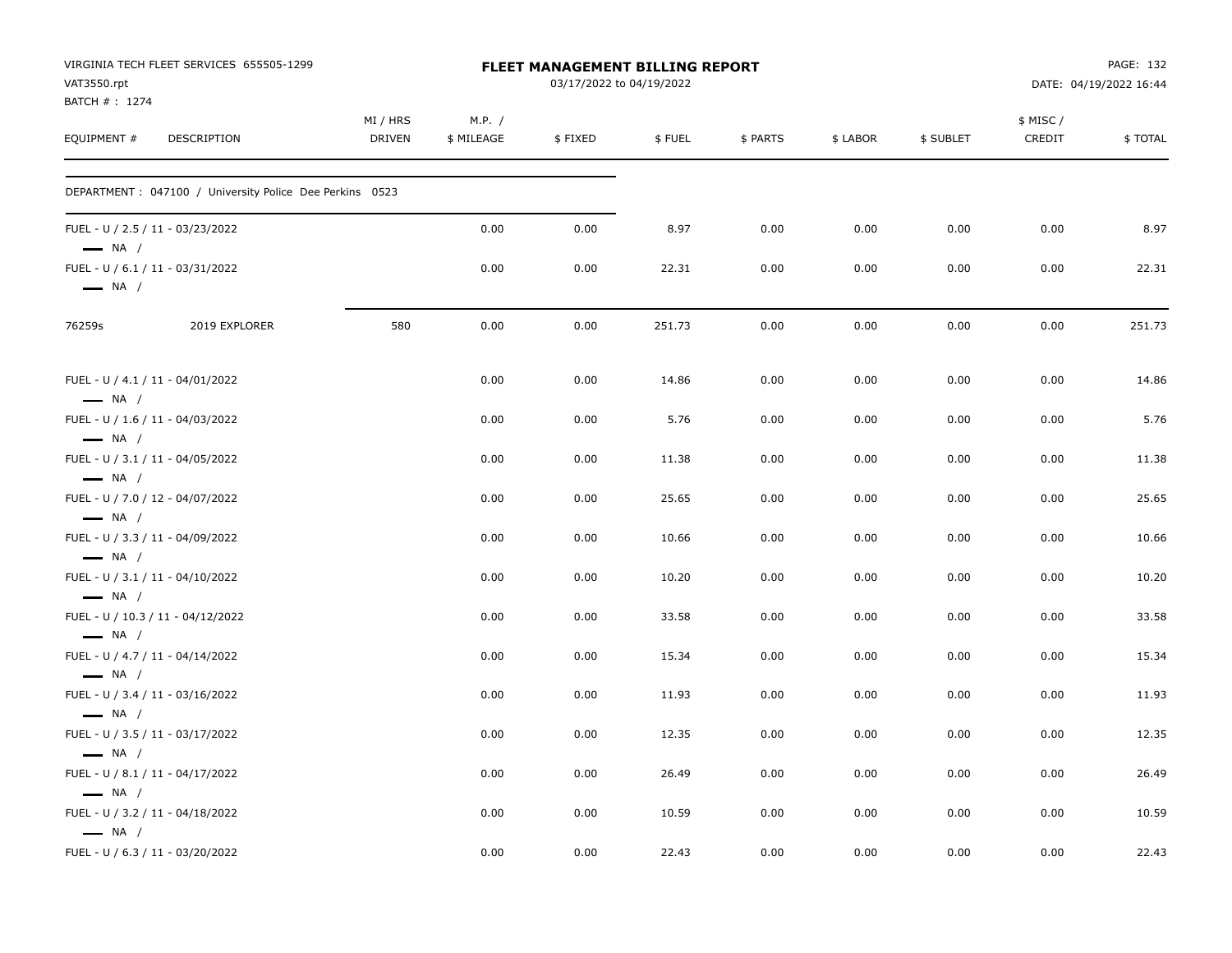| VAT3550.rpt                                      | VIRGINIA TECH FLEET SERVICES 655505-1299                 | <b>FLEET MANAGEMENT BILLING REPORT</b><br>03/17/2022 to 04/19/2022 |                      |         |        |          |          |           |                     | PAGE: 133<br>DATE: 04/19/2022 16:44 |  |
|--------------------------------------------------|----------------------------------------------------------|--------------------------------------------------------------------|----------------------|---------|--------|----------|----------|-----------|---------------------|-------------------------------------|--|
| BATCH #: 1274<br>EQUIPMENT #                     | DESCRIPTION                                              | MI / HRS<br><b>DRIVEN</b>                                          | M.P. /<br>\$ MILEAGE | \$FIXED | \$FUEL | \$ PARTS | \$ LABOR | \$ SUBLET | \$ MISC /<br>CREDIT | \$TOTAL                             |  |
|                                                  | DEPARTMENT : 047100 / University Police Dee Perkins 0523 |                                                                    |                      |         |        |          |          |           |                     |                                     |  |
| $\longrightarrow$ NA /<br>$\longrightarrow$ NA / | FUEL - U / 4.9 / 11 - 03/24/2022                         |                                                                    | 0.00                 | 0.00    | 17.59  | 0.00     | 0.00     | 0.00      | 0.00                | 17.59                               |  |
|                                                  | FUEL - U / 5.3 / 11 - 03/26/2022                         |                                                                    | 0.00                 | 0.00    | 18.94  | 0.00     | 0.00     | 0.00      | 0.00                | 18.94                               |  |
| $\longrightarrow$ NA /<br>$\longrightarrow$ NA / | FUEL - U / 2.8 / 11 - 03/27/2022                         |                                                                    | 0.00                 | 0.00    | 10.07  | 0.00     | 0.00     | 0.00      | 0.00                | 10.07                               |  |
|                                                  | FUEL - U / 3.2 / 11 - 03/28/2022                         |                                                                    | 0.00                 | 0.00    | 11.25  | 0.00     | 0.00     | 0.00      | 0.00                | 11.25                               |  |
| $\longrightarrow$ NA /<br>$\longrightarrow$ NA / | FUEL - U / 5.6 / 11 - 03/29/2022                         |                                                                    | 0.00                 | 0.00    | 20.59  | 0.00     | 0.00     | 0.00      | 0.00                | 20.59                               |  |
| 76263S                                           | 2019 EXPLORER                                            | 720                                                                | 0.00                 | 0.00    | 289.66 | 0.00     | 0.00     | 0.00      | 0.00                | 289.66                              |  |
| $\longrightarrow$ NA /                           | FUEL - U / 4.1 / 12 - 04/02/2022                         |                                                                    | 0.00                 | 0.00    | 15.05  | 0.00     | 0.00     | 0.00      | 0.00                | 15.05                               |  |
|                                                  | FUEL - U / 3.8 / 12 - 04/03/2022                         |                                                                    | 0.00                 | 0.00    | 14.02  | 0.00     | 0.00     | 0.00      | 0.00                | 14.02                               |  |
| $\longrightarrow$ NA /<br>$\longrightarrow$ NA / | FUEL - U / 3.3 / 12 - 04/04/2022                         |                                                                    | 0.00                 | 0.00    | 12.15  | 0.00     | 0.00     | 0.00      | 0.00                | 12.15                               |  |
|                                                  | FUEL - U / 6.6 / 12 - 04/07/2022                         |                                                                    | 0.00                 | 0.00    | 24.22  | 0.00     | 0.00     | 0.00      | 0.00                | 24.22                               |  |
| $\longrightarrow$ NA /<br>$\longrightarrow$ NA / | FUEL - U / 2.9 / 12 - 04/12/2022                         |                                                                    | 0.00                 | 0.00    | 9.58   | 0.00     | 0.00     | 0.00      | 0.00                | 9.58                                |  |
| $\longrightarrow$ NA /                           | FUEL - U / 9.2 / 12 - 04/15/2022                         |                                                                    | 0.00                 | 0.00    | 29.92  | 0.00     | 0.00     | 0.00      | 0.00                | 29.92                               |  |
| $\longrightarrow$ NA /                           | FUEL - U / 4.0 / 12 - 04/16/2022                         |                                                                    | 0.00                 | 0.00    | 13.15  | 0.00     | 0.00     | 0.00      | 0.00                | 13.15                               |  |
| $\longrightarrow$ NA /                           | FUEL - U / 7.3 / 11 - 04/17/2022                         |                                                                    | 0.00                 | 0.00    | 23.77  | 0.00     | 0.00     | 0.00      | 0.00                | 23.77                               |  |
| — NA /                                           | FUEL - U / 3.9 / 12 - 03/19/2022                         |                                                                    | 0.00                 | 0.00    | 13.74  | 0.00     | 0.00     | 0.00      | 0.00                | 13.74                               |  |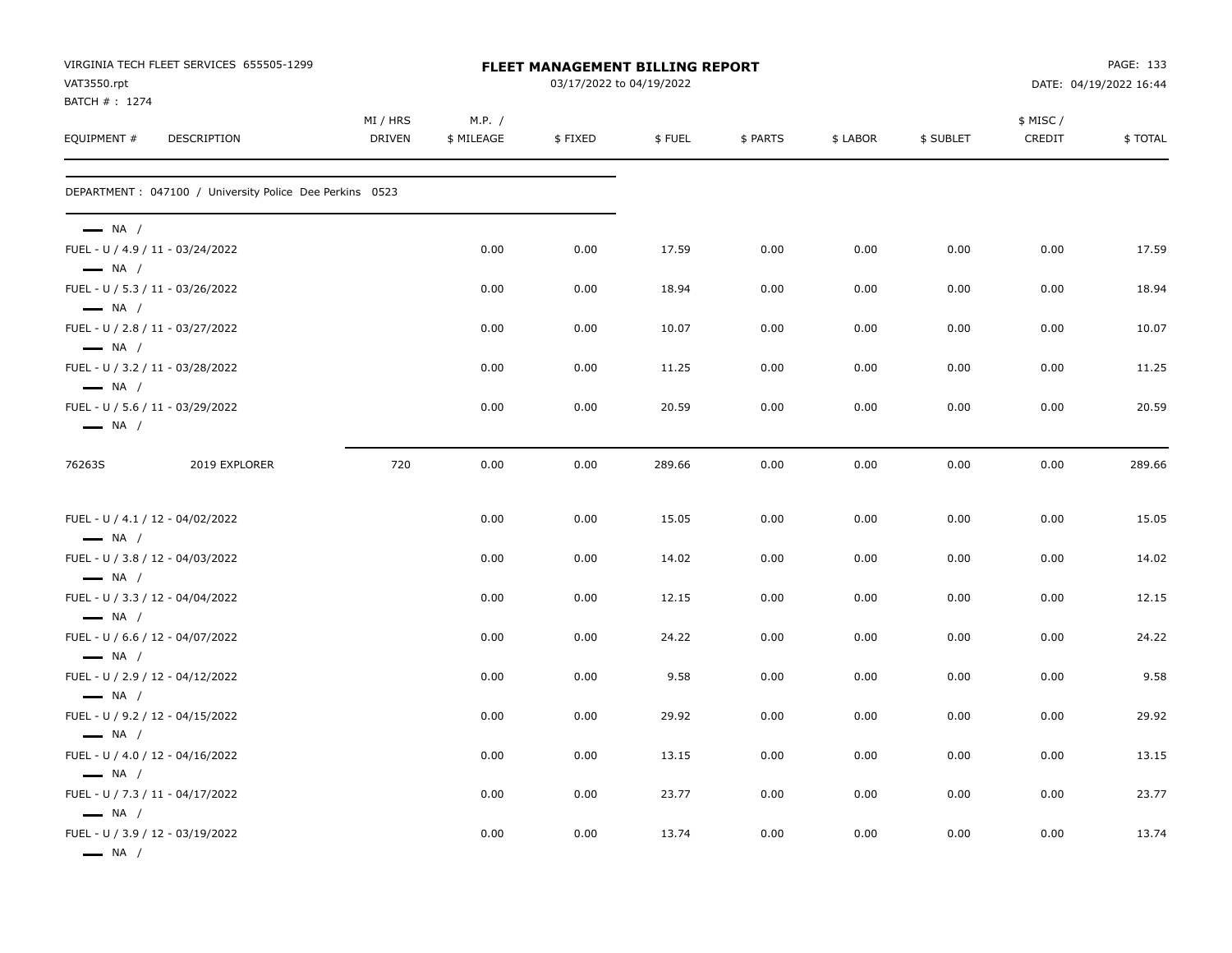|                              | VIRGINIA TECH FLEET SERVICES 655505-1299                             |                           |                      | <b>FLEET MANAGEMENT BILLING REPORT</b> |                |              |              |              |                    | PAGE: 134              |
|------------------------------|----------------------------------------------------------------------|---------------------------|----------------------|----------------------------------------|----------------|--------------|--------------|--------------|--------------------|------------------------|
| VAT3550.rpt<br>BATCH #: 1274 |                                                                      |                           |                      | 03/17/2022 to 04/19/2022               |                |              |              |              |                    | DATE: 04/19/2022 16:44 |
| EQUIPMENT #                  | DESCRIPTION                                                          | MI / HRS<br><b>DRIVEN</b> | M.P. /<br>\$ MILEAGE | \$FIXED                                | \$FUEL         | \$ PARTS     | \$ LABOR     | \$ SUBLET    | \$ MISC/<br>CREDIT | \$TOTAL                |
|                              | DEPARTMENT : 047100 / University Police Dee Perkins 0523             |                           |                      |                                        |                |              |              |              |                    |                        |
| $\longrightarrow$ NA /       | FUEL - U / 4.1 / 12 - 03/20/2022                                     |                           | 0.00                 | 0.00                                   | 14.45          | 0.00         | 0.00         | 0.00         | 0.00               | 14.45                  |
| $\longrightarrow$ NA /       | FUEL - U / 3.4 / 12 - 03/21/2022                                     |                           | 0.00                 | 0.00                                   | 12.25          | 0.00         | 0.00         | 0.00         | 0.00               | 12.25                  |
| $\longrightarrow$ NA /       | FUEL - U / 8.3 / 12 - 03/25/2022                                     |                           | 0.00                 | 0.00                                   | 29.41          | 0.00         | 0.00         | 0.00         | 0.00               | 29.41                  |
| $\longrightarrow$ NA /       | FUEL - U / 3.2 / 12 - 03/29/2022                                     |                           | 0.00                 | 0.00                                   | 11.32          | 0.00         | 0.00         | 0.00         | 0.00               | 11.32                  |
| $\longrightarrow$ NA /       | FUEL - U / 5.1 / 12 - 03/30/2022                                     |                           | 0.00                 | 0.00                                   | 18.86          | 0.00         | 0.00         | 0.00         | 0.00               | 18.86                  |
| 76264S                       | 2019 EXPLORER                                                        | 720                       | 0.00                 | 0.00                                   | 241.89         | 0.00         | 0.00         | 0.00         | 0.00               | 241.89                 |
| $\longrightarrow$ NA /       | FUEL - U / 6.9 / 11 - 04/04/2022                                     |                           | 0.00                 | 0.00                                   | 25.32          | 0.00         | 0.00         | 0.00         | 0.00               | 25.32                  |
| $\longrightarrow$ NA /       | FUEL - U / 7.4 / 11 - 04/07/2022                                     |                           | 0.00                 | 0.00                                   | 27.05          | 0.00         | 0.00         | 0.00         | 0.00               | 27.05                  |
| $-$ NA $/$                   | FUEL - U / 6.7 / 11 - 04/10/2022                                     |                           | 0.00                 | 0.00                                   | 21.78          | 0.00         | 0.00         | 0.00         | 0.00               | 21.78                  |
| $\longrightarrow$ NA /       | FUEL - U / 6.5 / 11 - 03/17/2022                                     |                           | 0.00                 | 0.00                                   | 23.00          | 0.00         | 0.00         | 0.00         | 0.00               | 23.00                  |
| $\longrightarrow$ NA /       | FUEL - U / 13.5 / 12 - 04/18/2022                                    |                           | 0.00                 | 0.00                                   | 44.01          | 0.00         | 0.00         | 0.00         | 0.00               | 44.01                  |
| $\longrightarrow$ NA /       | FUEL - U / 8.8 / 11 - 03/21/2022                                     |                           | 0.00<br>0.00         | 0.00<br>0.00                           | 31.47          | 0.00<br>0.00 | 0.00<br>0.00 | 0.00         | 0.00               | 31.47                  |
| $\longrightarrow$ NA /       | FUEL - U / 9.6 / 11 - 03/25/2022<br>FUEL - U / 9.1 / 11 - 03/29/2022 |                           | 0.00                 | 0.00                                   | 34.10<br>33.21 | 0.00         | 0.00         | 0.00<br>0.00 | 0.00<br>0.00       | 34.10<br>33.21         |
| $\longrightarrow$ NA /       |                                                                      |                           |                      |                                        |                |              |              |              |                    |                        |
| 76295s                       | 2019 Frontier                                                        | 968                       | 0.00                 | 0.00                                   | 239.94         | 0.00         | 0.00         | 0.00         | 0.00               | 239.94                 |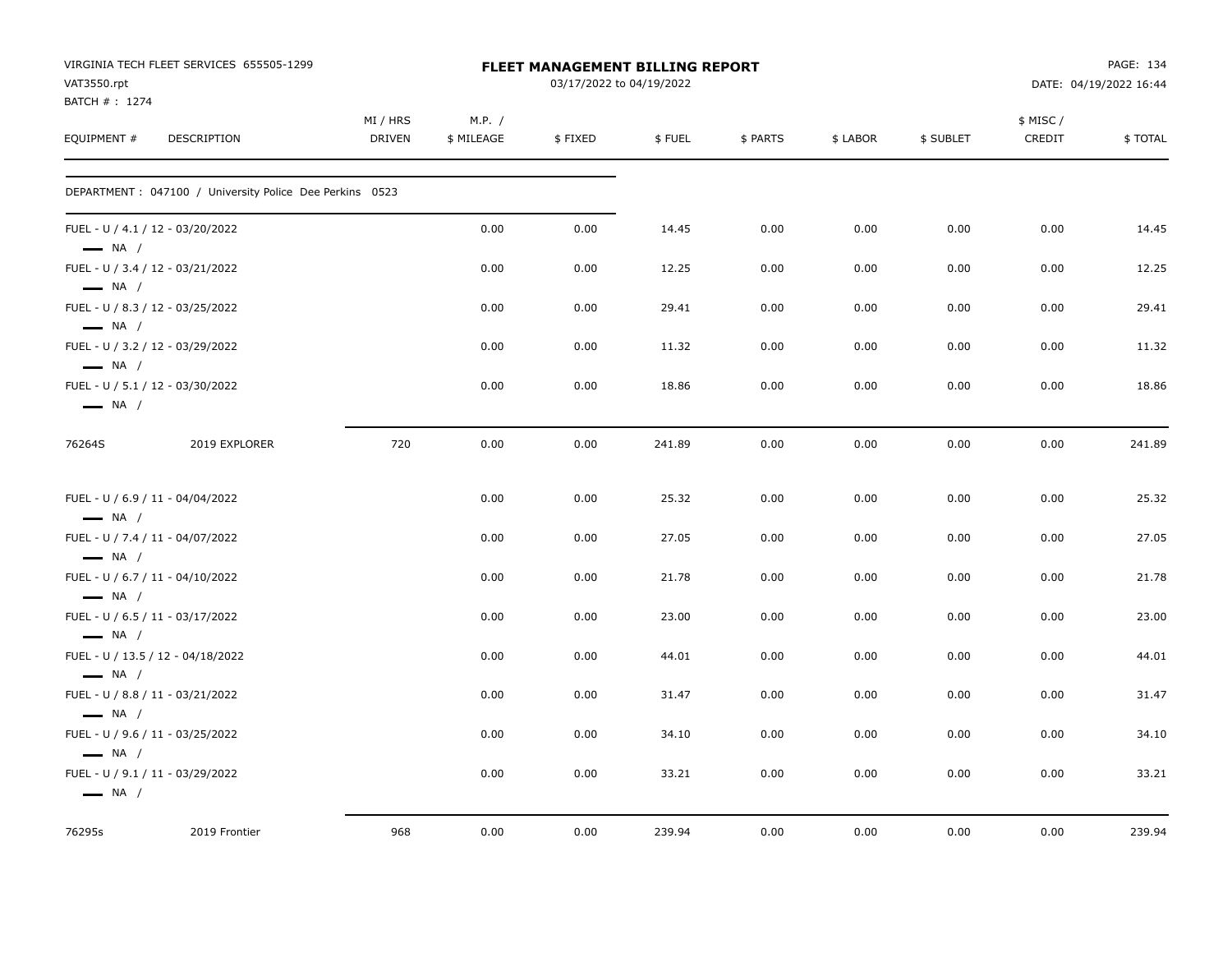| VAT3550.rpt                                                 | VIRGINIA TECH FLEET SERVICES 655505-1299                 |                           |                      | <b>FLEET MANAGEMENT BILLING REPORT</b><br>03/17/2022 to 04/19/2022 |        |          |          |           |                    | PAGE: 135              |
|-------------------------------------------------------------|----------------------------------------------------------|---------------------------|----------------------|--------------------------------------------------------------------|--------|----------|----------|-----------|--------------------|------------------------|
| BATCH #: 1274                                               |                                                          |                           |                      |                                                                    |        |          |          |           |                    | DATE: 04/19/2022 16:44 |
| EQUIPMENT #                                                 | DESCRIPTION                                              | MI / HRS<br><b>DRIVEN</b> | M.P. /<br>\$ MILEAGE | \$FIXED                                                            | \$FUEL | \$ PARTS | \$ LABOR | \$ SUBLET | \$ MISC/<br>CREDIT | \$TOTAL                |
|                                                             | DEPARTMENT : 047100 / University Police Dee Perkins 0523 |                           |                      |                                                                    |        |          |          |           |                    |                        |
| FUEL - U / 10.3 / 12 - 04/04/2022<br>$\longrightarrow$ NA / |                                                          |                           | 0.00                 | 0.00                                                               | 37.62  | 0.00     | 0.00     | 0.00      | 0.00               | 37.62                  |
| FUEL - U / 3.1 / 11 - 04/05/2022<br>$\longrightarrow$ NA /  |                                                          |                           | 0.00                 | 0.00                                                               | 11.27  | 0.00     | 0.00     | 0.00      | 0.00               | 11.27                  |
| FUEL - U / 6.3 / 11 - 04/08/2022<br>$\longrightarrow$ NA /  |                                                          |                           | 0.00                 | 0.00                                                               | 22.97  | 0.00     | 0.00     | 0.00      | 0.00               | 22.97                  |
| FUEL - U / 3.9 / 11 - 04/14/2022<br>$\longrightarrow$ NA /  |                                                          |                           | 0.00                 | 0.00                                                               | 12.59  | 0.00     | 0.00     | 0.00      | 0.00               | 12.59                  |
| FUEL - U / 3.1 / 11 - 03/17/2022<br>$\longrightarrow$ NA /  |                                                          |                           | 0.00                 | 0.00                                                               | 10.96  | 0.00     | 0.00     | 0.00      | 0.00               | 10.96                  |
| FUEL - U / 4.3 / 11 - 03/19/2022<br>$\longrightarrow$ NA /  |                                                          |                           | 0.00                 | 0.00                                                               | 15.27  | 0.00     | 0.00     | 0.00      | 0.00               | 15.27                  |
| FUEL - U / 2.3 / 11 - 03/21/2022<br>$\longrightarrow$ NA /  |                                                          |                           | 0.00                 | 0.00                                                               | 8.29   | 0.00     | 0.00     | 0.00      | 0.00               | 8.29                   |
| FUEL - U / 3.4 / 11 - 03/22/2022<br>$\longrightarrow$ NA /  |                                                          |                           | 0.00                 | 0.00                                                               | 12.14  | 0.00     | 0.00     | 0.00      | 0.00               | 12.14                  |
| FUEL - U / 6.5 / 11 - 03/25/2022<br>$\longrightarrow$ NA /  |                                                          |                           | 0.00                 | 0.00                                                               | 23.25  | 0.00     | 0.00     | 0.00      | 0.00               | 23.25                  |
| FUEL - U / 5.4 / 11 - 03/30/2022<br>$\longrightarrow$ NA /  |                                                          |                           | 0.00                 | 0.00                                                               | 19.82  | 0.00     | 0.00     | 0.00      | 0.00               | 19.82                  |
| FUEL - U / 3.0 / 11 - 03/31/2022<br>$\longrightarrow$ NA /  |                                                          |                           | 0.00                 | 0.00                                                               | 10.83  | 0.00     | 0.00     | 0.00      | 0.00               | 10.83                  |
| 79413S                                                      | 2020 EXPLORER                                            | 528                       | 0.00                 | 0.00                                                               | 185.01 | 0.00     | 0.00     | 0.00      | 0.00               | 185.01                 |
| FUEL - U / 7.9 / 11 - 04/03/2022<br>$\longrightarrow$ NA /  |                                                          |                           | 0.00                 | 0.00                                                               | 28.81  | 0.00     | 0.00     | 0.00      | 0.00               | 28.81                  |
| FUEL - U / 2.3 / 11 - 04/06/2022<br>$\longrightarrow$ NA /  |                                                          |                           | 0.00                 | 0.00                                                               | 8.55   | 0.00     | 0.00     | 0.00      | 0.00               | 8.55                   |
| FUEL - U / 7.3 / 11 - 04/10/2022<br>$\longrightarrow$ NA /  |                                                          |                           | 0.00                 | 0.00                                                               | 23.77  | 0.00     | 0.00     | 0.00      | 0.00               | 23.77                  |
| FUEL - U / 5.8 / 11 - 04/12/2022                            |                                                          |                           | 0.00                 | 0.00                                                               | 19.06  | 0.00     | 0.00     | 0.00      | 0.00               | 19.06                  |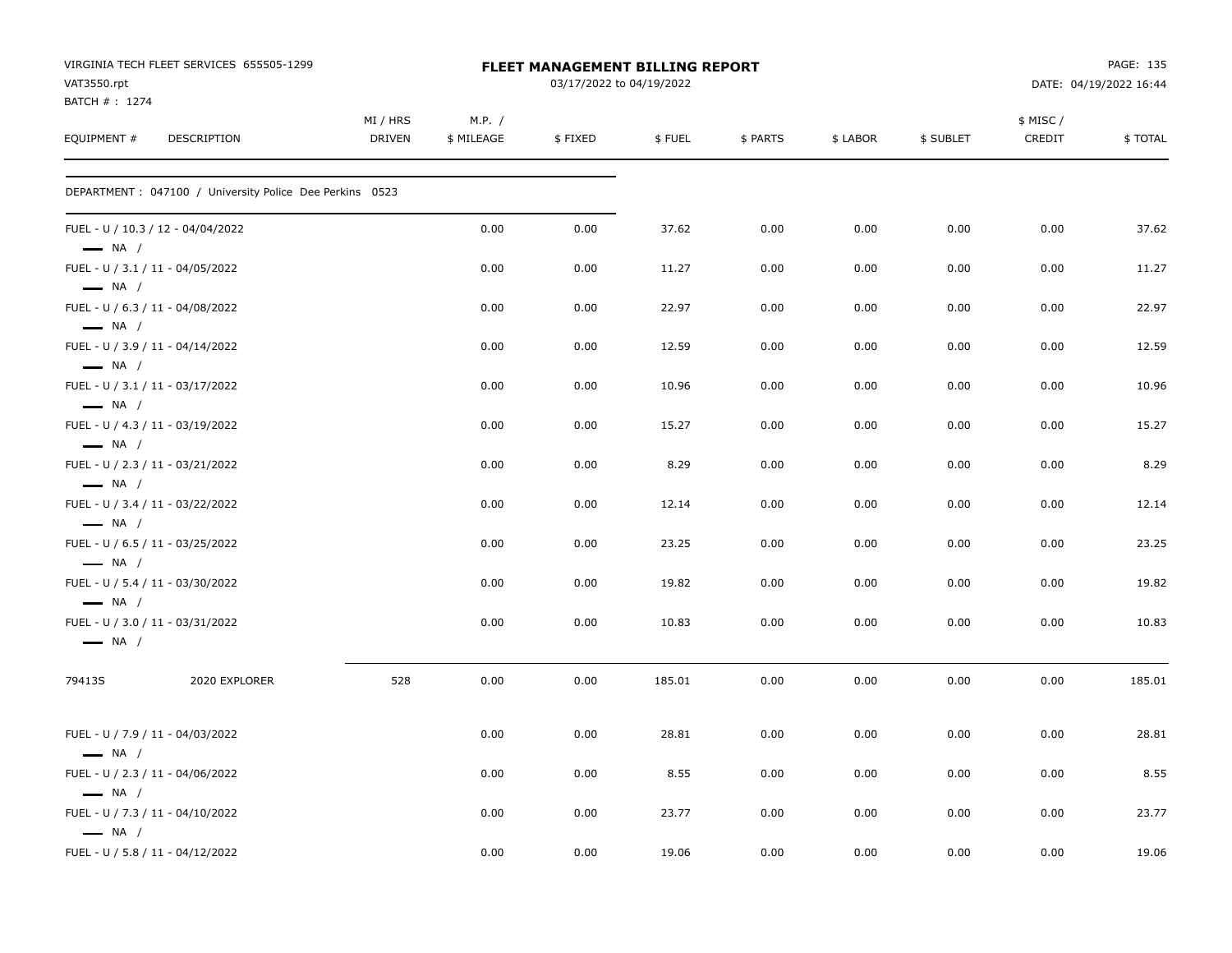| VAT3550.rpt                                      | VIRGINIA TECH FLEET SERVICES 655505-1299                 |                    |                      | FLEET MANAGEMENT BILLING REPORT<br>03/17/2022 to 04/19/2022 |        |          |          |           |                    | PAGE: 136<br>DATE: 04/19/2022 16:44 |
|--------------------------------------------------|----------------------------------------------------------|--------------------|----------------------|-------------------------------------------------------------|--------|----------|----------|-----------|--------------------|-------------------------------------|
| BATCH # : 1274<br>EQUIPMENT #                    | DESCRIPTION                                              | MI / HRS<br>DRIVEN | M.P. /<br>\$ MILEAGE | \$FIXED                                                     | \$FUEL | \$ PARTS | \$ LABOR | \$ SUBLET | \$ MISC/<br>CREDIT | \$TOTAL                             |
|                                                  | DEPARTMENT : 047100 / University Police Dee Perkins 0523 |                    |                      |                                                             |        |          |          |           |                    |                                     |
| $\longrightarrow$ NA /                           | FUEL - U / 8.1 / 11 - 03/17/2022                         |                    | 0.00                 | 0.00                                                        | 28.76  | 0.00     | 0.00     | 0.00      | 0.00               | 28.76                               |
| $\longrightarrow$ NA /                           | FUEL - U / 11.0 / 12 - 04/17/2022                        |                    | 0.00                 | 0.00                                                        | 35.97  | 0.00     | 0.00     | 0.00      | 0.00               | 35.97                               |
| $\longrightarrow$ NA /                           | FUEL - U / 7.2 / 11 - 03/20/2022                         |                    | 0.00                 | 0.00                                                        | 25.74  | 0.00     | 0.00     | 0.00      | 0.00               | 25.74                               |
| $\longrightarrow$ NA /                           | FUEL - U / 3.0 / 11 - 03/23/2022                         |                    | 0.00                 | 0.00                                                        | 10.75  | 0.00     | 0.00     | 0.00      | 0.00               | 10.75                               |
| $\longrightarrow$ NA /<br>$\longrightarrow$ NA / | FUEL - U / 6.1 / 11 - 03/28/2022                         |                    | 0.00                 | 0.00                                                        | 21.57  | 0.00     | 0.00     | 0.00      | 0.00               | 21.57                               |
| 79414S                                           | 2020 EXPLORER                                            | 526                | 0.00                 | 0.00                                                        | 202.98 | 0.00     | 0.00     | 0.00      | 0.00               | 202.98                              |
|                                                  | FUEL - U / 12.1 / 11 - 04/09/2022                        |                    | 0.00                 | 0.00                                                        | 39.67  | 0.00     | 0.00     | 0.00      | 0.00               | 39.67                               |
| $\longrightarrow$ NA /<br>$\longrightarrow$ NA / | FUEL - U / 8.6 / 11 - 04/14/2022                         |                    | 0.00                 | 0.00                                                        | 27.96  | 0.00     | 0.00     | 0.00      | 0.00               | 27.96                               |
| $\longrightarrow$ NA /                           | FUEL - U / 7.0 / 11 - 03/18/2022                         |                    | 0.00                 | 0.00                                                        | 24.96  | 0.00     | 0.00     | 0.00      | 0.00               | 24.96                               |
| $\longrightarrow$ NA /                           | FUEL - U / 9.4 / 12 - 03/19/2022                         |                    | 0.00                 | 0.00                                                        | 33.39  | 0.00     | 0.00     | 0.00      | 0.00               | 33.39                               |
| $\longrightarrow$ NA /                           | FUEL - U / 10.6 / 11 - 03/27/2022                        |                    | 0.00                 | 0.00                                                        | 37.77  | 0.00     | 0.00     | 0.00      | 0.00               | 37.77                               |
| 79415S                                           | 2020 EXPLORER                                            | 578                | 0.00                 | 0.00                                                        | 163.75 | 0.00     | 0.00     | 0.00      | 0.00               | 163.75                              |
| $\longrightarrow$ NA /                           | FUEL - U / 3.5 / 11 - 04/01/2022                         |                    | 0.00                 | 0.00                                                        | 12.85  | 0.00     | 0.00     | 0.00      | 0.00               | 12.85                               |
| $\longrightarrow$ NA /                           | FUEL - U / 5.3 / 12 - 04/04/2022                         |                    | 0.00                 | 0.00                                                        | 19.49  | 0.00     | 0.00     | 0.00      | 0.00               | 19.49                               |
|                                                  | FUEL - U / 2.2 / 11 - 04/06/2022                         |                    | 0.00                 | 0.00                                                        | 8.00   | 0.00     | 0.00     | 0.00      | 0.00               | 8.00                                |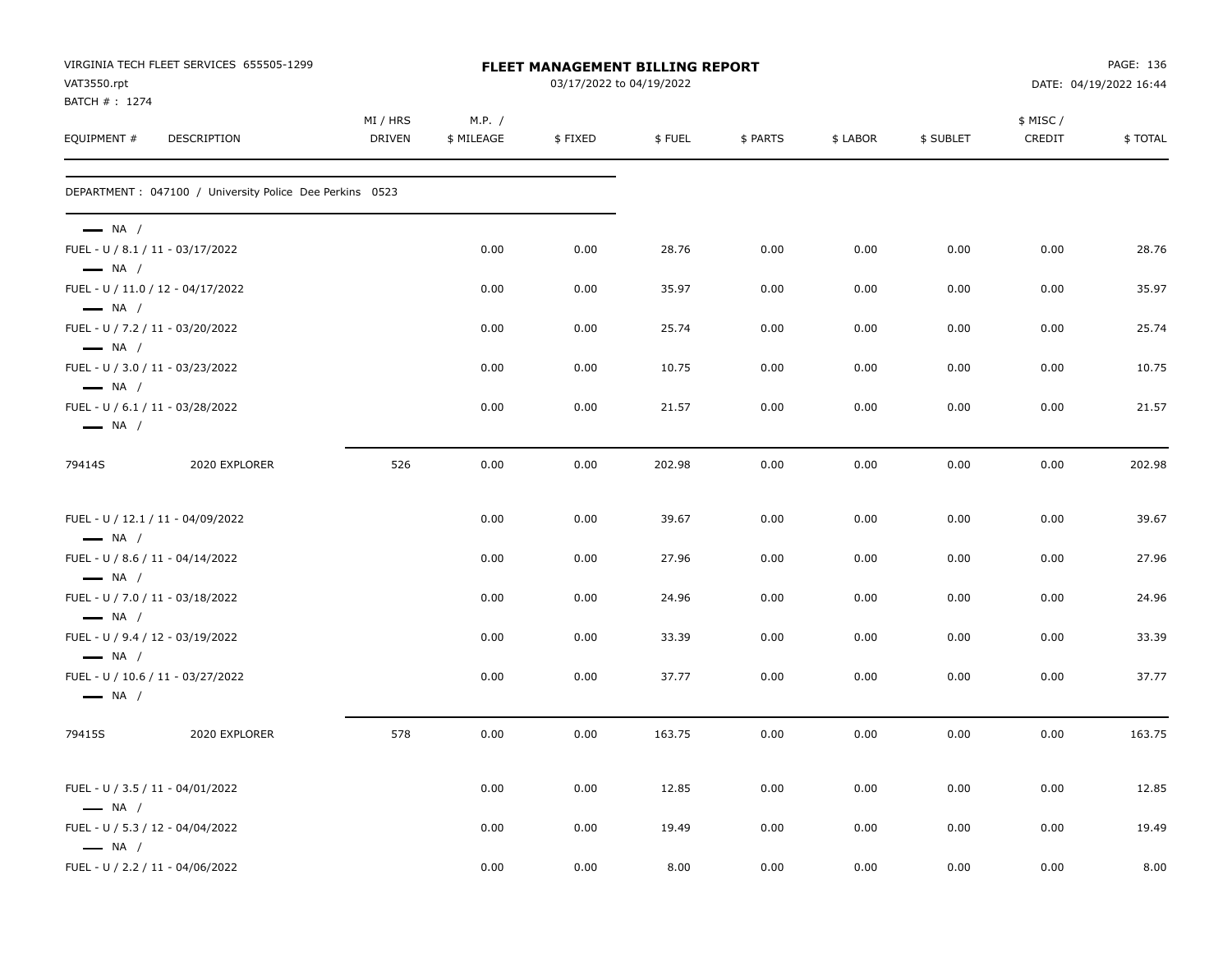| VAT3550.rpt<br>BATCH #: 1274                                                         | VIRGINIA TECH FLEET SERVICES 655505-1299                 |                           |                      |         | FLEET MANAGEMENT BILLING REPORT<br>03/17/2022 to 04/19/2022 |          |          |           |                     | PAGE: 137<br>DATE: 04/19/2022 16:44 |
|--------------------------------------------------------------------------------------|----------------------------------------------------------|---------------------------|----------------------|---------|-------------------------------------------------------------|----------|----------|-----------|---------------------|-------------------------------------|
| EQUIPMENT #                                                                          | DESCRIPTION                                              | MI / HRS<br><b>DRIVEN</b> | M.P. /<br>\$ MILEAGE | \$FIXED | \$FUEL                                                      | \$ PARTS | \$ LABOR | \$ SUBLET | \$ MISC /<br>CREDIT | \$TOTAL                             |
|                                                                                      | DEPARTMENT : 047100 / University Police Dee Perkins 0523 |                           |                      |         |                                                             |          |          |           |                     |                                     |
| $\longrightarrow$ NA /<br>$\longrightarrow$ NA /                                     | FUEL - U / 2.3 / 12 - 04/08/2022                         |                           | 0.00                 | 0.00    | 8.55                                                        | 0.00     | 0.00     | 0.00      | 0.00                | 8.55                                |
| $\longrightarrow$ NA /                                                               | FUEL - U / 4.2 / 11 - 04/09/2022                         |                           | 0.00                 | 0.00    | 13.60                                                       | 0.00     | 0.00     | 0.00      | 0.00                | 13.60                               |
| FUEL - U / 2.1 / 12 - 04/10/2022<br>$\longrightarrow$ NA /                           |                                                          |                           | 0.00                 | 0.00    | 6.97                                                        | 0.00     | 0.00     | 0.00      | 0.00                | 6.97                                |
| FUEL - U / 4.7 / 12 - 04/18/2022                                                     |                                                          |                           | 0.00                 | 0.00    | 15.47                                                       | 0.00     | 0.00     | 0.00      | 0.00                | 15.47                               |
| $\longrightarrow$ NA /<br>FUEL - U / 9.5 / 11 - 03/25/2022                           |                                                          |                           | 0.00                 | 0.00    | 33.68                                                       | 0.00     | 0.00     | 0.00      | 0.00                | 33.68                               |
| $\longrightarrow$ NA /<br>FUEL - U / 3.0 / 11 - 03/26/2022                           |                                                          |                           | 0.00                 | 0.00    | 10.64                                                       | 0.00     | 0.00     | 0.00      | 0.00                | 10.64                               |
| $\longrightarrow$ NA /<br>FUEL - U / 3.1 / 11 - 03/27/2022                           |                                                          |                           | 0.00                 | 0.00    | 10.93                                                       | 0.00     | 0.00     | 0.00      | 0.00                | 10.93                               |
| $\longrightarrow$ NA /<br>FUEL - U / 1.7 / 11 - 03/28/2022<br>$\longrightarrow$ NA / |                                                          |                           | 0.00                 | 0.00    | 5.98                                                        | 0.00     | 0.00     | 0.00      | 0.00                | 5.98                                |
| 79427S                                                                               | 2020 EXPLORER                                            | 427                       | 0.00                 | 0.00    | 146.16                                                      | 0.00     | 0.00     | 0.00      | 0.00                | 146.16                              |
| $\longrightarrow$ NA /                                                               | FUEL - U / 12.1 / 11 - 04/04/2022                        |                           | 0.00                 | 0.00    | 44.22                                                       | 0.00     | 0.00     | 0.00      | 0.00                | 44.22                               |
| 80248S                                                                               | 2021 EXPLORER                                            | 240                       | 0.00                 | 0.00    | 44.22                                                       | 0.00     | 0.00     | 0.00      | 0.00                | 44.22                               |
| FUEL - U / 5.5 / 11 - 04/12/2022<br>$\longrightarrow$ NA /                           |                                                          |                           | 0.00                 | 0.00    | 17.82                                                       | 0.00     | 0.00     | 0.00      | 0.00                | 17.82                               |
| $\longrightarrow$ NA /                                                               | FUEL - U / 5.7 / 11 - 04/17/2022                         |                           | 0.00                 | 0.00    | 18.57                                                       | 0.00     | 0.00     | 0.00      | 0.00                | 18.57                               |
| WORK ORDER # 0000113076<br>$\longrightarrow$ NA /                                    |                                                          |                           | 0.00                 | 0.00    | 0.00                                                        | 448.37   | 97.50    | 0.00      | 5.00                | 550.87                              |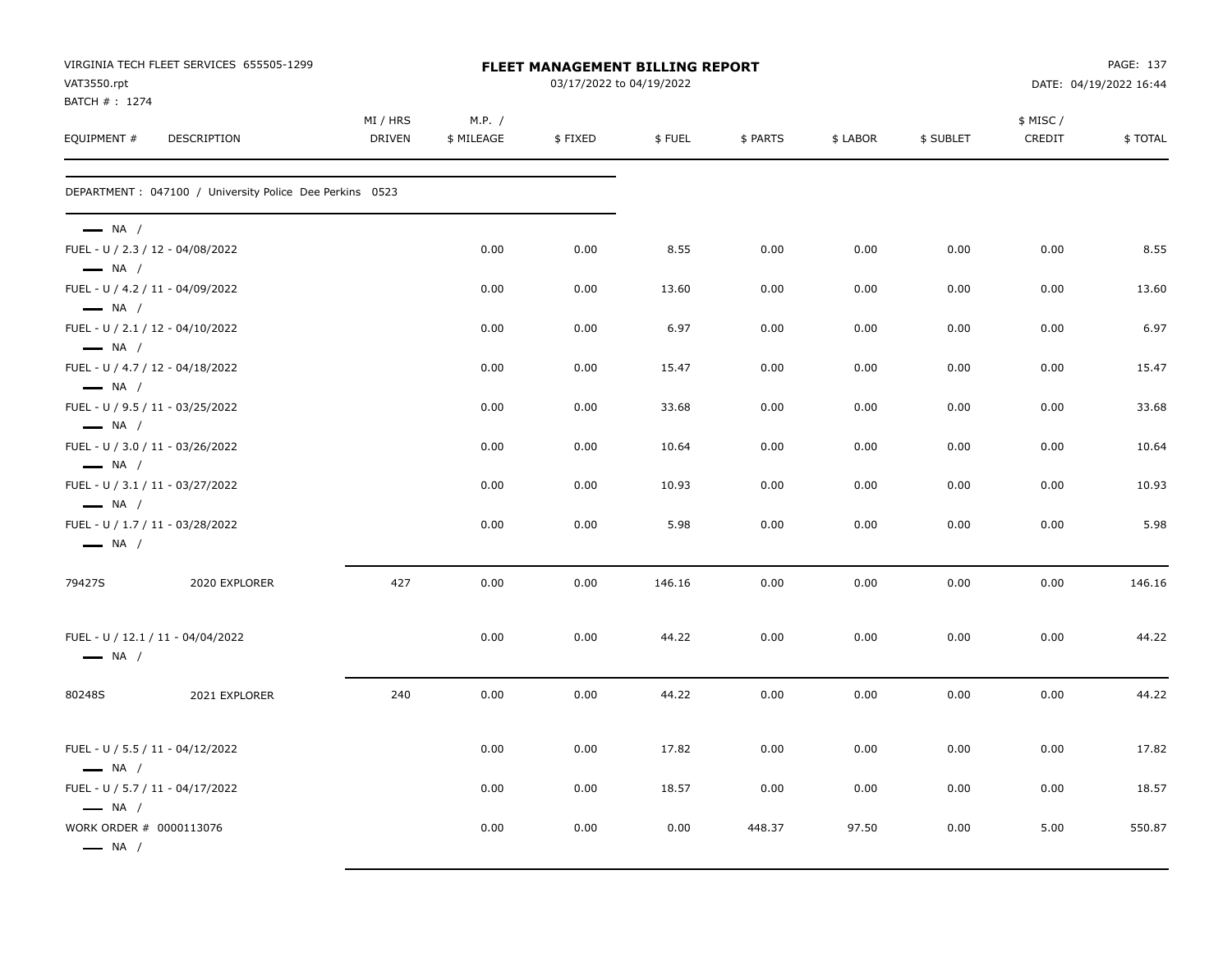| VAT3550.rpt                   | VIRGINIA TECH FLEET SERVICES 655505-1299                 | FLEET MANAGEMENT BILLING REPORT<br>03/17/2022 to 04/19/2022 |                      |         |        |          |          |           | PAGE: 138<br>DATE: 04/19/2022 16:44 |         |  |  |
|-------------------------------|----------------------------------------------------------|-------------------------------------------------------------|----------------------|---------|--------|----------|----------|-----------|-------------------------------------|---------|--|--|
| BATCH # : 1274<br>EQUIPMENT # | DESCRIPTION                                              | MI / HRS<br><b>DRIVEN</b>                                   | M.P. /<br>\$ MILEAGE | \$FIXED | \$FUEL | \$ PARTS | \$ LABOR | \$ SUBLET | \$ MISC /<br>CREDIT                 | \$TOTAL |  |  |
|                               | DEPARTMENT : 047100 / University Police Dee Perkins 0523 |                                                             |                      |         |        |          |          |           |                                     |         |  |  |
| EGUV078                       | 2017 RANGER                                              | 215                                                         | 0.00                 | 0.00    | 36.39  | 448.37   | 97.50    | 0.00      | 5.00                                | 587.26  |  |  |
| $\longrightarrow$ NA /        | FUEL - U / 8.2 / 11 - 04/04/2022                         |                                                             | 0.00                 | 0.00    | 29.98  | 0.00     | 0.00     | 0.00      | 0.00                                | 29.98   |  |  |
| $\longrightarrow$ NA /        | FUEL - U / 7.7 / 11 - 04/12/2022                         |                                                             | 0.00                 | 0.00    | 25.24  | 0.00     | 0.00     | 0.00      | 0.00                                | 25.24   |  |  |
| $\longrightarrow$ NA /        | FUEL - U / 10.0 / 12 - 03/18/2022                        |                                                             | 0.00                 | 0.00    | 35.71  | 0.00     | 0.00     | 0.00      | 0.00                                | 35.71   |  |  |
| $\longrightarrow$ NA /        | FUEL - U / 9.5 / 11 - 04/18/2022                         |                                                             | 0.00                 | 0.00    | 31.20  | 0.00     | 0.00     | 0.00      | 0.00                                | 31.20   |  |  |
| $\equiv$ NA /                 | FUEL - U / 9.6 / 11 - 03/21/2022                         |                                                             | 0.00                 | 0.00    | 34.28  | 0.00     | 0.00     | 0.00      | 0.00                                | 34.28   |  |  |
| $\longrightarrow$ NA /        | FUEL - U / 7.0 / 11 - 03/25/2022                         |                                                             | 0.00                 | 0.00    | 24.88  | 0.00     | 0.00     | 0.00      | 0.00                                | 24.88   |  |  |
| <b>URS4365</b>                | 2019 TAURUS                                              | 816                                                         | 0.00                 | 0.00    | 181.29 | 0.00     | 0.00     | 0.00      | 0.00                                | 181.29  |  |  |
| $\longrightarrow$ NA /        | FUEL - U / 11.1 / 11 - 04/11/2022                        |                                                             | 0.00                 | 0.00    | 36.23  | 0.00     | 0.00     | 0.00      | 0.00                                | 36.23   |  |  |
| $\longrightarrow$ NA /        | FUEL - U / 10.9 / 11 - 04/15/2022                        |                                                             | 0.00                 | 0.00    | 35.51  | 0.00     | 0.00     | 0.00      | 0.00                                | 35.51   |  |  |
| $\longrightarrow$ NA /        | FUEL - U / 7.5 / 11 - 03/25/2022                         |                                                             | 0.00                 | 0.00    | 26.66  | 0.00     | 0.00     | 0.00      | 0.00                                | 26.66   |  |  |
| $\longrightarrow$ NA /        | FUEL - U / 10.3 / 11 - 03/31/2022                        |                                                             | 0.00                 | 0.00    | 37.84  | 0.00     | 0.00     | 0.00      | 0.00                                | 37.84   |  |  |
| <b>URT3602</b>                | 2019 IMPALA                                              | 1,164                                                       | 0.00                 | 0.00    | 136.24 | 0.00     | 0.00     | 0.00      | 0.00                                | 136.24  |  |  |
| $\longrightarrow$ NA /        | FUEL - U / 14.0 / 11 - 04/06/2022                        |                                                             | 0.00                 | 0.00    | 51.38  | 0.00     | 0.00     | 0.00      | 0.00                                | 51.38   |  |  |
|                               | FUEL - U / 5.9 / 11 - 04/14/2022                         |                                                             | 0.00                 | 0.00    | 19.26  | 0.00     | 0.00     | 0.00      | 0.00                                | 19.26   |  |  |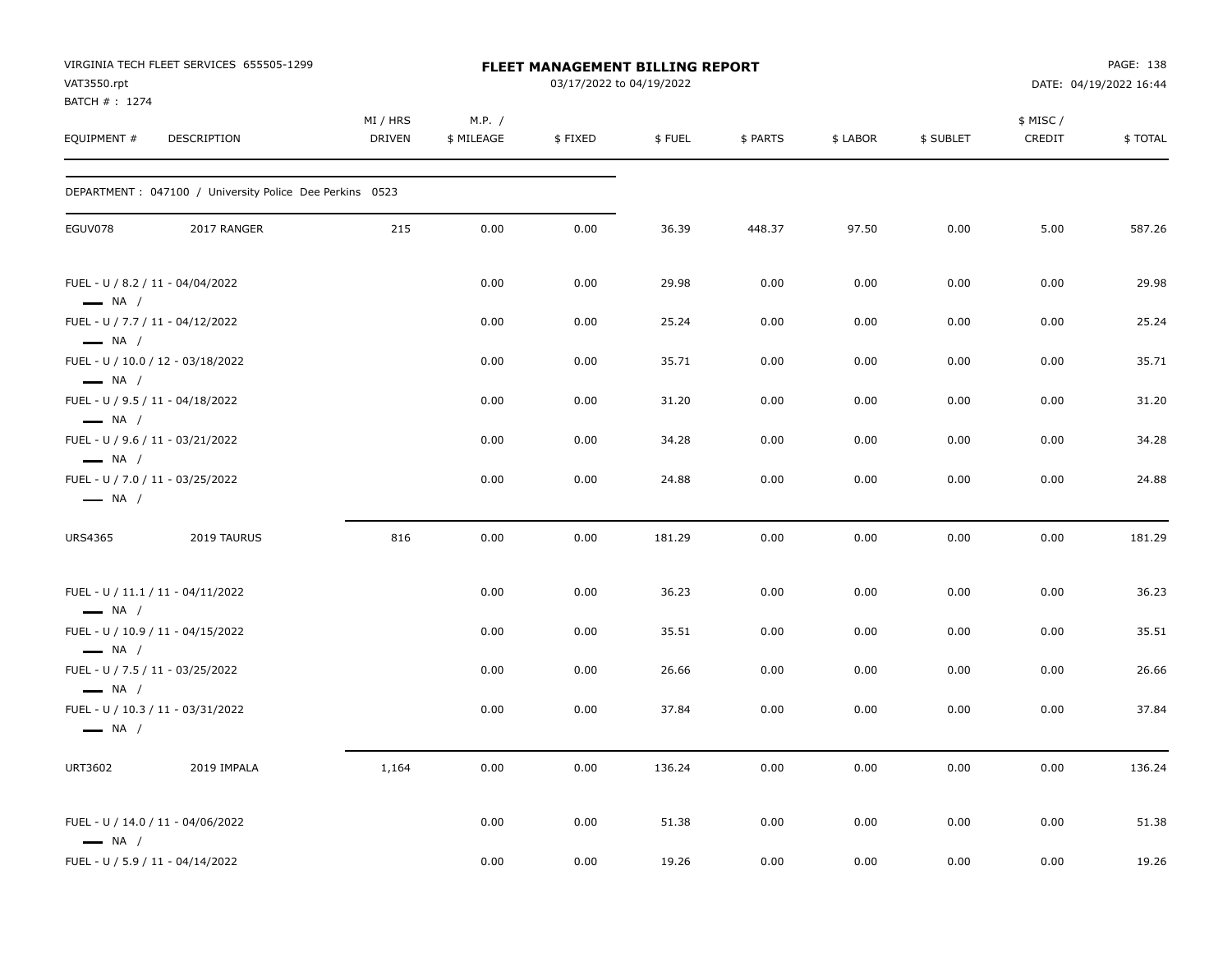| VAT3550.rpt                                       | VIRGINIA TECH FLEET SERVICES 655505-1299                 |                    |                      | FLEET MANAGEMENT BILLING REPORT<br>03/17/2022 to 04/19/2022 |        |          |          |           |                    | PAGE: 139<br>DATE: 04/19/2022 16:44 |
|---------------------------------------------------|----------------------------------------------------------|--------------------|----------------------|-------------------------------------------------------------|--------|----------|----------|-----------|--------------------|-------------------------------------|
| BATCH # : 1274                                    |                                                          |                    |                      |                                                             |        |          |          |           |                    |                                     |
| EQUIPMENT #                                       | DESCRIPTION                                              | MI / HRS<br>DRIVEN | M.P. /<br>\$ MILEAGE | \$FIXED                                                     | \$FUEL | \$ PARTS | \$ LABOR | \$ SUBLET | \$ MISC/<br>CREDIT | \$TOTAL                             |
|                                                   | DEPARTMENT : 047100 / University Police Dee Perkins 0523 |                    |                      |                                                             |        |          |          |           |                    |                                     |
| $-$ NA /                                          |                                                          |                    |                      |                                                             |        |          |          |           |                    |                                     |
| $\longrightarrow$ NA /                            | FUEL - U / 7.5 / 12 - 03/18/2022                         |                    | 0.00                 | 0.00                                                        | 26.63  | 0.00     | 0.00     | 0.00      | 0.00               | 26.63                               |
| $\longrightarrow$ NA /                            | FUEL - U / 5.1 / 12 - 03/22/2022                         |                    | 0.00                 | 0.00                                                        | 18.30  | 0.00     | 0.00     | 0.00      | 0.00               | 18.30                               |
| $\longrightarrow$ NA /                            | FUEL - U / 25.0 / CC - 03/24/2022                        |                    | 0.00                 | 0.00                                                        | 99.37  | 0.00     | 0.00     | 0.00      | 0.00               | 99.37                               |
| WORK ORDER # 0000113089<br>$\longrightarrow$ NA / |                                                          |                    | 0.00                 | 0.00                                                        | 0.00   | 0.00     | 32.50    | 0.00      | 0.00               | 32.50                               |
| <b>VDM9678</b>                                    | 2015 IMPALA                                              | 1,628              | 0.00                 | 0.00                                                        | 214.94 | 0.00     | 32.50    | 0.00      | 0.00               | 247.44                              |
| $\longrightarrow$ NA /                            | FUEL - U / 9.6 / 11 - 04/01/2022                         |                    | 0.00                 | 0.00                                                        | 35.34  | 0.00     | 0.00     | 0.00      | 0.00               | 35.34                               |
| $\longrightarrow$ NA /                            | FUEL - U / 13.1 / 12 - 04/14/2022                        |                    | 0.00                 | 0.00                                                        | 42.71  | 0.00     | 0.00     | 0.00      | 0.00               | 42.71                               |
| $\longrightarrow$ NA /                            | FUEL - U / 8.9 / 11 - 03/24/2022                         |                    | 0.00                 | 0.00                                                        | 31.72  | 0.00     | 0.00     | 0.00      | 0.00               | 31.72                               |
| <b>VDW1828</b>                                    | 2015 IMPALA                                              | 776                | 0.00                 | 0.00                                                        | 109.77 | 0.00     | 0.00     | 0.00      | 0.00               | 109.77                              |
| $\longrightarrow$ NA /                            | FUEL - U / 13.7 / 12 - 04/06/2022                        |                    | 0.00                 | 0.00                                                        | 50.43  | 0.00     | 0.00     | 0.00      | 0.00               | 50.43                               |
| $\longrightarrow$ NA /                            | FUEL - U / 14.4 / 11 - 04/14/2022                        |                    | 0.00                 | 0.00                                                        | 47.09  | 0.00     | 0.00     | 0.00      | 0.00               | 47.09                               |
| $\longrightarrow$ NA /                            | FUEL - U / 13.4 / 12 - 03/17/2022                        |                    | 0.00                 | 0.00                                                        | 47.85  | 0.00     | 0.00     | 0.00      | 0.00               | 47.85                               |
| $\longrightarrow$ NA /                            | FUEL - U / 13.9 / 11 - 03/23/2022                        |                    | 0.00                 | 0.00                                                        | 49.38  | 0.00     | 0.00     | 0.00      | 0.00               | 49.38                               |
| $\longrightarrow$ NA /                            | FUEL - U / 15.7 / 11 - 03/31/2022                        |                    | 0.00                 | 0.00                                                        | 57.58  | 0.00     | 0.00     | 0.00      | 0.00               | 57.58                               |
| WORK ORDER # 0000113055                           |                                                          |                    | 0.00                 | 0.00                                                        | 0.00   | 174.47   | 16.25    | 0.00      | 0.00               | 190.72                              |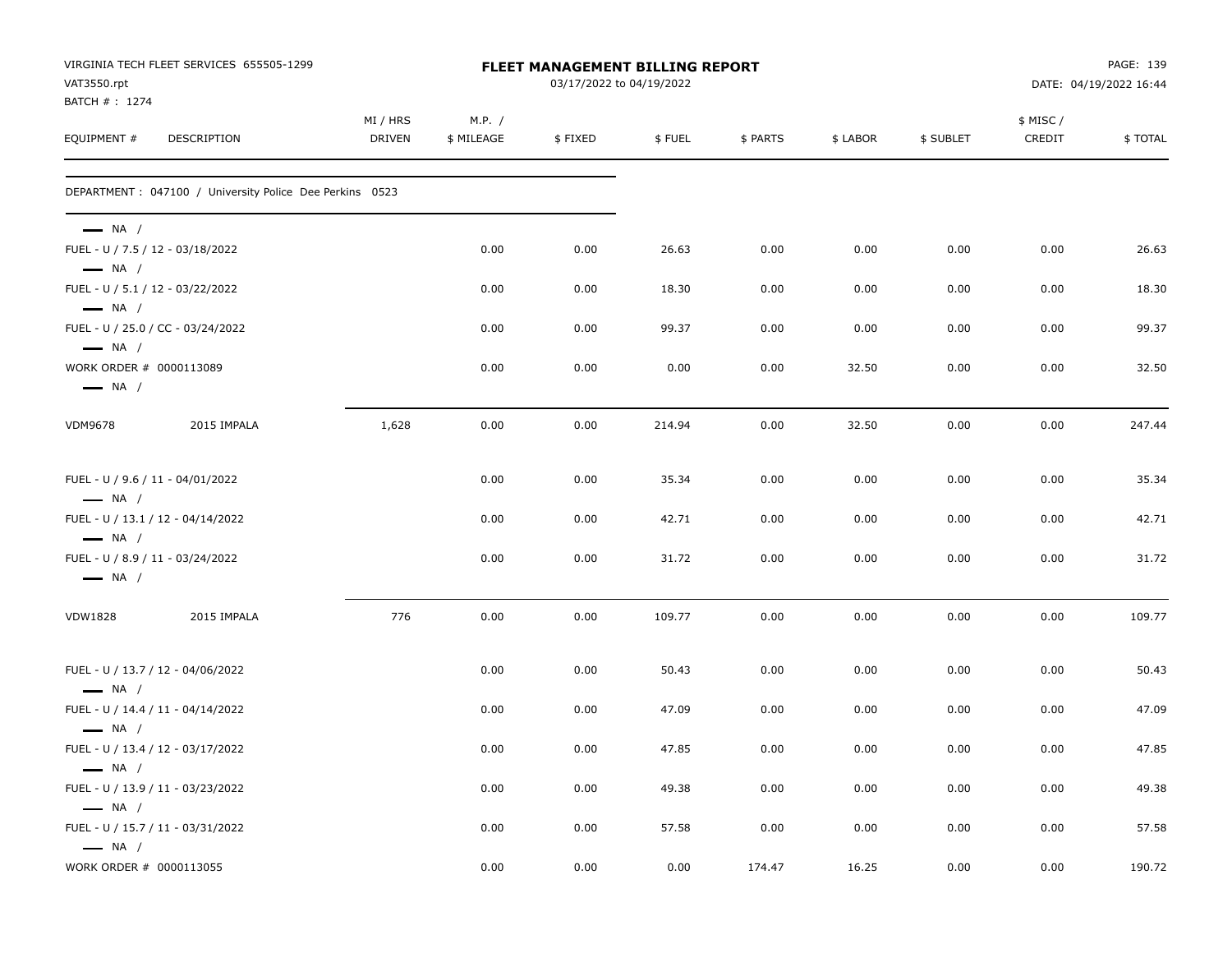| VAT3550.rpt<br>BATCH #: 1274                      | VIRGINIA TECH FLEET SERVICES 655505-1299                 | <b>FLEET MANAGEMENT BILLING REPORT</b><br>03/17/2022 to 04/19/2022 |                      |         |          |          |          |           | PAGE: 140<br>DATE: 04/19/2022 16:44 |          |  |
|---------------------------------------------------|----------------------------------------------------------|--------------------------------------------------------------------|----------------------|---------|----------|----------|----------|-----------|-------------------------------------|----------|--|
| EQUIPMENT #                                       | DESCRIPTION                                              | MI / HRS<br><b>DRIVEN</b>                                          | M.P. /<br>\$ MILEAGE | \$FIXED | \$FUEL   | \$ PARTS | \$ LABOR | \$ SUBLET | \$ MISC/<br>CREDIT                  | \$TOTAL  |  |
|                                                   | DEPARTMENT : 047100 / University Police Dee Perkins 0523 |                                                                    |                      |         |          |          |          |           |                                     |          |  |
| $\longrightarrow$ NA /                            |                                                          |                                                                    |                      |         |          |          |          |           |                                     |          |  |
| VXJ3047                                           | 2017 TAURUS                                              | 1,468                                                              | 0.00                 | 0.00    | 252.33   | 174.47   | 16.25    | 0.00      | 0.00                                | 443.05   |  |
| $\longrightarrow$ NA /                            | FUEL - U / 15.6 / 11 - 04/05/2022                        |                                                                    | 0.00                 | 0.00    | 57.22    | 0.00     | 0.00     | 0.00      | 0.00                                | 57.22    |  |
| $\longrightarrow$ NA /                            | FUEL - U / 11.2 / 11 - 04/15/2022                        |                                                                    | 0.00                 | 0.00    | 36.46    | 0.00     | 0.00     | 0.00      | 0.00                                | 36.46    |  |
| $\longrightarrow$ NA /                            | FUEL - U / 15.3 / 11 - 03/21/2022                        |                                                                    | 0.00                 | 0.00    | 54.57    | 0.00     | 0.00     | 0.00      | 0.00                                | 54.57    |  |
| WORK ORDER # 0000113004<br>$\longrightarrow$ NA / |                                                          |                                                                    | 0.00                 | 0.00    | 0.00     | 188.50   | 122.75   | 0.00      | 5.00                                | 316.25   |  |
| WNV9176                                           | 2014 CHARGER                                             | 791                                                                | 0.00                 | 0.00    | 148.25   | 188.50   | 122.75   | 0.00      | 5.00                                | 464.50   |  |
| ACCT: 121720                                      |                                                          | 22,929                                                             | 0.00                 | 0.00    | 6,041.75 | 1,682.20 | 541.25   | 0.00      | 25.00                               | 8,290.20 |  |
| ACCOUNT CODE: 122016                              |                                                          |                                                                    |                      |         |          |          |          |           |                                     |          |  |
| $\longrightarrow$ NA /                            | FUEL - U / 10.0 / 12 - 04/02/2022                        |                                                                    | 0.00                 | 0.00    | 36.63    | 0.00     | 0.00     | 0.00      | 0.00                                | 36.63    |  |
|                                                   | FUEL - U / 14.2 / 11 - 04/08/2022                        |                                                                    | 0.00                 | 0.00    | 52.04    | 0.00     | 0.00     | 0.00      | 0.00                                | 52.04    |  |
| $\longrightarrow$ NA /                            | FUEL - U / 13.5 / 12 - 04/11/2022                        |                                                                    | 0.00                 | 0.00    | 44.01    | 0.00     | 0.00     | 0.00      | 0.00                                | 44.01    |  |
| $\longrightarrow$ NA /                            | FUEL - U / 8.0 / 12 - 04/14/2022                         |                                                                    | 0.00                 | 0.00    | 26.26    | 0.00     | 0.00     | 0.00      | 0.00                                | 26.26    |  |
| $\longrightarrow$ NA /<br>$\longrightarrow$ NA /  | FUEL - U / 11.6 / 12 - 04/16/2022                        |                                                                    | 0.00                 | 0.00    | 38.00    | 0.00     | 0.00     | 0.00      | 0.00                                | 38.00    |  |
|                                                   | FUEL - U / 15.7 / 12 - 03/20/2022                        |                                                                    | 0.00                 | 0.00    | 55.93    | 0.00     | 0.00     | 0.00      | 0.00                                | 55.93    |  |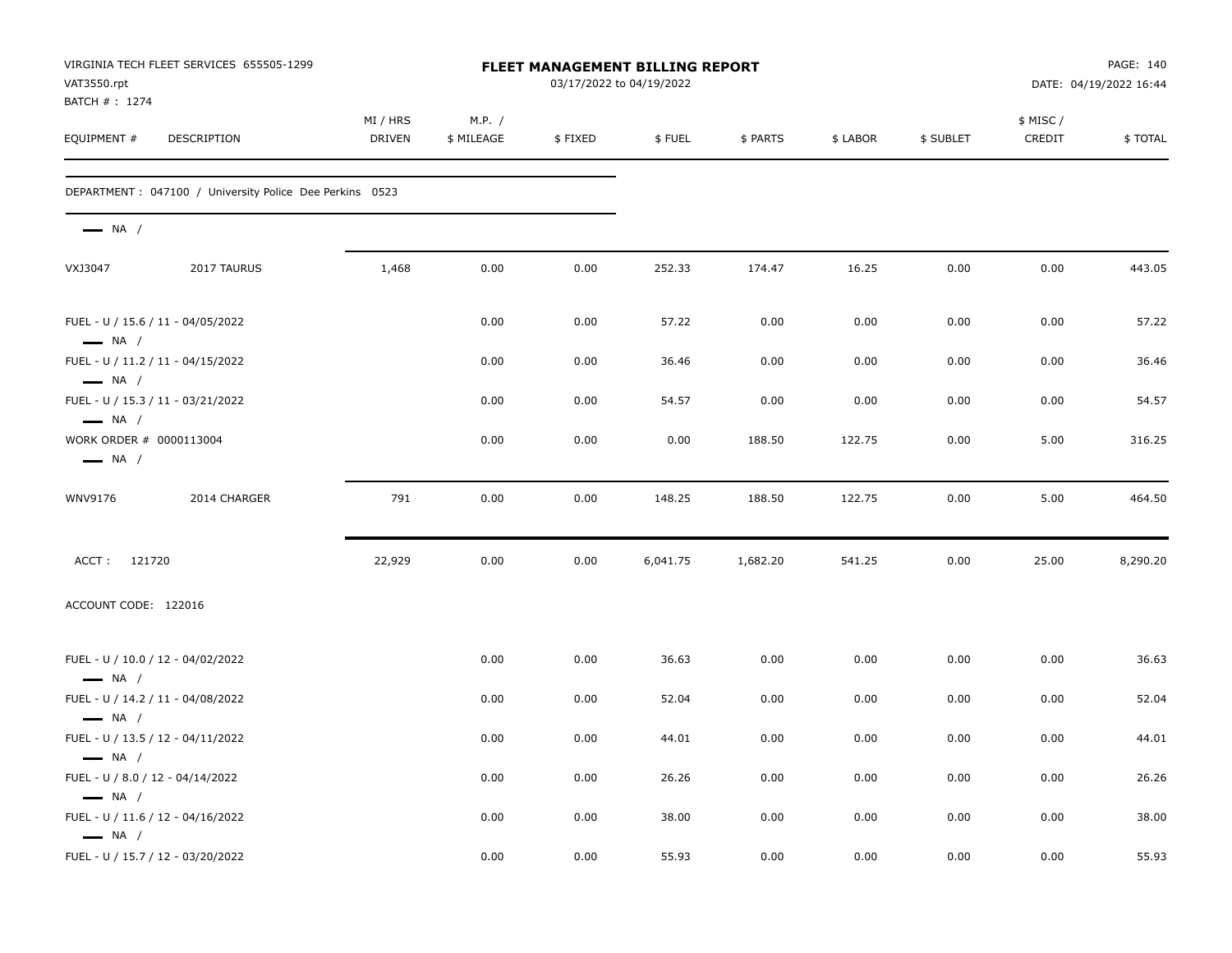| VAT3550.rpt                                      | VIRGINIA TECH FLEET SERVICES 655505-1299                 |        |                           |                      |         | <b>FLEET MANAGEMENT BILLING REPORT</b><br>03/17/2022 to 04/19/2022 |          | PAGE: 141<br>DATE: 04/19/2022 16:44 |                  |                    |          |  |
|--------------------------------------------------|----------------------------------------------------------|--------|---------------------------|----------------------|---------|--------------------------------------------------------------------|----------|-------------------------------------|------------------|--------------------|----------|--|
| BATCH #: 1274<br>EQUIPMENT #                     | DESCRIPTION                                              |        | MI / HRS<br><b>DRIVEN</b> | M.P. /<br>\$ MILEAGE | \$FIXED | \$FUEL                                                             | \$ PARTS | \$ LABOR                            | \$ SUBLET        | \$ MISC/<br>CREDIT | \$TOTAL  |  |
|                                                  | DEPARTMENT : 047100 / University Police Dee Perkins 0523 |        |                           |                      |         |                                                                    |          |                                     |                  |                    |          |  |
| $\longrightarrow$ NA /<br>$\longrightarrow$ NA / | FUEL - U / 14.6 / 12 - 03/26/2022                        |        |                           | 0.00                 | 0.00    | 52.05                                                              | 0.00     | 0.00                                | 0.00             | 0.00               | 52.05    |  |
| $\longrightarrow$ NA /                           | FUEL - U / 11.7 / 12 - 03/30/2022                        |        |                           | 0.00                 | 0.00    | 42.87                                                              | 0.00     | 0.00                                | 0.00             | 0.00               | 42.87    |  |
| 71555s                                           | 2017 Caravan                                             |        | 1,430                     | 0.00                 | 0.00    | 347.79                                                             | 0.00     | 0.00                                | 0.00             | 0.00               | 347.79   |  |
| ACCT:                                            | 122016                                                   |        | 1,430                     | 0.00                 | 0.00    | 347.79                                                             | 0.00     | 0.00                                | 0.00             | 0.00               | 347.79   |  |
|                                                  | DEPARTMENT SUBTOTALS :                                   |        | 24,359                    | 0.00                 | 0.00    | 6,389.54                                                           | 1,682.20 | 541.25                              | 0.00             | 25.00              | 8,637.99 |  |
|                                                  | <b>BREAKDOWN OF CHARGES:</b>                             |        |                           | MILEAGE              |         |                                                                    | 0.00     |                                     | PARTS (WO'S)     |                    | 1,682.20 |  |
|                                                  | EQUIPMENT COUNT :                                        | 31     |                           | MOTOR POOL           |         |                                                                    | 0.00     |                                     | PARTS (IND.ISS.) |                    | 0.00     |  |
|                                                  | DEPARTMENT:                                              | 047100 |                           | <b>BASE</b>          |         |                                                                    | 0.00     |                                     | <b>CREDITS</b>   |                    | 0.00     |  |
|                                                  |                                                          |        |                           | <b>INSURANCE</b>     |         |                                                                    | 0.00     |                                     | MISCELLANEOUS    |                    | 25.00    |  |
|                                                  |                                                          |        |                           | <b>OTHER</b>         |         |                                                                    | 0.00     | LABOR                               |                  |                    | 541.25   |  |
|                                                  |                                                          |        |                           | REPLACEMENT          |         |                                                                    | 0.00     |                                     | <b>SUBLETS</b>   |                    | 0.00     |  |
|                                                  |                                                          |        |                           | <b>FUEL</b>          |         | 6,389.54                                                           |          |                                     |                  |                    |          |  |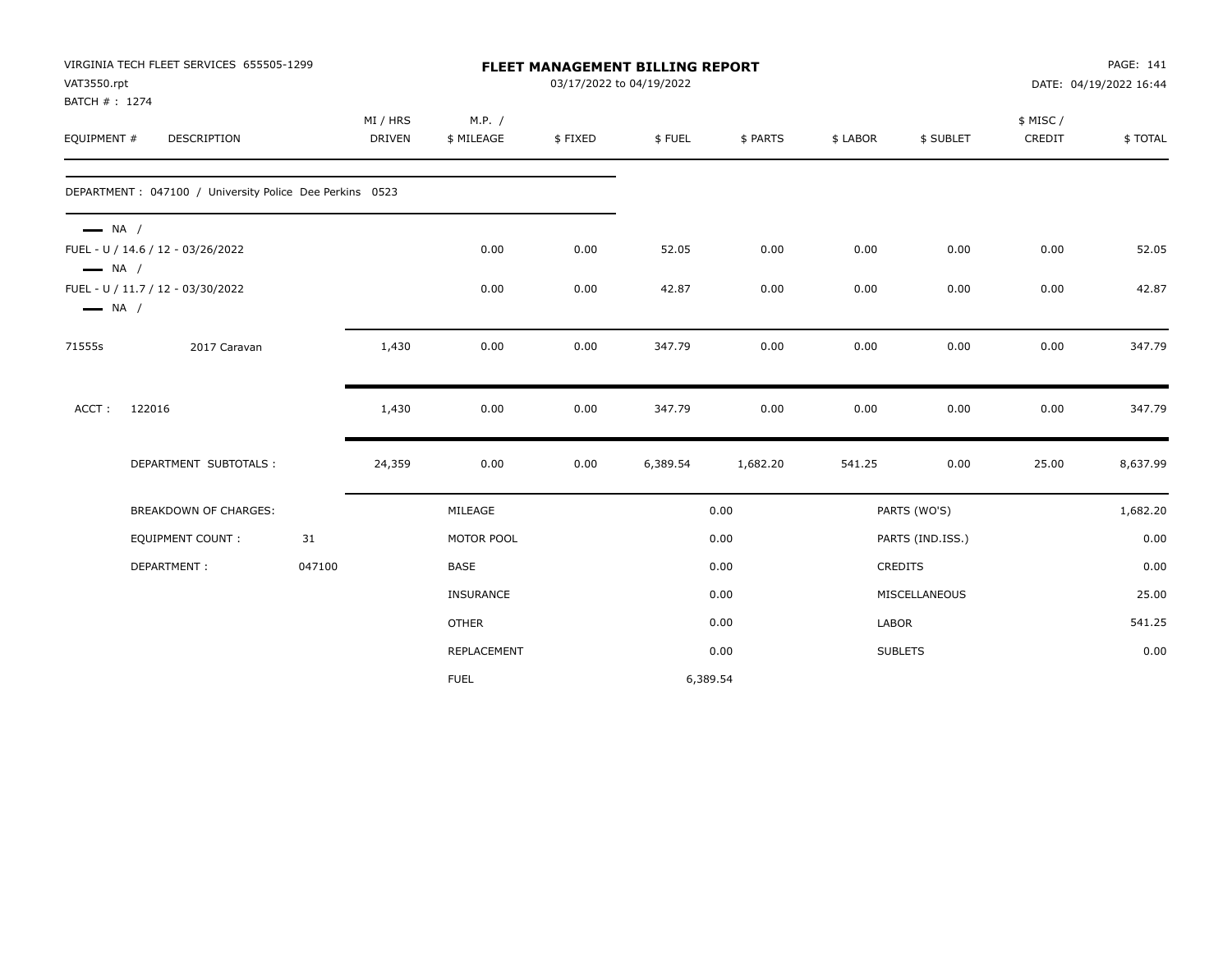| VAT3550.rpt<br>BATCH # : 1274                                                        | VIRGINIA TECH FLEET SERVICES 655505-1299                    |                           | FLEET MANAGEMENT BILLING REPORT<br>03/17/2022 to 04/19/2022 |         |        |          |          |           | PAGE: 142<br>DATE: 04/19/2022 16:44 |         |  |  |  |
|--------------------------------------------------------------------------------------|-------------------------------------------------------------|---------------------------|-------------------------------------------------------------|---------|--------|----------|----------|-----------|-------------------------------------|---------|--|--|--|
| EQUIPMENT #                                                                          | DESCRIPTION                                                 | MI / HRS<br><b>DRIVEN</b> | M.P. /<br>\$ MILEAGE                                        | \$FIXED | \$FUEL | \$ PARTS | \$ LABOR | \$ SUBLET | \$ MISC/<br>CREDIT                  | \$TOTAL |  |  |  |
|                                                                                      | DEPARTMENT : 047101 / Virginia Tech Rescue Dee Perkins 0523 |                           |                                                             |         |        |          |          |           |                                     |         |  |  |  |
| ACCOUNT CODE: 155103                                                                 |                                                             |                           |                                                             |         |        |          |          |           |                                     |         |  |  |  |
| $\longrightarrow$ NA /                                                               | FUEL - D / 16.8 / 13 - 04/04/2022                           |                           | 0.00                                                        | 0.00    | 69.68  | 0.00     | 0.00     | 0.00      | 0.00                                | 69.68   |  |  |  |
|                                                                                      | FUEL - D / 24.8 / 13 - 04/08/2022                           |                           | 0.00                                                        | 0.00    | 102.71 | 0.00     | 0.00     | 0.00      | 0.00                                | 102.71  |  |  |  |
| $\longrightarrow$ NA /<br>FUEL - D / 8.5 / 14 - 04/15/2022                           |                                                             |                           | 0.00                                                        | 0.00    | 35.19  | 0.00     | 0.00     | 0.00      | 0.00                                | 35.19   |  |  |  |
| $\longrightarrow$ NA /<br>$\longrightarrow$ NA /                                     | FUEL - D / 16.0 / 13 - 03/19/2022                           |                           | 0.00                                                        | 0.00    | 66.48  | 0.00     | 0.00     | 0.00      | 0.00                                | 66.48   |  |  |  |
|                                                                                      | FUEL - D / 10.6 / 13 - 03/26/2022                           |                           | 0.00                                                        | 0.00    | 43.87  | 0.00     | 0.00     | 0.00      | 0.00                                | 43.87   |  |  |  |
| $\longrightarrow$ NA /<br>FUEL - D / 0.2 / 14 - 03/27/2022<br>$\longrightarrow$ NA / |                                                             |                           | 0.00                                                        | 0.00    | 0.75   | 0.00     | 0.00     | 0.00      | 0.00                                | 0.75    |  |  |  |
| FUEL - D / 9.5 / 14 - 03/27/2022<br>$\longrightarrow$ NA /                           |                                                             |                           | 0.00                                                        | 0.00    | 39.51  | 0.00     | 0.00     | 0.00      | 0.00                                | 39.51   |  |  |  |
| 58864S                                                                               | 2009 AMBULANCE                                              | 397                       | 0.00                                                        | 0.00    | 358.19 | 0.00     | 0.00     | 0.00      | 0.00                                | 358.19  |  |  |  |
|                                                                                      | FUEL - U / 10.8 / 11 - 04/01/2022                           |                           | 0.00                                                        | 0.00    | 39.64  | 0.00     | 0.00     | 0.00      | 0.00                                | 39.64   |  |  |  |
| $\longrightarrow$ NA /                                                               | FUEL - U / 11.4 / 12 - 04/03/2022                           |                           | 0.00                                                        | 0.00    | 41.69  | 0.00     | 0.00     | 0.00      | 0.00                                | 41.69   |  |  |  |
| $\longrightarrow$ NA /<br>FUEL - U / 8.6 / 12 - 04/04/2022                           |                                                             |                           | 0.00                                                        | 0.00    | 31.60  | 0.00     | 0.00     | 0.00      | 0.00                                | 31.60   |  |  |  |
| — NA /<br>FUEL - U / 9.8 / 12 - 04/06/2022                                           |                                                             |                           | 0.00                                                        | 0.00    | 35.78  | 0.00     | 0.00     | 0.00      | 0.00                                | 35.78   |  |  |  |
| $\longrightarrow$ NA /<br>FUEL - U / 9.3 / 12 - 04/06/2022                           |                                                             |                           | 0.00                                                        | 0.00    | 34.06  | 0.00     | 0.00     | 0.00      | 0.00                                | 34.06   |  |  |  |
| $\longrightarrow$ NA /<br>$\longrightarrow$ NA /                                     | FUEL - U / 12.0 / 12 - 04/08/2022                           |                           | 0.00                                                        | 0.00    | 39.11  | 0.00     | 0.00     | 0.00      | 0.00                                | 39.11   |  |  |  |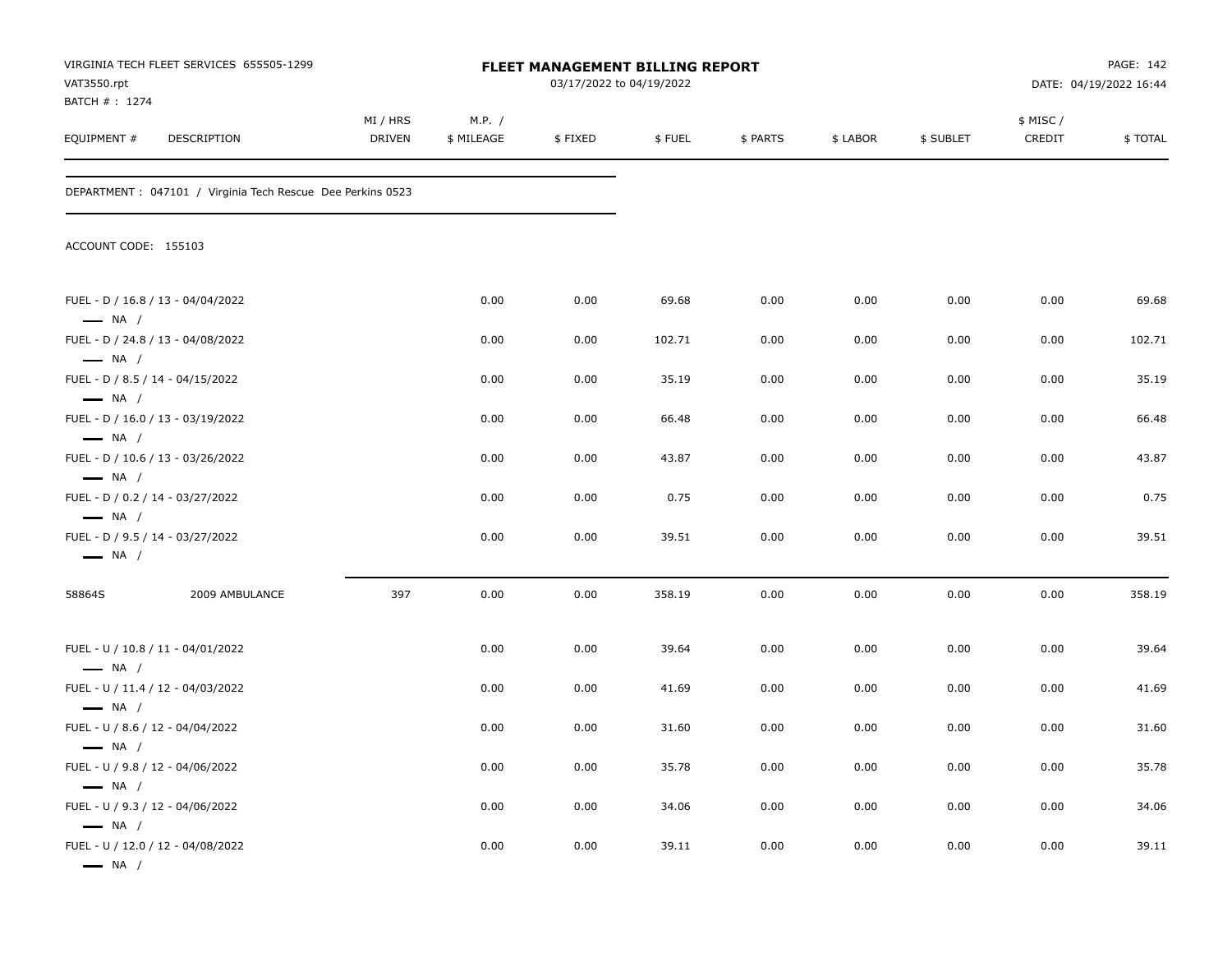| VIRGINIA TECH FLEET SERVICES 655505-1299<br>VAT3550.rpt<br>BATCH #: 1274 |                           |                      | <b>FLEET MANAGEMENT BILLING REPORT</b><br>03/17/2022 to 04/19/2022 |        |          |          |           |                    | PAGE: 143<br>DATE: 04/19/2022 16:44 |
|--------------------------------------------------------------------------|---------------------------|----------------------|--------------------------------------------------------------------|--------|----------|----------|-----------|--------------------|-------------------------------------|
| EQUIPMENT #<br>DESCRIPTION                                               | MI / HRS<br><b>DRIVEN</b> | M.P. /<br>\$ MILEAGE | \$FIXED                                                            | \$FUEL | \$ PARTS | \$ LABOR | \$ SUBLET | \$ MISC/<br>CREDIT | \$TOTAL                             |
| DEPARTMENT : 047101 / Virginia Tech Rescue Dee Perkins 0523              |                           |                      |                                                                    |        |          |          |           |                    |                                     |
| FUEL - U / 9.7 / 11 - 04/09/2022<br>$\longrightarrow$ NA /               |                           | 0.00                 | 0.00                                                               | 31.82  | 0.00     | 0.00     | 0.00      | 0.00               | 31.82                               |
| FUEL - U / 12.3 / 11 - 04/10/2022<br>$\longrightarrow$ NA /              |                           | 0.00                 | 0.00                                                               | 40.16  | 0.00     | 0.00     | 0.00      | 0.00               | 40.16                               |
| FUEL - U / 11.4 / 12 - 04/11/2022<br>$\longrightarrow$ NA /              |                           | 0.00                 | 0.00                                                               | 37.18  | 0.00     | 0.00     | 0.00      | 0.00               | 37.18                               |
| FUEL - U / 10.3 / 12 - 04/12/2022<br>$\longrightarrow$ NA /              |                           | 0.00                 | 0.00                                                               | 33.71  | 0.00     | 0.00     | 0.00      | 0.00               | 33.71                               |
| FUEL - U / 7.0 / 12 - 04/12/2022<br>$\longrightarrow$ NA /               |                           | 0.00                 | 0.00                                                               | 22.82  | 0.00     | 0.00     | 0.00      | 0.00               | 22.82                               |
| FUEL - U / 12.5 / 12 - 04/14/2022<br>$\longrightarrow$ NA /              |                           | 0.00                 | 0.00                                                               | 40.91  | 0.00     | 0.00     | 0.00      | 0.00               | 40.91                               |
| FUEL - U / 10.7 / 12 - 04/15/2022<br>$\longrightarrow$ NA /              |                           | 0.00                 | 0.00                                                               | 34.99  | 0.00     | 0.00     | 0.00      | 0.00               | 34.99                               |
| FUEL - U / 9.4 / 12 - 04/16/2022<br>$\longrightarrow$ NA /               |                           | 0.00                 | 0.00                                                               | 30.61  | 0.00     | 0.00     | 0.00      | 0.00               | 30.61                               |
| FUEL - U / 13.0 / 12 - 03/17/2022<br>$\longrightarrow$ NA /              |                           | 0.00                 | 0.00                                                               | 46.42  | 0.00     | 0.00     | 0.00      | 0.00               | 46.42                               |
| FUEL - U / 10.3 / 12 - 03/18/2022<br>$\longrightarrow$ NA /              |                           | 0.00                 | 0.00                                                               | 36.81  | 0.00     | 0.00     | 0.00      | 0.00               | 36.81                               |
| FUEL - U / 10.3 / 12 - 03/19/2022<br>$\longrightarrow$ NA /              |                           | 0.00                 | 0.00                                                               | 36.56  | 0.00     | 0.00     | 0.00      | 0.00               | 36.56                               |
| FUEL - U / 14.0 / 11 - 03/20/2022<br>$\longrightarrow$ NA /              |                           | 0.00                 | 0.00                                                               | 49.84  | 0.00     | 0.00     | 0.00      | 0.00               | 49.84                               |
| FUEL - U / 10.2 / 11 - 03/22/2022<br>$\longrightarrow$ NA /              |                           | 0.00                 | 0.00                                                               | 36.13  | 0.00     | 0.00     | 0.00      | 0.00               | 36.13                               |
| FUEL - U / 10.8 / 12 - 03/23/2022<br>$\longrightarrow$ NA /              |                           | 0.00                 | 0.00                                                               | 38.55  | 0.00     | 0.00     | 0.00      | 0.00               | 38.55                               |
| FUEL - U / 1.3 / 12 - 03/24/2022<br>$\equiv$ NA /                        |                           | 0.00                 | 0.00                                                               | 4.52   | 0.00     | 0.00     | 0.00      | 0.00               | 4.52                                |
| FUEL - U / 7.3 / 12 - 03/24/2022<br>$\longrightarrow$ NA /               |                           | 0.00                 | 0.00                                                               | 25.85  | 0.00     | 0.00     | 0.00      | 0.00               | 25.85                               |
| FUEL - U / 13.2 / 11 - 03/28/2022                                        |                           | 0.00                 | 0.00                                                               | 46.96  | 0.00     | 0.00     | 0.00      | 0.00               | 46.96                               |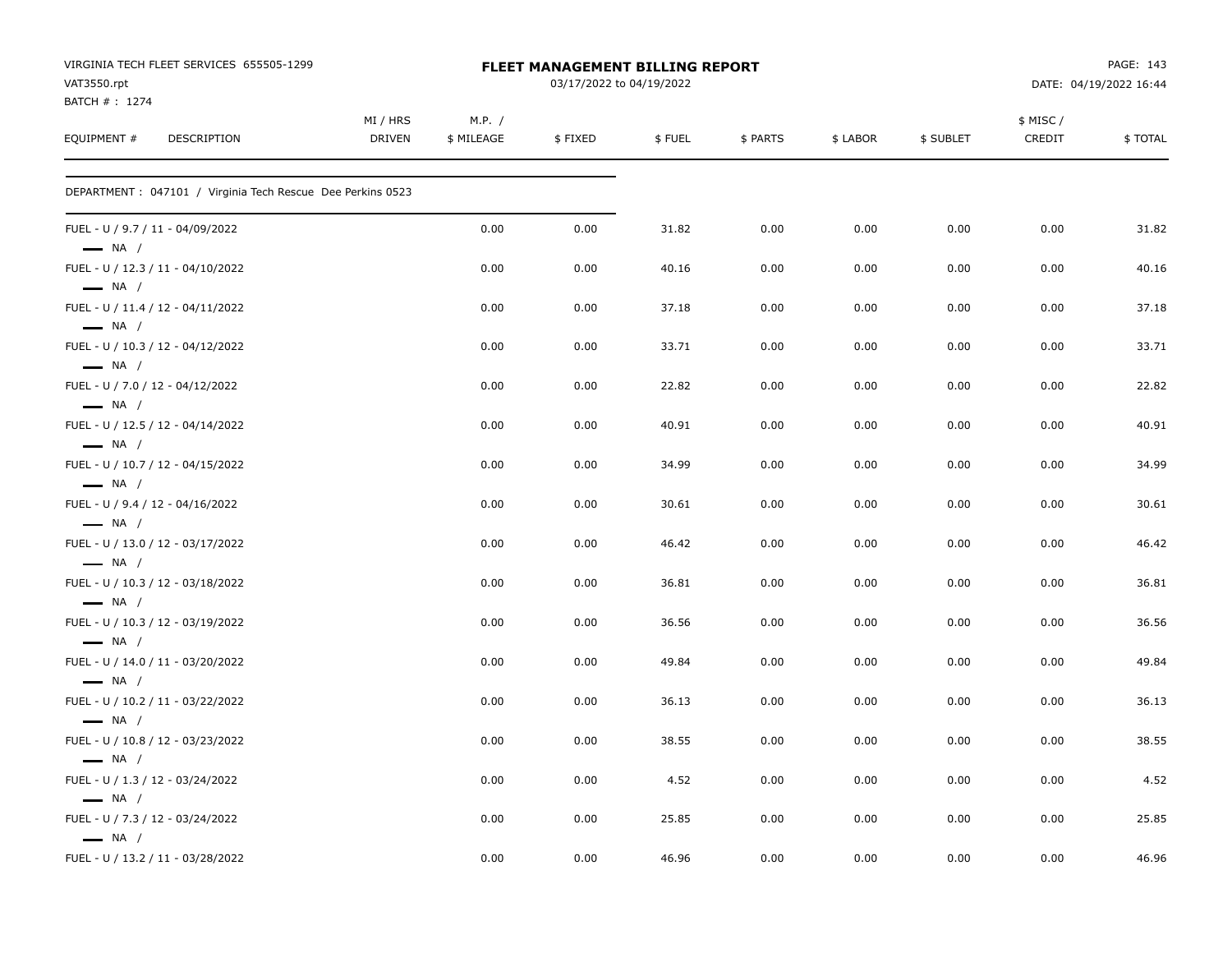|                                                                             | VIRGINIA TECH FLEET SERVICES 655505-1299                    |                           |                      | <b>FLEET MANAGEMENT BILLING REPORT</b> |        |          |          |           |                     | PAGE: 144              |
|-----------------------------------------------------------------------------|-------------------------------------------------------------|---------------------------|----------------------|----------------------------------------|--------|----------|----------|-----------|---------------------|------------------------|
| VAT3550.rpt                                                                 |                                                             |                           |                      | 03/17/2022 to 04/19/2022               |        |          |          |           |                     | DATE: 04/19/2022 16:44 |
| BATCH #: 1274<br>EQUIPMENT #                                                | DESCRIPTION                                                 | MI / HRS<br><b>DRIVEN</b> | M.P. /<br>\$ MILEAGE | \$FIXED                                | \$FUEL | \$ PARTS | \$ LABOR | \$ SUBLET | \$ MISC /<br>CREDIT | \$TOTAL                |
|                                                                             | DEPARTMENT : 047101 / Virginia Tech Rescue Dee Perkins 0523 |                           |                      |                                        |        |          |          |           |                     |                        |
| $\longrightarrow$ NA /<br>$\longrightarrow$ NA /                            | FUEL - U / 9.4 / 12 - 03/29/2022                            |                           | 0.00                 | 0.00                                   | 34.39  | 0.00     | 0.00     | 0.00      | 0.00                | 34.39                  |
|                                                                             | FUEL - U / 7.6 / 11 - 03/29/2022                            |                           | 0.00                 | 0.00                                   | 28.04  | 0.00     | 0.00     | 0.00      | 0.00                | 28.04                  |
| $\longrightarrow$ NA /<br>$\longrightarrow$ NA /                            | FUEL - U / 9.1 / 12 - 03/30/2022                            |                           | 0.00                 | 0.00                                   | 33.21  | 0.00     | 0.00     | 0.00      | 0.00                | 33.21                  |
| $\longrightarrow$ NA /                                                      | FUEL - U / 12.3 / 12 - 03/31/2022                           |                           | 0.00                 | 0.00                                   | 45.07  | 0.00     | 0.00     | 0.00      | 0.00                | 45.07                  |
| WORK ORDER # 0000113092<br>$\longrightarrow$ NA /                           |                                                             |                           | 0.00                 | 0.00                                   | 0.00   | 22.17    | 31.25    | 0.00      | 5.00                | 58.42                  |
| 74606s                                                                      | 2017 AMBULANCE                                              | 1,052                     | 0.00                 | 0.00                                   | 956.43 | 22.17    | 31.25    | 0.00      | 5.00                | 1,014.85               |
| $\longrightarrow$ NA /                                                      | FUEL - U / 10.3 / 12 - 04/09/2022                           |                           | 0.00                 | 0.00                                   | 33.52  | 0.00     | 0.00     | 0.00      | 0.00                | 33.52                  |
| $\longrightarrow$ NA /                                                      | FUEL - U / 7.9 / 11 - 04/15/2022                            |                           | 0.00                 | 0.00                                   | 25.96  | 0.00     | 0.00     | 0.00      | 0.00                | 25.96                  |
| $\longrightarrow$ NA /                                                      | FUEL - U / 4.1 / 11 - 04/16/2022                            |                           | 0.00                 | 0.00                                   | 13.28  | 0.00     | 0.00     | 0.00      | 0.00                | 13.28                  |
| $\longrightarrow$ NA /                                                      | FUEL - U / 5.8 / 11 - 03/17/2022                            |                           | 0.00                 | 0.00                                   | 20.47  | 0.00     | 0.00     | 0.00      | 0.00                | 20.47                  |
| $\longrightarrow$ NA /                                                      | FUEL - U / 8.2 / 11 - 03/20/2022                            |                           | 0.00                 | 0.00                                   | 29.26  | 0.00     | 0.00     | 0.00      | 0.00                | 29.26                  |
|                                                                             | FUEL - U / 9.7 / 11 - 03/26/2022                            |                           | 0.00                 | 0.00                                   | 34.43  | 0.00     | 0.00     | 0.00      | 0.00                | 34.43                  |
| $\longrightarrow$ NA /                                                      | FUEL - U / 8.9 / 11 - 03/31/2022                            |                           | 0.00                 | 0.00                                   | 32.77  | 0.00     | 0.00     | 0.00      | 0.00                | 32.77                  |
| $\longrightarrow$ NA /<br>WORK ORDER # 0000113100<br>$\longrightarrow$ NA / |                                                             |                           | 0.00                 | 0.00                                   | 0.00   | 29.02    | 60.00    | 0.00      | 5.00                | 94.02                  |
| 74651s                                                                      | 2018 EXPLORER                                               | 583                       | 0.00                 | 0.00                                   | 189.69 | 29.02    | 60.00    | 0.00      | 5.00                | 283.71                 |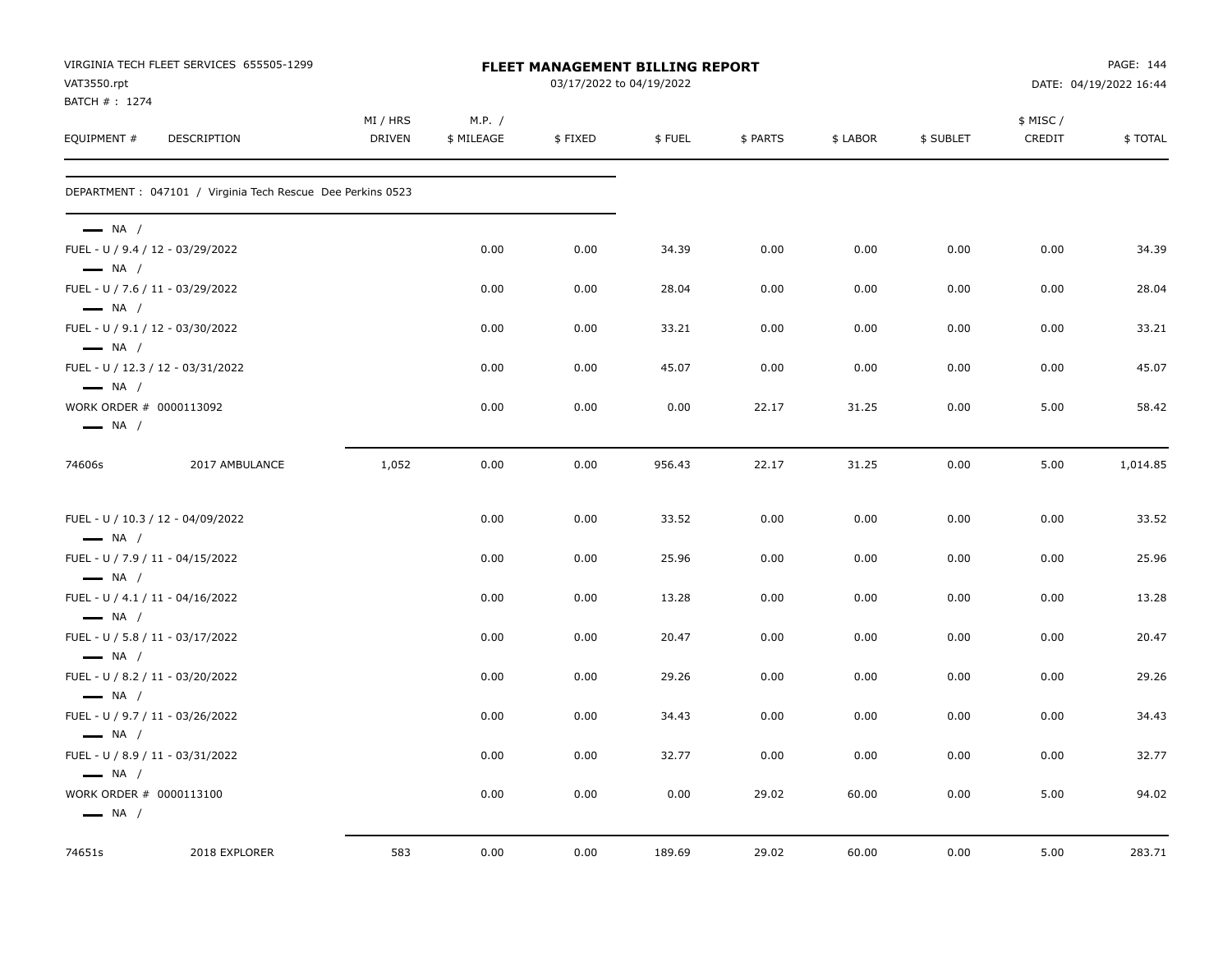| VAT3550.rpt<br>BATCH # : 1274                     | VIRGINIA TECH FLEET SERVICES 655505-1299                    |                           |                      | FLEET MANAGEMENT BILLING REPORT<br>03/17/2022 to 04/19/2022 |        |          |          |           |                    | PAGE: 145<br>DATE: 04/19/2022 16:44 |
|---------------------------------------------------|-------------------------------------------------------------|---------------------------|----------------------|-------------------------------------------------------------|--------|----------|----------|-----------|--------------------|-------------------------------------|
| EQUIPMENT #                                       | DESCRIPTION                                                 | MI / HRS<br><b>DRIVEN</b> | M.P. /<br>\$ MILEAGE | \$FIXED                                                     | \$FUEL | \$ PARTS | \$ LABOR | \$ SUBLET | \$ MISC/<br>CREDIT | \$TOTAL                             |
|                                                   | DEPARTMENT : 047101 / Virginia Tech Rescue Dee Perkins 0523 |                           |                      |                                                             |        |          |          |           |                    |                                     |
| $\longrightarrow$ NA /                            | FUEL - U / 9.8 / 12 - 04/07/2022                            |                           | 0.00                 | 0.00                                                        | 35.86  | 0.00     | 0.00     | 0.00      | 0.00               | 35.86                               |
|                                                   | FUEL - U / 7.9 / 12 - 04/11/2022                            |                           | 0.00                 | 0.00                                                        | 25.90  | 0.00     | 0.00     | 0.00      | 0.00               | 25.90                               |
| $\longrightarrow$ NA /<br>$\longrightarrow$ NA /  | FUEL - U / 5.3 / 12 - 04/14/2022                            |                           | 0.00                 | 0.00                                                        | 17.46  | 0.00     | 0.00     | 0.00      | 0.00               | 17.46                               |
| $\longrightarrow$ NA /                            | FUEL - U / 7.1 / 12 - 04/18/2022                            |                           | 0.00                 | 0.00                                                        | 23.12  | 0.00     | 0.00     | 0.00      | 0.00               | 23.12                               |
| $\longrightarrow$ NA /                            | FUEL - U / 6.6 / 11 - 03/18/2022                            |                           | 0.00                 | 0.00                                                        | 23.60  | 0.00     | 0.00     | 0.00      | 0.00               | 23.60                               |
| $\longrightarrow$ NA /                            | FUEL - U / 8.0 / 12 - 03/22/2022                            |                           | 0.00                 | 0.00                                                        | 28.55  | 0.00     | 0.00     | 0.00      | 0.00               | 28.55                               |
| $\longrightarrow$ NA /                            | FUEL - U / 6.6 / 11 - 03/26/2022                            |                           | 0.00                 | 0.00                                                        | 23.60  | 0.00     | 0.00     | 0.00      | 0.00               | 23.60                               |
| $\longrightarrow$ NA /                            | FUEL - U / 7.9 / 12 - 03/30/2022                            |                           | 0.00                 | 0.00                                                        | 28.92  | 0.00     | 0.00     | 0.00      | 0.00               | 28.92                               |
| WORK ORDER # 0000113106<br>$\longrightarrow$ NA / |                                                             |                           | 0.00                 | 0.00                                                        | 0.00   | 24.36    | 55.00    | 0.00      | 5.00               | 84.36                               |
| 74653s                                            | 2018 EXPLORER                                               | 639                       | 0.00                 | 0.00                                                        | 207.01 | 24.36    | 55.00    | 0.00      | 5.00               | 291.37                              |
|                                                   | FUEL - U / 9.1 / 12 - 04/01/2022                            |                           | 0.00                 | 0.00                                                        | 33.54  | 0.00     | 0.00     | 0.00      | 0.00               | 33.54                               |
| $\longrightarrow$ NA /                            | FUEL - U / 12.8 / 12 - 04/07/2022                           |                           | 0.00                 | 0.00                                                        | 46.90  | 0.00     | 0.00     | 0.00      | 0.00               | 46.90                               |
| $\longrightarrow$ NA /                            | FUEL - U / 9.5 / 12 - 04/10/2022                            |                           | 0.00                 | 0.00                                                        | 31.13  | 0.00     | 0.00     | 0.00      | 0.00               | 31.13                               |
| $\longrightarrow$ NA /                            | FUEL - U / 8.4 / 12 - 04/12/2022                            |                           | 0.00                 | 0.00                                                        | 27.30  | 0.00     | 0.00     | 0.00      | 0.00               | 27.30                               |
| $\longrightarrow$ NA /<br>$\longrightarrow$ NA /  | FUEL - U / 8.9 / 12 - 04/14/2022                            |                           | 0.00                 | 0.00                                                        | 28.94  | 0.00     | 0.00     | 0.00      | 0.00               | 28.94                               |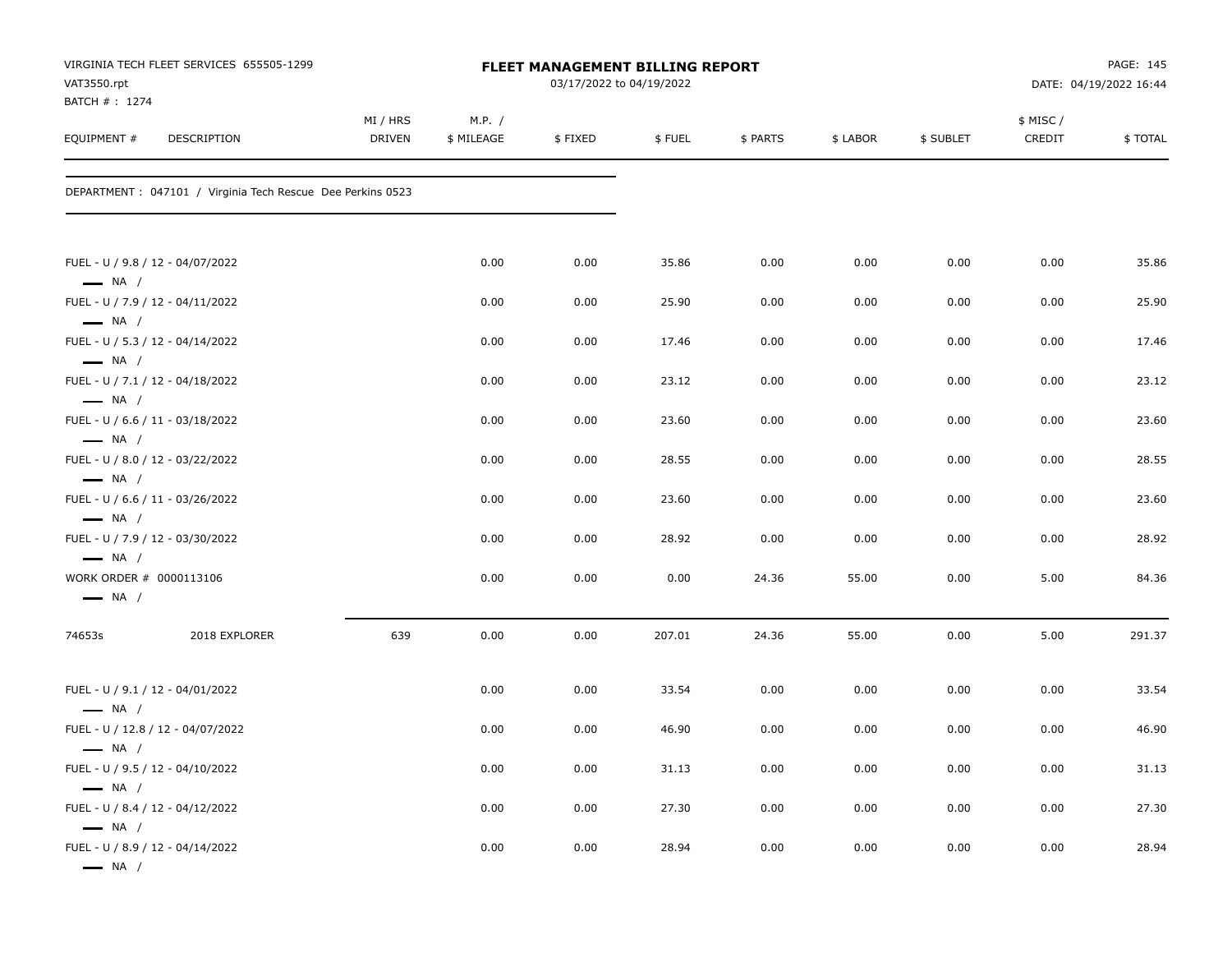| VAT3550.rpt                                       | VIRGINIA TECH FLEET SERVICES 655505-1299                    |                           |                      | FLEET MANAGEMENT BILLING REPORT<br>03/17/2022 to 04/19/2022 |        |          |          | PAGE: 146<br>DATE: 04/19/2022 16:44 |                     |         |  |  |  |  |
|---------------------------------------------------|-------------------------------------------------------------|---------------------------|----------------------|-------------------------------------------------------------|--------|----------|----------|-------------------------------------|---------------------|---------|--|--|--|--|
| BATCH #: 1274                                     |                                                             |                           |                      |                                                             |        |          |          |                                     |                     |         |  |  |  |  |
| EQUIPMENT #                                       | DESCRIPTION                                                 | MI / HRS<br><b>DRIVEN</b> | M.P. /<br>\$ MILEAGE | \$FIXED                                                     | \$FUEL | \$ PARTS | \$ LABOR | \$ SUBLET                           | \$ MISC /<br>CREDIT | \$TOTAL |  |  |  |  |
|                                                   | DEPARTMENT : 047101 / Virginia Tech Rescue Dee Perkins 0523 |                           |                      |                                                             |        |          |          |                                     |                     |         |  |  |  |  |
| $\longrightarrow$ NA /                            | FUEL - U / 12.2 / 12 - 04/15/2022                           |                           | 0.00                 | 0.00                                                        | 39.96  | 0.00     | 0.00     | 0.00                                | 0.00                | 39.96   |  |  |  |  |
| $\longrightarrow$ NA /                            | FUEL - U / 16.3 / 11 - 04/16/2022                           |                           | 0.00                 | 0.00                                                        | 53.14  | 0.00     | 0.00     | 0.00                                | 0.00                | 53.14   |  |  |  |  |
| $\longrightarrow$ NA /                            | FUEL - U / 12.7 / 11 - 03/17/2022                           |                           | 0.00                 | 0.00                                                        | 45.21  | 0.00     | 0.00     | 0.00                                | 0.00                | 45.21   |  |  |  |  |
| $\longrightarrow$ NA /                            | FUEL - U / 9.2 / 12 - 04/17/2022                            |                           | 0.00                 | 0.00                                                        | 30.05  | 0.00     | 0.00     | 0.00                                | 0.00                | 30.05   |  |  |  |  |
| $\longrightarrow$ NA /                            | FUEL - U / 3.1 / 12 - 04/18/2022                            |                           | 0.00                 | 0.00                                                        | 10.24  | 0.00     | 0.00     | 0.00                                | 0.00                | 10.24   |  |  |  |  |
| $\longrightarrow$ NA /                            | FUEL - U / 6.0 / 12 - 04/18/2022                            |                           | 0.00                 | 0.00                                                        | 19.65  | 0.00     | 0.00     | 0.00                                | 0.00                | 19.65   |  |  |  |  |
| $\longrightarrow$ NA /                            | FUEL - U / 7.7 / 12 - 03/19/2022                            |                           | 0.00                 | 0.00                                                        | 27.45  | 0.00     | 0.00     | 0.00                                | 0.00                | 27.45   |  |  |  |  |
| $\longrightarrow$ NA /                            | FUEL - U / 8.3 / 12 - 03/21/2022                            |                           | 0.00                 | 0.00                                                        | 29.58  | 0.00     | 0.00     | 0.00                                | 0.00                | 29.58   |  |  |  |  |
| $\longrightarrow$ NA /                            | FUEL - U / 17.5 / 12 - 03/22/2022                           |                           | 0.00                 | 0.00                                                        | 62.37  | 0.00     | 0.00     | 0.00                                | 0.00                | 62.37   |  |  |  |  |
| $\longrightarrow$ NA /                            | FUEL - U / 8.6 / 12 - 03/25/2022                            |                           | 0.00                 | 0.00                                                        | 30.51  | 0.00     | 0.00     | 0.00                                | 0.00                | 30.51   |  |  |  |  |
| $\longrightarrow$ NA /                            | FUEL - U / 9.7 / 12 - 03/29/2022                            |                           | 0.00                 | 0.00                                                        | 35.53  | 0.00     | 0.00     | 0.00                                | 0.00                | 35.53   |  |  |  |  |
| WORK ORDER # 0000112998<br>$\longrightarrow$ NA / |                                                             |                           | 0.00                 | 0.00                                                        | 0.00   | 26.02    | 15.00    | 0.00                                | 5.00                | 46.02   |  |  |  |  |
| 77303s                                            | 2019 AMBULANCE                                              | 681                       | 0.00                 | 0.00                                                        | 551.50 | 26.02    | 15.00    | 0.00                                | 5.00                | 597.52  |  |  |  |  |
| $\longrightarrow$ NA /                            | FUEL - U / 1.9 / 12 - 04/06/2022                            |                           | 0.00                 | 0.00                                                        | 6.79   | 0.00     | 0.00     | 0.00                                | 0.00                | 6.79    |  |  |  |  |
| $\longrightarrow$ NA /                            | FUEL - U / 0.0 / 11 - 04/06/2022                            |                           | 0.00                 | 0.00                                                        | 0.04   | 0.00     | 0.00     | 0.00                                | 0.00                | 0.04    |  |  |  |  |
|                                                   | FUEL - U / 1.4 / 11 - 04/06/2022                            |                           | 0.00                 | 0.00                                                        | 4.99   | 0.00     | 0.00     | 0.00                                | 0.00                | 4.99    |  |  |  |  |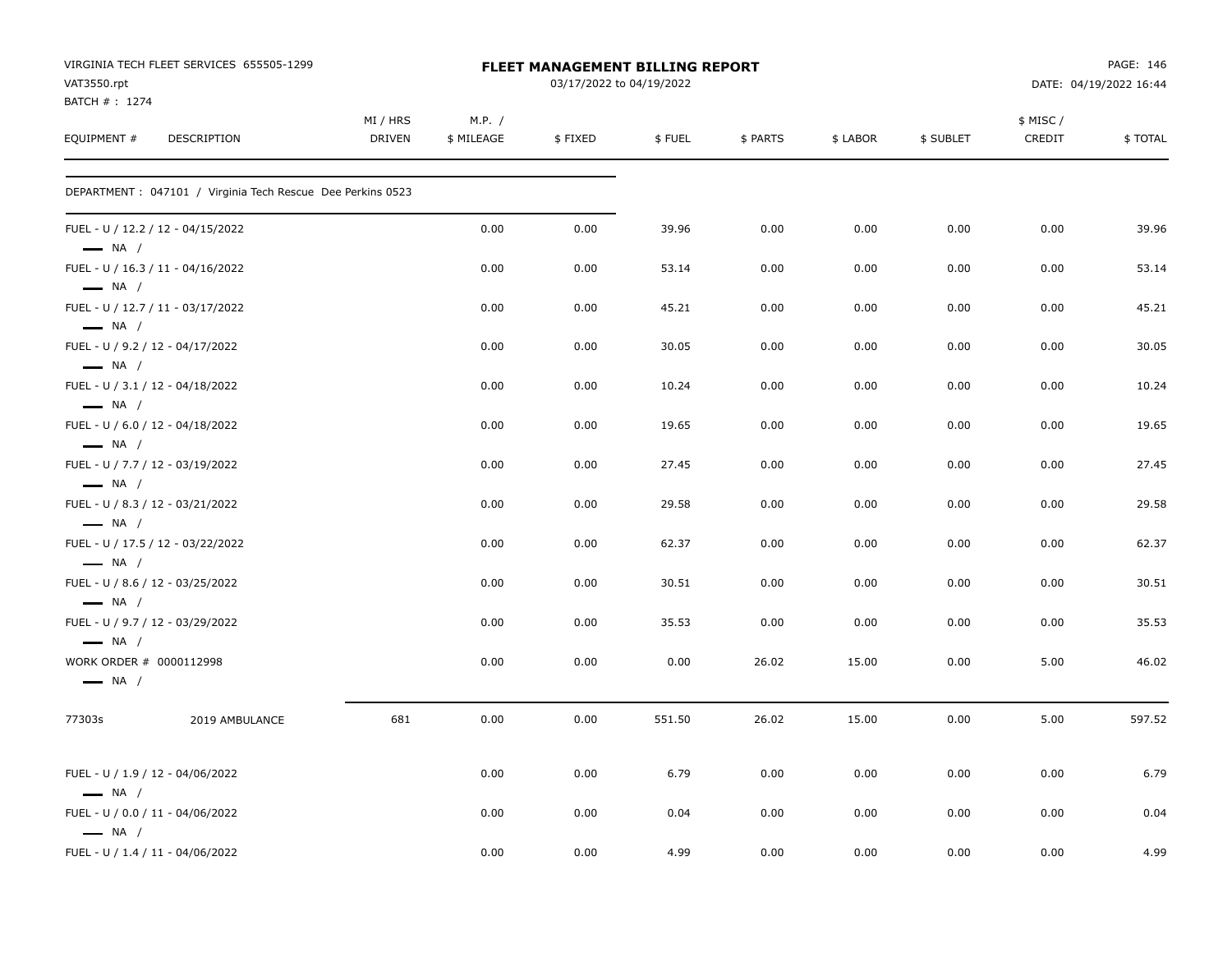|                                                                        | VIRGINIA TECH FLEET SERVICES 655505-1299                   |               |            |         | FLEET MANAGEMENT BILLING REPORT |          |          |           | PAGE: 147<br>DATE: 04/19/2022 16:44 |          |  |  |  |  |
|------------------------------------------------------------------------|------------------------------------------------------------|---------------|------------|---------|---------------------------------|----------|----------|-----------|-------------------------------------|----------|--|--|--|--|
| VAT3550.rpt                                                            |                                                            |               |            |         | 03/17/2022 to 04/19/2022        |          |          |           |                                     |          |  |  |  |  |
| BATCH # : 1274                                                         |                                                            |               |            |         |                                 |          |          |           |                                     |          |  |  |  |  |
|                                                                        |                                                            | MI / HRS      | M.P. /     |         |                                 |          |          |           | \$ MISC/                            |          |  |  |  |  |
| EQUIPMENT #                                                            | <b>DESCRIPTION</b>                                         | <b>DRIVEN</b> | \$ MILEAGE | \$FIXED | \$FUEL                          | \$ PARTS | \$ LABOR | \$ SUBLET | CREDIT                              | \$TOTAL  |  |  |  |  |
|                                                                        | DEPARTMENT: 047101 / Virginia Tech Rescue Dee Perkins 0523 |               |            |         |                                 |          |          |           |                                     |          |  |  |  |  |
| $\longrightarrow$ NA /                                                 |                                                            |               |            |         |                                 |          |          |           |                                     |          |  |  |  |  |
|                                                                        | FUEL - U / 1.8 / 11 - 04/12/2022                           |               | 0.00       | 0.00    | 5.85                            | 0.00     | 0.00     | 0.00      | 0.00                                | 5.85     |  |  |  |  |
| $\longrightarrow$ NA /                                                 |                                                            |               |            |         |                                 |          |          |           |                                     |          |  |  |  |  |
| $\longrightarrow$ NA /                                                 | FUEL - U / 1.0 / 11 - 04/14/2022                           |               | 0.00       | 0.00    | 3.34                            | 0.00     | 0.00     | 0.00      | 0.00                                | 3.34     |  |  |  |  |
| $\longrightarrow$ NA /                                                 | FUEL - U / 0.5 / 11 - 04/15/2022                           |               | 0.00       | 0.00    | 1.54                            | 0.00     | 0.00     | 0.00      | 0.00                                | 1.54     |  |  |  |  |
|                                                                        | FUEL - U / 1.1 / 11 - 04/16/2022                           |               | 0.00       | 0.00    | 3.73                            | 0.00     | 0.00     | 0.00      | 0.00                                | 3.73     |  |  |  |  |
| $\longrightarrow$ NA /                                                 |                                                            |               |            |         |                                 |          |          |           |                                     |          |  |  |  |  |
| $\longrightarrow$ NA /                                                 | FUEL - U / 0.9 / 11 - 03/19/2022                           |               | 0.00       | 0.00    | 3.17                            | 0.00     | 0.00     | 0.00      | 0.00                                | 3.17     |  |  |  |  |
| <b>ERESCUE</b>                                                         | <b>2008 CANS</b>                                           | $\mathsf 0$   | 0.00       | 0.00    | 29.45                           | 0.00     | 0.00     | 0.00      | 0.00                                | 29.45    |  |  |  |  |
|                                                                        |                                                            |               |            |         |                                 |          |          |           |                                     |          |  |  |  |  |
| $\longrightarrow$ NA /                                                 | FUEL - U / 17.2 / 12 - 04/13/2022                          |               | 0.00       | 0.00    | 56.11                           | 0.00     | 0.00     | 0.00      | 0.00                                | 56.11    |  |  |  |  |
|                                                                        | FUEL - U / 13.5 / 11 - 03/22/2022                          |               | 0.00       | 0.00    | 48.02                           | 0.00     | 0.00     | 0.00      | 0.00                                | 48.02    |  |  |  |  |
| $\longrightarrow$ NA /<br><b>BASE CHARGE</b><br>$\longrightarrow$ NA / |                                                            |               | 0.00       | 519.00  | 0.00                            | 0.00     | 0.00     | 0.00      | 0.00                                | 519.00   |  |  |  |  |
| PA145                                                                  | 2009 F350                                                  | 222           | 0.00       | 519.00  | 104.13                          | 0.00     | 0.00     | 0.00      | 0.00                                | 623.13   |  |  |  |  |
| ACCT: 155103                                                           |                                                            | 3,574         | 0.00       | 519.00  | 2,396.40                        | 101.57   | 161.25   | 0.00      | 20.00                               | 3,198.22 |  |  |  |  |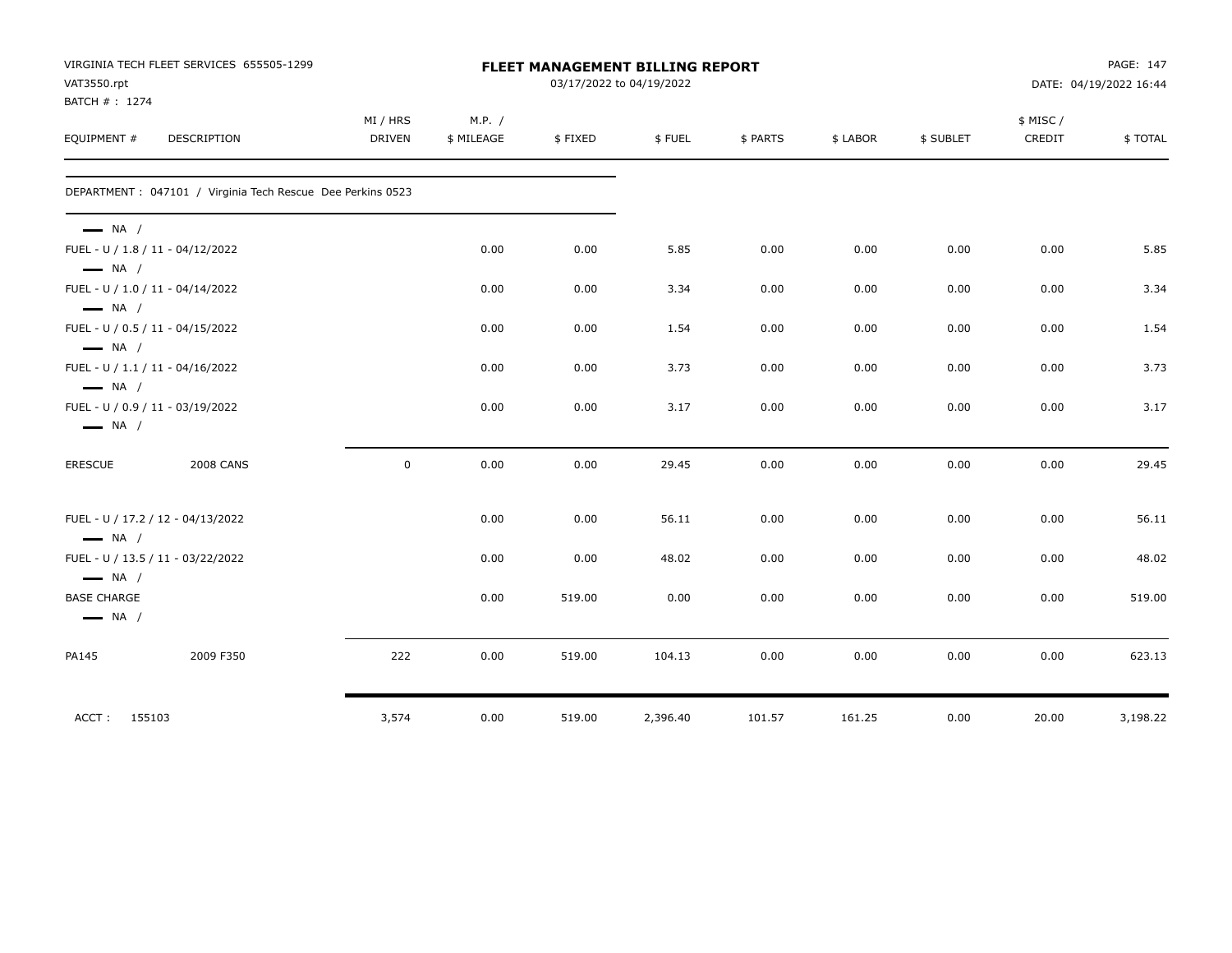| VIRGINIA TECH FLEET SERVICES 655505-1299<br>VAT3550.rpt<br>BATCH # : 1274 |                |                    |                      |         | <b>FLEET MANAGEMENT BILLING REPORT</b><br>03/17/2022 to 04/19/2022 |          |          |                  |                     | PAGE: 148<br>DATE: 04/19/2022 16:44 |
|---------------------------------------------------------------------------|----------------|--------------------|----------------------|---------|--------------------------------------------------------------------|----------|----------|------------------|---------------------|-------------------------------------|
| EQUIPMENT #<br>DESCRIPTION                                                |                | MI / HRS<br>DRIVEN | M.P. /<br>\$ MILEAGE | \$FIXED | \$FUEL                                                             | \$ PARTS | \$ LABOR | \$ SUBLET        | \$ MISC /<br>CREDIT | \$TOTAL                             |
| DEPARTMENT SUBTOTALS :                                                    |                | 3,574              | 0.00                 | 519.00  | 2,396.40                                                           | 101.57   | 161.25   | 0.00             | 20.00               | 3,198.22                            |
| <b>BREAKDOWN OF CHARGES:</b>                                              |                |                    | MILEAGE              |         |                                                                    | 0.00     |          | PARTS (WO'S)     |                     | 101.57                              |
| EQUIPMENT COUNT:                                                          | $\overline{7}$ |                    | MOTOR POOL           |         |                                                                    | 0.00     |          | PARTS (IND.ISS.) |                     | 0.00                                |
| DEPARTMENT:                                                               | 047101         |                    | BASE                 |         |                                                                    | 519.00   |          | <b>CREDITS</b>   |                     | 0.00                                |
|                                                                           |                |                    | <b>INSURANCE</b>     |         |                                                                    | 0.00     |          | MISCELLANEOUS    |                     | 20.00                               |
|                                                                           |                |                    | OTHER                |         |                                                                    | 0.00     | LABOR    |                  |                     | 161.25                              |
|                                                                           |                |                    | REPLACEMENT          |         |                                                                    | 0.00     |          | <b>SUBLETS</b>   |                     | 0.00                                |
|                                                                           |                |                    | <b>FUEL</b>          |         | 2,396.40                                                           |          |          |                  |                     |                                     |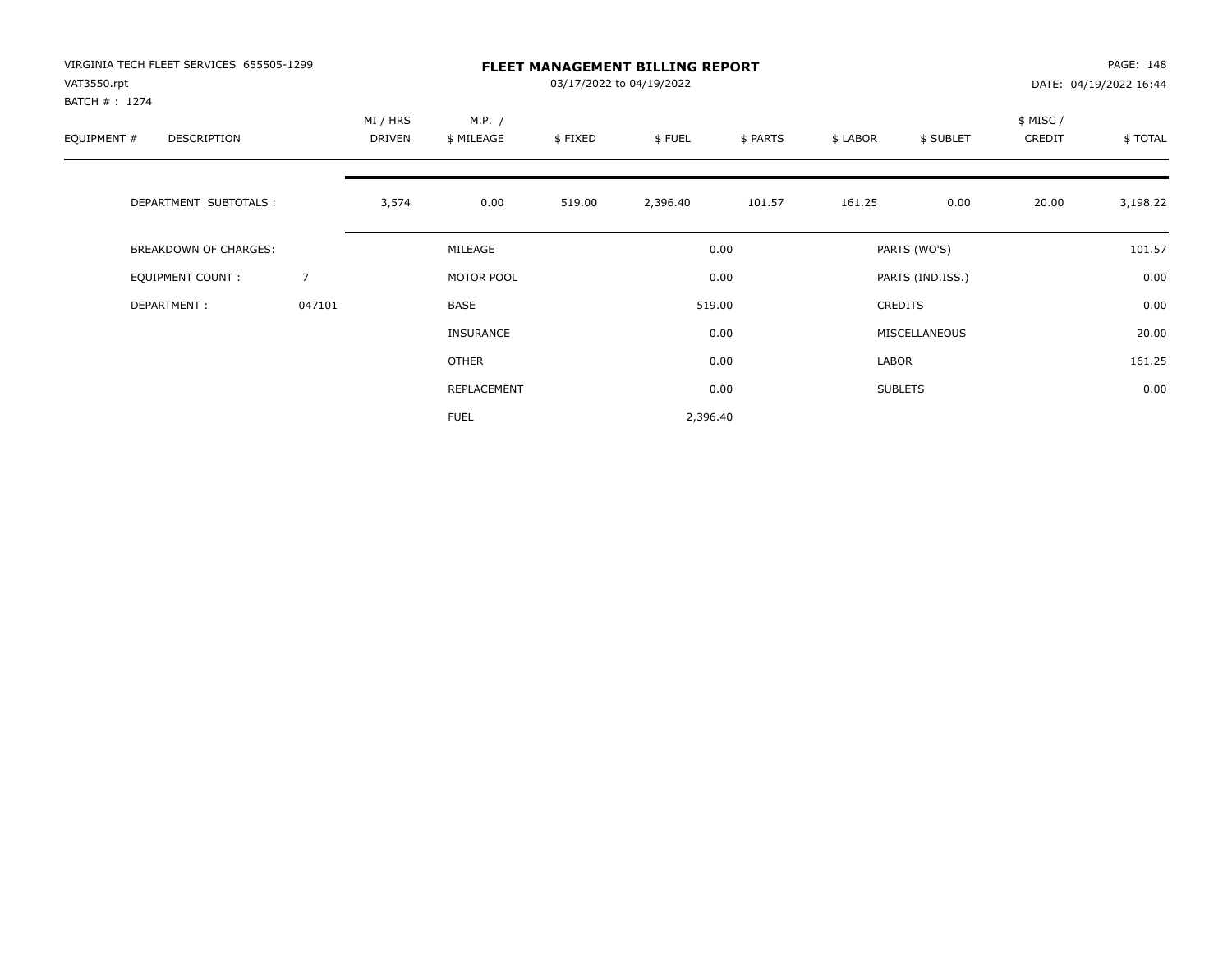| VAT3550.rpt<br>BATCH #: 1274                                                          | VIRGINIA TECH FLEET SERVICES 655505-1299                 |                    |                      |         | <b>FLEET MANAGEMENT BILLING REPORT</b><br>03/17/2022 to 04/19/2022 |          |          |           |                    | PAGE: 149<br>DATE: 04/19/2022 16:44 |
|---------------------------------------------------------------------------------------|----------------------------------------------------------|--------------------|----------------------|---------|--------------------------------------------------------------------|----------|----------|-----------|--------------------|-------------------------------------|
| EQUIPMENT #                                                                           | DESCRIPTION                                              | MI / HRS<br>DRIVEN | M.P. /<br>\$ MILEAGE | \$FIXED | \$FUEL                                                             | \$ PARTS | \$ LABOR | \$ SUBLET | \$ MISC/<br>CREDIT | \$TOTAL                             |
|                                                                                       | DEPARTMENT: 047200 / Campus Mail Center Brandy Cole 0372 |                    |                      |         |                                                                    |          |          |           |                    |                                     |
| ACCOUNT CODE: 121724                                                                  |                                                          |                    |                      |         |                                                                    |          |          |           |                    |                                     |
| FUEL - U / 21.4 / 11 - 04/05/2022<br>$\longrightarrow$ NA /                           |                                                          |                    | 0.00                 | 0.00    | 78.35                                                              | 0.00     | 0.00     | 0.00      | 0.00               | 78.35                               |
| 55240S                                                                                | 2007 SAVANA                                              | 235                | 0.00                 | 0.00    | 78.35                                                              | 0.00     | 0.00     | 0.00      | 0.00               | 78.35                               |
| FUEL - U / 16.2 / 12 - 04/07/2022<br>$\longrightarrow$ NA /                           |                                                          |                    | 0.00                 | 0.00    | 59.45                                                              | 0.00     | 0.00     | 0.00      | 0.00               | 59.45                               |
| FUEL - U / 14.9 / 12 - 04/14/2022                                                     |                                                          |                    | 0.00                 | 0.00    | 48.56                                                              | 0.00     | 0.00     | 0.00      | 0.00               | 48.56                               |
| $\longrightarrow$ NA /<br>FUEL - U / 16.8 / 12 - 03/22/2022<br>$\longrightarrow$ NA / |                                                          |                    | 0.00                 | 0.00    | 59.77                                                              | 0.00     | 0.00     | 0.00      | 0.00               | 59.77                               |
| FUEL - U / 6.4 / 12 - 03/25/2022<br>$\longrightarrow$ NA /                            |                                                          |                    | 0.00                 | 0.00    | 22.89                                                              | 0.00     | 0.00     | 0.00      | 0.00               | 22.89                               |
| $\longrightarrow$ NA /                                                                | FUEL - U / 11.0 / 11 - 03/30/2022                        |                    | 0.00                 | 0.00    | 40.48                                                              | 0.00     | 0.00     | 0.00      | 0.00               | 40.48                               |
| 60211S                                                                                | 2011 Express 2500                                        | 580                | 0.00                 | 0.00    | 231.15                                                             | 0.00     | 0.00     | 0.00      | 0.00               | 231.15                              |
| $\longrightarrow$ NA /                                                                | FUEL - U / 11.9 / 11 - 04/01/2022                        |                    | 0.00                 | 0.00    | 43.64                                                              | 0.00     | 0.00     | 0.00      | 0.00               | 43.64                               |
| $\longrightarrow$ NA /                                                                | FUEL - U / 16.0 / 12 - 03/21/2022                        |                    | 0.00                 | 0.00    | 56.96                                                              | 0.00     | 0.00     | 0.00      | 0.00               | 56.96                               |
| 79424s                                                                                | 2020 Transit-350                                         | 349                | 0.00                 | 0.00    | 100.60                                                             | 0.00     | 0.00     | 0.00      | 0.00               | 100.60                              |
| $\longrightarrow$ NA /                                                                | FUEL - U / 15.1 / 11 - 04/08/2022                        |                    | 0.00                 | 0.00    | 49.41                                                              | 0.00     | 0.00     | 0.00      | 0.00               | 49.41                               |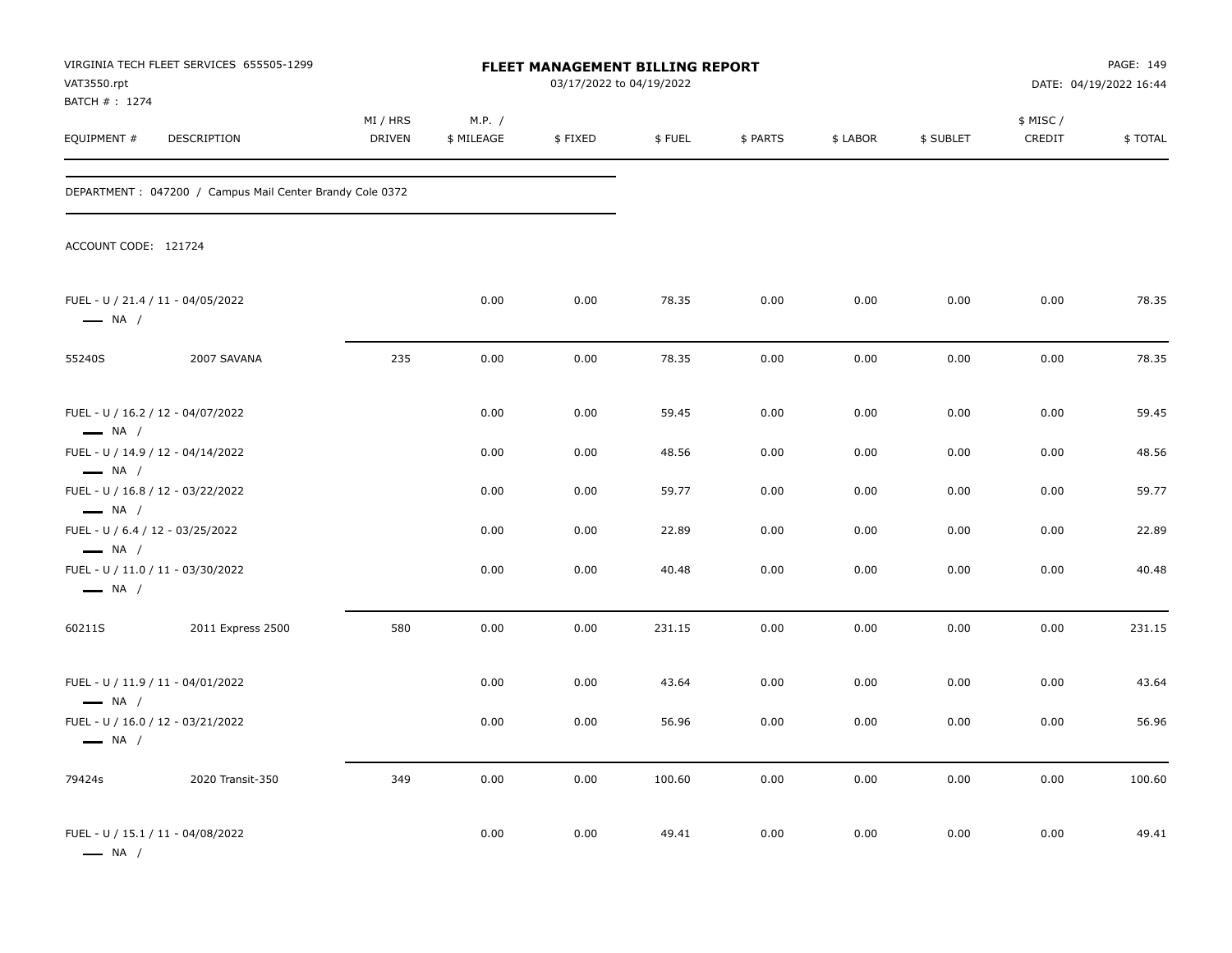| VAT3550.rpt<br>BATCH #: 1274                 | VIRGINIA TECH FLEET SERVICES 655505-1299                 |                           |                      | <b>FLEET MANAGEMENT BILLING REPORT</b><br>03/17/2022 to 04/19/2022 |        |          |          |           |                    | PAGE: 150<br>DATE: 04/19/2022 16:44 |
|----------------------------------------------|----------------------------------------------------------|---------------------------|----------------------|--------------------------------------------------------------------|--------|----------|----------|-----------|--------------------|-------------------------------------|
| EQUIPMENT #                                  | DESCRIPTION                                              | MI / HRS<br><b>DRIVEN</b> | M.P. /<br>\$ MILEAGE | \$FIXED                                                            | \$FUEL | \$ PARTS | \$ LABOR | \$ SUBLET | \$ MISC/<br>CREDIT | \$TOTAL                             |
|                                              | DEPARTMENT: 047200 / Campus Mail Center Brandy Cole 0372 |                           |                      |                                                                    |        |          |          |           |                    |                                     |
| 79425s                                       | 2020 Transit-350                                         | 166                       | 0.00                 | 0.00                                                               | 49.41  | 0.00     | 0.00     | 0.00      | 0.00               | 49.41                               |
| $\longrightarrow$ NA /                       | FUEL - U / 15.3 / 11 - 04/13/2022                        |                           | 0.00                 | 0.00                                                               | 49.90  | 0.00     | 0.00     | 0.00      | 0.00               | 49.90                               |
| $\longrightarrow$ NA /                       | FUEL - U / 15.2 / 11 - 03/25/2022                        |                           | 0.00                 | 0.00                                                               | 54.08  | 0.00     | 0.00     | 0.00      | 0.00               | 54.08                               |
| 79426s                                       | 2020 Transit-350                                         | 401                       | 0.00                 | 0.00                                                               | 103.98 | 0.00     | 0.00     | 0.00      | 0.00               | 103.98                              |
| $\longrightarrow$ NA /                       | FUEL - U / 17.7 / 12 - 04/11/2022                        |                           | 0.00                 | 0.00                                                               | 57.88  | 0.00     | 0.00     | 0.00      | 0.00               | 57.88                               |
| <b>BASE CHARGE</b><br>$\longrightarrow$ NA / |                                                          |                           | 0.00                 | 502.00                                                             | 0.00   | 0.00     | 0.00     | 0.00      | 0.00               | 502.00                              |
| <b>PA76</b>                                  | 2013 CARGO VAN                                           | 75                        | 0.00                 | 502.00                                                             | 57.88  | 0.00     | 0.00     | 0.00      | 0.00               | 559.88                              |
| 121724<br>ACCT:                              |                                                          | 1,806                     | 0.00                 | 502.00                                                             | 621.37 | 0.00     | 0.00     | 0.00      | 0.00               | 1,123.37                            |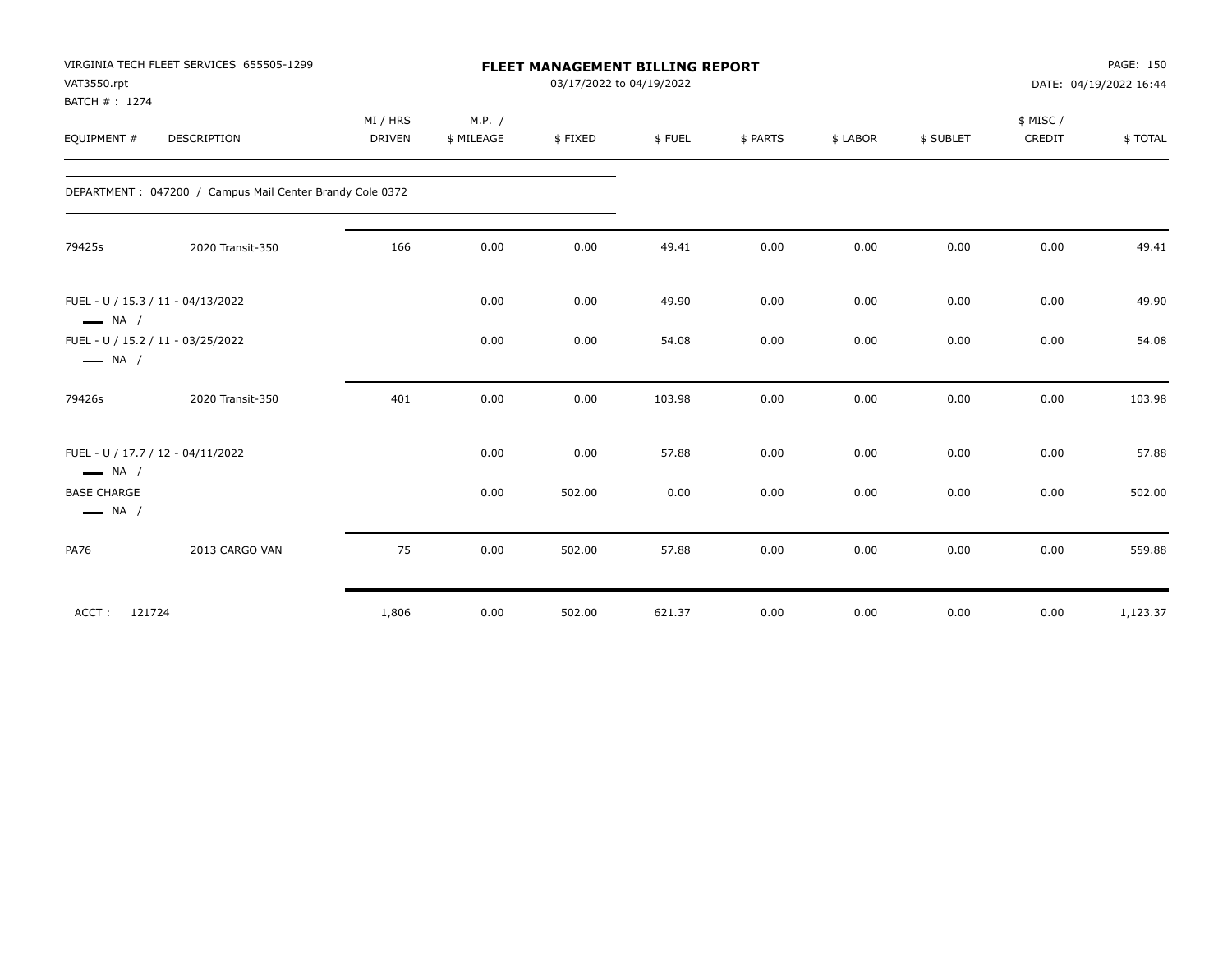| VIRGINIA TECH FLEET SERVICES 655505-1299<br>VAT3550.rpt<br>BATCH #: 1274 |        |                    |                      | 03/17/2022 to 04/19/2022 | <b>FLEET MANAGEMENT BILLING REPORT</b> |          |          |                  |                    | PAGE: 151<br>DATE: 04/19/2022 16:44 |
|--------------------------------------------------------------------------|--------|--------------------|----------------------|--------------------------|----------------------------------------|----------|----------|------------------|--------------------|-------------------------------------|
| EQUIPMENT #<br>DESCRIPTION                                               |        | MI / HRS<br>DRIVEN | M.P. /<br>\$ MILEAGE | \$FIXED                  | \$FUEL                                 | \$ PARTS | \$ LABOR | \$ SUBLET        | \$ MISC/<br>CREDIT | \$TOTAL                             |
| DEPARTMENT SUBTOTALS :                                                   |        | 1,806              | 0.00                 | 502.00                   | 621.37                                 | 0.00     | 0.00     | 0.00             | 0.00               | 1,123.37                            |
| BREAKDOWN OF CHARGES:                                                    |        |                    | MILEAGE              |                          |                                        | 0.00     |          | PARTS (WO'S)     |                    | 0.00                                |
| <b>EQUIPMENT COUNT:</b>                                                  | 6      |                    | MOTOR POOL           |                          |                                        | 0.00     |          | PARTS (IND.ISS.) |                    | 0.00                                |
| DEPARTMENT:                                                              | 047200 |                    | BASE                 |                          |                                        | 502.00   |          | <b>CREDITS</b>   |                    | 0.00                                |
|                                                                          |        |                    | <b>INSURANCE</b>     |                          |                                        | 0.00     |          | MISCELLANEOUS    |                    | 0.00                                |
|                                                                          |        |                    | OTHER                |                          |                                        | 0.00     | LABOR    |                  |                    | 0.00                                |
|                                                                          |        |                    | REPLACEMENT          |                          |                                        | 0.00     |          | <b>SUBLETS</b>   |                    | 0.00                                |
|                                                                          |        |                    | <b>FUEL</b>          |                          |                                        | 621.37   |          |                  |                    |                                     |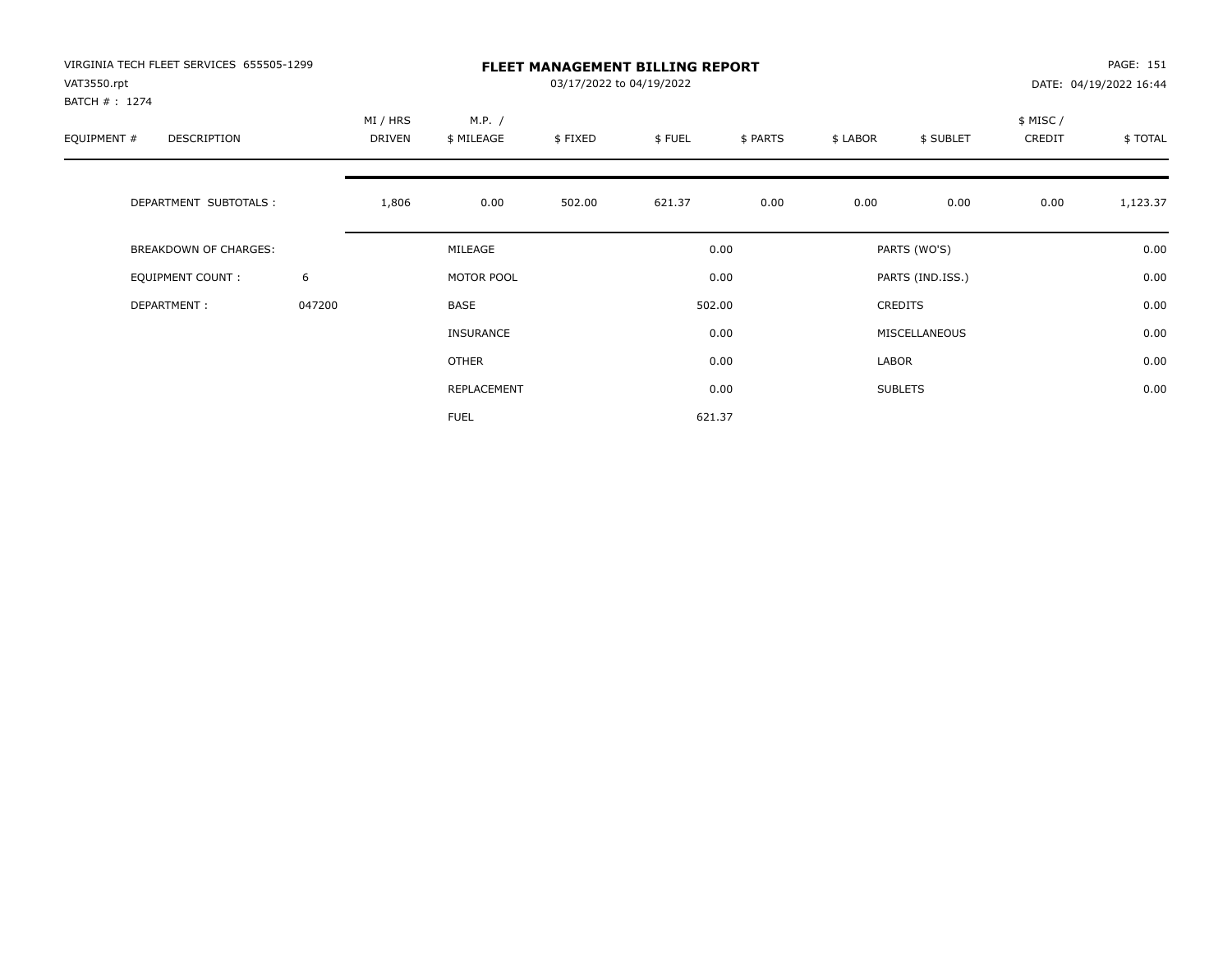| VAT3550.rpt<br>BATCH #: 1274                 | VIRGINIA TECH FLEET SERVICES 655505-1299                                 |              |                           |                      | 03/17/2022 to 04/19/2022 | FLEET MANAGEMENT BILLING REPORT |          |          |                  |                    | PAGE: 152<br>DATE: 04/19/2022 16:44 |
|----------------------------------------------|--------------------------------------------------------------------------|--------------|---------------------------|----------------------|--------------------------|---------------------------------|----------|----------|------------------|--------------------|-------------------------------------|
| EQUIPMENT #                                  | DESCRIPTION                                                              |              | MI / HRS<br><b>DRIVEN</b> | M.P. /<br>\$ MILEAGE | \$FIXED                  | \$FUEL                          | \$ PARTS | \$ LABOR | \$ SUBLET        | \$ MISC/<br>CREDIT | \$TOTAL                             |
|                                              | DEPARTMENT : 047400 / Institue for Critical Technology Lisa Stables 0193 |              |                           |                      |                          |                                 |          |          |                  |                    |                                     |
|                                              | ACCOUNT CODE: 117424                                                     |              |                           |                      |                          |                                 |          |          |                  |                    |                                     |
| $\longrightarrow$ NA /                       | FUEL - U / 15.9 / 11 - 04/07/2022                                        |              |                           | 0.00                 | 0.00                     | 58.21                           | 0.00     | 0.00     | 0.00             | 0.00               | 58.21                               |
| <b>BASE CHARGE</b><br>$\longrightarrow$ NA / |                                                                          |              |                           | 0.00                 | 553.00                   | 0.00                            | 0.00     | 0.00     | 0.00             | 0.00               | 553.00                              |
| <b>PA17</b>                                  | 2016 Caravan                                                             |              | 150                       | 0.00                 | 553.00                   | 58.21                           | 0.00     | 0.00     | 0.00             | 0.00               | 611.21                              |
| ACCT:                                        | 117424                                                                   |              | 150                       | 0.00                 | 553.00                   | 58.21                           | 0.00     | 0.00     | 0.00             | 0.00               | 611.21                              |
|                                              | DEPARTMENT SUBTOTALS :                                                   |              | 150                       | 0.00                 | 553.00                   | 58.21                           | 0.00     | 0.00     | 0.00             | 0.00               | 611.21                              |
|                                              | <b>BREAKDOWN OF CHARGES:</b>                                             |              |                           | MILEAGE              |                          |                                 | 0.00     |          | PARTS (WO'S)     |                    | 0.00                                |
|                                              | <b>EQUIPMENT COUNT:</b>                                                  | $\mathbf{1}$ |                           | MOTOR POOL           |                          |                                 | 0.00     |          | PARTS (IND.ISS.) |                    | 0.00                                |
|                                              | DEPARTMENT:                                                              | 047400       |                           | BASE                 |                          |                                 | 553.00   |          | <b>CREDITS</b>   |                    | 0.00                                |
|                                              |                                                                          |              |                           | INSURANCE            |                          |                                 | 0.00     |          | MISCELLANEOUS    |                    | 0.00                                |
|                                              |                                                                          |              |                           | <b>OTHER</b>         |                          |                                 | 0.00     | LABOR    |                  |                    | 0.00                                |
|                                              |                                                                          |              |                           | REPLACEMENT          |                          |                                 | 0.00     |          | <b>SUBLETS</b>   |                    | 0.00                                |
|                                              |                                                                          |              |                           | <b>FUEL</b>          |                          |                                 | 58.21    |          |                  |                    |                                     |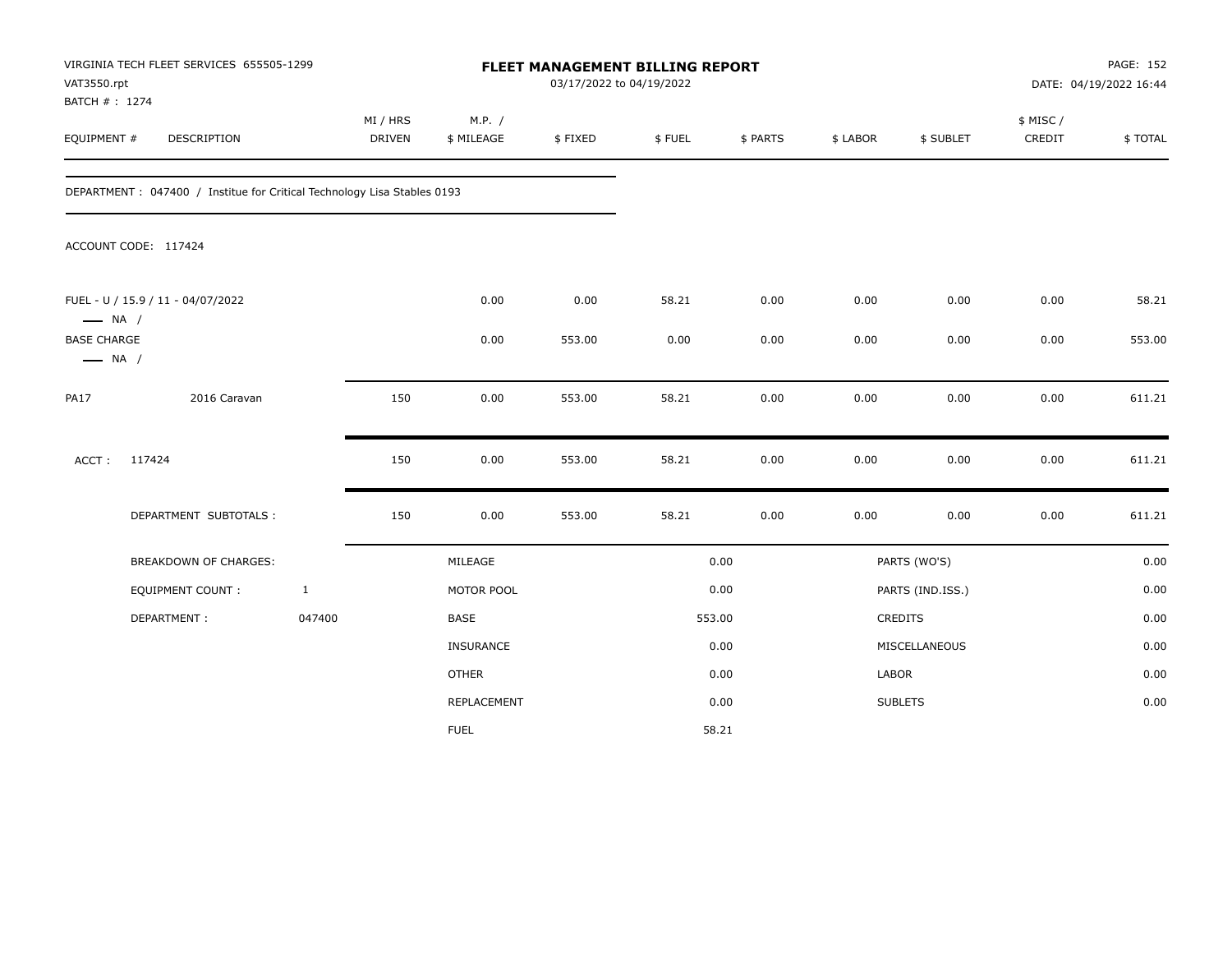| VAT3550.rpt                   | VIRGINIA TECH FLEET SERVICES 655505-1299                      |                |                    |                      | 03/17/2022 to 04/19/2022 | FLEET MANAGEMENT BILLING REPORT |          |          |                  |                     | PAGE: 153<br>DATE: 04/19/2022 16:44 |
|-------------------------------|---------------------------------------------------------------|----------------|--------------------|----------------------|--------------------------|---------------------------------|----------|----------|------------------|---------------------|-------------------------------------|
| BATCH # : 1274<br>EQUIPMENT # | <b>DESCRIPTION</b>                                            |                | MI / HRS<br>DRIVEN | M.P. /<br>\$ MILEAGE | \$FIXED                  | \$FUEL                          | \$ PARTS | \$ LABOR | \$ SUBLET        | \$ MISC /<br>CREDIT | \$TOTAL                             |
|                               | DEPARTMENT : 047404 / ICTAS-MAAP Initiative Lisa Stables 0193 |                |                    |                      |                          |                                 |          |          |                  |                     |                                     |
|                               | ACCOUNT CODE: 235187                                          |                |                    |                      |                          |                                 |          |          |                  |                     |                                     |
| $\longrightarrow$ NA /        | FUEL - U / 23.1 / 11 - 04/04/2022                             |                |                    | 0.00                 | 0.00                     | 84.63                           | 0.00     | 0.00     | 0.00             | 0.00                | 84.63                               |
| 66974S                        | 2015 F250-4x4                                                 |                | 201                | 0.00                 | 0.00                     | 84.63                           | 0.00     | 0.00     | 0.00             | 0.00                | 84.63                               |
| $\longrightarrow$ NA /        | FUEL - U / 4.6 / 11 - 04/06/2022                              |                |                    | 0.00                 | 0.00                     | 16.99                           | 0.00     | 0.00     | 0.00             | 0.00                | 16.99                               |
| $\longrightarrow$ NA /        | FUEL - U / 19.4 / 11 - 03/30/2022                             |                |                    | 0.00                 | 0.00                     | 71.05                           | 0.00     | 0.00     | 0.00             | 0.00                | 71.05                               |
| 74679s                        | 2018 EXPEDITION                                               |                | 386                | 0.00                 | 0.00                     | 88.04                           | 0.00     | 0.00     | 0.00             | 0.00                | 88.04                               |
| ACCT:                         | 235187                                                        |                | 587                | 0.00                 | 0.00                     | 172.67                          | 0.00     | 0.00     | 0.00             | 0.00                | 172.67                              |
|                               | DEPARTMENT SUBTOTALS :                                        |                | 587                | 0.00                 | 0.00                     | 172.67                          | 0.00     | 0.00     | 0.00             | 0.00                | 172.67                              |
|                               | <b>BREAKDOWN OF CHARGES:</b>                                  |                |                    | MILEAGE              |                          |                                 | 0.00     |          | PARTS (WO'S)     |                     | 0.00                                |
|                               | EQUIPMENT COUNT:                                              | $\overline{2}$ |                    | MOTOR POOL           |                          |                                 | 0.00     |          | PARTS (IND.ISS.) |                     | 0.00                                |
|                               | DEPARTMENT:                                                   | 047404         |                    | BASE                 |                          |                                 | 0.00     |          | CREDITS          |                     | 0.00                                |
|                               |                                                               |                |                    | <b>INSURANCE</b>     |                          |                                 | 0.00     |          | MISCELLANEOUS    |                     | 0.00                                |
|                               |                                                               |                |                    | <b>OTHER</b>         |                          |                                 | 0.00     | LABOR    |                  |                     | 0.00                                |
|                               |                                                               |                |                    | REPLACEMENT          |                          |                                 | 0.00     |          | <b>SUBLETS</b>   |                     | 0.00                                |
|                               |                                                               |                |                    | <b>FUEL</b>          |                          | 172.67                          |          |          |                  |                     |                                     |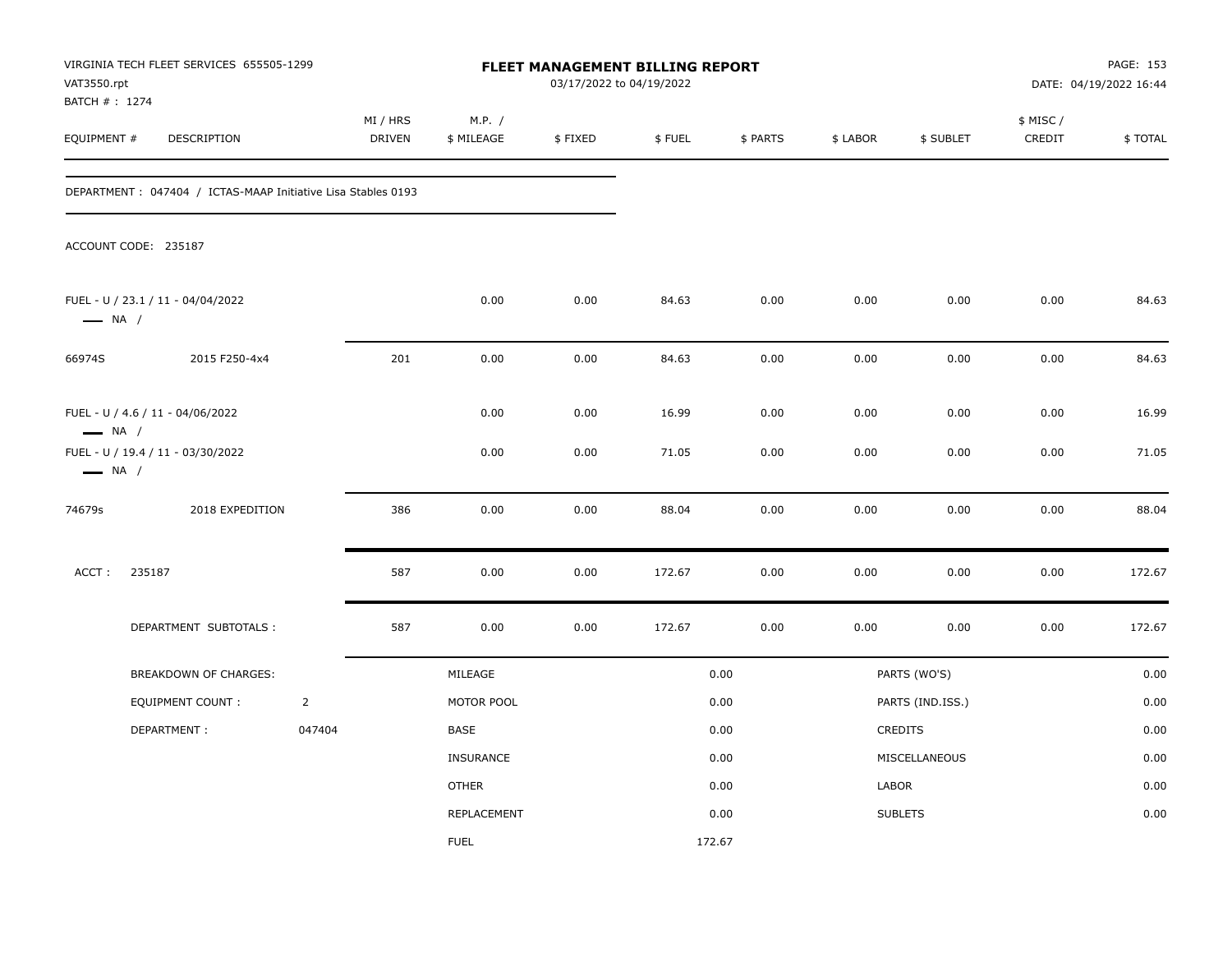| VAT3550.rpt<br>BATCH # : 1274                | VIRGINIA TECH FLEET SERVICES 655505-1299                                   |                    |                      |          | <b>FLEET MANAGEMENT BILLING REPORT</b><br>03/17/2022 to 04/19/2022 |          |          |           |                    | PAGE: 154<br>DATE: 04/19/2022 16:44 |
|----------------------------------------------|----------------------------------------------------------------------------|--------------------|----------------------|----------|--------------------------------------------------------------------|----------|----------|-----------|--------------------|-------------------------------------|
| EQUIPMENT #                                  | DESCRIPTION                                                                | MI / HRS<br>DRIVEN | M.P. /<br>\$ MILEAGE | \$FIXED  | \$FUEL                                                             | \$ PARTS | \$ LABOR | \$ SUBLET | \$ MISC/<br>CREDIT | \$TOTAL                             |
|                                              | DEPARTMENT : 048100 / Environmental Health & Safety Michelle Van Dyke 0523 |                    |                      |          |                                                                    |          |          |           |                    |                                     |
| ACCOUNT CODE: 115135                         |                                                                            |                    |                      |          |                                                                    |          |          |           |                    |                                     |
| $\longrightarrow$ NA /                       | FUEL - U / 40.5 / CC - 03/24/2022                                          |                    | 0.00                 | 0.00     | 157.19                                                             | 0.00     | 0.00     | 0.00      | 0.00               | 157.19                              |
| <b>BASE CHARGE</b><br>$\longrightarrow$ NA / |                                                                            |                    | 0.00                 | 483.00   | 0.00                                                               | 0.00     | 0.00     | 0.00      | 0.00               | 483.00                              |
| <b>PA59</b>                                  | 2016 IMPALA                                                                | 1,466              | 0.00                 | 483.00   | 157.19                                                             | 0.00     | 0.00     | 0.00      | 0.00               | 640.19                              |
| ACCT: 115135                                 |                                                                            | 1,466              | 0.00                 | 483.00   | 157.19                                                             | 0.00     | 0.00     | 0.00      | 0.00               | 640.19                              |
| ACCOUNT CODE: 115136                         |                                                                            |                    |                      |          |                                                                    |          |          |           |                    |                                     |
| <b>BASE CHARGE</b><br>$\longrightarrow$ NA / |                                                                            |                    | 0.00                 | 502.00   | 0.00                                                               | 0.00     | 0.00     | 0.00      | 0.00               | 502.00                              |
| <b>PA12</b>                                  | 2013 F250                                                                  | 79                 | 0.00                 | 502.00   | 0.00                                                               | 0.00     | 0.00     | 0.00      | 0.00               | 502.00                              |
| $\longrightarrow$ NA /                       | FUEL - U / 31.8 / 11 - 04/01/2022                                          |                    | 0.00                 | 0.00     | 116.71                                                             | 0.00     | 0.00     | 0.00      | 0.00               | 116.71                              |
| <b>BASE CHARGE</b><br>$\longrightarrow$ NA / |                                                                            |                    | 0.00                 | 600.00   | 0.00                                                               | 0.00     | 0.00     | 0.00      | 0.00               | 600.00                              |
| <b>PA73</b>                                  | 2012 E350                                                                  | 206                | 0.00                 | 600.00   | 116.71                                                             | 0.00     | 0.00     | 0.00      | 0.00               | 716.71                              |
| ACCT: 115136                                 |                                                                            | 285                | 0.00                 | 1,102.00 | 116.71                                                             | 0.00     | 0.00     | 0.00      | 0.00               | 1,218.71                            |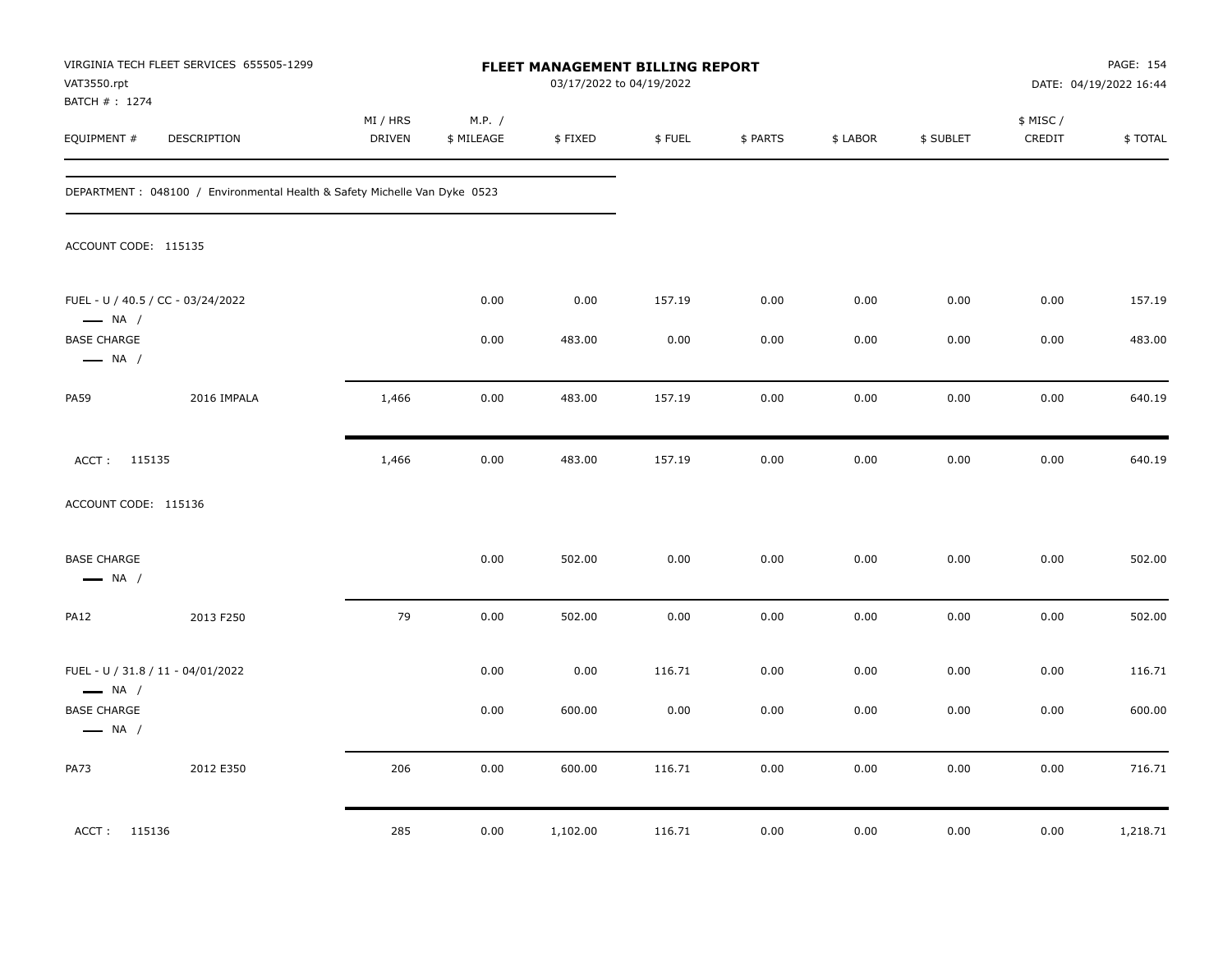| VAT3550.rpt                                                            | VIRGINIA TECH FLEET SERVICES 655505-1299                                   |                    |                      | FLEET MANAGEMENT BILLING REPORT<br>03/17/2022 to 04/19/2022 |               |              |              |              |                     | PAGE: 155<br>DATE: 04/19/2022 16:44 |
|------------------------------------------------------------------------|----------------------------------------------------------------------------|--------------------|----------------------|-------------------------------------------------------------|---------------|--------------|--------------|--------------|---------------------|-------------------------------------|
| BATCH #: 1274<br>EQUIPMENT #                                           | DESCRIPTION                                                                | MI / HRS<br>DRIVEN | M.P. /<br>\$ MILEAGE | \$FIXED                                                     | \$FUEL        | \$ PARTS     | \$ LABOR     | \$ SUBLET    | \$ MISC /<br>CREDIT | \$TOTAL                             |
|                                                                        | DEPARTMENT : 048100 / Environmental Health & Safety Michelle Van Dyke 0523 |                    |                      |                                                             |               |              |              |              |                     |                                     |
| ACCOUNT CODE: 121737                                                   |                                                                            |                    |                      |                                                             |               |              |              |              |                     |                                     |
| $\longrightarrow$ NA /                                                 | FUEL - U / 15.4 / 12 - 03/23/2022                                          |                    | 0.00                 | 0.00                                                        | 54.93         | 0.00         | 0.00         | 0.00         | 0.00                | 54.93                               |
| 52470s                                                                 | 2006 Caravan                                                               | 196                | 0.00                 | 0.00                                                        | 54.93         | 0.00         | 0.00         | 0.00         | 0.00                | 54.93                               |
| $\longrightarrow$ NA /                                                 | FUEL - U / 27.0 / 12 - 03/29/2022                                          |                    | 0.00                 | 0.00                                                        | 99.09         | 0.00         | 0.00         | 0.00         | 0.00                | 99.09                               |
| Esafety                                                                | <b>2004 CANS</b>                                                           | $\mathsf 0$        | 0.00                 | 0.00                                                        | 99.09         | 0.00         | 0.00         | 0.00         | 0.00                | 99.09                               |
| $\longrightarrow$ NA /<br><b>BASE CHARGE</b><br>$\longrightarrow$ NA / | FUEL - U / 10.0 / 11 - 03/29/2022                                          |                    | 0.00<br>0.00         | 0.00<br>502.00                                              | 36.70<br>0.00 | 0.00<br>0.00 | 0.00<br>0.00 | 0.00<br>0.00 | 0.00<br>0.00        | 36.70<br>502.00                     |
| <b>PA32</b>                                                            | 2007 SIERRA                                                                | 86                 | 0.00                 | 502.00                                                      | 36.70         | 0.00         | 0.00         | 0.00         | 0.00                | 538.70                              |
| FUEL - U / 6.2 / 11 - 04/07/2022<br>$\longrightarrow$ NA /             |                                                                            |                    | 0.00                 | 0.00                                                        | 22.86         | 0.00         | 0.00         | 0.00         | 0.00                | 22.86                               |
| $\longrightarrow$ NA /                                                 | FUEL - U / 13.1 / 12 - 03/24/2022                                          |                    | 0.00                 | 0.00                                                        | 46.49         | 0.00         | 0.00         | 0.00         | 0.00                | 46.49                               |
| <b>BASE CHARGE</b><br>$\longrightarrow$ NA /                           |                                                                            |                    | 0.00                 | 483.00                                                      | 0.00          | 0.00         | 0.00         | 0.00         | 0.00                | 483.00                              |
| PA33                                                                   | 2014 IMPALA                                                                | 345                | $0.00\,$             | 483.00                                                      | 69.35         | $0.00\,$     | 0.00         | 0.00         | $0.00\,$            | 552.35                              |
| 121737<br>ACCT:                                                        |                                                                            | 627                | $0.00\,$             | 985.00                                                      | 260.07        | $0.00\,$     | $0.00\,$     | 0.00         | 0.00                | 1,245.07                            |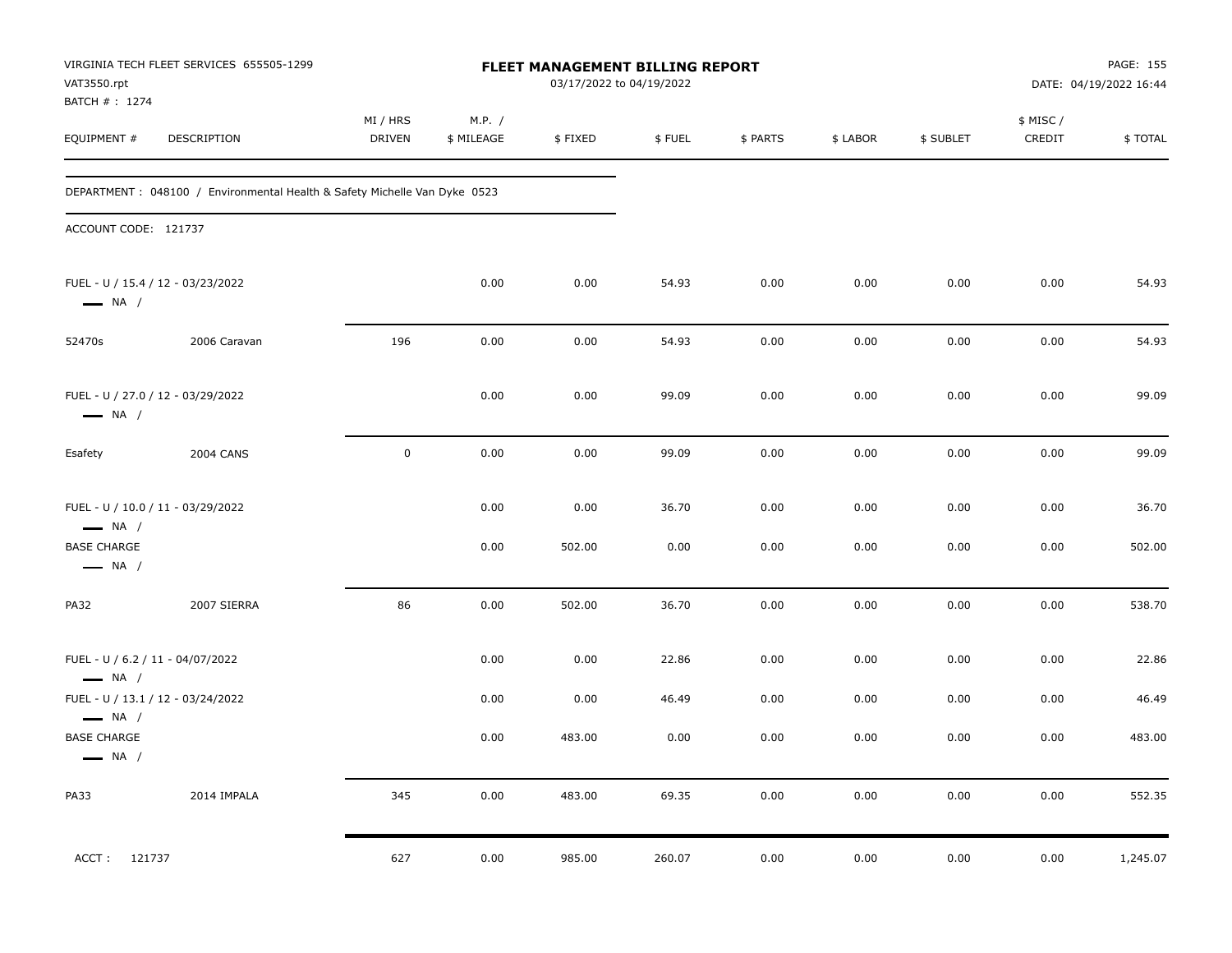| VIRGINIA TECH FLEET SERVICES 655505-1299<br>VAT3550.rpt<br>BATCH #: 1274 |                |                    |                      | 03/17/2022 to 04/19/2022 | <b>FLEET MANAGEMENT BILLING REPORT</b> |          |          |                  |                    | PAGE: 156<br>DATE: 04/19/2022 16:44 |
|--------------------------------------------------------------------------|----------------|--------------------|----------------------|--------------------------|----------------------------------------|----------|----------|------------------|--------------------|-------------------------------------|
| EQUIPMENT #<br>DESCRIPTION                                               |                | MI / HRS<br>DRIVEN | M.P. /<br>\$ MILEAGE | \$FIXED                  | \$FUEL                                 | \$ PARTS | \$ LABOR | \$ SUBLET        | \$ MISC/<br>CREDIT | \$TOTAL                             |
| DEPARTMENT SUBTOTALS :                                                   |                | 2,378              | 0.00                 | 2,570.00                 | 533.97                                 | 0.00     | 0.00     | 0.00             | 0.00               | 3,103.97                            |
| <b>BREAKDOWN OF CHARGES:</b>                                             |                |                    | MILEAGE              |                          |                                        | 0.00     |          | PARTS (WO'S)     |                    | 0.00                                |
| EQUIPMENT COUNT:                                                         | $\overline{7}$ |                    | MOTOR POOL           |                          |                                        | 0.00     |          | PARTS (IND.ISS.) |                    | 0.00                                |
| DEPARTMENT:                                                              | 048100         |                    | BASE                 |                          | 2,570.00                               |          |          | <b>CREDITS</b>   |                    | 0.00                                |
|                                                                          |                |                    | <b>INSURANCE</b>     |                          |                                        | 0.00     |          | MISCELLANEOUS    |                    | 0.00                                |
|                                                                          |                |                    | OTHER                |                          |                                        | 0.00     | LABOR    |                  |                    | 0.00                                |
|                                                                          |                |                    | REPLACEMENT          |                          |                                        | 0.00     |          | <b>SUBLETS</b>   |                    | 0.00                                |
|                                                                          |                |                    | <b>FUEL</b>          |                          |                                        | 533.97   |          |                  |                    |                                     |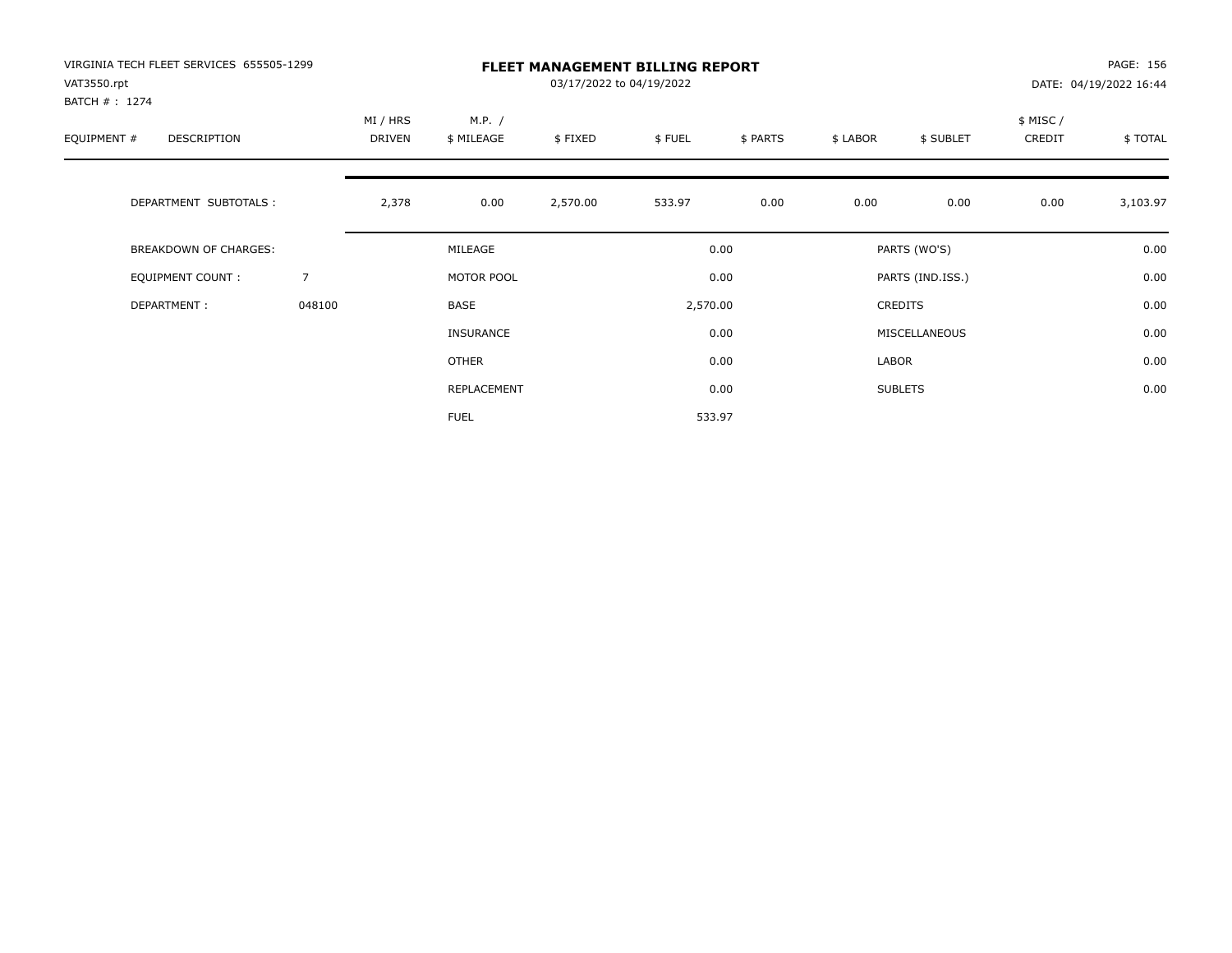| VAT3550.rpt<br>BATCH #: 1274                                                          | VIRGINIA TECH FLEET SERVICES 655505-1299                    |                           |                      | FLEET MANAGEMENT BILLING REPORT<br>03/17/2022 to 04/19/2022 |        |          |          |           |                    | PAGE: 157<br>DATE: 04/19/2022 16:44 |
|---------------------------------------------------------------------------------------|-------------------------------------------------------------|---------------------------|----------------------|-------------------------------------------------------------|--------|----------|----------|-----------|--------------------|-------------------------------------|
| EQUIPMENT #                                                                           | DESCRIPTION                                                 | MI / HRS<br><b>DRIVEN</b> | M.P. /<br>\$ MILEAGE | \$FIXED                                                     | \$FUEL | \$ PARTS | \$ LABOR | \$ SUBLET | \$ MISC/<br>CREDIT | \$TOTAL                             |
|                                                                                       | DEPARTMENT: 048500 / EMERGENCY MANAGEMENT Bobbi Meyers 0195 |                           |                      |                                                             |        |          |          |           |                    |                                     |
| ACCOUNT CODE: 116942                                                                  |                                                             |                           |                      |                                                             |        |          |          |           |                    |                                     |
| FUEL - U / 5.3 / 11 - 03/30/2022<br>$\longrightarrow$ NA /                            |                                                             |                           | 0.00                 | 0.00                                                        | 19.30  | 0.00     | 0.00     | 0.00      | 0.00               | 19.30                               |
| 61725S                                                                                | 2012 ESCAPE                                                 | 96                        | 0.00                 | 0.00                                                        | 19.30  | 0.00     | 0.00     | 0.00      | 0.00               | 19.30                               |
| FUEL - U / 16.0 / 11 - 04/05/2022<br>$\longrightarrow$ NA /                           |                                                             |                           | 0.00                 | 0.00                                                        | 58.57  | 0.00     | 0.00     | 0.00      | 0.00               | 58.57                               |
| FUEL - U / 15.2 / 11 - 04/13/2022                                                     |                                                             |                           | 0.00                 | 0.00                                                        | 49.80  | 0.00     | 0.00     | 0.00      | 0.00               | 49.80                               |
| $\longrightarrow$ NA /<br>FUEL - U / 14.4 / 11 - 03/16/2022<br>$\longrightarrow$ NA / |                                                             |                           | 0.00                 | 0.00                                                        | 51.23  | 0.00     | 0.00     | 0.00      | 0.00               | 51.23                               |
| 69992s                                                                                | 2017 EXPLORER                                               | 1,659                     | 0.00                 | 0.00                                                        | 159.60 | 0.00     | 0.00     | 0.00      | 0.00               | 159.60                              |
| FUEL - U / 31.6 / CC - 03/24/2022<br>$\longrightarrow$ NA /                           |                                                             |                           | 0.00                 | 0.00                                                        | 118.90 | 0.00     | 0.00     | 0.00      | 0.00               | 118.90                              |
| 79449S                                                                                | 2020 EXPLORER                                               | $\mathbf 0$               | 0.00                 | 0.00                                                        | 118.90 | 0.00     | 0.00     | 0.00      | 0.00               | 118.90                              |
| ACCT: 116942                                                                          |                                                             | 1,755                     | 0.00                 | 0.00                                                        | 297.80 | 0.00     | 0.00     | 0.00      | 0.00               | 297.80                              |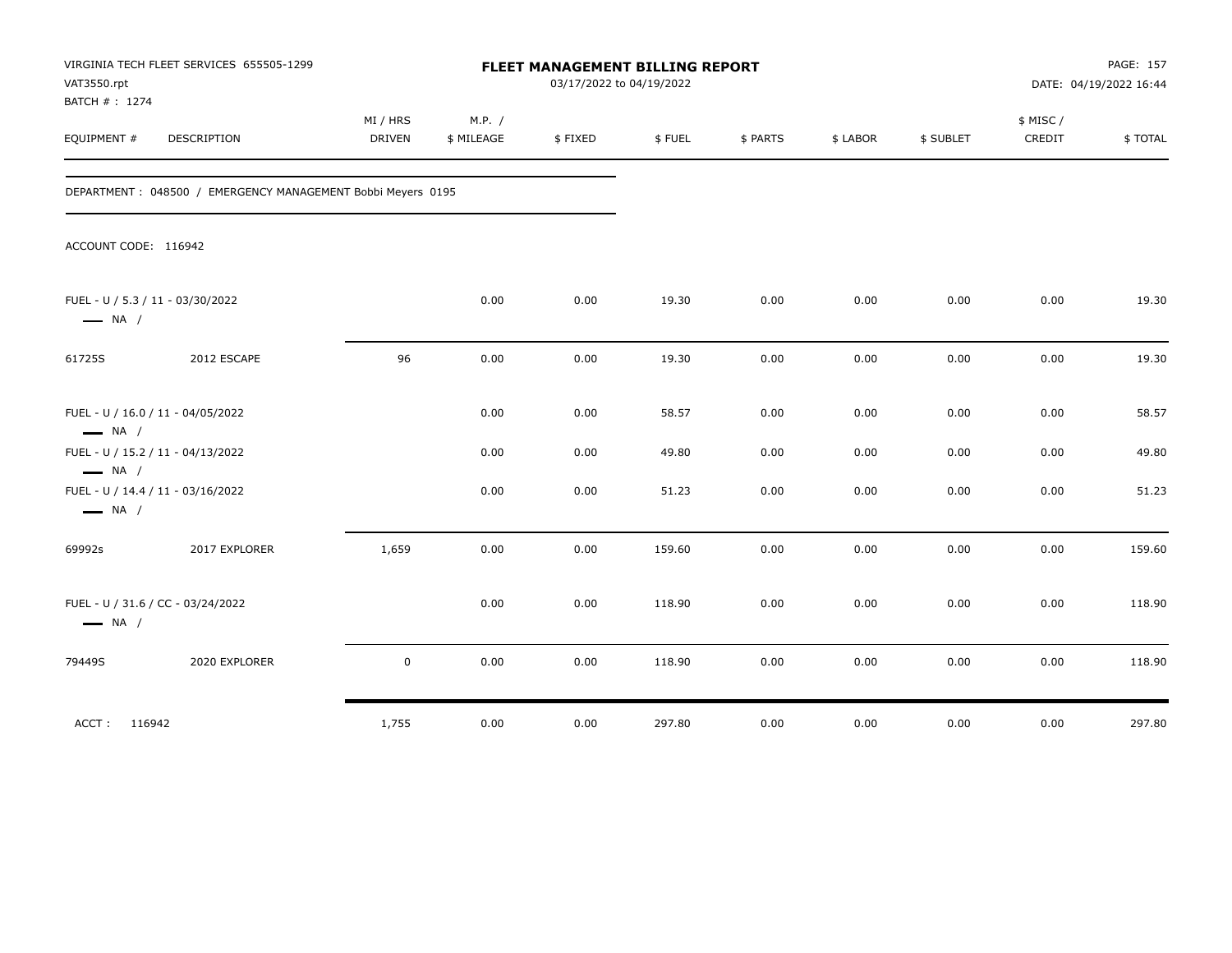| VIRGINIA TECH FLEET SERVICES 655505-1299<br>VAT3550.rpt<br>BATCH #: 1274 |        |                    |                      | 03/17/2022 to 04/19/2022 | <b>FLEET MANAGEMENT BILLING REPORT</b> |          |          |                  |                    | PAGE: 158<br>DATE: 04/19/2022 16:44 |
|--------------------------------------------------------------------------|--------|--------------------|----------------------|--------------------------|----------------------------------------|----------|----------|------------------|--------------------|-------------------------------------|
| EQUIPMENT #<br>DESCRIPTION                                               |        | MI / HRS<br>DRIVEN | M.P. /<br>\$ MILEAGE | \$FIXED                  | \$FUEL                                 | \$ PARTS | \$ LABOR | \$ SUBLET        | \$ MISC/<br>CREDIT | \$TOTAL                             |
| DEPARTMENT SUBTOTALS :                                                   |        | 1,755              | 0.00                 | 0.00                     | 297.80                                 | 0.00     | 0.00     | 0.00             | 0.00               | 297.80                              |
| <b>BREAKDOWN OF CHARGES:</b>                                             |        |                    | MILEAGE              |                          |                                        | 0.00     |          | PARTS (WO'S)     |                    | 0.00                                |
| EQUIPMENT COUNT:                                                         | 3      |                    | MOTOR POOL           |                          |                                        | 0.00     |          | PARTS (IND.ISS.) |                    | 0.00                                |
| DEPARTMENT:                                                              | 048500 |                    | <b>BASE</b>          |                          |                                        | 0.00     |          | <b>CREDITS</b>   |                    | 0.00                                |
|                                                                          |        |                    | <b>INSURANCE</b>     |                          |                                        | 0.00     |          | MISCELLANEOUS    |                    | 0.00                                |
|                                                                          |        |                    | <b>OTHER</b>         |                          |                                        | 0.00     | LABOR    |                  |                    | 0.00                                |
|                                                                          |        |                    | REPLACEMENT          |                          |                                        | 0.00     |          | <b>SUBLETS</b>   |                    | 0.00                                |
|                                                                          |        |                    | <b>FUEL</b>          |                          |                                        | 297.80   |          |                  |                    |                                     |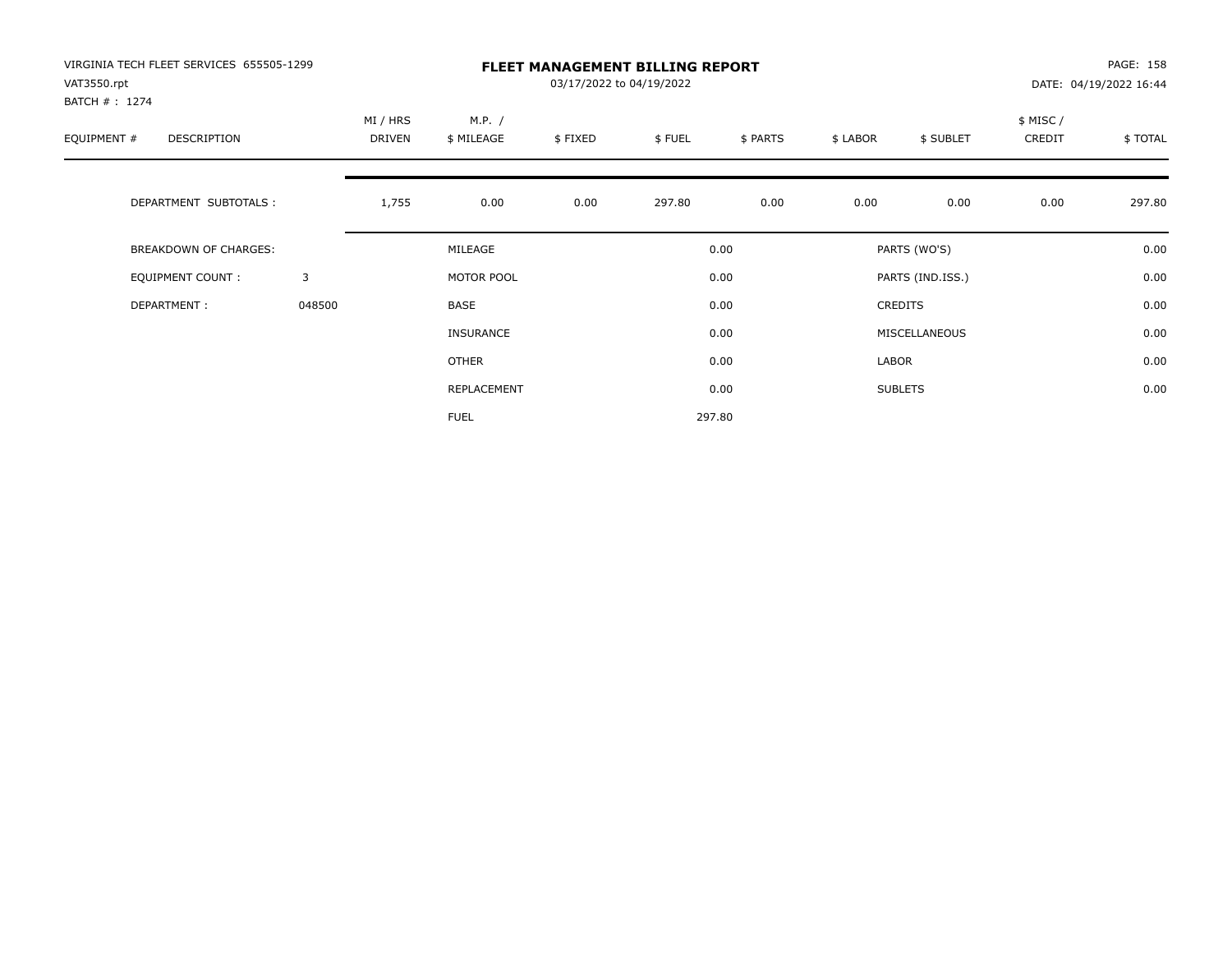| VAT3550.rpt<br>BATCH # : 1274                | VIRGINIA TECH FLEET SERVICES 655505-1299                                   |                    |                      | FLEET MANAGEMENT BILLING REPORT<br>03/17/2022 to 04/19/2022 |        |          |          |           |                     | PAGE: 159<br>DATE: 04/19/2022 16:44 |
|----------------------------------------------|----------------------------------------------------------------------------|--------------------|----------------------|-------------------------------------------------------------|--------|----------|----------|-----------|---------------------|-------------------------------------|
| EQUIPMENT #                                  | DESCRIPTION                                                                | MI / HRS<br>DRIVEN | M.P. /<br>\$ MILEAGE | \$FIXED                                                     | \$FUEL | \$ PARTS | \$ LABOR | \$ SUBLET | \$ MISC /<br>CREDIT | \$TOTAL                             |
|                                              | DEPARTMENT: 048600 / UNIV RELATIONS Business Service Ctr Wynoka Price 0336 |                    |                      |                                                             |        |          |          |           |                     |                                     |
| ACCOUNT CODE: 121707                         |                                                                            |                    |                      |                                                             |        |          |          |           |                     |                                     |
| $\longrightarrow$ NA /                       | FUEL - U / 16.4 / 12 - 03/25/2022                                          |                    | 0.00                 | 0.00                                                        | 58.28  | 0.00     | 0.00     | 0.00      | 0.00                | 58.28                               |
| <b>BASE CHARGE</b><br>$\longrightarrow$ NA / |                                                                            |                    | 0.00                 | 553.00                                                      | 0.00   | 0.00     | 0.00     | 0.00      | 0.00                | 553.00                              |
| <b>PA28</b>                                  | 2013 Caravan                                                               | 60                 | 0.00                 | 553.00                                                      | 58.28  | 0.00     | 0.00     | 0.00      | 0.00                | 611.28                              |
| ACCT: 121707                                 |                                                                            | 60                 | 0.00                 | 553.00                                                      | 58.28  | 0.00     | 0.00     | 0.00      | 0.00                | 611.28                              |
| ACCOUNT CODE: 887100                         |                                                                            |                    |                      |                                                             |        |          |          |           |                     |                                     |
| $\longrightarrow$ NA /                       | FUEL - U / 58.8 / CC - 03/24/2022                                          |                    | 0.00                 | 0.00                                                        | 222.95 | 0.00     | 0.00     | 0.00      | 0.00                | 222.95                              |
| <b>VBR6603</b>                               | 2013 Frontier                                                              | 1,213              | 0.00                 | 0.00                                                        | 222.95 | 0.00     | 0.00     | 0.00      | 0.00                | 222.95                              |
| $\longrightarrow$ NA /                       | FUEL - U / 67.9 / CC - 03/24/2022                                          |                    | 0.00                 | 0.00                                                        | 268.08 | 0.00     | 0.00     | 0.00      | 0.00                | 268.08                              |
| <b>VBR6604</b>                               | 2013 ESCAPE                                                                | 967                | 0.00                 | 0.00                                                        | 268.08 | 0.00     | 0.00     | 0.00      | 0.00                | 268.08                              |
| ACCT:<br>887100                              |                                                                            | 2,180              | 0.00                 | 0.00                                                        | 491.03 | 0.00     | 0.00     | 0.00      | 0.00                | 491.03                              |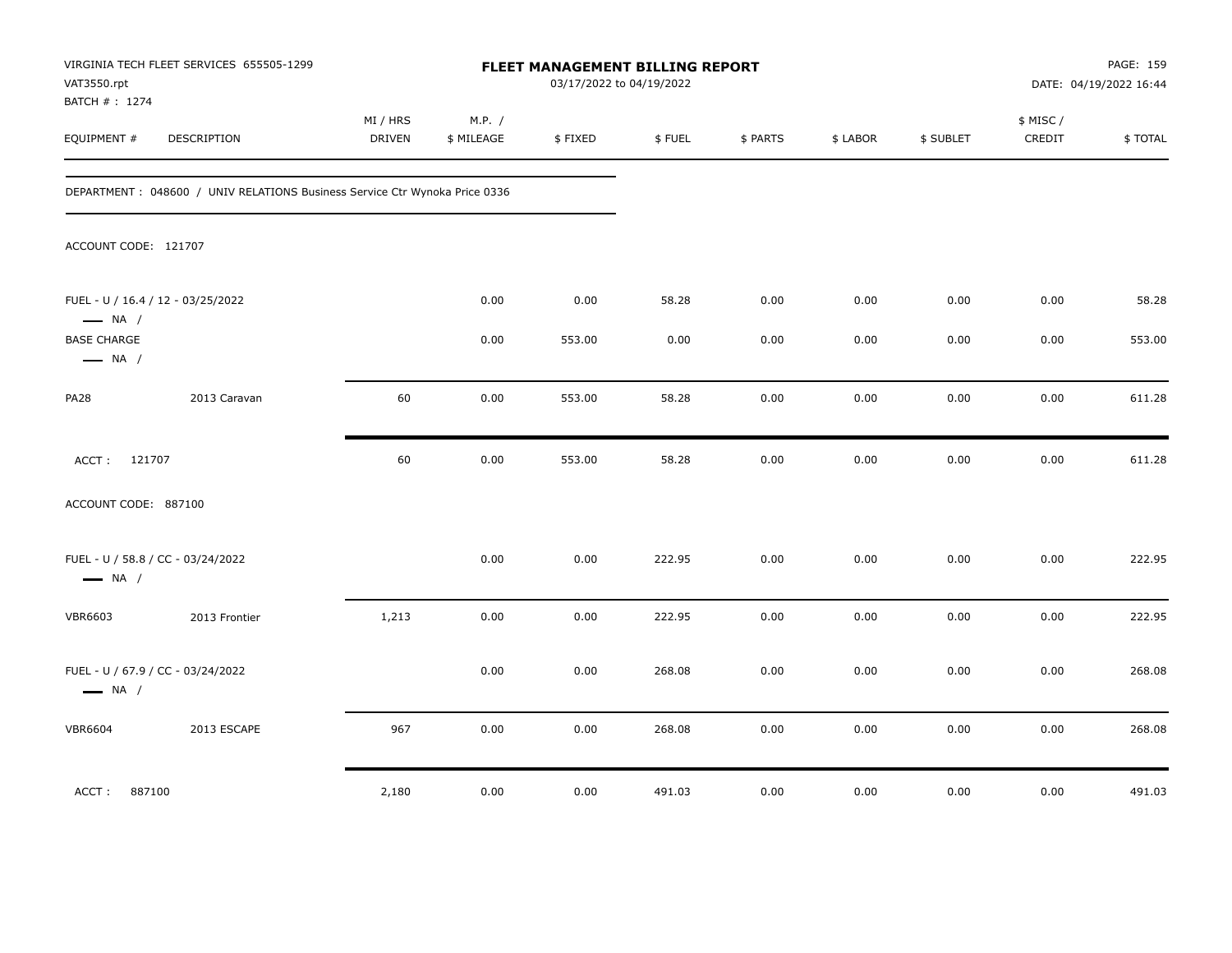| VIRGINIA TECH FLEET SERVICES 655505-1299<br>VAT3550.rpt<br>BATCH #: 1274 |        |                           |                      | 03/17/2022 to 04/19/2022 | <b>FLEET MANAGEMENT BILLING REPORT</b> |          |          |                  |                     | PAGE: 160<br>DATE: 04/19/2022 16:44 |
|--------------------------------------------------------------------------|--------|---------------------------|----------------------|--------------------------|----------------------------------------|----------|----------|------------------|---------------------|-------------------------------------|
| EQUIPMENT #<br><b>DESCRIPTION</b>                                        |        | MI / HRS<br><b>DRIVEN</b> | M.P. /<br>\$ MILEAGE | \$FIXED                  | \$FUEL                                 | \$ PARTS | \$ LABOR | \$ SUBLET        | \$ MISC /<br>CREDIT | \$TOTAL                             |
| DEPARTMENT SUBTOTALS :                                                   |        | 2,240                     | 0.00                 | 553.00                   | 549.31                                 | 0.00     | 0.00     | 0.00             | 0.00                | 1,102.31                            |
| <b>BREAKDOWN OF CHARGES:</b>                                             |        |                           | MILEAGE              |                          |                                        | 0.00     |          | PARTS (WO'S)     |                     | 0.00                                |
| EQUIPMENT COUNT:                                                         | 3      |                           | MOTOR POOL           |                          |                                        | 0.00     |          | PARTS (IND.ISS.) |                     | 0.00                                |
| DEPARTMENT:                                                              | 048600 |                           | <b>BASE</b>          |                          |                                        | 553.00   |          | <b>CREDITS</b>   |                     | 0.00                                |
|                                                                          |        |                           | <b>INSURANCE</b>     |                          |                                        | 0.00     |          | MISCELLANEOUS    |                     | 0.00                                |
|                                                                          |        |                           | OTHER                |                          |                                        | 0.00     | LABOR    |                  |                     | 0.00                                |
|                                                                          |        |                           | REPLACEMENT          |                          |                                        | 0.00     |          | <b>SUBLETS</b>   |                     | 0.00                                |
|                                                                          |        |                           | <b>FUEL</b>          |                          |                                        | 549.31   |          |                  |                     |                                     |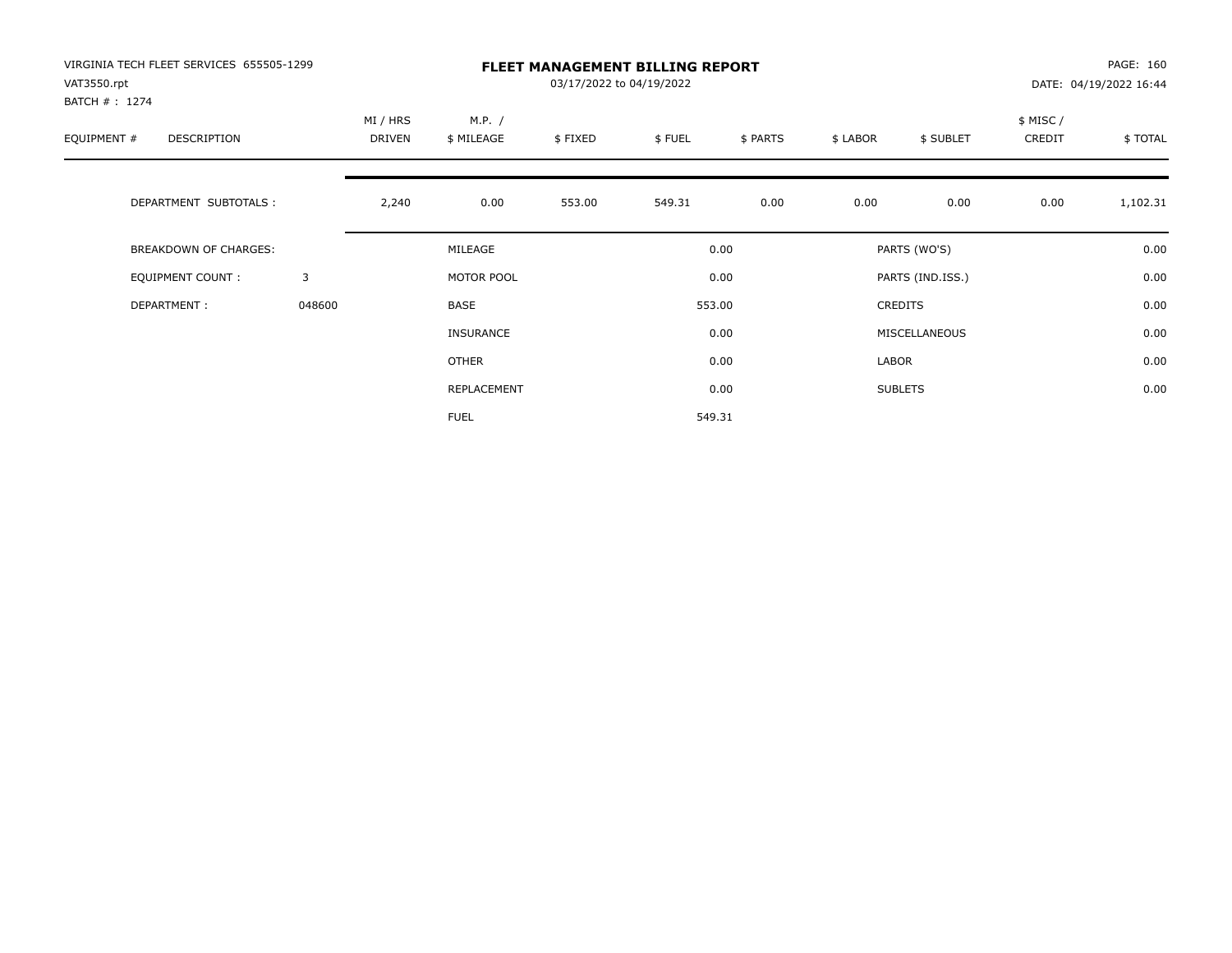| VAT3550.rpt            | VIRGINIA TECH FLEET SERVICES 655505-1299<br>BATCH # : 1274<br>EQUIPMENT #<br>DESCRIPTION |                |                    |                      | FLEET MANAGEMENT BILLING REPORT<br>03/17/2022 to 04/19/2022 |        |          |          |                  |                    | PAGE: 161<br>DATE: 04/19/2022 16:44 |  |
|------------------------|------------------------------------------------------------------------------------------|----------------|--------------------|----------------------|-------------------------------------------------------------|--------|----------|----------|------------------|--------------------|-------------------------------------|--|
|                        |                                                                                          |                | MI / HRS<br>DRIVEN | M.P. /<br>\$ MILEAGE | \$FIXED                                                     | \$FUEL | \$ PARTS | \$ LABOR | \$ SUBLET        | \$ MISC/<br>CREDIT | \$TOTAL                             |  |
|                        | DEPARTMENT: 048701 / Athletic Fund Kellie Shaver 0502                                    |                |                    |                      |                                                             |        |          |          |                  |                    |                                     |  |
|                        | ACCOUNT CODE: 883344                                                                     |                |                    |                      |                                                             |        |          |          |                  |                    |                                     |  |
| $\longrightarrow$ NA / | FUEL - U / 12.5 / 11 - 04/14/2022                                                        |                |                    | 0.00                 | 0.00                                                        | 40.84  | 0.00     | 0.00     | 0.00             | 0.00               | 40.84                               |  |
| 71590s                 | 2016 Transit Connect                                                                     |                | 289                | 0.00                 | 0.00                                                        | 40.84  | 0.00     | 0.00     | 0.00             | 0.00               | 40.84                               |  |
| $\longrightarrow$ NA / | FUEL - U / 10.8 / 11 - 03/22/2022                                                        |                |                    | 0.00                 | 0.00                                                        | 38.34  | 0.00     | 0.00     | 0.00             | 0.00               | 38.34                               |  |
| 80232S                 | 2019 Caravan                                                                             |                | 503                | 0.00                 | 0.00                                                        | 38.34  | 0.00     | 0.00     | 0.00             | 0.00               | 38.34                               |  |
| ACCT:                  | 883344                                                                                   |                | 792                | 0.00                 | 0.00                                                        | 79.18  | 0.00     | 0.00     | 0.00             | 0.00               | 79.18                               |  |
|                        | DEPARTMENT SUBTOTALS :                                                                   |                | 792                | 0.00                 | 0.00                                                        | 79.18  | 0.00     | 0.00     | 0.00             | 0.00               | 79.18                               |  |
|                        | BREAKDOWN OF CHARGES:                                                                    |                |                    | MILEAGE              |                                                             |        | 0.00     |          | PARTS (WO'S)     |                    | 0.00                                |  |
|                        | EQUIPMENT COUNT:                                                                         | $\overline{2}$ |                    | MOTOR POOL           |                                                             |        | 0.00     |          | PARTS (IND.ISS.) |                    | 0.00                                |  |
|                        | DEPARTMENT:                                                                              | 048701         |                    | BASE                 |                                                             |        | 0.00     |          | <b>CREDITS</b>   |                    | 0.00                                |  |
|                        |                                                                                          |                |                    | <b>INSURANCE</b>     |                                                             |        | 0.00     |          | MISCELLANEOUS    |                    | 0.00                                |  |
|                        |                                                                                          |                |                    | <b>OTHER</b>         |                                                             |        | 0.00     | LABOR    |                  |                    | 0.00                                |  |
|                        |                                                                                          |                |                    | <b>REPLACEMENT</b>   |                                                             |        | 0.00     |          | <b>SUBLETS</b>   |                    | 0.00                                |  |
|                        |                                                                                          |                |                    | <b>FUEL</b>          |                                                             |        | 79.18    |          |                  |                    |                                     |  |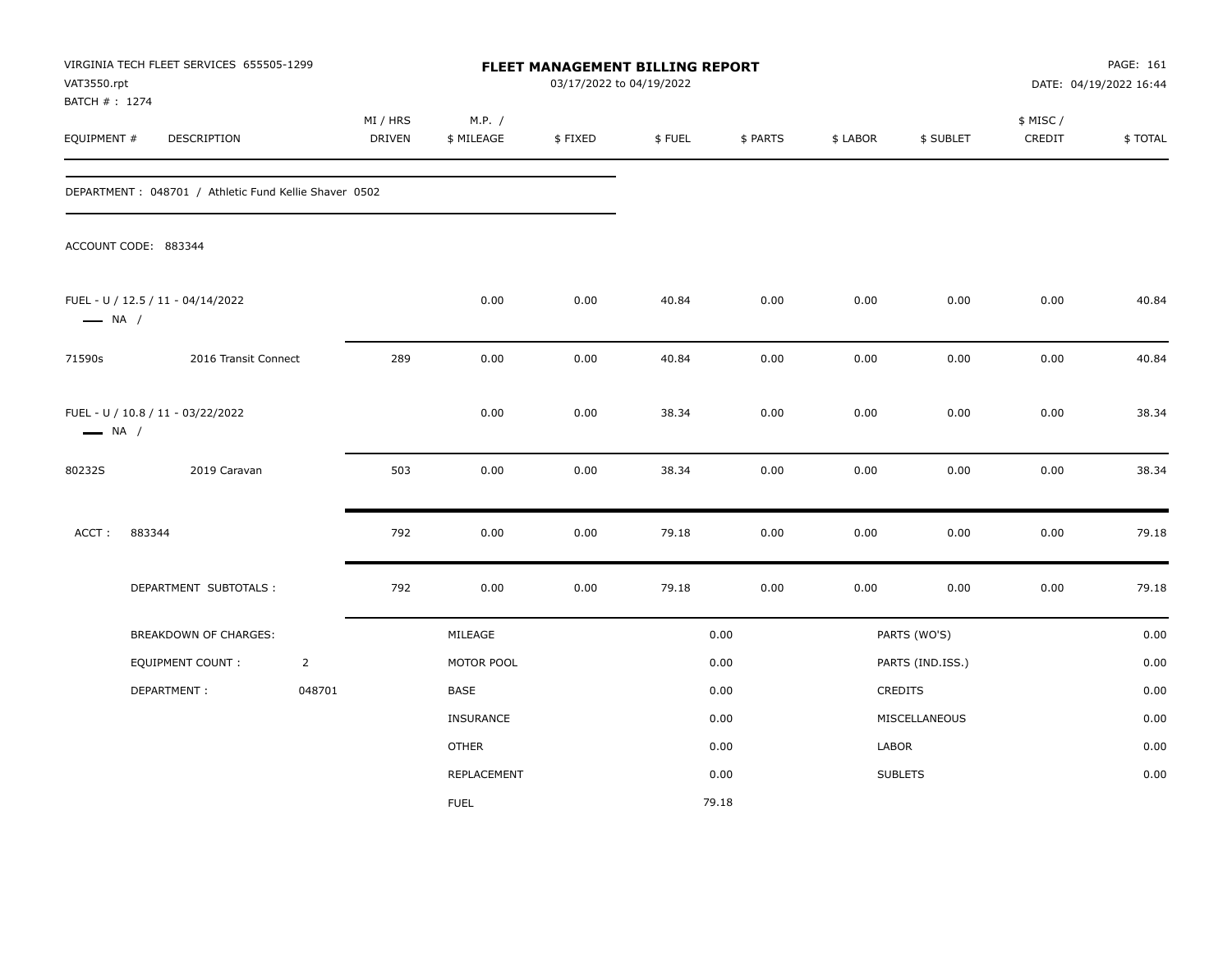| VAT3550.rpt<br>BATCH #: 1274                               | VIRGINIA TECH FLEET SERVICES 655505-1299                               |                           |                      | <b>FLEET MANAGEMENT BILLING REPORT</b><br>03/17/2022 to 04/19/2022 |        |          |          |           |                    | PAGE: 162<br>DATE: 04/19/2022 16:44 |
|------------------------------------------------------------|------------------------------------------------------------------------|---------------------------|----------------------|--------------------------------------------------------------------|--------|----------|----------|-----------|--------------------|-------------------------------------|
| EQUIPMENT #                                                | DESCRIPTION                                                            | MI / HRS<br><b>DRIVEN</b> | M.P. /<br>\$ MILEAGE | \$FIXED                                                            | \$FUEL | \$ PARTS | \$ LABOR | \$ SUBLET | \$ MISC/<br>CREDIT | \$TOTAL                             |
|                                                            | DEPARTMENT : 049000 / FS-AVP/Chief Facilities Office Renae Criner 0529 |                           |                      |                                                                    |        |          |          |           |                    |                                     |
| ACCOUNT CODE: 121771                                       |                                                                        |                           |                      |                                                                    |        |          |          |           |                    |                                     |
| FUEL - U / 7.1 / CC - 03/15/2022<br>$\longrightarrow$ NA / |                                                                        |                           | 0.00                 | 0.00                                                               | 32.00  | 0.00     | 0.00     | 0.00      | 0.00               | 32.00                               |
| $\longrightarrow$ NA /                                     | FUEL - U / 13.5 / 12 - 03/17/2022                                      |                           | 0.00                 | 0.00                                                               | 48.06  | 0.00     | 0.00     | 0.00      | 0.00               | 48.06                               |
| $\longrightarrow$ NA /                                     | FUEL - U / 13.0 / CC - 03/23/2022                                      |                           | 0.00                 | 0.00                                                               | 50.00  | 0.00     | 0.00     | 0.00      | 0.00               | 50.00                               |
| $\longrightarrow$ NA /                                     | FUEL - U / 13.0 / CC - 03/25/2022                                      |                           | 0.00                 | 0.00                                                               | 51.80  | 0.00     | 0.00     | 0.00      | 0.00               | 51.80                               |
| $\longrightarrow$ NA /                                     | FUEL - U / 13.7 / 11 - 03/29/2022                                      |                           | 0.00                 | 0.00                                                               | 50.10  | 0.00     | 0.00     | 0.00      | 0.00               | 50.10                               |
| 74689S                                                     | 2018 EXPLORER                                                          | 1,097                     | 0.00                 | 0.00                                                               | 231.96 | 0.00     | 0.00     | 0.00      | 0.00               | 231.96                              |
| $\longrightarrow$ NA /                                     | FUEL - U / 15.4 / 11 - 03/24/2022                                      |                           | 0.00                 | 0.00                                                               | 54.72  | 0.00     | 0.00     | 0.00      | 0.00               | 54.72                               |
| 76268s                                                     | 2019 EXPLORER                                                          | 215                       | 0.00                 | 0.00                                                               | 54.72  | 0.00     | 0.00     | 0.00      | 0.00               | 54.72                               |
| FUEL - U / 9.1 / 12 - 04/07/2022<br>$\longrightarrow$ NA / |                                                                        |                           | 0.00                 | 0.00                                                               | 33.32  | 0.00     | 0.00     | 0.00      | 0.00               | 33.32                               |
| FUEL - U / 9.6 / 12 - 04/11/2022<br>$\longrightarrow$ NA / |                                                                        |                           | 0.00                 | 0.00                                                               | 31.29  | 0.00     | 0.00     | 0.00      | 0.00               | 31.29                               |
| 80210s                                                     | 2020 EXPLORER                                                          | 346                       | 0.00                 | 0.00                                                               | 64.61  | 0.00     | 0.00     | 0.00      | 0.00               | 64.61                               |
| $\longrightarrow$ NA /                                     | FUEL - U / 16.9 / 11 - 04/03/2022                                      |                           | 0.00                 | 0.00                                                               | 62.02  | 0.00     | 0.00     | 0.00      | 0.00               | 62.02                               |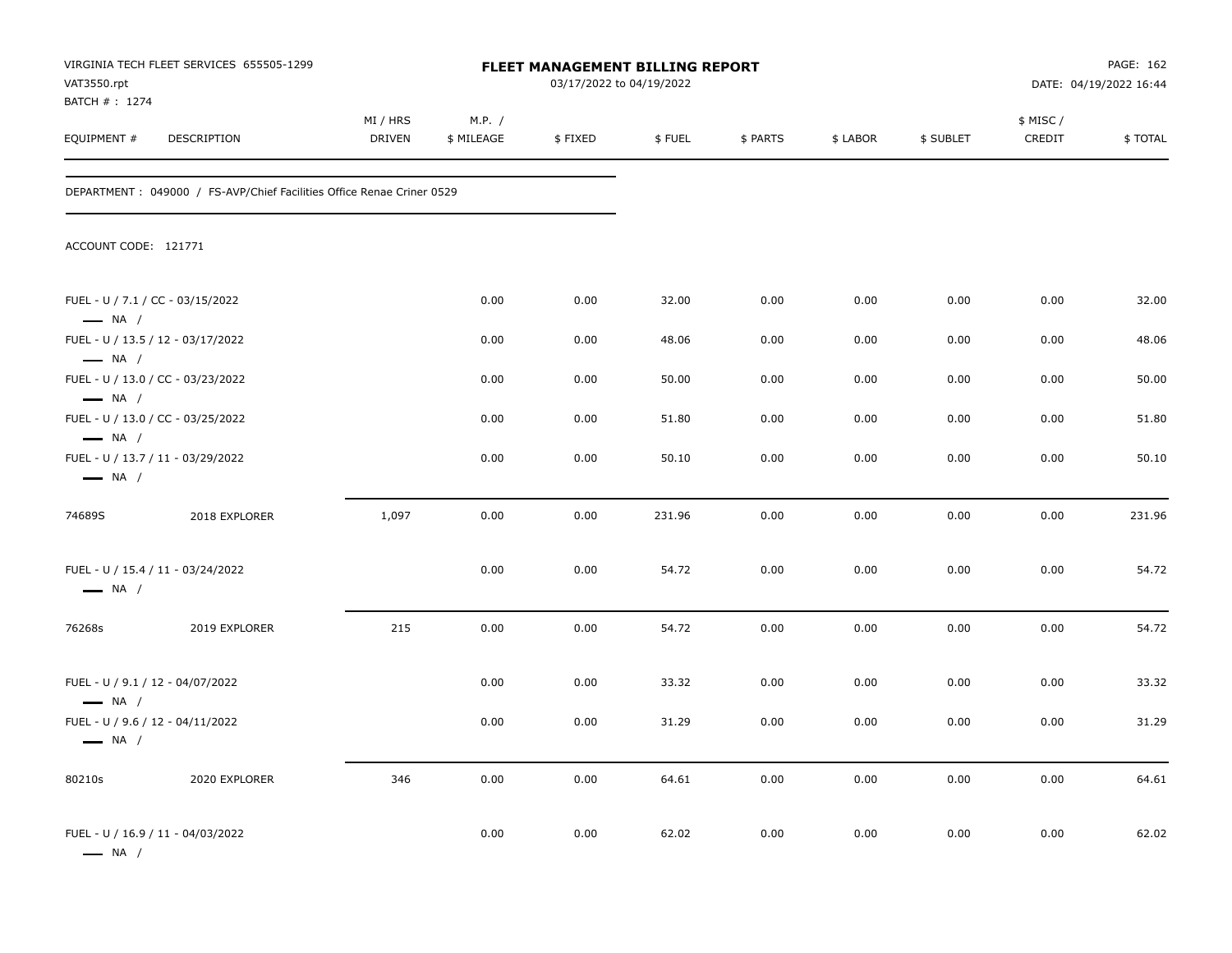| VAT3550.rpt<br>BATCH #: 1274 | VIRGINIA TECH FLEET SERVICES 655505-1299                               |                |                    |                      | FLEET MANAGEMENT BILLING REPORT<br>03/17/2022 to 04/19/2022 |        |          |          |                  |                     | PAGE: 163<br>DATE: 04/19/2022 16:44 |
|------------------------------|------------------------------------------------------------------------|----------------|--------------------|----------------------|-------------------------------------------------------------|--------|----------|----------|------------------|---------------------|-------------------------------------|
| EQUIPMENT #                  | <b>DESCRIPTION</b>                                                     |                | MI / HRS<br>DRIVEN | M.P. /<br>\$ MILEAGE | \$FIXED                                                     | \$FUEL | \$ PARTS | \$ LABOR | \$ SUBLET        | \$ MISC /<br>CREDIT | \$TOTAL                             |
|                              | DEPARTMENT : 049000 / FS-AVP/Chief Facilities Office Renae Criner 0529 |                |                    |                      |                                                             |        |          |          |                  |                     |                                     |
| $\longrightarrow$ NA /       | FUEL - U / 10.2 / CC - 03/24/2022                                      |                |                    | 0.00                 | 0.00                                                        | 43.81  | 0.00     | 0.00     | 0.00             | 0.00                | 43.81                               |
| 80211s                       | 2020 EXPLORER                                                          |                | 574                | 0.00                 | 0.00                                                        | 105.83 | 0.00     | 0.00     | 0.00             | 0.00                | 105.83                              |
| ACCT:                        | 121771                                                                 |                | 2,232              | 0.00                 | 0.00                                                        | 457.12 | 0.00     | 0.00     | 0.00             | 0.00                | 457.12                              |
|                              | DEPARTMENT SUBTOTALS :                                                 |                | 2,232              | 0.00                 | 0.00                                                        | 457.12 | 0.00     | 0.00     | 0.00             | 0.00                | 457.12                              |
|                              | <b>BREAKDOWN OF CHARGES:</b>                                           |                |                    | MILEAGE              |                                                             |        | 0.00     |          | PARTS (WO'S)     |                     | 0.00                                |
|                              | <b>EQUIPMENT COUNT:</b>                                                | $\overline{4}$ |                    | MOTOR POOL           |                                                             |        | 0.00     |          | PARTS (IND.ISS.) |                     | 0.00                                |
|                              | DEPARTMENT:                                                            | 049000         |                    | <b>BASE</b>          |                                                             |        | 0.00     |          | <b>CREDITS</b>   |                     | 0.00                                |
|                              |                                                                        |                |                    | <b>INSURANCE</b>     |                                                             |        | 0.00     |          | MISCELLANEOUS    |                     | 0.00                                |
|                              |                                                                        |                |                    | <b>OTHER</b>         |                                                             |        | 0.00     | LABOR    |                  |                     | 0.00                                |
|                              |                                                                        |                |                    | REPLACEMENT          |                                                             |        | 0.00     |          | <b>SUBLETS</b>   |                     | 0.00                                |
|                              |                                                                        |                |                    | <b>FUEL</b>          |                                                             |        | 457.12   |          |                  |                     |                                     |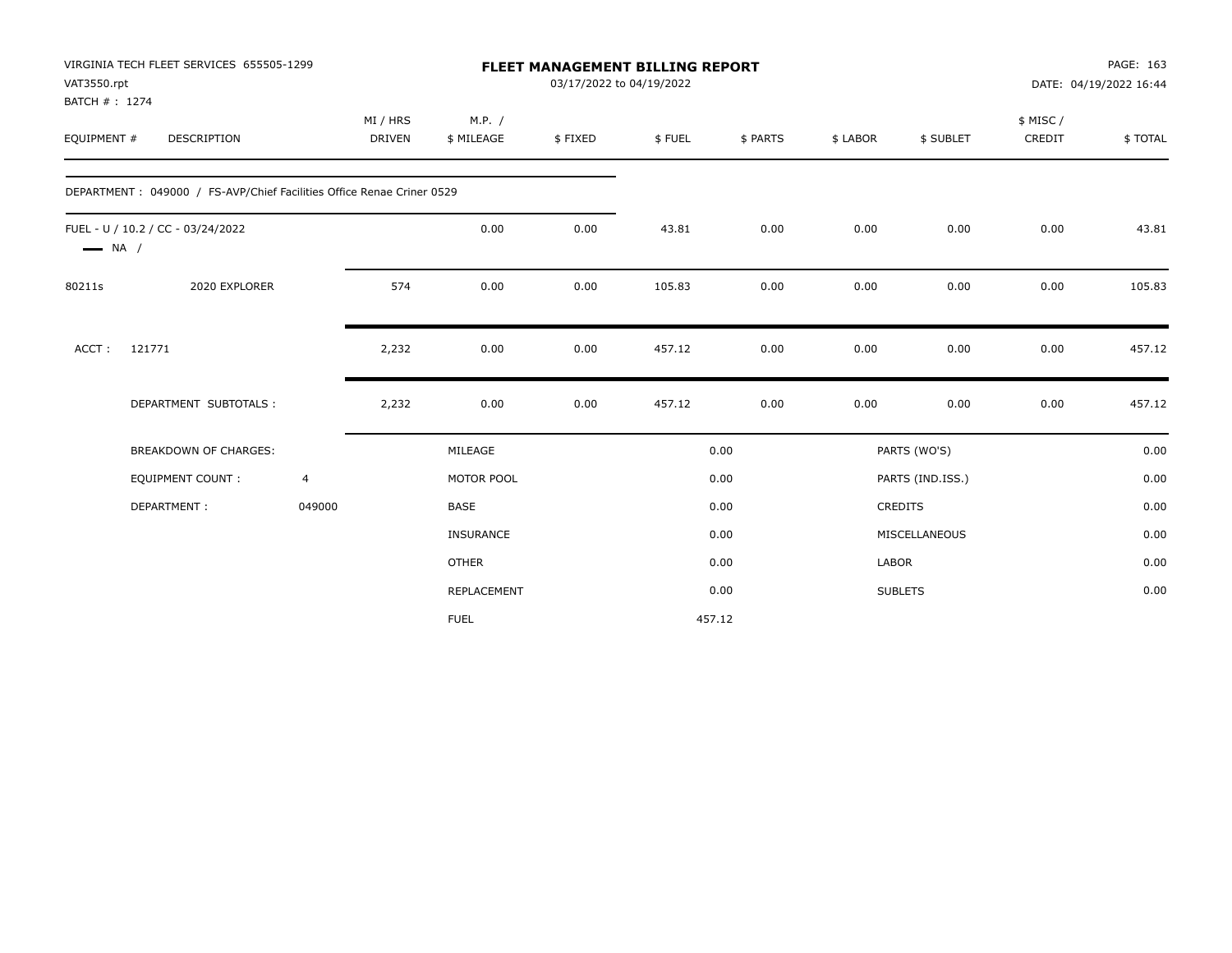| VAT3550.rpt<br>BATCH # : 1274                                                        | VIRGINIA TECH FLEET SERVICES 655505-1299                      |                    |                      | <b>FLEET MANAGEMENT BILLING REPORT</b><br>03/17/2022 to 04/19/2022 |        |          |          |           |                    | PAGE: 164<br>DATE: 04/19/2022 16:44 |
|--------------------------------------------------------------------------------------|---------------------------------------------------------------|--------------------|----------------------|--------------------------------------------------------------------|--------|----------|----------|-----------|--------------------|-------------------------------------|
| EQUIPMENT #                                                                          | DESCRIPTION                                                   | MI / HRS<br>DRIVEN | M.P. /<br>\$ MILEAGE | \$FIXED                                                            | \$FUEL | \$ PARTS | \$ LABOR | \$ SUBLET | \$ MISC/<br>CREDIT | \$TOTAL                             |
|                                                                                      | DEPARTMENT: 050000 / FS- CUSTODIAL Services Renae Criner 0529 |                    |                      |                                                                    |        |          |          |           |                    |                                     |
| ACCOUNT CODE: 121774                                                                 |                                                               |                    |                      |                                                                    |        |          |          |           |                    |                                     |
| $\longrightarrow$ NA /                                                               | FUEL - U / 13.3 / 11 - 04/04/2022                             |                    | 0.00                 | 0.00                                                               | 48.70  | 0.00     | 0.00     | 0.00      | 0.00               | 48.70                               |
| $\longrightarrow$ NA /                                                               | FUEL - U / 20.0 / 11 - 03/17/2022                             |                    | 0.00                 | 0.00                                                               | 71.27  | 0.00     | 0.00     | 0.00      | 0.00               | 71.27                               |
| 48539S                                                                               | 2003 SAVANA                                                   | 192                | 0.00                 | 0.00                                                               | 119.97 | 0.00     | 0.00     | 0.00      | 0.00               | 119.97                              |
| FUEL - U / 7.8 / 11 - 04/01/2022<br>$\longrightarrow$ NA /                           |                                                               |                    | 0.00                 | 0.00                                                               | 28.74  | 0.00     | 0.00     | 0.00      | 0.00               | 28.74                               |
|                                                                                      | FUEL - U / 17.9 / 11 - 04/07/2022                             |                    | 0.00                 | 0.00                                                               | 65.66  | 0.00     | 0.00     | 0.00      | 0.00               | 65.66                               |
| $\longrightarrow$ NA /<br>FUEL - U / 8.2 / 12 - 04/11/2022<br>$\longrightarrow$ NA / |                                                               |                    | 0.00                 | 0.00                                                               | 26.85  | 0.00     | 0.00     | 0.00      | 0.00               | 26.85                               |
|                                                                                      | FUEL - U / 15.0 / 11 - 04/14/2022                             |                    | 0.00                 | 0.00                                                               | 48.95  | 0.00     | 0.00     | 0.00      | 0.00               | 48.95                               |
| $\longrightarrow$ NA /<br>$\longrightarrow$ NA /                                     | FUEL - U / 10.0 / 11 - 03/17/2022                             |                    | 0.00                 | 0.00                                                               | 35.74  | 0.00     | 0.00     | 0.00      | 0.00               | 35.74                               |
|                                                                                      | FUEL - U / 19.0 / 11 - 03/23/2022                             |                    | 0.00                 | 0.00                                                               | 67.68  | 0.00     | 0.00     | 0.00      | 0.00               | 67.68                               |
| $\longrightarrow$ NA /<br>$\longrightarrow$ NA /                                     | FUEL - U / 17.1 / 11 - 03/30/2022                             |                    | 0.00                 | 0.00                                                               | 62.72  | 0.00     | 0.00     | 0.00      | 0.00               | 62.72                               |
| 50128S                                                                               | 2005 F150                                                     | 2,157              | 0.00                 | 0.00                                                               | 336.34 | 0.00     | 0.00     | 0.00      | 0.00               | 336.34                              |
| $\longrightarrow$ NA /                                                               | FUEL - U / 16.9 / 12 - 04/05/2022                             |                    | 0.00                 | 0.00                                                               | 62.13  | 0.00     | 0.00     | 0.00      | 0.00               | 62.13                               |
| $\longrightarrow$ NA /                                                               | FUEL - U / 17.4 / 11 - 04/13/2022                             |                    | 0.00                 | 0.00                                                               | 56.90  | 0.00     | 0.00     | 0.00      | 0.00               | 56.90                               |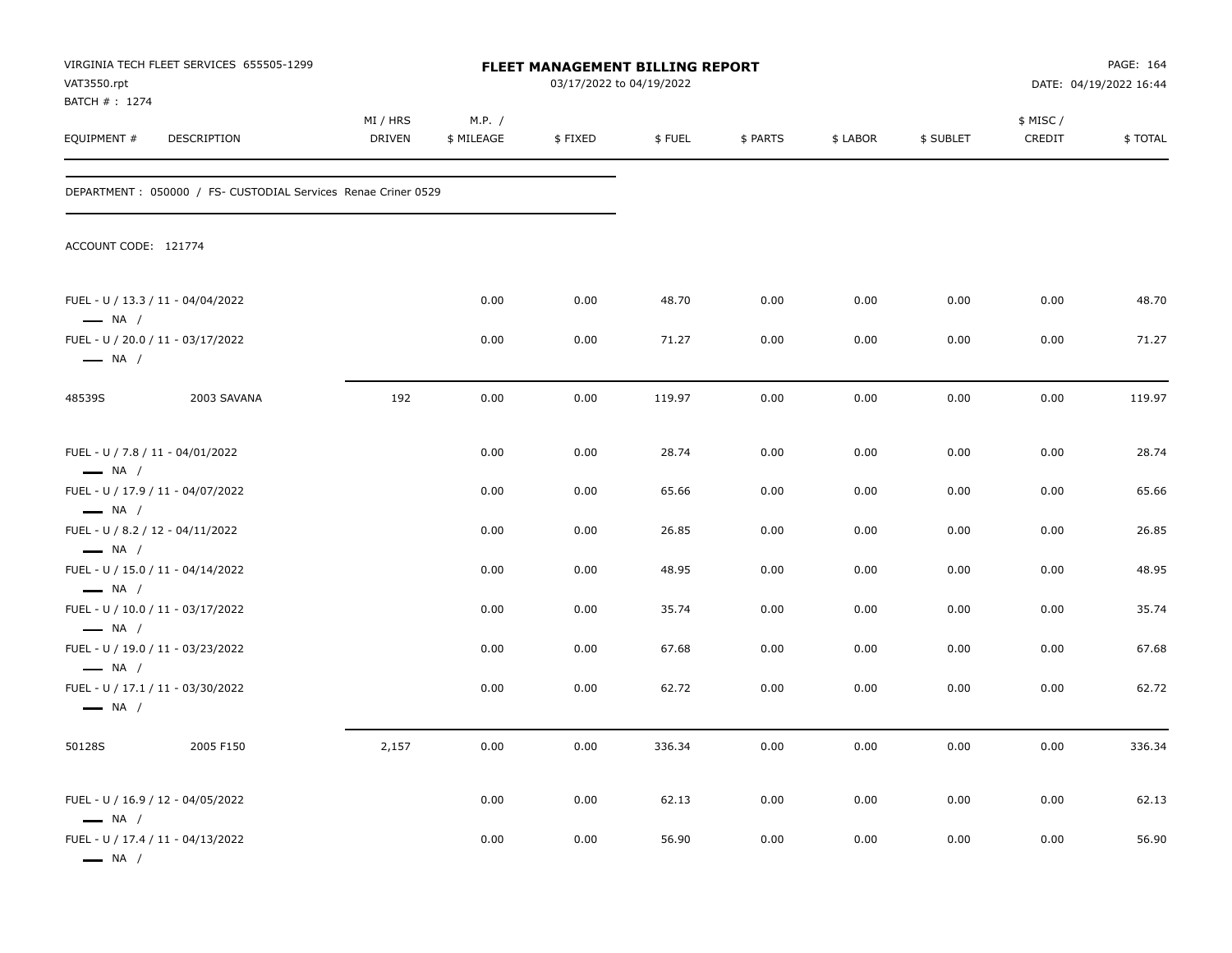| VAT3550.rpt                  | VIRGINIA TECH FLEET SERVICES 655505-1299                       |                    |                      | <b>FLEET MANAGEMENT BILLING REPORT</b><br>03/17/2022 to 04/19/2022 |        |          |          |           |                    | PAGE: 165<br>DATE: 04/19/2022 16:44 |
|------------------------------|----------------------------------------------------------------|--------------------|----------------------|--------------------------------------------------------------------|--------|----------|----------|-----------|--------------------|-------------------------------------|
| BATCH #: 1274<br>EQUIPMENT # | DESCRIPTION                                                    | MI / HRS<br>DRIVEN | M.P. /<br>\$ MILEAGE | \$FIXED                                                            | \$FUEL | \$ PARTS | \$ LABOR | \$ SUBLET | \$ MISC/<br>CREDIT | \$TOTAL                             |
|                              | DEPARTMENT : 050000 / FS- CUSTODIAL Services Renae Criner 0529 |                    |                      |                                                                    |        |          |          |           |                    |                                     |
| $\longrightarrow$ NA /       | FUEL - U / 21.8 / 11 - 03/21/2022                              |                    | 0.00                 | 0.00                                                               | 77.57  | 0.00     | 0.00     | 0.00      | 0.00               | 77.57                               |
| $\longrightarrow$ NA /       | FUEL - U / 13.4 / 11 - 03/28/2022                              |                    | 0.00                 | 0.00                                                               | 47.85  | 0.00     | 0.00     | 0.00      | 0.00               | 47.85                               |
| 55245S                       | 2007 Express 2500                                              | 383                | 0.00                 | 0.00                                                               | 244.45 | 0.00     | 0.00     | 0.00      | 0.00               | 244.45                              |
| $\longrightarrow$ NA /       | FUEL - U / 20.8 / 12 - 03/17/2022                              |                    | 0.00                 | 0.00                                                               | 74.12  | 0.00     | 0.00     | 0.00      | 0.00               | 74.12                               |
| 76252S                       | 2019 CARGO VAN                                                 | 110                | 0.00                 | 0.00                                                               | 74.12  | 0.00     | 0.00     | 0.00      | 0.00               | 74.12                               |
| $\longrightarrow$ NA /       | FUEL - U / 15.1 / 11 - 03/24/2022                              |                    | 0.00                 | 0.00                                                               | 53.72  | 0.00     | 0.00     | 0.00      | 0.00               | 53.72                               |
| 77306s                       | 2019 Caravan                                                   | 148                | 0.00                 | 0.00                                                               | 53.72  | 0.00     | 0.00     | 0.00      | 0.00               | 53.72                               |
| $\longrightarrow$ NA /       | FUEL - U / 12.5 / 11 - 04/01/2022                              |                    | 0.00                 | 0.00                                                               | 45.88  | 0.00     | 0.00     | 0.00      | 0.00               | 45.88                               |
| $\longrightarrow$ NA /       | FUEL - U / 13.0 / 11 - 04/11/2022                              |                    | 0.00                 | 0.00                                                               | 42.51  | 0.00     | 0.00     | 0.00      | 0.00               | 42.51                               |
| $\longrightarrow$ NA /       | FUEL - U / 15.5 / 11 - 03/25/2022                              |                    | 0.00                 | 0.00                                                               | 55.18  | 0.00     | 0.00     | 0.00      | 0.00               | 55.18                               |
| 77307s                       | 2019 Frontier                                                  | 449                | 0.00                 | 0.00                                                               | 143.57 | 0.00     | 0.00     | 0.00      | 0.00               | 143.57                              |
| $\longrightarrow$ NA /       | FUEL - U / 14.8 / 11 - 04/18/2022                              |                    | 0.00                 | 0.00                                                               | 48.40  | 0.00     | 0.00     | 0.00      | 0.00               | 48.40                               |
| $\longrightarrow$ NA $/$     | FUEL - U / 14.3 / 12 - 03/25/2022                              |                    | 0.00                 | 0.00                                                               | 50.73  | 0.00     | 0.00     | 0.00      | 0.00               | 50.73                               |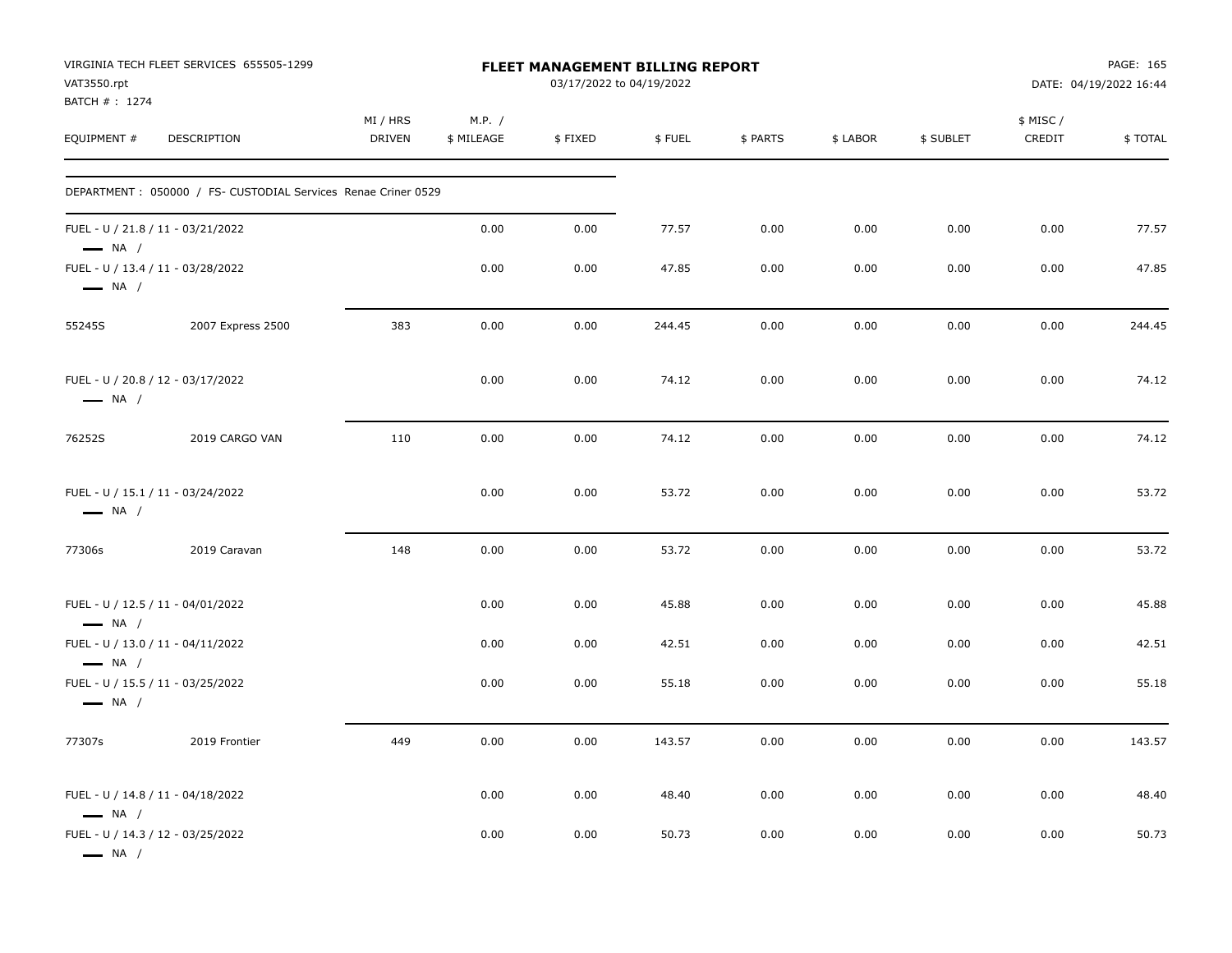| VAT3550.rpt<br>BATCH # : 1274                                                        | VIRGINIA TECH FLEET SERVICES 655505-1299                       |                           |                      | <b>FLEET MANAGEMENT BILLING REPORT</b><br>03/17/2022 to 04/19/2022 |        |          |          |           |                     | PAGE: 166<br>DATE: 04/19/2022 16:44 |
|--------------------------------------------------------------------------------------|----------------------------------------------------------------|---------------------------|----------------------|--------------------------------------------------------------------|--------|----------|----------|-----------|---------------------|-------------------------------------|
| EQUIPMENT #                                                                          | DESCRIPTION                                                    | MI / HRS<br><b>DRIVEN</b> | M.P. /<br>\$ MILEAGE | \$FIXED                                                            | \$FUEL | \$ PARTS | \$ LABOR | \$ SUBLET | \$ MISC /<br>CREDIT | \$TOTAL                             |
|                                                                                      | DEPARTMENT : 050000 / FS- CUSTODIAL Services Renae Criner 0529 |                           |                      |                                                                    |        |          |          |           |                     |                                     |
| 77308s                                                                               | 2019 Frontier                                                  | 311                       | 0.00                 | 0.00                                                               | 99.13  | 0.00     | 0.00     | 0.00      | 0.00                | 99.13                               |
| $\longrightarrow$ NA /                                                               | FUEL - U / 10.8 / 11 - 04/04/2022                              |                           | 0.00                 | 0.00                                                               | 39.67  | 0.00     | 0.00     | 0.00      | 0.00                | 39.67                               |
| FUEL - U / 6.3 / 11 - 04/14/2022<br>$\longrightarrow$ NA /                           |                                                                |                           | 0.00                 | 0.00                                                               | 20.57  | 0.00     | 0.00     | 0.00      | 0.00                | 20.57                               |
| 80226S                                                                               | 2021 Transit Connect                                           | 283                       | 0.00                 | 0.00                                                               | 60.24  | 0.00     | 0.00     | 0.00      | 0.00                | 60.24                               |
| $\longrightarrow$ NA /                                                               | FUEL - U / 13.0 / 11 - 04/15/2022                              |                           | 0.00                 | 0.00                                                               | 42.51  | 0.00     | 0.00     | 0.00      | 0.00                | 42.51                               |
| 80236S                                                                               | 2021 Frontier                                                  | 151                       | 0.00                 | 0.00                                                               | 42.51  | 0.00     | 0.00     | 0.00      | 0.00                | 42.51                               |
| FUEL - U / 3.5 / 11 - 04/08/2022<br>$\longrightarrow$ NA /                           |                                                                |                           | 0.00                 | 0.00                                                               | 11.45  | 0.00     | 0.00     | 0.00      | 0.00                | 11.45                               |
| FUEL - U / 1.4 / 11 - 04/15/2022                                                     |                                                                |                           | 0.00                 | 0.00                                                               | 4.71   | 0.00     | 0.00     | 0.00      | 0.00                | 4.71                                |
| $\longrightarrow$ NA /<br>FUEL - U / 1.0 / 11 - 04/15/2022<br>$\longrightarrow$ NA / |                                                                |                           | 0.00                 | 0.00                                                               | 3.27   | 0.00     | 0.00     | 0.00      | 0.00                | 3.27                                |
| FUEL - U / 4.2 / 11 - 03/18/2022<br>$\longrightarrow$ NA /                           |                                                                |                           | 0.00                 | 0.00                                                               | 15.06  | 0.00     | 0.00     | 0.00      | 0.00                | 15.06                               |
| EGUV076                                                                              | 2017 WORKMAN                                                   | $\mathsf 0$               | 0.00                 | 0.00                                                               | 34.49  | 0.00     | 0.00     | 0.00      | 0.00                | 34.49                               |
| FUEL - U / 2.0 / 11 - 04/08/2022<br>$\longrightarrow$ NA /                           |                                                                |                           | 0.00                 | 0.00                                                               | 6.44   | 0.00     | 0.00     | 0.00      | 0.00                | 6.44                                |
| FUEL - U / 2.9 / 11 - 03/18/2022<br>$\longrightarrow$ NA /                           |                                                                |                           | 0.00                 | 0.00                                                               | 10.47  | 0.00     | 0.00     | 0.00      | 0.00                | 10.47                               |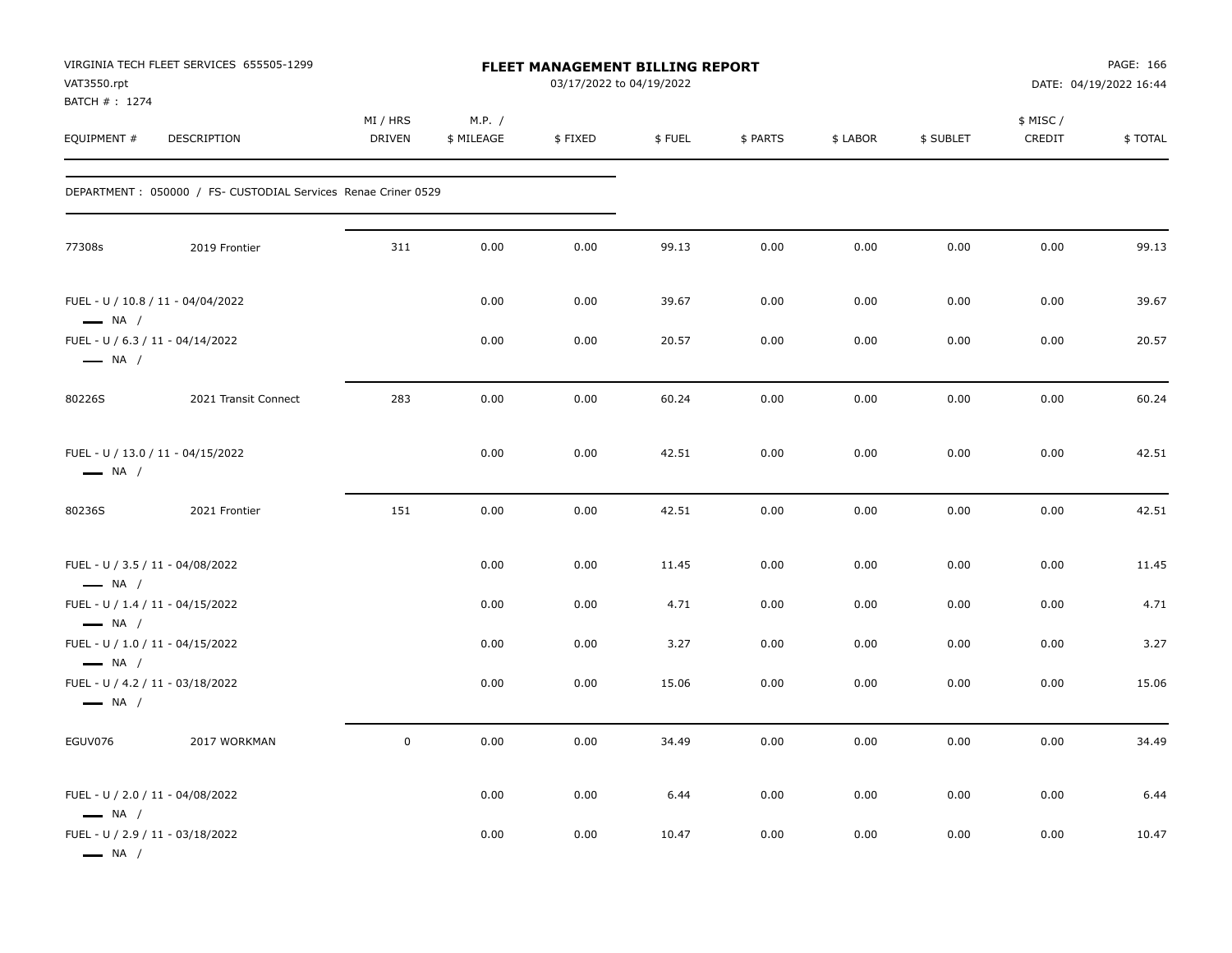| VAT3550.rpt<br>BATCH #: 1274 | VIRGINIA TECH FLEET SERVICES 655505-1299                       |                           |                      |         | FLEET MANAGEMENT BILLING REPORT<br>03/17/2022 to 04/19/2022 |          |          |                  | PAGE: 167<br>DATE: 04/19/2022 16:44 |          |
|------------------------------|----------------------------------------------------------------|---------------------------|----------------------|---------|-------------------------------------------------------------|----------|----------|------------------|-------------------------------------|----------|
| EQUIPMENT #                  | <b>DESCRIPTION</b>                                             | MI / HRS<br><b>DRIVEN</b> | M.P. /<br>\$ MILEAGE | \$FIXED | \$FUEL                                                      | \$ PARTS | \$ LABOR | \$ SUBLET        | \$ MISC/<br>CREDIT                  | \$TOTAL  |
|                              | DEPARTMENT : 050000 / FS- CUSTODIAL Services Renae Criner 0529 |                           |                      |         |                                                             |          |          |                  |                                     |          |
| EGUV085                      | 2017 WORKMAN                                                   | 0                         | 0.00                 | 0.00    | 16.91                                                       | 0.00     | 0.00     | 0.00             | 0.00                                | 16.91    |
| $\longrightarrow$ NA /       | FUEL - U / 8.9 / 11 - 04/18/2022                               |                           | 0.00                 | 0.00    | 28.94                                                       | 0.00     | 0.00     | 0.00             | 0.00                                | 28.94    |
| EGUV089                      | 2022 GATOR                                                     | 106                       | 0.00                 | 0.00    | 28.94                                                       | 0.00     | 0.00     | 0.00             | 0.00                                | 28.94    |
| ACCT:                        | 121774                                                         | 4,290                     | 0.00                 | 0.00    | 1,254.39                                                    | 0.00     | 0.00     | 0.00             | 0.00                                | 1,254.39 |
|                              | DEPARTMENT SUBTOTALS :                                         | 4,290                     | 0.00                 | 0.00    | 1,254.39                                                    | 0.00     | 0.00     | 0.00             | 0.00                                | 1,254.39 |
|                              | <b>BREAKDOWN OF CHARGES:</b>                                   |                           | MILEAGE              |         |                                                             | 0.00     |          | PARTS (WO'S)     |                                     | 0.00     |
|                              | <b>EQUIPMENT COUNT:</b>                                        | 12                        | MOTOR POOL           |         |                                                             | 0.00     |          | PARTS (IND.ISS.) |                                     | 0.00     |
|                              | DEPARTMENT:                                                    | 050000                    | <b>BASE</b>          |         |                                                             | 0.00     |          | <b>CREDITS</b>   |                                     | 0.00     |
|                              |                                                                |                           | INSURANCE            |         |                                                             | 0.00     |          | MISCELLANEOUS    |                                     | 0.00     |
|                              |                                                                |                           | <b>OTHER</b>         |         |                                                             | 0.00     | LABOR    |                  |                                     | 0.00     |
|                              |                                                                |                           | REPLACEMENT          |         |                                                             | 0.00     |          | <b>SUBLETS</b>   |                                     | 0.00     |
|                              |                                                                |                           | <b>FUEL</b>          |         | 1,254.39                                                    |          |          |                  |                                     |          |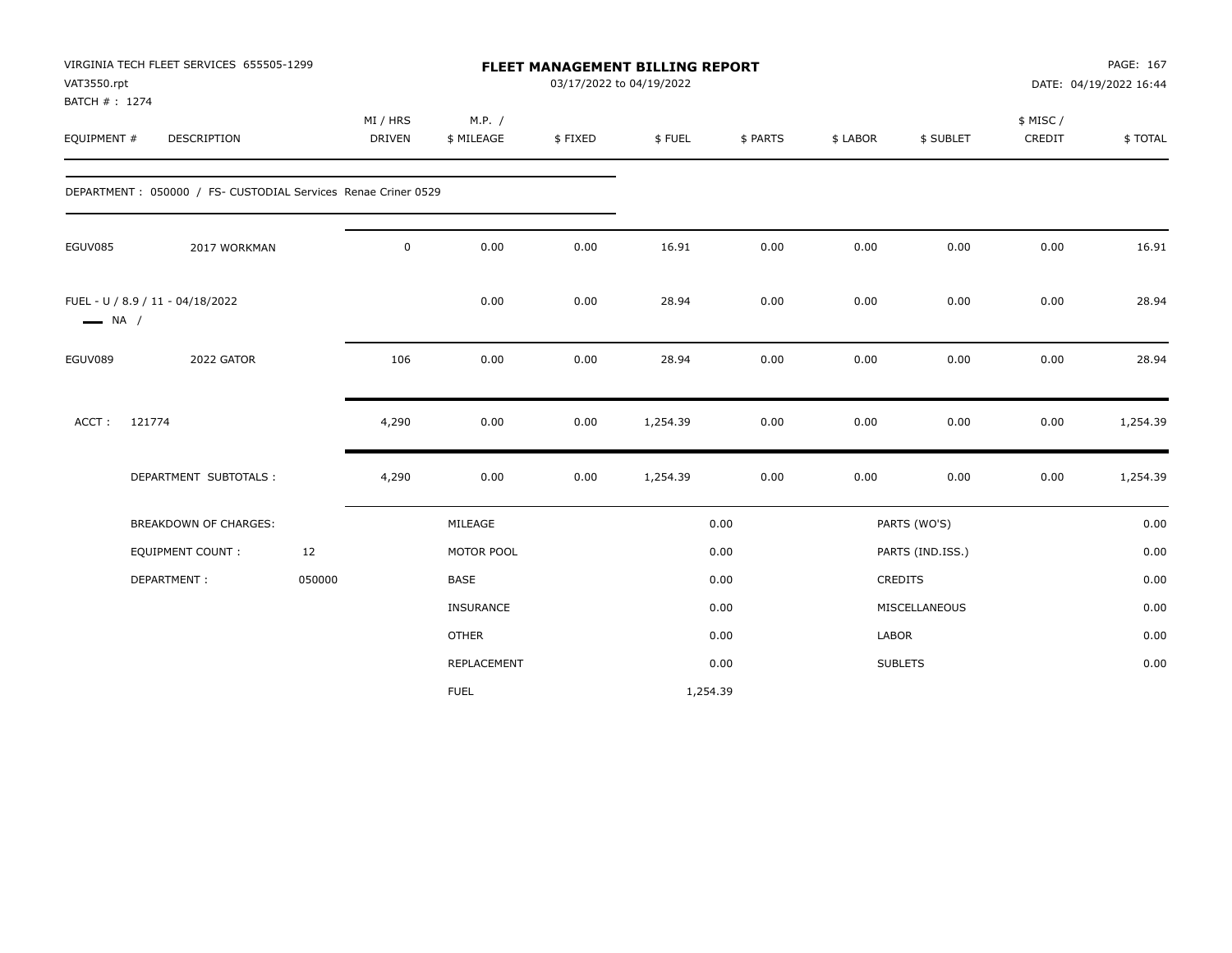| VAT3550.rpt<br>BATCH #: 1274                               | VIRGINIA TECH FLEET SERVICES 655505-1299                                |                           |                      | <b>FLEET MANAGEMENT BILLING REPORT</b><br>03/17/2022 to 04/19/2022 |        |          |          |           |                     | PAGE: 168<br>DATE: 04/19/2022 16:44 |
|------------------------------------------------------------|-------------------------------------------------------------------------|---------------------------|----------------------|--------------------------------------------------------------------|--------|----------|----------|-----------|---------------------|-------------------------------------|
| EQUIPMENT #                                                | <b>DESCRIPTION</b>                                                      | MI / HRS<br><b>DRIVEN</b> | M.P. /<br>\$ MILEAGE | \$FIXED                                                            | \$FUEL | \$ PARTS | \$ LABOR | \$ SUBLET | \$ MISC /<br>CREDIT | \$TOTAL                             |
|                                                            | DEPARTMENT : 050010 / FS - Facilities Enginnering Ops Renae Criner 0529 |                           |                      |                                                                    |        |          |          |           |                     |                                     |
| ACCOUNT CODE: 115676                                       |                                                                         |                           |                      |                                                                    |        |          |          |           |                     |                                     |
| FUEL - U / 8.0 / 11 - 04/04/2022<br>$\longrightarrow$ NA / |                                                                         |                           | 0.00                 | 0.00                                                               | 29.18  | 0.00     | 0.00     | 0.00      | 0.00                | 29.18                               |
| FUEL - U / 4.4 / 11 - 04/08/2022<br>$\longrightarrow$ NA / |                                                                         |                           | 0.00                 | 0.00                                                               | 14.32  | 0.00     | 0.00     | 0.00      | 0.00                | 14.32                               |
| FUEL - U / 4.1 / 11 - 04/15/2022<br>$\longrightarrow$ NA / |                                                                         |                           | 0.00                 | 0.00                                                               | 13.28  | 0.00     | 0.00     | 0.00      | 0.00                | 13.28                               |
| FUEL - U / 4.3 / 12 - 03/17/2022<br>$\longrightarrow$ NA / |                                                                         |                           | 0.00                 | 0.00                                                               | 15.34  | 0.00     | 0.00     | 0.00      | 0.00                | 15.34                               |
| FUEL - U / 6.3 / 11 - 03/24/2022<br>$\longrightarrow$ NA / |                                                                         |                           | 0.00                 | 0.00                                                               | 22.43  | 0.00     | 0.00     | 0.00      | 0.00                | 22.43                               |
| 27168S                                                     | 1999 RANGER                                                             | 366                       | 0.00                 | 0.00                                                               | 94.55  | 0.00     | 0.00     | 0.00      | 0.00                | 94.55                               |
| $\longrightarrow$ NA /                                     | FUEL - U / 16.7 / 11 - 03/31/2022                                       |                           | 0.00                 | 0.00                                                               | 61.11  | 0.00     | 0.00     | 0.00      | 0.00                | 61.11                               |
| 74646s                                                     | 2018 Frontier                                                           | 236                       | 0.00                 | 0.00                                                               | 61.11  | 0.00     | 0.00     | 0.00      | 0.00                | 61.11                               |
| $\longrightarrow$ NA /                                     | FUEL - U / 14.8 / 12 - 04/04/2022                                       |                           | 0.00                 | 0.00                                                               | 54.32  | 0.00     | 0.00     | 0.00      | 0.00                | 54.32                               |
| 77331s                                                     | 2019 Journey                                                            | 239                       | 0.00                 | 0.00                                                               | 54.32  | 0.00     | 0.00     | 0.00      | 0.00                | 54.32                               |
| FUEL - D / 4.6 / 13 - 03/30/2022<br>$\longrightarrow$ NA / |                                                                         |                           | 0.00                 | 0.00                                                               | 19.17  | 0.00     | 0.00     | 0.00      | 0.00                | 19.17                               |
| EGUV073                                                    | 2016 All Terrain                                                        | $\mathsf 0$               | 0.00                 | 0.00                                                               | 19.17  | 0.00     | 0.00     | 0.00      | 0.00                | 19.17                               |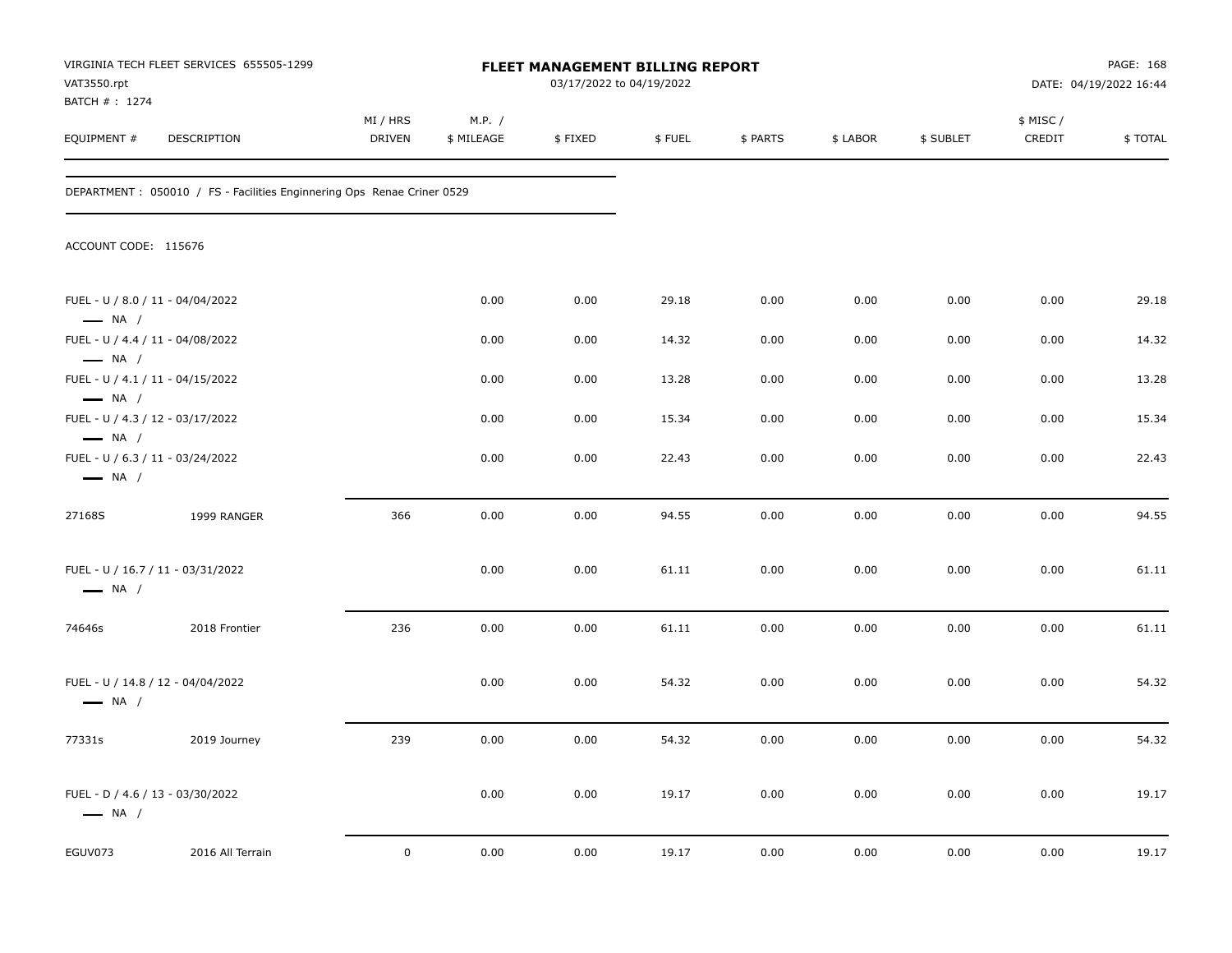| VAT3550.rpt<br>BATCH # : 1274                               | VIRGINIA TECH FLEET SERVICES 655505-1299                                |                    |                      | <b>FLEET MANAGEMENT BILLING REPORT</b><br>03/17/2022 to 04/19/2022 |        |          |          |           |                     | PAGE: 169<br>DATE: 04/19/2022 16:44 |
|-------------------------------------------------------------|-------------------------------------------------------------------------|--------------------|----------------------|--------------------------------------------------------------------|--------|----------|----------|-----------|---------------------|-------------------------------------|
| EQUIPMENT #                                                 | DESCRIPTION                                                             | MI / HRS<br>DRIVEN | M.P. /<br>\$ MILEAGE | \$FIXED                                                            | \$FUEL | \$ PARTS | \$ LABOR | \$ SUBLET | \$ MISC /<br>CREDIT | \$TOTAL                             |
|                                                             | DEPARTMENT : 050010 / FS - Facilities Enginnering Ops Renae Criner 0529 |                    |                      |                                                                    |        |          |          |           |                     |                                     |
| ACCT: 115676                                                |                                                                         | 841                | 0.00                 | 0.00                                                               | 229.15 | 0.00     | 0.00     | 0.00      | 0.00                | 229.15                              |
| ACCOUNT CODE: 116862                                        |                                                                         |                    |                      |                                                                    |        |          |          |           |                     |                                     |
| FUEL - U / 12.1 / 12 - 04/05/2022<br>$\longrightarrow$ NA / |                                                                         |                    | 0.00                 | 0.00                                                               | 44.22  | 0.00     | 0.00     | 0.00      | 0.00                | 44.22                               |
| 55246S                                                      | 2008 ESCAPE                                                             | 189                | 0.00                 | 0.00                                                               | 44.22  | 0.00     | 0.00     | 0.00      | 0.00                | 44.22                               |
| FUEL - U / 22.3 / 11 - 04/15/2022<br>$\longrightarrow$ NA / |                                                                         |                    | 0.00                 | 0.00                                                               | 72.79  | 0.00     | 0.00     | 0.00      | 0.00                | 72.79                               |
| 77326s                                                      | 2019 VAN                                                                | $\mathbf 0$        | 0.00                 | 0.00                                                               | 72.79  | 0.00     | 0.00     | 0.00      | 0.00                | 72.79                               |
| ACCT: 116862                                                |                                                                         | 189                | 0.00                 | 0.00                                                               | 117.01 | 0.00     | 0.00     | 0.00      | 0.00                | 117.01                              |
| ACCOUNT CODE: 118211                                        |                                                                         |                    |                      |                                                                    |        |          |          |           |                     |                                     |
| FUEL - U / 21.2 / 11 - 03/23/2022<br>$\longrightarrow$ NA / |                                                                         |                    | 0.00                 | 0.00                                                               | 75.37  | 0.00     | 0.00     | 0.00      | 0.00                | 75.37                               |
| 41548s                                                      | 2001 Ram                                                                | 222                | 0.00                 | 0.00                                                               | 75.37  | 0.00     | 0.00     | 0.00      | 0.00                | 75.37                               |
| FUEL - U / 28.0 / 12 - 04/11/2022<br>$\longrightarrow$ NA / |                                                                         |                    | 0.00                 | 0.00                                                               | 91.56  | 0.00     | 0.00     | 0.00      | 0.00                | 91.56                               |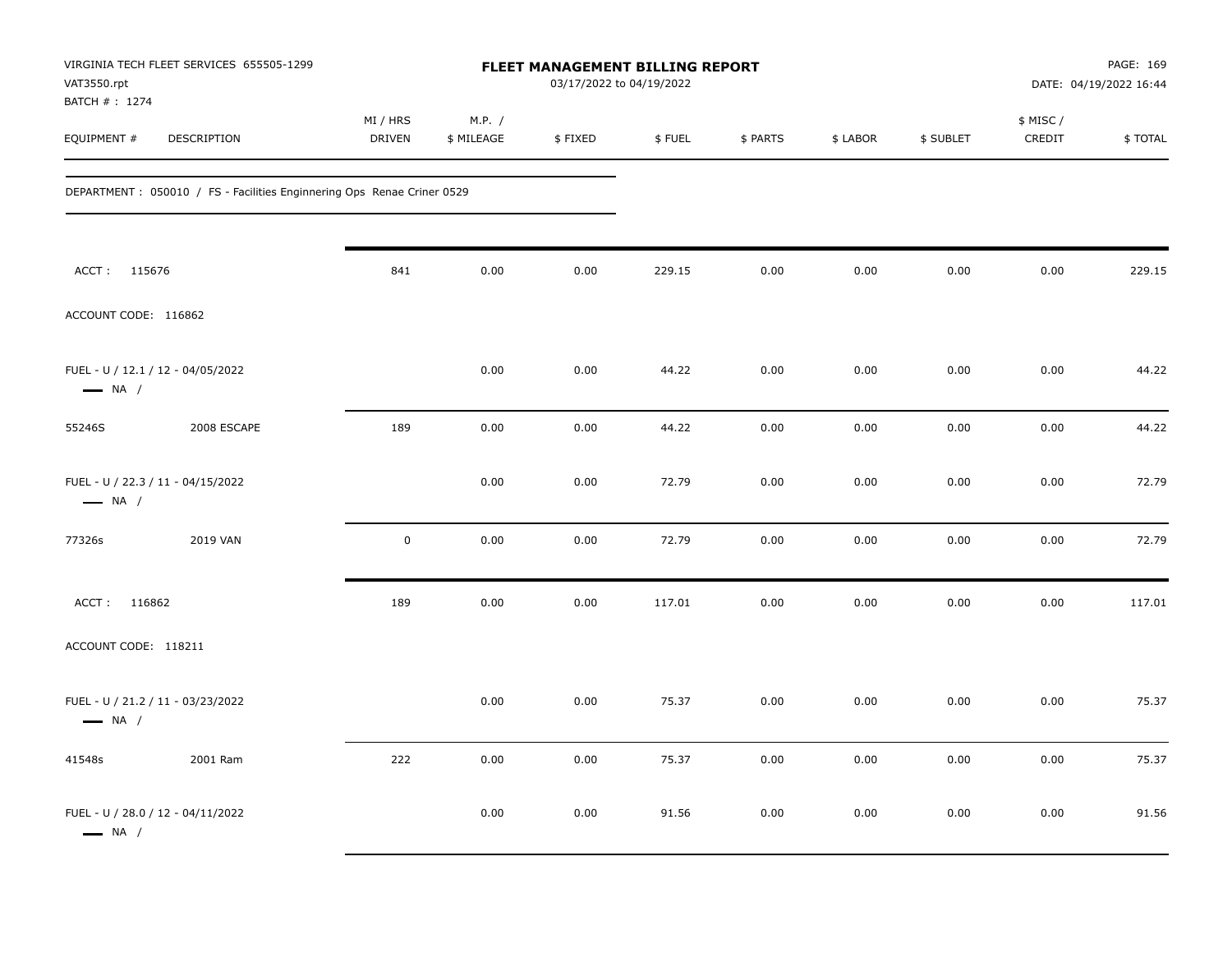| VAT3550.rpt<br>BATCH #: 1274 | VIRGINIA TECH FLEET SERVICES 655505-1299                                |                           |                      | <b>FLEET MANAGEMENT BILLING REPORT</b><br>03/17/2022 to 04/19/2022 |        |          |          |           |                     | PAGE: 170<br>DATE: 04/19/2022 16:44 |
|------------------------------|-------------------------------------------------------------------------|---------------------------|----------------------|--------------------------------------------------------------------|--------|----------|----------|-----------|---------------------|-------------------------------------|
| EQUIPMENT #                  | <b>DESCRIPTION</b>                                                      | MI / HRS<br><b>DRIVEN</b> | M.P. /<br>\$ MILEAGE | \$FIXED                                                            | \$FUEL | \$ PARTS | \$ LABOR | \$ SUBLET | \$ MISC /<br>CREDIT | \$TOTAL                             |
|                              | DEPARTMENT : 050010 / FS - Facilities Enginnering Ops Renae Criner 0529 |                           |                      |                                                                    |        |          |          |           |                     |                                     |
| 48504S                       | 2003 SAVANA                                                             | 194                       | 0.00                 | 0.00                                                               | 91.56  | 0.00     | 0.00     | 0.00      | 0.00                | 91.56                               |
| $\longrightarrow$ NA /       | FUEL - U / 27.6 / 11 - 04/05/2022                                       |                           | 0.00                 | 0.00                                                               | 101.37 | 0.00     | 0.00     | 0.00      | 0.00                | 101.37                              |
| 50165S                       | 2005 SAVANA                                                             | 208                       | 0.00                 | 0.00                                                               | 101.37 | 0.00     | 0.00     | 0.00      | 0.00                | 101.37                              |
| $\longrightarrow$ NA /       | FUEL - U / 20.3 / 11 - 04/14/2022                                       |                           | 0.00                 | 0.00                                                               | 66.51  | 0.00     | 0.00     | 0.00      | 0.00                | 66.51                               |
| $\longrightarrow$ NA /       | FUEL - U / 22.8 / 11 - 03/21/2022                                       |                           | 0.00                 | 0.00                                                               | 81.27  | 0.00     | 0.00     | 0.00      | 0.00                | 81.27                               |
| 50166s                       | 2005 SAVANA                                                             | 376                       | 0.00                 | 0.00                                                               | 147.78 | 0.00     | 0.00     | 0.00      | 0.00                | 147.78                              |
| $\longrightarrow$ NA /       | FUEL - U / 18.3 / 11 - 04/01/2022                                       |                           | 0.00                 | 0.00                                                               | 67.20  | 0.00     | 0.00     | 0.00      | 0.00                | 67.20                               |
| $\longrightarrow$ NA /       | FUEL - U / 16.8 / 11 - 04/15/2022                                       |                           | 0.00                 | 0.00                                                               | 54.77  | 0.00     | 0.00     | 0.00      | 0.00                | 54.77                               |
| $\longrightarrow$ NA /       | FUEL - U / 17.1 / 11 - 03/18/2022                                       |                           | 0.00                 | 0.00                                                               | 60.70  | 0.00     | 0.00     | 0.00      | 0.00                | 60.70                               |
| 65552S                       | 2013 RAM VAN                                                            | 537                       | 0.00                 | 0.00                                                               | 182.67 | 0.00     | 0.00     | 0.00      | 0.00                | 182.67                              |
| $\longrightarrow$ NA /       | FUEL - U / 15.3 / 11 - 04/05/2022                                       |                           | 0.00                 | 0.00                                                               | 56.19  | 0.00     | 0.00     | 0.00      | 0.00                | 56.19                               |
| $\longrightarrow$ NA /       | FUEL - U / 17.0 / 11 - 03/16/2022                                       |                           | 0.00                 | 0.00                                                               | 60.56  | 0.00     | 0.00     | 0.00      | 0.00                | 60.56                               |
| 68347S                       | 2016 Caravan                                                            | 106                       | 0.00                 | 0.00                                                               | 116.75 | 0.00     | 0.00     | 0.00      | 0.00                | 116.75                              |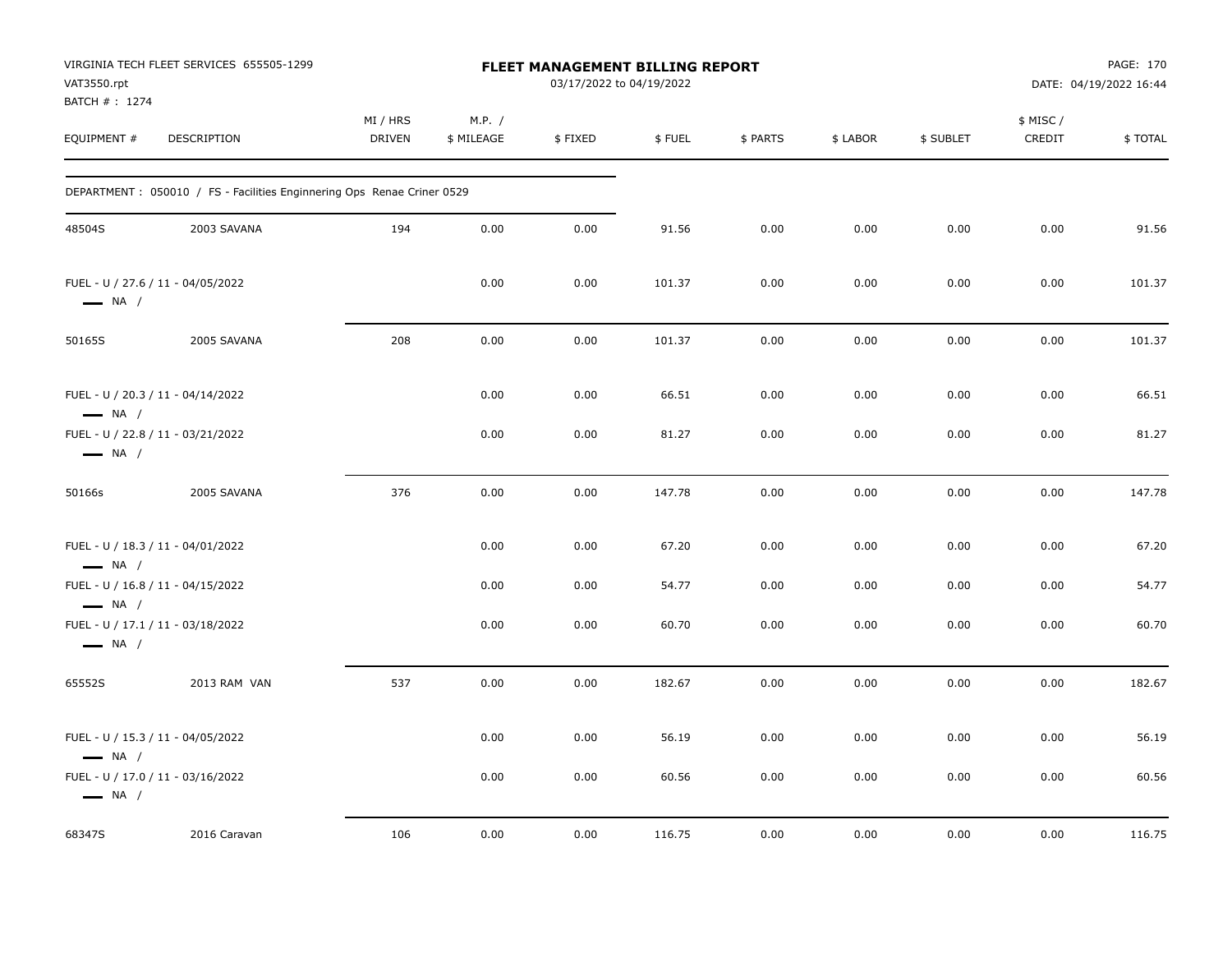| VAT3550.rpt<br>BATCH # : 1274                              | VIRGINIA TECH FLEET SERVICES 655505-1299                                |                           | FLEET MANAGEMENT BILLING REPORT<br>03/17/2022 to 04/19/2022 |         |          |          |          |           |                     | PAGE: 171<br>DATE: 04/19/2022 16:44 |  |
|------------------------------------------------------------|-------------------------------------------------------------------------|---------------------------|-------------------------------------------------------------|---------|----------|----------|----------|-----------|---------------------|-------------------------------------|--|
| EQUIPMENT #                                                | DESCRIPTION                                                             | MI / HRS<br><b>DRIVEN</b> | M.P. /<br>\$ MILEAGE                                        | \$FIXED | \$FUEL   | \$ PARTS | \$ LABOR | \$ SUBLET | \$ MISC /<br>CREDIT | \$TOTAL                             |  |
|                                                            | DEPARTMENT : 050010 / FS - Facilities Enginnering Ops Renae Criner 0529 |                           |                                                             |         |          |          |          |           |                     |                                     |  |
| $\longrightarrow$ NA /                                     | FUEL - U / 15.2 / 11 - 03/30/2022                                       |                           | 0.00                                                        | 0.00    | 55.78    | 0.00     | 0.00     | 0.00      | 0.00                | 55.78                               |  |
| 71570s                                                     | 2017 F250                                                               | 127                       | 0.00                                                        | 0.00    | 55.78    | 0.00     | 0.00     | 0.00      | 0.00                | 55.78                               |  |
| $\longrightarrow$ NA /                                     | FUEL - U / 26.3 / 12 - 04/05/2022                                       |                           | 0.00                                                        | 0.00    | 96.63    | 0.00     | 0.00     | 0.00      | 0.00                | 96.63                               |  |
| $\longrightarrow$ NA /                                     | FUEL - U / 26.0 / 12 - 03/16/2022                                       |                           | 0.00                                                        | 0.00    | 92.56    | 0.00     | 0.00     | 0.00      | 0.00                | 92.56                               |  |
| 71571s                                                     | 2017 F250-4x4                                                           | 412                       | 0.00                                                        | 0.00    | 189.19   | 0.00     | 0.00     | 0.00      | 0.00                | 189.19                              |  |
| $\longrightarrow$ NA /                                     | FUEL - U / 28.0 / 11 - 04/04/2022                                       |                           | 0.00                                                        | 0.00    | 102.76   | 0.00     | 0.00     | 0.00      | 0.00                | 102.76                              |  |
| 71572s                                                     | 2017 F250-4x4                                                           | $\mathbf 0$               | 0.00                                                        | 0.00    | 102.76   | 0.00     | 0.00     | 0.00      | 0.00                | 102.76                              |  |
| FUEL - U / 3.8 / 11 - 04/18/2022<br>$\longrightarrow$ NA / |                                                                         |                           | 0.00                                                        | 0.00    | 12.56    | 0.00     | 0.00     | 0.00      | 0.00                | 12.56                               |  |
| EGUV040                                                    | 2014 WORKMAN                                                            | 9                         | 0.00                                                        | 0.00    | 12.56    | 0.00     | 0.00     | 0.00      | 0.00                | 12.56                               |  |
| ACCT: 118211                                               |                                                                         | 2,191                     | 0.00                                                        | 0.00    | 1,075.79 | 0.00     | 0.00     | 0.00      | 0.00                | 1,075.79                            |  |
| ACCOUNT CODE: 119672                                       |                                                                         |                           |                                                             |         |          |          |          |           |                     |                                     |  |
| $\longrightarrow$ NA $/$                                   | FUEL - U / 17.1 / 11 - 03/17/2022                                       |                           | 0.00                                                        | 0.00    | 60.98    | 0.00     | 0.00     | 0.00      | 0.00                | 60.98                               |  |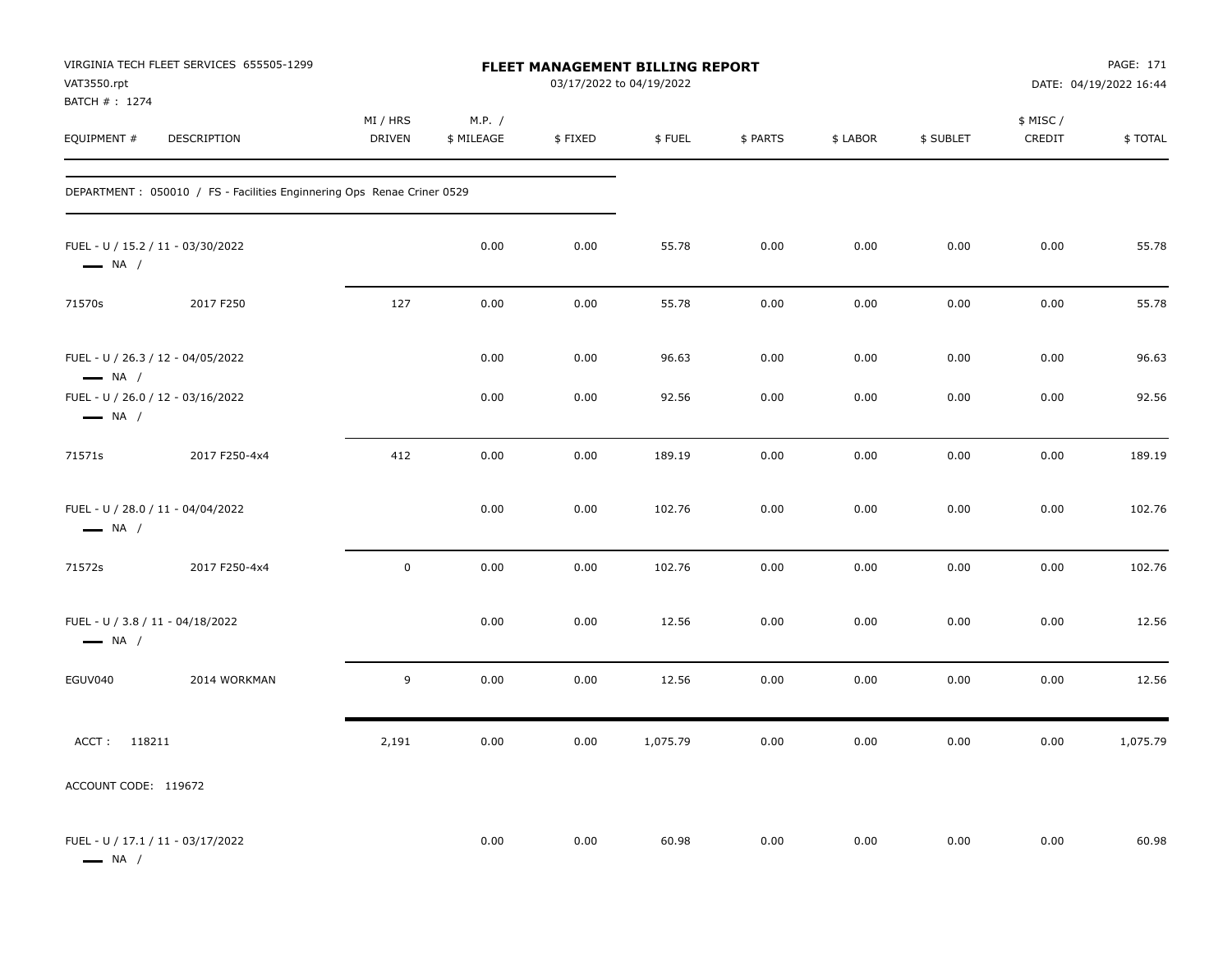| VAT3550.rpt<br>BATCH # : 1274 | VIRGINIA TECH FLEET SERVICES 655505-1299                                |                    |                      | FLEET MANAGEMENT BILLING REPORT<br>03/17/2022 to 04/19/2022 |        |          |          |           |                     | PAGE: 172<br>DATE: 04/19/2022 16:44 |
|-------------------------------|-------------------------------------------------------------------------|--------------------|----------------------|-------------------------------------------------------------|--------|----------|----------|-----------|---------------------|-------------------------------------|
| EQUIPMENT #                   | DESCRIPTION                                                             | MI / HRS<br>DRIVEN | M.P. /<br>\$ MILEAGE | \$FIXED                                                     | \$FUEL | \$ PARTS | \$ LABOR | \$ SUBLET | \$ MISC /<br>CREDIT | \$TOTAL                             |
|                               | DEPARTMENT : 050010 / FS - Facilities Enginnering Ops Renae Criner 0529 |                    |                      |                                                             |        |          |          |           |                     |                                     |
| 49008s                        | 2004 F150                                                               | 109                | 0.00                 | 0.00                                                        | 60.98  | 0.00     | 0.00     | 0.00      | 0.00                | 60.98                               |
| $\longrightarrow$ NA /        | FUEL - U / 17.9 / 11 - 04/06/2022                                       |                    | 0.00                 | 0.00                                                        | 65.84  | 0.00     | 0.00     | 0.00      | 0.00                | 65.84                               |
| $\longrightarrow$ NA /        | FUEL - U / 16.9 / 12 - 03/21/2022                                       |                    | 0.00                 | 0.00                                                        | 60.20  | 0.00     | 0.00     | 0.00      | 0.00                | 60.20                               |
| 52547S                        | 2007 Caravan                                                            | 346                | 0.00                 | 0.00                                                        | 126.04 | 0.00     | 0.00     | 0.00      | 0.00                | 126.04                              |
| $\longrightarrow$ NA /        | FUEL - U / 9.6 / 12 - 03/29/2022                                        |                    | 0.00                 | 0.00                                                        | 35.12  | 0.00     | 0.00     | 0.00      | 0.00                | 35.12                               |
| 74676s                        | 2018 EXPLORER                                                           | 111                | 0.00                 | 0.00                                                        | 35.12  | 0.00     | 0.00     | 0.00      | 0.00                | 35.12                               |
| ACCT: 119672                  |                                                                         | 566                | 0.00                 | 0.00                                                        | 222.14 | 0.00     | 0.00     | 0.00      | 0.00                | 222.14                              |
| ACCOUNT CODE: 123159          |                                                                         |                    |                      |                                                             |        |          |          |           |                     |                                     |
| $\longrightarrow$ NA /        | FUEL - D / 37.2 / 14 - 04/14/2022                                       |                    | 0.00                 | 0.00                                                        | 154.42 | 0.00     | 0.00     | 0.00      | 0.00                | 154.42                              |
| $\longrightarrow$ NA /        | FUEL - D / 41.0 / 14 - 03/29/2022                                       |                    | 0.00                 | 0.00                                                        | 170.15 | 0.00     | 0.00     | 0.00      | 0.00                | 170.15                              |
| 69972s                        | 2016 CREW CAB                                                           | 504                | 0.00                 | 0.00                                                        | 324.57 | 0.00     | 0.00     | 0.00      | 0.00                | 324.57                              |
| ACCT: 123159                  |                                                                         | 504                | 0.00                 | 0.00                                                        | 324.57 | 0.00     | 0.00     | 0.00      | 0.00                | 324.57                              |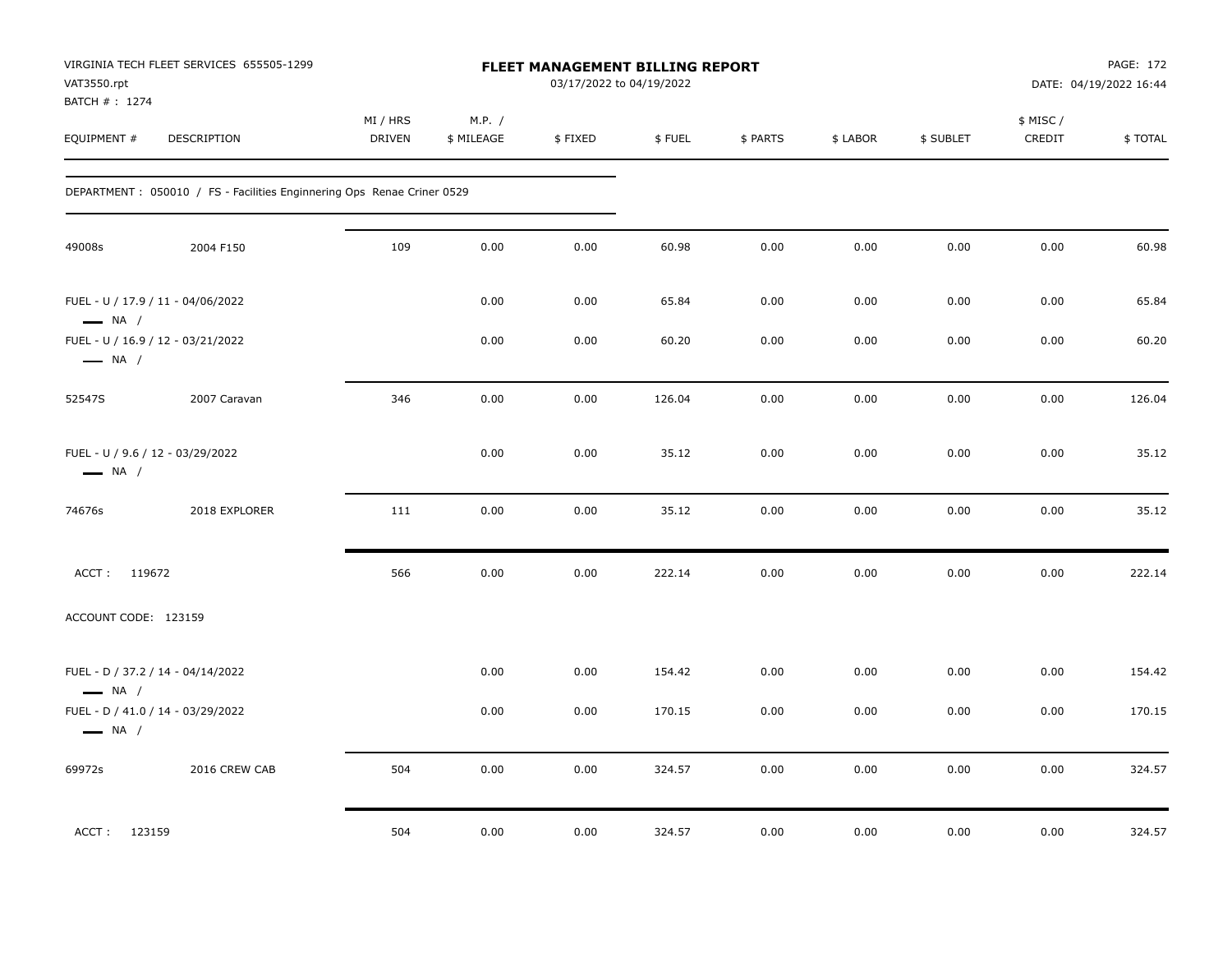| VAT3550.rpt                  | VIRGINIA TECH FLEET SERVICES 655505-1299                                |        |                           |                      |         | FLEET MANAGEMENT BILLING REPORT<br>03/17/2022 to 04/19/2022 |          |          |                  |                    | PAGE: 173<br>DATE: 04/19/2022 16:44<br>\$TOTAL |  |  |  |
|------------------------------|-------------------------------------------------------------------------|--------|---------------------------|----------------------|---------|-------------------------------------------------------------|----------|----------|------------------|--------------------|------------------------------------------------|--|--|--|
| BATCH #: 1274<br>EQUIPMENT # | DESCRIPTION                                                             |        | MI / HRS<br><b>DRIVEN</b> | M.P. /<br>\$ MILEAGE | \$FIXED | \$FUEL                                                      | \$ PARTS | \$ LABOR | \$ SUBLET        | \$ MISC/<br>CREDIT |                                                |  |  |  |
|                              | DEPARTMENT : 050010 / FS - Facilities Enginnering Ops Renae Criner 0529 |        |                           |                      |         |                                                             |          |          |                  |                    |                                                |  |  |  |
|                              | ACCOUNT CODE: 175725                                                    |        |                           |                      |         |                                                             |          |          |                  |                    |                                                |  |  |  |
| $\longrightarrow$ NA /       | FUEL - U / 19.5 / 11 - 04/18/2022                                       |        |                           | 0.00                 | 0.00    | 63.77                                                       | 0.00     | 0.00     | 0.00             | 0.00               | 63.77                                          |  |  |  |
| $\longrightarrow$ NA /       | FUEL - U / 19.5 / 11 - 03/29/2022                                       |        |                           | 0.00                 | 0.00    | 71.68                                                       | 0.00     | 0.00     | 0.00             | 0.00               | 71.68                                          |  |  |  |
| 74670s                       | 2018 Transit-350                                                        |        | 368                       | 0.00                 | 0.00    | 135.45                                                      | 0.00     | 0.00     | 0.00             | 0.00               | 135.45                                         |  |  |  |
| ACCT:                        | 175725                                                                  |        | 368                       | 0.00                 | 0.00    | 135.45                                                      | 0.00     | 0.00     | 0.00             | 0.00               | 135.45                                         |  |  |  |
|                              | DEPARTMENT SUBTOTALS :                                                  |        | 4,659                     | 0.00                 | 0.00    | 2,104.11                                                    | 0.00     | 0.00     | 0.00             | 0.00               | 2,104.11                                       |  |  |  |
|                              | BREAKDOWN OF CHARGES:                                                   |        |                           | MILEAGE              |         |                                                             | 0.00     |          | PARTS (WO'S)     |                    | 0.00                                           |  |  |  |
|                              | <b>EQUIPMENT COUNT:</b>                                                 | 21     |                           | MOTOR POOL           |         |                                                             | 0.00     |          | PARTS (IND.ISS.) |                    | 0.00                                           |  |  |  |
|                              | DEPARTMENT:                                                             | 050010 |                           | BASE                 |         |                                                             | 0.00     |          | CREDITS          |                    | 0.00                                           |  |  |  |
|                              |                                                                         |        |                           | INSURANCE            |         |                                                             | 0.00     |          | MISCELLANEOUS    |                    | 0.00                                           |  |  |  |
|                              |                                                                         |        |                           | <b>OTHER</b>         |         |                                                             | 0.00     | LABOR    |                  |                    | 0.00                                           |  |  |  |
|                              |                                                                         |        |                           | <b>REPLACEMENT</b>   |         |                                                             | 0.00     |          | <b>SUBLETS</b>   |                    | 0.00                                           |  |  |  |
|                              |                                                                         |        |                           | <b>FUEL</b>          |         | 2,104.11                                                    |          |          |                  |                    |                                                |  |  |  |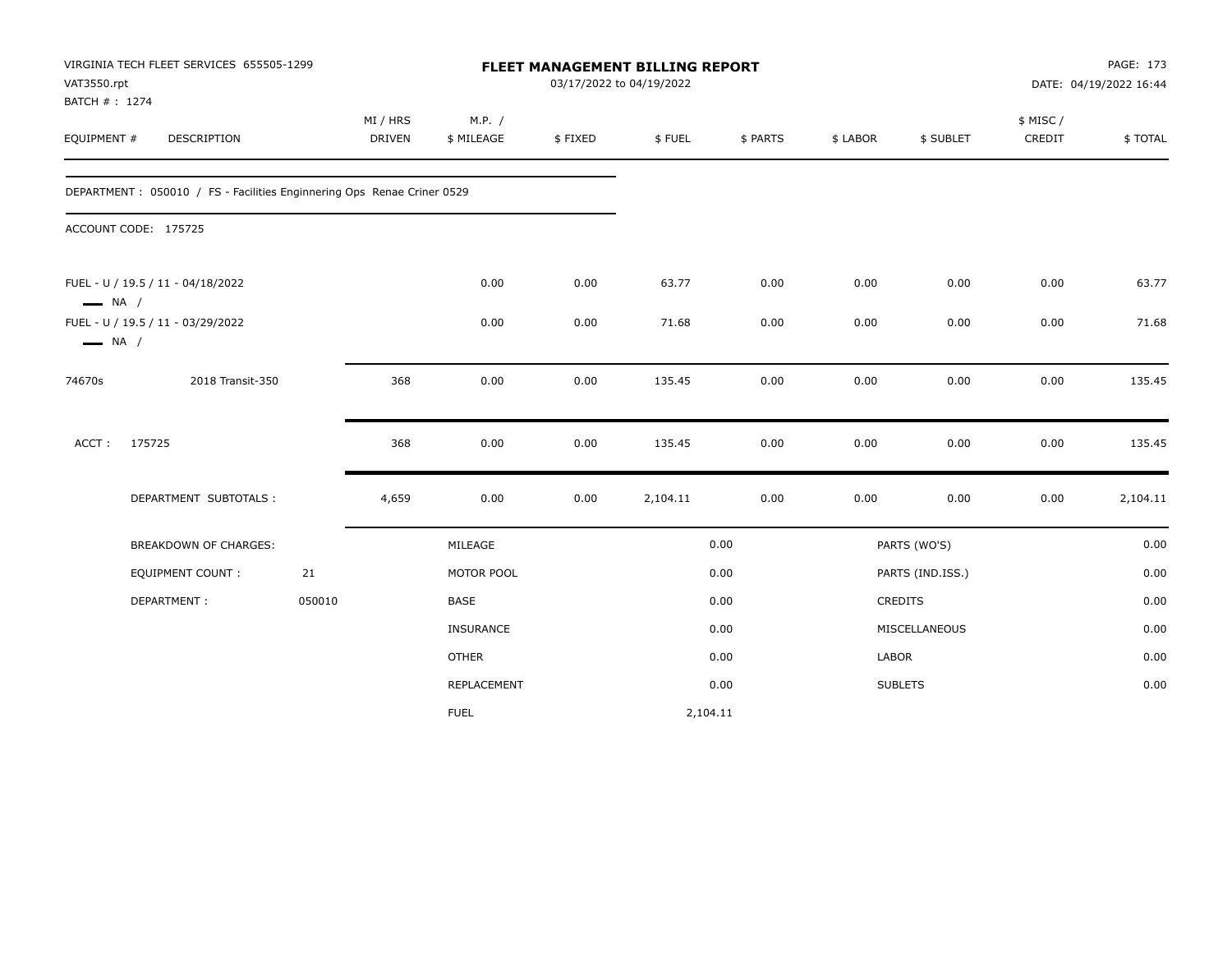| VAT3550.rpt<br>BATCH #: 1274                                | VIRGINIA TECH FLEET SERVICES 655505-1299                         | FLEET MANAGEMENT BILLING REPORT<br>03/17/2022 to 04/19/2022 |                      |         |        |          |          |           | PAGE: 174<br>DATE: 04/19/2022 16:44 |         |
|-------------------------------------------------------------|------------------------------------------------------------------|-------------------------------------------------------------|----------------------|---------|--------|----------|----------|-----------|-------------------------------------|---------|
| EQUIPMENT #                                                 | DESCRIPTION                                                      | MI / HRS<br>DRIVEN                                          | M.P. /<br>\$ MILEAGE | \$FIXED | \$FUEL | \$ PARTS | \$ LABOR | \$ SUBLET | \$ MISC/<br>CREDIT                  | \$TOTAL |
|                                                             | DEPARTMENT : 050011 / FS - Buildings & Grounds Renae Criner 0529 |                                                             |                      |         |        |          |          |           |                                     |         |
| ACCOUNT CODE: 118210                                        |                                                                  |                                                             |                      |         |        |          |          |           |                                     |         |
| FUEL - U / 0.0 / 11 - 03/21/2022<br>$\longrightarrow$ NA /  |                                                                  |                                                             | 0.00                 | 0.00    | 0.04   | 0.00     | 0.00     | 0.00      | 0.00                                | 0.04    |
| FUEL - U / 28.5 / 11 - 03/21/2022<br>$\longrightarrow$ NA / |                                                                  |                                                             | 0.00                 | 0.00    | 101.50 | 0.00     | 0.00     | 0.00      | 0.00                                | 101.50  |
| 27152S                                                      | 2001 Ram                                                         | 239                                                         | 0.00                 | 0.00    | 101.54 | 0.00     | 0.00     | 0.00      | 0.00                                | 101.54  |
| FUEL - U / 2.1 / 11 - 04/08/2022<br>$\longrightarrow$ NA /  |                                                                  |                                                             | 0.00                 | 0.00    | 7.63   | 0.00     | 0.00     | 0.00      | 0.00                                | 7.63    |
| FUEL - U / 11.6 / 11 - 04/15/2022<br>$\longrightarrow$ NA / |                                                                  |                                                             | 0.00                 | 0.00    | 38.03  | 0.00     | 0.00     | 0.00      | 0.00                                | 38.03   |
| 41375S                                                      | 1999 SIERRA                                                      | 151                                                         | 0.00                 | 0.00    | 45.66  | 0.00     | 0.00     | 0.00      | 0.00                                | 45.66   |
| FUEL - U / 26.3 / 12 - 03/28/2022<br>$\longrightarrow$ NA / |                                                                  |                                                             | 0.00                 | 0.00    | 93.56  | 0.00     | 0.00     | 0.00      | 0.00                                | 93.56   |
| 47535S                                                      | 2002 Ram                                                         | 180                                                         | 0.00                 | 0.00    | 93.56  | 0.00     | 0.00     | 0.00      | 0.00                                | 93.56   |
| FUEL - U / 24.4 / 11 - 04/07/2022<br>$\longrightarrow$ NA / |                                                                  |                                                             | 0.00                 | 0.00    | 89.66  | 0.00     | 0.00     | 0.00      | 0.00                                | 89.66   |
| 48524S                                                      | 2003 F150                                                        | 209                                                         | 0.00                 | 0.00    | 89.66  | 0.00     | 0.00     | 0.00      | 0.00                                | 89.66   |
| FUEL - U / 11.6 / 11 - 03/31/2022<br>$\longrightarrow$ NA / |                                                                  |                                                             | 0.00                 | 0.00    | 42.43  | 0.00     | 0.00     | 0.00      | 0.00                                | 42.43   |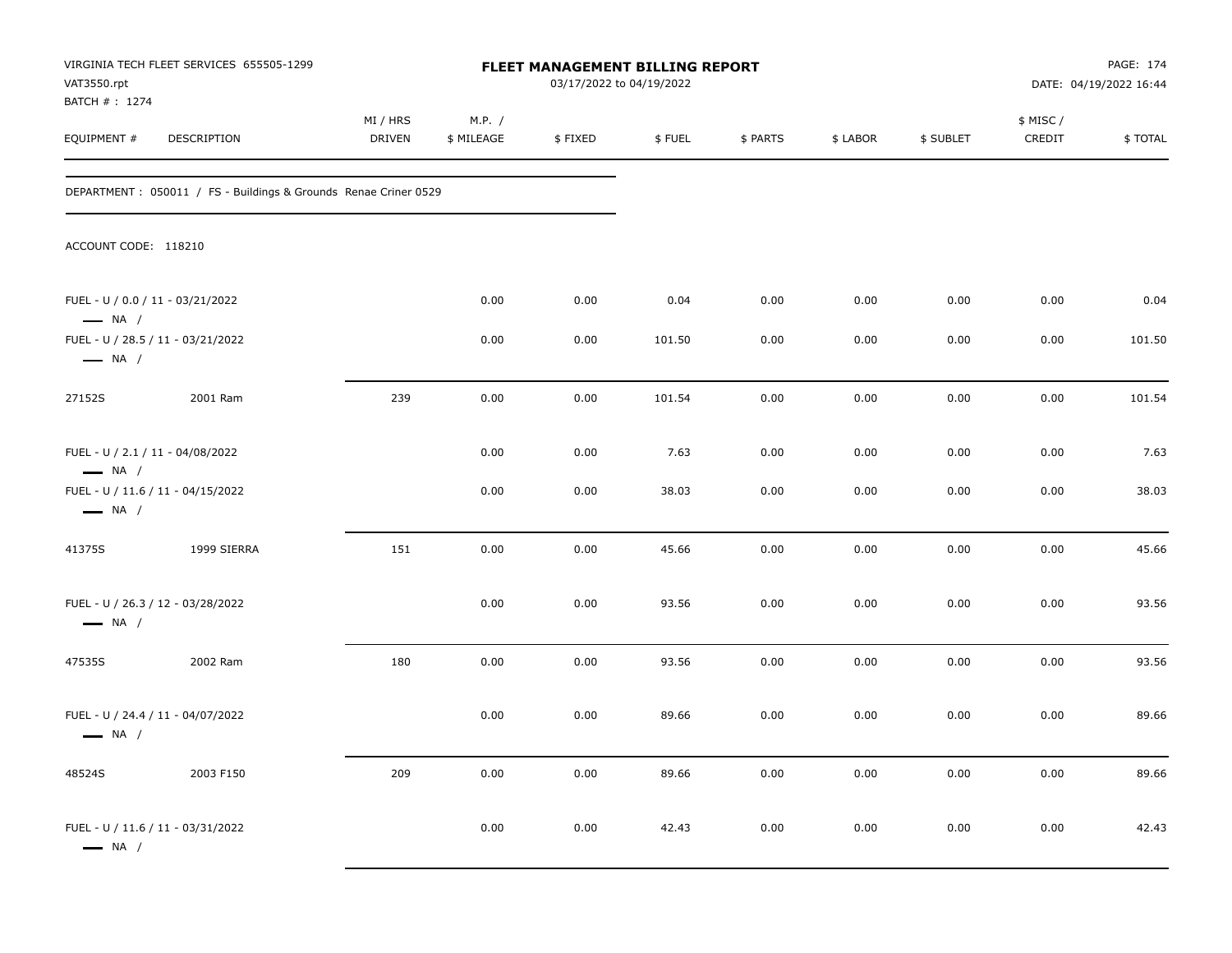| VAT3550.rpt                                                 | VIRGINIA TECH FLEET SERVICES 655505-1299                        |                    |                      | FLEET MANAGEMENT BILLING REPORT<br>03/17/2022 to 04/19/2022 |        |          |          |           |                     | PAGE: 175<br>DATE: 04/19/2022 16:44 |
|-------------------------------------------------------------|-----------------------------------------------------------------|--------------------|----------------------|-------------------------------------------------------------|--------|----------|----------|-----------|---------------------|-------------------------------------|
| BATCH #: 1274<br>EQUIPMENT #                                | DESCRIPTION                                                     | MI / HRS<br>DRIVEN | M.P. /<br>\$ MILEAGE | \$FIXED                                                     | \$FUEL | \$ PARTS | \$ LABOR | \$ SUBLET | \$ MISC /<br>CREDIT | \$TOTAL                             |
|                                                             | DEPARTMENT: 050011 / FS - Buildings & Grounds Renae Criner 0529 |                    |                      |                                                             |        |          |          |           |                     |                                     |
| 49007s                                                      | 2004 F150                                                       | 134                | 0.00                 | 0.00                                                        | 42.43  | 0.00     | 0.00     | 0.00      | 0.00                | 42.43                               |
| FUEL - U / 24.2 / 11 - 04/01/2022<br>$\longrightarrow$ NA / |                                                                 |                    | 0.00                 | 0.00                                                        | 88.63  | 0.00     | 0.00     | 0.00      | 0.00                | 88.63                               |
| 55093S                                                      | 2007 SIERRA                                                     | $\mathsf 0$        | 0.00                 | 0.00                                                        | 88.63  | 0.00     | 0.00     | 0.00      | 0.00                | 88.63                               |
| FUEL - U / 17.0 / 12 - 03/21/2022<br>$\longrightarrow$ NA / |                                                                 |                    | 0.00                 | 0.00                                                        | 60.52  | 0.00     | 0.00     | 0.00      | 0.00                | 60.52                               |
| 65598S                                                      | 2014 RAM VAN                                                    | 171                | 0.00                 | 0.00                                                        | 60.52  | 0.00     | 0.00     | 0.00      | 0.00                | 60.52                               |
| FUEL - U / 22.1 / 12 - 04/08/2022<br>$\longrightarrow$ NA / |                                                                 |                    | 0.00                 | 0.00                                                        | 81.07  | 0.00     | 0.00     | 0.00      | 0.00                | 81.07                               |
| 65636S                                                      | 2014 F250                                                       | 162                | 0.00                 | 0.00                                                        | 81.07  | 0.00     | 0.00     | 0.00      | 0.00                | 81.07                               |
| FUEL - U / 20.8 / 11 - 03/28/2022<br>$\longrightarrow$ NA / |                                                                 |                    | 0.00                 | 0.00                                                        | 74.15  | 0.00     | 0.00     | 0.00      | 0.00                | 74.15                               |
| 65637S                                                      | 2014 F250                                                       | 119                | 0.00                 | 0.00                                                        | 74.15  | 0.00     | 0.00     | 0.00      | 0.00                | 74.15                               |
| FUEL - U / 28.4 / 11 - 03/23/2022<br>— NA /                 |                                                                 |                    | 0.00                 | 0.00                                                        | 101.00 | 0.00     | 0.00     | 0.00      | 0.00                | 101.00                              |
| 65638S                                                      | 2014 F250                                                       | 191                | 0.00                 | 0.00                                                        | 101.00 | $0.00\,$ | 0.00     | 0.00      | 0.00                | 101.00                              |
| FUEL - U / 29.5 / 12 - 04/07/2022<br>$\longrightarrow$ NA / |                                                                 |                    | 0.00                 | 0.00                                                        | 108.23 | $0.00\,$ | 0.00     | 0.00      | 0.00                | 108.23                              |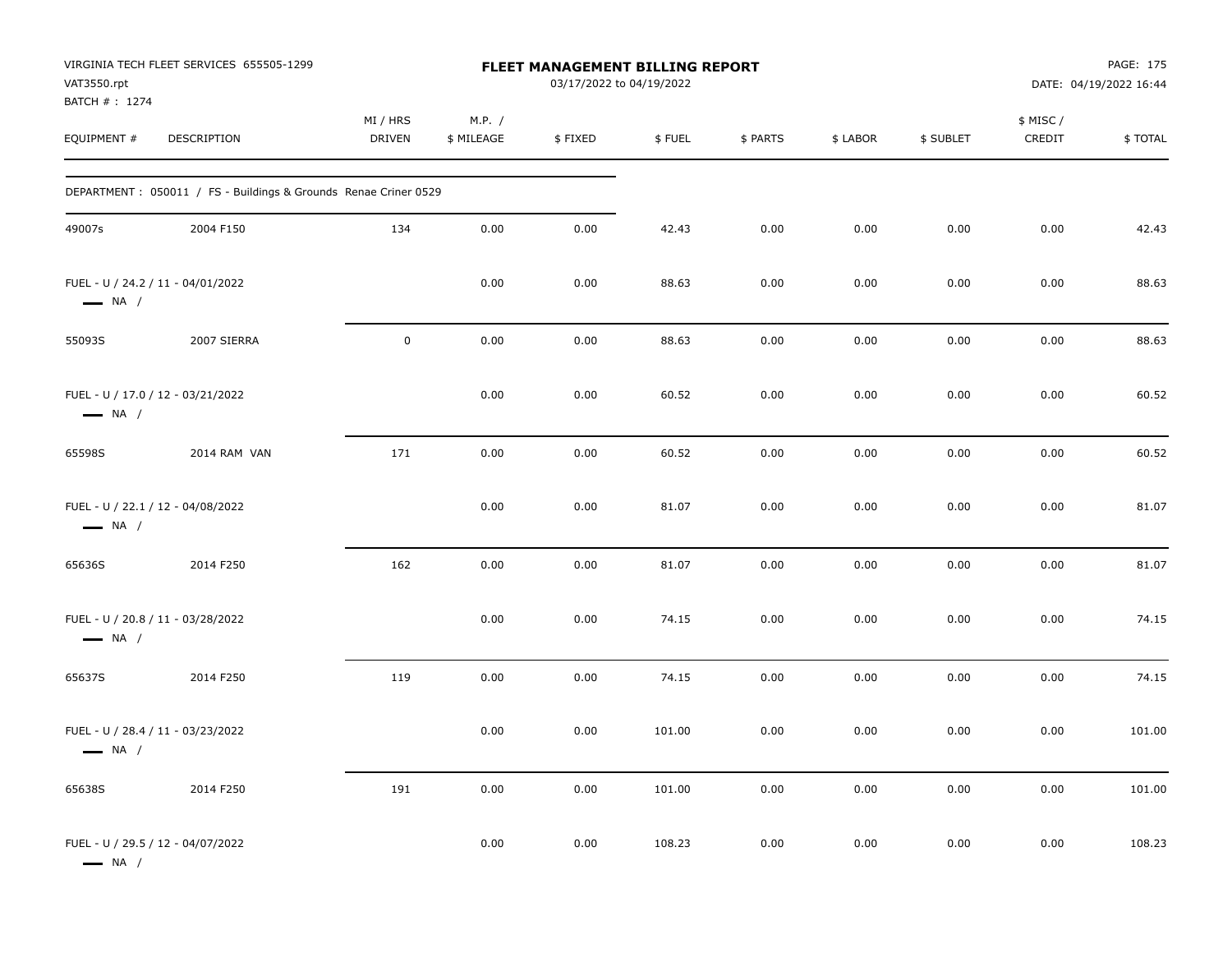| VAT3550.rpt<br>BATCH #: 1274 | VIRGINIA TECH FLEET SERVICES 655505-1299                         |                           |                      | FLEET MANAGEMENT BILLING REPORT<br>03/17/2022 to 04/19/2022 |        |          |          |           |                     | PAGE: 176<br>DATE: 04/19/2022 16:44 |
|------------------------------|------------------------------------------------------------------|---------------------------|----------------------|-------------------------------------------------------------|--------|----------|----------|-----------|---------------------|-------------------------------------|
| EQUIPMENT #                  | DESCRIPTION                                                      | MI / HRS<br><b>DRIVEN</b> | M.P. /<br>\$ MILEAGE | \$FIXED                                                     | \$FUEL | \$ PARTS | \$ LABOR | \$ SUBLET | \$ MISC /<br>CREDIT | \$TOTAL                             |
|                              | DEPARTMENT : 050011 / FS - Buildings & Grounds Renae Criner 0529 |                           |                      |                                                             |        |          |          |           |                     |                                     |
| $\longrightarrow$ NA /       | FUEL - U / 29.0 / 12 - 03/21/2022                                |                           | 0.00                 | 0.00                                                        | 103.24 | 0.00     | 0.00     | 0.00      | 0.00                | 103.24                              |
| 65645S                       | 2014 F250                                                        | 428                       | 0.00                 | 0.00                                                        | 211.47 | 0.00     | 0.00     | 0.00      | 0.00                | 211.47                              |
| ACCT: 118210                 |                                                                  | 1,984                     | 0.00                 | 0.00                                                        | 989.69 | 0.00     | 0.00     | 0.00      | 0.00                | 989.69                              |
| ACCOUNT CODE: 118211         |                                                                  |                           |                      |                                                             |        |          |          |           |                     |                                     |
| $\longrightarrow$ NA /       | FUEL - U / 23.3 / 11 - 04/09/2022                                |                           | 0.00                 | 0.00                                                        | 76.32  | 0.00     | 0.00     | 0.00      | 0.00                | 76.32                               |
| 77321s                       | 2019 Express 2500                                                | 231                       | 0.00                 | 0.00                                                        | 76.32  | 0.00     | 0.00     | 0.00      | 0.00                | 76.32                               |
| $\longrightarrow$ NA /       | FUEL - U / 23.0 / 11 - 04/13/2022                                |                           | 0.00                 | 0.00                                                        | 75.05  | 0.00     | 0.00     | 0.00      | 0.00                | 75.05                               |
| $\longrightarrow$ NA /       | FUEL - U / 29.0 / 11 - 03/25/2022                                |                           | 0.00                 | 0.00                                                        | 103.20 | 0.00     | 0.00     | 0.00      | 0.00                | 103.20                              |
| 77322s                       | 2019 Express 2500                                                | 558                       | 0.00                 | 0.00                                                        | 178.25 | 0.00     | 0.00     | 0.00      | 0.00                | 178.25                              |
| ACCT: 118211                 |                                                                  | 789                       | 0.00                 | 0.00                                                        | 254.57 | 0.00     | 0.00     | 0.00      | 0.00                | 254.57                              |
| ACCOUNT CODE: 118216         |                                                                  |                           |                      |                                                             |        |          |          |           |                     |                                     |
| $\longrightarrow$ NA /       | FUEL - U / 27.8 / 11 - 03/28/2022                                |                           | 0.00                 | 0.00                                                        | 99.11  | 0.00     | 0.00     | 0.00      | 0.00                | 99.11                               |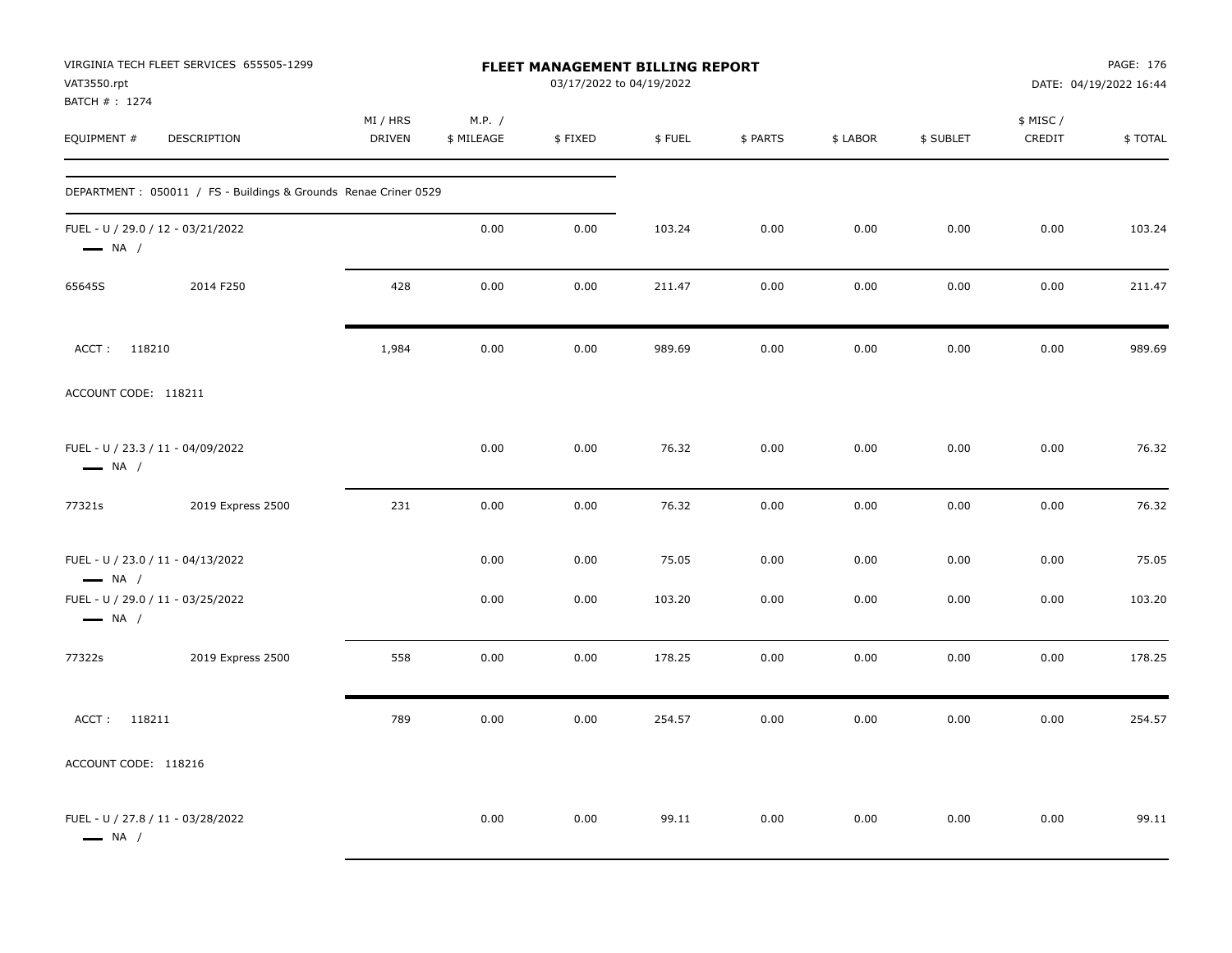| VAT3550.rpt<br>BATCH #: 1274                                                          | VIRGINIA TECH FLEET SERVICES 655505-1299                               |                    |                      | FLEET MANAGEMENT BILLING REPORT<br>03/17/2022 to 04/19/2022 |                |              |              |              |                     | PAGE: 177<br>DATE: 04/19/2022 16:44 |
|---------------------------------------------------------------------------------------|------------------------------------------------------------------------|--------------------|----------------------|-------------------------------------------------------------|----------------|--------------|--------------|--------------|---------------------|-------------------------------------|
| EQUIPMENT #                                                                           | DESCRIPTION                                                            | MI / HRS<br>DRIVEN | M.P. /<br>\$ MILEAGE | \$FIXED                                                     | \$FUEL         | \$ PARTS     | \$ LABOR     | \$ SUBLET    | \$ MISC /<br>CREDIT | \$TOTAL                             |
|                                                                                       | DEPARTMENT: 050011 / FS - Buildings & Grounds Renae Criner 0529        |                    |                      |                                                             |                |              |              |              |                     |                                     |
| 47284S                                                                                | 2012 F250-4x4                                                          | 259                | 0.00                 | 0.00                                                        | 99.11          | 0.00         | 0.00         | 0.00         | 0.00                | 99.11                               |
| $\longrightarrow$ NA /                                                                | FUEL - U / 14.1 / 11 - 03/31/2022                                      |                    | 0.00                 | 0.00                                                        | 51.67          | 0.00         | 0.00         | 0.00         | 0.00                | 51.67                               |
| 48979s                                                                                | 2004 ESCAPE                                                            | 154                | 0.00                 | 0.00                                                        | 51.67          | 0.00         | 0.00         | 0.00         | 0.00                | 51.67                               |
| $\longrightarrow$ NA /                                                                | FUEL - U / 22.1 / 12 - 03/30/2022                                      |                    | 0.00                 | 0.00                                                        | 80.96          | 0.00         | 0.00         | 0.00         | 0.00                | 80.96                               |
| 49009s                                                                                | 2004 F150                                                              | $\mathbf 0$        | 0.00                 | 0.00                                                        | 80.96          | 0.00         | 0.00         | 0.00         | 0.00                | 80.96                               |
| $\longrightarrow$ NA /                                                                | FUEL - U / 18.4 / 11 - 03/22/2022                                      |                    | 0.00                 | 0.00                                                        | 65.40          | 0.00         | 0.00         | 0.00         | 0.00                | 65.40                               |
| 49026S                                                                                | 2004 Silverado                                                         | $\mathsf 0$        | 0.00                 | 0.00                                                        | 65.40          | 0.00         | 0.00         | 0.00         | 0.00                | 65.40                               |
| $\longrightarrow$ NA /<br>FUEL - U / 24.3 / 11 - 03/30/2022<br>$\longrightarrow$ NA / | FUEL - U / 21.3 / 12 - 04/11/2022                                      |                    | 0.00<br>0.00         | 0.00<br>0.00                                                | 69.49<br>89.29 | 0.00<br>0.00 | 0.00<br>0.00 | 0.00<br>0.00 | 0.00<br>0.00        | 69.49<br>89.29                      |
| 50126S                                                                                | 2005 F150                                                              | 316                | 0.00                 | 0.00                                                        | 158.78         | 0.00         | 0.00         | 0.00         | 0.00                | 158.78                              |
| $\longrightarrow$ NA /<br>$\longrightarrow$ NA /                                      | FUEL - U / 26.3 / 12 - 04/08/2022<br>FUEL - U / 27.9 / 12 - 03/21/2022 |                    | 0.00<br>0.00         | 0.00<br>0.00                                                | 96.67<br>99.18 | 0.00<br>0.00 | 0.00<br>0.00 | 0.00<br>0.00 | 0.00<br>0.00        | 96.67<br>99.18                      |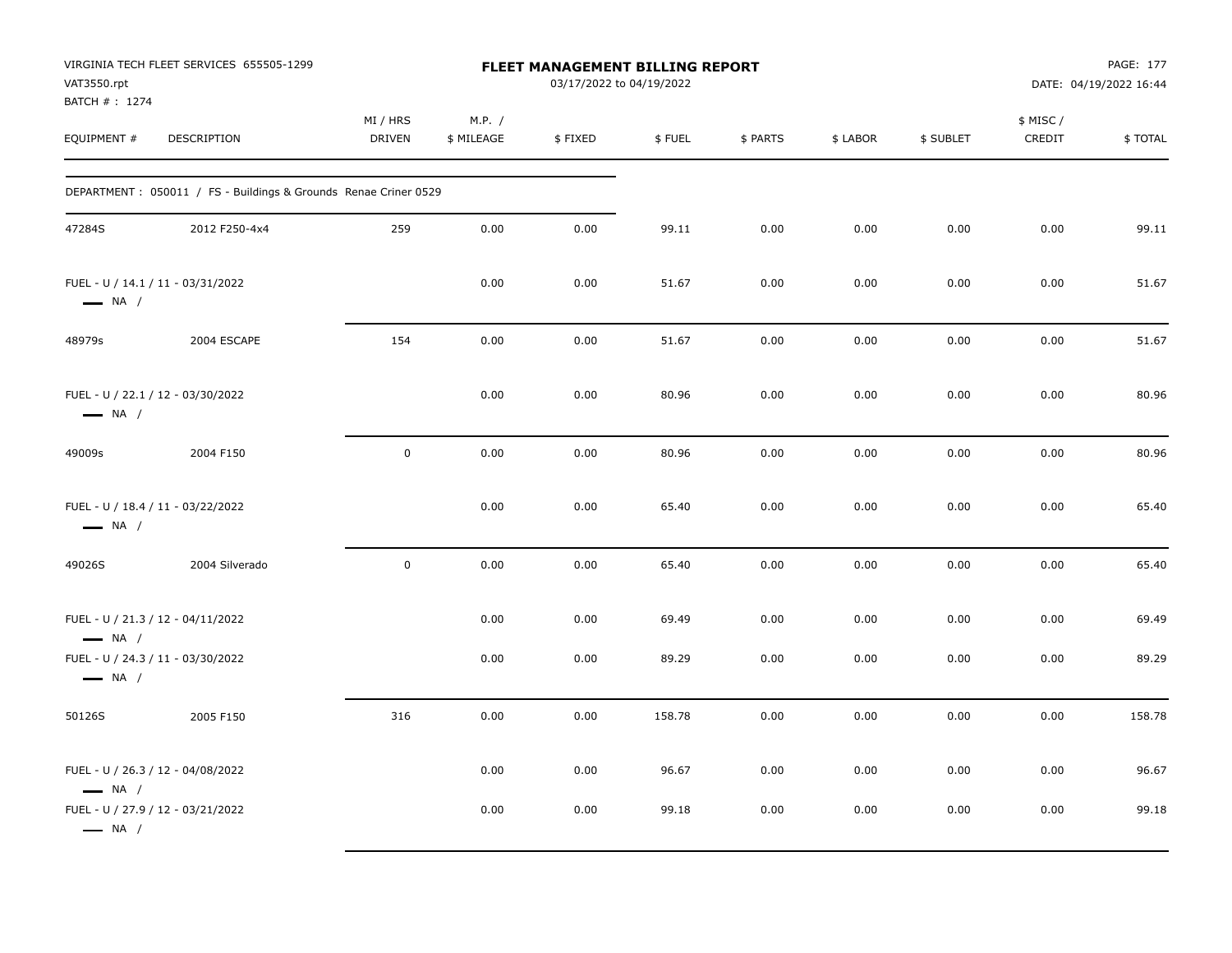| VAT3550.rpt                  | VIRGINIA TECH FLEET SERVICES 655505-1299                        |                    |                      | FLEET MANAGEMENT BILLING REPORT<br>03/17/2022 to 04/19/2022 |        |          |          |           |                     | PAGE: 178<br>DATE: 04/19/2022 16:44 |
|------------------------------|-----------------------------------------------------------------|--------------------|----------------------|-------------------------------------------------------------|--------|----------|----------|-----------|---------------------|-------------------------------------|
| BATCH #: 1274<br>EQUIPMENT # | DESCRIPTION                                                     | MI / HRS<br>DRIVEN | M.P. /<br>\$ MILEAGE | \$FIXED                                                     | \$FUEL | \$ PARTS | \$ LABOR | \$ SUBLET | \$ MISC /<br>CREDIT | \$TOTAL                             |
|                              | DEPARTMENT: 050011 / FS - Buildings & Grounds Renae Criner 0529 |                    |                      |                                                             |        |          |          |           |                     |                                     |
| 52515S                       | 2006 SAVANA                                                     | 408                | 0.00                 | 0.00                                                        | 195.85 | 0.00     | 0.00     | 0.00      | 0.00                | 195.85                              |
| $\longrightarrow$ NA /       | FUEL - U / 14.4 / 11 - 04/12/2022                               |                    | 0.00                 | 0.00                                                        | 47.19  | 0.00     | 0.00     | 0.00      | 0.00                | 47.19                               |
| $\longrightarrow$ NA /       | FUEL - U / 16.0 / 12 - 03/25/2022                               |                    | 0.00                 | 0.00                                                        | 57.10  | 0.00     | 0.00     | 0.00      | 0.00                | 57.10                               |
| 52546S                       | 2007 Caravan                                                    | 397                | 0.00                 | 0.00                                                        | 104.29 | 0.00     | 0.00     | 0.00      | 0.00                | 104.29                              |
| $\longrightarrow$ NA /       | FUEL - U / 27.8 / 11 - 04/05/2022                               |                    | 0.00                 | 0.00                                                        | 102.17 | 0.00     | 0.00     | 0.00      | 0.00                | 102.17                              |
| $\longrightarrow$ NA /       | FUEL - U / 23.7 / 11 - 04/14/2022                               |                    | 0.00                 | 0.00                                                        | 77.50  | 0.00     | 0.00     | 0.00      | 0.00                | 77.50                               |
| 55092S                       | 2007 SIERRA                                                     | $\pmb{0}$          | 0.00                 | 0.00                                                        | 179.67 | 0.00     | 0.00     | 0.00      | 0.00                | 179.67                              |
| $\longrightarrow$ NA /       | FUEL - U / 27.2 / 11 - 03/29/2022                               |                    | 0.00                 | 0.00                                                        | 99.82  | 0.00     | 0.00     | 0.00      | 0.00                | 99.82                               |
| 55095S                       | 2007 SIERRA                                                     | 289                | 0.00                 | 0.00                                                        | 99.82  | 0.00     | 0.00     | 0.00      | 0.00                | 99.82                               |
| $\longrightarrow$ NA /       | FUEL - U / 23.9 / 12 - 04/04/2022                               |                    | 0.00                 | 0.00                                                        | 87.71  | 0.00     | 0.00     | 0.00      | 0.00                | 87.71                               |
| $\longrightarrow$ NA /       | FUEL - U / 26.0 / 11 - 03/17/2022                               |                    | 0.00                 | 0.00                                                        | 92.56  | 0.00     | 0.00     | 0.00      | 0.00                | 92.56                               |
| 55244S                       | 2007 Express 2500                                               | 332                | 0.00                 | 0.00                                                        | 180.27 | 0.00     | 0.00     | 0.00      | 0.00                | 180.27                              |
|                              | FUEL - U / 27.5 / 11 - 04/06/2022                               |                    | 0.00                 | 0.00                                                        | 101.00 | 0.00     | 0.00     | 0.00      | 0.00                | 101.00                              |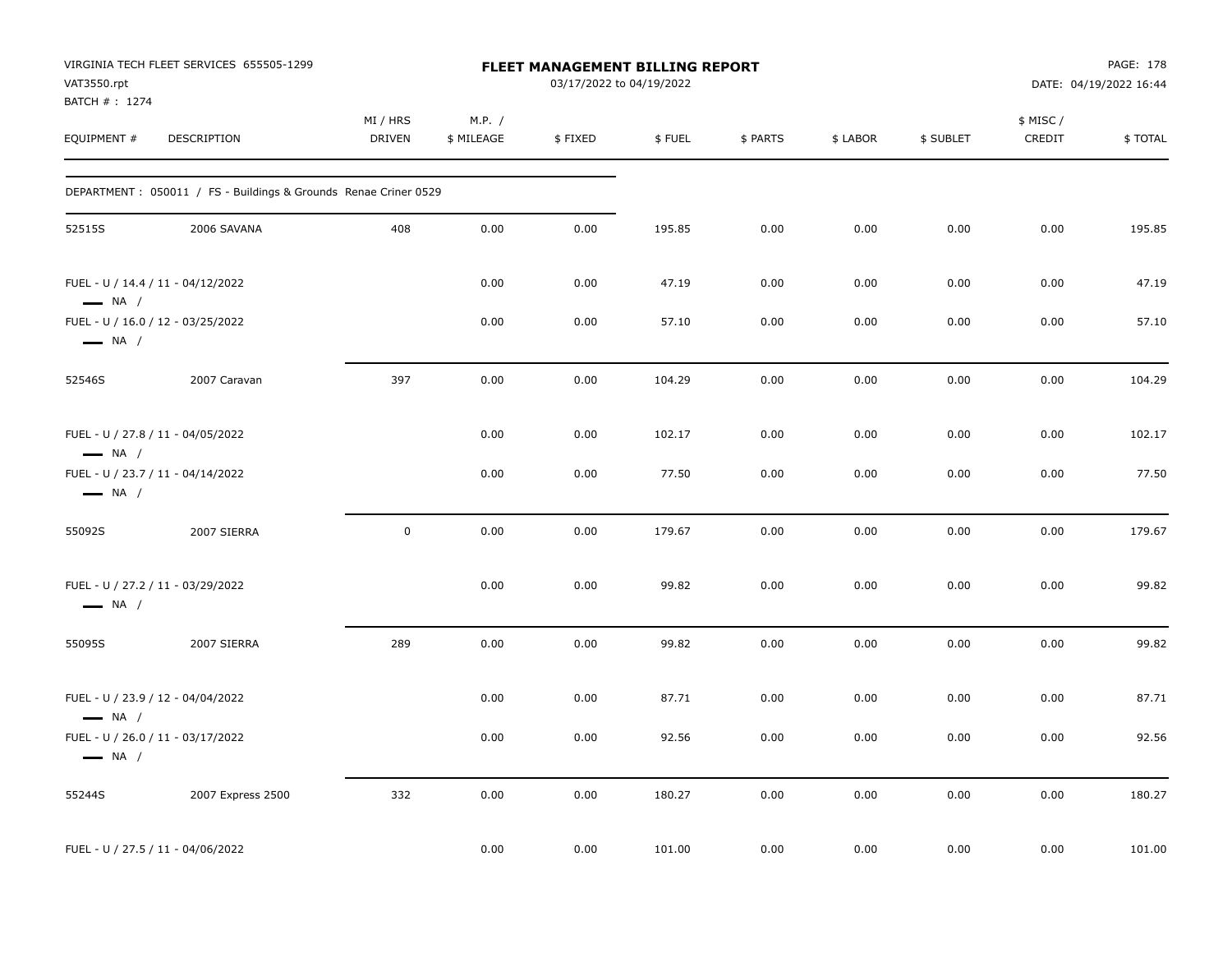| VAT3550.rpt<br>BATCH #: 1274                     | VIRGINIA TECH FLEET SERVICES 655505-1299                         |                    |                      |         | <b>FLEET MANAGEMENT BILLING REPORT</b><br>03/17/2022 to 04/19/2022 |          |          |           |                    | PAGE: 179<br>DATE: 04/19/2022 16:44 |
|--------------------------------------------------|------------------------------------------------------------------|--------------------|----------------------|---------|--------------------------------------------------------------------|----------|----------|-----------|--------------------|-------------------------------------|
| EQUIPMENT #                                      | DESCRIPTION                                                      | MI / HRS<br>DRIVEN | M.P. /<br>\$ MILEAGE | \$FIXED | \$FUEL                                                             | \$ PARTS | \$ LABOR | \$ SUBLET | \$ MISC/<br>CREDIT | \$TOTAL                             |
|                                                  | DEPARTMENT : 050011 / FS - Buildings & Grounds Renae Criner 0529 |                    |                      |         |                                                                    |          |          |           |                    |                                     |
| $\longrightarrow$ NA /<br>$\longrightarrow$ NA / | FUEL - U / 23.4 / 11 - 04/12/2022                                |                    | 0.00                 | 0.00    | 76.39                                                              | 0.00     | 0.00     | 0.00      | 0.00               | 76.39                               |
|                                                  | FUEL - U / 27.3 / 11 - 03/23/2022                                |                    | 0.00                 | 0.00    | 97.33                                                              | 0.00     | 0.00     | 0.00      | 0.00               | 97.33                               |
| $\longrightarrow$ NA /<br>$\longrightarrow$ NA / | FUEL - U / 26.9 / 11 - 03/30/2022                                |                    | 0.00                 | 0.00    | 98.80                                                              | 0.00     | 0.00     | 0.00      | 0.00               | 98.80                               |
| 61745S                                           | 2013 Express 2500                                                | 992                | 0.00                 | 0.00    | 373.52                                                             | 0.00     | 0.00     | 0.00      | 0.00               | 373.52                              |
| $\longrightarrow$ NA /                           | FUEL - U / 23.2 / 12 - 04/11/2022                                |                    | 0.00                 | 0.00    | 75.80                                                              | 0.00     | 0.00     | 0.00      | 0.00               | 75.80                               |
| $\longrightarrow$ NA /                           | FUEL - U / 23.9 / 12 - 03/28/2022                                |                    | 0.00                 | 0.00    | 84.98                                                              | 0.00     | 0.00     | 0.00      | 0.00               | 84.98                               |
| 65564S                                           | 2014 F250                                                        | 364                | 0.00                 | 0.00    | 160.78                                                             | 0.00     | 0.00     | 0.00      | 0.00               | 160.78                              |
| $\longrightarrow$ NA /                           | FUEL - U / 28.6 / 11 - 03/29/2022                                |                    | 0.00                 | 0.00    | 104.89                                                             | 0.00     | 0.00     | 0.00      | 0.00               | 104.89                              |
| 65646S                                           | 2014 F250                                                        | 277                | 0.00                 | 0.00    | 104.89                                                             | 0.00     | 0.00     | 0.00      | 0.00               | 104.89                              |
| ACCT: 118216                                     |                                                                  | 3,788              | 0.00                 | 0.00    | 1,855.01                                                           | 0.00     | 0.00     | 0.00      | 0.00               | 1,855.01                            |
| ACCOUNT CODE: 119618                             |                                                                  |                    |                      |         |                                                                    |          |          |           |                    |                                     |
| $\longrightarrow$ NA /                           | FUEL - U / 17.8 / 11 - 04/06/2022                                |                    | 0.00                 | 0.00    | 65.29                                                              | 0.00     | 0.00     | 0.00      | 0.00               | 65.29                               |
|                                                  | FUEL - U / 17.3 / 11 - 03/24/2022                                |                    | 0.00                 | 0.00    | 61.73                                                              | 0.00     | 0.00     | 0.00      | 0.00               | 61.73                               |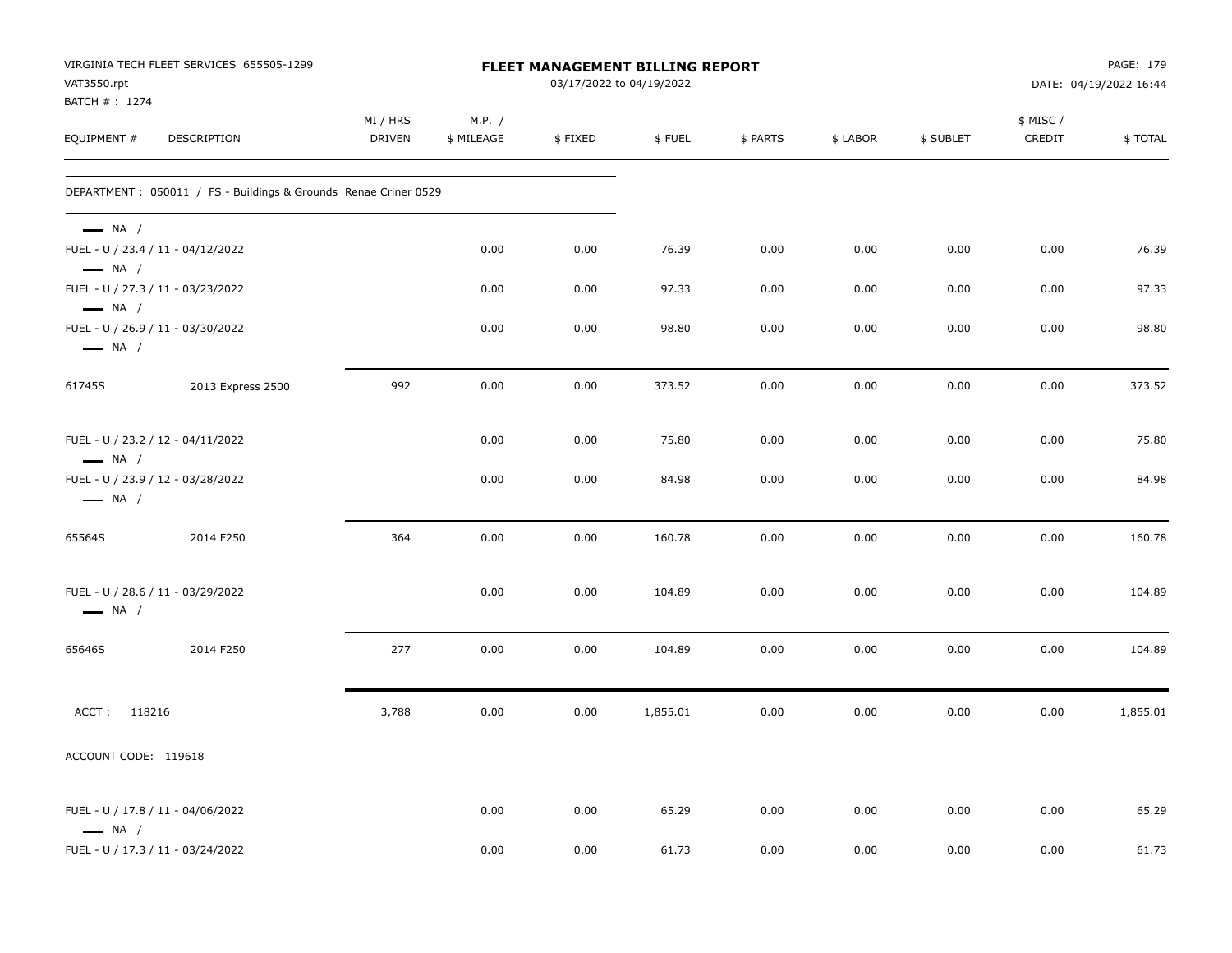| VAT3550.rpt<br>BATCH #: 1274                                | VIRGINIA TECH FLEET SERVICES 655505-1299                        |                           |                      | <b>FLEET MANAGEMENT BILLING REPORT</b><br>03/17/2022 to 04/19/2022 |        |          |          |           |                    | PAGE: 180<br>DATE: 04/19/2022 16:44 |
|-------------------------------------------------------------|-----------------------------------------------------------------|---------------------------|----------------------|--------------------------------------------------------------------|--------|----------|----------|-----------|--------------------|-------------------------------------|
| EQUIPMENT #                                                 | DESCRIPTION                                                     | MI / HRS<br><b>DRIVEN</b> | M.P. /<br>\$ MILEAGE | \$FIXED                                                            | \$FUEL | \$ PARTS | \$ LABOR | \$ SUBLET | \$ MISC/<br>CREDIT | \$TOTAL                             |
|                                                             | DEPARTMENT: 050011 / FS - Buildings & Grounds Renae Criner 0529 |                           |                      |                                                                    |        |          |          |           |                    |                                     |
| $\longrightarrow$ NA /                                      |                                                                 |                           |                      |                                                                    |        |          |          |           |                    |                                     |
| 47283S                                                      | 2012 F250-4x4                                                   | 223                       | 0.00                 | 0.00                                                               | 127.02 | 0.00     | 0.00     | 0.00      | 0.00               | 127.02                              |
| FUEL - U / 19.3 / 11 - 04/07/2022<br>$\longrightarrow$ NA / |                                                                 |                           | 0.00                 | 0.00                                                               | 70.98  | 0.00     | 0.00     | 0.00      | 0.00               | 70.98                               |
| FUEL - U / 17.0 / 11 - 03/17/2022<br>$\longrightarrow$ NA / |                                                                 |                           | 0.00                 | 0.00                                                               | 60.41  | 0.00     | 0.00     | 0.00      | 0.00               | 60.41                               |
| 49003S                                                      | 2004 F150                                                       | 444                       | 0.00                 | 0.00                                                               | 131.39 | 0.00     | 0.00     | 0.00      | 0.00               | 131.39                              |
| FUEL - U / 23.6 / 11 - 04/04/2022<br>$\longrightarrow$ NA / |                                                                 |                           | 0.00                 | 0.00                                                               | 86.43  | 0.00     | 0.00     | 0.00      | 0.00               | 86.43                               |
| 55091S                                                      | 2007 SIERRA                                                     | 164                       | 0.00                 | 0.00                                                               | 86.43  | 0.00     | 0.00     | 0.00      | 0.00               | 86.43                               |
| FUEL - U / 28.5 / 12 - 04/04/2022<br>$\longrightarrow$ NA / |                                                                 |                           | 0.00                 | 0.00                                                               | 104.52 | 0.00     | 0.00     | 0.00      | 0.00               | 104.52                              |
| FUEL - U / 19.3 / 12 - 04/12/2022<br>$\longrightarrow$ NA / |                                                                 |                           | 0.00                 | 0.00                                                               | 63.24  | 0.00     | 0.00     | 0.00      | 0.00               | 63.24                               |
| FUEL - U / 16.6 / 11 - 03/16/2022<br>$\longrightarrow$ NA / |                                                                 |                           | 0.00                 | 0.00                                                               | 58.92  | 0.00     | 0.00     | 0.00      | 0.00               | 58.92                               |
| FUEL - U / 27.0 / 11 - 03/24/2022<br>$\longrightarrow$ NA / |                                                                 |                           | 0.00                 | 0.00                                                               | 96.26  | 0.00     | 0.00     | 0.00      | 0.00               | 96.26                               |
| 55217S                                                      | 2008 F350                                                       | 722                       | 0.00                 | 0.00                                                               | 322.94 | 0.00     | 0.00     | 0.00      | 0.00               | 322.94                              |
| FUEL - U / 24.1 / 12 - 04/06/2022<br>$\longrightarrow$ NA / |                                                                 |                           | 0.00                 | 0.00                                                               | 88.45  | 0.00     | 0.00     | 0.00      | 0.00               | 88.45                               |
| FUEL - U / 25.6 / 11 - 03/18/2022                           |                                                                 |                           | 0.00                 | 0.00                                                               | 91.21  | 0.00     | 0.00     | 0.00      | 0.00               | 91.21                               |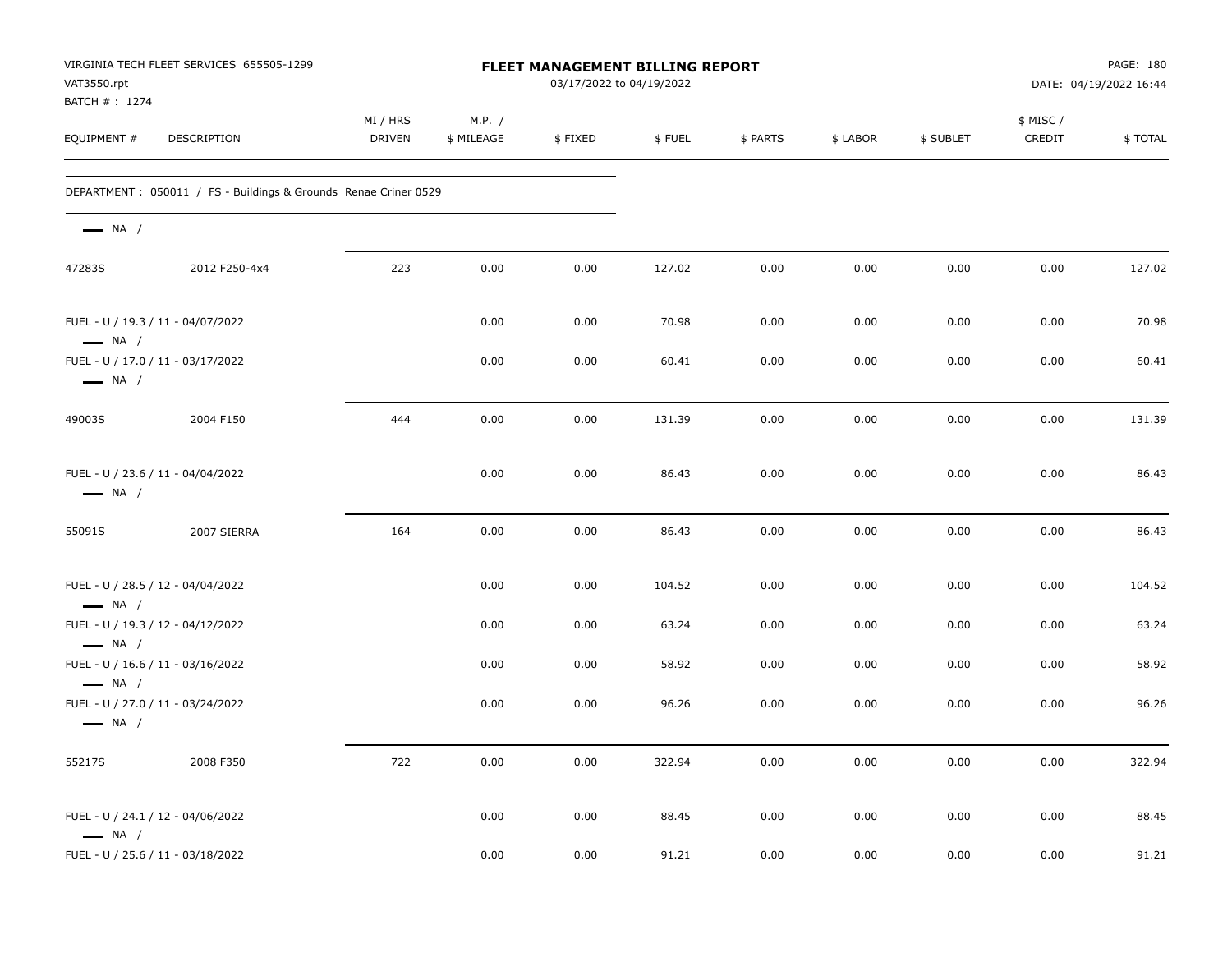| VIRGINIA TECH FLEET SERVICES 655505-1299<br><b>FLEET MANAGEMENT BILLING REPORT</b><br>VAT3550.rpt<br>BATCH # : 1274 |                                                                  |                           |                      |         | 03/17/2022 to 04/19/2022 | PAGE: 181<br>DATE: 04/19/2022 16:44 |          |           |                     |          |
|---------------------------------------------------------------------------------------------------------------------|------------------------------------------------------------------|---------------------------|----------------------|---------|--------------------------|-------------------------------------|----------|-----------|---------------------|----------|
| EQUIPMENT #                                                                                                         | <b>DESCRIPTION</b>                                               | MI / HRS<br><b>DRIVEN</b> | M.P. /<br>\$ MILEAGE | \$FIXED | \$FUEL                   | \$ PARTS                            | \$ LABOR | \$ SUBLET | \$ MISC /<br>CREDIT | \$TOTAL  |
|                                                                                                                     | DEPARTMENT : 050011 / FS - Buildings & Grounds Renae Criner 0529 |                           |                      |         |                          |                                     |          |           |                     |          |
| $\longrightarrow$ NA /                                                                                              |                                                                  |                           |                      |         |                          |                                     |          |           |                     |          |
| 61744S                                                                                                              | 2013 Express 2500                                                | 333                       | 0.00                 | 0.00    | 179.66                   | 0.00                                | 0.00     | 0.00      | 0.00                | 179.66   |
| $\longrightarrow$ NA /                                                                                              | FUEL - U / 28.9 / 12 - 04/07/2022                                |                           | 0.00                 | 0.00    | 105.92                   | 0.00                                | 0.00     | 0.00      | 0.00                | 105.92   |
| 65635S                                                                                                              | 2014 F250                                                        | 223                       | 0.00                 | 0.00    | 105.92                   | 0.00                                | 0.00     | 0.00      | 0.00                | 105.92   |
| $\longrightarrow$ NA /                                                                                              | FUEL - U / 29.5 / 11 - 04/11/2022                                |                           | 0.00                 | 0.00    | 96.50                    | 0.00                                | 0.00     | 0.00      | 0.00                | 96.50    |
| $\longrightarrow$ NA /                                                                                              | FUEL - U / 30.1 / 11 - 03/28/2022                                |                           | 0.00                 | 0.00    | 107.05                   | 0.00                                | 0.00     | 0.00      | 0.00                | 107.05   |
| 65647S                                                                                                              | 2014 F250                                                        | 430                       | 0.00                 | 0.00    | 203.55                   | 0.00                                | 0.00     | 0.00      | 0.00                | 203.55   |
| ACCT: 119618                                                                                                        |                                                                  | 2,539                     | 0.00                 | 0.00    | 1,156.91                 | 0.00                                | 0.00     | 0.00      | 0.00                | 1,156.91 |
| ACCOUNT CODE: 119619                                                                                                |                                                                  |                           |                      |         |                          |                                     |          |           |                     |          |
| $\longrightarrow$ NA /                                                                                              | FUEL - U / 22.6 / 11 - 04/01/2022                                |                           | 0.00                 | 0.00    | 83.09                    | 0.00                                | 0.00     | 0.00      | 0.00                | 83.09    |
| $\longrightarrow$ NA /                                                                                              | FUEL - U / 25.7 / 11 - 04/14/2022                                |                           | 0.00                 | 0.00    | 84.07                    | 0.00                                | 0.00     | 0.00      | 0.00                | 84.07    |
| $\longrightarrow$ NA /                                                                                              | FUEL - U / 23.5 / 11 - 03/23/2022                                |                           | 0.00                 | 0.00    | 83.80                    | 0.00                                | 0.00     | 0.00      | 0.00                | 83.80    |
| 49034S                                                                                                              | 2004 Express 2500                                                | 558                       | 0.00                 | 0.00    | 250.96                   | 0.00                                | 0.00     | 0.00      | 0.00                | 250.96   |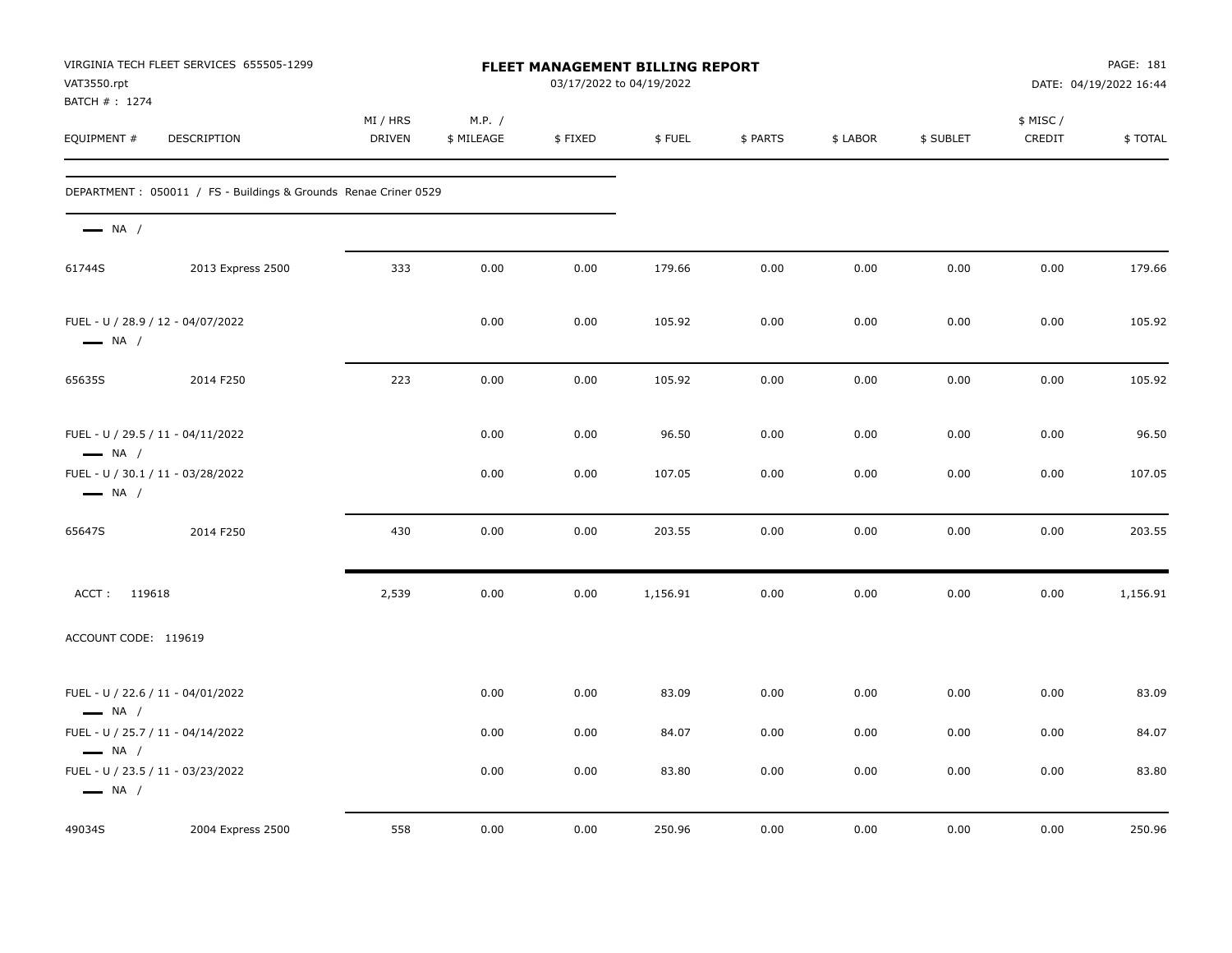| VAT3550.rpt                                                 | VIRGINIA TECH FLEET SERVICES 655505-1299                        |                           |                      | FLEET MANAGEMENT BILLING REPORT | 03/17/2022 to 04/19/2022 |          |          | PAGE: 182<br>DATE: 04/19/2022 16:44 |                     |         |
|-------------------------------------------------------------|-----------------------------------------------------------------|---------------------------|----------------------|---------------------------------|--------------------------|----------|----------|-------------------------------------|---------------------|---------|
| BATCH # : 1274<br>EQUIPMENT #                               | DESCRIPTION                                                     | MI / HRS<br><b>DRIVEN</b> | M.P. /<br>\$ MILEAGE | \$FIXED                         | \$FUEL                   | \$ PARTS | \$ LABOR | \$ SUBLET                           | \$ MISC /<br>CREDIT | \$TOTAL |
|                                                             | DEPARTMENT: 050011 / FS - Buildings & Grounds Renae Criner 0529 |                           |                      |                                 |                          |          |          |                                     |                     |         |
| FUEL - U / 21.0 / 12 - 04/13/2022<br>$\longrightarrow$ NA / |                                                                 |                           | 0.00                 | 0.00                            | 68.67                    | 0.00     | 0.00     | 0.00                                | 0.00                | 68.67   |
| FUEL - U / 22.0 / 11 - 03/23/2022<br>$\longrightarrow$ NA / |                                                                 |                           | 0.00                 | 0.00                            | 78.32                    | 0.00     | 0.00     | 0.00                                | 0.00                | 78.32   |
| FUEL - U / 23.6 / 11 - 03/31/2022<br>$\longrightarrow$ NA / |                                                                 |                           | 0.00                 | 0.00                            | 86.69                    | 0.00     | 0.00     | 0.00                                | 0.00                | 86.69   |
| 49045S                                                      | 2004 Express 2500                                               | 433                       | 0.00                 | 0.00                            | 233.68                   | 0.00     | 0.00     | 0.00                                | 0.00                | 233.68  |
| ACCT: 119619                                                |                                                                 | 991                       | 0.00                 | 0.00                            | 484.64                   | 0.00     | 0.00     | 0.00                                | 0.00                | 484.64  |
| ACCOUNT CODE: 119620                                        |                                                                 |                           |                      |                                 |                          |          |          |                                     |                     |         |
| FUEL - U / 20.5 / 11 - 04/07/2022<br>$\longrightarrow$ NA / |                                                                 |                           | 0.00                 | 0.00                            | 75.24                    | 0.00     | 0.00     | 0.00                                | 0.00                | 75.24   |
| FUEL - U / 23.2 / 11 - 03/17/2022<br>$\longrightarrow$ NA / |                                                                 |                           | 0.00                 | 0.00                            | 82.70                    | 0.00     | 0.00     | 0.00                                | 0.00                | 82.70   |
| 48483S                                                      | 2003 F150                                                       | 318                       | 0.00                 | 0.00                            | 157.94                   | 0.00     | 0.00     | 0.00                                | 0.00                | 157.94  |
| FUEL - U / 20.0 / 11 - 03/30/2022<br>$\longrightarrow$ NA / |                                                                 |                           | 0.00                 | 0.00                            | 73.40                    | 0.00     | 0.00     | 0.00                                | 0.00                | 73.40   |
| 50129S                                                      | 2005 F150                                                       | 150                       | 0.00                 | 0.00                            | 73.40                    | 0.00     | 0.00     | 0.00                                | 0.00                | 73.40   |
| FUEL - U / 17.9 / 11 - 04/04/2022<br>$\longrightarrow$ NA / |                                                                 |                           | 0.00                 | 0.00                            | 65.66                    | 0.00     | 0.00     | 0.00                                | 0.00                | 65.66   |
| FUEL - U / 14.3 / 11 - 03/16/2022<br>$\longrightarrow$ NA / |                                                                 |                           | 0.00                 | 0.00                            | 50.98                    | 0.00     | 0.00     | 0.00                                | 0.00                | 50.98   |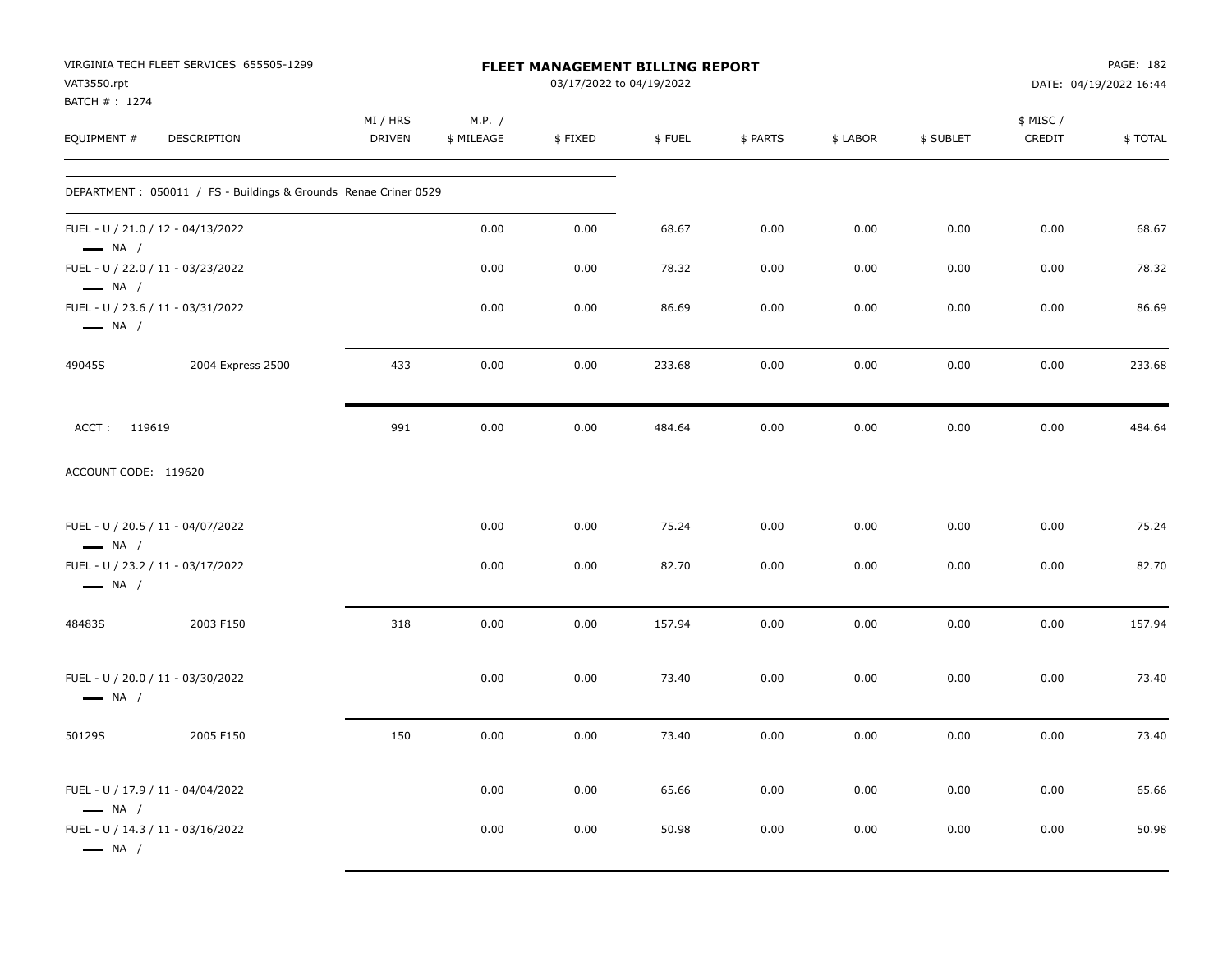| VAT3550.rpt<br>BATCH #: 1274 | VIRGINIA TECH FLEET SERVICES 655505-1299                        | FLEET MANAGEMENT BILLING REPORT<br>03/17/2022 to 04/19/2022 |                      |         |        |          |          |           | PAGE: 183<br>DATE: 04/19/2022 16:44 |         |
|------------------------------|-----------------------------------------------------------------|-------------------------------------------------------------|----------------------|---------|--------|----------|----------|-----------|-------------------------------------|---------|
| EQUIPMENT #                  | DESCRIPTION                                                     | MI / HRS<br><b>DRIVEN</b>                                   | M.P. /<br>\$ MILEAGE | \$FIXED | \$FUEL | \$ PARTS | \$ LABOR | \$ SUBLET | \$ MISC /<br>CREDIT                 | \$TOTAL |
|                              | DEPARTMENT: 050011 / FS - Buildings & Grounds Renae Criner 0529 |                                                             |                      |         |        |          |          |           |                                     |         |
| 50137S                       | 2005 F150                                                       | 198                                                         | 0.00                 | 0.00    | 116.64 | 0.00     | 0.00     | 0.00      | 0.00                                | 116.64  |
| ACCT: 119620                 |                                                                 | 666                                                         | 0.00                 | 0.00    | 347.98 | 0.00     | 0.00     | 0.00      | 0.00                                | 347.98  |
| ACCOUNT CODE: 119621         |                                                                 |                                                             |                      |         |        |          |          |           |                                     |         |
| $\longrightarrow$ NA /       | FUEL - U / 27.6 / 11 - 03/31/2022                               |                                                             | 0.00                 | 0.00    | 101.40 | 0.00     | 0.00     | 0.00      | 0.00                                | 101.40  |
| 41547S                       | 2001 Ram                                                        | 294                                                         | 0.00                 | 0.00    | 101.40 | 0.00     | 0.00     | 0.00      | 0.00                                | 101.40  |
| $\longrightarrow$ NA /       | FUEL - U / 31.7 / 12 - 04/05/2022                               |                                                             | 0.00                 | 0.00    | 116.45 | 0.00     | 0.00     | 0.00      | 0.00                                | 116.45  |
| 48496S                       | 2003 P42                                                        | 193                                                         | 0.00                 | 0.00    | 116.45 | 0.00     | 0.00     | 0.00      | 0.00                                | 116.45  |
| ACCT: 119621                 |                                                                 | 487                                                         | 0.00                 | 0.00    | 217.85 | 0.00     | 0.00     | 0.00      | 0.00                                | 217.85  |
| ACCOUNT CODE: 121806         |                                                                 |                                                             |                      |         |        |          |          |           |                                     |         |
| $\longrightarrow$ NA /       | FUEL - U / 26.7 / 11 - 04/05/2022                               |                                                             | 0.00                 | 0.00    | 98.10  | 0.00     | 0.00     | 0.00      | 0.00                                | 98.10   |
| 27151S                       | 2001 Ram                                                        | 186                                                         | 0.00                 | 0.00    | 98.10  | 0.00     | 0.00     | 0.00      | 0.00                                | 98.10   |
| $\longrightarrow$ NA /       | FUEL - U / 19.0 / 11 - 04/01/2022                               |                                                             | 0.00                 | 0.00    | 69.88  | 0.00     | 0.00     | 0.00      | 0.00                                | 69.88   |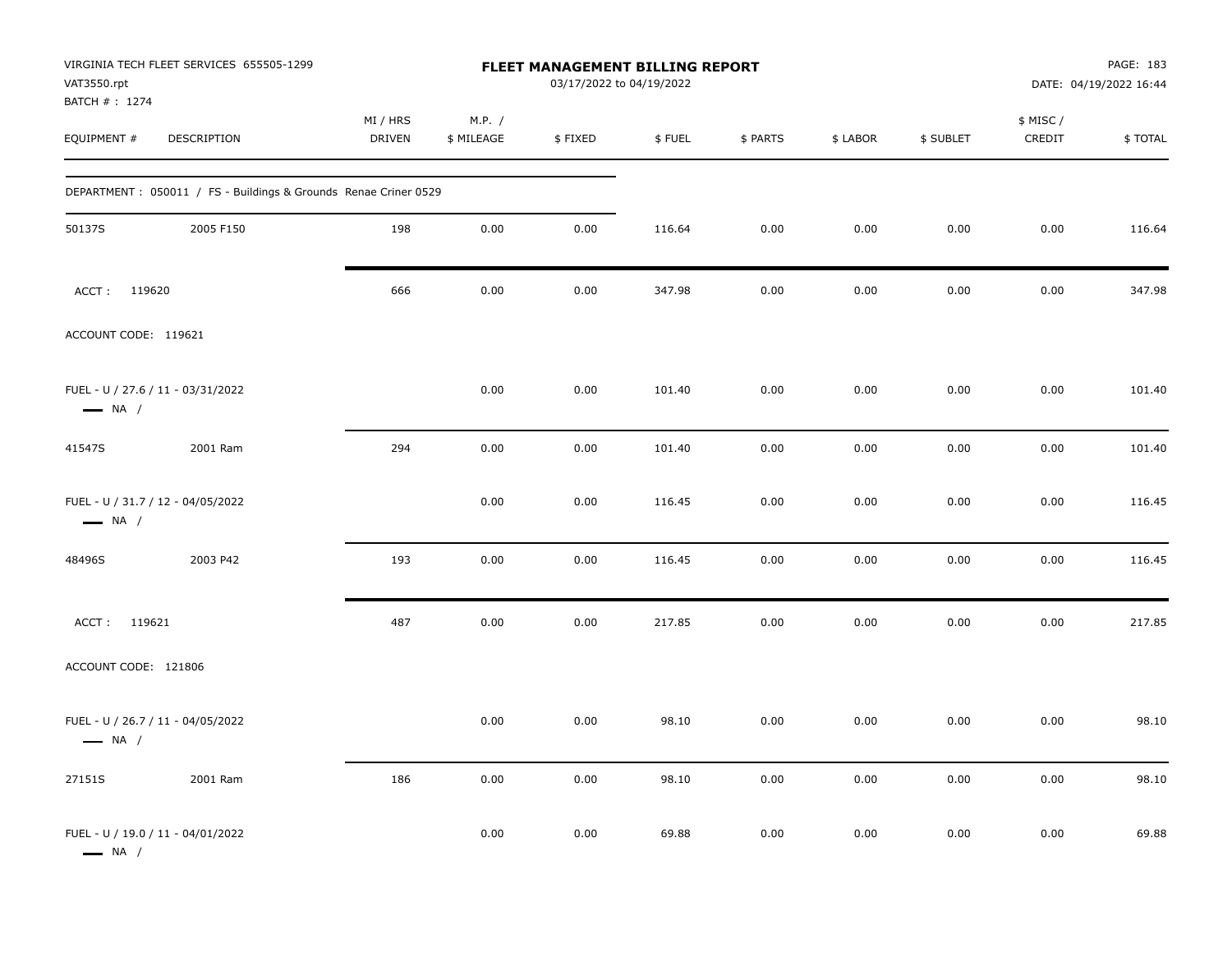| VAT3550.rpt                   | VIRGINIA TECH FLEET SERVICES 655505-1299                         | FLEET MANAGEMENT BILLING REPORT<br>03/17/2022 to 04/19/2022 |                      |         |        |          |          | PAGE: 184<br>DATE: 04/19/2022 16:44 |                     |         |  |  |
|-------------------------------|------------------------------------------------------------------|-------------------------------------------------------------|----------------------|---------|--------|----------|----------|-------------------------------------|---------------------|---------|--|--|
| BATCH # : 1274<br>EQUIPMENT # | <b>DESCRIPTION</b>                                               | MI / HRS<br><b>DRIVEN</b>                                   | M.P. /<br>\$ MILEAGE | \$FIXED | \$FUEL | \$ PARTS | \$ LABOR | \$ SUBLET                           | \$ MISC /<br>CREDIT | \$TOTAL |  |  |
|                               | DEPARTMENT : 050011 / FS - Buildings & Grounds Renae Criner 0529 |                                                             |                      |         |        |          |          |                                     |                     |         |  |  |
| $\longrightarrow$ NA /        | FUEL - U / 20.8 / 11 - 03/18/2022                                |                                                             | 0.00                 | 0.00    | 74.15  | 0.00     | 0.00     | 0.00                                | 0.00                | 74.15   |  |  |
| $\longrightarrow$ NA /        | FUEL - U / 17.5 / 12 - 03/24/2022                                |                                                             | 0.00                 | 0.00    | 62.16  | 0.00     | 0.00     | 0.00                                | 0.00                | 62.16   |  |  |
| 41539s                        | 1998 K1500                                                       | 466                                                         | 0.00                 | 0.00    | 206.19 | 0.00     | 0.00     | 0.00                                | 0.00                | 206.19  |  |  |
| $\longrightarrow$ NA /        | FUEL - U / 28.0 / 12 - 03/18/2022                                |                                                             | 0.00                 | 0.00    | 99.54  | 0.00     | 0.00     | 0.00                                | 0.00                | 99.54   |  |  |
| 41550S                        | 2001 Ram                                                         | 258                                                         | 0.00                 | 0.00    | 99.54  | 0.00     | 0.00     | 0.00                                | 0.00                | 99.54   |  |  |
| $\longrightarrow$ NA /        | FUEL - U / 20.3 / 11 - 03/25/2022                                |                                                             | 0.00                 | 0.00    | 72.09  | 0.00     | 0.00     | 0.00                                | 0.00                | 72.09   |  |  |
| 45219S                        | 2001 Ram                                                         | 174                                                         | 0.00                 | 0.00    | 72.09  | 0.00     | 0.00     | 0.00                                | 0.00                | 72.09   |  |  |
| $\longrightarrow$ NA /        | FUEL - U / 28.3 / 12 - 04/05/2022                                |                                                             | 0.00                 | 0.00    | 103.71 | 0.00     | 0.00     | 0.00                                | 0.00                | 103.71  |  |  |
| $\longrightarrow$ NA /        | FUEL - U / 30.4 / 12 - 04/18/2022                                |                                                             | 0.00                 | 0.00    | 99.34  | 0.00     | 0.00     | 0.00                                | 0.00                | 99.34   |  |  |
| $\longrightarrow$ NA /        | FUEL - U / 30.3 / 11 - 03/28/2022                                |                                                             | 0.00                 | 0.00    | 107.80 | 0.00     | 0.00     | 0.00                                | 0.00                | 107.80  |  |  |
| 47275S                        | 2012 F250-4x4                                                    | 713                                                         | 0.00                 | 0.00    | 310.85 | 0.00     | 0.00     | 0.00                                | 0.00                | 310.85  |  |  |
| $\longrightarrow$ NA /        | FUEL - U / 30.3 / 11 - 04/14/2022                                |                                                             | 0.00                 | 0.00    | 99.11  | 0.00     | 0.00     | 0.00                                | 0.00                | 99.11   |  |  |
| 47276S                        | 2012 F250-4x4                                                    | 207                                                         | 0.00                 | 0.00    | 99.11  | 0.00     | 0.00     | 0.00                                | 0.00                | 99.11   |  |  |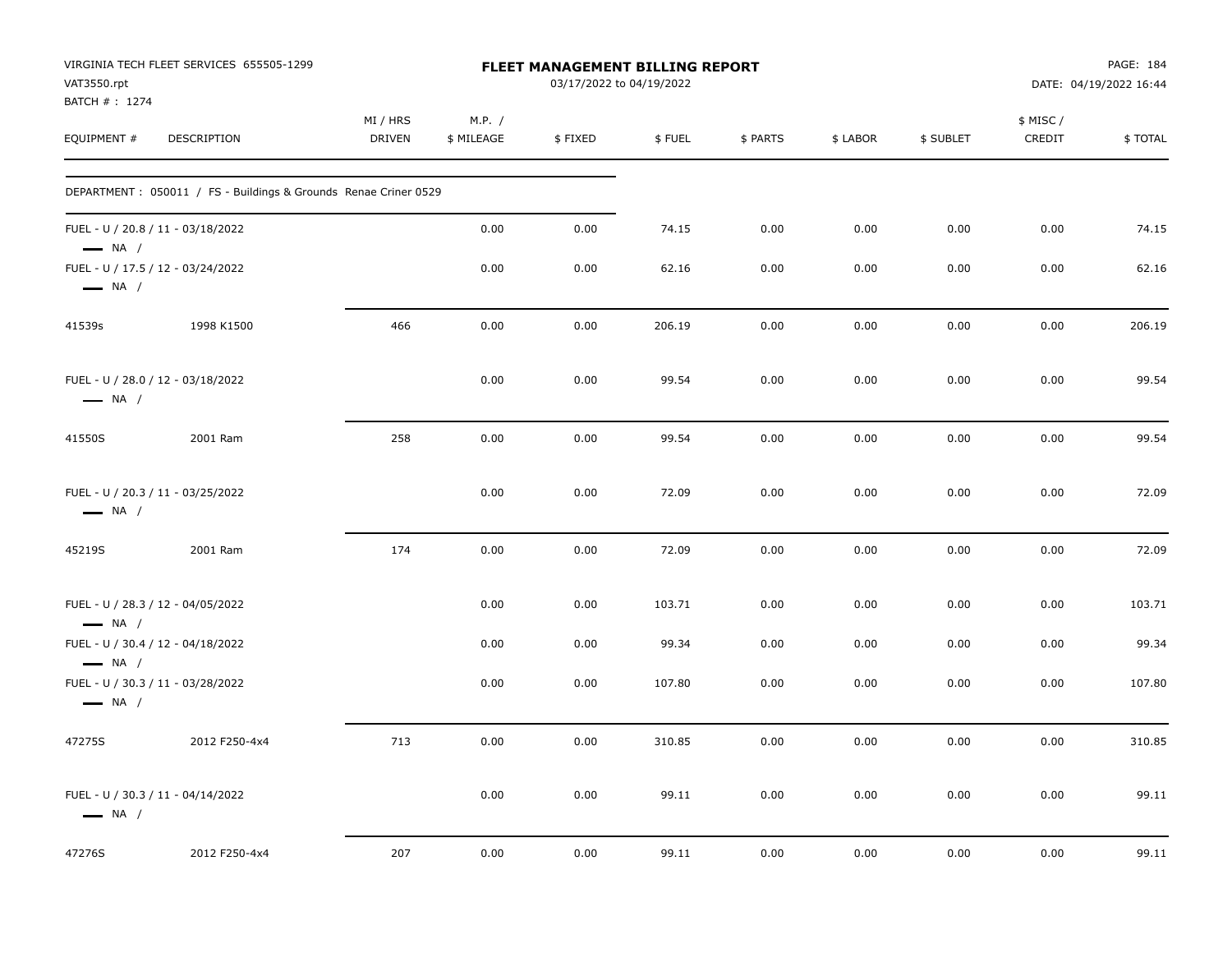| VAT3550.rpt                                                 | VIRGINIA TECH FLEET SERVICES 655505-1299                        | FLEET MANAGEMENT BILLING REPORT<br>03/17/2022 to 04/19/2022 |                      |         |        |          |          |           | PAGE: 185<br>DATE: 04/19/2022 16:44 |         |
|-------------------------------------------------------------|-----------------------------------------------------------------|-------------------------------------------------------------|----------------------|---------|--------|----------|----------|-----------|-------------------------------------|---------|
| BATCH #: 1274<br>EQUIPMENT#                                 | DESCRIPTION                                                     | MI / HRS<br><b>DRIVEN</b>                                   | M.P. /<br>\$ MILEAGE | \$FIXED | \$FUEL | \$ PARTS | \$ LABOR | \$ SUBLET | \$ MISC/<br>CREDIT                  | \$TOTAL |
|                                                             | DEPARTMENT: 050011 / FS - Buildings & Grounds Renae Criner 0529 |                                                             |                      |         |        |          |          |           |                                     |         |
| FUEL - D / 17.0 / 14 - 04/11/2022<br>$\longrightarrow$ NA / |                                                                 |                                                             | 0.00                 | 0.00    | 70.55  | 0.00     | 0.00     | 0.00      | 0.00                                | 70.55   |
| FUEL - D / 15.8 / 14 - 03/29/2022<br>$\longrightarrow$ NA / |                                                                 |                                                             | 0.00                 | 0.00    | 65.36  | 0.00     | 0.00     | 0.00      | 0.00                                | 65.36   |
| 48474S                                                      | 2003 Silverado                                                  | 304                                                         | 0.00                 | 0.00    | 135.91 | 0.00     | 0.00     | 0.00      | 0.00                                | 135.91  |
| FUEL - U / 28.5 / 11 - 03/21/2022<br>$\longrightarrow$ NA / |                                                                 |                                                             | 0.00                 | 0.00    | 101.46 | 0.00     | 0.00     | 0.00      | 0.00                                | 101.46  |
| FUEL - U / 28.7 / 12 - 03/29/2022<br>$\longrightarrow$ NA / |                                                                 |                                                             | 0.00                 | 0.00    | 105.29 | 0.00     | 0.00     | 0.00      | 0.00                                | 105.29  |
| 48506s                                                      | 2003 Silverado                                                  | $\mathsf 0$                                                 | 0.00                 | 0.00    | 206.75 | 0.00     | 0.00     | 0.00      | 0.00                                | 206.75  |
| FUEL - U / 28.0 / 11 - 04/11/2022<br>$\longrightarrow$ NA / |                                                                 |                                                             | 0.00                 | 0.00    | 91.63  | 0.00     | 0.00     | 0.00      | 0.00                                | 91.63   |
| FUEL - U / 25.2 / 11 - 03/29/2022<br>$\longrightarrow$ NA / |                                                                 |                                                             | 0.00                 | 0.00    | 92.34  | 0.00     | 0.00     | 0.00      | 0.00                                | 92.34   |
| 48507s                                                      | 2003 Silverado                                                  | 438                                                         | 0.00                 | 0.00    | 183.97 | 0.00     | 0.00     | 0.00      | 0.00                                | 183.97  |
| FUEL - U / 8.0 / 12 - 04/12/2022<br>$\longrightarrow$ NA /  |                                                                 |                                                             | 0.00                 | 0.00    | 26.13  | 0.00     | 0.00     | 0.00      | 0.00                                | 26.13   |
| FUEL - U / 21.9 / 11 - 04/13/2022<br>$\longrightarrow$ NA / |                                                                 |                                                             | 0.00                 | 0.00    | 71.55  | 0.00     | 0.00     | 0.00      | 0.00                                | 71.55   |
| 48533S                                                      | 2003 SIERRA                                                     | 269                                                         | 0.00                 | 0.00    | 97.68  | 0.00     | 0.00     | 0.00      | 0.00                                | 97.68   |
| FUEL - D / 24.1 / 14 - 04/01/2022                           |                                                                 |                                                             | 0.00                 | 0.00    | 99.81  | 0.00     | 0.00     | 0.00      | 0.00                                | 99.81   |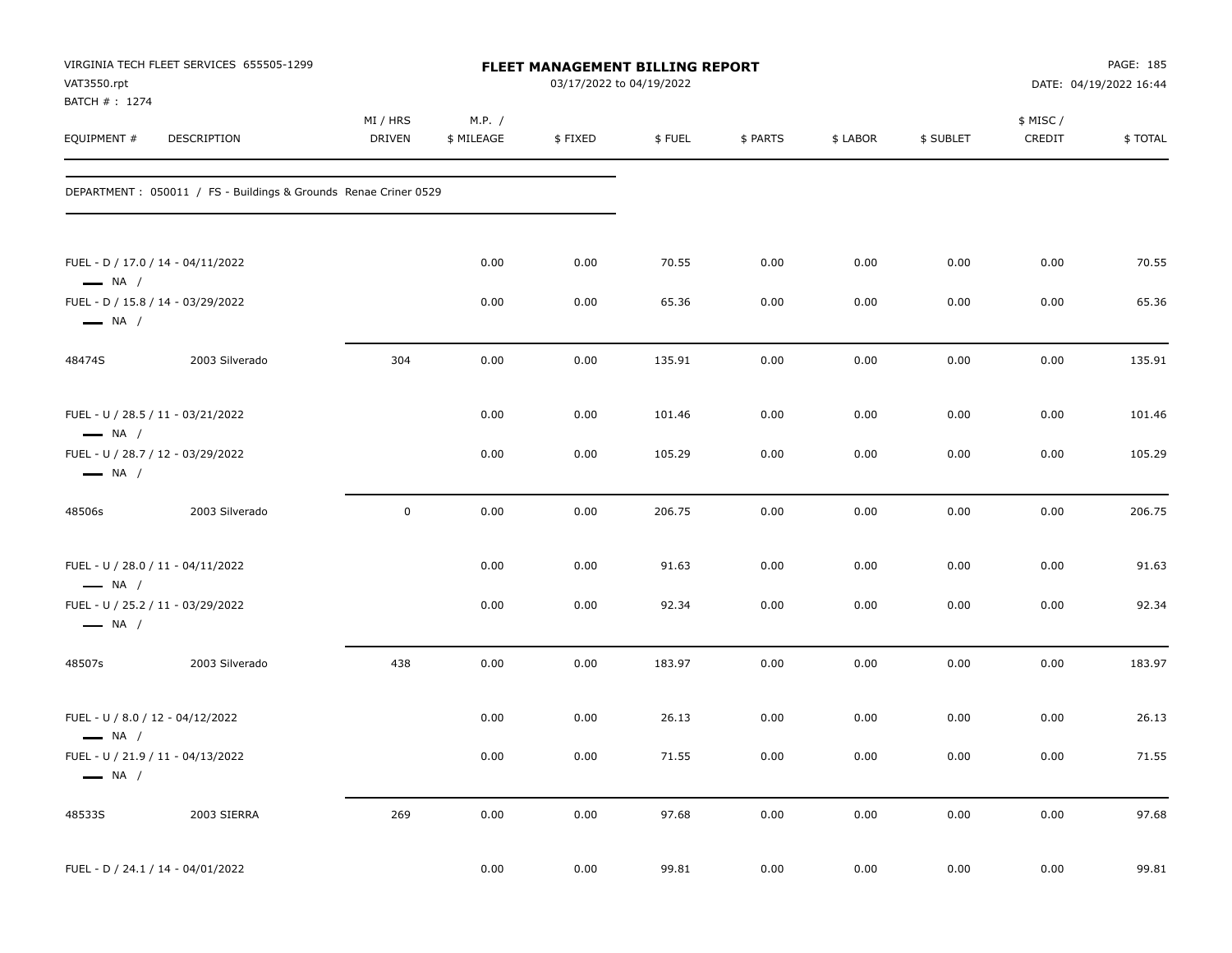| VAT3550.rpt<br>BATCH #: 1274 | VIRGINIA TECH FLEET SERVICES 655505-1299                         | <b>FLEET MANAGEMENT BILLING REPORT</b><br>03/17/2022 to 04/19/2022 |                      |         |        |          |          |           | PAGE: 186<br>DATE: 04/19/2022 16:44 |         |
|------------------------------|------------------------------------------------------------------|--------------------------------------------------------------------|----------------------|---------|--------|----------|----------|-----------|-------------------------------------|---------|
| EQUIPMENT #                  | <b>DESCRIPTION</b>                                               | MI / HRS<br><b>DRIVEN</b>                                          | M.P. /<br>\$ MILEAGE | \$FIXED | \$FUEL | \$ PARTS | \$ LABOR | \$ SUBLET | \$ MISC /<br>CREDIT                 | \$TOTAL |
|                              | DEPARTMENT : 050011 / FS - Buildings & Grounds Renae Criner 0529 |                                                                    |                      |         |        |          |          |           |                                     |         |
| $\longrightarrow$ NA /       |                                                                  |                                                                    |                      |         |        |          |          |           |                                     |         |
| 48998S                       | 2004 Sweeper                                                     | 36                                                                 | 0.00                 | 0.00    | 99.81  | 0.00     | 0.00     | 0.00      | 0.00                                | 99.81   |
| $\longrightarrow$ NA /       | FUEL - U / 20.4 / 11 - 04/01/2022                                |                                                                    | 0.00                 | 0.00    | 74.83  | 0.00     | 0.00     | 0.00      | 0.00                                | 74.83   |
| $\longrightarrow$ NA /       | FUEL - U / 24.5 / 11 - 04/07/2022                                |                                                                    | 0.00                 | 0.00    | 89.80  | 0.00     | 0.00     | 0.00      | 0.00                                | 89.80   |
| $\longrightarrow$ NA /       | FUEL - U / 18.8 / 12 - 04/13/2022                                |                                                                    | 0.00                 | 0.00    | 61.54  | 0.00     | 0.00     | 0.00      | 0.00                                | 61.54   |
| $\longrightarrow$ NA /       | FUEL - U / 21.0 / 11 - 03/16/2022                                |                                                                    | 0.00                 | 0.00    | 74.76  | 0.00     | 0.00     | 0.00      | 0.00                                | 74.76   |
| $\longrightarrow$ NA /       | FUEL - U / 20.8 / 12 - 03/22/2022                                |                                                                    | 0.00                 | 0.00    | 73.98  | 0.00     | 0.00     | 0.00      | 0.00                                | 73.98   |
| $\longrightarrow$ NA /       | FUEL - U / 22.1 / 11 - 03/28/2022                                |                                                                    | 0.00                 | 0.00    | 78.75  | 0.00     | 0.00     | 0.00      | 0.00                                | 78.75   |
| 49000S                       | 2004 F150                                                        | 962                                                                | 0.00                 | 0.00    | 453.66 | 0.00     | 0.00     | 0.00      | 0.00                                | 453.66  |
| $\longrightarrow$ NA /       | FUEL - U / 22.5 / 11 - 04/04/2022                                |                                                                    | 0.00                 | 0.00    | 82.58  | 0.00     | 0.00     | 0.00      | 0.00                                | 82.58   |
| $\longrightarrow$ NA /       | FUEL - U / 24.2 / 11 - 03/26/2022                                |                                                                    | 0.00                 | 0.00    | 86.05  | 0.00     | 0.00     | 0.00      | 0.00                                | 86.05   |
| 49006S                       | 2004 F150                                                        | 339                                                                | 0.00                 | 0.00    | 168.63 | 0.00     | 0.00     | 0.00      | 0.00                                | 168.63  |
| $\longrightarrow$ NA /       | FUEL - U / 30.1 / 11 - 04/01/2022                                |                                                                    | 0.00                 | 0.00    | 110.43 | 0.00     | 0.00     | 0.00      | 0.00                                | 110.43  |
| $\longrightarrow$ NA /       | FUEL - U / 30.1 / 12 - 04/08/2022                                |                                                                    | 0.00                 | 0.00    | 98.46  | 0.00     | 0.00     | 0.00      | 0.00                                | 98.46   |
|                              | FUEL - U / 30.1 / 12 - 04/16/2022                                |                                                                    | 0.00                 | 0.00    | 98.26  | 0.00     | 0.00     | 0.00      | 0.00                                | 98.26   |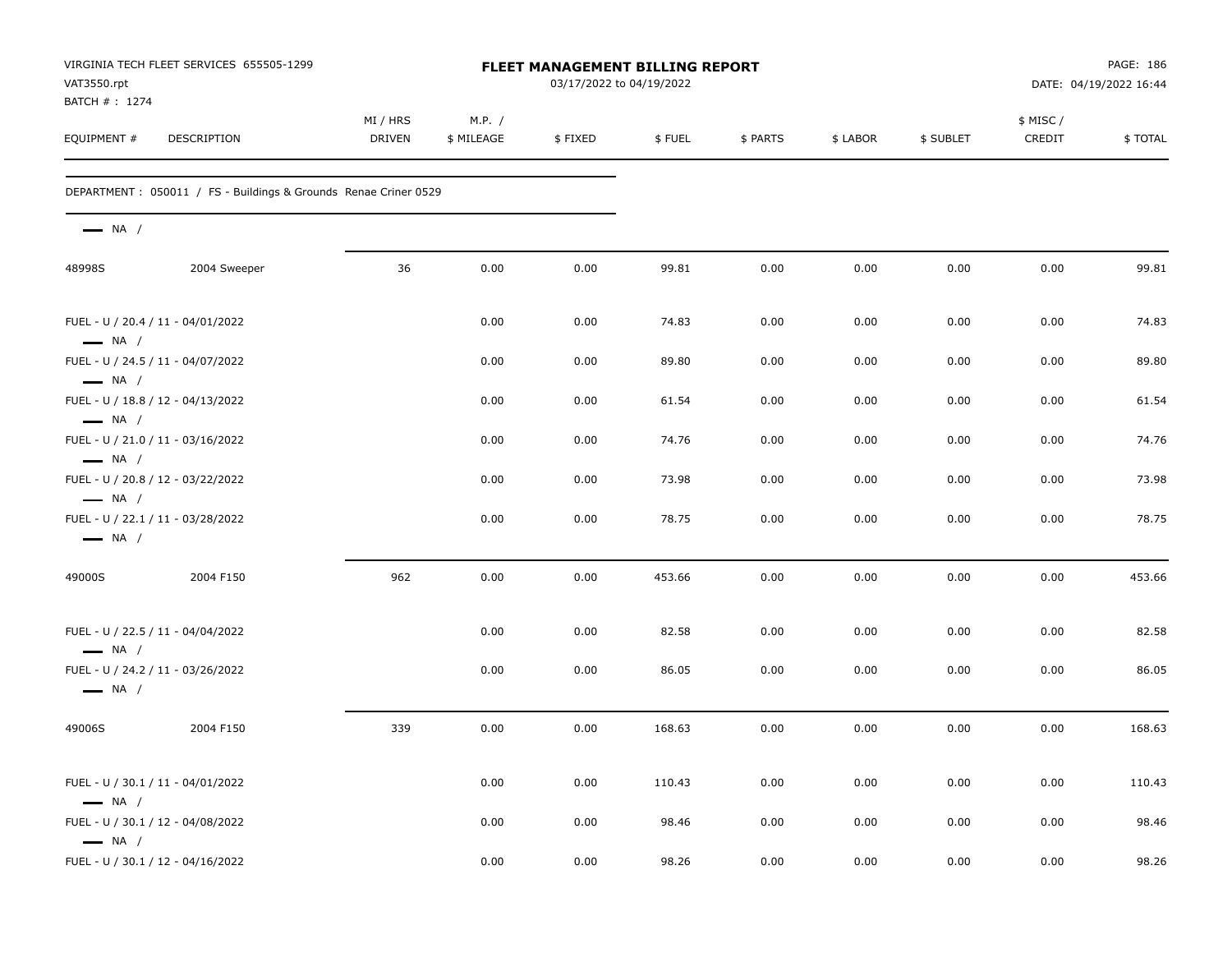| VAT3550.rpt<br>BATCH # : 1274                                                         | VIRGINIA TECH FLEET SERVICES 655505-1299                         |                    |                      | FLEET MANAGEMENT BILLING REPORT<br>03/17/2022 to 04/19/2022 |        | PAGE: 187<br>DATE: 04/19/2022 16:44 |          |           |                    |         |  |
|---------------------------------------------------------------------------------------|------------------------------------------------------------------|--------------------|----------------------|-------------------------------------------------------------|--------|-------------------------------------|----------|-----------|--------------------|---------|--|
| EQUIPMENT #                                                                           | DESCRIPTION                                                      | MI / HRS<br>DRIVEN | M.P. /<br>\$ MILEAGE | \$FIXED                                                     | \$FUEL | \$ PARTS                            | \$ LABOR | \$ SUBLET | \$ MISC/<br>CREDIT | \$TOTAL |  |
|                                                                                       | DEPARTMENT : 050011 / FS - Buildings & Grounds Renae Criner 0529 |                    |                      |                                                             |        |                                     |          |           |                    |         |  |
| $\longrightarrow$ NA /<br>FUEL - U / 27.9 / 11 - 03/16/2022<br>$\longrightarrow$ NA / |                                                                  |                    | 0.00                 | 0.00                                                        | 99.22  | 0.00                                | 0.00     | 0.00      | 0.00               | 99.22   |  |
| FUEL - U / 24.6 / 11 - 03/23/2022<br>$\longrightarrow$ NA /                           |                                                                  |                    | 0.00                 | 0.00                                                        | 87.65  | 0.00                                | 0.00     | 0.00      | 0.00               | 87.65   |  |
| 50144S                                                                                | 2005 SIERRA                                                      | 1,107              | 0.00                 | 0.00                                                        | 494.02 | 0.00                                | 0.00     | 0.00      | 0.00               | 494.02  |  |
| FUEL - D / 17.1 / 14 - 04/14/2022<br>$\longrightarrow$ NA /                           |                                                                  |                    | 0.00                 | 0.00                                                        | 70.76  | 0.00                                | 0.00     | 0.00      | 0.00               | 70.76   |  |
| FUEL - D / 27.6 / 13 - 03/24/2022<br>$\longrightarrow$ NA /                           |                                                                  |                    | 0.00                 | 0.00                                                        | 114.62 | 0.00                                | 0.00     | 0.00      | 0.00               | 114.62  |  |
| 50173S                                                                                | 2005 F350                                                        | 294                | 0.00                 | 0.00                                                        | 185.38 | 0.00                                | 0.00     | 0.00      | 0.00               | 185.38  |  |
| FUEL - U / 24.1 / 12 - 04/06/2022<br>$\longrightarrow$ NA /                           |                                                                  |                    | 0.00                 | 0.00                                                        | 88.52  | 0.00                                | 0.00     | 0.00      | 0.00               | 88.52   |  |
| FUEL - U / 26.5 / 12 - 03/18/2022<br>$\longrightarrow$ NA /                           |                                                                  |                    | 0.00                 | 0.00                                                        | 94.34  | 0.00                                | 0.00     | 0.00      | 0.00               | 94.34   |  |
| 52502S                                                                                | 2006 Silverado                                                   | 420                | 0.00                 | 0.00                                                        | 182.86 | 0.00                                | 0.00     | 0.00      | 0.00               | 182.86  |  |
| FUEL - U / 17.1 / 11 - 04/12/2022<br>$\longrightarrow$ NA /                           |                                                                  |                    | 0.00                 | 0.00                                                        | 55.85  | 0.00                                | 0.00     | 0.00      | 0.00               | 55.85   |  |
| 52509S                                                                                | 2006 F150                                                        | 131                | 0.00                 | 0.00                                                        | 55.85  | 0.00                                | 0.00     | 0.00      | 0.00               | 55.85   |  |
| FUEL - U / 21.6 / 11 - 04/06/2022<br>$\longrightarrow$ NA /                           |                                                                  |                    | 0.00                 | 0.00                                                        | 79.38  | 0.00                                | 0.00     | 0.00      | 0.00               | 79.38   |  |
| FUEL - U / 21.3 / 12 - 03/21/2022                                                     |                                                                  |                    | 0.00                 | 0.00                                                        | 75.97  | 0.00                                | 0.00     | 0.00      | 0.00               | 75.97   |  |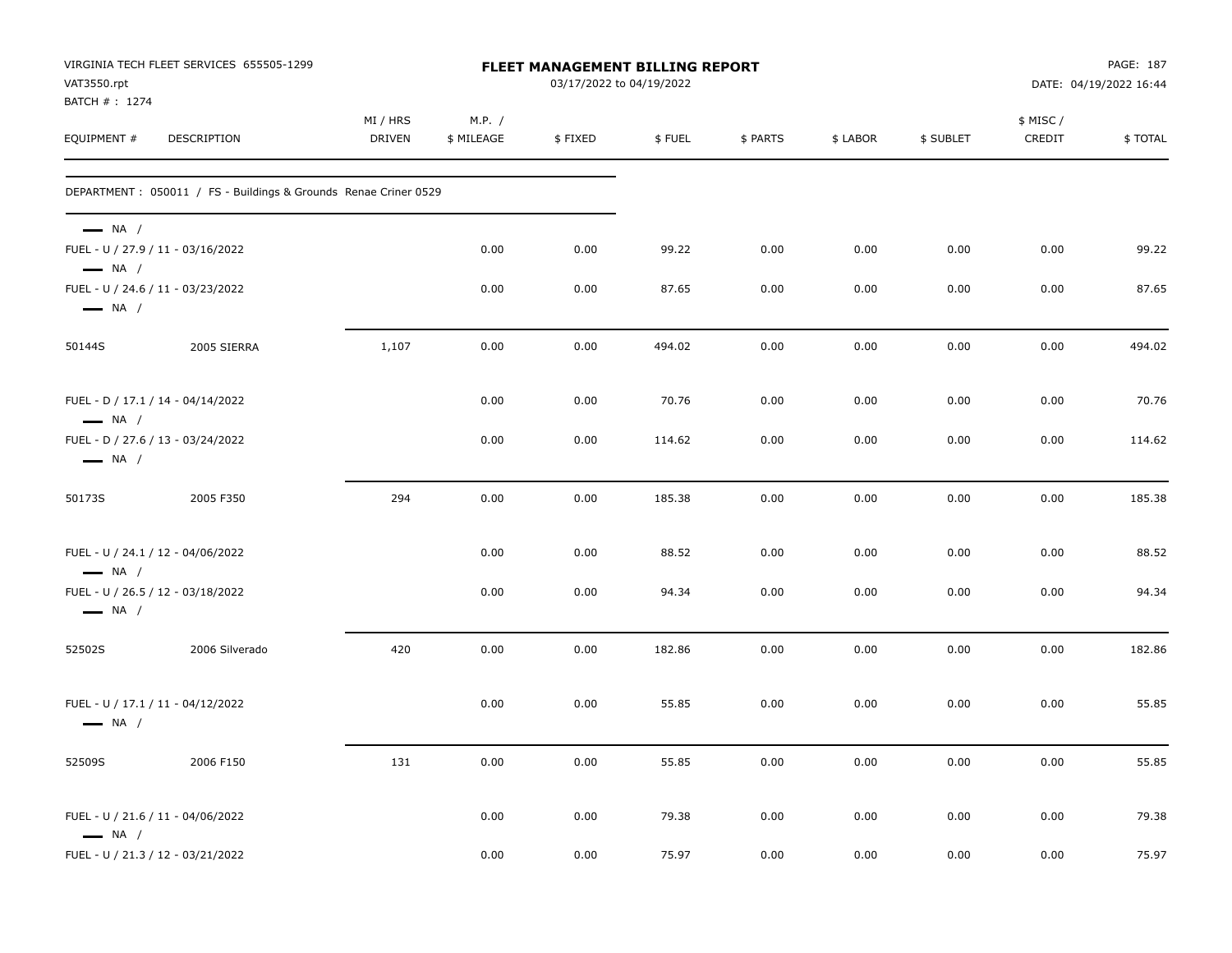| VAT3550.rpt<br>BATCH #: 1274                                                          | VIRGINIA TECH FLEET SERVICES 655505-1299                         | FLEET MANAGEMENT BILLING REPORT<br>03/17/2022 to 04/19/2022 |                      |         |        |          |          |           | PAGE: 188<br>DATE: 04/19/2022 16:44 |         |
|---------------------------------------------------------------------------------------|------------------------------------------------------------------|-------------------------------------------------------------|----------------------|---------|--------|----------|----------|-----------|-------------------------------------|---------|
| EQUIPMENT #                                                                           | DESCRIPTION                                                      | MI / HRS<br><b>DRIVEN</b>                                   | M.P. /<br>\$ MILEAGE | \$FIXED | \$FUEL | \$ PARTS | \$ LABOR | \$ SUBLET | \$ MISC /<br>CREDIT                 | \$TOTAL |
|                                                                                       | DEPARTMENT : 050011 / FS - Buildings & Grounds Renae Criner 0529 |                                                             |                      |         |        |          |          |           |                                     |         |
| $\longrightarrow$ NA /                                                                |                                                                  |                                                             |                      |         |        |          |          |           |                                     |         |
| 52510S                                                                                | 2006 F150                                                        | 388                                                         | 0.00                 | 0.00    | 155.35 | 0.00     | 0.00     | 0.00      | 0.00                                | 155.35  |
| FUEL - D / 30.0 / 13 - 03/18/2022<br>$\longrightarrow$ NA /                           |                                                                  |                                                             | 0.00                 | 0.00    | 124.38 | 0.00     | 0.00     | 0.00      | 0.00                                | 124.38  |
| 55248S                                                                                | 2006 F450                                                        | 218                                                         | 0.00                 | 0.00    | 124.38 | 0.00     | 0.00     | 0.00      | 0.00                                | 124.38  |
| FUEL - D / 20.4 / 13 - 04/12/2022<br>$\longrightarrow$ NA /                           |                                                                  |                                                             | 0.00                 | 0.00    | 84.70  | 0.00     | 0.00     | 0.00      | 0.00                                | 84.70   |
| 58858S                                                                                | 2009 F250-4x4                                                    | 1,740                                                       | 0.00                 | 0.00    | 84.70  | 0.00     | 0.00     | 0.00      | 0.00                                | 84.70   |
| FUEL - U / 26.6 / 11 - 04/06/2022<br>$\longrightarrow$ NA /                           |                                                                  |                                                             | 0.00                 | 0.00    | 97.55  | 0.00     | 0.00     | 0.00      | 0.00                                | 97.55   |
| FUEL - U / 26.3 / 11 - 04/14/2022<br>$\longrightarrow$ NA /                           |                                                                  |                                                             | 0.00                 | 0.00    | 85.97  | 0.00     | 0.00     | 0.00      | 0.00                                | 85.97   |
| FUEL - U / 25.7 / 11 - 03/18/2022<br>$\longrightarrow$ NA /                           |                                                                  |                                                             | 0.00                 | 0.00    | 91.49  | 0.00     | 0.00     | 0.00      | 0.00                                | 91.49   |
| FUEL - U / 26.4 / 12 - 03/24/2022                                                     |                                                                  |                                                             | 0.00                 | 0.00    | 93.88  | 0.00     | 0.00     | 0.00      | 0.00                                | 93.88   |
| $\longrightarrow$ NA /<br>FUEL - U / 26.0 / 12 - 03/31/2022<br>$\longrightarrow$ NA / |                                                                  |                                                             | 0.00                 | 0.00    | 95.42  | 0.00     | 0.00     | 0.00      | 0.00                                | 95.42   |
| 60153S                                                                                | 2010 SAVANA                                                      | 1,139                                                       | 0.00                 | 0.00    | 464.31 | 0.00     | 0.00     | 0.00      | 0.00                                | 464.31  |
| FUEL - D / 18.9 / 13 - 04/07/2022<br>$\longrightarrow$ NA /                           |                                                                  |                                                             | 0.00                 | 0.00    | 78.52  | 0.00     | 0.00     | 0.00      | 0.00                                | 78.52   |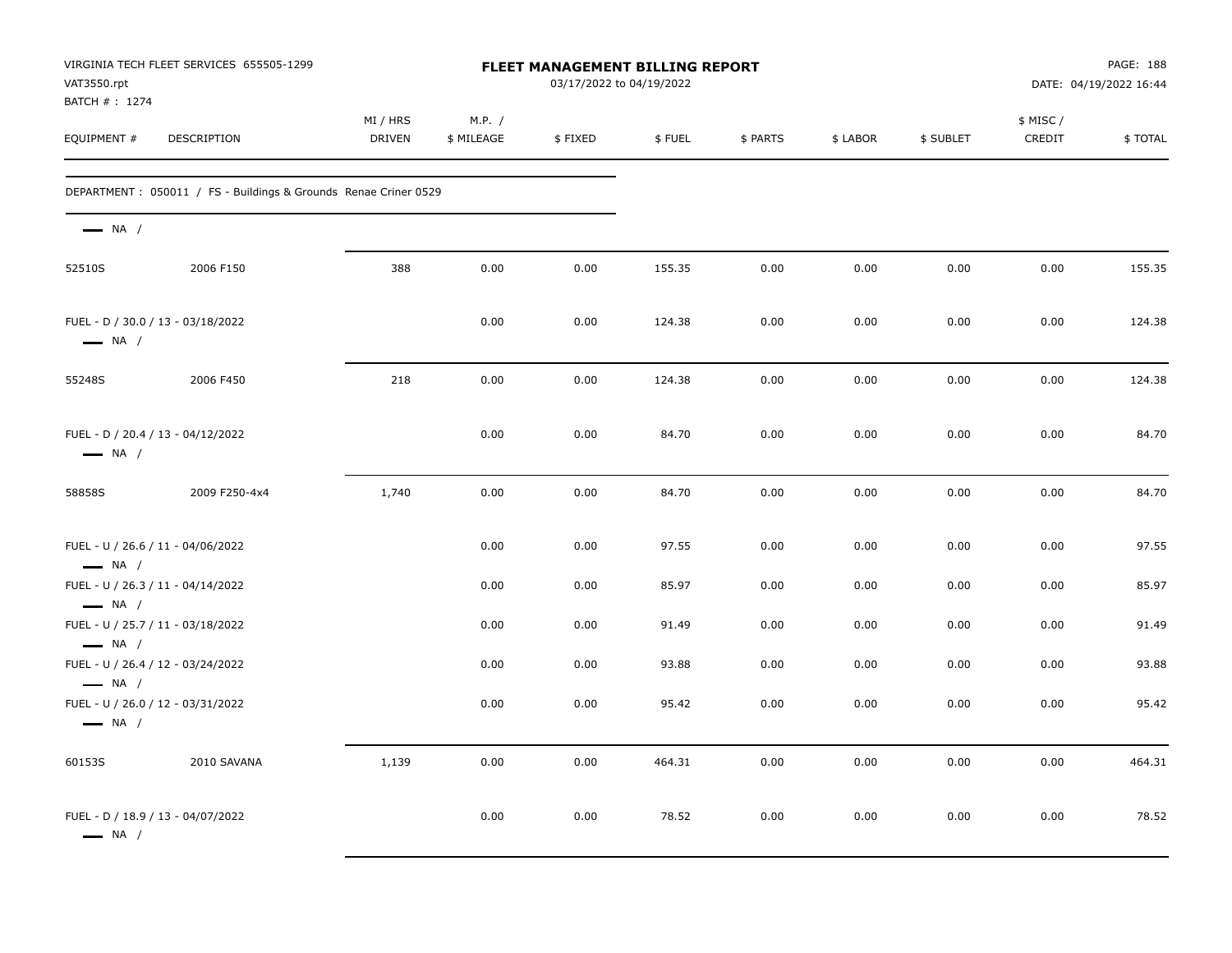| VAT3550.rpt                                      | VIRGINIA TECH FLEET SERVICES 655505-1299                         | <b>FLEET MANAGEMENT BILLING REPORT</b><br>03/17/2022 to 04/19/2022 |                      |         |        |          |          |           |                     | PAGE: 189<br>DATE: 04/19/2022 16:44 |  |
|--------------------------------------------------|------------------------------------------------------------------|--------------------------------------------------------------------|----------------------|---------|--------|----------|----------|-----------|---------------------|-------------------------------------|--|
| BATCH #: 1274<br>EQUIPMENT #                     | <b>DESCRIPTION</b>                                               | MI / HRS<br><b>DRIVEN</b>                                          | M.P. /<br>\$ MILEAGE | \$FIXED | \$FUEL | \$ PARTS | \$ LABOR | \$ SUBLET | \$ MISC /<br>CREDIT | \$TOTAL                             |  |
|                                                  | DEPARTMENT : 050011 / FS - Buildings & Grounds Renae Criner 0529 |                                                                    |                      |         |        |          |          |           |                     |                                     |  |
| 60183S                                           | 2011 F350                                                        | 108                                                                | 0.00                 | 0.00    | 78.52  | 0.00     | 0.00     | 0.00      | 0.00                | 78.52                               |  |
| $\longrightarrow$ NA /                           | FUEL - U / 25.4 / 12 - 04/11/2022                                |                                                                    | 0.00                 | 0.00    | 83.19  | 0.00     | 0.00     | 0.00      | 0.00                | 83.19                               |  |
|                                                  | FUEL - U / 22.0 / 11 - 03/23/2022                                |                                                                    | 0.00                 | 0.00    | 78.21  | 0.00     | 0.00     | 0.00      | 0.00                | 78.21                               |  |
| $\longrightarrow$ NA /<br>$\longrightarrow$ NA / | FUEL - U / 23.3 / 12 - 03/30/2022                                |                                                                    | 0.00                 | 0.00    | 85.51  | 0.00     | 0.00     | 0.00      | 0.00                | 85.51                               |  |
| 65560S                                           | 2014 F250-4x4                                                    | 443                                                                | 0.00                 | 0.00    | 246.91 | 0.00     | 0.00     | 0.00      | 0.00                | 246.91                              |  |
| $\longrightarrow$ NA /                           | FUEL - U / 26.0 / 11 - 04/07/2022                                |                                                                    | 0.00                 | 0.00    | 95.35  | 0.00     | 0.00     | 0.00      | 0.00                | 95.35                               |  |
| 65563S                                           | 2014 F250                                                        | 230                                                                | 0.00                 | 0.00    | 95.35  | 0.00     | 0.00     | 0.00      | 0.00                | 95.35                               |  |
| $\longrightarrow$ NA /                           | FUEL - U / 26.5 / 11 - 04/04/2022                                |                                                                    | 0.00                 | 0.00    | 97.22  | 0.00     | 0.00     | 0.00      | 0.00                | 97.22                               |  |
|                                                  | FUEL - U / 27.0 / 11 - 04/11/2022                                |                                                                    | 0.00                 | 0.00    | 88.29  | 0.00     | 0.00     | 0.00      | 0.00                | 88.29                               |  |
| $\longrightarrow$ NA /<br>$\longrightarrow$ NA / | FUEL - U / 27.9 / 12 - 03/23/2022                                |                                                                    | 0.00                 | 0.00    | 99.36  | 0.00     | 0.00     | 0.00      | 0.00                | 99.36                               |  |
| $\longrightarrow$ NA /                           | FUEL - U / 27.3 / 11 - 03/29/2022                                |                                                                    | 0.00                 | 0.00    | 97.26  | 0.00     | 0.00     | 0.00      | 0.00                | 97.26                               |  |
| 65565S                                           | 2014 F250                                                        | 6                                                                  | 0.00                 | 0.00    | 382.13 | 0.00     | 0.00     | 0.00      | 0.00                | 382.13                              |  |
| $\longrightarrow$ NA /                           | FUEL - D / 20.0 / 14 - 04/04/2022                                |                                                                    | 0.00                 | 0.00    | 83.00  | 0.00     | 0.00     | 0.00      | 0.00                | 83.00                               |  |
|                                                  | FUEL - D / 15.0 / 13 - 04/12/2022                                |                                                                    | 0.00                 | 0.00    | 62.25  | 0.00     | 0.00     | 0.00      | 0.00                | 62.25                               |  |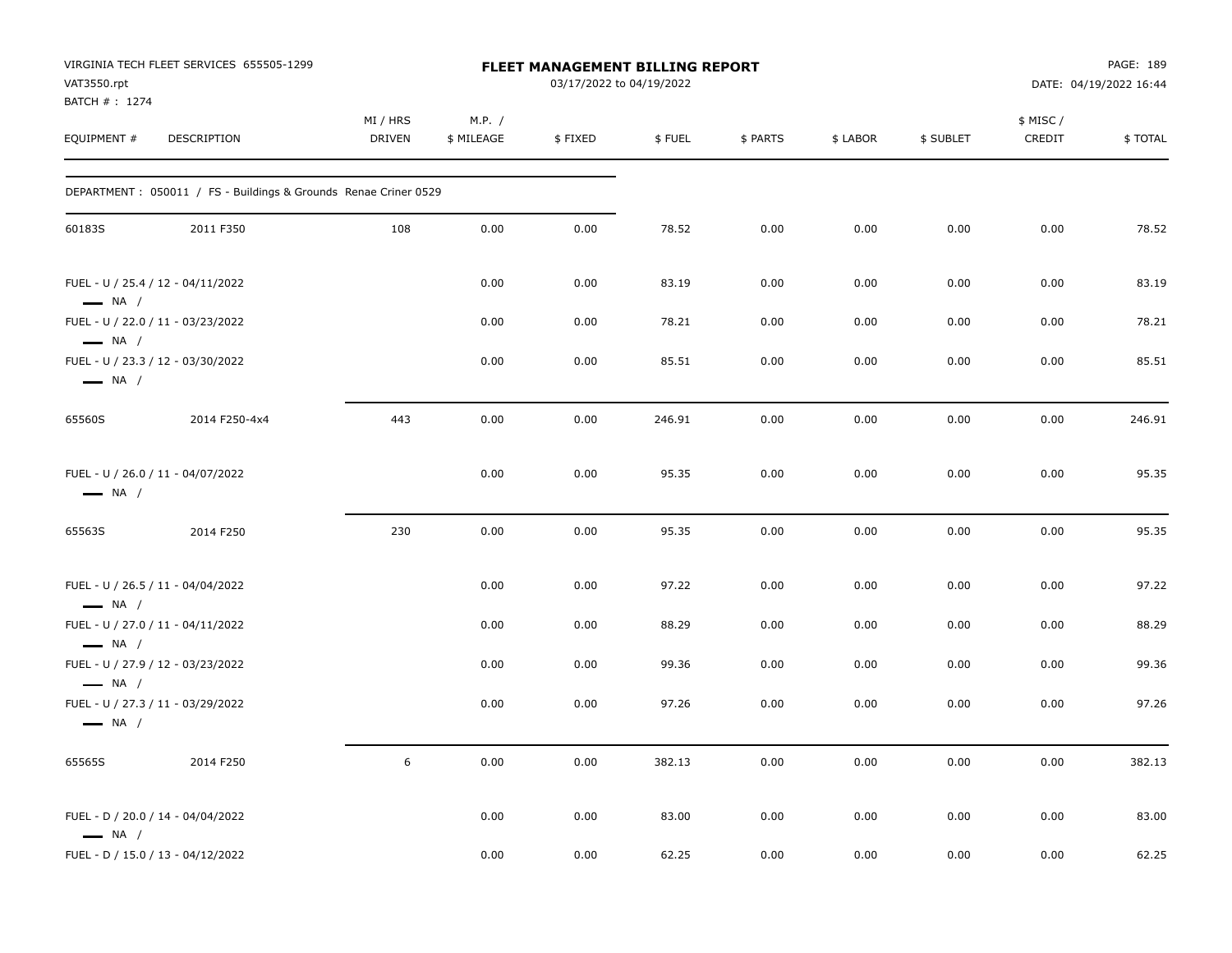| VAT3550.rpt<br>BATCH # : 1274                              | VIRGINIA TECH FLEET SERVICES 655505-1299                         | FLEET MANAGEMENT BILLING REPORT<br>03/17/2022 to 04/19/2022 |                      |         |        |          |          |           | PAGE: 190<br>DATE: 04/19/2022 16:44 |         |
|------------------------------------------------------------|------------------------------------------------------------------|-------------------------------------------------------------|----------------------|---------|--------|----------|----------|-----------|-------------------------------------|---------|
| EQUIPMENT #                                                | DESCRIPTION                                                      | MI / HRS<br><b>DRIVEN</b>                                   | M.P. /<br>\$ MILEAGE | \$FIXED | \$FUEL | \$ PARTS | \$ LABOR | \$ SUBLET | \$ MISC/<br>CREDIT                  | \$TOTAL |
|                                                            | DEPARTMENT : 050011 / FS - Buildings & Grounds Renae Criner 0529 |                                                             |                      |         |        |          |          |           |                                     |         |
| $\longrightarrow$ NA /<br>$\longrightarrow$ NA /           | FUEL - D / 21.1 / 13 - 03/23/2022                                |                                                             | 0.00                 | 0.00    | 87.36  | 0.00     | 0.00     | 0.00      | 0.00                                | 87.36   |
| 68280S                                                     | 2008 F450                                                        | 256                                                         | 0.00                 | 0.00    | 232.61 | 0.00     | 0.00     | 0.00      | 0.00                                | 232.61  |
| $\longrightarrow$ NA /                                     | FUEL - D / 37.8 / 13 - 04/14/2022                                |                                                             | 0.00                 | 0.00    | 156.87 | 0.00     | 0.00     | 0.00      | 0.00                                | 156.87  |
| $\longrightarrow$ NA /                                     | FUEL - D / 48.1 / 14 - 03/29/2022                                |                                                             | 0.00                 | 0.00    | 199.57 | 0.00     | 0.00     | 0.00      | 0.00                                | 199.57  |
| 71508s                                                     | 2017 7600                                                        | 311                                                         | 0.00                 | 0.00    | 356.44 | 0.00     | 0.00     | 0.00      | 0.00                                | 356.44  |
| $\longrightarrow$ NA /                                     | FUEL - D / 21.9 / 14 - 04/15/2022                                |                                                             | 0.00                 | 0.00    | 90.89  | 0.00     | 0.00     | 0.00      | 0.00                                | 90.89   |
| $\longrightarrow$ NA /                                     | FUEL - D / 18.5 / 14 - 03/29/2022                                |                                                             | 0.00                 | 0.00    | 76.61  | 0.00     | 0.00     | 0.00      | 0.00                                | 76.61   |
| 77311s                                                     | 2019 F250                                                        | 431                                                         | 0.00                 | 0.00    | 167.50 | 0.00     | 0.00     | 0.00      | 0.00                                | 167.50  |
| $\longrightarrow$ NA /                                     | FUEL - U / 24.2 / 11 - 03/25/2022                                |                                                             | 0.00                 | 0.00    | 85.97  | 0.00     | 0.00     | 0.00      | 0.00                                | 85.97   |
| 80230S                                                     | 2021 F450                                                        | 78                                                          | 0.00                 | 0.00    | 85.97  | 0.00     | 0.00     | 0.00      | 0.00                                | 85.97   |
| FUEL - U / 2.9 / 11 - 04/01/2022<br>$\longrightarrow$ NA / |                                                                  |                                                             | 0.00                 | 0.00    | 10.64  | 0.00     | 0.00     | 0.00      | 0.00                                | 10.64   |
| FUEL - U / 2.1 / 11 - 04/01/2022<br>$\longrightarrow$ NA / |                                                                  |                                                             | 0.00                 | 0.00    | 7.78   | 0.00     | 0.00     | 0.00      | 0.00                                | 7.78    |
|                                                            | FUEL - U / 11.1 / 12 - 04/01/2022                                |                                                             | 0.00                 | 0.00    | 40.66  | 0.00     | 0.00     | 0.00      | 0.00                                | 40.66   |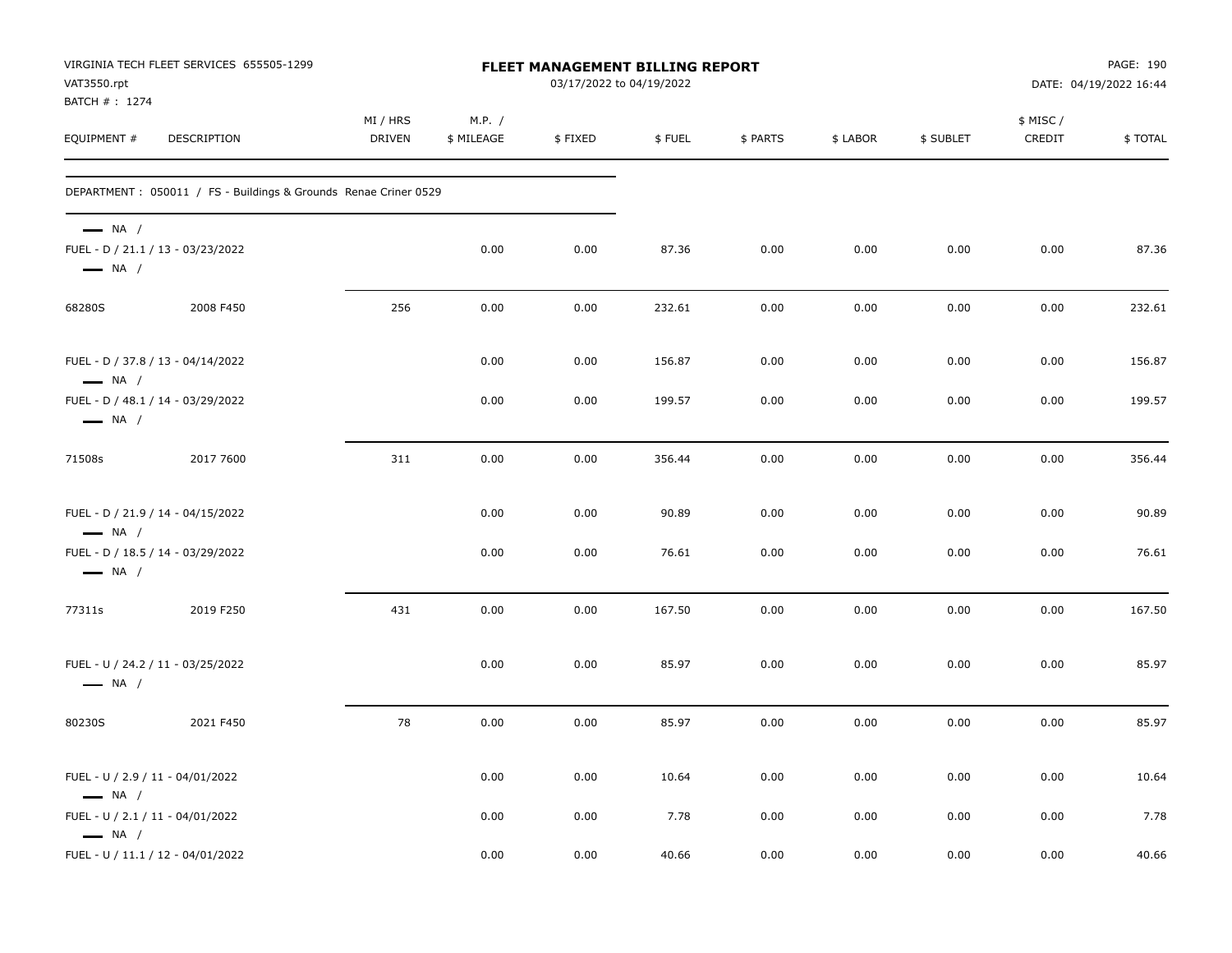| VAT3550.rpt                                                                          | VIRGINIA TECH FLEET SERVICES 655505-1299                        | FLEET MANAGEMENT BILLING REPORT<br>03/17/2022 to 04/19/2022 |                      |         |        |          |          |           | PAGE: 191<br>DATE: 04/19/2022 16:44 |         |
|--------------------------------------------------------------------------------------|-----------------------------------------------------------------|-------------------------------------------------------------|----------------------|---------|--------|----------|----------|-----------|-------------------------------------|---------|
| BATCH #: 1274<br>EQUIPMENT #                                                         | DESCRIPTION                                                     | MI / HRS<br>DRIVEN                                          | M.P. /<br>\$ MILEAGE | \$FIXED | \$FUEL | \$ PARTS | \$ LABOR | \$ SUBLET | \$ MISC/<br>CREDIT                  | \$TOTAL |
|                                                                                      | DEPARTMENT: 050011 / FS - Buildings & Grounds Renae Criner 0529 |                                                             |                      |         |        |          |          |           |                                     |         |
| $-$ NA $/$                                                                           |                                                                 |                                                             |                      |         |        |          |          |           |                                     |         |
| FUEL - D / 10.0 / 13 - 04/01/2022<br>$\longrightarrow$ NA /                          |                                                                 |                                                             | 0.00                 | 0.00    | 41.50  | 0.00     | 0.00     | 0.00      | 0.00                                | 41.50   |
| FUEL - U / 2.4 / 11 - 04/01/2022<br>$\longrightarrow$ NA /                           |                                                                 |                                                             | 0.00                 | 0.00    | 8.81   | 0.00     | 0.00     | 0.00      | 0.00                                | 8.81    |
| FUEL - U / 9.9 / 11 - 04/02/2022<br>$\longrightarrow$ NA /                           |                                                                 |                                                             | 0.00                 | 0.00    | 36.37  | 0.00     | 0.00     | 0.00      | 0.00                                | 36.37   |
| FUEL - U / 9.7 / 12 - 04/02/2022<br>$\longrightarrow$ NA /                           |                                                                 |                                                             | 0.00                 | 0.00    | 35.49  | 0.00     | 0.00     | 0.00      | 0.00                                | 35.49   |
| FUEL - U / 5.0 / 11 - 04/04/2022<br>$\longrightarrow$ NA /                           |                                                                 |                                                             | 0.00                 | 0.00    | 18.24  | 0.00     | 0.00     | 0.00      | 0.00                                | 18.24   |
| FUEL - D / 6.1 / 13 - 04/04/2022<br>$\longrightarrow$ NA /                           |                                                                 |                                                             | 0.00                 | 0.00    | 25.27  | 0.00     | 0.00     | 0.00      | 0.00                                | 25.27   |
| FUEL - D / 6.4 / 14 - 04/04/2022<br>$\longrightarrow$ NA /                           |                                                                 |                                                             | 0.00                 | 0.00    | 26.56  | 0.00     | 0.00     | 0.00      | 0.00                                | 26.56   |
| FUEL - D / 3.1 / 14 - 04/04/2022<br>$\longrightarrow$ NA /                           |                                                                 |                                                             | 0.00                 | 0.00    | 12.74  | 0.00     | 0.00     | 0.00      | 0.00                                | 12.74   |
| FUEL - D / 6.1 / 14 - 04/04/2022<br>$\longrightarrow$ NA /                           |                                                                 |                                                             | 0.00                 | 0.00    | 25.15  | 0.00     | 0.00     | 0.00      | 0.00                                | 25.15   |
| FUEL - U / 4.1 / 11 - 04/04/2022<br>$\longrightarrow$ NA /                           |                                                                 |                                                             | 0.00                 | 0.00    | 15.01  | 0.00     | 0.00     | 0.00      | 0.00                                | 15.01   |
| FUEL - U / 3.4 / 11 - 04/04/2022<br>$\longrightarrow$ NA /                           |                                                                 |                                                             | 0.00                 | 0.00    | 12.55  | 0.00     | 0.00     | 0.00      | 0.00                                | 12.55   |
| FUEL - U / 2.0 / 12 - 04/04/2022<br>$\longrightarrow$ NA /                           |                                                                 |                                                             | 0.00                 | 0.00    | 7.34   | 0.00     | 0.00     | 0.00      | 0.00                                | 7.34    |
| FUEL - U / 4.6 / 12 - 04/04/2022<br>$\longrightarrow$ NA /                           |                                                                 |                                                             | 0.00                 | 0.00    | 16.74  | 0.00     | 0.00     | 0.00      | 0.00                                | 16.74   |
| FUEL - U / 4.3 / 11 - 04/04/2022                                                     |                                                                 |                                                             | 0.00                 | 0.00    | 15.63  | 0.00     | 0.00     | 0.00      | 0.00                                | 15.63   |
| $\longrightarrow$ NA /<br>FUEL - U / 2.2 / 11 - 04/04/2022<br>$\longrightarrow$ NA / |                                                                 |                                                             | 0.00                 | 0.00    | 8.04   | 0.00     | 0.00     | 0.00      | 0.00                                | 8.04    |
| FUEL - U / 3.1 / 11 - 04/04/2022<br>$\longrightarrow$ NA /                           |                                                                 |                                                             | 0.00                 | 0.00    | 11.41  | 0.00     | 0.00     | 0.00      | 0.00                                | 11.41   |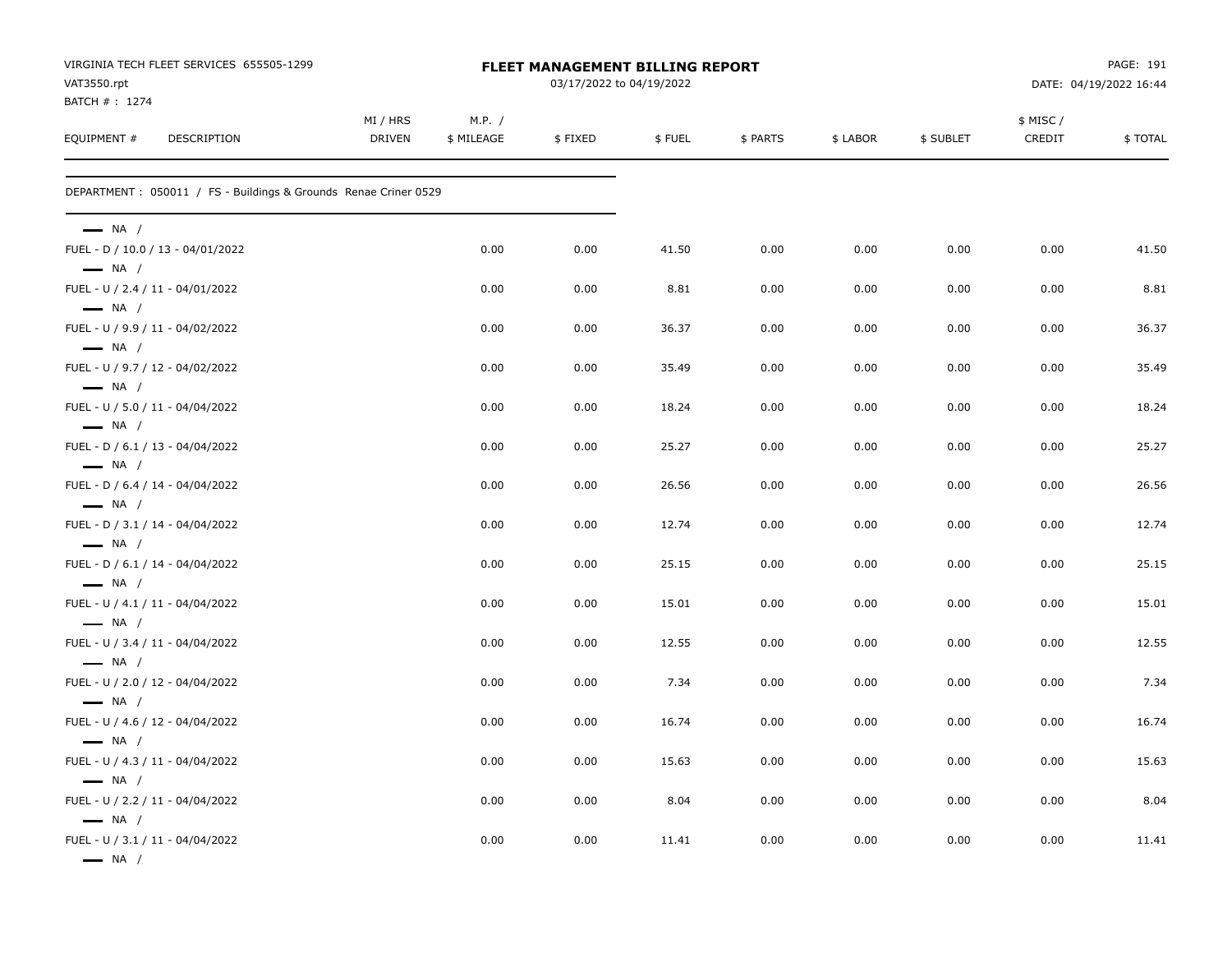| VIRGINIA TECH FLEET SERVICES 655505-1299<br>VAT3550.rpt<br>BATCH #: 1274 |                    |                      | <b>FLEET MANAGEMENT BILLING REPORT</b><br>03/17/2022 to 04/19/2022 |        |          |          | PAGE: 192<br>DATE: 04/19/2022 16:44 |                    |         |  |
|--------------------------------------------------------------------------|--------------------|----------------------|--------------------------------------------------------------------|--------|----------|----------|-------------------------------------|--------------------|---------|--|
| EQUIPMENT #<br>DESCRIPTION                                               | MI / HRS<br>DRIVEN | M.P. /<br>\$ MILEAGE | \$FIXED                                                            | \$FUEL | \$ PARTS | \$ LABOR | \$ SUBLET                           | \$ MISC/<br>CREDIT | \$TOTAL |  |
| DEPARTMENT: 050011 / FS - Buildings & Grounds Renae Criner 0529          |                    |                      |                                                                    |        |          |          |                                     |                    |         |  |
| FUEL - U / 8.6 / 11 - 04/05/2022<br>$\longrightarrow$ NA /               |                    | 0.00                 | 0.00                                                               | 31.60  | 0.00     | 0.00     | 0.00                                | 0.00               | 31.60   |  |
| FUEL - U / 9.2 / 12 - 04/05/2022<br>$\longrightarrow$ NA /               |                    | 0.00                 | 0.00                                                               | 33.80  | 0.00     | 0.00     | 0.00                                | 0.00               | 33.80   |  |
| FUEL - U / 3.1 / 11 - 04/05/2022<br>$\longrightarrow$ NA /               |                    | 0.00                 | 0.00                                                               | 18.75  | 0.00     | 0.00     | 0.00                                | 0.00               | 18.75   |  |
| FUEL - U / 4.3 / 11 - 04/05/2022<br>$\longrightarrow$ NA /               |                    | 0.00                 | 0.00                                                               | 24.92  | 0.00     | 0.00     | 0.00                                | 0.00               | 24.92   |  |
| FUEL - U / 2.8 / 11 - 04/05/2022<br>$\longrightarrow$ NA /               |                    | 0.00                 | 0.00                                                               | 17.47  | 0.00     | 0.00     | 0.00                                | 0.00               | 17.47   |  |
| FUEL - U / 5.4 / 11 - 04/05/2022<br>$\longrightarrow$ NA /               |                    | 0.00                 | 0.00                                                               | 19.78  | 0.00     | 0.00     | 0.00                                | 0.00               | 19.78   |  |
| FUEL - U / 3.7 / 11 - 04/05/2022<br>$\longrightarrow$ NA /               |                    | 0.00                 | 0.00                                                               | 13.40  | 0.00     | 0.00     | 0.00                                | 0.00               | 13.40   |  |
| FUEL - U / 2.3 / 11 - 04/06/2022<br>$\longrightarrow$ NA /               |                    | 0.00                 | 0.00                                                               | 8.48   | 0.00     | 0.00     | 0.00                                | 0.00               | 8.48    |  |
| FUEL - U / 21.2 / 12 - 04/06/2022<br>$\longrightarrow$ NA /              |                    | 0.00                 | 0.00                                                               | 77.66  | 0.00     | 0.00     | 0.00                                | 0.00               | 77.66   |  |
| FUEL - U / 6.5 / 11 - 04/06/2022<br>$\longrightarrow$ NA /               |                    | 0.00                 | 0.00                                                               | 23.86  | 0.00     | 0.00     | 0.00                                | 0.00               | 23.86   |  |
| FUEL - U / 5.9 / 12 - 04/06/2022<br>$\longrightarrow$ NA /               |                    | 0.00                 | 0.00                                                               | 21.51  | 0.00     | 0.00     | 0.00                                | 0.00               | 21.51   |  |
| FUEL - D / 3.1 / 14 - 04/06/2022<br>$\longrightarrow$ NA /               |                    | 0.00                 | 0.00                                                               | 12.95  | 0.00     | 0.00     | 0.00                                | 0.00               | 12.95   |  |
| FUEL - U / 13.0 / 11 - 04/06/2022<br>$\longrightarrow$ NA /              |                    | 0.00                 | 0.00                                                               | 47.56  | 0.00     | 0.00     | 0.00                                | 0.00               | 47.56   |  |
| FUEL - U / 2.1 / 12 - 04/07/2022<br>$\longrightarrow$ NA /               |                    | 0.00                 | 0.00                                                               | 7.56   | 0.00     | 0.00     | 0.00                                | 0.00               | 7.56    |  |
| FUEL - U / 16.5 / 12 - 04/07/2022<br>$\longrightarrow$ NA /              |                    | 0.00                 | 0.00                                                               | 60.67  | 0.00     | 0.00     | 0.00                                | 0.00               | 60.67   |  |
| FUEL - U / 7.3 / 11 - 04/07/2022<br>$\longrightarrow$ NA /               |                    | 0.00                 | 0.00                                                               | 26.94  | 0.00     | 0.00     | 0.00                                | 0.00               | 26.94   |  |
| FUEL - D / 16.0 / 13 - 04/07/2022                                        |                    | 0.00                 | 0.00                                                               | 66.40  | 0.00     | 0.00     | 0.00                                | 0.00               | 66.40   |  |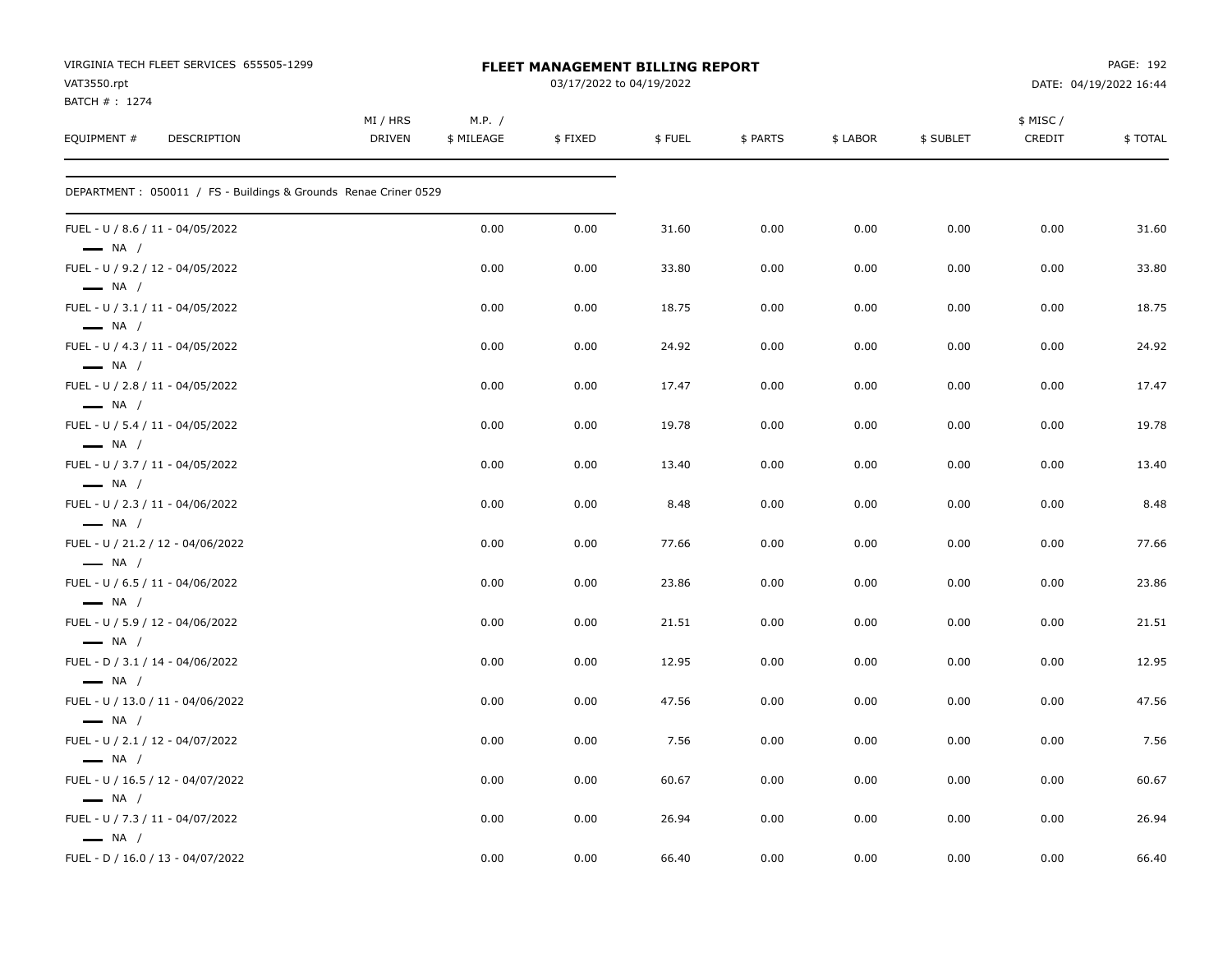| VAT3550.rpt                                                                          | VIRGINIA TECH FLEET SERVICES 655505-1299                         | FLEET MANAGEMENT BILLING REPORT<br>03/17/2022 to 04/19/2022 |                      |         |        |          |          |           | PAGE: 193<br>DATE: 04/19/2022 16:44 |         |
|--------------------------------------------------------------------------------------|------------------------------------------------------------------|-------------------------------------------------------------|----------------------|---------|--------|----------|----------|-----------|-------------------------------------|---------|
| BATCH # : 1274<br>EQUIPMENT #<br>DESCRIPTION                                         |                                                                  | MI / HRS<br><b>DRIVEN</b>                                   | M.P. /<br>\$ MILEAGE | \$FIXED | \$FUEL | \$ PARTS | \$ LABOR | \$ SUBLET | \$ MISC/<br>CREDIT                  | \$TOTAL |
|                                                                                      | DEPARTMENT : 050011 / FS - Buildings & Grounds Renae Criner 0529 |                                                             |                      |         |        |          |          |           |                                     |         |
| $\longrightarrow$ NA /                                                               |                                                                  |                                                             |                      |         |        |          |          |           |                                     |         |
| FUEL - D / 9.6 / 14 - 04/07/2022<br>$\longrightarrow$ NA /                           |                                                                  |                                                             | 0.00                 | 0.00    | 40.01  | 0.00     | 0.00     | 0.00      | 0.00                                | 40.01   |
| FUEL - U / 7.8 / 11 - 04/07/2022<br>$\longrightarrow$ NA /                           |                                                                  |                                                             | 0.00                 | 0.00    | 28.63  | 0.00     | 0.00     | 0.00      | 0.00                                | 28.63   |
| FUEL - U / 4.2 / 11 - 04/07/2022<br>$\longrightarrow$ NA /                           |                                                                  |                                                             | 0.00                 | 0.00    | 15.27  | 0.00     | 0.00     | 0.00      | 0.00                                | 15.27   |
| FUEL - U / 5.3 / 11 - 04/08/2022<br>$\longrightarrow$ NA /                           |                                                                  |                                                             | 0.00                 | 0.00    | 19.30  | 0.00     | 0.00     | 0.00      | 0.00                                | 19.30   |
| FUEL - U / 2.2 / 11 - 04/08/2022                                                     |                                                                  |                                                             | 0.00                 | 0.00    | 7.96   | 0.00     | 0.00     | 0.00      | 0.00                                | 7.96    |
| $\longrightarrow$ NA /<br>FUEL - U / 0.6 / 12 - 04/08/2022                           |                                                                  |                                                             | 0.00                 | 0.00    | 2.24   | 0.00     | 0.00     | 0.00      | 0.00                                | 2.24    |
| $\longrightarrow$ NA /<br>FUEL - U / 4.3 / 12 - 04/08/2022                           |                                                                  |                                                             | 0.00                 | 0.00    | 15.63  | 0.00     | 0.00     | 0.00      | 0.00                                | 15.63   |
| $\longrightarrow$ NA /<br>FUEL - U / 1.8 / 11 - 04/08/2022                           |                                                                  |                                                             | 0.00                 | 0.00    | 5.92   | 0.00     | 0.00     | 0.00      | 0.00                                | 5.92    |
| $\longrightarrow$ NA /<br>FUEL - D / 4.7 / 13 - 04/08/2022                           |                                                                  |                                                             | 0.00                 | 0.00    | 19.42  | 0.00     | 0.00     | 0.00      | 0.00                                | 19.42   |
| $\longrightarrow$ NA /<br>FUEL - U / 4.4 / 12 - 04/08/2022                           |                                                                  |                                                             | 0.00                 | 0.00    | 14.26  | 0.00     | 0.00     | 0.00      | 0.00                                | 14.26   |
| $\longrightarrow$ NA /<br>FUEL - U / 1.0 / 11 - 04/08/2022                           |                                                                  |                                                             | 0.00                 | 0.00    | 3.67   | 0.00     | 0.00     | 0.00      | 0.00                                | 3.67    |
| $\longrightarrow$ NA /<br>FUEL - U / 0.2 / 11 - 04/08/2022                           |                                                                  |                                                             | 0.00                 | 0.00    | 0.73   | 0.00     | 0.00     | 0.00      | 0.00                                | 0.73    |
| $\longrightarrow$ NA /<br>FUEL - U / 10.3 / 11 - 04/08/2022                          |                                                                  |                                                             | 0.00                 | 0.00    | 37.65  | 0.00     | 0.00     | 0.00      | 0.00                                | 37.65   |
| $\longrightarrow$ NA /<br>FUEL - U / 16.0 / 11 - 04/09/2022                          |                                                                  |                                                             | 0.00                 | 0.00    | 52.45  | 0.00     | 0.00     | 0.00      | 0.00                                | 52.45   |
| $\longrightarrow$ NA /<br>FUEL - U / 5.9 / 12 - 04/09/2022                           |                                                                  |                                                             | 0.00                 | 0.00    | 19.39  | 0.00     | 0.00     | 0.00      | 0.00                                | 19.39   |
| $\longrightarrow$ NA /<br>FUEL - U / 2.1 / 11 - 04/11/2022<br>$\longrightarrow$ NA / |                                                                  |                                                             | 0.00                 | 0.00    | 6.70   | 0.00     | 0.00     | 0.00      | 0.00                                | 6.70    |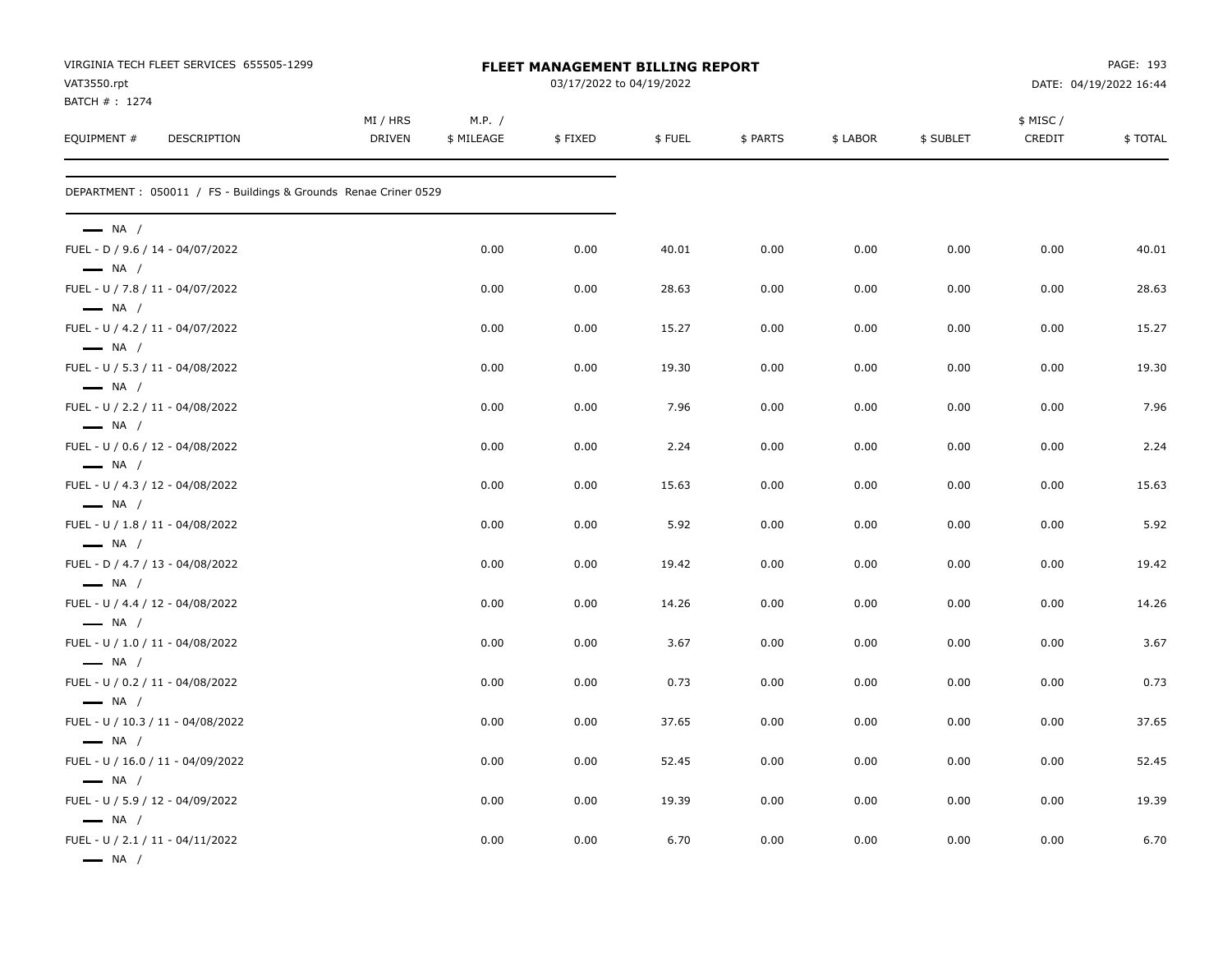| VIRGINIA TECH FLEET SERVICES 655505-1299<br>VAT3550.rpt<br>BATCH #: 1274 |                    |                      | <b>FLEET MANAGEMENT BILLING REPORT</b><br>03/17/2022 to 04/19/2022 |        |          | PAGE: 194<br>DATE: 04/19/2022 16:44 |           |                    |         |
|--------------------------------------------------------------------------|--------------------|----------------------|--------------------------------------------------------------------|--------|----------|-------------------------------------|-----------|--------------------|---------|
| EQUIPMENT #<br>DESCRIPTION                                               | MI / HRS<br>DRIVEN | M.P. /<br>\$ MILEAGE | \$FIXED                                                            | \$FUEL | \$ PARTS | \$ LABOR                            | \$ SUBLET | \$ MISC/<br>CREDIT | \$TOTAL |
| DEPARTMENT : 050011 / FS - Buildings & Grounds Renae Criner 0529         |                    |                      |                                                                    |        |          |                                     |           |                    |         |
| FUEL - U / 4.3 / 12 - 04/11/2022<br>$\longrightarrow$ NA /               |                    | 0.00                 | 0.00                                                               | 14.03  | 0.00     | 0.00                                | 0.00      | 0.00               | 14.03   |
| FUEL - U / 7.1 / 11 - 04/11/2022<br>$\longrightarrow$ NA /               |                    | 0.00                 | 0.00                                                               | 23.12  | 0.00     | 0.00                                | 0.00      | 0.00               | 23.12   |
| FUEL - U / 0.3 / 11 - 04/11/2022<br>$\longrightarrow$ NA /               |                    | 0.00                 | 0.00                                                               | 1.11   | 0.00     | 0.00                                | 0.00      | 0.00               | 1.11    |
| FUEL - U / 0.6 / 11 - 04/11/2022<br>$\longrightarrow$ NA /               |                    | 0.00                 | 0.00                                                               | 1.99   | 0.00     | 0.00                                | 0.00      | 0.00               | 1.99    |
| FUEL - U / 5.5 / 11 - 04/11/2022<br>$\longrightarrow$ NA /               |                    | 0.00                 | 0.00                                                               | 21.85  | 0.00     | 0.00                                | 0.00      | 0.00               | 21.85   |
| FUEL - U / 6.4 / 11 - 04/11/2022<br>$\longrightarrow$ NA /               |                    | 0.00                 | 0.00                                                               | 24.03  | 0.00     | 0.00                                | 0.00      | 0.00               | 24.03   |
| FUEL - U / 2.5 / 11 - 04/11/2022<br>$\longrightarrow$ NA /               |                    | 0.00                 | 0.00                                                               | 8.08   | 0.00     | 0.00                                | 0.00      | 0.00               | 8.08    |
| FUEL - U / 14.1 / 11 - 04/12/2022<br>$\longrightarrow$ NA /              |                    | 0.00                 | 0.00                                                               | 46.07  | 0.00     | 0.00                                | 0.00      | 0.00               | 46.07   |
| FUEL - U / 2.7 / 12 - 04/12/2022<br>$\longrightarrow$ NA /               |                    | 0.00                 | 0.00                                                               | 8.89   | 0.00     | 0.00                                | 0.00      | 0.00               | 8.89    |
| FUEL - U / 8.2 / 12 - 04/12/2022<br>$\longrightarrow$ NA /               |                    | 0.00                 | 0.00                                                               | 26.65  | 0.00     | 0.00                                | 0.00      | 0.00               | 26.65   |
| FUEL - U / 5.1 / 11 - 04/12/2022<br>$\longrightarrow$ NA /               |                    | 0.00                 | 0.00                                                               | 16.61  | 0.00     | 0.00                                | 0.00      | 0.00               | 16.61   |
| FUEL - U / 9.1 / 11 - 04/12/2022<br>$\longrightarrow$ NA /               |                    | 0.00                 | 0.00                                                               | 29.89  | 0.00     | 0.00                                | 0.00      | 0.00               | 29.89   |
| FUEL - D / 10.0 / 13 - 04/12/2022<br>$\longrightarrow$ NA /              |                    | 0.00                 | 0.00                                                               | 41.50  | 0.00     | 0.00                                | 0.00      | 0.00               | 41.50   |
| FUEL - D / 7.6 / 14 - 04/12/2022<br>$\longrightarrow$ NA /               |                    | 0.00                 | 0.00                                                               | 31.62  | 0.00     | 0.00                                | 0.00      | 0.00               | 31.62   |
| FUEL - D / 1.5 / 14 - 04/12/2022<br>$\equiv$ NA /                        |                    | 0.00                 | 0.00                                                               | 6.18   | 0.00     | 0.00                                | 0.00      | 0.00               | 6.18    |
| FUEL - D / 9.2 / 14 - 04/12/2022<br>$\longrightarrow$ NA /               |                    | 0.00                 | 0.00                                                               | 38.06  | 0.00     | 0.00                                | 0.00      | 0.00               | 38.06   |
| FUEL - U / 4.2 / 11 - 04/12/2022                                         |                    | 0.00                 | 0.00                                                               | 13.57  | 0.00     | 0.00                                | 0.00      | 0.00               | 13.57   |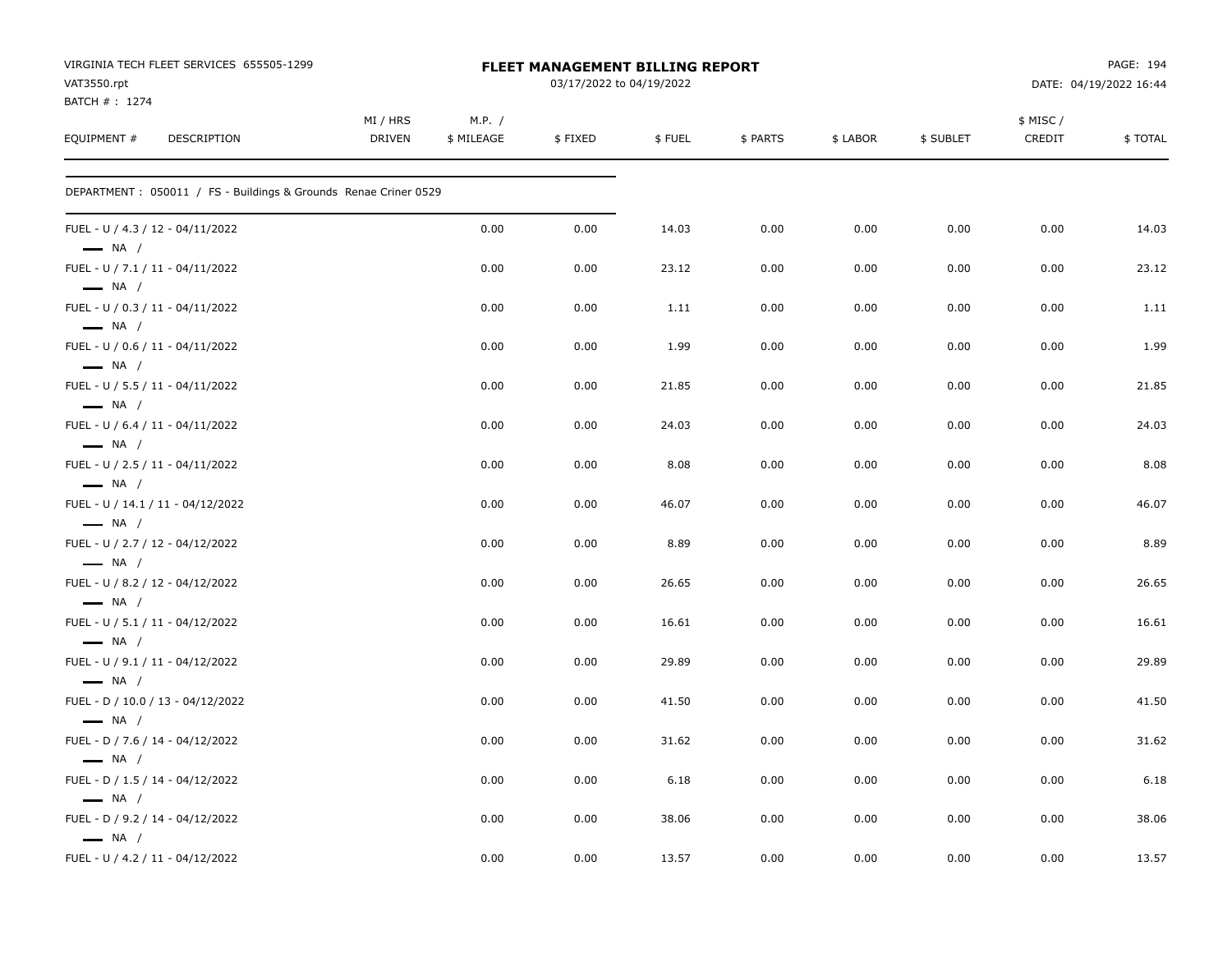| VIRGINIA TECH FLEET SERVICES 655505-1299<br>VAT3550.rpt                              |                           |                      | FLEET MANAGEMENT BILLING REPORT<br>03/17/2022 to 04/19/2022 |        |          | PAGE: 195<br>DATE: 04/19/2022 16:44 |           |                    |         |  |
|--------------------------------------------------------------------------------------|---------------------------|----------------------|-------------------------------------------------------------|--------|----------|-------------------------------------|-----------|--------------------|---------|--|
| BATCH #: 1274<br>EQUIPMENT #<br>DESCRIPTION                                          | MI / HRS<br><b>DRIVEN</b> | M.P. /<br>\$ MILEAGE | \$FIXED                                                     | \$FUEL | \$ PARTS | \$ LABOR                            | \$ SUBLET | \$ MISC/<br>CREDIT | \$TOTAL |  |
| DEPARTMENT : 050011 / FS - Buildings & Grounds Renae Criner 0529                     |                           |                      |                                                             |        |          |                                     |           |                    |         |  |
| $\longrightarrow$ NA /                                                               |                           |                      |                                                             |        |          |                                     |           |                    |         |  |
| FUEL - U / 3.0 / 11 - 04/12/2022<br>$\longrightarrow$ NA /                           |                           | 0.00                 | 0.00                                                        | 9.78   | 0.00     | 0.00                                | 0.00      | 0.00               | 9.78    |  |
| FUEL - U / 3.3 / 11 - 04/12/2022<br>$\longrightarrow$ NA /                           |                           | 0.00                 | 0.00                                                        | 10.63  | 0.00     | 0.00                                | 0.00      | 0.00               | 10.63   |  |
| FUEL - U / 8.5 / 11 - 04/13/2022<br>$\longrightarrow$ NA /                           |                           | 0.00                 | 0.00                                                        | 27.93  | 0.00     | 0.00                                | 0.00      | 0.00               | 27.93   |  |
| FUEL - U / 1.3 / 12 - 04/13/2022<br>$\longrightarrow$ NA /                           |                           | 0.00                 | 0.00                                                        | 4.28   | 0.00     | 0.00                                | 0.00      | 0.00               | 4.28    |  |
| FUEL - U / 0.5 / 12 - 04/13/2022<br>$\longrightarrow$ NA /                           |                           | 0.00                 | 0.00                                                        | 1.70   | 0.00     | 0.00                                | 0.00      | 0.00               | 1.70    |  |
| FUEL - U / 6.4 / 12 - 04/13/2022                                                     |                           | 0.00                 | 0.00                                                        | 20.83  | 0.00     | 0.00                                | 0.00      | 0.00               | 20.83   |  |
| $\longrightarrow$ NA /<br>FUEL - U / 2.6 / 11 - 04/13/2022                           |                           | 0.00                 | 0.00                                                        | 8.60   | 0.00     | 0.00                                | 0.00      | 0.00               | 8.60    |  |
| $\longrightarrow$ NA /<br>FUEL - U / 3.5 / 12 - 04/13/2022                           |                           | 0.00                 | 0.00                                                        | 11.31  | 0.00     | 0.00                                | 0.00      | 0.00               | 11.31   |  |
| $\longrightarrow$ NA /<br>FUEL - U / 0.9 / 12 - 04/13/2022                           |                           | 0.00                 | 0.00                                                        | 2.84   | 0.00     | 0.00                                | 0.00      | 0.00               | 2.84    |  |
| $\longrightarrow$ NA /<br>FUEL - U / 4.0 / 11 - 04/13/2022                           |                           | 0.00                 | 0.00                                                        | 20.11  | 0.00     | 0.00                                | 0.00      | 0.00               | 20.11   |  |
| $\longrightarrow$ NA /<br>FUEL - D / 29.3 / 14 - 04/13/2022                          |                           | 0.00                 | 0.00                                                        | 121.76 | 0.00     | 0.00                                | 0.00      | 0.00               | 121.76  |  |
| $\longrightarrow$ NA /<br>FUEL - U / 8.3 / 11 - 04/13/2022                           |                           | 0.00                 | 0.00                                                        | 35.29  | 0.00     | 0.00                                | 0.00      | 0.00               | 35.29   |  |
| $\longrightarrow$ NA /<br>FUEL - U / 2.2 / 11 - 04/13/2022                           |                           | 0.00                 | 0.00                                                        | 22.96  | 0.00     | 0.00                                | 0.00      | 0.00               | 22.96   |  |
| $\longrightarrow$ NA /<br>FUEL - U / 6.0 / 11 - 04/14/2022                           |                           | 0.00                 | 0.00                                                        | 42.02  | 0.00     | 0.00                                | 0.00      | 0.00               | 42.02   |  |
| $\longrightarrow$ NA /<br>FUEL - U / 0.1 / 11 - 04/14/2022                           |                           | 0.00                 | 0.00                                                        | 0.39   | 0.00     | 0.00                                | 0.00      | 0.00               | 0.39    |  |
| $\longrightarrow$ NA /<br>FUEL - U / 3.8 / 12 - 04/14/2022<br>$\longrightarrow$ NA / |                           | 0.00                 | 0.00                                                        | 12.46  | 0.00     | 0.00                                | 0.00      | 0.00               | 12.46   |  |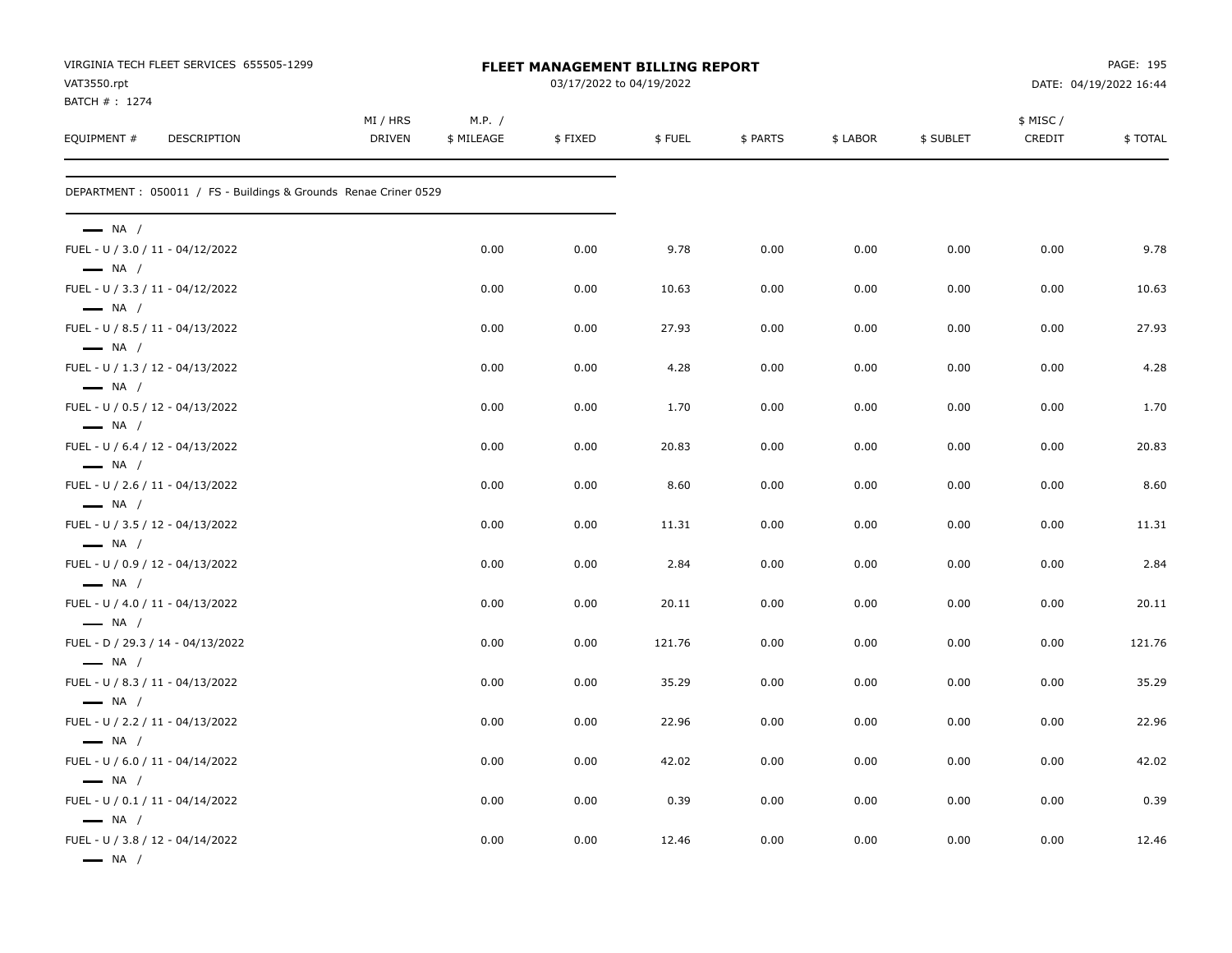| VIRGINIA TECH FLEET SERVICES 655505-1299<br>VAT3550.rpt<br>BATCH #: 1274 |                           |                      | <b>FLEET MANAGEMENT BILLING REPORT</b><br>03/17/2022 to 04/19/2022 |        |          | PAGE: 196<br>DATE: 04/19/2022 16:44 |           |                     |         |
|--------------------------------------------------------------------------|---------------------------|----------------------|--------------------------------------------------------------------|--------|----------|-------------------------------------|-----------|---------------------|---------|
| EQUIPMENT #<br><b>DESCRIPTION</b>                                        | MI / HRS<br><b>DRIVEN</b> | M.P. /<br>\$ MILEAGE | \$FIXED                                                            | \$FUEL | \$ PARTS | \$ LABOR                            | \$ SUBLET | \$ MISC /<br>CREDIT | \$TOTAL |
| DEPARTMENT: 050011 / FS - Buildings & Grounds Renae Criner 0529          |                           |                      |                                                                    |        |          |                                     |           |                     |         |
| FUEL - U / 5.1 / 12 - 04/14/2022<br>$\longrightarrow$ NA /               |                           | 0.00                 | 0.00                                                               | 16.58  | 0.00     | 0.00                                | 0.00      | 0.00                | 16.58   |
| FUEL - U / 2.7 / 12 - 04/14/2022<br>$\longrightarrow$ NA /               |                           | 0.00                 | 0.00                                                               | 8.80   | 0.00     | 0.00                                | 0.00      | 0.00                | 8.80    |
| FUEL - U / 3.0 / 11 - 04/14/2022<br>$\longrightarrow$ NA /               |                           | 0.00                 | 0.00                                                               | 9.74   | 0.00     | 0.00                                | 0.00      | 0.00                | 9.74    |
| FUEL - D / 9.6 / 14 - 04/14/2022<br>$\longrightarrow$ NA /               |                           | 0.00                 | 0.00                                                               | 39.92  | 0.00     | 0.00                                | 0.00      | 0.00                | 39.92   |
| FUEL - D / 6.5 / 14 - 04/14/2022<br>$\longrightarrow$ NA /               |                           | 0.00                 | 0.00                                                               | 26.98  | 0.00     | 0.00                                | 0.00      | 0.00                | 26.98   |
| FUEL - U / 4.2 / 11 - 04/14/2022<br>$\longrightarrow$ NA /               |                           | 0.00                 | 0.00                                                               | 13.80  | 0.00     | 0.00                                | 0.00      | 0.00                | 13.80   |
| FUEL - U / 5.5 / 12 - 04/14/2022<br>$\longrightarrow$ NA /               |                           | 0.00                 | 0.00                                                               | 17.92  | 0.00     | 0.00                                | 0.00      | 0.00                | 17.92   |
| FUEL - U / 3.3 / 12 - 04/14/2022<br>$\longrightarrow$ NA /               |                           | 0.00                 | 0.00                                                               | 10.73  | 0.00     | 0.00                                | 0.00      | 0.00                | 10.73   |
| FUEL - U / 3.9 / 12 - 04/14/2022<br>$\longrightarrow$ NA /               |                           | 0.00                 | 0.00                                                               | 12.79  | 0.00     | 0.00                                | 0.00      | 0.00                | 12.79   |
| FUEL - U / 4.1 / 11 - 04/14/2022<br>$\longrightarrow$ NA /               |                           | 0.00                 | 0.00                                                               | 13.41  | 0.00     | 0.00                                | 0.00      | 0.00                | 13.41   |
| FUEL - U / 22.9 / 11 - 04/14/2022<br>$\longrightarrow$ NA /              |                           | 0.00                 | 0.00                                                               | 74.78  | 0.00     | 0.00                                | 0.00      | 0.00                | 74.78   |
| FUEL - U / 2.9 / 11 - 04/14/2022<br>$\longrightarrow$ NA /               |                           | 0.00                 | 0.00                                                               | 9.58   | 0.00     | 0.00                                | 0.00      | 0.00                | 9.58    |
| FUEL - U / 3.6 / 11 - 04/14/2022<br>$\longrightarrow$ NA /               |                           | 0.00                 | 0.00                                                               | 34.17  | 0.00     | 0.00                                | 0.00      | 0.00                | 34.17   |
| FUEL - U / 15.4 / 11 - 04/15/2022<br>$\longrightarrow$ NA /              |                           | 0.00                 | 0.00                                                               | 50.46  | 0.00     | 0.00                                | 0.00      | 0.00                | 50.46   |
| FUEL - U / 13.3 / 12 - 04/15/2022<br>$\equiv$ NA /                       |                           | 0.00                 | 0.00                                                               | 43.33  | 0.00     | 0.00                                | 0.00      | 0.00                | 43.33   |
| FUEL - U / 3.2 / 12 - 04/15/2022<br>$\longrightarrow$ NA /               |                           | 0.00                 | 0.00                                                               | 10.59  | 0.00     | 0.00                                | 0.00      | 0.00                | 10.59   |
| FUEL - D / 27.0 / 13 - 04/15/2022                                        |                           | 0.00                 | 0.00                                                               | 112.01 | 0.00     | 0.00                                | 0.00      | 0.00                | 112.01  |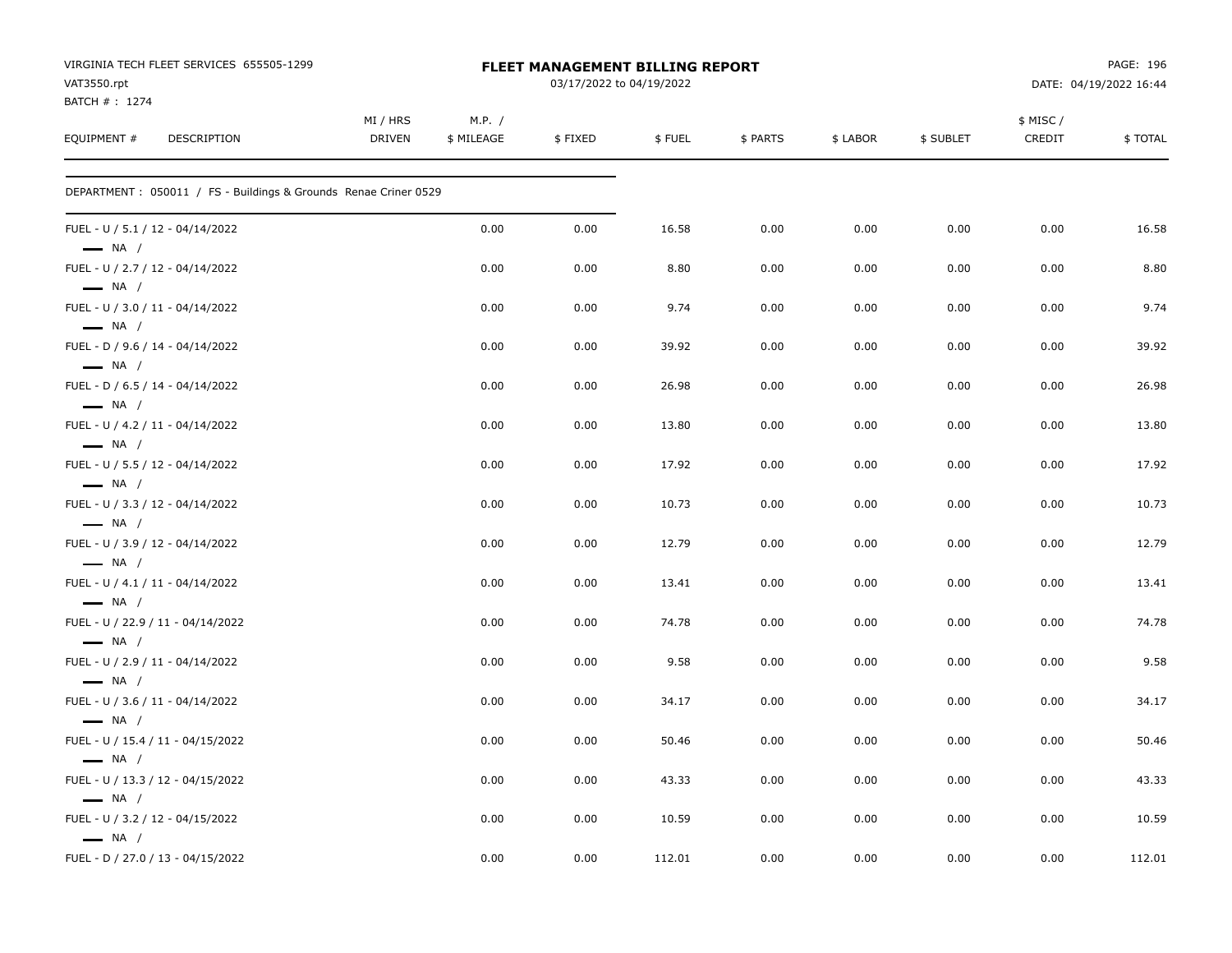| VIRGINIA TECH FLEET SERVICES 655505-1299<br>VAT3550.rpt         |                           |                      | <b>FLEET MANAGEMENT BILLING REPORT</b><br>03/17/2022 to 04/19/2022 |        |          | PAGE: 197<br>DATE: 04/19/2022 16:44 |           |                     |         |  |
|-----------------------------------------------------------------|---------------------------|----------------------|--------------------------------------------------------------------|--------|----------|-------------------------------------|-----------|---------------------|---------|--|
| BATCH #: 1274<br>DESCRIPTION                                    |                           |                      |                                                                    |        |          |                                     |           |                     |         |  |
| EQUIPMENT #                                                     | MI / HRS<br><b>DRIVEN</b> | M.P. /<br>\$ MILEAGE | \$FIXED                                                            | \$FUEL | \$ PARTS | \$ LABOR                            | \$ SUBLET | \$ MISC /<br>CREDIT | \$TOTAL |  |
| DEPARTMENT: 050011 / FS - Buildings & Grounds Renae Criner 0529 |                           |                      |                                                                    |        |          |                                     |           |                     |         |  |
| $\longrightarrow$ NA /                                          |                           |                      |                                                                    |        |          |                                     |           |                     |         |  |
| FUEL - D / 38.7 / 14 - 04/15/2022<br>$\longrightarrow$ NA /     |                           | 0.00                 | 0.00                                                               | 160.77 | 0.00     | 0.00                                | 0.00      | 0.00                | 160.77  |  |
| FUEL - U / 3.1 / 11 - 04/15/2022<br>$\longrightarrow$ NA /      |                           | 0.00                 | 0.00                                                               | 10.04  | 0.00     | 0.00                                | 0.00      | 0.00                | 10.04   |  |
| FUEL - U / 2.0 / 11 - 04/15/2022<br>$\longrightarrow$ NA /      |                           | 0.00                 | 0.00                                                               | 6.54   | 0.00     | 0.00                                | 0.00      | 0.00                | 6.54    |  |
| FUEL - U / 3.1 / 12 - 03/17/2022                                |                           | 0.00                 | 0.00                                                               | 10.93  | 0.00     | 0.00                                | 0.00      | 0.00                | 10.93   |  |
| $\longrightarrow$ NA /<br>FUEL - U / 1.8 / 12 - 03/17/2022      |                           | 0.00                 | 0.00                                                               | 6.44   | 0.00     | 0.00                                | 0.00      | 0.00                | 6.44    |  |
| $\longrightarrow$ NA /<br>FUEL - U / 7.8 / 12 - 03/17/2022      |                           | 0.00                 | 0.00                                                               | 27.59  | 0.00     | 0.00                                | 0.00      | 0.00                | 27.59   |  |
| $\longrightarrow$ NA /<br>FUEL - U / 3.2 / 11 - 03/17/2022      |                           | 0.00                 | 0.00                                                               | 11.50  | 0.00     | 0.00                                | 0.00      | 0.00                | 11.50   |  |
| $\longrightarrow$ NA /<br>FUEL - D / 1.7 / 13 - 04/19/2022      |                           | 0.00                 | 0.00                                                               | 7.14   | 0.00     | 0.00                                | 0.00      | 0.00                | 7.14    |  |
| $\longrightarrow$ NA /<br>FUEL - D / 10.8 / 14 - 03/19/2022     |                           | 0.00                 | 0.00                                                               | 44.99  | 0.00     | 0.00                                | 0.00      | 0.00                | 44.99   |  |
| $\longrightarrow$ NA /<br>FUEL - D / 7.9 / 13 - 03/21/2022      |                           | 0.00                 | 0.00                                                               | 32.74  | 0.00     | 0.00                                | 0.00      | 0.00                | 32.74   |  |
| $\longrightarrow$ NA /<br>FUEL - D / 3.4 / 13 - 03/21/2022      |                           | 0.00                 | 0.00                                                               | 14.15  | 0.00     | 0.00                                | 0.00      | 0.00                | 14.15   |  |
| $\longrightarrow$ NA /<br>FUEL - U / 2.0 / 11 - 03/21/2022      |                           | 0.00                 | 0.00                                                               | 7.26   | 0.00     | 0.00                                | 0.00      | 0.00                | 7.26    |  |
| $\longrightarrow$ NA /                                          |                           |                      |                                                                    |        |          |                                     |           |                     |         |  |
| FUEL - U / 2.0 / 11 - 03/22/2022<br>$\longrightarrow$ NA /      |                           | 0.00                 | 0.00                                                               | 7.12   | 0.00     | 0.00                                | 0.00      | 0.00                | 7.12    |  |
| FUEL - U / 2.9 / 11 - 03/22/2022<br>$\longrightarrow$ NA /      |                           | 0.00                 | 0.00                                                               | 10.15  | 0.00     | 0.00                                | 0.00      | 0.00                | 10.15   |  |
| FUEL - U / 2.0 / 11 - 03/22/2022<br>$\longrightarrow$ NA /      |                           | 0.00                 | 0.00                                                               | 7.08   | 0.00     | 0.00                                | 0.00      | 0.00                | 7.08    |  |
| FUEL - U / 4.3 / 11 - 03/22/2022<br>$\longrightarrow$ NA $/$    |                           | 0.00                 | 0.00                                                               | 15.41  | 0.00     | 0.00                                | 0.00      | 0.00                | 15.41   |  |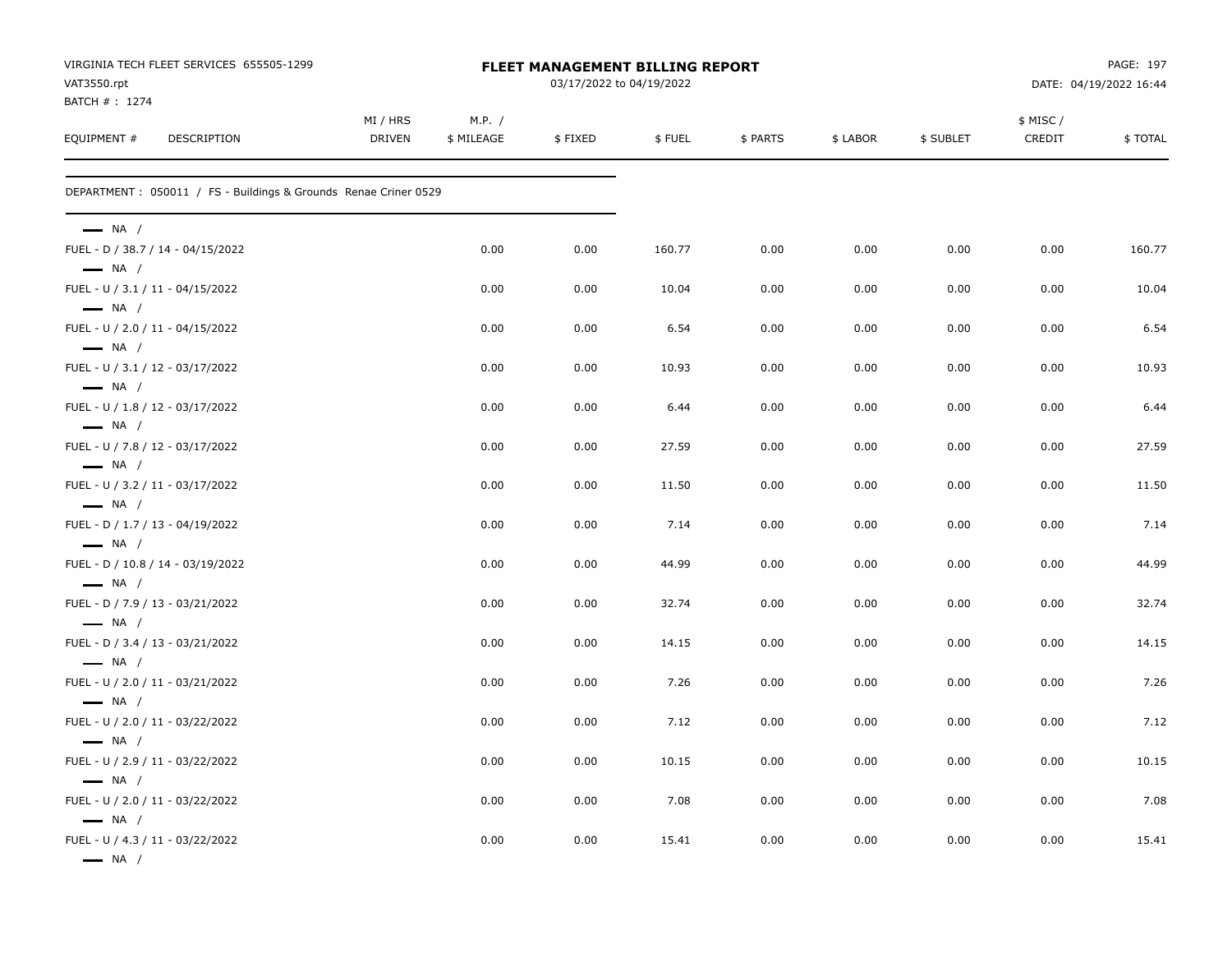| VIRGINIA TECH FLEET SERVICES 655505-1299<br>VAT3550.rpt<br>BATCH #: 1274 |                           |                      | <b>FLEET MANAGEMENT BILLING REPORT</b><br>03/17/2022 to 04/19/2022 |        |          | PAGE: 198<br>DATE: 04/19/2022 16:44 |           |                     |         |
|--------------------------------------------------------------------------|---------------------------|----------------------|--------------------------------------------------------------------|--------|----------|-------------------------------------|-----------|---------------------|---------|
| EQUIPMENT #<br><b>DESCRIPTION</b>                                        | MI / HRS<br><b>DRIVEN</b> | M.P. /<br>\$ MILEAGE | \$FIXED                                                            | \$FUEL | \$ PARTS | \$ LABOR                            | \$ SUBLET | \$ MISC /<br>CREDIT | \$TOTAL |
| DEPARTMENT : 050011 / FS - Buildings & Grounds Renae Criner 0529         |                           |                      |                                                                    |        |          |                                     |           |                     |         |
| FUEL - U / 4.2 / 11 - 03/22/2022<br>$\longrightarrow$ NA /               |                           | 0.00                 | 0.00                                                               | 14.85  | 0.00     | 0.00                                | 0.00      | 0.00                | 14.85   |
| FUEL - D / 12.0 / 13 - 03/24/2022<br>$\longrightarrow$ NA /              |                           | 0.00                 | 0.00                                                               | 49.80  | 0.00     | 0.00                                | 0.00      | 0.00                | 49.80   |
| FUEL - U / 1.5 / 12 - 03/24/2022<br>$\longrightarrow$ NA /               |                           | 0.00                 | 0.00                                                               | 5.30   | 0.00     | 0.00                                | 0.00      | 0.00                | 5.30    |
| FUEL - U / 4.0 / 12 - 03/24/2022<br>$\longrightarrow$ NA /               |                           | 0.00                 | 0.00                                                               | 14.13  | 0.00     | 0.00                                | 0.00      | 0.00                | 14.13   |
| FUEL - U / 1.2 / 12 - 03/24/2022<br>$\longrightarrow$ NA /               |                           | 0.00                 | 0.00                                                               | 4.27   | 0.00     | 0.00                                | 0.00      | 0.00                | 4.27    |
| FUEL - U / 1.4 / 12 - 03/24/2022<br>$\longrightarrow$ NA /               |                           | 0.00                 | 0.00                                                               | 4.95   | 0.00     | 0.00                                | 0.00      | 0.00                | 4.95    |
| FUEL - U / 1.3 / 12 - 03/24/2022<br>$\longrightarrow$ NA /               |                           | 0.00                 | 0.00                                                               | 4.45   | 0.00     | 0.00                                | 0.00      | 0.00                | 4.45    |
| FUEL - U / 1.0 / 12 - 03/24/2022<br>$\longrightarrow$ NA /               |                           | 0.00                 | 0.00                                                               | 3.60   | 0.00     | 0.00                                | 0.00      | 0.00                | 3.60    |
| FUEL - U / 7.2 / 11 - 03/24/2022<br>$\longrightarrow$ NA /               |                           | 0.00                 | 0.00                                                               | 25.53  | 0.00     | 0.00                                | 0.00      | 0.00                | 25.53   |
| FUEL - U / 2.5 / 11 - 03/24/2022<br>$\longrightarrow$ NA /               |                           | 0.00                 | 0.00                                                               | 8.90   | 0.00     | 0.00                                | 0.00      | 0.00                | 8.90    |
| FUEL - U / 1.1 / 11 - 03/24/2022<br>$\longrightarrow$ NA /               |                           | 0.00                 | 0.00                                                               | 3.81   | 0.00     | 0.00                                | 0.00      | 0.00                | 3.81    |
| FUEL - U / 6.6 / 11 - 03/25/2022<br>$\longrightarrow$ NA /               |                           | 0.00                 | 0.00                                                               | 23.64  | 0.00     | 0.00                                | 0.00      | 0.00                | 23.64   |
| FUEL - U / 2.3 / 12 - 03/25/2022<br>$\longrightarrow$ NA /               |                           | 0.00                 | 0.00                                                               | 8.22   | 0.00     | 0.00                                | 0.00      | 0.00                | 8.22    |
| FUEL - U / 7.5 / 12 - 03/25/2022<br>$\longrightarrow$ NA /               |                           | 0.00                 | 0.00                                                               | 26.70  | 0.00     | 0.00                                | 0.00      | 0.00                | 26.70   |
| FUEL - U / 2.1 / 11 - 03/28/2022<br>$\equiv$ NA /                        |                           | 0.00                 | 0.00                                                               | 7.40   | 0.00     | 0.00                                | 0.00      | 0.00                | 7.40    |
| FUEL - U / 1.0 / 11 - 03/28/2022<br>$\longrightarrow$ NA /               |                           | 0.00                 | 0.00                                                               | 3.56   | 0.00     | 0.00                                | 0.00      | 0.00                | 3.56    |
| FUEL - U / 2.3 / 11 - 03/28/2022                                         |                           | 0.00                 | 0.00                                                               | 8.08   | 0.00     | 0.00                                | 0.00      | 0.00                | 8.08    |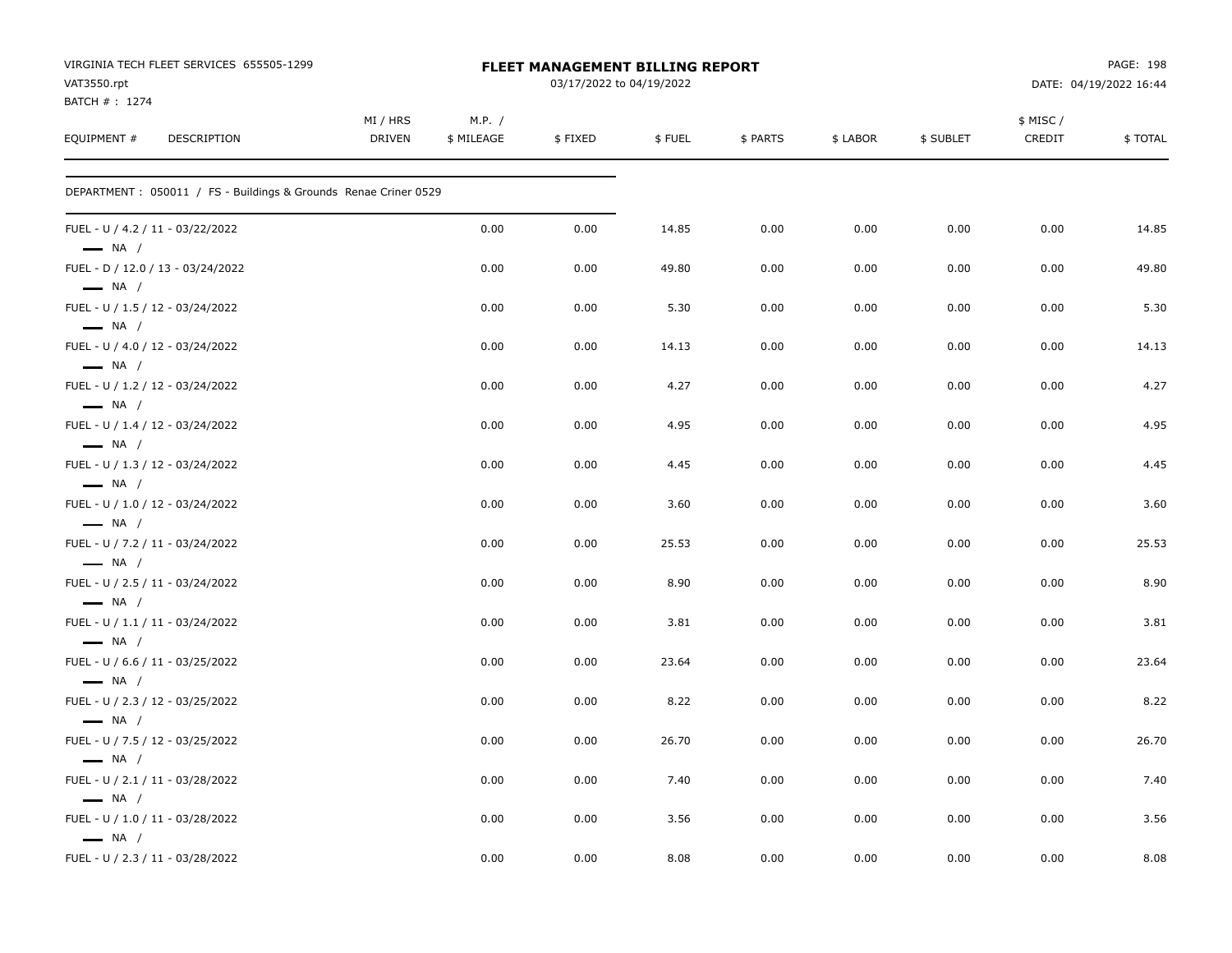| VIRGINIA TECH FLEET SERVICES 655505-1299<br>VAT3550.rpt                              |                           |                      | FLEET MANAGEMENT BILLING REPORT<br>03/17/2022 to 04/19/2022 |        |          | PAGE: 199<br>DATE: 04/19/2022 16:44 |           |                    |         |
|--------------------------------------------------------------------------------------|---------------------------|----------------------|-------------------------------------------------------------|--------|----------|-------------------------------------|-----------|--------------------|---------|
| BATCH # : 1274<br>EQUIPMENT #<br>DESCRIPTION                                         | MI / HRS<br><b>DRIVEN</b> | M.P. /<br>\$ MILEAGE | \$FIXED                                                     | \$FUEL | \$ PARTS | \$ LABOR                            | \$ SUBLET | \$ MISC/<br>CREDIT | \$TOTAL |
| DEPARTMENT : 050011 / FS - Buildings & Grounds Renae Criner 0529                     |                           |                      |                                                             |        |          |                                     |           |                    |         |
| $\longrightarrow$ NA /                                                               |                           |                      |                                                             |        |          |                                     |           |                    |         |
| FUEL - U / 0.1 / 12 - 03/29/2022<br>$\longrightarrow$ NA /                           |                           | 0.00                 | 0.00                                                        | 0.29   | 0.00     | 0.00                                | 0.00      | 0.00               | 0.29    |
| FUEL - U / 0.1 / 12 - 03/29/2022<br>$\longrightarrow$ NA /                           |                           | 0.00                 | 0.00                                                        | 0.40   | 0.00     | 0.00                                | 0.00      | 0.00               | 0.40    |
| FUEL - U / 0.1 / 12 - 03/29/2022<br>$\longrightarrow$ NA /                           |                           | 0.00                 | 0.00                                                        | 0.22   | 0.00     | 0.00                                | 0.00      | 0.00               | 0.22    |
| FUEL - U / 2.0 / 12 - 03/29/2022<br>$\longrightarrow$ NA /                           |                           | 0.00                 | 0.00                                                        | 7.34   | 0.00     | 0.00                                | 0.00      | 0.00               | 7.34    |
| FUEL - U / 1.7 / 12 - 03/29/2022                                                     |                           | 0.00                 | 0.00                                                        | 6.28   | 0.00     | 0.00                                | 0.00      | 0.00               | 6.28    |
| $\longrightarrow$ NA /<br>FUEL - U / 4.7 / 11 - 03/29/2022                           |                           | 0.00                 | 0.00                                                        | 17.40  | 0.00     | 0.00                                | 0.00      | 0.00               | 17.40   |
| $\longrightarrow$ NA /<br>FUEL - D / 42.7 / 13 - 03/29/2022                          |                           | 0.00                 | 0.00                                                        | 177.29 | 0.00     | 0.00                                | 0.00      | 0.00               | 177.29  |
| $\longrightarrow$ NA /<br>FUEL - U / 6.0 / 12 - 03/30/2022                           |                           | 0.00                 | 0.00                                                        | 21.95  | 0.00     | 0.00                                | 0.00      | 0.00               | 21.95   |
| $\longrightarrow$ NA /<br>FUEL - U / 6.4 / 11 - 03/30/2022                           |                           | 0.00                 | 0.00                                                        | 23.34  | 0.00     | 0.00                                | 0.00      | 0.00               | 23.34   |
| $\longrightarrow$ NA /<br>FUEL - U / 3.6 / 12 - 03/30/2022                           |                           | 0.00                 | 0.00                                                        | 13.18  | 0.00     | 0.00                                | 0.00      | 0.00               | 13.18   |
| $\longrightarrow$ NA /<br>FUEL - U / 4.9 / 12 - 03/30/2022                           |                           | 0.00                 | 0.00                                                        | 18.06  | 0.00     | 0.00                                | 0.00      | 0.00               | 18.06   |
| $\longrightarrow$ NA /<br>FUEL - D / 17.2 / 14 - 03/30/2022                          |                           | 0.00                 | 0.00                                                        | 71.26  | 0.00     | 0.00                                | 0.00      | 0.00               | 71.26   |
| $\longrightarrow$ NA /<br>FUEL - U / 4.4 / 11 - 03/30/2022                           |                           | 0.00                 | 0.00                                                        | 19.85  | 0.00     | 0.00                                | 0.00      | 0.00               | 19.85   |
| $\longrightarrow$ NA /<br>FUEL - D / 11.0 / 14 - 03/30/2022                          |                           | 0.00                 | 0.00                                                        | 45.65  | 0.00     | 0.00                                | 0.00      | 0.00               | 45.65   |
| $\longrightarrow$ NA /<br>FUEL - U / 5.0 / 11 - 03/30/2022                           |                           | 0.00                 | 0.00                                                        | 29.65  | 0.00     | 0.00                                | 0.00      | 0.00               | 29.65   |
| $\longrightarrow$ NA /<br>FUEL - U / 3.9 / 11 - 03/30/2022<br>$\longrightarrow$ NA / |                           | 0.00                 | 0.00                                                        | 14.20  | 0.00     | 0.00                                | 0.00      | 0.00               | 14.20   |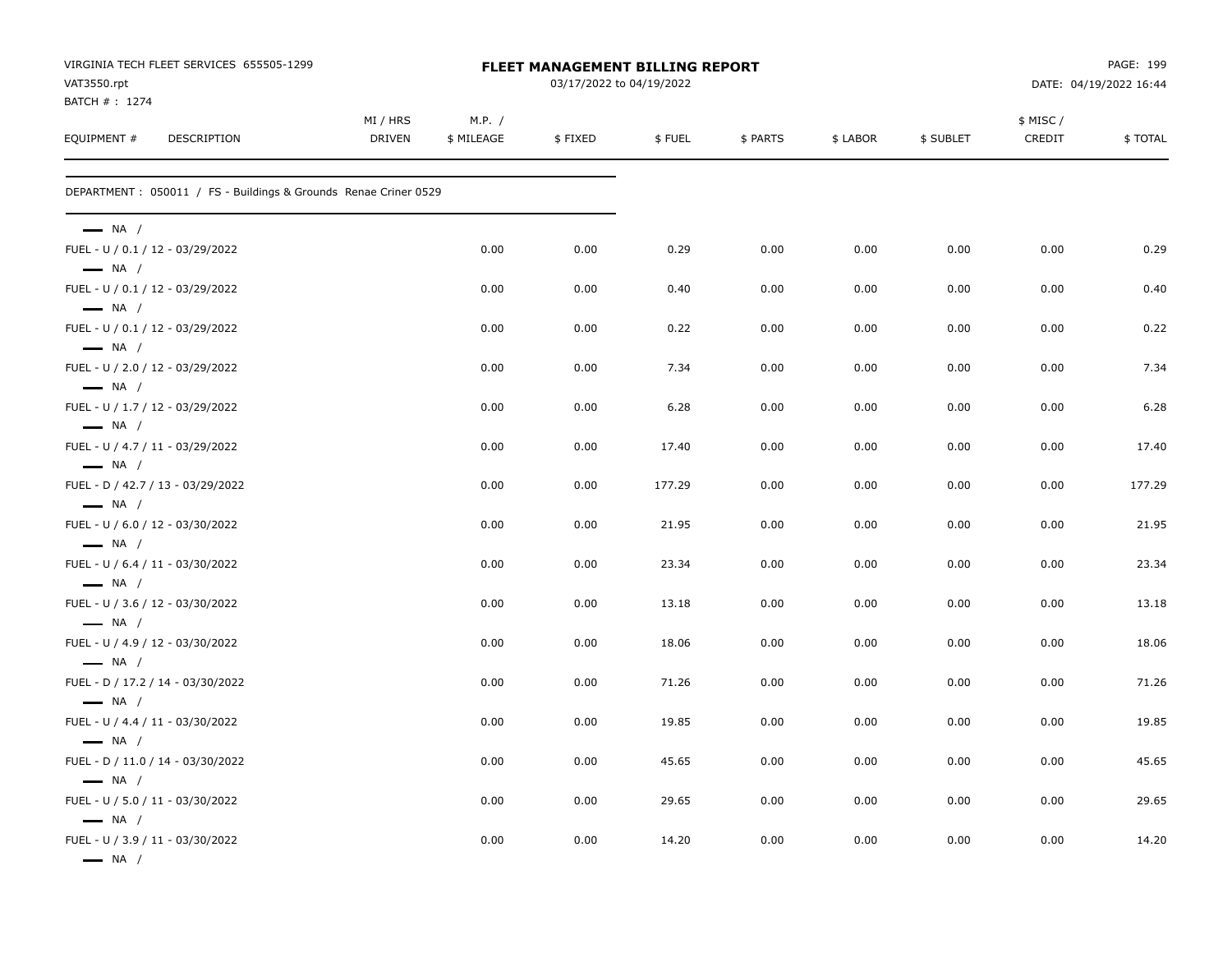| VAT3550.rpt<br>BATCH #: 1274                               | VIRGINIA TECH FLEET SERVICES 655505-1299                         | FLEET MANAGEMENT BILLING REPORT<br>03/17/2022 to 04/19/2022 |                      |         |          |          |          |           |                     | PAGE: 200<br>DATE: 04/19/2022 16:44 |  |
|------------------------------------------------------------|------------------------------------------------------------------|-------------------------------------------------------------|----------------------|---------|----------|----------|----------|-----------|---------------------|-------------------------------------|--|
| EQUIPMENT #                                                | DESCRIPTION                                                      | MI / HRS<br><b>DRIVEN</b>                                   | M.P. /<br>\$ MILEAGE | \$FIXED | \$FUEL   | \$ PARTS | \$ LABOR | \$ SUBLET | \$ MISC /<br>CREDIT | \$TOTAL                             |  |
|                                                            | DEPARTMENT : 050011 / FS - Buildings & Grounds Renae Criner 0529 |                                                             |                      |         |          |          |          |           |                     |                                     |  |
| FUEL - U / 0.1 / 11 - 03/30/2022<br>$\longrightarrow$ NA / |                                                                  |                                                             | 0.00                 | 0.00    | 0.37     | 0.00     | 0.00     | 0.00      | 0.00                | 0.37                                |  |
| FUEL - U / 9.7 / 11 - 03/30/2022<br>$\longrightarrow$ NA / |                                                                  |                                                             | 0.00                 | 0.00    | 35.60    | 0.00     | 0.00     | 0.00      | 0.00                | 35.60                               |  |
| FUEL - U / 5.3 / 11 - 03/31/2022<br>$\longrightarrow$ NA / |                                                                  |                                                             | 0.00                 | 0.00    | 19.38    | 0.00     | 0.00     | 0.00      | 0.00                | 19.38                               |  |
| egr19                                                      | 1990 CAN                                                         | $\mathbf 0$                                                 | 0.00                 | 0.00    | 3,508.95 | 0.00     | 0.00     | 0.00      | 0.00                | 3,508.95                            |  |
| ACCT: 121806                                               |                                                                  | 11,652                                                      | 0.00                 | 0.00    | 9,133.52 | 0.00     | 0.00     | 0.00      | 0.00                | 9,133.52                            |  |
| ACCOUNT CODE: 176035                                       |                                                                  |                                                             |                      |         |          |          |          |           |                     |                                     |  |
| $\longrightarrow$ NA /                                     | FUEL - U / 20.9 / 11 - 04/11/2022                                |                                                             | 0.00                 | 0.00    | 68.44    | 0.00     | 0.00     | 0.00      | 0.00                | 68.44                               |  |
| $\longrightarrow$ NA /                                     | FUEL - U / 19.0 / 12 - 03/23/2022                                |                                                             | 0.00                 | 0.00    | 67.64    | 0.00     | 0.00     | 0.00      | 0.00                | 67.64                               |  |
| $\longrightarrow$ NA /                                     | FUEL - U / 17.1 / 12 - 03/31/2022                                |                                                             | 0.00                 | 0.00    | 62.68    | 0.00     | 0.00     | 0.00      | 0.00                | 62.68                               |  |
| 60206S                                                     | 2011 SAVANA                                                      | 545                                                         | 0.00                 | 0.00    | 198.76   | 0.00     | 0.00     | 0.00      | 0.00                | 198.76                              |  |
| ACCT: 176035                                               |                                                                  | 545                                                         | 0.00                 | 0.00    | 198.76   | 0.00     | 0.00     | 0.00      | 0.00                | 198.76                              |  |
| ACCOUNT CODE: 177305                                       |                                                                  |                                                             |                      |         |          |          |          |           |                     |                                     |  |
| FUEL - U / 4.9 / 12 - 04/13/2022<br>$\longrightarrow$ NA / |                                                                  |                                                             | 0.00                 | 0.00    | 15.92    | 0.00     | 0.00     | 0.00      | 0.00                | 15.92                               |  |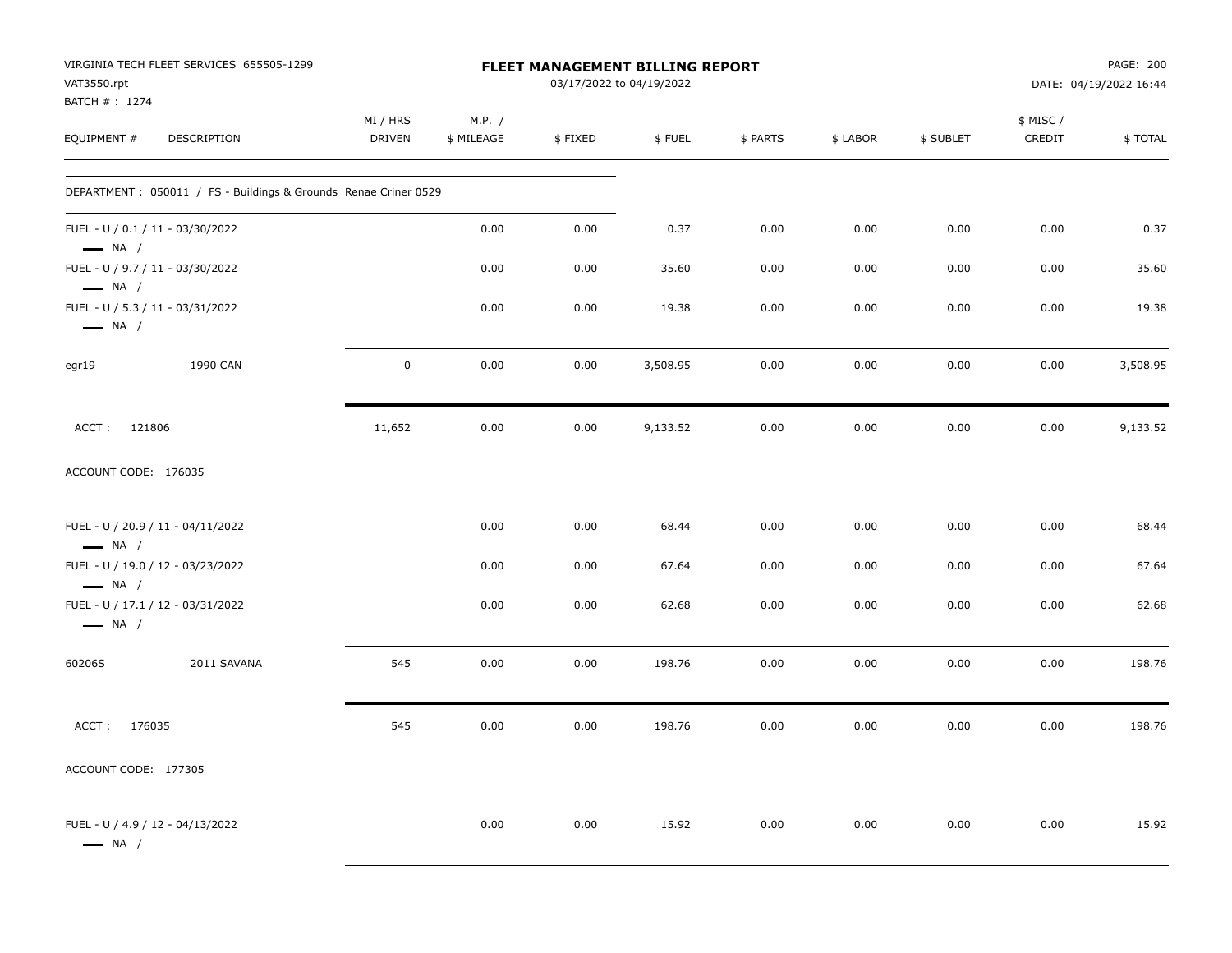| VAT3550.rpt<br>BATCH #: 1274 | VIRGINIA TECH FLEET SERVICES 655505-1299                        |        |                    |                      |         | PAGE: 201<br><b>FLEET MANAGEMENT BILLING REPORT</b><br>03/17/2022 to 04/19/2022<br>DATE: 04/19/2022 16:44 |          |          |                  |                     |           |
|------------------------------|-----------------------------------------------------------------|--------|--------------------|----------------------|---------|-----------------------------------------------------------------------------------------------------------|----------|----------|------------------|---------------------|-----------|
| EQUIPMENT #                  | DESCRIPTION                                                     |        | MI / HRS<br>DRIVEN | M.P. /<br>\$ MILEAGE | \$FIXED | \$FUEL                                                                                                    | \$ PARTS | \$ LABOR | \$ SUBLET        | \$ MISC /<br>CREDIT | \$TOTAL   |
|                              | DEPARTMENT: 050011 / FS - Buildings & Grounds Renae Criner 0529 |        |                    |                      |         |                                                                                                           |          |          |                  |                     |           |
| <b>EQHSC</b>                 | 2019 EQUIPMENT                                                  |        | 0                  | 0.00                 | 0.00    | 15.92                                                                                                     | 0.00     | 0.00     | 0.00             | 0.00                | 15.92     |
| ACCT:                        | 177305                                                          |        | 0                  | 0.00                 | 0.00    | 15.92                                                                                                     | 0.00     | 0.00     | 0.00             | 0.00                | 15.92     |
|                              | DEPARTMENT SUBTOTALS :                                          |        | 23,441             | 0.00                 | 0.00    | 14,654.85                                                                                                 | 0.00     | 0.00     | 0.00             | 0.00                | 14,654.85 |
|                              | <b>BREAKDOWN OF CHARGES:</b>                                    |        |                    | MILEAGE              |         |                                                                                                           | 0.00     |          | PARTS (WO'S)     |                     | 0.00      |
|                              | <b>EQUIPMENT COUNT:</b>                                         | 72     |                    | MOTOR POOL           |         |                                                                                                           | 0.00     |          | PARTS (IND.ISS.) |                     | 0.00      |
|                              | DEPARTMENT:                                                     | 050011 |                    | <b>BASE</b>          |         |                                                                                                           | 0.00     |          | CREDITS          |                     | 0.00      |
|                              |                                                                 |        |                    | <b>INSURANCE</b>     |         |                                                                                                           | 0.00     |          | MISCELLANEOUS    |                     | 0.00      |
|                              |                                                                 |        |                    | <b>OTHER</b>         |         |                                                                                                           | 0.00     | LABOR    |                  |                     | 0.00      |
|                              |                                                                 |        |                    | REPLACEMENT          |         |                                                                                                           | 0.00     |          | <b>SUBLETS</b>   |                     | 0.00      |
|                              |                                                                 |        |                    | <b>FUEL</b>          |         | 14,654.85                                                                                                 |          |          |                  |                     |           |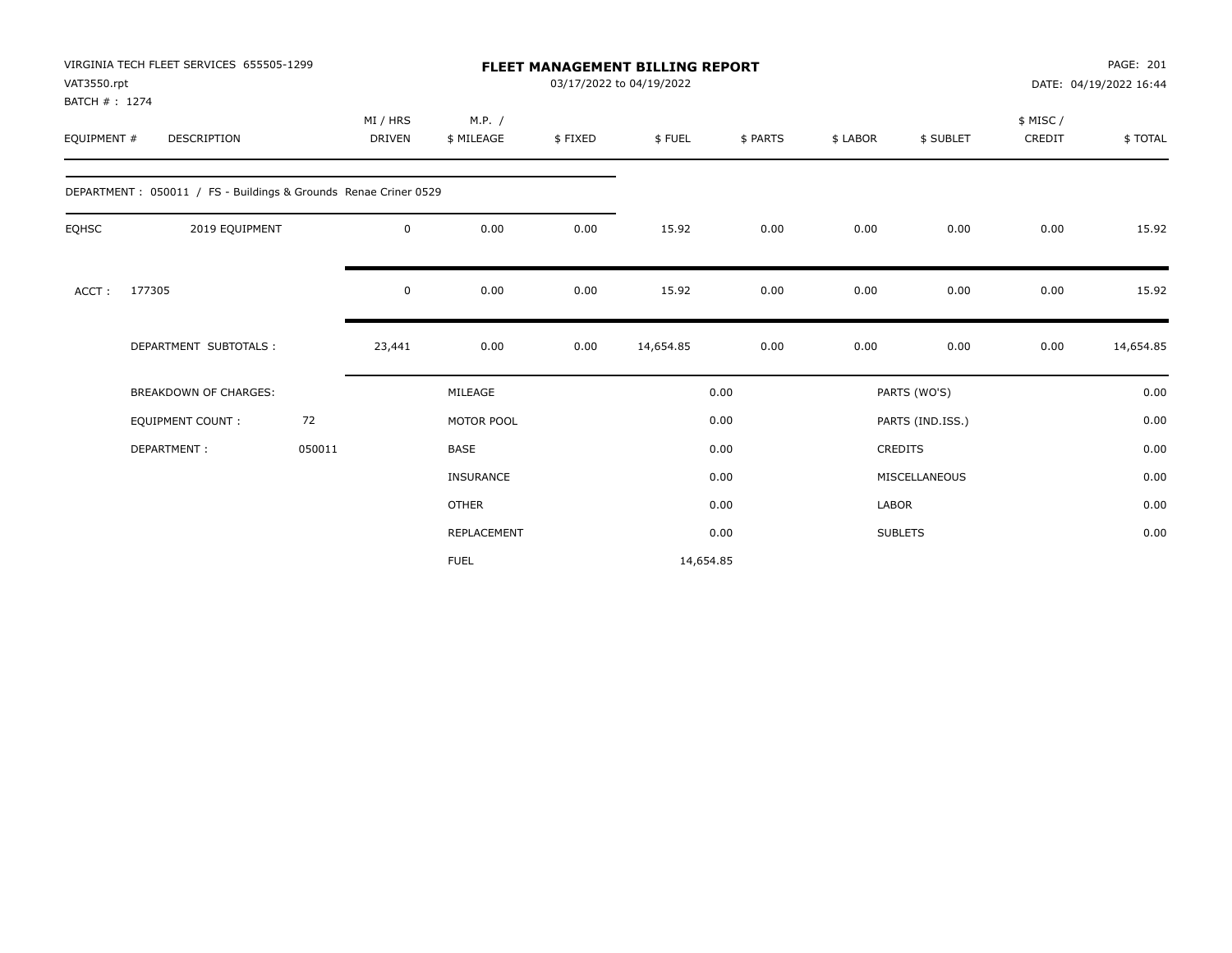| VAT3550.rpt<br>BATCH #: 1274 | VIRGINIA TECH FLEET SERVICES 655505-1299                               | <b>FLEET MANAGEMENT BILLING REPORT</b><br>03/17/2022 to 04/19/2022 |                      |         |        |          |          |           | PAGE: 202<br>DATE: 04/19/2022 16:44 |         |
|------------------------------|------------------------------------------------------------------------|--------------------------------------------------------------------|----------------------|---------|--------|----------|----------|-----------|-------------------------------------|---------|
| EQUIPMENT #                  | DESCRIPTION                                                            | MI / HRS<br><b>DRIVEN</b>                                          | M.P. /<br>\$ MILEAGE | \$FIXED | \$FUEL | \$ PARTS | \$ LABOR | \$ SUBLET | \$ MISC /<br>CREDIT                 | \$TOTAL |
|                              | DEPARTMENT : 050012 / FS - Facilities Operations-Adm Renae Criner 0529 |                                                                    |                      |         |        |          |          |           |                                     |         |
| ACCOUNT CODE: 116862         |                                                                        |                                                                    |                      |         |        |          |          |           |                                     |         |
| $\longrightarrow$ NA /       | FUEL - U / 21.6 / 12 - 03/16/2022                                      |                                                                    | 0.00                 | 0.00    | 76.79  | 0.00     | 0.00     | 0.00      | 0.00                                | 76.79   |
| $\longrightarrow$ NA /       | FUEL - U / 20.7 / 11 - 03/31/2022                                      |                                                                    | 0.00                 | 0.00    | 75.82  | 0.00     | 0.00     | 0.00      | 0.00                                | 75.82   |
| 77326s                       | 2019 VAN                                                               | $\mathbf 0$                                                        | 0.00                 | 0.00    | 152.61 | 0.00     | 0.00     | 0.00      | 0.00                                | 152.61  |
| ACCT: 116862                 |                                                                        | $\mathsf 0$                                                        | 0.00                 | 0.00    | 152.61 | 0.00     | 0.00     | 0.00      | 0.00                                | 152.61  |
| ACCOUNT CODE: 119644         |                                                                        |                                                                    |                      |         |        |          |          |           |                                     |         |
| $\longrightarrow$ NA /       | FUEL - U / 16.2 / 12 - 04/14/2022                                      |                                                                    | 0.00                 | 0.00    | 52.97  | 0.00     | 0.00     | 0.00      | 0.00                                | 52.97   |
| $\longrightarrow$ NA /       | FUEL - U / 14.9 / 11 - 03/18/2022                                      |                                                                    | 0.00                 | 0.00    | 52.90  | 0.00     | 0.00     | 0.00      | 0.00                                | 52.90   |
| 48532S                       | 2003 S-10                                                              | 359                                                                | 0.00                 | 0.00    | 105.87 | 0.00     | 0.00     | 0.00      | 0.00                                | 105.87  |
| $\longrightarrow$ NA /       | FUEL - U / 16.6 / 11 - 04/07/2022                                      |                                                                    | 0.00                 | 0.00    | 60.96  | 0.00     | 0.00     | 0.00      | 0.00                                | 60.96   |
| 55085S                       | 2007 EXPLORER                                                          | 182                                                                | 0.00                 | 0.00    | 60.96  | 0.00     | 0.00     | 0.00      | 0.00                                | 60.96   |
| ACCT: 119644                 |                                                                        | 541                                                                | 0.00                 | 0.00    | 166.83 | 0.00     | 0.00     | 0.00      | 0.00                                | 166.83  |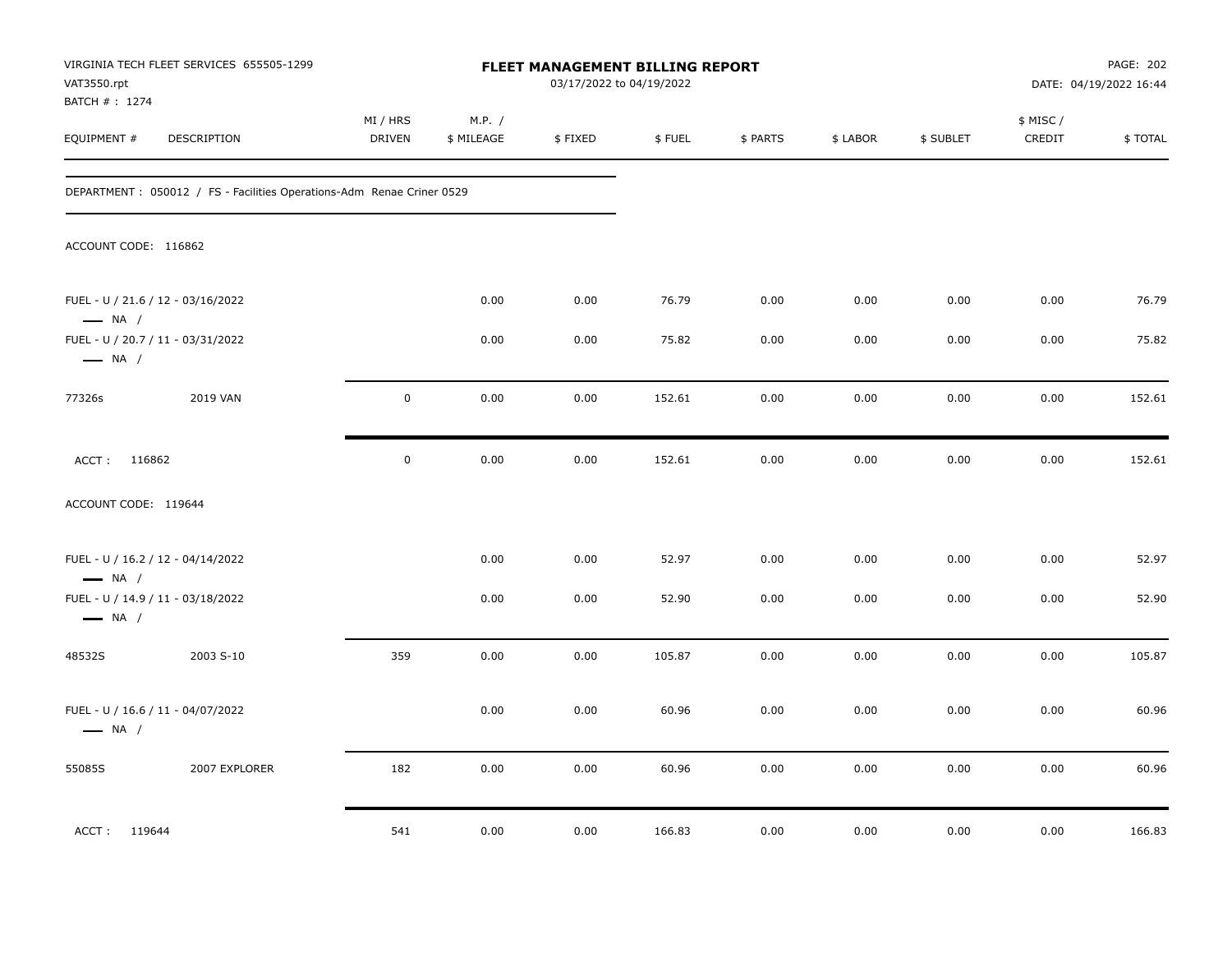| VAT3550.rpt                                                 | VIRGINIA TECH FLEET SERVICES 655505-1299                               |          | PAGE: 203<br>FLEET MANAGEMENT BILLING REPORT<br>03/17/2022 to 04/19/2022<br>DATE: 04/19/2022 16:44 |         |        |          |          |           |          |         |
|-------------------------------------------------------------|------------------------------------------------------------------------|----------|----------------------------------------------------------------------------------------------------|---------|--------|----------|----------|-----------|----------|---------|
| BATCH #: 1274                                               |                                                                        |          |                                                                                                    |         |        |          |          |           |          |         |
|                                                             |                                                                        | MI / HRS | M.P. /                                                                                             |         |        |          |          |           | \$ MISC/ |         |
| EQUIPMENT #                                                 | DESCRIPTION                                                            | DRIVEN   | \$ MILEAGE                                                                                         | \$FIXED | \$FUEL | \$ PARTS | \$ LABOR | \$ SUBLET | CREDIT   | \$TOTAL |
|                                                             | DEPARTMENT : 050012 / FS - Facilities Operations-Adm Renae Criner 0529 |          |                                                                                                    |         |        |          |          |           |          |         |
| ACCOUNT CODE: 121806                                        |                                                                        |          |                                                                                                    |         |        |          |          |           |          |         |
| FUEL - U / 17.5 / 11 - 04/08/2022<br>$\longrightarrow$ NA / |                                                                        |          | 0.00                                                                                               | 0.00    | 64.19  | 0.00     | 0.00     | 0.00      | 0.00     | 64.19   |
| FUEL - U / 16.1 / 11 - 03/25/2022<br>$\longrightarrow$ NA / |                                                                        |          | 0.00                                                                                               | 0.00    | 57.14  | 0.00     | 0.00     | 0.00      | 0.00     | 57.14   |
| 74647s                                                      | 2018 Frontier                                                          | 391      | 0.00                                                                                               | 0.00    | 121.33 | 0.00     | 0.00     | 0.00      | 0.00     | 121.33  |
| 121806<br>ACCT:                                             |                                                                        | 391      | 0.00                                                                                               | 0.00    | 121.33 | 0.00     | 0.00     | 0.00      | 0.00     | 121.33  |
| ACCOUNT CODE: 180101                                        |                                                                        |          |                                                                                                    |         |        |          |          |           |          |         |
| FUEL - U / 11.6 / 12 - 04/18/2022<br>$\longrightarrow$ NA / |                                                                        |          | 0.00                                                                                               | 0.00    | 38.00  | 0.00     | 0.00     | 0.00      | 0.00     | 38.00   |
| 80239S                                                      | 2021 ESCAPE                                                            | 265      | 0.00                                                                                               | 0.00    | 38.00  | 0.00     | 0.00     | 0.00      | 0.00     | 38.00   |
| ACCT:<br>180101                                             |                                                                        | 265      | 0.00                                                                                               | 0.00    | 38.00  | 0.00     | 0.00     | 0.00      | 0.00     | 38.00   |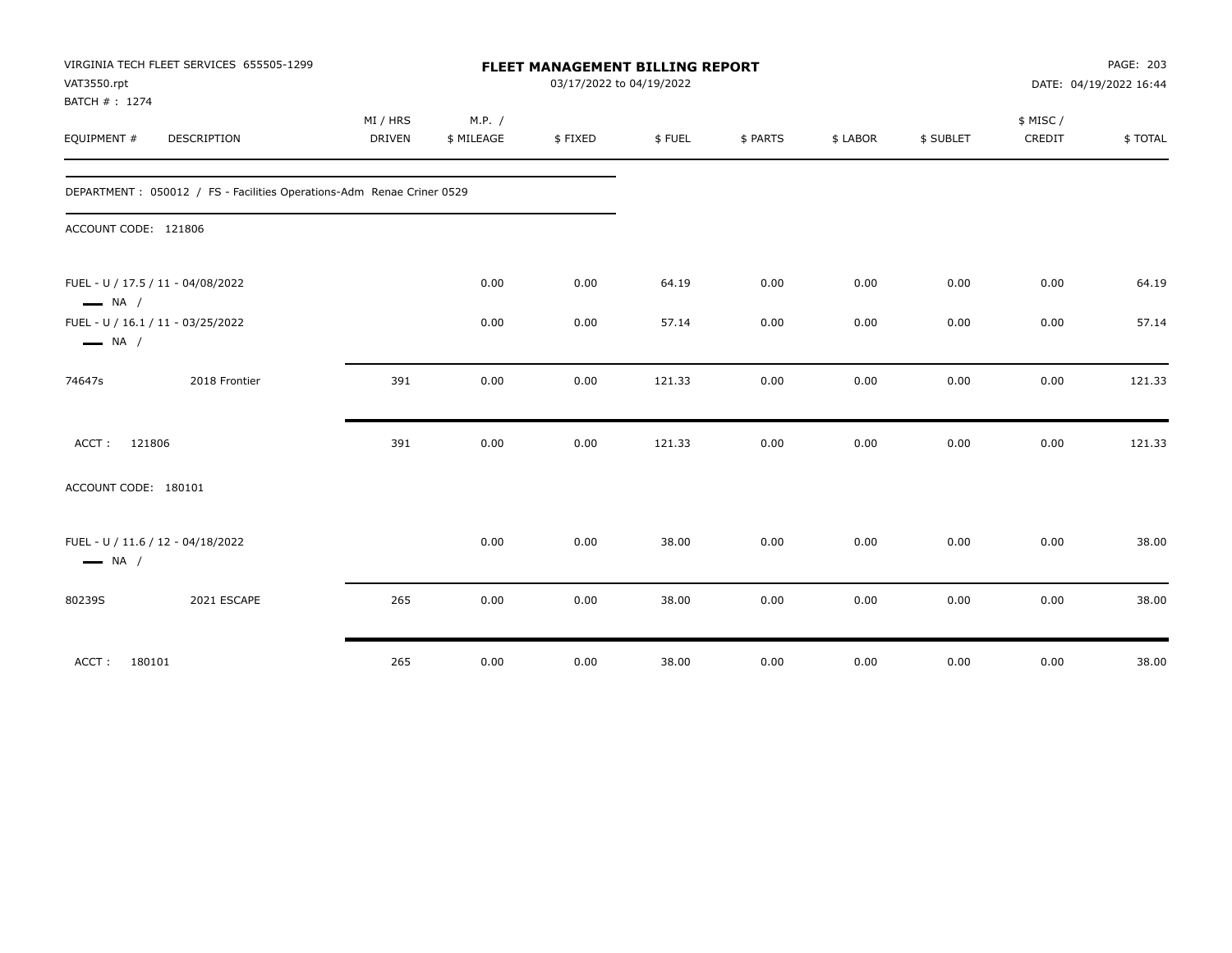| VIRGINIA TECH FLEET SERVICES 655505-1299<br>VAT3550.rpt<br>BATCH #: 1274 |        |                    |                      | PAGE: 204<br>DATE: 04/19/2022 16:44 |        |          |                |                  |                    |         |
|--------------------------------------------------------------------------|--------|--------------------|----------------------|-------------------------------------|--------|----------|----------------|------------------|--------------------|---------|
| EQUIPMENT #<br>DESCRIPTION                                               |        | MI / HRS<br>DRIVEN | M.P. /<br>\$ MILEAGE | \$FIXED                             | \$FUEL | \$ PARTS | \$ LABOR       | \$ SUBLET        | \$ MISC/<br>CREDIT | \$TOTAL |
| DEPARTMENT SUBTOTALS :                                                   |        | 1,197              | 0.00                 | 0.00                                | 478.77 | 0.00     | 0.00           | 0.00             | 0.00               | 478.77  |
| <b>BREAKDOWN OF CHARGES:</b>                                             |        |                    | MILEAGE              |                                     |        | 0.00     |                | PARTS (WO'S)     |                    | 0.00    |
| EQUIPMENT COUNT:                                                         | 5      |                    | MOTOR POOL           |                                     |        | 0.00     |                | PARTS (IND.ISS.) |                    | 0.00    |
| DEPARTMENT:                                                              | 050012 |                    | BASE                 |                                     |        | 0.00     |                | <b>CREDITS</b>   |                    | 0.00    |
|                                                                          |        |                    | <b>INSURANCE</b>     |                                     |        | 0.00     |                | MISCELLANEOUS    |                    | 0.00    |
|                                                                          |        |                    | OTHER                |                                     |        | 0.00     | LABOR          |                  |                    | 0.00    |
|                                                                          |        | REPLACEMENT        |                      |                                     | 0.00   |          | <b>SUBLETS</b> |                  | 0.00               |         |
|                                                                          |        |                    | <b>FUEL</b>          |                                     |        | 478.77   |                |                  |                    |         |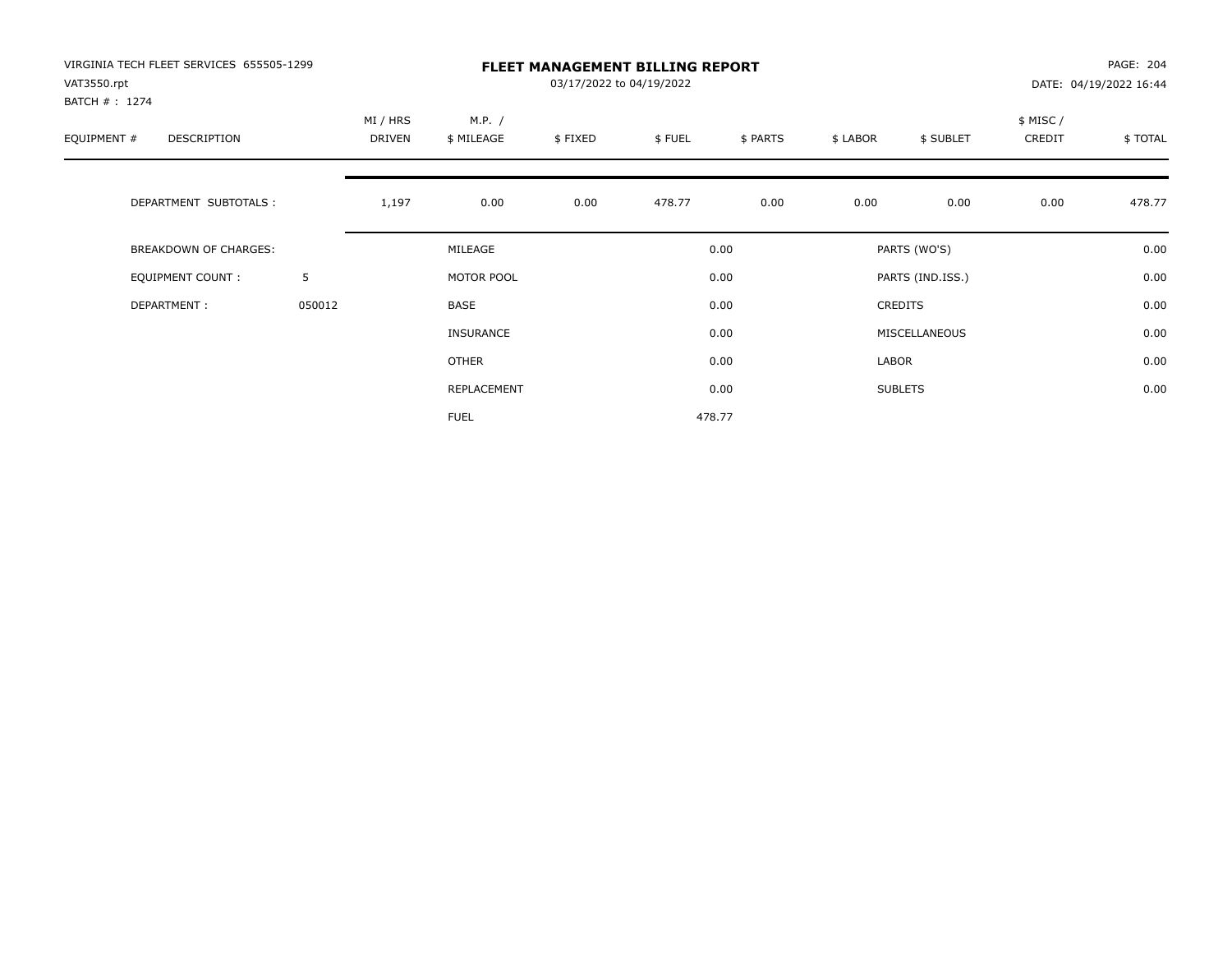| VAT3550.rpt<br>BATCH #: 1274 | VIRGINIA TECH FLEET SERVICES 655505-1299                            |              |                           |                      | FLEET MANAGEMENT BILLING REPORT<br>03/17/2022 to 04/19/2022 |        |          |          |                  |                    | PAGE: 205<br>DATE: 04/19/2022 16:44 |
|------------------------------|---------------------------------------------------------------------|--------------|---------------------------|----------------------|-------------------------------------------------------------|--------|----------|----------|------------------|--------------------|-------------------------------------|
| EQUIPMENT #                  | <b>DESCRIPTION</b>                                                  |              | MI / HRS<br><b>DRIVEN</b> | M.P. /<br>\$ MILEAGE | \$FIXED                                                     | \$FUEL | \$ PARTS | \$ LABOR | \$ SUBLET        | \$ MISC/<br>CREDIT | \$TOTAL                             |
|                              | DEPARTMENT : 050015 / FS - Power Plant Operations Renae Criner 0529 |              |                           |                      |                                                             |        |          |          |                  |                    |                                     |
|                              | ACCOUNT CODE: 121852                                                |              |                           |                      |                                                             |        |          |          |                  |                    |                                     |
| $\longrightarrow$ NA /       | FUEL - U / 13.1 / 11 - 03/25/2022                                   |              |                           | 0.00                 | 0.00                                                        | 46.74  | 0.00     | 0.00     | 0.00             | 0.00               | 46.74                               |
| 48986S                       | 2004 ESCAPE                                                         |              | 236                       | 0.00                 | 0.00                                                        | 46.74  | 0.00     | 0.00     | 0.00             | 0.00               | 46.74                               |
| ACCT:                        | 121852                                                              |              | 236                       | 0.00                 | 0.00                                                        | 46.74  | 0.00     | 0.00     | 0.00             | 0.00               | 46.74                               |
|                              | DEPARTMENT SUBTOTALS :                                              |              | 236                       | 0.00                 | 0.00                                                        | 46.74  | 0.00     | 0.00     | 0.00             | 0.00               | 46.74                               |
|                              | <b>BREAKDOWN OF CHARGES:</b>                                        |              |                           | MILEAGE              |                                                             |        | 0.00     |          | PARTS (WO'S)     |                    | 0.00                                |
|                              | <b>EQUIPMENT COUNT:</b>                                             | $\mathbf{1}$ |                           | MOTOR POOL           |                                                             |        | 0.00     |          | PARTS (IND.ISS.) |                    | 0.00                                |
|                              | DEPARTMENT:                                                         | 050015       |                           | <b>BASE</b>          |                                                             |        | 0.00     |          | <b>CREDITS</b>   |                    | 0.00                                |
|                              |                                                                     |              |                           | INSURANCE            |                                                             |        | 0.00     |          | MISCELLANEOUS    |                    | 0.00                                |
|                              |                                                                     |              |                           | <b>OTHER</b>         |                                                             |        | 0.00     | LABOR    |                  |                    | 0.00                                |
|                              |                                                                     |              |                           | REPLACEMENT          |                                                             |        | 0.00     |          | <b>SUBLETS</b>   |                    | 0.00                                |
|                              |                                                                     |              |                           | <b>FUEL</b>          |                                                             |        | 46.74    |          |                  |                    |                                     |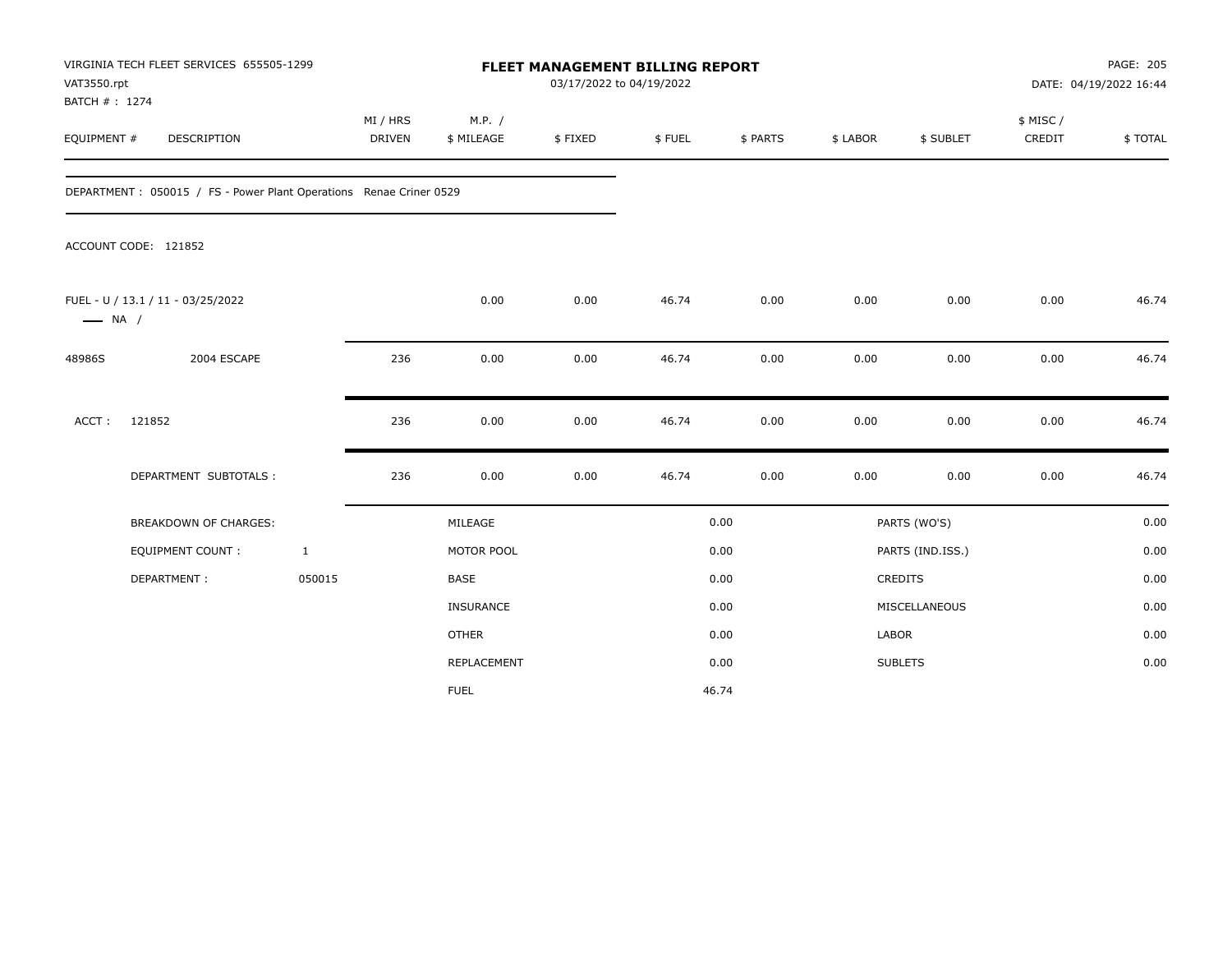| VAT3550.rpt<br>BATCH #: 1274                     | VIRGINIA TECH FLEET SERVICES 655505-1299                          |                           |                      | <b>FLEET MANAGEMENT BILLING REPORT</b><br>03/17/2022 to 04/19/2022 |        |          |          |           |                     | PAGE: 206<br>DATE: 04/19/2022 16:44 |
|--------------------------------------------------|-------------------------------------------------------------------|---------------------------|----------------------|--------------------------------------------------------------------|--------|----------|----------|-----------|---------------------|-------------------------------------|
| EQUIPMENT #                                      | DESCRIPTION                                                       | MI / HRS<br><b>DRIVEN</b> | M.P. /<br>\$ MILEAGE | \$FIXED                                                            | \$FUEL | \$ PARTS | \$ LABOR | \$ SUBLET | \$ MISC /<br>CREDIT | \$TOTAL                             |
|                                                  | DEPARTMENT : 050083 / FS - Mechanical Utilities Renae Criner 0529 |                           |                      |                                                                    |        |          |          |           |                     |                                     |
| ACCOUNT CODE: 121859                             |                                                                   |                           |                      |                                                                    |        |          |          |           |                     |                                     |
| $\longrightarrow$ NA /                           | FUEL - U / 25.5 / 11 - 03/24/2022                                 |                           | 0.00                 | 0.00                                                               | 90.74  | 0.00     | 0.00     | 0.00      | 0.00                | 90.74                               |
| 55082S                                           | 2007 SIERRA                                                       | 146                       | 0.00                 | 0.00                                                               | 90.74  | 0.00     | 0.00     | 0.00      | 0.00                | 90.74                               |
| ACCT: 121859                                     |                                                                   | 146                       | 0.00                 | 0.00                                                               | 90.74  | 0.00     | 0.00     | 0.00      | 0.00                | 90.74                               |
| ACCOUNT CODE: 122672                             |                                                                   |                           |                      |                                                                    |        |          |          |           |                     |                                     |
| $\longrightarrow$ NA /                           | FUEL - D / 25.9 / 14 - 04/11/2022                                 |                           | 0.00                 | 0.00                                                               | 107.32 | 0.00     | 0.00     | 0.00      | 0.00                | 107.32                              |
| $\longrightarrow$ NA /                           | FUEL - D / 11.4 / 13 - 03/30/2022                                 |                           | 0.00                 | 0.00                                                               | 47.19  | 0.00     | 0.00     | 0.00      | 0.00                | 47.19                               |
| 52483S                                           | 2006 Aceterra                                                     | 265                       | 0.00                 | 0.00                                                               | 154.51 | 0.00     | 0.00     | 0.00      | 0.00                | 154.51                              |
| $\longrightarrow$ NA /                           | FUEL - U / 25.1 / 11 - 04/06/2022                                 |                           | 0.00                 | 0.00                                                               | 92.04  | 0.00     | 0.00     | 0.00      | 0.00                | 92.04                               |
|                                                  | FUEL - U / 25.6 / 11 - 04/15/2022                                 |                           | 0.00                 | 0.00                                                               | 83.84  | 0.00     | 0.00     | 0.00      | 0.00                | 83.84                               |
| $\longrightarrow$ NA /<br>$\longrightarrow$ NA / | FUEL - U / 23.5 / 11 - 03/17/2022                                 |                           | 0.00                 | 0.00                                                               | 83.48  | 0.00     | 0.00     | 0.00      | 0.00                | 83.48                               |
| $\longrightarrow$ NA /                           | FUEL - U / 28.5 / 11 - 03/28/2022                                 |                           | 0.00                 | 0.00                                                               | 101.46 | 0.00     | 0.00     | 0.00      | 0.00                | 101.46                              |
| 65561S                                           | 2014 F250                                                         | 796                       | 0.00                 | 0.00                                                               | 360.82 | 0.00     | 0.00     | 0.00      | 0.00                | 360.82                              |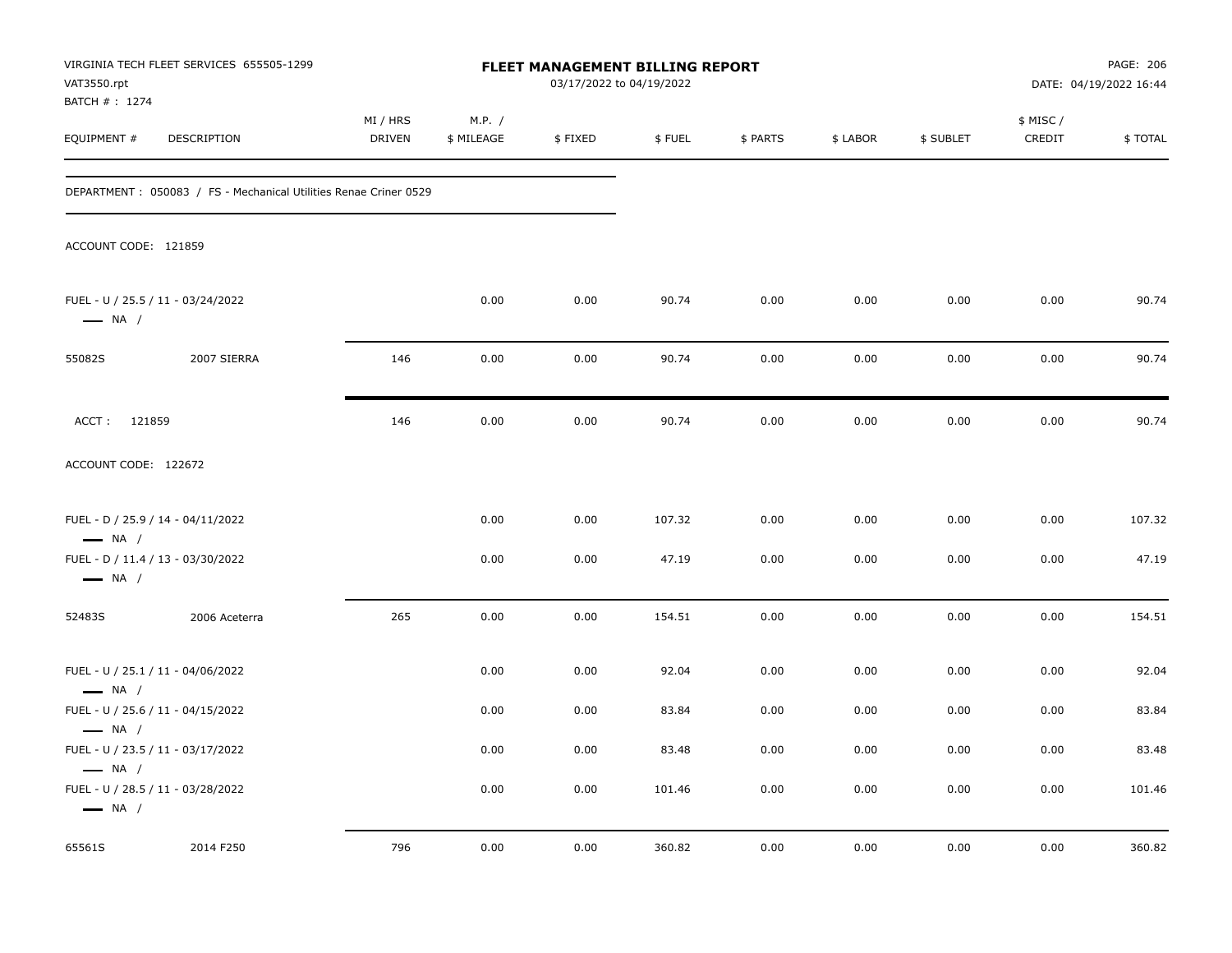| VAT3550.rpt<br>BATCH #: 1274                     | VIRGINIA TECH FLEET SERVICES 655505-1299                          |                           |                      |         | <b>FLEET MANAGEMENT BILLING REPORT</b><br>03/17/2022 to 04/19/2022 |          |          |           |                    | PAGE: 207<br>DATE: 04/19/2022 16:44 |
|--------------------------------------------------|-------------------------------------------------------------------|---------------------------|----------------------|---------|--------------------------------------------------------------------|----------|----------|-----------|--------------------|-------------------------------------|
| EQUIPMENT #                                      | DESCRIPTION                                                       | MI / HRS<br><b>DRIVEN</b> | M.P. /<br>\$ MILEAGE | \$FIXED | \$FUEL                                                             | \$ PARTS | \$ LABOR | \$ SUBLET | \$ MISC/<br>CREDIT | \$TOTAL                             |
|                                                  | DEPARTMENT : 050083 / FS - Mechanical Utilities Renae Criner 0529 |                           |                      |         |                                                                    |          |          |           |                    |                                     |
| $\longrightarrow$ NA /                           | FUEL - U / 20.7 / 12 - 04/01/2022                                 |                           | 0.00                 | 0.00    | 75.93                                                              | 0.00     | 0.00     | 0.00      | 0.00               | 75.93                               |
|                                                  | FUEL - U / 27.0 / 11 - 04/11/2022                                 |                           | 0.00                 | 0.00    | 88.29                                                              | 0.00     | 0.00     | 0.00      | 0.00               | 88.29                               |
| $\longrightarrow$ NA /<br>$\longrightarrow$ NA / | FUEL - U / 22.0 / 11 - 03/23/2022                                 |                           | 0.00                 | 0.00    | 78.32                                                              | 0.00     | 0.00     | 0.00      | 0.00               | 78.32                               |
| 65562S                                           | 2014 F250                                                         | 500                       | 0.00                 | 0.00    | 242.54                                                             | 0.00     | 0.00     | 0.00      | 0.00               | 242.54                              |
| $\longrightarrow$ NA /                           | FUEL - U / 15.0 / 11 - 04/04/2022                                 |                           | 0.00                 | 0.00    | 55.05                                                              | 0.00     | 0.00     | 0.00      | 0.00               | 55.05                               |
|                                                  | FUEL - U / 28.0 / 11 - 04/12/2022                                 |                           | 0.00                 | 0.00    | 91.56                                                              | 0.00     | 0.00     | 0.00      | 0.00               | 91.56                               |
| $-$ NA $/$<br>$\longrightarrow$ NA /             | FUEL - U / 32.0 / 12 - 03/21/2022                                 |                           | 0.00                 | 0.00    | 113.92                                                             | 0.00     | 0.00     | 0.00      | 0.00               | 113.92                              |
| 66969S                                           | 2015 F250-4x4                                                     | 462                       | 0.00                 | 0.00    | 260.53                                                             | 0.00     | 0.00     | 0.00      | 0.00               | 260.53                              |
| $\longrightarrow$ NA /                           | FUEL - U / 31.0 / 12 - 04/07/2022                                 |                           | 0.00                 | 0.00    | 113.77                                                             | 0.00     | 0.00     | 0.00      | 0.00               | 113.77                              |
| $\longrightarrow$ NA /                           | FUEL - U / 23.1 / 12 - 03/16/2022                                 |                           | 0.00                 | 0.00    | 82.34                                                              | 0.00     | 0.00     | 0.00      | 0.00               | 82.34                               |
| $\longrightarrow$ NA /                           | FUEL - U / 18.0 / 12 - 03/25/2022                                 |                           | 0.00                 | 0.00    | 64.08                                                              | 0.00     | 0.00     | 0.00      | 0.00               | 64.08                               |
| 66970S                                           | 2015 F250-4x4                                                     | 495                       | 0.00                 | 0.00    | 260.19                                                             | 0.00     | 0.00     | 0.00      | 0.00               | 260.19                              |
| ACCT: 122672                                     |                                                                   | 2,518                     | 0.00                 | 0.00    | 1,278.59                                                           | 0.00     | 0.00     | 0.00      | 0.00               | 1,278.59                            |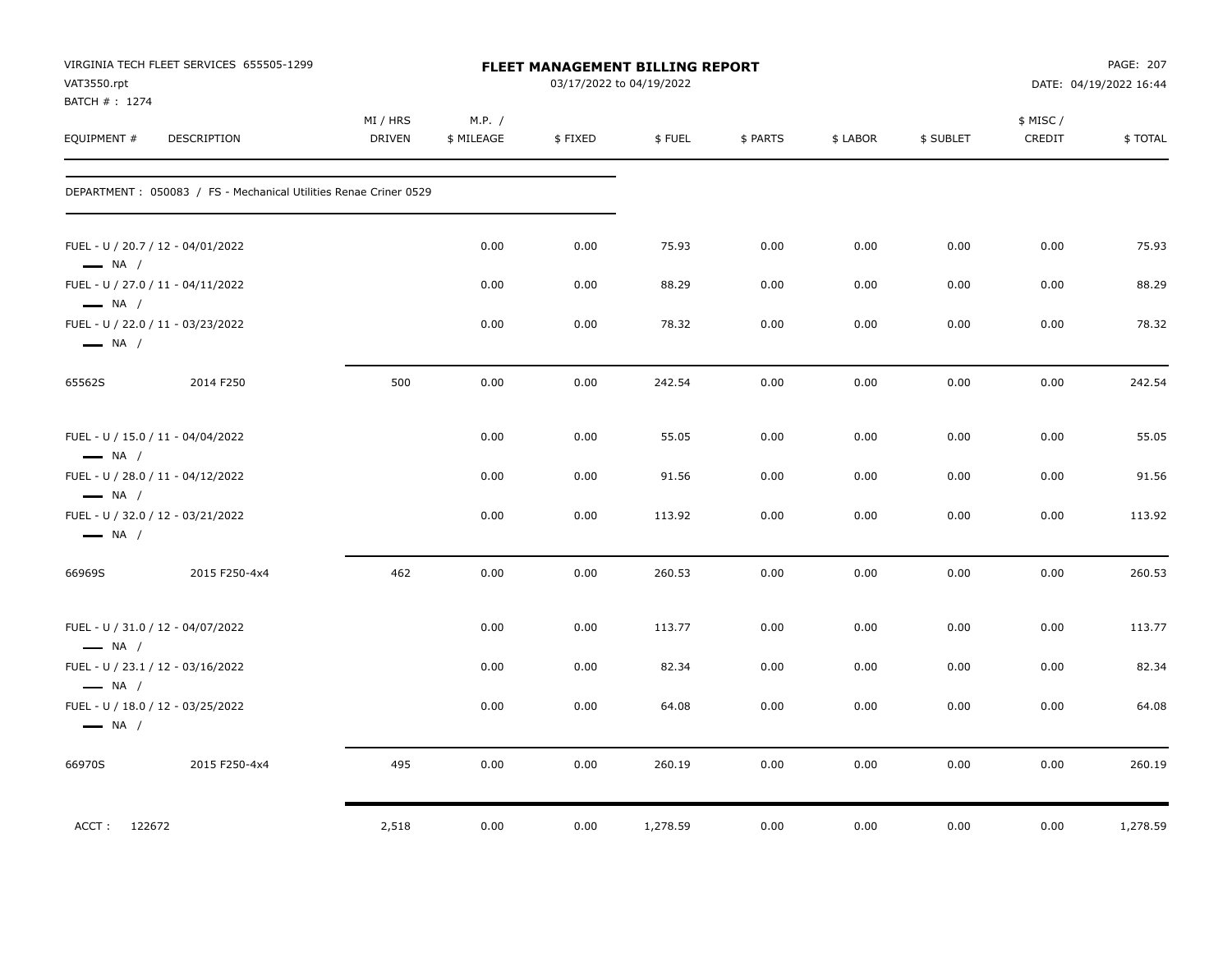| VIRGINIA TECH FLEET SERVICES 655505-1299<br>VAT3550.rpt<br>BATCH #: 1274 |        |                    |                      |         | <b>FLEET MANAGEMENT BILLING REPORT</b><br>03/17/2022 to 04/19/2022 |          |          |                  |                     | PAGE: 208<br>DATE: 04/19/2022 16:44 |
|--------------------------------------------------------------------------|--------|--------------------|----------------------|---------|--------------------------------------------------------------------|----------|----------|------------------|---------------------|-------------------------------------|
| EQUIPMENT #<br><b>DESCRIPTION</b>                                        |        | MI / HRS<br>DRIVEN | M.P. /<br>\$ MILEAGE | \$FIXED | \$FUEL                                                             | \$ PARTS | \$ LABOR | \$ SUBLET        | \$ MISC /<br>CREDIT | \$TOTAL                             |
| DEPARTMENT SUBTOTALS :                                                   |        | 2,664              | 0.00                 | 0.00    | 1,369.33                                                           | 0.00     | 0.00     | 0.00             | 0.00                | 1,369.33                            |
| <b>BREAKDOWN OF CHARGES:</b>                                             |        |                    | MILEAGE              |         |                                                                    | 0.00     |          | PARTS (WO'S)     |                     | 0.00                                |
| EQUIPMENT COUNT:                                                         | 6      |                    | MOTOR POOL           |         |                                                                    | 0.00     |          | PARTS (IND.ISS.) |                     | 0.00                                |
| DEPARTMENT:                                                              | 050083 |                    | <b>BASE</b>          |         |                                                                    | 0.00     |          | <b>CREDITS</b>   |                     | 0.00                                |
|                                                                          |        |                    | <b>INSURANCE</b>     |         |                                                                    | 0.00     |          | MISCELLANEOUS    |                     | 0.00                                |
|                                                                          |        |                    | OTHER                |         |                                                                    | 0.00     | LABOR    |                  |                     | 0.00                                |
|                                                                          |        |                    | REPLACEMENT          |         |                                                                    | 0.00     |          | <b>SUBLETS</b>   |                     | 0.00                                |
|                                                                          |        |                    | <b>FUEL</b>          |         | 1,369.33                                                           |          |          |                  |                     |                                     |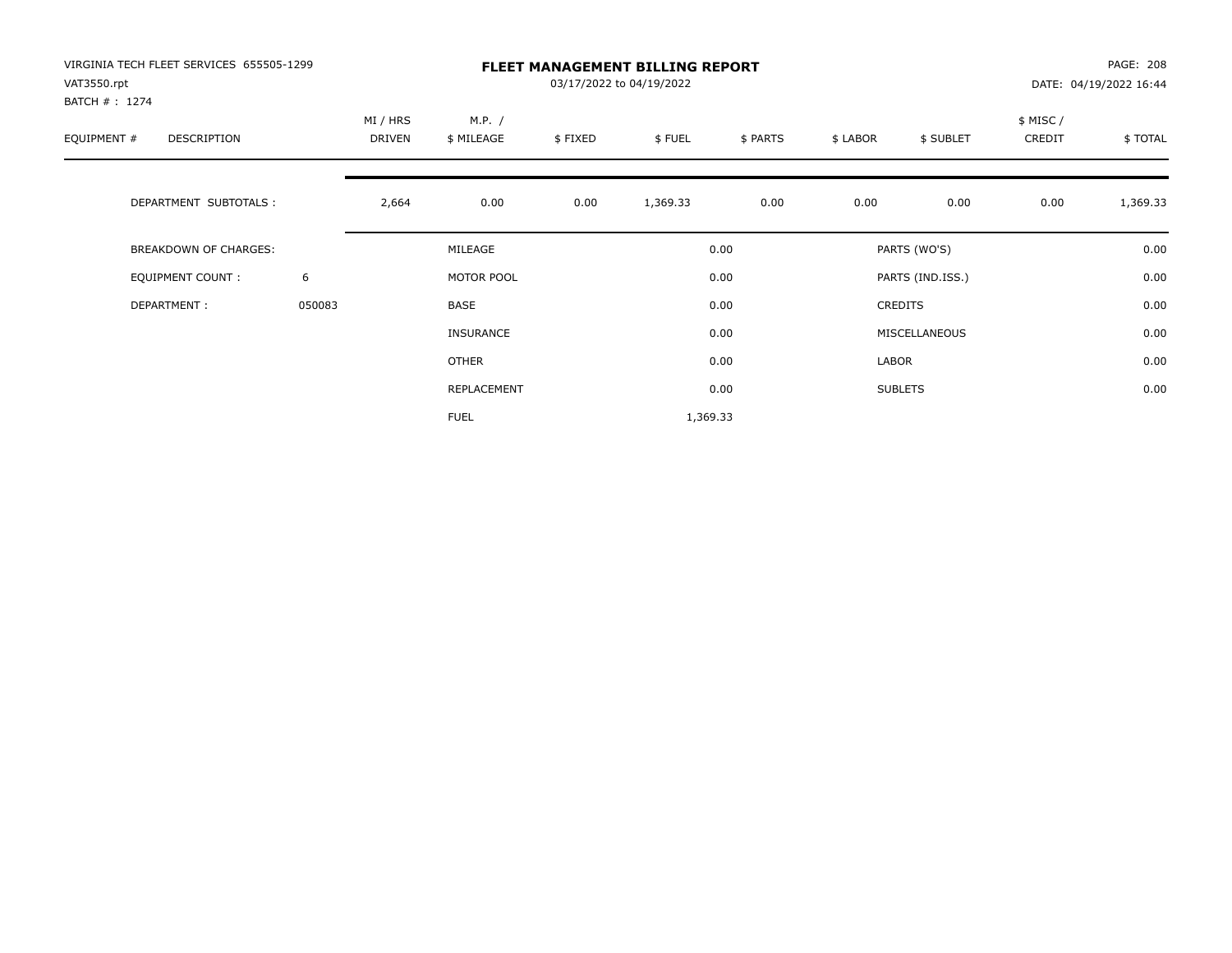| VAT3550.rpt<br>BATCH # : 1274 | VIRGINIA TECH FLEET SERVICES 655505-1299                                 |                |                    |                      | 03/17/2022 to 04/19/2022 | FLEET MANAGEMENT BILLING REPORT |          |          |                  |                     | PAGE: 209<br>DATE: 04/19/2022 16:44 |
|-------------------------------|--------------------------------------------------------------------------|----------------|--------------------|----------------------|--------------------------|---------------------------------|----------|----------|------------------|---------------------|-------------------------------------|
| EQUIPMENT #                   | DESCRIPTION                                                              |                | MI / HRS<br>DRIVEN | M.P. /<br>\$ MILEAGE | \$FIXED                  | \$FUEL                          | \$ PARTS | \$ LABOR | \$ SUBLET        | \$ MISC /<br>CREDIT | \$TOTAL                             |
|                               | DEPARTMENT: 050300 / FS - University Building Official Renae Criner 0529 |                |                    |                      |                          |                                 |          |          |                  |                     |                                     |
|                               | ACCOUNT CODE: 118166                                                     |                |                    |                      |                          |                                 |          |          |                  |                     |                                     |
| $\longrightarrow$ NA /        | FUEL - U / 15.1 / 11 - 03/17/2022                                        |                |                    | 0.00                 | 0.00                     | 53.83                           | 0.00     | 0.00     | 0.00             | 0.00                | 53.83                               |
| 80201S                        | 2021 EXPLORER                                                            |                | 159                | 0.00                 | 0.00                     | 53.83                           | 0.00     | 0.00     | 0.00             | 0.00                | 53.83                               |
| $\longrightarrow$ NA /        | FUEL - D / 6.1 / 14 - 04/14/2022                                         |                |                    | 0.00                 | 0.00                     | 25.15                           | 0.00     | 0.00     | 0.00             | 0.00                | 25.15                               |
| EGUV080                       | 2018 All Terrain                                                         |                | $\mathbf 0$        | 0.00                 | $0.00\,$                 | 25.15                           | 0.00     | 0.00     | 0.00             | 0.00                | 25.15                               |
| ACCT:                         | 118166                                                                   |                | 159                | 0.00                 | 0.00                     | 78.98                           | 0.00     | 0.00     | 0.00             | 0.00                | 78.98                               |
|                               | DEPARTMENT SUBTOTALS :                                                   |                | 159                | 0.00                 | 0.00                     | 78.98                           | 0.00     | 0.00     | 0.00             | 0.00                | 78.98                               |
|                               | BREAKDOWN OF CHARGES:                                                    |                |                    | MILEAGE              |                          |                                 | 0.00     |          | PARTS (WO'S)     |                     | 0.00                                |
|                               | <b>EQUIPMENT COUNT:</b>                                                  | $\overline{2}$ |                    | MOTOR POOL           |                          |                                 | 0.00     |          | PARTS (IND.ISS.) |                     | 0.00                                |
|                               | DEPARTMENT:                                                              | 050300         |                    | BASE                 |                          |                                 | 0.00     |          | CREDITS          |                     | 0.00                                |
|                               |                                                                          |                |                    | INSURANCE            |                          |                                 | 0.00     |          | MISCELLANEOUS    |                     | 0.00                                |
|                               |                                                                          |                |                    | <b>OTHER</b>         |                          |                                 | 0.00     | LABOR    |                  |                     | 0.00                                |
|                               |                                                                          |                |                    | REPLACEMENT          |                          |                                 | 0.00     |          | <b>SUBLETS</b>   |                     | 0.00                                |
|                               |                                                                          |                |                    | <b>FUEL</b>          |                          |                                 | 78.98    |          |                  |                     |                                     |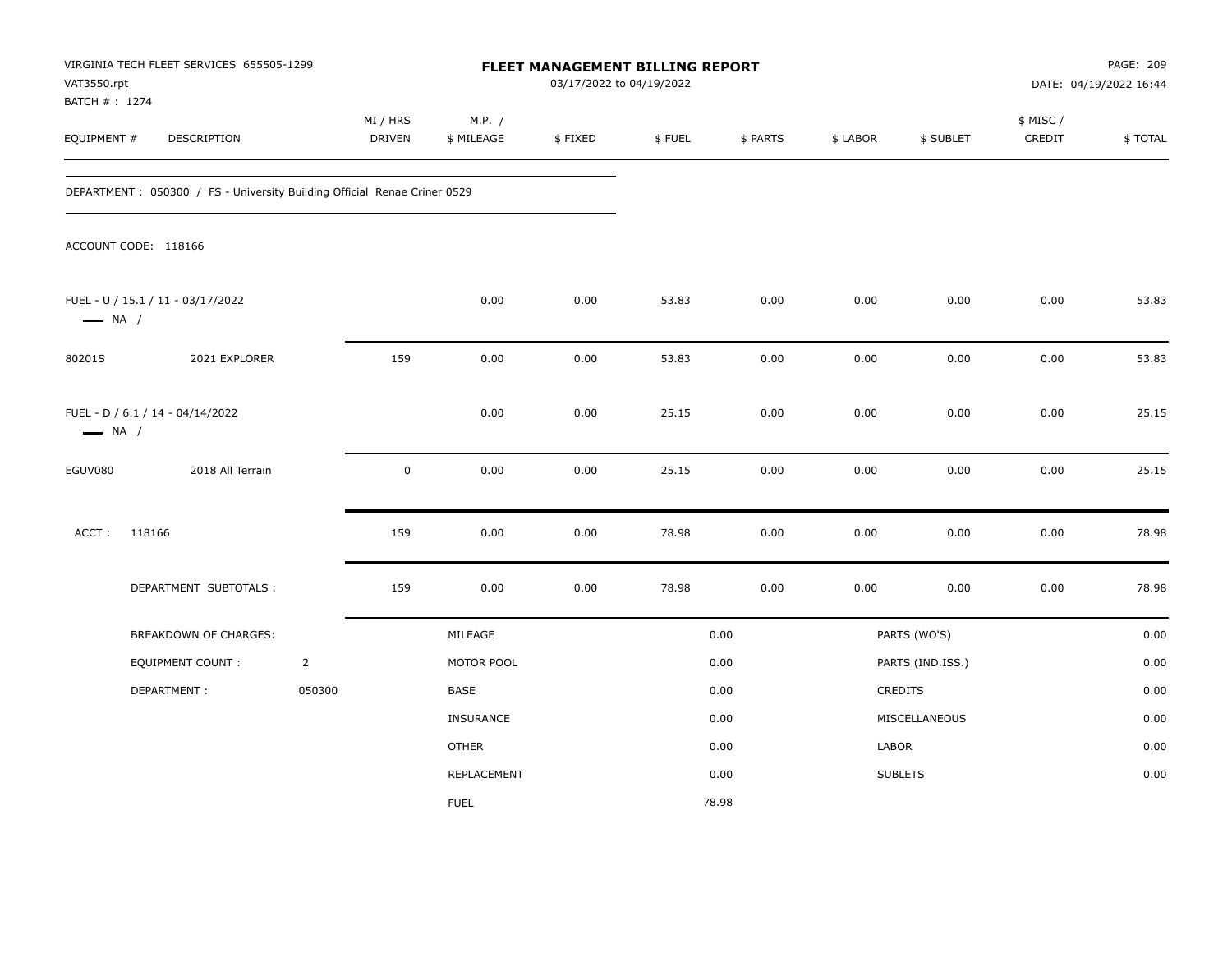| VAT3550.rpt                  | VIRGINIA TECH FLEET SERVICES 655505-1299                                |                           |                      | FLEET MANAGEMENT BILLING REPORT<br>03/17/2022 to 04/19/2022 |        |          |          |                  |                     | PAGE: 210<br>DATE: 04/19/2022 16:44 |
|------------------------------|-------------------------------------------------------------------------|---------------------------|----------------------|-------------------------------------------------------------|--------|----------|----------|------------------|---------------------|-------------------------------------|
| BATCH #: 1274<br>EQUIPMENT # | DESCRIPTION                                                             | MI / HRS<br><b>DRIVEN</b> | M.P. /<br>\$ MILEAGE | \$FIXED                                                     | \$FUEL | \$ PARTS | \$ LABOR | \$ SUBLET        | \$ MISC /<br>CREDIT | \$TOTAL                             |
|                              | DEPARTMENT : 050904 / FS- Occupational Safety Program Renae Criner 0529 |                           |                      |                                                             |        |          |          |                  |                     |                                     |
|                              | ACCOUNT CODE: 118782                                                    |                           |                      |                                                             |        |          |          |                  |                     |                                     |
| $\longrightarrow$ NA /       | FUEL - U / 15.0 / 11 - 04/08/2022                                       |                           | 0.00                 | 0.00                                                        | 49.05  | 0.00     | 0.00     | 0.00             | 0.00                | 49.05                               |
| 55100S                       | 2007 COLORADO                                                           | 162                       | 0.00                 | 0.00                                                        | 49.05  | 0.00     | 0.00     | 0.00             | 0.00                | 49.05                               |
| ACCT:                        | 118782                                                                  | 162                       | 0.00                 | 0.00                                                        | 49.05  | 0.00     | 0.00     | 0.00             | 0.00                | 49.05                               |
|                              | DEPARTMENT SUBTOTALS :                                                  | 162                       | 0.00                 | 0.00                                                        | 49.05  | 0.00     | 0.00     | 0.00             | 0.00                | 49.05                               |
|                              | <b>BREAKDOWN OF CHARGES:</b>                                            |                           | MILEAGE              |                                                             |        | 0.00     |          | PARTS (WO'S)     |                     | 0.00                                |
|                              | <b>EQUIPMENT COUNT:</b>                                                 | $\mathbf{1}$              | MOTOR POOL           |                                                             |        | 0.00     |          | PARTS (IND.ISS.) |                     | 0.00                                |
|                              | DEPARTMENT:                                                             | 050904                    | <b>BASE</b>          |                                                             |        | 0.00     |          | <b>CREDITS</b>   |                     | 0.00                                |
|                              |                                                                         |                           | <b>INSURANCE</b>     |                                                             |        | 0.00     |          | MISCELLANEOUS    |                     | 0.00                                |
|                              |                                                                         |                           | <b>OTHER</b>         |                                                             |        | 0.00     | LABOR    |                  |                     | 0.00                                |
|                              |                                                                         |                           | REPLACEMENT          |                                                             |        | 0.00     |          | <b>SUBLETS</b>   |                     | 0.00                                |
|                              |                                                                         |                           | <b>FUEL</b>          |                                                             |        | 49.05    |          |                  |                     |                                     |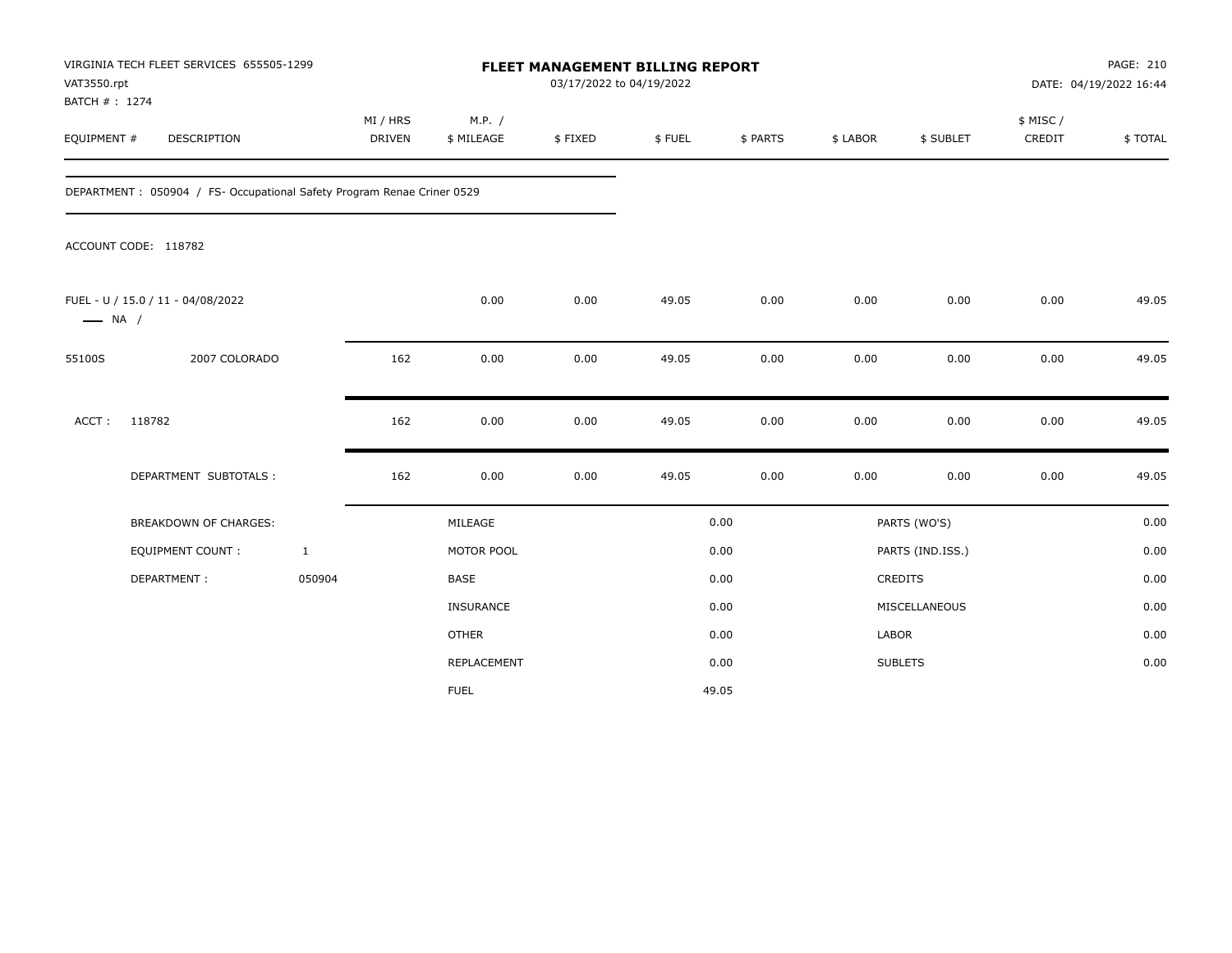| VAT3550.rpt                  | VIRGINIA TECH FLEET SERVICES 655505-1299                        |                    |                      | FLEET MANAGEMENT BILLING REPORT<br>03/17/2022 to 04/19/2022 |        |          |          |           |                     | PAGE: 211<br>DATE: 04/19/2022 16:44 |
|------------------------------|-----------------------------------------------------------------|--------------------|----------------------|-------------------------------------------------------------|--------|----------|----------|-----------|---------------------|-------------------------------------|
| BATCH #: 1274<br>EQUIPMENT # | DESCRIPTION                                                     | MI / HRS<br>DRIVEN | M.P. /<br>\$ MILEAGE | \$FIXED                                                     | \$FUEL | \$ PARTS | \$ LABOR | \$ SUBLET | \$ MISC /<br>CREDIT | \$TOTAL                             |
|                              | DEPARTMENT : 051600 / FS AVP Ops/Construction Renae Criner 0529 |                    |                      |                                                             |        |          |          |           |                     |                                     |
| ACCOUNT CODE: 176160         |                                                                 |                    |                      |                                                             |        |          |          |           |                     |                                     |
| $\longrightarrow$ NA /       | FUEL - U / 11.6 / 11 - 03/21/2022                               |                    | 0.00                 | 0.00                                                        | 41.12  | 0.00     | 0.00     | 0.00      | 0.00                | 41.12                               |
| 60162S                       | 2011 ESCAPE                                                     | 204                | 0.00                 | 0.00                                                        | 41.12  | 0.00     | 0.00     | 0.00      | 0.00                | 41.12                               |
| $\longrightarrow$ NA /       | FUEL - U / 12.2 / 11 - 04/04/2022                               |                    | 0.00                 | 0.00                                                        | 44.74  | 0.00     | 0.00     | 0.00      | 0.00                | 44.74                               |
| 68267S                       | 2015 COMPASS                                                    | 174                | 0.00                 | 0.00                                                        | 44.74  | 0.00     | 0.00     | 0.00      | 0.00                | 44.74                               |
| $\longrightarrow$ NA /       | FUEL - U / 14.7 / 12 - 03/31/2022                               |                    | 0.00                 | 0.00                                                        | 53.77  | 0.00     | 0.00     | 0.00      | 0.00                | 53.77                               |
| 69980s                       | 2016 EXPLORER                                                   | 13                 | 0.00                 | 0.00                                                        | 53.77  | 0.00     | 0.00     | 0.00      | 0.00                | 53.77                               |
| $\longrightarrow$ NA /       | FUEL - U / 11.7 / 11 - 03/28/2022                               |                    | 0.00                 | 0.00                                                        | 41.69  | 0.00     | 0.00     | 0.00      | 0.00                | 41.69                               |
| 69997s                       | 2016 COMPASS                                                    | 182                | 0.00                 | 0.00                                                        | 41.69  | 0.00     | 0.00     | 0.00      | 0.00                | 41.69                               |
| $\longrightarrow$ NA /       | FUEL - U / 13.8 / 11 - 03/29/2022                               |                    | 0.00                 | 0.00                                                        | 49.06  | 0.00     | 0.00     | 0.00      | 0.00                | 49.06                               |
| 74691s                       | 2018 ESCAPE                                                     | 290                | 0.00                 | 0.00                                                        | 49.06  | 0.00     | 0.00     | 0.00      | $0.00\,$            | 49.06                               |
|                              | FUEL - U / 12.6 / 11 - 03/23/2022                               |                    | 0.00                 | 0.00                                                        | 44.89  | 0.00     | 0.00     | 0.00      | 0.00                | 44.89                               |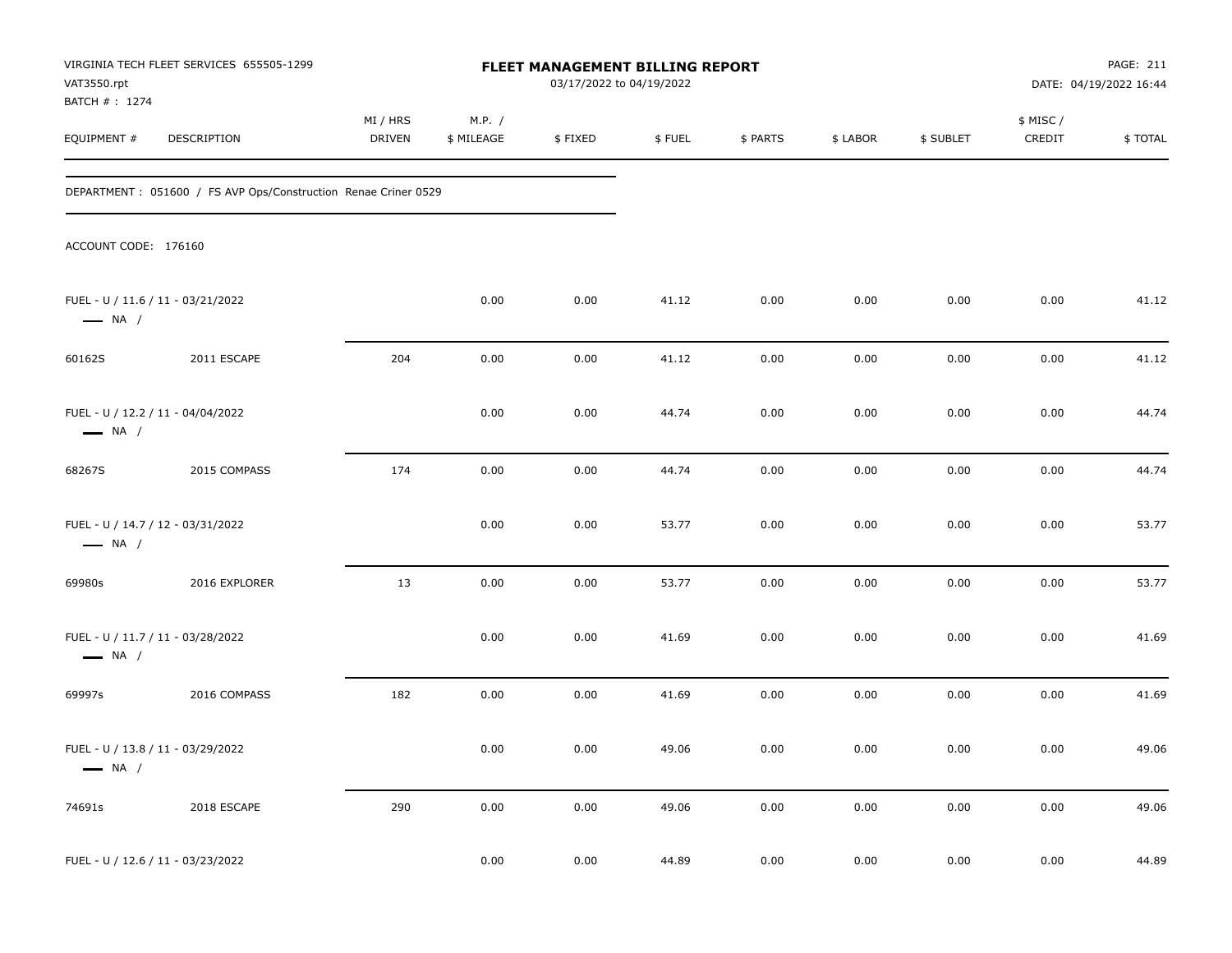| VAT3550.rpt<br>BATCH #: 1274                                | VIRGINIA TECH FLEET SERVICES 655505-1299                        |                    |                      |         | FLEET MANAGEMENT BILLING REPORT<br>03/17/2022 to 04/19/2022 |          |          |           |                     | PAGE: 212<br>DATE: 04/19/2022 16:44 |
|-------------------------------------------------------------|-----------------------------------------------------------------|--------------------|----------------------|---------|-------------------------------------------------------------|----------|----------|-----------|---------------------|-------------------------------------|
| EQUIPMENT #                                                 | DESCRIPTION                                                     | MI / HRS<br>DRIVEN | M.P. /<br>\$ MILEAGE | \$FIXED | \$FUEL                                                      | \$ PARTS | \$ LABOR | \$ SUBLET | \$ MISC /<br>CREDIT | \$TOTAL                             |
|                                                             | DEPARTMENT : 051600 / FS AVP Ops/Construction Renae Criner 0529 |                    |                      |         |                                                             |          |          |           |                     |                                     |
| $\longrightarrow$ NA /                                      |                                                                 |                    |                      |         |                                                             |          |          |           |                     |                                     |
| 74692s                                                      | 2018 ESCAPE                                                     | 181                | 0.00                 | 0.00    | 44.89                                                       | 0.00     | 0.00     | 0.00      | 0.00                | 44.89                               |
| FUEL - U / 9.4 / 11 - 03/30/2022<br>$\longrightarrow$ NA /  |                                                                 |                    | 0.00                 | 0.00    | 34.31                                                       | 0.00     | 0.00     | 0.00      | 0.00                | 34.31                               |
| 74693s                                                      | 2018 ESCAPE                                                     | 119                | 0.00                 | 0.00    | 34.31                                                       | 0.00     | 0.00     | 0.00      | 0.00                | 34.31                               |
| FUEL - U / 10.2 / CC - 03/24/2022<br>$\longrightarrow$ NA / |                                                                 |                    | 0.00                 | 0.00    | 40.93                                                       | 0.00     | 0.00     | 0.00      | 0.00                | 40.93                               |
| 80228S                                                      | 2021 Rogue                                                      | 324                | 0.00                 | 0.00    | 40.93                                                       | 0.00     | 0.00     | 0.00      | 0.00                | 40.93                               |
| FUEL - U / 12.9 / 11 - 03/31/2022<br>$\longrightarrow$ NA / |                                                                 |                    | 0.00                 | 0.00    | 47.34                                                       | 0.00     | 0.00     | 0.00      | 0.00                | 47.34                               |
| 80229S                                                      | 2021 Rogue                                                      | 278                | 0.00                 | 0.00    | 47.34                                                       | 0.00     | 0.00     | 0.00      | 0.00                | 47.34                               |
| 176160<br>ACCT:                                             |                                                                 | 1,765              | 0.00                 | 0.00    | 397.85                                                      | 0.00     | 0.00     | 0.00      | 0.00                | 397.85                              |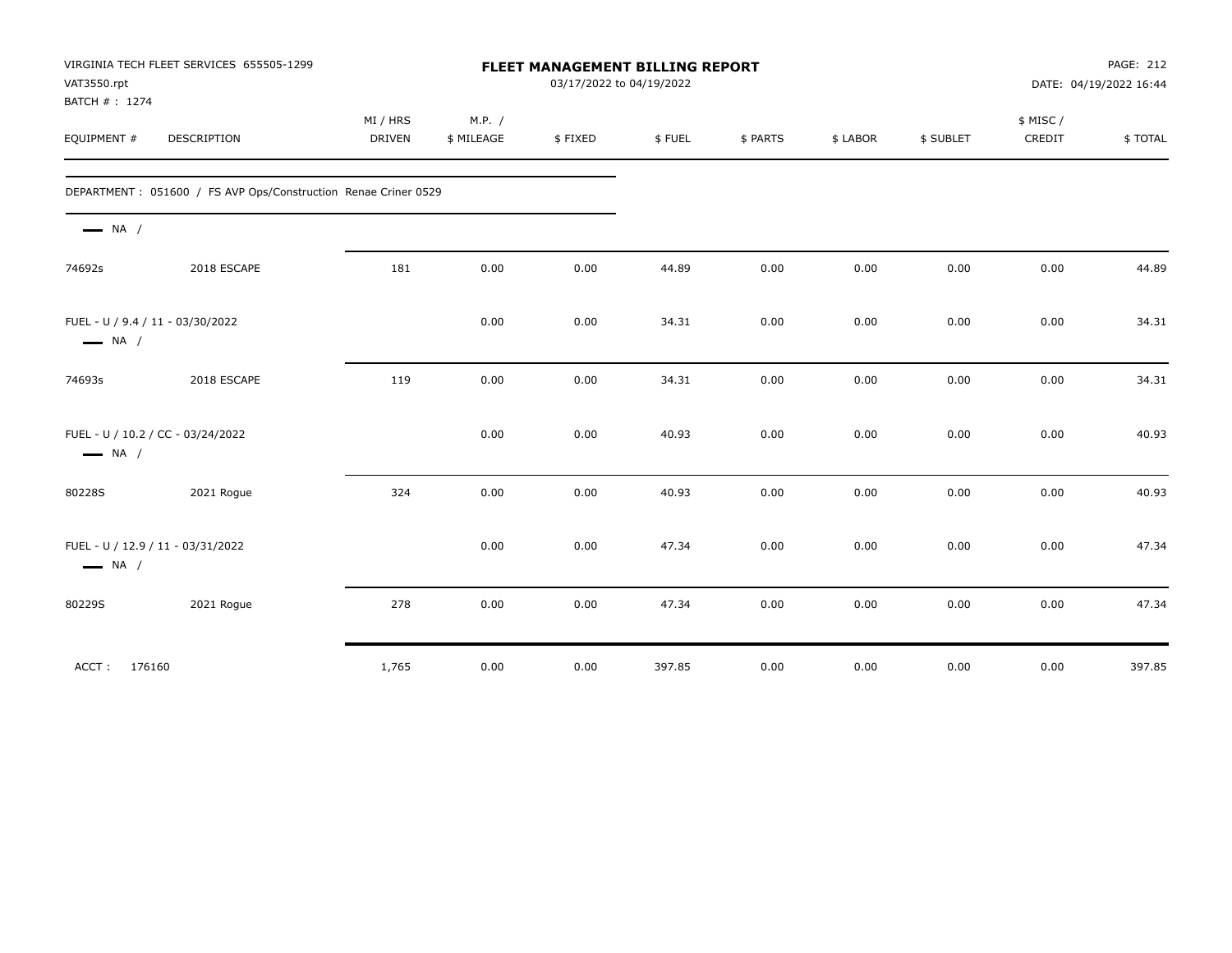| VIRGINIA TECH FLEET SERVICES 655505-1299<br>VAT3550.rpt<br>BATCH #: 1274 |        |                    |                      | 03/17/2022 to 04/19/2022 | <b>FLEET MANAGEMENT BILLING REPORT</b> |          |          |                  |                    | PAGE: 213<br>DATE: 04/19/2022 16:44 |
|--------------------------------------------------------------------------|--------|--------------------|----------------------|--------------------------|----------------------------------------|----------|----------|------------------|--------------------|-------------------------------------|
| EQUIPMENT #<br>DESCRIPTION                                               |        | MI / HRS<br>DRIVEN | M.P. /<br>\$ MILEAGE | \$FIXED                  | \$FUEL                                 | \$ PARTS | \$ LABOR | \$ SUBLET        | \$ MISC/<br>CREDIT | \$TOTAL                             |
| DEPARTMENT SUBTOTALS :                                                   |        | 1,765              | 0.00                 | 0.00                     | 397.85                                 | 0.00     | 0.00     | 0.00             | 0.00               | 397.85                              |
| <b>BREAKDOWN OF CHARGES:</b>                                             |        |                    | MILEAGE              |                          |                                        | 0.00     |          | PARTS (WO'S)     |                    | 0.00                                |
| EQUIPMENT COUNT:                                                         | 9      |                    | MOTOR POOL           |                          |                                        | 0.00     |          | PARTS (IND.ISS.) |                    | 0.00                                |
| DEPARTMENT:                                                              | 051600 |                    | <b>BASE</b>          |                          |                                        | 0.00     |          | <b>CREDITS</b>   |                    | 0.00                                |
|                                                                          |        |                    | INSURANCE            |                          |                                        | 0.00     |          | MISCELLANEOUS    |                    | 0.00                                |
|                                                                          |        |                    | <b>OTHER</b>         |                          |                                        | 0.00     | LABOR    |                  |                    | 0.00                                |
|                                                                          |        |                    | REPLACEMENT          |                          |                                        | 0.00     |          | <b>SUBLETS</b>   |                    | 0.00                                |
|                                                                          |        |                    | <b>FUEL</b>          |                          |                                        | 397.85   |          |                  |                    |                                     |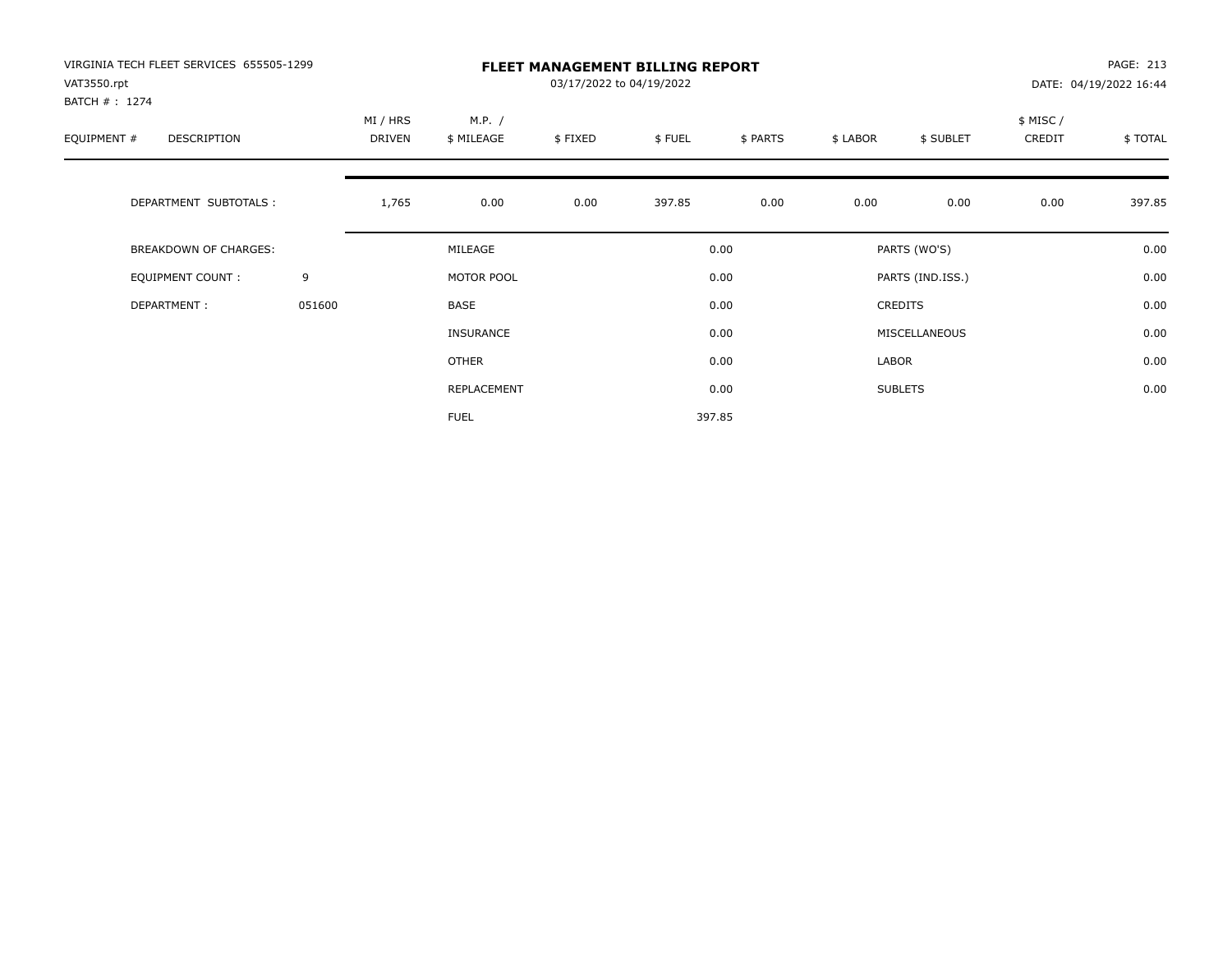| VAT3550.rpt<br>BATCH # : 1274 | VIRGINIA TECH FLEET SERVICES 655505-1299                          |                           |                      | FLEET MANAGEMENT BILLING REPORT<br>03/17/2022 to 04/19/2022 |        |          |          |           |                    | PAGE: 214<br>DATE: 04/19/2022 16:44 |
|-------------------------------|-------------------------------------------------------------------|---------------------------|----------------------|-------------------------------------------------------------|--------|----------|----------|-----------|--------------------|-------------------------------------|
| EQUIPMENT #                   | DESCRIPTION                                                       | MI / HRS<br><b>DRIVEN</b> | M.P. /<br>\$ MILEAGE | \$FIXED                                                     | \$FUEL | \$ PARTS | \$ LABOR | \$ SUBLET | \$ MISC/<br>CREDIT | \$TOTAL                             |
|                               | DEPARTMENT : 054300 / Hokie Stone Remediation - Renae Criner 0529 |                           |                      |                                                             |        |          |          |           |                    |                                     |
|                               | ACCOUNT CODE: 177305                                              |                           |                      |                                                             |        |          |          |           |                    |                                     |
| $\longrightarrow$ NA /        | FUEL - U / 16.2 / 11 - 04/05/2022                                 |                           | 0.00                 | 0.00                                                        | 59.53  | 0.00     | 0.00     | 0.00      | 0.00               | 59.53                               |
| $\longrightarrow$ NA /        | FUEL - U / 8.1 / 11 - 04/14/2022                                  |                           | 0.00                 | 0.00                                                        | 26.59  | 0.00     | 0.00     | 0.00      | 0.00               | 26.59                               |
| $\longrightarrow$ NA /        | FUEL - U / 16.6 / 11 - 03/22/2022                                 |                           | 0.00                 | 0.00                                                        | 58.95  | 0.00     | 0.00     | 0.00      | 0.00               | 58.95                               |
| 74666s                        | 2018 F150                                                         | 517                       | 0.00                 | 0.00                                                        | 145.07 | 0.00     | 0.00     | 0.00      | 0.00               | 145.07                              |
| $\longrightarrow$ NA /        | FUEL - U / 38.0 / 11 - 04/05/2022                                 |                           | 0.00                 | 0.00                                                        | 139.39 | 0.00     | 0.00     | 0.00      | 0.00               | 139.39                              |
| 74687s                        | 2019 F250                                                         | 175                       | 0.00                 | 0.00                                                        | 139.39 | 0.00     | 0.00     | 0.00      | 0.00               | 139.39                              |
| $\longrightarrow$ NA /        | FUEL - U / 38.2 / 12 - 03/29/2022                                 |                           | 0.00                 | 0.00                                                        | 135.89 | 0.00     | 0.00     | 0.00      | 0.00               | 135.89                              |
| 74690S                        | 2019 F250-4x4                                                     | 167                       | 0.00                 | 0.00                                                        | 135.89 | 0.00     | 0.00     | 0.00      | 0.00               | 135.89                              |
| ACCT: 177305                  |                                                                   | 859                       | 0.00                 | 0.00                                                        | 420.35 | 0.00     | 0.00     | 0.00      | 0.00               | 420.35                              |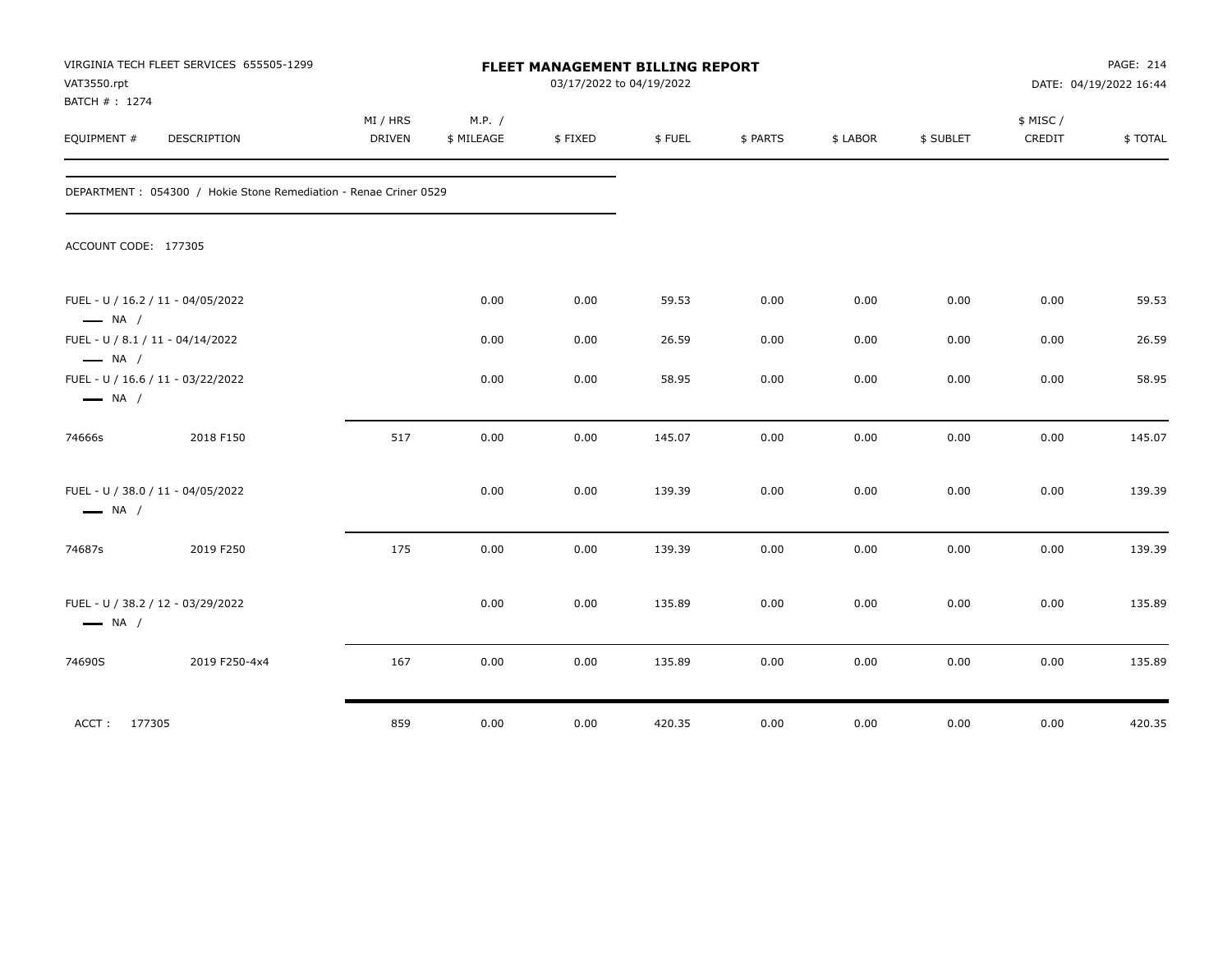| VIRGINIA TECH FLEET SERVICES 655505-1299<br>VAT3550.rpt<br>BATCH #: 1274 |        |                    |                      | 03/17/2022 to 04/19/2022 | <b>FLEET MANAGEMENT BILLING REPORT</b> |          |          |                  |                     | PAGE: 215<br>DATE: 04/19/2022 16:44 |
|--------------------------------------------------------------------------|--------|--------------------|----------------------|--------------------------|----------------------------------------|----------|----------|------------------|---------------------|-------------------------------------|
| EQUIPMENT #<br><b>DESCRIPTION</b>                                        |        | MI / HRS<br>DRIVEN | M.P. /<br>\$ MILEAGE | \$FIXED                  | \$FUEL                                 | \$ PARTS | \$ LABOR | \$ SUBLET        | \$ MISC /<br>CREDIT | \$TOTAL                             |
| DEPARTMENT SUBTOTALS :                                                   |        | 859                | 0.00                 | 0.00                     | 420.35                                 | 0.00     | 0.00     | 0.00             | 0.00                | 420.35                              |
| <b>BREAKDOWN OF CHARGES:</b>                                             |        |                    | MILEAGE              |                          |                                        | 0.00     |          | PARTS (WO'S)     |                     | 0.00                                |
| EQUIPMENT COUNT:                                                         | 3      |                    | MOTOR POOL           |                          |                                        | 0.00     |          | PARTS (IND.ISS.) |                     | 0.00                                |
| DEPARTMENT:                                                              | 054300 |                    | <b>BASE</b>          |                          |                                        | 0.00     |          | <b>CREDITS</b>   |                     | 0.00                                |
|                                                                          |        |                    | INSURANCE            |                          |                                        | 0.00     |          | MISCELLANEOUS    |                     | 0.00                                |
|                                                                          |        |                    | OTHER                |                          |                                        | 0.00     | LABOR    |                  |                     | 0.00                                |
|                                                                          |        |                    | REPLACEMENT          |                          |                                        | 0.00     |          | <b>SUBLETS</b>   |                     | 0.00                                |
|                                                                          |        |                    | <b>FUEL</b>          |                          |                                        | 420.35   |          |                  |                     |                                     |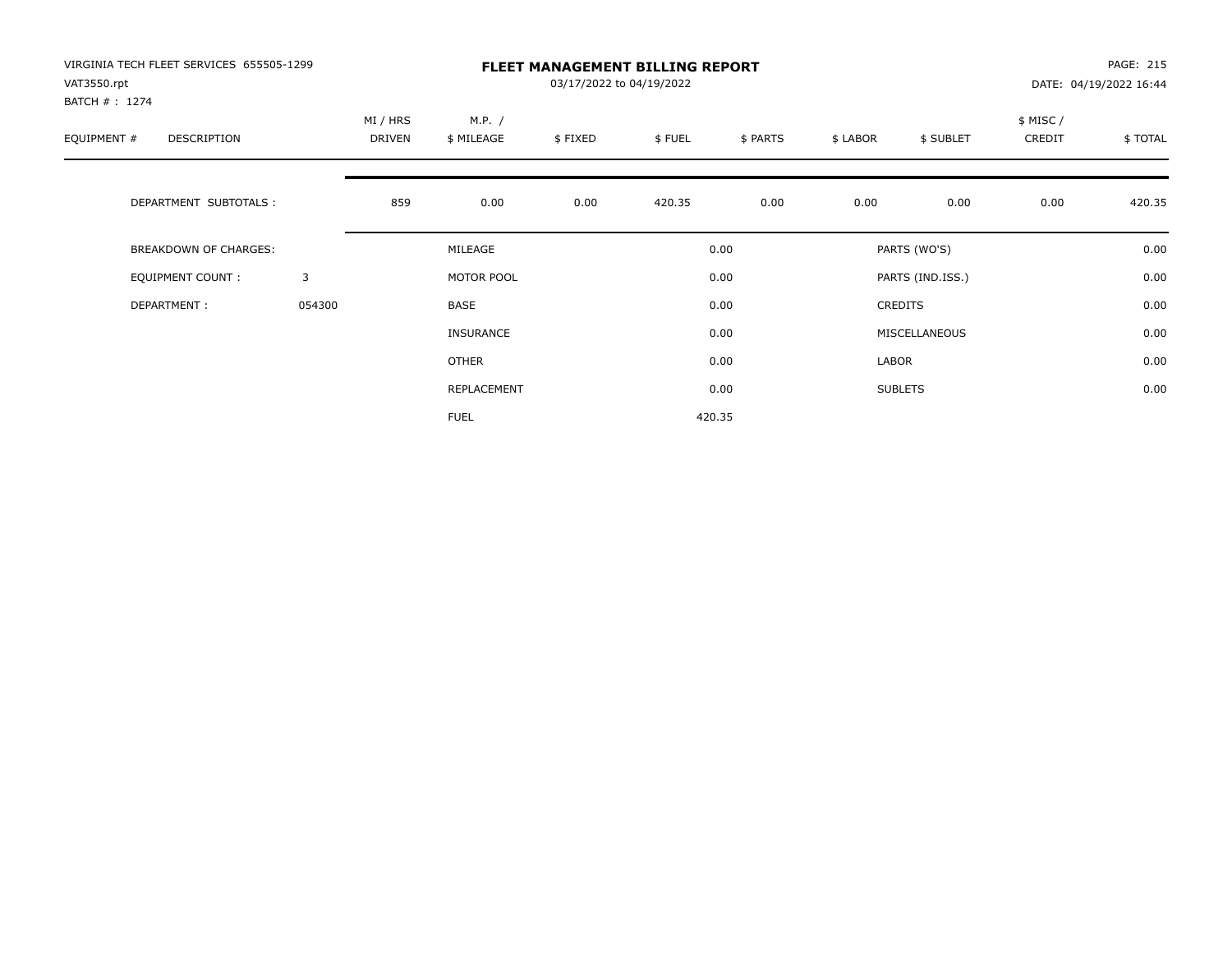| VAT3550.rpt<br>BATCH # : 1274 | VIRGINIA TECH FLEET SERVICES 655505-1299                         |              |                           |                      | <b>FLEET MANAGEMENT BILLING REPORT</b><br>03/17/2022 to 04/19/2022 |        |          |          |                  |                     | PAGE: 216<br>DATE: 04/19/2022 16:44 |
|-------------------------------|------------------------------------------------------------------|--------------|---------------------------|----------------------|--------------------------------------------------------------------|--------|----------|----------|------------------|---------------------|-------------------------------------|
| EQUIPMENT #                   | DESCRIPTION                                                      |              | MI / HRS<br><b>DRIVEN</b> | M.P. /<br>\$ MILEAGE | \$FIXED                                                            | \$FUEL | \$ PARTS | \$ LABOR | \$ SUBLET        | \$ MISC /<br>CREDIT | \$TOTAL                             |
|                               | DEPARTMENT: 055600 / Operations IT and Data - Brandy Cole (0372) |              |                           |                      |                                                                    |        |          |          |                  |                     |                                     |
|                               | ACCOUNT CODE: 119319                                             |              |                           |                      |                                                                    |        |          |          |                  |                     |                                     |
| $\longrightarrow$ NA /        | FUEL - U / 28.4 / 12 - 03/22/2022                                |              |                           | 0.00                 | 0.00                                                               | 101.25 | 0.00     | 0.00     | 0.00             | 0.00                | 101.25                              |
| 50154S                        | 2005 E-150 VAN                                                   |              | $\mathbf 0$               | 0.00                 | 0.00                                                               | 101.25 | 0.00     | 0.00     | 0.00             | 0.00                | 101.25                              |
| ACCT:                         | 119319                                                           |              | $\mathbf 0$               | 0.00                 | 0.00                                                               | 101.25 | 0.00     | 0.00     | 0.00             | 0.00                | 101.25                              |
|                               | DEPARTMENT SUBTOTALS :                                           |              | $\mathbf 0$               | 0.00                 | 0.00                                                               | 101.25 | 0.00     | 0.00     | 0.00             | 0.00                | 101.25                              |
|                               | <b>BREAKDOWN OF CHARGES:</b>                                     |              |                           | MILEAGE              |                                                                    |        | 0.00     |          | PARTS (WO'S)     |                     | 0.00                                |
|                               | <b>EQUIPMENT COUNT:</b>                                          | $\mathbf{1}$ |                           | MOTOR POOL           |                                                                    |        | 0.00     |          | PARTS (IND.ISS.) |                     | 0.00                                |
|                               | DEPARTMENT:                                                      | 055600       |                           | <b>BASE</b>          |                                                                    |        | 0.00     |          | CREDITS          |                     | 0.00                                |
|                               |                                                                  |              |                           | INSURANCE            |                                                                    |        | 0.00     |          | MISCELLANEOUS    |                     | 0.00                                |
|                               |                                                                  |              |                           | <b>OTHER</b>         |                                                                    |        | 0.00     | LABOR    |                  |                     | 0.00                                |
|                               |                                                                  |              |                           | <b>REPLACEMENT</b>   |                                                                    |        | 0.00     |          | <b>SUBLETS</b>   |                     | 0.00                                |
|                               |                                                                  |              |                           | <b>FUEL</b>          |                                                                    | 101.25 |          |          |                  |                     |                                     |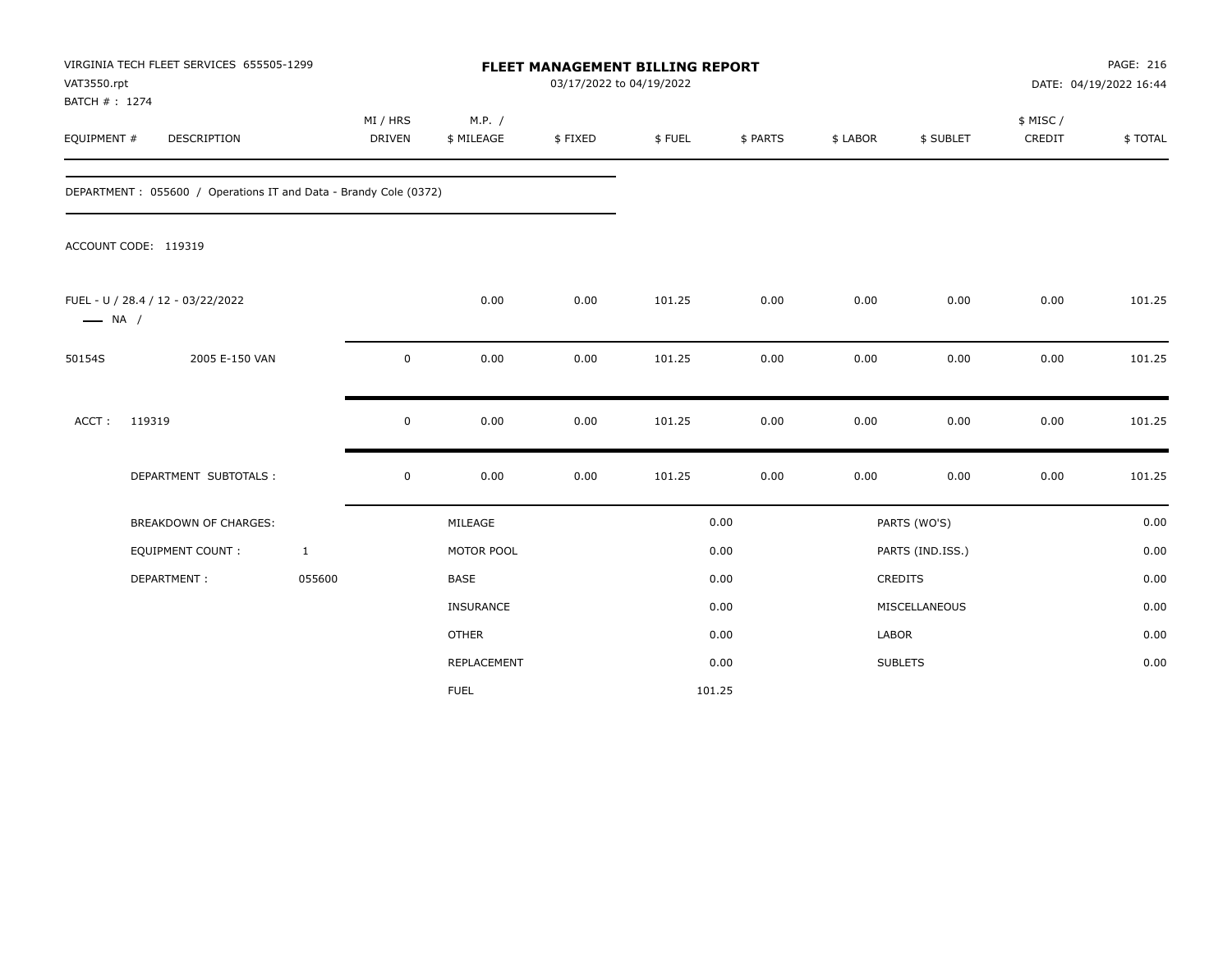| VAT3550.rpt<br>BATCH # : 1274 | VIRGINIA TECH FLEET SERVICES 655505-1299                                 |                |                    |                      | FLEET MANAGEMENT BILLING REPORT<br>03/17/2022 to 04/19/2022 |        |          |          | PAGE: 217<br>DATE: 04/19/2022 16:44 |                     |         |
|-------------------------------|--------------------------------------------------------------------------|----------------|--------------------|----------------------|-------------------------------------------------------------|--------|----------|----------|-------------------------------------|---------------------|---------|
| EQUIPMENT #                   | DESCRIPTION                                                              |                | MI / HRS<br>DRIVEN | M.P. /<br>\$ MILEAGE | \$FIXED                                                     | \$FUEL | \$ PARTS | \$ LABOR | \$ SUBLET                           | \$ MISC /<br>CREDIT | \$TOTAL |
|                               | DEPARTMENT: 056300 / FS -Office of University Planning Renae Criner 0529 |                |                    |                      |                                                             |        |          |          |                                     |                     |         |
|                               | ACCOUNT CODE: 119625                                                     |                |                    |                      |                                                             |        |          |          |                                     |                     |         |
| $\longrightarrow$ NA /        | WORK ORDER # 0000113059                                                  |                |                    | 0.00                 | 0.00                                                        | 0.00   | 58.91    | 52.00    | 0.00                                | 0.00                | 110.91  |
| 52535S                        | 2007 ESCAPE                                                              |                | 49                 | 0.00                 | 0.00                                                        | 0.00   | 58.91    | 52.00    | 0.00                                | 0.00                | 110.91  |
| $\longrightarrow$ NA /        | FUEL - U / 12.3 / 11 - 03/22/2022                                        |                |                    | 0.00                 | 0.00                                                        | 43.89  | 0.00     | 0.00     | 0.00                                | 0.00                | 43.89   |
| 79431S                        | 2020 Rogue                                                               |                | 139                | 0.00                 | 0.00                                                        | 43.89  | 0.00     | 0.00     | 0.00                                | 0.00                | 43.89   |
| ACCT:                         | 119625                                                                   |                | 188                | 0.00                 | 0.00                                                        | 43.89  | 58.91    | 52.00    | 0.00                                | 0.00                | 154.80  |
|                               | DEPARTMENT SUBTOTALS :                                                   |                | 188                | 0.00                 | 0.00                                                        | 43.89  | 58.91    | 52.00    | 0.00                                | 0.00                | 154.80  |
|                               | BREAKDOWN OF CHARGES:                                                    |                |                    | MILEAGE              |                                                             |        | 0.00     |          | PARTS (WO'S)                        |                     | 58.91   |
|                               | <b>EQUIPMENT COUNT:</b>                                                  | $\overline{2}$ |                    | MOTOR POOL           |                                                             |        | 0.00     |          | PARTS (IND.ISS.)                    |                     | 0.00    |
|                               | DEPARTMENT:                                                              | 056300         |                    | <b>BASE</b>          |                                                             |        | 0.00     |          | CREDITS                             |                     | 0.00    |
|                               |                                                                          |                |                    | INSURANCE            |                                                             |        | 0.00     |          | MISCELLANEOUS                       |                     | 0.00    |
|                               |                                                                          |                |                    | <b>OTHER</b>         |                                                             |        | 0.00     | LABOR    |                                     |                     | 52.00   |
|                               |                                                                          |                |                    | REPLACEMENT          |                                                             |        | 0.00     |          | <b>SUBLETS</b>                      |                     | 0.00    |
|                               |                                                                          |                |                    | <b>FUEL</b>          |                                                             |        | 43.89    |          |                                     |                     |         |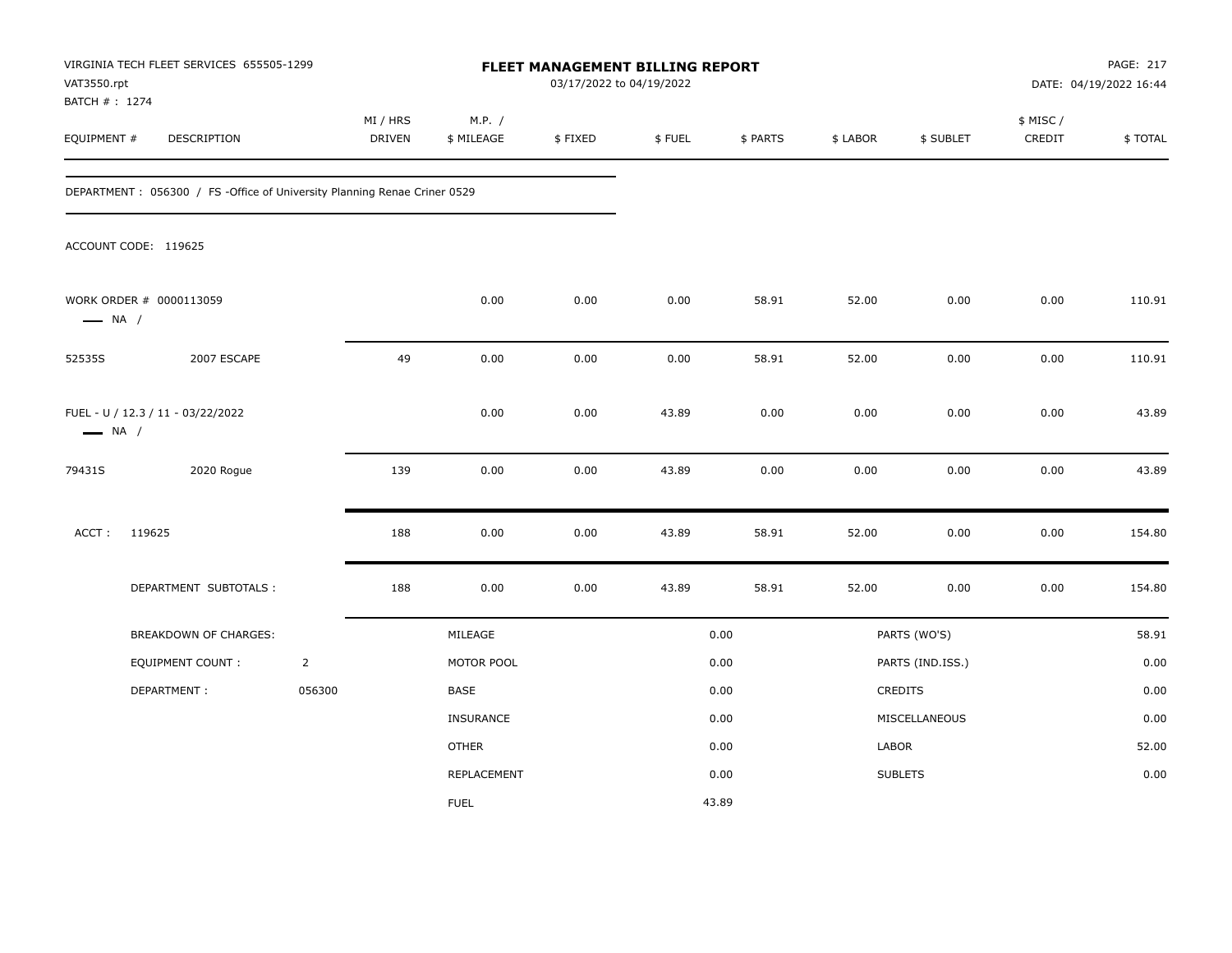| VAT3550.rpt<br>BATCH #: 1274 | VIRGINIA TECH FLEET SERVICES 655505-1299                                | FLEET MANAGEMENT BILLING REPORT<br>03/17/2022 to 04/19/2022 |                      |         |        |          |          |           |                    | PAGE: 218<br>DATE: 04/19/2022 16:44 |  |
|------------------------------|-------------------------------------------------------------------------|-------------------------------------------------------------|----------------------|---------|--------|----------|----------|-----------|--------------------|-------------------------------------|--|
| EQUIPMENT #                  | DESCRIPTION                                                             | MI / HRS<br>DRIVEN                                          | M.P. /<br>\$ MILEAGE | \$FIXED | \$FUEL | \$ PARTS | \$ LABOR | \$ SUBLET | \$ MISC/<br>CREDIT | \$TOTAL                             |  |
|                              | DEPARTMENT : 058500 / FS - Univ Design & Construction Renae Criner 0529 |                                                             |                      |         |        |          |          |           |                    |                                     |  |
| ACCOUNT CODE: 120091         |                                                                         |                                                             |                      |         |        |          |          |           |                    |                                     |  |
| $\longrightarrow$ NA /       | FUEL - U / 9.1 / 11 - 03/29/2022                                        |                                                             | 0.00                 | 0.00    | 32.29  | 0.00     | 0.00     | 0.00      | 0.00               | 32.29                               |  |
| 69996s                       | 2016 COMPASS                                                            | $\mathbf 0$                                                 | 0.00                 | 0.00    | 32.29  | 0.00     | 0.00     | 0.00      | 0.00               | 32.29                               |  |
| $\longrightarrow$ NA /       | FUEL - U / 13.2 / 11 - 03/28/2022                                       |                                                             | 0.00                 | 0.00    | 47.13  | 0.00     | 0.00     | 0.00      | 0.00               | 47.13                               |  |
| 80231S                       | 2020 Rogue                                                              | 217                                                         | 0.00                 | 0.00    | 47.13  | 0.00     | 0.00     | 0.00      | 0.00               | 47.13                               |  |
| $\longrightarrow$ NA /       | FUEL - U / 8.2 / 11 - 04/11/2022                                        |                                                             | 0.00                 | 0.00    | 26.91  | 0.00     | 0.00     | 0.00      | 0.00               | 26.91                               |  |
| EGUV090                      | 2021 GATOR                                                              | 126                                                         | 0.00                 | 0.00    | 26.91  | 0.00     | 0.00     | 0.00      | 0.00               | 26.91                               |  |
| ACCT:                        | 120091                                                                  | 343                                                         | 0.00                 | 0.00    | 106.33 | 0.00     | 0.00     | 0.00      | 0.00               | 106.33                              |  |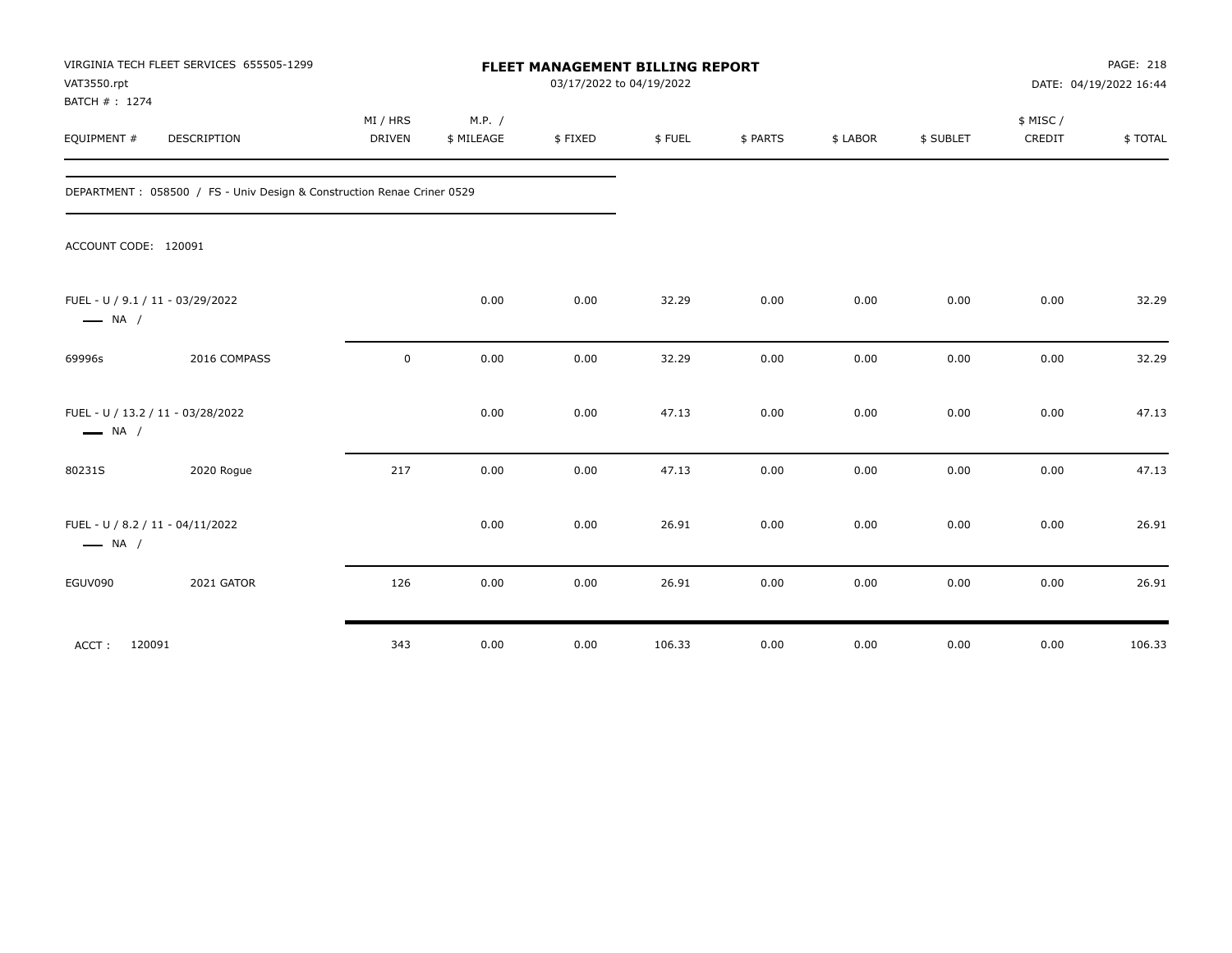| VIRGINIA TECH FLEET SERVICES 655505-1299<br>VAT3550.rpt<br>BATCH #: 1274 |        |                           |                      | PAGE: 219<br>DATE: 04/19/2022 16:44 |        |          |          |                  |                     |         |
|--------------------------------------------------------------------------|--------|---------------------------|----------------------|-------------------------------------|--------|----------|----------|------------------|---------------------|---------|
| EQUIPMENT #<br><b>DESCRIPTION</b>                                        |        | MI / HRS<br><b>DRIVEN</b> | M.P. /<br>\$ MILEAGE | \$FIXED                             | \$FUEL | \$ PARTS | \$ LABOR | \$ SUBLET        | \$ MISC /<br>CREDIT | \$TOTAL |
| DEPARTMENT SUBTOTALS :                                                   |        | 343                       | 0.00                 | 0.00                                | 106.33 | 0.00     | 0.00     | 0.00             | 0.00                | 106.33  |
| <b>BREAKDOWN OF CHARGES:</b>                                             |        |                           | MILEAGE              |                                     |        | 0.00     |          | PARTS (WO'S)     |                     | 0.00    |
| EQUIPMENT COUNT:                                                         | 3      |                           | MOTOR POOL           |                                     |        | 0.00     |          | PARTS (IND.ISS.) |                     | 0.00    |
| DEPARTMENT:                                                              | 058500 |                           | <b>BASE</b>          |                                     |        | 0.00     |          | <b>CREDITS</b>   |                     | 0.00    |
|                                                                          |        |                           | INSURANCE            |                                     |        | 0.00     |          | MISCELLANEOUS    |                     | 0.00    |
|                                                                          |        |                           | OTHER                |                                     |        | 0.00     | LABOR    |                  |                     | 0.00    |
|                                                                          |        |                           | REPLACEMENT          |                                     |        | 0.00     |          | <b>SUBLETS</b>   |                     | 0.00    |
|                                                                          |        |                           | <b>FUEL</b>          |                                     |        | 106.33   |          |                  |                     |         |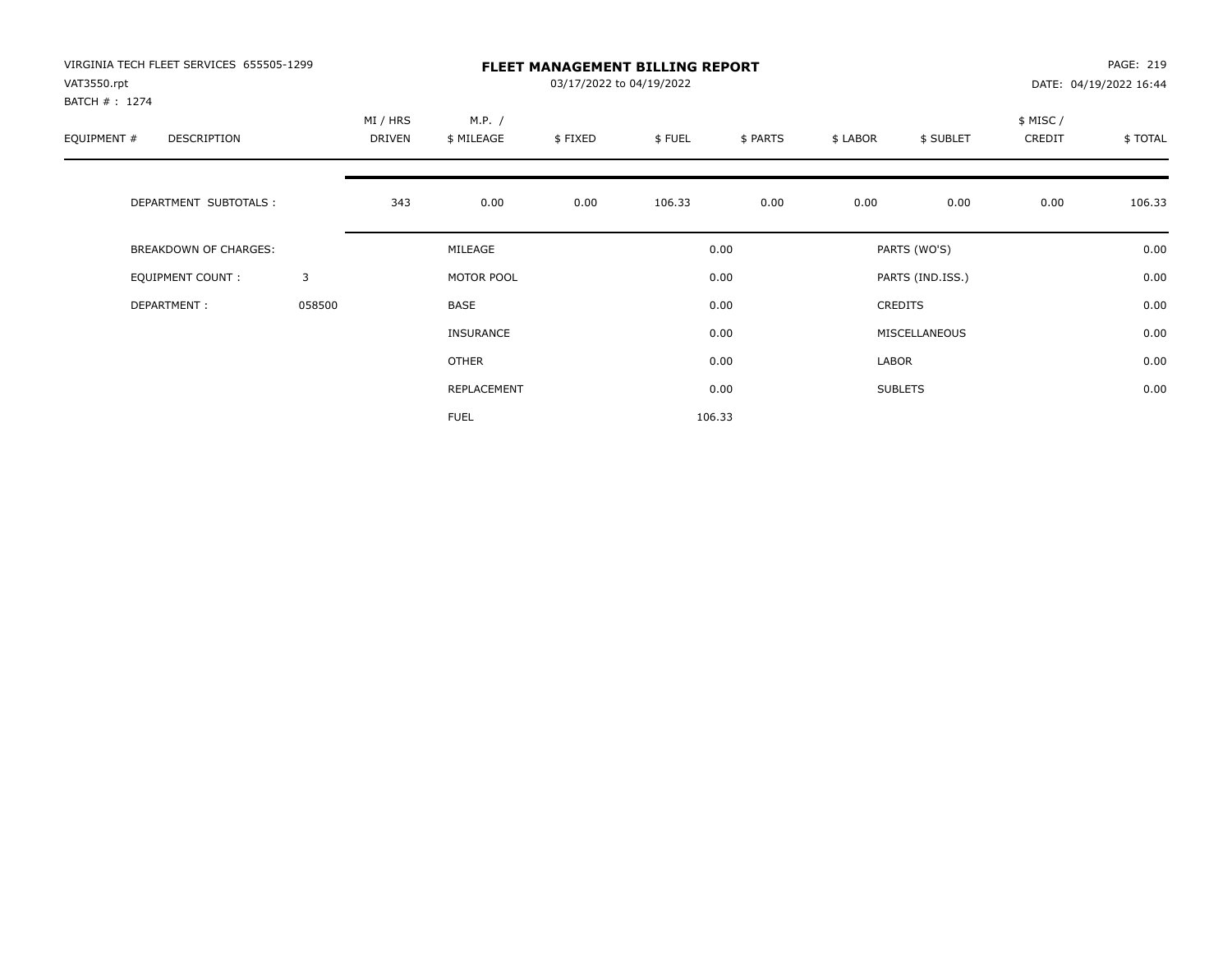| VAT3550.rpt<br>BATCH #: 1274 | VIRGINIA TECH FLEET SERVICES 655505-1299                    |                           | FLEET MANAGEMENT BILLING REPORT<br>03/17/2022 to 04/19/2022 |         |        |          |          |                  |                     | PAGE: 220<br>DATE: 04/19/2022 16:44 |  |
|------------------------------|-------------------------------------------------------------|---------------------------|-------------------------------------------------------------|---------|--------|----------|----------|------------------|---------------------|-------------------------------------|--|
| EQUIPMENT #                  | DESCRIPTION                                                 | MI / HRS<br><b>DRIVEN</b> | M.P. /<br>\$ MILEAGE                                        | \$FIXED | \$FUEL | \$ PARTS | \$ LABOR | \$ SUBLET        | \$ MISC /<br>CREDIT | \$TOTAL                             |  |
|                              | DEPARTMENT: 059400 / AUGUSTA EXT PO BOX 590 VERONA VA 24482 |                           |                                                             |         |        |          |          |                  |                     |                                     |  |
|                              | ACCOUNT CODE: 140186                                        |                           |                                                             |         |        |          |          |                  |                     |                                     |  |
| $\longrightarrow$ NA /       | FUEL - U / 71.0 / CC - 03/24/2022                           |                           | 0.00                                                        | 0.00    | 277.41 | 0.00     | 0.00     | 0.00             | 0.00                | 277.41                              |  |
| 65555S                       | 2013 Caravan                                                | 1,555                     | 0.00                                                        | 0.00    | 277.41 | 0.00     | 0.00     | 0.00             | 0.00                | 277.41                              |  |
| ACCT:                        | 140186                                                      | 1,555                     | 0.00                                                        | 0.00    | 277.41 | 0.00     | 0.00     | 0.00             | 0.00                | 277.41                              |  |
|                              | DEPARTMENT SUBTOTALS :                                      | 1,555                     | 0.00                                                        | 0.00    | 277.41 | 0.00     | 0.00     | 0.00             | 0.00                | 277.41                              |  |
|                              | <b>BREAKDOWN OF CHARGES:</b>                                |                           | MILEAGE                                                     |         |        | 0.00     |          | PARTS (WO'S)     |                     | 0.00                                |  |
|                              | <b>EQUIPMENT COUNT:</b>                                     | $\mathbf{1}$              | MOTOR POOL                                                  |         |        | 0.00     |          | PARTS (IND.ISS.) |                     | 0.00                                |  |
|                              | DEPARTMENT:                                                 | 059400                    | <b>BASE</b>                                                 |         |        | 0.00     |          | CREDITS          |                     | 0.00                                |  |
|                              |                                                             |                           | INSURANCE                                                   |         |        | 0.00     |          | MISCELLANEOUS    |                     | 0.00                                |  |
|                              |                                                             |                           | <b>OTHER</b>                                                |         |        | 0.00     | LABOR    |                  |                     | 0.00                                |  |
|                              |                                                             |                           | REPLACEMENT                                                 |         |        | 0.00     |          | <b>SUBLETS</b>   |                     | 0.00                                |  |
|                              |                                                             |                           | <b>FUEL</b>                                                 |         |        | 277.41   |          |                  |                     |                                     |  |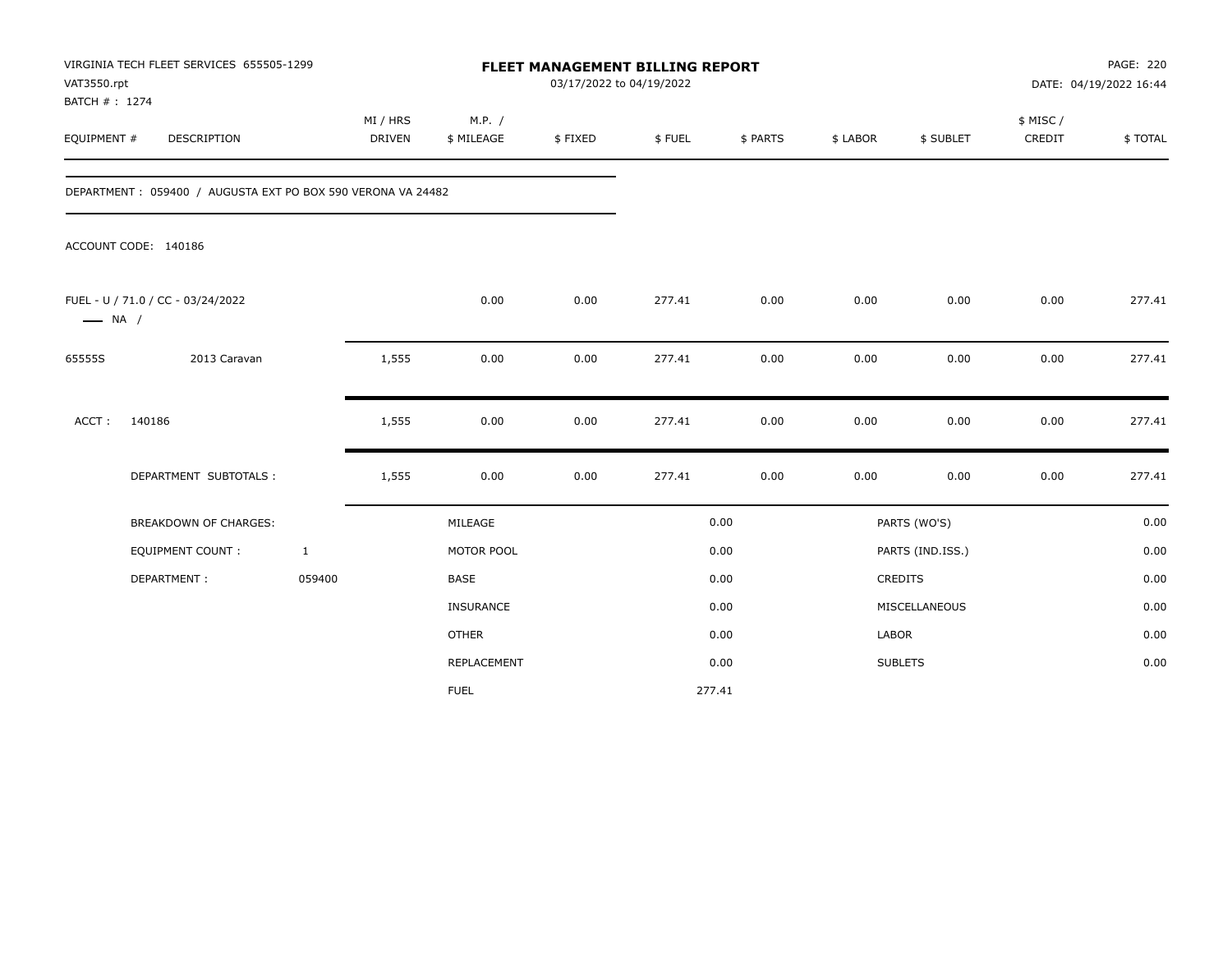| VAT3550.rpt<br>BATCH #: 1274 | VIRGINIA TECH FLEET SERVICES 655505-1299                           |                           |                      | <b>FLEET MANAGEMENT BILLING REPORT</b> | 03/17/2022 to 04/19/2022 |          | PAGE: 221<br>DATE: 04/19/2022 16:44 |                  |                     |         |  |
|------------------------------|--------------------------------------------------------------------|---------------------------|----------------------|----------------------------------------|--------------------------|----------|-------------------------------------|------------------|---------------------|---------|--|
| EQUIPMENT #                  | DESCRIPTION                                                        | MI / HRS<br><b>DRIVEN</b> | M.P. /<br>\$ MILEAGE | \$FIXED                                | \$FUEL                   | \$ PARTS | \$ LABOR                            | \$ SUBLET        | \$ MISC /<br>CREDIT | \$TOTAL |  |
|                              | DEPARTMENT: 061100 / CULPEPER CO EXT 101 S. WEST CULPEPER VA 22701 |                           |                      |                                        |                          |          |                                     |                  |                     |         |  |
|                              | ACCOUNT CODE: 140249                                               |                           |                      |                                        |                          |          |                                     |                  |                     |         |  |
| $\longrightarrow$ NA /       | FUEL - U / 6.4 / CC - 03/24/2022                                   |                           | 0.00                 | 0.00                                   | 21.73                    | 0.00     | 0.00                                | 0.00             | 0.00                | 21.73   |  |
| 65572s                       | 2013 Caravan                                                       | 172                       | 0.00                 | 0.00                                   | 21.73                    | 0.00     | 0.00                                | 0.00             | 0.00                | 21.73   |  |
| ACCT:                        | 140249                                                             | 172                       | 0.00                 | 0.00                                   | 21.73                    | 0.00     | 0.00                                | 0.00             | 0.00                | 21.73   |  |
|                              | DEPARTMENT SUBTOTALS :                                             | 172                       | 0.00                 | 0.00                                   | 21.73                    | 0.00     | 0.00                                | 0.00             | 0.00                | 21.73   |  |
|                              | <b>BREAKDOWN OF CHARGES:</b>                                       |                           | MILEAGE              |                                        |                          | 0.00     |                                     | PARTS (WO'S)     |                     | 0.00    |  |
|                              | <b>EQUIPMENT COUNT:</b>                                            | $\mathbf{1}$              | MOTOR POOL           |                                        |                          | 0.00     |                                     | PARTS (IND.ISS.) |                     | 0.00    |  |
|                              | DEPARTMENT:                                                        | 061100                    | <b>BASE</b>          |                                        |                          | 0.00     |                                     | CREDITS          |                     | 0.00    |  |
|                              |                                                                    |                           | INSURANCE            |                                        |                          | 0.00     |                                     | MISCELLANEOUS    |                     | 0.00    |  |
|                              |                                                                    |                           | <b>OTHER</b>         |                                        |                          | 0.00     |                                     | LABOR            |                     | 0.00    |  |
|                              |                                                                    |                           | REPLACEMENT          |                                        |                          | 0.00     |                                     | <b>SUBLETS</b>   |                     | 0.00    |  |
|                              |                                                                    |                           | <b>FUEL</b>          |                                        |                          | 21.73    |                                     |                  |                     |         |  |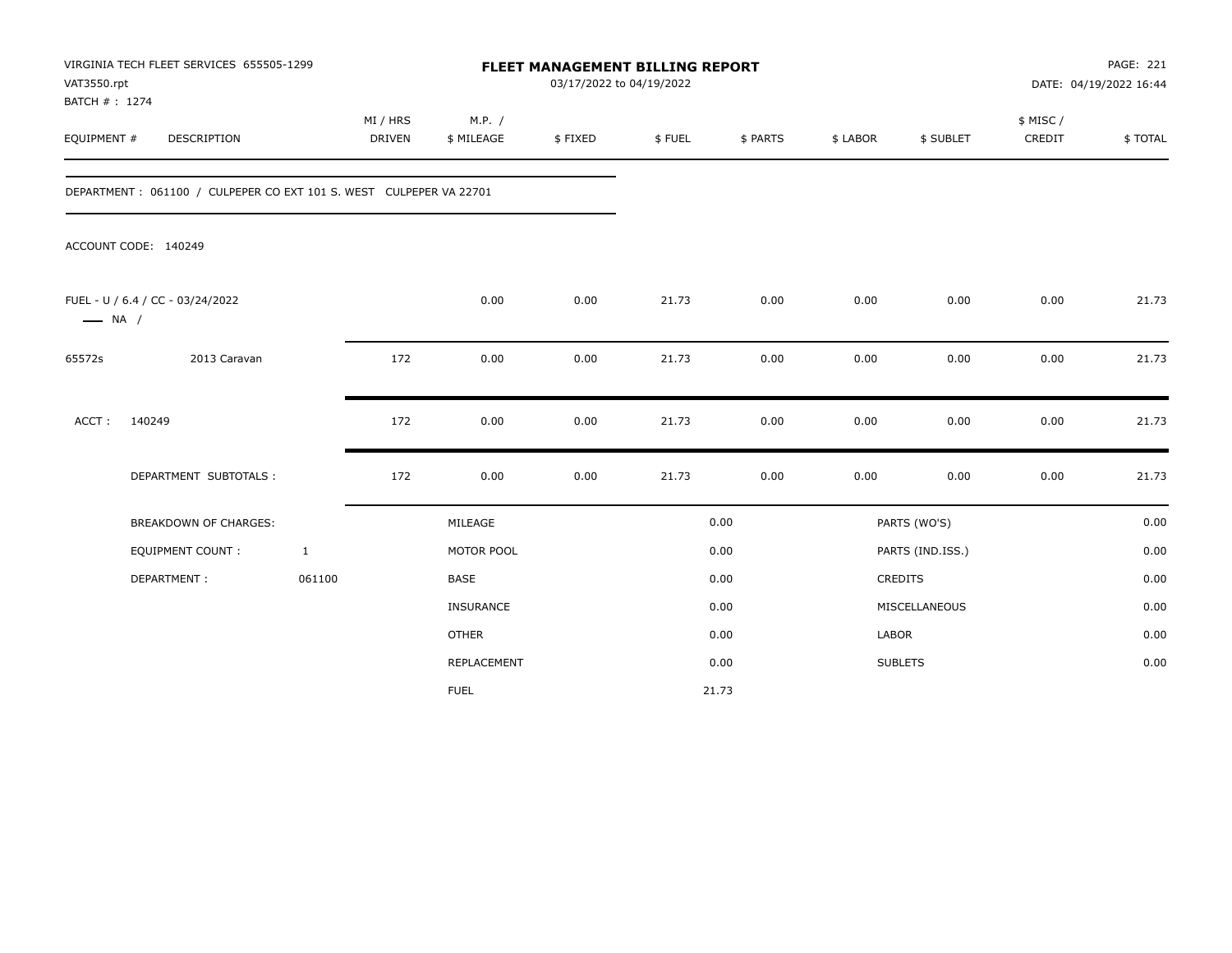| VIRGINIA TECH FLEET SERVICES 655505-1299<br>VAT3550.rpt<br>BATCH #: 1274 | FLEET MANAGEMENT BILLING REPORT<br>03/17/2022 to 04/19/2022 |                      |         |        |          |          |           |                    | <b>PAGE: 222</b><br>DATE: 04/19/2022 16:44 |  |
|--------------------------------------------------------------------------|-------------------------------------------------------------|----------------------|---------|--------|----------|----------|-----------|--------------------|--------------------------------------------|--|
| EQUIPMENT #<br><b>DESCRIPTION</b>                                        | MI / HRS<br>DRIVEN                                          | M.P. /<br>\$ MILEAGE | \$FIXED | \$FUEL | \$ PARTS | \$ LABOR | \$ SUBLET | \$ MISC/<br>CREDIT | \$TOTAL                                    |  |
| DEPARTMENT: 061800 / Fauquier Coop Ext 24 Pelham St. Warrenton, VA 20186 |                                                             |                      |         |        |          |          |           |                    |                                            |  |
| ACCOUNT CODE: 140251                                                     |                                                             |                      |         |        |          |          |           |                    |                                            |  |
| FUEL - U / 45.7 / CC - 03/24/2022<br>$\longrightarrow$ NA /              |                                                             | 0.00                 | 0.00    | 164.11 | 0.00     | 0.00     | 0.00      | 0.00               | 164.11                                     |  |
| 2020 Caravan<br>80213S                                                   | 973                                                         | 0.00                 | 0.00    | 164.11 | 0.00     | 0.00     | 0.00      | 0.00               | 164.11                                     |  |
| ACCT:<br>140251                                                          | 973                                                         | 0.00                 | 0.00    | 164.11 | 0.00     | 0.00     | 0.00      | 0.00               | 164.11                                     |  |
| ACCOUNT CODE: 874767                                                     |                                                             |                      |         |        |          |          |           |                    |                                            |  |
| WORK ORDER # 0000113018<br>$\longrightarrow$ NA /                        |                                                             | 0.00                 | 0.00    | 0.00   | 0.00     | 0.00     | 50.00     | 0.00               | 50.00                                      |  |
| 2022 TRAILER<br>81704S                                                   | $\mathsf 0$                                                 | 0.00                 | 0.00    | 0.00   | 0.00     | 0.00     | 50.00     | 0.00               | 50.00                                      |  |
| ACCT:<br>874767                                                          | $\mathsf 0$                                                 | 0.00                 | 0.00    | 0.00   | 0.00     | 0.00     | 50.00     | 0.00               | 50.00                                      |  |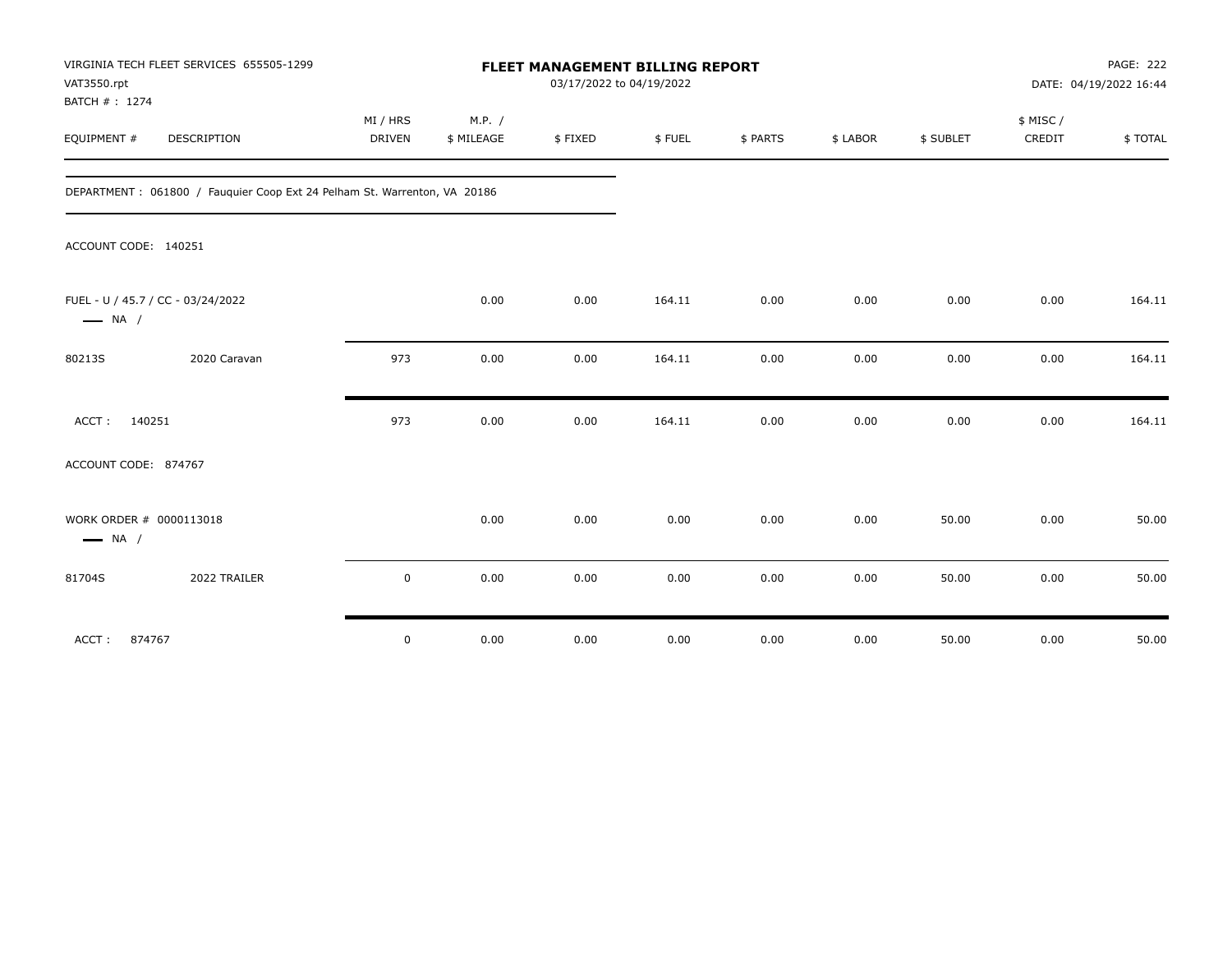| VIRGINIA TECH FLEET SERVICES 655505-1299<br>VAT3550.rpt<br>BATCH #: 1274 |                |                           |                      | PAGE: 223<br>DATE: 04/19/2022 16:44 |        |          |          |                  |                     |         |
|--------------------------------------------------------------------------|----------------|---------------------------|----------------------|-------------------------------------|--------|----------|----------|------------------|---------------------|---------|
| EQUIPMENT #<br><b>DESCRIPTION</b>                                        |                | MI / HRS<br><b>DRIVEN</b> | M.P. /<br>\$ MILEAGE | \$FIXED                             | \$FUEL | \$ PARTS | \$ LABOR | \$ SUBLET        | \$ MISC /<br>CREDIT | \$TOTAL |
| DEPARTMENT SUBTOTALS :                                                   |                | 973                       | 0.00                 | 0.00                                | 164.11 | 0.00     | 0.00     | 50.00            | 0.00                | 214.11  |
| <b>BREAKDOWN OF CHARGES:</b>                                             |                |                           | MILEAGE              |                                     |        | 0.00     |          | PARTS (WO'S)     |                     | 0.00    |
| EQUIPMENT COUNT:                                                         | $\overline{2}$ |                           | MOTOR POOL           |                                     |        | 0.00     |          | PARTS (IND.ISS.) |                     | 0.00    |
| DEPARTMENT:                                                              | 061800         |                           | <b>BASE</b>          |                                     |        | 0.00     |          | <b>CREDITS</b>   |                     | 0.00    |
|                                                                          |                |                           | INSURANCE            |                                     |        | 0.00     |          | MISCELLANEOUS    |                     | 0.00    |
|                                                                          |                |                           | OTHER                |                                     |        | 0.00     | LABOR    |                  |                     | 0.00    |
|                                                                          |                |                           | REPLACEMENT          |                                     |        | 0.00     |          | <b>SUBLETS</b>   |                     | 50.00   |
|                                                                          |                |                           | <b>FUEL</b>          |                                     |        | 164.11   |          |                  |                     |         |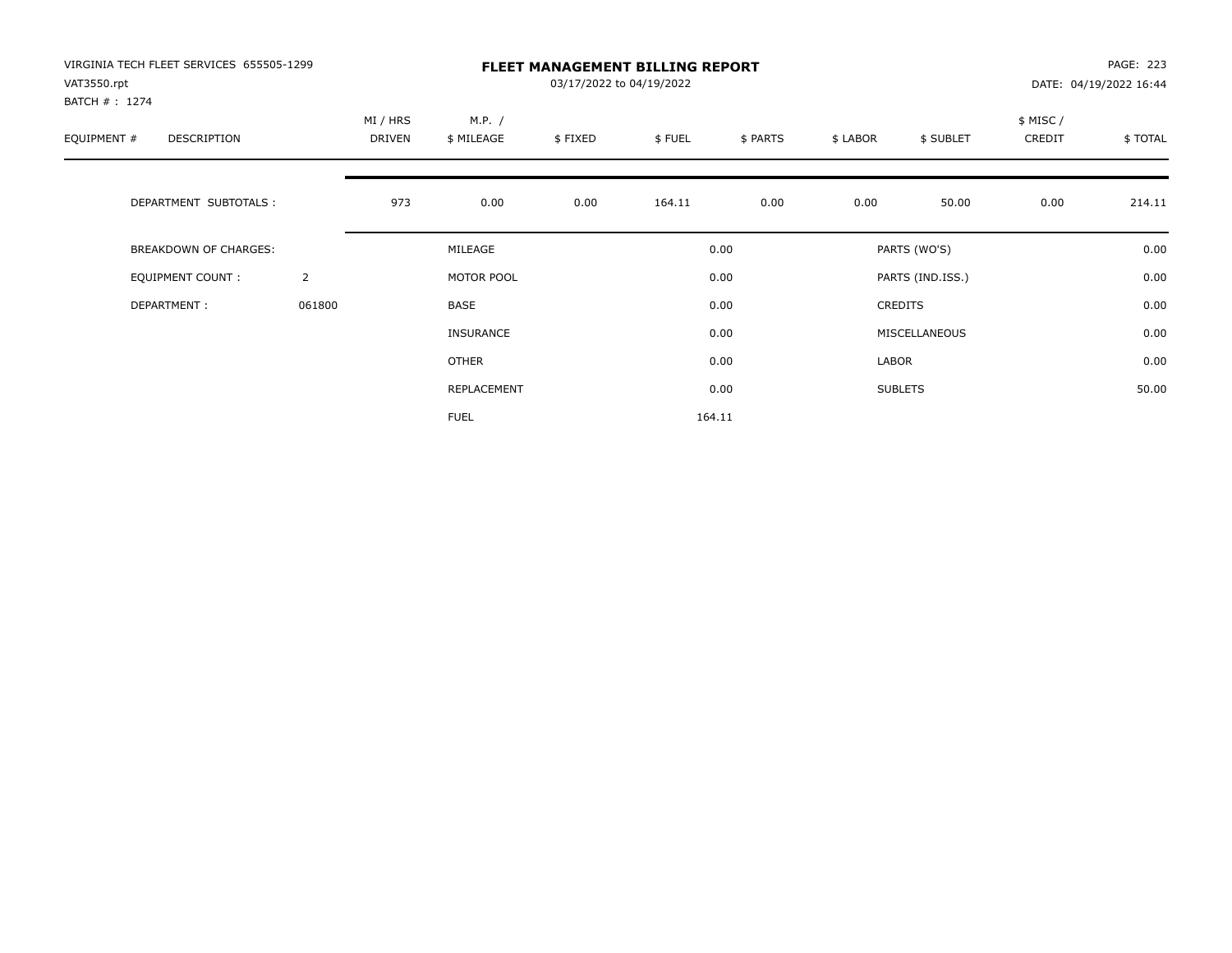| VAT3550.rpt<br>BATCH #: 1274 | VIRGINIA TECH FLEET SERVICES 655505-1299                                   |                           |                      | <b>FLEET MANAGEMENT BILLING REPORT</b><br>03/17/2022 to 04/19/2022 |        | PAGE: 224<br>DATE: 04/19/2022 16:44 |          |                  |                     |         |
|------------------------------|----------------------------------------------------------------------------|---------------------------|----------------------|--------------------------------------------------------------------|--------|-------------------------------------|----------|------------------|---------------------|---------|
| EQUIPMENT #                  | <b>DESCRIPTION</b>                                                         | MI / HRS<br><b>DRIVEN</b> | M.P. /<br>\$ MILEAGE | \$FIXED                                                            | \$FUEL | \$ PARTS                            | \$ LABOR | \$ SUBLET        | \$ MISC /<br>CREDIT | \$TOTAL |
|                              | DEPARTMENT: 062200 / FREDERICK CO EXT 107 N. KENT WINCHESTER VA 22601-5000 |                           |                      |                                                                    |        |                                     |          |                  |                     |         |
|                              | ACCOUNT CODE: 140252                                                       |                           |                      |                                                                    |        |                                     |          |                  |                     |         |
| $\longrightarrow$ NA /       | FUEL - U / 21.2 / CC - 03/24/2022                                          |                           | 0.00                 | 0.00                                                               | 85.20  | 0.00                                | 0.00     | 0.00             | 0.00                | 85.20   |
| 79410s                       | 2020 Rogue                                                                 | 542                       | 0.00                 | 0.00                                                               | 85.20  | 0.00                                | 0.00     | 0.00             | 0.00                | 85.20   |
| ACCT:                        | 140252                                                                     | 542                       | 0.00                 | 0.00                                                               | 85.20  | 0.00                                | 0.00     | 0.00             | 0.00                | 85.20   |
|                              | DEPARTMENT SUBTOTALS :                                                     | 542                       | 0.00                 | 0.00                                                               | 85.20  | 0.00                                | 0.00     | 0.00             | 0.00                | 85.20   |
|                              | BREAKDOWN OF CHARGES:                                                      |                           | MILEAGE              |                                                                    |        | 0.00                                |          | PARTS (WO'S)     |                     | 0.00    |
|                              | <b>EQUIPMENT COUNT:</b>                                                    | $\mathbf{1}$              | MOTOR POOL           |                                                                    |        | 0.00                                |          | PARTS (IND.ISS.) |                     | 0.00    |
|                              | DEPARTMENT:                                                                | 062200                    | <b>BASE</b>          |                                                                    |        | 0.00                                |          | CREDITS          |                     | 0.00    |
|                              |                                                                            |                           | <b>INSURANCE</b>     |                                                                    |        | 0.00                                |          | MISCELLANEOUS    |                     | 0.00    |
|                              |                                                                            |                           | <b>OTHER</b>         |                                                                    |        | 0.00                                |          | <b>LABOR</b>     |                     | 0.00    |
|                              |                                                                            |                           | REPLACEMENT          |                                                                    |        | 0.00                                |          | <b>SUBLETS</b>   |                     | 0.00    |
|                              |                                                                            |                           | <b>FUEL</b>          |                                                                    |        | 85.20                               |          |                  |                     |         |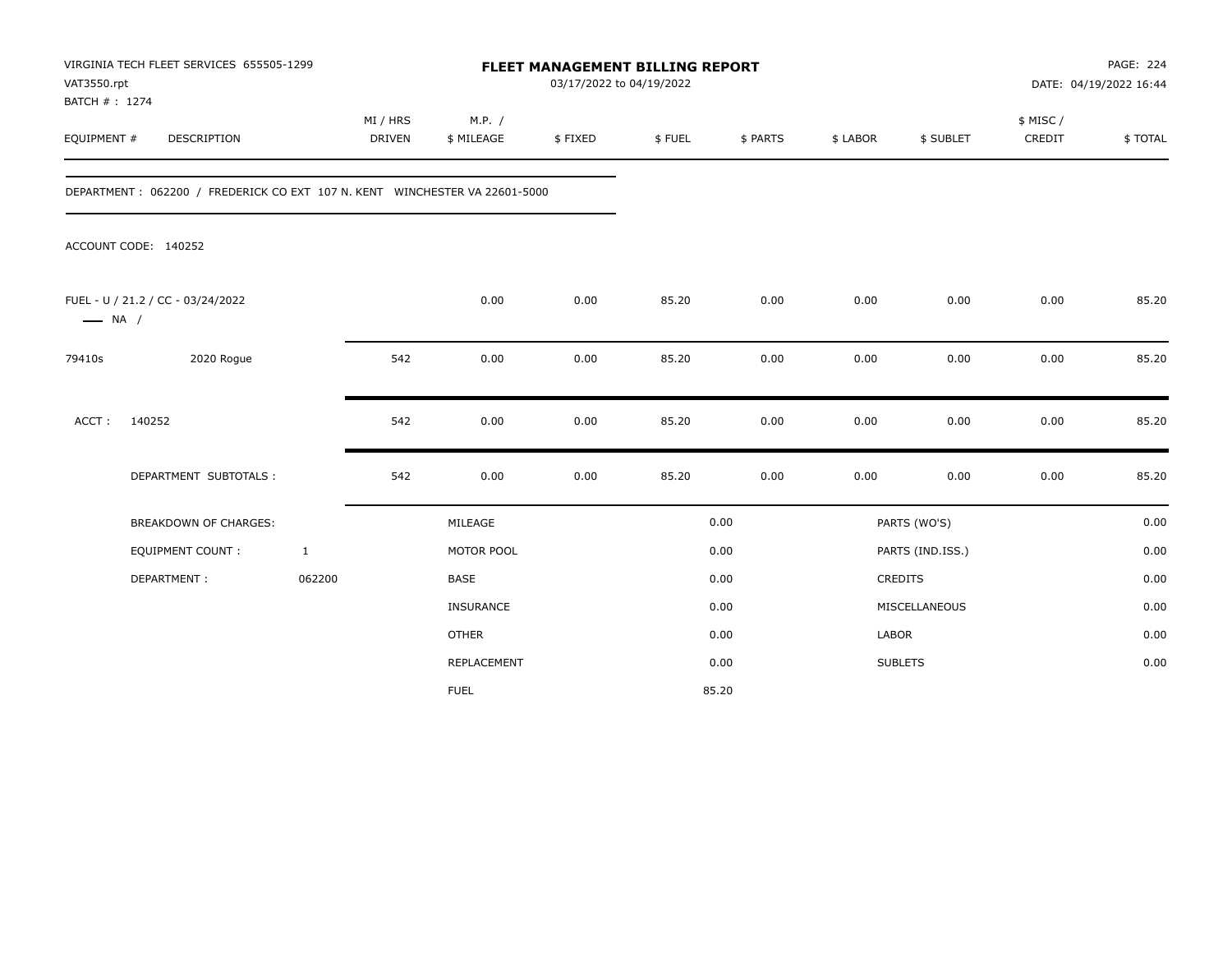| VAT3550.rpt<br>BATCH #: 1274                 | VIRGINIA TECH FLEET SERVICES 655505-1299                        |                    |                      | FLEET MANAGEMENT BILLING REPORT<br>03/17/2022 to 04/19/2022 |        |          |          |           |                     | PAGE: 225<br>DATE: 04/19/2022 16:44 |
|----------------------------------------------|-----------------------------------------------------------------|--------------------|----------------------|-------------------------------------------------------------|--------|----------|----------|-----------|---------------------|-------------------------------------|
| EQUIPMENT #                                  | DESCRIPTION                                                     | MI / HRS<br>DRIVEN | M.P. /<br>\$ MILEAGE | \$FIXED                                                     | \$FUEL | \$ PARTS | \$ LABOR | \$ SUBLET | \$ MISC /<br>CREDIT | \$TOTAL                             |
|                                              | DEPARTMENT: 063800 / Family Resources Program Stacy Harris 0228 |                    |                      |                                                             |        |          |          |           |                     |                                     |
| ACCOUNT CODE: 146114                         |                                                                 |                    |                      |                                                             |        |          |          |           |                     |                                     |
| <b>BASE CHARGE</b><br>$\longrightarrow$ NA / |                                                                 |                    | 0.00                 | 373.00                                                      | 0.00   | 0.00     | 0.00     | 0.00      | 0.00                | 373.00                              |
| <b>PA74</b>                                  | 2016 IMPALA                                                     | 119                | 0.00                 | 373.00                                                      | 0.00   | 0.00     | 0.00     | 0.00      | 0.00                | 373.00                              |
| ACCT: 146114                                 |                                                                 | 119                | 0.00                 | 373.00                                                      | 0.00   | 0.00     | 0.00     | 0.00      | 0.00                | 373.00                              |
| ACCOUNT CODE: 146117                         |                                                                 |                    |                      |                                                             |        |          |          |           |                     |                                     |
| $\longrightarrow$ NA /                       | FUEL - U / 12.1 / CC - 03/24/2022                               |                    | 0.00                 | 0.00                                                        | 41.00  | 0.00     | 0.00     | 0.00      | 0.00                | 41.00                               |
| <b>BASE CHARGE</b><br>$\longrightarrow$ NA / |                                                                 |                    | 0.00                 | 373.00                                                      | 0.00   | 0.00     | 0.00     | 0.00      | 0.00                | 373.00                              |
| <b>PA83</b>                                  | 2016 IMPALA                                                     | 708                | 0.00                 | 373.00                                                      | 41.00  | 0.00     | 0.00     | 0.00      | 0.00                | 414.00                              |
| ACCT: 146117                                 |                                                                 | 708                | 0.00                 | 373.00                                                      | 41.00  | 0.00     | 0.00     | 0.00      | 0.00                | 414.00                              |
| ACCOUNT CODE: 146118                         |                                                                 |                    |                      |                                                             |        |          |          |           |                     |                                     |
| $\longrightarrow$ NA /                       | FUEL - U / 11.7 / CC - 03/24/2022                               |                    | 0.00                 | 0.00                                                        | 44.29  | 0.00     | 0.00     | 0.00      | 0.00                | 44.29                               |
| <b>BASE CHARGE</b><br>$\longrightarrow$ NA / |                                                                 |                    | 0.00                 | 373.00                                                      | 0.00   | 0.00     | 0.00     | 0.00      | 0.00                | 373.00                              |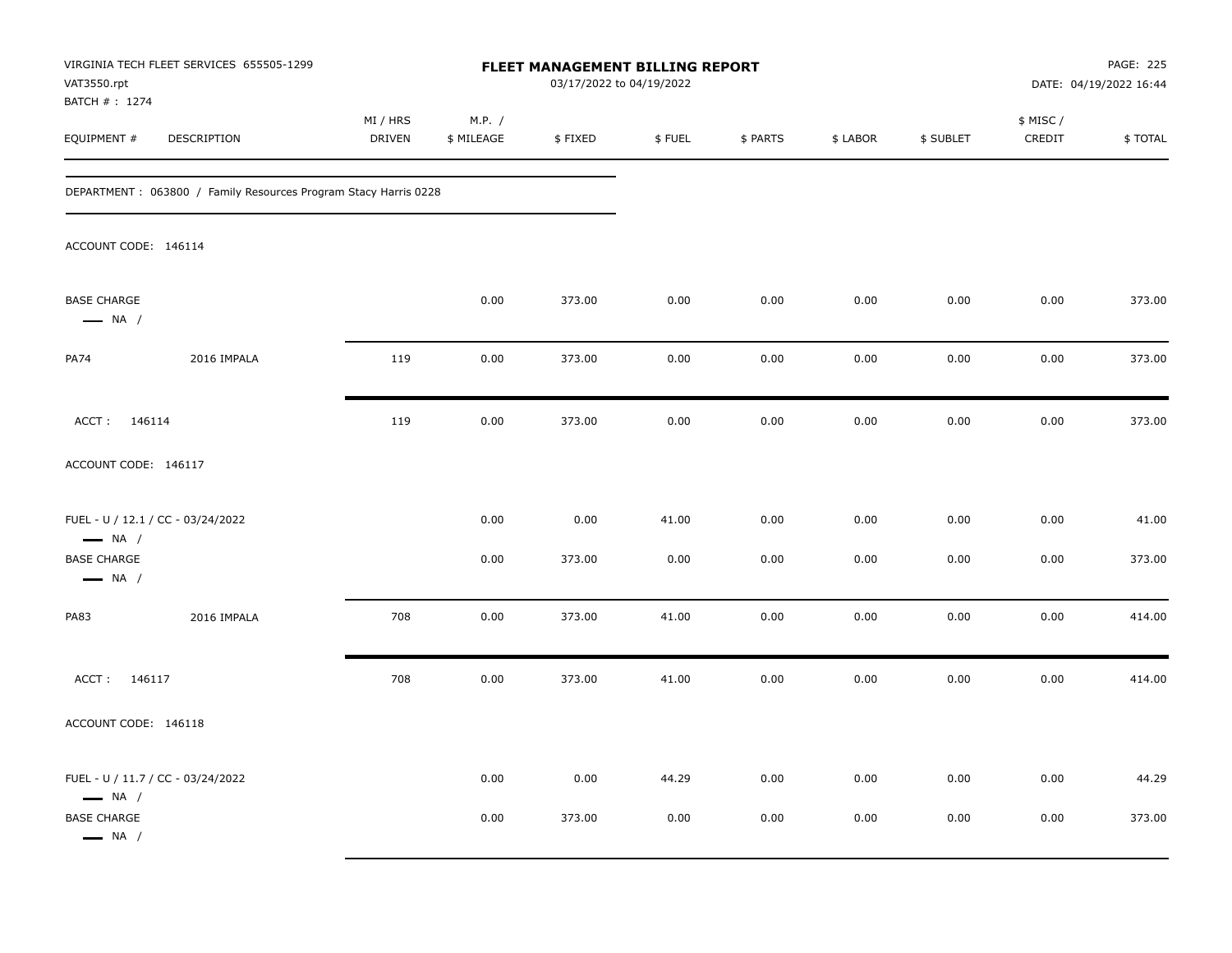| VAT3550.rpt<br>BATCH #: 1274                 | VIRGINIA TECH FLEET SERVICES 655505-1299                        |                           |                      | FLEET MANAGEMENT BILLING REPORT<br>03/17/2022 to 04/19/2022 |        |          |          |           |                     | PAGE: 226<br>DATE: 04/19/2022 16:44 |
|----------------------------------------------|-----------------------------------------------------------------|---------------------------|----------------------|-------------------------------------------------------------|--------|----------|----------|-----------|---------------------|-------------------------------------|
| EQUIPMENT #                                  | DESCRIPTION                                                     | MI / HRS<br><b>DRIVEN</b> | M.P. /<br>\$ MILEAGE | \$FIXED                                                     | \$FUEL | \$ PARTS | \$ LABOR | \$ SUBLET | \$ MISC /<br>CREDIT | \$TOTAL                             |
|                                              | DEPARTMENT: 063800 / Family Resources Program Stacy Harris 0228 |                           |                      |                                                             |        |          |          |           |                     |                                     |
| <b>PA25</b>                                  | 2012 IMPALA                                                     | 199                       | 0.00                 | 373.00                                                      | 44.29  | 0.00     | 0.00     | 0.00      | 0.00                | 417.29                              |
| ACCT: 146118                                 |                                                                 | 199                       | 0.00                 | 373.00                                                      | 44.29  | 0.00     | 0.00     | 0.00      | 0.00                | 417.29                              |
| ACCOUNT CODE: 546483                         |                                                                 |                           |                      |                                                             |        |          |          |           |                     |                                     |
| $\longrightarrow$ NA /                       | FUEL - U / 14.2 / 11 - 03/16/2022                               |                           | 0.00                 | 0.00                                                        | 50.55  | 0.00     | 0.00     | 0.00      | 0.00                | 50.55                               |
| $\longrightarrow$ NA /                       | FUEL - U / 17.2 / CC - 03/24/2022                               |                           | 0.00                 | 0.00                                                        | 74.04  | 0.00     | 0.00     | 0.00      | 0.00                | 74.04                               |
| <b>BASE CHARGE</b><br>$\longrightarrow$ NA / |                                                                 |                           | 0.00                 | 403.00                                                      | 0.00   | 0.00     | 0.00     | 0.00      | 0.00                | 403.00                              |
| PA116                                        | 2011 Caravan                                                    | 674                       | 0.00                 | 403.00                                                      | 124.59 | 0.00     | 0.00     | 0.00      | 0.00                | 527.59                              |
| $\longrightarrow$ NA /                       | FUEL - U / 18.0 / CC - 03/24/2022                               |                           | 0.00                 | 0.00                                                        | 68.07  | 0.00     | 0.00     | 0.00      | 0.00                | 68.07                               |
| <b>BASE CHARGE</b><br>$\longrightarrow$ NA / |                                                                 |                           | 0.00                 | 351.00                                                      | 0.00   | 0.00     | 0.00     | 0.00      | 0.00                | 351.00                              |
| <b>PA40</b>                                  | 2017 Corolla                                                    | 618                       | 0.00                 | 351.00                                                      | 68.07  | 0.00     | 0.00     | 0.00      | 0.00                | 419.07                              |
| 546483<br>ACCT:                              |                                                                 | 1,292                     | 0.00                 | 754.00                                                      | 192.66 | 0.00     | 0.00     | 0.00      | 0.00                | 946.66                              |
| ACCOUNT CODE: 546484                         |                                                                 |                           |                      |                                                             |        |          |          |           |                     |                                     |
| <b>BASE CHARGE</b><br>$\longrightarrow$ NA / |                                                                 |                           | 0.00                 | 351.00                                                      | 0.00   | 0.00     | 0.00     | 0.00      | 0.00                | 351.00                              |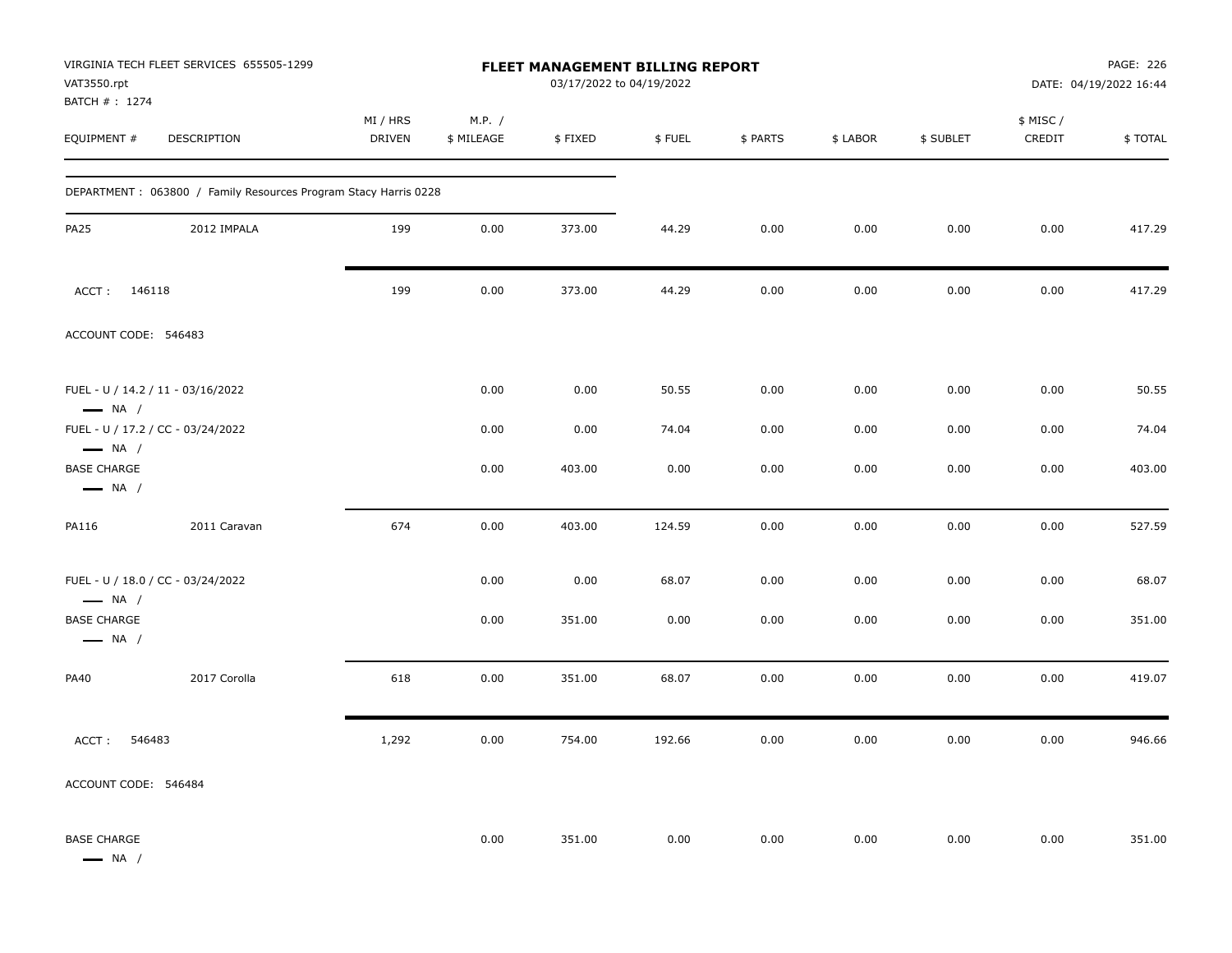| VAT3550.rpt<br>BATCH #: 1274                               | VIRGINIA TECH FLEET SERVICES 655505-1299                         |                           |                      | FLEET MANAGEMENT BILLING REPORT<br>03/17/2022 to 04/19/2022 |        |          |          |           |                     | <b>PAGE: 227</b><br>DATE: 04/19/2022 16:44 |
|------------------------------------------------------------|------------------------------------------------------------------|---------------------------|----------------------|-------------------------------------------------------------|--------|----------|----------|-----------|---------------------|--------------------------------------------|
| EQUIPMENT #                                                | DESCRIPTION                                                      | MI / HRS<br><b>DRIVEN</b> | M.P. /<br>\$ MILEAGE | \$FIXED                                                     | \$FUEL | \$ PARTS | \$ LABOR | \$ SUBLET | \$ MISC /<br>CREDIT | \$ TOTAL                                   |
|                                                            | DEPARTMENT : 063800 / Family Resources Program Stacy Harris 0228 |                           |                      |                                                             |        |          |          |           |                     |                                            |
| <b>PA118</b>                                               | 2018 Corolla                                                     | $\mathbf 0$               | 0.00                 | 351.00                                                      | 0.00   | 0.00     | 0.00     | 0.00      | 0.00                | 351.00                                     |
| FUEL - U / 5.1 / CC - 03/24/2022<br>$\longrightarrow$ NA / |                                                                  |                           | 0.00                 | 0.00                                                        | 21.76  | 0.00     | 0.00     | 0.00      | 0.00                | 21.76                                      |
| <b>BASE CHARGE</b><br>$\longrightarrow$ NA /               |                                                                  |                           | 0.00                 | 351.00                                                      | 0.00   | 0.00     | 0.00     | 0.00      | 0.00                | 351.00                                     |
| Pa119                                                      | 2017 Corolla                                                     | 589                       | 0.00                 | 351.00                                                      | 21.76  | 0.00     | 0.00     | 0.00      | 0.00                | 372.76                                     |
| $\longrightarrow$ NA /                                     | FUEL - U / 18.3 / CC - 03/24/2022                                |                           | 0.00                 | 0.00                                                        | 75.00  | 0.00     | 0.00     | 0.00      | 0.00                | 75.00                                      |
| <b>BASE CHARGE</b><br>$\longrightarrow$ NA /               |                                                                  |                           | 0.00                 | 351.00                                                      | 0.00   | 0.00     | 0.00     | 0.00      | 0.00                | 351.00                                     |
| <b>PA30</b>                                                | 2017 Corolla                                                     | 929                       | 0.00                 | 351.00                                                      | 75.00  | 0.00     | 0.00     | 0.00      | 0.00                | 426.00                                     |
| $\longrightarrow$ NA /                                     | FUEL - U / 11.0 / CC - 03/24/2022                                |                           | 0.00                 | 0.00                                                        | 35.01  | 0.00     | 0.00     | 0.00      | 0.00                | 35.01                                      |
| <b>BASE CHARGE</b><br>$\longrightarrow$ NA /               |                                                                  |                           | 0.00                 | 351.00                                                      | 0.00   | 0.00     | 0.00     | 0.00      | 0.00                | 351.00                                     |
| <b>PA45</b>                                                | 2017 Corolla                                                     | 821                       | 0.00                 | 351.00                                                      | 35.01  | 0.00     | 0.00     | 0.00      | 0.00                | 386.01                                     |
| ACCT:<br>546484                                            |                                                                  | 2,339                     | 0.00                 | 1,404.00                                                    | 131.77 | 0.00     | 0.00     | 0.00      | 0.00                | 1,535.77                                   |
| ACCOUNT CODE: 546485                                       |                                                                  |                           |                      |                                                             |        |          |          |           |                     |                                            |
| FUEL - U / 7.4 / 11 - 04/06/2022                           |                                                                  |                           | 0.00                 | 0.00                                                        | 27.27  | 0.00     | 0.00     | 0.00      | 0.00                | 27.27                                      |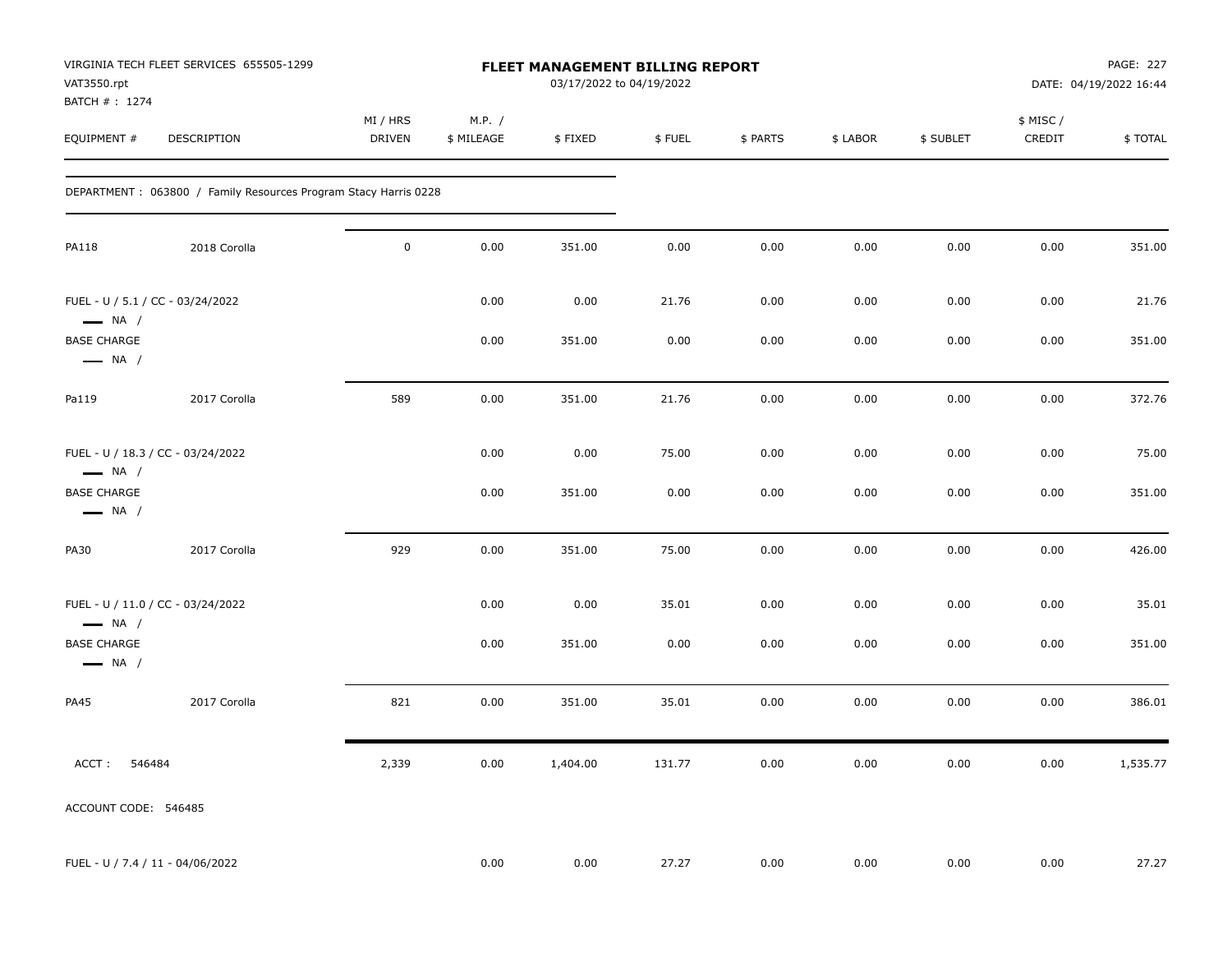| VAT3550.rpt                                  | VIRGINIA TECH FLEET SERVICES 655505-1299                         |        |               |                  | <b>FLEET MANAGEMENT BILLING REPORT</b><br>03/17/2022 to 04/19/2022 |          |          |          | PAGE: 228<br>DATE: 04/19/2022 16:44 |          |          |
|----------------------------------------------|------------------------------------------------------------------|--------|---------------|------------------|--------------------------------------------------------------------|----------|----------|----------|-------------------------------------|----------|----------|
| BATCH #: 1274                                |                                                                  |        | MI / HRS      | M.P. /           |                                                                    |          |          |          |                                     | \$ MISC/ |          |
| EQUIPMENT #                                  | DESCRIPTION                                                      |        | <b>DRIVEN</b> | \$ MILEAGE       | \$FIXED                                                            | \$FUEL   | \$ PARTS | \$ LABOR | \$ SUBLET                           | CREDIT   | \$TOTAL  |
|                                              | DEPARTMENT : 063800 / Family Resources Program Stacy Harris 0228 |        |               |                  |                                                                    |          |          |          |                                     |          |          |
| $\longrightarrow$ NA /                       | FUEL - U / 14.7 / CC - 03/24/2022                                |        |               | 0.00             | 0.00                                                               | 63.08    | 0.00     | 0.00     | 0.00                                | 0.00     | 63.08    |
| $\longrightarrow$ NA /                       |                                                                  |        |               |                  |                                                                    |          |          |          |                                     |          |          |
| <b>BASE CHARGE</b><br>$\longrightarrow$ NA / |                                                                  |        |               | 0.00             | 403.00                                                             | 0.00     | 0.00     | 0.00     | 0.00                                | 0.00     | 403.00   |
| PA109                                        | 2013 Caravan                                                     |        | 447           | 0.00             | 403.00                                                             | 90.35    | 0.00     | 0.00     | 0.00                                | 0.00     | 493.35   |
| ACCT:                                        | 546485                                                           |        | 447           | 0.00             | 403.00                                                             | 90.35    | 0.00     | 0.00     | 0.00                                | 0.00     | 493.35   |
|                                              | DEPARTMENT SUBTOTALS :                                           |        | 5,104         | 0.00             | 3,680.00                                                           | 500.07   | 0.00     | 0.00     | 0.00                                | 0.00     | 4,180.07 |
|                                              | BREAKDOWN OF CHARGES:                                            |        |               | MILEAGE          |                                                                    |          | 0.00     |          | PARTS (WO'S)                        |          | 0.00     |
|                                              | <b>EQUIPMENT COUNT:</b>                                          | 10     |               | MOTOR POOL       |                                                                    |          | 0.00     |          | PARTS (IND.ISS.)                    |          | 0.00     |
|                                              | DEPARTMENT:                                                      | 063800 |               | <b>BASE</b>      |                                                                    | 3,680.00 |          |          | <b>CREDITS</b>                      |          | 0.00     |
|                                              |                                                                  |        |               | <b>INSURANCE</b> |                                                                    |          | 0.00     |          | MISCELLANEOUS                       |          | 0.00     |
|                                              |                                                                  |        |               | <b>OTHER</b>     |                                                                    |          | 0.00     | LABOR    |                                     |          | 0.00     |
|                                              |                                                                  |        |               | REPLACEMENT      |                                                                    |          | 0.00     |          | <b>SUBLETS</b>                      |          | 0.00     |
|                                              |                                                                  |        |               | <b>FUEL</b>      |                                                                    |          | 500.07   |          |                                     |          |          |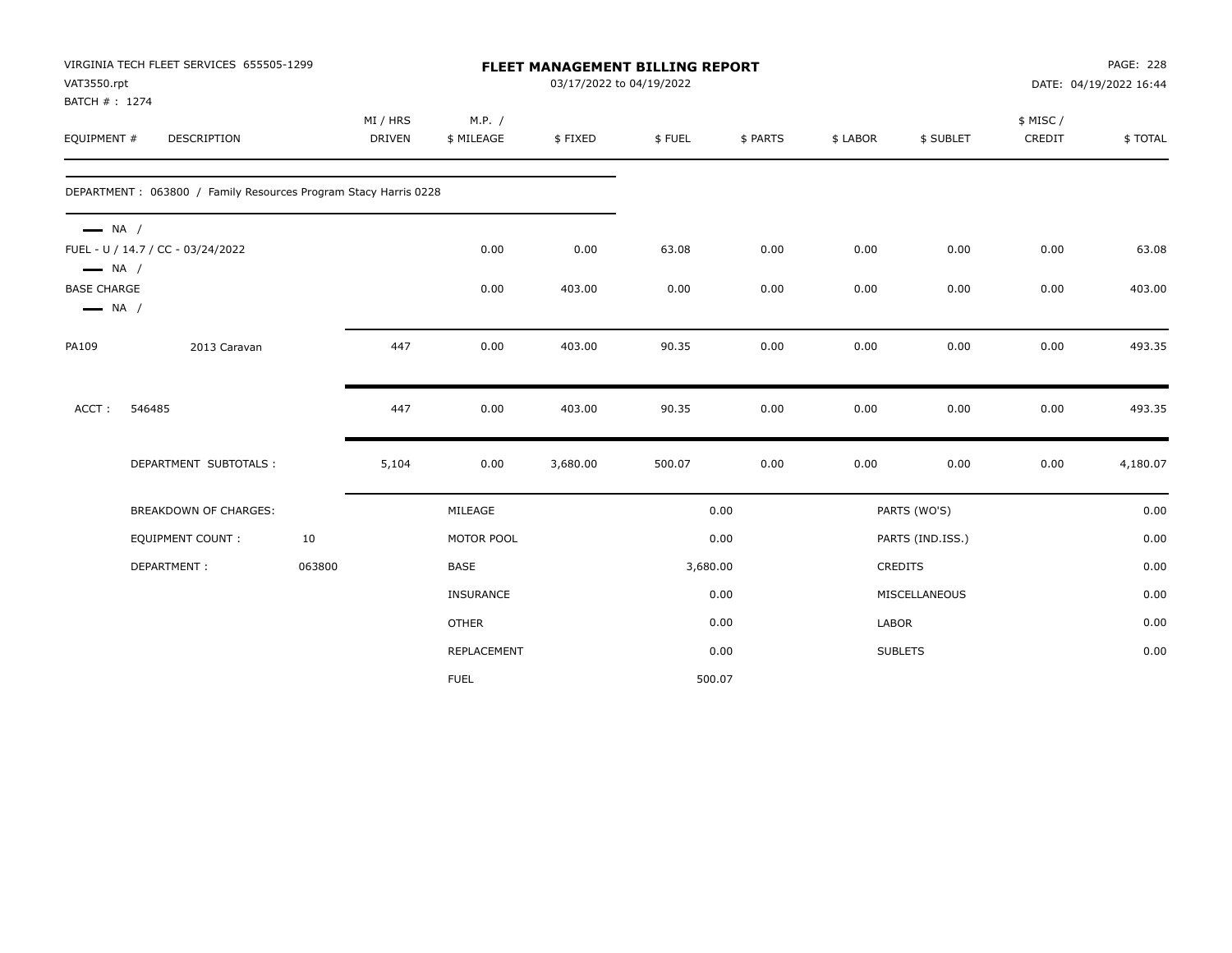| VAT3550.rpt<br>BATCH #: 1274                 | VIRGINIA TECH FLEET SERVICES 655505-1299                             |                           |                      | FLEET MANAGEMENT BILLING REPORT<br>03/17/2022 to 04/19/2022 |        |          |          |                  |                     | PAGE: 229<br>DATE: 04/19/2022 16:44 |
|----------------------------------------------|----------------------------------------------------------------------|---------------------------|----------------------|-------------------------------------------------------------|--------|----------|----------|------------------|---------------------|-------------------------------------|
| EQUIPMENT #                                  | <b>DESCRIPTION</b>                                                   | MI / HRS<br><b>DRIVEN</b> | M.P. /<br>\$ MILEAGE | \$FIXED                                                     | \$FUEL | \$ PARTS | \$ LABOR | \$ SUBLET        | \$ MISC /<br>CREDIT | \$TOTAL                             |
|                                              | DEPARTMENT: 063900 / ELI Overhead Clearing Account Bryan Ducote 0272 |                           |                      |                                                             |        |          |          |                  |                     |                                     |
|                                              | ACCOUNT CODE: 564012                                                 |                           |                      |                                                             |        |          |          |                  |                     |                                     |
| <b>BASE CHARGE</b><br>$\longrightarrow$ NA / |                                                                      |                           | 0.00                 | 602.00                                                      | 0.00   | 0.00     | 0.00     | 0.00             | 0.00                | 602.00                              |
| <b>PA31</b>                                  | 2012 12 PAS VAN                                                      | 6                         | 0.00                 | 602.00                                                      | 0.00   | 0.00     | 0.00     | 0.00             | 0.00                | 602.00                              |
| ACCT:                                        | 564012                                                               | 6                         | $0.00\,$             | 602.00                                                      | 0.00   | 0.00     | 0.00     | 0.00             | 0.00                | 602.00                              |
|                                              | DEPARTMENT SUBTOTALS :                                               | 6                         | 0.00                 | 602.00                                                      | 0.00   | 0.00     | 0.00     | 0.00             | 0.00                | 602.00                              |
|                                              | <b>BREAKDOWN OF CHARGES:</b>                                         |                           | MILEAGE              |                                                             |        | 0.00     |          | PARTS (WO'S)     |                     | 0.00                                |
|                                              | <b>EQUIPMENT COUNT:</b>                                              | $\mathbf{1}$              | MOTOR POOL           |                                                             |        | 0.00     |          | PARTS (IND.ISS.) |                     | 0.00                                |
|                                              | DEPARTMENT:                                                          | 063900                    | <b>BASE</b>          |                                                             |        | 602.00   |          | <b>CREDITS</b>   |                     | 0.00                                |
|                                              |                                                                      |                           | INSURANCE            |                                                             |        | 0.00     |          | MISCELLANEOUS    |                     | 0.00                                |
|                                              |                                                                      |                           | <b>OTHER</b>         |                                                             |        | 0.00     | LABOR    |                  |                     | 0.00                                |
|                                              |                                                                      |                           | REPLACEMENT          |                                                             |        | 0.00     |          | <b>SUBLETS</b>   |                     | 0.00                                |
|                                              |                                                                      |                           | <b>FUEL</b>          |                                                             |        | 0.00     |          |                  |                     |                                     |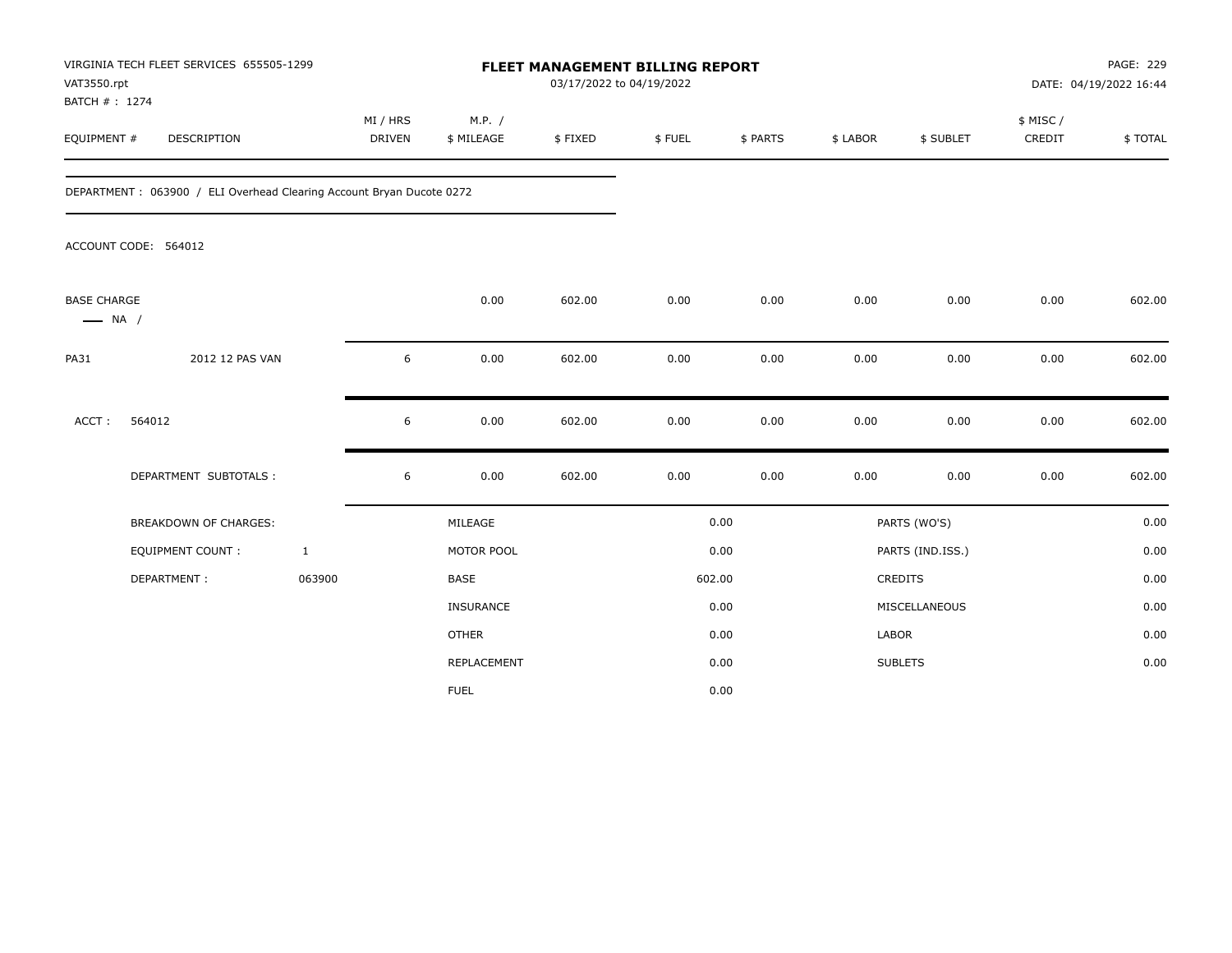| VAT3550.rpt<br>BATCH #: 1274                                | VIRGINIA TECH FLEET SERVICES 655505-1299   |                           |                      |         | FLEET MANAGEMENT BILLING REPORT<br>03/17/2022 to 04/19/2022 |          |          |           |                     | PAGE: 230<br>DATE: 04/19/2022 16:44 |
|-------------------------------------------------------------|--------------------------------------------|---------------------------|----------------------|---------|-------------------------------------------------------------|----------|----------|-----------|---------------------|-------------------------------------|
| EQUIPMENT #                                                 | <b>DESCRIPTION</b>                         | MI / HRS<br><b>DRIVEN</b> | M.P. /<br>\$ MILEAGE | \$FIXED | \$FUEL                                                      | \$ PARTS | \$ LABOR | \$ SUBLET | \$ MISC /<br>CREDIT | \$TOTAL                             |
|                                                             | DEPARTMENT: 064300 / 4-H - Kathy Sealander | MAIL CODE 0419            |                      |         |                                                             |          |          |           |                     |                                     |
| ACCOUNT CODE: 140309                                        |                                            |                           |                      |         |                                                             |          |          |           |                     |                                     |
| FUEL - U / 10.2 / 11 - 04/06/2022<br>$\longrightarrow$ NA / |                                            |                           | 0.00                 | 0.00    | 37.40                                                       | 0.00     | 0.00     | 0.00      | 0.00                | 37.40                               |
| FUEL - U / 12.5 / 11 - 04/08/2022<br>$\longrightarrow$ NA / |                                            |                           | 0.00                 | 0.00    | 45.88                                                       | 0.00     | 0.00     | 0.00      | 0.00                | 45.88                               |
| 61713S                                                      | 2012 ESCAPE                                | 837                       | 0.00                 | 0.00    | 83.28                                                       | 0.00     | 0.00     | 0.00      | 0.00                | 83.28                               |
| FUEL - U / 17.7 / 11 - 03/18/2022<br>$\longrightarrow$ NA / |                                            |                           | 0.00                 | 0.00    | 62.83                                                       | 0.00     | 0.00     | 0.00      | 0.00                | 62.83                               |
| FUEL - U / 28.0 / CC - 03/24/2022<br>$\longrightarrow$ NA / |                                            |                           | 0.00                 | 0.00    | 109.46                                                      | 0.00     | 0.00     | 0.00      | 0.00                | 109.46                              |
| FUEL - U / 13.2 / 11 - 03/25/2022<br>$\longrightarrow$ NA / |                                            |                           | 0.00                 | 0.00    | 46.99                                                       | 0.00     | 0.00     | 0.00      | 0.00                | 46.99                               |
| 66913s                                                      | 2013 Caravan                               | 1,130                     | 0.00                 | 0.00    | 219.28                                                      | 0.00     | 0.00     | 0.00      | 0.00                | 219.28                              |
| FUEL - U / 56.5 / CC - 03/24/2022<br>$\longrightarrow$ NA / |                                            |                           | 0.00                 | 0.00    | 227.36                                                      | 0.00     | 0.00     | 0.00      | 0.00                | 227.36                              |
| 68320S                                                      | 2016 Caravan                               | 1,250                     | 0.00                 | 0.00    | 227.36                                                      | 0.00     | 0.00     | 0.00      | 0.00                | 227.36                              |
| FUEL - U / 41.4 / CC - 03/24/2022<br>$\longrightarrow$ NA / |                                            |                           | 0.00                 | 0.00    | 169.40                                                      | 0.00     | 0.00     | 0.00      | 0.00                | 169.40                              |
| 69957S                                                      | 2016 IMPALA                                | 1,141                     | 0.00                 | 0.00    | 169.40                                                      | 0.00     | 0.00     | 0.00      | 0.00                | 169.40                              |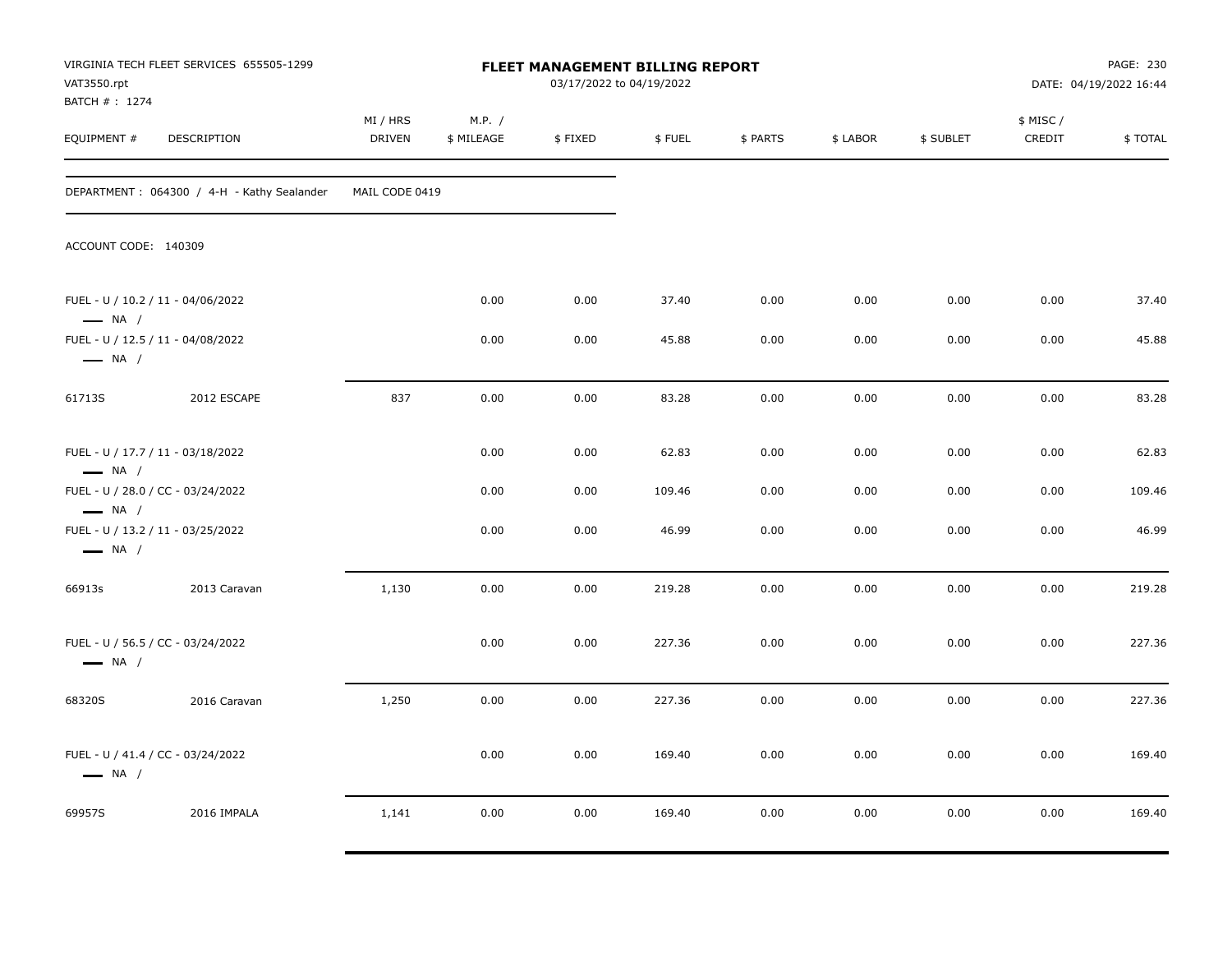| VAT3550.rpt<br>BATCH #: 1274 | VIRGINIA TECH FLEET SERVICES 655505-1299   |        |                           |                      |         | 03/17/2022 to 04/19/2022 | PAGE: 231<br>FLEET MANAGEMENT BILLING REPORT<br>DATE: 04/19/2022 16:44 |          |                  |                    |         |  |
|------------------------------|--------------------------------------------|--------|---------------------------|----------------------|---------|--------------------------|------------------------------------------------------------------------|----------|------------------|--------------------|---------|--|
| EQUIPMENT #                  | DESCRIPTION                                |        | MI / HRS<br><b>DRIVEN</b> | M.P. /<br>\$ MILEAGE | \$FIXED | \$FUEL                   | \$ PARTS                                                               | \$ LABOR | \$ SUBLET        | \$ MISC/<br>CREDIT | \$TOTAL |  |
|                              | DEPARTMENT: 064300 / 4-H - Kathy Sealander |        | MAIL CODE 0419            |                      |         |                          |                                                                        |          |                  |                    |         |  |
| ACCT:                        | 140309                                     |        | 4,358                     | 0.00                 | 0.00    | 699.32                   | 0.00                                                                   | 0.00     | 0.00             | 0.00               | 699.32  |  |
|                              | DEPARTMENT SUBTOTALS :                     |        | 4,358                     | 0.00                 | 0.00    | 699.32                   | 0.00                                                                   | 0.00     | 0.00             | 0.00               | 699.32  |  |
|                              | <b>BREAKDOWN OF CHARGES:</b>               |        |                           | MILEAGE              |         |                          | 0.00                                                                   |          | PARTS (WO'S)     |                    | 0.00    |  |
|                              | <b>EQUIPMENT COUNT:</b>                    | 4      |                           | MOTOR POOL           |         |                          | 0.00                                                                   |          | PARTS (IND.ISS.) |                    | 0.00    |  |
|                              | DEPARTMENT:                                | 064300 |                           | <b>BASE</b>          |         |                          | 0.00                                                                   |          | <b>CREDITS</b>   |                    | 0.00    |  |
|                              |                                            |        |                           | <b>INSURANCE</b>     |         |                          | 0.00                                                                   |          | MISCELLANEOUS    |                    | 0.00    |  |
|                              |                                            |        |                           | <b>OTHER</b>         |         |                          | 0.00                                                                   | LABOR    |                  |                    | 0.00    |  |
|                              |                                            |        |                           | REPLACEMENT          |         |                          | 0.00                                                                   |          | <b>SUBLETS</b>   |                    | 0.00    |  |
|                              |                                            |        |                           | <b>FUEL</b>          |         |                          | 699.32                                                                 |          |                  |                    |         |  |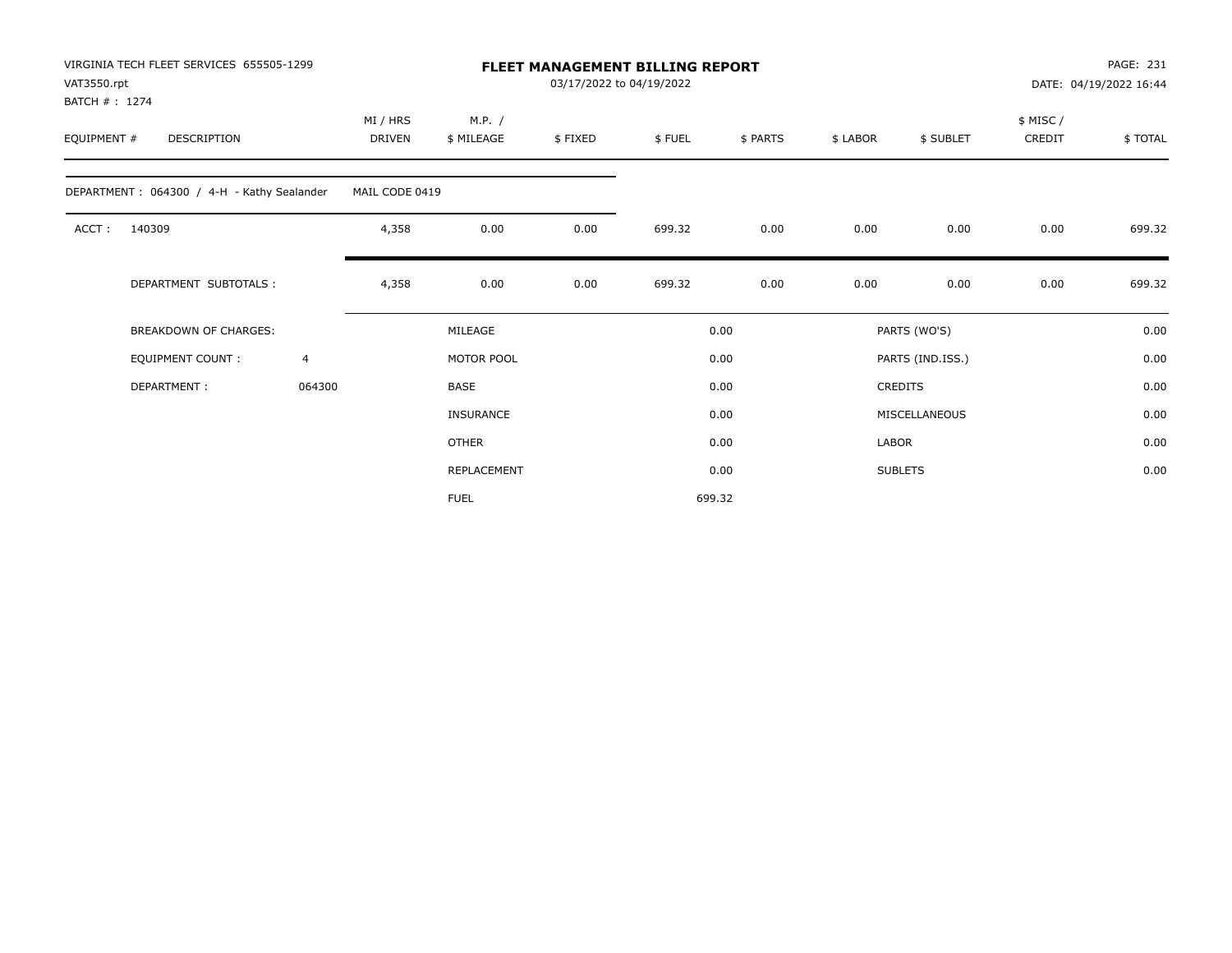| VAT3550.rpt                  | VIRGINIA TECH FLEET SERVICES 655505-1299                                  |              |                           |                      | <b>FLEET MANAGEMENT BILLING REPORT</b><br>03/17/2022 to 04/19/2022 |        |          |              |                  |                     | PAGE: 232<br>DATE: 04/19/2022 16:44 |
|------------------------------|---------------------------------------------------------------------------|--------------|---------------------------|----------------------|--------------------------------------------------------------------|--------|----------|--------------|------------------|---------------------|-------------------------------------|
| BATCH #: 1274<br>EQUIPMENT # | DESCRIPTION                                                               |              | MI / HRS<br><b>DRIVEN</b> | M.P. /<br>\$ MILEAGE | \$FIXED                                                            | \$FUEL | \$ PARTS | \$ LABOR     | \$ SUBLET        | \$ MISC /<br>CREDIT | \$TOTAL                             |
|                              | DEPARTMENT: 066900 / VCE Highland Coop Ext. PO Box 528 Monterey, VA 24465 |              |                           |                      |                                                                    |        |          |              |                  |                     |                                     |
|                              | ACCOUNT CODE: 140194                                                      |              |                           |                      |                                                                    |        |          |              |                  |                     |                                     |
| $\longrightarrow$ NA /       | FUEL - U / 29.1 / CC - 03/24/2022                                         |              |                           | 0.00                 | 0.00                                                               | 118.94 | 0.00     | 0.00         | 0.00             | 0.00                | 118.94                              |
| 68326s                       | 2016 Caravan                                                              |              | 694                       | 0.00                 | 0.00                                                               | 118.94 | 0.00     | 0.00         | 0.00             | 0.00                | 118.94                              |
| ACCT:                        | 140194                                                                    |              | 694                       | 0.00                 | 0.00                                                               | 118.94 | 0.00     | 0.00         | 0.00             | 0.00                | 118.94                              |
|                              | DEPARTMENT SUBTOTALS :                                                    |              | 694                       | 0.00                 | 0.00                                                               | 118.94 | 0.00     | 0.00         | 0.00             | 0.00                | 118.94                              |
|                              | BREAKDOWN OF CHARGES:                                                     |              |                           | MILEAGE              |                                                                    |        | 0.00     |              | PARTS (WO'S)     |                     | 0.00                                |
|                              | EQUIPMENT COUNT :                                                         | $\mathbf{1}$ |                           | MOTOR POOL           |                                                                    |        | 0.00     |              | PARTS (IND.ISS.) |                     | 0.00                                |
|                              | DEPARTMENT:                                                               | 066900       |                           | <b>BASE</b>          |                                                                    |        | 0.00     |              | CREDITS          |                     | 0.00                                |
|                              |                                                                           |              |                           | INSURANCE            |                                                                    |        | 0.00     |              | MISCELLANEOUS    |                     | 0.00                                |
|                              |                                                                           |              |                           | <b>OTHER</b>         |                                                                    |        | 0.00     | <b>LABOR</b> |                  |                     | 0.00                                |
|                              |                                                                           |              |                           | REPLACEMENT          |                                                                    |        | 0.00     |              | <b>SUBLETS</b>   |                     | 0.00                                |
|                              |                                                                           |              |                           | <b>FUEL</b>          |                                                                    | 118.94 |          |              |                  |                     |                                     |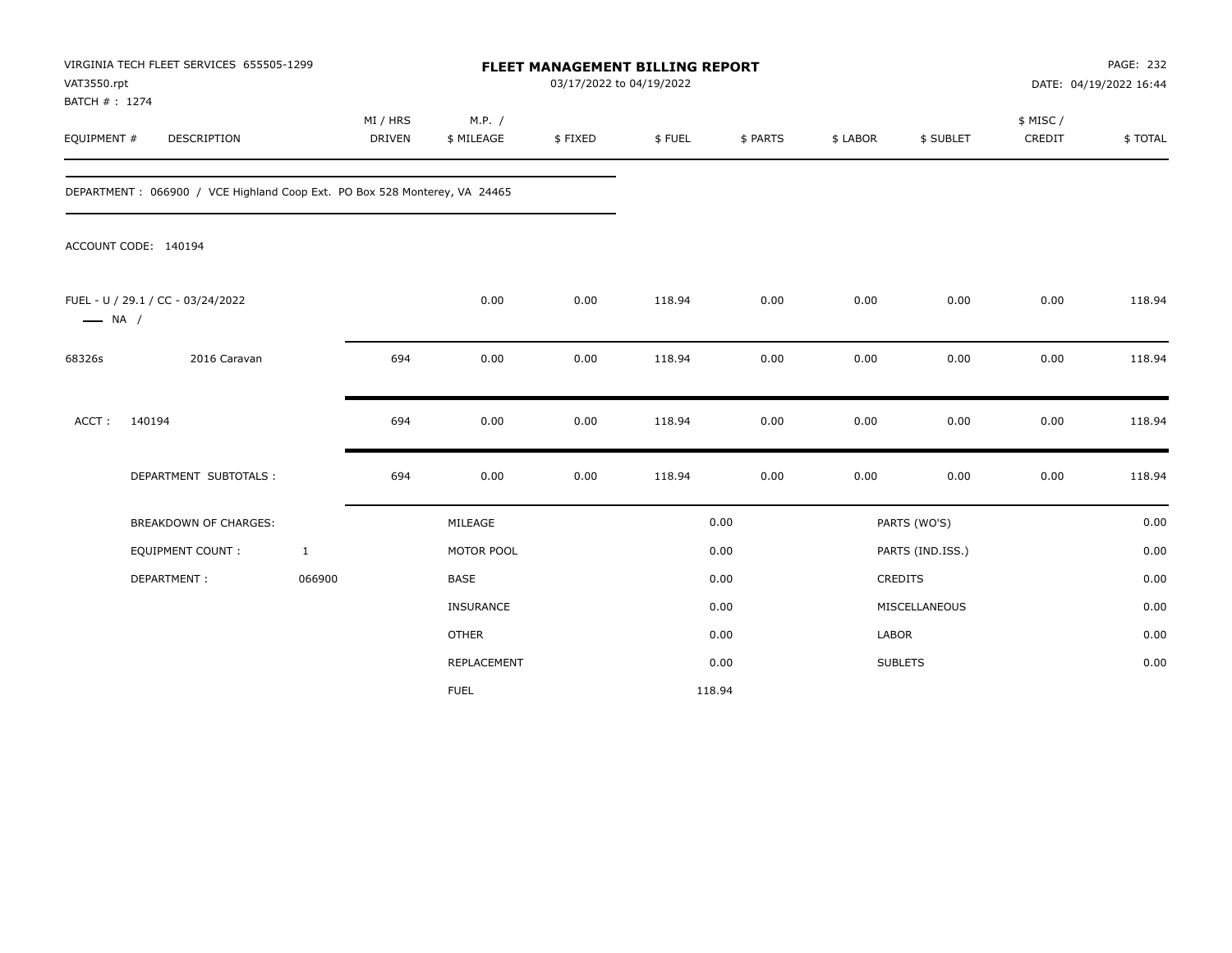| VAT3550.rpt<br>BATCH #: 1274                      | VIRGINIA TECH FLEET SERVICES 655505-1299                                       |               |            |         | FLEET MANAGEMENT BILLING REPORT<br>03/17/2022 to 04/19/2022 |          |          |           |          | PAGE: 233<br>DATE: 04/19/2022 16:44 |
|---------------------------------------------------|--------------------------------------------------------------------------------|---------------|------------|---------|-------------------------------------------------------------|----------|----------|-----------|----------|-------------------------------------|
|                                                   |                                                                                | MI / HRS      | M.P. /     |         |                                                             |          |          |           | \$ MISC/ |                                     |
| EQUIPMENT #                                       | DESCRIPTION                                                                    | <b>DRIVEN</b> | \$ MILEAGE | \$FIXED | \$FUEL                                                      | \$ PARTS | \$ LABOR | \$ SUBLET | CREDIT   | \$TOTAL                             |
|                                                   | DEPARTMENT: 068000 / Louisa Coop Extension Service 200 E. Main St Louisa 23093 |               |            |         |                                                             |          |          |           |          |                                     |
| ACCOUNT CODE: 140158                              |                                                                                |               |            |         |                                                             |          |          |           |          |                                     |
| $\longrightarrow$ NA /                            | FUEL - U / 40.0 / CC - 03/24/2022                                              |               | 0.00       | 0.00    | 160.88                                                      | 0.00     | 0.00     | 0.00      | 0.00     | 160.88                              |
| 63767S                                            | 2012 SAVANA                                                                    | 638           | 0.00       | 0.00    | 160.88                                                      | 0.00     | 0.00     | 0.00      | 0.00     | 160.88                              |
| ACCT: 140158                                      |                                                                                | 638           | 0.00       | 0.00    | 160.88                                                      | 0.00     | 0.00     | 0.00      | 0.00     | 160.88                              |
| ACCOUNT CODE: 140264                              |                                                                                |               |            |         |                                                             |          |          |           |          |                                     |
| WORK ORDER # 0000113098<br>$\longrightarrow$ NA / |                                                                                |               | 0.00       | 0.00    | 0.00                                                        | 0.00     | 0.00     | 50.00     | 0.00     | 50.00                               |
| 81710S                                            | 2022 ESCAPE                                                                    | $\pmb{0}$     | 0.00       | 0.00    | 0.00                                                        | 0.00     | 0.00     | 50.00     | 0.00     | 50.00                               |
| ACCT:<br>140264                                   |                                                                                | $\mathbf 0$   | 0.00       | 0.00    | 0.00                                                        | 0.00     | 0.00     | 50.00     | 0.00     | 50.00                               |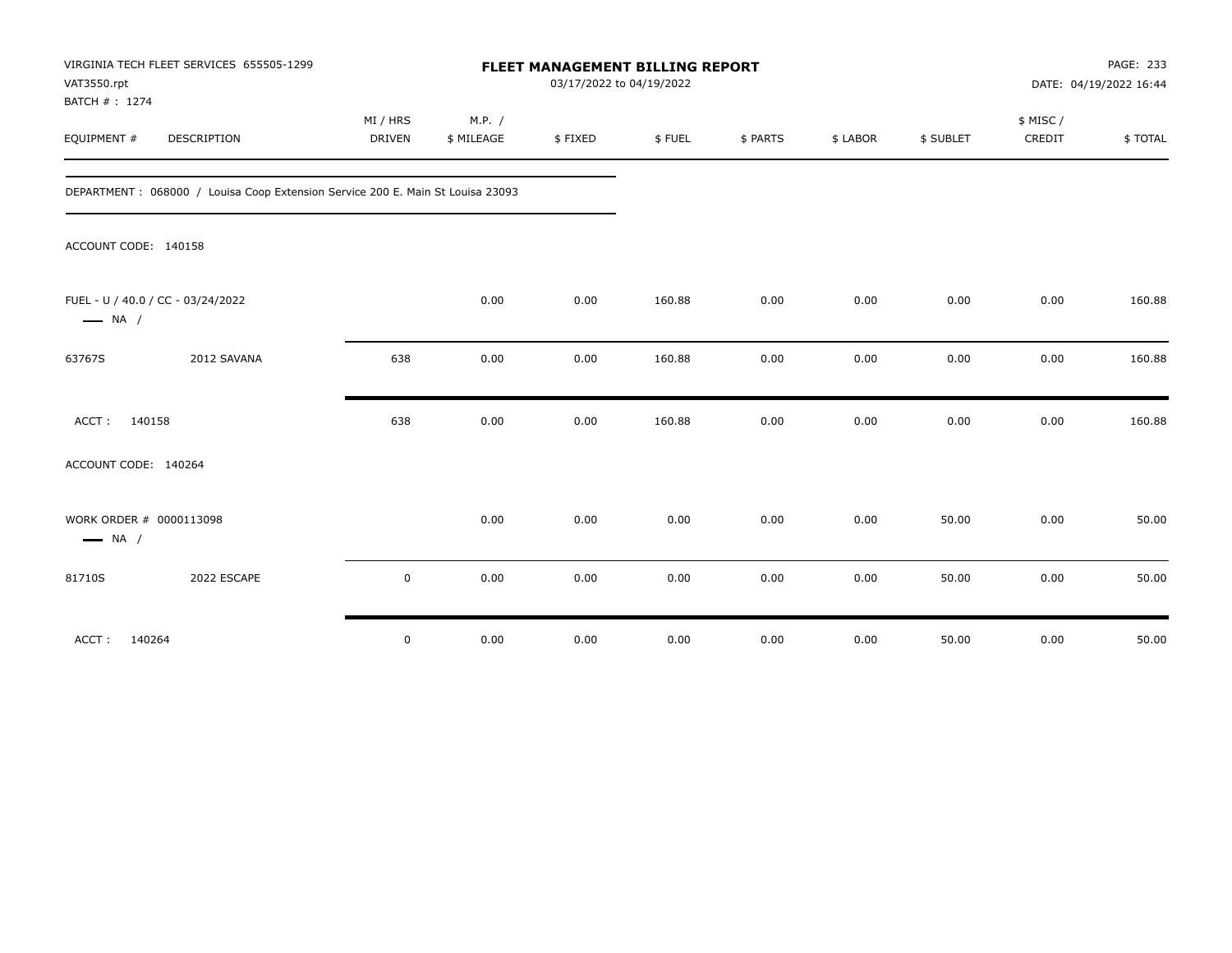| VIRGINIA TECH FLEET SERVICES 655505-1299<br>VAT3550.rpt<br>BATCH #: 1274 |                |                    | <b>FLEET MANAGEMENT BILLING REPORT</b><br>03/17/2022 to 04/19/2022<br>DATE: 04/19/2022 16:44 |         |        |          |          |                  |                    |          |  |
|--------------------------------------------------------------------------|----------------|--------------------|----------------------------------------------------------------------------------------------|---------|--------|----------|----------|------------------|--------------------|----------|--|
| EQUIPMENT #<br>DESCRIPTION                                               |                | MI / HRS<br>DRIVEN | M.P. /<br>\$ MILEAGE                                                                         | \$FIXED | \$FUEL | \$ PARTS | \$ LABOR | \$ SUBLET        | \$ MISC/<br>CREDIT | \$ TOTAL |  |
| DEPARTMENT SUBTOTALS :                                                   |                | 638                | 0.00                                                                                         | 0.00    | 160.88 | 0.00     | 0.00     | 50.00            | 0.00               | 210.88   |  |
| BREAKDOWN OF CHARGES:                                                    |                |                    | MILEAGE                                                                                      |         |        | 0.00     |          | PARTS (WO'S)     |                    | 0.00     |  |
| <b>EQUIPMENT COUNT:</b>                                                  | $\overline{2}$ |                    | MOTOR POOL                                                                                   |         |        | 0.00     |          | PARTS (IND.ISS.) |                    | 0.00     |  |
| DEPARTMENT:                                                              | 068000         |                    | <b>BASE</b>                                                                                  |         |        | 0.00     |          | <b>CREDITS</b>   |                    | 0.00     |  |
|                                                                          |                |                    | <b>INSURANCE</b>                                                                             |         |        | 0.00     |          | MISCELLANEOUS    |                    | 0.00     |  |
|                                                                          |                |                    | OTHER                                                                                        |         |        | 0.00     | LABOR    |                  |                    | 0.00     |  |
|                                                                          |                |                    | REPLACEMENT                                                                                  |         |        | 0.00     |          | <b>SUBLETS</b>   |                    | 50.00    |  |
|                                                                          |                |                    | <b>FUEL</b>                                                                                  |         |        | 160.88   |          |                  |                    |          |  |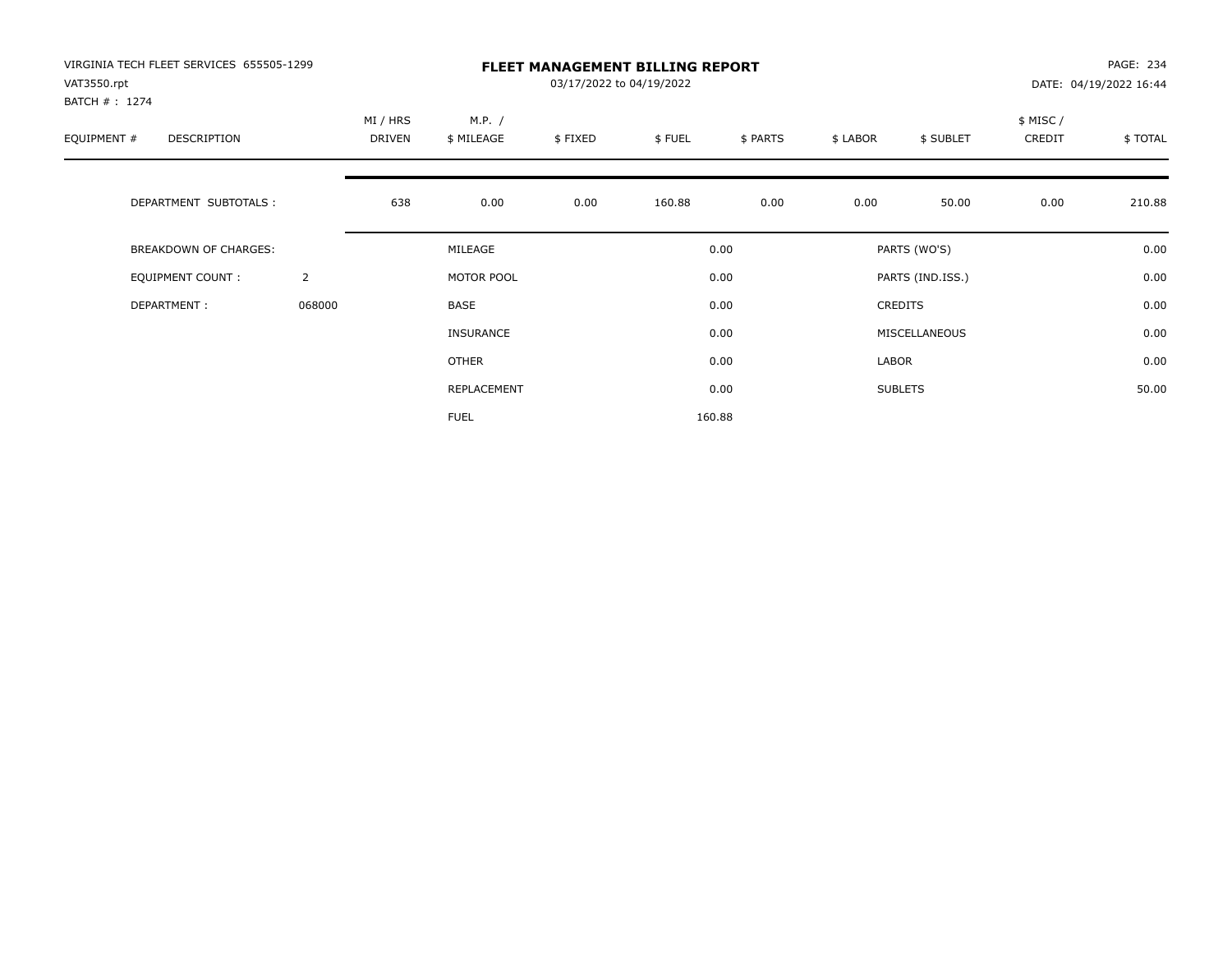| VAT3550.rpt<br>BATCH #: 1274                                | VIRGINIA TECH FLEET SERVICES 655505-1299                                     |                           |                      |         | FLEET MANAGEMENT BILLING REPORT<br>03/17/2022 to 04/19/2022 |          |          |           |                    | PAGE: 235<br>DATE: 04/19/2022 16:44 |
|-------------------------------------------------------------|------------------------------------------------------------------------------|---------------------------|----------------------|---------|-------------------------------------------------------------|----------|----------|-----------|--------------------|-------------------------------------|
| EQUIPMENT #                                                 | DESCRIPTION                                                                  | MI / HRS<br><b>DRIVEN</b> | M.P. /<br>\$ MILEAGE | \$FIXED | \$FUEL                                                      | \$ PARTS | \$ LABOR | \$ SUBLET | \$ MISC/<br>CREDIT | \$TOTAL                             |
|                                                             | DEPARTMENT: 068300 / VCE-MADISON PO BOX 10 MADISON VA 22727 - Katie Woodward |                           |                      |         |                                                             |          |          |           |                    |                                     |
| ACCOUNT CODE: 140255                                        |                                                                              |                           |                      |         |                                                             |          |          |           |                    |                                     |
| FUEL - U / 29.8 / CC - 03/24/2022<br>$\longrightarrow$ NA / |                                                                              |                           | 0.00                 | 0.00    | 108.41                                                      | 0.00     | 0.00     | 0.00      | 0.00               | 108.41                              |
| 58871s                                                      | 2010 IMPALA                                                                  | 786                       | 0.00                 | 0.00    | 108.41                                                      | 0.00     | 0.00     | 0.00      | 0.00               | 108.41                              |
| ACCT: 140255                                                |                                                                              | 786                       | 0.00                 | 0.00    | 108.41                                                      | 0.00     | 0.00     | 0.00      | 0.00               | 108.41                              |
| ACCOUNT CODE: 999265                                        |                                                                              |                           |                      |         |                                                             |          |          |           |                    |                                     |
| FUEL - U / 27.5 / CC - 03/24/2022<br>$\longrightarrow$ NA / |                                                                              |                           | 0.00                 | 0.00    | 96.00                                                       | 0.00     | 0.00     | 0.00      | 0.00               | 96.00                               |
| 45265S                                                      | 2001 Express 3500                                                            | 503                       | 0.00                 | 0.00    | 96.00                                                       | 0.00     | 0.00     | 0.00      | 0.00               | 96.00                               |
| 999265<br>ACCT:                                             |                                                                              | 503                       | 0.00                 | 0.00    | 96.00                                                       | 0.00     | 0.00     | 0.00      | 0.00               | 96.00                               |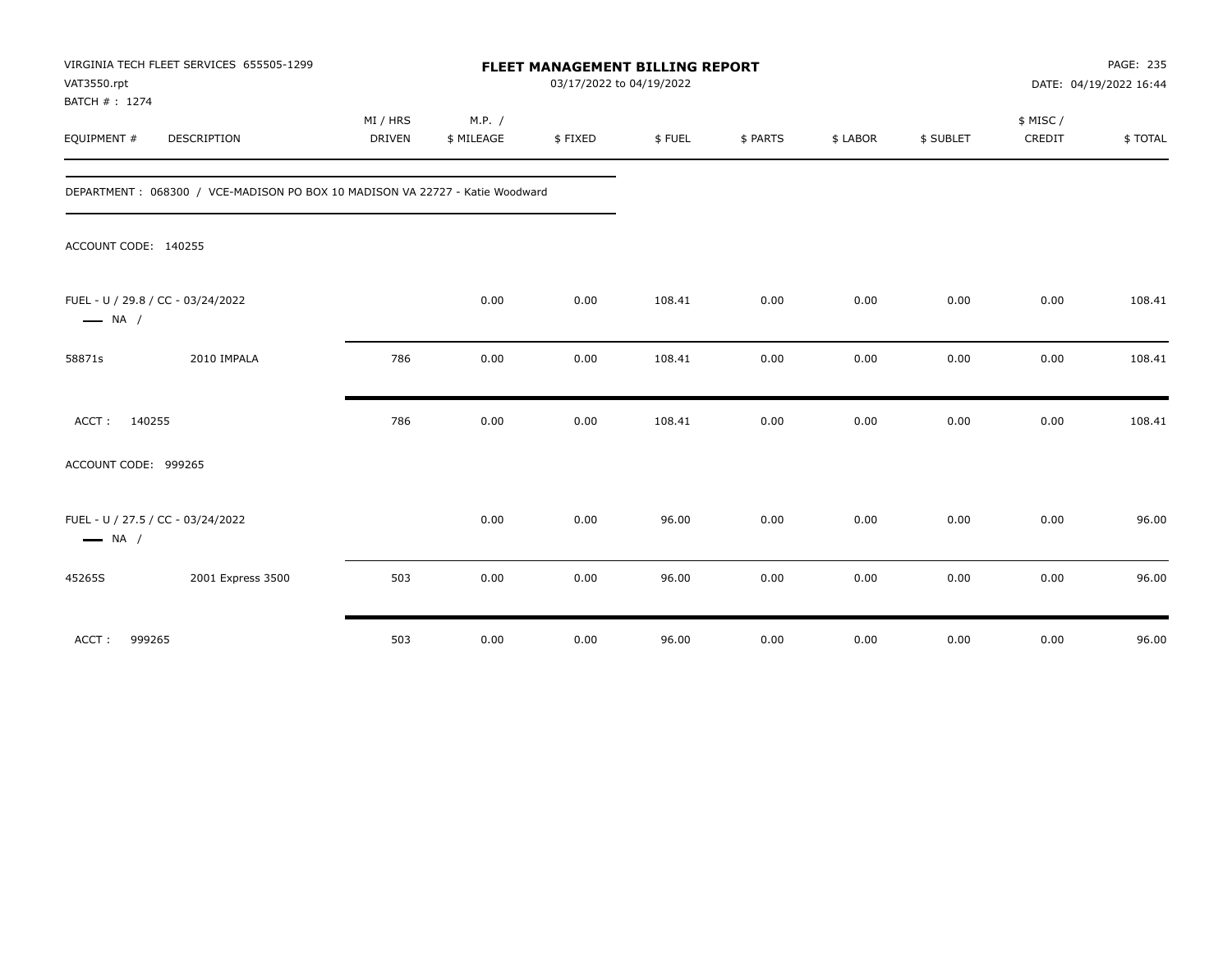| VIRGINIA TECH FLEET SERVICES 655505-1299<br>VAT3550.rpt<br>BATCH #: 1274 |                | <b>FLEET MANAGEMENT BILLING REPORT</b><br>03/17/2022 to 04/19/2022<br>DATE: 04/19/2022 16:44 |                      |         |        |          |          |                  |                    |         |  |
|--------------------------------------------------------------------------|----------------|----------------------------------------------------------------------------------------------|----------------------|---------|--------|----------|----------|------------------|--------------------|---------|--|
| EQUIPMENT #<br>DESCRIPTION                                               |                | MI / HRS<br>DRIVEN                                                                           | M.P. /<br>\$ MILEAGE | \$FIXED | \$FUEL | \$ PARTS | \$ LABOR | \$ SUBLET        | \$ MISC/<br>CREDIT | \$TOTAL |  |
| DEPARTMENT SUBTOTALS :                                                   |                | 1,289                                                                                        | 0.00                 | 0.00    | 204.41 | 0.00     | 0.00     | 0.00             | 0.00               | 204.41  |  |
| <b>BREAKDOWN OF CHARGES:</b>                                             |                |                                                                                              | MILEAGE              |         |        | 0.00     |          | PARTS (WO'S)     |                    | 0.00    |  |
| EQUIPMENT COUNT:                                                         | $\overline{2}$ |                                                                                              | MOTOR POOL           |         |        | 0.00     |          | PARTS (IND.ISS.) |                    | 0.00    |  |
| DEPARTMENT:                                                              | 068300         |                                                                                              | <b>BASE</b>          |         |        | 0.00     |          | <b>CREDITS</b>   |                    | 0.00    |  |
|                                                                          |                |                                                                                              | <b>INSURANCE</b>     |         |        | 0.00     |          | MISCELLANEOUS    |                    | 0.00    |  |
|                                                                          |                |                                                                                              | <b>OTHER</b>         |         |        | 0.00     | LABOR    |                  |                    | 0.00    |  |
|                                                                          |                |                                                                                              | REPLACEMENT          |         |        | 0.00     |          | <b>SUBLETS</b>   |                    | 0.00    |  |
|                                                                          |                |                                                                                              | <b>FUEL</b>          |         |        | 204.41   |          |                  |                    |         |  |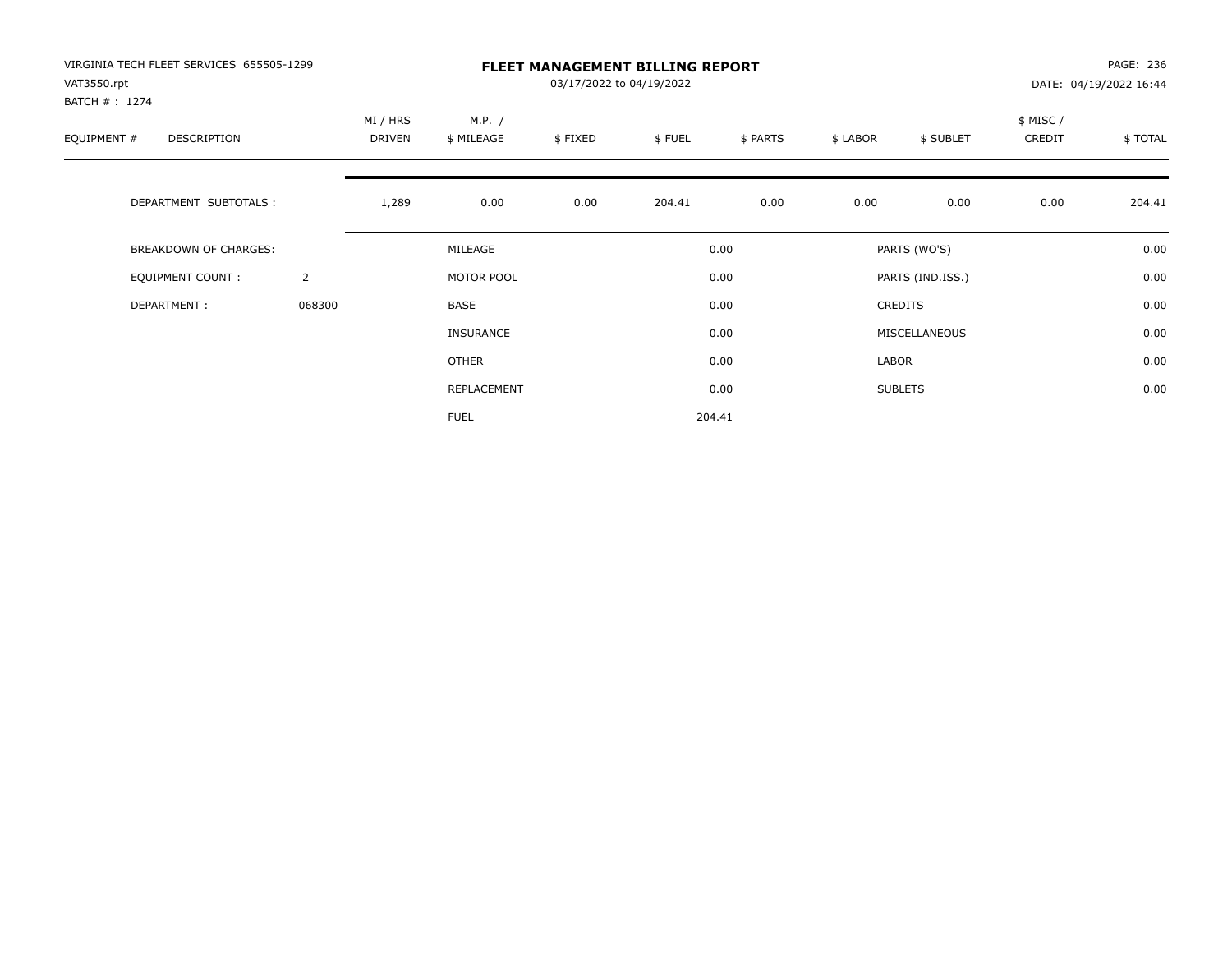| VAT3550.rpt                                  | VIRGINIA TECH FLEET SERVICES 655505-1299                                  |                           |                      | FLEET MANAGEMENT BILLING REPORT<br>03/17/2022 to 04/19/2022 |        |          |              |                  |                     | PAGE: 237<br>DATE: 04/19/2022 16:44 |
|----------------------------------------------|---------------------------------------------------------------------------|---------------------------|----------------------|-------------------------------------------------------------|--------|----------|--------------|------------------|---------------------|-------------------------------------|
| BATCH #: 1274<br>EQUIPMENT #                 | <b>DESCRIPTION</b>                                                        | MI / HRS<br><b>DRIVEN</b> | M.P. /<br>\$ MILEAGE | \$FIXED                                                     | \$FUEL | \$ PARTS | \$ LABOR     | \$ SUBLET        | \$ MISC /<br>CREDIT | \$TOTAL                             |
|                                              | DEPARTMENT: 070500 / SCHIFFERT HEALTH CENTER - Sheila Walker-Davis (0140) |                           |                      |                                                             |        |          |              |                  |                     |                                     |
|                                              | ACCOUNT CODE: 153005                                                      |                           |                      |                                                             |        |          |              |                  |                     |                                     |
| <b>BASE CHARGE</b><br>$\longrightarrow$ NA / |                                                                           |                           | 0.00                 | 483.00                                                      | 0.00   | 0.00     | 0.00         | 0.00             | 0.00                | 483.00                              |
| <b>PA27</b>                                  | 2012 IMPALA                                                               | 49                        | 0.00                 | 483.00                                                      | 0.00   | 0.00     | 0.00         | 0.00             | 0.00                | 483.00                              |
| $ACCT$ :                                     | 153005                                                                    | 49                        | 0.00                 | 483.00                                                      | 0.00   | 0.00     | 0.00         | 0.00             | 0.00                | 483.00                              |
|                                              | DEPARTMENT SUBTOTALS :                                                    | 49                        | 0.00                 | 483.00                                                      | 0.00   | 0.00     | 0.00         | 0.00             | 0.00                | 483.00                              |
|                                              | <b>BREAKDOWN OF CHARGES:</b>                                              |                           | MILEAGE              |                                                             |        | 0.00     |              | PARTS (WO'S)     |                     | 0.00                                |
|                                              | <b>EQUIPMENT COUNT:</b>                                                   | $\mathbf{1}$              | MOTOR POOL           |                                                             |        | 0.00     |              | PARTS (IND.ISS.) |                     | 0.00                                |
|                                              | DEPARTMENT:                                                               | 070500                    | <b>BASE</b>          |                                                             |        | 483.00   |              | <b>CREDITS</b>   |                     | 0.00                                |
|                                              |                                                                           |                           | <b>INSURANCE</b>     |                                                             |        | 0.00     |              | MISCELLANEOUS    |                     | 0.00                                |
|                                              |                                                                           |                           | <b>OTHER</b>         |                                                             |        | 0.00     | <b>LABOR</b> |                  |                     | 0.00                                |
|                                              |                                                                           |                           | REPLACEMENT          |                                                             |        | 0.00     |              | <b>SUBLETS</b>   |                     | 0.00                                |
|                                              |                                                                           |                           | <b>FUEL</b>          |                                                             |        | 0.00     |              |                  |                     |                                     |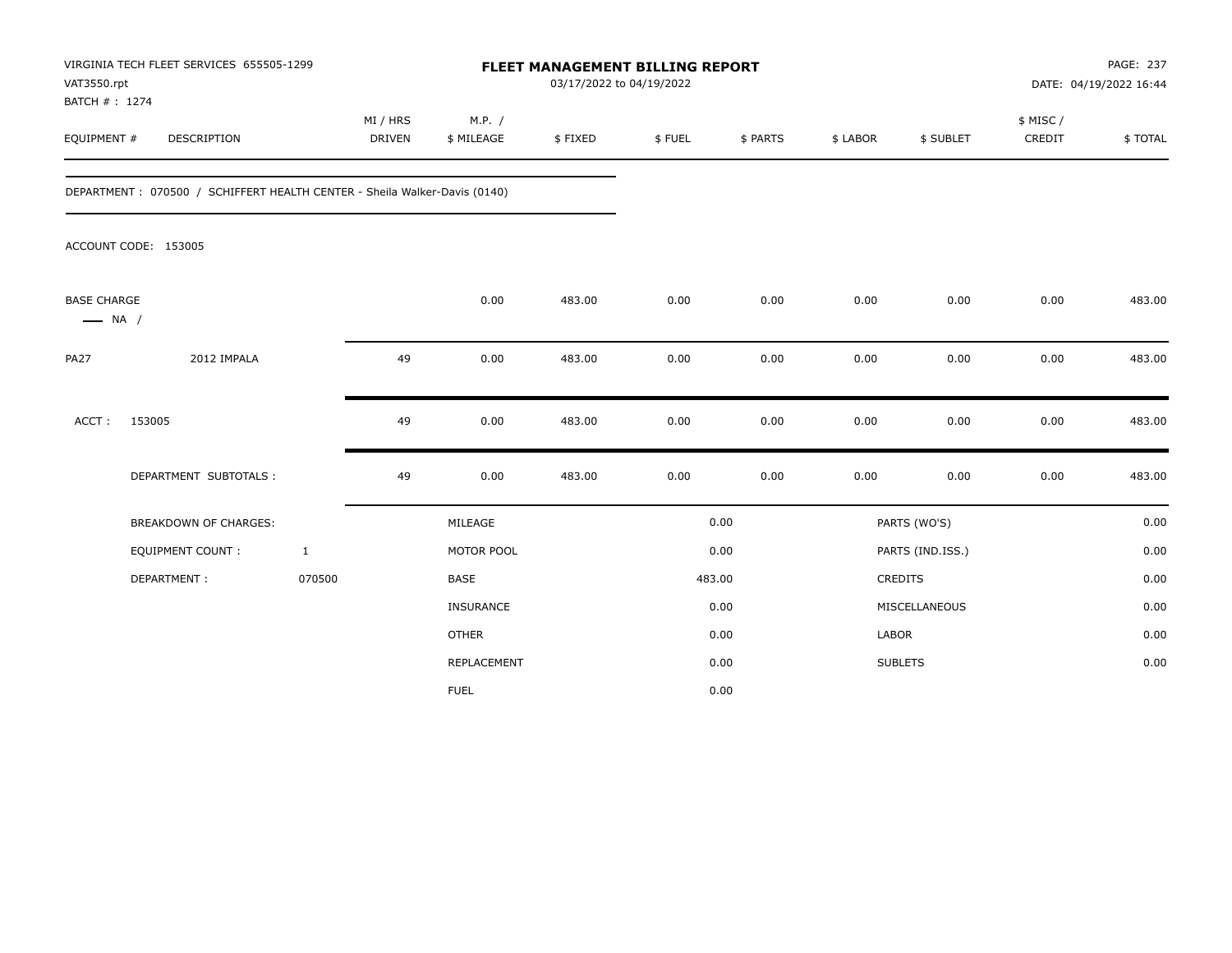| VAT3550.rpt                                                                          | VIRGINIA TECH FLEET SERVICES 655505-1299             |                    |                      | FLEET MANAGEMENT BILLING REPORT<br>03/17/2022 to 04/19/2022 |               |              |              |              |                     | PAGE: 238<br>DATE: 04/19/2022 16:44 |
|--------------------------------------------------------------------------------------|------------------------------------------------------|--------------------|----------------------|-------------------------------------------------------------|---------------|--------------|--------------|--------------|---------------------|-------------------------------------|
| BATCH # : 1274<br>EQUIPMENT#                                                         | DESCRIPTION                                          | MI / HRS<br>DRIVEN | M.P. /<br>\$ MILEAGE | \$FIXED                                                     | \$FUEL        | \$ PARTS     | \$ LABOR     | \$ SUBLET    | \$ MISC /<br>CREDIT | \$TOTAL                             |
|                                                                                      | DEPARTMENT: 070900 / REC SPORTS-AUX Carrie Reed 0358 |                    |                      |                                                             |               |              |              |              |                     |                                     |
| ACCOUNT CODE: 153374                                                                 |                                                      |                    |                      |                                                             |               |              |              |              |                     |                                     |
| $\longrightarrow$ NA /                                                               | FUEL - U / 15.0 / 11 - 04/08/2022                    |                    | 0.00                 | 0.00                                                        | 49.05         | 0.00         | 0.00         | 0.00         | 0.00                | 49.05                               |
| <b>BASE CHARGE</b><br>$\longrightarrow$ NA /                                         |                                                      |                    | 0.00                 | 483.00                                                      | 0.00          | 0.00         | 0.00         | 0.00         | 0.00                | 483.00                              |
| PA13                                                                                 | 2014 IMPALA                                          | 177                | 0.00                 | 483.00                                                      | 49.05         | 0.00         | 0.00         | 0.00         | 0.00                | 532.05                              |
| $\longrightarrow$ NA /<br><b>BASE CHARGE</b><br>$\longrightarrow$ NA /               | FUEL - U / 27.7 / 11 - 03/16/2022                    |                    | 0.00<br>0.00         | 0.00<br>502.00                                              | 98.43<br>0.00 | 0.00<br>0.00 | 0.00<br>0.00 | 0.00<br>0.00 | 0.00<br>0.00        | 98.43<br>502.00                     |
| <b>PA55</b>                                                                          | 2013 F250                                            | 101                | 0.00                 | 502.00                                                      | 98.43         | 0.00         | 0.00         | 0.00         | 0.00                | 600.43                              |
| ACCT: 153374                                                                         |                                                      | 278                | 0.00                 | 985.00                                                      | 147.48        | 0.00         | 0.00         | 0.00         | 0.00                | 1,132.48                            |
| ACCOUNT CODE: 153449                                                                 |                                                      |                    |                      |                                                             |               |              |              |              |                     |                                     |
| FUEL - D / 5.4 / 14 - 04/05/2022<br>$\longrightarrow$ NA /                           |                                                      |                    | 0.00                 | 0.00                                                        | 22.49         | 0.00         | 0.00         | 0.00         | 0.00                | 22.49                               |
| FUEL - U / 2.1 / 11 - 04/13/2022                                                     |                                                      |                    | 0.00                 | 0.00                                                        | 6.83          | 0.00         | 0.00         | 0.00         | 0.00                | 6.83                                |
| $\longrightarrow$ NA /<br>FUEL - D / 6.2 / 13 - 04/13/2022<br>$\longrightarrow$ NA / |                                                      |                    | 0.00                 | 0.00                                                        | 25.69         | 0.00         | 0.00         | 0.00         | $0.00\,$            | 25.69                               |
| FUEL - U / 5.1 / 11 - 04/15/2022<br>$\longrightarrow$ NA /                           |                                                      |                    | 0.00                 | 0.00                                                        | 16.68         | 0.00         | 0.00         | 0.00         | 0.00                | 16.68                               |
| FUEL - U / 9.7 / 11 - 04/15/2022                                                     |                                                      |                    | 0.00                 | 0.00                                                        | 31.59         | 0.00         | 0.00         | 0.00         | $0.00\,$            | 31.59                               |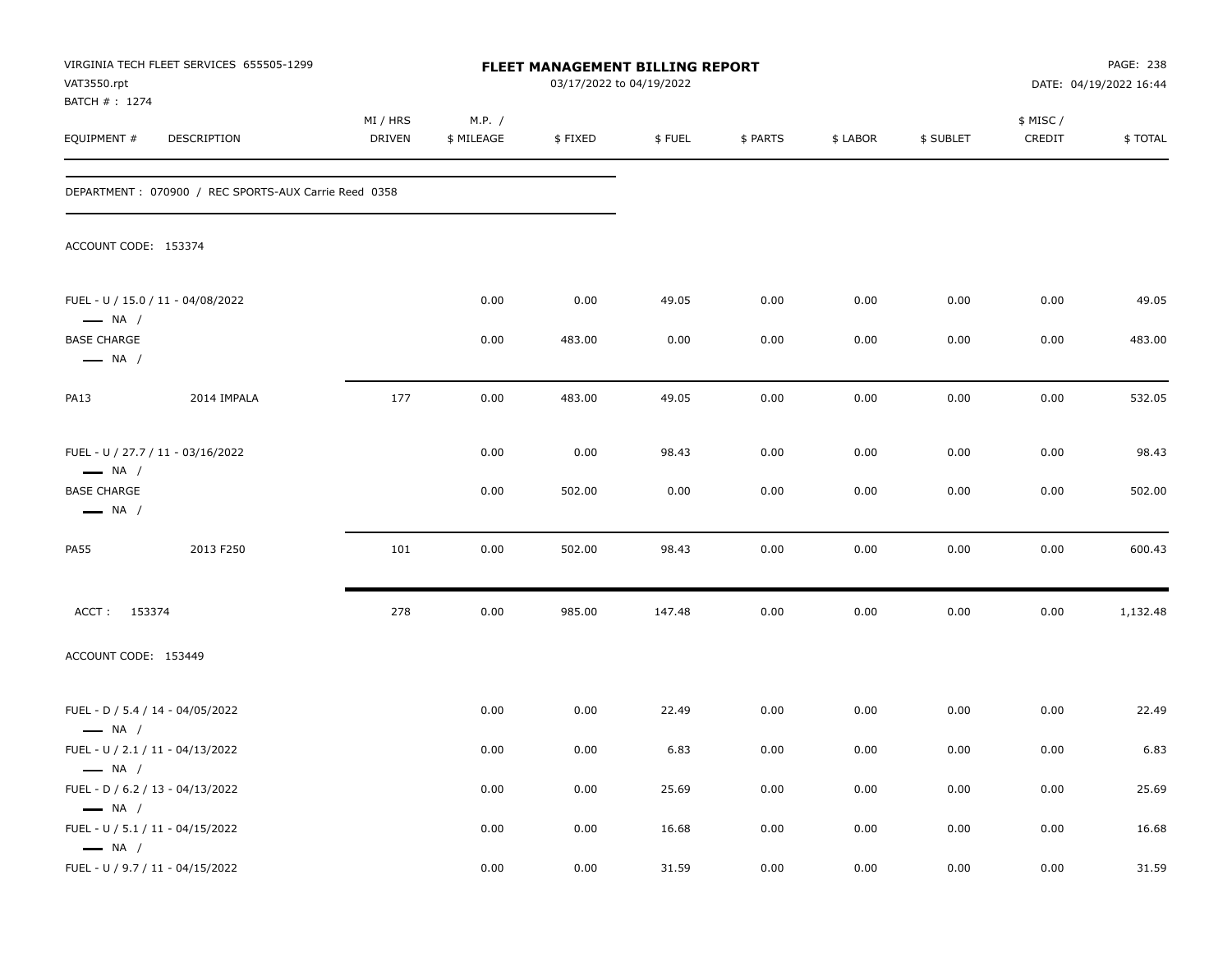| VAT3550.rpt                                                | VIRGINIA TECH FLEET SERVICES 655505-1299             |                    |                      | FLEET MANAGEMENT BILLING REPORT<br>03/17/2022 to 04/19/2022 |        |          |          |           |                    | PAGE: 239<br>DATE: 04/19/2022 16:44 |
|------------------------------------------------------------|------------------------------------------------------|--------------------|----------------------|-------------------------------------------------------------|--------|----------|----------|-----------|--------------------|-------------------------------------|
| BATCH # : 1274<br>EQUIPMENT #                              | DESCRIPTION                                          | MI / HRS<br>DRIVEN | M.P. /<br>\$ MILEAGE | \$FIXED                                                     | \$FUEL | \$ PARTS | \$ LABOR | \$ SUBLET | \$ MISC/<br>CREDIT | \$TOTAL                             |
|                                                            | DEPARTMENT: 070900 / REC SPORTS-AUX Carrie Reed 0358 |                    |                      |                                                             |        |          |          |           |                    |                                     |
| $\longrightarrow$ NA /<br>$\longrightarrow$ NA /           | FUEL - U / 13.5 / 11 - 04/15/2022                    |                    | 0.00                 | 0.00                                                        | 44.15  | 0.00     | 0.00     | 0.00      | 0.00               | 44.15                               |
| FUEL - U / 4.1 / 12 - 03/24/2022<br>$\longrightarrow$ NA / |                                                      |                    | 0.00                 | 0.00                                                        | 14.49  | 0.00     | 0.00     | 0.00      | 0.00               | 14.49                               |
| ers                                                        | <b>1990 CANS</b>                                     | $\mathbf 0$        | 0.00                 | 0.00                                                        | 161.92 | 0.00     | 0.00     | 0.00      | 0.00               | 161.92                              |
| 153449<br>ACCT:                                            |                                                      | $\mathbf 0$        | 0.00                 | 0.00                                                        | 161.92 | 0.00     | 0.00     | 0.00      | 0.00               | 161.92                              |
| ACCOUNT CODE: 155324                                       |                                                      |                    |                      |                                                             |        |          |          |           |                    |                                     |
| $\longrightarrow$ NA /                                     | FUEL - U / 10.3 / 11 - 04/02/2022                    |                    | 0.00                 | 0.00                                                        | 37.69  | 0.00     | 0.00     | 0.00      | 0.00               | 37.69                               |
| $-$ NA $/$                                                 | FUEL - U / 17.9 / 11 - 04/03/2022                    |                    | 0.00                 | 0.00                                                        | 65.77  | 0.00     | 0.00     | 0.00      | 0.00               | 65.77                               |
| $\longrightarrow$ NA /                                     | FUEL - U / 25.0 / CC - 03/05/2022                    |                    | 0.00                 | 0.00                                                        | 255.66 | 0.00     | 0.00     | 0.00      | 0.00               | 255.66                              |
| $\longrightarrow$ NA /                                     | FUEL - U / 21.6 / CC - 03/06/2022                    |                    | 0.00                 | 0.00                                                        | 91.01  | 0.00     | 0.00     | 0.00      | 0.00               | 91.01                               |
| $\longrightarrow$ NA /                                     | FUEL - U / 15.1 / 11 - 04/10/2022                    |                    | 0.00                 | 0.00                                                        | 49.25  | 0.00     | 0.00     | 0.00      | 0.00               | 49.25                               |
|                                                            | FUEL - U / 24.2 / CC - 03/11/2022                    |                    | 0.00                 | 0.00                                                        | 213.01 | 0.00     | 0.00     | 0.00      | 0.00               | 213.01                              |
| $\longrightarrow$ NA /<br>$\longrightarrow$ NA /           | FUEL - U / 21.4 / CC - 03/12/2022                    |                    | 0.00                 | 0.00                                                        | 90.00  | 0.00     | 0.00     | 0.00      | 0.00               | 90.00                               |
| FUEL - U / 6.6 / 11 - 04/15/2022<br>$\longrightarrow$ NA / |                                                      |                    | 0.00                 | 0.00                                                        | 21.55  | 0.00     | 0.00     | 0.00      | 0.00               | 21.55                               |
| FUEL - U / 9.4 / 11 - 04/17/2022<br>$\longrightarrow$ NA / |                                                      |                    | 0.00                 | 0.00                                                        | 30.57  | 0.00     | 0.00     | 0.00      | 0.00               | 30.57                               |
| FUEL - U / 1.3 / 11 - 03/17/2022                           |                                                      |                    | 0.00                 | 0.00                                                        | 4.49   | 0.00     | 0.00     | 0.00      | 0.00               | 4.49                                |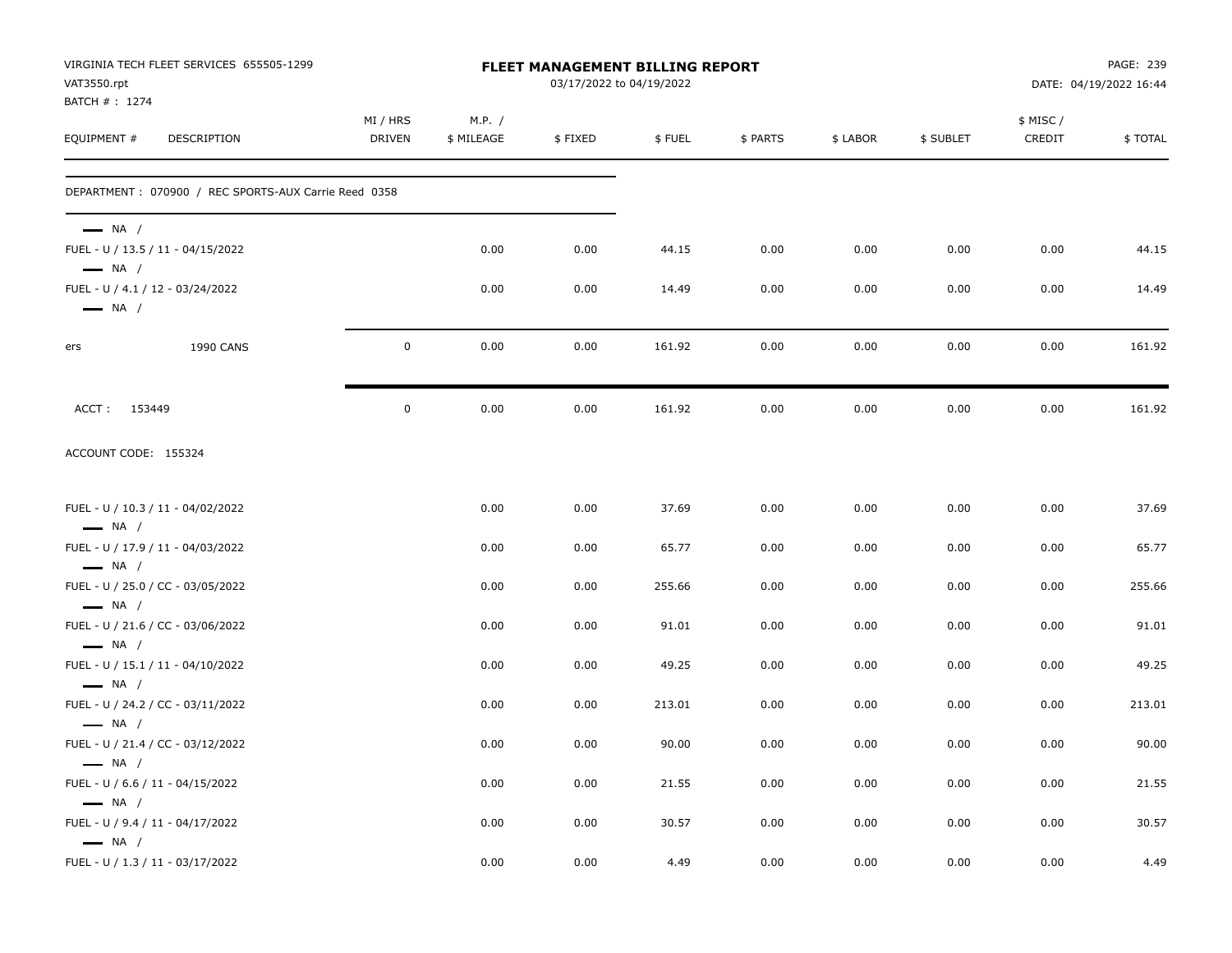| VAT3550.rpt<br>BATCH # : 1274                    | VIRGINIA TECH FLEET SERVICES 655505-1299              |        |                           |                      |         | FLEET MANAGEMENT BILLING REPORT<br>03/17/2022 to 04/19/2022 |          |          |                  |                    | PAGE: 240<br>DATE: 04/19/2022 16:44 |
|--------------------------------------------------|-------------------------------------------------------|--------|---------------------------|----------------------|---------|-------------------------------------------------------------|----------|----------|------------------|--------------------|-------------------------------------|
| EQUIPMENT #                                      | DESCRIPTION                                           |        | MI / HRS<br><b>DRIVEN</b> | M.P. /<br>\$ MILEAGE | \$FIXED | \$FUEL                                                      | \$ PARTS | \$ LABOR | \$ SUBLET        | \$ MISC/<br>CREDIT | \$TOTAL                             |
|                                                  | DEPARTMENT : 070900 / REC SPORTS-AUX Carrie Reed 0358 |        |                           |                      |         |                                                             |          |          |                  |                    |                                     |
| $\longrightarrow$ NA /<br>$\longrightarrow$ NA / | FUEL - U / 14.1 / 11 - 03/20/2022                     |        |                           | 0.00                 | 0.00    | 50.20                                                       | 0.00     | 0.00     | 0.00             | 0.00               | 50.20                               |
| $\longrightarrow$ NA /                           | FUEL - U / 7.3 / 12 - 03/26/2022                      |        |                           | 0.00                 | 0.00    | 25.95                                                       | 0.00     | 0.00     | 0.00             | 0.00               | 25.95                               |
| 55283S                                           | 2008 Express 3500                                     |        | 766                       | 0.00                 | 0.00    | 935.15                                                      | 0.00     | 0.00     | 0.00             | 0.00               | 935.15                              |
| $\longrightarrow$ NA /                           | FUEL - U / 29.1 / 11 - 04/03/2022                     |        |                           | 0.00                 | 0.00    | 106.94                                                      | 0.00     | 0.00     | 0.00             | 0.00               | 106.94                              |
| $\longrightarrow$ NA /                           | FUEL - U / 34.7 / 12 - 04/18/2022                     |        |                           | 0.00                 | 0.00    | 113.57                                                      | 0.00     | 0.00     | 0.00             | 0.00               | 113.57                              |
| 74620s                                           | 2017 F250-4x4                                         |        | 696                       | 0.00                 | 0.00    | 220.51                                                      | 0.00     | 0.00     | 0.00             | 0.00               | 220.51                              |
| ACCT:                                            | 155324                                                |        | 1,462                     | 0.00                 | 0.00    | 1,155.66                                                    | 0.00     | 0.00     | 0.00             | 0.00               | 1,155.66                            |
|                                                  | DEPARTMENT SUBTOTALS :                                |        | 1,740                     | 0.00                 | 985.00  | 1,465.06                                                    | 0.00     | 0.00     | 0.00             | 0.00               | 2,450.06                            |
|                                                  | BREAKDOWN OF CHARGES:                                 |        |                           | MILEAGE              |         |                                                             | 0.00     |          | PARTS (WO'S)     |                    | 0.00                                |
|                                                  | <b>EQUIPMENT COUNT:</b>                               | 5      |                           | MOTOR POOL           |         |                                                             | 0.00     |          | PARTS (IND.ISS.) |                    | 0.00                                |
|                                                  | DEPARTMENT:                                           | 070900 |                           | <b>BASE</b>          |         |                                                             | 985.00   |          | CREDITS          |                    | 0.00                                |
|                                                  |                                                       |        |                           | <b>INSURANCE</b>     |         |                                                             | 0.00     |          | MISCELLANEOUS    |                    | 0.00                                |
|                                                  |                                                       |        |                           | <b>OTHER</b>         |         |                                                             | 0.00     | LABOR    |                  |                    | 0.00                                |
|                                                  |                                                       |        |                           | REPLACEMENT          |         |                                                             | 0.00     |          | <b>SUBLETS</b>   |                    | 0.00                                |
|                                                  |                                                       |        |                           | <b>FUEL</b>          |         | 1,465.06                                                    |          |          |                  |                    |                                     |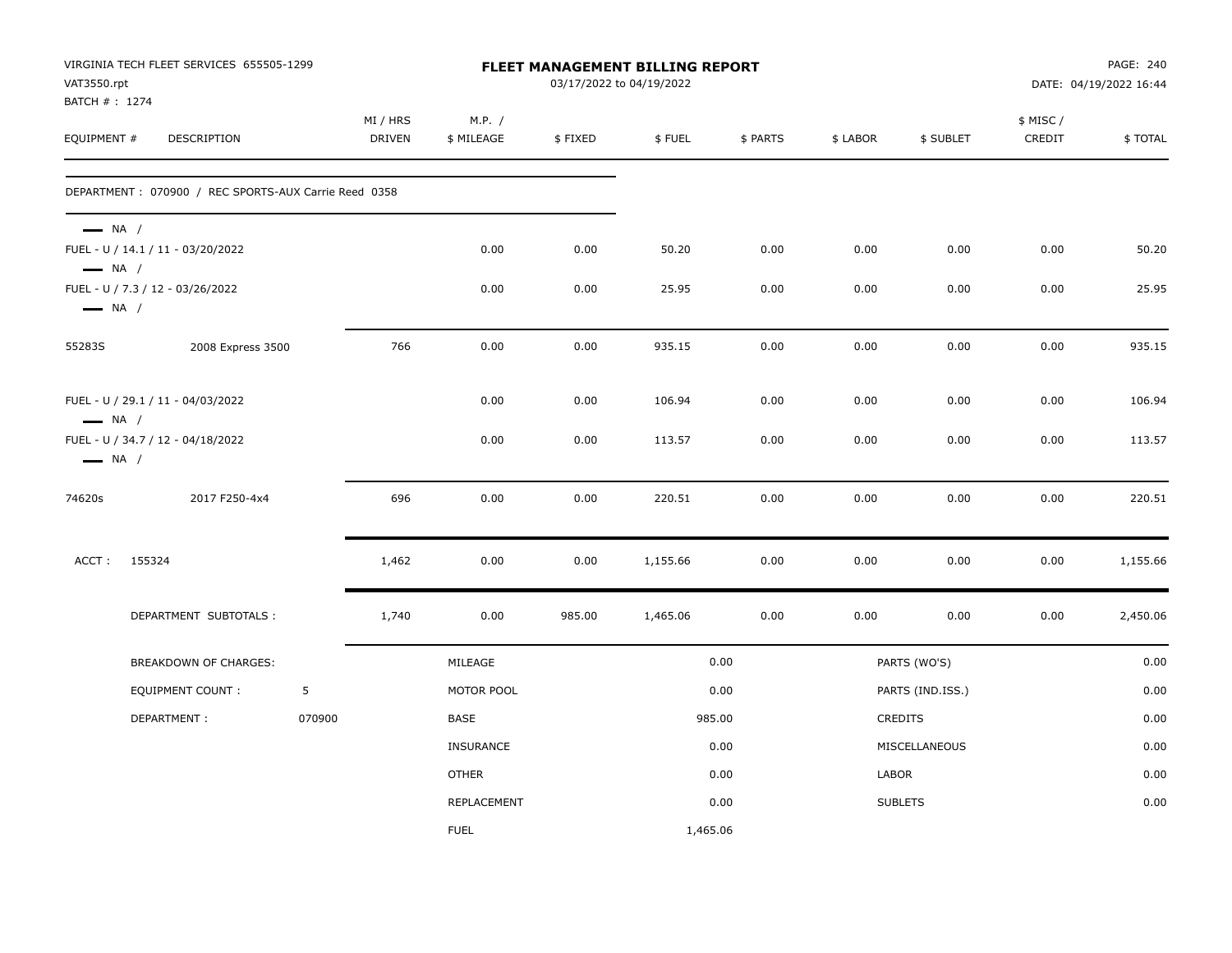| VAT3550.rpt<br>BATCH # : 1274 | VIRGINIA TECH FLEET SERVICES 655505-1299                                 |                |                    |                      | FLEET MANAGEMENT BILLING REPORT<br>03/17/2022 to 04/19/2022 |        |          |          |                  |                     | PAGE: 241<br>DATE: 04/19/2022 16:44 |
|-------------------------------|--------------------------------------------------------------------------|----------------|--------------------|----------------------|-------------------------------------------------------------|--------|----------|----------|------------------|---------------------|-------------------------------------|
| EQUIPMENT #                   | DESCRIPTION                                                              |                | MI / HRS<br>DRIVEN | M.P. /<br>\$ MILEAGE | \$FIXED                                                     | \$FUEL | \$ PARTS | \$ LABOR | \$ SUBLET        | \$ MISC /<br>CREDIT | \$TOTAL                             |
|                               | DEPARTMENT: 071300 / New Student and Family Program Brandy Morse MC 0255 |                |                    |                      |                                                             |        |          |          |                  |                     |                                     |
|                               | ACCOUNT CODE: 155370                                                     |                |                    |                      |                                                             |        |          |          |                  |                     |                                     |
| $\longrightarrow$ NA /        | FUEL - U / 2.4 / 11 - 04/09/2022                                         |                |                    | 0.00                 | 0.00                                                        | 7.91   | 0.00     | 0.00     | 0.00             | 0.00                | 7.91                                |
| EGUV047                       | 2015 CLUB CAR                                                            |                | $\mathbf 0$        | 0.00                 | 0.00                                                        | 7.91   | 0.00     | 0.00     | 0.00             | 0.00                | 7.91                                |
| $\longrightarrow$ NA /        | FUEL - U / 1.3 / 11 - 04/09/2022                                         |                |                    | 0.00                 | 0.00                                                        | 4.35   | 0.00     | 0.00     | 0.00             | 0.00                | 4.35                                |
| EGUV077                       | 2014 ATV                                                                 |                | $\mathbf 0$        | 0.00                 | 0.00                                                        | 4.35   | 0.00     | 0.00     | 0.00             | 0.00                | 4.35                                |
| ACCT:                         | 155370                                                                   |                | $\mathsf 0$        | 0.00                 | 0.00                                                        | 12.26  | 0.00     | 0.00     | 0.00             | 0.00                | 12.26                               |
|                               | DEPARTMENT SUBTOTALS :                                                   |                | $\mathbf 0$        | 0.00                 | 0.00                                                        | 12.26  | 0.00     | 0.00     | 0.00             | 0.00                | 12.26                               |
|                               | BREAKDOWN OF CHARGES:                                                    |                |                    | MILEAGE              |                                                             |        | 0.00     |          | PARTS (WO'S)     |                     | 0.00                                |
|                               | <b>EQUIPMENT COUNT:</b>                                                  | $\overline{2}$ |                    | MOTOR POOL           |                                                             |        | 0.00     |          | PARTS (IND.ISS.) |                     | 0.00                                |
|                               | DEPARTMENT:                                                              | 071300         |                    | BASE                 |                                                             |        | 0.00     |          | CREDITS          |                     | 0.00                                |
|                               |                                                                          |                |                    | INSURANCE            |                                                             |        | 0.00     |          | MISCELLANEOUS    |                     | 0.00                                |
|                               |                                                                          |                |                    | <b>OTHER</b>         |                                                             |        | 0.00     | LABOR    |                  |                     | 0.00                                |
|                               |                                                                          |                |                    | REPLACEMENT          |                                                             |        | 0.00     |          | <b>SUBLETS</b>   |                     | 0.00                                |
|                               |                                                                          |                |                    | <b>FUEL</b>          |                                                             |        | 12.26    |          |                  |                     |                                     |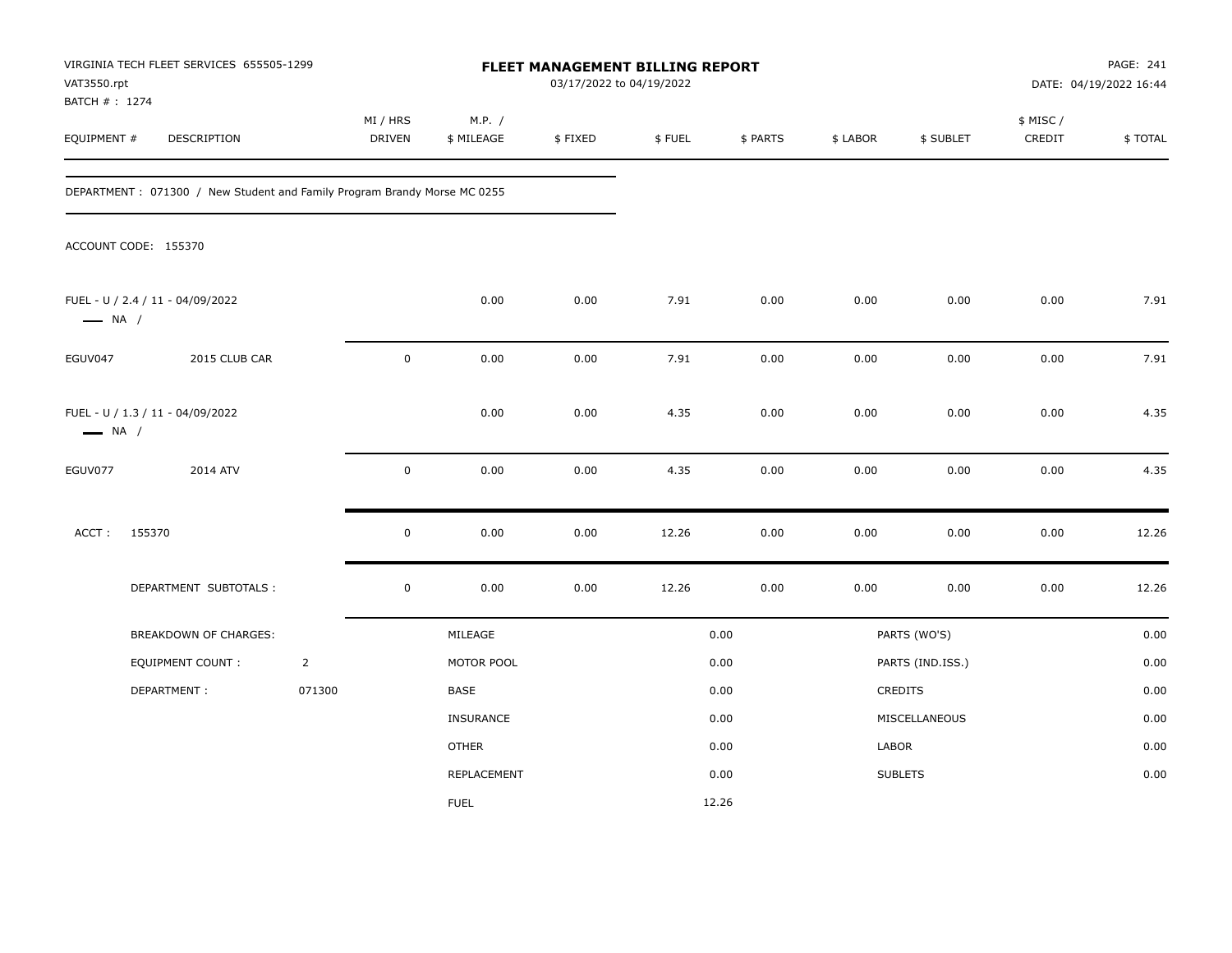| VAT3550.rpt<br>BATCH #: 1274 | VIRGINIA TECH FLEET SERVICES 655505-1299               |                           |                      | <b>FLEET MANAGEMENT BILLING REPORT</b><br>03/17/2022 to 04/19/2022 |        |          |          |                  |                     | <b>PAGE: 242</b><br>DATE: 04/19/2022 16:44 |
|------------------------------|--------------------------------------------------------|---------------------------|----------------------|--------------------------------------------------------------------|--------|----------|----------|------------------|---------------------|--------------------------------------------|
| EQUIPMENT #                  | DESCRIPTION                                            | MI / HRS<br><b>DRIVEN</b> | M.P. /<br>\$ MILEAGE | \$FIXED                                                            | \$FUEL | \$ PARTS | \$ LABOR | \$ SUBLET        | \$ MISC /<br>CREDIT | \$TOTAL                                    |
|                              | DEPARTMENT: 071524 / SCA Maintenance Brandy Morse 0255 |                           |                      |                                                                    |        |          |          |                  |                     |                                            |
|                              | ACCOUNT CODE: 153432                                   |                           |                      |                                                                    |        |          |          |                  |                     |                                            |
| $\longrightarrow$ NA /       | FUEL - U / 24.3 / 11 - 04/15/2022                      |                           | 0.00                 | 0.00                                                               | 79.49  | 0.00     | 0.00     | 0.00             | 0.00                | 79.49                                      |
| 79411s                       | 2019 4500C                                             | 125                       | 0.00                 | 0.00                                                               | 79.49  | 0.00     | 0.00     | 0.00             | 0.00                | 79.49                                      |
| ACCT:                        | 153432                                                 | 125                       | 0.00                 | 0.00                                                               | 79.49  | 0.00     | 0.00     | 0.00             | 0.00                | 79.49                                      |
|                              | DEPARTMENT SUBTOTALS :                                 | 125                       | 0.00                 | 0.00                                                               | 79.49  | 0.00     | 0.00     | 0.00             | 0.00                | 79.49                                      |
|                              | <b>BREAKDOWN OF CHARGES:</b>                           |                           | MILEAGE              |                                                                    |        | 0.00     |          | PARTS (WO'S)     |                     | 0.00                                       |
|                              | <b>EQUIPMENT COUNT:</b>                                | $\mathbf{1}$              | MOTOR POOL           |                                                                    |        | 0.00     |          | PARTS (IND.ISS.) |                     | 0.00                                       |
|                              | DEPARTMENT:                                            | 071524                    | <b>BASE</b>          |                                                                    |        | 0.00     |          | <b>CREDITS</b>   |                     | 0.00                                       |
|                              |                                                        |                           | <b>INSURANCE</b>     |                                                                    |        | 0.00     |          | MISCELLANEOUS    |                     | 0.00                                       |
|                              |                                                        |                           | <b>OTHER</b>         |                                                                    |        | 0.00     | LABOR    |                  |                     | 0.00                                       |
|                              |                                                        |                           | REPLACEMENT          |                                                                    |        | 0.00     |          | <b>SUBLETS</b>   |                     | 0.00                                       |
|                              |                                                        |                           | <b>FUEL</b>          |                                                                    |        | 79.49    |          |                  |                     |                                            |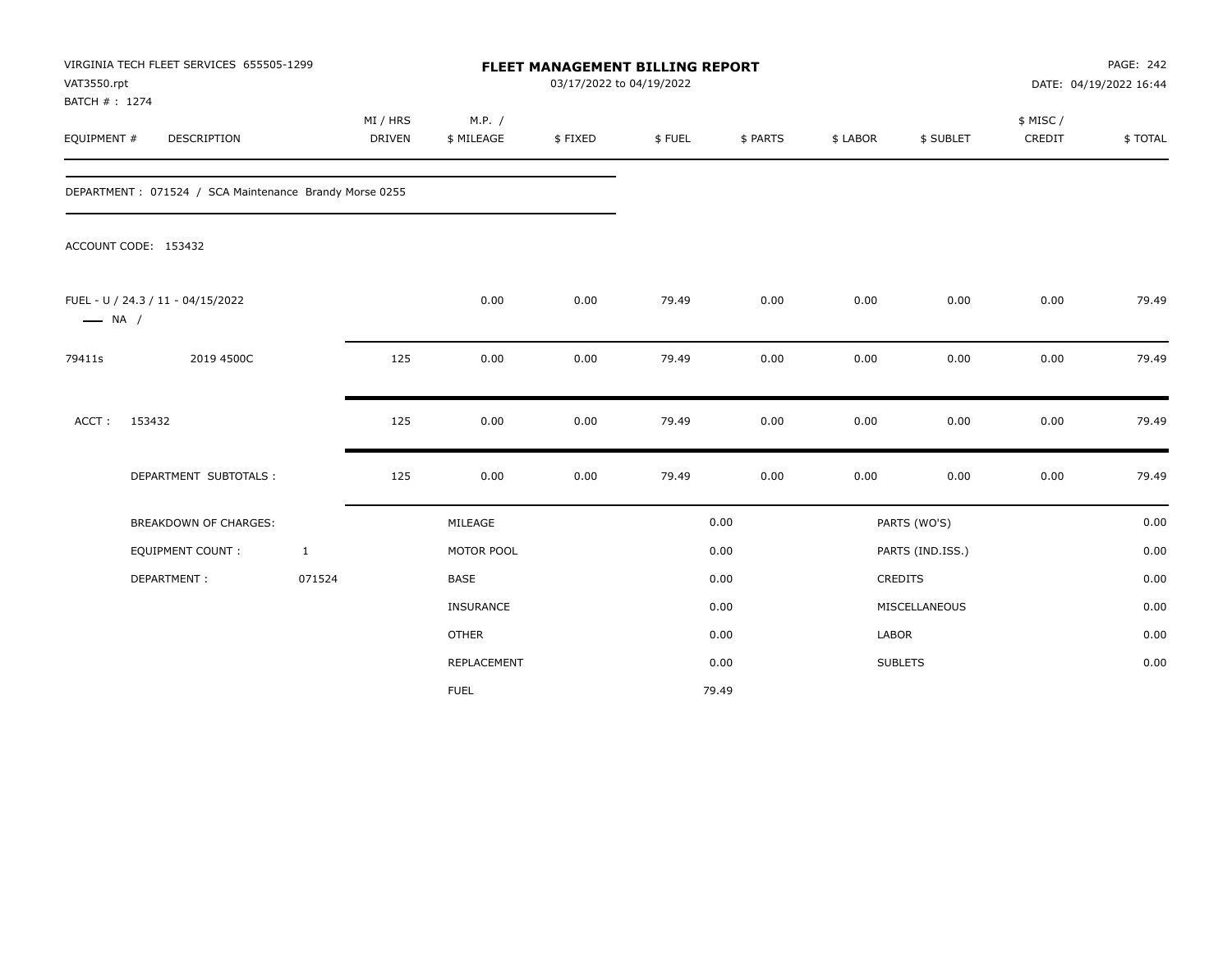| VAT3550.rpt<br>BATCH # : 1274                     | VIRGINIA TECH FLEET SERVICES 655505-1299                |                           | <b>FLEET MANAGEMENT BILLING REPORT</b><br>03/17/2022 to 04/19/2022 |         |        |          |          |           |                     | PAGE: 243<br>DATE: 04/19/2022 16:44 |  |
|---------------------------------------------------|---------------------------------------------------------|---------------------------|--------------------------------------------------------------------|---------|--------|----------|----------|-----------|---------------------|-------------------------------------|--|
| EQUIPMENT #                                       | DESCRIPTION                                             | MI / HRS<br><b>DRIVEN</b> | M.P. /<br>\$ MILEAGE                                               | \$FIXED | \$FUEL | \$ PARTS | \$ LABOR | \$ SUBLET | \$ MISC /<br>CREDIT | \$TOTAL                             |  |
|                                                   | DEPARTMENT: 072300 / Parking Services - Pam Tate (0540) |                           |                                                                    |         |        |          |          |           |                     |                                     |  |
| ACCOUNT CODE: 153054                              |                                                         |                           |                                                                    |         |        |          |          |           |                     |                                     |  |
| $\longrightarrow$ NA /                            | FUEL - U / 14.1 / 12 - 04/05/2022                       |                           | 0.00                                                               | 0.00    | 51.89  | 0.00     | 0.00     | 0.00      | 0.00                | 51.89                               |  |
| $\longrightarrow$ NA /                            | FUEL - U / 13.5 / 12 - 04/14/2022                       |                           | 0.00                                                               | 0.00    | 44.08  | 0.00     | 0.00     | 0.00      | 0.00                | 44.08                               |  |
| $\longrightarrow$ NA /                            | FUEL - U / 11.4 / 11 - 03/18/2022                       |                           | 0.00                                                               | 0.00    | 40.73  | 0.00     | 0.00     | 0.00      | 0.00                | 40.73                               |  |
| $\longrightarrow$ NA /                            | FUEL - U / 9.6 / 12 - 03/25/2022                        |                           | 0.00                                                               | 0.00    | 34.25  | 0.00     | 0.00     | 0.00      | 0.00                | 34.25                               |  |
| 43275S                                            | 2012 IMPALA                                             | 467                       | 0.00                                                               | 0.00    | 170.95 | 0.00     | 0.00     | 0.00      | 0.00                | 170.95                              |  |
| $\longrightarrow$ NA /                            | FUEL - U / 12.9 / 12 - 04/01/2022                       |                           | 0.00                                                               | 0.00    | 47.38  | 0.00     | 0.00     | 0.00      | 0.00                | 47.38                               |  |
| $\longrightarrow$ NA /                            | FUEL - U / 15.2 / 11 - 04/12/2022                       |                           | 0.00                                                               | 0.00    | 49.54  | 0.00     | 0.00     | 0.00      | 0.00                | 49.54                               |  |
| $\longrightarrow$ NA /                            | FUEL - U / 13.9 / 11 - 03/25/2022                       |                           | 0.00                                                               | 0.00    | 49.48  | 0.00     | 0.00     | 0.00      | 0.00                | 49.48                               |  |
| WORK ORDER # 0000113060<br>$\longrightarrow$ NA / |                                                         |                           | 0.00                                                               | 0.00    | 0.00   | 111.83   | 45.50    | 0.00      | 0.00                | 157.33                              |  |
| 55300S                                            | 2008 Silverado                                          | 318                       | 0.00                                                               | 0.00    | 146.40 | 111.83   | 45.50    | 0.00      | 0.00                | 303.73                              |  |
| $\longrightarrow$ NA /                            | FUEL - U / 22.0 / 11 - 04/08/2022                       |                           | 0.00                                                               | 0.00    | 71.94  | 0.00     | 0.00     | 0.00      | 0.00                | 71.94                               |  |
|                                                   | FUEL - U / 22.2 / 11 - 03/18/2022                       |                           | 0.00                                                               | 0.00    | 79.03  | 0.00     | 0.00     | 0.00      | 0.00                | 79.03                               |  |
| $\longrightarrow$ NA /<br>$\longrightarrow$ NA /  | FUEL - U / 20.8 / 11 - 03/29/2022                       |                           | 0.00                                                               | 0.00    | 76.34  | 0.00     | 0.00     | 0.00      | 0.00                | 76.34                               |  |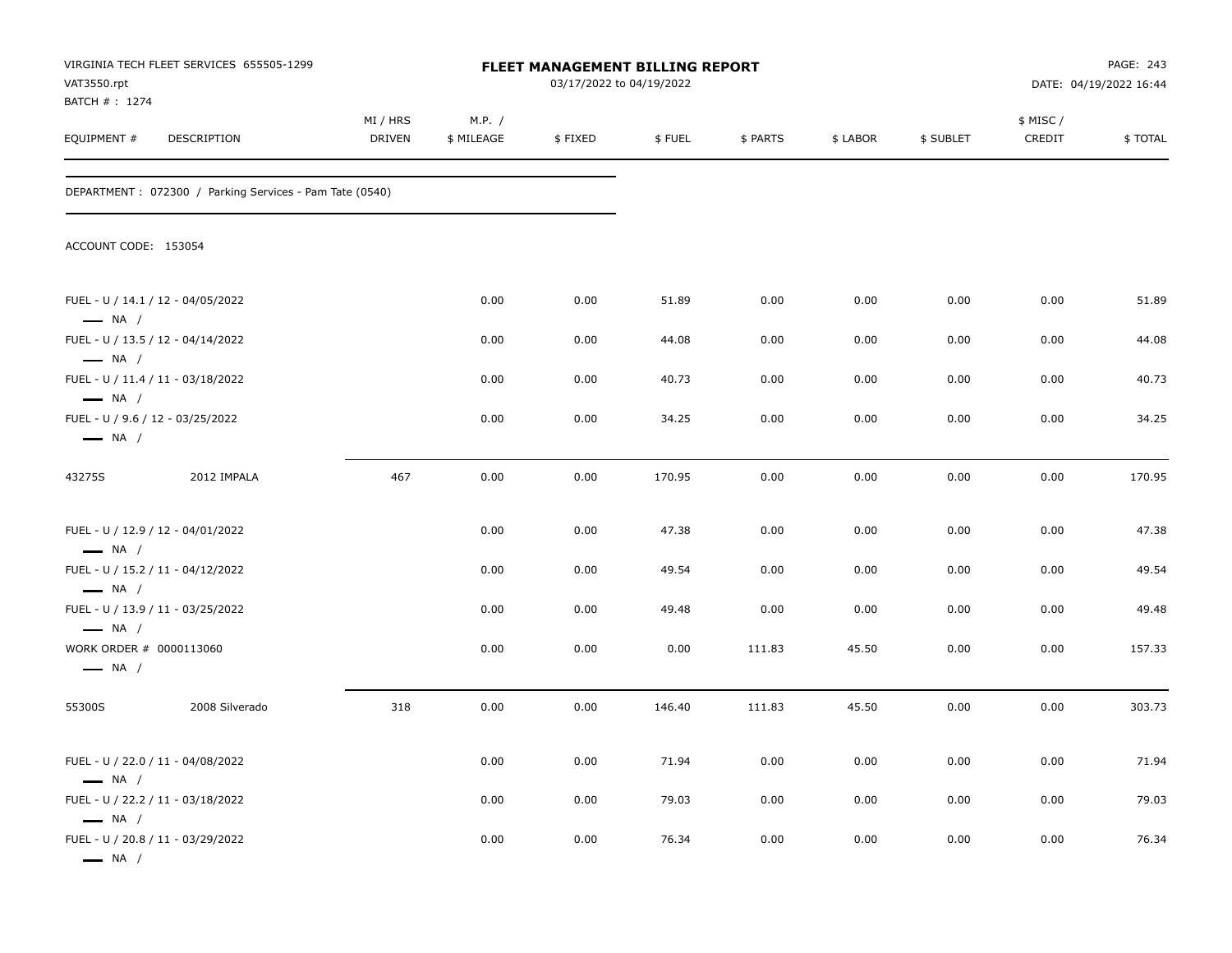| VAT3550.rpt<br>BATCH #: 1274                                                         | VIRGINIA TECH FLEET SERVICES 655505-1299                 |                           |                      | <b>FLEET MANAGEMENT BILLING REPORT</b><br>03/17/2022 to 04/19/2022 |        |          |          |           |                    | PAGE: 244<br>DATE: 04/19/2022 16:44 |
|--------------------------------------------------------------------------------------|----------------------------------------------------------|---------------------------|----------------------|--------------------------------------------------------------------|--------|----------|----------|-----------|--------------------|-------------------------------------|
| EQUIPMENT #                                                                          | DESCRIPTION                                              | MI / HRS<br><b>DRIVEN</b> | M.P. /<br>\$ MILEAGE | \$FIXED                                                            | \$FUEL | \$ PARTS | \$ LABOR | \$ SUBLET | \$ MISC/<br>CREDIT | \$TOTAL                             |
|                                                                                      | DEPARTMENT : 072300 / Parking Services - Pam Tate (0540) |                           |                      |                                                                    |        |          |          |           |                    |                                     |
| 63772S                                                                               | 2012 F250-4x4                                            | 487                       | 0.00                 | 0.00                                                               | 227.31 | 0.00     | 0.00     | 0.00      | 0.00               | 227.31                              |
| $\longrightarrow$ NA /                                                               | FUEL - U / 21.2 / 11 - 04/09/2022                        |                           | 0.00                 | 0.00                                                               | 69.23  | 0.00     | 0.00     | 0.00      | 0.00               | 69.23                               |
|                                                                                      | FUEL - U / 24.6 / 11 - 03/17/2022                        |                           | 0.00                 | 0.00                                                               | 87.54  | 0.00     | 0.00     | 0.00      | 0.00               | 87.54                               |
| $\longrightarrow$ NA /<br>$\longrightarrow$ NA /                                     | FUEL - U / 24.7 / 11 - 03/30/2022                        |                           | 0.00                 | 0.00                                                               | 90.54  | 0.00     | 0.00     | 0.00      | 0.00               | 90.54                               |
| 65559S                                                                               | 2014 F250-4x4                                            | 575                       | 0.00                 | 0.00                                                               | 247.31 | 0.00     | 0.00     | 0.00      | 0.00               | 247.31                              |
| $\longrightarrow$ NA /                                                               | FUEL - U / 11.4 / 12 - 04/08/2022                        |                           | 0.00                 | 0.00                                                               | 37.28  | 0.00     | 0.00     | 0.00      | 0.00               | 37.28                               |
| $\longrightarrow$ NA /                                                               | FUEL - U / 13.0 / 12 - 03/18/2022                        |                           | 0.00                 | 0.00                                                               | 46.28  | 0.00     | 0.00     | 0.00      | 0.00               | 46.28                               |
| $\longrightarrow$ NA /                                                               | FUEL - U / 11.8 / 12 - 04/18/2022                        |                           | 0.00                 | 0.00                                                               | 38.59  | 0.00     | 0.00     | 0.00      | 0.00               | 38.59                               |
| $\longrightarrow$ NA /                                                               | FUEL - U / 12.1 / 12 - 03/29/2022                        |                           | 0.00                 | 0.00                                                               | 44.41  | 0.00     | 0.00     | 0.00      | 0.00               | 44.41                               |
| 66939S                                                                               | 2014 IMPALA                                              | 579                       | 0.00                 | 0.00                                                               | 166.56 | 0.00     | 0.00     | 0.00      | 0.00               | 166.56                              |
| $\longrightarrow$ NA /                                                               | FUEL - U / 12.3 / 11 - 04/07/2022                        |                           | 0.00                 | 0.00                                                               | 44.96  | 0.00     | 0.00     | 0.00      | 0.00               | 44.96                               |
|                                                                                      | FUEL - U / 11.5 / 11 - 04/16/2022                        |                           | 0.00                 | 0.00                                                               | 37.60  | 0.00     | 0.00     | 0.00      | 0.00               | 37.60                               |
| $\longrightarrow$ NA /<br>FUEL - U / 8.0 / 11 - 03/17/2022<br>$\longrightarrow$ NA / |                                                          |                           | 0.00                 | 0.00                                                               | 28.48  | 0.00     | 0.00     | 0.00      | 0.00               | 28.48                               |
| $\longrightarrow$ NA /                                                               | FUEL - U / 10.7 / 11 - 03/24/2022                        |                           | 0.00                 | 0.00                                                               | 38.09  | 0.00     | 0.00     | 0.00      | 0.00               | 38.09                               |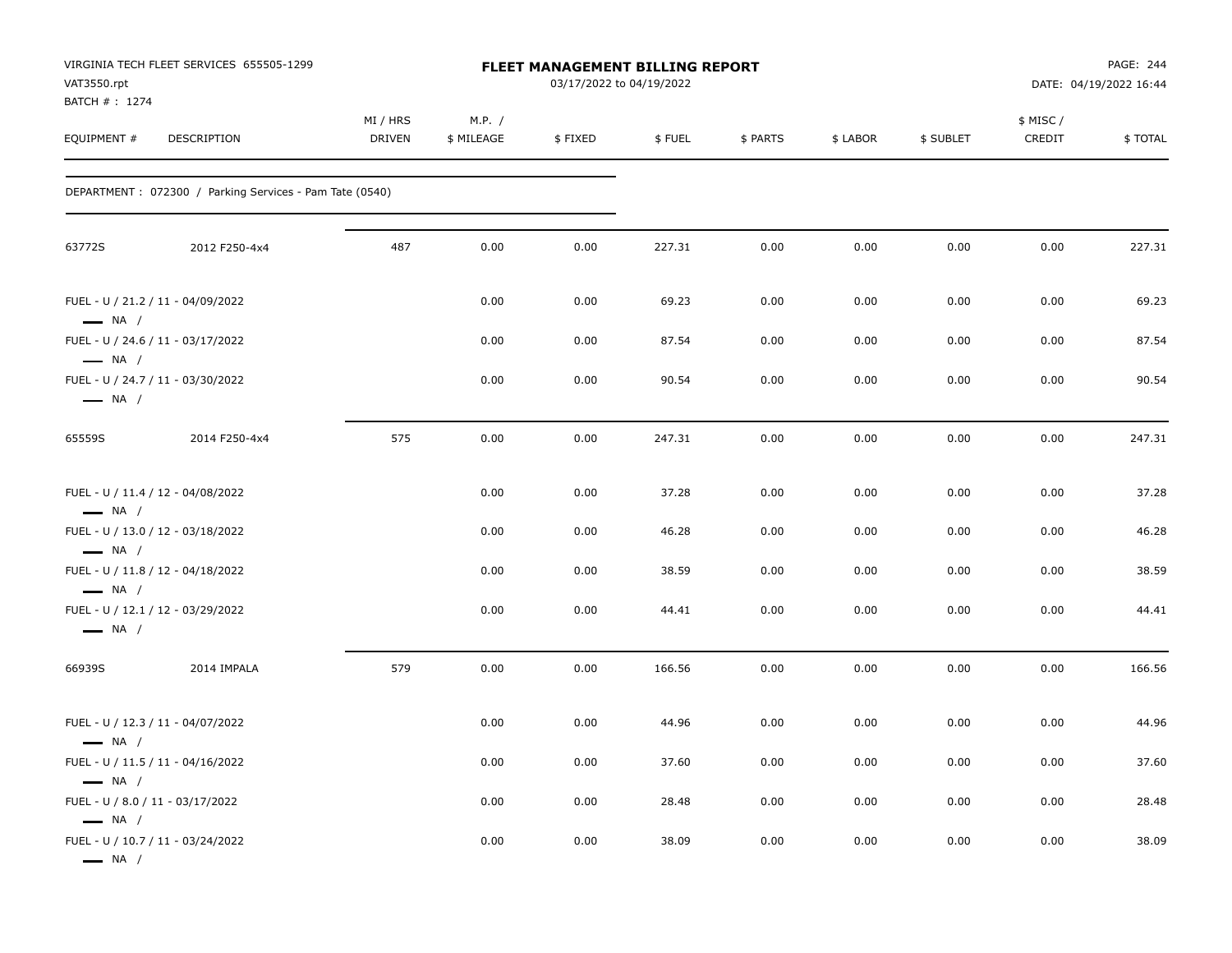| VAT3550.rpt                                       | VIRGINIA TECH FLEET SERVICES 655505-1299                |                    |                      | FLEET MANAGEMENT BILLING REPORT<br>03/17/2022 to 04/19/2022 |        |          |          |           |                    | PAGE: 245<br>DATE: 04/19/2022 16:44 |
|---------------------------------------------------|---------------------------------------------------------|--------------------|----------------------|-------------------------------------------------------------|--------|----------|----------|-----------|--------------------|-------------------------------------|
| BATCH # : 1274<br>EQUIPMENT #                     | DESCRIPTION                                             | MI / HRS<br>DRIVEN | M.P. /<br>\$ MILEAGE | \$FIXED                                                     | \$FUEL | \$ PARTS | \$ LABOR | \$ SUBLET | \$ MISC/<br>CREDIT | \$TOTAL                             |
|                                                   | DEPARTMENT: 072300 / Parking Services - Pam Tate (0540) |                    |                      |                                                             |        |          |          |           |                    |                                     |
| $\longrightarrow$ NA /                            | FUEL - U / 10.5 / 11 - 03/31/2022                       |                    | 0.00                 | 0.00                                                        | 38.53  | 0.00     | 0.00     | 0.00      | 0.00               | 38.53                               |
| WORK ORDER # 0000113005<br>$\longrightarrow$ NA / |                                                         |                    | 0.00                 | 0.00                                                        | 0.00   | 43.91    | 16.25    | 0.00      | 0.00               | 60.16                               |
| WORK ORDER # 0000113079<br>$\longrightarrow$ NA / |                                                         |                    | 0.00                 | 0.00                                                        | 0.00   | 22.96    | 0.00     | 0.00      | 0.00               | 22.96                               |
| 68339S                                            | 2016 IMPALA                                             | 324                | 0.00                 | 0.00                                                        | 187.66 | 66.87    | 16.25    | 0.00      | 0.00               | 270.78                              |
| $\longrightarrow$ NA /                            | FUEL - U / 12.5 / 12 - 04/05/2022                       |                    | 0.00                 | 0.00                                                        | 45.91  | 0.00     | 0.00     | 0.00      | 0.00               | 45.91                               |
| $\longrightarrow$ NA /                            | FUEL - U / 12.9 / 12 - 04/13/2022                       |                    | 0.00                 | 0.00                                                        | 42.25  | 0.00     | 0.00     | 0.00      | 0.00               | 42.25                               |
| $-$ NA $/$                                        | FUEL - U / 12.4 / 11 - 03/17/2022                       |                    | 0.00                 | 0.00                                                        | 44.00  | 0.00     | 0.00     | 0.00      | 0.00               | 44.00                               |
| $\longrightarrow$ NA /                            | FUEL - U / 11.4 / 12 - 04/18/2022                       |                    | 0.00                 | 0.00                                                        | 37.18  | 0.00     | 0.00     | 0.00      | 0.00               | 37.18                               |
| $-$ NA /                                          | FUEL - U / 12.8 / 11 - 03/23/2022                       |                    | 0.00                 | 0.00                                                        | 45.39  | 0.00     | 0.00     | 0.00      | 0.00               | 45.39                               |
| $\longrightarrow$ NA /                            | FUEL - U / 11.7 / 11 - 03/30/2022                       |                    | 0.00                 | 0.00                                                        | 43.05  | 0.00     | 0.00     | 0.00      | 0.00               | 43.05                               |
| 71544s                                            | 2017 F150                                               | 628                | 0.00                 | 0.00                                                        | 257.78 | 0.00     | 0.00     | 0.00      | 0.00               | 257.78                              |
| $\longrightarrow$ NA /                            | FUEL - U / 16.7 / 11 - 04/06/2022                       |                    | 0.00                 | 0.00                                                        | 61.22  | 0.00     | 0.00     | 0.00      | 0.00               | 61.22                               |
| $\longrightarrow$ NA /                            | FUEL - U / 16.4 / 11 - 04/16/2022                       |                    | 0.00                 | 0.00                                                        | 53.73  | 0.00     | 0.00     | 0.00      | 0.00               | 53.73                               |
| $\longrightarrow$ NA /                            | FUEL - U / 17.0 / 11 - 03/24/2022                       |                    | 0.00                 | 0.00                                                        | 60.41  | 0.00     | 0.00     | 0.00      | 0.00               | 60.41                               |
| 76257S                                            | 2019 F150                                               | 665                | 0.00                 | 0.00                                                        | 175.36 | 0.00     | 0.00     | 0.00      | 0.00               | 175.36                              |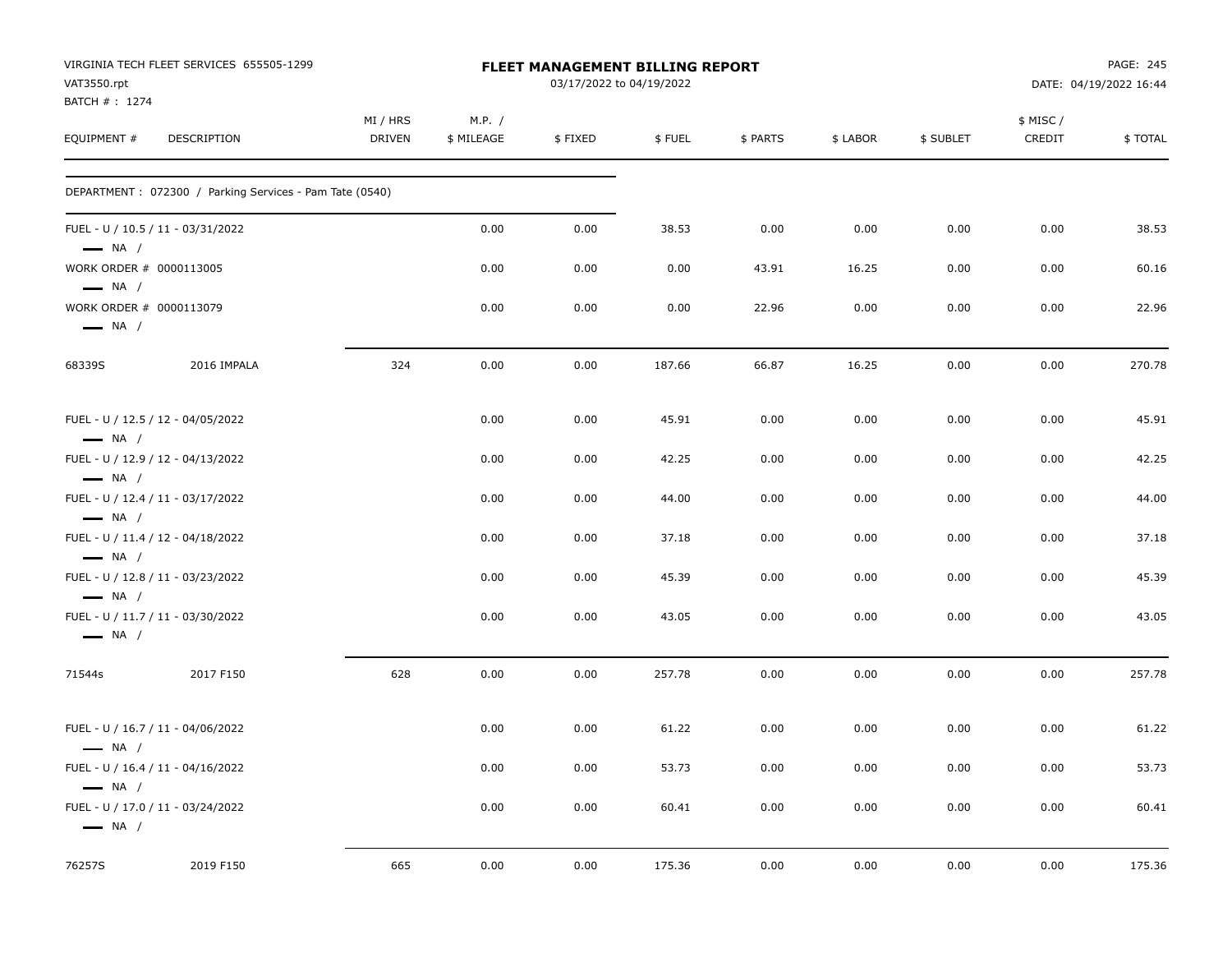| VAT3550.rpt<br>BATCH #: 1274                                                          | VIRGINIA TECH FLEET SERVICES 655505-1299                |                           |                      |         | <b>FLEET MANAGEMENT BILLING REPORT</b><br>03/17/2022 to 04/19/2022 |          |          |           |                     | PAGE: 246<br>DATE: 04/19/2022 16:44 |
|---------------------------------------------------------------------------------------|---------------------------------------------------------|---------------------------|----------------------|---------|--------------------------------------------------------------------|----------|----------|-----------|---------------------|-------------------------------------|
| EQUIPMENT #                                                                           | DESCRIPTION                                             | MI / HRS<br><b>DRIVEN</b> | M.P. /<br>\$ MILEAGE | \$FIXED | \$FUEL                                                             | \$ PARTS | \$ LABOR | \$ SUBLET | \$ MISC /<br>CREDIT | \$TOTAL                             |
|                                                                                       | DEPARTMENT: 072300 / Parking Services - Pam Tate (0540) |                           |                      |         |                                                                    |          |          |           |                     |                                     |
| FUEL - U / 12.8 / 11 - 04/04/2022<br>$\longrightarrow$ NA /                           |                                                         |                           | 0.00                 | 0.00    | 46.83                                                              | 0.00     | 0.00     | 0.00      | 0.00                | 46.83                               |
| FUEL - U / 13.0 / 11 - 04/14/2022                                                     |                                                         |                           | 0.00                 | 0.00    | 42.51                                                              | 0.00     | 0.00     | 0.00      | 0.00                | 42.51                               |
| $\longrightarrow$ NA /<br>FUEL - U / 13.4 / 11 - 03/23/2022<br>$\longrightarrow$ NA / |                                                         |                           | 0.00                 | 0.00    | 47.70                                                              | 0.00     | 0.00     | 0.00      | 0.00                | 47.70                               |
| 77346s                                                                                | 2019 Frontier                                           | 416                       | 0.00                 | 0.00    | 137.04                                                             | 0.00     | 0.00     | 0.00      | 0.00                | 137.04                              |
| FUEL - U / 3.1 / 12 - 04/07/2022<br>$\longrightarrow$ NA /                            |                                                         |                           | 0.00                 | 0.00    | 11.52                                                              | 0.00     | 0.00     | 0.00      | 0.00                | 11.52                               |
| EGUV091                                                                               | 2013 CARRYALL 6                                         | $\mathbf 0$               | 0.00                 | 0.00    | 11.52                                                              | 0.00     | 0.00     | 0.00      | 0.00                | 11.52                               |
| FUEL - U / 16.0 / 11 - 04/06/2022<br>$\longrightarrow$ NA /                           |                                                         |                           | 0.00                 | 0.00    | 58.72                                                              | 0.00     | 0.00     | 0.00      | 0.00                | 58.72                               |
| FUEL - U / 15.0 / 12 - 04/13/2022<br>$\longrightarrow$ NA /                           |                                                         |                           | 0.00                 | 0.00    | 49.05                                                              | 0.00     | 0.00     | 0.00      | 0.00                | 49.05                               |
| FUEL - U / 14.5 / 11 - 04/19/2022<br>$\longrightarrow$ NA /                           |                                                         |                           | 0.00                 | 0.00    | 47.42                                                              | 0.00     | 0.00     | 0.00      | 0.00                | 47.42                               |
| FUEL - U / 15.1 / 12 - 03/22/2022<br>$\longrightarrow$ NA /                           |                                                         |                           | 0.00                 | 0.00    | 53.79                                                              | 0.00     | 0.00     | 0.00      | 0.00                | 53.79                               |
| $\longrightarrow$ NA /                                                                | FUEL - U / 18.6 / 11 - 03/30/2022                       |                           | 0.00                 | 0.00    | 68.23                                                              | 0.00     | 0.00     | 0.00      | 0.00                | 68.23                               |
| <b>BASE CHARGE</b><br>$\longrightarrow$ NA /                                          |                                                         |                           | 0.00                 | 553.00  | 0.00                                                               | 0.00     | 0.00     | 0.00      | 0.00                | 553.00                              |
| <b>PA54</b>                                                                           | 2013 Caravan                                            | 1,829                     | 0.00                 | 553.00  | 277.21                                                             | 0.00     | 0.00     | 0.00      | 0.00                | 830.21                              |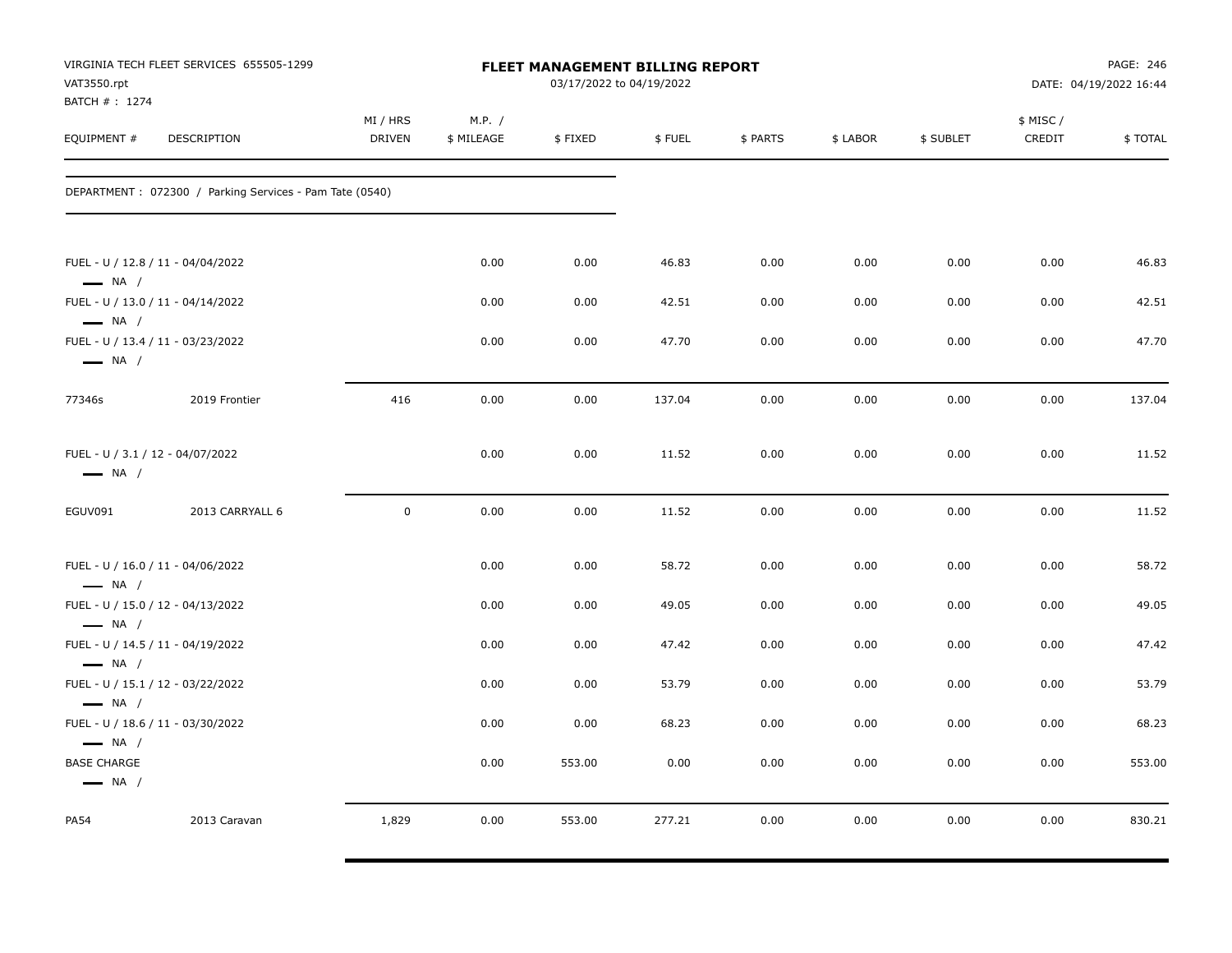| VAT3550.rpt<br>BATCH #: 1274 | VIRGINIA TECH FLEET SERVICES 655505-1299                |        |                           |                      |         | <b>FLEET MANAGEMENT BILLING REPORT</b><br>03/17/2022 to 04/19/2022 |          | PAGE: 247<br>DATE: 04/19/2022 16:44 |                  |                     |          |
|------------------------------|---------------------------------------------------------|--------|---------------------------|----------------------|---------|--------------------------------------------------------------------|----------|-------------------------------------|------------------|---------------------|----------|
| EQUIPMENT #                  | DESCRIPTION                                             |        | MI / HRS<br><b>DRIVEN</b> | M.P. /<br>\$ MILEAGE | \$FIXED | \$FUEL                                                             | \$ PARTS | \$LABOR                             | \$ SUBLET        | \$ MISC /<br>CREDIT | \$TOTAL  |
|                              | DEPARTMENT: 072300 / Parking Services - Pam Tate (0540) |        |                           |                      |         |                                                                    |          |                                     |                  |                     |          |
| ACCT:                        | 153054                                                  |        | 6,288                     | 0.00                 | 553.00  | 2,005.10                                                           | 178.70   | 61.75                               | 0.00             | 0.00                | 2,798.55 |
|                              | DEPARTMENT SUBTOTALS :                                  |        | 6,288                     | 0.00                 | 553.00  | 2,005.10                                                           | 178.70   | 61.75                               | 0.00             | 0.00                | 2,798.55 |
|                              | <b>BREAKDOWN OF CHARGES:</b>                            |        |                           | MILEAGE              |         |                                                                    | 0.00     |                                     | PARTS (WO'S)     |                     | 178.70   |
|                              | EQUIPMENT COUNT :                                       | 11     |                           | MOTOR POOL           |         |                                                                    | 0.00     |                                     | PARTS (IND.ISS.) |                     | 0.00     |
|                              | DEPARTMENT:                                             | 072300 |                           | <b>BASE</b>          |         |                                                                    | 553.00   |                                     | <b>CREDITS</b>   |                     | 0.00     |
|                              |                                                         |        |                           | <b>INSURANCE</b>     |         |                                                                    | 0.00     |                                     | MISCELLANEOUS    |                     | 0.00     |
|                              |                                                         |        |                           | <b>OTHER</b>         |         |                                                                    | 0.00     | LABOR                               |                  |                     | 61.75    |
|                              |                                                         |        |                           | REPLACEMENT          |         |                                                                    | 0.00     |                                     | <b>SUBLETS</b>   |                     | 0.00     |
|                              |                                                         |        |                           | <b>FUEL</b>          |         | 2,005.10                                                           |          |                                     |                  |                     |          |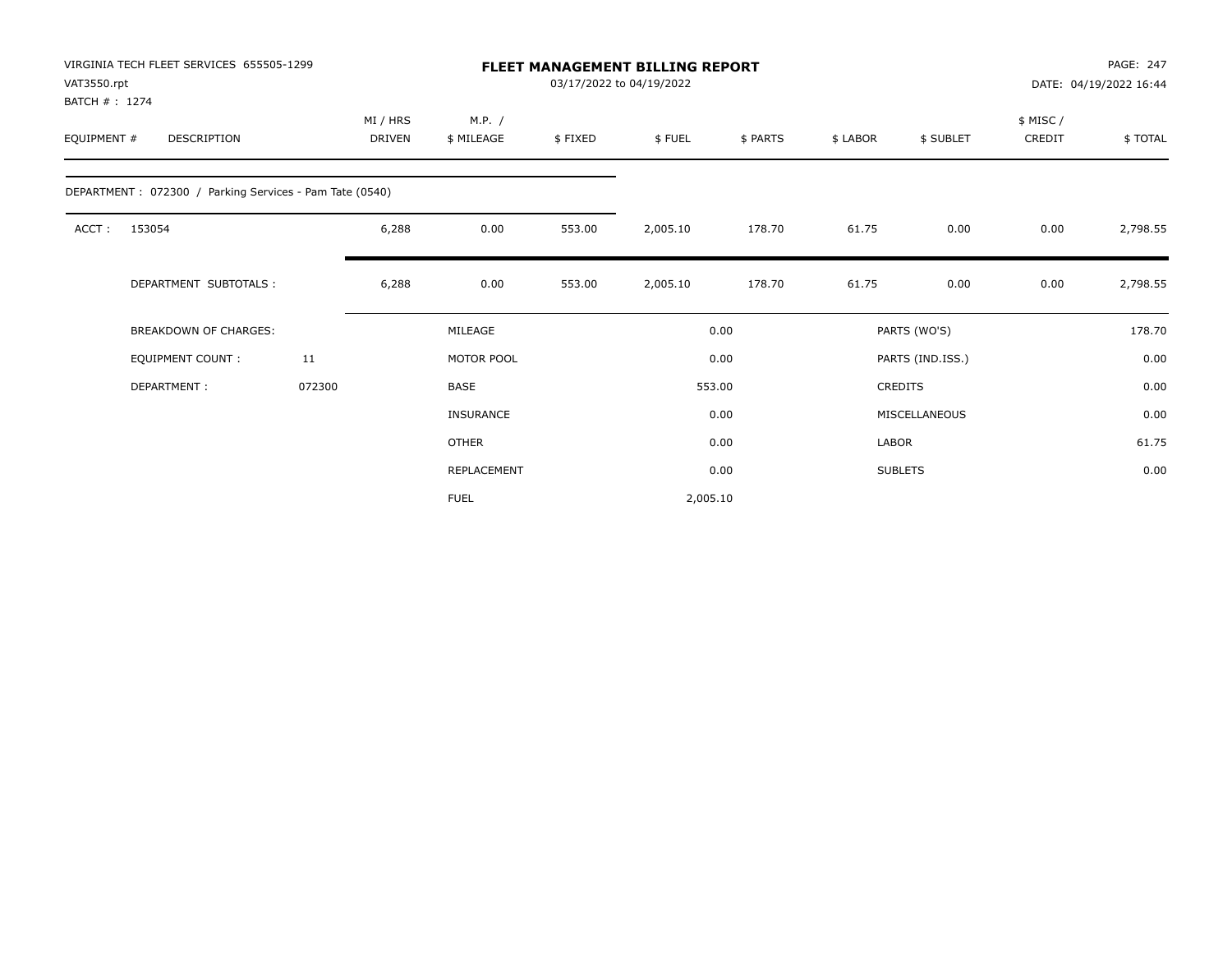| VAT3550.rpt<br>BATCH #: 1274 | VIRGINIA TECH FLEET SERVICES 655505-1299               |                    |                      | FLEET MANAGEMENT BILLING REPORT<br>03/17/2022 to 04/19/2022 |        |          |          |           |                    | PAGE: 248<br>DATE: 04/19/2022 16:44 |
|------------------------------|--------------------------------------------------------|--------------------|----------------------|-------------------------------------------------------------|--------|----------|----------|-----------|--------------------|-------------------------------------|
| EQUIPMENT #                  | DESCRIPTION                                            | MI / HRS<br>DRIVEN | M.P. /<br>\$ MILEAGE | \$FIXED                                                     | \$FUEL | \$ PARTS | \$ LABOR | \$ SUBLET | \$ MISC/<br>CREDIT | \$TOTAL                             |
|                              | DEPARTMENT: 072500 / TELECOMMUN AUX. Angela Jones 0506 |                    |                      |                                                             |        |          |          |           |                    |                                     |
| ACCOUNT CODE: 153057         |                                                        |                    |                      |                                                             |        |          |          |           |                    |                                     |
| $\longrightarrow$ NA /       | FUEL - U / 16.9 / 12 - 03/17/2022                      |                    | 0.00                 | 0.00                                                        | 60.27  | 0.00     | 0.00     | 0.00      | 0.00               | 60.27                               |
| 23811S                       | 1997 Astro                                             | 207                | 0.00                 | 0.00                                                        | 60.27  | 0.00     | 0.00     | 0.00      | 0.00               | 60.27                               |
| $\longrightarrow$ NA /       | FUEL - U / 25.0 / 11 - 04/11/2022                      |                    | 0.00                 | 0.00                                                        | 81.88  | 0.00     | 0.00     | 0.00      | 0.00               | 81.88                               |
| $\longrightarrow$ NA /       | FUEL - U / 20.1 / 11 - 03/16/2022                      |                    | 0.00                 | 0.00                                                        | 71.48  | 0.00     | 0.00     | 0.00      | 0.00               | 71.48                               |
| 40064S                       | 1998 E150 VAN                                          | 516                | 0.00                 | 0.00                                                        | 153.36 | 0.00     | 0.00     | 0.00      | 0.00               | 153.36                              |
| $\longrightarrow$ NA /       | FUEL - U / 33.0 / 11 - 04/06/2022                      |                    | 0.00                 | 0.00                                                        | 121.15 | 0.00     | 0.00     | 0.00      | 0.00               | 121.15                              |
| $\longrightarrow$ NA /       | FUEL - U / 30.3 / 11 - 03/16/2022                      |                    | 0.00                 | 0.00                                                        | 107.76 | 0.00     | 0.00     | 0.00      | 0.00               | 107.76                              |
| 41447S                       | 2000 F350 4\4                                          | 375                | 0.00                 | 0.00                                                        | 228.91 | 0.00     | 0.00     | 0.00      | 0.00               | 228.91                              |
| $\longrightarrow$ NA /       | FUEL - U / 17.0 / 11 - 03/21/2022                      |                    | 0.00                 | 0.00                                                        | 60.34  | 0.00     | 0.00     | 0.00      | 0.00               | 60.34                               |
| 43296S                       | 2012 COLORADO                                          | 190                | 0.00                 | 0.00                                                        | 60.34  | 0.00     | 0.00     | 0.00      | 0.00               | 60.34                               |
| $\longrightarrow$ NA /       | FUEL - U / 18.0 / 11 - 04/07/2022                      |                    | 0.00                 | 0.00                                                        | 66.02  | 0.00     | 0.00     | 0.00      | 0.00               | 66.02                               |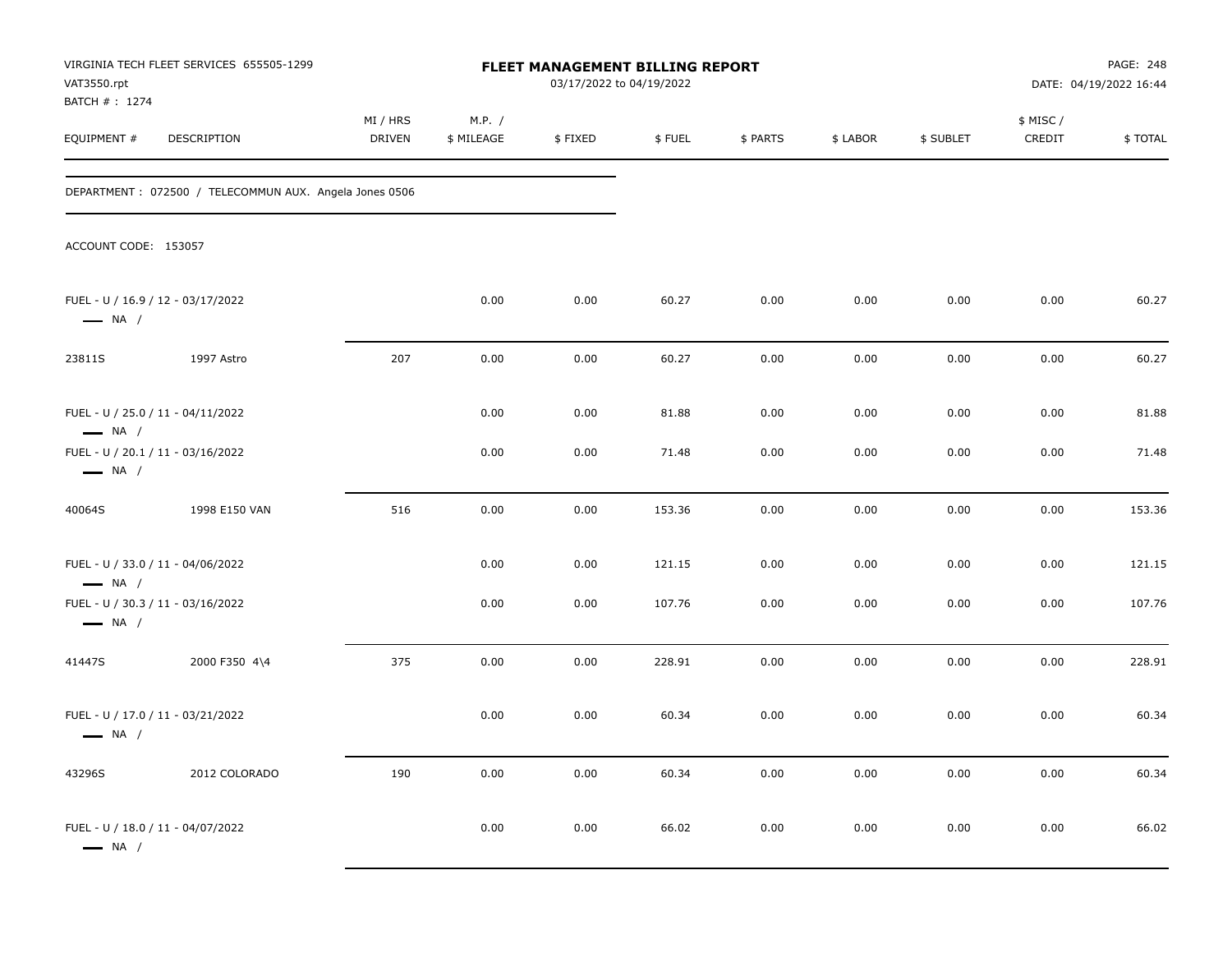| VAT3550.rpt<br>BATCH #: 1274                                | VIRGINIA TECH FLEET SERVICES 655505-1299               |                           |                      | FLEET MANAGEMENT BILLING REPORT<br>03/17/2022 to 04/19/2022 |        |          |          |           |                     | PAGE: 249<br>DATE: 04/19/2022 16:44 |
|-------------------------------------------------------------|--------------------------------------------------------|---------------------------|----------------------|-------------------------------------------------------------|--------|----------|----------|-----------|---------------------|-------------------------------------|
| EQUIPMENT #                                                 | DESCRIPTION                                            | MI / HRS<br><b>DRIVEN</b> | M.P. /<br>\$ MILEAGE | \$FIXED                                                     | \$FUEL | \$ PARTS | \$ LABOR | \$ SUBLET | \$ MISC /<br>CREDIT | \$TOTAL                             |
|                                                             | DEPARTMENT: 072500 / TELECOMMUN AUX. Angela Jones 0506 |                           |                      |                                                             |        |          |          |           |                     |                                     |
| 43300S                                                      | 2012 Caravan                                           | 261                       | 0.00                 | 0.00                                                        | 66.02  | 0.00     | 0.00     | 0.00      | 0.00                | 66.02                               |
| FUEL - U / 26.3 / 11 - 04/06/2022<br>$\longrightarrow$ NA / |                                                        |                           | 0.00                 | 0.00                                                        | 96.41  | 0.00     | 0.00     | 0.00      | 0.00                | 96.41                               |
| 47256S                                                      | 2012 Express 2500                                      | 279                       | 0.00                 | 0.00                                                        | 96.41  | 0.00     | 0.00     | 0.00      | 0.00                | 96.41                               |
| FUEL - U / 30.4 / 11 - 04/13/2022<br>$\longrightarrow$ NA / |                                                        |                           | 0.00                 | 0.00                                                        | 99.24  | 0.00     | 0.00     | 0.00      | 0.00                | 99.24                               |
| FUEL - U / 13.1 / 11 - 03/16/2022<br>$\longrightarrow$ NA / |                                                        |                           | 0.00                 | 0.00                                                        | 46.74  | 0.00     | 0.00     | 0.00      | 0.00                | 46.74                               |
| FUEL - U / 30.4 / 12 - 03/24/2022<br>$\longrightarrow$ NA / |                                                        |                           | 0.00                 | 0.00                                                        | 108.05 | 0.00     | 0.00     | 0.00      | 0.00                | 108.05                              |
| 52479S                                                      | 2006 E-150 VAN                                         | 693                       | 0.00                 | 0.00                                                        | 254.03 | 0.00     | 0.00     | 0.00      | 0.00                | 254.03                              |
| FUEL - U / 27.2 / 11 - 04/08/2022<br>$\longrightarrow$ NA / |                                                        |                           | 0.00                 | 0.00                                                        | 88.85  | 0.00     | 0.00     | 0.00      | 0.00                | 88.85                               |
| FUEL - U / 22.8 / 11 - 03/21/2022<br>$\longrightarrow$ NA / |                                                        |                           | 0.00                 | 0.00                                                        | 81.10  | 0.00     | 0.00     | 0.00      | 0.00                | 81.10                               |
| 52480S                                                      | 2006 E-150 VAN                                         | 442                       | 0.00                 | 0.00                                                        | 169.95 | 0.00     | 0.00     | 0.00      | 0.00                | 169.95                              |
| FUEL - U / 31.0 / 11 - 03/28/2022<br>$\longrightarrow$ NA / |                                                        |                           | 0.00                 | 0.00                                                        | 110.36 | 0.00     | 0.00     | 0.00      | 0.00                | 110.36                              |
| 52481S                                                      | 2006 E-150 VAN                                         | 307                       | 0.00                 | 0.00                                                        | 110.36 | 0.00     | 0.00     | 0.00      | 0.00                | 110.36                              |
| FUEL - U / 27.5 / 11 - 04/01/2022                           |                                                        |                           | 0.00                 | 0.00                                                        | 101.04 | 0.00     | 0.00     | 0.00      | 0.00                | 101.04                              |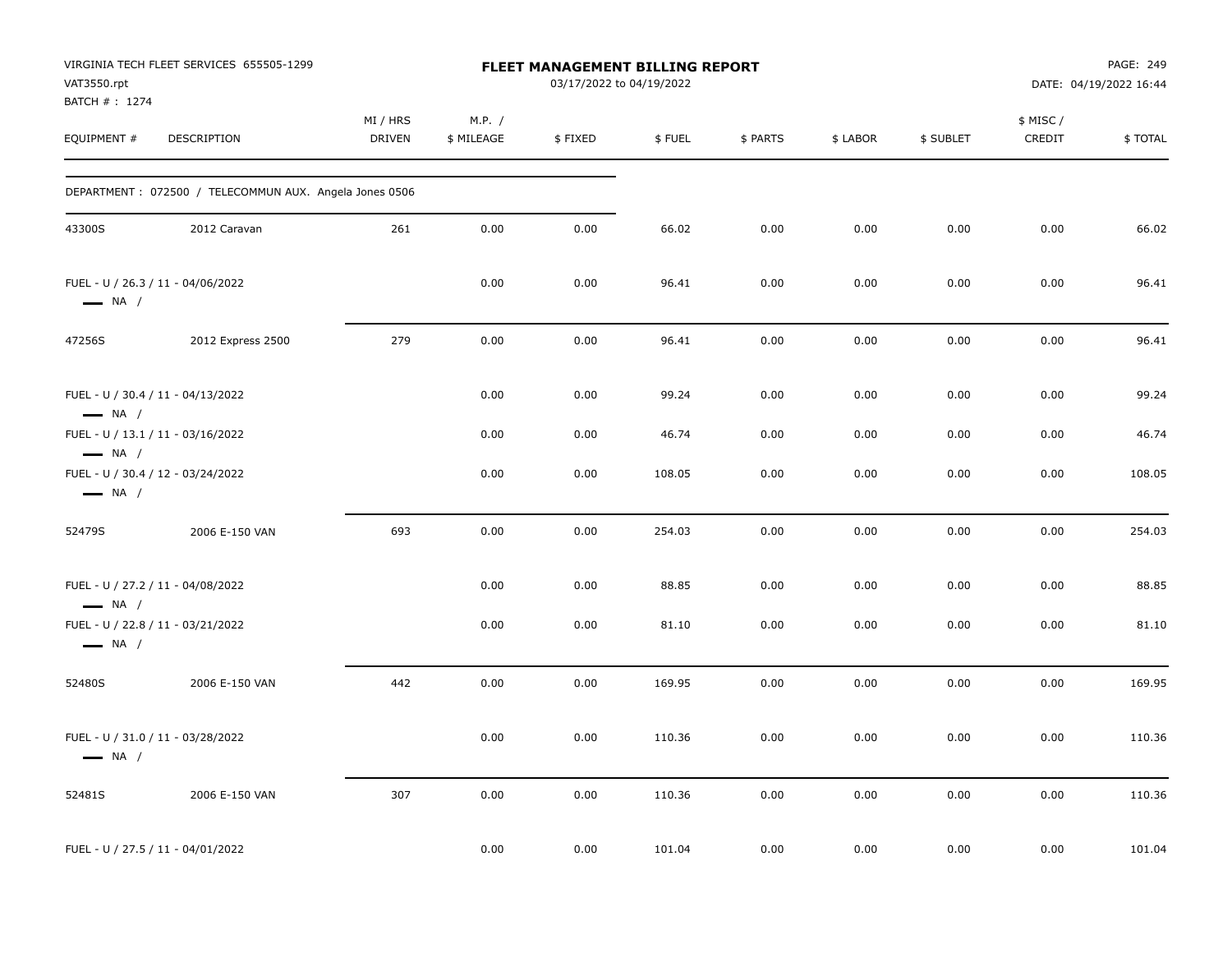| VAT3550.rpt                  | VIRGINIA TECH FLEET SERVICES 655505-1299               |                           |                      | <b>FLEET MANAGEMENT BILLING REPORT</b><br>03/17/2022 to 04/19/2022 |        |          |          |           |                     | PAGE: 250<br>DATE: 04/19/2022 16:44 |
|------------------------------|--------------------------------------------------------|---------------------------|----------------------|--------------------------------------------------------------------|--------|----------|----------|-----------|---------------------|-------------------------------------|
| BATCH #: 1274<br>EQUIPMENT # | <b>DESCRIPTION</b>                                     | MI / HRS<br><b>DRIVEN</b> | M.P. /<br>\$ MILEAGE | \$FIXED                                                            | \$FUEL | \$ PARTS | \$ LABOR | \$ SUBLET | \$ MISC /<br>CREDIT | \$TOTAL                             |
|                              | DEPARTMENT: 072500 / TELECOMMUN AUX. Angela Jones 0506 |                           |                      |                                                                    |        |          |          |           |                     |                                     |
| $\longrightarrow$ NA /       |                                                        |                           |                      |                                                                    |        |          |          |           |                     |                                     |
| 55243S                       | 2007 Express 2500                                      | 265                       | 0.00                 | 0.00                                                               | 101.04 | 0.00     | 0.00     | 0.00      | 0.00                | 101.04                              |
| $\longrightarrow$ NA /       | FUEL - U / 17.5 / 11 - 04/07/2022                      |                           | 0.00                 | 0.00                                                               | 64.37  | 0.00     | 0.00     | 0.00      | 0.00                | 64.37                               |
| $\longrightarrow$ NA /       | FUEL - U / 16.8 / 11 - 03/22/2022                      |                           | 0.00                 | 0.00                                                               | 59.67  | 0.00     | 0.00     | 0.00      | 0.00                | 59.67                               |
| 57594S                       | 2009 Caravan                                           | 1,713                     | 0.00                 | 0.00                                                               | 124.04 | 0.00     | 0.00     | 0.00      | 0.00                | 124.04                              |
| $\longrightarrow$ NA /       | FUEL - U / 31.3 / 11 - 03/23/2022                      |                           | 0.00                 | 0.00                                                               | 111.36 | 0.00     | 0.00     | 0.00      | 0.00                | 111.36                              |
| 57595S                       | 2009 F250-4x4                                          | 297                       | 0.00                 | 0.00                                                               | 111.36 | 0.00     | 0.00     | 0.00      | 0.00                | 111.36                              |
| $\longrightarrow$ NA /       | FUEL - U / 27.8 / 11 - 04/12/2022                      |                           | 0.00                 | 0.00                                                               | 90.84  | 0.00     | 0.00     | 0.00      | 0.00                | 90.84                               |
| $\longrightarrow$ NA /       | FUEL - U / 21.1 / 11 - 03/21/2022                      |                           | 0.00                 | 0.00                                                               | 74.94  | 0.00     | 0.00     | 0.00      | 0.00                | 74.94                               |
| $\longrightarrow$ NA /       | FUEL - U / 23.8 / 11 - 03/30/2022                      |                           | 0.00                 | 0.00                                                               | 87.46  | 0.00     | 0.00     | 0.00      | 0.00                | 87.46                               |
| 57598S                       | 2009 Silverado                                         | 693                       | 0.00                 | 0.00                                                               | 253.24 | 0.00     | 0.00     | 0.00      | 0.00                | 253.24                              |
| $\longrightarrow$ NA /       | FUEL - D / 30.2 / 14 - 03/30/2022                      |                           | 0.00                 | 0.00                                                               | 125.37 | 0.00     | 0.00     | 0.00      | 0.00                | 125.37                              |
| 58820S                       | 2009 F-350                                             | 191                       | 0.00                 | 0.00                                                               | 125.37 | 0.00     | 0.00     | 0.00      | 0.00                | 125.37                              |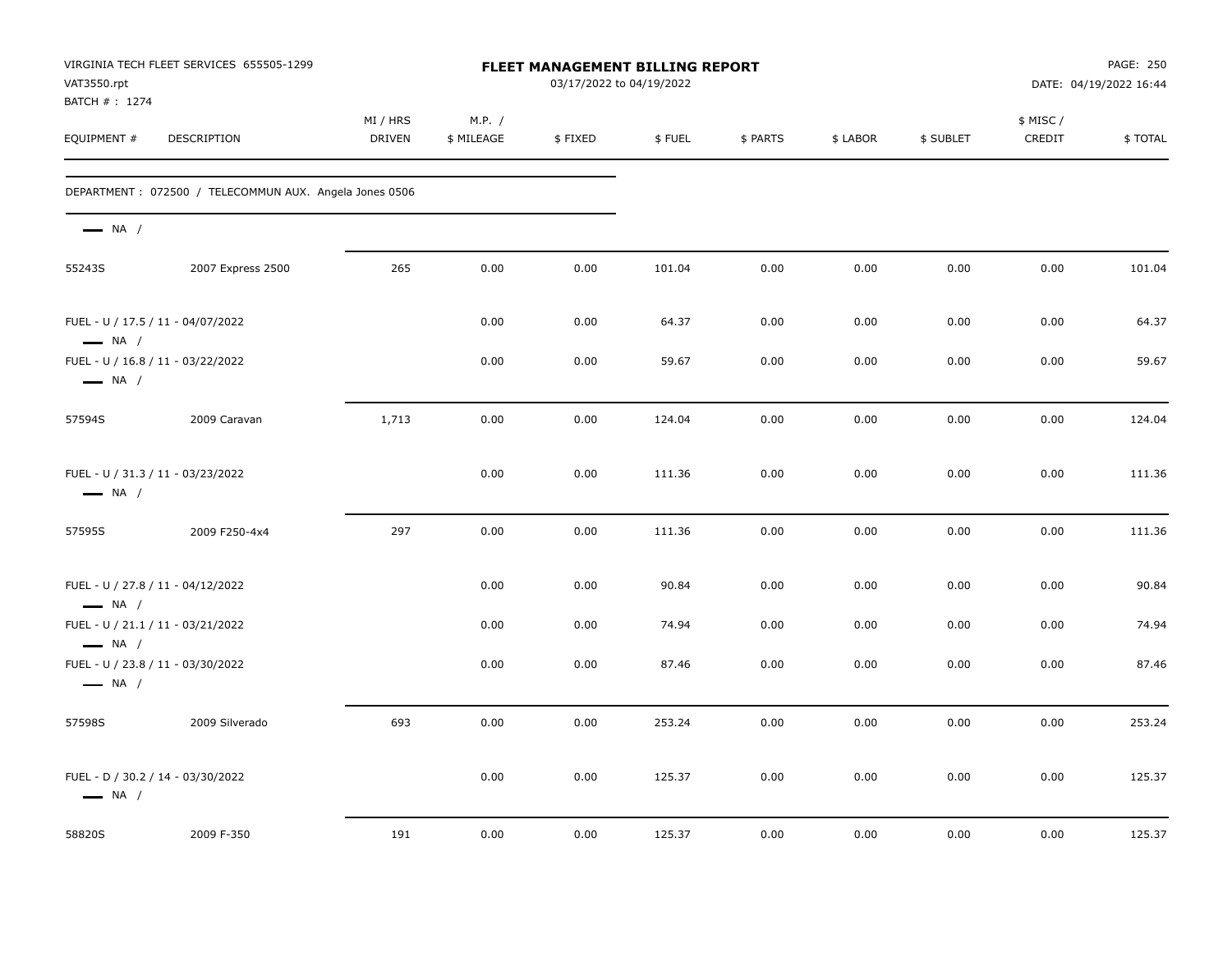| VAT3550.rpt<br>BATCH #: 1274 | VIRGINIA TECH FLEET SERVICES 655505-1299               |                           |                      | <b>FLEET MANAGEMENT BILLING REPORT</b><br>03/17/2022 to 04/19/2022 |        |          |          |           |                     | PAGE: 251<br>DATE: 04/19/2022 16:44 |
|------------------------------|--------------------------------------------------------|---------------------------|----------------------|--------------------------------------------------------------------|--------|----------|----------|-----------|---------------------|-------------------------------------|
| EQUIPMENT #                  | <b>DESCRIPTION</b>                                     | MI / HRS<br><b>DRIVEN</b> | M.P. /<br>\$ MILEAGE | \$FIXED                                                            | \$FUEL | \$ PARTS | \$ LABOR | \$ SUBLET | \$ MISC /<br>CREDIT | \$TOTAL                             |
|                              | DEPARTMENT: 072500 / TELECOMMUN AUX. Angela Jones 0506 |                           |                      |                                                                    |        |          |          |           |                     |                                     |
| $\longrightarrow$ NA /       | FUEL - U / 15.4 / 11 - 04/14/2022                      |                           | 0.00                 | 0.00                                                               | 50.46  | 0.00     | 0.00     | 0.00      | 0.00                | 50.46                               |
| 61754S                       | 2013 RAM VAN                                           | 235                       | 0.00                 | 0.00                                                               | 50.46  | 0.00     | 0.00     | 0.00      | 0.00                | 50.46                               |
| $\longrightarrow$ NA /       | FUEL - U / 14.7 / 12 - 03/22/2022                      |                           | 0.00                 | 0.00                                                               | 52.23  | 0.00     | 0.00     | 0.00      | 0.00                | 52.23                               |
| 61755S                       | 2013 RAM VAN                                           | 228                       | 0.00                 | 0.00                                                               | 52.23  | 0.00     | 0.00     | 0.00      | 0.00                | 52.23                               |
| $\longrightarrow$ NA /       | FUEL - U / 17.0 / 12 - 04/13/2022                      |                           | 0.00                 | 0.00                                                               | 55.49  | 0.00     | 0.00     | 0.00      | 0.00                | 55.49                               |
| $\longrightarrow$ NA /       | FUEL - U / 15.9 / 12 - 03/25/2022                      |                           | 0.00                 | 0.00                                                               | 56.46  | 0.00     | 0.00     | 0.00      | 0.00                | 56.46                               |
| 65577S                       | 2013 RAM VAN                                           | 322                       | 0.00                 | 0.00                                                               | 111.95 | 0.00     | 0.00     | 0.00      | 0.00                | 111.95                              |
| $\longrightarrow$ NA /       | FUEL - U / 14.3 / 11 - 04/04/2022                      |                           | 0.00                 | 0.00                                                               | 52.30  | 0.00     | 0.00     | 0.00      | 0.00                | 52.30                               |
| $\longrightarrow$ NA /       | FUEL - U / 13.1 / 11 - 04/18/2022                      |                           | 0.00                 | 0.00                                                               | 42.77  | 0.00     | 0.00     | 0.00      | 0.00                | 42.77                               |
| $\longrightarrow$ NA /       | FUEL - U / 15.1 / 11 - 03/23/2022                      |                           | 0.00                 | 0.00                                                               | 53.86  | 0.00     | 0.00     | 0.00      | 0.00                | 53.86                               |
| 65579S                       | 2013 RAM VAN                                           | 526                       | 0.00                 | 0.00                                                               | 148.93 | 0.00     | 0.00     | 0.00      | 0.00                | 148.93                              |
| $\longrightarrow$ NA /       | FUEL - U / 15.9 / 12 - 04/06/2022                      |                           | 0.00                 | 0.00                                                               | 58.35  | 0.00     | 0.00     | 0.00      | 0.00                | 58.35                               |
|                              | FUEL - U / 13.9 / 11 - 03/24/2022                      |                           | 0.00                 | 0.00                                                               | 49.56  | 0.00     | 0.00     | 0.00      | 0.00                | 49.56                               |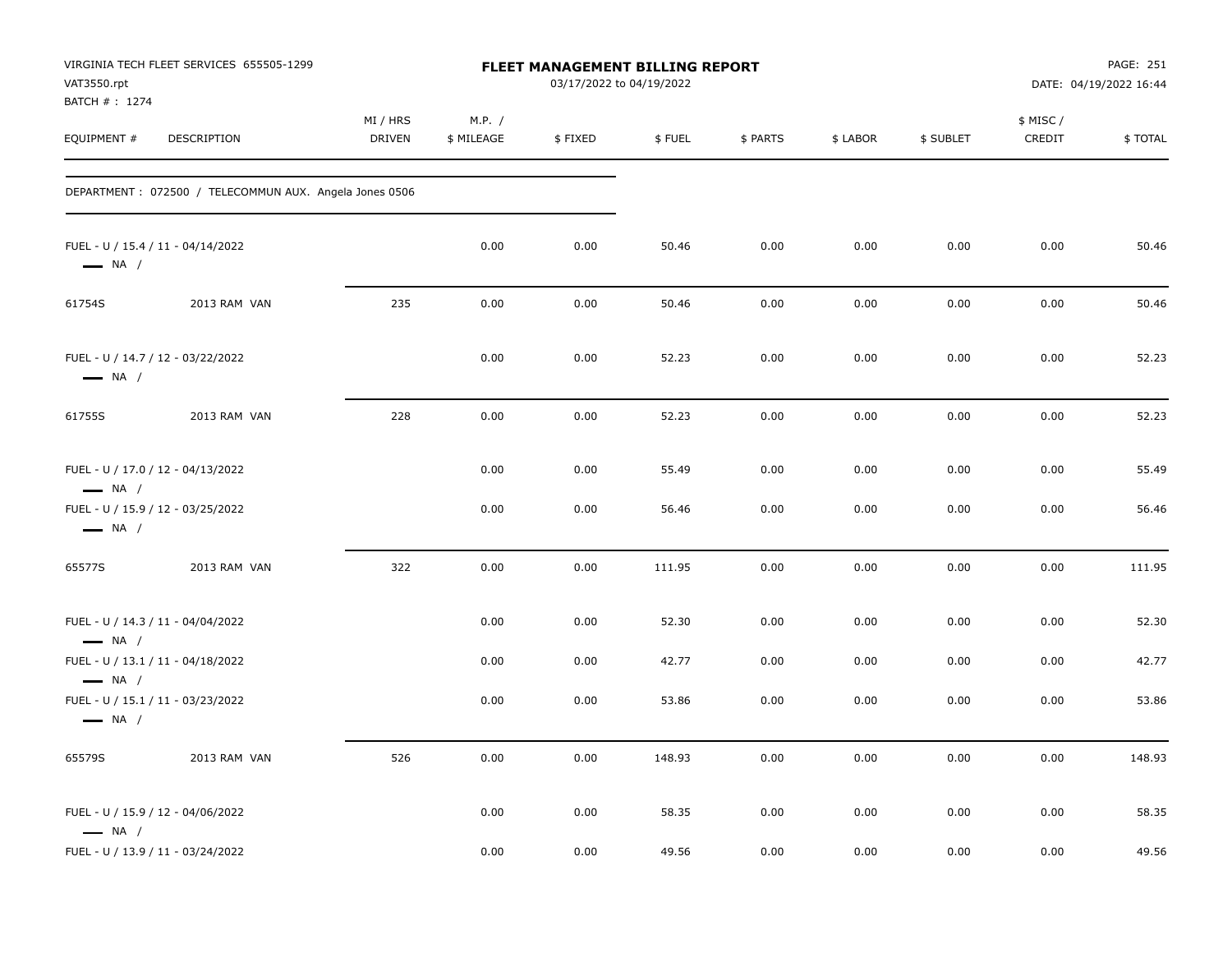| VAT3550.rpt<br>BATCH #: 1274                                | VIRGINIA TECH FLEET SERVICES 655505-1299               | FLEET MANAGEMENT BILLING REPORT<br>03/17/2022 to 04/19/2022 |                      |         |          |          |          |           |                    | <b>PAGE: 252</b><br>DATE: 04/19/2022 16:44 |  |
|-------------------------------------------------------------|--------------------------------------------------------|-------------------------------------------------------------|----------------------|---------|----------|----------|----------|-----------|--------------------|--------------------------------------------|--|
| EQUIPMENT #                                                 | DESCRIPTION                                            | MI / HRS<br><b>DRIVEN</b>                                   | M.P. /<br>\$ MILEAGE | \$FIXED | \$FUEL   | \$ PARTS | \$ LABOR | \$ SUBLET | \$ MISC/<br>CREDIT | \$TOTAL                                    |  |
|                                                             | DEPARTMENT: 072500 / TELECOMMUN AUX. Angela Jones 0506 |                                                             |                      |         |          |          |          |           |                    |                                            |  |
| $\longrightarrow$ NA /                                      |                                                        |                                                             |                      |         |          |          |          |           |                    |                                            |  |
| 65650S                                                      | 2013 RAM VAN                                           | 439                                                         | 0.00                 | 0.00    | 107.91   | 0.00     | 0.00     | 0.00      | 0.00               | 107.91                                     |  |
| FUEL - U / 15.7 / 11 - 03/25/2022<br>$\longrightarrow$ NA / |                                                        |                                                             | 0.00                 | 0.00    | 55.71    | 0.00     | 0.00     | 0.00      | 0.00               | 55.71                                      |  |
| 66923S                                                      | 2014 EXPLORER                                          | 561                                                         | 0.00                 | 0.00    | 55.71    | 0.00     | 0.00     | 0.00      | 0.00               | 55.71                                      |  |
| FUEL - U / 12.7 / 11 - 04/06/2022<br>$\longrightarrow$ NA / |                                                        |                                                             | 0.00                 | 0.00    | 46.43    | 0.00     | 0.00     | 0.00      | 0.00               | 46.43                                      |  |
| 66924S                                                      | 2014 EXPLORER                                          | 251                                                         | 0.00                 | 0.00    | 46.43    | 0.00     | 0.00     | 0.00      | 0.00               | 46.43                                      |  |
| FUEL - U / 16.4 / 12 - 04/07/2022<br>$\longrightarrow$ NA / |                                                        |                                                             | 0.00                 | 0.00    | 60.30    | 0.00     | 0.00     | 0.00      | 0.00               | 60.30                                      |  |
| 66972S                                                      | 2014 RAM VAN                                           | 228                                                         | 0.00                 | 0.00    | 60.30    | 0.00     | 0.00     | 0.00      | 0.00               | 60.30                                      |  |
| ACCT: 153057                                                |                                                        | 9,219                                                       | 0.00                 | 0.00    | 2,548.62 | 0.00     | 0.00     | 0.00      | 0.00               | 2,548.62                                   |  |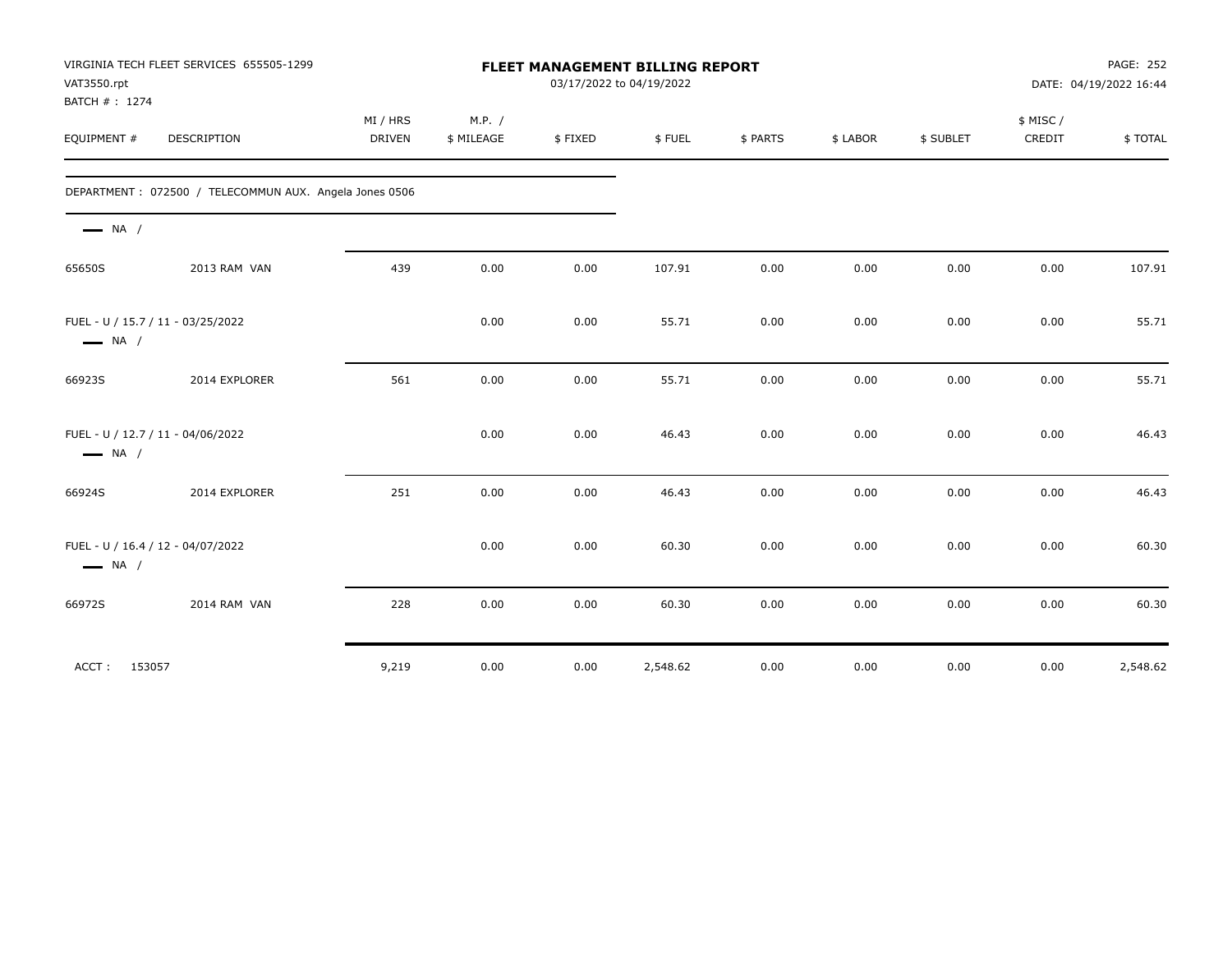| VIRGINIA TECH FLEET SERVICES 655505-1299<br>VAT3550.rpt<br>BATCH #: 1274 |        |                    |                      | PAGE: 253<br>DATE: 04/19/2022 16:44 |          |          |          |                  |                     |          |
|--------------------------------------------------------------------------|--------|--------------------|----------------------|-------------------------------------|----------|----------|----------|------------------|---------------------|----------|
| EQUIPMENT #<br><b>DESCRIPTION</b>                                        |        | MI / HRS<br>DRIVEN | M.P. /<br>\$ MILEAGE | \$FIXED                             | \$FUEL   | \$ PARTS | \$ LABOR | \$ SUBLET        | \$ MISC /<br>CREDIT | \$TOTAL  |
| DEPARTMENT SUBTOTALS :                                                   |        | 9,219              | 0.00                 | 0.00                                | 2,548.62 | 0.00     | 0.00     | 0.00             | 0.00                | 2,548.62 |
| <b>BREAKDOWN OF CHARGES:</b>                                             |        |                    | MILEAGE              |                                     |          | 0.00     |          | PARTS (WO'S)     |                     | 0.00     |
| EQUIPMENT COUNT:                                                         | 22     |                    | MOTOR POOL           |                                     |          | 0.00     |          | PARTS (IND.ISS.) |                     | 0.00     |
| DEPARTMENT:                                                              | 072500 |                    | <b>BASE</b>          |                                     |          | 0.00     |          | <b>CREDITS</b>   |                     | 0.00     |
|                                                                          |        |                    | <b>INSURANCE</b>     |                                     |          | 0.00     |          | MISCELLANEOUS    |                     | 0.00     |
|                                                                          |        |                    | OTHER                |                                     |          | 0.00     | LABOR    |                  |                     | 0.00     |
|                                                                          |        |                    | REPLACEMENT          |                                     |          | 0.00     |          | <b>SUBLETS</b>   |                     | 0.00     |
|                                                                          |        |                    | <b>FUEL</b>          |                                     | 2,548.62 |          |          |                  |                     |          |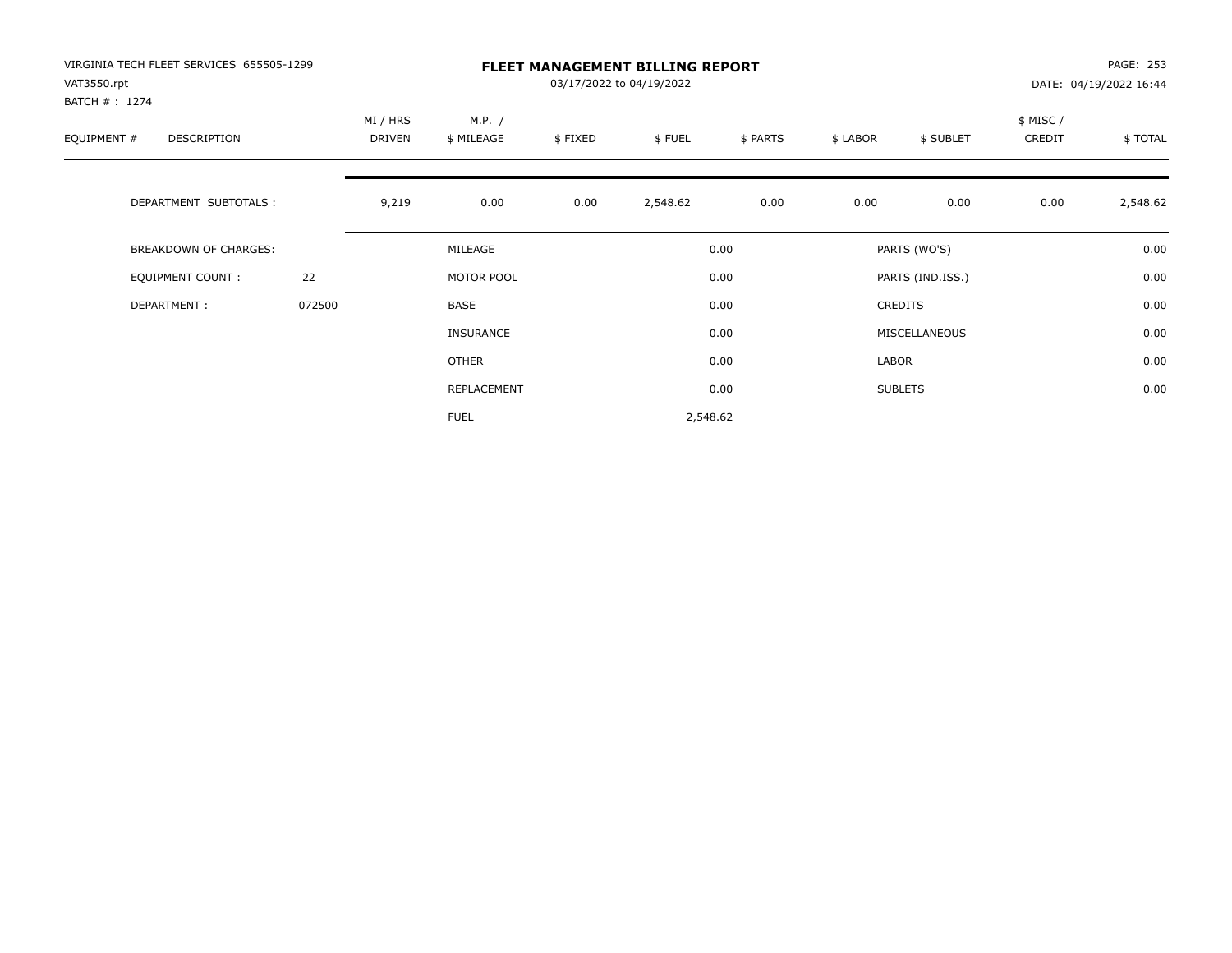| VAT3550.rpt<br>BATCH # : 1274                    | VIRGINIA TECH FLEET SERVICES 655505-1299                |                           |                      |         | <b>FLEET MANAGEMENT BILLING REPORT</b><br>03/17/2022 to 04/19/2022 |          |          |           |                    | PAGE: 254<br>DATE: 04/19/2022 16:44 |
|--------------------------------------------------|---------------------------------------------------------|---------------------------|----------------------|---------|--------------------------------------------------------------------|----------|----------|-----------|--------------------|-------------------------------------|
| EQUIPMENT #                                      | DESCRIPTION                                             | MI / HRS<br><b>DRIVEN</b> | M.P. /<br>\$ MILEAGE | \$FIXED | \$FUEL                                                             | \$ PARTS | \$ LABOR | \$ SUBLET | \$ MISC/<br>CREDIT | \$TOTAL                             |
|                                                  | DEPARTMENT : 072600 / Residential Mail Brandy Cole 0372 |                           |                      |         |                                                                    |          |          |           |                    |                                     |
| ACCOUNT CODE: 122529                             |                                                         |                           |                      |         |                                                                    |          |          |           |                    |                                     |
| $\longrightarrow$ NA /                           | FUEL - U / 24.0 / 12 - 04/06/2022                       |                           | 0.00                 | 0.00    | 88.04                                                              | 0.00     | 0.00     | 0.00      | 0.00               | 88.04                               |
| $\longrightarrow$ NA /                           | FUEL - U / 12.2 / 11 - 04/14/2022                       |                           | 0.00                 | 0.00    | 39.99                                                              | 0.00     | 0.00     | 0.00      | 0.00               | 39.99                               |
| $\longrightarrow$ NA /                           | FUEL - U / 22.0 / 11 - 03/23/2022                       |                           | 0.00                 | 0.00    | 78.36                                                              | 0.00     | 0.00     | 0.00      | 0.00               | 78.36                               |
| 60174S                                           | 2011 12 PAS VAN                                         | 530                       | 0.00                 | 0.00    | 206.39                                                             | 0.00     | 0.00     | 0.00      | 0.00               | 206.39                              |
| $\longrightarrow$ NA /                           | FUEL - U / 19.4 / 12 - 04/04/2022                       |                           | 0.00                 | 0.00    | 71.05                                                              | 0.00     | 0.00     | 0.00      | 0.00               | 71.05                               |
| $\longrightarrow$ NA /                           | FUEL - U / 16.7 / 11 - 04/11/2022                       |                           | 0.00                 | 0.00    | 54.67                                                              | 0.00     | 0.00     | 0.00      | 0.00               | 54.67                               |
| $\longrightarrow$ NA /                           | FUEL - U / 12.3 / 11 - 04/15/2022                       |                           | 0.00                 | 0.00    | 40.32                                                              | 0.00     | 0.00     | 0.00      | 0.00               | 40.32                               |
|                                                  | FUEL - U / 16.6 / 11 - 03/18/2022                       |                           | 0.00                 | 0.00    | 59.13                                                              | 0.00     | 0.00     | 0.00      | 0.00               | 59.13                               |
| $\longrightarrow$ NA /<br>$\longrightarrow$ NA / | FUEL - U / 19.7 / 11 - 03/28/2022                       |                           | 0.00                 | 0.00    | 69.95                                                              | 0.00     | 0.00     | 0.00      | 0.00               | 69.95                               |
| 60205S                                           | 2011 12 PAS VAN                                         | 830                       | 0.00                 | 0.00    | 295.12                                                             | 0.00     | 0.00     | 0.00      | 0.00               | 295.12                              |
| $\longrightarrow$ NA /                           | FUEL - U / 0.3 / 12 - 04/11/2022                        |                           | 0.00                 | 0.00    | 1.08                                                               | 0.00     | 0.00     | 0.00      | 0.00               | 1.08                                |
| $\longrightarrow$ NA /                           | FUEL - U / 10.0 / 12 - 04/11/2022                       |                           | 0.00                 | 0.00    | 32.60                                                              | 0.00     | 0.00     | 0.00      | 0.00               | 32.60                               |
| $\longrightarrow$ NA /                           | FUEL - U / 11.4 / 12 - 04/15/2022                       |                           | 0.00                 | 0.00    | 37.38                                                              | 0.00     | 0.00     | 0.00      | 0.00               | 37.38                               |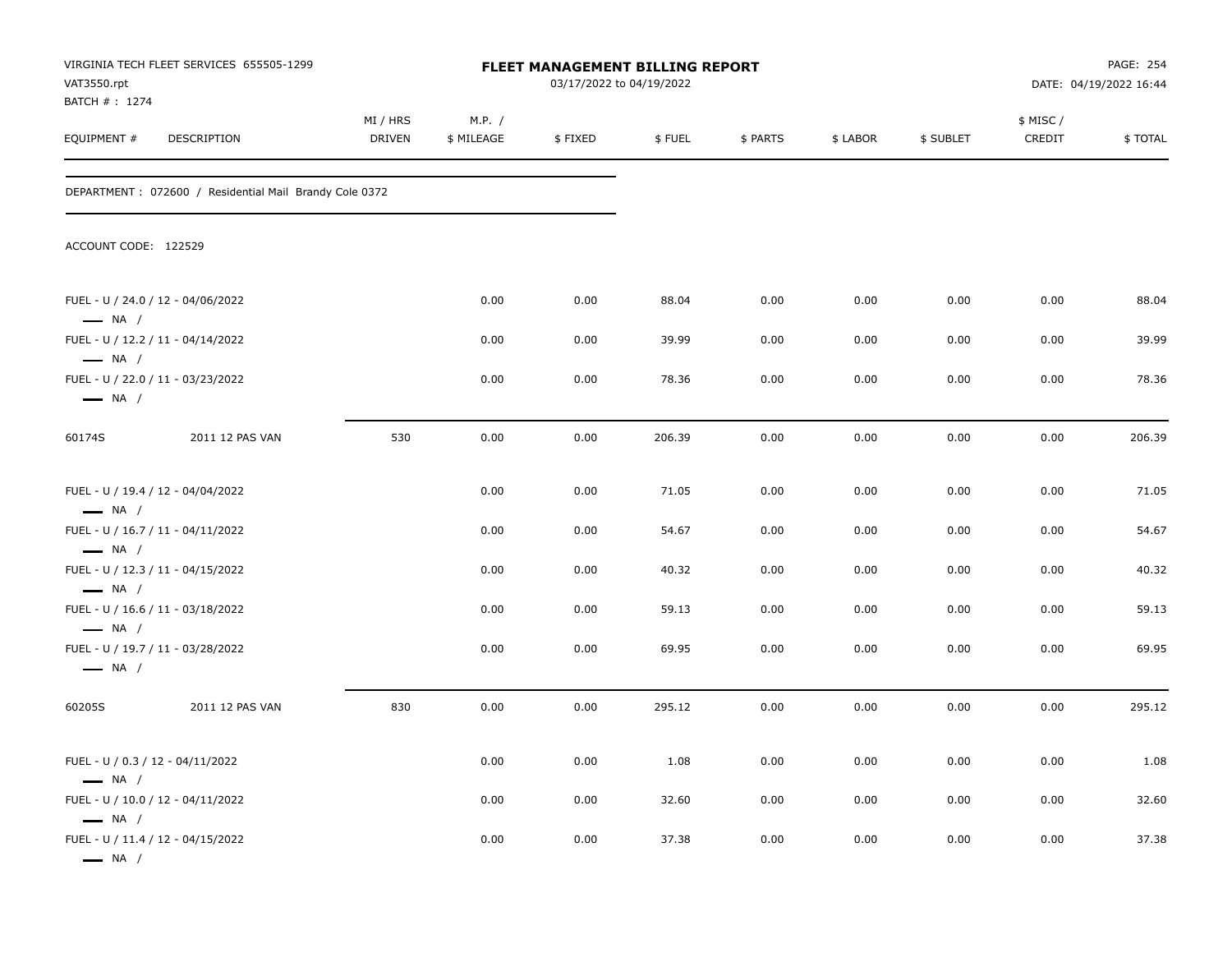| VAT3550.rpt<br>BATCH #: 1274                     | VIRGINIA TECH FLEET SERVICES 655505-1299               |                           |                      | FLEET MANAGEMENT BILLING REPORT | 03/17/2022 to 04/19/2022 |          |          |                  |                     | PAGE: 255<br>DATE: 04/19/2022 16:44 |
|--------------------------------------------------|--------------------------------------------------------|---------------------------|----------------------|---------------------------------|--------------------------|----------|----------|------------------|---------------------|-------------------------------------|
| EQUIPMENT #                                      | <b>DESCRIPTION</b>                                     | MI / HRS<br><b>DRIVEN</b> | M.P. /<br>\$ MILEAGE | \$FIXED                         | \$FUEL                   | \$ PARTS | \$ LABOR | \$ SUBLET        | \$ MISC /<br>CREDIT | \$TOTAL                             |
|                                                  | DEPARTMENT: 072600 / Residential Mail Brandy Cole 0372 |                           |                      |                                 |                          |          |          |                  |                     |                                     |
|                                                  | FUEL - U / 10.9 / 12 - 03/21/2022                      |                           | 0.00                 | 0.00                            | 38.91                    | 0.00     | 0.00     | 0.00             | 0.00                | 38.91                               |
| $\longrightarrow$ NA /<br>$\longrightarrow$ NA / | FUEL - U / 11.3 / 12 - 03/25/2022                      |                           | 0.00                 | 0.00                            | 40.30                    | 0.00     | 0.00     | 0.00             | 0.00                | 40.30                               |
| $\longrightarrow$ NA /                           | FUEL - U / 11.2 / 11 - 03/30/2022                      |                           | 0.00                 | 0.00                            | 41.10                    | 0.00     | 0.00     | 0.00             | 0.00                | 41.10                               |
| 65611S                                           | 2013 IMPALA                                            |                           | 1,738<br>0.00        | 0.00                            | 191.37                   | 0.00     | 0.00     | 0.00             | 0.00                | 191.37                              |
| ACCT:                                            | 122529                                                 |                           | 3,098<br>0.00        | 0.00                            | 692.88                   | 0.00     | 0.00     | 0.00             | 0.00                | 692.88                              |
|                                                  | DEPARTMENT SUBTOTALS :                                 |                           | 3,098<br>0.00        | 0.00                            | 692.88                   | 0.00     | 0.00     | 0.00             | 0.00                | 692.88                              |
|                                                  | <b>BREAKDOWN OF CHARGES:</b>                           |                           | MILEAGE              |                                 |                          | 0.00     |          | PARTS (WO'S)     |                     | 0.00                                |
|                                                  | <b>EQUIPMENT COUNT:</b>                                | 3                         | MOTOR POOL           |                                 |                          | 0.00     |          | PARTS (IND.ISS.) |                     | 0.00                                |
|                                                  | DEPARTMENT:                                            | 072600                    | <b>BASE</b>          |                                 |                          | 0.00     |          | CREDITS          |                     | 0.00                                |
|                                                  |                                                        |                           | INSURANCE            |                                 |                          | 0.00     |          | MISCELLANEOUS    |                     | 0.00                                |
|                                                  |                                                        |                           | <b>OTHER</b>         |                                 |                          | 0.00     | LABOR    |                  |                     | 0.00                                |
|                                                  |                                                        |                           | REPLACEMENT          |                                 |                          | 0.00     |          | <b>SUBLETS</b>   |                     | 0.00                                |
|                                                  |                                                        |                           | <b>FUEL</b>          |                                 |                          | 692.88   |          |                  |                     |                                     |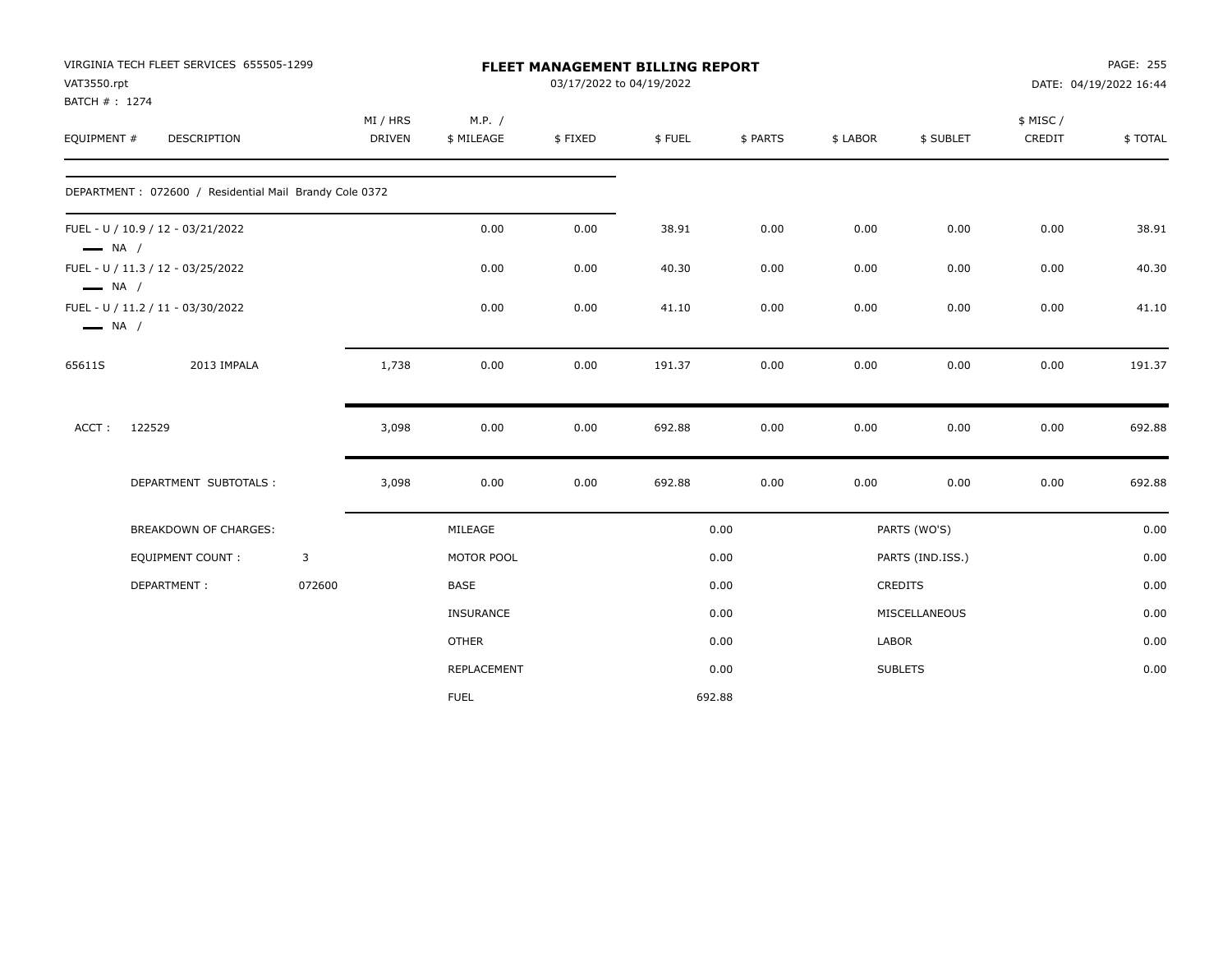| VAT3550.rpt<br>BATCH #: 1274 | VIRGINIA TECH FLEET SERVICES 655505-1299          |              |                           |                      | FLEET MANAGEMENT BILLING REPORT<br>03/17/2022 to 04/19/2022 |        |          |          |                  |                    | PAGE: 256<br>DATE: 04/19/2022 16:44 |
|------------------------------|---------------------------------------------------|--------------|---------------------------|----------------------|-------------------------------------------------------------|--------|----------|----------|------------------|--------------------|-------------------------------------|
| EQUIPMENT #                  | <b>DESCRIPTION</b>                                |              | MI / HRS<br><b>DRIVEN</b> | M.P. /<br>\$ MILEAGE | \$FIXED                                                     | \$FUEL | \$ PARTS | \$ LABOR | \$ SUBLET        | \$ MISC/<br>CREDIT | \$TOTAL                             |
|                              | DEPARTMENT: 076100 / Sign Shop - Brandy Cole 0372 |              |                           |                      |                                                             |        |          |          |                  |                    |                                     |
|                              | ACCOUNT CODE: 176033                              |              |                           |                      |                                                             |        |          |          |                  |                    |                                     |
| $\longrightarrow$ NA /       | FUEL - U / 15.0 / 12 - 04/01/2022                 |              |                           | 0.00                 | 0.00                                                        | 55.12  | 0.00     | 0.00     | 0.00             | 0.00               | 55.12                               |
| 74628s                       | 2008 UPLANDER                                     |              | 234                       | 0.00                 | 0.00                                                        | 55.12  | 0.00     | 0.00     | 0.00             | 0.00               | 55.12                               |
| ACCT:                        | 176033                                            |              | 234                       | 0.00                 | 0.00                                                        | 55.12  | 0.00     | 0.00     | 0.00             | 0.00               | 55.12                               |
|                              | DEPARTMENT SUBTOTALS :                            |              | 234                       | 0.00                 | 0.00                                                        | 55.12  | 0.00     | 0.00     | 0.00             | 0.00               | 55.12                               |
|                              | BREAKDOWN OF CHARGES:                             |              |                           | MILEAGE              |                                                             |        | 0.00     |          | PARTS (WO'S)     |                    | 0.00                                |
|                              | <b>EQUIPMENT COUNT:</b>                           | $\mathbf{1}$ |                           | MOTOR POOL           |                                                             |        | 0.00     |          | PARTS (IND.ISS.) |                    | 0.00                                |
|                              | DEPARTMENT:                                       | 076100       |                           | <b>BASE</b>          |                                                             |        | 0.00     |          | <b>CREDITS</b>   |                    | 0.00                                |
|                              |                                                   |              |                           | INSURANCE            |                                                             |        | 0.00     |          | MISCELLANEOUS    |                    | 0.00                                |
|                              |                                                   |              |                           | <b>OTHER</b>         |                                                             |        | 0.00     | LABOR    |                  |                    | 0.00                                |
|                              |                                                   |              |                           | REPLACEMENT          |                                                             |        | 0.00     |          | <b>SUBLETS</b>   |                    | 0.00                                |
|                              |                                                   |              |                           | <b>FUEL</b>          |                                                             |        | 55.12    |          |                  |                    |                                     |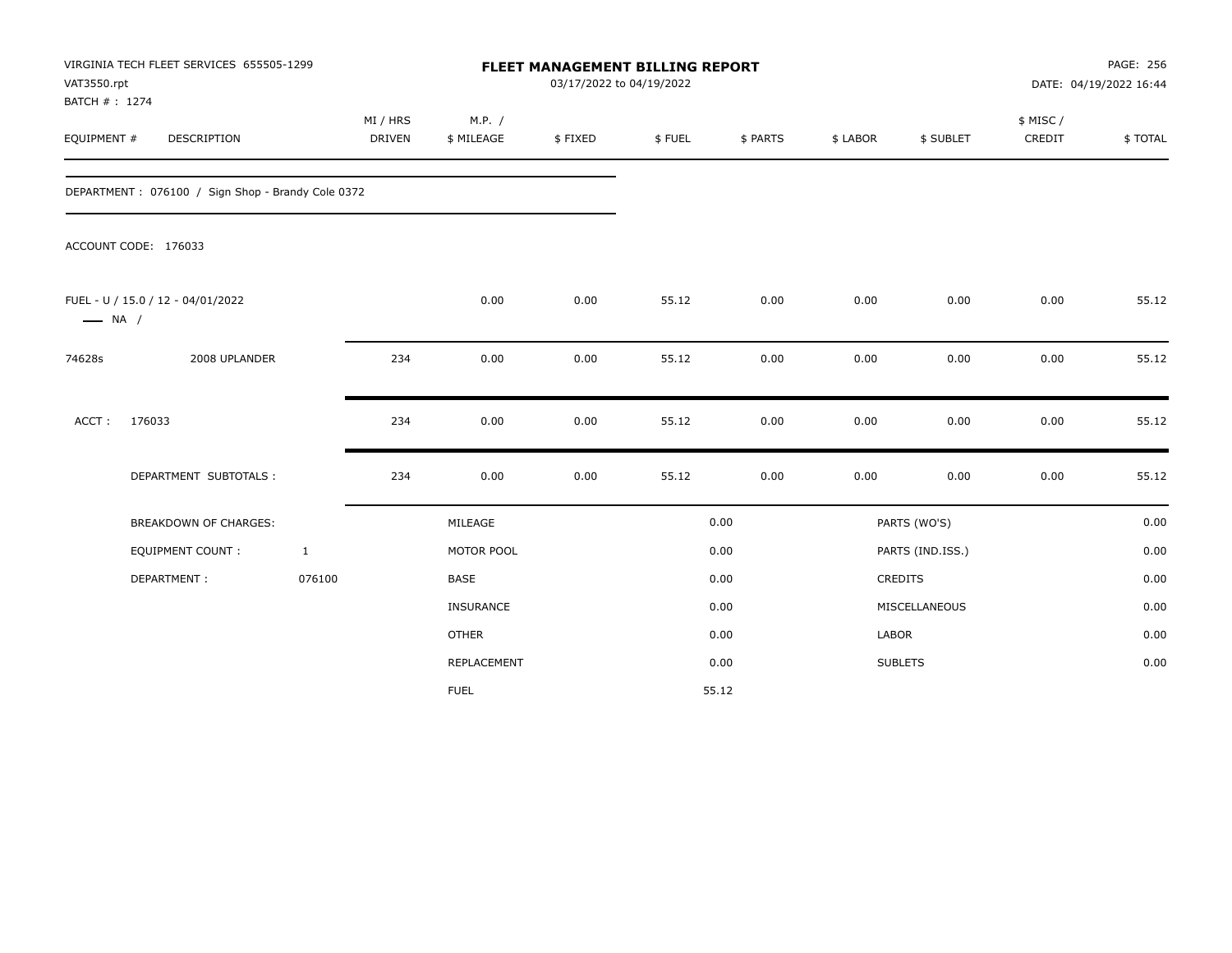| VAT3550.rpt<br>BATCH # : 1274                                                                                              | VIRGINIA TECH FLEET SERVICES 655505-1299                   |                           |                      | FLEET MANAGEMENT BILLING REPORT<br>03/17/2022 to 04/19/2022 |                  |              |              |              |                     | PAGE: 257<br>DATE: 04/19/2022 16:44 |
|----------------------------------------------------------------------------------------------------------------------------|------------------------------------------------------------|---------------------------|----------------------|-------------------------------------------------------------|------------------|--------------|--------------|--------------|---------------------|-------------------------------------|
| EQUIPMENT #                                                                                                                | DESCRIPTION                                                | MI / HRS<br><b>DRIVEN</b> | M.P. /<br>\$ MILEAGE | \$FIXED                                                     | \$FUEL           | \$ PARTS     | \$ LABOR     | \$ SUBLET    | \$ MISC /<br>CREDIT | \$TOTAL                             |
|                                                                                                                            | DEPARTMENT: 077000 / VT ELECTRIC SERVICE Renae Criner 0529 |                           |                      |                                                             |                  |              |              |              |                     |                                     |
| ACCOUNT CODE: 153111                                                                                                       |                                                            |                           |                      |                                                             |                  |              |              |              |                     |                                     |
| FUEL - D / 38.0 / 14 - 03/30/2022<br>$\longrightarrow$ NA /                                                                |                                                            |                           | 0.00                 | 0.00                                                        | 157.78           | 0.00         | 0.00         | 0.00         | 0.00                | 157.78                              |
| 27165S                                                                                                                     | 2000 C7500                                                 | 62                        | 0.00                 | 0.00                                                        | 157.78           | 0.00         | 0.00         | 0.00         | 0.00                | 157.78                              |
| FUEL - D / 30.0 / 13 - 03/29/2022<br>$\longrightarrow$ NA /                                                                |                                                            |                           | 0.00                 | 0.00                                                        | 124.67           | 0.00         | 0.00         | 0.00         | 0.00                | 124.67                              |
| 43253S                                                                                                                     | 2009 Durastar 4300                                         | 93                        | 0.00                 | 0.00                                                        | 124.67           | 0.00         | 0.00         | 0.00         | 0.00                | 124.67                              |
| FUEL - U / 5.9 / 11 - 03/25/2022<br>$\longrightarrow$ NA /                                                                 |                                                            |                           | 0.00                 | 0.00                                                        | 20.83            | 0.00         | 0.00         | 0.00         | 0.00                | 20.83                               |
| 47565S                                                                                                                     | 2002 S10                                                   | 65                        | 0.00                 | 0.00                                                        | 20.83            | 0.00         | 0.00         | 0.00         | 0.00                | 20.83                               |
| FUEL - U / 20.0 / 11 - 04/04/2022<br>$\longrightarrow$ NA /                                                                |                                                            |                           | 0.00                 | 0.00                                                        | 73.40            | 0.00         | 0.00         | 0.00         | 0.00                | 73.40                               |
| 48999S                                                                                                                     | 2004 F150                                                  | 168                       | 0.00                 | 0.00                                                        | 73.40            | 0.00         | 0.00         | 0.00         | 0.00                | 73.40                               |
| FUEL - U / 31.8 / 12 - 04/01/2022<br>$\longrightarrow$ NA /                                                                |                                                            |                           | 0.00                 | 0.00                                                        | 116.78           | 0.00         | 0.00         | 0.00         | 0.00                | 116.78                              |
| FUEL - U / 34.9 / 11 - 04/18/2022<br>$\longrightarrow$ NA /<br>FUEL - U / 29.0 / 12 - 03/21/2022<br>$\longrightarrow$ NA / |                                                            |                           | 0.00<br>0.00         | 0.00<br>0.00                                                | 114.19<br>103.17 | 0.00<br>0.00 | 0.00<br>0.00 | 0.00<br>0.00 | 0.00<br>0.00        | 114.19<br>103.17                    |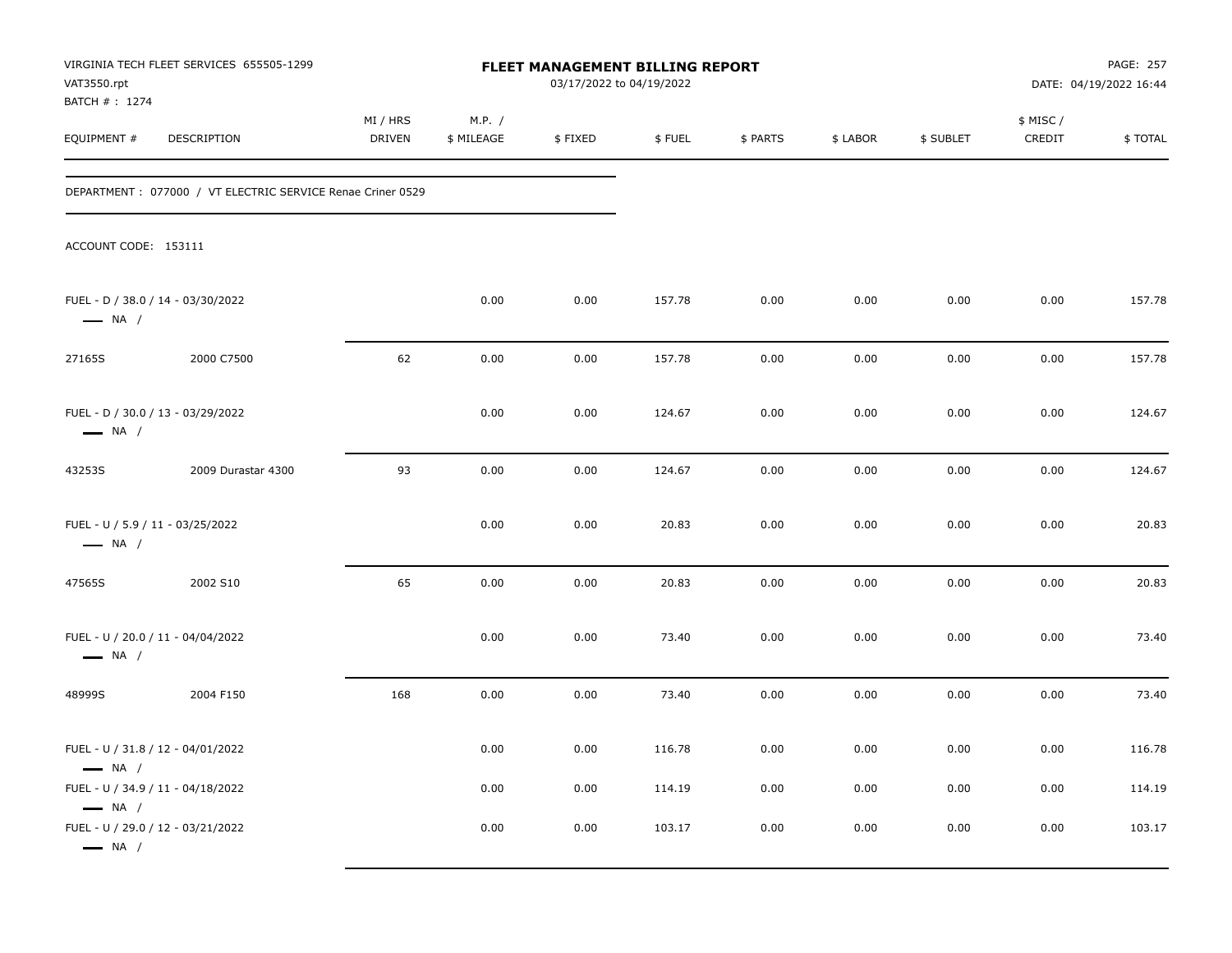| VAT3550.rpt                  | VIRGINIA TECH FLEET SERVICES 655505-1299                   |                           |                      | <b>FLEET MANAGEMENT BILLING REPORT</b><br>03/17/2022 to 04/19/2022 |        |          |          |           |                    | PAGE: 258<br>DATE: 04/19/2022 16:44 |
|------------------------------|------------------------------------------------------------|---------------------------|----------------------|--------------------------------------------------------------------|--------|----------|----------|-----------|--------------------|-------------------------------------|
| BATCH #: 1274<br>EQUIPMENT # | DESCRIPTION                                                | MI / HRS<br><b>DRIVEN</b> | M.P. /<br>\$ MILEAGE | \$FIXED                                                            | \$FUEL | \$ PARTS | \$ LABOR | \$ SUBLET | \$ MISC/<br>CREDIT | \$TOTAL                             |
|                              | DEPARTMENT: 077000 / VT ELECTRIC SERVICE Renae Criner 0529 |                           |                      |                                                                    |        |          |          |           |                    |                                     |
| 49042S                       | 2004 F350 4\4                                              | 534                       | 0.00                 | 0.00                                                               | 334.14 | 0.00     | 0.00     | 0.00      | 0.00               | 334.14                              |
| $\longrightarrow$ NA /       | FUEL - U / 9.7 / 11 - 04/04/2022                           |                           | 0.00                 | 0.00                                                               | 35.64  | 0.00     | 0.00     | 0.00      | 0.00               | 35.64                               |
| $\longrightarrow$ NA /       | FUEL - U / 12.2 / 11 - 04/07/2022                          |                           | 0.00                 | 0.00                                                               | 44.70  | 0.00     | 0.00     | 0.00      | 0.00               | 44.70                               |
| $\longrightarrow$ NA /       | FUEL - U / 14.1 / 11 - 04/15/2022                          |                           | 0.00                 | 0.00                                                               | 46.04  | 0.00     | 0.00     | 0.00      | 0.00               | 46.04                               |
| $\longrightarrow$ NA /       | FUEL - U / 13.4 / 11 - 03/21/2022                          |                           | 0.00                 | 0.00                                                               | 47.74  | 0.00     | 0.00     | 0.00      | 0.00               | 47.74                               |
| $\longrightarrow$ NA /       | FUEL - U / 9.8 / 11 - 03/23/2022                           |                           | 0.00                 | 0.00                                                               | 35.03  | 0.00     | 0.00     | 0.00      | 0.00               | 35.03                               |
| 50169S                       | 2005 COLORADO                                              | 650                       | 0.00                 | 0.00                                                               | 209.15 | 0.00     | 0.00     | 0.00      | 0.00               | 209.15                              |
| $\longrightarrow$ NA /       | FUEL - U / 20.4 / 11 - 03/21/2022                          |                           | 0.00                 | 0.00                                                               | 72.66  | 0.00     | 0.00     | 0.00      | 0.00               | 72.66                               |
| 57527S                       | 2008 F250                                                  | 162                       | 0.00                 | 0.00                                                               | 72.66  | 0.00     | 0.00     | 0.00      | 0.00               | 72.66                               |
| $\longrightarrow$ NA /       | FUEL - U / 22.2 / 11 - 04/05/2022                          |                           | 0.00                 | 0.00                                                               | 81.29  | 0.00     | 0.00     | 0.00      | 0.00               | 81.29                               |
| $\longrightarrow$ NA /       | FUEL - U / 25.5 / 11 - 04/13/2022                          |                           | 0.00                 | 0.00                                                               | 83.45  | 0.00     | 0.00     | 0.00      | 0.00               | 83.45                               |
| $\longrightarrow$ NA /       | FUEL - U / 19.8 / 11 - 03/28/2022                          |                           | 0.00                 | 0.00                                                               | 70.31  | 0.00     | 0.00     | 0.00      | 0.00               | 70.31                               |
| 61749S                       | 2012 F350 4\4                                              | 458                       | 0.00                 | 0.00                                                               | 235.05 | 0.00     | 0.00     | 0.00      | 0.00               | 235.05                              |
|                              | FUEL - D / 22.0 / 13 - 04/13/2022                          |                           | 0.00                 | 0.00                                                               | 91.30  | 0.00     | 0.00     | 0.00      | 0.00               | 91.30                               |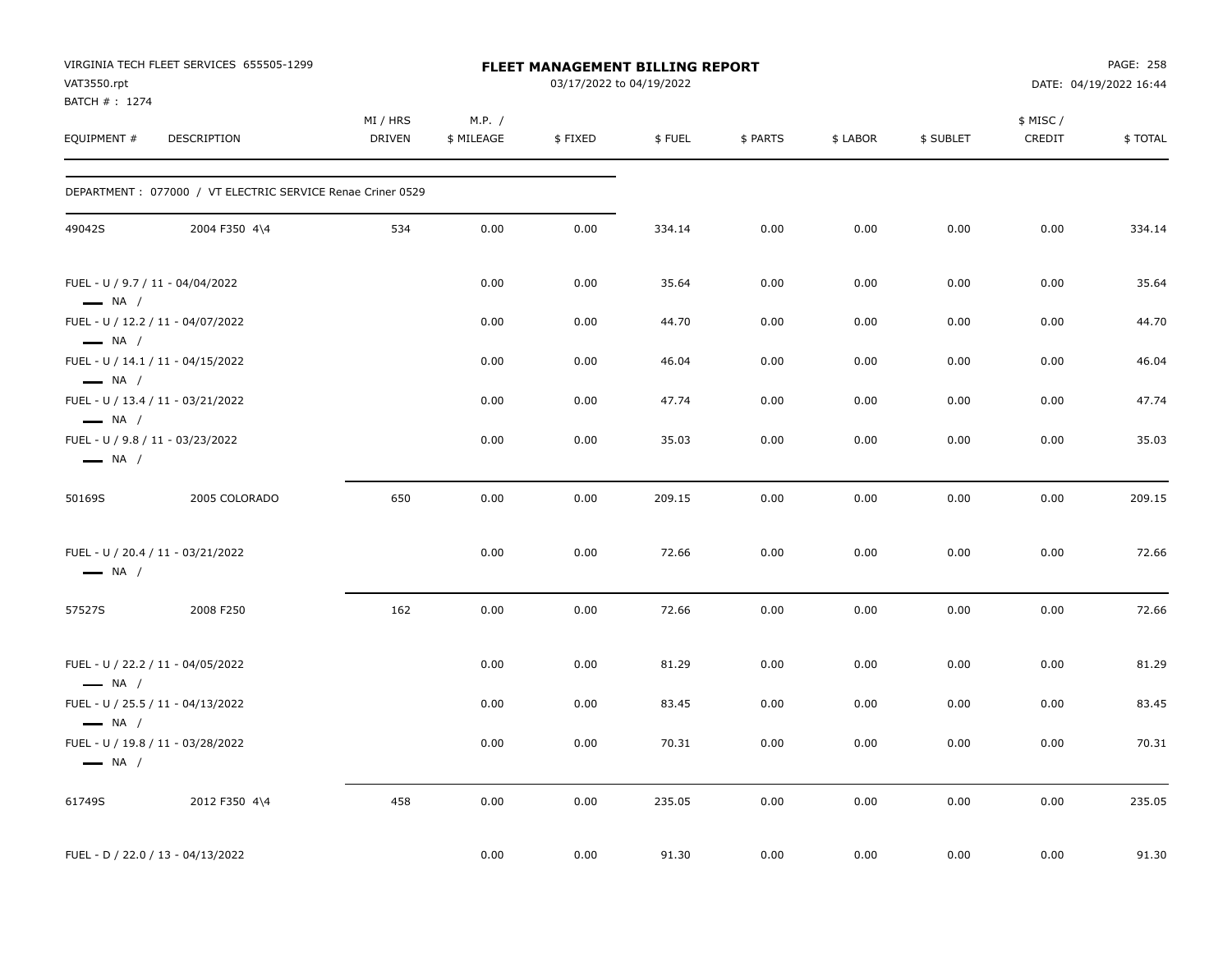| VAT3550.rpt<br>BATCH #: 1274                                                         | VIRGINIA TECH FLEET SERVICES 655505-1299                    |                    |                      | FLEET MANAGEMENT BILLING REPORT<br>03/17/2022 to 04/19/2022 |                 |              |              |              |                     | PAGE: 259<br>DATE: 04/19/2022 16:44 |
|--------------------------------------------------------------------------------------|-------------------------------------------------------------|--------------------|----------------------|-------------------------------------------------------------|-----------------|--------------|--------------|--------------|---------------------|-------------------------------------|
| EQUIPMENT #                                                                          | DESCRIPTION                                                 | MI / HRS<br>DRIVEN | M.P. /<br>\$ MILEAGE | \$FIXED                                                     | \$FUEL          | \$ PARTS     | \$ LABOR     | \$ SUBLET    | \$ MISC /<br>CREDIT | \$TOTAL                             |
|                                                                                      | DEPARTMENT : 077000 / VT ELECTRIC SERVICE Renae Criner 0529 |                    |                      |                                                             |                 |              |              |              |                     |                                     |
| $\longrightarrow$ NA /<br>$\longrightarrow$ NA /                                     | FUEL - D / 17.5 / 13 - 03/30/2022                           |                    | 0.00                 | 0.00                                                        | 72.67           | 0.00         | 0.00         | 0.00         | 0.00                | 72.67                               |
| 66905S                                                                               | 2014 4300                                                   | 110                | 0.00                 | 0.00                                                        | 163.97          | 0.00         | 0.00         | 0.00         | 0.00                | 163.97                              |
| $\longrightarrow$ NA /                                                               | FUEL - U / 25.1 / 11 - 04/04/2022                           |                    | 0.00                 | 0.00                                                        | 91.93           | 0.00         | 0.00         | 0.00         | 0.00                | 91.93                               |
| 66979S                                                                               | 2015 F350 4\4                                               | 107                | 0.00                 | 0.00                                                        | 91.93           | 0.00         | 0.00         | 0.00         | 0.00                | 91.93                               |
| FUEL - D / 6.2 / 14 - 03/29/2022<br>$\longrightarrow$ NA /<br>$\longrightarrow$ NA / | FUEL - D / 27.2 / 13 - 03/29/2022                           |                    | 0.00<br>0.00         | 0.00<br>0.00                                                | 25.77<br>113.05 | 0.00<br>0.00 | 0.00<br>0.00 | 0.00<br>0.00 | 0.00<br>0.00        | 25.77<br>113.05                     |
| 66993S                                                                               | 2015 F550 4X4                                               | 129                | 0.00                 | 0.00                                                        | 138.82          | 0.00         | 0.00         | 0.00         | 0.00                | 138.82                              |
| $\longrightarrow$ NA /                                                               | FUEL - U / 10.1 / 12 - 04/14/2022                           |                    | 0.00                 | 0.00                                                        | 32.96           | 0.00         | 0.00         | 0.00         | 0.00                | 32.96                               |
| FUEL - U / 9.4 / 11 - 03/16/2022<br>$\longrightarrow$ NA /                           |                                                             |                    | 0.00                 | 0.00                                                        | 33.50           | 0.00         | 0.00         | 0.00         | 0.00                | 33.50                               |
| $\longrightarrow$ NA /                                                               | FUEL - U / 10.2 / 11 - 03/30/2022                           |                    | 0.00                 | 0.00                                                        | 37.25           | 0.00         | 0.00         | 0.00         | 0.00                | 37.25                               |
| 68299S                                                                               | 2015 COMPASS                                                | 612                | 0.00                 | 0.00                                                        | 103.71          | 0.00         | 0.00         | 0.00         | 0.00                | 103.71                              |
| $\longrightarrow$ NA /                                                               | FUEL - U / 28.2 / 11 - 04/12/2022                           |                    | 0.00                 | 0.00                                                        | 92.15           | 0.00         | 0.00         | 0.00         | 0.00                | 92.15                               |
|                                                                                      | FUEL - U / 23.5 / 11 - 03/23/2022                           |                    | 0.00                 | 0.00                                                        | 83.80           | 0.00         | 0.00         | 0.00         | 0.00                | 83.80                               |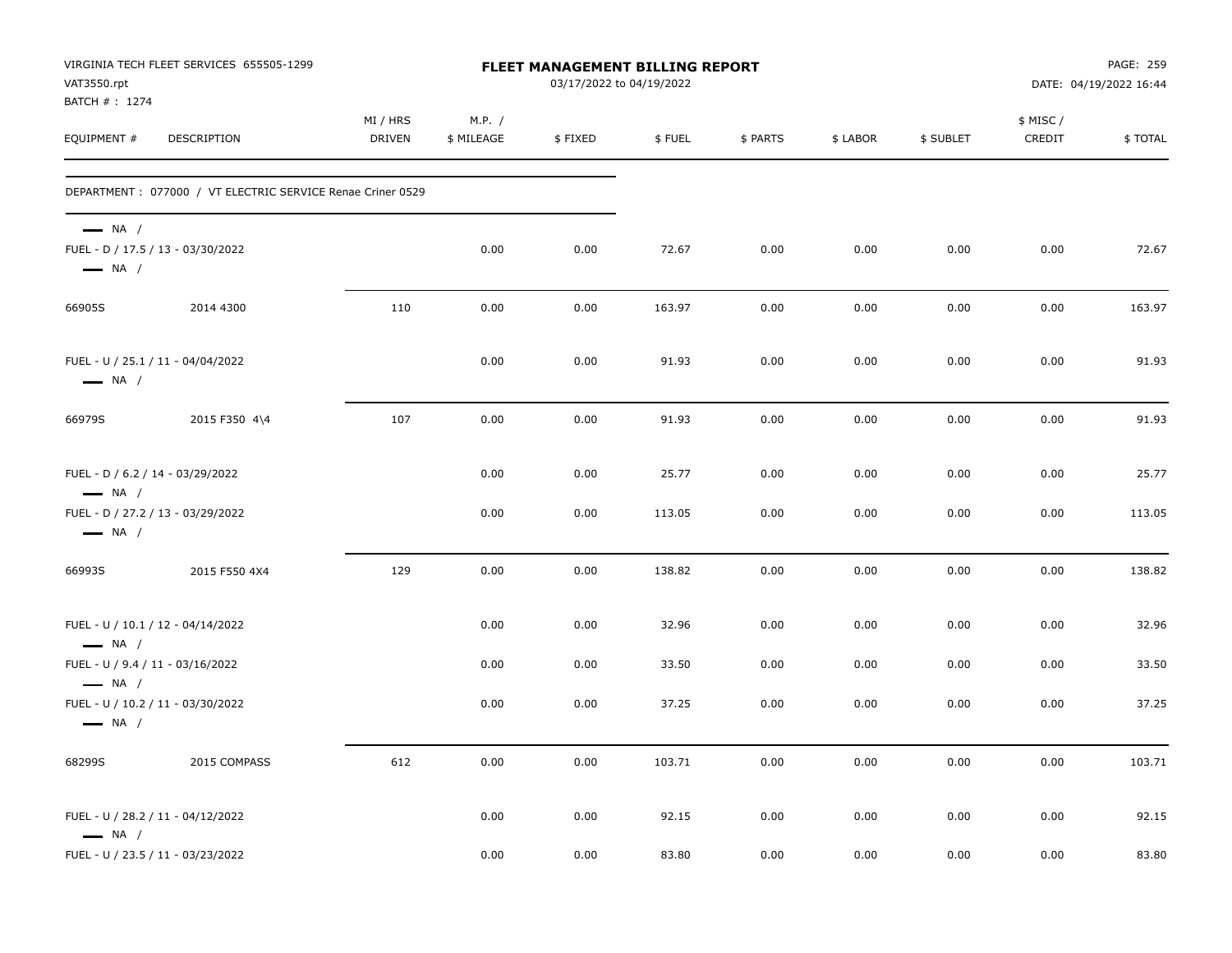| VAT3550.rpt<br>BATCH #: 1274                                                          | VIRGINIA TECH FLEET SERVICES 655505-1299                    |                           |                      | FLEET MANAGEMENT BILLING REPORT<br>03/17/2022 to 04/19/2022 |        |          |          |           |                     | PAGE: 260<br>DATE: 04/19/2022 16:44 |
|---------------------------------------------------------------------------------------|-------------------------------------------------------------|---------------------------|----------------------|-------------------------------------------------------------|--------|----------|----------|-----------|---------------------|-------------------------------------|
| EQUIPMENT #                                                                           | DESCRIPTION                                                 | MI / HRS<br><b>DRIVEN</b> | M.P. /<br>\$ MILEAGE | \$FIXED                                                     | \$FUEL | \$ PARTS | \$ LABOR | \$ SUBLET | \$ MISC /<br>CREDIT | \$TOTAL                             |
|                                                                                       | DEPARTMENT : 077000 / VT ELECTRIC SERVICE Renae Criner 0529 |                           |                      |                                                             |        |          |          |           |                     |                                     |
| $\longrightarrow$ NA /<br>FUEL - U / 24.6 / 12 - 03/31/2022<br>$\longrightarrow$ NA / |                                                             |                           | 0.00                 | 0.00                                                        | 90.28  | 0.00     | 0.00     | 0.00      | 0.00                | 90.28                               |
| 76254S                                                                                | 2019 F350 4\4                                               | 378                       | 0.00                 | 0.00                                                        | 266.23 | 0.00     | 0.00     | 0.00      | 0.00                | 266.23                              |
| FUEL - U / 25.0 / 12 - 04/01/2022<br>$\longrightarrow$ NA /                           |                                                             |                           | 0.00                 | 0.00                                                        | 91.75  | 0.00     | 0.00     | 0.00      | 0.00                | 91.75                               |
| FUEL - U / 22.8 / 11 - 04/12/2022<br>$\longrightarrow$ NA /                           |                                                             |                           | 0.00                 | 0.00                                                        | 74.56  | 0.00     | 0.00     | 0.00      | 0.00                | 74.56                               |
| FUEL - U / 22.8 / 11 - 03/22/2022<br>$\longrightarrow$ NA /                           |                                                             |                           | 0.00                 | 0.00                                                        | 81.17  | 0.00     | 0.00     | 0.00      | 0.00                | 81.17                               |
| 76255S                                                                                | 2019 F350 4\4                                               | 449                       | 0.00                 | 0.00                                                        | 247.48 | 0.00     | 0.00     | 0.00      | 0.00                | 247.48                              |
| FUEL - U / 22.9 / 11 - 04/01/2022<br>$\longrightarrow$ NA /                           |                                                             |                           | 0.00                 | 0.00                                                        | 84.08  | 0.00     | 0.00     | 0.00      | 0.00                | 84.08                               |
| FUEL - U / 19.3 / 11 - 04/11/2022<br>$\longrightarrow$ NA /                           |                                                             |                           | 0.00                 | 0.00                                                        | 62.95  | 0.00     | 0.00     | 0.00      | 0.00                | 62.95                               |
| FUEL - U / 19.2 / 12 - 03/18/2022<br>$\longrightarrow$ NA /                           |                                                             |                           | 0.00                 | 0.00                                                        | 68.42  | 0.00     | 0.00     | 0.00      | 0.00                | 68.42                               |
| 76256S                                                                                | 2019 F350 4\4                                               | 316                       | 0.00                 | 0.00                                                        | 215.45 | 0.00     | 0.00     | 0.00      | 0.00                | 215.45                              |
| FUEL - U / 12.8 / 11 - 04/08/2022<br>$\longrightarrow$ NA /                           |                                                             |                           | 0.00                 | 0.00                                                        | 41.73  | 0.00     | 0.00     | 0.00      | 0.00                | 41.73                               |
| 76290S                                                                                | 2019 FUSION                                                 | 348                       | 0.00                 | 0.00                                                        | 41.73  | 0.00     | 0.00     | 0.00      | 0.00                | 41.73                               |
| FUEL - U / 24.6 / 11 - 04/08/2022                                                     |                                                             |                           | 0.00                 | 0.00                                                        | 90.10  | 0.00     | 0.00     | 0.00      | 0.00                | 90.10                               |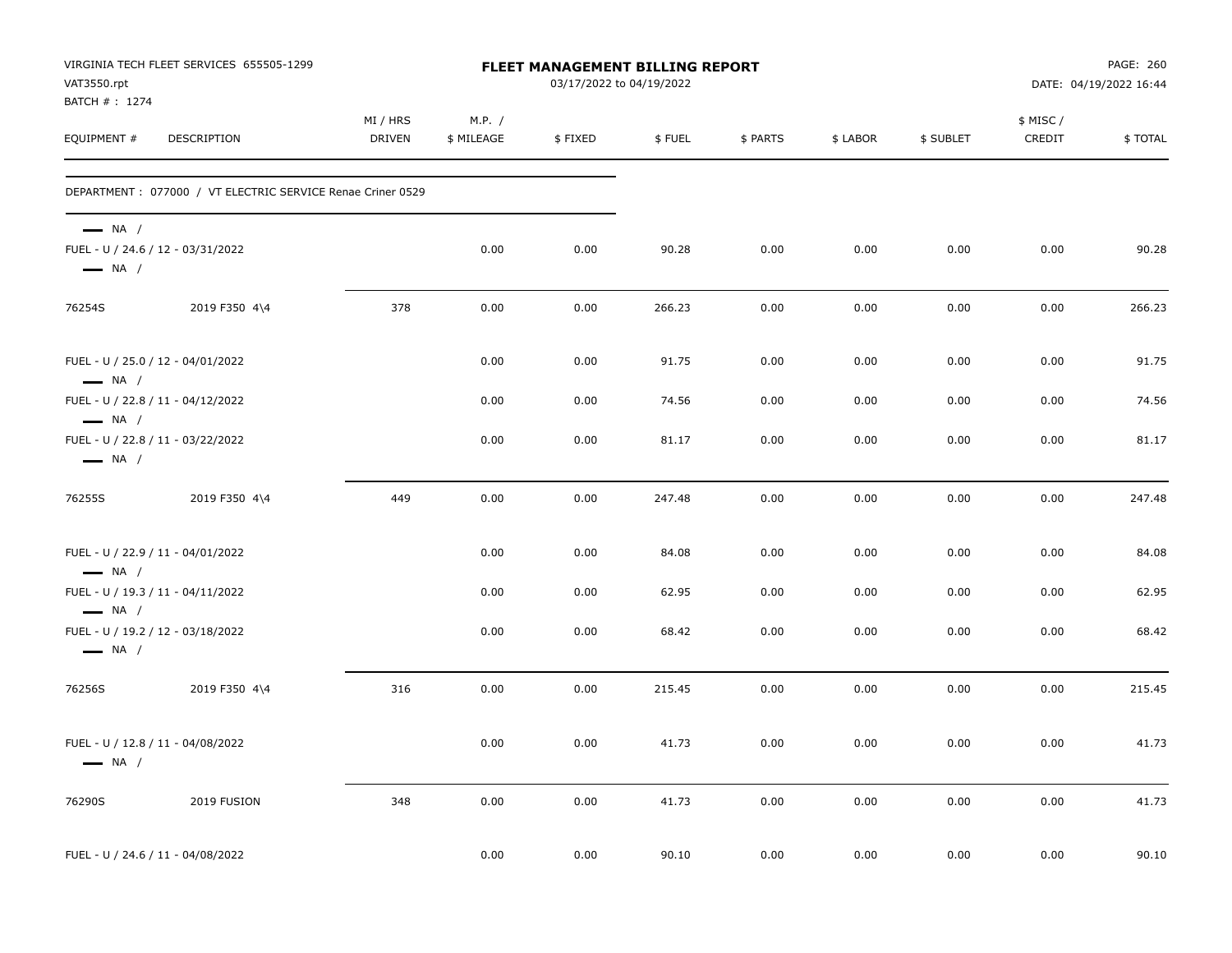| VAT3550.rpt<br>BATCH #: 1274                                                          | VIRGINIA TECH FLEET SERVICES 655505-1299                   |                           |                      | FLEET MANAGEMENT BILLING REPORT<br>03/17/2022 to 04/19/2022 |        |          |          |           |                    | PAGE: 261<br>DATE: 04/19/2022 16:44 |
|---------------------------------------------------------------------------------------|------------------------------------------------------------|---------------------------|----------------------|-------------------------------------------------------------|--------|----------|----------|-----------|--------------------|-------------------------------------|
| EQUIPMENT #                                                                           | DESCRIPTION                                                | MI / HRS<br><b>DRIVEN</b> | M.P. /<br>\$ MILEAGE | \$FIXED                                                     | \$FUEL | \$ PARTS | \$ LABOR | \$ SUBLET | \$ MISC/<br>CREDIT | \$TOTAL                             |
|                                                                                       | DEPARTMENT: 077000 / VT ELECTRIC SERVICE Renae Criner 0529 |                           |                      |                                                             |        |          |          |           |                    |                                     |
| $\longrightarrow$ NA /<br>FUEL - U / 22.2 / 12 - 04/18/2022<br>$\longrightarrow$ NA / |                                                            |                           | 0.00                 | 0.00                                                        | 72.46  | 0.00     | 0.00     | 0.00      | 0.00               | 72.46                               |
| FUEL - U / 22.7 / 12 - 03/28/2022<br>$\longrightarrow$ NA /                           |                                                            |                           | 0.00                 | 0.00                                                        | 80.67  | 0.00     | 0.00     | 0.00      | 0.00               | 80.67                               |
| 77349s                                                                                | 2019 F350                                                  | 359                       | 0.00                 | 0.00                                                        | 243.23 | 0.00     | 0.00     | 0.00      | 0.00               | 243.23                              |
| FUEL - U / 22.1 / 11 - 04/08/2022<br>$\longrightarrow$ NA /                           |                                                            |                           | 0.00                 | 0.00                                                        | 72.30  | 0.00     | 0.00     | 0.00      | 0.00               | 72.30                               |
| FUEL - U / 26.1 / 11 - 03/30/2022<br>$\longrightarrow$ NA /                           |                                                            |                           | 0.00                 | 0.00                                                        | 95.90  | 0.00     | 0.00     | 0.00      | 0.00               | 95.90                               |
| 77350s                                                                                | 2019 F350                                                  | 245                       | 0.00                 | 0.00                                                        | 168.20 | 0.00     | 0.00     | 0.00      | 0.00               | 168.20                              |
| FUEL - D / 5.3 / 13 - 03/21/2022<br>$\longrightarrow$ NA /                            |                                                            |                           | 0.00                 | 0.00                                                        | 22.04  | 0.00     | 0.00     | 0.00      | 0.00               | 22.04                               |
| eu14                                                                                  | 1990 WASH                                                  | $\mathbf 0$               | 0.00                 | 0.00                                                        | 22.04  | 0.00     | 0.00     | 0.00      | 0.00               | 22.04                               |
| FUEL - D / 4.2 / 14 - 04/06/2022<br>$\longrightarrow$ NA /                            |                                                            |                           | 0.00                 | 0.00                                                        | 17.35  | 0.00     | 0.00     | 0.00      | 0.00               | 17.35                               |
| FUEL - D / 4.8 / 14 - 04/11/2022                                                      |                                                            |                           | 0.00                 | 0.00                                                        | 19.96  | 0.00     | 0.00     | 0.00      | 0.00               | 19.96                               |
| $\longrightarrow$ NA /<br>FUEL - D / 26.1 / 14 - 04/13/2022<br>$\longrightarrow$ NA / |                                                            |                           | 0.00                 | 0.00                                                        | 108.11 | 0.00     | 0.00     | 0.00      | 0.00               | 108.11                              |
| FUEL - D / 4.5 / 14 - 03/18/2022<br>$\longrightarrow$ NA /                            |                                                            |                           | 0.00                 | 0.00                                                        | 18.84  | 0.00     | 0.00     | 0.00      | 0.00               | 18.84                               |
| EU15                                                                                  | 1990 WASH                                                  | $\mathbf 0$               | 0.00                 | 0.00                                                        | 164.26 | 0.00     | 0.00     | 0.00      | 0.00               | 164.26                              |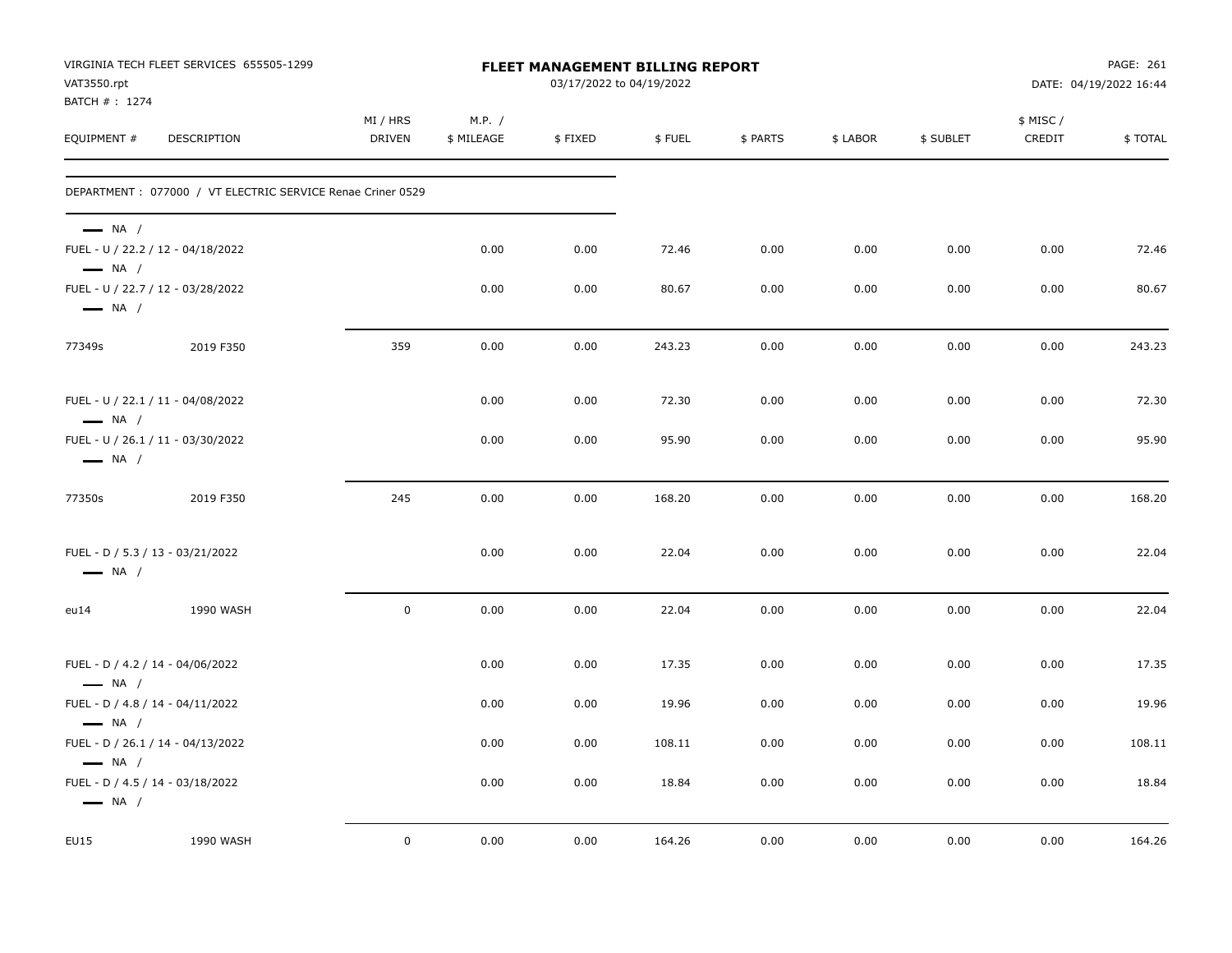| VAT3550.rpt<br>BATCH # : 1274                              | VIRGINIA TECH FLEET SERVICES 655505-1299                   |          |            |         | <b>FLEET MANAGEMENT BILLING REPORT</b><br>03/17/2022 to 04/19/2022 |          |          |           |           | PAGE: 262<br>DATE: 04/19/2022 16:44 |
|------------------------------------------------------------|------------------------------------------------------------|----------|------------|---------|--------------------------------------------------------------------|----------|----------|-----------|-----------|-------------------------------------|
|                                                            |                                                            | MI / HRS | M.P. /     |         |                                                                    |          |          |           | \$ MISC / |                                     |
| EQUIPMENT #                                                | <b>DESCRIPTION</b>                                         | DRIVEN   | \$ MILEAGE | \$FIXED | \$FUEL                                                             | \$ PARTS | \$ LABOR | \$ SUBLET | CREDIT    | \$TOTAL                             |
|                                                            | DEPARTMENT: 077000 / VT ELECTRIC SERVICE Renae Criner 0529 |          |            |         |                                                                    |          |          |           |           |                                     |
| $\longrightarrow$ NA /                                     | FUEL - D / 18.9 / 14 - 03/21/2022                          |          | 0.00       | 0.00    | 78.56                                                              | 0.00     | 0.00     | 0.00      | 0.00      | 78.56                               |
| FUEL - U / 1.0 / 12 - 03/25/2022<br>$\longrightarrow$ NA / |                                                            |          | 0.00       | 0.00    | 3.70                                                               | 0.00     | 0.00     | 0.00      | 0.00      | 3.70                                |
| $\longrightarrow$ NA /                                     | FUEL - D / 5.0 / 14 - 03/25/2022                           |          | 0.00       | 0.00    | 20.92                                                              | 0.00     | 0.00     | 0.00      | 0.00      | 20.92                               |
| $\longrightarrow$ NA /                                     | FUEL - D / 17.5 / 13 - 03/30/2022                          |          | 0.00       | 0.00    | 72.54                                                              | 0.00     | 0.00     | 0.00      | 0.00      | 72.54                               |
| eu5                                                        | 1990 WASH                                                  | 0        | 0.00       | 0.00    | 175.72                                                             | 0.00     | 0.00     | 0.00      | 0.00      | 175.72                              |
| $\longrightarrow$ NA /                                     | FUEL - D / 4.5 / 13 - 04/12/2022                           |          | 0.00       | 0.00    | 18.76                                                              | 0.00     | 0.00     | 0.00      | 0.00      | 18.76                               |
| eu6                                                        | 1990 WASH                                                  | 0        | 0.00       | 0.00    | 18.76                                                              | 0.00     | 0.00     | 0.00      | 0.00      | 18.76                               |
| 153111<br>ACCT:                                            |                                                            | 5,245    | 0.00       | 0.00    | 3,289.21                                                           | 0.00     | 0.00     | 0.00      | 0.00      | 3,289.21                            |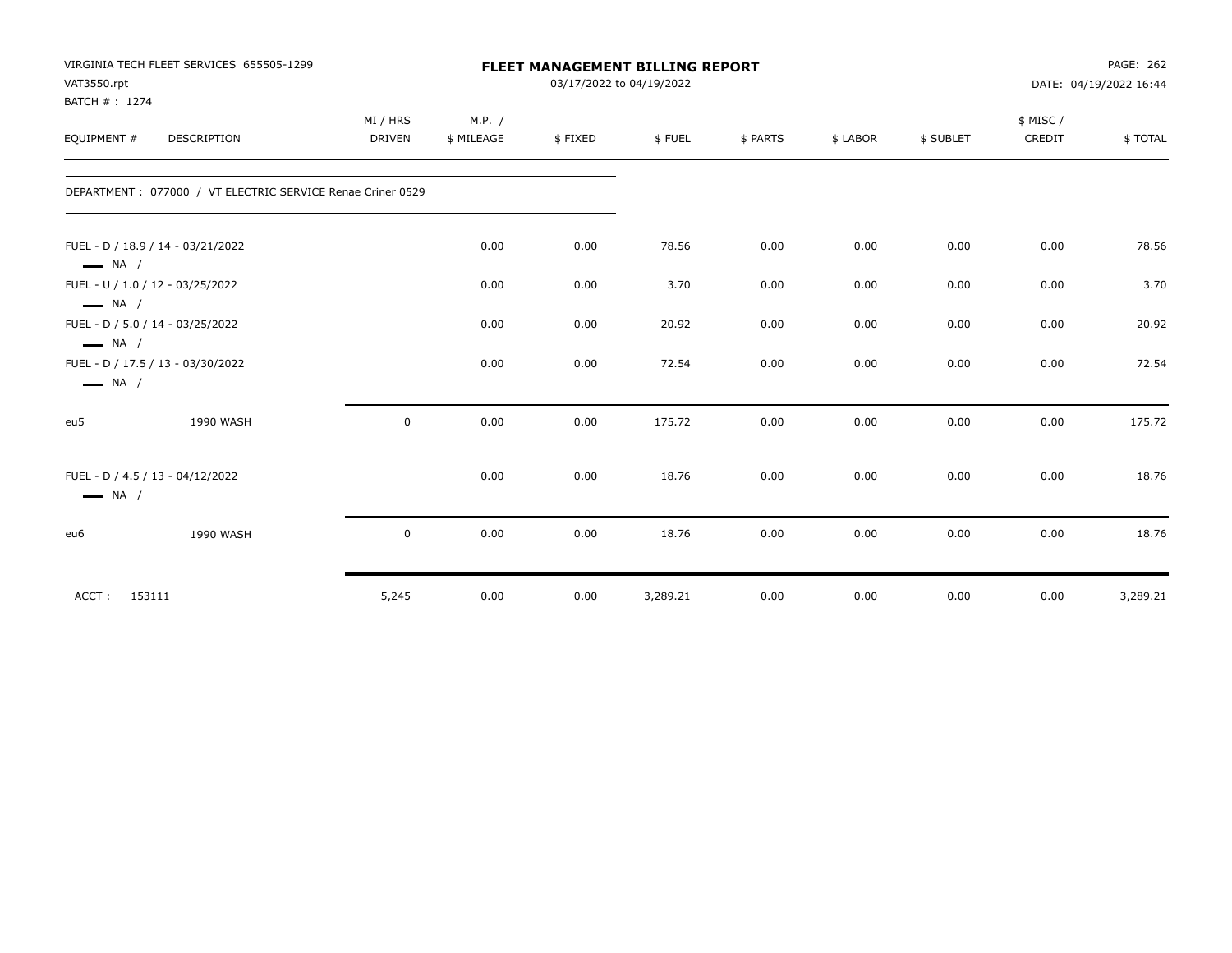| VIRGINIA TECH FLEET SERVICES 655505-1299<br>VAT3550.rpt<br>BATCH #: 1274 |        |                           |                      | PAGE: 263<br>DATE: 04/19/2022 16:44 |          |          |          |                  |                     |          |
|--------------------------------------------------------------------------|--------|---------------------------|----------------------|-------------------------------------|----------|----------|----------|------------------|---------------------|----------|
| EQUIPMENT #<br><b>DESCRIPTION</b>                                        |        | MI / HRS<br><b>DRIVEN</b> | M.P. /<br>\$ MILEAGE | \$FIXED                             | \$FUEL   | \$ PARTS | \$ LABOR | \$ SUBLET        | \$ MISC /<br>CREDIT | \$TOTAL  |
| DEPARTMENT SUBTOTALS :                                                   |        | 5,245                     | 0.00                 | 0.00                                | 3,289.21 | 0.00     | 0.00     | 0.00             | 0.00                | 3,289.21 |
| <b>BREAKDOWN OF CHARGES:</b>                                             |        |                           | MILEAGE              |                                     |          | 0.00     |          | PARTS (WO'S)     |                     | 0.00     |
| EQUIPMENT COUNT:                                                         | 22     |                           | MOTOR POOL           |                                     |          | 0.00     |          | PARTS (IND.ISS.) |                     | 0.00     |
| DEPARTMENT:                                                              | 077000 |                           | <b>BASE</b>          |                                     |          | 0.00     |          | <b>CREDITS</b>   |                     | 0.00     |
|                                                                          |        |                           | <b>INSURANCE</b>     |                                     |          | 0.00     |          | MISCELLANEOUS    |                     | 0.00     |
|                                                                          |        |                           | <b>OTHER</b>         |                                     |          | 0.00     | LABOR    |                  |                     | 0.00     |
|                                                                          |        |                           | REPLACEMENT          |                                     |          | 0.00     |          | <b>SUBLETS</b>   |                     | 0.00     |
|                                                                          |        |                           | <b>FUEL</b>          |                                     | 3,289.21 |          |          |                  |                     |          |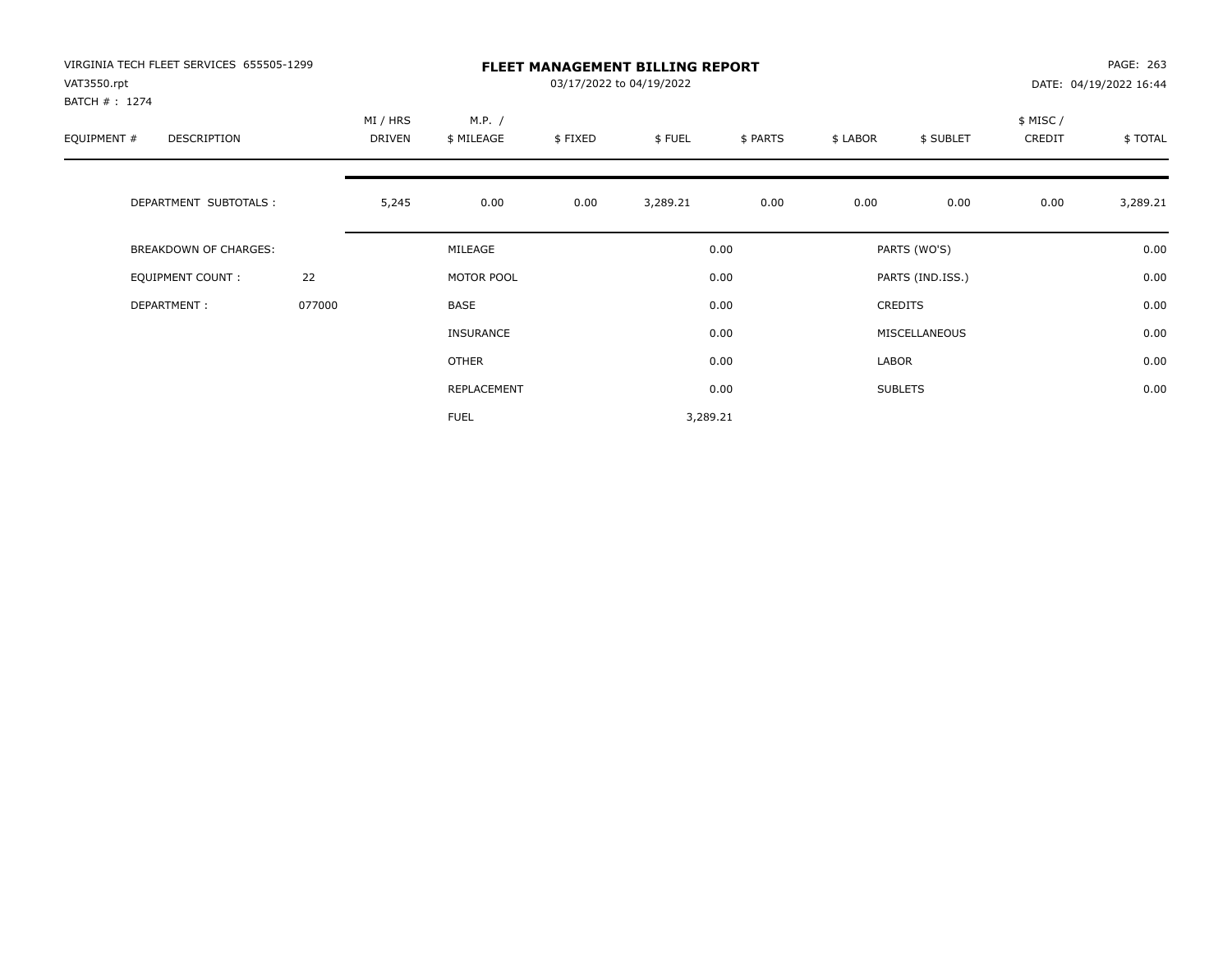| VAT3550.rpt<br>BATCH #: 1274 | VIRGINIA TECH FLEET SERVICES 655505-1299                        |                           | FLEET MANAGEMENT BILLING REPORT<br>03/17/2022 to 04/19/2022 |         |        |          |          |           |                     |         |
|------------------------------|-----------------------------------------------------------------|---------------------------|-------------------------------------------------------------|---------|--------|----------|----------|-----------|---------------------|---------|
| EQUIPMENT #                  | DESCRIPTION                                                     | MI / HRS<br><b>DRIVEN</b> | M.P. /<br>\$ MILEAGE                                        | \$FIXED | \$FUEL | \$ PARTS | \$ LABOR | \$ SUBLET | \$ MISC /<br>CREDIT | \$TOTAL |
|                              | DEPARTMENT: 077201 / FS-Minor Modifications Renae Criner (0529) |                           |                                                             |         |        |          |          |           |                     |         |
| ACCOUNT CODE: 235319         |                                                                 |                           |                                                             |         |        |          |          |           |                     |         |
| $\longrightarrow$ NA /       | FUEL - U / 19.7 / 11 - 04/13/2022                               |                           | 0.00                                                        | 0.00    | 64.26  | 0.00     | 0.00     | 0.00      | 0.00                | 64.26   |
| $\longrightarrow$ NA /       | FUEL - U / 21.7 / 11 - 03/23/2022                               |                           | 0.00                                                        | 0.00    | 77.15  | 0.00     | 0.00     | 0.00      | 0.00                | 77.15   |
| 79416s                       | 2020 Transit-250                                                | 444                       | 0.00                                                        | 0.00    | 141.41 | 0.00     | 0.00     | 0.00      | 0.00                | 141.41  |
| $\longrightarrow$ NA /       | FUEL - U / 21.1 / 11 - 04/13/2022                               |                           | 0.00                                                        | 0.00    | 69.03  | 0.00     | 0.00     | 0.00      | 0.00                | 69.03   |
| $\longrightarrow$ NA /       | FUEL - U / 19.9 / 11 - 03/22/2022                               |                           | 0.00                                                        | 0.00    | 70.77  | 0.00     | 0.00     | 0.00      | 0.00                | 70.77   |
| 79417s                       | 2020 Transit-250                                                | 418                       | 0.00                                                        | 0.00    | 139.80 | 0.00     | 0.00     | 0.00      | 0.00                | 139.80  |
| ACCT:<br>235319              |                                                                 | 862                       | 0.00                                                        | 0.00    | 281.21 | 0.00     | 0.00     | 0.00      | 0.00                | 281.21  |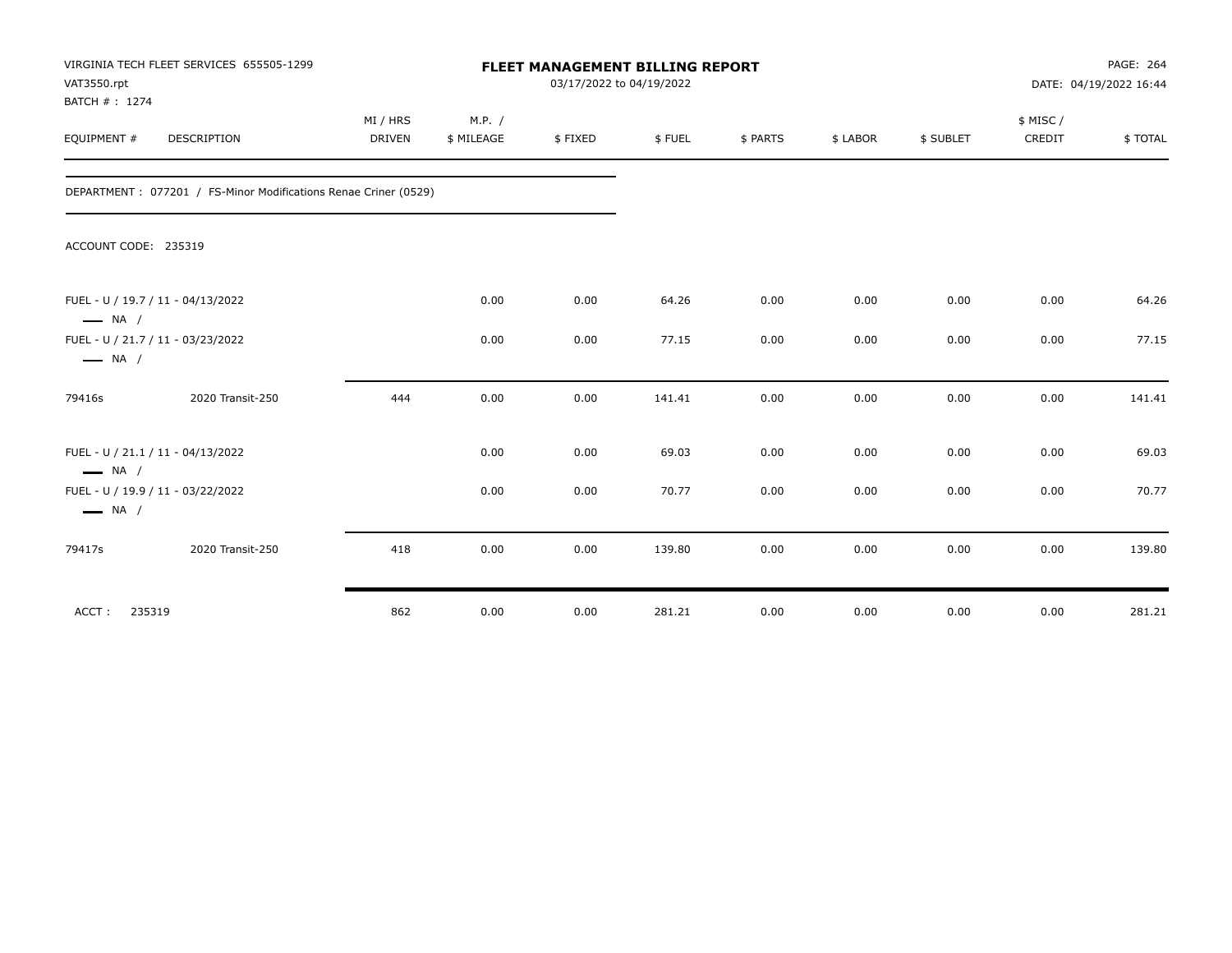| VIRGINIA TECH FLEET SERVICES 655505-1299<br>VAT3550.rpt<br>BATCH #: 1274 |                |                           | <b>FLEET MANAGEMENT BILLING REPORT</b><br>03/17/2022 to 04/19/2022 |         |        |          |          |                  |                     |         |
|--------------------------------------------------------------------------|----------------|---------------------------|--------------------------------------------------------------------|---------|--------|----------|----------|------------------|---------------------|---------|
| EQUIPMENT #<br><b>DESCRIPTION</b>                                        |                | MI / HRS<br><b>DRIVEN</b> | M.P. /<br>\$ MILEAGE                                               | \$FIXED | \$FUEL | \$ PARTS | \$ LABOR | \$ SUBLET        | \$ MISC /<br>CREDIT | \$TOTAL |
| DEPARTMENT SUBTOTALS :                                                   |                | 862                       | 0.00                                                               | 0.00    | 281.21 | 0.00     | 0.00     | 0.00             | 0.00                | 281.21  |
| <b>BREAKDOWN OF CHARGES:</b>                                             |                |                           | MILEAGE                                                            |         |        | 0.00     |          | PARTS (WO'S)     |                     | 0.00    |
| EQUIPMENT COUNT:                                                         | $\overline{2}$ |                           | MOTOR POOL                                                         |         |        | 0.00     |          | PARTS (IND.ISS.) |                     | 0.00    |
| DEPARTMENT:                                                              | 077201         |                           | <b>BASE</b>                                                        |         |        | 0.00     |          | <b>CREDITS</b>   |                     | 0.00    |
|                                                                          |                |                           | INSURANCE                                                          |         |        | 0.00     |          | MISCELLANEOUS    |                     | 0.00    |
|                                                                          |                |                           | <b>OTHER</b>                                                       |         |        | 0.00     | LABOR    |                  |                     | 0.00    |
|                                                                          |                |                           | REPLACEMENT                                                        |         |        | 0.00     |          | <b>SUBLETS</b>   |                     | 0.00    |
|                                                                          |                |                           | <b>FUEL</b>                                                        |         |        | 281.21   |          |                  |                     |         |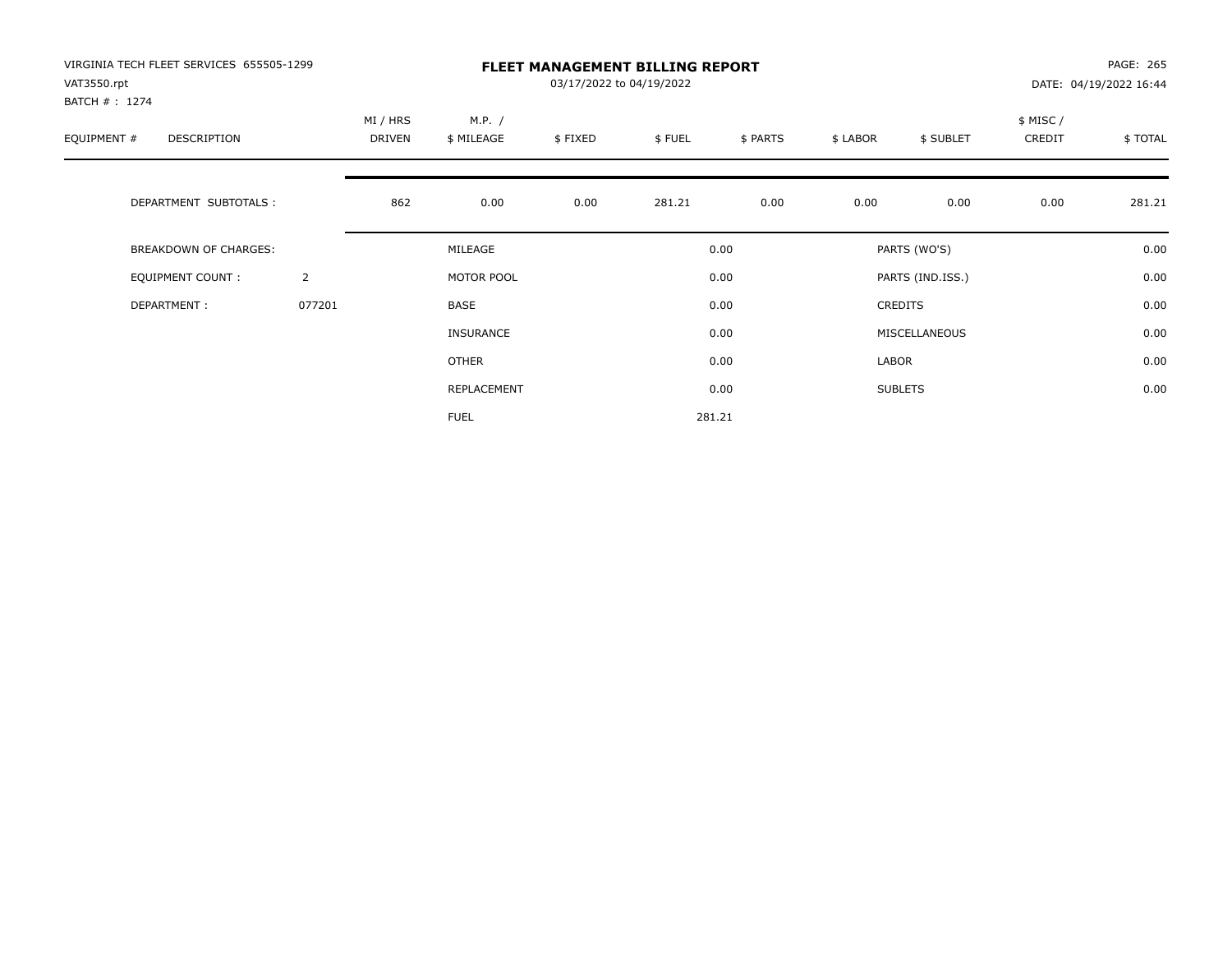| VAT3550.rpt                                      | VIRGINIA TECH FLEET SERVICES 655505-1299      |                           |                      | FLEET MANAGEMENT BILLING REPORT<br>03/17/2022 to 04/19/2022 |        |          |          |           |                     | PAGE: 266<br>DATE: 04/19/2022 16:44 |
|--------------------------------------------------|-----------------------------------------------|---------------------------|----------------------|-------------------------------------------------------------|--------|----------|----------|-----------|---------------------|-------------------------------------|
| BATCH #: 1274<br>EQUIPMENT #                     | DESCRIPTION                                   | MI / HRS<br><b>DRIVEN</b> | M.P. /<br>\$ MILEAGE | \$FIXED                                                     | \$FUEL | \$ PARTS | \$ LABOR | \$ SUBLET | \$ MISC /<br>CREDIT | \$TOTAL                             |
|                                                  | DEPARTMENT: 077300 / QUARRY Renae Criner 0529 |                           |                      |                                                             |        |          |          |           |                     |                                     |
| ACCOUNT CODE: 230161                             |                                               |                           |                      |                                                             |        |          |          |           |                     |                                     |
| $\longrightarrow$ NA /                           | FUEL - U / 25.5 / 11 - 03/31/2022             |                           | 0.00                 | 0.00                                                        | 93.59  | 0.00     | 0.00     | 0.00      | 0.00                | 93.59                               |
| 47527S                                           | 2002 Silverado                                | 180                       | 0.00                 | 0.00                                                        | 93.59  | 0.00     | 0.00     | 0.00      | 0.00                | 93.59                               |
| $\longrightarrow$ NA /                           | FUEL - U / 28.1 / 11 - 04/13/2022             |                           | 0.00                 | 0.00                                                        | 91.72  | 0.00     | 0.00     | 0.00      | 0.00                | 91.72                               |
| 48467S                                           | 2003 SAVANA                                   | 140                       | 0.00                 | 0.00                                                        | 91.72  | 0.00     | 0.00     | 0.00      | 0.00                | 91.72                               |
| $\longrightarrow$ NA /                           | FUEL - U / 23.7 / 11 - 04/11/2022             |                           | 0.00                 | 0.00                                                        | 77.43  | 0.00     | 0.00     | 0.00      | 0.00                | 77.43                               |
| PARTS ISSUE # I312336<br>$\longrightarrow$ NA /  |                                               |                           | 0.00                 | 0.00                                                        | 0.00   | 7.21     | 0.00     | 0.00      | 0.00                | 7.21                                |
| 48516S                                           | 2003 SUBURBAN                                 | 191                       | 0.00                 | 0.00                                                        | 77.43  | 7.21     | 0.00     | 0.00      | 0.00                | 84.64                               |
| $\longrightarrow$ NA /                           | FUEL - D / 3.2 / 14 - 04/01/2022              |                           | 0.00                 | 0.00                                                        | 13.28  | 0.00     | 0.00     | 0.00      | 0.00                | 13.28                               |
|                                                  | FUEL - D / 44.0 / 14 - 04/01/2022             |                           | 0.00                 | 0.00                                                        | 182.56 | 0.00     | 0.00     | 0.00      | 0.00                | 182.56                              |
| $\longrightarrow$ NA /<br>$\longrightarrow$ NA / | FUEL - D / 43.0 / 14 - 04/15/2022             |                           | 0.00                 | 0.00                                                        | 178.41 | 0.00     | 0.00     | 0.00      | 0.00                | 178.41                              |
| 50121S                                           | 2004 7600                                     | 376                       | 0.00                 | 0.00                                                        | 374.25 | 0.00     | 0.00     | 0.00      | 0.00                | 374.25                              |
| FUEL - D / 9.1 / 13 - 04/07/2022                 |                                               |                           | 0.00                 | 0.00                                                        | 37.77  | 0.00     | 0.00     | 0.00      | 0.00                | 37.77                               |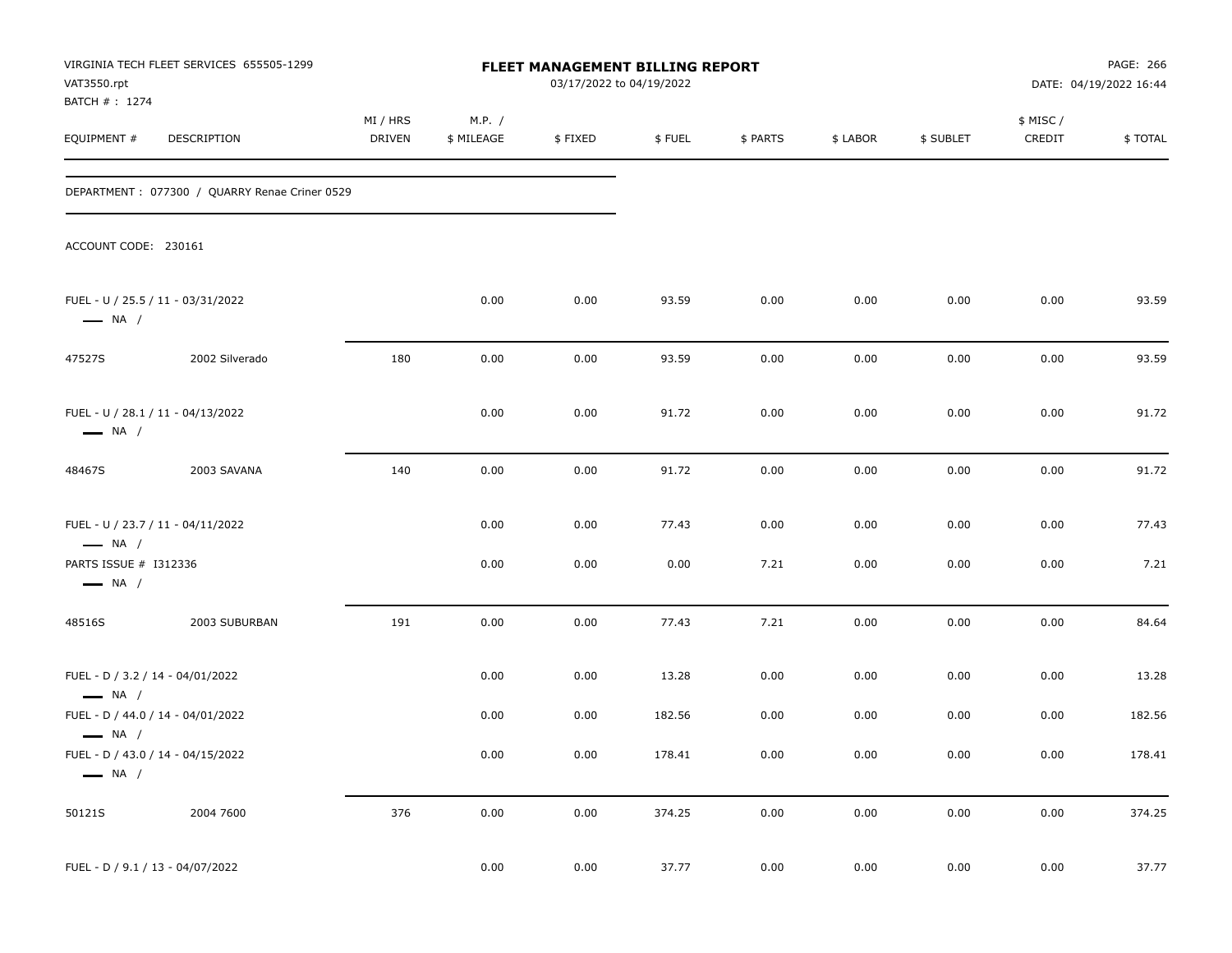| VAT3550.rpt<br>BATCH #: 1274                     | VIRGINIA TECH FLEET SERVICES 655505-1299      |        |                    |                      | 03/17/2022 to 04/19/2022 | <b>FLEET MANAGEMENT BILLING REPORT</b> |          |          |                  |                     | PAGE: 267<br>DATE: 04/19/2022 16:44 |
|--------------------------------------------------|-----------------------------------------------|--------|--------------------|----------------------|--------------------------|----------------------------------------|----------|----------|------------------|---------------------|-------------------------------------|
| EQUIPMENT #                                      | DESCRIPTION                                   |        | MI / HRS<br>DRIVEN | M.P. /<br>\$ MILEAGE | \$FIXED                  | \$FUEL                                 | \$ PARTS | \$ LABOR | \$ SUBLET        | \$ MISC /<br>CREDIT | \$TOTAL                             |
|                                                  | DEPARTMENT: 077300 / QUARRY Renae Criner 0529 |        |                    |                      |                          |                                        |          |          |                  |                     |                                     |
| $\longrightarrow$ NA /                           | FUEL - D / 12.3 / 13 - 04/15/2022             |        |                    | 0.00                 | 0.00                     | 50.84                                  | 0.00     | 0.00     | 0.00             | 0.00                | 50.84                               |
| $\longrightarrow$ NA /<br>$\longrightarrow$ NA / | FUEL - D / 9.9 / 13 - 03/18/2022              |        |                    | 0.00                 | 0.00                     | 41.04                                  | 0.00     | 0.00     | 0.00             | 0.00                | 41.04                               |
| $\longrightarrow$ NA /                           | FUEL - D / 12.0 / 13 - 03/31/2022             |        |                    | 0.00                 | 0.00                     | 49.84                                  | 0.00     | 0.00     | 0.00             | 0.00                | 49.84                               |
| 50198S                                           | 2006 SIERRA                                   |        | 429                | 0.00                 | 0.00                     | 179.49                                 | 0.00     | 0.00     | 0.00             | 0.00                | 179.49                              |
| $\longrightarrow$ NA /                           | FUEL - D / 18.0 / 14 - 04/14/2022             |        |                    | 0.00                 | 0.00                     | 74.58                                  | 0.00     | 0.00     | 0.00             | 0.00                | 74.58                               |
| 65576S                                           | 2014 F250-4x4                                 |        | 170                | 0.00                 | 0.00                     | 74.58                                  | 0.00     | 0.00     | 0.00             | 0.00                | 74.58                               |
| ACCT:                                            | 230161                                        |        | 1,486              | 0.00                 | 0.00                     | 891.06                                 | 7.21     | 0.00     | 0.00             | 0.00                | 898.27                              |
|                                                  | DEPARTMENT SUBTOTALS :                        |        | 1,486              | 0.00                 | 0.00                     | 891.06                                 | 7.21     | 0.00     | 0.00             | 0.00                | 898.27                              |
|                                                  | BREAKDOWN OF CHARGES:                         |        |                    | MILEAGE              |                          |                                        | 0.00     |          | PARTS (WO'S)     |                     | 0.00                                |
|                                                  | <b>EQUIPMENT COUNT:</b>                       | 6      |                    | MOTOR POOL           |                          |                                        | 0.00     |          | PARTS (IND.ISS.) |                     | 7.21                                |
|                                                  | DEPARTMENT:                                   | 077300 |                    | BASE                 |                          |                                        | 0.00     |          | CREDITS          |                     | 0.00                                |
|                                                  |                                               |        |                    | <b>INSURANCE</b>     |                          |                                        | 0.00     |          | MISCELLANEOUS    |                     | 0.00                                |
|                                                  |                                               |        |                    | <b>OTHER</b>         |                          |                                        | 0.00     | LABOR    |                  |                     | 0.00                                |
|                                                  |                                               |        |                    | REPLACEMENT          |                          |                                        | 0.00     |          | <b>SUBLETS</b>   |                     | 0.00                                |
|                                                  |                                               |        |                    | <b>FUEL</b>          |                          |                                        | 891.06   |          |                  |                     |                                     |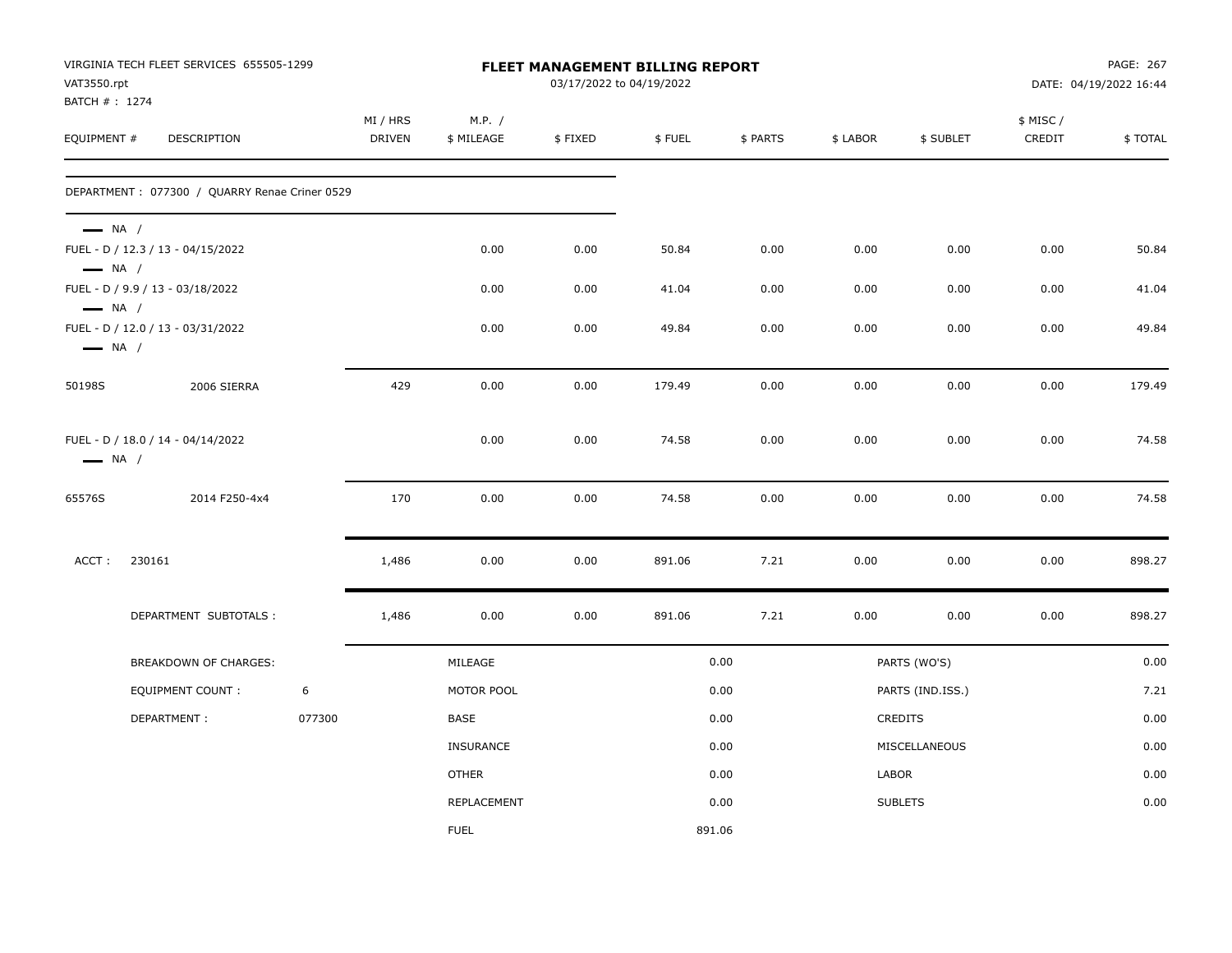| VAT3550.rpt<br>BATCH # : 1274                | VIRGINIA TECH FLEET SERVICES 655505-1299                 |                           |                      | <b>FLEET MANAGEMENT BILLING REPORT</b><br>03/17/2022 to 04/19/2022 |        |          |          |           |                     | PAGE: 268<br>DATE: 04/19/2022 16:44 |
|----------------------------------------------|----------------------------------------------------------|---------------------------|----------------------|--------------------------------------------------------------------|--------|----------|----------|-----------|---------------------|-------------------------------------|
| EQUIPMENT #                                  | DESCRIPTION                                              | MI / HRS<br><b>DRIVEN</b> | M.P. /<br>\$ MILEAGE | \$FIXED                                                            | \$FUEL | \$ PARTS | \$ LABOR | \$ SUBLET | \$ MISC /<br>CREDIT | \$TOTAL                             |
|                                              | DEPARTMENT : 077700 / Inn at Virginia Tech Bob Muse 0104 |                           |                      |                                                                    |        |          |          |           |                     |                                     |
| ACCOUNT CODE: 153129                         |                                                          |                           |                      |                                                                    |        |          |          |           |                     |                                     |
| $\longrightarrow$ NA /                       | FUEL - U / 12.4 / 11 - 04/07/2022                        |                           | 0.00                 | 0.00                                                               | 45.51  | 0.00     | 0.00     | 0.00      | 0.00                | 45.51                               |
| $\longrightarrow$ NA /                       | FUEL - U / 16.7 / 11 - 03/19/2022                        |                           | 0.00                 | 0.00                                                               | 59.27  | 0.00     | 0.00     | 0.00      | 0.00                | 59.27                               |
| 77323s                                       | 2019 Transist Wagon                                      | 407                       | 0.00                 | 0.00                                                               | 104.78 | 0.00     | 0.00     | 0.00      | 0.00                | 104.78                              |
| <b>BASE CHARGE</b><br>$\longrightarrow$ NA / |                                                          |                           | 0.00                 | 602.00                                                             | 0.00   | 0.00     | 0.00     | 0.00      | 0.00                | 602.00                              |
| PA <sub>23</sub>                             | 2014 12 PAS VAN                                          | $\mathbf 0$               | 0.00                 | 602.00                                                             | 0.00   | 0.00     | 0.00     | 0.00      | 0.00                | 602.00                              |
| ACCT: 153129                                 |                                                          | 407                       | $0.00\,$             | 602.00                                                             | 104.78 | $0.00\,$ | 0.00     | 0.00      | $0.00\,$            | 706.78                              |
| ACCOUNT CODE: 153132                         |                                                          |                           |                      |                                                                    |        |          |          |           |                     |                                     |
| <b>BASE CHARGE</b><br>$\longrightarrow$ NA / |                                                          |                           | 0.00                 | 502.00                                                             | 0.00   | 0.00     | 0.00     | 0.00      | 0.00                | 502.00                              |
| <b>PA72</b>                                  | 2007 Express 3500                                        | $\mathbf 0$               | 0.00                 | 502.00                                                             | 0.00   | 0.00     | 0.00     | 0.00      | 0.00                | 502.00                              |
| ACCT: 153132                                 |                                                          | $\mathsf 0$               | 0.00                 | 502.00                                                             | 0.00   | 0.00     | 0.00     | 0.00      | 0.00                | 502.00                              |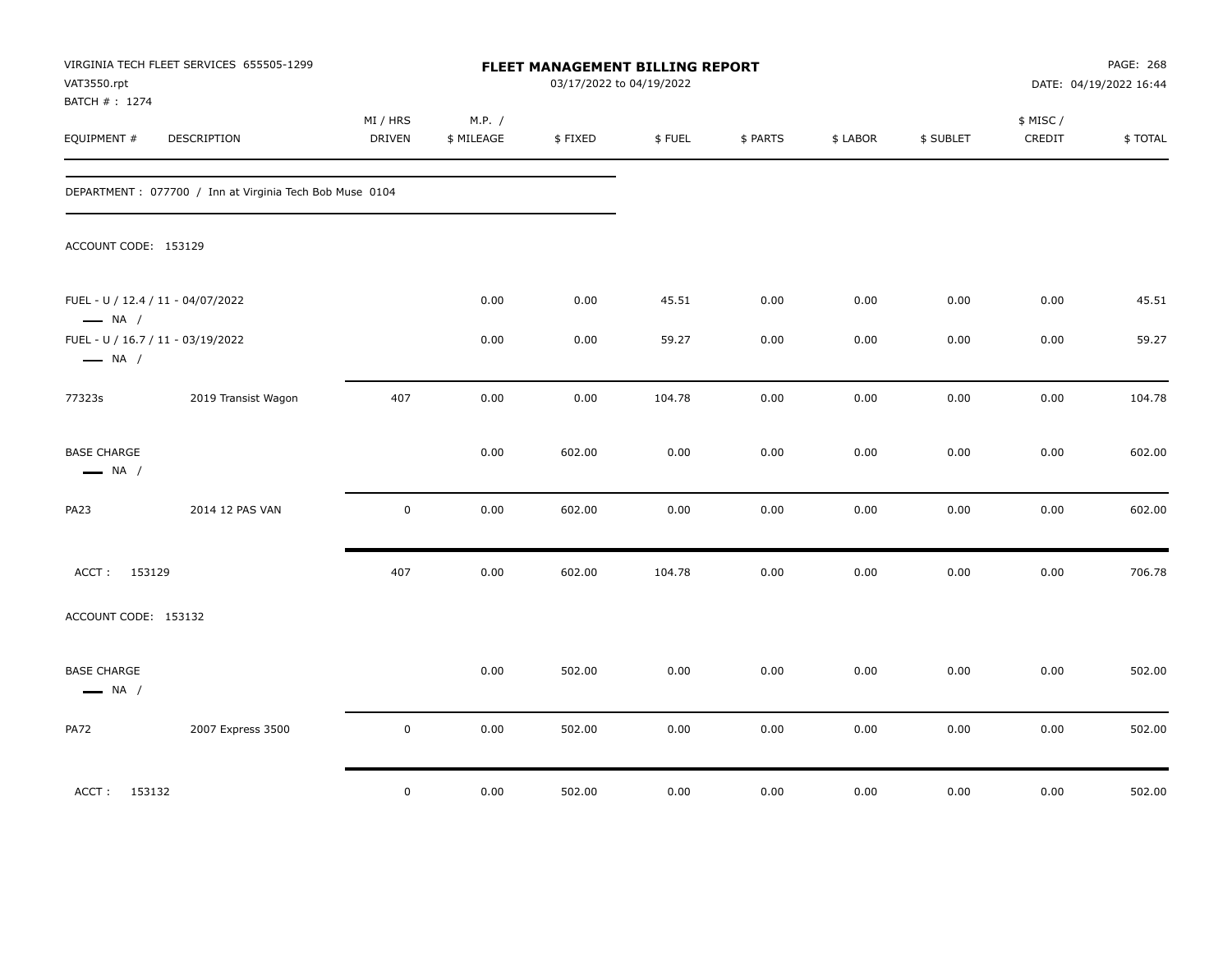| VIRGINIA TECH FLEET SERVICES 655505-1299<br>VAT3550.rpt<br>BATCH #: 1274 |        | <b>FLEET MANAGEMENT BILLING REPORT</b><br>03/17/2022 to 04/19/2022 |                      |          |          |          |          |                  |                    | PAGE: 269<br>DATE: 04/19/2022 16:44 |  |
|--------------------------------------------------------------------------|--------|--------------------------------------------------------------------|----------------------|----------|----------|----------|----------|------------------|--------------------|-------------------------------------|--|
| EQUIPMENT #<br>DESCRIPTION                                               |        | MI / HRS<br>DRIVEN                                                 | M.P. /<br>\$ MILEAGE | \$FIXED  | \$FUEL   | \$ PARTS | \$ LABOR | \$ SUBLET        | \$ MISC/<br>CREDIT | \$TOTAL                             |  |
| DEPARTMENT SUBTOTALS :                                                   |        | 407                                                                | 0.00                 | 1,104.00 | 104.78   | 0.00     | 0.00     | 0.00             | 0.00               | 1,208.78                            |  |
| <b>BREAKDOWN OF CHARGES:</b>                                             |        |                                                                    | MILEAGE              |          |          | 0.00     |          | PARTS (WO'S)     |                    | 0.00                                |  |
| EQUIPMENT COUNT:                                                         | 3      |                                                                    | MOTOR POOL           |          |          | 0.00     |          | PARTS (IND.ISS.) |                    | 0.00                                |  |
| DEPARTMENT:                                                              | 077700 |                                                                    | <b>BASE</b>          |          | 1,104.00 |          |          | <b>CREDITS</b>   |                    | 0.00                                |  |
|                                                                          |        |                                                                    | INSURANCE            |          |          | 0.00     |          | MISCELLANEOUS    |                    | 0.00                                |  |
|                                                                          |        |                                                                    | <b>OTHER</b>         |          |          | 0.00     | LABOR    |                  |                    | 0.00                                |  |
|                                                                          |        |                                                                    | <b>REPLACEMENT</b>   |          |          | 0.00     |          | <b>SUBLETS</b>   |                    | 0.00                                |  |
|                                                                          |        |                                                                    | <b>FUEL</b>          |          |          | 104.78   |          |                  |                    |                                     |  |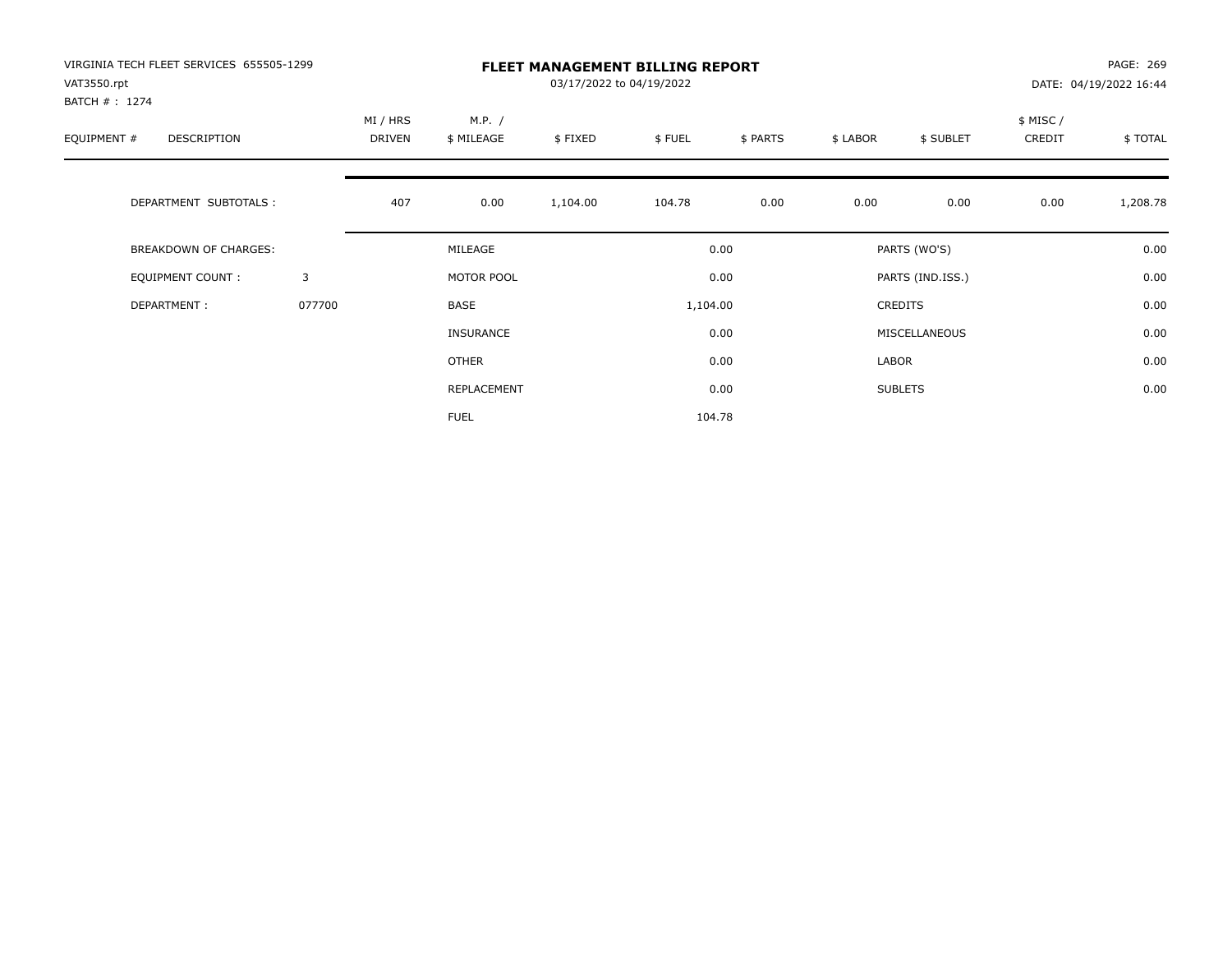| VAT3550.rpt<br>BATCH #: 1274 | VIRGINIA TECH FLEET SERVICES 655505-1299                         |                           |                      | FLEET MANAGEMENT BILLING REPORT<br>03/17/2022 to 04/19/2022 |        |          |          |           |                     | PAGE: 270<br>DATE: 04/19/2022 16:44 |
|------------------------------|------------------------------------------------------------------|---------------------------|----------------------|-------------------------------------------------------------|--------|----------|----------|-----------|---------------------|-------------------------------------|
| EQUIPMENT #                  | DESCRIPTION                                                      | MI / HRS<br><b>DRIVEN</b> | M.P. /<br>\$ MILEAGE | \$FIXED                                                     | \$FUEL | \$ PARTS | \$ LABOR | \$ SUBLET | \$ MISC /<br>CREDIT | \$TOTAL                             |
|                              | DEPARTMENT: 077900 / HOKIE PASSPORT ID OFFICE Joe Griffitts 0268 |                           |                      |                                                             |        |          |          |           |                     |                                     |
| ACCOUNT CODE: 655072         |                                                                  |                           |                      |                                                             |        |          |          |           |                     |                                     |
| $\longrightarrow$ NA /       | FUEL - U / 26.8 / 11 - 03/22/2022                                |                           | 0.00                 | 0.00                                                        | 95.37  | 0.00     | 0.00     | 0.00      | 0.00                | 95.37                               |
| 43273S                       | 2012 Express 1500                                                | 690                       | 0.00                 | 0.00                                                        | 95.37  | 0.00     | 0.00     | 0.00      | 0.00                | 95.37                               |
| $\longrightarrow$ NA /       | FUEL - U / 17.2 / 11 - 04/13/2022                                |                           | 0.00                 | 0.00                                                        | 56.18  | 0.00     | 0.00     | 0.00      | 0.00                | 56.18                               |
| $\longrightarrow$ NA /       | FUEL - U / 16.7 / 11 - 03/16/2022                                |                           | 0.00                 | 0.00                                                        | 59.35  | 0.00     | 0.00     | 0.00      | 0.00                | 59.35                               |
| 43291S                       | 2012 RAM VAN                                                     | 392                       | 0.00                 | 0.00                                                        | 115.53 | 0.00     | 0.00     | 0.00      | 0.00                | 115.53                              |
| $\longrightarrow$ NA /       | FUEL - U / 13.9 / 11 - 03/23/2022                                |                           | 0.00                 | 0.00                                                        | 49.59  | 0.00     | 0.00     | 0.00      | 0.00                | 49.59                               |
| 69989s                       | 2016 Transit Connect                                             | 678                       | 0.00                 | 0.00                                                        | 49.59  | 0.00     | 0.00     | 0.00      | 0.00                | 49.59                               |
| 655072<br>ACCT:              |                                                                  | 1,760                     | 0.00                 | 0.00                                                        | 260.49 | 0.00     | 0.00     | 0.00      | 0.00                | 260.49                              |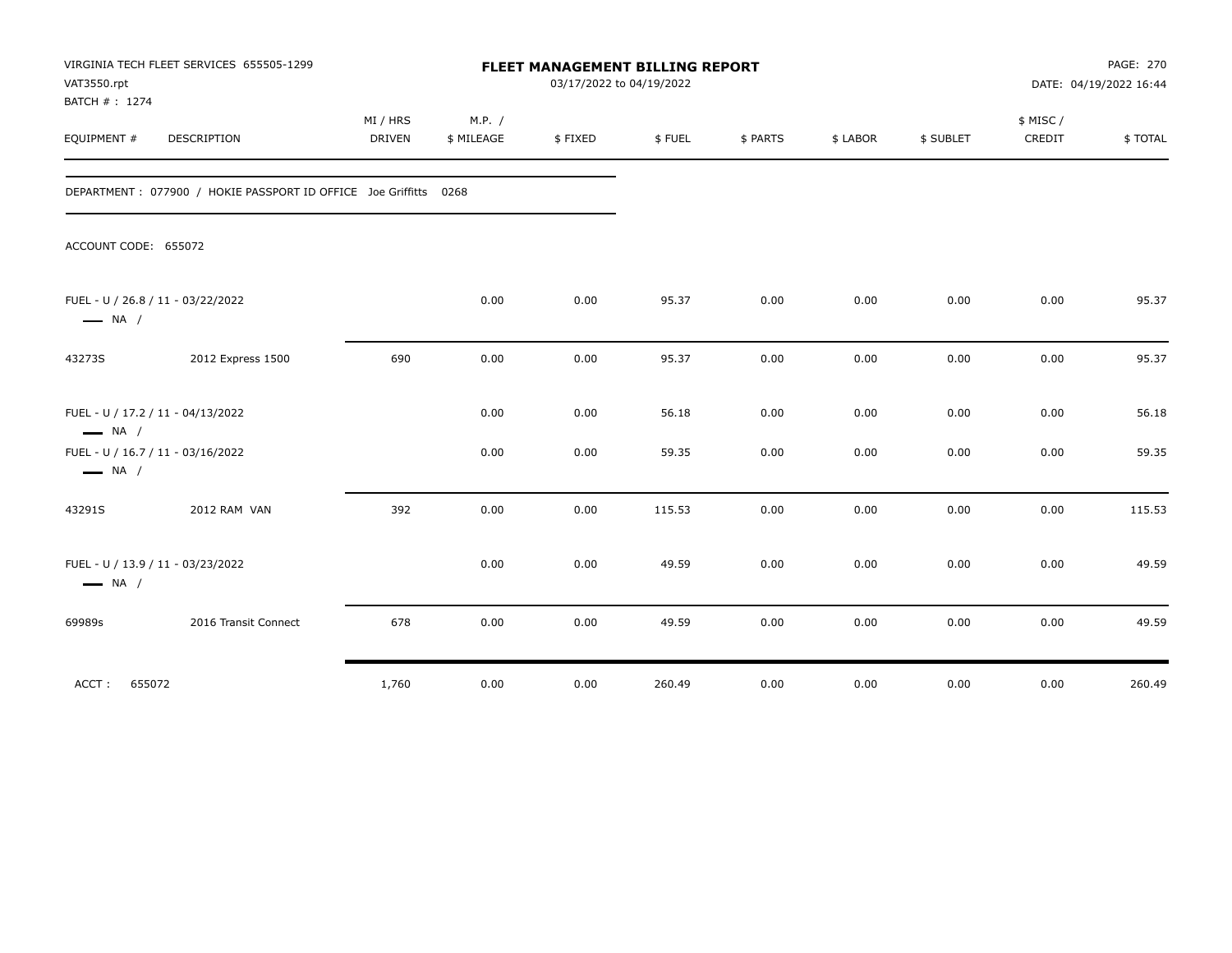| VIRGINIA TECH FLEET SERVICES 655505-1299<br>VAT3550.rpt<br>BATCH #: 1274 |        | <b>FLEET MANAGEMENT BILLING REPORT</b><br>03/17/2022 to 04/19/2022 |                      |         |        |          |          |                  |                    | PAGE: 271<br>DATE: 04/19/2022 16:44 |  |
|--------------------------------------------------------------------------|--------|--------------------------------------------------------------------|----------------------|---------|--------|----------|----------|------------------|--------------------|-------------------------------------|--|
| EQUIPMENT #<br>DESCRIPTION                                               |        | MI / HRS<br>DRIVEN                                                 | M.P. /<br>\$ MILEAGE | \$FIXED | \$FUEL | \$ PARTS | \$ LABOR | \$ SUBLET        | \$ MISC/<br>CREDIT | \$TOTAL                             |  |
| DEPARTMENT SUBTOTALS :                                                   |        | 1,760                                                              | 0.00                 | 0.00    | 260.49 | 0.00     | 0.00     | 0.00             | 0.00               | 260.49                              |  |
| BREAKDOWN OF CHARGES:                                                    |        |                                                                    | MILEAGE              |         |        | 0.00     |          | PARTS (WO'S)     |                    | 0.00                                |  |
| <b>EQUIPMENT COUNT:</b>                                                  | 3      |                                                                    | MOTOR POOL           |         |        | 0.00     |          | PARTS (IND.ISS.) |                    | 0.00                                |  |
| DEPARTMENT:                                                              | 077900 |                                                                    | BASE                 |         |        | 0.00     |          | <b>CREDITS</b>   |                    | 0.00                                |  |
|                                                                          |        |                                                                    | <b>INSURANCE</b>     |         |        | 0.00     |          | MISCELLANEOUS    |                    | 0.00                                |  |
|                                                                          |        |                                                                    | <b>OTHER</b>         |         |        | 0.00     | LABOR    |                  |                    | 0.00                                |  |
|                                                                          |        |                                                                    | REPLACEMENT          |         |        | 0.00     |          | <b>SUBLETS</b>   |                    | 0.00                                |  |
|                                                                          |        |                                                                    | <b>FUEL</b>          |         |        | 260.49   |          |                  |                    |                                     |  |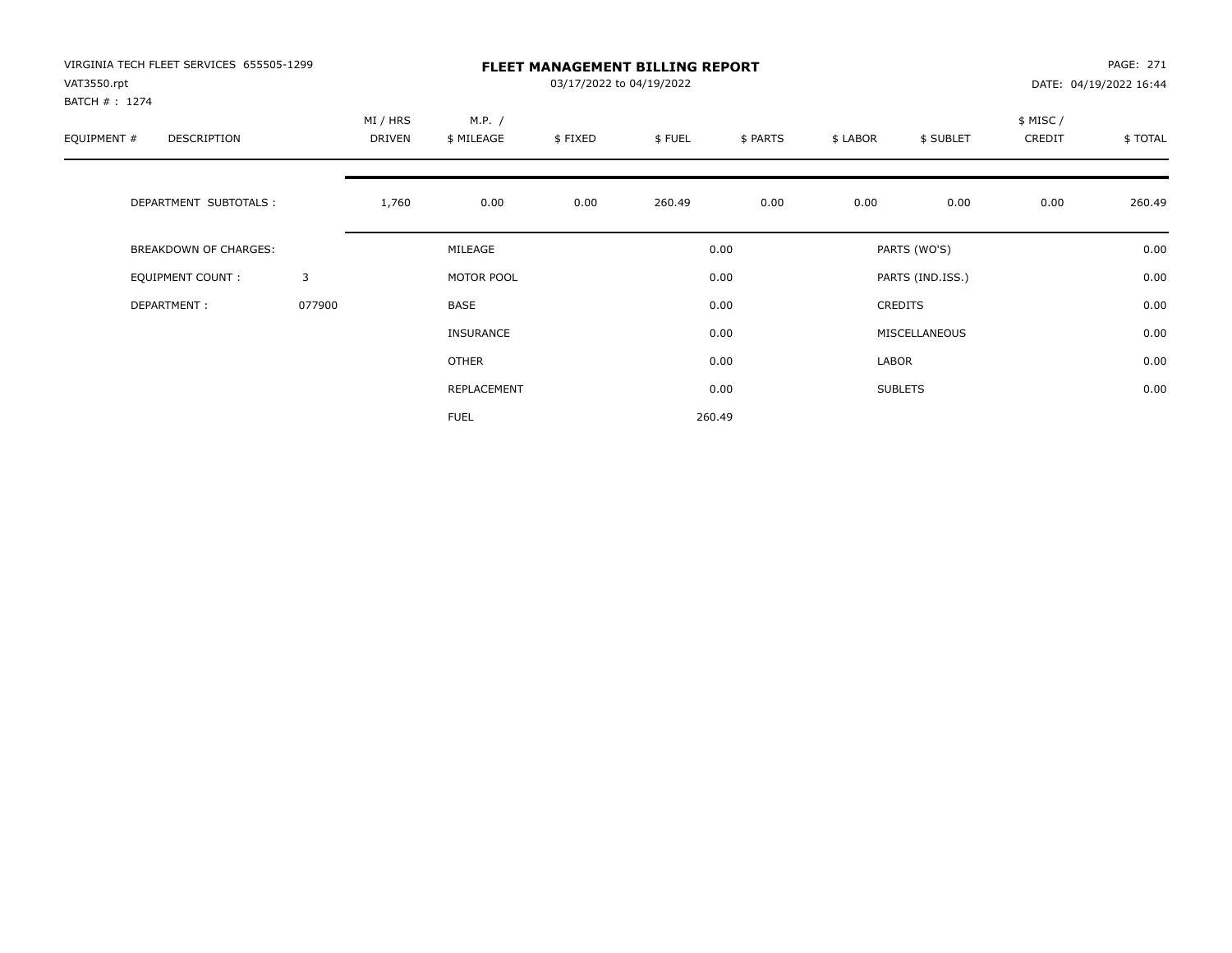| VAT3550.rpt<br>BATCH # : 1274                               | VIRGINIA TECH FLEET SERVICES 655505-1299                            |                           |                      | FLEET MANAGEMENT BILLING REPORT<br>03/17/2022 to 04/19/2022 |        |          |          |           |                     | PAGE: 272<br>DATE: 04/19/2022 16:44 |
|-------------------------------------------------------------|---------------------------------------------------------------------|---------------------------|----------------------|-------------------------------------------------------------|--------|----------|----------|-----------|---------------------|-------------------------------------|
| EQUIPMENT #                                                 | <b>DESCRIPTION</b>                                                  | MI / HRS<br><b>DRIVEN</b> | M.P. /<br>\$ MILEAGE | \$FIXED                                                     | \$FUEL | \$ PARTS | \$ LABOR | \$ SUBLET | \$ MISC /<br>CREDIT | \$TOTAL                             |
|                                                             | DEPARTMENT : 080000 / General and Administrative Jonathon Poff 0428 |                           |                      |                                                             |        |          |          |           |                     |                                     |
| ACCOUNT CODE: 153156                                        |                                                                     |                           |                      |                                                             |        |          |          |           |                     |                                     |
| FUEL - U / 19.4 / CC - 03/05/2022<br>$\longrightarrow$ NA / |                                                                     |                           | 0.00                 | 0.00                                                        | 75.21  | 0.00     | 0.00     | 0.00      | 0.00                | 75.21                               |
| FUEL - U / 20.8 / CC - 03/06/2022<br>$\longrightarrow$ NA / |                                                                     |                           | 0.00                 | 0.00                                                        | 78.97  | 0.00     | 0.00     | 0.00      | 0.00                | 78.97                               |
| FUEL - U / 20.2 / CC - 03/08/2022<br>$\longrightarrow$ NA / |                                                                     |                           | 0.00                 | 0.00                                                        | 82.82  | 0.00     | 0.00     | 0.00      | 0.00                | 82.82                               |
| FUEL - U / 21.0 / CC - 03/10/2022<br>$\longrightarrow$ NA / |                                                                     |                           | 0.00                 | 0.00                                                        | 86.14  | 0.00     | 0.00     | 0.00      | 0.00                | 86.14                               |
| FUEL - U / 11.0 / CC - 03/12/2022<br>$\longrightarrow$ NA / |                                                                     |                           | 0.00                 | 0.00                                                        | 132.08 | 0.00     | 0.00     | 0.00      | 0.00                | 132.08                              |
| 68251S                                                      | 2014 ECONLINE                                                       | $\mathbf 0$               | 0.00                 | 0.00                                                        | 455.22 | 0.00     | 0.00     | 0.00      | 0.00                | 455.22                              |
| ACCT: 153156                                                |                                                                     | $\mathbf 0$               | 0.00                 | 0.00                                                        | 455.22 | 0.00     | 0.00     | 0.00      | 0.00                | 455.22                              |
| ACCOUNT CODE: 153157                                        |                                                                     |                           |                      |                                                             |        |          |          |           |                     |                                     |
| FUEL - U / 10.6 / 11 - 03/24/2022<br>$\longrightarrow$ NA / |                                                                     |                           | 0.00                 | 0.00                                                        | 37.74  | 0.00     | 0.00     | 0.00      | 0.00                | 37.74                               |
| 71534s                                                      | 2016 Transist Wagon                                                 | $\mathbf 0$               | 0.00                 | 0.00                                                        | 37.74  | 0.00     | 0.00     | 0.00      | 0.00                | 37.74                               |
| ACCT: 153157                                                |                                                                     | $\mathbf 0$               | 0.00                 | 0.00                                                        | 37.74  | 0.00     | 0.00     | 0.00      | 0.00                | 37.74                               |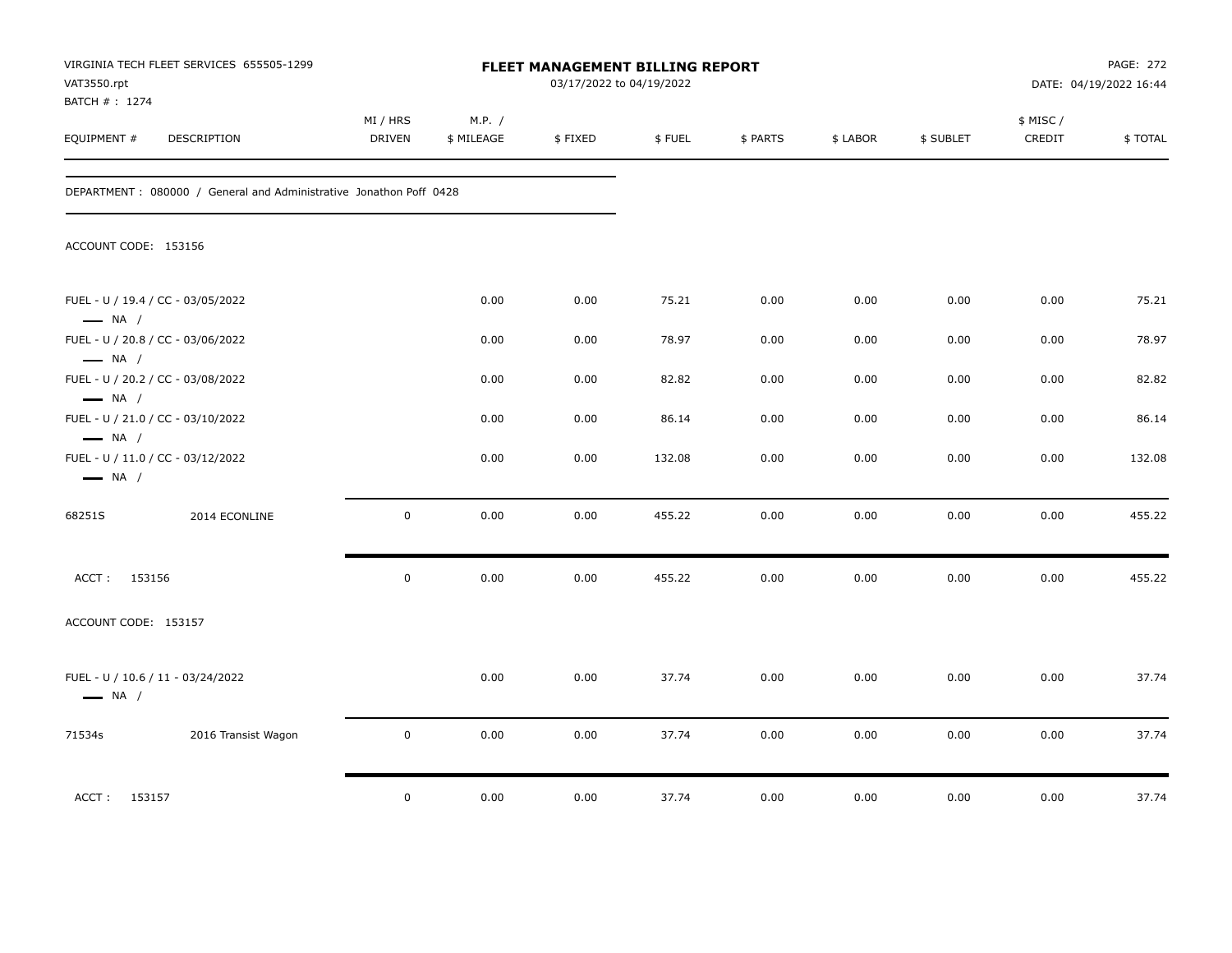| VIRGINIA TECH FLEET SERVICES 655505-1299<br>VAT3550.rpt<br>BATCH #: 1274 |                |                    | <b>FLEET MANAGEMENT BILLING REPORT</b><br>03/17/2022 to 04/19/2022<br>DATE: 04/19/2022 16:44 |         |        |          |          |                  |                    |         |
|--------------------------------------------------------------------------|----------------|--------------------|----------------------------------------------------------------------------------------------|---------|--------|----------|----------|------------------|--------------------|---------|
| EQUIPMENT #<br>DESCRIPTION                                               |                | MI / HRS<br>DRIVEN | M.P. /<br>\$ MILEAGE                                                                         | \$FIXED | \$FUEL | \$ PARTS | \$ LABOR | \$ SUBLET        | \$ MISC/<br>CREDIT | \$TOTAL |
| DEPARTMENT SUBTOTALS :                                                   |                | $\mathbf 0$        | 0.00                                                                                         | 0.00    | 492.96 | 0.00     | 0.00     | 0.00             | 0.00               | 492.96  |
| BREAKDOWN OF CHARGES:                                                    |                |                    | MILEAGE                                                                                      |         |        | 0.00     |          | PARTS (WO'S)     |                    | 0.00    |
| <b>EQUIPMENT COUNT:</b>                                                  | $\overline{2}$ |                    | MOTOR POOL                                                                                   |         |        | 0.00     |          | PARTS (IND.ISS.) |                    | 0.00    |
| DEPARTMENT:                                                              | 080000         |                    | BASE                                                                                         |         |        | 0.00     |          | <b>CREDITS</b>   |                    | 0.00    |
|                                                                          |                |                    | <b>INSURANCE</b>                                                                             |         |        | 0.00     |          | MISCELLANEOUS    |                    | 0.00    |
|                                                                          |                |                    | <b>OTHER</b>                                                                                 |         |        | 0.00     | LABOR    |                  |                    | 0.00    |
|                                                                          |                |                    | REPLACEMENT                                                                                  |         |        | 0.00     |          | <b>SUBLETS</b>   |                    | 0.00    |
|                                                                          |                |                    | <b>FUEL</b>                                                                                  |         |        | 492.96   |          |                  |                    |         |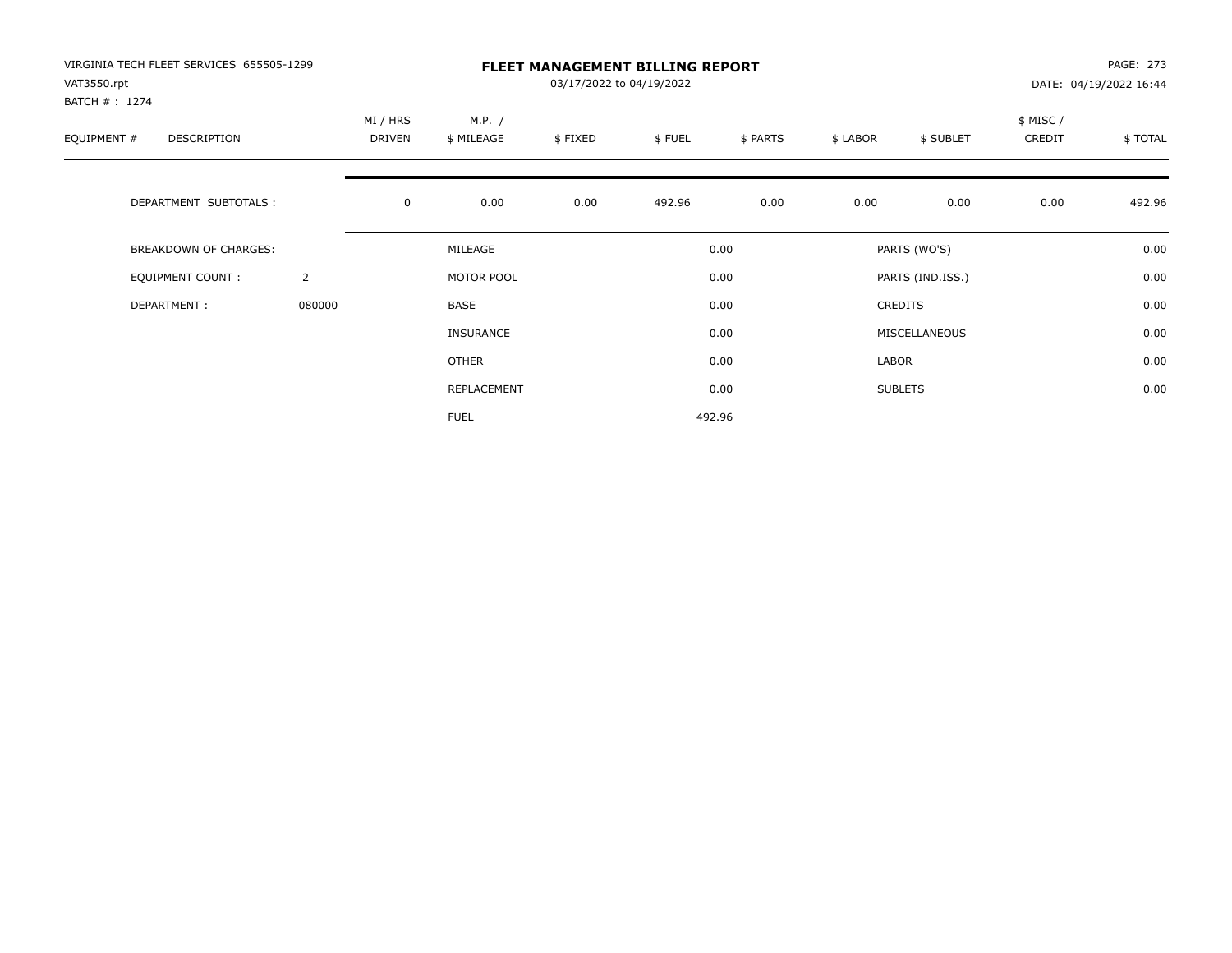| VAT3550.rpt                  | VIRGINIA TECH FLEET SERVICES 655505-1299                                    |                           |                      | FLEET MANAGEMENT BILLING REPORT<br>03/17/2022 to 04/19/2022 |        |          |              |                      |                     | PAGE: 274<br>DATE: 04/19/2022 16:44 |
|------------------------------|-----------------------------------------------------------------------------|---------------------------|----------------------|-------------------------------------------------------------|--------|----------|--------------|----------------------|---------------------|-------------------------------------|
| BATCH #: 1274<br>EQUIPMENT # | DESCRIPTION                                                                 | MI / HRS<br><b>DRIVEN</b> | M.P. /<br>\$ MILEAGE | \$FIXED                                                     | \$FUEL | \$ PARTS | \$ LABOR     | \$ SUBLET            | \$ MISC /<br>CREDIT | \$TOTAL                             |
|                              | DEPARTMENT: 080005 / Student Programs Summer Conferences Jonathon Poff 0428 |                           |                      |                                                             |        |          |              |                      |                     |                                     |
|                              | ACCOUNT CODE: 153491                                                        |                           |                      |                                                             |        |          |              |                      |                     |                                     |
| $\longrightarrow$ NA /       | FUEL - U / 11.9 / 12 - 03/28/2022                                           |                           | 0.00                 | 0.00                                                        | 42.22  | 0.00     | 0.00         | 0.00                 | 0.00                | 42.22                               |
| 74657s                       | 2017 Caravan                                                                | 1,193                     | 0.00                 | 0.00                                                        | 42.22  | 0.00     | 0.00         | 0.00                 | 0.00                | 42.22                               |
| ACCT:                        | 153491                                                                      | 1,193                     | 0.00                 | 0.00                                                        | 42.22  | 0.00     | 0.00         | 0.00                 | 0.00                | 42.22                               |
|                              | DEPARTMENT SUBTOTALS :                                                      | 1,193                     | 0.00                 | 0.00                                                        | 42.22  | 0.00     | 0.00         | 0.00                 | 0.00                | 42.22                               |
|                              | <b>BREAKDOWN OF CHARGES:</b>                                                |                           | MILEAGE              |                                                             |        | 0.00     |              | PARTS (WO'S)         |                     | 0.00                                |
|                              | EQUIPMENT COUNT:                                                            | $\mathbf{1}$              | MOTOR POOL           |                                                             |        | 0.00     |              | PARTS (IND.ISS.)     |                     | 0.00                                |
|                              | DEPARTMENT:                                                                 | 080005                    | <b>BASE</b>          |                                                             |        | 0.00     |              | CREDITS              |                     | 0.00                                |
|                              |                                                                             |                           | <b>INSURANCE</b>     |                                                             |        | 0.00     |              | <b>MISCELLANEOUS</b> |                     | 0.00                                |
|                              |                                                                             |                           | <b>OTHER</b>         |                                                             |        | 0.00     | <b>LABOR</b> |                      |                     | 0.00                                |
|                              |                                                                             |                           | REPLACEMENT          |                                                             |        | 0.00     |              | <b>SUBLETS</b>       |                     | 0.00                                |
|                              |                                                                             |                           | <b>FUEL</b>          |                                                             |        | 42.22    |              |                      |                     |                                     |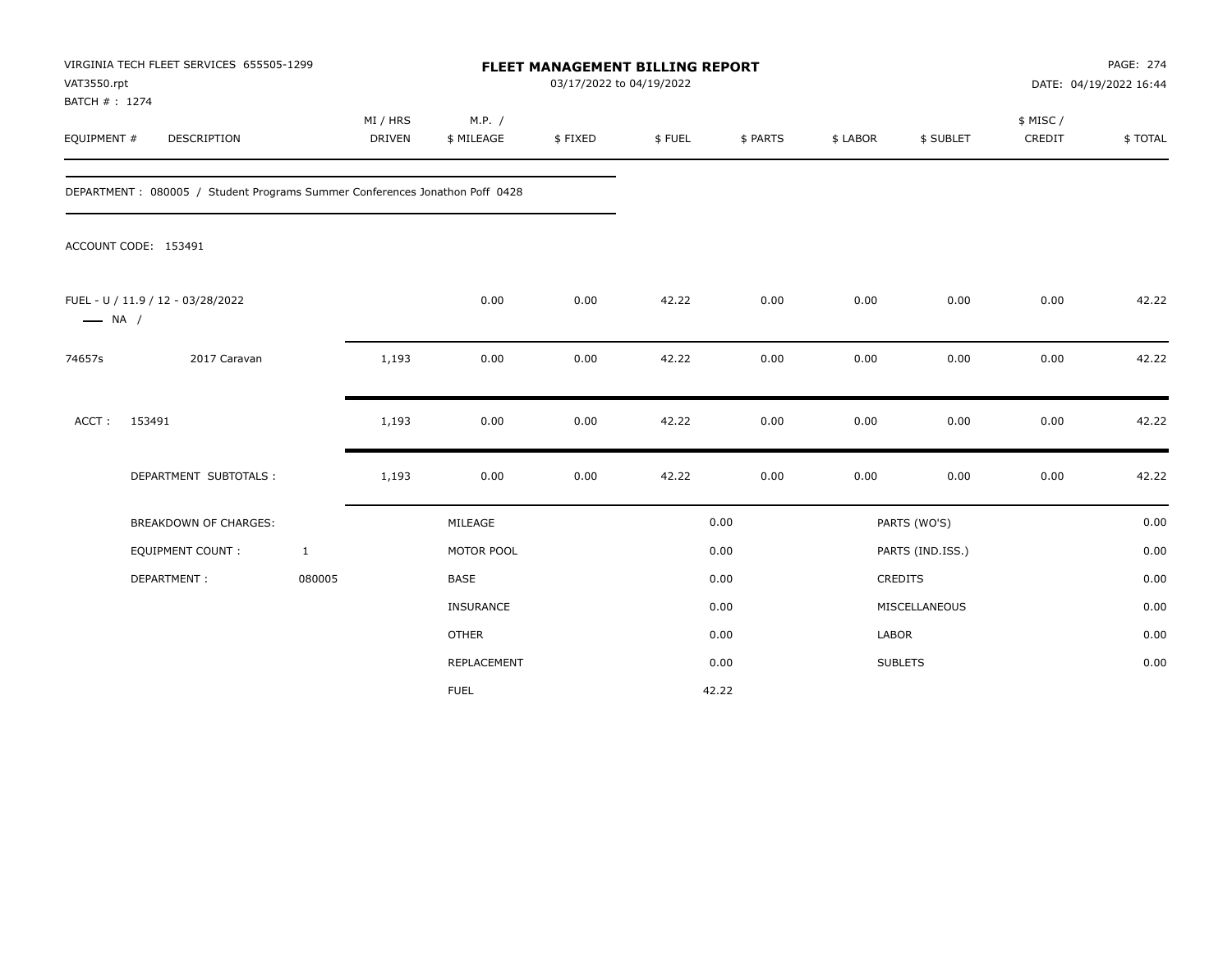| VAT3550.rpt                                                | VIRGINIA TECH FLEET SERVICES 655505-1299                    |                           |                      | <b>FLEET MANAGEMENT BILLING REPORT</b><br>03/17/2022 to 04/19/2022 |        |          |          | PAGE: 275<br>DATE: 04/19/2022 16:44 |                     |         |
|------------------------------------------------------------|-------------------------------------------------------------|---------------------------|----------------------|--------------------------------------------------------------------|--------|----------|----------|-------------------------------------|---------------------|---------|
| BATCH # : 1274<br>EQUIPMENT #                              | DESCRIPTION                                                 | MI / HRS<br><b>DRIVEN</b> | M.P. /<br>\$ MILEAGE | \$FIXED                                                            | \$FUEL | \$ PARTS | \$ LABOR | \$ SUBLET                           | \$ MISC /<br>CREDIT | \$TOTAL |
|                                                            | DEPARTMENT: 080201 / F&O - Adminstration Jonathon Poff 0428 |                           |                      |                                                                    |        |          |          |                                     |                     |         |
| ACCOUNT CODE: 153152                                       |                                                             |                           |                      |                                                                    |        |          |          |                                     |                     |         |
| $\longrightarrow$ NA /                                     | FUEL - U / 14.6 / 11 - 04/13/2022                           |                           | 0.00                 | 0.00                                                               | 47.74  | 0.00     | 0.00     | 0.00                                | 0.00                | 47.74   |
| $\longrightarrow$ NA /                                     | FUEL - U / 14.5 / 11 - 03/17/2022                           |                           | 0.00                 | 0.00                                                               | 51.44  | 0.00     | 0.00     | 0.00                                | 0.00                | 51.44   |
| $\longrightarrow$ NA /                                     | FUEL - U / 14.5 / 11 - 03/31/2022                           |                           | 0.00                 | 0.00                                                               | 53.33  | 0.00     | 0.00     | 0.00                                | 0.00                | 53.33   |
| 41849S                                                     | 2001 S10                                                    | 555                       | 0.00                 | 0.00                                                               | 152.51 | 0.00     | 0.00     | 0.00                                | 0.00                | 152.51  |
| FUEL - U / 4.5 / 11 - 03/18/2022<br>$\longrightarrow$ NA / |                                                             |                           | 0.00                 | 0.00                                                               | 16.02  | 0.00     | 0.00     | 0.00                                | 0.00                | 16.02   |
| $\longrightarrow$ NA /                                     | FUEL - U / 13.6 / 12 - 03/29/2022                           |                           | 0.00                 | 0.00                                                               | 50.06  | 0.00     | 0.00     | 0.00                                | 0.00                | 50.06   |
| 55222S                                                     | 2007 COLORADO                                               | 1,106                     | 0.00                 | 0.00                                                               | 66.08  | 0.00     | 0.00     | 0.00                                | 0.00                | 66.08   |
| $\longrightarrow$ NA /                                     | FUEL - U / 22.1 / 11 - 04/04/2022                           |                           | 0.00                 | 0.00                                                               | 80.92  | 0.00     | 0.00     | 0.00                                | 0.00                | 80.92   |
| $\longrightarrow$ NA /                                     | FUEL - U / 25.7 / 11 - 03/21/2022                           |                           | 0.00                 | 0.00                                                               | 91.63  | 0.00     | 0.00     | 0.00                                | 0.00                | 91.63   |
| 55275S                                                     | 2008 E-150 VAN                                              | 374                       | 0.00                 | 0.00                                                               | 172.55 | 0.00     | 0.00     | 0.00                                | 0.00                | 172.55  |
| $\longrightarrow$ NA /                                     | FUEL - U / 29.2 / 12 - 04/06/2022                           |                           | 0.00                 | 0.00                                                               | 107.02 | 0.00     | 0.00     | 0.00                                | 0.00                | 107.02  |
| 55276S                                                     | 2008 E150 VAN                                               | 269                       | 0.00                 | 0.00                                                               | 107.02 | 0.00     | 0.00     | 0.00                                | 0.00                | 107.02  |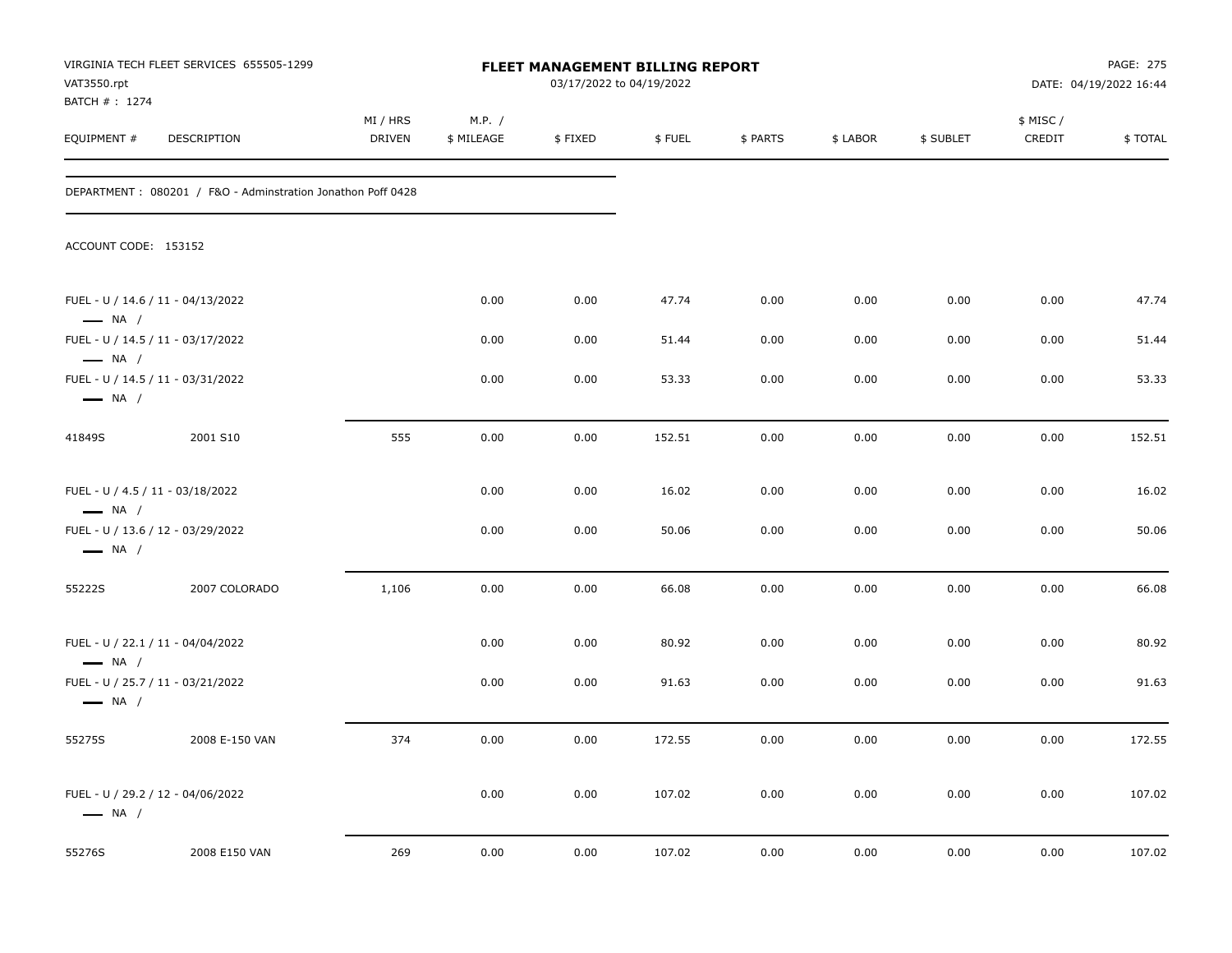| VAT3550.rpt<br>BATCH #: 1274 | VIRGINIA TECH FLEET SERVICES 655505-1299                    |                           | <b>FLEET MANAGEMENT BILLING REPORT</b><br>03/17/2022 to 04/19/2022 |         |        |          |          |           |                     |         |
|------------------------------|-------------------------------------------------------------|---------------------------|--------------------------------------------------------------------|---------|--------|----------|----------|-----------|---------------------|---------|
| EQUIPMENT #                  | <b>DESCRIPTION</b>                                          | MI / HRS<br><b>DRIVEN</b> | M.P. /<br>\$ MILEAGE                                               | \$FIXED | \$FUEL | \$ PARTS | \$ LABOR | \$ SUBLET | \$ MISC /<br>CREDIT | \$TOTAL |
|                              | DEPARTMENT: 080201 / F&O - Adminstration Jonathon Poff 0428 |                           |                                                                    |         |        |          |          |           |                     |         |
| ACCT: 153152                 |                                                             | 2,304                     | 0.00                                                               | 0.00    | 498.16 | 0.00     | 0.00     | 0.00      | 0.00                | 498.16  |
| ACCOUNT CODE: 155382         |                                                             |                           |                                                                    |         |        |          |          |           |                     |         |
| $\longrightarrow$ NA /       | FUEL - U / 16.4 / 11 - 04/02/2022                           |                           | 0.00                                                               | 0.00    | 60.11  | 0.00     | 0.00     | 0.00      | 0.00                | 60.11   |
| $\longrightarrow$ NA /       | FUEL - U / 7.5 / 11 - 04/06/2022                            |                           | 0.00                                                               | 0.00    | 27.53  | 0.00     | 0.00     | 0.00      | 0.00                | 27.53   |
| $\longrightarrow$ NA /       | FUEL - U / 16.0 / 11 - 03/19/2022                           |                           | 0.00                                                               | 0.00    | 56.85  | 0.00     | 0.00     | 0.00      | 0.00                | 56.85   |
| $\longrightarrow$ NA /       | FUEL - U / 8.7 / 11 - 03/26/2022                            |                           | 0.00                                                               | 0.00    | 31.04  | 0.00     | 0.00     | 0.00      | 0.00                | 31.04   |
| 68259S                       | 2014 Caravan                                                | 780                       | 0.00                                                               | 0.00    | 175.53 | 0.00     | 0.00     | 0.00      | 0.00                | 175.53  |
| ACCT: 155382                 |                                                             | 780                       | 0.00                                                               | 0.00    | 175.53 | 0.00     | 0.00     | 0.00      | 0.00                | 175.53  |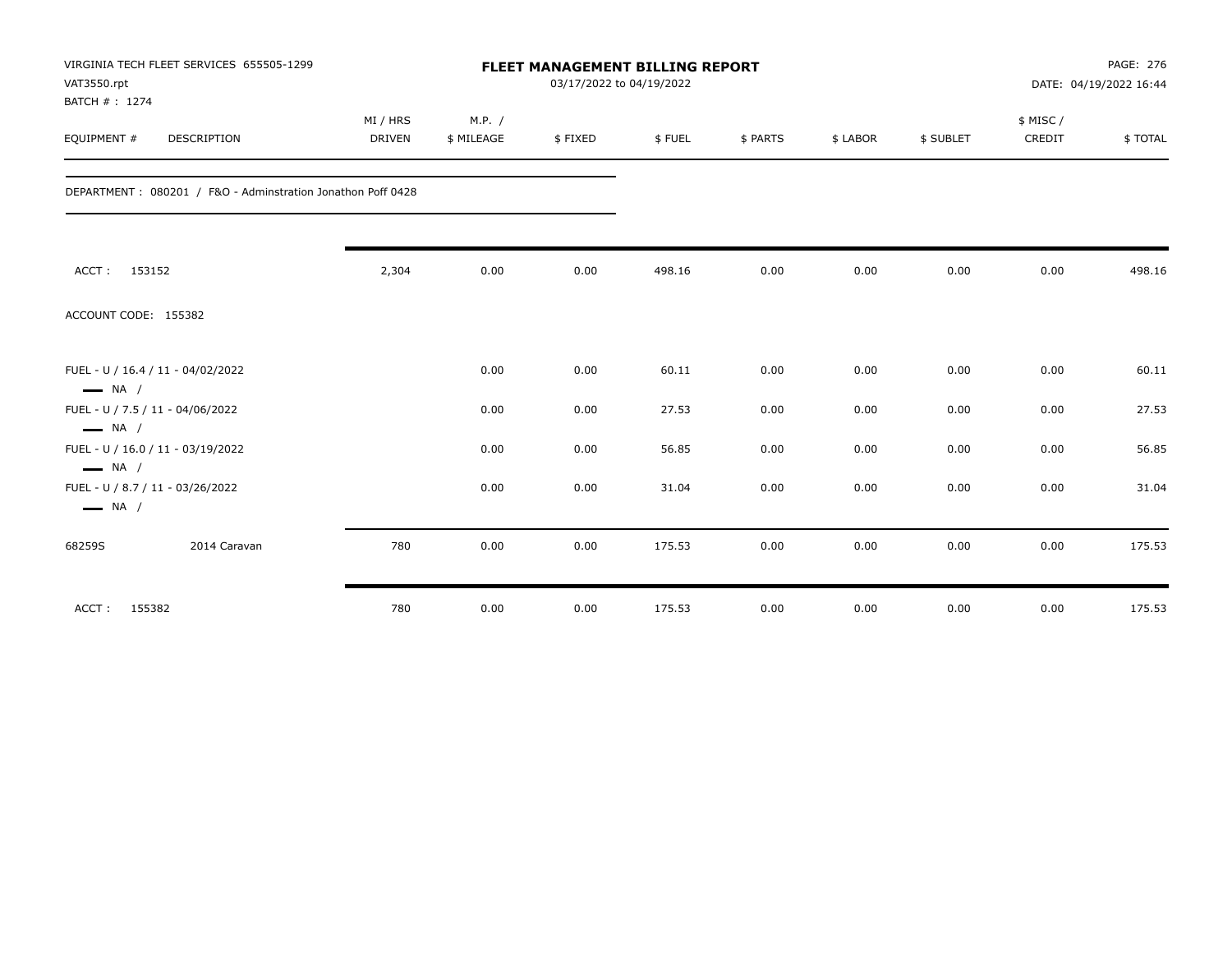| VIRGINIA TECH FLEET SERVICES 655505-1299<br>VAT3550.rpt<br>BATCH #: 1274 |        |                           |                      | 03/17/2022 to 04/19/2022 | <b>FLEET MANAGEMENT BILLING REPORT</b> |          |          |                  |                     | <b>PAGE: 277</b><br>DATE: 04/19/2022 16:44 |
|--------------------------------------------------------------------------|--------|---------------------------|----------------------|--------------------------|----------------------------------------|----------|----------|------------------|---------------------|--------------------------------------------|
| EQUIPMENT #<br><b>DESCRIPTION</b>                                        |        | MI / HRS<br><b>DRIVEN</b> | M.P. /<br>\$ MILEAGE | \$FIXED                  | \$FUEL                                 | \$ PARTS | \$ LABOR | \$ SUBLET        | \$ MISC /<br>CREDIT | \$TOTAL                                    |
| DEPARTMENT SUBTOTALS :                                                   |        | 3,084                     | 0.00                 | 0.00                     | 673.69                                 | 0.00     | 0.00     | 0.00             | 0.00                | 673.69                                     |
| <b>BREAKDOWN OF CHARGES:</b>                                             |        |                           | MILEAGE              |                          |                                        | 0.00     |          | PARTS (WO'S)     |                     | 0.00                                       |
| EQUIPMENT COUNT:                                                         | 5      |                           | MOTOR POOL           |                          |                                        | 0.00     |          | PARTS (IND.ISS.) |                     | 0.00                                       |
| DEPARTMENT:                                                              | 080201 |                           | <b>BASE</b>          |                          |                                        | 0.00     |          | <b>CREDITS</b>   |                     | 0.00                                       |
|                                                                          |        |                           | INSURANCE            |                          |                                        | 0.00     |          | MISCELLANEOUS    |                     | 0.00                                       |
|                                                                          |        |                           | <b>OTHER</b>         |                          |                                        | 0.00     | LABOR    |                  |                     | 0.00                                       |
|                                                                          |        |                           | REPLACEMENT          |                          |                                        | 0.00     |          | <b>SUBLETS</b>   |                     | 0.00                                       |
|                                                                          |        |                           | <b>FUEL</b>          |                          |                                        | 673.69   |          |                  |                     |                                            |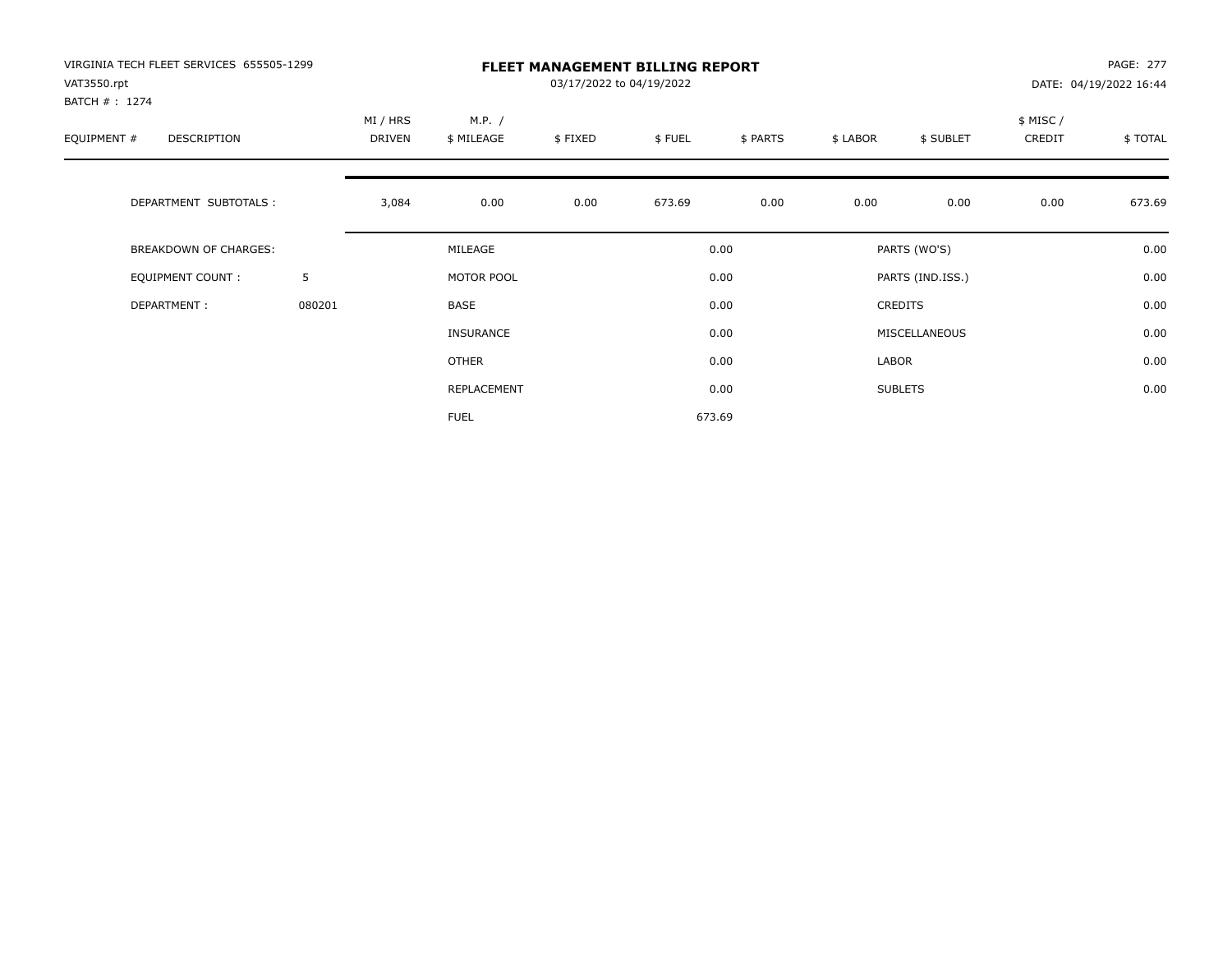| VAT3550.rpt<br>BATCH # : 1274                    | VIRGINIA TECH FLEET SERVICES 655505-1299                   |              |                           |                      | FLEET MANAGEMENT BILLING REPORT<br>03/17/2022 to 04/19/2022 |        |          |          |                  |                    | PAGE: 278<br>DATE: 04/19/2022 16:44 |
|--------------------------------------------------|------------------------------------------------------------|--------------|---------------------------|----------------------|-------------------------------------------------------------|--------|----------|----------|------------------|--------------------|-------------------------------------|
| EQUIPMENT #                                      | DESCRIPTION                                                |              | MI / HRS<br><b>DRIVEN</b> | M.P. /<br>\$ MILEAGE | \$FIXED                                                     | \$FUEL | \$ PARTS | \$ LABOR | \$ SUBLET        | \$ MISC/<br>CREDIT | \$TOTAL                             |
|                                                  | DEPARTMENT: 080202 / F&O - Housekeeping Jonathon Poff 0428 |              |                           |                      |                                                             |        |          |          |                  |                    |                                     |
|                                                  | ACCOUNT CODE: 153519                                       |              |                           |                      |                                                             |        |          |          |                  |                    |                                     |
| $\longrightarrow$ NA /                           | FUEL - U / 13.0 / 12 - 04/05/2022                          |              |                           | 0.00                 | 0.00                                                        | 47.71  | 0.00     | 0.00     | 0.00             | 0.00               | 47.71                               |
|                                                  | FUEL - U / 12.2 / 11 - 04/14/2022                          |              |                           | 0.00                 | 0.00                                                        | 39.83  | 0.00     | 0.00     | 0.00             | 0.00               | 39.83                               |
| $\longrightarrow$ NA /<br>$\longrightarrow$ NA / | FUEL - U / 10.0 / 11 - 03/23/2022                          |              |                           | 0.00                 | 0.00                                                        | 35.60  | 0.00     | 0.00     | 0.00             | 0.00               | 35.60                               |
| $\longrightarrow$ NA /                           | FUEL - U / 11.0 / 12 - 03/28/2022                          |              |                           | 0.00                 | 0.00                                                        | 39.16  | 0.00     | 0.00     | 0.00             | 0.00               | 39.16                               |
| 68253S                                           | 2014 Caravan                                               |              | 433                       | 0.00                 | 0.00                                                        | 162.30 | 0.00     | 0.00     | 0.00             | 0.00               | 162.30                              |
| ACCT:                                            | 153519                                                     |              | 433                       | 0.00                 | 0.00                                                        | 162.30 | 0.00     | 0.00     | 0.00             | 0.00               | 162.30                              |
|                                                  | DEPARTMENT SUBTOTALS :                                     |              | 433                       | 0.00                 | 0.00                                                        | 162.30 | 0.00     | 0.00     | 0.00             | 0.00               | 162.30                              |
|                                                  | <b>BREAKDOWN OF CHARGES:</b>                               |              |                           | MILEAGE              |                                                             |        | 0.00     |          | PARTS (WO'S)     |                    | 0.00                                |
|                                                  | <b>EQUIPMENT COUNT:</b>                                    | $\mathbf{1}$ |                           | MOTOR POOL           |                                                             |        | 0.00     |          | PARTS (IND.ISS.) |                    | 0.00                                |
|                                                  | DEPARTMENT:                                                | 080202       |                           | BASE                 |                                                             |        | 0.00     |          | CREDITS          |                    | 0.00                                |
|                                                  |                                                            |              |                           | <b>INSURANCE</b>     |                                                             |        | 0.00     |          | MISCELLANEOUS    |                    | 0.00                                |
|                                                  |                                                            |              |                           | OTHER                |                                                             |        | 0.00     | LABOR    |                  |                    | 0.00                                |
|                                                  |                                                            |              |                           | REPLACEMENT          |                                                             |        | 0.00     |          | <b>SUBLETS</b>   |                    | 0.00                                |
|                                                  |                                                            |              |                           | <b>FUEL</b>          |                                                             |        | 162.30   |          |                  |                    |                                     |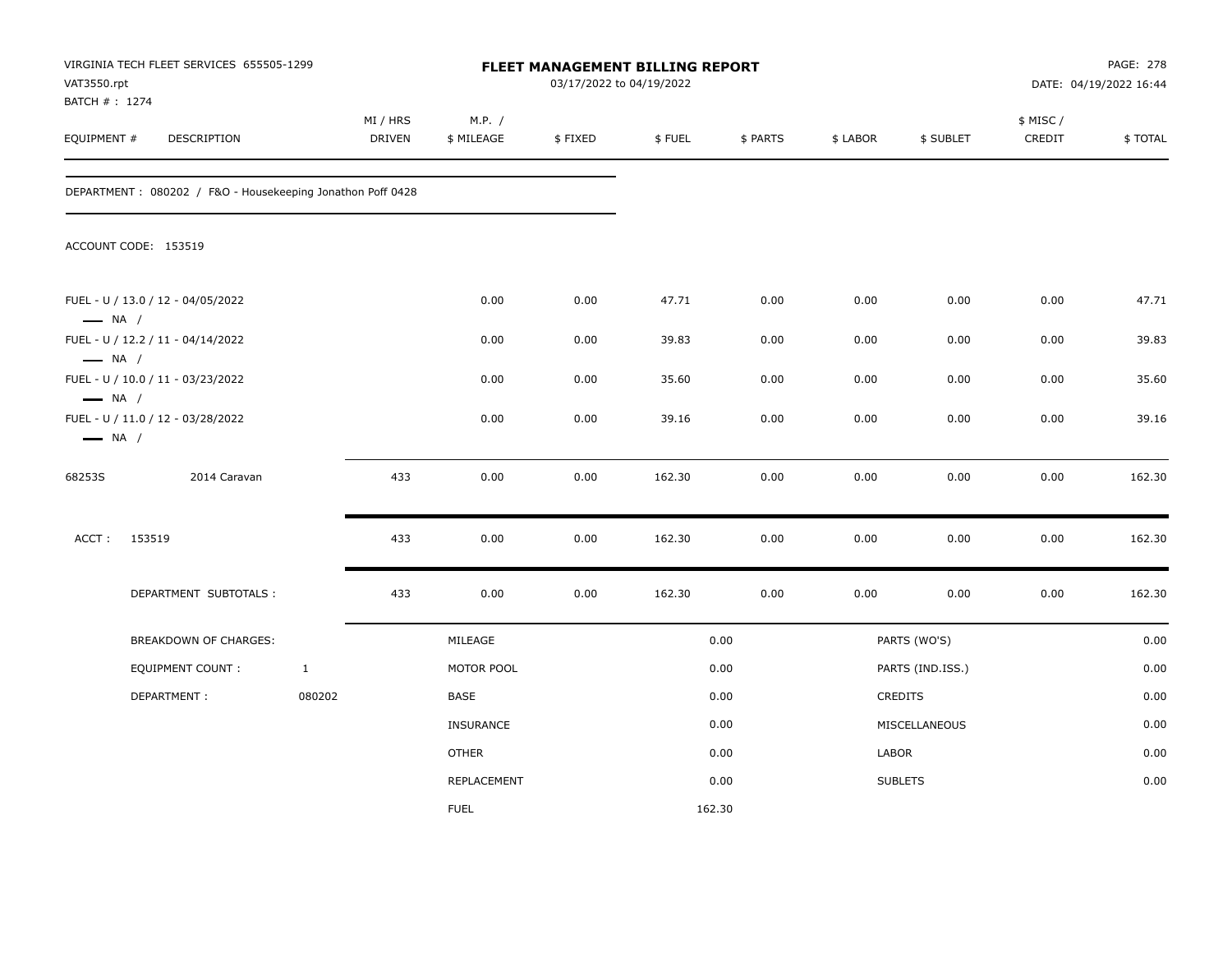| VAT3550.rpt                                                | VIRGINIA TECH FLEET SERVICES 655505-1299                  |                    |                      | FLEET MANAGEMENT BILLING REPORT<br>03/17/2022 to 04/19/2022 |        |          |          |           |                    | PAGE: 279<br>DATE: 04/19/2022 16:44 |
|------------------------------------------------------------|-----------------------------------------------------------|--------------------|----------------------|-------------------------------------------------------------|--------|----------|----------|-----------|--------------------|-------------------------------------|
| BATCH #: 1274<br>EQUIPMENT #                               | DESCRIPTION                                               | MI / HRS<br>DRIVEN | M.P. /<br>\$ MILEAGE | \$FIXED                                                     | \$FUEL | \$ PARTS | \$ LABOR | \$ SUBLET | \$ MISC/<br>CREDIT | \$TOTAL                             |
|                                                            | DEPARTMENT: 080203 / F&O - Maintenance Jonathon Poff 0428 |                    |                      |                                                             |        |          |          |           |                    |                                     |
| ACCOUNT CODE: 153520                                       |                                                           |                    |                      |                                                             |        |          |          |           |                    |                                     |
| $\longrightarrow$ NA /                                     | FUEL - U / 28.0 / 12 - 04/07/2022                         |                    | 0.00                 | 0.00                                                        | 102.69 | 0.00     | 0.00     | 0.00      | 0.00               | 102.69                              |
| $\longrightarrow$ NA /                                     | FUEL - U / 28.2 / 12 - 03/24/2022                         |                    | 0.00                 | 0.00                                                        | 100.43 | 0.00     | 0.00     | 0.00      | 0.00               | 100.43                              |
| 77348s                                                     | 2019 F250                                                 | 328                | 0.00                 | 0.00                                                        | 203.12 | 0.00     | 0.00     | 0.00      | 0.00               | 203.12                              |
| FUEL - U / 2.9 / 11 - 03/28/2022<br>$\longrightarrow$ NA / |                                                           |                    | 0.00                 | 0.00                                                        | 10.25  | 0.00     | 0.00     | 0.00      | 0.00               | 10.25                               |
| EGUV002                                                    | 2012 CARRYALL 6                                           | $\mathbf 0$        | 0.00                 | 0.00                                                        | 10.25  | 0.00     | 0.00     | 0.00      | 0.00               | 10.25                               |
| FUEL - U / 3.5 / 11 - 03/17/2022<br>$\longrightarrow$ NA / |                                                           |                    | 0.00                 | 0.00                                                        | 12.46  | 0.00     | 0.00     | 0.00      | 0.00               | 12.46                               |
| EGUV004                                                    | 2012 CARRYALL 6                                           | $\pmb{0}$          | 0.00                 | 0.00                                                        | 12.46  | 0.00     | 0.00     | 0.00      | 0.00               | 12.46                               |
| FUEL - U / 3.0 / 11 - 04/14/2022<br>$\longrightarrow$ NA / |                                                           |                    | 0.00                 | 0.00                                                        | 9.78   | 0.00     | 0.00     | 0.00      | 0.00               | 9.78                                |
| EGUV006                                                    | 2012 CARRYALL 6                                           | $\mathbf 0$        | 0.00                 | 0.00                                                        | 9.78   | 0.00     | 0.00     | 0.00      | 0.00               | 9.78                                |
| FUEL - U / 4.1 / 11 - 03/22/2022<br>$\longrightarrow$ NA / |                                                           |                    | 0.00                 | 0.00                                                        | 14.42  | 0.00     | 0.00     | 0.00      | 0.00               | 14.42                               |
| EGUV007                                                    | 2012 CARRYALL 6                                           | $\pmb{0}$          | 0.00                 | 0.00                                                        | 14.42  | 0.00     | 0.00     | 0.00      | 0.00               | 14.42                               |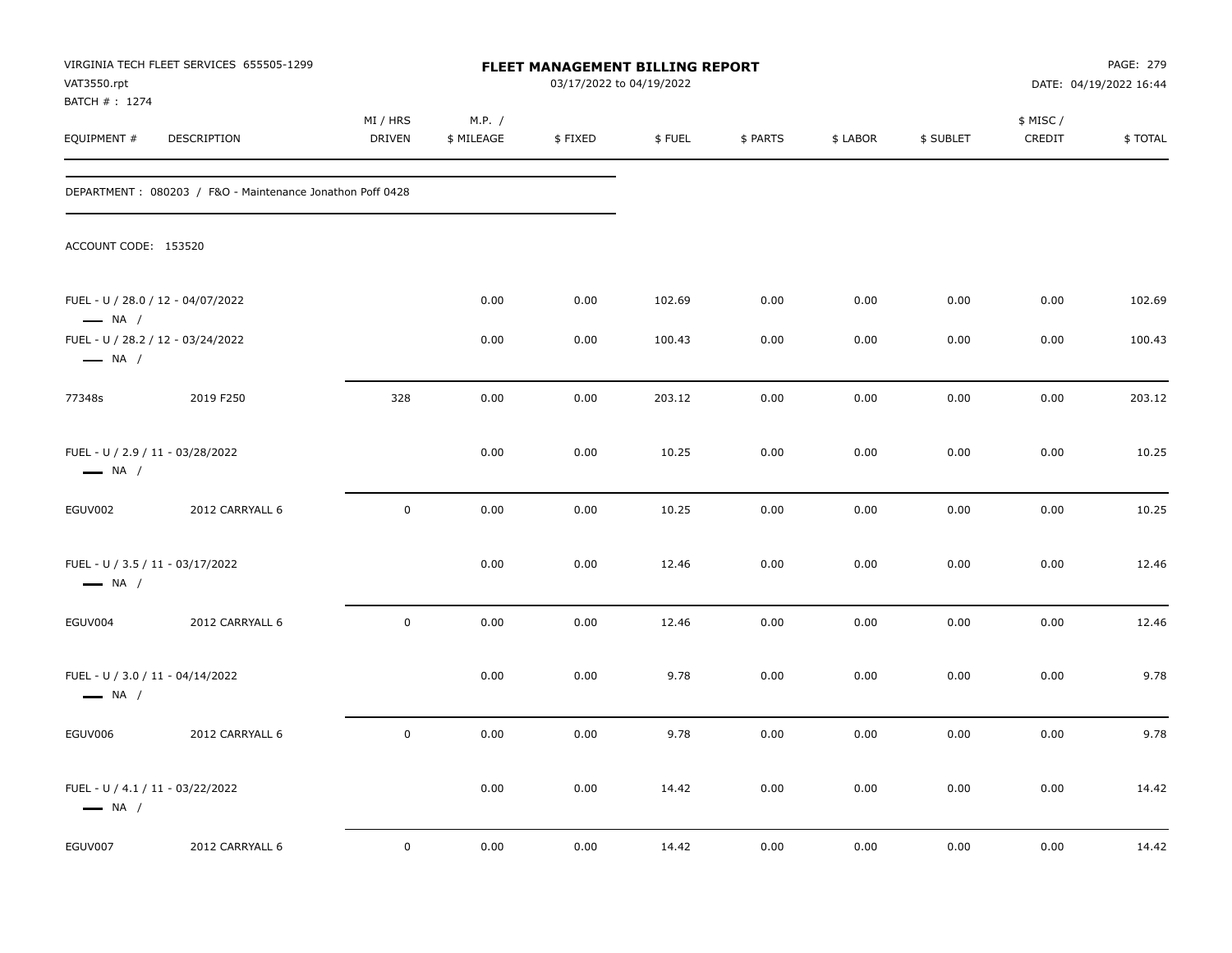| VAT3550.rpt<br>BATCH #: 1274                     | VIRGINIA TECH FLEET SERVICES 655505-1299                  |                           |                      | FLEET MANAGEMENT BILLING REPORT<br>03/17/2022 to 04/19/2022 |        |          |          |           | PAGE: 280<br>DATE: 04/19/2022 16:44 |         |  |
|--------------------------------------------------|-----------------------------------------------------------|---------------------------|----------------------|-------------------------------------------------------------|--------|----------|----------|-----------|-------------------------------------|---------|--|
| EQUIPMENT #                                      | DESCRIPTION                                               | MI / HRS<br><b>DRIVEN</b> | M.P. /<br>\$ MILEAGE | \$FIXED                                                     | \$FUEL | \$ PARTS | \$ LABOR | \$ SUBLET | \$ MISC /<br>CREDIT                 | \$TOTAL |  |
|                                                  | DEPARTMENT: 080203 / F&O - Maintenance Jonathon Poff 0428 |                           |                      |                                                             |        |          |          |           |                                     |         |  |
| $\longrightarrow$ NA /                           | FUEL - U / 2.7 / 11 - 04/07/2022                          |                           | 0.00                 | 0.00                                                        | 9.98   | 0.00     | 0.00     | 0.00      | 0.00                                | 9.98    |  |
| EGUV008                                          | 2012 CARRYALL 6                                           | $\mathsf{O}$              | 0.00                 | 0.00                                                        | 9.98   | 0.00     | 0.00     | 0.00      | 0.00                                | 9.98    |  |
| $\longrightarrow$ NA /                           | FUEL - U / 4.5 / 12 - 04/01/2022                          |                           | 0.00                 | 0.00                                                        | 16.44  | 0.00     | 0.00     | 0.00      | 0.00                                | 16.44   |  |
|                                                  | FUEL - U / 3.8 / 11 - 04/01/2022                          |                           | 0.00                 | 0.00                                                        | 13.95  | 0.00     | 0.00     | 0.00      | 0.00                                | 13.95   |  |
| $\longrightarrow$ NA /<br>$\longrightarrow$ NA / | FUEL - U / 4.3 / 12 - 04/13/2022                          |                           | 0.00                 | 0.00                                                        | 14.16  | 0.00     | 0.00     | 0.00      | 0.00                                | 14.16   |  |
| $\longrightarrow$ NA /                           | FUEL - U / 4.5 / 11 - 03/22/2022                          |                           | 0.00                 | 0.00                                                        | 15.91  | 0.00     | 0.00     | 0.00      | 0.00                                | 15.91   |  |
| EGUV010                                          | 2012 CARRYALL 6                                           | 0                         | 0.00                 | 0.00                                                        | 60.46  | 0.00     | 0.00     | 0.00      | 0.00                                | 60.46   |  |
| $\longrightarrow$ NA /                           | FUEL - U / 3.1 / 11 - 04/15/2022                          |                           | 0.00                 | 0.00                                                        | 10.01  | 0.00     | 0.00     | 0.00      | 0.00                                | 10.01   |  |
|                                                  | FUEL - U / 0.9 / 11 - 04/15/2022                          |                           | 0.00                 | 0.00                                                        | 2.81   | 0.00     | 0.00     | 0.00      | 0.00                                | 2.81    |  |
| $\longrightarrow$ NA /<br>$\longrightarrow$ NA / | FUEL - U / 3.3 / 11 - 03/29/2022                          |                           | 0.00                 | 0.00                                                        | 11.78  | 0.00     | 0.00     | 0.00      | 0.00                                | 11.78   |  |
| EGUV014                                          | 2012 CARRYALL 6                                           | $\mathsf{O}$              | 0.00                 | 0.00                                                        | 24.60  | 0.00     | 0.00     | 0.00      | 0.00                                | 24.60   |  |
| $\longrightarrow$ NA /                           | FUEL - U / 0.9 / 11 - 03/29/2022                          |                           | 0.00                 | 0.00                                                        | 3.28   | 0.00     | 0.00     | 0.00      | 0.00                                | 3.28    |  |
| EGUV016                                          | 2012 CARRYALL 6                                           | 0                         | 0.00                 | 0.00                                                        | 3.28   | 0.00     | 0.00     | 0.00      | 0.00                                | 3.28    |  |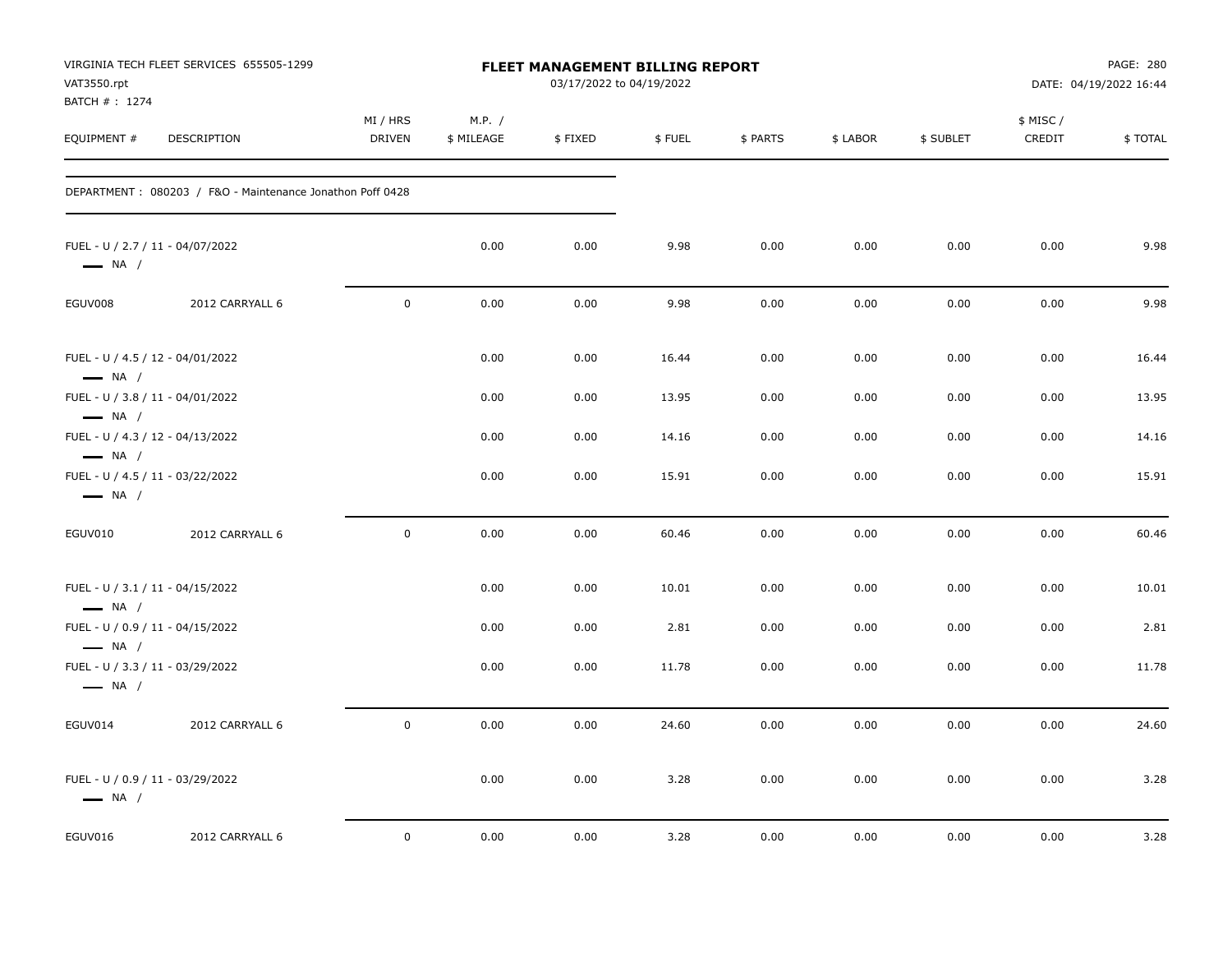| VAT3550.rpt<br>BATCH #: 1274                               | VIRGINIA TECH FLEET SERVICES 655505-1299                  |                           |                      | FLEET MANAGEMENT BILLING REPORT<br>03/17/2022 to 04/19/2022 |        |          |          |           |                     | PAGE: 281<br>DATE: 04/19/2022 16:44 |
|------------------------------------------------------------|-----------------------------------------------------------|---------------------------|----------------------|-------------------------------------------------------------|--------|----------|----------|-----------|---------------------|-------------------------------------|
| EQUIPMENT #                                                | DESCRIPTION                                               | MI / HRS<br><b>DRIVEN</b> | M.P. /<br>\$ MILEAGE | \$FIXED                                                     | \$FUEL | \$ PARTS | \$ LABOR | \$ SUBLET | \$ MISC /<br>CREDIT | \$TOTAL                             |
|                                                            | DEPARTMENT: 080203 / F&O - Maintenance Jonathon Poff 0428 |                           |                      |                                                             |        |          |          |           |                     |                                     |
| FUEL - U / 4.3 / 12 - 04/14/2022<br>$\longrightarrow$ NA / |                                                           |                           | 0.00                 | 0.00                                                        | 14.19  | 0.00     | 0.00     | 0.00      | 0.00                | 14.19                               |
| FUEL - U / 4.4 / 11 - 03/17/2022<br>$\longrightarrow$ NA / |                                                           |                           | 0.00                 | 0.00                                                        | 15.63  | 0.00     | 0.00     | 0.00      | 0.00                | 15.63                               |
| EGUV018                                                    | 2012 CARRYALL 6                                           | $\mathsf{O}\xspace$       | 0.00                 | 0.00                                                        | 29.82  | 0.00     | 0.00     | 0.00      | 0.00                | 29.82                               |
| FUEL - U / 4.1 / 11 - 04/07/2022<br>$\longrightarrow$ NA / |                                                           |                           | 0.00                 | 0.00                                                        | 15.16  | 0.00     | 0.00     | 0.00      | 0.00                | 15.16                               |
| FUEL - U / 4.0 / 11 - 03/23/2022<br>$\longrightarrow$ NA / |                                                           |                           | 0.00                 | 0.00                                                        | 14.24  | 0.00     | 0.00     | 0.00      | 0.00                | 14.24                               |
| EGUV020                                                    | 2012 CARRYALL 6                                           | 22                        | 0.00                 | 0.00                                                        | 29.40  | 0.00     | 0.00     | 0.00      | 0.00                | 29.40                               |
| FUEL - U / 3.1 / 11 - 03/25/2022<br>$\longrightarrow$ NA / |                                                           |                           | 0.00                 | 0.00                                                        | 10.93  | 0.00     | 0.00     | 0.00      | 0.00                | 10.93                               |
| EGUV023                                                    | 2013 CARRYALL 6                                           | $\mathbf 0$               | 0.00                 | 0.00                                                        | 10.93  | 0.00     | 0.00     | 0.00      | 0.00                | 10.93                               |
| FUEL - U / 3.9 / 12 - 04/01/2022<br>$\longrightarrow$ NA / |                                                           |                           | 0.00                 | 0.00                                                        | 14.35  | 0.00     | 0.00     | 0.00      | 0.00                | 14.35                               |
| EGUV025                                                    | 2007 XRT-810                                              | $\mathbf 0$               | 0.00                 | 0.00                                                        | 14.35  | 0.00     | 0.00     | 0.00      | 0.00                | 14.35                               |
| FUEL - U / 4.8 / 11 - 04/01/2022<br>$\longrightarrow$ NA / |                                                           |                           | 0.00                 | 0.00                                                        | 17.76  | 0.00     | 0.00     | 0.00      | 0.00                | 17.76                               |
| FUEL - U / 4.5 / 12 - 03/22/2022<br>$\longrightarrow$ NA / |                                                           |                           | 0.00                 | 0.00                                                        | 15.91  | 0.00     | 0.00     | 0.00      | 0.00                | 15.91                               |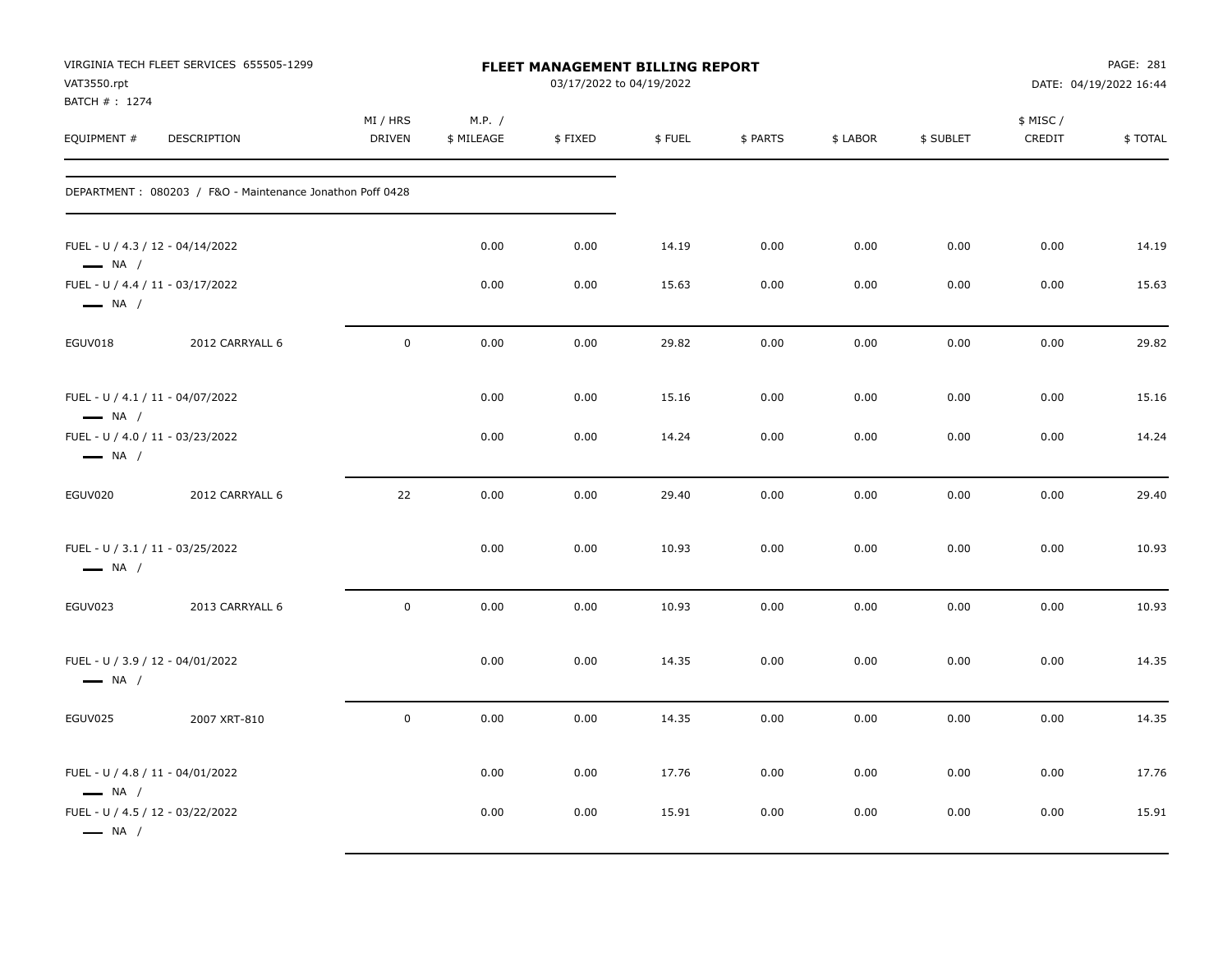| VAT3550.rpt<br>BATCH #: 1274 | VIRGINIA TECH FLEET SERVICES 655505-1299                  |                    |                      | <b>FLEET MANAGEMENT BILLING REPORT</b><br>03/17/2022 to 04/19/2022 |        |          |          |           |                    | PAGE: 282<br>DATE: 04/19/2022 16:44 |
|------------------------------|-----------------------------------------------------------|--------------------|----------------------|--------------------------------------------------------------------|--------|----------|----------|-----------|--------------------|-------------------------------------|
| EQUIPMENT #                  | DESCRIPTION                                               | MI / HRS<br>DRIVEN | M.P. /<br>\$ MILEAGE | \$FIXED                                                            | \$FUEL | \$ PARTS | \$ LABOR | \$ SUBLET | \$ MISC/<br>CREDIT | \$TOTAL                             |
|                              | DEPARTMENT: 080203 / F&O - Maintenance Jonathon Poff 0428 |                    |                      |                                                                    |        |          |          |           |                    |                                     |
| EGUV028                      | 2007 XRT-810                                              | $\pmb{0}$          | 0.00                 | 0.00                                                               | 33.67  | 0.00     | 0.00     | 0.00      | 0.00               | 33.67                               |
| $\longrightarrow$ NA /       | FUEL - U / 2.5 / 12 - 03/18/2022                          |                    | 0.00                 | 0.00                                                               | 8.94   | 0.00     | 0.00     | 0.00      | 0.00               | 8.94                                |
| EGUV029                      | 2009 ST SPORT 2                                           | $\mathbf 0$        | 0.00                 | 0.00                                                               | 8.94   | 0.00     | 0.00     | 0.00      | 0.00               | 8.94                                |
| $\longrightarrow$ NA /       | FUEL - U / 4.1 / 11 - 03/28/2022                          |                    | 0.00                 | 0.00                                                               | 14.49  | 0.00     | 0.00     | 0.00      | 0.00               | 14.49                               |
| EGUV057                      | 2017 All Terrain                                          | $\pmb{0}$          | 0.00                 | 0.00                                                               | 14.49  | 0.00     | 0.00     | 0.00      | 0.00               | 14.49                               |
| $\longrightarrow$ NA /       | FUEL - U / 3.6 / 11 - 03/30/2022                          |                    | 0.00                 | 0.00                                                               | 13.14  | 0.00     | 0.00     | 0.00      | 0.00               | 13.14                               |
| EGUV058                      | 2017 All Terrain                                          | $\pmb{0}$          | 0.00                 | 0.00                                                               | 13.14  | 0.00     | 0.00     | 0.00      | 0.00               | 13.14                               |
| $\longrightarrow$ NA /       | FUEL - U / 4.2 / 11 - 04/01/2022                          |                    | 0.00                 | 0.00                                                               | 15.52  | 0.00     | 0.00     | 0.00      | 0.00               | 15.52                               |
| eguv059                      | 2017 ATV                                                  | $\pmb{0}$          | 0.00                 | 0.00                                                               | 15.52  | 0.00     | 0.00     | 0.00      | 0.00               | 15.52                               |
| $\longrightarrow$ NA /       | FUEL - U / 3.6 / 11 - 04/13/2022                          |                    | 0.00                 | 0.00                                                               | 11.74  | 0.00     | 0.00     | 0.00      | 0.00               | 11.74                               |
| $\longrightarrow$ NA /       | FUEL - U / 4.0 / 12 - 03/21/2022                          |                    | 0.00                 | 0.00                                                               | 14.24  | 0.00     | 0.00     | 0.00      | 0.00               | 14.24                               |
| eguv060                      | 2017 ATV                                                  | $\mathbf 0$        | 0.00                 | 0.00                                                               | 25.98  | 0.00     | 0.00     | 0.00      | 0.00               | 25.98                               |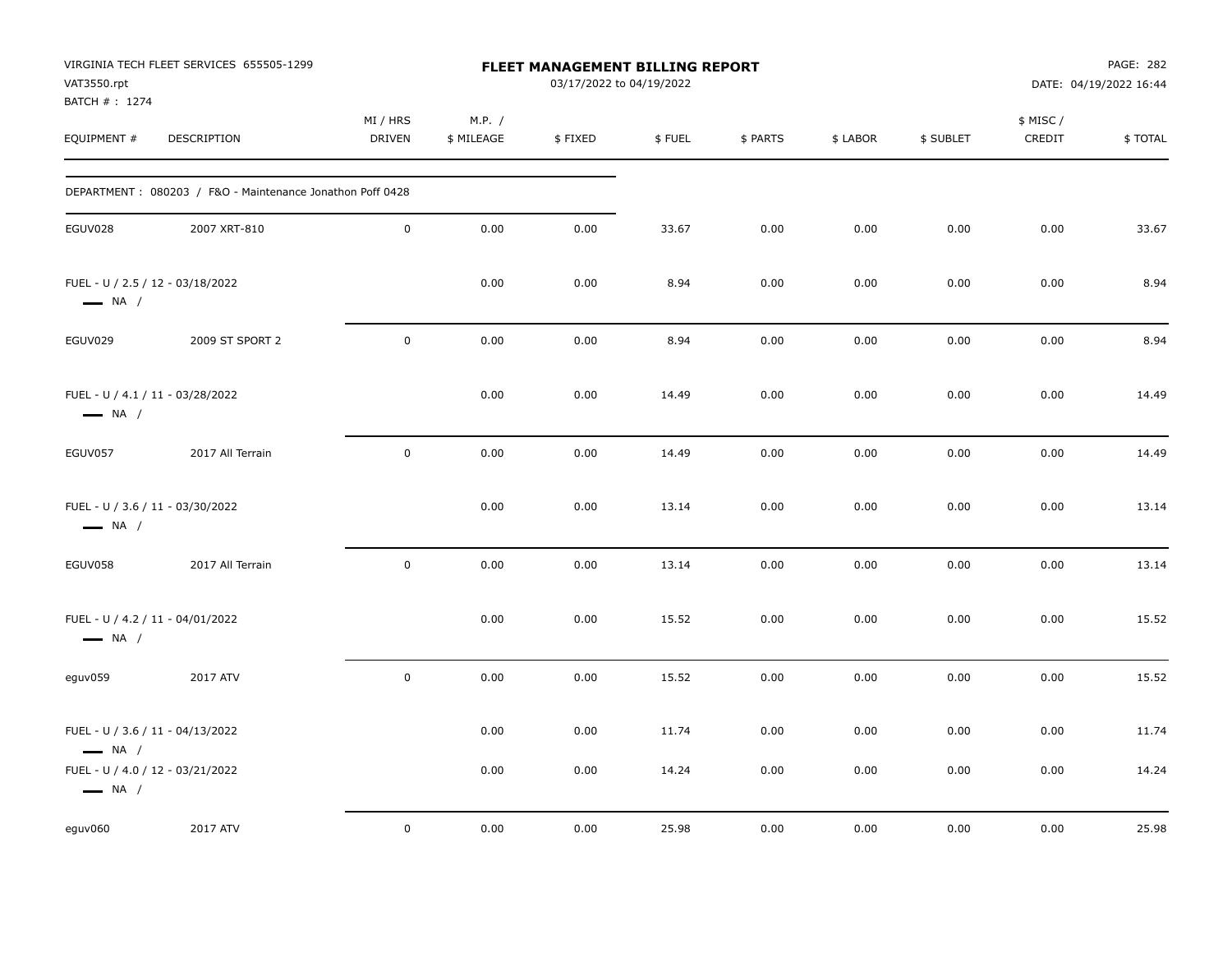| VAT3550.rpt<br>BATCH # : 1274                              | VIRGINIA TECH FLEET SERVICES 655505-1299                  |                           |                      | FLEET MANAGEMENT BILLING REPORT<br>03/17/2022 to 04/19/2022 |        |          |          |           |                     | PAGE: 283<br>DATE: 04/19/2022 16:44 |
|------------------------------------------------------------|-----------------------------------------------------------|---------------------------|----------------------|-------------------------------------------------------------|--------|----------|----------|-----------|---------------------|-------------------------------------|
| EQUIPMENT #                                                | DESCRIPTION                                               | MI / HRS<br><b>DRIVEN</b> | M.P. /<br>\$ MILEAGE | \$FIXED                                                     | \$FUEL | \$ PARTS | \$ LABOR | \$ SUBLET | \$ MISC /<br>CREDIT | \$TOTAL                             |
|                                                            | DEPARTMENT: 080203 / F&O - Maintenance Jonathon Poff 0428 |                           |                      |                                                             |        |          |          |           |                     |                                     |
| FUEL - U / 4.4 / 11 - 04/08/2022<br>$\longrightarrow$ NA / |                                                           |                           | 0.00                 | 0.00                                                        | 16.00  | 0.00     | 0.00     | 0.00      | 0.00                | 16.00                               |
| eguv061                                                    | 2017 ATV                                                  | 10                        | 0.00                 | 0.00                                                        | 16.00  | 0.00     | 0.00     | 0.00      | 0.00                | 16.00                               |
| FUEL - U / 3.9 / 11 - 03/25/2022<br>$\longrightarrow$ NA / |                                                           |                           | 0.00                 | 0.00                                                        | 13.99  | 0.00     | 0.00     | 0.00      | 0.00                | 13.99                               |
| eguv065                                                    | 2017 ATV                                                  | $\mathsf{O}$              | 0.00                 | 0.00                                                        | 13.99  | 0.00     | 0.00     | 0.00      | 0.00                | 13.99                               |
| FUEL - U / 3.1 / 11 - 03/25/2022<br>$\longrightarrow$ NA / |                                                           |                           | 0.00                 | 0.00                                                        | 10.86  | 0.00     | 0.00     | 0.00      | 0.00                | 10.86                               |
| eguv067                                                    | 2017 ATV                                                  | $\mathbf 0$               | 0.00                 | 0.00                                                        | 10.86  | 0.00     | 0.00     | 0.00      | 0.00                | 10.86                               |
| FUEL - U / 7.0 / 11 - 04/08/2022<br>$\longrightarrow$ NA / |                                                           |                           | 0.00                 | 0.00                                                        | 25.80  | 0.00     | 0.00     | 0.00      | 0.00                | 25.80                               |
| eguv068                                                    | 2017 ATV                                                  | $\mathbf 0$               | 0.00                 | 0.00                                                        | 25.80  | 0.00     | 0.00     | 0.00      | 0.00                | 25.80                               |
| FUEL - U / 0.0 / 12 - 03/21/2022<br>$\longrightarrow$ NA / |                                                           |                           | 0.00                 | 0.00                                                        | 0.04   | 0.00     | 0.00     | 0.00      | 0.00                | 0.04                                |
| FUEL - U / 3.1 / 12 - 03/21/2022<br>$\longrightarrow$ NA / |                                                           |                           | 0.00                 | 0.00                                                        | 11.11  | 0.00     | 0.00     | 0.00      | 0.00                | 11.11                               |
| eguv070                                                    | 2017 ATV                                                  | $\mathbf 0$               | 0.00                 | 0.00                                                        | 11.15  | 0.00     | 0.00     | 0.00      | 0.00                | 11.15                               |
| ACCT: 153520                                               |                                                           | 360                       | 0.00                 | 0.00                                                        | 622.39 | 0.00     | 0.00     | 0.00      | 0.00                | 622.39                              |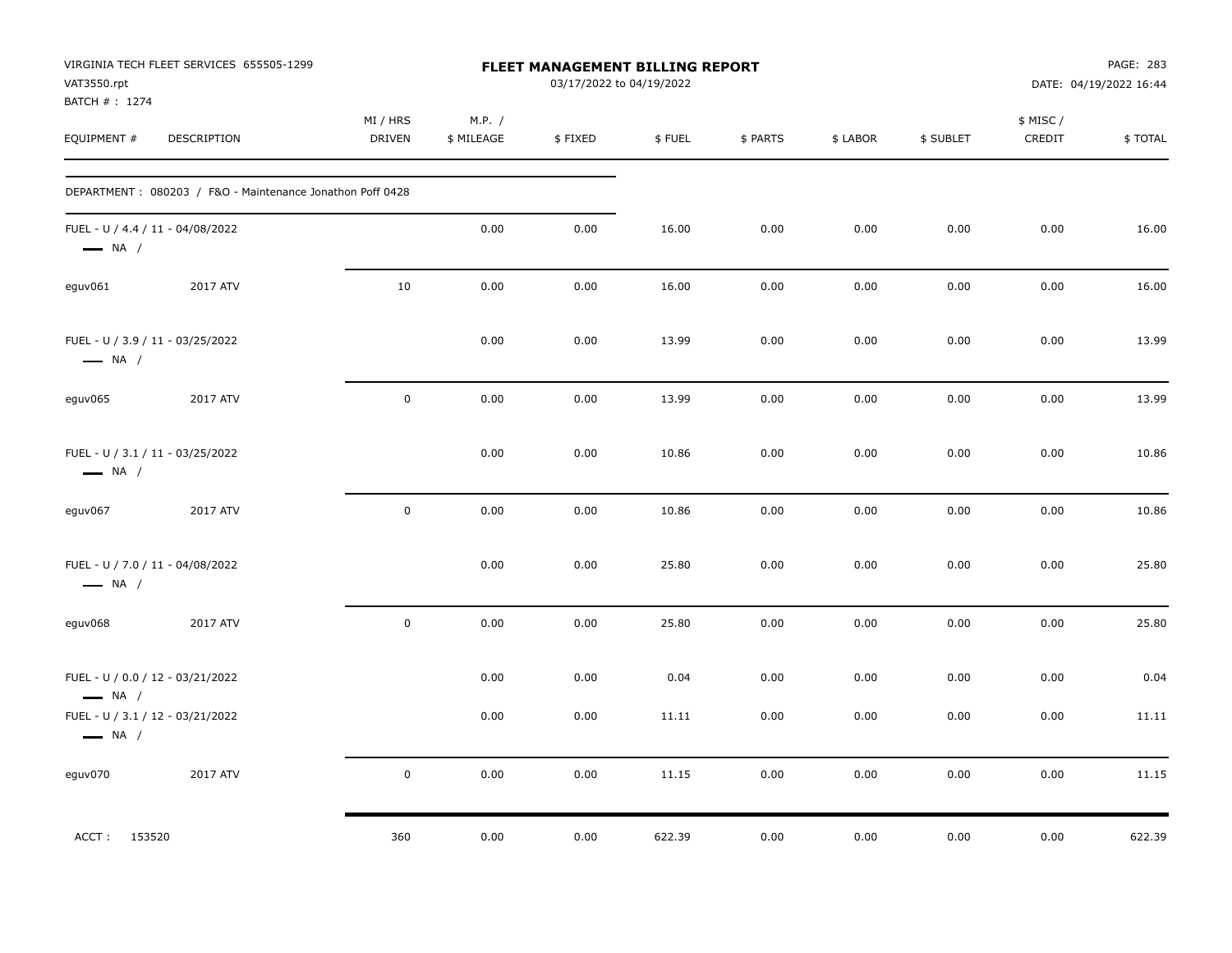| VIRGINIA TECH FLEET SERVICES 655505-1299<br>VAT3550.rpt<br>BATCH #: 1274 |        |                           |                      | 03/17/2022 to 04/19/2022 | <b>FLEET MANAGEMENT BILLING REPORT</b> |          |          |                  |                     | PAGE: 284<br>DATE: 04/19/2022 16:44 |
|--------------------------------------------------------------------------|--------|---------------------------|----------------------|--------------------------|----------------------------------------|----------|----------|------------------|---------------------|-------------------------------------|
| EQUIPMENT #<br><b>DESCRIPTION</b>                                        |        | MI / HRS<br><b>DRIVEN</b> | M.P. /<br>\$ MILEAGE | \$FIXED                  | \$FUEL                                 | \$ PARTS | \$ LABOR | \$ SUBLET        | \$ MISC /<br>CREDIT | \$TOTAL                             |
| DEPARTMENT SUBTOTALS :                                                   |        | 360                       | 0.00                 | 0.00                     | 622.39                                 | 0.00     | 0.00     | 0.00             | 0.00                | 622.39                              |
| <b>BREAKDOWN OF CHARGES:</b>                                             |        |                           | MILEAGE              |                          |                                        | 0.00     |          | PARTS (WO'S)     |                     | 0.00                                |
| EQUIPMENT COUNT:                                                         | 24     |                           | MOTOR POOL           |                          |                                        | 0.00     |          | PARTS (IND.ISS.) |                     | 0.00                                |
| DEPARTMENT:                                                              | 080203 |                           | <b>BASE</b>          |                          |                                        | 0.00     |          | <b>CREDITS</b>   |                     | 0.00                                |
|                                                                          |        |                           | INSURANCE            |                          |                                        | 0.00     |          | MISCELLANEOUS    |                     | 0.00                                |
|                                                                          |        |                           | <b>OTHER</b>         |                          |                                        | 0.00     | LABOR    |                  |                     | 0.00                                |
|                                                                          |        |                           | REPLACEMENT          |                          |                                        | 0.00     |          | <b>SUBLETS</b>   |                     | 0.00                                |
|                                                                          |        |                           | <b>FUEL</b>          |                          |                                        | 622.39   |          |                  |                     |                                     |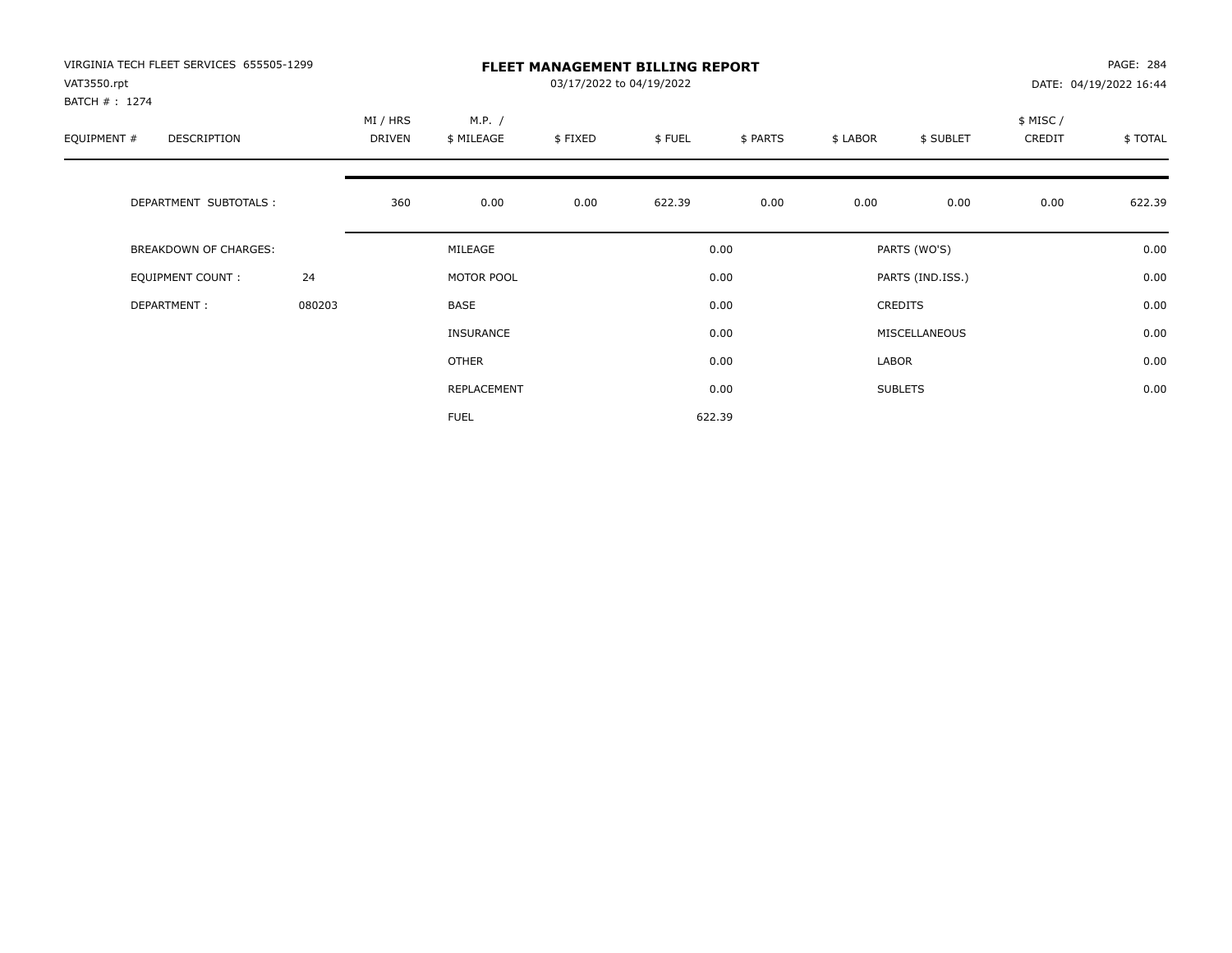| VAT3550.rpt<br>BATCH # : 1274 | VIRGINIA TECH FLEET SERVICES 655505-1299                               |                           |                      | FLEET MANAGEMENT BILLING REPORT<br>03/17/2022 to 04/19/2022 |                |              |              |              |                    | PAGE: 285<br>DATE: 04/19/2022 16:44 |
|-------------------------------|------------------------------------------------------------------------|---------------------------|----------------------|-------------------------------------------------------------|----------------|--------------|--------------|--------------|--------------------|-------------------------------------|
| EQUIPMENT #                   | DESCRIPTION                                                            | MI / HRS<br><b>DRIVEN</b> | M.P. /<br>\$ MILEAGE | \$FIXED                                                     | \$FUEL         | \$ PARTS     | \$ LABOR     | \$ SUBLET    | \$ MISC/<br>CREDIT | \$TOTAL                             |
|                               | DEPARTMENT: 080205 / F&O - Const. Trades Jonathon Poff 0428            |                           |                      |                                                             |                |              |              |              |                    |                                     |
| ACCOUNT CODE: 153522          |                                                                        |                           |                      |                                                             |                |              |              |              |                    |                                     |
| $\longrightarrow$ NA /        | FUEL - U / 17.1 / 12 - 03/17/2022                                      |                           | 0.00                 | 0.00                                                        | 60.98          | 0.00         | 0.00         | 0.00         | 0.00               | 60.98                               |
| 68257S                        | 2014 Caravan                                                           | 175                       | 0.00                 | 0.00                                                        | 60.98          | 0.00         | 0.00         | 0.00         | 0.00               | 60.98                               |
| $\longrightarrow$ NA /        | FUEL - U / 18.6 / 11 - 04/07/2022                                      |                           | 0.00                 | 0.00                                                        | 68.19          | 0.00         | 0.00         | 0.00         | 0.00               | 68.19                               |
| 71556s                        | 2017 Transit-350                                                       | 155                       | 0.00                 | 0.00                                                        | 68.19          | 0.00         | 0.00         | 0.00         | 0.00               | 68.19                               |
| $\longrightarrow$ NA /        | FUEL - U / 21.2 / 11 - 04/12/2022                                      |                           | 0.00                 | 0.00                                                        | 69.42          | 0.00         | 0.00         | 0.00         | 0.00               | 69.42                               |
| $\longrightarrow$ NA /        | FUEL - U / 19.8 / 11 - 03/23/2022                                      |                           | 0.00                 | 0.00                                                        | 70.38          | 0.00         | 0.00         | 0.00         | 0.00               | 70.38                               |
| 74601s                        | 2017 Transit-250                                                       | 364                       | 0.00                 | 0.00                                                        | 139.80         | 0.00         | 0.00         | 0.00         | 0.00               | 139.80                              |
| $\longrightarrow$ NA /        | FUEL - U / 22.8 / 12 - 04/08/2022<br>FUEL - U / 25.6 / 12 - 03/18/2022 |                           | 0.00<br>0.00         | 0.00<br>0.00                                                | 83.82<br>91.24 | 0.00<br>0.00 | 0.00<br>0.00 | 0.00<br>0.00 | 0.00<br>0.00       | 83.82<br>91.24                      |
| $\longrightarrow$ NA /        |                                                                        |                           |                      |                                                             |                |              |              |              |                    |                                     |
| 77314s                        | 2019 4500C                                                             | 335                       | 0.00                 | 0.00                                                        | 175.06         | 0.00         | 0.00         | 0.00         | 0.00               | 175.06                              |
| $\longrightarrow$ NA /        | FUEL - D / 21.0 / 14 - 04/06/2022                                      |                           | 0.00                 | 0.00                                                        | 87.19          | 0.00         | 0.00         | 0.00         | 0.00               | 87.19                               |
|                               | FUEL - D / 21.3 / 14 - 04/11/2022                                      |                           | 0.00                 | 0.00                                                        | 88.31          | 0.00         | 0.00         | 0.00         | 0.00               | 88.31                               |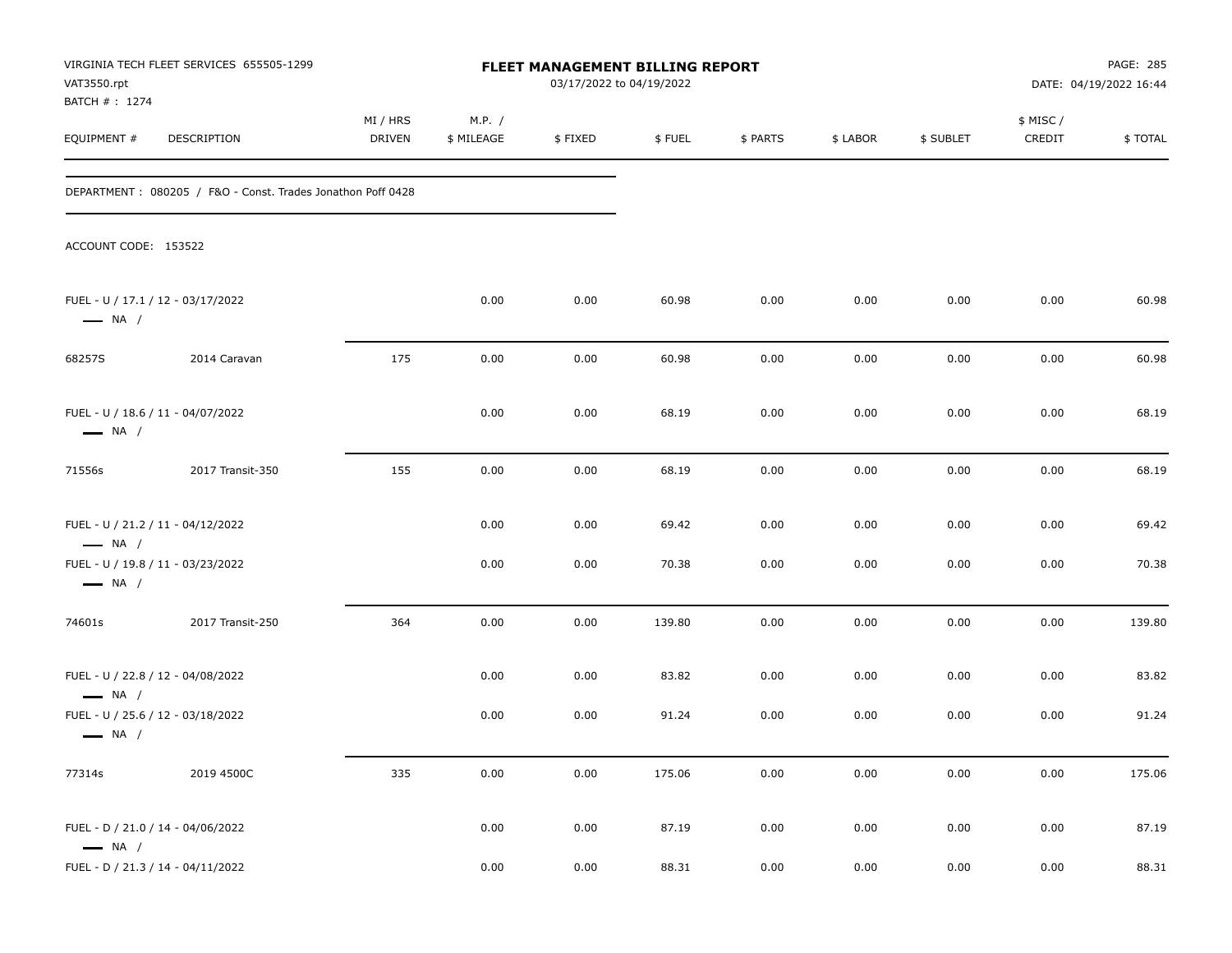| VAT3550.rpt<br>BATCH # : 1274                    | VIRGINIA TECH FLEET SERVICES 655505-1299                    |        |                           |                      |         | <b>FLEET MANAGEMENT BILLING REPORT</b><br>03/17/2022 to 04/19/2022 |          |              |                  |                    | PAGE: 286<br>DATE: 04/19/2022 16:44 |
|--------------------------------------------------|-------------------------------------------------------------|--------|---------------------------|----------------------|---------|--------------------------------------------------------------------|----------|--------------|------------------|--------------------|-------------------------------------|
| EQUIPMENT #                                      | <b>DESCRIPTION</b>                                          |        | MI / HRS<br><b>DRIVEN</b> | M.P. /<br>\$ MILEAGE | \$FIXED | \$FUEL                                                             | \$ PARTS | \$ LABOR     | \$ SUBLET        | \$ MISC/<br>CREDIT | \$TOTAL                             |
|                                                  | DEPARTMENT: 080205 / F&O - Const. Trades Jonathon Poff 0428 |        |                           |                      |         |                                                                    |          |              |                  |                    |                                     |
| $\longrightarrow$ NA /                           | FUEL - D / 17.0 / 13 - 04/15/2022                           |        |                           | 0.00                 | 0.00    | 70.38                                                              | 0.00     | 0.00         | 0.00             | 0.00               | 70.38                               |
| $\longrightarrow$ NA /                           | FUEL - D / 18.0 / 14 - 03/16/2022                           |        |                           | 0.00                 | 0.00    | 74.70                                                              | 0.00     | 0.00         | 0.00             | 0.00               | 74.70                               |
| $\longrightarrow$ NA /<br>$\longrightarrow$ NA / | FUEL - D / 27.0 / 14 - 03/24/2022                           |        |                           | 0.00                 | 0.00    | 112.05                                                             | 0.00     | 0.00         | 0.00             | 0.00               | 112.05                              |
| $\longrightarrow$ NA /                           | FUEL - D / 21.0 / 14 - 03/30/2022                           |        |                           | 0.00                 | 0.00    | 87.15                                                              | 0.00     | 0.00         | 0.00             | 0.00               | 87.15                               |
| 77315S                                           | 2020 268A                                                   |        | 674                       | 0.00                 | 0.00    | 519.78                                                             | 0.00     | 0.00         | 0.00             | 0.00               | 519.78                              |
| ACCT:                                            | 153522                                                      |        | 1,703                     | 0.00                 | 0.00    | 963.81                                                             | 0.00     | 0.00         | 0.00             | 0.00               | 963.81                              |
|                                                  | DEPARTMENT SUBTOTALS :                                      |        | 1,703                     | 0.00                 | 0.00    | 963.81                                                             | 0.00     | 0.00         | 0.00             | 0.00               | 963.81                              |
|                                                  | <b>BREAKDOWN OF CHARGES:</b>                                |        |                           | MILEAGE              |         |                                                                    | 0.00     |              | PARTS (WO'S)     |                    | 0.00                                |
|                                                  | EQUIPMENT COUNT :                                           | 5      |                           | MOTOR POOL           |         |                                                                    | 0.00     |              | PARTS (IND.ISS.) |                    | 0.00                                |
|                                                  | DEPARTMENT:                                                 | 080205 |                           | <b>BASE</b>          |         |                                                                    | 0.00     |              | <b>CREDITS</b>   |                    | 0.00                                |
|                                                  |                                                             |        |                           | <b>INSURANCE</b>     |         |                                                                    | 0.00     |              | MISCELLANEOUS    |                    | 0.00                                |
|                                                  |                                                             |        |                           | <b>OTHER</b>         |         |                                                                    | 0.00     | <b>LABOR</b> |                  |                    | 0.00                                |
|                                                  |                                                             |        |                           | REPLACEMENT          |         |                                                                    | 0.00     |              | <b>SUBLETS</b>   |                    | 0.00                                |
|                                                  |                                                             |        |                           | <b>FUEL</b>          |         | 963.81                                                             |          |              |                  |                    |                                     |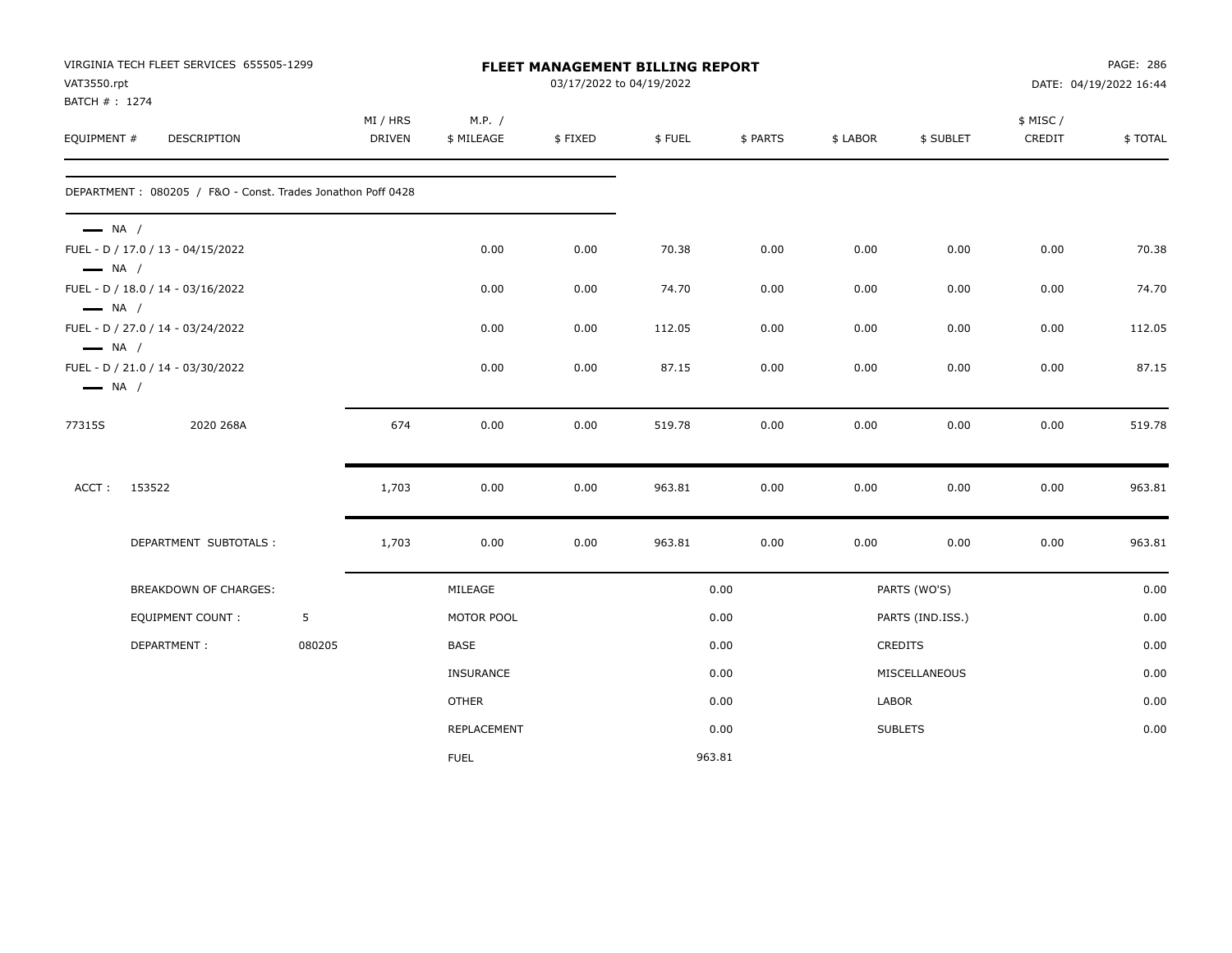| VAT3550.rpt                  | VIRGINIA TECH FLEET SERVICES 655505-1299                              |                    |                      | FLEET MANAGEMENT BILLING REPORT<br>03/17/2022 to 04/19/2022 |        |          |          |           |                    | PAGE: 287<br>DATE: 04/19/2022 16:44 |
|------------------------------|-----------------------------------------------------------------------|--------------------|----------------------|-------------------------------------------------------------|--------|----------|----------|-----------|--------------------|-------------------------------------|
| BATCH #: 1274<br>EQUIPMENT # | DESCRIPTION                                                           | MI / HRS<br>DRIVEN | M.P. /<br>\$ MILEAGE | \$FIXED                                                     | \$FUEL | \$ PARTS | \$ LABOR | \$ SUBLET | \$ MISC/<br>CREDIT | \$TOTAL                             |
|                              | DEPARTMENT: 081000 / Dining Service Administration Jonathon Poff 0428 |                    |                      |                                                             |        |          |          |           |                    |                                     |
| ACCOUNT CODE: 153157         |                                                                       |                    |                      |                                                             |        |          |          |           |                    |                                     |
| $\longrightarrow$ NA /       | FUEL - U / 11.4 / 11 - 03/18/2022                                     |                    | 0.00                 | 0.00                                                        | 40.44  | 0.00     | 0.00     | 0.00      | 0.00               | 40.44                               |
| 60185S                       | 2011 HHR                                                              | 156                | 0.00                 | 0.00                                                        | 40.44  | 0.00     | 0.00     | 0.00      | 0.00               | 40.44                               |
| $\longrightarrow$ NA /       | FUEL - U / 27.4 / 12 - 03/30/2022                                     |                    | 0.00                 | 0.00                                                        | 100.45 | 0.00     | 0.00     | 0.00      | 0.00               | 100.45                              |
| 68285S                       | 2014 SAVANA                                                           | 246                | 0.00                 | 0.00                                                        | 100.45 | 0.00     | 0.00     | 0.00      | 0.00               | 100.45                              |
| $\longrightarrow$ NA /       | FUEL - U / 27.3 / 11 - 04/11/2022                                     |                    | 0.00                 | 0.00                                                        | 89.34  | 0.00     | 0.00     | 0.00      | 0.00               | 89.34                               |
| 68286S                       | 2014 SAVANA                                                           | 173                | 0.00                 | 0.00                                                        | 89.34  | 0.00     | 0.00     | 0.00      | 0.00               | 89.34                               |
| $\longrightarrow$ NA /       | FUEL - U / 25.2 / 11 - 03/29/2022                                     |                    | 0.00                 | 0.00                                                        | 92.59  | 0.00     | 0.00     | 0.00      | 0.00               | 92.59                               |
| 68292S                       | 2014 E350                                                             | 255                | 0.00                 | 0.00                                                        | 92.59  | 0.00     | 0.00     | 0.00      | 0.00               | 92.59                               |
| $\longrightarrow$ NA /       | FUEL - U / 14.2 / 12 - 04/01/2022                                     |                    | 0.00                 | 0.00                                                        | 52.26  | 0.00     | 0.00     | 0.00      | 0.00               | 52.26                               |
| 68298S                       | 2015 Caravan                                                          | 761                | 0.00                 | 0.00                                                        | 52.26  | 0.00     | 0.00     | 0.00      | 0.00               | 52.26                               |
|                              | FUEL - U / 23.1 / 12 - 04/15/2022                                     |                    | 0.00                 | 0.00                                                        | 75.47  | 0.00     | 0.00     | 0.00      | 0.00               | 75.47                               |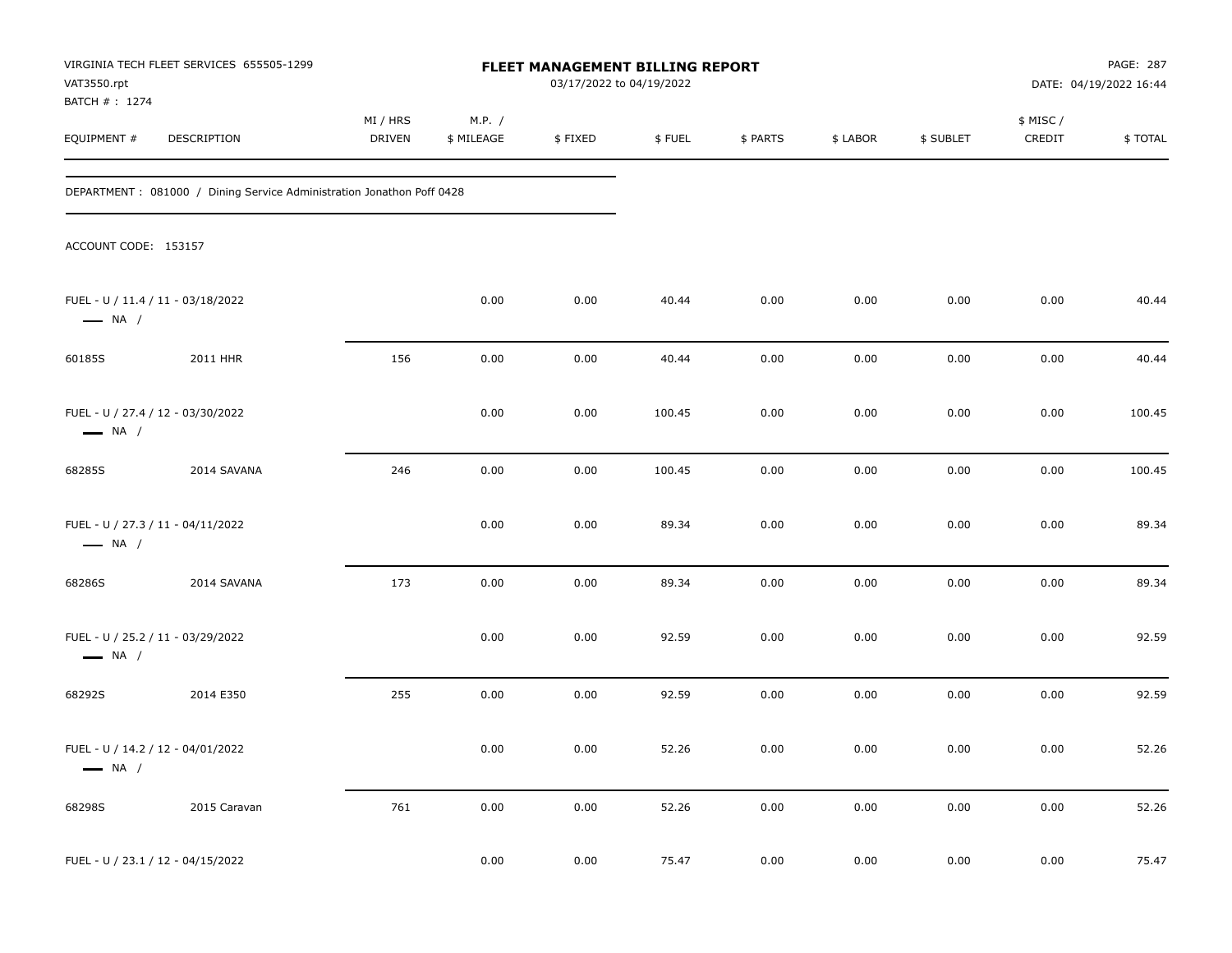| VAT3550.rpt<br>BATCH # : 1274                              | VIRGINIA TECH FLEET SERVICES 655505-1299                               |                           |                      | FLEET MANAGEMENT BILLING REPORT<br>03/17/2022 to 04/19/2022 |        |          |          |           |                     | PAGE: 288<br>DATE: 04/19/2022 16:44 |
|------------------------------------------------------------|------------------------------------------------------------------------|---------------------------|----------------------|-------------------------------------------------------------|--------|----------|----------|-----------|---------------------|-------------------------------------|
| EQUIPMENT #                                                | DESCRIPTION                                                            | MI / HRS<br><b>DRIVEN</b> | M.P. /<br>\$ MILEAGE | \$FIXED                                                     | \$FUEL | \$ PARTS | \$ LABOR | \$ SUBLET | \$ MISC /<br>CREDIT | \$TOTAL                             |
|                                                            | DEPARTMENT : 081000 / Dining Service Administration Jonathon Poff 0428 |                           |                      |                                                             |        |          |          |           |                     |                                     |
| $\longrightarrow$ NA /                                     |                                                                        |                           |                      |                                                             |        |          |          |           |                     |                                     |
| 71521s                                                     | 2016 Transit-150                                                       | 308                       | 0.00                 | 0.00                                                        | 75.47  | 0.00     | 0.00     | 0.00      | 0.00                | 75.47                               |
| FUEL - U / 9.4 / 11 - 04/11/2022<br>$\longrightarrow$ NA / |                                                                        |                           | 0.00                 | 0.00                                                        | 30.61  | 0.00     | 0.00     | 0.00      | 0.00                | 30.61                               |
| 71522s                                                     | 2016 Transit-150                                                       | 95                        | 0.00                 | 0.00                                                        | 30.61  | 0.00     | 0.00     | 0.00      | 0.00                | 30.61                               |
| FUEL - U / 6.4 / 11 - 03/31/2022<br>$\longrightarrow$ NA / |                                                                        |                           | 0.00                 | 0.00                                                        | 23.41  | 0.00     | 0.00     | 0.00      | 0.00                | 23.41                               |
| 74625s                                                     | 2018 ESCAPE                                                            | 87                        | 0.00                 | 0.00                                                        | 23.41  | 0.00     | 0.00     | 0.00      | 0.00                | 23.41                               |
| $\longrightarrow$ NA /                                     | FUEL - U / 16.9 / 11 - 04/13/2022                                      |                           | 0.00                 | 0.00                                                        | 55.30  | 0.00     | 0.00     | 0.00      | 0.00                | 55.30                               |
| $\longrightarrow$ NA /                                     | FUEL - U / 20.2 / 11 - 03/17/2022                                      |                           | 0.00                 | 0.00                                                        | 72.05  | 0.00     | 0.00     | 0.00      | 0.00                | 72.05                               |
| $\longrightarrow$ NA /                                     | FUEL - U / 19.7 / 11 - 03/31/2022                                      |                           | 0.00                 | 0.00                                                        | 72.12  | 0.00     | 0.00     | 0.00      | 0.00                | 72.12                               |
| 74659s                                                     | 2016 Transist Wagon                                                    | 566                       | 0.00                 | 0.00                                                        | 199.47 | 0.00     | 0.00     | 0.00      | 0.00                | 199.47                              |
| ACCT: 153157                                               |                                                                        | 2,647                     | 0.00                 | 0.00                                                        | 704.04 | 0.00     | 0.00     | 0.00      | 0.00                | 704.04                              |
| ACCOUNT CODE: 153165                                       |                                                                        |                           |                      |                                                             |        |          |          |           |                     |                                     |
| $\longrightarrow$ NA $/$                                   | FUEL - U / 19.0 / 11 - 04/02/2022                                      |                           | 0.00                 | 0.00                                                        | 69.73  | 0.00     | 0.00     | 0.00      | 0.00                | 69.73                               |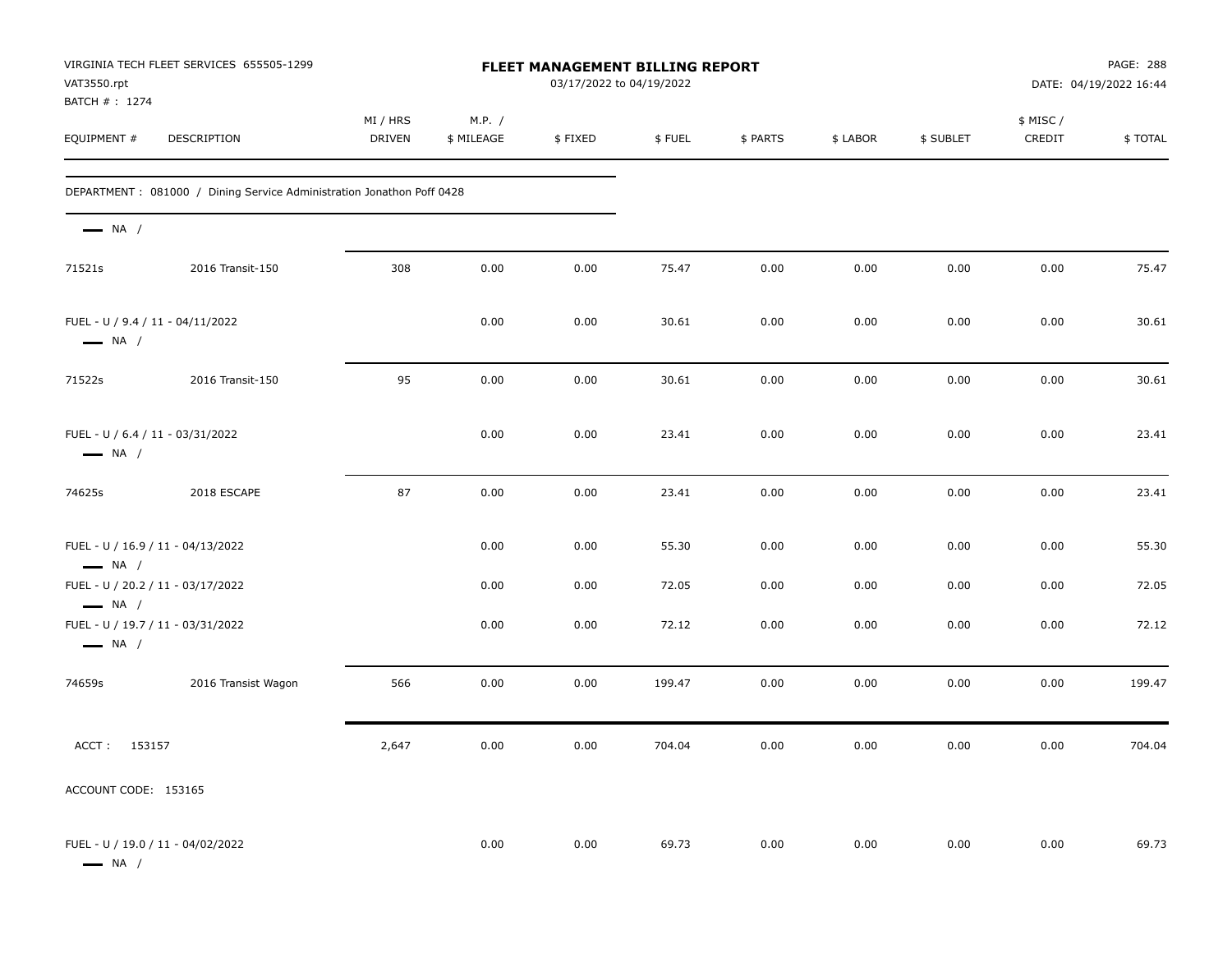| VAT3550.rpt<br>BATCH #: 1274 | VIRGINIA TECH FLEET SERVICES 655505-1299                               |                    |                      | <b>FLEET MANAGEMENT BILLING REPORT</b><br>03/17/2022 to 04/19/2022 |        |          |          |           |                    | PAGE: 289<br>DATE: 04/19/2022 16:44 |
|------------------------------|------------------------------------------------------------------------|--------------------|----------------------|--------------------------------------------------------------------|--------|----------|----------|-----------|--------------------|-------------------------------------|
| EQUIPMENT #                  | DESCRIPTION                                                            | MI / HRS<br>DRIVEN | M.P. /<br>\$ MILEAGE | \$FIXED                                                            | \$FUEL | \$ PARTS | \$ LABOR | \$ SUBLET | \$ MISC/<br>CREDIT | \$TOTAL                             |
|                              | DEPARTMENT : 081000 / Dining Service Administration Jonathon Poff 0428 |                    |                      |                                                                    |        |          |          |           |                    |                                     |
| 74611s                       | 2018 Transit-250                                                       | 157                | 0.00                 | 0.00                                                               | 69.73  | 0.00     | 0.00     | 0.00      | 0.00               | 69.73                               |
| $\longrightarrow$ NA /       | FUEL - U / 17.8 / 11 - 04/07/2022                                      |                    | 0.00                 | 0.00                                                               | 65.40  | 0.00     | 0.00     | 0.00      | 0.00               | 65.40                               |
| 74612s                       | 2018 Transit-250                                                       | 157                | 0.00                 | 0.00                                                               | 65.40  | 0.00     | 0.00     | 0.00      | 0.00               | 65.40                               |
| $\longrightarrow$ NA /       | FUEL - U / 23.3 / 11 - 03/30/2022                                      |                    | 0.00                 | 0.00                                                               | 85.40  | 0.00     | 0.00     | 0.00      | 0.00               | 85.40                               |
| 74613s                       | 2018 Transit-250                                                       | 166                | 0.00                 | 0.00                                                               | 85.40  | 0.00     | 0.00     | 0.00      | 0.00               | 85.40                               |
| $\longrightarrow$ NA /       | FUEL - U / 19.2 / 12 - 04/03/2022                                      |                    | 0.00                 | 0.00                                                               | 70.39  | 0.00     | 0.00     | 0.00      | 0.00               | 70.39                               |
| 74615s                       | 2018 Transit-250                                                       | 171                | 0.00                 | 0.00                                                               | 70.39  | 0.00     | 0.00     | 0.00      | 0.00               | 70.39                               |
| $\longrightarrow$ NA /       | FUEL - U / 18.6 / 11 - 03/25/2022                                      |                    | 0.00                 | 0.00                                                               | 66.25  | 0.00     | 0.00     | 0.00      | 0.00               | 66.25                               |
| 74632s                       | 2018 Transit-250                                                       | 200                | 0.00                 | 0.00                                                               | 66.25  | 0.00     | 0.00     | 0.00      | 0.00               | 66.25                               |
| ACCT: 153165                 |                                                                        | 851                | 0.00                 | 0.00                                                               | 357.17 | 0.00     | 0.00     | 0.00      | 0.00               | 357.17                              |
| ACCOUNT CODE: 155398         |                                                                        |                    |                      |                                                                    |        |          |          |           |                    |                                     |
|                              | FUEL - U / 12.0 / 11 - 04/07/2022                                      |                    | 0.00                 | 0.00                                                               | 43.97  | 0.00     | 0.00     | 0.00      | 0.00               | 43.97                               |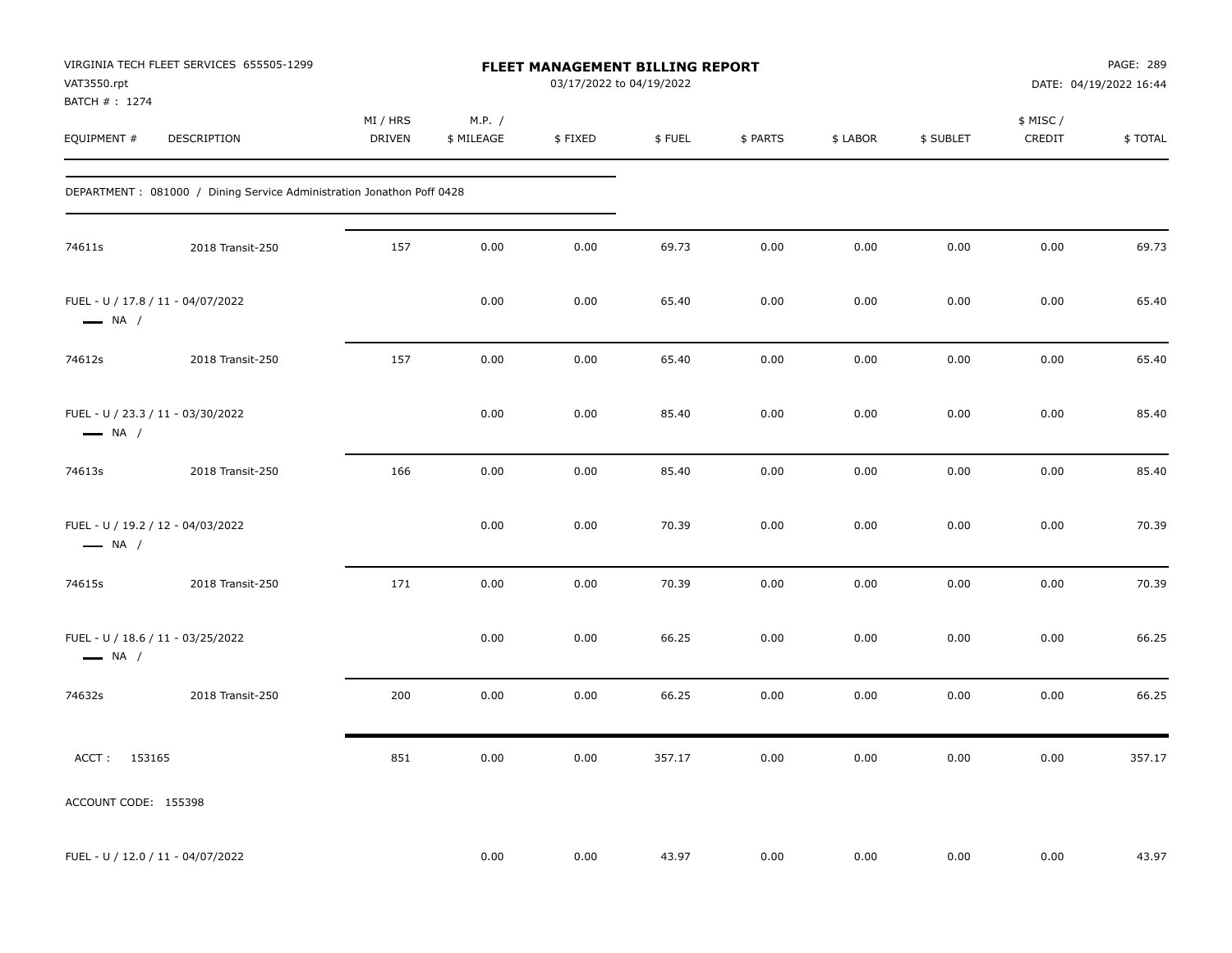| VAT3550.rpt<br>BATCH #: 1274 | VIRGINIA TECH FLEET SERVICES 655505-1299                               |        |                           |                      |         | <b>FLEET MANAGEMENT BILLING REPORT</b><br>03/17/2022 to 04/19/2022 |          |              |                  |                    | PAGE: 290<br>DATE: 04/19/2022 16:44 |
|------------------------------|------------------------------------------------------------------------|--------|---------------------------|----------------------|---------|--------------------------------------------------------------------|----------|--------------|------------------|--------------------|-------------------------------------|
| EQUIPMENT #                  | <b>DESCRIPTION</b>                                                     |        | MI / HRS<br><b>DRIVEN</b> | M.P. /<br>\$ MILEAGE | \$FIXED | \$FUEL                                                             | \$ PARTS | \$ LABOR     | \$ SUBLET        | \$ MISC/<br>CREDIT | \$TOTAL                             |
|                              | DEPARTMENT : 081000 / Dining Service Administration Jonathon Poff 0428 |        |                           |                      |         |                                                                    |          |              |                  |                    |                                     |
| $\longrightarrow$ NA /       |                                                                        |        |                           |                      |         |                                                                    |          |              |                  |                    |                                     |
| 66941s                       | 2014 IMPALA                                                            |        | 200                       | 0.00                 | 0.00    | 43.97                                                              | 0.00     | 0.00         | 0.00             | 0.00               | 43.97                               |
| ACCT:                        | 155398                                                                 |        | 200                       | 0.00                 | 0.00    | 43.97                                                              | 0.00     | 0.00         | 0.00             | 0.00               | 43.97                               |
|                              | DEPARTMENT SUBTOTALS :                                                 |        | 3,698                     | 0.00                 | 0.00    | 1,105.18                                                           | 0.00     | 0.00         | 0.00             | 0.00               | 1,105.18                            |
|                              | BREAKDOWN OF CHARGES:                                                  |        |                           | MILEAGE              |         |                                                                    | 0.00     |              | PARTS (WO'S)     |                    | 0.00                                |
|                              | <b>EQUIPMENT COUNT:</b>                                                | 15     |                           | MOTOR POOL           |         |                                                                    | 0.00     |              | PARTS (IND.ISS.) |                    | 0.00                                |
|                              | DEPARTMENT:                                                            | 081000 |                           | <b>BASE</b>          |         |                                                                    | 0.00     |              | <b>CREDITS</b>   |                    | 0.00                                |
|                              |                                                                        |        |                           | <b>INSURANCE</b>     |         |                                                                    | 0.00     |              | MISCELLANEOUS    |                    | 0.00                                |
|                              |                                                                        |        |                           | <b>OTHER</b>         |         |                                                                    | 0.00     | <b>LABOR</b> |                  |                    | 0.00                                |
|                              |                                                                        |        |                           | REPLACEMENT          |         |                                                                    | 0.00     |              | <b>SUBLETS</b>   |                    | 0.00                                |
|                              |                                                                        |        |                           | <b>FUEL</b>          |         | 1,105.18                                                           |          |              |                  |                    |                                     |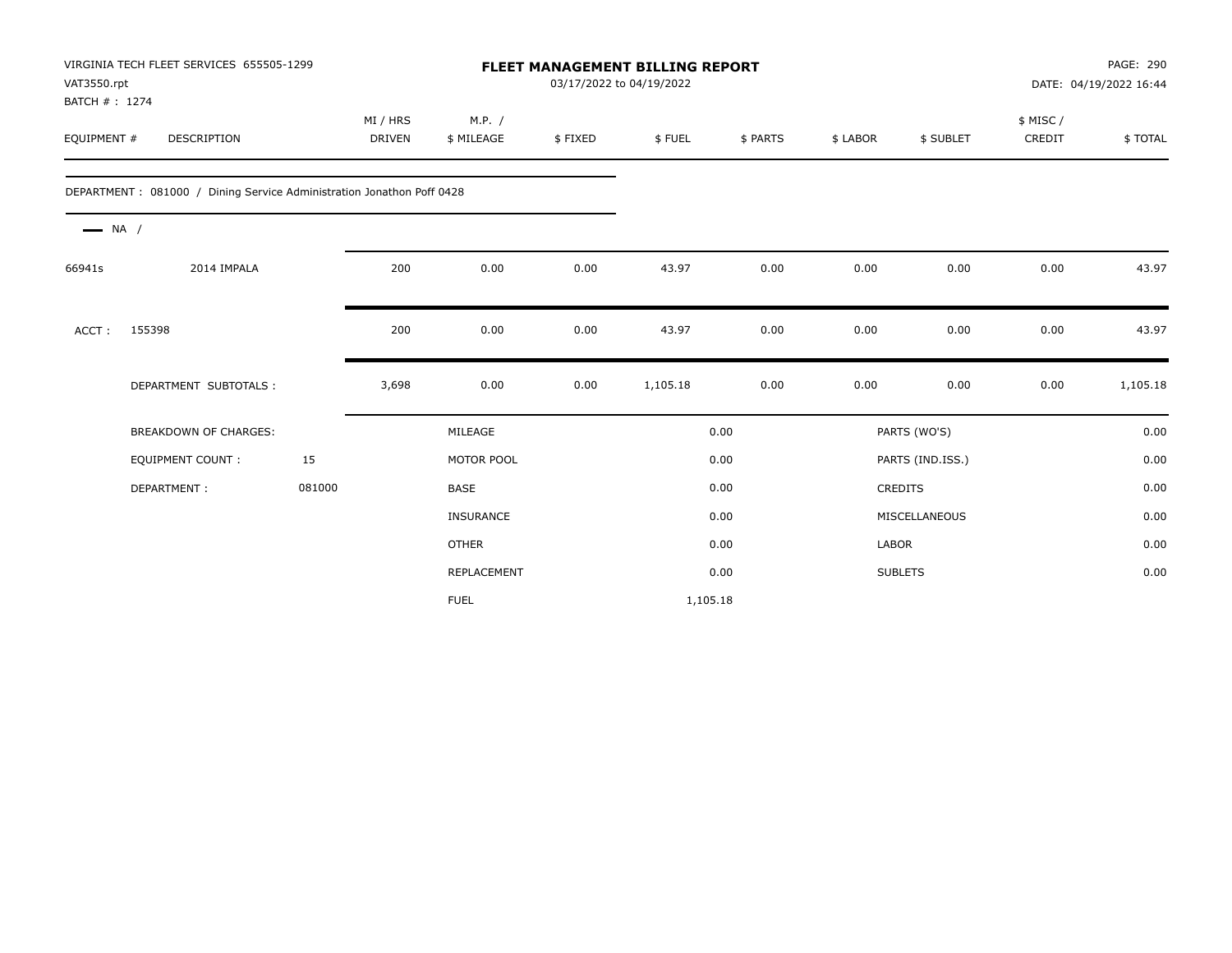| VAT3550.rpt<br>BATCH #: 1274 | VIRGINIA TECH FLEET SERVICES 655505-1299                |                           |    |                      | 03/17/2022 to 04/19/2022 | FLEET MANAGEMENT BILLING REPORT |          |              |                  |                     | PAGE: 291<br>DATE: 04/19/2022 16:44 |
|------------------------------|---------------------------------------------------------|---------------------------|----|----------------------|--------------------------|---------------------------------|----------|--------------|------------------|---------------------|-------------------------------------|
| EQUIPMENT #                  | <b>DESCRIPTION</b>                                      | MI / HRS<br><b>DRIVEN</b> |    | M.P. /<br>\$ MILEAGE | \$FIXED                  | \$FUEL                          | \$ PARTS | \$ LABOR     | \$ SUBLET        | \$ MISC /<br>CREDIT | \$TOTAL                             |
|                              | DEPARTMENT: 082018 / DINING CATERING Jonathon Poff 0428 |                           |    |                      |                          |                                 |          |              |                  |                     |                                     |
|                              | ACCOUNT CODE: 153191                                    |                           |    |                      |                          |                                 |          |              |                  |                     |                                     |
| $\longrightarrow$ NA /       | FUEL - U / 22.9 / 12 - 04/13/2022                       |                           |    | 0.00                 | 0.00                     | 75.01                           | 0.00     | 0.00         | 0.00             | 0.00                | 75.01                               |
| 79438S                       | 2019 268A                                               |                           | 84 | 0.00                 | 0.00                     | 75.01                           | 0.00     | 0.00         | 0.00             | 0.00                | 75.01                               |
| ACCT:                        | 153191                                                  |                           | 84 | 0.00                 | 0.00                     | 75.01                           | 0.00     | 0.00         | 0.00             | 0.00                | 75.01                               |
|                              | DEPARTMENT SUBTOTALS :                                  |                           | 84 | 0.00                 | 0.00                     | 75.01                           | 0.00     | 0.00         | 0.00             | 0.00                | 75.01                               |
|                              | <b>BREAKDOWN OF CHARGES:</b>                            |                           |    | MILEAGE              |                          |                                 | 0.00     |              | PARTS (WO'S)     |                     | 0.00                                |
|                              | <b>EQUIPMENT COUNT:</b>                                 | $\mathbf{1}$              |    | MOTOR POOL           |                          |                                 | 0.00     |              | PARTS (IND.ISS.) |                     | 0.00                                |
|                              | DEPARTMENT:                                             | 082018                    |    | <b>BASE</b>          |                          |                                 | 0.00     |              | <b>CREDITS</b>   |                     | 0.00                                |
|                              |                                                         |                           |    | <b>INSURANCE</b>     |                          |                                 | 0.00     |              | MISCELLANEOUS    |                     | 0.00                                |
|                              |                                                         |                           |    | <b>OTHER</b>         |                          |                                 | 0.00     | <b>LABOR</b> |                  |                     | 0.00                                |
|                              |                                                         |                           |    | REPLACEMENT          |                          |                                 | 0.00     |              | <b>SUBLETS</b>   |                     | 0.00                                |
|                              |                                                         |                           |    | <b>FUEL</b>          |                          |                                 | 75.01    |              |                  |                     |                                     |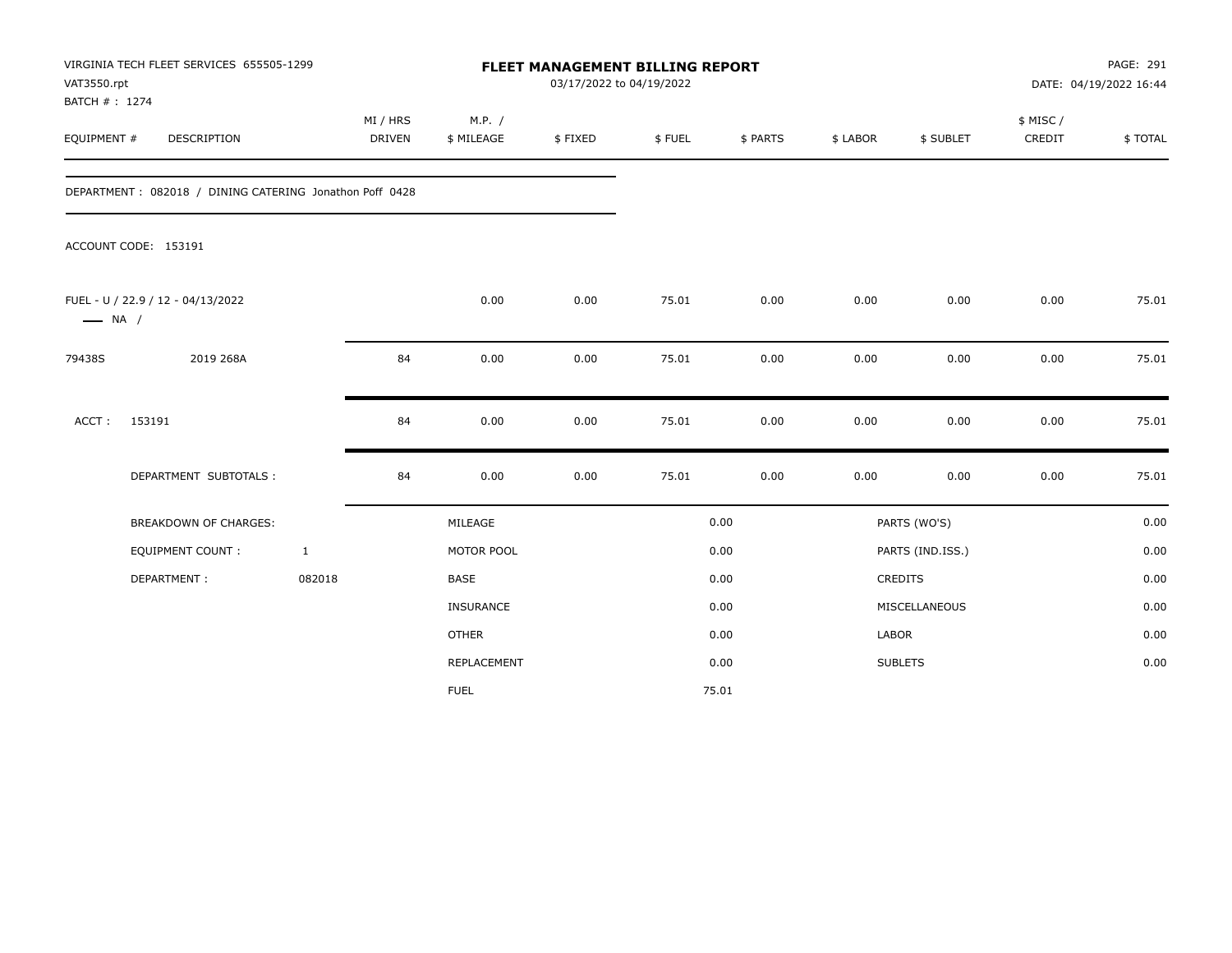| VAT3550.rpt                                                | VIRGINIA TECH FLEET SERVICES 655505-1299                             |                           |                      | <b>FLEET MANAGEMENT BILLING REPORT</b><br>03/17/2022 to 04/19/2022 |        |          |          |           |                     | PAGE: 292<br>DATE: 04/19/2022 16:44 |
|------------------------------------------------------------|----------------------------------------------------------------------|---------------------------|----------------------|--------------------------------------------------------------------|--------|----------|----------|-----------|---------------------|-------------------------------------|
| BATCH #: 1274<br>EQUIPMENT #                               | DESCRIPTION                                                          | MI / HRS<br><b>DRIVEN</b> | M.P. /<br>\$ MILEAGE | \$FIXED                                                            | \$FUEL | \$ PARTS | \$ LABOR | \$ SUBLET | \$ MISC /<br>CREDIT | \$TOTAL                             |
|                                                            | DEPARTMENT: 082500 / ATHLETIC ASSOC BUSINESS DEPT Kellie Shaver 0502 |                           |                      |                                                                    |        |          |          |           |                     |                                     |
| ACCOUNT CODE: 655191                                       |                                                                      |                           |                      |                                                                    |        |          |          |           |                     |                                     |
| FUEL - U / 3.2 / 11 - 04/04/2022<br>$\longrightarrow$ NA / |                                                                      |                           | 0.00                 | 0.00                                                               | 11.67  | 0.00     | 0.00     | 0.00      | 0.00                | 11.67                               |
| FUEL - U / 2.9 / 11 - 04/04/2022                           |                                                                      |                           | 0.00                 | 0.00                                                               | 10.64  | 0.00     | 0.00     | 0.00      | 0.00                | 10.64                               |
| $\longrightarrow$ NA /<br>FUEL - U / 4.9 / 12 - 04/04/2022 |                                                                      |                           | 0.00                 | 0.00                                                               | 18.02  | 0.00     | 0.00     | 0.00      | 0.00                | 18.02                               |
| $\longrightarrow$ NA /<br>FUEL - U / 4.5 / 12 - 04/04/2022 |                                                                      |                           | 0.00                 | 0.00                                                               | 16.63  | 0.00     | 0.00     | 0.00      | 0.00                | 16.63                               |
| $\longrightarrow$ NA /                                     |                                                                      |                           |                      |                                                                    |        |          |          |           |                     |                                     |
| FUEL - U / 4.4 / 12 - 04/04/2022                           |                                                                      |                           | 0.00                 | 0.00                                                               | 16.04  | 0.00     | 0.00     | 0.00      | 0.00                | 16.04                               |
| $\longrightarrow$ NA /<br>FUEL - U / 4.2 / 12 - 04/04/2022 |                                                                      |                           | 0.00                 | 0.00                                                               | 15.23  | 0.00     | 0.00     | 0.00      | 0.00                | 15.23                               |
| $\longrightarrow$ NA /                                     |                                                                      |                           |                      |                                                                    |        |          |          |           |                     |                                     |
| FUEL - U / 4.3 / 12 - 04/04/2022<br>$\longrightarrow$ NA / |                                                                      |                           | 0.00                 | 0.00                                                               | 15.74  | 0.00     | 0.00     | 0.00      | 0.00                | 15.74                               |
| FUEL - U / 4.7 / 12 - 04/04/2022                           |                                                                      |                           | 0.00                 | 0.00                                                               | 17.10  | 0.00     | 0.00     | 0.00      | 0.00                | 17.10                               |
| $\longrightarrow$ NA /                                     |                                                                      |                           |                      |                                                                    |        |          |          |           |                     |                                     |
| FUEL - U / 4.6 / 12 - 04/04/2022<br>$\longrightarrow$ NA / |                                                                      |                           | 0.00                 | 0.00                                                               | 16.96  | 0.00     | 0.00     | 0.00      | 0.00                | 16.96                               |
| FUEL - U / 1.6 / 11 - 04/04/2022                           |                                                                      |                           | 0.00                 | 0.00                                                               | 5.91   | 0.00     | 0.00     | 0.00      | 0.00                | 5.91                                |
| $\longrightarrow$ NA /                                     |                                                                      |                           |                      |                                                                    |        |          |          |           |                     |                                     |
| FUEL - U / 8.7 / 11 - 04/05/2022<br>$\longrightarrow$ NA / |                                                                      |                           | 0.00                 | 0.00                                                               | 31.97  | 0.00     | 0.00     | 0.00      | 0.00                | 31.97                               |
|                                                            | FUEL - U / 100.0 / 11 - 04/05/2022                                   |                           | 0.00                 | 0.00                                                               | 367.04 | 0.00     | 0.00     | 0.00      | 0.00                | 367.04                              |
| $\longrightarrow$ NA /                                     |                                                                      |                           |                      |                                                                    |        |          |          |           |                     |                                     |
| FUEL - U / 4.0 / 12 - 04/05/2022<br>$\longrightarrow$ NA / |                                                                      |                           | 0.00                 | 0.00                                                               | 14.61  | 0.00     | 0.00     | 0.00      | 0.00                | 14.61                               |
| FUEL - U / 2.0 / 11 - 04/09/2022                           |                                                                      |                           | 0.00                 | 0.00                                                               | 6.67   | 0.00     | 0.00     | 0.00      | 0.00                | 6.67                                |
| $\longrightarrow$ NA /                                     |                                                                      |                           |                      |                                                                    |        |          |          |           |                     |                                     |
| FUEL - U / 2.6 / 11 - 04/09/2022                           |                                                                      |                           | 0.00                 | 0.00                                                               | 8.37   | 0.00     | 0.00     | 0.00      | 0.00                | 8.37                                |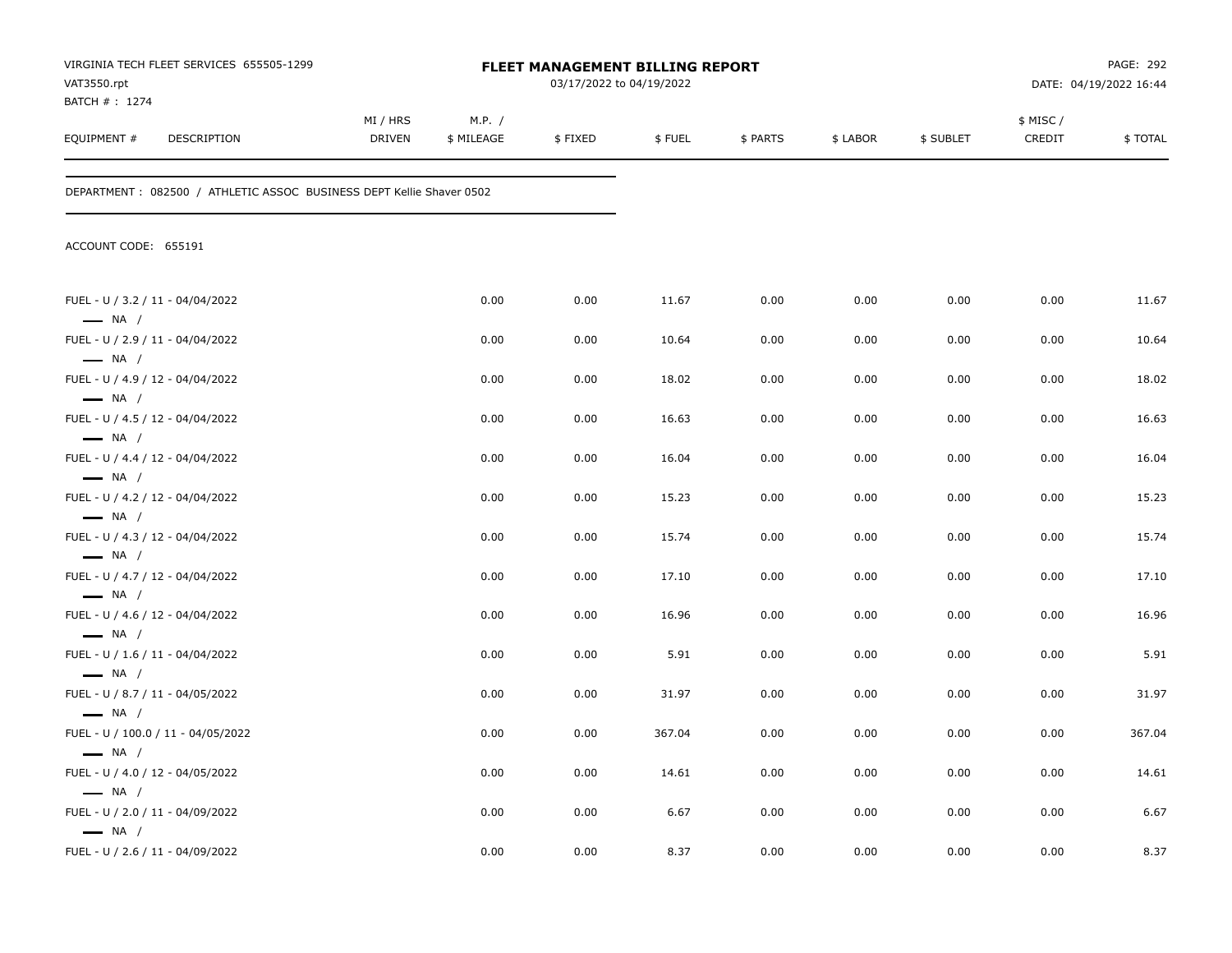| VIRGINIA TECH FLEET SERVICES 655505-1299<br>VAT3550.rpt                              |                    |                        | FLEET MANAGEMENT BILLING REPORT<br>03/17/2022 to 04/19/2022 |        |          |          |           |                    | PAGE: 293<br>DATE: 04/19/2022 16:44 |
|--------------------------------------------------------------------------------------|--------------------|------------------------|-------------------------------------------------------------|--------|----------|----------|-----------|--------------------|-------------------------------------|
| BATCH # : 1274<br>EQUIPMENT #<br>DESCRIPTION                                         | MI / HRS<br>DRIVEN | M.P. $/$<br>\$ MILEAGE | \$FIXED                                                     | \$FUEL | \$ PARTS | \$ LABOR | \$ SUBLET | \$ MISC/<br>CREDIT | \$TOTAL                             |
| DEPARTMENT: 082500 / ATHLETIC ASSOC BUSINESS DEPT Kellie Shaver 0502                 |                    |                        |                                                             |        |          |          |           |                    |                                     |
| $-$ NA $/$                                                                           |                    |                        |                                                             |        |          |          |           |                    |                                     |
| FUEL - U / 5.1 / 11 - 04/11/2022<br>$\longrightarrow$ NA /                           |                    | 0.00                   | 0.00                                                        | 16.78  | 0.00     | 0.00     | 0.00      | 0.00               | 16.78                               |
| FUEL - U / 3.6 / 11 - 04/12/2022<br>$\longrightarrow$ NA /                           |                    | 0.00                   | 0.00                                                        | 11.64  | 0.00     | 0.00     | 0.00      | 0.00               | 11.64                               |
| FUEL - U / 0.1 / 12 - 04/12/2022<br>$\longrightarrow$ NA /                           |                    | 0.00                   | 0.00                                                        | 0.29   | 0.00     | 0.00     | 0.00      | 0.00               | 0.29                                |
| FUEL - U / 3.0 / 12 - 04/12/2022<br>$\longrightarrow$ NA /                           |                    | 0.00                   | 0.00                                                        | 9.74   | 0.00     | 0.00     | 0.00      | 0.00               | 9.74                                |
| FUEL - U / 6.9 / 12 - 04/12/2022<br>$\longrightarrow$ NA /                           |                    | 0.00                   | 0.00                                                        | 22.43  | 0.00     | 0.00     | 0.00      | 0.00               | 22.43                               |
| FUEL - U / 3.4 / 11 - 04/13/2022<br>$\longrightarrow$ NA /                           |                    | 0.00                   | 0.00                                                        | 11.09  | 0.00     | 0.00     | 0.00      | 0.00               | 11.09                               |
| FUEL - U / 1.7 / 11 - 04/14/2022                                                     |                    | 0.00                   | 0.00                                                        | 5.69   | 0.00     | 0.00     | 0.00      | 0.00               | 5.69                                |
| $\longrightarrow$ NA /<br>FUEL - U / 3.7 / 11 - 04/14/2022                           |                    | 0.00                   | 0.00                                                        | 12.20  | 0.00     | 0.00     | 0.00      | 0.00               | 12.20                               |
| $\longrightarrow$ NA /<br>FUEL - U / 1.8 / 11 - 04/14/2022                           |                    | 0.00                   | 0.00                                                        | 5.72   | 0.00     | 0.00     | 0.00      | 0.00               | 5.72                                |
| $\longrightarrow$ NA /<br>FUEL - U / 1.8 / 11 - 04/14/2022                           |                    | 0.00                   | 0.00                                                        | 6.02   | 0.00     | 0.00     | 0.00      | 0.00               | 6.02                                |
| $\longrightarrow$ NA /<br>FUEL - U / 0.1 / 12 - 04/14/2022                           |                    | 0.00                   | 0.00                                                        | 0.29   | 0.00     | 0.00     | 0.00      | 0.00               | 0.29                                |
| $\longrightarrow$ NA /<br>FUEL - U / 4.9 / 12 - 04/14/2022                           |                    | 0.00                   | 0.00                                                        | 16.12  | 0.00     | 0.00     | 0.00      | 0.00               | 16.12                               |
| $\longrightarrow$ NA /<br>FUEL - U / 4.3 / 12 - 04/14/2022                           |                    | 0.00                   | 0.00                                                        | 13.96  | 0.00     | 0.00     | 0.00      | 0.00               | 13.96                               |
| $\longrightarrow$ NA /<br>FUEL - U / 4.8 / 12 - 04/14/2022                           |                    | 0.00                   | 0.00                                                        | 15.63  | 0.00     | 0.00     | 0.00      | 0.00               | 15.63                               |
| $\longrightarrow$ NA /<br>FUEL - U / 5.1 / 12 - 04/14/2022                           |                    | 0.00                   | 0.00                                                        | 16.58  | 0.00     | 0.00     | 0.00      | 0.00               | 16.58                               |
| $\longrightarrow$ NA /<br>FUEL - U / 4.7 / 12 - 04/14/2022<br>$\longrightarrow$ NA / |                    | 0.00                   | 0.00                                                        | 15.37  | 0.00     | 0.00     | 0.00      | 0.00               | 15.37                               |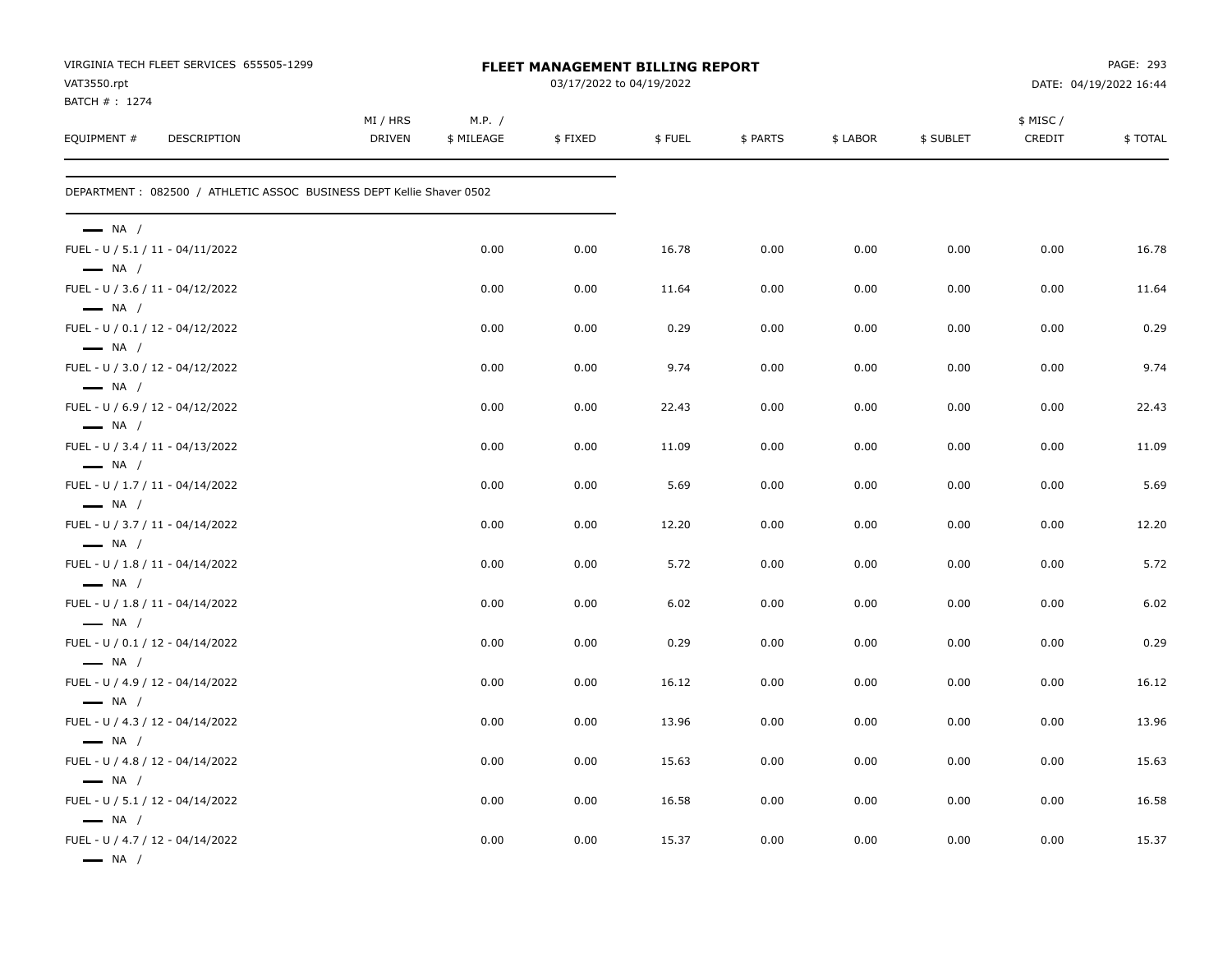| VIRGINIA TECH FLEET SERVICES 655505-1299<br>VAT3550.rpt<br>BATCH #: 1274 |                           |                      | <b>FLEET MANAGEMENT BILLING REPORT</b><br>03/17/2022 to 04/19/2022 |        |          |          |           |                    | PAGE: 294<br>DATE: 04/19/2022 16:44 |
|--------------------------------------------------------------------------|---------------------------|----------------------|--------------------------------------------------------------------|--------|----------|----------|-----------|--------------------|-------------------------------------|
| EQUIPMENT #<br><b>DESCRIPTION</b>                                        | MI / HRS<br><b>DRIVEN</b> | M.P. /<br>\$ MILEAGE | \$FIXED                                                            | \$FUEL | \$ PARTS | \$ LABOR | \$ SUBLET | \$ MISC/<br>CREDIT | \$TOTAL                             |
| DEPARTMENT: 082500 / ATHLETIC ASSOC BUSINESS DEPT Kellie Shaver 0502     |                           |                      |                                                                    |        |          |          |           |                    |                                     |
| FUEL - D / 5.0 / 13 - 04/14/2022<br>$\longrightarrow$ NA /               |                           | 0.00                 | 0.00                                                               | 20.54  | 0.00     | 0.00     | 0.00      | 0.00               | 20.54                               |
| FUEL - D / 4.8 / 13 - 04/14/2022<br>$\longrightarrow$ NA /               |                           | 0.00                 | 0.00                                                               | 19.80  | 0.00     | 0.00     | 0.00      | 0.00               | 19.80                               |
| FUEL - U / 5.0 / 11 - 04/15/2022<br>$\longrightarrow$ NA /               |                           | 0.00                 | 0.00                                                               | 16.32  | 0.00     | 0.00     | 0.00      | 0.00               | 16.32                               |
| FUEL - U / 1.8 / 11 - 04/15/2022<br>$\longrightarrow$ NA /               |                           | 0.00                 | 0.00                                                               | 5.76   | 0.00     | 0.00     | 0.00      | 0.00               | 5.76                                |
| FUEL - U / 3.6 / 11 - 04/15/2022<br>$\longrightarrow$ NA /               |                           | 0.00                 | 0.00                                                               | 11.80  | 0.00     | 0.00     | 0.00      | 0.00               | 11.80                               |
| FUEL - U / 4.4 / 11 - 04/15/2022<br>$\longrightarrow$ NA /               |                           | 0.00                 | 0.00                                                               | 14.22  | 0.00     | 0.00     | 0.00      | 0.00               | 14.22                               |
| FUEL - U / 4.9 / 11 - 04/15/2022<br>$\longrightarrow$ NA /               |                           | 0.00                 | 0.00                                                               | 15.86  | 0.00     | 0.00     | 0.00      | 0.00               | 15.86                               |
| FUEL - U / 2.5 / 11 - 04/15/2022<br>$\longrightarrow$ NA /               |                           | 0.00                 | 0.00                                                               | 8.21   | 0.00     | 0.00     | 0.00      | 0.00               | 8.21                                |
| FUEL - U / 3.5 / 12 - 04/15/2022<br>$\longrightarrow$ NA /               |                           | 0.00                 | 0.00                                                               | 11.54  | 0.00     | 0.00     | 0.00      | 0.00               | 11.54                               |
| FUEL - U / 8.7 / 12 - 04/15/2022<br>$\longrightarrow$ NA /               |                           | 0.00                 | 0.00                                                               | 28.48  | 0.00     | 0.00     | 0.00      | 0.00               | 28.48                               |
| FUEL - D / 9.8 / 14 - 04/15/2022<br>$\longrightarrow$ NA /               |                           | 0.00                 | 0.00                                                               | 40.59  | 0.00     | 0.00     | 0.00      | 0.00               | 40.59                               |
| FUEL - D / 9.9 / 14 - 04/15/2022<br>$\longrightarrow$ NA /               |                           | 0.00                 | 0.00                                                               | 40.88  | 0.00     | 0.00     | 0.00      | 0.00               | 40.88                               |
| FUEL - U / 5.2 / 12 - 03/16/2022<br>$\longrightarrow$ NA /               |                           | 0.00                 | 0.00                                                               | 18.37  | 0.00     | 0.00     | 0.00      | 0.00               | 18.37                               |
| FUEL - U / 5.1 / 12 - 03/16/2022<br>$\longrightarrow$ NA /               |                           | 0.00                 | 0.00                                                               | 18.01  | 0.00     | 0.00     | 0.00      | 0.00               | 18.01                               |
| FUEL - U / 5.0 / 12 - 03/16/2022<br>$\equiv$ NA /                        |                           | 0.00                 | 0.00                                                               | 17.91  | 0.00     | 0.00     | 0.00      | 0.00               | 17.91                               |
| FUEL - U / 4.7 / 12 - 03/16/2022<br>$\longrightarrow$ NA /               |                           | 0.00                 | 0.00                                                               | 16.55  | 0.00     | 0.00     | 0.00      | 0.00               | 16.55                               |
| FUEL - U / 4.9 / 12 - 03/16/2022                                         |                           | 0.00                 | 0.00                                                               | 17.34  | 0.00     | 0.00     | 0.00      | 0.00               | 17.34                               |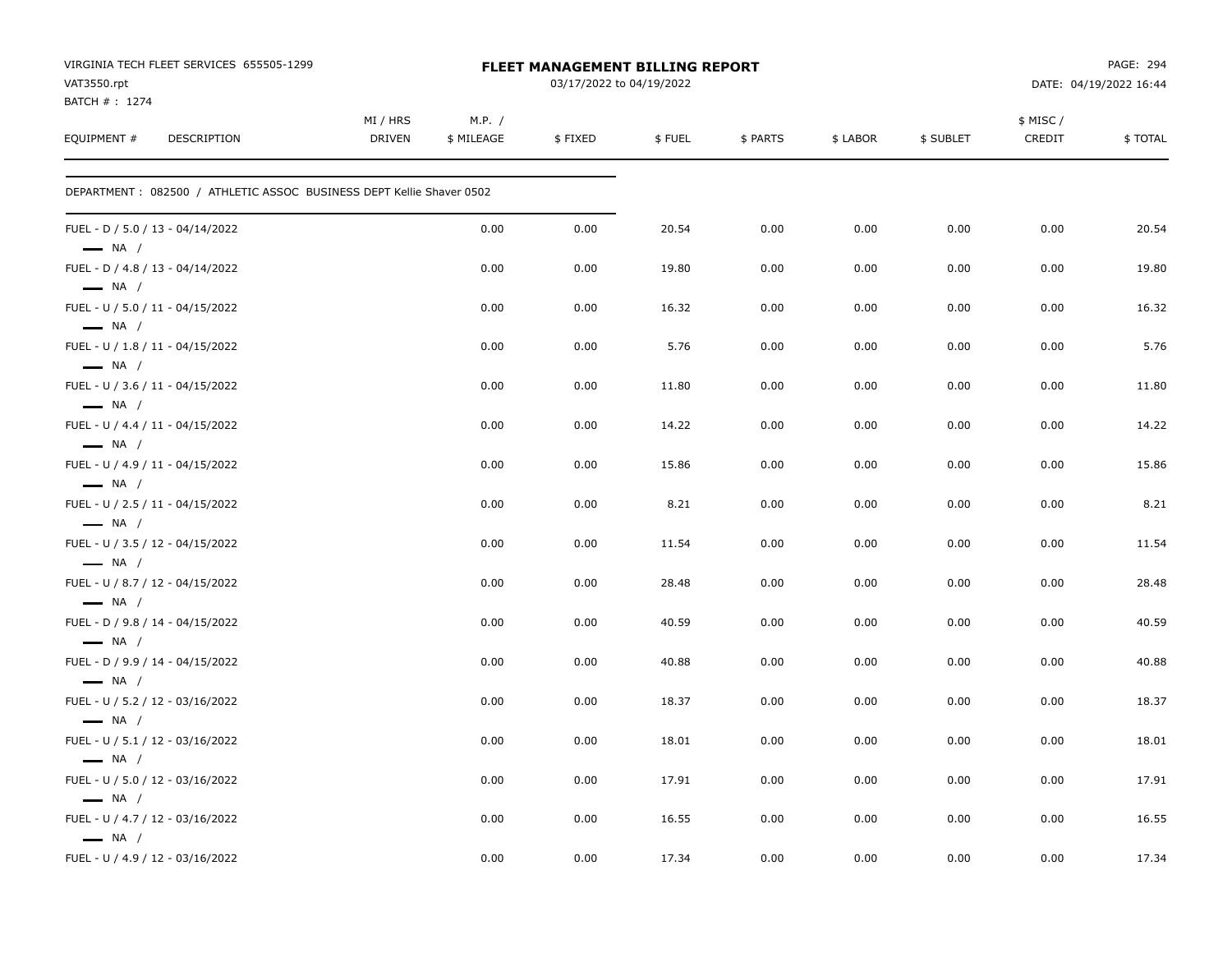| VAT3550.rpt                                                | VIRGINIA TECH FLEET SERVICES 655505-1299                             |                    |                      |         | <b>FLEET MANAGEMENT BILLING REPORT</b><br>03/17/2022 to 04/19/2022 |          |          |           |                     | PAGE: 295<br>DATE: 04/19/2022 16:44 |
|------------------------------------------------------------|----------------------------------------------------------------------|--------------------|----------------------|---------|--------------------------------------------------------------------|----------|----------|-----------|---------------------|-------------------------------------|
| BATCH #: 1274<br>EQUIPMENT #                               | DESCRIPTION                                                          | MI / HRS<br>DRIVEN | M.P. /<br>\$ MILEAGE | \$FIXED | \$FUEL                                                             | \$ PARTS | \$ LABOR | \$ SUBLET | \$ MISC /<br>CREDIT | \$TOTAL                             |
|                                                            | DEPARTMENT: 082500 / ATHLETIC ASSOC BUSINESS DEPT Kellie Shaver 0502 |                    |                      |         |                                                                    |          |          |           |                     |                                     |
| $\longrightarrow$ NA /                                     |                                                                      |                    |                      |         |                                                                    |          |          |           |                     |                                     |
| FUEL - U / 2.3 / 11 - 03/18/2022<br>$\longrightarrow$ NA / |                                                                      |                    | 0.00                 | 0.00    | 8.29                                                               | 0.00     | 0.00     | 0.00      | 0.00                | 8.29                                |
| $\longrightarrow$ NA /                                     | FUEL - U / 27.5 / 11 - 04/19/2022                                    |                    | 0.00                 | 0.00    | 89.93                                                              | 0.00     | 0.00     | 0.00      | 0.00                | 89.93                               |
| FUEL - U / 9.9 / 11 - 03/24/2022<br>$\longrightarrow$ NA / |                                                                      |                    | 0.00                 | 0.00    | 35.24                                                              | 0.00     | 0.00     | 0.00      | 0.00                | 35.24                               |
| FUEL - U / 4.9 / 11 - 03/30/2022<br>$\longrightarrow$ NA / |                                                                      |                    | 0.00                 | 0.00    | 17.95                                                              | 0.00     | 0.00     | 0.00      | 0.00                | 17.95                               |
| FUEL - U / 3.7 / 11 - 03/31/2022<br>$\longrightarrow$ NA / |                                                                      |                    | 0.00                 | 0.00    | 13.54                                                              | 0.00     | 0.00     | 0.00      | 0.00                | 13.54                               |
| ead                                                        | 1990 EQUIPMENT                                                       | $\mathbf 0$        | 0.00                 | 0.00    | 1,239.28                                                           | 0.00     | 0.00     | 0.00      | 0.00                | 1,239.28                            |
| 655191<br>ACCT:                                            |                                                                      | $\mathbf 0$        | 0.00                 | 0.00    | 1,239.28                                                           | 0.00     | 0.00     | 0.00      | 0.00                | 1,239.28                            |
| ACCOUNT CODE: 655201                                       |                                                                      |                    |                      |         |                                                                    |          |          |           |                     |                                     |
| $\longrightarrow$ NA /                                     | FUEL - D / 15.2 / 13 - 04/10/2022                                    |                    | 0.00                 | 0.00    | 63.16                                                              | 0.00     | 0.00     | 0.00      | 0.00                | 63.16                               |
| $\longrightarrow$ NA /                                     | FUEL - D / 45.8 / CC - 03/24/2022                                    |                    | 0.00                 | 0.00    | 224.05                                                             | 0.00     | 0.00     | 0.00      | 0.00                | 224.05                              |
| $\longrightarrow$ NA /                                     | FUEL - D / 14.0 / 13 - 03/29/2022                                    |                    | 0.00                 | 0.00    | 58.02                                                              | 0.00     | 0.00     | 0.00      | 0.00                | 58.02                               |
| 77332S                                                     | 2019 SPRINTER                                                        | 1,147              | 0.00                 | 0.00    | 345.23                                                             | 0.00     | 0.00     | 0.00      | 0.00                | 345.23                              |
| ACCT: 655201                                               |                                                                      | 1,147              | 0.00                 | 0.00    | 345.23                                                             | 0.00     | 0.00     | 0.00      | 0.00                | 345.23                              |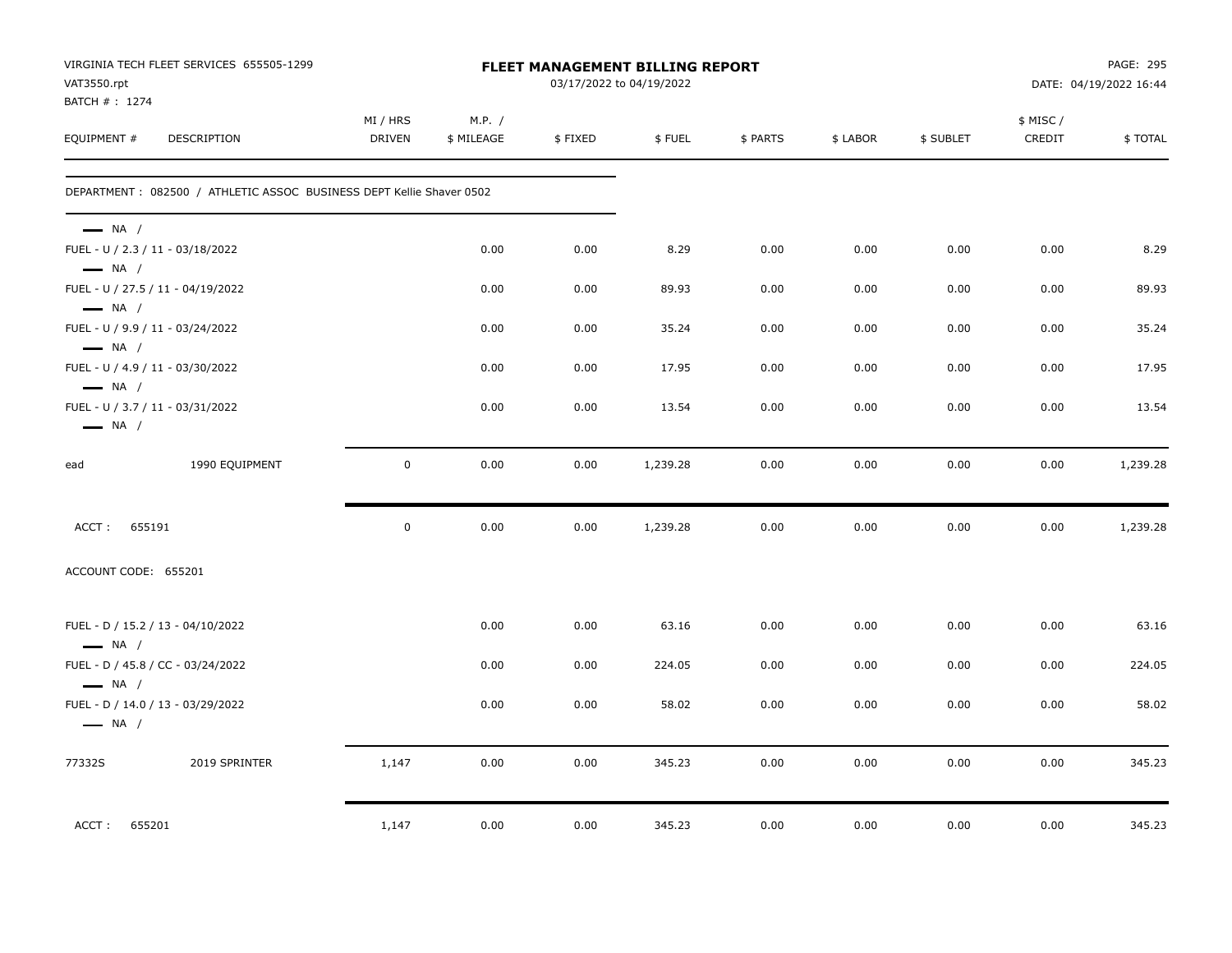| VIRGINIA TECH FLEET SERVICES 655505-1299<br>VAT3550.rpt |                |                    |                      |         | <b>FLEET MANAGEMENT BILLING REPORT</b><br>03/17/2022 to 04/19/2022 |          |          |                  |                    | PAGE: 296<br>DATE: 04/19/2022 16:44 |
|---------------------------------------------------------|----------------|--------------------|----------------------|---------|--------------------------------------------------------------------|----------|----------|------------------|--------------------|-------------------------------------|
| BATCH #: 1274<br>EQUIPMENT #<br>DESCRIPTION             |                | MI / HRS<br>DRIVEN | M.P. /<br>\$ MILEAGE | \$FIXED | \$FUEL                                                             | \$ PARTS | \$ LABOR | \$ SUBLET        | \$ MISC/<br>CREDIT | \$TOTAL                             |
| DEPARTMENT SUBTOTALS :                                  |                | 1,147              | 0.00                 | 0.00    | 1,584.51                                                           | 0.00     | 0.00     | 0.00             | 0.00               | 1,584.51                            |
| <b>BREAKDOWN OF CHARGES:</b>                            |                |                    | MILEAGE              |         |                                                                    | 0.00     |          | PARTS (WO'S)     |                    | 0.00                                |
| <b>EQUIPMENT COUNT:</b>                                 | $\overline{2}$ |                    | MOTOR POOL           |         |                                                                    | 0.00     |          | PARTS (IND.ISS.) |                    | 0.00                                |
| DEPARTMENT:                                             | 082500         |                    | BASE                 |         |                                                                    | 0.00     |          | CREDITS          |                    | 0.00                                |
|                                                         |                |                    | <b>INSURANCE</b>     |         |                                                                    | 0.00     |          | MISCELLANEOUS    |                    | 0.00                                |
|                                                         |                |                    | OTHER                |         |                                                                    | 0.00     | LABOR    |                  |                    | 0.00                                |
|                                                         |                |                    | REPLACEMENT          |         |                                                                    | 0.00     |          | <b>SUBLETS</b>   |                    | 0.00                                |
|                                                         |                |                    | <b>FUEL</b>          |         | 1,584.51                                                           |          |          |                  |                    |                                     |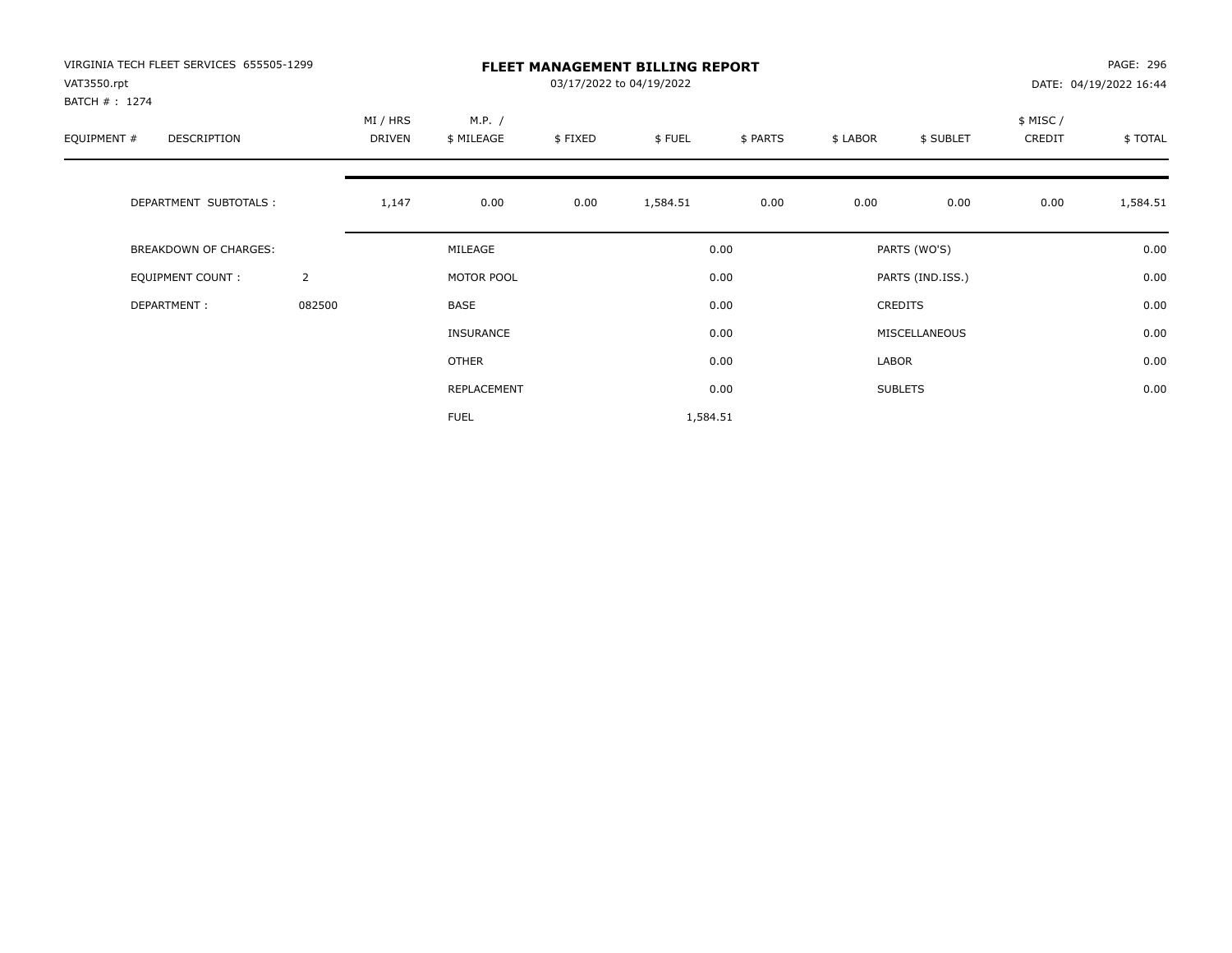| VAT3550.rpt<br>BATCH # : 1274                | VIRGINIA TECH FLEET SERVICES 655505-1299                                   |                           |                      |          | FLEET MANAGEMENT BILLING REPORT<br>03/17/2022 to 04/19/2022 |          |          |           |                     | PAGE: 297<br>DATE: 04/19/2022 16:44 |
|----------------------------------------------|----------------------------------------------------------------------------|---------------------------|----------------------|----------|-------------------------------------------------------------|----------|----------|-----------|---------------------|-------------------------------------|
| EQUIPMENT #                                  | DESCRIPTION                                                                | MI / HRS<br><b>DRIVEN</b> | M.P. /<br>\$ MILEAGE | \$FIXED  | \$FUEL                                                      | \$ PARTS | \$ LABOR | \$ SUBLET | \$ MISC /<br>CREDIT | \$TOTAL                             |
|                                              | DEPARTMENT : 082502 / External Affairs & Sports Finance Kellie Shaver 0502 |                           |                      |          |                                                             |          |          |           |                     |                                     |
|                                              | ACCOUNT CODE: 655215                                                       |                           |                      |          |                                                             |          |          |           |                     |                                     |
| $\longrightarrow$ NA /                       | FUEL - U / 78.0 / CC - 03/24/2022                                          |                           | 0.00                 | 0.00     | 337.48                                                      | 0.00     | 0.00     | 0.00      | 0.00                | 337.48                              |
| <b>BASE CHARGE</b><br>$\longrightarrow$ NA / |                                                                            |                           | 0.00                 | 602.00   | 0.00                                                        | 0.00     | 0.00     | 0.00      | 0.00                | 602.00                              |
| <b>PA49</b>                                  | 2010 12 PAS VAN                                                            | 2,302                     | 0.00                 | 602.00   | 337.48                                                      | 0.00     | 0.00     | 0.00      | 0.00                | 939.48                              |
| $\longrightarrow$ NA /                       | FUEL - U / 14.3 / 11 - 04/14/2022                                          |                           | 0.00                 | 0.00     | 46.70                                                       | 0.00     | 0.00     | 0.00      | 0.00                | 46.70                               |
| $\longrightarrow$ NA /                       | FUEL - U / 5.6 / 11 - 03/16/2022                                           |                           | 0.00                 | 0.00     | 19.83                                                       | 0.00     | 0.00     | 0.00      | 0.00                | 19.83                               |
| $\longrightarrow$ NA /                       | FUEL - U / 12.1 / 11 - 03/19/2022                                          |                           | 0.00                 | 0.00     | 43.22                                                       | 0.00     | 0.00     | 0.00      | 0.00                | 43.22                               |
| $\longrightarrow$ NA /                       | FUEL - U / 127.1 / CC - 03/24/2022                                         |                           | 0.00                 | 0.00     | 511.46                                                      | 0.00     | 0.00     | 0.00      | 0.00                | 511.46                              |
| <b>BASE CHARGE</b><br>$\longrightarrow$ NA / |                                                                            |                           | 0.00                 | 602.00   | 0.00                                                        | 0.00     | 0.00     | 0.00      | 0.00                | 602.00                              |
| pa86                                         | 2014 12 PAS VAN                                                            | 1,885                     | 0.00                 | 602.00   | 621.21                                                      | 0.00     | 0.00     | 0.00      | 0.00                | 1,223.21                            |
| ACCT:                                        | 655215                                                                     | 4,187                     | 0.00                 | 1,204.00 | 958.69                                                      | 0.00     | 0.00     | 0.00      | 0.00                | 2,162.69                            |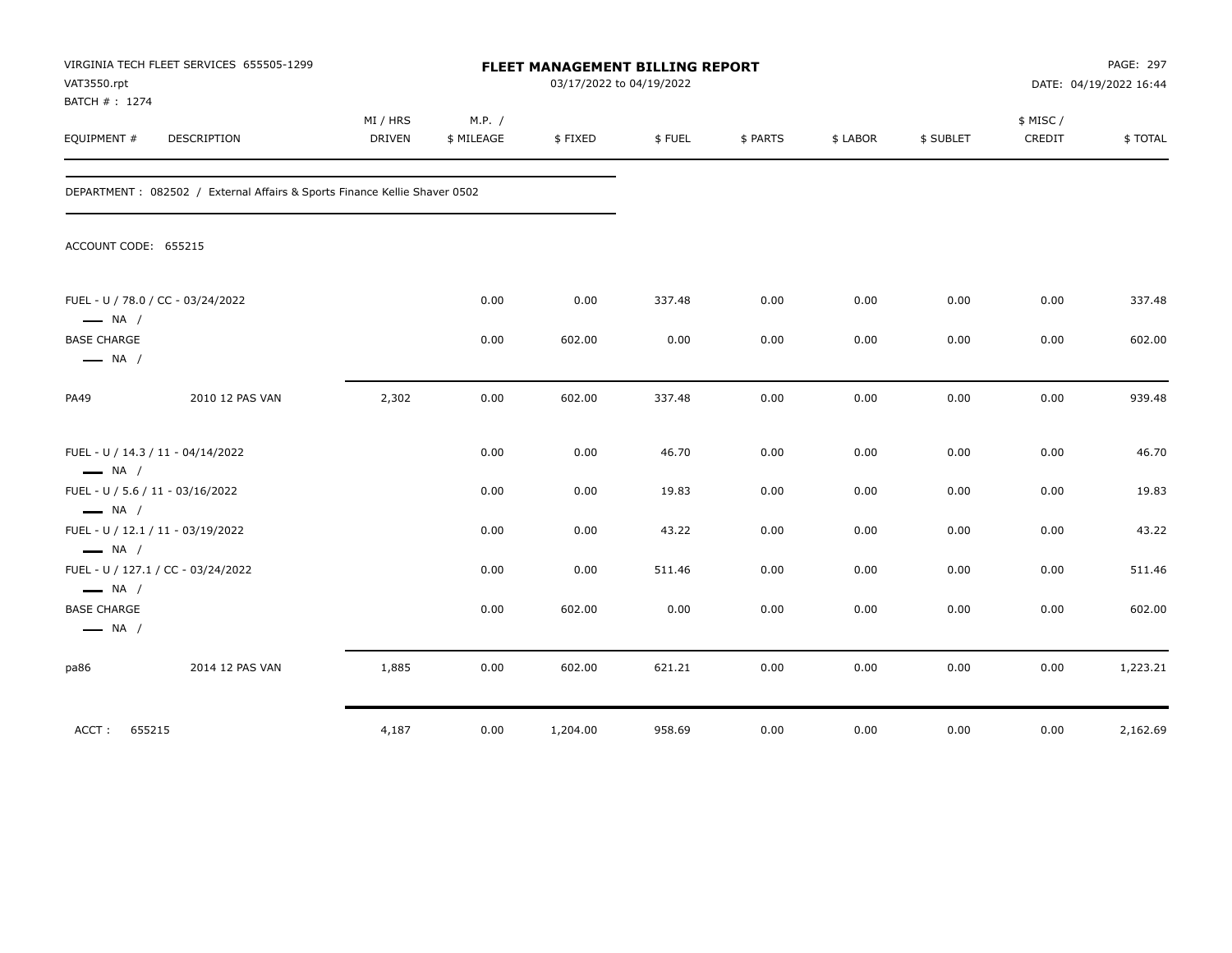| VIRGINIA TECH FLEET SERVICES 655505-1299<br>VAT3550.rpt<br>BATCH #: 1274 |                |                    |                      | 03/17/2022 to 04/19/2022 | <b>FLEET MANAGEMENT BILLING REPORT</b> |          |          |                  |                    | PAGE: 298<br>DATE: 04/19/2022 16:44 |
|--------------------------------------------------------------------------|----------------|--------------------|----------------------|--------------------------|----------------------------------------|----------|----------|------------------|--------------------|-------------------------------------|
| EQUIPMENT #<br>DESCRIPTION                                               |                | MI / HRS<br>DRIVEN | M.P. /<br>\$ MILEAGE | \$FIXED                  | \$FUEL                                 | \$ PARTS | \$ LABOR | \$ SUBLET        | \$ MISC/<br>CREDIT | \$TOTAL                             |
| DEPARTMENT SUBTOTALS :                                                   |                | 4,187              | 0.00                 | 1,204.00                 | 958.69                                 | 0.00     | 0.00     | 0.00             | 0.00               | 2,162.69                            |
| <b>BREAKDOWN OF CHARGES:</b>                                             |                |                    | MILEAGE              |                          |                                        | 0.00     |          | PARTS (WO'S)     |                    | 0.00                                |
| EQUIPMENT COUNT:                                                         | $\overline{2}$ |                    | MOTOR POOL           |                          |                                        | 0.00     |          | PARTS (IND.ISS.) |                    | 0.00                                |
| DEPARTMENT:                                                              | 082502         |                    | <b>BASE</b>          |                          | 1,204.00                               |          |          | <b>CREDITS</b>   |                    | 0.00                                |
|                                                                          |                |                    | INSURANCE            |                          |                                        | 0.00     |          | MISCELLANEOUS    |                    | 0.00                                |
|                                                                          |                |                    | <b>OTHER</b>         |                          |                                        | 0.00     | LABOR    |                  |                    | 0.00                                |
|                                                                          |                |                    | <b>REPLACEMENT</b>   |                          |                                        | 0.00     |          | <b>SUBLETS</b>   |                    | 0.00                                |
|                                                                          |                |                    | <b>FUEL</b>          |                          |                                        | 958.69   |          |                  |                    |                                     |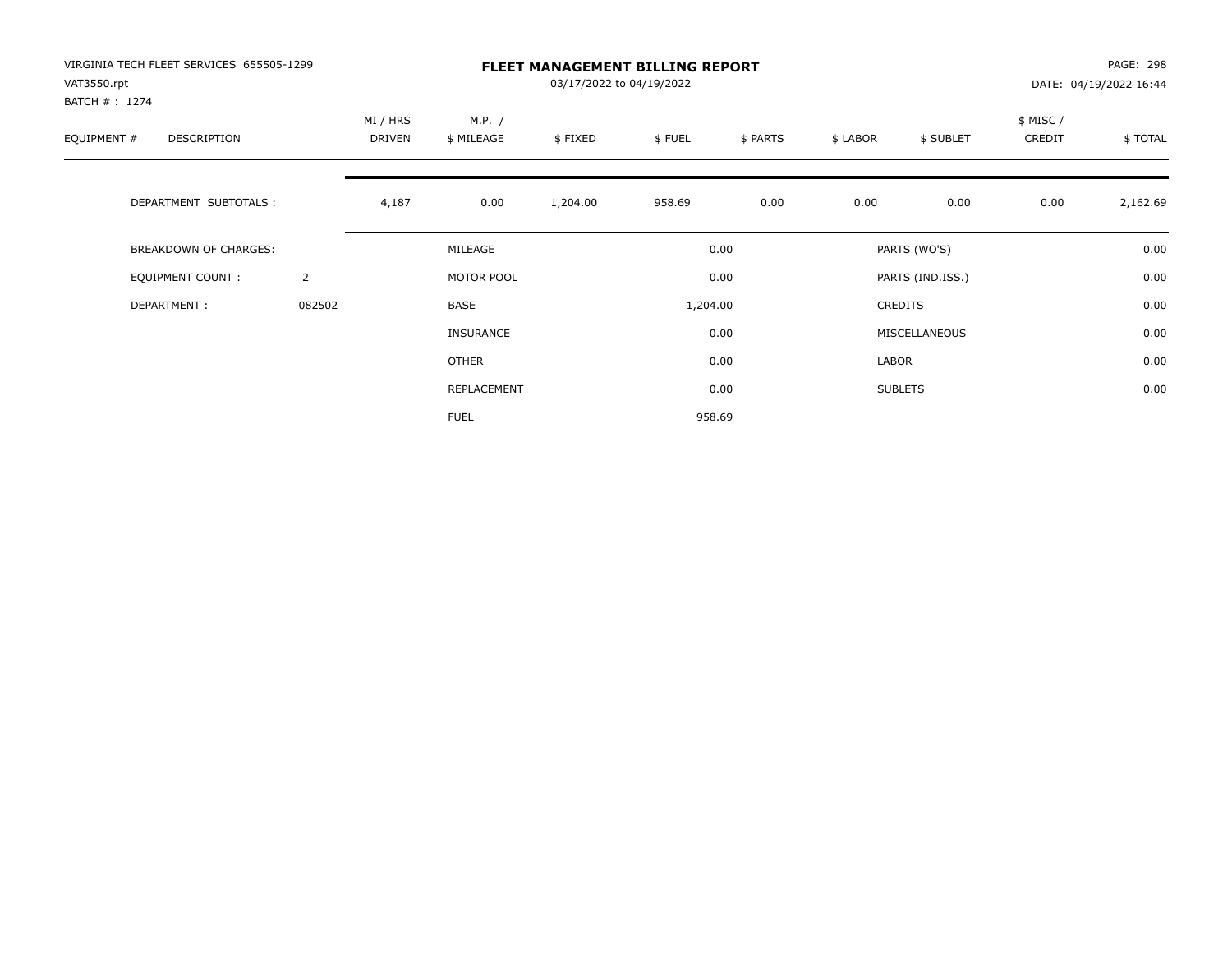| VAT3550.rpt<br>BATCH #: 1274                     | VIRGINIA TECH FLEET SERVICES 655505-1299                              |              |                           |                      | 03/17/2022 to 04/19/2022 | <b>FLEET MANAGEMENT BILLING REPORT</b> |          |          |                  |                     | PAGE: 299<br>DATE: 04/19/2022 16:44 |
|--------------------------------------------------|-----------------------------------------------------------------------|--------------|---------------------------|----------------------|--------------------------|----------------------------------------|----------|----------|------------------|---------------------|-------------------------------------|
| EQUIPMENT #                                      | DESCRIPTION                                                           |              | MI / HRS<br><b>DRIVEN</b> | M.P. /<br>\$ MILEAGE | \$FIXED                  | \$FUEL                                 | \$ PARTS | \$ LABOR | \$ SUBLET        | \$ MISC /<br>CREDIT | \$TOTAL                             |
|                                                  | DEPARTMENT : 082503 / Athletic Business Department Kellie Shaver 0502 |              |                           |                      |                          |                                        |          |          |                  |                     |                                     |
|                                                  | ACCOUNT CODE: 655423                                                  |              |                           |                      |                          |                                        |          |          |                  |                     |                                     |
| $\longrightarrow$ NA /                           | FUEL - D / 7.8 / 14 - 04/01/2022                                      |              |                           | 0.00                 | 0.00                     | 32.41                                  | 0.00     | 0.00     | 0.00             | 0.00                | 32.41                               |
| $\longrightarrow$ NA /                           | FUEL - D / 9.7 / 14 - 04/11/2022                                      |              |                           | 0.00                 | 0.00                     | 40.21                                  | 0.00     | 0.00     | 0.00             | 0.00                | 40.21                               |
|                                                  | FUEL - D / 8.6 / 14 - 03/23/2022                                      |              |                           | 0.00                 | 0.00                     | 35.86                                  | 0.00     | 0.00     | 0.00             | 0.00                | 35.86                               |
| $\longrightarrow$ NA /<br>$\longrightarrow$ NA / | FUEL - D / 59.0 / CC - 03/24/2022                                     |              |                           | 0.00                 | 0.00                     | 293.26                                 | 0.00     | 0.00     | 0.00             | 0.00                | 293.26                              |
| $\longrightarrow$ NA /                           | PARTS ISSUE # I312337                                                 |              |                           | 0.00                 | 0.00                     | 0.00                                   | 12.85    | 0.00     | 0.00             | 0.00                | 12.85                               |
| 68301S                                           | 2015 SPRINTER                                                         |              | 2,158                     | 0.00                 | 0.00                     | 401.74                                 | 12.85    | 0.00     | 0.00             | 0.00                | 414.59                              |
| ACCT:                                            | 655423                                                                |              | 2,158                     | 0.00                 | 0.00                     | 401.74                                 | 12.85    | 0.00     | 0.00             | 0.00                | 414.59                              |
|                                                  | DEPARTMENT SUBTOTALS :                                                |              | 2,158                     | 0.00                 | 0.00                     | 401.74                                 | 12.85    | 0.00     | 0.00             | 0.00                | 414.59                              |
|                                                  | <b>BREAKDOWN OF CHARGES:</b>                                          |              |                           | MILEAGE              |                          |                                        | 0.00     |          | PARTS (WO'S)     |                     | 0.00                                |
|                                                  | <b>EQUIPMENT COUNT:</b>                                               | $\mathbf{1}$ |                           | MOTOR POOL           |                          |                                        | 0.00     |          | PARTS (IND.ISS.) |                     | 12.85                               |
|                                                  | DEPARTMENT:                                                           | 082503       |                           | BASE                 |                          |                                        | 0.00     |          | <b>CREDITS</b>   |                     | 0.00                                |
|                                                  |                                                                       |              |                           | <b>INSURANCE</b>     |                          |                                        | 0.00     |          | MISCELLANEOUS    |                     | 0.00                                |
|                                                  |                                                                       |              |                           | OTHER                |                          |                                        | 0.00     | LABOR    |                  |                     | 0.00                                |
|                                                  |                                                                       |              |                           | REPLACEMENT          |                          |                                        | 0.00     |          | <b>SUBLETS</b>   |                     | 0.00                                |
|                                                  |                                                                       |              |                           | <b>FUEL</b>          |                          |                                        | 401.74   |          |                  |                     |                                     |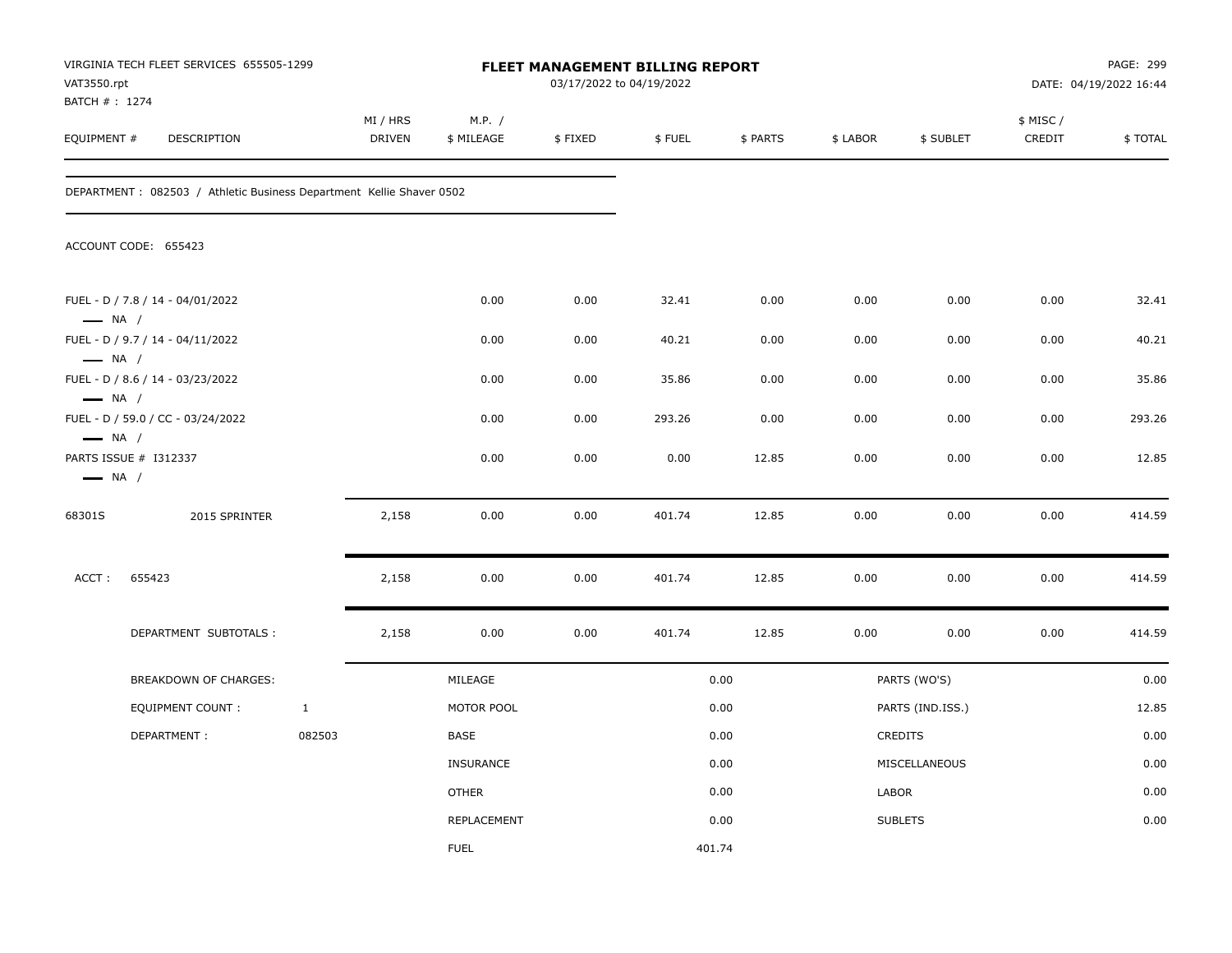| VAT3550.rpt<br>BATCH #: 1274                 | VIRGINIA TECH FLEET SERVICES 655505-1299                      |              |                           |                      | 03/17/2022 to 04/19/2022 | FLEET MANAGEMENT BILLING REPORT |          |          |                  |                    | PAGE: 300<br>DATE: 04/19/2022 16:44 |
|----------------------------------------------|---------------------------------------------------------------|--------------|---------------------------|----------------------|--------------------------|---------------------------------|----------|----------|------------------|--------------------|-------------------------------------|
| EQUIPMENT #                                  | <b>DESCRIPTION</b>                                            |              | MI / HRS<br><b>DRIVEN</b> | M.P. /<br>\$ MILEAGE | \$FIXED                  | \$FUEL                          | \$ PARTS | \$ LABOR | \$ SUBLET        | \$ MISC/<br>CREDIT | \$TOTAL                             |
|                                              | DEPARTMENT: 082504 / Athletics Post Season Kellie Shaver 0502 |              |                           |                      |                          |                                 |          |          |                  |                    |                                     |
|                                              | ACCOUNT CODE: 655202                                          |              |                           |                      |                          |                                 |          |          |                  |                    |                                     |
| $\longrightarrow$ NA /                       | FUEL - U / 21.6 / CC - 03/24/2022                             |              |                           | 0.00                 | 0.00                     | 77.78                           | 0.00     | 0.00     | 0.00             | 0.00               | 77.78                               |
| <b>BASE CHARGE</b><br>$\longrightarrow$ NA / |                                                               |              |                           | 0.00                 | 602.00                   | 0.00                            | 0.00     | 0.00     | 0.00             | 0.00               | 602.00                              |
| PA6                                          | 2015 12 PAS VAN                                               |              | 134                       | 0.00                 | 602.00                   | 77.78                           | 0.00     | 0.00     | 0.00             | 0.00               | 679.78                              |
| ACCT:                                        | 655202                                                        |              | 134                       | 0.00                 | 602.00                   | 77.78                           | 0.00     | 0.00     | 0.00             | 0.00               | 679.78                              |
|                                              | DEPARTMENT SUBTOTALS :                                        |              | 134                       | 0.00                 | 602.00                   | 77.78                           | 0.00     | 0.00     | 0.00             | 0.00               | 679.78                              |
|                                              | BREAKDOWN OF CHARGES:                                         |              |                           | MILEAGE              |                          |                                 | 0.00     |          | PARTS (WO'S)     |                    | 0.00                                |
|                                              | EQUIPMENT COUNT :                                             | $\mathbf{1}$ |                           | MOTOR POOL           |                          |                                 | 0.00     |          | PARTS (IND.ISS.) |                    | 0.00                                |
|                                              | DEPARTMENT:                                                   | 082504       |                           | BASE                 |                          |                                 | 602.00   |          | <b>CREDITS</b>   |                    | 0.00                                |
|                                              |                                                               |              |                           | INSURANCE            |                          |                                 | 0.00     |          | MISCELLANEOUS    |                    | 0.00                                |
|                                              |                                                               |              |                           | <b>OTHER</b>         |                          |                                 | 0.00     | LABOR    |                  |                    | 0.00                                |
|                                              |                                                               |              |                           | REPLACEMENT          |                          |                                 | 0.00     |          | <b>SUBLETS</b>   |                    | 0.00                                |
|                                              |                                                               |              |                           | <b>FUEL</b>          |                          |                                 | 77.78    |          |                  |                    |                                     |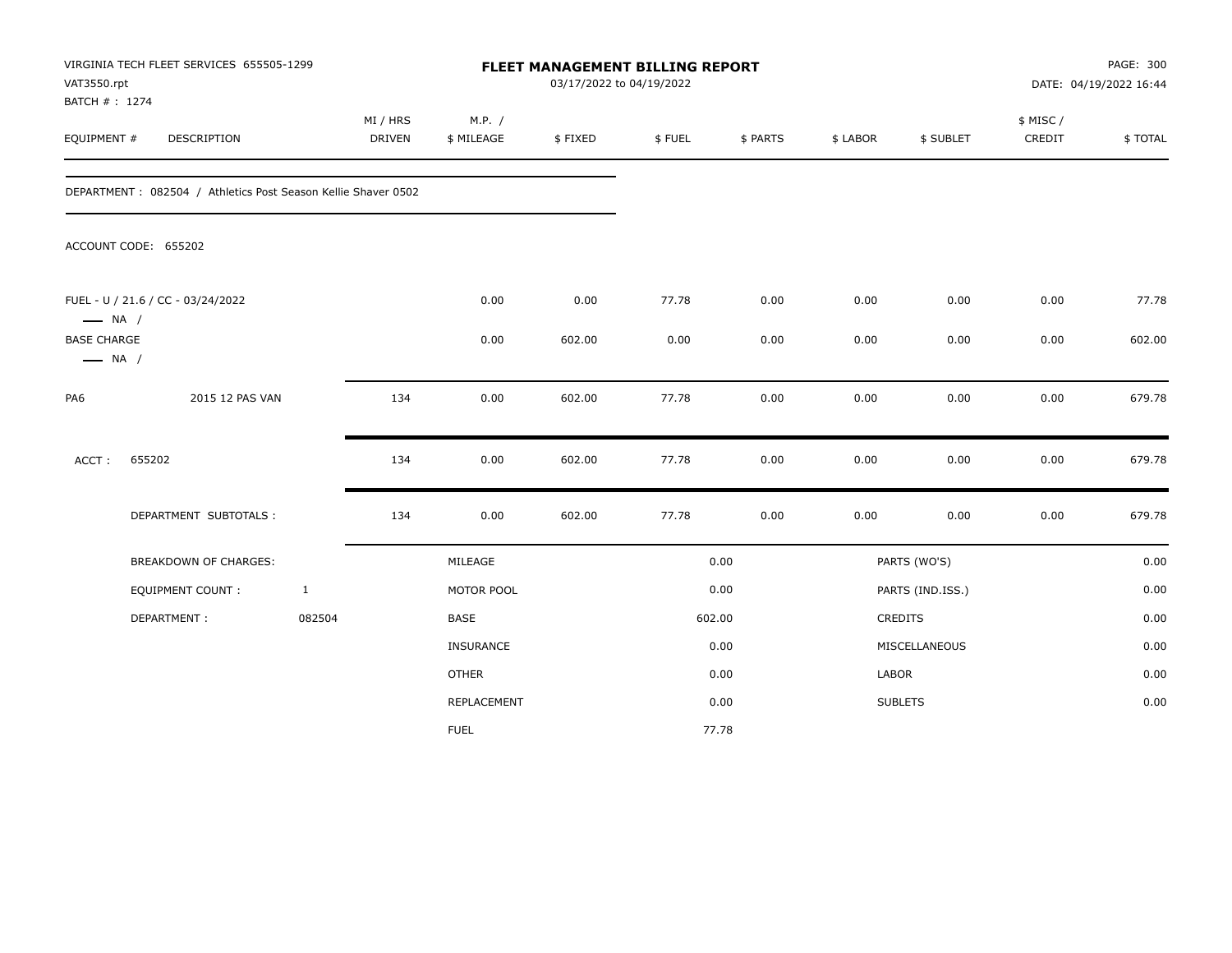| VAT3550.rpt<br>BATCH #: 1274 | VIRGINIA TECH FLEET SERVICES 655505-1299                     |                           | <b>FLEET MANAGEMENT BILLING REPORT</b><br>03/17/2022 to 04/19/2022 |         |        |          |          |           |                     | PAGE: 301<br>DATE: 04/19/2022 16:44 |  |
|------------------------------|--------------------------------------------------------------|---------------------------|--------------------------------------------------------------------|---------|--------|----------|----------|-----------|---------------------|-------------------------------------|--|
| EQUIPMENT #                  | DESCRIPTION                                                  | MI / HRS<br><b>DRIVEN</b> | M.P. /<br>\$ MILEAGE                                               | \$FIXED | \$FUEL | \$ PARTS | \$ LABOR | \$ SUBLET | \$ MISC /<br>CREDIT | \$TOTAL                             |  |
|                              | DEPARTMENT: 083015 / Dining Serv Deitrick Jonathon Poff 0428 |                           |                                                                    |         |        |          |          |           |                     |                                     |  |
| ACCOUNT CODE: 153179         |                                                              |                           |                                                                    |         |        |          |          |           |                     |                                     |  |
| $\longrightarrow$ NA /       | FUEL - D / 26.6 / 13 - 04/11/2022                            |                           | 0.00                                                               | 0.00    | 110.27 | 0.00     | 0.00     | 0.00      | 0.00                | 110.27                              |  |
| $\equiv$ NA /                | FUEL - D / 14.7 / 13 - 03/18/2022                            |                           | 0.00                                                               | 0.00    | 60.84  | 0.00     | 0.00     | 0.00      | 0.00                | 60.84                               |  |
| 69993s                       | 2016 F550                                                    | 244                       | 0.00                                                               | 0.00    | 171.11 | 0.00     | 0.00     | 0.00      | 0.00                | 171.11                              |  |
| $\longrightarrow$ NA /       | FUEL - D / 17.9 / 13 - 04/05/2022                            |                           | 0.00                                                               | 0.00    | 74.29  | 0.00     | 0.00     | 0.00      | 0.00                | 74.29                               |  |
| $\longrightarrow$ NA /       | FUEL - D / 25.4 / 13 - 03/29/2022                            |                           | 0.00                                                               | 0.00    | 105.49 | 0.00     | 0.00     | 0.00      | 0.00                | 105.49                              |  |
| 71506s                       | 2016 F550                                                    | 69                        | 0.00                                                               | 0.00    | 179.78 | 0.00     | 0.00     | 0.00      | 0.00                | 179.78                              |  |
| ACCT: 153179                 |                                                              | 313                       | 0.00                                                               | 0.00    | 350.89 | 0.00     | 0.00     | 0.00      | 0.00                | 350.89                              |  |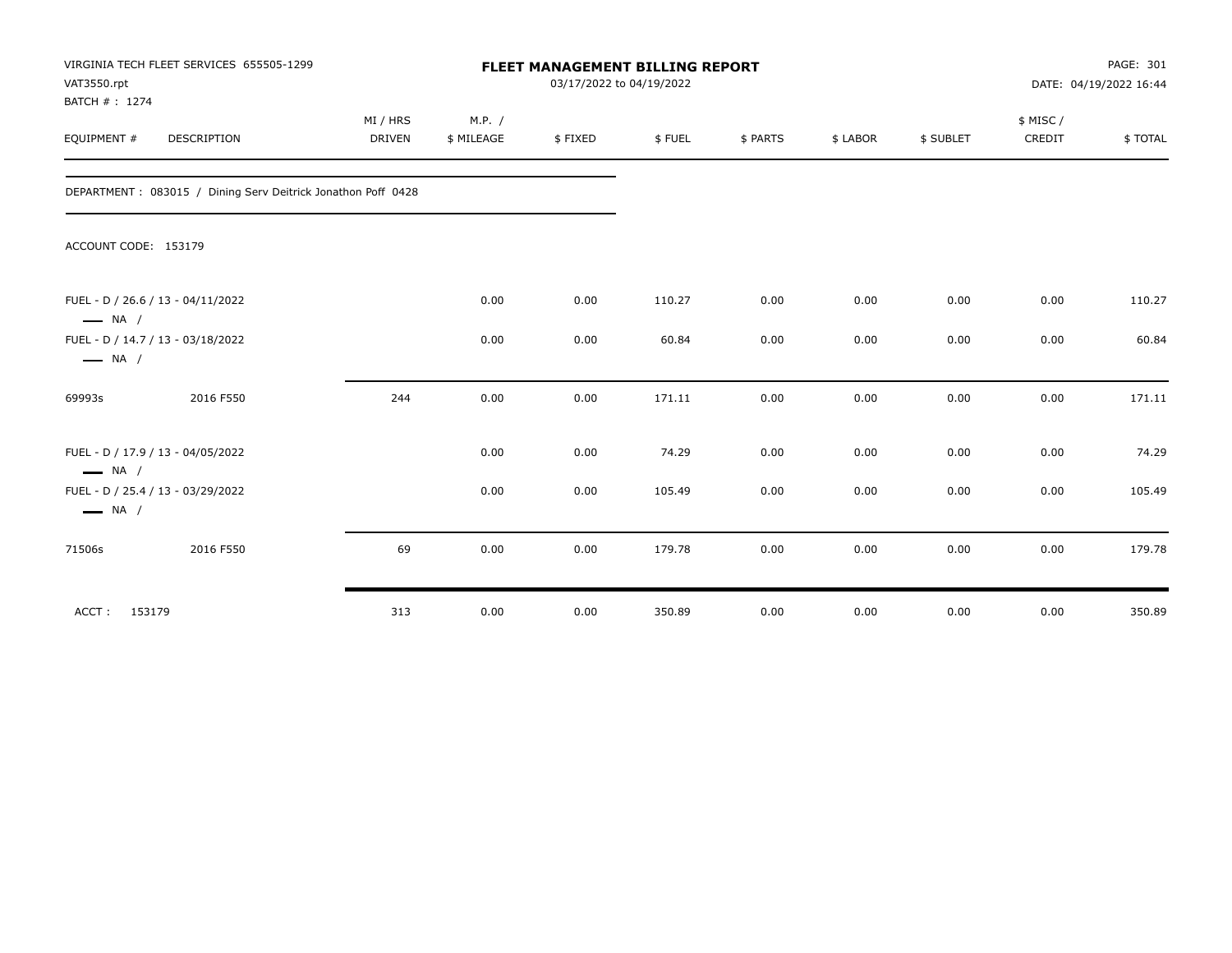| VIRGINIA TECH FLEET SERVICES 655505-1299<br>VAT3550.rpt<br>BATCH #: 1274 |                | <b>FLEET MANAGEMENT BILLING REPORT</b><br>03/17/2022 to 04/19/2022 |                      |         |        |          |          |                  |                     | PAGE: 302<br>DATE: 04/19/2022 16:44 |  |
|--------------------------------------------------------------------------|----------------|--------------------------------------------------------------------|----------------------|---------|--------|----------|----------|------------------|---------------------|-------------------------------------|--|
| EQUIPMENT #<br><b>DESCRIPTION</b>                                        |                | MI / HRS<br>DRIVEN                                                 | M.P. /<br>\$ MILEAGE | \$FIXED | \$FUEL | \$ PARTS | \$ LABOR | \$ SUBLET        | \$ MISC /<br>CREDIT | \$TOTAL                             |  |
| DEPARTMENT SUBTOTALS :                                                   |                | 313                                                                | 0.00                 | 0.00    | 350.89 | 0.00     | 0.00     | 0.00             | 0.00                | 350.89                              |  |
| <b>BREAKDOWN OF CHARGES:</b>                                             |                |                                                                    | MILEAGE              |         |        | 0.00     |          | PARTS (WO'S)     |                     | 0.00                                |  |
| EQUIPMENT COUNT:                                                         | $\overline{2}$ |                                                                    | MOTOR POOL           |         |        | 0.00     |          | PARTS (IND.ISS.) |                     | 0.00                                |  |
| DEPARTMENT:                                                              | 083015         |                                                                    | <b>BASE</b>          |         |        | 0.00     |          | <b>CREDITS</b>   |                     | 0.00                                |  |
|                                                                          |                |                                                                    | INSURANCE            |         |        | 0.00     |          | MISCELLANEOUS    |                     | 0.00                                |  |
|                                                                          |                |                                                                    | OTHER                |         |        | 0.00     | LABOR    |                  |                     | 0.00                                |  |
|                                                                          |                |                                                                    | REPLACEMENT          |         |        | 0.00     |          | <b>SUBLETS</b>   |                     | 0.00                                |  |
|                                                                          |                |                                                                    | <b>FUEL</b>          |         |        | 350.89   |          |                  |                     |                                     |  |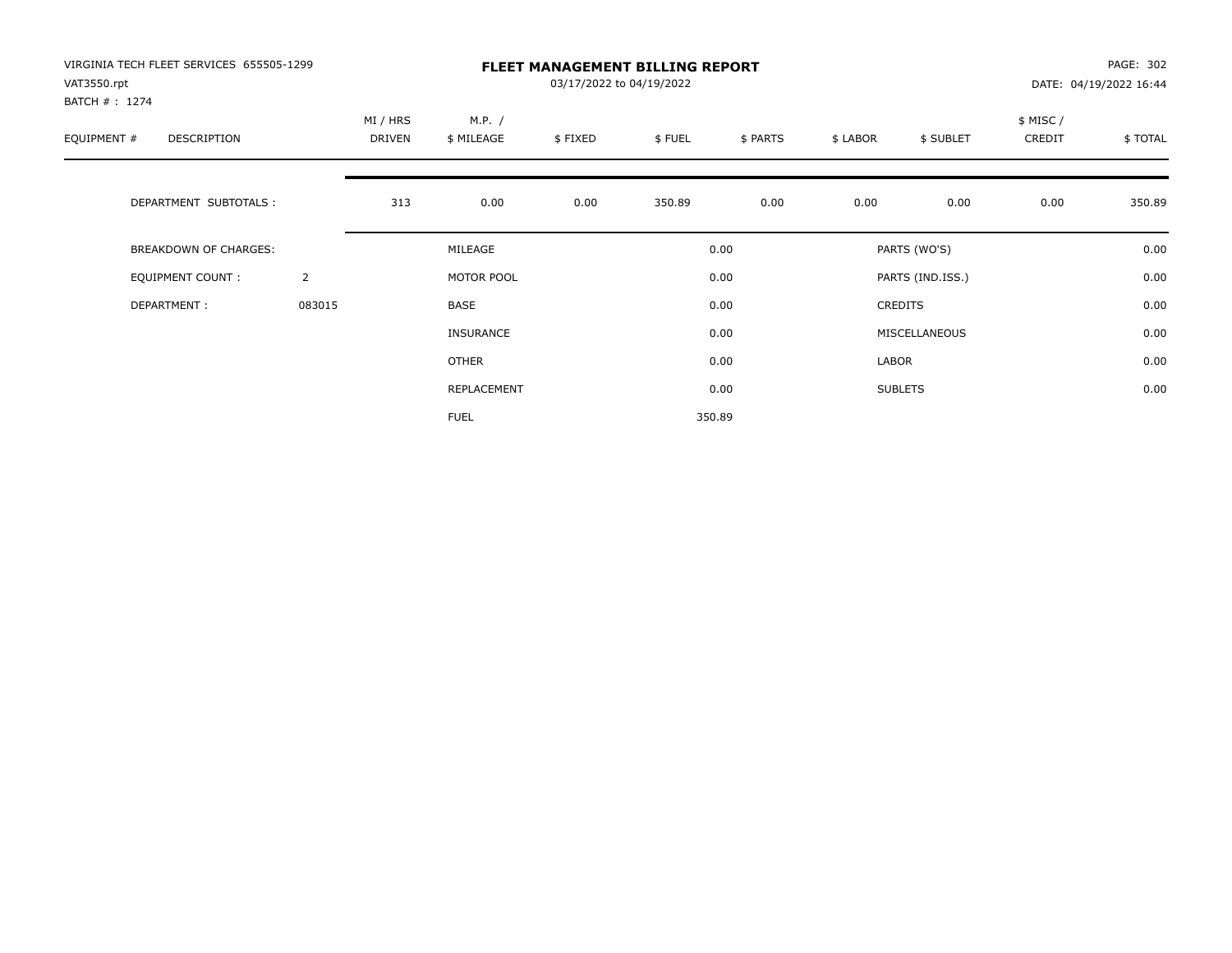| VIRGINIA TECH FLEET SERVICES 655505-1299<br>VAT3550.rpt<br>BATCH #: 1274   | FLEET MANAGEMENT BILLING REPORT<br>03/17/2022 to 04/19/2022 |                      |         |        |          |          |           | PAGE: 303<br>DATE: 04/19/2022 16:44 |         |
|----------------------------------------------------------------------------|-------------------------------------------------------------|----------------------|---------|--------|----------|----------|-----------|-------------------------------------|---------|
| EQUIPMENT #<br><b>DESCRIPTION</b>                                          | MI / HRS<br>DRIVEN                                          | M.P. /<br>\$ MILEAGE | \$FIXED | \$FUEL | \$ PARTS | \$ LABOR | \$ SUBLET | \$ MISC/<br>CREDIT                  | \$TOTAL |
| DEPARTMENT: 087600 / Rappahannock Coop Ext PO Box 119 Washington, VA 22747 |                                                             |                      |         |        |          |          |           |                                     |         |
| ACCOUNT CODE: 140259                                                       |                                                             |                      |         |        |          |          |           |                                     |         |
| FUEL - U / 28.6 / CC - 03/24/2022<br>$\longrightarrow$ NA /                |                                                             | 0.00                 | 0.00    | 114.44 | 0.00     | 0.00     | 0.00      | 0.00                                | 114.44  |
| 2012 IMPALA<br>74608s                                                      | 727                                                         | 0.00                 | 0.00    | 114.44 | 0.00     | 0.00     | 0.00      | 0.00                                | 114.44  |
| ACCT:<br>140259                                                            | 727                                                         | 0.00                 | 0.00    | 114.44 | 0.00     | 0.00     | 0.00      | 0.00                                | 114.44  |
| ACCOUNT CODE: 140264                                                       |                                                             |                      |         |        |          |          |           |                                     |         |
| WORK ORDER # 0000113097<br>$\longrightarrow$ NA /                          |                                                             | 0.00                 | 0.00    | 0.00   | 0.00     | 0.00     | 50.00     | 0.00                                | 50.00   |
| 2022 ESCAPE<br>81709S                                                      | $\mathsf 0$                                                 | 0.00                 | 0.00    | 0.00   | 0.00     | 0.00     | 50.00     | 0.00                                | 50.00   |
| ACCT:<br>140264                                                            | $\mathsf 0$                                                 | 0.00                 | 0.00    | 0.00   | 0.00     | 0.00     | 50.00     | 0.00                                | 50.00   |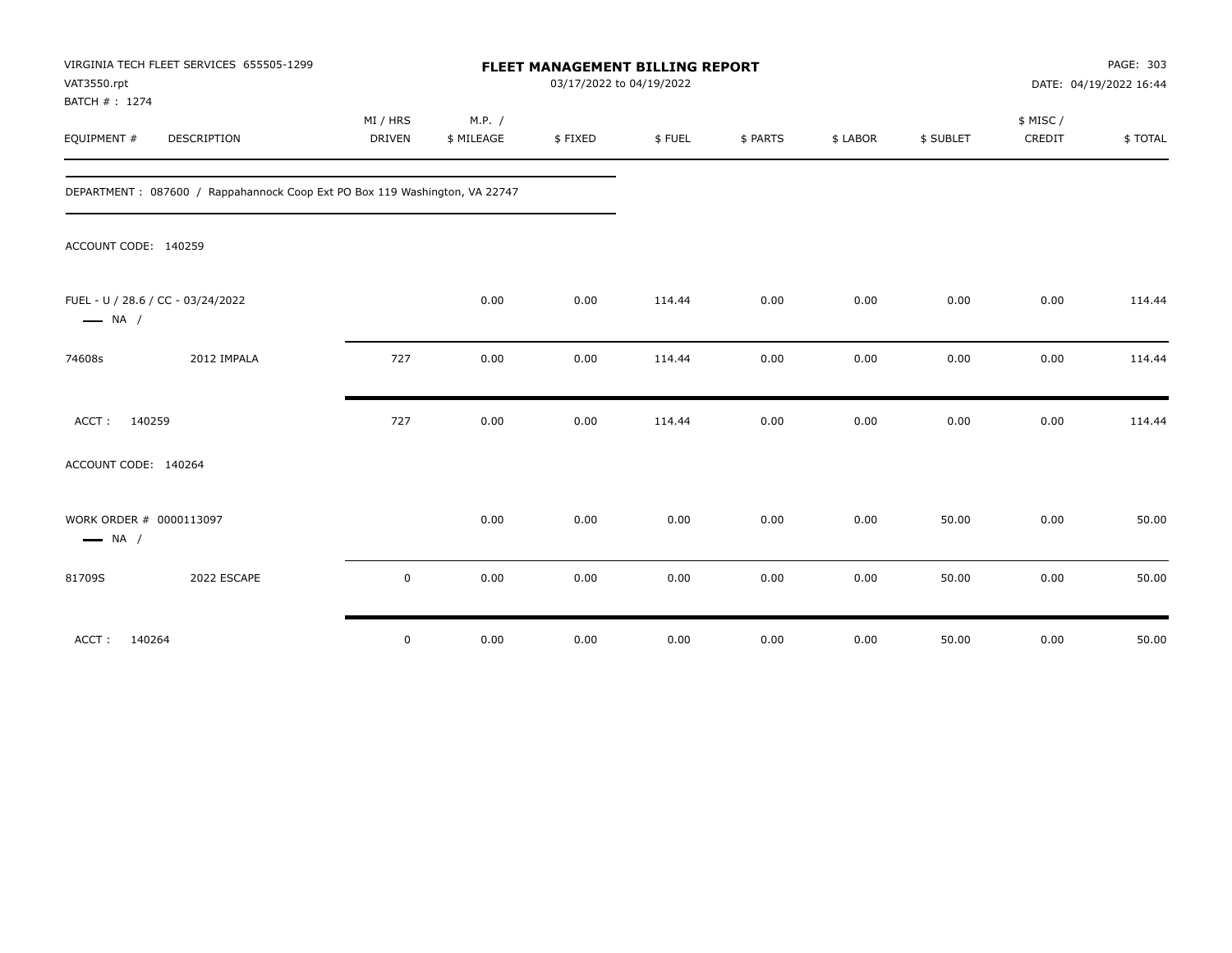| VIRGINIA TECH FLEET SERVICES 655505-1299<br>VAT3550.rpt<br>BATCH #: 1274 |                | <b>FLEET MANAGEMENT BILLING REPORT</b><br>03/17/2022 to 04/19/2022 |                      |         |        |          |          |                  |                     | PAGE: 304<br>DATE: 04/19/2022 16:44 |  |
|--------------------------------------------------------------------------|----------------|--------------------------------------------------------------------|----------------------|---------|--------|----------|----------|------------------|---------------------|-------------------------------------|--|
| EQUIPMENT #<br><b>DESCRIPTION</b>                                        |                | MI / HRS<br>DRIVEN                                                 | M.P. /<br>\$ MILEAGE | \$FIXED | \$FUEL | \$ PARTS | \$ LABOR | \$ SUBLET        | \$ MISC /<br>CREDIT | \$TOTAL                             |  |
| DEPARTMENT SUBTOTALS :                                                   |                | 727                                                                | 0.00                 | 0.00    | 114.44 | 0.00     | 0.00     | 50.00            | 0.00                | 164.44                              |  |
| <b>BREAKDOWN OF CHARGES:</b>                                             |                |                                                                    | MILEAGE              |         |        | 0.00     |          | PARTS (WO'S)     |                     | 0.00                                |  |
| EQUIPMENT COUNT:                                                         | $\overline{2}$ |                                                                    | MOTOR POOL           |         |        | 0.00     |          | PARTS (IND.ISS.) |                     | 0.00                                |  |
| DEPARTMENT:                                                              | 087600         |                                                                    | <b>BASE</b>          |         |        | 0.00     |          | <b>CREDITS</b>   |                     | 0.00                                |  |
|                                                                          |                |                                                                    | INSURANCE            |         |        | 0.00     |          | MISCELLANEOUS    |                     | 0.00                                |  |
|                                                                          |                |                                                                    | OTHER                |         |        | 0.00     | LABOR    |                  |                     | 0.00                                |  |
|                                                                          |                |                                                                    | REPLACEMENT          |         |        | 0.00     |          | <b>SUBLETS</b>   |                     | 50.00                               |  |
|                                                                          |                |                                                                    | <b>FUEL</b>          |         |        | 114.44   |          |                  |                     |                                     |  |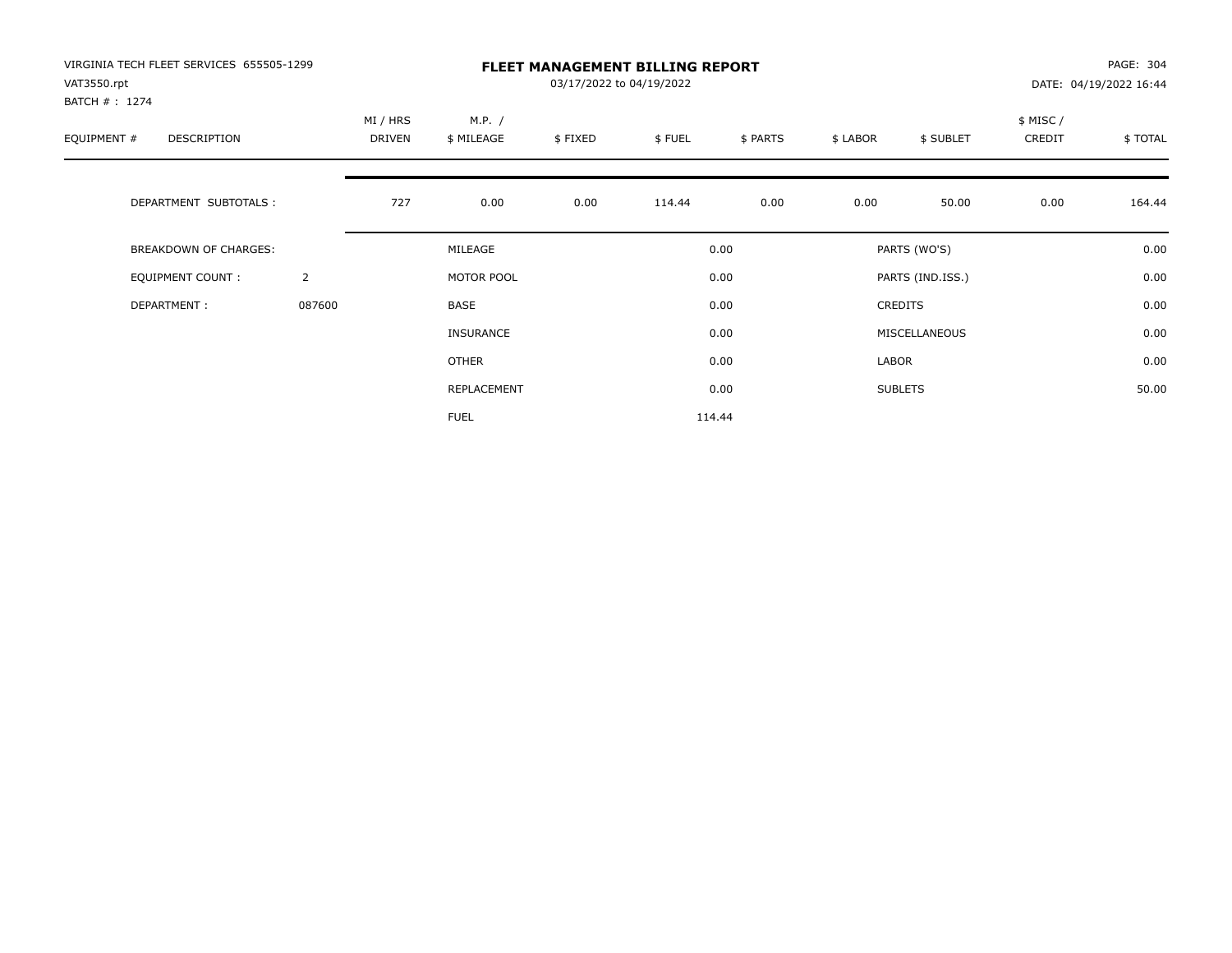| VAT3550.rpt<br>BATCH #: 1274 | VIRGINIA TECH FLEET SERVICES 655505-1299                                         | FLEET MANAGEMENT BILLING REPORT<br>03/17/2022 to 04/19/2022 |                      |         |        |          |          |           | PAGE: 305<br>DATE: 04/19/2022 16:44 |         |
|------------------------------|----------------------------------------------------------------------------------|-------------------------------------------------------------|----------------------|---------|--------|----------|----------|-----------|-------------------------------------|---------|
| EQUIPMENT #                  | <b>DESCRIPTION</b>                                                               | MI / HRS<br><b>DRIVEN</b>                                   | M.P. /<br>\$ MILEAGE | \$FIXED | \$FUEL | \$ PARTS | \$ LABOR | \$ SUBLET | \$ MISC /<br>CREDIT                 | \$TOTAL |
|                              | DEPARTMENT: 088200 / Rockingham Ext 965 Pleasant Valley Rd Harrisonburg VA 22801 |                                                             |                      |         |        |          |          |           |                                     |         |
| ACCOUNT CODE: 140201         |                                                                                  |                                                             |                      |         |        |          |          |           |                                     |         |
| $\longrightarrow$ NA /       | FUEL - U / 68.7 / CC - 03/24/2022                                                |                                                             | 0.00                 | 0.00    | 264.35 | 0.00     | 0.00     | 0.00      | 0.00                                | 264.35  |
| 65573s                       | 2013 Caravan                                                                     | 1,575                                                       | 0.00                 | 0.00    | 264.35 | 0.00     | 0.00     | 0.00      | 0.00                                | 264.35  |
| $\longrightarrow$ NA /       | FUEL - U / 16.8 / CC - 03/24/2022                                                |                                                             | 0.00                 | 0.00    | 63.85  | 0.00     | 0.00     | 0.00      | 0.00                                | 63.85   |
| 65631S                       | 2002 Silverado                                                                   | $\mathsf 0$                                                 | 0.00                 | 0.00    | 63.85  | 0.00     | 0.00     | 0.00      | 0.00                                | 63.85   |
| $\longrightarrow$ NA /       | FUEL - U / 67.7 / CC - 03/24/2022                                                |                                                             | 0.00                 | 0.00    | 284.60 | 0.00     | 0.00     | 0.00      | 0.00                                | 284.60  |
| 80214S                       | 2020 Caravan                                                                     | 1,482                                                       | 0.00                 | 0.00    | 284.60 | 0.00     | 0.00     | 0.00      | 0.00                                | 284.60  |
| 140201<br>ACCT:              |                                                                                  | 3,057                                                       | 0.00                 | 0.00    | 612.80 | 0.00     | 0.00     | 0.00      | 0.00                                | 612.80  |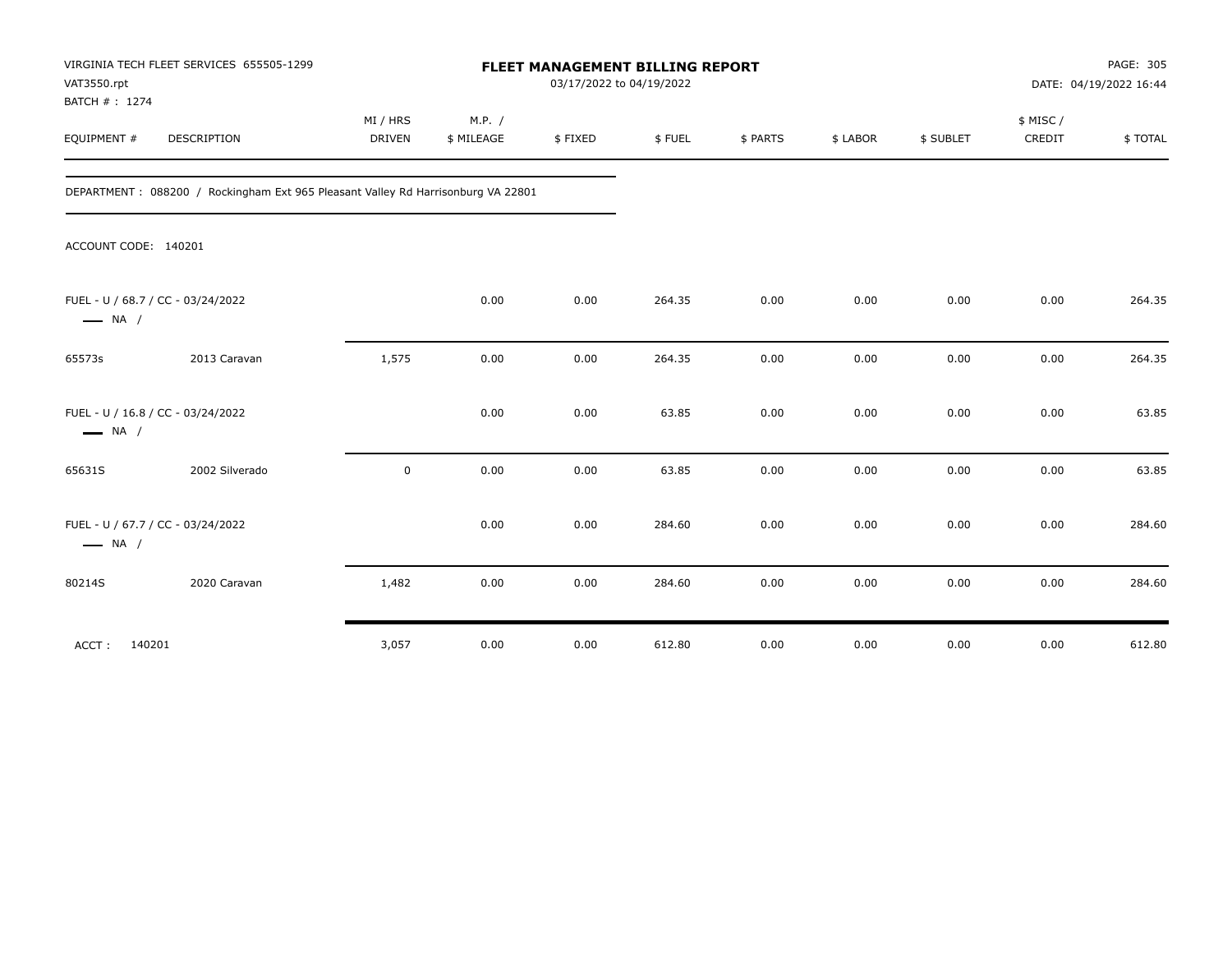| VIRGINIA TECH FLEET SERVICES 655505-1299<br>VAT3550.rpt<br>BATCH #: 1274 |        |                    |                      | PAGE: 306<br>DATE: 04/19/2022 16:44 |        |          |          |                  |                     |         |
|--------------------------------------------------------------------------|--------|--------------------|----------------------|-------------------------------------|--------|----------|----------|------------------|---------------------|---------|
| EQUIPMENT #<br>DESCRIPTION                                               |        | MI / HRS<br>DRIVEN | M.P. /<br>\$ MILEAGE | \$FIXED                             | \$FUEL | \$ PARTS | \$ LABOR | \$ SUBLET        | \$ MISC /<br>CREDIT | \$TOTAL |
| DEPARTMENT SUBTOTALS :                                                   |        | 3,057              | 0.00                 | 0.00                                | 612.80 | 0.00     | 0.00     | 0.00             | 0.00                | 612.80  |
| <b>BREAKDOWN OF CHARGES:</b>                                             |        |                    | MILEAGE              |                                     |        | 0.00     |          | PARTS (WO'S)     |                     | 0.00    |
| EQUIPMENT COUNT:                                                         | 3      |                    | MOTOR POOL           |                                     |        | 0.00     |          | PARTS (IND.ISS.) |                     | 0.00    |
| DEPARTMENT:                                                              | 088200 |                    | <b>BASE</b>          |                                     |        | 0.00     |          | <b>CREDITS</b>   |                     | 0.00    |
|                                                                          |        |                    | INSURANCE            |                                     |        | 0.00     |          | MISCELLANEOUS    |                     | 0.00    |
|                                                                          |        |                    | <b>OTHER</b>         |                                     |        | 0.00     | LABOR    |                  |                     | 0.00    |
|                                                                          |        |                    | <b>REPLACEMENT</b>   |                                     |        | 0.00     |          | <b>SUBLETS</b>   |                     | 0.00    |
|                                                                          |        |                    | <b>FUEL</b>          |                                     |        | 612.80   |          |                  |                     |         |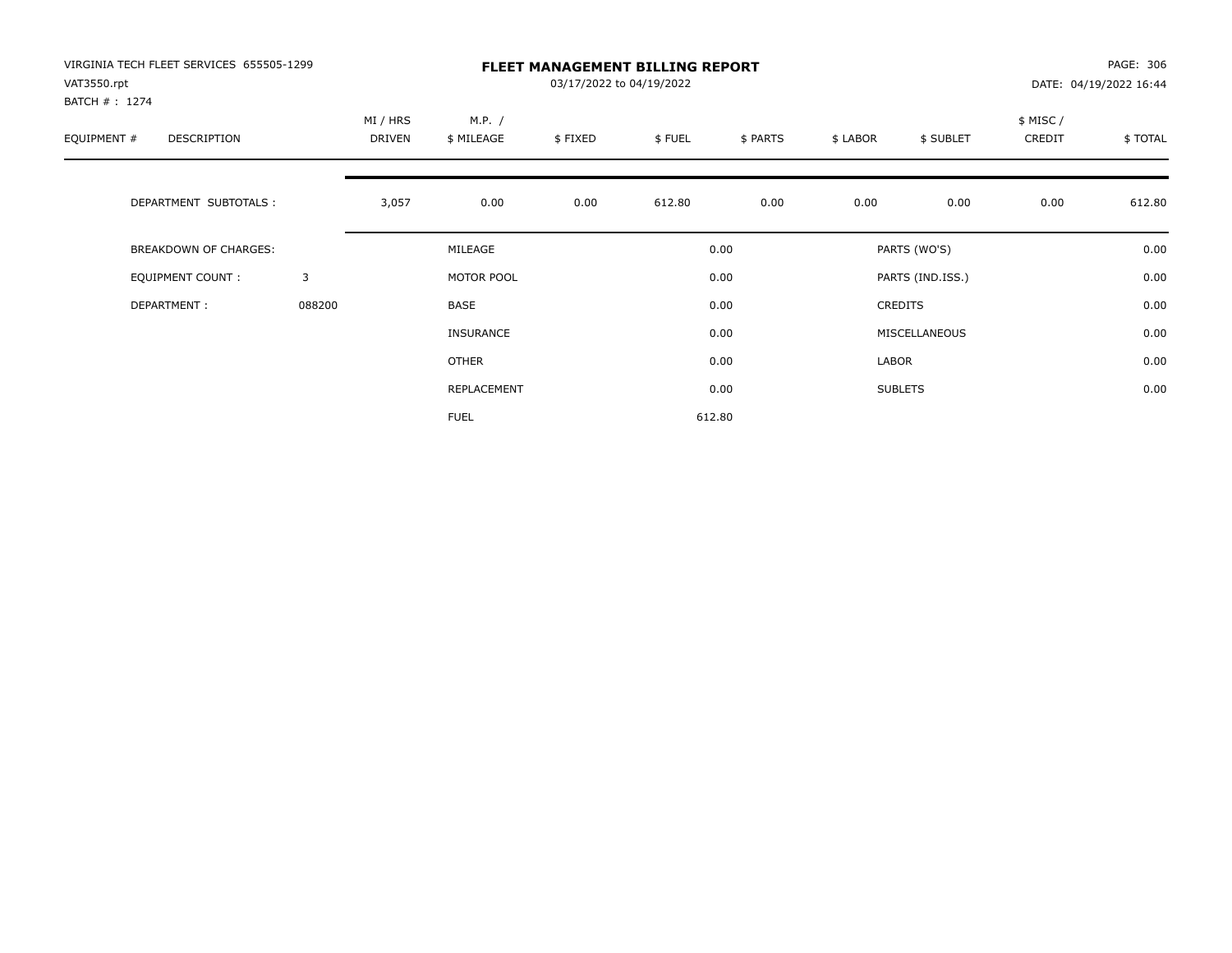| VAT3550.rpt<br>BATCH #: 1274 | VIRGINIA TECH FLEET SERVICES 655505-1299                      |                           | <b>FLEET MANAGEMENT BILLING REPORT</b><br>03/17/2022 to 04/19/2022 |         |        |          |              |                  |                    | PAGE: 307<br>DATE: 04/19/2022 16:44 |  |
|------------------------------|---------------------------------------------------------------|---------------------------|--------------------------------------------------------------------|---------|--------|----------|--------------|------------------|--------------------|-------------------------------------|--|
| EQUIPMENT #                  | DESCRIPTION                                                   | MI / HRS<br><b>DRIVEN</b> | M.P. /<br>\$ MILEAGE                                               | \$FIXED | \$FUEL | \$ PARTS | \$ LABOR     | \$ SUBLET        | \$ MISC/<br>CREDIT | \$TOTAL                             |  |
|                              | DEPARTMENT: 089000 / SOUTHWEST4H 25236 HILLMAN ABINGDON 24210 |                           |                                                                    |         |        |          |              |                  |                    |                                     |  |
|                              | ACCOUNT CODE: 140283                                          |                           |                                                                    |         |        |          |              |                  |                    |                                     |  |
| $\longrightarrow$ NA /       | FUEL - U / 47.7 / CC - 03/24/2022                             |                           | 0.00                                                               | 0.00    | 196.84 | 0.00     | 0.00         | 0.00             | 0.00               | 196.84                              |  |
| 64120S                       | 2017 SPORT VAN                                                | 752                       | 0.00                                                               | 0.00    | 196.84 | 0.00     | 0.00         | 0.00             | 0.00               | 196.84                              |  |
| ACCT:                        | 140283                                                        | 752                       | 0.00                                                               | 0.00    | 196.84 | 0.00     | 0.00         | 0.00             | 0.00               | 196.84                              |  |
|                              | DEPARTMENT SUBTOTALS :                                        | 752                       | 0.00                                                               | 0.00    | 196.84 | 0.00     | 0.00         | 0.00             | 0.00               | 196.84                              |  |
|                              | <b>BREAKDOWN OF CHARGES:</b>                                  |                           | MILEAGE                                                            |         |        | 0.00     |              | PARTS (WO'S)     |                    | 0.00                                |  |
|                              | EQUIPMENT COUNT :                                             | $\mathbf{1}$              | MOTOR POOL                                                         |         |        | 0.00     |              | PARTS (IND.ISS.) |                    | 0.00                                |  |
|                              | DEPARTMENT:                                                   | 089000                    | BASE                                                               |         |        | 0.00     |              | CREDITS          |                    | 0.00                                |  |
|                              |                                                               |                           | INSURANCE                                                          |         |        | 0.00     |              | MISCELLANEOUS    |                    | 0.00                                |  |
|                              |                                                               |                           | <b>OTHER</b>                                                       |         |        | 0.00     | <b>LABOR</b> |                  |                    | 0.00                                |  |
|                              |                                                               |                           | REPLACEMENT                                                        |         |        | 0.00     |              | <b>SUBLETS</b>   |                    | 0.00                                |  |
|                              |                                                               |                           | <b>FUEL</b>                                                        |         |        | 196.84   |              |                  |                    |                                     |  |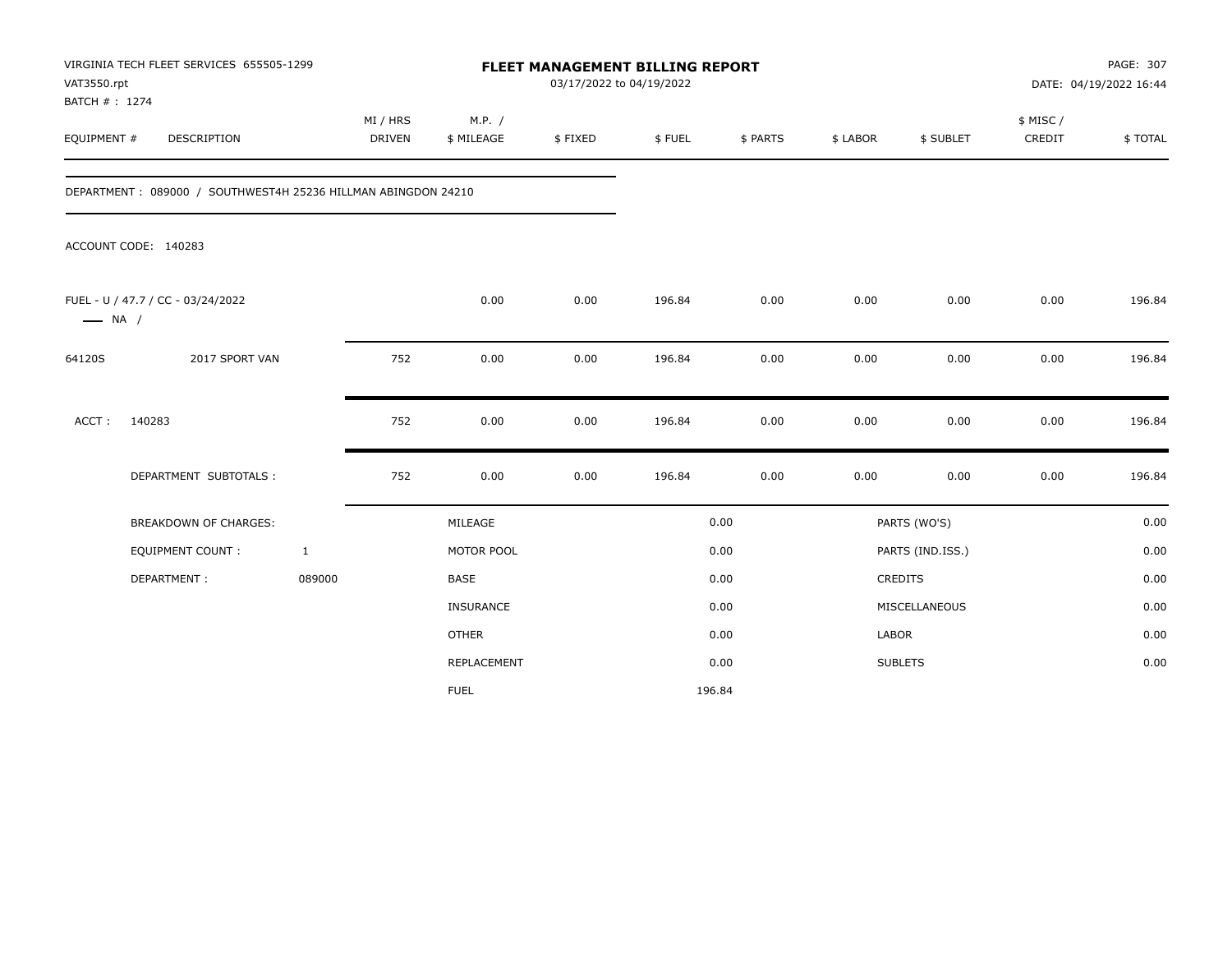| VAT3550.rpt<br>BATCH #: 1274                 | VIRGINIA TECH FLEET SERVICES 655505-1299                      | FLEET MANAGEMENT BILLING REPORT<br>03/17/2022 to 04/19/2022 |                      |          |        |          |          |           |                    | PAGE: 308<br>DATE: 04/19/2022 16:44 |  |
|----------------------------------------------|---------------------------------------------------------------|-------------------------------------------------------------|----------------------|----------|--------|----------|----------|-----------|--------------------|-------------------------------------|--|
| EQUIPMENT #                                  | <b>DESCRIPTION</b>                                            | MI / HRS<br><b>DRIVEN</b>                                   | M.P. /<br>\$ MILEAGE | \$FIXED  | \$FUEL | \$ PARTS | \$ LABOR | \$ SUBLET | \$ MISC/<br>CREDIT | \$TOTAL                             |  |
|                                              | DEPARTMENT: 099500 / CENTRAL TRANSPORTATION Melissa Ball 0558 |                                                             |                      |          |        |          |          |           |                    |                                     |  |
| ACCOUNT CODE: 175263                         |                                                               |                                                             |                      |          |        |          |          |           |                    |                                     |  |
| $\longrightarrow$ NA /                       | FUEL - U / 10.4 / CC - 04/02/2022                             |                                                             | 0.00                 | 0.00     | 41.46  | 0.00     | 0.00     | 0.00      | 0.00               | 41.46                               |  |
| <b>BASE CHARGE</b><br>$\longrightarrow$ NA / |                                                               |                                                             | 0.00                 | 883.00   | 0.00   | 0.00     | 0.00     | 0.00      | 0.00               | 883.00                              |  |
| <b>PA41</b>                                  | 2014 IMPALA                                                   | 27                                                          | 0.00                 | 883.00   | 41.46  | 0.00     | 0.00     | 0.00      | 0.00               | 924.46                              |  |
| <b>BASE CHARGE</b><br>$\longrightarrow$ NA / |                                                               |                                                             | 0.00                 | 883.00   | 0.00   | 0.00     | 0.00     | 0.00      | 0.00               | 883.00                              |  |
| PA61                                         | 2016 IMPALA                                                   | 161                                                         | 0.00                 | 883.00   | 0.00   | 0.00     | 0.00     | 0.00      | 0.00               | 883.00                              |  |
| $\longrightarrow$ NA /                       | FUEL - U / 9.1 / 11 - 03/23/2022                              |                                                             | 0.00                 | 0.00     | 32.36  | 0.00     | 0.00     | 0.00      | 0.00               | 32.36                               |  |
| <b>BASE CHARGE</b><br>$\longrightarrow$ NA / |                                                               |                                                             | 0.00                 | 461.00   | 0.00   | 0.00     | 0.00     | 0.00      | 0.00               | 461.00                              |  |
| PA7                                          | 2017 Corolla                                                  | 250                                                         | 0.00                 | 461.00   | 32.36  | 0.00     | 0.00     | 0.00      | 0.00               | 493.36                              |  |
| ACCT: 175263                                 |                                                               | 438                                                         | 0.00                 | 2,227.00 | 73.82  | 0.00     | 0.00     | 0.00      | 0.00               | 2,300.82                            |  |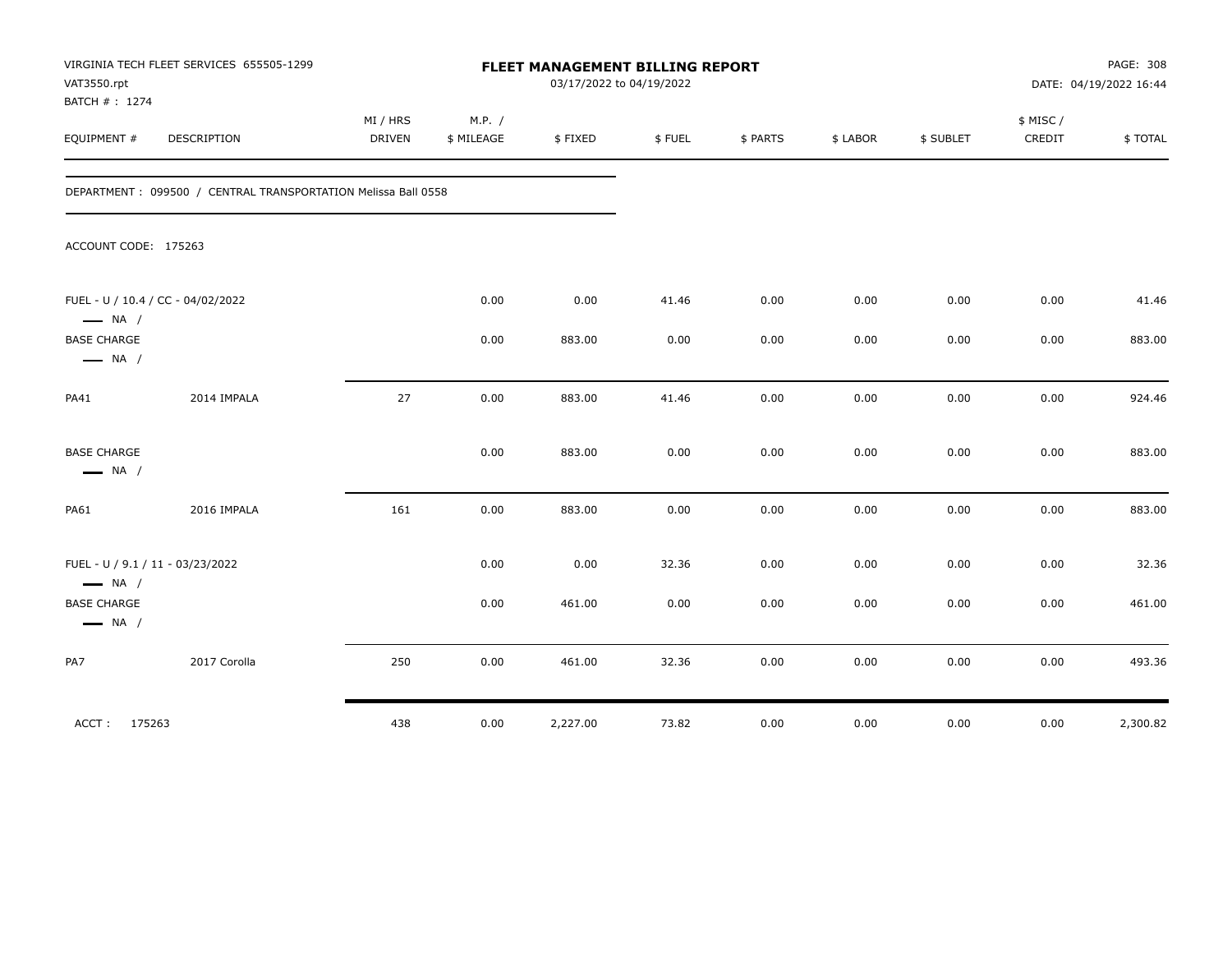| VIRGINIA TECH FLEET SERVICES 655505-1299<br>VAT3550.rpt<br>BATCH #: 1274 |        | <b>FLEET MANAGEMENT BILLING REPORT</b><br>03/17/2022 to 04/19/2022 |                      |          |          |          |          |                  |                    | PAGE: 309<br>DATE: 04/19/2022 16:44 |  |
|--------------------------------------------------------------------------|--------|--------------------------------------------------------------------|----------------------|----------|----------|----------|----------|------------------|--------------------|-------------------------------------|--|
| EQUIPMENT #<br>DESCRIPTION                                               |        | MI / HRS<br>DRIVEN                                                 | M.P. /<br>\$ MILEAGE | \$FIXED  | \$FUEL   | \$ PARTS | \$ LABOR | \$ SUBLET        | \$ MISC/<br>CREDIT | \$TOTAL                             |  |
| DEPARTMENT SUBTOTALS :                                                   |        | 438                                                                | 0.00                 | 2,227.00 | 73.82    | 0.00     | 0.00     | 0.00             | 0.00               | 2,300.82                            |  |
| <b>BREAKDOWN OF CHARGES:</b>                                             |        |                                                                    | MILEAGE              |          |          | 0.00     |          | PARTS (WO'S)     |                    | 0.00                                |  |
| EQUIPMENT COUNT:                                                         | 3      |                                                                    | MOTOR POOL           |          |          | 0.00     |          | PARTS (IND.ISS.) |                    | 0.00                                |  |
| DEPARTMENT:                                                              | 099500 |                                                                    | BASE                 |          | 2,227.00 |          |          | CREDITS          |                    | 0.00                                |  |
|                                                                          |        |                                                                    | <b>INSURANCE</b>     |          |          | 0.00     |          | MISCELLANEOUS    |                    | 0.00                                |  |
|                                                                          |        |                                                                    | OTHER                |          |          | 0.00     | LABOR    |                  |                    | 0.00                                |  |
|                                                                          |        |                                                                    | REPLACEMENT          |          |          | 0.00     |          | <b>SUBLETS</b>   |                    | 0.00                                |  |
|                                                                          |        |                                                                    | <b>FUEL</b>          |          |          | 73.82    |          |                  |                    |                                     |  |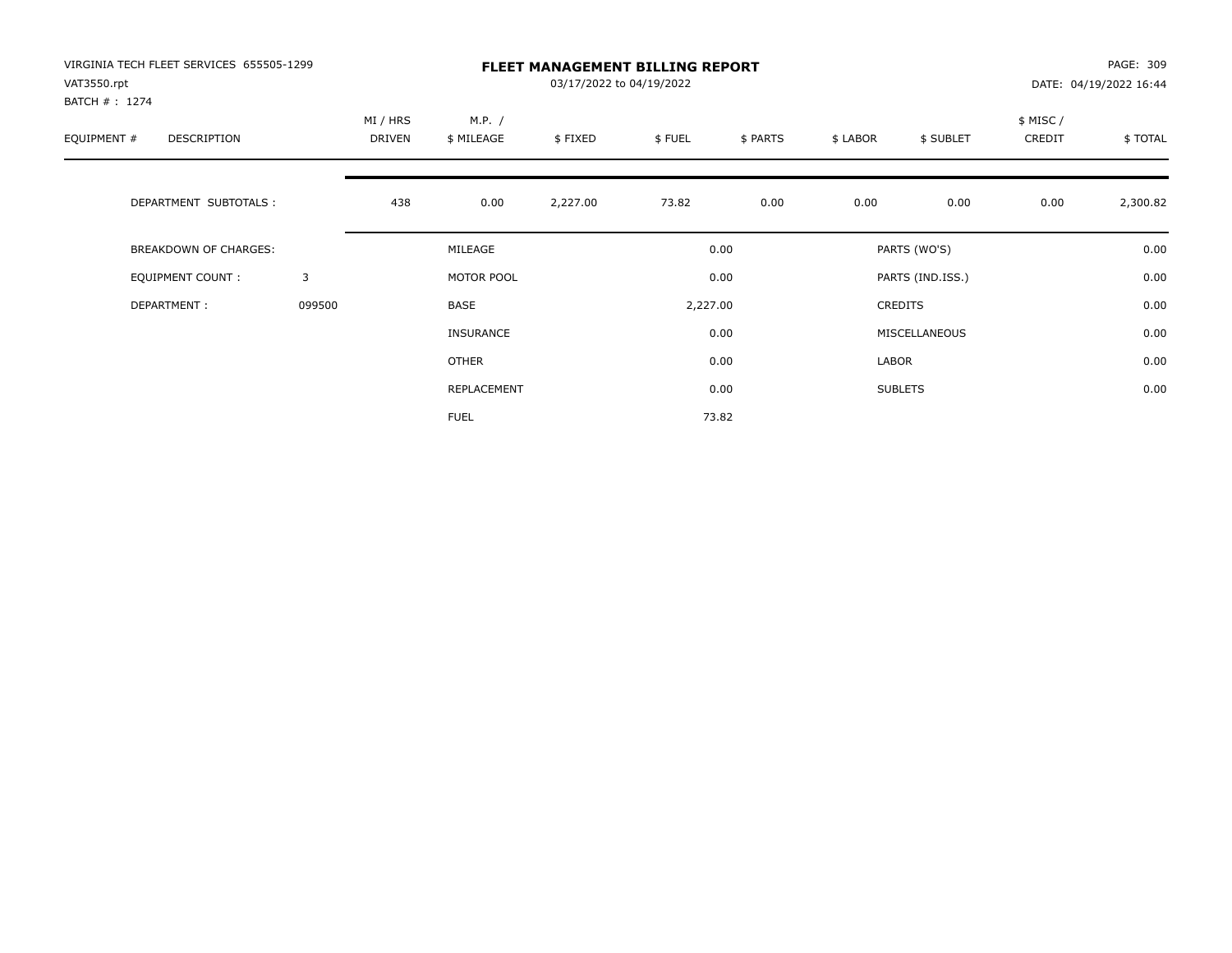| VAT3550.rpt<br>BATCH #: 1274 | VIRGINIA TECH FLEET SERVICES 655505-1299              |              |                           |                      | FLEET MANAGEMENT BILLING REPORT<br>03/17/2022 to 04/19/2022 |        |          |          | PAGE: 310<br>DATE: 04/19/2022 16:44 |                     |         |
|------------------------------|-------------------------------------------------------|--------------|---------------------------|----------------------|-------------------------------------------------------------|--------|----------|----------|-------------------------------------|---------------------|---------|
| EQUIPMENT #                  | DESCRIPTION                                           |              | MI / HRS<br><b>DRIVEN</b> | M.P. /<br>\$ MILEAGE | \$FIXED                                                     | \$FUEL | \$ PARTS | \$ LABOR | \$ SUBLET                           | \$ MISC /<br>CREDIT | \$TOTAL |
|                              | DEPARTMENT: 900104 / VTF - Property Management (0490) |              |                           |                      |                                                             |        |          |          |                                     |                     |         |
|                              | ACCOUNT CODE: 880220                                  |              |                           |                      |                                                             |        |          |          |                                     |                     |         |
| $\longrightarrow$ NA /       | FUEL - U / 27.5 / 11 - 04/04/2022                     |              |                           | 0.00                 | 0.00                                                        | 100.81 | 0.00     | 0.00     | 0.00                                | 0.00                | 100.81  |
| <b>UPA4748</b>               | 2013 SIERRA                                           |              | 280                       | 0.00                 | 0.00                                                        | 100.81 | 0.00     | 0.00     | 0.00                                | 0.00                | 100.81  |
| ACCT:                        | 880220                                                |              | 280                       | 0.00                 | 0.00                                                        | 100.81 | 0.00     | 0.00     | 0.00                                | 0.00                | 100.81  |
|                              | DEPARTMENT SUBTOTALS :                                |              | 280                       | 0.00                 | 0.00                                                        | 100.81 | 0.00     | 0.00     | 0.00                                | 0.00                | 100.81  |
|                              | <b>BREAKDOWN OF CHARGES:</b>                          |              |                           | MILEAGE              |                                                             |        | 0.00     |          | PARTS (WO'S)                        |                     | 0.00    |
|                              | <b>EQUIPMENT COUNT:</b>                               | $\mathbf{1}$ |                           | MOTOR POOL           |                                                             |        | 0.00     |          | PARTS (IND.ISS.)                    |                     | 0.00    |
|                              | DEPARTMENT:                                           | 900104       |                           | <b>BASE</b>          |                                                             |        | 0.00     |          | <b>CREDITS</b>                      |                     | 0.00    |
|                              |                                                       |              |                           | INSURANCE            |                                                             |        | 0.00     |          | MISCELLANEOUS                       |                     | 0.00    |
|                              |                                                       |              |                           | <b>OTHER</b>         |                                                             |        | 0.00     | LABOR    |                                     |                     | 0.00    |
|                              |                                                       |              |                           | REPLACEMENT          |                                                             |        | 0.00     |          | <b>SUBLETS</b>                      |                     | 0.00    |
|                              |                                                       |              |                           | <b>FUEL</b>          |                                                             |        | 100.81   |          |                                     |                     |         |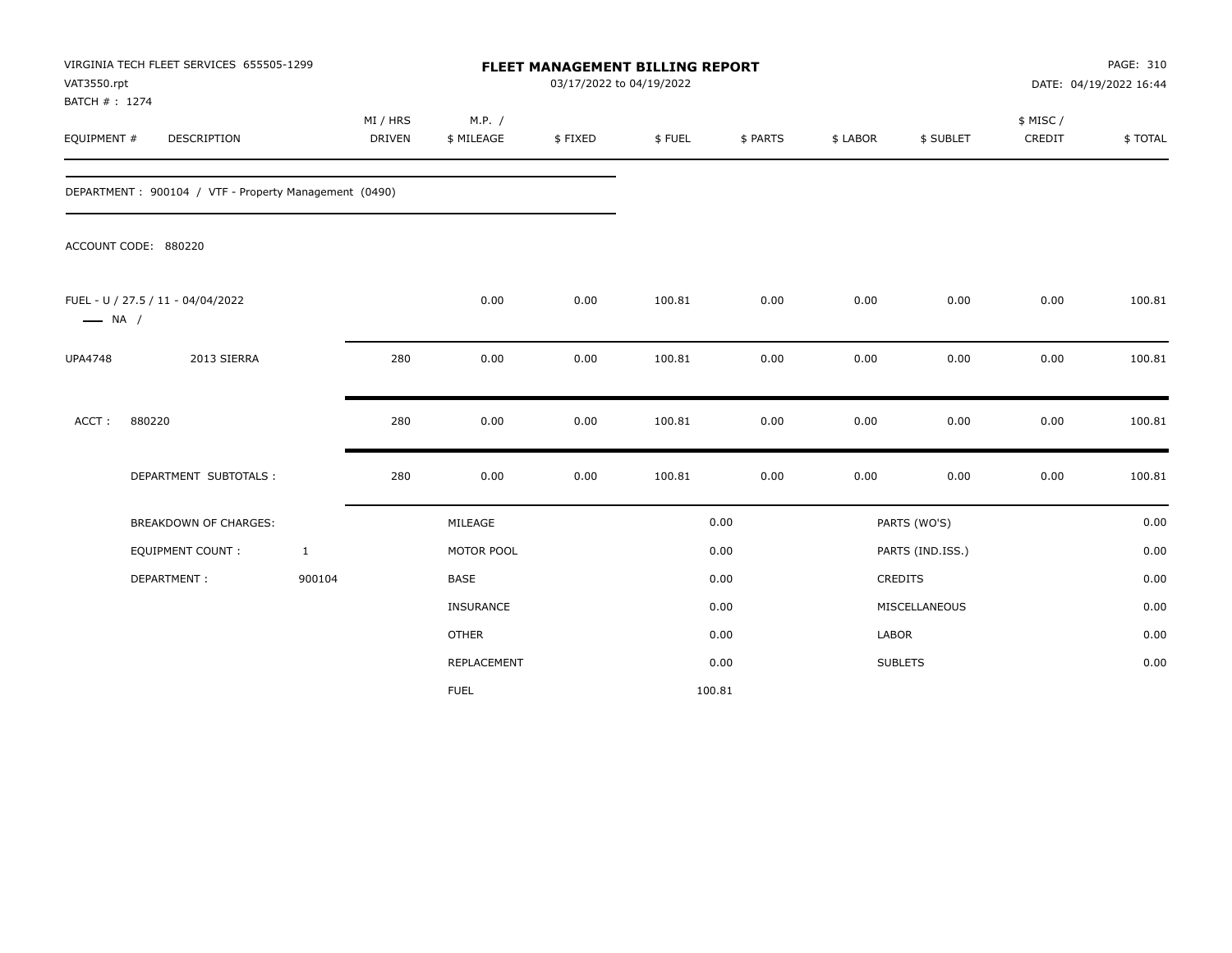| VAT3550.rpt<br>BATCH # : 1274                               | VIRGINIA TECH FLEET SERVICES 655505-1299                                       |                           |                      | <b>FLEET MANAGEMENT BILLING REPORT</b><br>03/17/2022 to 04/19/2022 |        |          |          |           |                     | PAGE: 311<br>DATE: 04/19/2022 16:44 |
|-------------------------------------------------------------|--------------------------------------------------------------------------------|---------------------------|----------------------|--------------------------------------------------------------------|--------|----------|----------|-----------|---------------------|-------------------------------------|
| EQUIPMENT #                                                 | DESCRIPTION                                                                    | MI / HRS<br><b>DRIVEN</b> | M.P. /<br>\$ MILEAGE | \$FIXED                                                            | \$FUEL | \$ PARTS | \$ LABOR | \$ SUBLET | \$ MISC /<br>CREDIT | \$TOTAL                             |
|                                                             | DEPARTMENT : VT AIR / VA Tech-Montgomery Executive Airport Lynette Austin 0501 |                           |                      |                                                                    |        |          |          |           |                     |                                     |
| ACCOUNT CODE: 905594478                                     |                                                                                |                           |                      |                                                                    |        |          |          |           |                     |                                     |
| $\longrightarrow$ NA /                                      | FUEL - U / 13.5 / 11 - 03/16/2022                                              |                           | 0.00                 | 0.00                                                               | 48.13  | 0.00     | 0.00     | 0.00      | 0.00                | 48.13                               |
| $\longrightarrow$ NA /                                      | FUEL - U / 30.6 / 12 - 03/18/2022                                              |                           | 0.00                 | 0.00                                                               | 109.08 | 0.00     | 0.00     | 0.00      | 0.00                | 109.08                              |
| 212647L                                                     | 2003 EXCURSION                                                                 | 426                       | 0.00                 | 0.00                                                               | 157.21 | 0.00     | 0.00     | 0.00      | 0.00                | 157.21                              |
| FUEL - U / 8.1 / 11 - 04/06/2022<br>$\longrightarrow$ NA /  |                                                                                |                           | 0.00                 | 0.00                                                               | 29.58  | 0.00     | 0.00     | 0.00      | 0.00                | 29.58                               |
| 43209S                                                      | 2004 F150                                                                      | 35                        | 0.00                 | 0.00                                                               | 29.58  | 0.00     | 0.00     | 0.00      | 0.00                | 29.58                               |
| $\longrightarrow$ NA /                                      | FUEL - D / 36.8 / 13 - 04/13/2022                                              |                           | 0.00                 | 0.00                                                               | 152.89 | 0.00     | 0.00     | 0.00      | 0.00                | 152.89                              |
| $\longrightarrow$ NA /                                      | FUEL - D / 37.5 / 13 - 03/20/2022                                              |                           | 0.00                 | 0.00                                                               | 155.50 | 0.00     | 0.00     | 0.00      | 0.00                | 155.50                              |
| 43230S                                                      | 2006 F350 4\4                                                                  | 519                       | 0.00                 | 0.00                                                               | 308.39 | 0.00     | 0.00     | 0.00      | 0.00                | 308.39                              |
| $\longrightarrow$ NA /                                      | FUEL - U / 30.0 / 11 - 04/06/2022                                              |                           | 0.00                 | 0.00                                                               | 109.95 | 0.00     | 0.00     | 0.00      | 0.00                | 109.95                              |
| FUEL - D / 54.2 / 13 - 04/06/2022<br>$\longrightarrow$ NA / |                                                                                |                           | 0.00                 | 0.00                                                               | 225.01 | 0.00     | 0.00     | 0.00      | 0.00                | 225.01                              |
| eap                                                         | 1970 EQUIPMENT                                                                 | $\mathbf 0$               | 0.00                 | 0.00                                                               | 334.96 | 0.00     | 0.00     | 0.00      | 0.00                | 334.96                              |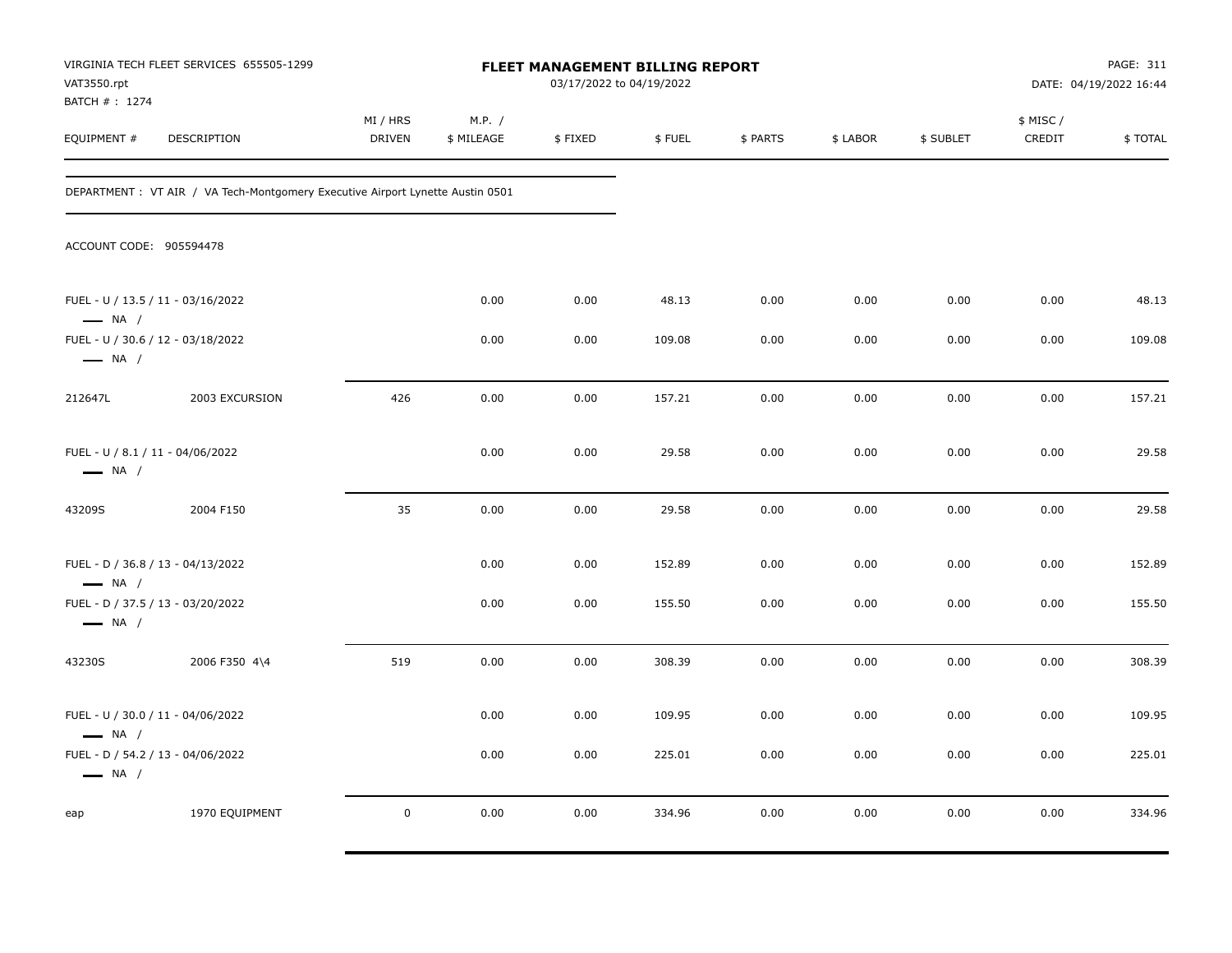| VIRGINIA TECH FLEET SERVICES 655505-1299<br>VAT3550.rpt                        |                |                           |                      |         | <b>FLEET MANAGEMENT BILLING REPORT</b><br>03/17/2022 to 04/19/2022 |          |              |                  | PAGE: 312<br>DATE: 04/19/2022 16:44 |         |  |
|--------------------------------------------------------------------------------|----------------|---------------------------|----------------------|---------|--------------------------------------------------------------------|----------|--------------|------------------|-------------------------------------|---------|--|
| BATCH # : 1274<br>EQUIPMENT #<br><b>DESCRIPTION</b>                            |                | MI / HRS<br><b>DRIVEN</b> | M.P. /<br>\$ MILEAGE | \$FIXED | \$FUEL                                                             | \$ PARTS | \$ LABOR     | \$ SUBLET        | \$ MISC/<br>CREDIT                  | \$TOTAL |  |
| DEPARTMENT : VT AIR / VA Tech-Montgomery Executive Airport Lynette Austin 0501 |                |                           |                      |         |                                                                    |          |              |                  |                                     |         |  |
| ACCT:<br>905594478                                                             |                | 980                       | 0.00                 | 0.00    | 830.14                                                             | 0.00     | 0.00         | 0.00             | 0.00                                | 830.14  |  |
| DEPARTMENT SUBTOTALS :                                                         |                | 980                       | 0.00                 | 0.00    | 830.14                                                             | 0.00     | 0.00         | 0.00             | 0.00                                | 830.14  |  |
| <b>BREAKDOWN OF CHARGES:</b>                                                   |                |                           | MILEAGE              |         |                                                                    | 0.00     |              | PARTS (WO'S)     |                                     | 0.00    |  |
| <b>EQUIPMENT COUNT:</b>                                                        | $\overline{4}$ |                           | MOTOR POOL           |         |                                                                    | 0.00     |              | PARTS (IND.ISS.) |                                     | 0.00    |  |
| DEPARTMENT:                                                                    | VT AIR         |                           | <b>BASE</b>          |         |                                                                    | 0.00     |              | CREDITS          |                                     | 0.00    |  |
|                                                                                |                |                           | <b>INSURANCE</b>     |         |                                                                    | 0.00     |              | MISCELLANEOUS    |                                     | 0.00    |  |
|                                                                                |                |                           | <b>OTHER</b>         |         |                                                                    | 0.00     | <b>LABOR</b> |                  |                                     | 0.00    |  |
|                                                                                |                |                           | REPLACEMENT          |         |                                                                    | 0.00     |              | <b>SUBLETS</b>   |                                     | 0.00    |  |
|                                                                                |                |                           | <b>FUEL</b>          |         |                                                                    | 830.14   |              |                  |                                     |         |  |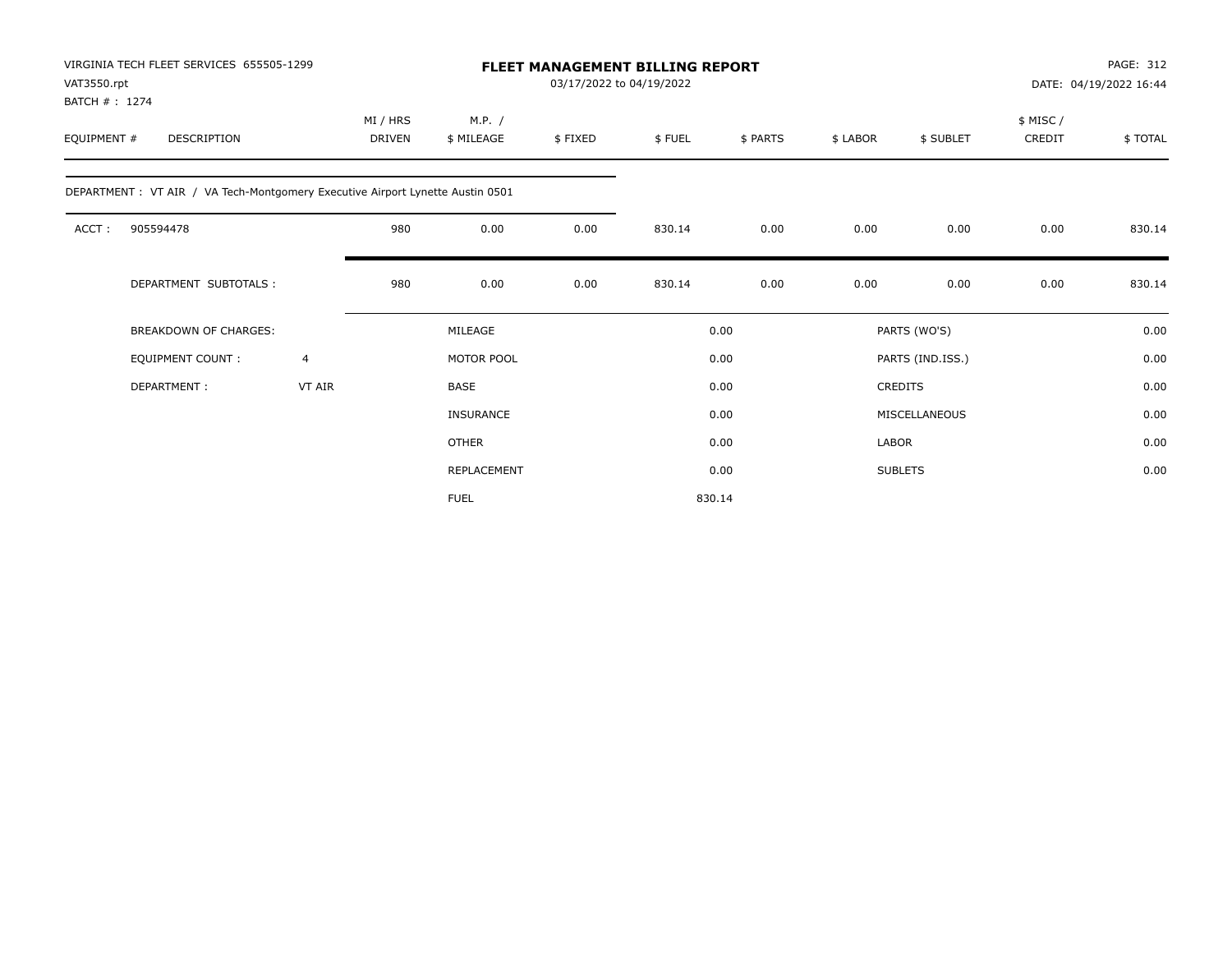| VIRGINIA TECH FLEET SERVICES 655505-1299<br>VAT3550.rpt<br>BATCH #: 1274 | <b>FLEET MANAGEMENT BILLING REPORT</b><br>03/17/2022 to 04/19/2022 |                      |           |           |              |                  |           | PAGE: 313<br>DATE: 04/19/2022 16:44 |            |
|--------------------------------------------------------------------------|--------------------------------------------------------------------|----------------------|-----------|-----------|--------------|------------------|-----------|-------------------------------------|------------|
| EQUIPMENT #<br>DESCRIPTION                                               | MI / HRS<br>DRIVEN                                                 | M.P. /<br>\$ MILEAGE | \$FIXED   | \$FUEL    | \$ PARTS     | \$ LABOR         | \$ SUBLET | \$ MISC/<br>CREDIT                  | \$TOTAL    |
| <b>COMPANY TOTALS:</b>                                                   | 290,560                                                            | 0.00                 | 21,650.76 | 88,319.99 | 2,809.34     | 1,242.50         | 365.00    | 65.00                               | 114,452.59 |
| COMPANY BREAKDOWN OF CHARGES:                                            | MILEAGE                                                            |                      | 0.00      |           | PARTS (WO'S) |                  | 2,542.08  |                                     |            |
|                                                                          |                                                                    | MOTOR POOL           |           | 0.00      |              | PARTS (IND.ISS.) |           | 267.26                              |            |
|                                                                          |                                                                    | BASE                 |           | 21,480.00 |              | CREDITS          |           | 0.00                                |            |
|                                                                          |                                                                    | <b>INSURANCE</b>     |           | 0.00      |              | MISCELLANEOUS    |           | 65.00                               |            |
|                                                                          |                                                                    | <b>OTHER</b>         |           | 170.76    |              | LABOR            |           | 1,242.50                            |            |
|                                                                          |                                                                    | REPLACEMENT          |           | 0.00      |              | <b>SUBLETS</b>   |           | 365.00                              |            |
| 582<br><b>EQUIPMENT COUNT:</b>                                           |                                                                    | <b>FUEL</b>          |           | 88,319.99 |              |                  |           |                                     |            |

COMPANY : 001 / VIRGINIA TECH FLEET SERVICES